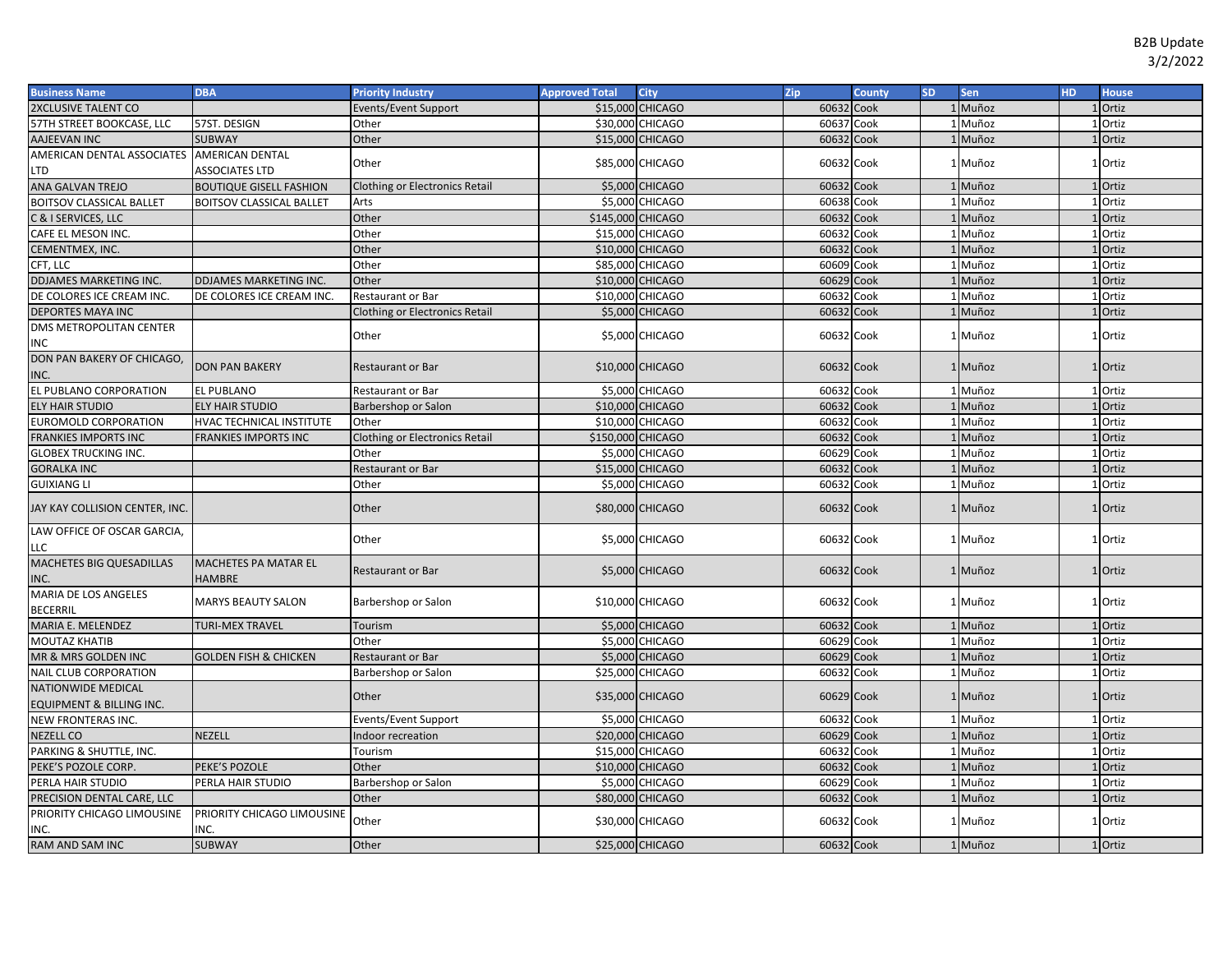| <b>Business Name</b>                                                                | <b>DBA</b>                                     | <b>Priority Industry</b>              | <b>Approved Total</b> | <b>City</b>       | Zip        | County      | <b>SD</b> | <b>Sen</b>   | HD. | <b>House</b> |
|-------------------------------------------------------------------------------------|------------------------------------------------|---------------------------------------|-----------------------|-------------------|------------|-------------|-----------|--------------|-----|--------------|
| SAMS SUPER STORE INC.                                                               |                                                | Other                                 |                       | \$5,000 CHICAGO   | 60632      | Cook        |           | 1 Muñoz      |     | 1 Ortiz      |
| SAN JOSE IMPORTS LTD                                                                | <b>DULCELANDIA</b>                             | Clothing or Electronics Retail        |                       | \$60,000 CHICAGO  | 60632      | Cook        |           | <b>Muñoz</b> |     | Ortiz        |
| SANDRAS FOOD INC.                                                                   | SANDRAS FOOD INC.                              | Restaurant or Bar                     |                       | \$10,000 CHICAGO  | 60629      | Cook        |           | 1 Muñoz      |     | 1 Ortiz      |
| <b>SCELEBRATIONS INC</b>                                                            |                                                | <b>Clothing or Electronics Retail</b> |                       | \$75,000 CHICAGO  | 60632 Cook |             |           | 1 Muñoz      |     | LOrtiz       |
| SHINE CARS SERVICES INC.                                                            |                                                | Hotel                                 |                       | \$10,000 CHICAGO  | 60632      | Cook        |           | 1 Muñoz      |     | 1 Ortiz      |
| <b>SHIV &amp; SHLOK INC</b>                                                         | <b>SUBWAY 21923</b>                            | Restaurant or Bar                     |                       | \$20,000 CHICAGO  | 60629 Cook |             |           | 1 Muñoz      |     | 1 Ortiz      |
| SOLAR LAUNDRY INC                                                                   | <b>CHAMPION LAUNDRY</b>                        | Laundry Services or Dry-cleaning      |                       | \$5,000 CHICAGO   | 60629      | Cook        |           | 1 Muñoz      |     | 1 Ortiz      |
| SPECIAL TOOL ENGINEERING<br>CO., INC.                                               | SPECIAL TOOL ENGINEERING<br>CO., INC.          | Other                                 |                       | \$5,000 CHICAGO   | 60632 Cook |             |           | 1 Muñoz      |     | 1 Ortiz      |
| T. CASTRO PRODUCE INC.                                                              | T. CASTRO PRODUCE INC.                         | Other                                 | \$150,000 CHICAGO     |                   | 60632      | Cook        |           | 1 Muñoz      |     | 1 Ortiz      |
| <b>TANIA'S LLC</b>                                                                  | <b>KEDZIE SPORTS</b>                           | Other                                 |                       | \$15,000 CHICAGO  | 60632      | Cook        |           | 1 Muñoz      |     | 1 Ortiz      |
| THE SUBMARINE PIER II, INC.                                                         | THE SUBMARINE PIER                             | <b>Restaurant or Bar</b>              |                       | \$5,000 CHICAGO   | 60632      | <b>COOK</b> |           | <b>Muñoz</b> |     | 1 Ortiz      |
| <b>TRANSFORMERS CLEANING &amp;</b><br><b>MAINTENANCE INC</b>                        |                                                | Other                                 |                       | \$45,000 CHICAGO  | 60629 Cook |             |           | 1 Muñoz      |     | 1 Ortiz      |
| WHITE WATER LAUNDRY                                                                 | WHITE WATER LAUNDRY                            | Laundry Services or Dry-cleaning      |                       | \$5,000 CHICAGO   | 60629      | Cook        |           | 1 Muñoz      |     | 1 Ortiz      |
| <b>WOO JUNG KANG</b>                                                                | <b>FASHION 63</b>                              | <b>Clothing or Electronics Retail</b> |                       | \$20,000 CHICAGO  | 60629      | Cook        |           | 1 Muñoz      |     | 1 Ortiz      |
| YOLIS TAMALES LLC                                                                   |                                                | Restaurant or Bar                     |                       | \$5,000 CHICAGO   | 60609      | Cook        |           | 1 Muñoz      |     | 1 Ortiz      |
| (PLUS)KAM LLC                                                                       | +KAM                                           | Events/Event Support                  |                       | \$70,000 CHICAGO  | 60608      | Cook        |           | 1 Muñoz      |     | 2 Mah        |
| 2423 OAKLEY PARTNERS LLC                                                            | <b>GNOTZ ONE DOOR SOUTH</b>                    | <b>Restaurant or Bar</b>              |                       | \$10,000 CHICAGO  | 60608      | Cook        |           | 1 Muñoz      |     | 2 Mah        |
| 312 SPIRITS LLC                                                                     |                                                | <b>Restaurant or Bar</b>              |                       | \$20,000 CHICAGO  | 60608      | Cook        |           | 1 Muñoz      |     | $2$ Mah      |
| 31ST AUTO REPAIR INC                                                                |                                                | Other                                 |                       | \$25,000 CHICAGO  | 60608      | Cook        |           | 1 Muñoz      |     | 2 Mah        |
| 8A5E LLC                                                                            |                                                | Other                                 |                       | \$5,000 CHICAGO   | 60609      | Cook        |           | 1 Muñoz      |     | $2$ Mah      |
| A & O ENTERPRISES, INC.                                                             | <b>SWC INSTITUTE</b>                           | Other                                 |                       | \$15,000 CHICAGO  | 60608 Cook |             |           | 1 Muñoz      |     | $2$ Mah      |
| <b>AALL SEASONS WINDOW</b>                                                          |                                                |                                       |                       |                   |            |             |           |              |     |              |
| <b>WASHING INC</b>                                                                  |                                                | Other                                 |                       | \$10,000 CHICAGO  | 60609 Cook |             |           | 1 Muñoz      |     | $2$ Mah      |
| ABSOLUTE BEST COMPANY                                                               |                                                | Other                                 |                       | \$5,000 CHICAGO   | 60609      | Cook        |           | 1 Muñoz      |     | 2 Mah        |
| <b>ACAT INC</b>                                                                     |                                                | <b>Restaurant or Bar</b>              |                       | \$15,000 CHICAGO  | 60608      | Cook        |           | 1 Muñoz      |     | 2 Mah        |
| <b>ACCURATE COMPASS CULTURE</b><br><b>EXCHANGE &amp; PUBLIC</b><br>RELATIONSHIP INC | ACCURATE COMPASS CULTURE<br><b>EXCHANGE</b>    | Tourism                               |                       | \$30,000 CHICAGO  | 60608 Cook |             |           | 1 Muñoz      |     | 2 Mah        |
| <b>AHJOOMAH'S APRON CORP</b>                                                        | <b>AHJOOMAH'S APRON</b>                        | <b>Restaurant or Bar</b>              |                       | \$55,000 CHICAGO  | 60616 Cook |             |           | 1 Muñoz      |     | $2$ Mah      |
| ALL FAMILY DENTAL, LTD.                                                             |                                                | Other                                 |                       | \$5,000 CHICAGO   | 60616      | Cook        |           | 1 Muñoz      |     | 2 Mah        |
| ALOHA WAGON LLC                                                                     | <b>ALOHA WAGON</b>                             | <b>Restaurant or Bar</b>              |                       | \$15,000 CHICAGO  | 60608      | Cook        |           | Muñoz        |     | $2$ Mah      |
| AMAZING EDIBLES LTD                                                                 | AMAZING EDIBLES CATERING                       | Other                                 |                       | \$150,000 CHICAGO | 60608      | Cook        |           | 1 Muñoz      |     | 2 Mah        |
| ANGEL WU INC                                                                        | <b>NEW CHINATOWN CHINESE</b><br>RESTAURANT     | <b>Restaurant or Bar</b>              |                       | \$10,000 CHICAGO  | 60616 Cook |             |           | 1 Muñoz      |     | $2$ Mah      |
| <b>APMONARCH PLLC</b>                                                               |                                                | Other                                 |                       | \$50,000 CHICAGO  | 60609 Cook |             |           | 1 Muñoz      |     | 2 Mah        |
| AQUA DENTAL OF CHICAGO<br><b>CORP</b>                                               |                                                | Other                                 |                       | \$15,000 CHICAGO  | 60608 Cook |             |           | 1 Muñoz      |     | $2$ Mah      |
| ARA SALON - DULCE J AYALA                                                           | ARA SALON LLC                                  | Barbershop or Salon                   |                       | \$20,000 CHICAGO  | 60608 Cook |             |           | 1 Muñoz      |     | 2 Mah        |
| <b>ARCHER CLEANERS</b><br><b>INCORPORATED</b>                                       | <b>ARCHER CLEANERS</b>                         | Laundry Services or Dry-cleaning      |                       | \$20,000 CHICAGO  | 60608 Cook |             |           | 1 Muñoz      |     | $2$ Mah      |
| <b>ASANI AND COMPANY</b>                                                            | <b>HARVEYS</b>                                 | <b>Restaurant or Bar</b>              |                       | \$25,000 CHICAGO  | 60616 Cook |             |           | 1 Muñoz      |     | 2 Mah        |
| ASHLAND 35, INC.                                                                    | <b>SUBWAY #48333</b>                           | <b>Restaurant or Bar</b>              |                       | \$15,000 CHICAGO  | 60609 Cook |             |           | 1 Muñoz      |     | $2$ Mah      |
| ASHLAND-ADDISON FLORIST CO.                                                         | <b>LASALLE FLOWERS</b>                         | Events/Event Support                  |                       | \$55,000 CHICAGO  | 60608 Cook |             |           | 1 Muñoz      |     | 2 Mah        |
| <b>ASIAN BUSINESS CONNECTION</b><br><b>INC</b>                                      | <b>ASIAN BUSINESS CONNECTION</b><br><b>INC</b> | Other                                 |                       | \$5,000 CHICAGO   | 60616 Cook |             |           | 1 Muñoz      |     | $2$ Mah      |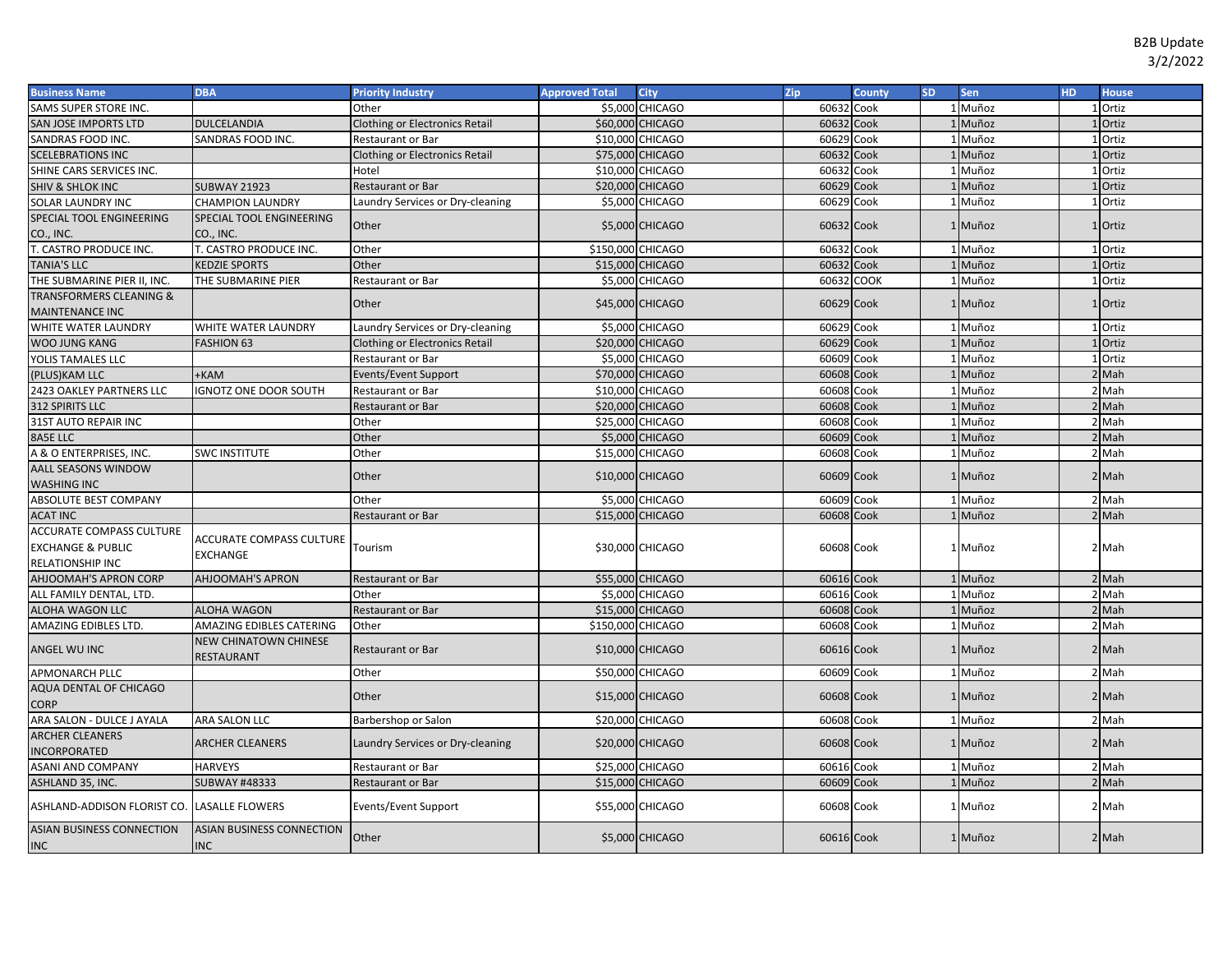| <b>Business Name</b>                     | <b>DBA</b>                                    | <b>Priority Industry</b>         | <b>Approved Total</b> | <b>City</b>      | Zip        | County     | <b>SD</b> | Sen     | H <sub>D</sub> | <b>House</b> |
|------------------------------------------|-----------------------------------------------|----------------------------------|-----------------------|------------------|------------|------------|-----------|---------|----------------|--------------|
| ATHENA DESIGN GROUP INC                  |                                               | Other                            |                       | \$75,000 CHICAGO | 60609      | Cook       |           | 1 Muñoz |                | 2 Mah        |
| AVID VISA SERVICES, CORP.                | <b>AVID VISA SERVICES</b>                     | Tourism                          |                       | \$20,000 CHICAGO | 60616      | Cook       |           | 1 Muñoz |                | $2$ Mah      |
| <b>BARKERS BARBERSHOP LLC</b>            | <b>BARKERS BARBERSHOP</b>                     | Barbershop or Salon              |                       | \$5,000 CHICAGO  | 60608      | Cook       |           | L Muñoz |                | 2 Mah        |
| <b>BEAUTY WITHIN CHICAGO</b>             |                                               | Barbershop or Salon              |                       | \$5,000 CHICAGO  | 60608      | Cook       |           | Muñoz   |                | $2$ Mah      |
| <b>BIN LIU</b>                           |                                               | Barbershop or Salon              |                       | \$5,000 CHICAGO  | 60616      | Cook       |           | 1 Muñoz |                | 2 Mah        |
| <b>BIRRIERIA Y TAQUERIA EL</b>           |                                               |                                  |                       |                  |            |            |           |         |                |              |
| ARANDAS, LLC                             |                                               | Other                            |                       | \$10,000 CHICAGO |            | 60609 COOK |           | 1 Muñoz |                | 2 Mah        |
| <b>BOHUI YI</b>                          |                                               | Other                            |                       | \$5,000 CHICAGO  | 60616 Cook |            |           | 1 Muñoz |                | 2 Mah        |
| BRIDGEWATER STUDIO INC.                  | <b>BRIDGEWATER STUDIO INC.</b>                | <b>Events/Event Support</b>      | \$150,000 CHICAGO     |                  | 60609 Cook |            |           | 1 Muñoz |                | $2$ Mah      |
| <b>BWR BRIDGEPORT</b>                    | BUFFALO WINGS AND RINGS                       | Restaurant or Bar                | \$150,000 CHICAGO     |                  | 60608      | Cook       |           | 1 Muñoz |                | 2 Mah        |
| CAI & HUANG, LLC                         | CAI & HUANG                                   | Other                            | \$5,000               | <b>CHICAGO</b>   | 60616      | Cook       |           | 1 Muñoz |                | $2$ Mah      |
| CARNITAS URUAPAN, LLC                    |                                               | Other                            |                       | \$35,000 CHICAGO | 60608      | Cook       |           | 1 Muñoz |                | 2 Mah        |
| CASTILLO BROTHERS INV.                   | THE VILLAGE WASH                              | Laundry Services or Dry-cleaning | \$5,000               | <b>CHICAGO</b>   | 60608      | Cook       |           | Muñoz   |                | $2$ Mah      |
| CHEPE'S TACOS INC                        | CHEPE'S TACOS                                 | Restaurant or Bar                |                       | \$5,000 CHICAGO  | 60608      | Cook       |           | 1 Muñoz |                | 2 Mah        |
| CHI CAFE LLC                             | CHI CAFE                                      | Other                            | \$150,000             | <b>CHICAGO</b>   | 60616      | Cook       |           | Muñoz   |                | $2$ Mah      |
| CHICAGO INTELLIGENCE                     | <b>VERIFY INVESTIGATIONS</b>                  | Other                            |                       | \$20,000 CHICAGO | 60608 Cook |            |           | 1 Muñoz |                | 2 Mah        |
| <b>SERVICES</b>                          |                                               |                                  |                       |                  |            |            |           |         |                |              |
| CHICAGO RUNNING AND                      | CHICAGO SPECIAL EVENTS                        |                                  |                       |                  |            |            |           |         |                |              |
| SPECIAL EVETS MANAGEMENT                 | <b>MANAGEMENT</b>                             | Events/Event Support             | \$150,000 CHICAGO     |                  | 60609 Cook |            |           | 1 Muñoz |                | 2 Mah        |
| <b>INC</b>                               |                                               |                                  |                       |                  |            |            |           |         |                |              |
| CHICAGO VINTAGE WEDDINGS                 | CHICAGO VINTAGE WEDDINGS Events/Event Support |                                  |                       | \$10,000 CHICAGO | 60608 Cook |            |           | 1 Muñoz |                | 2 Mah        |
| LTD                                      |                                               |                                  |                       |                  |            |            |           |         |                |              |
| CHINAPRO MARKETING                       | SPOTLIGHT TRAVELS, CHICAGO                    |                                  |                       |                  |            |            |           |         |                |              |
| PARTNERS, INC                            | CHINESE CULTURAL INSTITUTE                    | Tourism                          | \$105,000 CHICAGO     |                  | 60616 Cook |            |           | 1 Muñoz |                | 2 Mah        |
|                                          |                                               |                                  |                       |                  |            |            |           |         |                |              |
| CHINATOWN HOTEL CORP                     |                                               | Hotel                            | \$105,000 CHICAGO     |                  | 60616 Cook |            |           | 1 Muñoz |                | 2 Mah        |
| CJI ENTERTAINMENT LLC                    | NO. 18 KARAOKE                                | Indoor recreation                |                       | \$75,000 CHICAGO | 60616 Cook |            |           | 1 Muñoz |                | 2 Mah        |
| CKS TRAVEL & TOURS INC                   |                                               | Tourism                          | \$130,000 CHICAGO     |                  | 60608 Cook |            |           | 1 Muñoz |                | 2 Mah        |
| CONNIE'S PIZZA, INC.                     |                                               | Restaurant or Bar                | \$150,000 CHICAGO     |                  | 60616      | Cook       |           | 1 Muñoz |                | 2 Mah        |
| CQ BAKERY INC                            | CHIU QUON BAKERY                              | Restaurant or Bar                | \$70,000              | <b>CHICAGO</b>   | 60616      | Cook       |           | 1 Muñoz |                | 2 Mah        |
| <b>CREATING SPECIAL EVENTS</b>           |                                               | Events/Event Support             |                       | \$10,000 CHICAGO | 60609      | Cook       |           | 1 Muñoz |                | $2$ Mah      |
| D & A WASH CORP                          | <b>FUN WASH</b>                               | Laundry Services or Dry-cleaning | \$30,000              | <b>CHICAGO</b>   | 60608      | Cook       |           | 1 Muñoz |                | 2 Mah        |
| <b>DIGITAL DISTORTION</b>                | <b>DIGITAL DISTORTION</b>                     | Other                            |                       | \$5,000 CHICAGO  | 60608 Cook |            |           | 1 Muñoz |                | 2 Mah        |
| PRODUCTIONS LLC                          | PRODUCTIONS LLC                               |                                  |                       |                  |            |            |           |         |                |              |
| DOVER PROPERTIES, INC                    |                                               | Other                            |                       | \$10,000 CHICAGO | 60616      | Cook       |           | Muñoz   |                | 2 Mah        |
| EL RINCON INC.                           | <b>GREEN ROOM TAP</b>                         | Other                            |                       | \$65,000 CHICAGO | 60608      | Cook       |           | Muñoz   |                | 2 Mah        |
| <b>ENVIOS LATINOS CORP</b>               | <b>ENVIOS LATINOS CORP</b>                    | Other                            |                       | \$10,000 CHICAGO | 60609      | Cook       |           | Muñoz   |                | 2 Mah        |
| EXODO 57 BEAUTY SALON                    |                                               | Barbershop or Salon              |                       | \$5,000 CHICAGO  | 60608      | Cook       |           | Muñoz   |                | 2 Mah        |
| FLOR DEL MONTE INC                       | FLOR DEL MONTE INC                            | Other                            |                       | \$20,000 CHICAGO | 60608      | Cook       |           | 1 Muñoz |                | 2 Mah        |
| FOTO ESTUDIO IMPERIAL INC.               |                                               | Other                            |                       | \$15,000 CHICAGO | 60609      | Cook       |           | 1 Muñoz |                | $2$ Mah      |
| <b>FREDDIES INC</b>                      |                                               | <b>Restaurant or Bar</b>         |                       | \$65,000 CHICAGO | 60616      | Cook       |           | 1 Muñoz |                | 2 Mah        |
| <b>GANG WEI</b>                          |                                               | Barbershop or Salon              |                       | \$5,000 CHICAGO  | 60616 Cook |            |           | 1 Muñoz |                | $2$ Mah      |
| <b>GEORGE J. CORNILLE &amp; SONS INC</b> | <b>GEORGE J. CORNILLE &amp; SONS</b><br>INC   | Other                            | \$150,000 CHICAGO     |                  | 60608 Cook |            |           | 1 Muñoz |                | 2 Mah        |
| GERTRUDE, INC.                           |                                               | Other                            |                       | \$65,000 CHICAGO | 60608 Cook |            |           | 1 Muñoz |                | 2 Mah        |
| <b>GIRON SPANISH BOOKS</b>               | <b>GIRON SPANISH BOOKS</b>                    |                                  |                       |                  |            |            |           |         |                |              |
| <b>DISTRIBUTORS</b>                      | <b>DISTRIBUTORS</b>                           | Other                            |                       | \$5,000 CHICAGO  | 60608 Cook |            |           | 1 Muñoz |                | 2 Mah        |
| <b>GLOW BY GOLD LLC</b>                  |                                               | Barbershop or Salon              |                       | \$10,000 CHICAGO | 60608 Cook |            |           | 1 Muñoz |                | 2 Mah        |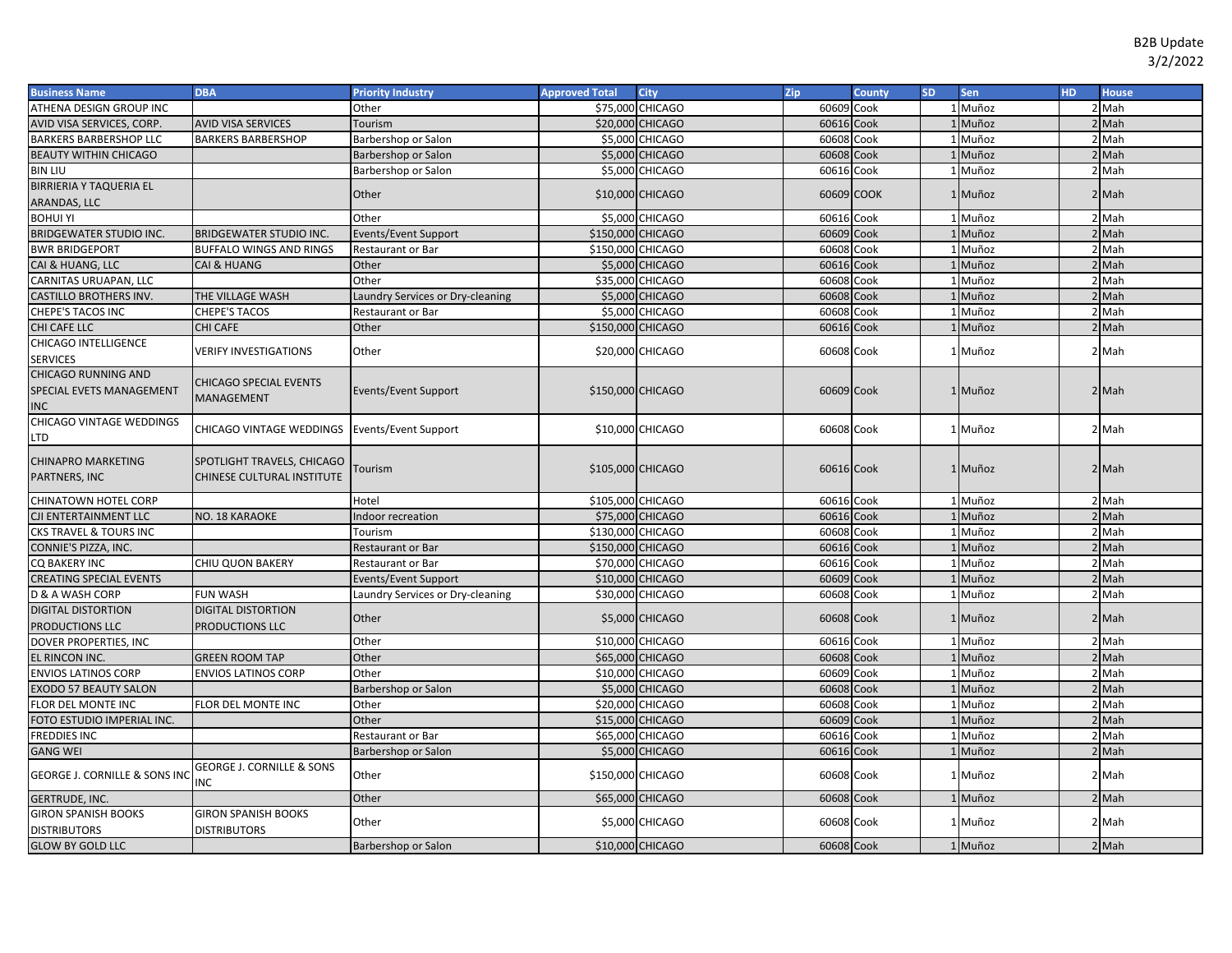| <b>Business Name</b>                        | <b>DBA</b>                                        | <b>Priority Industry</b>              | <b>Approved Total</b> | <b>City</b>      | <b>Zip</b> | <b>County</b> | <b>SD</b> | Sen     | HD. | <b>House</b>     |
|---------------------------------------------|---------------------------------------------------|---------------------------------------|-----------------------|------------------|------------|---------------|-----------|---------|-----|------------------|
| GONG #2 INC                                 | <b>GRAND TRIPLE CROWN</b>                         | Other                                 |                       | \$10,000 CHICAGO | 60608 Cook |               |           | 1 Muñoz |     | 2 Mah            |
| GOOD TASTE NOODLE MFG INC                   | <b>GOOD TASTE NOODLE MFG</b>                      | Other                                 |                       | \$35,000 CHICAGO | 60608 Cook |               |           | 1 Muñoz |     | $2$ Mah          |
| <b>GRACE GROCERY STORE INC</b>              |                                                   | Other                                 |                       | \$15,000 CHICAGO | 60616 Cook |               |           | 1 Muñoz |     | $2$ Mah          |
| <b>GRAND LAKE INC</b>                       |                                                   | Tourism                               |                       | \$20,000 CHICAGO | 60616 Cook |               |           | Muñoz   |     | $2$ Mah          |
| <b>GUO &amp; LI ENTERPRISE LLC</b>          | <b>GL LED LLC</b>                                 | Clothing or Electronics Retail        |                       | \$15,000 CHICAGO | 60616 Cook |               |           | 1 Muñoz |     | 2 Mah            |
| <b>H &amp; K LAUNDRY INC</b>                |                                                   | Laundry Services or Dry-cleaning      |                       | \$10,000 CHICAGO | 60616 Cook |               |           | Muñoz   |     | $2$ Mah          |
| HALSTED 31, INC.                            | <b>SUBWAY #3407</b>                               | Restaurant or Bar                     |                       | \$15,000 CHICAGO | 60616 Cook |               |           | 1 Muñoz |     | 2 Mah            |
| HAN 202 CORPORATION                         | HAN 202 RESTAURANT                                | Restaurant or Bar                     |                       | \$20,000 CHICAGO | 60616 Cook |               |           | 1 Muñoz |     | $2$ Mah          |
| HAPPY CAFE OF CHICAGO INC                   |                                                   | Other                                 |                       | \$55,000 CHICAGO | 60616 Cook |               |           | 1 Muñoz |     | 2 Mah            |
| HAPPY MARKET INC                            |                                                   | Other                                 |                       | \$15,000 CHICAGO | 60616      | Cook          |           | 1 Muñoz |     | $2$ Mah          |
| <b>HAPPY MART INC</b>                       |                                                   | Other                                 |                       | \$20,000 CHICAGO | 60616      | Cook          |           | 1 Muñoz |     | 2 Mah            |
| <b>HNT INC</b>                              | LAO SZE CHUAN                                     | Restaurant or Bar                     | \$150,000 CHICAGO     |                  | 60616      | Cook          |           | 1 Muñoz |     | $2$ Mah          |
| HONKY TONK BARBEQUE, INC.                   | HONKY TONK BBQ                                    | Restaurant or Bar                     | \$120,000 CHICAGO     |                  | 60608      | Cook          |           | 1 Muñoz |     | 2 Mah            |
| <b>HUANG &amp; WINC</b>                     | CHINA CAFE                                        | Restaurant or Bar                     |                       | \$40,000 CHICAGO | 60616      | Cook          |           | 1 Muñoz |     | $2$ Mah          |
| I SHREE INC                                 |                                                   | Other                                 |                       | \$35,000 CHICAGO | 60643      | Cook          |           | Muñoz   |     | 2 Mah            |
| <b>INTEL MUSIC GROUP</b>                    | <b>INTEL MUSIC GROUP</b>                          | Events/Event Support                  | \$5,000               | <b>CHICAGO</b>   | 60616      | Cook          |           | Muñoz   |     | 2 Mah            |
| <b>INTERNATIONAL GRILL LLC</b>              | AZUL <sub>18</sub>                                | <b>Restaurant or Bar</b>              |                       | \$20,000 CHICAGO | 60608      | Cook          |           | Muñoz   |     | 2 Mah            |
| <b>INTERSTATE MECHANICAL &amp;</b>          | <b>INTERSTATE MECHANICAL &amp;</b>                | Other                                 |                       | \$60,000 CHICAGO | 60608 Cook |               |           | 1 Muñoz |     | 2 Mah            |
| CONSTRUCTION, INC                           | CONSTRUCTION, INC                                 |                                       |                       |                  |            |               |           |         |     |                  |
| <b>JASLIN HOTEL LLC</b>                     |                                                   | Hotel                                 | \$250,000 CHICAGO     |                  | 60616 Cook |               |           | 1 Muñoz |     | 2 Mah            |
| JAYSWAMI ENTERPRISES INC                    | <b>SUBWAY</b>                                     | Other                                 |                       | \$20,000 CHICAGO | 60608 Cook |               |           | 1 Muñoz |     | $2$ Mah          |
| JENNINGS CREATIVE STUDIO, LLC               |                                                   | Other                                 |                       | \$35,000 CHICAGO | 60608 Cook |               |           | 1 Muñoz |     | 2 <sup>Mah</sup> |
| <b>JINGJING LI</b>                          |                                                   | Barbershop or Salon                   |                       | \$10,000 CHICAGO | 60609 Cook |               |           | 1 Muñoz |     | 2 Mah            |
| <b>JKN SALON INC</b>                        | <b>IEADQUARTER SALON</b>                          | Barbershop or Salon                   |                       | \$65,000 CHICAGO | 60616      | Cook          |           | 1 Muñoz |     | 2 Mah            |
| <b>JUANMEI WU</b>                           |                                                   | Barbershop or Salon                   |                       | \$5,000 CHICAGO  | 60616 Cook |               |           | Muñoz   |     | 2 Mah            |
| JUE WEI YA BA WANG INC                      |                                                   | Restaurant or Bar                     |                       | \$5,000 CHICAGO  | 60616 Cook |               |           | 1 Muñoz |     | 2 Mah            |
| <b>JUN LIU</b>                              |                                                   | Other                                 |                       | \$5,000 CHICAGO  | 60616 Cook |               |           | 1 Muñoz |     | 2 Mah            |
| KAM FUNG RESTAURANT INC                     |                                                   | Other                                 |                       | \$40,000 CHICAGO | 60616 Cook |               |           | 1 Muñoz |     | 2 Mah            |
| <b>KAYSTAR INC.</b>                         | <b>DOLO GARDEN RESTAURANT &amp;</b><br><b>BAR</b> | Other                                 | \$150,000 CHICAGO     |                  | 60616 Cook |               |           | 1 Muñoz |     | 2 Mah            |
| KING OF KINGS INC.                          | <b>XXPRESS CLEANERS</b>                           | Laundry Services or Dry-cleaning      |                       | \$10,000 CHICAGO | 60608 Cook |               |           | 1 Muñoz |     | 2 Mah            |
| <b>KL NAILS INC</b>                         |                                                   | Barbershop or Salon                   |                       | \$10,000 CHICAGO | 60609 Cook |               |           | 1 Muñoz |     | $2$ Mah          |
| LAKSHMI HAIR SALON AND SPA,<br>LLC          |                                                   | Barbershop or Salon                   |                       | \$15,000 CHICAGO | 60608 Cook |               |           | 1 Muñoz |     | 2 Mah            |
| LD AUDIO, INC.                              |                                                   | Events/Event Support                  | \$150,000 CHICAGO     |                  | 60616 Cook |               |           | 1 Muñoz |     | 2 Mah            |
| LISA CREATIVE LANDSCAPE LLC                 | LISA CREATIVE LANDSCAPE                           | Other                                 |                       | \$20,000 CHICAGO | 60609 Cook |               |           | 1 Muñoz |     | 2 Mah            |
| LJ DINER, INC.                              | <b>KEN TONE'S DRIVE-IN SINCE</b><br>1968          | Other                                 |                       | \$35,000 CHICAGO | 60616 Cook |               |           | 1 Muñoz |     | $2$ Mah          |
| LO REZ BREWING                              |                                                   | Restaurant or Bar                     |                       | \$20,000 CHICAGO | 60608 Cook |               |           | 1 Muñoz |     | 2 Mah            |
| <b>MA RUN ZE INC</b>                        |                                                   | <b>Clothing or Electronics Retail</b> |                       | \$10,000 CHICAGO | 60608 Cook |               |           | 1 Muñoz |     | $2$ Mah          |
| <b>MANQING LUO</b>                          |                                                   | Barbershop or Salon                   |                       | \$5,000 CHICAGO  | 60609      | Cook          |           | 1 Muñoz |     | $2$ Mah          |
| MASTER WIRELESS 47TH INC                    | <b>BOOSTMOBILE</b>                                | Clothing or Electronics Retail        |                       | \$70,000 CHICAGO | 60609 Cook |               |           | Muñoz   |     | $2$ Mah          |
| MAXI WINDOWS INC                            |                                                   | Other                                 |                       | \$50,000 CHICAGO | 60616      | Cook          |           | 1 Muñoz |     | 2 Mah            |
| MEI CHIROPRACTIC PC                         | MEI CHIROPRACTIC PC                               | Other                                 |                       | \$10,000 CHICAGO | 60616 Cook |               |           | Muñoz   |     | $2$ Mah          |
| MEI HUA BUSINESS SERVICES<br><b>COMPANY</b> |                                                   | Events/Event Support                  |                       | \$10,000 CHICAGO | 60616 Cook |               |           | 1 Muñoz |     | 2 Mah            |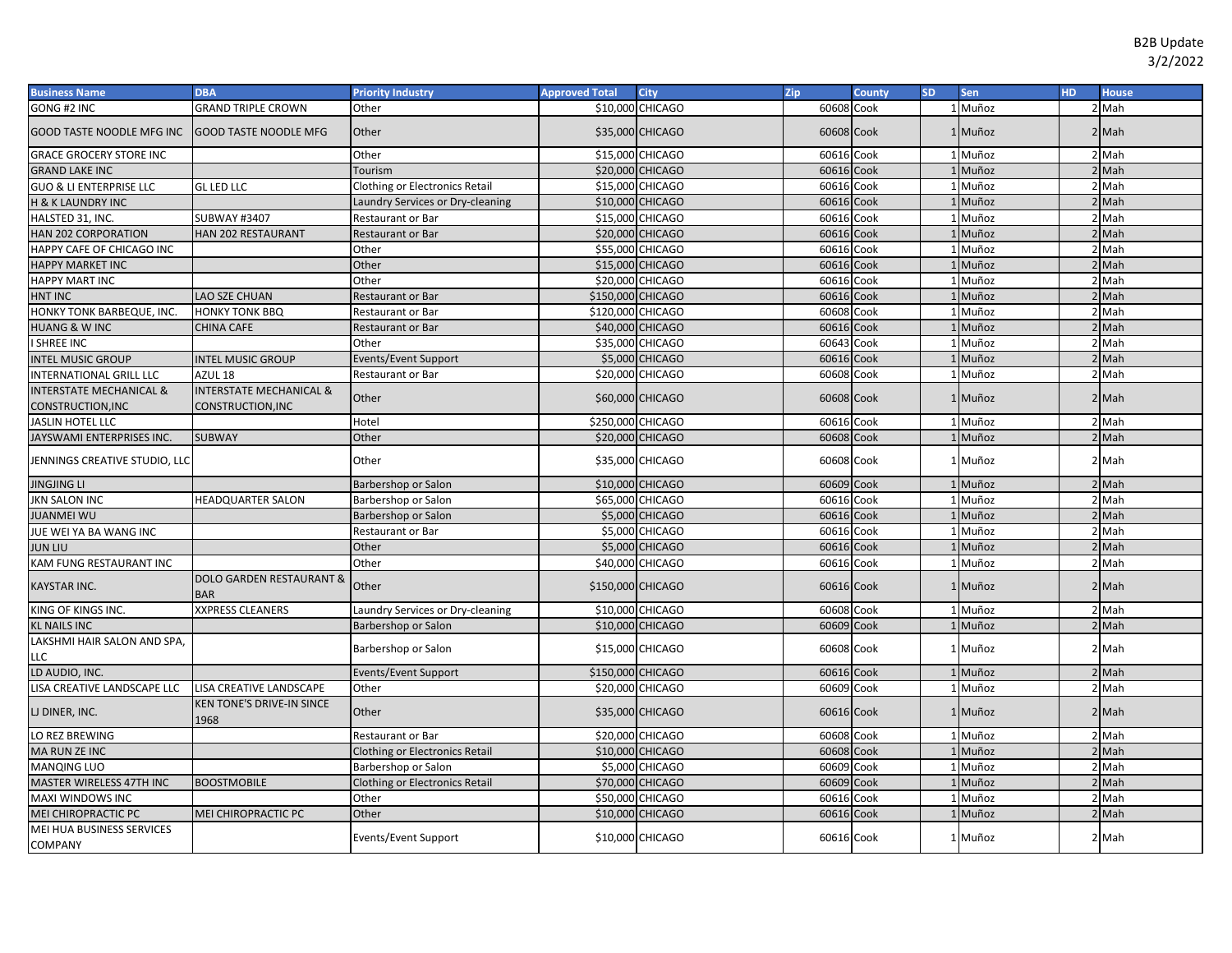| <b>Business Name</b>             | <b>DBA</b>                       | <b>Priority Industry</b>       | <b>Approved Total</b> | <b>City</b>      | Zip        | <b>County</b> | <b>SD</b> | Sen     | HD. | <b>House</b> |
|----------------------------------|----------------------------------|--------------------------------|-----------------------|------------------|------------|---------------|-----------|---------|-----|--------------|
| MEIDI INTERNATIONAL TRAVEL       | <b>MAG VACATIONS</b>             | Tourism                        | \$150,000 CHICAGO     |                  | 60616 Cook |               |           | 1 Muñoz |     | 2 Mah        |
| SERVICE GROUP INC.               |                                  |                                |                       |                  |            |               |           |         |     |              |
| MESTIZA, LLC                     | <b>MESTIZA</b>                   | Clothing or Electronics Retail |                       | \$5,000 CHICAGO  | 60608 Cook |               |           | 1 Muñoz |     | 2 Mah        |
| MIN LIU MASSAGE THERAPIST        |                                  | Other                          |                       | \$5,000 CHICAGO  | 60616 Cook |               |           | 1 Muñoz |     | 2 Mah        |
| MINGHIN CUISINE LLC              | <b>MINGHIN CUISINE</b>           | Other                          | \$150,000 CHICAGO     |                  | 60616 Cook |               |           | 1 Muñoz |     | 2 Mah        |
| <b>MIN'S NOODLE HOUSE</b>        | MIN'S NOODLE HOUSE               | <b>Restaurant or Bar</b>       |                       | \$75,000 CHICAGO | 60608 Cook |               |           | 1 Muñoz |     | 2 Mah        |
| <b>MONSTAR GROUP LLC</b>         | <b>STARBUCKS</b>                 | Other                          | \$75,000              | <b>CHICAGO</b>   | 60616      | Cook          |           | 1 Muñoz |     | 2 Mah        |
| MUI'S FEIDA BAKERY CORP.         | <b>FEIDA BAKERY</b>              | Restaurant or Bar              |                       | \$45,000 CHICAGO | 60616 Cook |               |           | Muñoz   |     | $2$ Mah      |
| NEW ARCHVIEW RESTAURANT          |                                  | Restaurant or Bar              |                       | \$90,000 CHICAGO | 60608 Cook |               |           | Muñoz   |     | 2 Mah        |
| INC                              |                                  |                                |                       |                  |            |               |           |         |     |              |
| <b>NEW FURAMA RESTAURANT</b>     |                                  | <b>Restaurant or Bar</b>       | \$40,000              | <b>CHICAGO</b>   | 60616 Cook |               |           | 1 Muñoz |     | 2 Mah        |
| <b>NEW HAIR &amp; BEYOND INC</b> | <b>NEW HAIR &amp; BEYOND INC</b> | Barbershop or Salon            | \$5,000               | <b>CHICAGO</b>   | 60616      | Cook          |           | Muñoz   |     | 2 Mah        |
| <b>NEW MOON LLC</b>              | NEWMOON CHICAGO                  | Events/Event Support           | \$60,000              | <b>CHICAGO</b>   | 60616      | Cook          |           | Muñoz   |     | Mah          |
| NEW WORLD TRAVEL LLC             | NEW WORLD TRAVEL LLC             | Tourism                        | \$10,000              | <b>CHICAGO</b>   | 60616      | Cook          |           | Muñoz   |     | 2 Mah        |
| NI YI XUAN TRADE LLC             | NI YI XUAN TRADE LLC             | Other                          |                       | \$20,000 CHICAGO | 60609      | Cook          |           | Muñoz   |     | Mah          |
| NO 1 SALON INC                   |                                  | Barbershop or Salon            |                       | \$55,000 CHICAGO | 60616      | Cook          |           | Muñoz   |     | 2 Mah        |
| <b>NORTHERN CITY INC</b>         |                                  | <b>Restaurant or Bar</b>       |                       | \$35,000 CHICAGO | 60616 Cook |               |           | Muñoz   |     | $2$ Mah      |
| NORTHERN ILLINOIS FOOD           | <b>MANJARES AL EXPRESS</b>       | <b>Restaurant or Bar</b>       |                       | \$70,000 CHICAGO | 60608 Cook |               |           | 1 Muñoz |     | 2 Mah        |
| SERVICES INC                     |                                  |                                |                       |                  |            |               |           |         |     |              |
| OM & LILA INC                    | <b>SUBWAY</b>                    | Restaurant or Bar              |                       | \$15,000 CHICAGO | 60608 Cook |               |           | 1 Muñoz |     | $2$ Mah      |
| ORIGINAL TRIPLE CROWN            |                                  | <b>Restaurant or Bar</b>       |                       | \$50,000 CHICAGO | 60616 Cook |               |           | 1 Muñoz |     | 2 Mah        |
| RESTAURANT INC                   |                                  |                                |                       |                  |            |               |           |         |     |              |
| PALEO FIT MEALS, CO.             | <b>MERA BITES</b>                | Other                          |                       | \$20,000 CHICAGO | 60608 Cook |               |           | 1 Muñoz |     | $2$ Mah      |
| PEMRON, INC                      | <b>EMPEROR'S CHOICE</b>          | Restaurant or Bar              | \$115,000 CHICAGO     |                  | 60616 Cook |               |           | 1 Muñoz |     | 2 Mah        |
|                                  | RESTAURANT                       |                                |                       |                  |            |               |           |         |     |              |
| <b>PENG YANG</b>                 |                                  | Barbershop or Salon            |                       | \$5,000 CHICAGO  | 60616 Cook |               |           | 1 Muñoz |     | $2$ Mah      |
| POLAR ICE CO.                    |                                  | Other                          |                       | \$70,000 CHICAGO | 60608 Cook |               |           | 1 Muñoz |     | 2 Mah        |
| PUI YING ART SCHOOL, INC.        |                                  | Other                          |                       | \$5,000 CHICAGO  | 60608 Cook |               |           | 1 Muñoz |     | 2 Mah        |
| <b>QING XIANG YUAN</b>           |                                  | <b>Restaurant or Bar</b>       | \$150,000 CHICAGO     |                  | 60616 Cook |               |           | 1 Muñoz |     | 2 Mah        |
| CORPORATION                      |                                  |                                |                       |                  |            |               |           |         |     |              |
| <b>RADHE BEAUTY</b>              | <b>BROWS THREADING</b>           | Barbershop or Salon            |                       | \$20,000 CHICAGO | 60616 Cook |               |           | 1 Muñoz |     | 2 Mah        |
| RAFAS ENTERPRISES INC            |                                  | Other                          |                       | \$25,000 CHICAGO | 60609      | Cook          |           | 1 Muñoz |     | 2 Mah        |
| RC SCHRAMM, INC.                 | <b>BROADWAY COSTUMES, INC</b>    | Other                          | \$115,000 CHICAGO     |                  | 60608      | Cook          |           | 1 Muñoz |     | $2$ Mah      |
| RECOVERY ON WATER, INC.          | RECOVERY ON WATER, INC.          | Indoor recreation              | \$65,000              | <b>CHICAGO</b>   | 60609      | Cook          |           | 1 Muñoz |     | $2$ Mah      |
| <b>RED STAR LLC</b>              |                                  | Other                          |                       | \$60,000 CHICAGO | 60608      | Cook          |           | Muñoz   |     | $2$ Mah      |
| RICHLAND GLOBAL INC              |                                  | Other                          | \$30,000              | <b>CHICAGO</b>   | 60616      | Cook          |           | Muñoz   |     | 2 Mah        |
| RIVER SKY TRAVEL, INC.           |                                  | Tourism                        | \$150,000 CHICAGO     |                  | 60616      | Cook          |           | Muñoz   |     | 2 Mah        |
| ROCKET PRODUCTIONS, INC          |                                  | Events/Event Support           | \$10,000              | <b>CHICAGO</b>   | 60608      | Cook          |           | Muñoz   |     | 2 Mah        |
| ROYAL NAIL SPA, INC.             |                                  | Barbershop or Salon            |                       | \$10,000 CHICAGO | 60609      | Cook          |           | Muñoz   |     | 2 Mah        |
| SABOR A MI, INC.                 | <b>NANA</b>                      | Other                          |                       | \$90,000 CHICAGO | 60608      | Cook          |           | 1 Muñoz |     | 2 Mah        |
| <b>SALEM SECURITY INC ICU</b>    |                                  | Other                          |                       | \$10,000 CHICAGO | 60608      | Cook          |           | Muñoz   |     | $2$ Mah      |
| <b>SCHOOLBAGS FOR KIDS LLC</b>   | <b>BIXBEE</b>                    | Other                          |                       | \$35,000 CHICAGO | 60608      | Cook          |           | 1 Muñoz |     | $2$ Mah      |
| SHALL WE WINE INC                | <b>SHALL WE WINE</b>             | Other                          |                       | \$10,000 CHICAGO | 60616      | Cook          |           | Muñoz   |     | $2$ Mah      |
| SHAOHUA YING                     |                                  | Barbershop or Salon            |                       | \$5,000 CHICAGO  | 60616 Cook |               |           | 1 Muñoz |     | $2$ Mah      |
| <b>SHERRY NAILS INC.</b>         |                                  | Barbershop or Salon            |                       | \$20,000 CHICAGO | 60616      | Cook          |           | 1 Muñoz |     | $2$ Mah      |
| SKILL SCOUT, INC.                |                                  | Arts                           |                       | \$60,000 CHICAGO | 60609      | Cook          |           | 1 Muñoz |     | 2 Mah        |
| <b>SLJ CORPORATION</b>           | <b>BRUNA'S CAFE</b>              | Other                          |                       | \$80,000 CHICAGO | 60608 Cook |               |           | Muñoz   |     | $2$ Mah      |
| SME RESTAURANT GROUP INC         | TRIPLE CROWN RESTAURANT          | Other                          | \$150,000 CHICAGO     |                  | 60616 Cook |               |           | 1 Muñoz |     | 2 Mah        |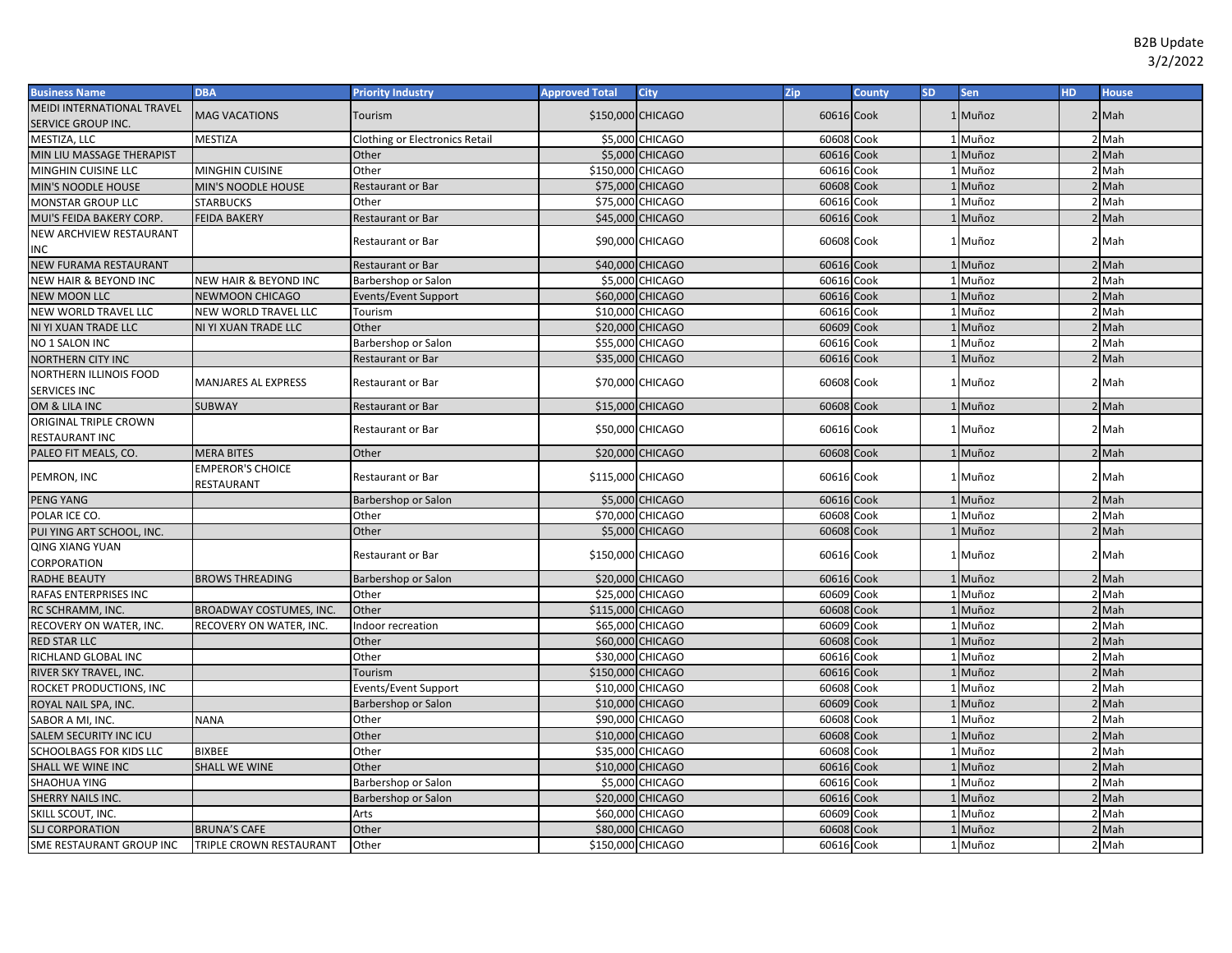| <b>Business Name</b>                   | <b>DBA</b>                  | <b>Priority Industry</b>              | <b>Approved Total</b> | <b>City</b>            | Zip        | County | <b>SD</b> | <b>Sen</b> | <b>HD</b> | <b>House</b> |
|----------------------------------------|-----------------------------|---------------------------------------|-----------------------|------------------------|------------|--------|-----------|------------|-----------|--------------|
| SOUTH WATER MARKET                     |                             | Other                                 |                       | \$70,000 CHICAGO       | 60616 Cook |        |           | 1 Muñoz    |           | $2$ Mah      |
| PRODUCE INC.                           |                             |                                       |                       |                        |            |        |           |            |           |              |
| <b>STELO</b>                           | S.K.Y.                      | Restaurant or Bar                     | \$150,000 CHICAGO     |                        | 60608 Cook |        |           | 1 Muñoz    |           | 2 Mah        |
| STITCH ME LLC                          |                             | Other                                 |                       | \$30,000 CHICAGO       | 60616 Cook |        |           | 1 Muñoz    |           | $2$ Mah      |
| STRINGS RAMEN INC.                     |                             | Other                                 | \$110,000 CHICAGO     |                        | 60616 Cook |        |           | 1 Muñoz    |           | 2 Mah        |
| STUDIO ARQ, LLC                        |                             | Other                                 | \$150,000 CHICAGO     |                        | 60616 Cook |        |           | 1 Muñoz    |           | 2 Mah        |
| SUBMARINE PIER, INC                    |                             | <b>Restaurant or Bar</b>              |                       | \$5,000 CHICAGO        | 60632 Cook |        |           | 1 Muñoz    |           | 2 Mah        |
| <b>SUN ISLAND INC</b>                  | <b>EVERGREEN RESTAURANT</b> | <b>Restaurant or Bar</b>              |                       | \$75,000 CHICAGO       | 60616 Cook |        |           | 1 Muñoz    |           | 2 Mah        |
| SUNNY WEI XIN LIANG                    |                             | Other                                 |                       | \$5,000 CHICAGO        | 60608 Cook |        |           | 1 Muñoz    |           | 2 Mah        |
| SUPREME FOODS INC.                     |                             | Other                                 |                       | \$15,000 CHICAGO       | 60608 Cook |        |           | 1 Muñoz    |           | 2 Mah        |
| SWEET 32 INC                           | TBAAR                       | Restaurant or Bar                     |                       | \$35,000 CHICAGO       | 60616      | Cook   |           | 1 Muñoz    |           | 2 Mah        |
| <b>SZECHUAN CUISINE INC</b>            |                             | Other                                 | \$110,000 CHICAGO     |                        | 60616      | Cook   |           | Muñoz      |           | $2$ Mah      |
| <b>TANG'S RESTAURANT INC</b>           | <b>TANG'S RESTAURANT</b>    | Restaurant or Bar                     | \$105,000 CHICAGO     |                        | 60616      | Cook   |           | Muñoz      |           | 2 Mah        |
| TAQUERIA TAYAHUA                       | TAQUERIA TAYAHUA            | <b>Restaurant or Bar</b>              |                       | \$5,000 CHICAGO        | 60608      | Cook   |           | Muñoz      |           | 2 Mah        |
| <b>TASTE OF CANTON INC</b>             |                             | Restaurant or Bar                     |                       | \$25,000 CHICAGO       | 60608      | Cook   |           | Muñoz      |           | 2 Mah        |
| <b>TAWANNA TIDWELL</b>                 |                             | Events/Event Support                  |                       | \$5,000 CHICAGO        | 60608      | Cook   |           | Muñoz      |           | 2 Mah        |
| THE ART GALLERY, LLC                   | THE ART GALLERY, LLC        | Arts                                  |                       | \$15,000 CHICAGO       | 60616      | Cook   |           | 1 Muñoz    |           | 2 Mah        |
| THE BAGELERS INC.                      | THE BAGELERS                | Other                                 |                       | \$45,000 CHICAGO       | 60609 Cook |        |           | Muñoz      |           | 2 Mah        |
| THE BARREL RUN                         |                             | Tourism                               |                       | \$70,000 CHICAGO       | 60609 Cook |        |           | 1 Muñoz    |           | 2 Mah        |
| THE FAT SHALLOT                        |                             | <b>Restaurant or Bar</b>              |                       | \$85,000 CHICAGO       | 60608      | Cook   |           | 1 Muñoz    |           | 2 Mah        |
| THE GOODALE CORPORATION                | <b>FIREWOOD</b>             | <b>Restaurant or Bar</b>              |                       | \$35,000 CHICAGO       | 60616 Cook |        |           | 1 Muñoz    |           | 2 Mah        |
| THE INTEGRATED BRAND                   |                             |                                       |                       |                        | 60608 Cook |        |           | 1 Muñoz    |           | $2$ Mah      |
| <b>MARKETING COMPANY</b>               |                             | Other                                 |                       | \$10,000 CHICAGO       |            |        |           |            |           |              |
| THE PRINT LOUNGE INC                   | THE PRINT LOUNGE INC        | <b>Clothing or Electronics Retail</b> |                       | \$5,000 CHICAGO        | 60608      | Cook   |           | 1 Muñoz    |           | 2 Mah        |
| TINA'S SPA SALON CORP                  |                             | Barbershop or Salon                   |                       | \$5,000 CHICAGO        | 60609 Cook |        |           | 1 Muñoz    |           | $2$ Mah      |
| TLJ CHICAGO LLC                        | <b>TOUS LES JOURS</b>       | Restaurant or Bar                     |                       | \$95,000 CHICAGO       | 60616 Cook |        |           | 1 Muñoz    |           | 2 Mah        |
| TONY'S BODY & FENDER SHOP              |                             | Other                                 |                       | \$95,000 CHICAGO       | 60608 Cook |        |           | 1 Muñoz    |           | 2 Mah        |
| <b>NC</b>                              |                             |                                       |                       |                        |            |        |           |            |           |              |
| TYPHOON CAFE INC                       | TAIPEI CAFE                 | Restaurant or Bar                     |                       | \$30,000 CHICAGO       | 60608 Cook |        |           | 1 Muñoz    |           | 2 Mah        |
| UNCLE 5 INC.                           | PHO CAFE                    | <b>Restaurant or Bar</b>              |                       | \$60,000 CHICAGO       | 60616 Cook |        |           | 1 Muñoz    |           | 2 Mah        |
| VILLAGE CLEANERS INC.                  |                             | Laundry Services or Dry-cleaning      |                       | \$10,000 CHICAGO       | 60608 Cook |        |           | 1 Muñoz    |           | 2 Mah        |
| <b>VILLAGE SUPPLIES, LTD</b>           | VILLAGE SUPPLIES, LTD       | Other                                 |                       | \$15,000 CHICAGO       | 60609 Cook |        |           | 1 Muñoz    |           | 2 Mah        |
| WHADDA JERK LLC                        | WHADDA JERK                 | Restaurant or Bar                     |                       | \$35,000 CHICAGO       | 60608 Cook |        |           | 1 Muñoz    |           | 2 Mah        |
| UW OAIXUX                              |                             | Other                                 |                       | \$5,000 CHICAGO        | 60616 Cook |        |           | 1 Muñoz    |           | 2 Mah        |
| Y Y HOT POT INC                        |                             | Restaurant or Bar                     |                       | \$10,000 CHICAGO       | 60608 Cook |        |           | 1 Muñoz    |           | 2 Mah        |
| YA & LAN INC                           | PERFECT 10 SPA              | Barbershop or Salon                   |                       | \$15,000 CHICAGO       | 60616      | Cook   |           | Muñoz      |           | 2 Mah        |
| YAYA MINI MART INC                     |                             | Other                                 |                       | \$5,000 CHICAGO        | 60608      | Cook   |           | Muñoz      |           | 2 Mah        |
| YIN HE DANCE                           | YIN HE DANCE                | Arts                                  |                       | <b>\$5,000 CHICAGO</b> | 60616      | Cook   |           | Muñoz      |           | 2 Mah        |
| YORK CONSTRUCTION &                    | YORK UTILITY SERVICES       | Other                                 | \$150,000 CHICAGO     |                        | 60608 Cook |        |           | 1 Muñoz    |           | 2 Mah        |
| MANAGEMENT SERVICES LLC                |                             |                                       |                       |                        |            |        |           |            |           |              |
| YUMMY YUMMY NOODLES INC                |                             | <b>Restaurant or Bar</b>              |                       | \$5,000 CHICAGO        | 60616 Cook |        |           | 1 Muñoz    |           | 2 Mah        |
| ZARAI IMPORTS INC.                     |                             | <b>Clothing or Electronics Retail</b> |                       | \$10,000 CHICAGO       | 60608 Cook |        |           | 1 Muñoz    |           | 2 Mah        |
| <b>ZENTREDI</b>                        | PI18EN                      | Other                                 |                       | \$50,000 CHICAGO       | 60608 Cook |        |           | 1 Muñoz    |           | $2$ Mah      |
| ZHONG HUA KUNG FU INC                  |                             | Other                                 |                       | \$10,000 CHICAGO       | 60616      | Cook   |           | 1 Muñoz    |           | $2$ Mah      |
| ZHOU B ART CENTER INC.                 |                             | Museum or Movie Theater               |                       | \$5,000 CHICAGO        | 60609 Cook |        |           | 1 Muñoz    |           | 2 Mah        |
| A+ PRESTIGE GENERAL<br>CONTRACTING LLC |                             | Other                                 |                       | \$95,000 CHICAGO       | 60639 Cook |        |           | 2 Aquino   |           | 3 Delgado    |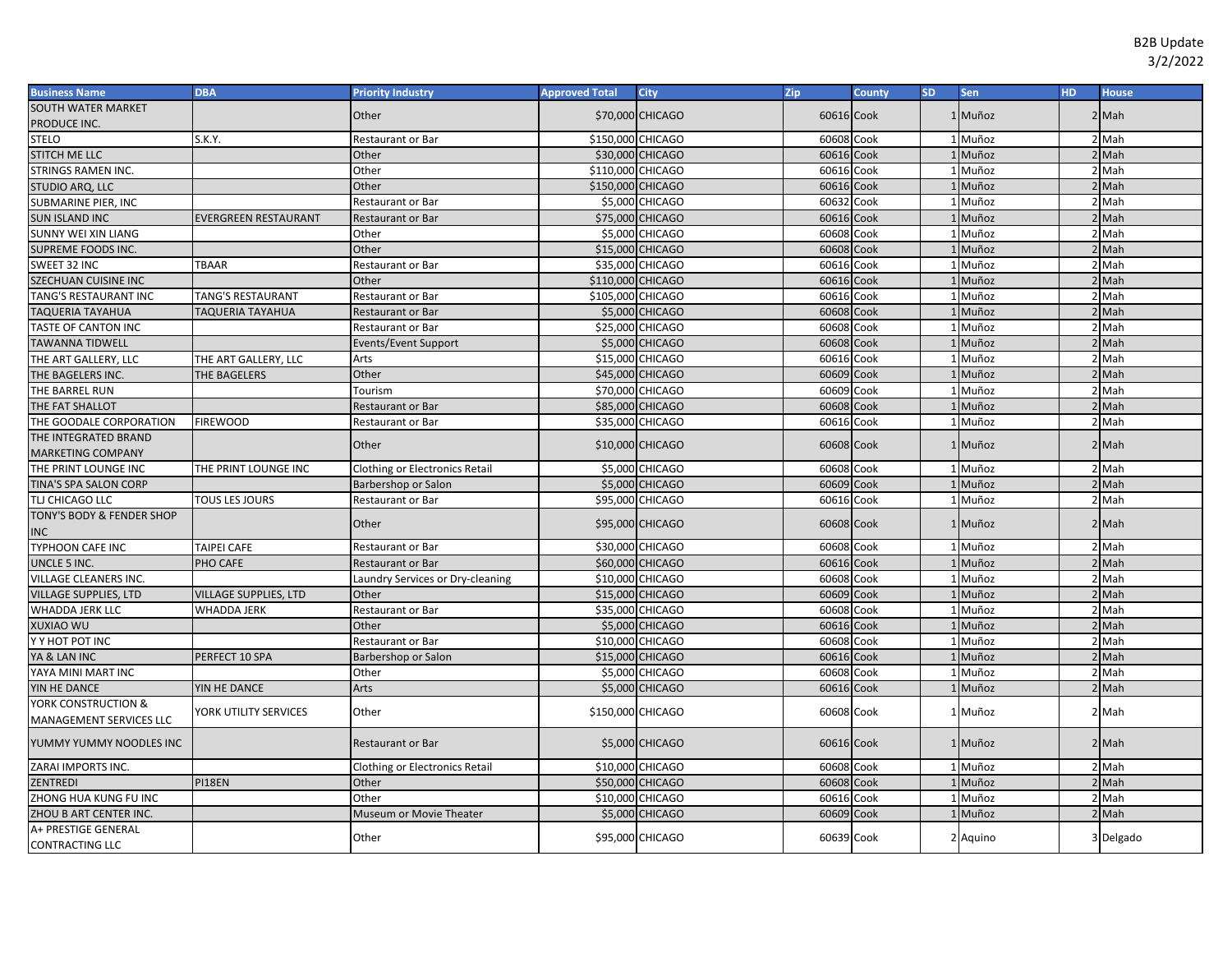| <b>Business Name</b>                | <b>DBA</b>                               | <b>Priority Industry</b> | <b>Approved Total</b> | City                   | Zip        | County | <b>SD</b> | Sen      | <b>HD</b> | <b>House</b> |
|-------------------------------------|------------------------------------------|--------------------------|-----------------------|------------------------|------------|--------|-----------|----------|-----------|--------------|
| <b>ACE GC CORP</b>                  |                                          | Other                    | \$65,000              | <b>CHICAGO</b>         | 60639 Cook |        |           | 2 Aquino |           | 3 Delgado    |
| <b>ADAM &amp; NOOR LIMO SERVICE</b> |                                          |                          |                       |                        |            |        |           |          |           |              |
| INC                                 |                                          | Other                    |                       | \$10,000 ELMWOOD PARK  | 60707 Cook |        |           | 2 Aquino |           | 3 Delgado    |
| CAFE #10 INC                        | <b>CAFE 10</b>                           | <b>Restaurant or Bar</b> |                       | \$10,000 CHICAGO       | 60707      | Cook   |           | Aquino   |           | 3 Delgado    |
| <b>CEMIREX INC</b>                  | <b>CEMIREX INC</b>                       | Other                    |                       | \$5,000 CHICAGO        | 60641      | Cook   |           | 2 Aquino |           | 3 Delgado    |
| <b>CHICAGO CULTURAL</b>             | <b>CHICAGO CULTURAL</b>                  |                          |                       |                        |            |        |           |          |           |              |
| PERFORMING ARTS MEDIA               | PERFORMING ARTS MEDIA                    | Arts                     |                       | \$5,000 CHICAGO        | 60639 Cook |        |           | 2 Aquino |           | 3 Delgado    |
| <b>ALLIANCE</b>                     | <b>ALLIANCE</b>                          |                          |                       |                        |            |        |           |          |           |              |
| CHICAGO PREMIER REALTY INC.         |                                          | Other                    |                       | \$20,000 CHICAGO       | 60639 Cook |        |           | 2 Aquino |           | 3 Delgado    |
| <b>CUT IT OUT BARBERSHOP LLC</b>    | <b>CUT IT OUT BARBERSHOP</b>             | Barbershop or Salon      |                       | \$5,000 CHICAGO        | 60707 Cook |        |           | 2 Aquino |           | 3 Delgado    |
| E & R TRANSPORTATION SERVICE        |                                          |                          |                       |                        |            |        |           |          |           |              |
| ΝC                                  |                                          | Other                    |                       | \$15,000 CHICAGO       | 60707 Cook |        |           | 2 Aquino |           | 3 Delgado    |
| ECOCAFEU INC.                       | <b>ECOCAFE</b>                           | Restaurant or Bar        |                       | \$80,000 CHICAGO       | 60639 Cook |        |           | 2 Aquino |           | 3 Delgado    |
| EL BUEN VALLE CORPORATION           |                                          | Restaurant or Bar        |                       | \$10,000 CHICAGO       | 60639 Cook |        |           | 2 Aquino |           | 3 Delgado    |
| <b>EURO GRILL &amp; BAR INC</b>     | <b>BISTRO GRAND</b>                      | <b>Restaurant or Bar</b> |                       | \$30,000 CHICAGO       | 60707      | Cook   |           | 2 Aquino |           | 3 Delgado    |
| FINA ESTAMPA PERU INC               |                                          | Restaurant or Bar        |                       | \$5,000 CHICAGO        | 60639 Cook |        |           | 2 Aquino |           | 3 Delgado    |
| FIX IT CHICAGO INC                  |                                          | Other                    |                       | \$25,000 CHICAGO       | 60639 Cook |        |           | 2 Aquino |           | 3 Delgado    |
| L GIARDINO DEL DOLCE, INC           |                                          | Other                    |                       | \$70,000 CHICAGO       | 60707 Cook |        |           | 2 Aquino |           | 3 Delgado    |
| NTERCRAFT INDUSTRIES CORP           |                                          | Other                    |                       | <b>\$5,000 CHICAGO</b> | 60639 Cook |        |           | 2 Aquino |           | 3 Delgado    |
| & A SPORTS BAR INC                  | <b>J &amp; A SPORTS BAR INC</b>          | Other                    |                       | \$15,000 CHICAGO       | 60639 Cook |        |           | 2 Aquino |           | 3 Delgado    |
| INM MOTORS INC                      |                                          | Other                    |                       | \$40,000 CHICAGO       | 60639 Cook |        |           | 2 Aquino |           | 3 Delgado    |
| <b>JUST CARPENTRY INC</b>           |                                          | Other                    |                       | \$5,000 CHICAGO        | 60639 Cook |        |           | 2 Aquino |           | 3 Delgado    |
|                                     |                                          |                          |                       |                        |            |        |           |          |           |              |
| LA ROUGE SALON CORPORATION          |                                          | Barbershop or Salon      |                       | \$10,000 CHICAGO       | 60639 Cook |        |           | 2 Aquino |           | 3 Delgado    |
| LAGO VENTURES, INC.                 | LAGO BANQUETS                            | Other                    |                       | \$60,000 CHICAGO       | 60639 Cook |        |           | 2 Aquino |           | 3 Delgado    |
| MILLENIUM DECORATIONS AND           |                                          | Events/Event Support     |                       | \$20,000 CHICAGO       | 60707 Cook |        |           | 2 Aquino |           | 3 Delgado    |
| CATERING CO                         |                                          |                          |                       |                        |            |        |           |          |           |              |
| NEWCASTLE TUCKPOINT INC             |                                          | Other                    | \$135,000 CHICAGO     |                        | 60707 Cook |        |           | 2 Aquino |           | 3 Delgado    |
| <b>NICK &amp; JANU INC</b>          | <b>SUBWAY</b>                            | <b>Restaurant or Bar</b> |                       | \$15,000 CHICAGO       | 60639 Cook |        |           | Aquino   |           | 3 Delgado    |
| PREMIER TROLLEY INC                 | PREMIER TROLLEY                          | Tourism                  |                       | \$80,000 CHICAGO       | 60639 Cook |        |           | 2 Aquino |           | 3 Delgado    |
| ROJAS 2459 CLUB INC                 | <b>AQUARIUS CLUB &amp;</b><br>RESTAURANT | Other                    |                       | \$30,000 CHICAGO       | 60639 Cook |        |           | 2 Aquino |           | 3 Delgado    |
| ROYAL GARDEN BANQUETS AND           |                                          | Other                    |                       | \$40,000 CHICAGO       | 60707 Cook |        |           | 2 Aquino |           | 3 Delgado    |
| CATERING INC                        |                                          |                          |                       |                        |            |        |           |          |           |              |
| SAP DESIGN, INC.                    |                                          | Other                    |                       | \$10,000 CHICAGO       | 60639 Cook |        |           | 2 Aquino |           | 3 Delgado    |
| SARANECKI BROS CATERING INC         | SARANECKI BROS CATERING<br>INC           | Other                    |                       | \$55,000 CHICAGO       | 60639 Cook |        |           | 2 Aguino |           | 3 Delgado    |
| SHREE KRUTI & RAVI INC              | <b>SUBWAY</b>                            | Restaurant or Bar        |                       | \$15,000 CHICAGO       | 60639 Cook |        |           | 2 Aquino |           | 3 Delgado    |
| SPINOX1 INC.                        | <b>SPINOXHIIT</b>                        | <b>Fitness Centers</b>   |                       | \$70,000 CHICAGO       | 60639 Cook |        |           | 2 Aquino |           | 3 Delgado    |
| <b>TONO TACOS INC</b>               |                                          | Restaurant or Bar        |                       | \$10,000 CHICAGO       | 60639 Cook |        |           | 2 Aquino |           | 3 Delgado    |
| VIOLETTA SANCHEZ                    |                                          | Other                    |                       | \$10,000 CHICAGO       | 60639 Cook |        |           | 2 Aquino |           | 3 Delgado    |
| 2ND GEN - PULASKI INC               | <b>DUNKIN DONUTS</b>                     | <b>Restaurant or Bar</b> |                       | \$10,000 CHICAGO       | 60639 Cook |        |           | 2 Aquino |           | 4 Ramirez    |
| ACAPULCO CLIPPERS HAIR              | ACAPULCO CLIPPERS HAIR                   |                          |                       |                        |            |        |           |          |           |              |
| <b>STUDIO</b>                       | <b>STUDIO</b>                            | Barbershop or Salon      |                       | \$5,000 CHICAGO        | 60639 Cook |        |           | 2 Aquino |           | 4 Ramirez    |
| ANGULO & ASSOCIATES, INC.           | <b>ANGULO &amp; ASSOCIATES</b>           | Events/Event Support     |                       | \$50,000 CHICAGO       | 60622 Cook |        |           | 2 Aquino |           | 4 Ramirez    |
| <b>ARC EDUCATIONAL</b>              |                                          |                          |                       |                        |            |        |           |          |           |              |
| <b>FOUNDATION</b>                   | <b>ARC GALLERY</b>                       | Arts                     |                       | \$5,000 CHICAGO        | 60642 Cook |        |           | 2 Aquino |           | 4 Ramirez    |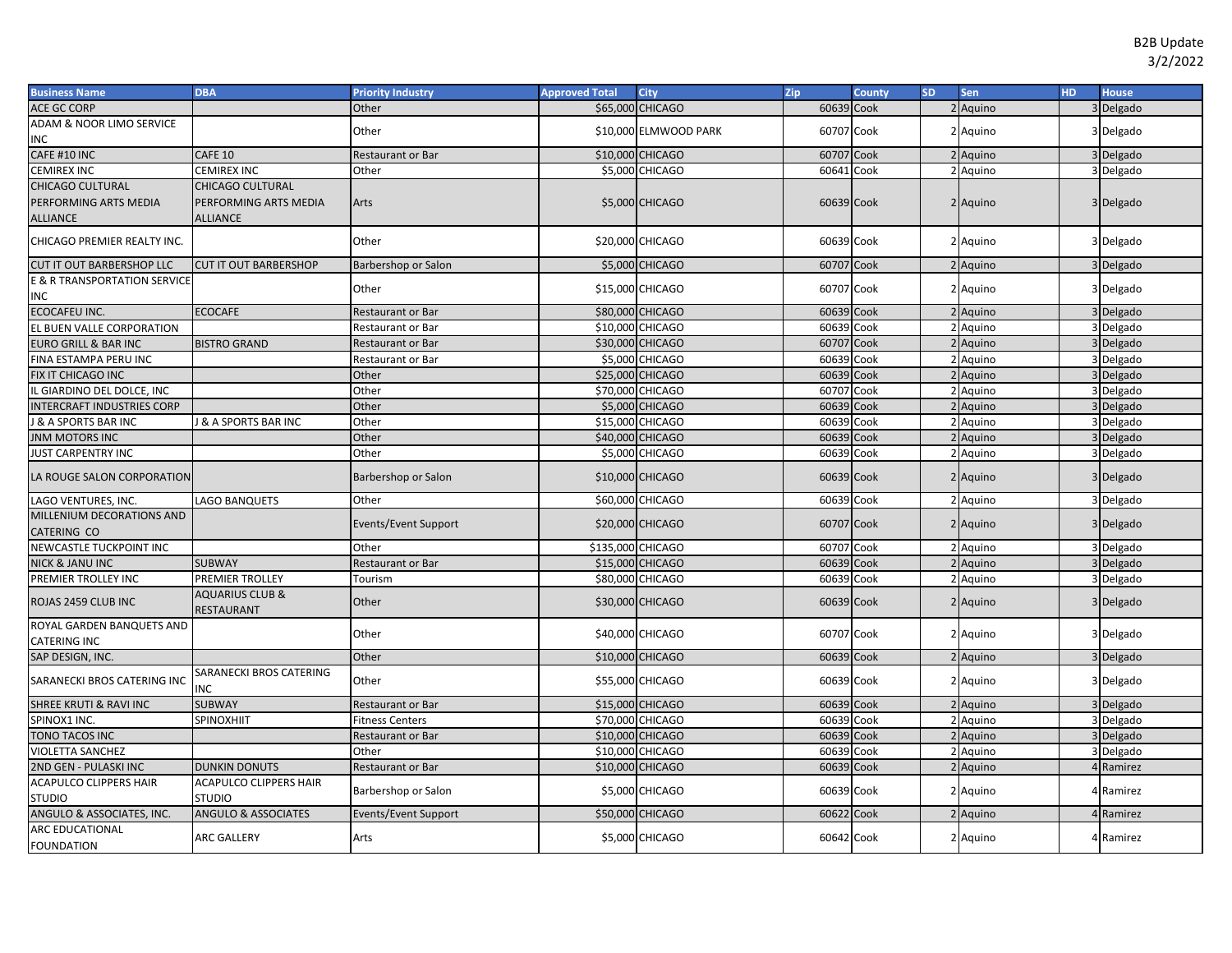| <b>Business Name</b>                                           | <b>DBA</b>                                       | <b>Priority Industry</b>                                   | <b>Approved Total</b> | City                   | Zip        | <b>County</b> | SD. | Sen      | <b>HD</b> | <b>House</b> |
|----------------------------------------------------------------|--------------------------------------------------|------------------------------------------------------------|-----------------------|------------------------|------------|---------------|-----|----------|-----------|--------------|
| BITE INC.                                                      | PIZZA FRIENDLY PIZZA                             | Restaurant or Bar                                          |                       | \$80,000 CHICAGO       | 60622 Cook |               |     | 2 Aquino |           | 4 Ramirez    |
| <b>C&amp;E DISABILITY</b>                                      |                                                  | Other                                                      |                       | \$10,000 CHICAGO       | 60639 Cook |               |     | 2 Aquino |           | 4 Ramirez    |
| REPRESENTATIVE INC                                             |                                                  |                                                            |                       |                        |            |               |     |          |           |              |
| DIAMOND GARDEN BANQUET                                         |                                                  | Events/Event Support                                       |                       | \$55,000 CHICAGO       | 60641 Cook |               |     | 2 Aquino |           | 4 Ramirez    |
| HALL, LLC                                                      |                                                  |                                                            |                       |                        |            |               |     |          |           |              |
| DOS URBAN CANTINA LLC                                          | <b>DOS URBAN CANTINA</b>                         | Restaurant or Bar                                          | \$150,000 CHICAGO     |                        | 60641 Cook |               |     | 2 Aquino |           | 4 Ramirez    |
| EL METRO DE MEXICO                                             | <b>EL METRO</b>                                  | Restaurant or Bar                                          |                       | \$10,000 CHICAGO       | 60612      | Cook          |     | 2 Aquino |           | 4 Ramirez    |
| <b>F &amp; C CONSULTING CORP</b>                               | <b>F &amp; C CONSULTING CORP</b>                 | Other                                                      |                       | \$5,000 CHICAGO        | 60639 Cook |               |     | 2 Aquino |           | 4 Ramirez    |
| <b>GLITTERGUTS PHOTOGRAPHY,</b>                                |                                                  | Events/Event Support                                       |                       | \$15,000 CHICAGO       | 60651 Cook |               |     | 2 Aquino |           | 4 Ramirez    |
| INC                                                            |                                                  |                                                            |                       |                        |            |               |     |          |           |              |
| <b>GRAND &amp; KOSTNER LLC</b>                                 | <b>SUBWAY</b>                                    | Restaurant or Bar                                          |                       | \$5,000 CHICAGO        | 60639      | Cook          |     | 2 Aquino |           | 4 Ramirez    |
| K & B DISCOUNT                                                 | <b>K &amp; B DISCOUNT</b>                        | Other                                                      |                       | \$5,000 CHICAGO        | 60639      | Cook          |     | Aquino   |           | 4 Ramirez    |
| K JONES PLUMBING LLC                                           | K JONES PLUMBING LLC                             | Other                                                      |                       | \$10,000 CHICAGO       | 60651      | Cook          |     | 2 Aquino |           | 4 Ramirez    |
| <b>LITTLE BUGS LEARNING CENTER</b>                             | LITTLE BUGS LEARNING CENTER Child Care           |                                                            |                       | \$10,000 CHICAGO       | 60651 Cook |               |     | 2 Aquino |           | 4 Ramirez    |
| <b>MANUEL LOPEZ</b>                                            | MANNY'S CLEANING AND<br>MAINTENANCE              | Other                                                      |                       | \$30,000 CHICAGO       | 60639 Cook |               |     | 2 Aquino |           | 4 Ramirez    |
| MONTY HAIR DESIGN STUDIO                                       | <b>MARQUIN SALON</b>                             | Barbershop or Salon                                        |                       | \$5,000 CHICAGO        | 60622 Cook |               |     | 2 Aquino |           | 4 Ramirez    |
| NEW AGE TECHNOLOGY                                             |                                                  | Other                                                      |                       | \$5,000 CHICAGO        | 60622 Cook |               |     | 2 Aquino |           | 4 Ramirez    |
| CONSTRUCTION, INC.                                             |                                                  |                                                            |                       |                        |            |               |     |          |           |              |
| NIRMALA & HAMIDA SUBS INC                                      | <b>SUBWAY</b>                                    | Other                                                      |                       | \$15,000 CHICAGO       | 60651 Cook |               |     | 2 Aquino |           | 4 Ramirez    |
| NORFORD HOTEL INC                                              |                                                  | Hotel                                                      |                       | \$10,000 CHICAGO       | 60657      | Cook          |     | 2 Aquino |           | 4 Ramirez    |
| PRIVATE 1 HAIR SALON                                           |                                                  | Barbershop or Salon                                        |                       | \$45,000 CHICAGO       | 60616 Cook |               |     | 2 Aquino |           | 4 Ramirez    |
| R L DENTAL ASSOCIATES PC                                       |                                                  | Other                                                      |                       | \$30,000 CHICAGO       | 60639      | Cook          |     | 2 Aquino |           | 4 Ramirez    |
| ROBERTA NOWAKOWSKI INC                                         | <b>SPORTSMAN'S CLUB</b>                          | Restaurant or Bar                                          |                       | \$90,000 CHICAGO       | 60622 Cook |               |     | 2 Aquino |           | 4 Ramirez    |
| ROZE RED MUSIC INC                                             | ROZE RED MUSIC INC                               | Events/Event Support                                       |                       | \$5,000 CHICAGO        | 60639 Cook |               |     | 2 Aquino |           | 4 Ramirez    |
| SELENE ARZETA HINOJOSA DBA<br>FOTO STUDIO AND BRIDAL<br>ARZETA | FOTO STUDIO AND BRIDAL<br><b>ARZETA</b>          | <b>Clothing or Electronics Retail</b>                      |                       | \$10,000 CHICAGO       | 60639 Cook |               |     | 2 Aquino |           | 4 Ramirez    |
| SPINCYCLE PLUS, INC                                            |                                                  | SPINCYCLE COIN LAUNDROMAT Laundry Services or Dry-cleaning |                       | \$60,000 CHICAGO       | 60639 Cook |               |     | 2 Aquino |           | 4 Ramirez    |
| THE GREEN ROOM, INC.                                           | THE GREEN ROOM                                   | Events/Event Support                                       |                       | \$10,000 CHICAGO       | 60622 Cook |               |     | 2 Aquino |           | 4 Ramirez    |
| US SPORTSWEAR                                                  | <b>US SPORTSWEAR</b>                             | <b>Clothing or Electronics Retail</b>                      |                       | \$15,000 CHICAGO       | 60639      | Cook          |     | 2 Aquino |           | 4 Ramirez    |
| 3 ANGELS SOUL FOOD LLC                                         |                                                  | Restaurant or Bar                                          |                       | \$20,000 CHICAGO       | 60619      | Cook          |     | 3 Hunter |           | 5 Robinson   |
| 313 PROPERTY GROUP LLC                                         |                                                  | Other                                                      |                       | \$15,000 CHICAGO       | 60653      | Cook          |     | 3 Hunter |           | 5 Robinson   |
| 360 HR SOLUTIONS INC                                           |                                                  | Other                                                      |                       | \$10,000 CHICAGO       | 60637      | Cook          |     | 3 Hunter |           | Robinson     |
| 360 MIND BODY SOUL, LLC                                        | 360 MIND BODY SOUL, LLC                          | <b>Fitness Centers</b>                                     |                       | \$30,000 CHICAGO       | 60653      | Cook          |     | 3 Hunter |           | 5 Robinson   |
| 4-M ENTERPRISES INC                                            | THE EXCHEQUER PUB                                | <b>Restaurant or Bar</b>                                   | \$150,000 CHICAGO     |                        | 60604      | Cook          |     | 3 Hunter |           | 5 Robinson   |
| <b>5TH GROUP CORP</b>                                          |                                                  | Other                                                      |                       | \$50,000 CHICAGO       | 60616      | Cook          |     | 3 Hunter |           | 5 Robinson   |
| 808 N STATE, CORP                                              | FRIENDS SUSHI ON STATE /<br><b>FRIENDS RAMEN</b> | <b>Restaurant or Bar</b>                                   | \$130,000 CHICAGO     |                        | 60610 Cook |               |     | 3 Hunter |           | 5 Robinson   |
| <b>A&amp;D TRANSPORTATION</b>                                  |                                                  | Other                                                      |                       | \$25,000 CHICAGO       | 60619 Cook |               |     | 3 Hunter |           | 5 Robinson   |
| <b>ACTION ADVERTISING INC</b>                                  |                                                  | Other                                                      |                       | \$30,000 CHICAGO       | 60616 Cook |               |     | 3 Hunter |           | 5 Robinson   |
| ALIMA HAIR BRAIDING                                            |                                                  | Barbershop or Salon                                        |                       | \$5,000 CHICAGO        | 60609 Cook |               |     | 3 Hunter |           | 5 Robinson   |
| AMENA SHARI ENTERPRISES LLC                                    |                                                  | <b>Clothing or Electronics Retail</b>                      |                       | <b>\$5,000 CHICAGO</b> | 60609 Cook |               |     | 3 Hunter |           | 5 Robinson   |
| ANDRE P ANTHONY BARBER<br>SALON, P.C.                          | <b>SUCCESS BARBER SALON</b>                      | Barbershop or Salon                                        |                       | \$10,000 CHICAGO       | 60653 Cook |               |     | 3 Hunter |           | 5 Robinson   |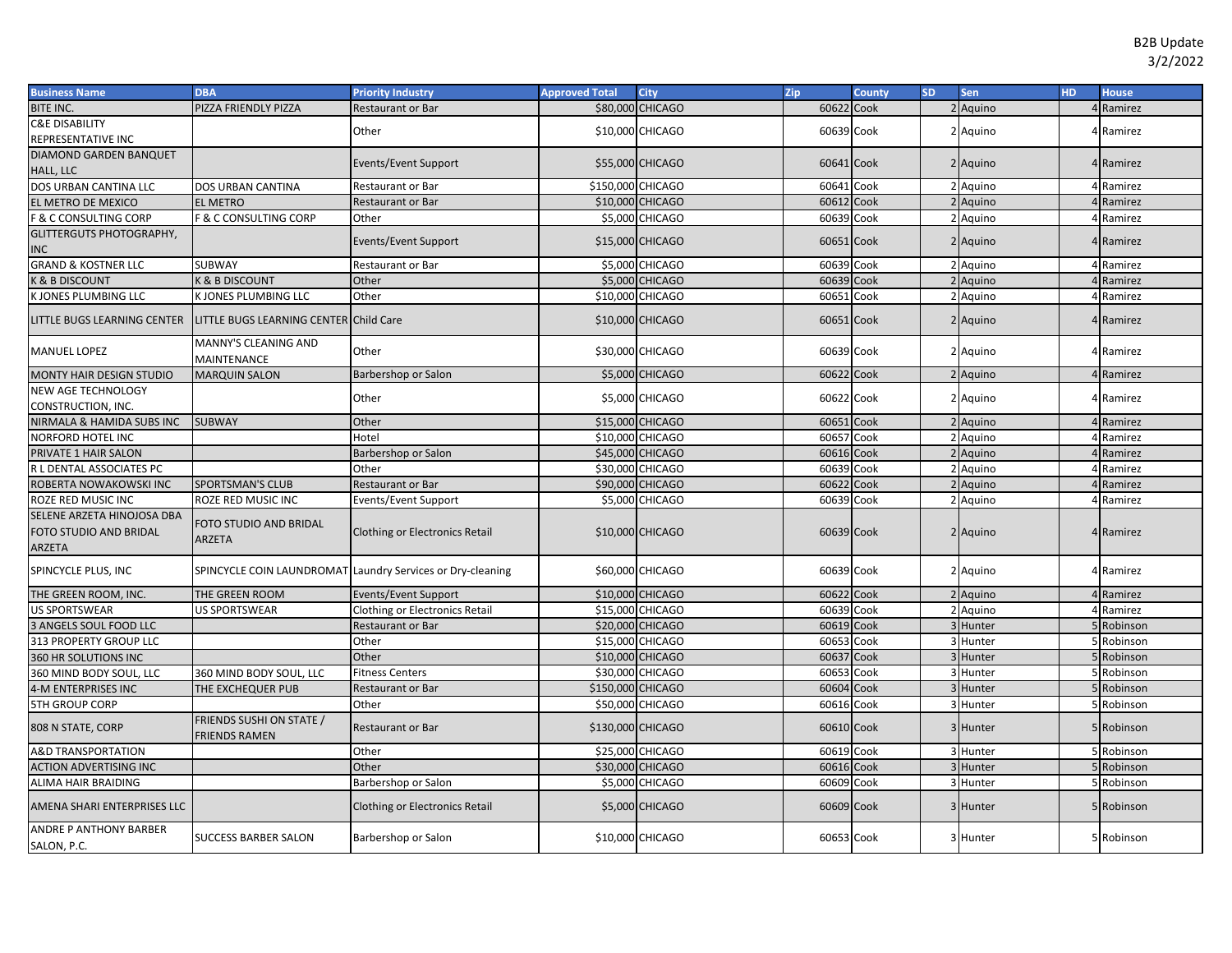| <b>ARTISTS, EVENTS &amp;</b><br><b>ARTISTS, EVENTS &amp;</b><br>Events/Event Support<br>\$35,000 CHICAGO<br>60610 Cook<br>3 Hunter<br>5 Robinson<br>ENTERTAINMENT INC.<br>ENTERTAINMENT INC.<br>\$30,000 CHICAGO<br>Cook<br>ASIAN CHOPSTICKS INC<br><b>CHOPSTICKS</b><br>60605<br>3 Hunter<br>5 Robinson<br><b>Restaurant or Bar</b><br><b>BUZY AS A BEAVER</b><br><b>BUZY AS A BEAVER</b><br>\$20,000 CHICAGO<br>60637 Cook<br>3 Hunter<br>5 Robinson<br>Tourism<br><b>TRANSPORTATION INC</b><br><b>TRANSPORTATION INC</b><br>\$40,000 CHICAGO<br>3 Hunter<br>CAFÉ SOCIETY CHICAGO INC.<br>THE SPOKE & BIRD<br>60616 Cook<br>5 Robinson<br><b>Restaurant or Bar</b><br>\$30,000 CHICAGO<br>60637<br>Cook<br>3 Hunter<br>5 Robinson<br>Indoor recreation<br><b>CAYENNE COUTURE ATELIER</b><br><b>CAYENNE COUTURE</b><br><b>CERQUA RIVERA ART</b><br>CERQUA RIVERA DANCE<br>\$5,000 CHICAGO<br>60605 Cook<br>Arts<br>3 Hunter<br>Robinson<br>THEATRE<br><b>EXPERIENCE</b><br><b>CHICAGO CHILDREN'S CHOIR</b><br>CHICAGO CHILDREN'S CHOIR<br>\$100,000 CHICAGO<br>60602<br>Cook<br>Arts<br>3 Hunter<br>5 Robinson<br>Other<br>60616<br>Cook<br>3 Hunter<br>CHICAGO READER L3C<br>CHICAGO READER<br>\$25,000 CHICAGO<br>5 Robinson | <b>Business Name</b><br><b>DBA</b> |
|---------------------------------------------------------------------------------------------------------------------------------------------------------------------------------------------------------------------------------------------------------------------------------------------------------------------------------------------------------------------------------------------------------------------------------------------------------------------------------------------------------------------------------------------------------------------------------------------------------------------------------------------------------------------------------------------------------------------------------------------------------------------------------------------------------------------------------------------------------------------------------------------------------------------------------------------------------------------------------------------------------------------------------------------------------------------------------------------------------------------------------------------------------------------------------------------------------------------------------|------------------------------------|
|                                                                                                                                                                                                                                                                                                                                                                                                                                                                                                                                                                                                                                                                                                                                                                                                                                                                                                                                                                                                                                                                                                                                                                                                                                 |                                    |
|                                                                                                                                                                                                                                                                                                                                                                                                                                                                                                                                                                                                                                                                                                                                                                                                                                                                                                                                                                                                                                                                                                                                                                                                                                 |                                    |
|                                                                                                                                                                                                                                                                                                                                                                                                                                                                                                                                                                                                                                                                                                                                                                                                                                                                                                                                                                                                                                                                                                                                                                                                                                 |                                    |
|                                                                                                                                                                                                                                                                                                                                                                                                                                                                                                                                                                                                                                                                                                                                                                                                                                                                                                                                                                                                                                                                                                                                                                                                                                 |                                    |
|                                                                                                                                                                                                                                                                                                                                                                                                                                                                                                                                                                                                                                                                                                                                                                                                                                                                                                                                                                                                                                                                                                                                                                                                                                 |                                    |
|                                                                                                                                                                                                                                                                                                                                                                                                                                                                                                                                                                                                                                                                                                                                                                                                                                                                                                                                                                                                                                                                                                                                                                                                                                 |                                    |
|                                                                                                                                                                                                                                                                                                                                                                                                                                                                                                                                                                                                                                                                                                                                                                                                                                                                                                                                                                                                                                                                                                                                                                                                                                 |                                    |
|                                                                                                                                                                                                                                                                                                                                                                                                                                                                                                                                                                                                                                                                                                                                                                                                                                                                                                                                                                                                                                                                                                                                                                                                                                 |                                    |
|                                                                                                                                                                                                                                                                                                                                                                                                                                                                                                                                                                                                                                                                                                                                                                                                                                                                                                                                                                                                                                                                                                                                                                                                                                 |                                    |
|                                                                                                                                                                                                                                                                                                                                                                                                                                                                                                                                                                                                                                                                                                                                                                                                                                                                                                                                                                                                                                                                                                                                                                                                                                 |                                    |
|                                                                                                                                                                                                                                                                                                                                                                                                                                                                                                                                                                                                                                                                                                                                                                                                                                                                                                                                                                                                                                                                                                                                                                                                                                 |                                    |
| \$40,000 CHICAGO<br>60601<br>Cook<br><b>CHICAGO SINFONIETTA</b><br>Arts<br>3 Hunter<br>5 Robinson                                                                                                                                                                                                                                                                                                                                                                                                                                                                                                                                                                                                                                                                                                                                                                                                                                                                                                                                                                                                                                                                                                                               |                                    |
| CLIPPERS, INC.<br>Barbershop or Salon<br>\$5,000 CHICAGO<br>60653<br>Cook<br>3 Hunter<br>Robinson                                                                                                                                                                                                                                                                                                                                                                                                                                                                                                                                                                                                                                                                                                                                                                                                                                                                                                                                                                                                                                                                                                                               |                                    |
| CMS TROPHIES AND PLACQUES,<br>Cook<br>Other<br>\$20,000 CHICAGO<br>60637<br>3 Hunter<br>5 Robinson                                                                                                                                                                                                                                                                                                                                                                                                                                                                                                                                                                                                                                                                                                                                                                                                                                                                                                                                                                                                                                                                                                                              |                                    |
| <b>INCORPORATED</b>                                                                                                                                                                                                                                                                                                                                                                                                                                                                                                                                                                                                                                                                                                                                                                                                                                                                                                                                                                                                                                                                                                                                                                                                             |                                    |
| Barbershop or Salon<br>\$5,000 CHICAGO<br>60616 Cook<br>3 Hunter<br>5 Robinson<br><b>CORAL LAHIANI</b>                                                                                                                                                                                                                                                                                                                                                                                                                                                                                                                                                                                                                                                                                                                                                                                                                                                                                                                                                                                                                                                                                                                          |                                    |
| <b>CORNERSTONE PROPERTY</b><br>CORNERSTONE CONSTRUCTION                                                                                                                                                                                                                                                                                                                                                                                                                                                                                                                                                                                                                                                                                                                                                                                                                                                                                                                                                                                                                                                                                                                                                                         |                                    |
| Other<br>\$5,000 CHICAGO<br>60649 Cook<br>3 Hunter<br>5 Robinson<br><b>REHAB INC. II</b><br><b>CONTRACTORS</b>                                                                                                                                                                                                                                                                                                                                                                                                                                                                                                                                                                                                                                                                                                                                                                                                                                                                                                                                                                                                                                                                                                                  |                                    |
|                                                                                                                                                                                                                                                                                                                                                                                                                                                                                                                                                                                                                                                                                                                                                                                                                                                                                                                                                                                                                                                                                                                                                                                                                                 |                                    |
| \$10,000 CHICAGO<br>60616 Cook<br>3 Hunter<br>5 Robinson<br>CORPS LEVL VENTURES, INC.<br>SPEEDPRO CHICAGO LOOP<br>Events/Event Support                                                                                                                                                                                                                                                                                                                                                                                                                                                                                                                                                                                                                                                                                                                                                                                                                                                                                                                                                                                                                                                                                          |                                    |
| Cook<br>5 Robinson<br><b>CP 312 INC</b><br><b>CHINELAS</b><br><b>Restaurant or Bar</b><br><b>\$5,000 CHICAGO</b><br>60605<br>3 Hunter                                                                                                                                                                                                                                                                                                                                                                                                                                                                                                                                                                                                                                                                                                                                                                                                                                                                                                                                                                                                                                                                                           |                                    |
| DANCEWORKS CHICAGO INC NFP DANCEWORKS CHICAGO<br>\$75,000 CHICAGO<br>60610 Cook<br>Arts<br>3 Hunter<br>5 Robinson                                                                                                                                                                                                                                                                                                                                                                                                                                                                                                                                                                                                                                                                                                                                                                                                                                                                                                                                                                                                                                                                                                               |                                    |
| DTHIEN ENTERPRISE LIMITED<br><b>BASSLINE</b><br>\$105,000 CHICAGO<br>60616 Cook<br>3 Hunter<br>5 Robinson<br>Restaurant or Bar                                                                                                                                                                                                                                                                                                                                                                                                                                                                                                                                                                                                                                                                                                                                                                                                                                                                                                                                                                                                                                                                                                  |                                    |
| <b>DUST EM CLEAN MAINTENANCE</b>                                                                                                                                                                                                                                                                                                                                                                                                                                                                                                                                                                                                                                                                                                                                                                                                                                                                                                                                                                                                                                                                                                                                                                                                |                                    |
| Other<br>\$35,000 CHICAGO<br>60637 Cook<br>3 Hunter<br>5 Robinson<br>COMPANY, INC.                                                                                                                                                                                                                                                                                                                                                                                                                                                                                                                                                                                                                                                                                                                                                                                                                                                                                                                                                                                                                                                                                                                                              |                                    |
|                                                                                                                                                                                                                                                                                                                                                                                                                                                                                                                                                                                                                                                                                                                                                                                                                                                                                                                                                                                                                                                                                                                                                                                                                                 |                                    |
| Other<br>\$20,000 CHICAGO<br>60619 Cook<br>3 Hunter<br>5 Robinson<br>ELITE EXECUTIVE REALTORS LTD                                                                                                                                                                                                                                                                                                                                                                                                                                                                                                                                                                                                                                                                                                                                                                                                                                                                                                                                                                                                                                                                                                                               |                                    |
|                                                                                                                                                                                                                                                                                                                                                                                                                                                                                                                                                                                                                                                                                                                                                                                                                                                                                                                                                                                                                                                                                                                                                                                                                                 |                                    |
| \$5,000 CHICAGO<br>60616 Cook<br><b>ENDURE CHARITIES, INC.</b><br>ENDURE CHARITIES, INC.<br>Other<br>3 Hunter<br>5 Robinson                                                                                                                                                                                                                                                                                                                                                                                                                                                                                                                                                                                                                                                                                                                                                                                                                                                                                                                                                                                                                                                                                                     |                                    |
| \$40,000 CHICAGO<br>60616 Cook<br>3 Hunter<br>5 Robinson<br>FAT FISH BAR & GRILL INC<br>Other                                                                                                                                                                                                                                                                                                                                                                                                                                                                                                                                                                                                                                                                                                                                                                                                                                                                                                                                                                                                                                                                                                                                   |                                    |
| <b>HAMPTON INN &amp; SUITES</b><br>\$250,000 CHICAGO<br>Cook<br>FIRST FM JOINT VENTURE<br>Hotel<br>60654<br>3 Hunter<br>Robinson                                                                                                                                                                                                                                                                                                                                                                                                                                                                                                                                                                                                                                                                                                                                                                                                                                                                                                                                                                                                                                                                                                |                                    |
| CHICAGO-DOWNTOWN                                                                                                                                                                                                                                                                                                                                                                                                                                                                                                                                                                                                                                                                                                                                                                                                                                                                                                                                                                                                                                                                                                                                                                                                                |                                    |
| \$10,000 CHICAGO<br>60616 Cook<br><b>GBARRE18 LLC</b><br><b>BAR METHOD SOUTH LOOP</b><br><b>Fitness Centers</b><br>3 Hunter<br>5 Robinson                                                                                                                                                                                                                                                                                                                                                                                                                                                                                                                                                                                                                                                                                                                                                                                                                                                                                                                                                                                                                                                                                       |                                    |
| HAFID HAIR DESIGN INC.<br>\$10,000 CHICAGO<br>60616 Cook<br>3 Hunter<br>5 Robinson<br>Barbershop or Salon                                                                                                                                                                                                                                                                                                                                                                                                                                                                                                                                                                                                                                                                                                                                                                                                                                                                                                                                                                                                                                                                                                                       |                                    |
| \$10,000 CHICAGO<br>60610<br>Cook<br>3 Hunter<br>HEDWIG DANCES, INC.<br><b>HEDWIG DANCES</b><br>Arts<br>5 Robinson                                                                                                                                                                                                                                                                                                                                                                                                                                                                                                                                                                                                                                                                                                                                                                                                                                                                                                                                                                                                                                                                                                              |                                    |
| <b>IVORY FOODS LLC</b><br>\$10,000 CHICAGO<br>60605<br>Cook<br>3 Hunter<br>5 Robinson<br><b>DUNKIN DONUTS</b><br>Restaurant or Bar                                                                                                                                                                                                                                                                                                                                                                                                                                                                                                                                                                                                                                                                                                                                                                                                                                                                                                                                                                                                                                                                                              |                                    |
| \$55,000 CHICAGO<br>Cook<br>3 Hunter<br>Other<br>60459<br>5 Robinson<br>JANVI17 INC<br><b>SUBWAY</b>                                                                                                                                                                                                                                                                                                                                                                                                                                                                                                                                                                                                                                                                                                                                                                                                                                                                                                                                                                                                                                                                                                                            |                                    |
| MOODY TONGUE BREWING<br>Other<br>\$70,000 CHICAGO<br>60616 Cook<br>3 Hunter<br>Robinson<br>JBR BREWING LLC<br>COMPANY                                                                                                                                                                                                                                                                                                                                                                                                                                                                                                                                                                                                                                                                                                                                                                                                                                                                                                                                                                                                                                                                                                           |                                    |
| Cook<br><b>JUAN &amp; ONLY LLC</b><br><b>JUAN AND ONLY EVENTS</b><br>\$20,000 CHICAGO<br>60637<br>5 Robinson<br>Events/Event Support<br>3 Hunter                                                                                                                                                                                                                                                                                                                                                                                                                                                                                                                                                                                                                                                                                                                                                                                                                                                                                                                                                                                                                                                                                |                                    |
| Cook<br>5 Robinson<br><b>LATITA CARTER</b><br>THE FINE KIND<br>Barbershop or Salon<br>\$5,000 CHICAGO<br>60653<br>3 Hunter                                                                                                                                                                                                                                                                                                                                                                                                                                                                                                                                                                                                                                                                                                                                                                                                                                                                                                                                                                                                                                                                                                      |                                    |
| \$10,000 CHICAGO<br>60609<br>Cook<br>LAXMI 43RD INC<br><b>SUBWAY</b><br><b>Restaurant or Bar</b><br>3 Hunter<br>5 Robinson                                                                                                                                                                                                                                                                                                                                                                                                                                                                                                                                                                                                                                                                                                                                                                                                                                                                                                                                                                                                                                                                                                      |                                    |
| \$65,000 CHICAGO<br>Cook<br>LEAGUE OF CHICAGO THEATRES<br>Events/Event Support<br>60602<br>3 Hunter<br>Robinson                                                                                                                                                                                                                                                                                                                                                                                                                                                                                                                                                                                                                                                                                                                                                                                                                                                                                                                                                                                                                                                                                                                 |                                    |
| Other<br>\$5,000 CHICAGO<br>60616 Cook<br>3 Hunter<br>5 Robinson<br>LET'S TALK INCORPORATED<br>LET'S TALK INCORPORATED                                                                                                                                                                                                                                                                                                                                                                                                                                                                                                                                                                                                                                                                                                                                                                                                                                                                                                                                                                                                                                                                                                          |                                    |
| \$35,000 CHICAGO<br>60602 Cook<br>LONG WAY TRANSPORTS LLC<br>LONG WAY TRANSPORTS II<br>Other<br>3 Hunter<br>5 Robinson                                                                                                                                                                                                                                                                                                                                                                                                                                                                                                                                                                                                                                                                                                                                                                                                                                                                                                                                                                                                                                                                                                          |                                    |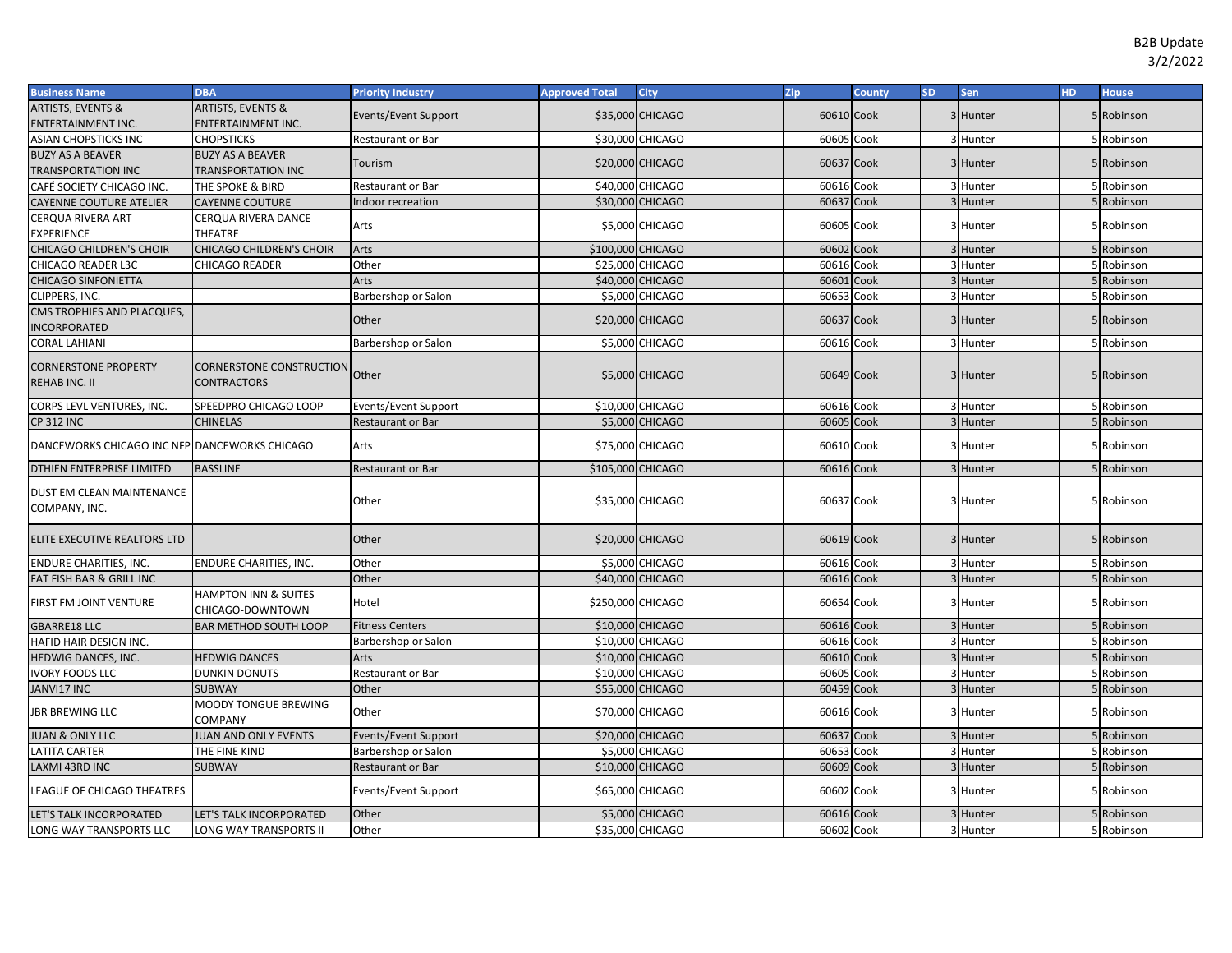| <b>Business Name</b>                            | <b>DBA</b>                                        | <b>Priority Industry</b>         | <b>Approved Total</b> | City                   | <b>Zip</b> | <b>County</b> | <b>SD</b> | Sen      | <b>HD</b> | <b>House</b> |
|-------------------------------------------------|---------------------------------------------------|----------------------------------|-----------------------|------------------------|------------|---------------|-----------|----------|-----------|--------------|
| MAJOR F & ELIZABETH P                           | MAJOR'S HAIR CARE SALON &                         | Barbershop or Salon              |                       | \$5,000 CHICAGO        | 60649 Cook |               |           | 3 Hunter |           | 5 Robinson   |
| <b>MATTHEWS PTNRS</b>                           | <b>ACCEZZORIES</b>                                |                                  |                       |                        |            |               |           |          |           |              |
| MANDALA SOUTH ASIAN                             | <b>MANDALA ARTS</b>                               | ndoor recreation                 |                       | \$5,000 CHICAGO        | 60605 Cook |               |           | 3 Hunter |           | 5 Robinson   |
| PERFORMING ARTS, INC                            |                                                   |                                  |                       |                        |            |               |           |          |           |              |
| <b>MANOR HOME LLC</b>                           | THE WHEELER MANSION                               | Hotel                            |                       | \$55,000 CHICAGO       | 60616 Cook |               |           | 3 Hunter |           | 5 Robinson   |
| MARTIN LUTHER KING CLEANERS                     | <b>(ING CLEANERS</b>                              | Laundry Services or Dry-cleaning |                       | \$20,000 CHICAGO       | 60653 Cook |               |           | 3 Hunter |           | 5 Robinson   |
| CORPORATION                                     |                                                   |                                  |                       |                        |            |               |           |          |           |              |
| MCCRONE RESEARCH INSTITUTE,                     |                                                   | Other                            |                       | \$40,000 CHICAGO       | 60616 Cook |               |           | 3 Hunter |           | 5 Robinson   |
| INC.                                            |                                                   |                                  |                       |                        |            |               |           |          |           |              |
| MD'S WE'RE NOT DOCTORS INC                      | PIZANO'S PIZZA AND PASTA                          | <b>Restaurant or Bar</b>         | \$150,000 CHICAGO     |                        | 60610 Cook |               |           | 3 Hunter |           | 5 Robinson   |
| MOE'S RIVER NORTH LLC                           | <b>MOE'S CANTINA</b>                              | <b>Restaurant or Bar</b>         | \$150,000 CHICAGO     |                        | 60654 Cook |               |           | 3 Hunter |           | 5 Robinson   |
| <b>MONROE EXTENSIONS LLC</b>                    | MONROE EXTENSIONS LLC                             | Barbershop or Salon              |                       | <b>\$5,000 CHICAGO</b> | 60616 Cook |               |           | 3 Hunter |           | 5 Robinson   |
| MOTHER-DAUGHTER LLC                             | THE ABI PROJECT                                   | Other                            |                       | \$5,000 CHICAGO        | 60637      | Cook          |           | Hunter   |           | 5 Robinson   |
| MR CLARK 3473 OPERATING LLC                     | CHICAGO HOTEL COLLECTION<br>WRIGLEYVILLE          | Hotel                            | \$135,000 CHICAGO     |                        | 60604 Cook |               |           | 3 Hunter |           | 5 Robinson   |
| NATHAN KIRKWOOD JR                              | NATHAN KIRKWOOD<br><b>ASSOCIATES</b>              | Other                            |                       | \$15,000 CHICAGO       | 60649 Cook |               |           | 3 Hunter |           | 5 Robinson   |
| NEIGHBORHOOD DEVELOPMENT<br>CORPORATION         |                                                   | Hotel                            |                       | \$50,000 CHICAGO       | 60654 Cook |               |           | 3 Hunter |           | 5 Robinson   |
| NEW HARRISON HOTEL CORP.                        | TRAVELODGE HOTEL CHICAGO                          | Hotel                            | \$250,000 CHICAGO     |                        | 60605 Cook |               |           | 3 Hunter |           | 5 Robinson   |
| <b>NEW KING I INC</b>                           | NEW KING AUTO REPAIR                              | Other                            |                       | \$20,000 CHICAGO       | 60616 Cook |               |           | 3 Hunter |           | 5 Robinson   |
| NINE TWENTY-FIVE LLC                            | GALLERY VICTOR ARMENDARIZ Arts                    |                                  |                       | \$35,000 CHICAGO       | 60654 Cook |               |           | 3 Hunter |           | 5 Robinson   |
| NORTHERN DECOR & LOGISTICS<br>INC               | NORTHERN DECOR INC                                | Events/Event Support             |                       | \$70,000 CHICAGO       | 60653 Cook |               |           | 3 Hunter |           | 5 Robinson   |
| NW SUBS, INC.                                   | <b>SUBWAY</b>                                     | Other                            |                       | \$50,000 CHICAGO       | 60616 Cook |               |           | 3 Hunter |           | 5 Robinson   |
| OMG SPA SALON                                   |                                                   | Barbershop or Salon              |                       | \$70,000 CHICAGO       | 60616 Cook |               |           | 3 Hunter |           | 5 Robinson   |
| ORIENTAL TRADITIONAL<br><b>MEDICAL CENTER</b>   |                                                   | Barbershop or Salon              |                       | \$5,000 CHICAGO        | 60616 Cook |               |           | 3 Hunter |           | 5 Robinson   |
| PHENOMENAL FITNESS, INC.                        |                                                   | <b>Fitness Centers</b>           |                       | \$65,000 CHICAGO       | 60616 Cook |               |           | 3 Hunter |           | 5 Robinson   |
| PRADO AND RENTERIA<br><b>FOUNDATION</b>         |                                                   | Other                            |                       | \$25,000 CHICAGO       | 60616 Cook |               |           | 3 Hunter |           | 5 Robinson   |
| PRESTIGE ACHIEVEMENT<br>EDUCATIONAL CONSULTING  |                                                   | Other                            |                       | \$5,000 CHICAGO        | 60637 Cook |               |           | 3 Hunter |           | 5 Robinson   |
| PRO-MAN SERVICES INC.                           | PRO-MAN SERVICES INC.                             | Other                            |                       | \$20,000 CHICAGO       | 60621      | Cook          |           | 3 Hunter |           | 5 Robinson   |
| RAMP-D INC                                      | SBARRO                                            | Restaurant or Bar                |                       | \$85,000 CHICAGO       | 60604 Cook |               |           | 3 Hunter |           | 5 Robinson   |
| RANDOLPH/STETSON<br>SOPRAFFINA MARKETCAFFE, LLC |                                                   | <b>Restaurant or Bar</b>         | \$150,000 CHICAGO     |                        | 60601 Cook |               |           | 3 Hunter |           | 5 Robinson   |
| RAVI TATE & ASSOCIATES                          | <b>TATE MANAGEMENT &amp;</b><br><b>ASSOCIATES</b> | Restaurant or Bar                |                       | \$10,000 CHICAGO       | 60637 Cook |               |           | 3 Hunter |           | 5 Robinson   |
| RAZOR'S EDGE SALON II                           |                                                   | Barbershop or Salon              |                       | \$10,000 CHICAGO       | 60653 Cook |               |           | 3 Hunter |           | 5 Robinson   |
| RIVER NORTH LLC                                 | RIVER NORTH CROSSFIT                              | <b>Fitness Centers</b>           |                       | \$55,000 CHICAGO       | 60654 Cook |               |           | 3 Hunter |           | 5 Robinson   |
| SF 55 LLC                                       | <b>SUGAR FACTORY CHICAGO</b>                      | <b>Restaurant or Bar</b>         |                       | \$90,000 CHICAGO       | 60611      | Cook          |           | 3 Hunter |           | 5 Robinson   |
| SIP & SAVOR 47TH INC                            | SIP & SAVOR CHICAGO                               | Restaurant or Bar                |                       | \$5,000 CHICAGO        | 60653      | Cook          |           | 3 Hunter |           | 5 Robinson   |
| SOUTH LOOP CLUB INC                             | <b>SOUTH LOOP CLUB</b>                            | <b>Restaurant or Bar</b>         | \$145,000 CHICAGO     |                        | 60605 Cook |               |           | 3 Hunter |           | 5 Robinson   |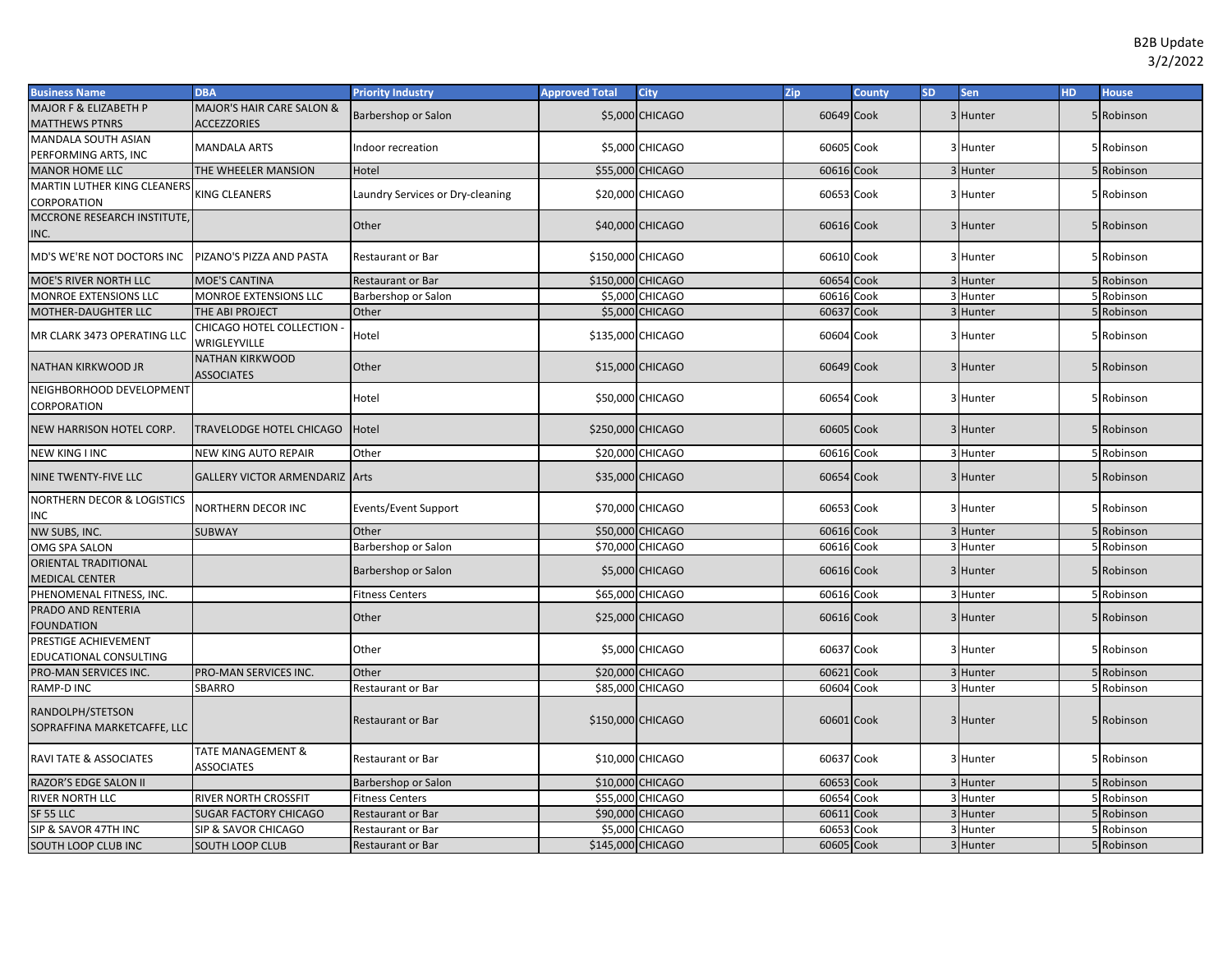| <b>Business Name</b>                                                     | <b>DBA</b>                                     | <b>Priority Industry</b>              | <b>Approved Total</b> | <b>City</b>      | Zip        | <b>County</b> | <b>SD</b> | <b>Sen</b> | HD. | <b>House</b> |
|--------------------------------------------------------------------------|------------------------------------------------|---------------------------------------|-----------------------|------------------|------------|---------------|-----------|------------|-----|--------------|
| STERLING ROOM LLC                                                        | <b>TORTOISE SUPPER CLUB</b>                    | Restaurant or Bar                     | \$150,000 CHICAGO     |                  | 60654 Cook |               |           | 3 Hunter   |     | 5 Robinson   |
| SWEET ELEGANCE BY NICOLE                                                 | <b>NICOLE C BREVARD</b>                        | Events/Event Support                  |                       | \$10,000 CHICAGO | 60637 Cook |               |           | 3 Hunter   |     | 5 Robinson   |
| TABOO LOUNGE LLC                                                         | TABOO LLC                                      | Events/Event Support                  |                       | \$15,000 CHICAGO | 60621 Cook |               |           | 3 Hunter   |     | 5 Robinson   |
| THE BALLET CHICAGO COMPANY BALLET CHICAGO                                |                                                | Arts                                  |                       | \$65,000 CHICAGO | 60602 Cook |               |           | 3 Hunter   |     | 5 Robinson   |
| THE FLAVOUR UNIT                                                         | egg rolls etc                                  | Other                                 |                       | \$10,000 CHICAGO | 60637 Cook |               |           | 3 Hunter   |     | 5 Robinson   |
| THE FOODIE'S SPOT                                                        | THE FOODIE'S SPOT                              | <b>Restaurant or Bar</b>              |                       | \$25,000 CHICAGO | 60649 Cook |               |           | 3 Hunter   |     | 5 Robinson   |
| THE HUNLEY FOUNDATION                                                    |                                                | Events/Event Support                  |                       | \$5,000 CHICAGO  | 60637 Cook |               |           | 3 Hunter   |     | 5 Robinson   |
| THE SPEECH EXCEL CENTER, INC.                                            | THE SPEECH EXCEL CENTER,<br>INC.               | Other                                 |                       | \$10,000 CHICAGO | 60616 Cook |               |           | 3 Hunter   |     | 5 Robinson   |
| THE WINNERS CIRCLE MUSIC<br>GROUP L.L.C.                                 |                                                | Arts                                  |                       | \$15,000 CHICAGO | 60637 Cook |               |           | 3 Hunter   |     | 5 Robinson   |
| THE WOODLAWN1 LLC                                                        | THE WOODLAWN                                   | Other                                 |                       | \$25,000 CHICAGO | 60619 Cook |               |           | 3 Hunter   |     | 5 Robinson   |
| <b>TOLI INC</b>                                                          | TONY & BRUNO'S                                 | Restaurant or Bar                     |                       | \$60,000 CHICAGO | 60654 Cook |               |           | 3 Hunter   |     | 5 Robinson   |
| TOP COAT NAIL SPA INC                                                    |                                                | Other                                 |                       | \$25,000 CHICAGO | 60654 Cook |               |           | 3 Hunter   |     | 5 Robinson   |
| TOURTOPIA TRAVEL INC.                                                    |                                                | Tourism                               |                       | \$30,000 CHICAGO | 60616 Cook |               |           | 3 Hunter   |     | 5 Robinson   |
| TRIAD CONSUMERS INC                                                      | CHICAGO OYSTER HOUSE                           | Other                                 | \$150,000 CHICAGO     |                  | 60616 Cook |               |           | 3 Hunter   |     | 5 Robinson   |
| WINDY CITY FURNITURE INC                                                 |                                                | Other                                 |                       | \$10,000 CHICAGO | 60616 Cook |               |           | 3 Hunter   |     | 5 Robinson   |
| YOGA LOFT CHICAGO                                                        | YOGA LOFT STUDIO                               | <b>Fitness Centers</b>                |                       | \$20,000 CHICAGO | 60654 Cook |               |           | 3 Hunter   |     | 5 Robinson   |
| YOUTH ENTREPRENEUR<br>DEVELOPMENT ORGANIZATION                           | YOUTH ENTREPRENEUR<br>DEVELOPMENT ORGANIZATION | Other                                 |                       | \$5,000 CHICAGO  | 60617 Cook |               |           | 3 Hunter   |     | 5 Robinson   |
| 59TH RESTAURANT INC                                                      | SEASHELL RESTAURANT                            | Restaurant or Bar                     |                       | \$45,000 CHICAGO | 60636 Cook |               |           | 3 Hunter   |     | 6 Harper     |
| 666 W LAKE ST, LLC                                                       | SAINT LOU'S ASSEMBLY AND<br>MONEYGUN           | Restaurant or Bar                     | \$150,000 CHICAGO     |                  | 60661 Cook |               |           | 3 Hunter   |     | 6 Harper     |
| <b>AETNA TRUCK PARTS INC</b>                                             |                                                | Other                                 |                       | \$70,000 CHICAGO | 60609 Cook |               |           | 3 Hunter   |     | 6 Harper     |
| ART DOSE INC.                                                            | ART DOSE INC.                                  | Other                                 |                       | \$5,000 CHICAGO  | 60609 Cook |               |           | 3 Hunter   |     | 6 Harper     |
| <b>BASEBALL BUFFET, INC.</b>                                             | <b>PATIO</b>                                   | <b>Restaurant or Bar</b>              | \$150,000 CHICAGO     |                  | 60616 Cook |               |           | 3 Hunter   |     | 6 Harper     |
| BEIJING 88, INC                                                          |                                                | Restaurant or Bar                     |                       | \$10,000 CHICAGO | 60609 Cook |               |           | 3 Hunter   |     | 6 Harper     |
| <b>BELLA'S FUENTES RESTAURANT</b>                                        |                                                | Restaurant or Bar                     |                       | \$5,000 CHICAGO  | 60629 Cook |               |           | 3 Hunter   |     | 6 Harper     |
| BLEND GROUP CHICAGO LLC                                                  | <b>BOCA LOCA CANTINA</b>                       | Restaurant or Bar                     |                       | \$40,000 CHICAGO | 60654 Cook |               |           | 3 Hunter   |     | 6 Harper     |
| BLINK MOBILE - 63RD CO                                                   | <b>BOOST MOBILE</b>                            | Other                                 |                       | \$10,000 CHICAGO | 60636 Cook |               |           | 3 Hunter   |     | 6 Harper     |
| <b>BODY BY BOBO</b>                                                      | <b>BODY BY BOBO</b>                            | <b>Fitness Centers</b>                |                       | \$5,000 CHICAGO  | 60654 Cook |               |           | 3 Hunter   |     | 6 Harper     |
| <b>BOURDEAU GRIFFIN INTERIORS</b><br>AND ARCHITECHURAL SUPPLIES,<br>INC. |                                                | Indoor recreation                     | \$110,000 CHICAGO     |                  | 60620 Cook |               |           | 3 Hunter   |     | 6 Harper     |
| BRIDGEPORT BAR CORPORATION CORK AND KERRY AT THE PARK Restaurant or Bar  |                                                |                                       |                       | \$35,000 CHICAGO | 60616 Cook |               |           | 3 Hunter   |     | 6 Harper     |
| <b>CELINE'S NAILS CORP</b>                                               |                                                | Barbershop or Salon                   |                       | \$10,000 CHICAGO | 60609 Cook |               |           | 3 Hunter   |     | 6 Harper     |
| CHICAGO BOYZ ACROBATIC<br>TEAM                                           |                                                | Indoor recreation                     |                       | \$25,000 CHICAGO | 60605 Cook |               |           | 3 Hunter   |     | 6 Harper     |
| CHICAGO YOUTH SHAKESPEARE,<br>INC.                                       |                                                | Arts                                  |                       | \$10,000 CHICAGO | 60661 Cook |               |           | 3 Hunter   |     | 6 Harper     |
| CHII CLOTHING COMPANY                                                    | <b>CULTURE STUDIO</b>                          | Other                                 |                       | \$50,000 CHICAGO | 60609 Cook |               |           | 3 Hunter   |     | 6 Harper     |
| <b>CITY MOBILE INC</b>                                                   |                                                | <b>Clothing or Electronics Retail</b> |                       | \$5,000 CHICAGO  | 60621 Cook |               |           | 3 Hunter   |     | 6 Harper     |
| CITY TIRE & SUPPLY CORP                                                  | <b>CITY TIRE INC</b>                           | Other                                 |                       | \$30,000 CHICAGO | 60609 Cook |               |           | 3 Hunter   |     | 6 Harper     |
|                                                                          |                                                |                                       |                       |                  |            |               |           |            |     |              |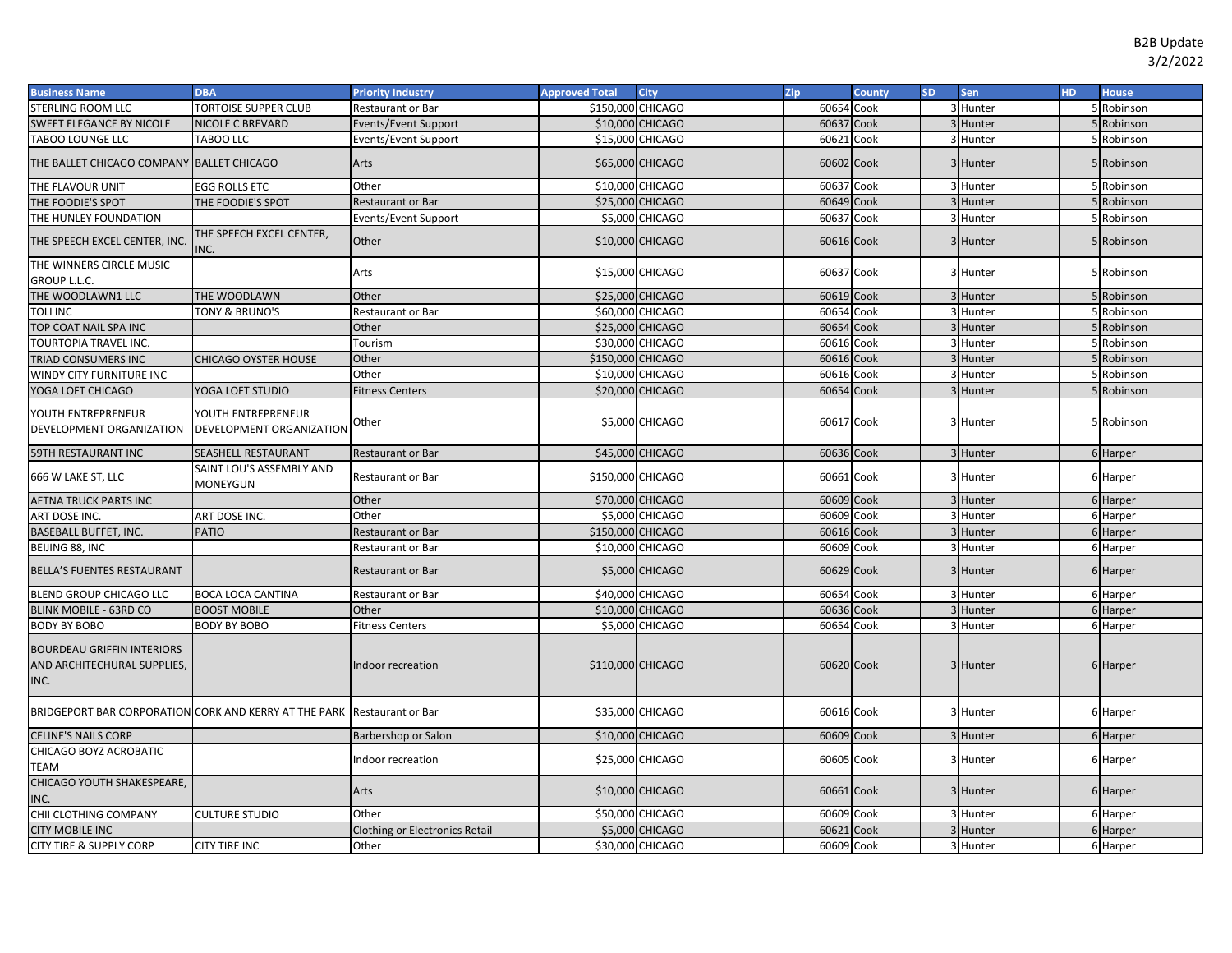| <b>Business Name</b>                                   | <b>DBA</b>                                                     | <b>Priority Industry</b>         | <b>Approved Total</b> | <b>City</b>      | Zip        | <b>County</b> | <b>SD</b> | Sen      | <b>HD</b> | <b>House</b> |
|--------------------------------------------------------|----------------------------------------------------------------|----------------------------------|-----------------------|------------------|------------|---------------|-----------|----------|-----------|--------------|
| <b>CUT 2 KEEP BARBER SALON INC</b>                     |                                                                | Barbershop or Salon              |                       | \$10,000 CHICAGO | 60609 Cook |               |           | 3 Hunter |           | 6 Harper     |
| DOLLOP ROOSEVELT LLC                                   | DOLLOP COFFEE CO.                                              | Restaurant or Bar                |                       | \$35,000 CHICAGO | 60607      | Cook          |           | 3 Hunter |           | 6 Harper     |
| DOWNTOWN CLEANERS INC                                  | <b>DOWNTOWN CLEANERS</b>                                       | Laundry Services or Dry-cleaning |                       | \$40,000 CHICAGO | 60606 Cook |               |           | 3 Hunter |           | 6 Harper     |
| <b>ELBA COIN LAUNDRY &amp;</b><br><b>CLEANERS INC</b>  |                                                                | Laundry Services or Dry-cleaning |                       | \$20,000 CHICAGO | 60609 Cook |               |           | 3 Hunter |           | 6 Harper     |
| <b>ELVISION TOURS INC</b>                              | <b>ELVISION TOURS</b>                                          | Tourism                          |                       | \$5,000 CHICAGO  | 60654 Cook |               |           | 3 Hunter |           | 6 Harper     |
| <b>EMERALD FOODS LLC</b>                               | <b>DUNKIN DONUTS</b>                                           | Restaurant or Bar                |                       | \$65,000 CHICAGO | 60606 Cook |               |           | 3 Hunter |           | 6 Harper     |
| <b>ENGLEWOOD BEAUTY SUPPLY</b>                         |                                                                |                                  |                       |                  |            |               |           |          |           |              |
| <b>INC</b>                                             |                                                                | Other                            | \$100,000 CHICAGO     |                  | 60621 Cook |               |           | 3 Hunter |           | 6 Harper     |
| FRANK LLOYD WRIGHT TRUST                               |                                                                | Museum or Movie Theater          | \$150,000 CHICAGO     |                  | 60604      | Cook          |           | 3 Hunter |           | 6 Harper     |
| <b>GAMEPLAN CREATIVE LLC</b>                           | <b>GAMEPLAN CREATIVE LLC</b>                                   | Events/Event Support             |                       | \$35,000 CHICAGO | 60654 Cook |               |           | 3 Hunter |           | 6 Harper     |
| <b>GEM FOODS LLC</b>                                   | <b>DUNKIN DONUTS</b>                                           | Restaurant or Bar                |                       | \$50,000 CHICAGO | 60601      | Cook          |           | 3 Hunter |           | 6 Harper     |
| <b>GENE'S SNACKS &amp; SUNDRIES,</b><br>INC.           | <b>GENE'S SNACKS &amp; SUNDRIES,</b><br>INC.                   | Restaurant or Bar                |                       | \$40,000 CHICAGO | 60605 Cook |               |           | 3 Hunter |           | 6 Harper     |
| <b>GUILD COMPLEX</b>                                   | <b>GUILD LITERARY COMPLEX</b>                                  | Arts                             |                       | \$10,000 CHICAGO | 60661      | Cook          |           | 3 Hunter |           | 6 Harper     |
| HOMER'S INC                                            | <b>HOMER'S BAR</b>                                             | Restaurant or Bar                |                       | \$20,000 CHICAGO | 60609 Cook |               |           | 3 Hunter |           | 6 Harper     |
| IMMI DIGITAL IMAGING INC                               | <b>CONCORDE PRINTING &amp;</b><br>DIGITAL IMAGING, INC.        | Events/Event Support             |                       | \$55,000 CHICAGO | 60601 Cook |               |           | 3 Hunter |           | 6 Harper     |
| <b>INES RESTAURANTE, CORP</b>                          |                                                                | Restaurant or Bar                |                       | \$5,000 CHICAGO  | 60609 Cook |               |           | 3 Hunter |           | 6 Harper     |
| <b>INTEGRATED 32 W RANDOLPH</b><br>LLC                 | <b>CAMBRIA HOTEL CHICAGO</b><br><b>LOOP - THEATER BUSINESS</b> | Hotel                            | \$250,000 CHICAGO     |                  | 60606 Cook |               |           | 3 Hunter |           | 6 Harper     |
| <b>JEONGJA CHUN</b>                                    | NEW KING'S JEWELRY                                             | Other                            |                       | \$10,000 CHICAGO | 60629 Cook |               |           | 3 Hunter |           | 6 Harper     |
| JULIE HOLLYWOOD NAILS                                  | JULIE HOLLYWOOD NAILS                                          | Barbershop or Salon              |                       | \$10,000 CHICAGO | 60636      | Cook          |           | 3 Hunter |           | 6 Harper     |
| KAPPA VIS, INC                                         | <b>BAKE FOR ME</b>                                             | Restaurant or Bar                | \$150,000 CHICAGO     |                  | 60609 Cook |               |           | 3 Hunter |           | 6 Harper     |
| KNH ENTERPRISE, INC                                    | <b>SUBWAY #47178</b>                                           | Restaurant or Bar                |                       | \$20,000 CHICAGO | 60616      | Cook          |           | 3 Hunter |           | 6 Harper     |
| KOMBUCHADE LLC                                         |                                                                | Other                            |                       | \$5,000 CHICAGO  | 60609 Cook |               |           | 3 Hunter |           | 6 Harper     |
| LIM'S BEAUTY CORPORATION                               | <b>LIM'S BEAUTY SUPPLY</b>                                     | Barbershop or Salon              |                       | \$50,000 CHICAGO | 60609 Cook |               |           | 3 Hunter |           | 6 Harper     |
| <b>LINAHUANG</b>                                       |                                                                | Barbershop or Salon              |                       | \$5,000 CHICAGO  | 60609 Cook |               |           | 3 Hunter |           | 6 Harper     |
| LINDA SO                                               | UNIQUE JEWELRY                                                 | Other                            |                       | \$25,000 CHICAGO | 60621      | Cook          |           | 3 Hunter |           | 6 Harper     |
| LUNA LIANG                                             |                                                                | Barbershop or Salon              |                       | \$5,000 CHICAGO  | 60609 Cook |               |           | 3 Hunter |           | 6 Harper     |
| LYS GROUP CORPORATION                                  | LYS AFRICAN HAIR BRAIDING                                      | Barbershop or Salon              |                       | \$10,000 CHICAGO | 60616      | Cook          |           | 3 Hunter |           | 6 Harper     |
| <b>MARIO T CAMPBELL</b>                                |                                                                | Restaurant or Bar                |                       | \$10,000 CHICAGO | 60609 Cook |               |           | 3 Hunter |           | 6 Harper     |
| <b>MASTER WIRELESS -</b><br>WENTWORTH INC              | <b>BOOSTMOBILE</b>                                             | Clothing or Electronics Retail   |                       | \$95,000 CHICAGO | 60609 Cook |               |           | 3 Hunter |           | 6 Harper     |
| MJG SALON LLC                                          |                                                                | Barbershop or Salon              |                       | \$45,000 CHICAGO | 60636 Cook |               |           | 3 Hunter |           | 6 Harper     |
| MONIQUE MICHELLE "THE<br><b>BEAUTY EXPERIENCE" LLC</b> |                                                                | Barbershop or Salon              |                       | \$10,000 CHICAGO | 60629 Cook |               |           | 3 Hunter |           | 6 Harper     |
| MOUNTAIN VIEW ENTERPRISE I                             | <b>STAR KITCHEN</b>                                            | <b>Restaurant or Bar</b>         |                       | \$35,000 CHICAGO | 60616 Cook |               |           | 3 Hunter |           | 6 Harper     |
| MUCH MORE STUDIOS LLC                                  |                                                                | <b>Events/Event Support</b>      |                       | \$45,000 CHICAGO | 60636 Cook |               |           | 3 Hunter |           | 6 Harper     |
| <b>NATURAL HAIR FEST</b>                               | <b>NATURAL HAIR FEST</b>                                       | Events/Event Support             |                       | \$5,000 CHICAGO  | 60606 Cook |               |           | 3 Hunter |           | 6 Harper     |
| <b>OCEANIA TOURS INC</b>                               |                                                                | Tourism                          | \$150,000 CHICAGO     |                  | 60616 Cook |               |           | 3 Hunter |           | 6 Harper     |
| PAULA SILVA ARTISTRY CO.                               |                                                                | Barbershop or Salon              |                       | \$15,000 CHICAGO | 60609 Cook |               |           | 3 Hunter |           | 6 Harper     |
| PLAYITLIVEIT INC                                       | FOX IN A BOX - CHICAGO                                         | ndoor recreation                 |                       | \$75,000 CHICAGO | 60605      | Cook          |           | 3 Hunter |           | 6 Harper     |
| <b>QIAOYUN YANG</b>                                    |                                                                | Barbershop or Salon              |                       | \$5,000 CHICAGO  | 60609      | Cook          |           | 3 Hunter |           | 6 Harper     |
| REGGIES MUSIC CLUB LLC                                 | <b>REGGIES ROCK CLUB</b>                                       | Other                            | \$150,000 CHICAGO     |                  | 60616 Cook |               |           | 3 Hunter |           | 6 Harper     |
| RESTAURANT ON 59TH INC                                 | SEASHELL RESTAURANT                                            | Other                            |                       | \$60,000 CHICAGO | 60636 Cook |               |           | 3 Hunter |           | 6 Harper     |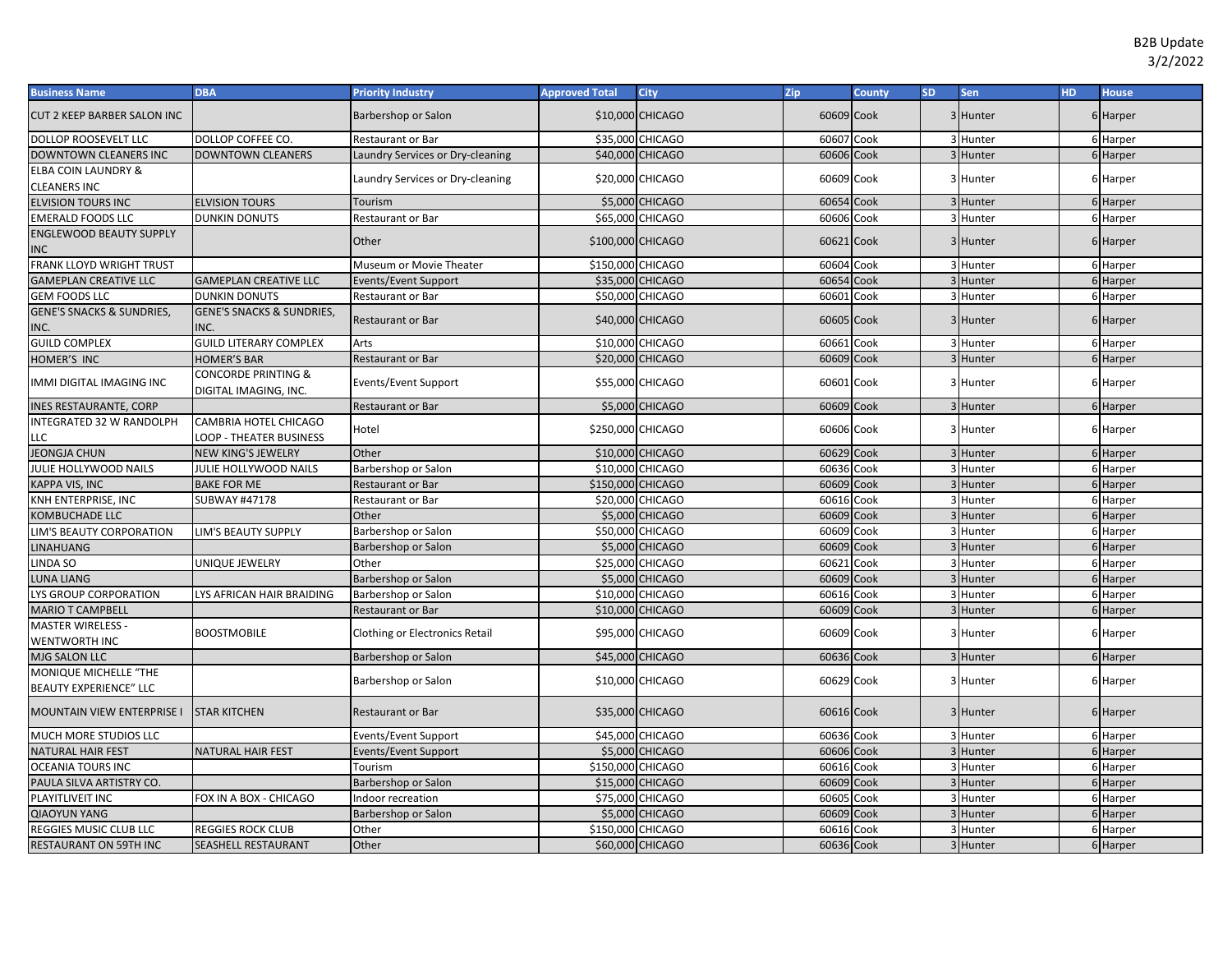| <b>Business Name</b>                                              | <b>DBA</b>                                        | <b>Priority Industry</b>              | <b>Approved Total</b>    | <b>City</b>            | Zip        | County | <b>SD</b> | Sen         | <b>HD</b> | <b>House</b> |
|-------------------------------------------------------------------|---------------------------------------------------|---------------------------------------|--------------------------|------------------------|------------|--------|-----------|-------------|-----------|--------------|
| <b>RESTORING THE PATH</b>                                         | <b>CRUSHERS CLUB</b>                              | Other                                 | \$30,000                 | <b>CHICAGO</b>         | 60636 Cook |        |           | 3 Hunter    |           | 6 Harper     |
| ROCK'N NAILS COMPANY                                              | <b>ROCK'N NAILS</b>                               | Other                                 |                          | \$15,000 CHICAGO       | 60616 Cook |        |           | 3 Hunter    |           | 6 Harper     |
| SAFE JOURNEY 2 SCHOOL INC                                         |                                                   | Other                                 |                          | \$20,000 CHICAGO       | 60636 Cook |        |           | 3 Hunter    |           | 6 Harper     |
| SAFETY FIRST LOGISTICS INC                                        |                                                   | Other                                 |                          | \$70,000 CHICAGO       | 60636 Cook |        |           | 3 Hunter    |           | 6 Harper     |
| SAMANTHA CELESTINE                                                | CHEF IT UP                                        | Restaurant or Bar                     |                          | \$20,000 CHICAGO       | 60636 Cook |        |           | 3 Hunter    |           | 6 Harper     |
| SHUBH FOOD INC                                                    | <b>SUBWAY</b>                                     | Other                                 |                          | \$20,000 CHICAGO       | 60609 Cook |        |           | 3 Hunter    |           | 6 Harper     |
| SOUTH OCEAN INCORPORATED                                          | <b>D &amp; J COACH TOURS</b>                      | Tourism                               | \$150,000 CHICAGO        |                        | 60609 Cook |        |           | 3 Hunter    |           | 6 Harper     |
| SUPERLATIVE MUZA, INC.                                            |                                                   | Other                                 |                          | \$20,000 CHICAGO       | 60609 Cook |        |           | 3 Hunter    |           | 6 Harper     |
| TAILS UP LLC                                                      | TAILS UP CHICAGO                                  | Other                                 |                          | \$40,000 CHICAGO       | 60609 Cook |        |           | 3 Hunter    |           | 6 Harper     |
| THE LAW OFFICE OF GARRETT<br>THOMAS, LLC                          |                                                   | Other                                 |                          | \$10,000 CHICAGO       | 60616 Cook |        |           | 3 Hunter    |           | 6 Harper     |
| THREE PLUS ONE CORPORATION                                        |                                                   | Other                                 |                          | \$5,000 CHICAGO        | 60609 Cook |        |           | 3 Hunter    |           | 6 Harper     |
| <b>TURN KEY SOLUTIONS</b><br>ENTERPRISE INCORPORATED              |                                                   | Other                                 |                          | <b>\$5,000 CHICAGO</b> | 60621 Cook |        |           | 3 Hunter    |           | 6 Harper     |
| URBAN SHOES INC                                                   | <b>SHOE TIME</b>                                  | Other                                 |                          | \$35,000 CHICAGO       | 60609 Cook |        |           | 3 Hunter    |           | 6 Harper     |
| <b>VICTORY ITALIAN LLC</b>                                        |                                                   | Restaurant or Bar                     |                          | \$60,000 CHICAGO       | 60654 Cook |        |           | 3 Hunter    |           | 6 Harper     |
| WISHBONE CHICAGO LLC                                              | <b>WISHBONE RESTAURANT</b>                        | <b>Restaurant or Bar</b>              | <b>\$150,000 CHICAGO</b> |                        | 60661      | Cook   |           | 3 Hunter    |           | 6 Harper     |
| YEFEI LI                                                          |                                                   | Other                                 |                          | \$10,000 CHICAGO       | 60609 Cook |        |           | 3 Hunter    |           | 6 Harper     |
| 1715 INC.                                                         | THE BLUE NOTE                                     | Other                                 |                          | \$35,000 BROADVIEW     | 60155 Cook |        |           | 4 Lightford |           | 7 Welch      |
| 7316 CIRCLE CORP.                                                 | <b>GOLDYBURGERS</b>                               | Restaurant or Bar                     |                          | \$15,000 FOREST PARK   | 60130 Cook |        |           | 4 Lightford |           | 7 Welch      |
| <b>ACCURATE COLLISION INC</b>                                     | <b>FIRST COLLISION</b>                            | Other                                 |                          | \$10,000 BELLWOOD      | 60104 Cook |        |           | 4 Lightford |           | 7 Welch      |
| <b>AMERICA CARES TOO</b>                                          |                                                   | Other                                 |                          | \$70,000 BELLWOOD      | 60104 Cook |        |           | Lightford   |           | 7 Welch      |
| AMERICAN AUTO EXPRESS,                                            |                                                   |                                       |                          |                        |            |        |           |             |           |              |
| CORP.                                                             |                                                   | Other                                 |                          | \$25,000 MAYWOOD       | 60153 Cook |        |           | 4 Lightford |           | 7 Welch      |
| BARBARA JEAN COUTURE LLC                                          | <b>BARBARA JEAN COUTURE LLC</b>                   | <b>Clothing or Electronics Retail</b> |                          | \$5,000 BELLWOOD       | 60104 Cook |        |           | 4 Lightford |           | 7 Welch      |
| <b>BEAUTY GALLERY, INC</b>                                        |                                                   | <b>Clothing or Electronics Retail</b> |                          | \$50,000 BELLWOOD      | 60104 Cook |        |           | 4 Lightford |           | 7 Welch      |
| <b>BROADVIEW GOURMET HOUSE</b><br><b>INC</b>                      | <b>CHINA BUFFET</b>                               | <b>Restaurant or Bar</b>              |                          | \$115,000 BROADVIEW    | 60155 Cook |        |           | 4 Lightford |           | 7 Welch      |
| <b>BROADVIEW HOSPITALITY LLC</b>                                  | <b>TRAVEL INN</b>                                 | Hotel                                 |                          | \$10,000 BROADVIEW     | 60155 Cook |        |           | 4 Lightford |           | 7 Welch      |
| <b>C2DETAIL EVENTS AND</b><br>CONCIERGE SERVICES                  |                                                   | Events/Event Support                  |                          | \$10,000 BELLWOOD      | 60104 Cook |        |           | 4 Lightford |           | 7 Welch      |
| CARROLL-FARWELL INSTITUTE<br>OF ARTS, LANGUAGE AND<br>MUSIC, INC. | ARTS LANGUAGE MUSIC<br>ALLIANCE (A.L.M.A.)        | Arts                                  |                          | \$5,000 FOREST PARK    | 60130 Cook |        |           | 4 Lightford |           | 7 Welch      |
| <b>CASUAL CANVAS CREATIONS</b>                                    |                                                   | Other                                 |                          | \$5,000 BROADVIEW      | 60155 Cook |        |           | 4 Lightford |           | 7 Welch      |
| CHICAGO SMARTPHONE REPAIR<br><b>CENTER</b>                        | <b>CHICAGO SMARTPHONE</b><br><b>REPAIR CENTER</b> | <b>Clothing or Electronics Retail</b> |                          | \$5,000 MAYWOOD        | 60153 Cook |        |           | 4 Lightford |           | 7 Welch      |
| CHICAGO WEST MANAGEMENT,<br><b>INC</b>                            | <b>HOLIDAY INN EXPRESS &amp;</b><br><b>SUITES</b> | Hotel                                 | \$250,000 HILLSIDE       |                        | 60162 Cook |        |           | 4 Lightford |           | 7 Welch      |
| <b>COLEMAN CHIROPRACTIC</b><br><b>SPORTS CARE</b>                 | DARRON COLEMAN DC                                 | Other                                 |                          | \$10,000 MAYWOOD       | 60153 Cook |        |           | 4 Lightford |           | 7 Welch      |
| <b>D.L.PERKINS SR MEMORIAL</b><br><b>CHAPEL INC</b>               |                                                   | Other                                 |                          | \$50,000 BELLWOOD      | 60104 Cook |        |           | 4 Lightford |           | 7 Welch      |
| DAMAC. INC.                                                       | PRECISION TRANSMISSION<br><b>SPECIALISTS</b>      | Other                                 |                          | \$5,000 BELLWOOD       | 60104 Cook |        |           | 4 Lightford |           | 7 Welch      |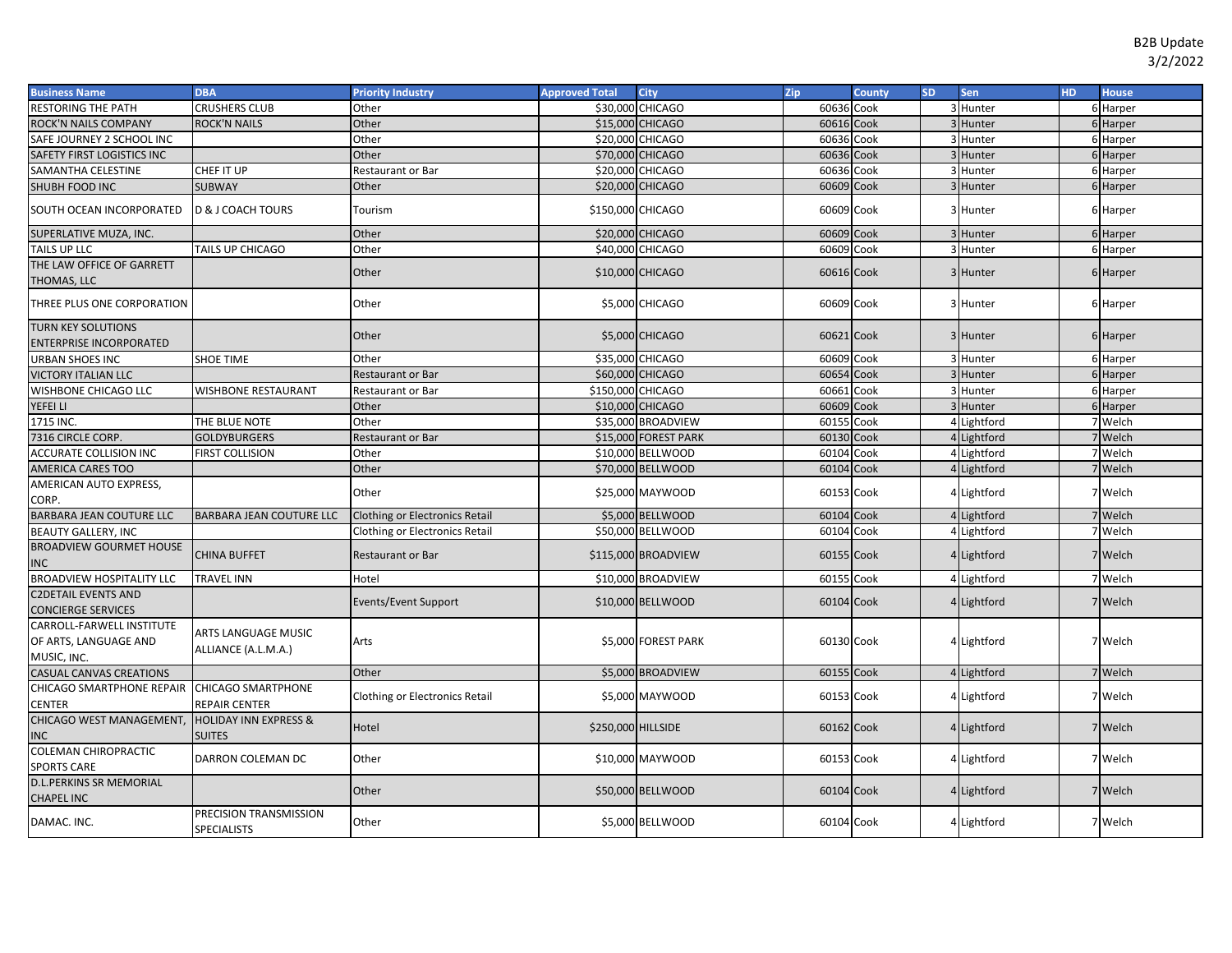| <b>Business Name</b>                                          | <b>DBA</b>                         | <b>Priority Industry</b>         | <b>Approved Total</b> | <b>City</b>           | Zip        | County | <b>SD</b> | Sen         | HD. | <b>House</b> |
|---------------------------------------------------------------|------------------------------------|----------------------------------|-----------------------|-----------------------|------------|--------|-----------|-------------|-----|--------------|
| DONATO RESTAURANT GROUP,                                      | <b>BROADVIEW FAMILY</b>            | <b>Restaurant or Bar</b>         |                       | \$150,000 BROADVIEW   | 60155 Cook |        |           | 4 Lightford |     | 7 Welch      |
| INC.                                                          | RESTAURANT                         |                                  |                       |                       |            |        |           |             |     |              |
| <b>EMPOWERMENT CONSULTING</b>                                 |                                    | Other                            |                       | \$5,000 ELMWOOD PARK  | 60707 Cook |        |           | 4 Lightford |     | 7 Welch      |
| <b>FINANCIAL GROUP</b>                                        |                                    |                                  |                       |                       |            |        |           |             |     |              |
| <b>HEIDI G. MERTEL</b>                                        | <b>LUCKY ENTERTAINMENT</b>         | Arts                             |                       | \$15,000 HILLSIDE     | 60162      | Cook   |           | 4 Lightford |     | 7 Welch      |
| IMCE INCORPORATED                                             | CD ONE PRICE CLEANERS              | Laundry Services or Dry-cleaning |                       | \$75,000 BROADVIEW    | 60155 Cook |        |           | 4 Lightford |     | 7 Welch      |
| JAY AMBE MAA INC.                                             | <b>SUBWAY</b>                      | <b>Restaurant or Bar</b>         |                       | \$15,000 BROADVIEW    | 60155      | Cook   |           | 4 Lightford |     | 7 Welch      |
| JC MARKETING INC                                              | <b>JC MARKETING INC</b>            | Events/Event Support             |                       | \$5,000 WESTCHESTER   | 60154      | Cook   |           | 4 Lightford |     | 7 Welch      |
| <b>KAY &amp; PINK LLC</b>                                     | KAY & PRINCE FASHION SHOP          | Clothing or Electronics Retail   |                       | \$5,000 MAYWOOD       | 60153      | Cook   |           | 4 Lightford |     | 7 Welch      |
| KIM THOMAS PRO SERVICES LLC                                   |                                    | Other                            |                       | \$10,000 BROADVIEW    | 60155 Cook |        |           | Lightford   |     | 7 Welch      |
| L.A.D. EXPRESS TRUCKING LLC                                   |                                    | Other                            |                       | \$20,000 BELLWOOD     | 60104      | Cook   |           | Lightford   |     | Welch        |
| <b>LOGISTICS KNIGHTS INC</b>                                  |                                    | Tourism                          |                       | \$20,000 MAYWOOD      | 60153      | Cook   |           | 4 Lightford |     | <b>Welch</b> |
| MAXEX, INC                                                    |                                    | Tourism                          |                       | \$100,000 BROADVIEW   | 60155 Cook |        |           | Lightford   |     | Welch        |
| MAYWOOD EXPRESS COCINA,<br>CORP                               |                                    | Restaurant or Bar                |                       | \$5,000 MAYWOOD       | 60153 Cook |        |           | Lightford   |     | 7 Welch      |
| MCKLEIN COMPANY LLC                                           | MCKLEIN COMPANY LLC                | Other                            |                       | \$130,000 BROADVIEW   | 60155 Cook |        |           | 4 Lightford |     | 7 Welch      |
| NADEAU'S ICE SCULPTURES INC.                                  |                                    | <b>Events/Event Support</b>      |                       | \$115,000 FOREST PARK | 60130 Cook |        |           | 4 Lightford |     | 7 Welch      |
| <b>NATE COMIC INC</b>                                         |                                    | Indoor recreation                |                       | \$5,000 MAYWOOD       | 60153 Cook |        |           | Lightford   |     | 7 Welch      |
| <b>NUSTATUS BARBER SHOP LLC</b>                               |                                    | Barbershop or Salon              |                       | \$5,000 MAYWOOD       | 60153 Cook |        |           | 4 Lightford |     | 7 Welch      |
| O'SULLIVAN'S PUBLIC HOUSE INCOO'SULLIVAN'S PUBLIC HOUSE       |                                    | <b>Restaurant or Bar</b>         |                       | \$10,000 FOREST PARK  | 60130 Cook |        |           | 4 Lightford |     | 7 Welch      |
| ORLANDO LAWN SERVICE INC                                      | ORLANDO LAWN SERVICE INC           | Other                            |                       | \$5,000 MAYWOOD       | 60153      | Cook   |           | 4 Lightford |     | 7 Welch      |
| PEOPLE CAB COMPANY INC                                        | PEOPLE CAB                         | Other                            |                       | \$135,000 BELLWOOD    | 60104 Cook |        |           | Lightford   |     | 7 Welch      |
| R. KRIEGER PROMOTIONS, INC.                                   | DOLPHIN PROMOTIONS, INC.           | Arts                             |                       | \$150,000 FOREST PARK | 60130      | Cook   |           | Lightford   |     | 7 Welch      |
| ROBINSON RIDING GOLDEN INC                                    |                                    | Other                            |                       | \$10,000 BELLWOOD     | 60104 Cook |        |           | 4 Lightford |     | 7 Welch      |
| <b>S BURNS CORPORATION</b>                                    | <b>BEACON PUB</b>                  | Restaurant or Bar                |                       | \$10,000 FOREST PARK  | 60130 Cook |        |           | 4 Lightford |     | 7 Welch      |
| SHREE RANDAL SUBS INC.                                        | <b>SUBWAY</b>                      | Restaurant or Bar                |                       | \$20,000 FOREST PARK  | 60130 Cook |        |           | 4 Lightford |     | 7 Welch      |
| SKIPPER'S CLIPPERS LLC                                        |                                    | Barbershop or Salon              |                       | \$5,000 BELLWOOD      | 60104 Cook |        |           | Lightford   |     | 7 Welch      |
| THE CHILDRENS LEARNING<br><b>CENTER II</b>                    |                                    | Child Care                       |                       | \$45,000 BELLWOOD     | 60104 Cook |        |           | 4 Lightford |     | 7 Welch      |
| THE MADDOX GROUP LLC                                          | <b>MADDOX BUILDERS</b>             | Other                            |                       | \$20,000 MAYWOOD      | 60153      | Cook   |           | 4 Lightford |     | 7 Welch      |
| <b>TROB CUTZ LLC</b>                                          |                                    | Barbershop or Salon              |                       | \$10,000 MAYWOOD      | 60153      | Cook   |           | 4 Lightford |     | 7 Welch      |
| <b>TWIN PROPERTY MANAGEMENT</b><br>SERVICES, INC.             |                                    | Other                            |                       | \$5,000 BELLWOOD      | 60104 Cook |        |           | Lightford   |     | 7 Welch      |
| UNCLE J TRANSPORT LLC                                         | UNCLE J TRANSPORT LLC              | Other                            |                       | \$20,000 MAYWOOD      | 60153 Cook |        |           | 4 Lightford |     | 7 Welch      |
| <b>ALL SEASONS</b>                                            |                                    |                                  |                       |                       |            |        |           |             |     |              |
| COMMUNICATIONS INC                                            |                                    | Other                            |                       | \$40,000 BERWYN       | 60402 Cook |        |           | Lightford   |     | 8 Ford       |
| AMBAJIMATA INC                                                | <b>SUBWAY</b>                      | Restaurant or Bar                |                       | \$20,000 FOREST PARK  | 60130 Cook |        |           | Lightford   |     | 8 Ford       |
| <b>ARYAANI LLC</b>                                            | SUBWAY                             | Other                            |                       | \$10,000 CHICAGO      | 60651      | Cook   |           | 4 Lightford |     | 8 Ford       |
| <b>B &amp; S HARDWARE &amp; APPLIANCE</b><br><b>PARTS INC</b> |                                    | Other                            |                       | \$20,000 CHICAGO      | 60639 Cook |        |           | 4 Lightford |     | 8 Ford       |
| BAKER BUSINESS SERVICES, INC                                  | BAKER BUSINESS SERVICES, INC Other |                                  |                       | \$5,000 CHICAGO       | 60651 Cook |        |           | 4 Lightford |     | 8 Ford       |
| <b>BARE METALS INC</b>                                        | <b>BARE METALS INC</b>             | Other                            |                       | \$5,000 CHICAGO       | 60639 Cook |        |           | 4 Lightford |     | 8 Ford       |
| BERNICE'S CARING HANDS LLC                                    | <b>BERNICE'S CARING HANDS</b>      | Home Health Care                 |                       | \$15,000 CHICAGO      | 60651 Cook |        |           | 4 Lightford |     | 8 Ford       |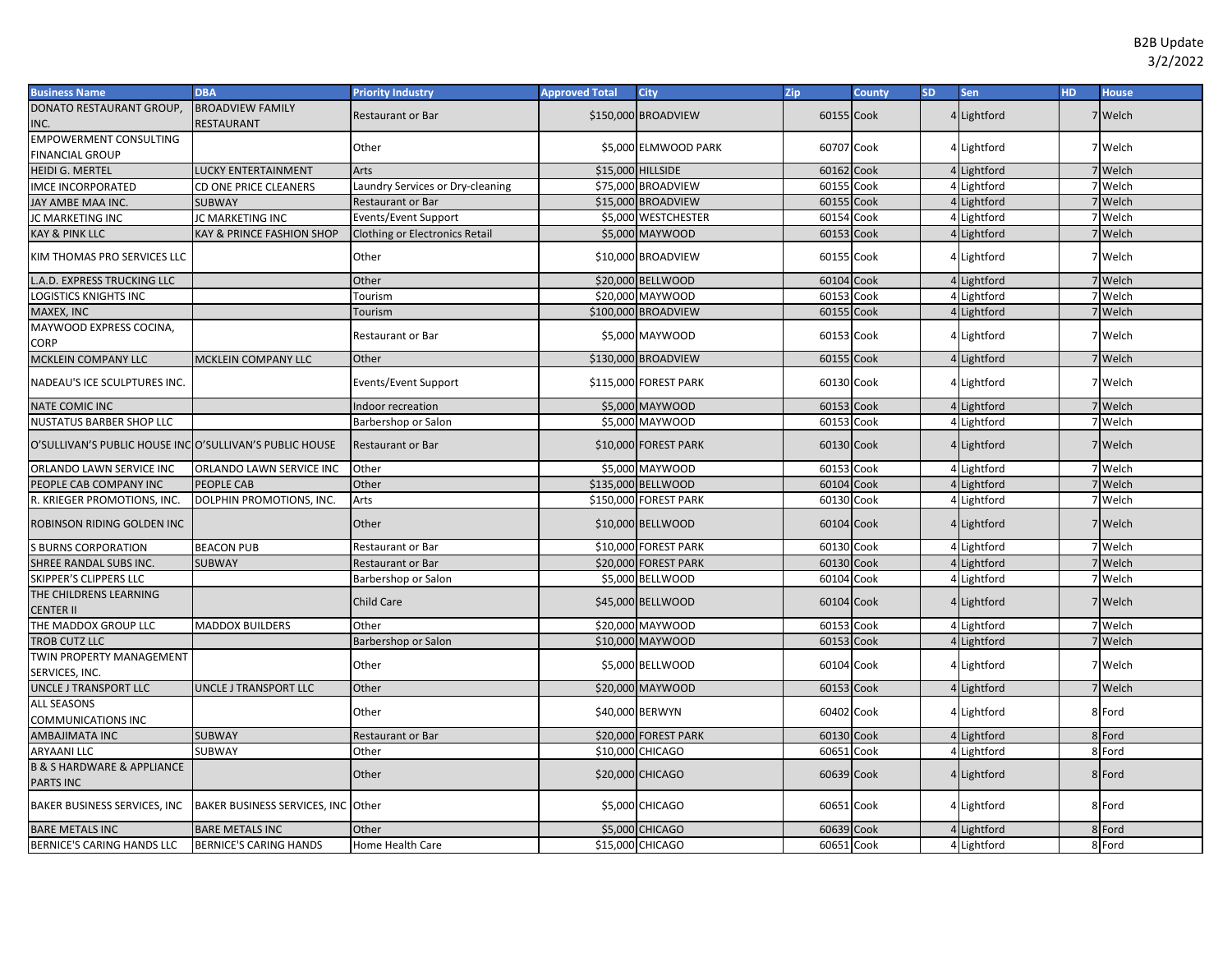| <b>Business Name</b>                             | <b>DBA</b>                                                  | <b>Priority Industry</b>         | <b>Approved Total</b> | <b>City</b>             | Zip        | County | <b>SD</b> | <b>Sen</b>  | <b>HD</b> | <b>House</b> |
|--------------------------------------------------|-------------------------------------------------------------|----------------------------------|-----------------------|-------------------------|------------|--------|-----------|-------------|-----------|--------------|
| <b>BG EAST LLC</b>                               | THE ORIGINAL GINO'S EAST OF<br>CHICAGO                      | <b>Restaurant or Bar</b>         | \$150,000 BERWYN      |                         | 60402 Cook |        |           | 4 Lightford |           | 8 Ford       |
| <b>BOSSLADY PRODUCTIONS LLC</b>                  |                                                             | Other                            |                       | \$15,000 CHICAGO        | 60644 Cook |        |           | Lightford   |           | 8 Ford       |
| <b>BREAKTHROUGH TAX SERVICE</b>                  | <b>BREAKTHROUGH TAX SERVICE</b>                             | Other                            |                       | \$5,000 CHICAGO         | 60651      | Cook   |           | Lightford   |           | 8 Ford       |
| <b>BROWNS RESTAURANT</b>                         |                                                             | Restaurant or Bar                |                       | \$20,000 CHICAGO        | 60651      | Cook   |           | 4 Lightford |           | 8 Ford       |
| <b>BUONA CATERING LLC</b>                        | <b>BEYOND CATERING &amp; EVENTS</b>                         | Other                            | \$150,000 BERWYN      |                         | 60402 Cook |        |           | 4 Lightford |           | 8 Ford       |
| CARLOS ORTIZ PHOTOGRAPHY<br>INC.                 | CARLOS ORTIZ PHOTOGRAPHY                                    | Arts                             |                       | \$10,000 LA GRANGE PARK | 60526 Cook |        |           | 4 Lightford |           | 8 Ford       |
| <b>CASHMERE'S CREATIONS</b>                      |                                                             | Barbershop or Salon              |                       | \$10,000 CHICAGO        | 60644 Cook |        |           | 4 Lightford |           | 8 Ford       |
| CHELSIE PARTY                                    |                                                             | Arts                             | \$150,000 CHICAGO     |                         | 60644 Cook |        |           | 4 Lightford |           | 8 Ford       |
| CMG DESIGN INC                                   |                                                             | Other                            |                       | \$5,000 CHICAGO         | 60639 Cook |        |           | 4 Lightford |           | 8 Ford       |
| <b>CREATIVITA CO</b>                             |                                                             | ndoor recreation                 |                       | \$10,000 CHICAGO        | 60644 Cook |        |           | 4 Lightford |           | 8 Ford       |
| <b>DIAZCASE PC</b>                               | <b>DIAZCASE LAW</b>                                         | Other                            | \$150,000 BERWYN      |                         | 60402      | Cook   |           | Lightford   |           | 8 Ford       |
| DIAZCASE REALTY CORP.                            | <b>DIAZCASE REALTY</b>                                      | Other                            |                       | \$10,000 BERWYN         | 60402 Cook |        |           | Lightford   |           | 8 Ford       |
| DURITE SCREW CORPORATION                         | DURITE SCREW CORPORATION                                    | Other                            |                       | \$30,000 CHICAGO        | 60639 Cook |        |           | Lightford   |           | 8 Ford       |
| FARHAN SUN SUB INC                               | SUN SUB & PHILLYS                                           | Restaurant or Bar                | \$15,000              | <b>CHICAGO</b>          | 60639      | Cook   |           | 4 Lightford |           | 8 Ford       |
| FORT PITT HOTEL FURNITURE<br>LLC                 |                                                             | Other                            |                       | \$55,000 CHICAGO        | 60644 Cook |        |           | 4 Lightford |           | 8 Ford       |
| GOLDEN HOOK FISH, CHICKEN,<br>STEAK AND LEMONADE |                                                             | Restaurant or Bar                |                       | \$25,000 CHICAGO        | 60651 Cook |        |           | 4 Lightford |           | 8 Ford       |
| INSIDEOUT IMAGE CONSULTING THE GLAM SUITE        |                                                             | Other                            |                       | \$5,000 BERWYN          | 60402 Cook |        |           | 4 Lightford |           | 8 Ford       |
| <b>&amp; A SUBS INC</b>                          | <b>SUBWAY</b>                                               | Other                            |                       | \$10,000 CHICAGO        | 60644 Cook |        |           | Lightford   |           | 8 Ford       |
| <b>JASMINE BIRT</b>                              |                                                             | Barbershop or Salon              |                       | \$5,000 CHICAGO         | 60644 Cook |        |           | Lightford   |           | 8 Ford       |
| <b>JILI LLC</b>                                  | SUBWAY                                                      | Other                            |                       | \$15,000 CHICAGO        | 60644 Cook |        |           | Lightford   |           | 8 Ford       |
| KEYLIGHT, INC.                                   |                                                             | Events/Event Support             |                       | \$20,000 LA GRANGE PARK | 60526 Cook |        |           | Lightford   |           | 8 Ford       |
| KNS PROMOTIONS, INC.                             | KNS PROMOTIONS, INC.                                        | Events/Event Support             |                       | \$10,000 CHICAGO        | 60639      | Cook   |           | Lightford   |           | 8 Ford       |
| LAWSON TAX GROUP LLC                             |                                                             | Other                            |                       | \$15,000 CHICAGO        | 60639 Cook |        |           | Lightford   |           | 8 Ford       |
| LEFAIVRE LIMITED                                 | PAINTING WITH A TWIST BY<br>BOTTLE AND BOTTEGA LA<br>GRANGE | Indoor recreation                |                       | \$20,000 LA GRANGE      | 60525 Cook |        |           | 4 Lightford |           | 8 Ford       |
| <b>MAGNUS SCREW PRODUCTS</b>                     |                                                             | Other                            |                       | \$70,000 CHICAGO        | 60639 Cook |        |           | 4 Lightford |           | 8 Ford       |
| MC TAX SERVICE                                   |                                                             | Other                            |                       | \$5,000 CHICAGO         | 60644 Cook |        |           | 4 Lightford |           | 8 Ford       |
| MITSOS INC.                                      | <b>BILL'S PLACE</b>                                         | <b>Restaurant or Bar</b>         |                       | \$5,000 LA GRANGE PARK  | 60526 Cook |        |           | 4 Lightford |           | 8 Ford       |
| M-K CLEANERS INC                                 | PARAMOUNT CLEANERS                                          | Laundry Services or Dry-cleaning |                       | \$20,000 CHICAGO        | 60644 Cook |        |           | 4 Lightford |           | 8 Ford       |
| NIKI & JAPI INC.                                 | SUBWAY                                                      | <b>Restaurant or Bar</b>         |                       | \$25,000 CHICAGO        | 60651      | Cook   |           | 4 Lightford |           | 8 Ford       |
| NUBGINNS NATURAL HAIR AND                        |                                                             |                                  |                       | \$10,000 CHICAGO        | 60644 Cook |        |           | Lightford   |           | 8 Ford       |
| <b>WELLNESS LLC</b>                              |                                                             | Barbershop or Salon              |                       |                         |            |        |           |             |           |              |
| POPFUSION INC                                    |                                                             | Other                            |                       | \$10,000 CHICAGO        | 60651      | Cook   |           | Lightford   |           | 8 Ford       |
| RACHELS CAFE INC                                 | RACHELS CAFE AND DELI                                       | Museum or Movie Theater          | \$10,000 BERWYN       |                         | 60402      | Cook   |           | Lightford   |           | 8 Ford       |
| ROHNER ENGRAVING, INC.                           | ROHNER ENGRAVING                                            | Events/Event Support             |                       | \$25,000 CHICAGO        | 60644      | Cook   |           | Lightford   |           | 8 Ford       |
| SKW INDUSTRIES, LLC                              | PROGRESSIVE COATING                                         | Other                            | \$150,000 CHICAGO     |                         | 60644 Cook |        |           | Lightford   |           | 8 Ford       |
| THE ART OBJECT, INC                              | THE ART OBJECTS<br><b>CONSERVATION LAB</b>                  | Museum or Movie Theater          |                       | \$20,000 OAK PARK       | 60304 Cook |        |           | Lightford   |           | 8 Ford       |
| TIP TOP NAILS 5 INC                              |                                                             | Barbershop or Salon              |                       | \$20,000 CHICAGO        | 60644 Cook |        |           | 4 Lightford |           | 8 Ford       |
| <b>TYKEYA TOWNSEND</b>                           |                                                             | Barbershop or Salon              |                       | \$15,000 CHICAGO        | 60651      | Cook   |           | Lightford   |           | 8 Ford       |
| VANESSA TCHOKOMEGNI                              |                                                             | Barbershop or Salon              |                       | \$5,000 BERWYN          | 60402 Cook |        |           | 4 Lightford |           | 8 Ford       |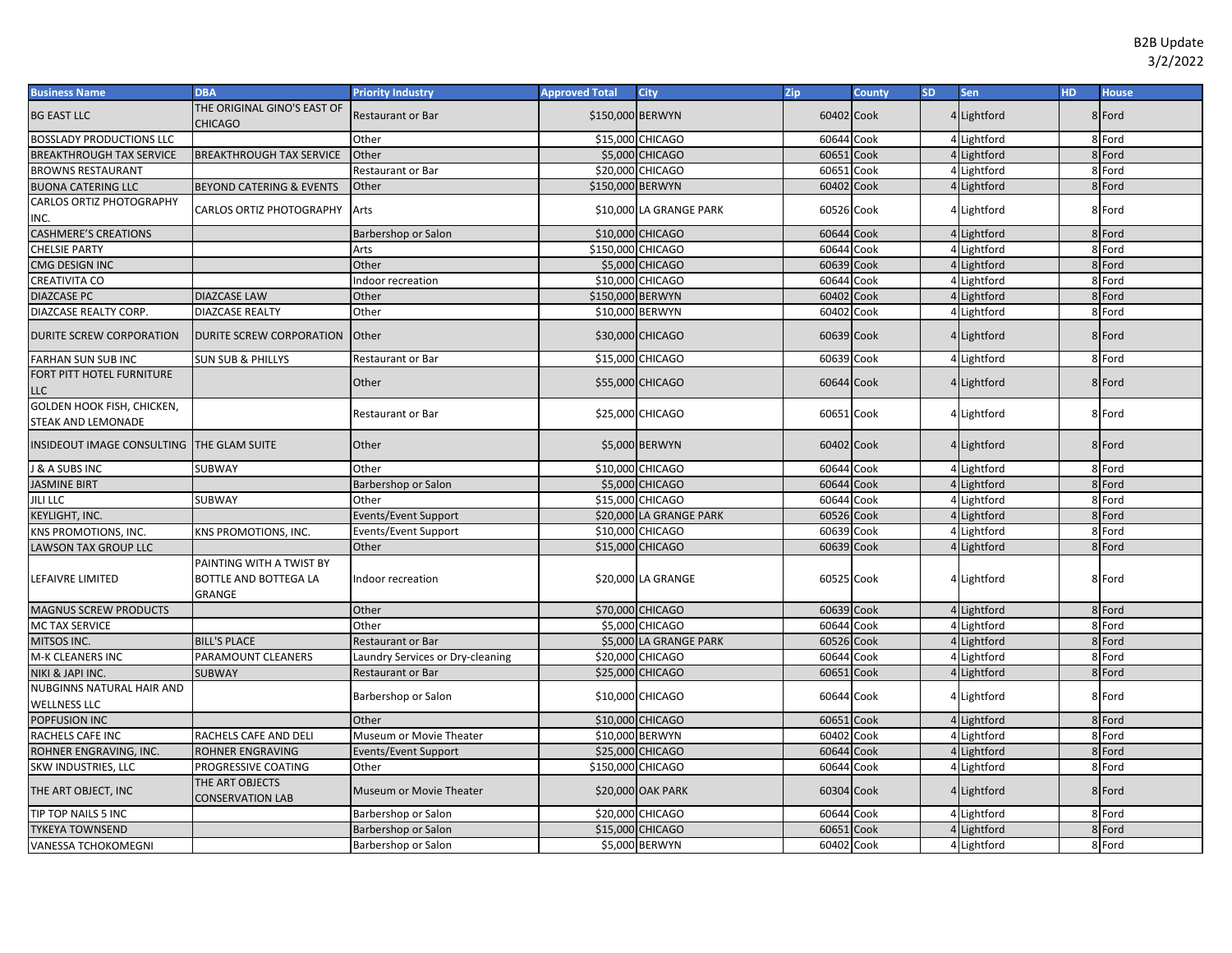| <b>Business Name</b>                                          | <b>DBA</b>                                         | <b>Priority Industry</b>         | <b>Approved Total</b> | <b>City</b>      | Zip        | <b>County</b> | SD. | Sen         | <b>HD</b> | <b>House</b> |
|---------------------------------------------------------------|----------------------------------------------------|----------------------------------|-----------------------|------------------|------------|---------------|-----|-------------|-----------|--------------|
| <b>WEBB TAX SERVICE LLC</b>                                   |                                                    | Other                            |                       | \$10,000 CHICAGO | 60651      | Cook          |     | 4 Lightford |           | 8 Ford       |
| <b>WED TAX &amp; ACCOUNTING</b><br><b>SERVICES INC</b>        | <b>WED TAX &amp; ACCOUNTING</b><br>SERVICES INC    | Other                            |                       | \$5,000 CHICAGO  | 60644 Cook |               |     | 4 Lightford |           | 8 Ford       |
| 10 MANAGEMENT<br><b>INCORPORATED, INC</b>                     | 10 MGMT                                            | Arts                             |                       | \$35,000 CHICAGO | 60607 Cook |               |     | 5 Van Pelt  |           | 9 Collins    |
| 1750 DEERFIELD OWNER, LLC                                     | <b>HYATT REGENCY - DEERFIELD, IL Hotel</b>         |                                  | \$250,000 CHICAGO     |                  | 60606 Cook |               |     | 5 Van Pelt  |           | 9 Collins    |
| A TASTE OF NOSTALGIA BY<br><b>DEEDEE LLC</b>                  | A TASTE OF NOSTALGIA BY<br><b>DEEDEE</b>           | Other                            |                       | \$5,000 CHICAGO  | 60612 Cook |               |     | 5 Van Pelt  |           | 9 Collins    |
| <b>ALONSO ZARAGOZA</b>                                        |                                                    | Hotel                            |                       | \$5,000 CHICAGO  | 60623 Cook |               |     | 5 Van Pelt  |           | 9 Collins    |
| ARENA COFFEE CORP                                             | <b>DUNKIN</b>                                      | Other                            |                       | \$30,000 CHICAGO | 60612 Cook |               |     | 5 Van Pelt  |           | 9 Collins    |
| AV CHICAGO, INC.                                              | AV CHICAGO, INC.                                   | Tourism                          | \$150,000 CHICAGO     |                  | 60607      | Cook          |     | 5 Van Pelt  |           | 9 Collins    |
| <b>AVA TRANSPORTAION</b><br><b>INCORPORATED</b>               |                                                    | Other                            |                       | \$20,000 CHICAGO | 60624 Cook |               |     | 5 Van Pelt  |           | 9 Collins    |
| AWAKENINGS, INC.                                              | PORT CENTER CAFE                                   | Restaurant or Bar                | \$150,000 CHICAGO     |                  | 60612      | Cook          |     | 5 Van Pelt  |           | 9 Collins    |
| <b>BALLROOM AVENUE INC.</b>                                   | FRED ASTAIRE WEST LOOP                             | Indoor recreation                |                       | \$50,000 CHICAGO | 60607      | Cook          |     | 5 Van Pelt  |           | 9 Collins    |
| <b>BEAUTY CENTER, INC.</b>                                    |                                                    | Other                            | \$130,000 CHICAGO     |                  | 60624 Cook |               |     | 5 Van Pelt  |           | 9 Collins    |
| <b>BEST HAND SUPERIOR HOTEL</b><br><b>LAUNDRY SERVICE LLC</b> | <b>BEST HAND LAUNDRY</b>                           | Laundry Services or Dry-cleaning | \$150,000 CHICAGO     |                  | 60624 Cook |               |     | 5 Van Pelt  |           | 9 Collins    |
| BOWERY & BASH, INC.                                           |                                                    | Events/Event Support             |                       | \$75,000 CHICAGO | 60608 Cook |               |     | 5 Van Pelt  |           | 9 Collins    |
| <b>CERMAK CONVENIENCE INC</b>                                 |                                                    | Other                            |                       | \$5,000 CHICAGO  | 60623 Cook |               |     | 5 Van Pelt  |           | 9 Collins    |
| <b>CHACARA STARLING</b>                                       | <b>CHACARA'S CATERING</b>                          | Restaurant or Bar                |                       | \$10,000 CHICAGO | 60612 Cook |               |     | 5 Van Pelt  |           | 9 Collins    |
| <b>CHICAGO MISSION AAA HOCKEY</b><br><b>CLUB</b>              |                                                    | Indoor recreation                | \$125,000 CHICAGO     |                  | 60612 Cook |               |     | 5 Van Pelt  |           | 9 Collins    |
| CHICAGO SPORT PERFORMANCE<br><b>INC</b>                       | <b>TRANSFORMATION FITNESS</b>                      | <b>Fitness Centers</b>           |                       | \$15,000 CHICAGO | 60608 Cook |               |     | 5 Van Pelt  |           | 9 Collins    |
| <b>CHICITY LIMO INC</b>                                       |                                                    | Tourism                          |                       | \$10,000 CHICAGO | 60612 Cook |               |     | 5 Van Pelt  |           | 9 Collins    |
| CK COMMUNICATIONS, INC.                                       | ON PURPOSE PROJECT                                 | Other                            |                       | \$5,000 CHICAGO  | 60624      | Cook          |     | 5 Van Pelt  |           | 9 Collins    |
| <b>CREATIVE BARBER COLLEGE</b>                                |                                                    | Barbershop or Salon              |                       | \$5,000 CHICAGO  | 60623 Cook |               |     | 5 Van Pelt  |           | 9 Collins    |
| <b>DEVELOP LEARN PLAN LLC</b>                                 | <b>SHONA THOMAS</b>                                | Barbershop or Salon              |                       | \$10,000 CHICAGO | 60623      | Cook          |     | 5 Van Pelt  |           | 9 Collins    |
| <b>DOWNTOWN ENTERTAINMENT</b><br><b>LLC</b>                   | <b>HEADQUARTERS BEERCADE</b><br><b>RIVER NORTH</b> | Indoor recreation                | \$150,000 CHICAGO     |                  | 60610 Cook |               |     | 5 Van Pelt  |           | 9 Collins    |
| <b>EL CHARRO</b>                                              |                                                    | Other                            |                       | \$10,000 CHICAGO | 60612      | Cook          |     | 5 Van Pelt  |           | 9 Collins    |
| <b>EMBODY FITNESS INC.</b>                                    |                                                    | <b>Fitness Centers</b>           |                       | \$15,000 CHICAGO | 60616 Cook |               |     | 5 Van Pelt  |           | 9 Collins    |
| <b>EUROASIAN FAMILY</b><br>RESTAURANT LLC                     | EUROASIAN RESTAURANT                               | Restaurant or Bar                |                       | \$25,000 CHICAGO | 60610 Cook |               |     | 5 Van Pelt  |           | 9 Collins    |
| <b>E-Z CONVENIENCE STORE</b>                                  | <b>E-Z CONVENIENCE STORE</b>                       | Other                            |                       | \$10,000 CHICAGO | 60612 Cook |               |     | 5 Van Pelt  |           | 9 Collins    |
| FLAVA FOOD 4 THE SOUL                                         | FLAVA FOOD 4 THE SOUL                              | <b>Restaurant or Bar</b>         |                       | \$10,000 CHICAGO | 60623 Cook |               |     | 5 Van Pelt  |           | 9 Collins    |
| <b>FULTON PEORIA PARTNERS LLC</b>                             | <b>EMPORIUM FULTON MARKET</b>                      | <b>Restaurant or Bar</b>         | \$150,000 CHICAGO     |                  | 60607 Cook |               |     | 5 Van Pelt  |           | 9 Collins    |
| <b>GANESH FOODS INC.</b>                                      | SUBWAY                                             | Other                            |                       | \$15,000 CHICAGO | 60623      | Cook          |     | 5 Van Pelt  |           | 9 Collins    |
| <b>GLADYS E JOHNSON</b>                                       |                                                    | Other                            |                       | \$5,000 CHICAGO  | 60612 Cook |               |     | 5 Van Pelt  |           | 9 Collins    |
| GOLD LEAF DESIGN GROUP, INC.                                  | GOLD LEAF DESIGN GROUP,<br>INC.                    | Hotel                            | \$150,000 CHICAGO     |                  | 60623 Cook |               |     | 5 Van Pelt  |           | 9 Collins    |
| <b>GRABIT LAUNDROMAT INC</b>                                  | <b>WASH TUB</b>                                    | Laundry Services or Dry-cleaning |                       | \$20,000 CHICAGO | 60623 Cook |               |     | 5 Van Pelt  |           | 9 Collins    |
| <b>GRANDDADDY KITCHEN INC</b>                                 | <b>BABA PITA</b>                                   | Restaurant or Bar                |                       | \$25,000 CHICAGO | 60612      | Cook          |     | 5 Van Pelt  |           | 9 Collins    |
| <b>GREEK ISLANDS RESTAURANT</b><br><b>INC</b>                 |                                                    | <b>Restaurant or Bar</b>         | \$150,000 CHICAGO     |                  | 60661 Cook |               |     | 5 Van Pelt  |           | 9 Collins    |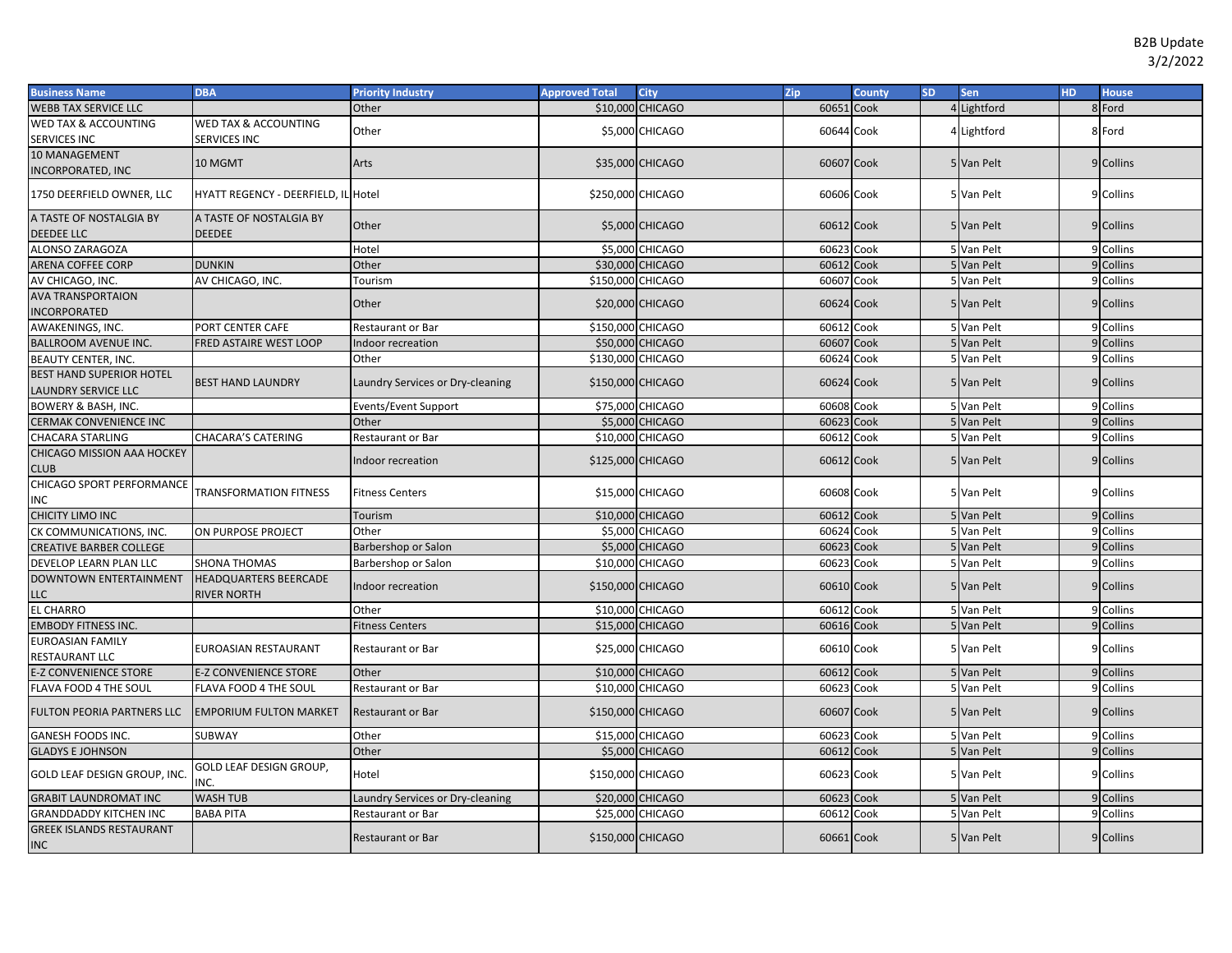| <b>Business Name</b>                                      | <b>DBA</b>                                        | <b>Priority Industry</b>              | <b>Approved Total</b> | <b>City</b>      | Zip        | County | <b>SD</b> | Sen        | <b>HD</b> | <b>House</b> |
|-----------------------------------------------------------|---------------------------------------------------|---------------------------------------|-----------------------|------------------|------------|--------|-----------|------------|-----------|--------------|
| <b>GREEN GARDEN CAFE INC</b>                              | <b>GREEN GARDEN CAFE INC</b>                      | <b>Restaurant or Bar</b>              |                       | \$5,000 CHICAGO  | 60624 Cook |        |           | 5 Van Pelt |           | 9 Collins    |
| GRIDDLE 24, INC.                                          | <b>GRIDDLE 24</b>                                 | Restaurant or Bar                     | \$150,000 CHICAGO     |                  | 60654 Cook |        |           | 5 Van Pelt |           | 9 Collins    |
| <b>GUADALUPE CORPORATION</b>                              | ATARDECER ACAPULQUENO                             | Restaurant or Bar                     |                       | \$80,000 CHICAGO | 60623      | Cook   |           | 5 Van Pelt |           | 9 Collins    |
| HADLEY GEAR MFG COMPANY                                   |                                                   | Other                                 |                       | \$10,000 CHICAGO | 60624 Cook |        |           | 5 Van Pelt |           | 9 Collins    |
| HAT'S OFF HOSPITALITY LLC.                                | HAT'S OFF HOSPITALITY                             | Restaurant or Bar                     |                       | \$5,000 CHICAGO  | 60608 Cook |        |           | 5 Van Pelt |           | 9 Collins    |
| <b>HAYES TALENT AGENCY</b>                                |                                                   | Arts                                  |                       | \$20,000 CHICAGO | 60608 Cook |        |           | 5 Van Pelt |           | 9 Collins    |
| HAYWOOD MONTE LAW                                         | HAYWOOD MONTE LAW                                 | Other                                 |                       | \$10,000 CHICAGO | 60612 Cook |        |           | 5 Van Pelt |           | 9 Collins    |
| <b>OFFICES</b>                                            | <b>OFFICES</b>                                    |                                       |                       |                  |            |        |           |            |           |              |
| <b>INDUSTRIAL FENCE, INC.</b>                             |                                                   | Other                                 | \$150,000 CHICAGO     |                  | 60623 Cook |        |           | 5 Van Pelt |           | 9 Collins    |
| JEV ENTERPRISES, INC.                                     | ROBINSON'S NO. 1 RIBS                             | <b>Restaurant or Bar</b>              |                       | \$20,000 CHICAGO | 60606 Cook |        |           | 5 Van Pelt |           | 9 Collins    |
| <b>JONES GIRLS BUSINESS</b><br><b>INSTITUTE</b>           |                                                   | Events/Event Support                  |                       | \$5,000 CHICAGO  | 60623 Cook |        |           | 5 Van Pelt |           | 9 Collins    |
| KNRHAIR INC.                                              | <b>BASE SALON</b>                                 | Barbershop or Salon                   | \$5,000               | <b>CHICAGO</b>   | 60609      | Cook   |           | 5 Van Pelt |           | 9 Collins    |
| LA ROQUETA DE ACAPULCO INC LA ROQUETA RESTAURANT          |                                                   | <b>Restaurant or Bar</b>              |                       | \$5,000 CHICAGO  | 60623 Cook |        |           | 5 Van Pelt |           | 9 Collins    |
| LATIN RHYTHMS DANCE, LTD.                                 | LATIN RHYTHMS ACADEMY OF<br>DANCE AND PERFORMANCE | Indoor recreation                     |                       | \$60,000 CHICAGO | 60607 Cook |        |           | 5 Van Pelt |           | 9 Collins    |
| LAWNDALE DENTAL LLC                                       | <b>LAWNDALE DENTAL</b>                            | Other                                 |                       | \$65,000 CHICAGO | 60624 Cook |        |           | 5 Van Pelt |           | 9 Collins    |
| MIDWEST BRAIN INJURY                                      |                                                   | Home Health Care                      |                       | \$30,000 CHICAGO | 60612 Cook |        |           | 5 Van Pelt |           | 9 Collins    |
| <b>CLUBHOUSE</b>                                          |                                                   |                                       |                       |                  |            |        |           |            |           |              |
| MP GENERAL CONTRACTORS INC                                | MP GENERAL CONTRACTORS<br><b>NC</b>               | Other                                 |                       | \$45,000 CHICAGO | 60612 Cook |        |           | 5 Van Pelt |           | 9 Collins    |
| NILE HOLDINGS LLC                                         | NILE HOLDINGS LLC                                 | Other                                 |                       | \$10,000 CHICAGO | 60612 Cook |        |           | 5 Van Pelt |           | 9 Collins    |
| PARK SMILES DESIGN                                        |                                                   | Other                                 |                       | \$20,000 CHICAGO | 60606 Cook |        |           | 5 Van Pelt |           | 9 Collins    |
| POLK FOODS LLC                                            | <b>DUNKIN DONUTS</b>                              | Restaurant or Bar                     |                       | \$55,000 CHICAGO | 60661 Cook |        |           | 5 Van Pelt |           | 9 Collins    |
| PORTER ENTERPRISE LLC                                     | THE GOODIE SHOP                                   | <b>Clothing or Electronics Retail</b> |                       | \$5,000 CHICAGO  | 60623 Cook |        |           | 5 Van Pelt |           | 9 Collins    |
| PRECISION HUMAN                                           | PRECISION HUMAN                                   | <b>Fitness Centers</b>                |                       | \$10,000 CHICAGO | 60612 Cook |        |           | 5 Van Pelt |           | 9 Collins    |
| PERFORMANCE, LLC                                          | PERFORMANCE, LLC                                  |                                       |                       |                  |            |        |           |            |           |              |
| PRINCIPLE BARBERS                                         | PRINCIPLE BARBERS                                 | Barbershop or Salon                   |                       | \$5,000 CHICAGO  | 60623 Cook |        |           | 5 Van Pelt |           | 9 Collins    |
| PROBUS SOLUTIONS LLC                                      | LOKATED                                           | Hotel                                 |                       | \$5,000 CHICAGO  | 60612 Cook |        |           | 5 Van Pelt |           | 9 Collins    |
| QUINTANA, INC.                                            |                                                   | Other                                 |                       | \$10,000 CHICAGO | 60623 Cook |        |           | 5 Van Pelt |           | 9 Collins    |
| REBELLION STEPHANIE WHEAT,<br>LLC                         |                                                   | Clothing or Electronics Retail        |                       | \$25,000 CHICAGO | 60610 Cook |        |           | 5 Van Pelt |           | 9 Collins    |
| RICHARDSON SEATING<br>CORPORATION                         | RICHARDSON SEATING<br>CORPORATION                 | Other                                 | \$150,000 CHICAGO     |                  | 60612 Cook |        |           | 5 Van Pelt |           | 9 Collins    |
| RJ MEAD ENTERPRISES INC                                   | THE SLIDE BAR                                     | Other                                 |                       | \$50,000 CHICAGO | 60612 Cook |        |           | 5 Van Pelt |           | 9 Collins    |
| <b>ROOSEVELT STREET</b><br>DEVELOPMENT INC                | <b>SUBWAY SANDWICHES</b>                          | Other                                 |                       | \$20,000 CHICAGO | 60608 Cook |        |           | 5 Van Pelt |           | 9 Collins    |
| SANKOFA SAFE CHILD INITIATIVE, SANKOFA SAFE CHILD<br>INC. | INITIATIVE, INC.                                  | Other                                 |                       | \$5,000 CHICAGO  | 60624 Cook |        |           | 5 Van Pelt |           | 9 Collins    |
| SCHLEP, INC.                                              | <b>SCHLEP</b>                                     | Other                                 |                       | \$25,000 CHICAGO | 60608 Cook |        |           | 5 Van Pelt |           | 9 Collins    |
| SIMPLIFIED FOODS, LLC                                     |                                                   | Other                                 |                       | \$30,000 CHICAGO | 60654 Cook |        |           | 5 Van Pelt |           | 9 Collins    |
| SNOW CITY ARTS FOUNDATION                                 | <b>SNOW CITY ARTS</b>                             | Arts                                  |                       | \$25,000 CHICAGO | 60612 Cook |        |           | 5 Van Pelt |           | 9 Collins    |
| SPRING MEADOWS HOME<br>HEALTH CARE LLC                    |                                                   | Home Health Care                      |                       | \$65,000 CHICAGO | 60623 Cook |        |           | 5 Van Pelt |           | 9 Collins    |
| STEVE MOON DENTAL CORP                                    |                                                   | Other                                 |                       | \$10,000 CHICAGO | 60607 Cook |        |           | 5 Van Pelt |           | 9 Collins    |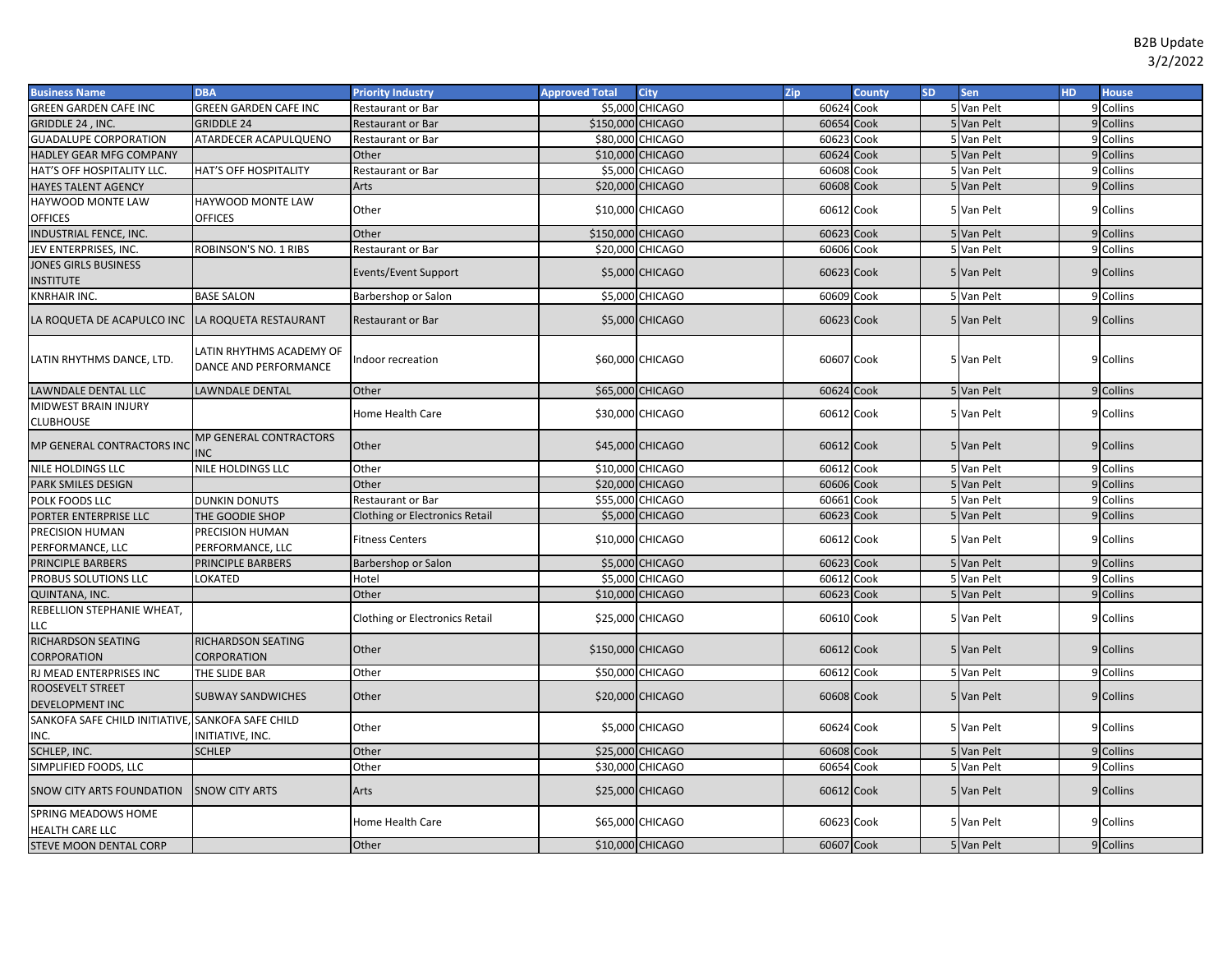| <b>Business Name</b>                          | <b>DBA</b>                    | <b>Priority Industry</b>              | <b>Approved Total</b> | <b>City</b>      | Zip        | County | <b>SD</b> | <b>Sen</b> | <b>HD</b> | <b>House</b>   |
|-----------------------------------------------|-------------------------------|---------------------------------------|-----------------------|------------------|------------|--------|-----------|------------|-----------|----------------|
| SUSHI PINK INC.                               | SUSHI PINK                    | Restaurant or Bar                     | \$40,000              | <b>CHICAGO</b>   | 60607 Cook |        |           | 5 Van Pelt |           | 9 Collins      |
| TAI KANG CHOI                                 | J & I CLEANERS & TAILORS      | Laundry Services or Dry-cleaning      |                       | \$15,000 CHICAGO | 60608 Cook |        |           | 5 Van Pelt |           | 9 Collins      |
| TALLETEN, INC.                                |                               | Other                                 |                       | \$15,000 CHICAGO | 60623 Cook |        |           | 5 Van Pelt |           | 9 Collins      |
| THE PUBLISHING HOUSE BED                      | THE PUBLISHING HOUSE BED      | Hotel                                 |                       | \$85,000 CHICAGO | 60607 Cook |        |           | 5 Van Pelt |           | 9 Collins      |
| AND BREAKFAST, LLC                            | <b>AND BREAKFAST</b>          |                                       |                       |                  |            |        |           |            |           |                |
| TROLLEY BUS RENTAL INC                        |                               | Hotel                                 |                       | \$15,000 CHICAGO | 60023 Cook |        |           | 5 Van Pelt |           | 9 Collins      |
| <b>UCS CORPORATION</b>                        |                               | Other                                 |                       | \$20,000 CHICAGO | 60624 Cook |        |           | 5 Van Pelt |           | 9 Collins      |
| UIC WEST JA SUBS INC                          | SUBWAY                        | Other                                 |                       | \$75,000 CHICAGO | 60612 Cook |        |           | 5 Van Pelt |           | 9 Collins      |
| UMIYA BROTHERS INC                            | <b>SUBWAY</b>                 | Other                                 |                       | \$25,000 CHICAGO | 60624 Cook |        |           | 5 Van Pelt |           | 9 Collins      |
| V & K RESTAURANT INC                          |                               | Restaurant or Bar                     |                       | \$10,000 CHICAGO | 60612 Cook |        |           | 5 Van Pelt |           | 9 Collins      |
| <b>VNVK LLC</b>                               | <b>WINDY CITY LAUNDRY</b>     | Laundry Services or Dry-cleaning      | \$150,000 CHICAGO     |                  | 60608      | Cook   |           | 5 Van Pelt |           | 9 Collins      |
| WESTERN OGDEN FOOD CORP                       | <b>DUNKIN</b>                 | Other                                 |                       | \$25,000 CHICAGO | 60608      | Cook   |           | 5 Van Pelt |           | 9 Collins      |
| ZOROSOFT LLC                                  | <b>BIKRAM YOGA WEST LOOP</b>  | <b>Fitness Centers</b>                |                       | \$10,000 CHICAGO | 60661      | Cook   |           | 5 Van Pelt |           | 9 Collins      |
| 141 SOUTH PULASKI LLC                         | iits II                       | Other                                 |                       | \$5,000 CHICAGO  | 60624 Cook |        |           | 5 Van Pelt |           | 10 Williams, O |
| 1910 NORTH MILWAUKEE<br><b>OPERATIONS LLC</b> | <b>REMEDY</b>                 | <b>Restaurant or Bar</b>              | \$150,000 CHICAGO     |                  | 60647 Cook |        |           | 5 Van Pelt |           | 10 Williams, O |
| 345 ART GALLERY                               |                               | Arts                                  |                       | \$5,000 CHICAGO  | 60612 Cook |        |           | 5 Van Pelt |           | 10 Williams, O |
| ABC KIDS SALON SUPPLY INC.                    | <b>ABC KIDS SALON SUPPLY</b>  | Barbershop or Salon                   | \$105,000 CHICAGO     |                  | 60612 Cook |        |           | 5 Van Pelt |           | 10 Williams, O |
| AMBER MURDOCK                                 |                               | Events/Event Support                  |                       | \$10,000 CHICAGO | 60612 Cook |        |           | 5 Van Pelt |           | 10 Williams, O |
| <b>ANTHONY MICHAEL INTERIOR</b>               |                               | Other                                 |                       | \$80,000 CHICAGO | 60612 Cook |        |           | 5 Van Pelt |           | 10 Williams, O |
| DESIGN, LTD.                                  |                               |                                       |                       |                  |            |        |           |            |           |                |
| <b>ASHLEY JOHNSON</b>                         |                               | Barbershop or Salon                   |                       | \$10,000 CHICAGO | 60624 Cook |        |           | 5 Van Pelt |           | 10 Williams, O |
| <b>B &amp; J GENERAL CONTRACTORS</b>          |                               | Other                                 |                       | \$20,000 CHICAGO | 60644 Cook |        |           | 5 Van Pelt |           | 10 Williams, O |
| <b>INC</b>                                    |                               |                                       |                       |                  |            |        |           |            |           |                |
| <b>BEKNOWN LLC</b>                            | FARE                          | Restaurant or Bar                     | \$150,000 CHICAGO     |                  | 60642 Cook |        |           | 5 Van Pelt |           | 10 Williams, O |
| <b>BELLEN EYECARE, LTD</b>                    |                               | Other                                 |                       | \$70,000 CHICAGO | 60644 Cook |        |           | 5 Van Pelt |           | 10 Williams, O |
| <b>BROKEN NOSE THEATRE</b>                    |                               | Arts                                  |                       | \$5,000 CHICAGO  | 60622 Cook |        |           | 5 Van Pelt |           | 10 Williams, O |
| CARLINE LEATHERS LLC                          |                               | <b>Clothing or Electronics Retail</b> |                       | \$55,000 CHICAGO | 60612 Cook |        |           | 5 Van Pelt |           | 10 Williams, O |
| <b>CHARLES TORRENCE</b>                       |                               | Other                                 |                       | \$10,000 CHICAGO | 60624 Cook |        |           | 5 Van Pelt |           | 10 Williams, O |
| CHEF BAD GIRL LLC                             | TRINI'S TASTY PASTRIES        | <b>Restaurant or Bar</b>              |                       | \$5,000 CHICAGO  | 60612      | Cook   |           | 5 Van Pelt |           | 10 Williams, O |
| CHICAGO ARTISTS COALITION                     |                               | Arts                                  |                       | \$25,000 CHICAGO | 60612 Cook |        |           | 5 Van Pelt |           | 10 Williams, O |
| CHICAGO PRIVATE TOURS LLC                     | <b>CHICAGO PRIVATE TOURS</b>  | Tourism                               |                       | \$20,000 CHICAGO | 60612      | Cook   |           | 5 Van Pelt |           | 10 Williams, O |
| CHICAGO RAW LLC                               | <b>RAW</b>                    | <b>Restaurant or Bar</b>              |                       | \$70,000 CHICAGO | 60612      | Cook   |           | 5 Van Pelt |           | 10 Williams, O |
| CHICAGO SPRINGFIELD FINANCE                   |                               | Other                                 |                       | \$5,000 CHICAGO  | 60651 Cook |        |           | 5 Van Pelt |           | 10 Williams, O |
| CO                                            |                               |                                       |                       |                  |            |        |           |            |           |                |
| CHICAGO SPRINGFIELD                           |                               | Other                                 |                       | \$5,000 CHICAGO  | 60651 Cook |        |           | 5 Van Pelt |           | 10 Williams, O |
| INSURANCE AGENCY, INC                         |                               |                                       |                       |                  |            |        |           |            |           |                |
| CHICAGO STONEHENGE INC                        | <b>SWIG</b>                   | <b>Restaurant or Bar</b>              |                       | \$25,000 CHICAGO | 60622 Cook |        |           | 5 Van Pelt |           | 10 Williams, O |
| CHICAGOLAND BEVERAGE<br><b>COMPANY INC</b>    | CBC SPECIALTY BEVERAGE        | <b>Restaurant or Bar</b>              | \$150,000 CHICAGO     |                  | 60612 Cook |        |           | 5 Van Pelt |           | 10 Williams, O |
| CHOI DESIGN INC                               |                               | Other                                 |                       | \$20,000 CHICAGO | 60612 Cook |        |           | 5 Van Pelt |           | 10 Williams, O |
| CLEARWATER CELLULAR INC.                      |                               | <b>Clothing or Electronics Retail</b> | \$25,000              | <b>CHICAGO</b>   | 60624 Cook |        |           | 5 Van Pelt |           | 10 Williams, O |
| <b>CLUB TWENTY TWENTY LTD</b>                 | <b>GALLERY CABARET</b>        | Arts                                  |                       | \$30,000 CHICAGO | 60647      | Cook   |           | 5 Van Pelt |           | 10 Williams, O |
| CONNECT EVENT SERVICES, LLC                   | <b>CONNECT EVENT SERVICES</b> | Events/Event Support                  |                       | \$35,000 CHICAGO | 60624 Cook |        |           | 5 Van Pelt |           | 10 Williams, O |
| CORNERSTONE MANAGEMENT                        | CORNERSTONE RESTAURANT        |                                       |                       | \$75,000 CHICAGO | 60612 Cook |        |           | 5 Van Pelt |           |                |
| & CONSULTING, INC.                            | <b>GROUP</b>                  | <b>Restaurant or Bar</b>              |                       |                  |            |        |           |            |           | 10 Williams, O |
| CRUZ RECYCLING INC                            |                               | Other                                 |                       | \$90,000 CHICAGO | 60624 Cook |        |           | 5 Van Pelt |           | 10 Williams, O |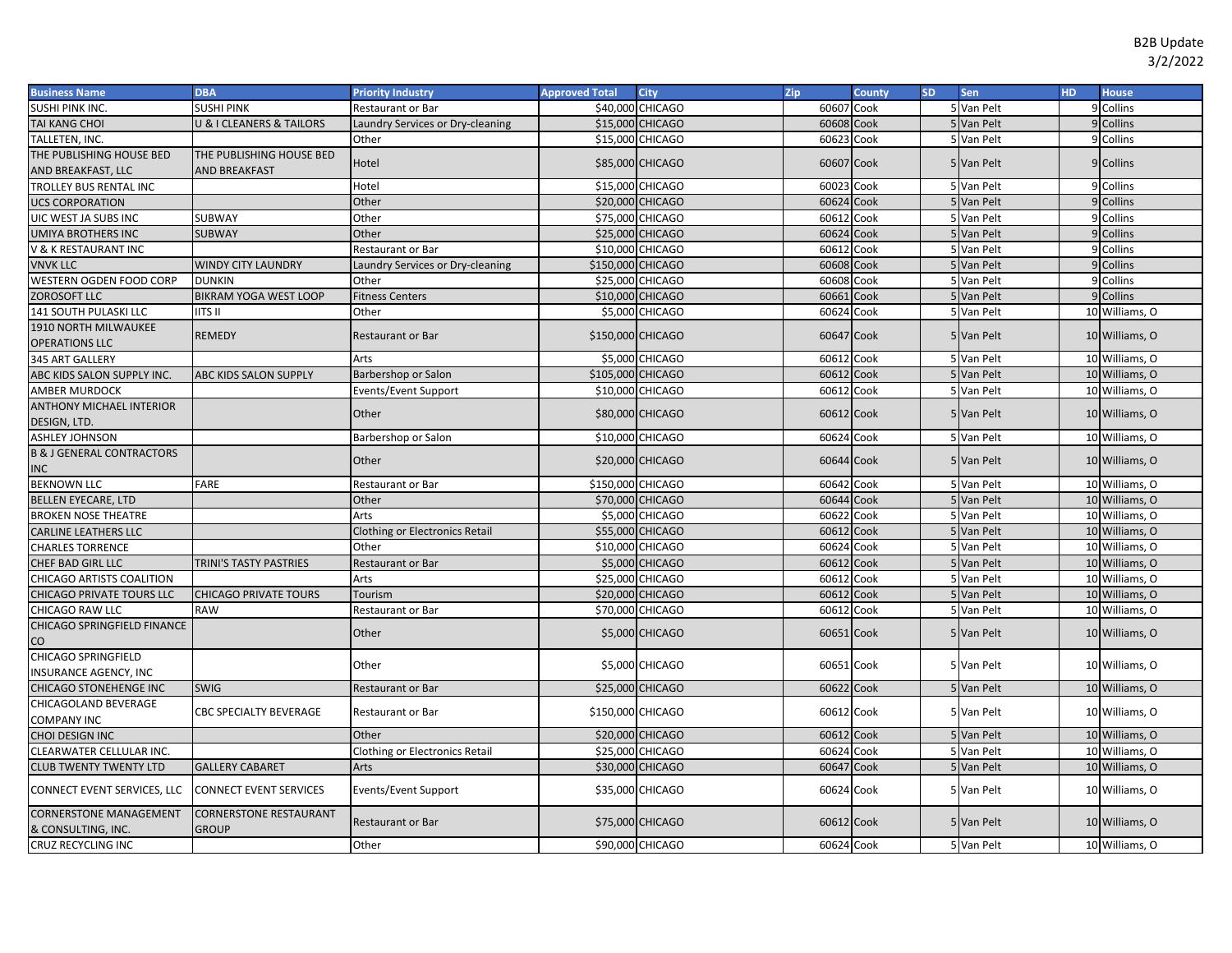| <b>Business Name</b>                                           | <b>DBA</b>                           | <b>Priority Industry</b>              | <b>Approved Total</b> | City             | Zip        | <b>County</b> | <b>SD</b> | Sen        | HD. | <b>House</b>   |
|----------------------------------------------------------------|--------------------------------------|---------------------------------------|-----------------------|------------------|------------|---------------|-----------|------------|-----|----------------|
| <b>CTRL KITCHEN LLC</b>                                        |                                      | Restaurant or Bar                     | \$10,000              | <b>CHICAGO</b>   | 60612 Cook |               |           | 5 Van Pelt |     | 10 Williams, O |
| <b>DAVID BRAGGS</b>                                            |                                      | Other                                 |                       | \$10,000 CHICAGO | 60624 Cook |               |           | 5 Van Pelt |     | 10 Williams, O |
| DC BALDWIN PRODUCTIONS, LLC 4D GLOBAL                          |                                      | Events/Event Support                  |                       | \$10,000 CHICAGO | 60642 Cook |               |           | 5 Van Pelt |     | 10 Williams, O |
| <b>DEANDRE PORCHE</b>                                          |                                      |                                       |                       |                  |            |               |           |            |     |                |
| PHOTOGRAPHY                                                    |                                      | Events/Event Support                  |                       | \$10,000 CHICAGO | 60624 Cook |               |           | 5 Van Pelt |     | 10 Williams, O |
| DIRECTION PROMO, INC.                                          | <b>DIRECTION TOUR MARKETING</b>      | <b>Events/Event Support</b>           | \$120,000 CHICAGO     |                  | 60607 Cook |               |           | 5 Van Pelt |     | 10 Williams, O |
| DRASHTI SUB LLC                                                | <b>SUBWAY</b>                        | Other                                 | \$30,000              | <b>CHICAGO</b>   | 60612 Cook |               |           | 5 Van Pelt |     | 10 Williams, O |
| DREAMTAX ACCOUNTING &                                          | DREAMTAX ACCOUNTING &                | Other                                 |                       | \$10,000 CHICAGO | 60612 Cook |               |           | 5 Van Pelt |     | 10 Williams, O |
| <b>FINANCE LLC</b>                                             | <b>FINANCE LLC</b>                   |                                       |                       |                  |            |               |           |            |     |                |
| <b>ENTERPRISE 13 HEALTHY</b><br><b>VENDING LLC</b>             |                                      | Other                                 |                       | \$5,000 CHICAGO  | 60624 Cook |               |           | 5 Van Pelt |     | 10 Williams, O |
| <b>ESP PRESENTS LLC</b>                                        |                                      | Arts                                  | \$100,000 CHICAGO     |                  | 60647 Cook |               |           | 5 Van Pelt |     | 10 Williams, O |
| ESTELLE'S CAFE & PUB, LTD                                      | <b>ESTELLE'S</b>                     | Restaurant or Bar                     | \$150,000             | <b>CHICAGO</b>   | 60647      | Cook          |           | 5 Van Pelt |     | 10 Williams, O |
| EUROPEAN SOJOURNS, LTD.                                        |                                      | Tourism                               | \$150,000 CHICAGO     |                  | 60647      | Cook          |           | 5 Van Pelt |     | 10 Williams, O |
| <b>EXCEL BOOKKEEPING &amp; TAX</b><br>SERVICE INC.             |                                      | Other                                 |                       | \$5,000 CHICAGO  | 60624 Cook |               |           | 5 Van Pelt |     | 10 Williams, O |
| FILTER PHOTO, NFP                                              |                                      | Arts                                  |                       | \$10,000 CHICAGO | 60622 Cook |               |           | 5 Van Pelt |     | 10 Williams, O |
| <b>G &amp; L RESTAURANT, INC</b>                               | <b>BURGER BARON</b>                  | Restaurant or Bar                     |                       | \$15,000 CHICAGO | 60622      | Cook          |           | 5 Van Pelt |     | 10 Williams, O |
| <b>GOODSINNERS</b>                                             | <b>GOODSINNERS</b>                   | Clothing or Electronics Retail        |                       | \$5,000 CHICAGO  | 60651      | Cook          |           | 5 Van Pelt |     | 10 Williams, O |
| <b>GOTCHA FADED LLC</b>                                        | <b>SAAC TRENELL</b>                  | Barbershop or Salon                   |                       | \$10,000 CHICAGO | 60624 Cook |               |           | 5 Van Pelt |     | 10 Williams, O |
| <b>GREENDOG INC</b>                                            | <b>GREEN DOG</b>                     | Other                                 |                       | \$45,000 CHICAGO | 60640 Cook |               |           | 5 Van Pelt |     | 10 Williams, O |
| HAIRINFINITY AND COMPANY                                       | HAIRINFINITY AND COMPANY             | Other                                 | \$10,000              | <b>CHICAGO</b>   | 60624      | Cook          |           | 5 Van Pelt |     | 10 Williams, O |
| HOLLYWOOD GRILL INC.                                           | <b>HOLLYWOOD GRILL</b>               | Restaurant or Bar                     | \$150,000 CHICAGO     |                  | 60622 Cook |               |           | 5 Van Pelt |     | 10 Williams, O |
| <b>IMPRESSIONS INTERNATIONAL</b><br>INC.                       | <b>STONE IMPRESSIONS</b>             | Other                                 |                       | \$40,000 CHICAGO | 60612 Cook |               |           | 5 Van Pelt |     | 10 Williams, O |
| INNOVATIVE CUISINE SERVICES,<br>INC.                           | PREMIER CORPORATE<br><b>CATERING</b> | Events/Event Support                  | \$150,000 CHICAGO     |                  | 60624 Cook |               |           | 5 Van Pelt |     | 10 Williams, O |
| <b>INTERNATIONAL CUSTOM</b><br>ELEMENT DESIGN FACTORY,<br>INC. | ICE DESIGN FACTORY, INC.             | Other                                 |                       | \$45,000 CHICAGO | 60612 Cook |               |           | 5 Van Pelt |     | 10 Williams, O |
| <b>ITALIAN AMERICAN</b><br>CONNECTION INC                      |                                      | Other                                 |                       | \$25,000 CHICAGO | 60624 Cook |               |           | 5 Van Pelt |     | 10 Williams, O |
| <b>J &amp; Z 1 INC</b>                                         | <b>EZ INN</b>                        | Restaurant or Bar                     |                       | \$90,000 CHICAGO | 60622 Cook |               |           | 5 Van Pelt |     | 10 Williams, O |
| <b>JENS PAMPER PARLOR</b>                                      |                                      | Barbershop or Salon                   | \$5,000               | <b>CHICAGO</b>   | 60651      | Cook          |           | 5 Van Pelt |     | 10 Williams, O |
| <b>JNK MADISON, INC</b>                                        | <b>BOOST MOBILE</b>                  | Other                                 |                       | \$85,000 CHICAGO | 60624 Cook |               |           | 5 Van Pelt |     | 10 Williams, O |
| JOE WILLIES SEAFOOD INC.                                       | <b>JOE WILLIES SEAFOOD</b>           | Restaurant or Bar                     |                       | \$25,000 CHICAGO | 60612 Cook |               |           | 5 Van Pelt |     | 10 Williams, O |
| LALJI SUB 1 INC                                                | <b>SUBWAY</b>                        | Restaurant or Bar                     |                       | \$15,000 CHICAGO | 60617      | Cook          |           | 5 Van Pelt |     | 10 Williams, O |
| <b>LEONS SOUL FOOD</b>                                         |                                      | Restaurant or Bar                     |                       | \$25,000 CHICAGO | 60624 Cook |               |           | 5 Van Pelt |     | 10 Williams, O |
| <b>LERU AFRICIAN SHOPPING PLACE</b>                            | LERU AFRICIAN SHOPPING<br>PLACE      | Other                                 |                       | \$5,000 CHICAGO  | 60651 Cook |               |           | 5 Van Pelt |     | 10 Williams, O |
| LEVELZ MANAGEMENT INC                                          |                                      | <b>Clothing or Electronics Retail</b> |                       | \$60,000 CHICAGO | 60624 Cook |               |           | 5 Van Pelt |     | 10 Williams, O |
| <b>MADISON WIRELESS OF</b>                                     |                                      |                                       |                       |                  |            |               |           |            |     |                |
| WESTERN INC                                                    |                                      | <b>Clothing or Electronics Retail</b> |                       | \$35,000 CHICAGO | 60612 Cook |               |           | 5 Van Pelt |     | 10 Williams, O |
| MARS ENTERPRISE INC. II                                        | MARS ENTERPRISE INC. II              | Other                                 |                       | \$5,000 CHICAGO  | 60612 Cook |               |           | 5 Van Pelt |     | 10 Williams, O |
| MASTERWIRELESS-800 KEDZIE<br>CO                                | <b>BOOST MOBILE</b>                  | Clothing or Electronics Retail        |                       | \$10,000 CHICAGO | 60651 Cook |               |           | 5 Van Pelt |     | 10 Williams, O |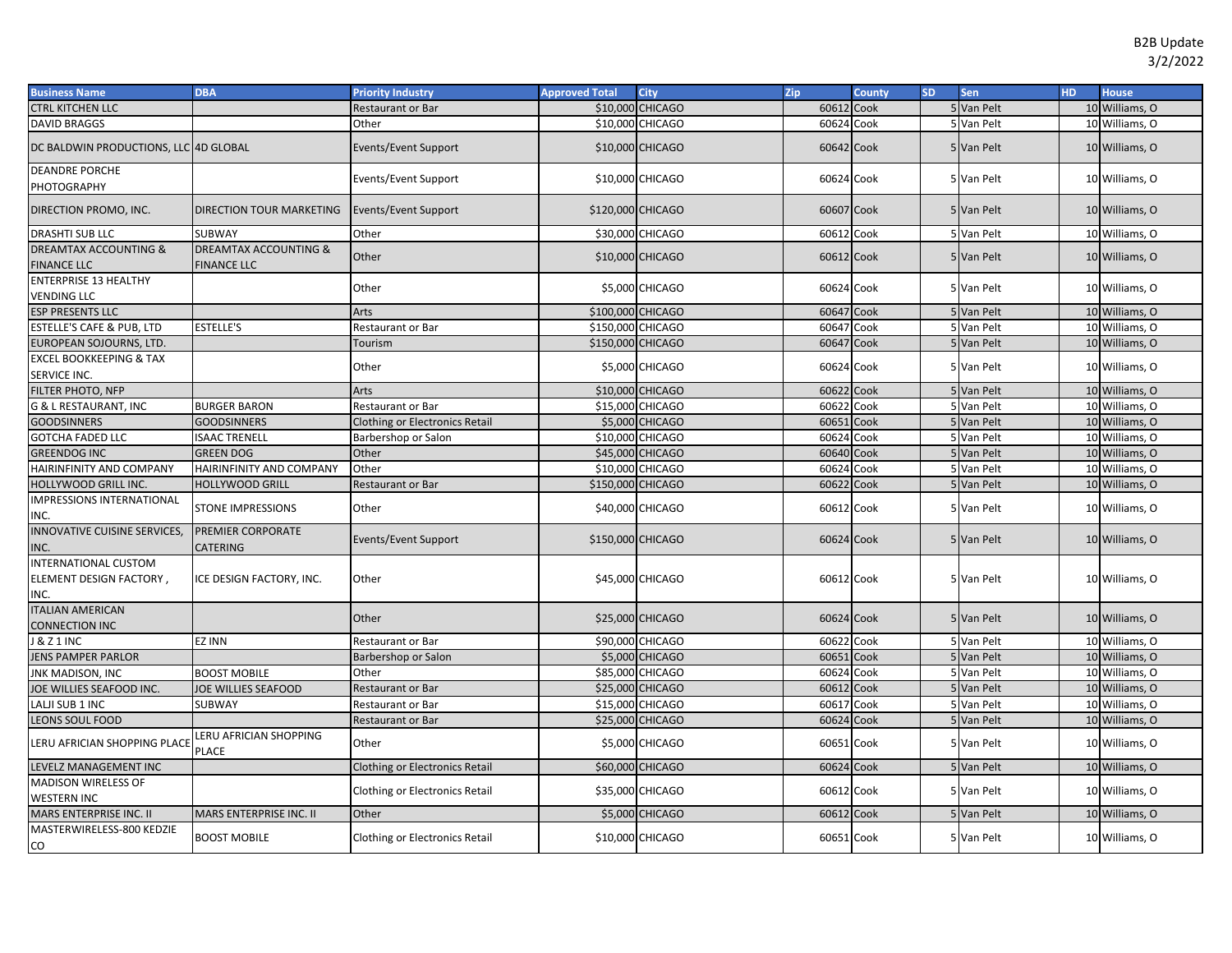| <b>Business Name</b>                        | <b>DBA</b>                                  | <b>Priority Industry</b>         | <b>Approved Total</b> | City             | Zip        | <b>County</b> | <b>SD</b> | Sen        | <b>HD</b> | <b>House</b>   |
|---------------------------------------------|---------------------------------------------|----------------------------------|-----------------------|------------------|------------|---------------|-----------|------------|-----------|----------------|
| MATTHEW W. RACHMAN INC.                     | MATTHEW RACHMAN GALLERY Other               |                                  |                       | \$5,000 CHICAGO  | 60612 Cook |               |           | 5 Van Pelt |           | 10 Williams, O |
| MAYPOLE STUDIOS INC.                        |                                             | Arts                             |                       | \$20,000 CHICAGO | 60642      | Cook          |           | 5 Van Pelt |           | 10 Williams, O |
| MINTEX, INC.                                | MINTEX, INC.                                | Other                            | \$150,000 CHICAGO     |                  | 60612      | Cook          |           | 5 Van Pelt |           | 10 Williams, O |
| <b>MONETS DAY CARE</b>                      |                                             | Child Care                       |                       | \$15,000 CHICAGO | 60651      | Cook          |           | 5 Van Pelt |           | 10 Williams, O |
| NATASHA ROLLING                             | SOLÉ RESALE BOUTIQUE                        | Clothing or Electronics Retail   |                       | \$5,000 CHICAGO  | 60612 Cook |               |           | 5 Van Pelt |           | 10 Williams, O |
| NIKATEC LLC                                 |                                             | Events/Event Support             |                       | \$5,000 CHICAGO  | 60612      | Cook          |           | 5 Van Pelt |           | 10 Williams, O |
| NOT JUST COOKIES WHOLESALE<br><b>BAKERY</b> | NOT JUST COOKIES WHOLESALE<br><b>BAKERY</b> | Other                            |                       | \$25,000 CHICAGO | 60624 Cook |               |           | 5 Van Pelt |           | 10 Williams, O |
| ONE STOP BEAUTY SALON INC                   | ONE STOP SALON CHICAGO                      | Barbershop or Salon              |                       | \$5,000 CHICAGO  | 60651      | Cook          |           | 5 Van Pelt |           | 10 Williams, O |
| ORCHARD STREET PARTNERS                     | <b>SALT FITNESS</b>                         | <b>Fitness Centers</b>           |                       | \$60,000 CHICAGO | 60622      | Cook          |           | 5 Van Pelt |           | 10 Williams, O |
| <b>OVATION CHICAGO LLC</b>                  |                                             | ndoor recreation                 | \$150,000 CHICAGO     |                  | 60612      | Cook          |           | 5 Van Pelt |           | 10 Williams, O |
| PARAGON SPRING COMPANY                      |                                             | Other                            |                       | \$85,000 CHICAGO | 60651      | Cook          |           | 5 Van Pelt |           | 10 Williams, O |
| PASSION HOUSE COFFEE<br>ROASTERS INC.       |                                             | Restaurant or Bar                | \$135,000 CHICAGO     |                  | 60612 Cook |               |           | 5 Van Pelt |           | 10 Williams, O |
| PRETTY DAPPER, P.C.                         |                                             | Barbershop or Salon              |                       | \$15,000 CHICAGO | 60624      | Cook          |           | 5 Van Pelt |           | 10 Williams, O |
| REAL DEAL LAUNDRY SERVICE,<br>LLC           |                                             | Laundry Services or Dry-cleaning |                       | \$10,000 CHICAGO | 60624      | Cook          |           | 5 Van Pelt |           | 10 Williams, O |
| RGF INVESTMENTS LLC                         |                                             | <b>Restaurant or Bar</b>         | \$145,000 CHICAGO     |                  | 60651      | Cook          |           | 5 Van Pelt |           | 10 Williams, O |
| <b>RJSL GROUP LLC</b>                       | <b>RJSL GROUP LLC</b>                       | Other                            |                       | \$5,000 CHICAGO  | 60612      | Cook          |           | 5 Van Pelt |           | 10 Williams, O |
| ROC STAR STUDIO LLC                         | ROC STAR STUDIO                             | Arts                             |                       | \$5,000 CHICAGO  | 60612      | Cook          |           | 5 Van Pelt |           | 10 Williams, O |
| SALTSOX LLC                                 | SALTSOX LLC                                 | Other                            |                       | \$20,000 CHICAGO | 60612      | Cook          |           | 5 Van Pelt |           | 10 Williams, O |
| <b>SCI TELEVISION &amp; CREATIVE</b>        |                                             |                                  |                       |                  |            |               |           |            |           |                |
| MEDIA, LLC                                  |                                             | Events/Event Support             |                       | \$5,000 CHICAGO  | 60612 Cook |               |           | 5 Van Pelt |           | 10 Williams, O |
| SEE SPOT RUN KENNEL, INC.                   | <b>SEE SPOT RUN</b>                         | Other                            |                       | \$20,000 CHICAGO | 60612 Cook |               |           | 5 Van Pelt |           | 10 Williams, O |
| SHARPE KNIFE LLC                            | THE GODDESS ROCKS!                          | Events/Event Support             | \$150,000 CHICAGO     |                  | 60651      | Cook          |           | 5 Van Pelt |           | 10 Williams, O |
| SPUDNIK PRESS COOPERATIVE                   |                                             | Arts                             |                       | \$25,000 CHICAGO | 60622      | Cook          |           | 5 Van Pelt |           | 10 Williams, O |
| <b>SQUARE ANGLE HOME</b>                    | <b>SQUARE ANGLE HOME</b>                    |                                  |                       |                  |            |               |           |            |           |                |
| <b>IMPROVEMENT CORP</b>                     | <b>IMPROVEMENT CORP</b>                     | Other                            |                       | \$20,000 CHICAGO | 60651 Cook |               |           | 5 Van Pelt |           | 10 Williams, O |
| STAGING 360 INC                             | WELLROOMED                                  | Other                            |                       | \$5,000 CHICAGO  | 60624      | Cook          |           | 5 Van Pelt |           | 10 Williams, O |
| STOUTE COMMUNICATIONS, LLC                  | STOUTE COMMUNICATIONS,<br>LLC               | Other                            |                       | \$5,000 CHICAGO  | 60612 Cook |               |           | 5 Van Pelt |           | 10 Williams, O |
| SUN SMILE, CORP                             | <b>ENSO SUSHI &amp; BAR</b>                 | Restaurant or Bar                | \$130,000 CHICAGO     |                  | 60647      | Cook          |           | 5 Van Pelt |           | 10 Williams, O |
| <b>E &amp; T PROPERTY MANAGEMENT</b><br>LLC |                                             | Other                            |                       | \$10,000 CHICAGO | 60644 Cook |               |           | 5 Van Pelt |           | 10 Williams, O |
| T.H. TOWING AND RECOVERY<br>INC             |                                             | Other                            |                       | \$10,000 CHICAGO | 60644      | Cook          |           | 5 Van Pelt |           | 10 Williams, O |
| TDC MMA & FITNESS LLC                       |                                             | <b>Fitness Centers</b>           |                       | \$20,000 CHICAGO | 60612      | Cook          |           | 5 Van Pelt |           | 10 Williams, O |
| TEC COFFEE & FOODS, INC                     |                                             | Other                            | \$150,000 CHICAGO     |                  | 60624      | Cook          |           | 5 Van Pelt |           | 10 Williams, O |
| THE DAVID JACKSON RESOURCES                 |                                             |                                  |                       |                  |            |               |           |            |           |                |
| <b>FOUNDATION</b>                           | <b>DJRF</b>                                 | Events/Event Support             |                       | \$5,000 CHICAGO  | 60624 Cook |               |           | 5 Van Pelt |           | 10 Williams, O |
| TWIST GLOBAL, LLC                           | <b>TWIST GLOBAL</b>                         | Events/Event Support             |                       | \$5,000 CHICAGO  | 60612      | Cook          |           | 5 Van Pelt |           | 10 Williams, O |
| <b>TWO SISTERS BEAUTY</b>                   | TWO SISTERS BEAUTY SUPPLY                   | Barbershop or Salon              |                       | \$50,000 CHICAGO | 60651      | Cook          |           | 5 Van Pelt |           | 10 Williams, O |
| UB2, LLC                                    | URBANBELLY WICKER PARK                      | Restaurant or Bar                |                       | \$70,000 CHICAGO | 60622      | Cook          |           | 5 Van Pelt |           | 10 Williams, O |
| <b>URBAN GATEWAYS</b>                       |                                             | Arts                             | \$150,000 CHICAGO     |                  | 60622      | Cook          |           | 5 Van Pelt |           | 10 Williams, O |
| VICTUS ARS, INC.                            |                                             | Other                            |                       | \$80,000 CHICAGO | 60612      | Cook          |           | 5 Van Pelt |           | 10 Williams, O |
| WESTSIDE LAW FIRM, LLC                      |                                             | Other                            |                       | \$10,000 CHICAGO | 60612      | Cook          |           | 5 Van Pelt |           | 10 Williams, O |
| <b>WILSON BROTHERS LLC</b>                  | THE GALLERY CAFE                            | Arts                             |                       | \$5,000 CHICAGO  | 60622 Cook |               |           | 5 Van Pelt |           | 10 Williams, O |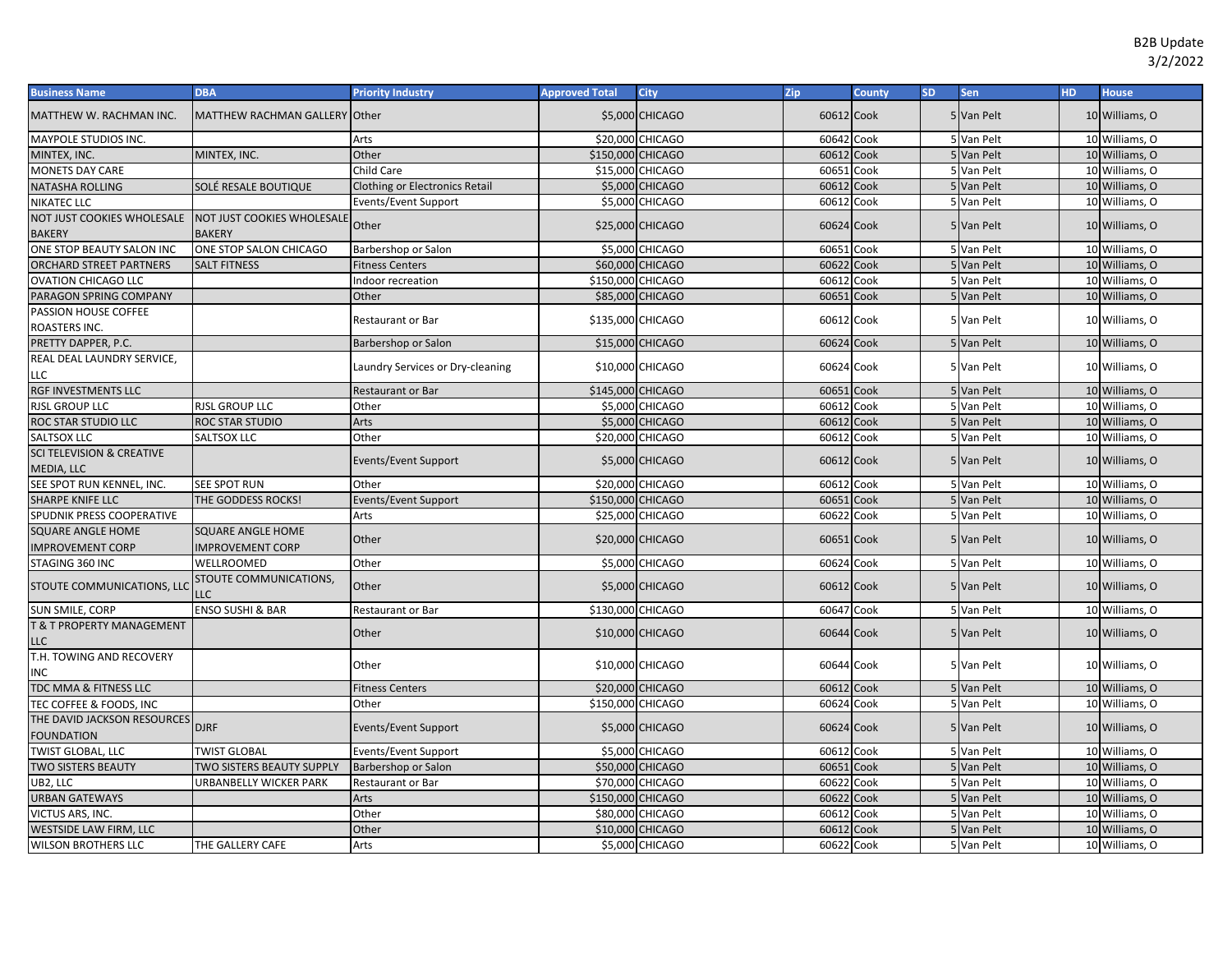| <b>Business Name</b>                                  | <b>DBA</b>                    | <b>Priority Industry</b>       | <b>Approved Total</b> | <b>City</b>      | Zip        | <b>County</b> | <b>SD</b> | Sen           | HD. | <b>House</b>               |
|-------------------------------------------------------|-------------------------------|--------------------------------|-----------------------|------------------|------------|---------------|-----------|---------------|-----|----------------------------|
| YOUNG N TALENTED                                      | YOUNG N TALENTED              | Other                          |                       | \$55,000 CHICAGO | 60624 Cook |               |           | 5 Van Pelt    |     | 10 Williams, O             |
| ENTERTAINMENT LLC                                     | ENTERTAINMENT                 |                                |                       |                  |            |               |           |               |     |                            |
| 2263 NORTH LINCOLN CORP                               | THE DIME CHI                  | Restaurant or Bar              |                       | \$10,000 CHICAGO | 60614      | Cook          |           | 6 Feigenholtz |     | 11 Williams, A             |
| 2265 NORTH LINCOLN                                    | KELSEY'S                      | <b>Restaurant or Bar</b>       |                       | \$60,000 CHICAGO | 60614 Cook |               |           | 6 Feigenholtz |     | 11 Williams, A             |
| <b>CORPORATION</b>                                    |                               |                                |                       |                  |            |               |           |               |     |                            |
| 2ND GEN - WESTERN INC                                 | <b>DUNKIN DONUTS</b>          | Restaurant or Bar              |                       | \$15,000 CHICAGO | 60618 Cook |               |           | 6 Feigenholtz |     | 11 Williams, A             |
| 3335 HOSPITALITY LLC                                  | CODA DI VOLPE                 | Restaurant or Bar              | \$150,000 CHICAGO     |                  | 60657      | Cook          |           | 6 Feigenholtz |     | 11 Williams, A             |
| 3407 PAULINA INC                                      | WATERHOUSE                    | Other                          |                       | \$65,000 CHICAGO | 60657      | Cook          |           | 6 Feigenholtz |     | 11 Williams, A             |
| <b>B3M FOODS, LLC</b>                                 |                               | Restaurant or Bar              | \$110,000 CHICAGO     |                  | 60618 Cook |               |           | 6 Feigenholtz |     | 11 Williams, A             |
| <b>BUCKTOWN DYSFUNCTIONAL</b><br>PUB INC              | BUCKTOWN PUB                  | Restaurant or Bar              |                       | \$60,000 CHICAGO | 60622 Cook |               |           | 6 Feigenholtz |     | 11 Williams, A             |
| <b>CLANCY'S LINCOLN AVENUE</b><br>SILLY SALOON, INC.  | <b>GANNON'S PUB</b>           | Restaurant or Bar              |                       | \$35,000 CHICAGO | 60618 Cook |               |           | 6 Feigenholtz |     | 11 Williams, A             |
| DAL NIENTE NEW MUSIC, NFP                             |                               | Arts                           |                       | \$5,000 CHICAGO  | 60618      | Cook          |           | 6 Feigenholtz |     | 11 Williams, A             |
| GASTHAUS ZUM LOEWEN, INC.                             | THE REVELER                   | Restaurant or Bar              | \$150,000 CHICAGO     |                  | 60657      | Cook          |           | 6 Feigenholtz |     | 11 Williams, A             |
| <b>GEMINI BISTRO GROUP LLC</b>                        | <b>GEMINI</b>                 | Restaurant or Bar              | \$150,000 CHICAGO     |                  | 60614      | Cook          |           | 6 Feigenholtz |     | 11 Williams, A             |
| HUNGRY BRAIN, INC.                                    | <b>HUNGRY BRAIN</b>           | <b>Arts</b>                    |                       | \$20,000 CHICAGO | 60618      | Cook          |           | 6 Feigenholtz |     | 11 Williams, A             |
| L COVO INC                                            | THE BRISTOL                   | Restaurant or Bar              | \$150,000 CHICAGO     |                  | 60647      | Cook          |           | 6 Feigenholtz |     | 11 Williams, A             |
| KAYLE ENTERTAINMNET INC                               | RINGO                         | Restaurant or Bar              | \$150,000 CHICAGO     |                  | 60614      | Cook          |           | 6 Feigenholtz |     | 11 Williams, A             |
| LASER COMEDY SHOW, LLC                                |                               | Arts                           |                       | \$10,000 CHICAGO | 60618 Cook |               |           | 6 Feigenholtz |     | 11 Williams, A             |
| LHC MANAGEMENT LLC                                    |                               | <b>Fitness Centers</b>         | \$110,000 CHICAGO     |                  | 60614      | Cook          |           | 6 Feigenholtz |     | 11 Williams, A             |
| LINKS HALL, INC.                                      |                               | Arts                           |                       | \$20,000 CHICAGO | 60618 Cook |               |           | 6 Feigenholtz |     | 11 Williams, A             |
| LOVELYU INC                                           |                               | Clothing or Electronics Retail |                       | \$5,000 CHICAGO  | 60614      | Cook          |           | 6 Feigenholtz |     | 11 Williams, A             |
| MENTAL MOTION, INC.                                   |                               | Events/Event Support           |                       | \$45,000 CHICAGO | 60614      | Cook          |           | 6 Feigenholtz |     | 11 Williams, A             |
| MIDSOMMER FLIGHT NFP                                  |                               | Arts                           |                       | \$5,000 CHICAGO  | 60618      | Cook          |           | 6 Feigenholtz |     | 11 Williams, A             |
| MYSTERY STREET RECORDING                              |                               |                                |                       |                  |            |               |           |               |     |                            |
| COMPANY                                               |                               | Arts                           |                       | \$20,000 CHICAGO | 60657 Cook |               |           | 6 Feigenholtz |     | 11 Williams, A             |
| <b>MYTH'S INC</b>                                     | <b>BLUELIGHT BAR</b>          | Restaurant or Bar              |                       | \$95,000 CHICAGO | 60618 Cook |               |           | 6 Feigenholtz |     | 11 Williams, A             |
| PMG INC                                               | MCGEE'S TAVERN                | Restaurant or Bar              | \$110,000 CHICAGO     |                  | 60614 Cook |               |           | 6 Feigenholtz |     | 11 Williams, A             |
| POLISH NAIL BAR INC                                   |                               | Barbershop or Salon            |                       | \$30,000 CHICAGO | 60657 Cook |               |           | 6 Feigenholtz |     | 11 Williams, A             |
| REMY BUMPPO THEATRE                                   | <b>REMY BUMPPO THEATRE</b>    |                                |                       |                  |            |               |           |               |     |                            |
| COMPANY                                               | COMPANY                       | Arts                           |                       | \$10,000 CHICAGO | 60613 Cook |               |           | 6 Feigenholtz |     | 11 Williams, A             |
| SAM & JOES LIQUORS INC                                | <b>XIPPO</b>                  | Restaurant or Bar              |                       | \$20,000 CHICAGO | 60618 Cook |               |           | 6 Feigenholtz |     | 11 Williams, A             |
| <b>STILL POINT THEATRE</b>                            |                               |                                |                       |                  |            |               |           |               |     |                            |
| <b>COLLECTIVE</b>                                     |                               | ndoor recreation               |                       | \$5,000 CHICAGO  | 60613 Cook |               |           | 6 Feigenholtz |     | 11 Williams, A             |
| STUDIO SOO INC                                        | CHICAGO BABY PHOTO            | Arts                           |                       | \$5,000 CHICAGO  | 60613 Cook |               |           | 6 Feigenholtz |     | 11 Williams, A             |
| THE BE! AGENCY LLC                                    |                               | Events/Event Support           |                       | \$5,000 CHICAGO  | 60618      | Cook          |           | 6 Feigenholtz |     | 11 Williams, A             |
| <b>THIRSTY ANGUS LLC</b>                              | <b>THE PIGGERY</b>            | Restaurant or Bar              |                       | \$90,000 CHICAGO | 60613 Cook |               |           | 6 Feigenholtz |     | 11 Williams, A             |
| ULTIMATE NINJAS CHICAGO, LLC  ULTIMATE NINJAS CHICAGO |                               | ndoor recreation               | \$115,000 CHICAGO     |                  | 60618 Cook |               |           | 6 Feigenholtz |     | 11 Williams, A             |
| WESTERN AUTOMATIC MUSIC,                              |                               | ndoor recreation               |                       | \$95,000 CHICAGO | 60618 Cook |               |           | 6 Feigenholtz |     | 11 Williams, A             |
| INC.<br>YIFAN INC                                     | <b>FIT FOOT</b>               | Other                          |                       | \$70,000 CHICAGO | 60614      | Cook          |           |               |     |                            |
|                                                       |                               |                                |                       |                  | 60657      |               |           | 6 Feigenholtz |     | 11 Williams, A<br>12 Croke |
| 3441 HOSPITALITY GROUP LLC                            | THE GRAYSTONE TAVERN          | Restaurant or Bar              | \$105,000 CHICAGO     |                  |            | Cook          |           | 6 Feigenholtz |     |                            |
| A&G GYROS INC                                         | <b>WINDY CITY GYROS</b>       | Restaurant or Bar              |                       | \$15,000 CHICAGO | 60613      | Cook          |           | 6 Feigenholtz |     | 12 Croke                   |
| <b>CESAR'S RESTAURANT INC</b>                         |                               | Restaurant or Bar              | \$110,000 CHICAGO     |                  | 60657      | Cook          |           | 6 Feigenholtz |     | 12 Croke                   |
| CORNELISON CORPORATION                                | <b>CORNELISON CORPORATION</b> | Indoor recreation              |                       | \$20,000 CHICAGO | 60613 Cook |               |           | 6 Feigenholtz |     | 12 Croke                   |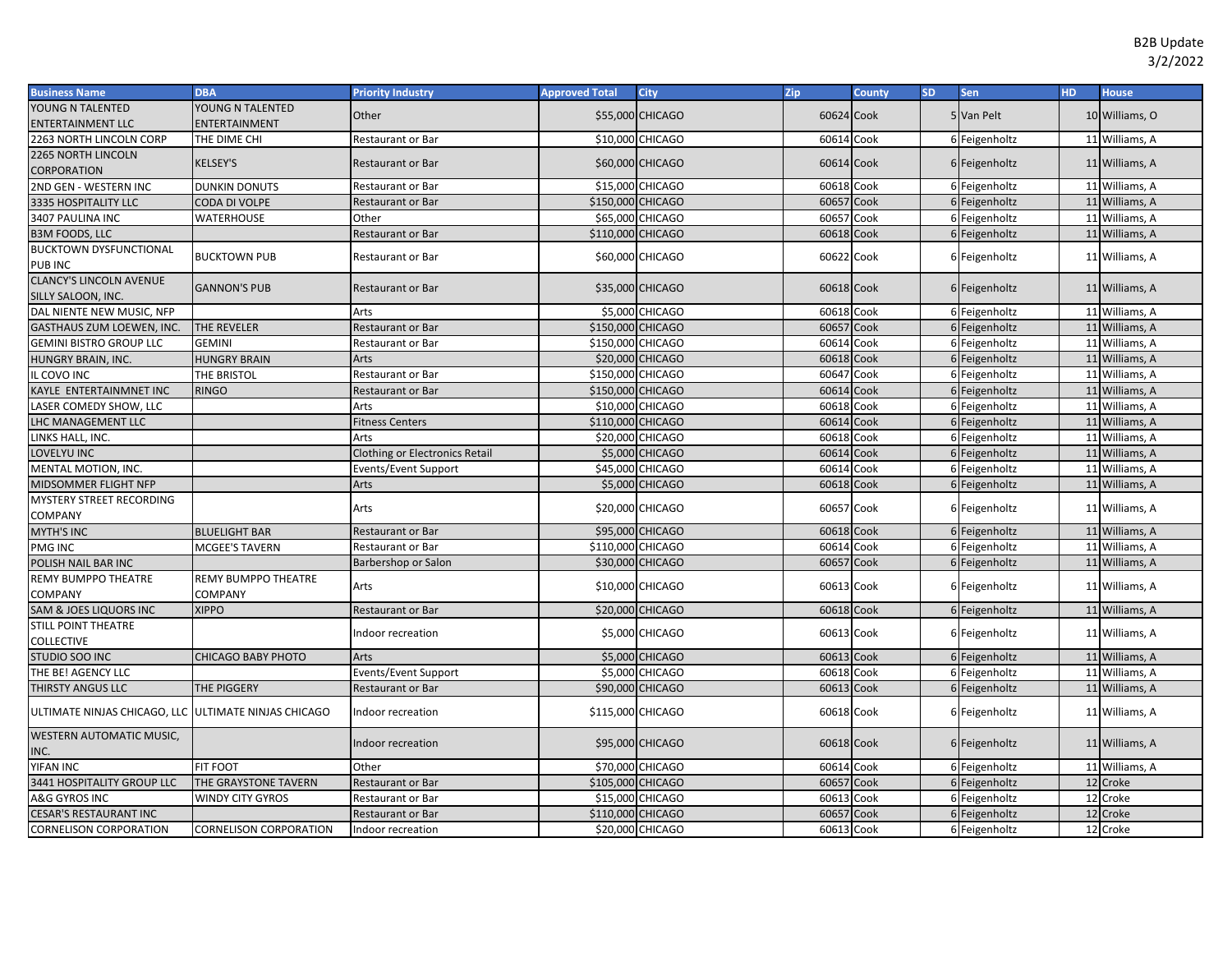| <b>Business Name</b>                             | <b>DBA</b>                                          | <b>Priority Industry</b>              | <b>Approved Total</b> | City                   | Zip                      | <b>County</b> | <b>SD</b> | Sen                    | <b>HD</b> | <b>House</b> |
|--------------------------------------------------|-----------------------------------------------------|---------------------------------------|-----------------------|------------------------|--------------------------|---------------|-----------|------------------------|-----------|--------------|
| DANCE CENTER CHICAGO INC<br>USA                  | DANCE CENTER CHICAGO                                | Indoor recreation                     |                       | \$20,000 CHICAGO       | 60613 Cook               |               |           | 6 Feigenholtz          |           | 12 Croke     |
| ETHIO CAFE INC                                   | COUNTRY CLUB                                        | Other                                 | \$150,000 CHICAGO     |                        | 60657                    | Cook          |           | 6 Feigenholtz          | 12        | Croke        |
| FORT PRODUCTION<br>MANAGEMENT, INC               |                                                     | <b>Events/Event Support</b>           |                       | \$10,000 CHICAGO       | 60657 Cook               |               |           | 6 Feigenholtz          | 12        | Croke        |
| JEFFREY P. FEFFER DDS, MPH,<br>_TD               | JEFFREY P. FEFFER DDS, MPH,<br>TD.                  | Other                                 |                       | \$40,000 CHICAGO       | 60614 Cook               |               |           | 6 Feigenholtz          | 12        | Croke        |
| <b>JF DINING INC</b>                             | <b>TANAKA RAMEN</b>                                 | Restaurant or Bar                     |                       | \$40,000 CHICAGO       | 60614 Cook               |               |           | 6 Feigenholtz          |           | 12 Croke     |
| KANELA II LLC                                    | KANELA BREAKFAST CLUB                               | Restaurant or Bar                     | \$110,000 CHICAGO     |                        | 60610 Cook               |               |           | 6 Feigenholtz          |           | 12 Croke     |
| LAKE HOTEL MANAGEMENT CO                         | <b>DBA BEST WESTER</b><br>HAWTHORNE TERRACE         | Hotel                                 | \$250,000 CHICAGO     |                        | 60657 Cook               |               |           | 6 Feigenholtz          | 12        | Croke        |
| LCG ENTERTAINMENT, LLC                           |                                                     | Arts                                  |                       | \$10,000 CHICAGO       | 60657                    | Cook          |           | 6 Feigenholtz          | 12        | Croke        |
| LIVEN IT UP, INC.                                |                                                     | Events/Event Support                  |                       | \$30,000 CHICAGO       | 60657                    | Cook          |           | 6 Feigenholtz          | 12        | Croke        |
| <b>MARKETPLACE RISK</b><br><b>MANAGEMENT LLC</b> |                                                     | Arts                                  |                       | \$65,000 CHICAGO       | 60657 Cook               |               |           | 6 Feigenholtz          |           | 12 Croke     |
| NANSALMAA GELENKHUU                              | THE PURE SALON                                      | Barbershop or Salon                   |                       | \$15,000 CHICAGO       | 60626 Cook               |               |           | 6 Feigenholtz          |           | 12 Croke     |
| NEW MODERN GRILL INC                             |                                                     | Restaurant or Bar                     |                       | <b>\$5,000 CHICAGO</b> | 60657                    | Cook          |           | 6 Feigenholtz          | 12        | Croke        |
| <b>NEW VELLIOTIS INC</b>                         | THE CLARK STREET DOG                                | Restaurant or Bar                     |                       | \$35,000 CHICAGO       | 60657                    | Cook          |           | 6 Feigenholtz          | 12        | Croke        |
| RK RESTAURANT GROUP INC                          | THE KENNISON                                        | Indoor recreation                     | \$150,000 CHICAGO     |                        | 60614 Cook               |               |           | 6 Feigenholtz          | 12        | Croke        |
| <b>SHORTY O'TOOLES</b>                           | <b>RENALDI'S PIZZA</b>                              | Other                                 |                       | \$55,000 CHICAGO       | 60659                    | Cook          |           | 6 Feigenholtz          | 12        | Croke        |
| THE LAST ACT COMPANY                             | CORCORAN'S PUB AND GRILL                            | Restaurant or Bar                     | \$150,000 CHICAGO     |                        | 60614 Cook               |               |           | 6 Feigenholtz          | 12        | Croke        |
| <b>TRANSFORM PERSONAL</b><br>TRAINING            | <b>TRANSFORM PERSONAL</b><br><b>TRAINING</b>        | <b>Fitness Centers</b>                |                       | \$95,000 CHICAGO       | 60657 Cook               |               |           | 6 Feigenholtz          |           | 12 Croke     |
| WELLS 1525 LLC                                   | LG'S BAR FORMERLY LADY<br><b>GREGORY'S OLD TOWN</b> | Restaurant or Bar                     | \$150,000 CHICAGO     |                        | 60610 Cook               |               |           | 6 Feigenholtz          |           | 12 Croke     |
| 4 A REASON INC.                                  | <b>MY BUDDY'S</b>                                   | <b>Restaurant or Bar</b>              |                       | \$60,000 CHICAGO       | 60640 Cook               |               |           | 7 Simmons              |           | 13 Harris    |
| 4858-70 N. CLARK STREET, LLC                     | THE GUESTHOUSE HOTEL                                | Hotel                                 | \$140,000 CHICAGO     |                        | 60640 Cook               |               |           | 7 Simmons              |           | 13 Harris    |
| 5062 LINCOLNWOOD LLC                             | <b>ATLANTIC PUB AND GRILL</b>                       | Other                                 |                       | \$55,000 CHICAGO       | 60626 Cook               |               |           | 7 Simmons              |           | 13 Harris    |
| 5316 CLARK FOOD & BEVERAGE                       | <b>ANTEPRIMA</b>                                    | <b>Restaurant or Bar</b>              | \$150,000 CHICAGO     |                        | 60640 Cook               |               |           | 7 Simmons              |           | 13 Harris    |
| 9 NINE STARS, LLC                                | <b>SPA BEAUTIFY</b>                                 | Barbershop or Salon                   |                       | \$10,000 CHICAGO       | 60640 Cook               |               |           | 7 Simmons              |           | 13 Harris    |
| <b>ABBY FURHMAN</b>                              | <b>AVI FURHMAN</b>                                  | Arts                                  |                       | \$10,000 CHICAGO       | 60640 Cook               |               |           | 7 Simmons              |           | 13 Harris    |
| <b>ACE FASHION TRADING</b><br>COMPANY            |                                                     | Clothing or Electronics Retail        | \$150,000 CHICAGO     |                        | 60640 Cook               |               |           | 7 Simmons              |           | 13 Harris    |
| AMERICAS MEDIA INITIATIVE<br>NFP                 |                                                     | Other                                 |                       | \$10,000 CHICAGO       | 60640 Cook               |               |           | 7 Simmons              |           | 13 Harris    |
| AMT HOSPITALITY GROUP LLC                        |                                                     | Other                                 | \$150,000 CHICAGO     |                        | 60640 Cook               |               |           | 7 Simmons              |           | 13 Harris    |
| ANELSTER<br>INCORPORATED272778059                | <b>ANELSTER INCORPORATED</b>                        | Tourism                               |                       | \$5,000 CHICAGO        | 60659 Cook               |               |           | 7 Simmons              |           | 13 Harris    |
| <b>AZA TRAVEL INC</b>                            |                                                     | Tourism                               |                       | \$20,000 CHICAGO       | 60640                    | Cook          |           | 7 Simmons              |           | 13 Harris    |
| <b>B D TAILOR SHOP INC</b>                       |                                                     | <b>Clothing or Electronics Retail</b> |                       | \$55,000 CHICAGO       | 60659                    | Cook          |           | 7 Simmons              |           | 13 Harris    |
| <b>BAR BINGO INCORPORATED</b>                    | <b>BAR BINGO COMPANY</b>                            | Events/Event Support                  | \$100,000 CHICAGO     |                        | 6062                     | Cook          |           | 7 Simmons              |           | 13 Harris    |
| BIG MOUTH TALENT, INC                            |                                                     | Arts                                  |                       | \$20,000 CHICAGO       | 60640                    | Cook          |           | 7 Simmons              |           | 13 Harris    |
| <b>BRASS DUCK HOSPITALITY</b>                    | <b>BRASS HEART</b>                                  | Other                                 |                       | \$30,000 CHICAGO       | 60640 Cook               |               |           | 7 Simmons              |           | 13 Harris    |
| <b>GROUP LLC</b>                                 |                                                     |                                       |                       |                        |                          |               |           |                        |           |              |
| <b>BUBBLE MEET MT INC</b>                        | <b>KUNG FU TEA</b>                                  | Other                                 |                       | \$20,000 CHICAGO       | 60640 Cook<br>60640 Cook |               |           | 7 Simmons<br>7 Simmons |           | 13 Harris    |
| <b>BUY BUY WHOLESALE INC</b>                     |                                                     | Other                                 |                       | \$45,000 CHICAGO       |                          |               |           |                        |           | 13 Harris    |
| CAROLS VENTURE LLC                               | <b>CAROLS PUB LLC</b>                               | Restaurant or Bar                     |                       | \$90,000 CHICAGO       | 60640 Cook               |               |           | 7 Simmons              |           | 13 Harris    |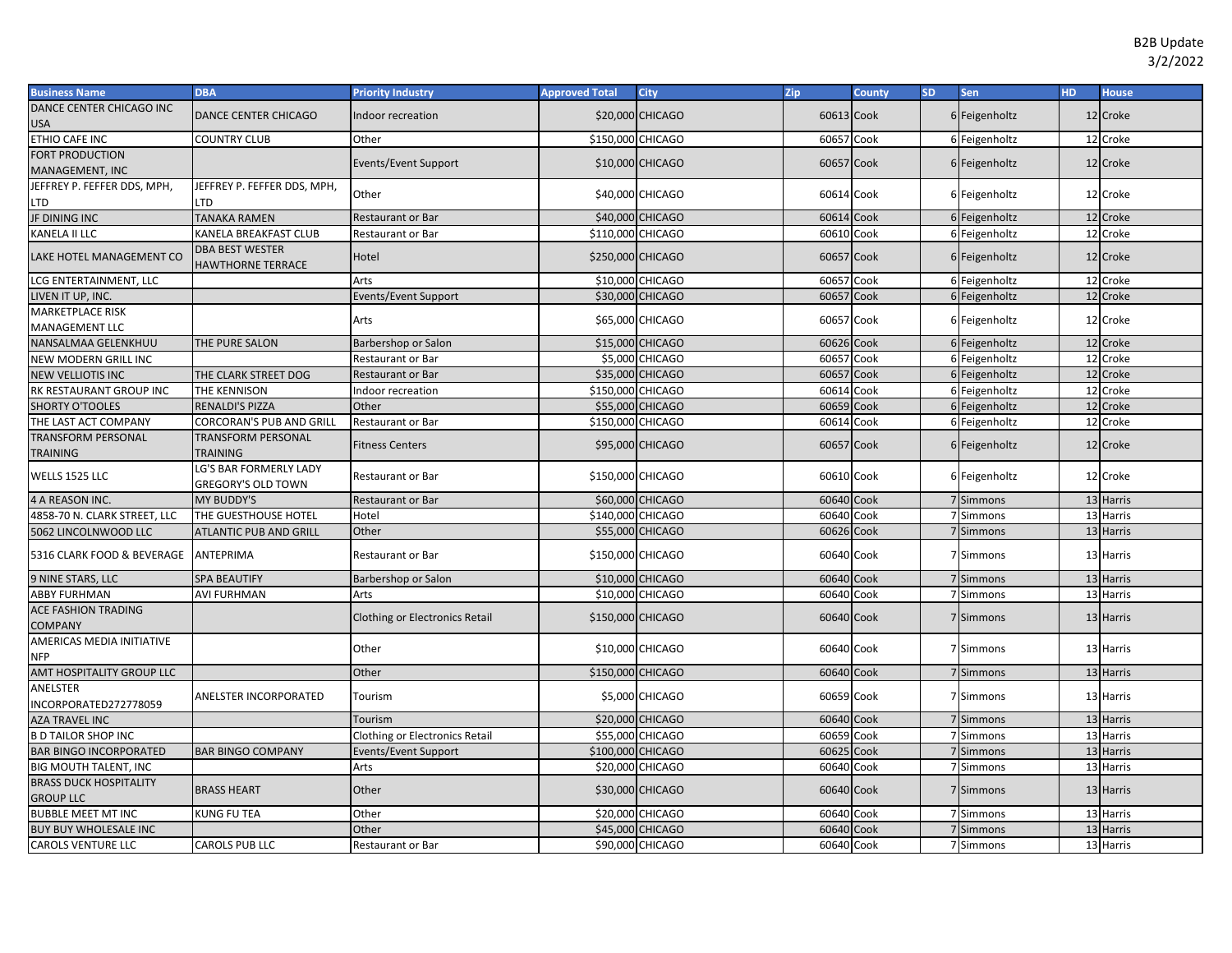| <b>Business Name</b>                               | <b>DBA</b>                           | <b>Priority Industry</b>              | <b>Approved Total</b> | <b>City</b>            | <b>Zip</b>     | <b>County</b> | <b>SD</b> | <b>Sen</b>             | HD. | <b>House</b>           |
|----------------------------------------------------|--------------------------------------|---------------------------------------|-----------------------|------------------------|----------------|---------------|-----------|------------------------|-----|------------------------|
| <b>CHICAGO PRINTMAKERS</b>                         |                                      | Arts                                  |                       | \$5,000 CHICAGO        | 60625 Cook     |               |           | 7 Simmons              |     | 13 Harris              |
| COLLABORATIVE                                      |                                      |                                       |                       |                        |                |               |           |                        |     |                        |
| CHICAGO TRANSOM PARTNERS                           |                                      | Other                                 |                       | \$15,000 CHICAGO       | 60640 Cook     |               |           | 7 Simmons              |     | 13 Harris              |
| CO                                                 |                                      |                                       |                       |                        |                |               |           |                        |     |                        |
| CHICAGO ULTRA TRADING CO.                          |                                      | <b>Clothing or Electronics Retail</b> |                       | \$45,000 CHICAGO       | 60640 Cook     |               |           | 7 Simmons              |     | 13 Harris              |
| COMMONWEALTH CORP                                  | ORA SUSHI                            | Other                                 |                       | \$45,000 CHICAGO       | 60640 Cook     |               |           | 7 Simmons              |     | 13 Harris              |
| COMMONWEALTH VENTURES,                             | <b>FOUNTAINHEAD</b>                  | <b>Restaurant or Bar</b>              | \$135,000 CHICAGO     |                        | 60613 Cook     |               |           | 7 Simmons              |     | 13 Harris              |
| LLC                                                |                                      |                                       |                       |                        |                |               |           |                        |     |                        |
| COZY LIMOUSINE INC                                 | COZY LIMO                            | Other                                 |                       | \$20,000 CHICAGO       | 60640 Cook     |               |           | 7 Simmons              |     | 13 Harris              |
| <b>CRAIG NADBORNE &amp;</b>                        |                                      | Other                                 |                       | \$10,000 CHICAGO       | 60640 Cook     |               |           | 7 Simmons              |     | 13 Harris              |
| <b>ASSOCIATES, INC</b>                             |                                      |                                       |                       |                        |                |               |           |                        |     |                        |
| DAL PAENG YI RESTAURANT                            | DAL PAENG YI RESTAURANT              | <b>Restaurant or Bar</b>              |                       | \$10,000 CHICAGO       | 60659 Cook     |               |           | 7 Simmons              |     | 13 Harris              |
| DANDANA INC.                                       |                                      | <b>Restaurant or Bar</b>              |                       | \$35,000 CHICAGO       | 60625          | Cook          |           | 7 Simmons              |     | 13 Harris              |
| DANIELLE DOLAN PHOTO                               | DANIELLE DOLAN PHOTO                 | Other                                 |                       | \$5,000 CHICAGO        | 60640          | Cook          |           | 7 Simmons              |     | 13 Harris              |
| DARRELL ROBERTS ARTIST                             | DARRELL ROBERTS DESIGNS              | Arts                                  |                       | <b>\$5,000 CHICAGO</b> | 60640          | Cook          |           | 7 Simmons              |     | 13 Harris              |
| DDK MANAGEMENT CO INC                              |                                      | Other                                 |                       | \$30,000 CHICAGO       | 60659          | Cook          |           | 7 Simmons              |     | 13 Harris              |
| <b>DEMERA ETHIOPIAN</b>                            | <b>DEMERA ETHIOPIAN</b>              | <b>Restaurant or Bar</b>              |                       | \$45,000 CHICAGO       | 60640 Cook     |               |           | 7 Simmons              |     | 13 Harris              |
| RESTAURANT, LLC                                    | <b>RESTAURANT</b>                    |                                       |                       |                        |                |               |           |                        |     |                        |
| DONG KY RESTAURANT                                 |                                      | Other                                 |                       | \$15,000 CHICAGO       | 60640 Cook     |               |           | 7 Simmons<br>7 Simmons |     | 13 Harris              |
| DUELIRE VINO& CUCINA LLC<br><b>EVIA TRAVEL INC</b> |                                      | <b>Restaurant or Bar</b>              | \$150,000 CHICAGO     | \$20,000 CHICAGO       | 60625<br>60659 | Cook<br>Cook  |           | 7 Simmons              |     | 13 Harris              |
|                                                    |                                      | Tourism                               |                       | \$5,000 CHICAGO        | 60640 Cook     |               |           | 7 Simmons              |     | 13 Harris<br>13 Harris |
| <b>EWDUARD CORPORATION</b>                         |                                      | <b>Restaurant or Bar</b>              |                       |                        |                |               |           |                        |     |                        |
| FAHLSTROM RESTAURANT                               | <b>GLENN'S DINER</b>                 | <b>Restaurant or Bar</b>              | \$150,000 CHICAGO     |                        | 60613 Cook     |               |           | 7 Simmons              |     | 13 Harris              |
| GROUP LLCDBA GLENN'S DINER                         |                                      |                                       |                       |                        |                |               |           |                        |     |                        |
| FAIRLEY, INC.                                      | <b>HARDWARE CROSSFIT</b>             | <b>Fitness Centers</b>                |                       | \$20,000 CHICAGO       | 60640 Cook     |               |           | 7 Simmons              |     | 13 Harris              |
| FIESTA MEXICANA CORP                               | FIESTA MEXICANA                      | Other                                 |                       | \$75,000 CHICAGO       | 60640 Cook     |               |           | 7 Simmons              |     | 13 Harris              |
| FURAMA RESTAURANT, INC.                            | FURAMA RESTAURANT                    | <b>Restaurant or Bar</b>              |                       | \$95,000 CHICAGO       | 60640 Cook     |               |           | 7 Simmons              |     | 13 Harris              |
| GAYATRI1 LLC                                       |                                      | Restaurant or Bai                     |                       | \$25,000 CHICAGO       | 60640 Cook     |               |           | 7 Simmons              |     | 13 Harris              |
| GNPH TWO, INC                                      | <b>GOLDEN NUGGET</b>                 | Restaurant or Bar                     | \$150,000 CHICAGO     |                        | 60640 Cook     |               |           | 7 Simmons              |     | 13 Harris              |
| <b>GREENSTAR COMPANY CO.</b>                       |                                      | Clothing or Electronics Retail        |                       | \$30,000 CHICAGO       | 60640 Cook     |               |           | 7 Simmons              |     | 13 Harris              |
|                                                    |                                      |                                       |                       |                        |                |               |           |                        |     |                        |
| HAIR MONKEY ENTERPRISES, P.C.                      |                                      | Barbershop or Salon                   |                       | \$10,000 CHICAGO       | 60640 Cook     |               |           | 7 Simmons              |     | 13 Harris              |
|                                                    |                                      |                                       |                       |                        |                |               |           |                        |     |                        |
| HAMOV HODOV LLC                                    | <b>GRILL &amp; GARDEN RESTAURANT</b> | <b>Restaurant or Bar</b>              |                       | \$10,000 CHICAGO       | 60640 Cook     |               |           | 7 Simmons              |     | 13 Harris              |
| <b>HELIX CHICAGO LLC</b>                           |                                      | <b>Restaurant or Bar</b>              |                       | <b>\$5,000 CHICAGO</b> | 60660 Cook     |               |           | 7 Simmons              |     | 13 Harris              |
| HERITAGE OUTPOST LLC                               | <b>HERITAGE OUTPOST --</b>           | <b>Restaurant or Bar</b>              |                       | \$20,000 CHICAGO       | 60640 Cook     |               |           | 7 Simmons              |     | 13 Harris              |
|                                                    | <b>JPTOWN</b>                        |                                       |                       |                        |                |               |           |                        |     |                        |
| HIMALAYA CORP                                      |                                      | Tourism                               |                       | \$10,000 CHICAGO       | 60659 Cook     |               |           | 7 Simmons              |     | 13 Harris              |
| HONEY BRIDAL LLC                                   |                                      | Clothing or Electronics Retail        |                       | \$15,000 CHICAGO       | 60640          | Cook          |           | 7 Simmons              |     | 13 Harris              |
| HOUSE OF LOGIC, INC.                               |                                      | Events/Event Support                  |                       | \$10,000 CHICAGO       | 60640          | Cook          |           | 7 Simmons              |     | 13 Harris              |
| <b>CANDEE LLC</b>                                  | <b>ICANDEE MARKETING</b>             | Events/Event Support                  |                       | \$35,000 CHICAGO       | 60640          | Cook          |           | 7 Simmons              |     | 13 Harris              |
| L SONG JUNG RESTAURANT INC.                        |                                      | <b>Restaurant or Bar</b>              |                       | \$10,000 CHICAGO       | 60659 Cook     |               |           | 7 Simmons              |     | 13 Harris              |
| <b>ISMAIL OLAYIWOLA</b>                            |                                      |                                       |                       |                        | 60640 Cook     |               |           |                        |     |                        |
|                                                    | ISMAIL OLAYIWOLA \$ CO               | Tourism                               |                       | \$15,000 CHICAGO       |                |               |           | 7 Simmons              |     | 13 Harris              |
| <b>8 S COSMETIC STORE INC</b>                      |                                      | Other                                 |                       | \$20,000 CHICAGO       | 60640 Cook     |               |           | 7 Simmons              |     | 13 Harris              |
| <b>JALPA INC</b>                                   | KFC                                  | Restaurant or Bar                     |                       | \$20,000 CHICAGO       | 60640          | Cook          |           | 7 Simmons              |     | 13 Harris              |
| KANTA FOOD INC                                     | <b>SUBWAY</b>                        | <b>Restaurant or Bar</b>              |                       | \$20,000 CHICAGO       | 60640 Cook     |               |           | 7 Simmons              |     | 13 Harris              |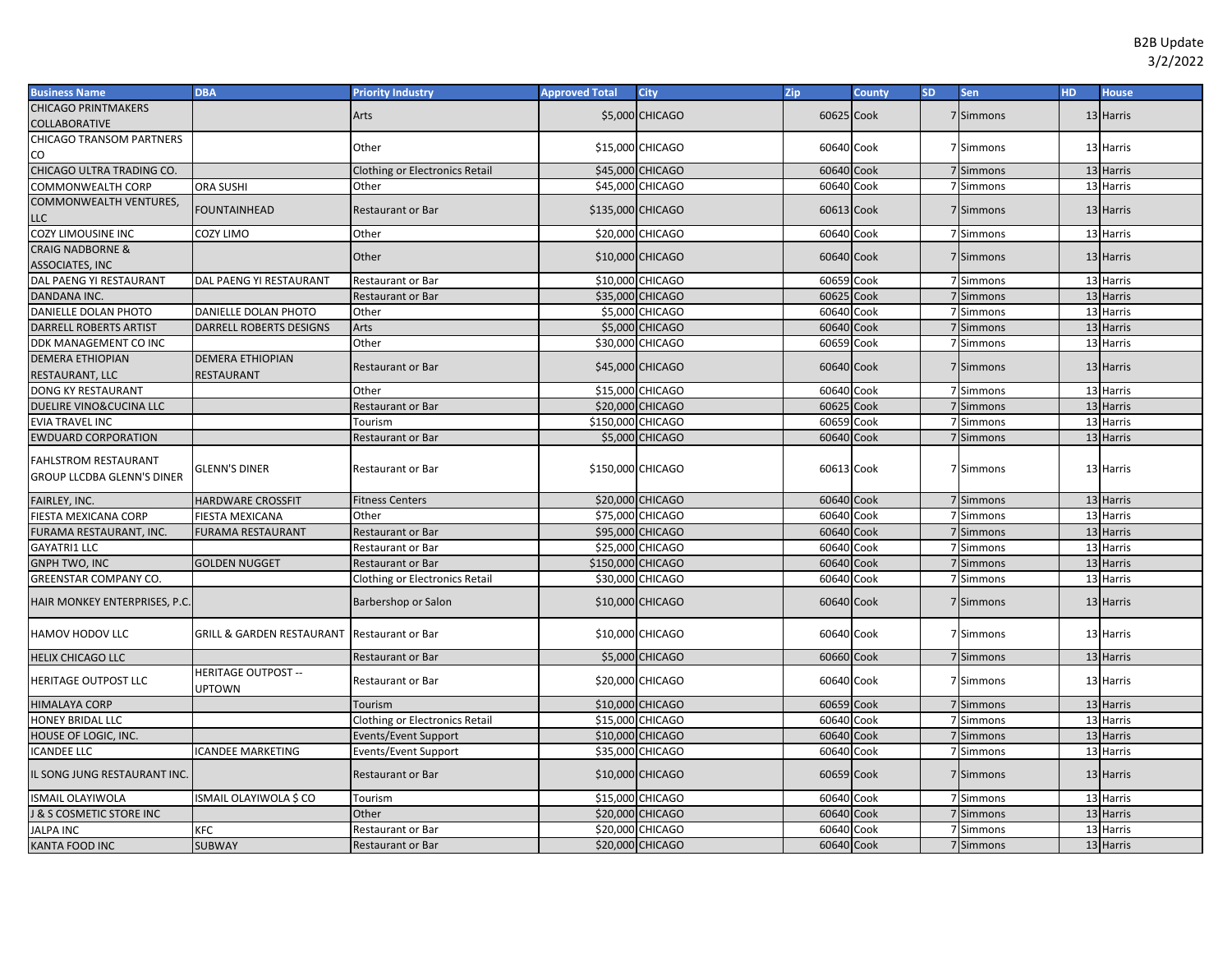| <b>Business Name</b>          | <b>DBA</b>                    | <b>Priority Industry</b>              | <b>Approved Total</b> | <b>City</b>      | Zip        | County | <b>SD</b> | <b>Sen</b> | HD. | <b>House</b> |
|-------------------------------|-------------------------------|---------------------------------------|-----------------------|------------------|------------|--------|-----------|------------|-----|--------------|
| <b>KENNY MAC'S LLC</b>        | KENNY MAC'S BARBERSHOP        | Barbershop or Salon                   |                       | \$10,000 CHICAGO | 60640 Cook |        |           | 7 Simmons  |     | 13 Harris    |
| KHANH HUNG LLC                | RAVENSWOOD NAIL PARTY         | Barbershop or Salon                   |                       | \$15,000 CHICAGO | 60640 Cook |        |           | 7 Simmons  |     | 13 Harris    |
| KIM HUOT GIFTS & CLOTH        |                               | Clothing or Electronics Retail        |                       | \$10,000 CHICAGO | 60640 Cook |        |           | 7 Simmons  |     | 13 Harris    |
| KIM HUOT JEWELRY CO           |                               | Other                                 |                       | \$15,000 CHICAGO | 60640 Cook |        |           | 7 Simmons  |     | 13 Harris    |
| KIMS BEAUTY SALON             | KIMS BEAUTY SALON             | Barbershop or Salon                   |                       | \$5,000 CHICAGO  | 60659      | Cook   |           | 7 Simmons  |     | 13 Harris    |
| KOH -VARILLA GUILD            |                               | Arts                                  |                       | \$10,000 CHICAGO | 60625 Cook |        |           | 7 Simmons  |     | 13 Harris    |
| KONAKPIZZA&GRILL              | KONAK RESTAURANT              | Restaurant or Bar                     |                       | \$35,000 CHICAGO | 60640 Cook |        |           | 7 Simmons  |     | 13 Harris    |
| KOREAN AMERICAN               | KOREAN AMERICAN               | Other                                 |                       | \$25,000 CHICAGO | 60659 Cook |        |           | 7 Simmons  |     | 13 Harris    |
| <b>ASSOCIATION OF CHICAGO</b> | <b>ASSOCIATION OF CHICAGO</b> |                                       |                       |                  |            |        |           |            |     |              |
| LAURA LANE                    | LINCOLN SQUARE MASSAGE        | Other                                 |                       | \$50,000 CHICAGO | 60640 Cook |        |           | 7 Simmons  |     | 13 Harris    |
| LAW OFFICE OF ANDREW SIDEA    |                               | Other                                 |                       | \$10,000 CHICAGO | 60659 Cook |        |           | 7 Simmons  |     | 13 Harris    |
| PC                            |                               |                                       |                       |                  |            |        |           |            |     |              |
| LEGEND MEDIA NETWORK          | WGHC-LP 98.3FM                | Arts                                  |                       | \$5,000 CHICAGO  | 60640 Cook |        |           | 7 Simmons  |     | 13 Harris    |
| <b>GROUP INC</b>              |                               |                                       |                       |                  |            |        |           |            |     |              |
| LINCOLN CALIFORNIA DONUTS     | <b>DUNKIN DONUTS</b>          | Restaurant or Bar                     |                       | \$20,000 CHICAGO | 60659 Cook |        |           | 7 Simmons  |     | 13 Harris    |
| <b>INC</b>                    |                               |                                       |                       |                  |            |        |           |            |     |              |
| LOTUS SEEDS INCORPORATED      |                               | Restaurant or Bar                     |                       | \$10,000 CHICAGO | 60640 Cook |        |           | 7 Simmons  |     | 13 Harris    |
| LUCIANA E BURCA, DDS, PC      | DENTAL CARAVAN, PC            | Home Health Care                      |                       | \$35,000 CHICAGO | 60640 Cook |        |           | 7 Simmons  |     | 13 Harris    |
| LUCILA'S HOMEMADE LLC         | LUCILA'S ALFAJORES            | Other                                 |                       | \$15,000 CHICAGO | 60640 Cook |        |           | 7 Simmons  |     | 13 Harris    |
| <b>MARK CAMPBELL</b>          | <b>MARK CAMPBELL</b>          | Other                                 |                       | \$45,000 CHICAGO | 60640 Cook |        |           | 7 Simmons  |     | 13 Harris    |
| PHOTOGRAPHY, LLC              | <b>PRODUCTIONS</b>            |                                       |                       |                  |            |        |           |            |     |              |
| MEENARI RESTAURANT            |                               | Indoor recreation                     |                       | \$15,000 CHICAGO | 60659      | Cook   |           | 7 Simmons  |     | 13 Harris    |
| MENDOZA RAMOS INC.            | KIE-GOL-LANEE                 | Restaurant or Bar                     |                       | \$15,000 CHICAGO | 60640 Cook |        |           | 7 Simmons  |     | 13 Harris    |
| MI2INC                        |                               | Tourism                               |                       | \$5,000 CHICAGO  | 60640      | Cook   |           | 7 Simmons  |     | 13 Harris    |
| MIDWEST AIKIDO CENTER         |                               | <b>Fitness Centers</b>                |                       | \$15,000 CHICAGO | 60618 Cook |        |           | 7 Simmons  |     | 13 Harris    |
| MISO ASIAN KITCHEN, LLC       | MISO ASIAN KITCHEN            | Restaurant or Bar                     |                       | \$25,000 CHICAGO | 60640 Cook |        |           | 7 Simmons  |     | 13 Harris    |
| MONITOR MANAGEMENT INC        |                               | Laundry Services or Dry-cleaning      |                       | \$15,000 CHICAGO | 60640 Cook |        |           | 7 Simmons  |     | 13 Harris    |
| MUNSTER RESTAURANT GROUP      | MUNSTER RESTAURANT            | Restaurant or Bar                     |                       | \$30,000 CHICAGO | 60640 Cook |        |           | 7 Simmons  |     | 13 Harris    |
|                               | GROUP                         |                                       |                       |                  |            |        |           |            |     |              |
| NEW HONG KONG BAKERY INC      | LA PATISSERIE P               | <b>Restaurant or Bar</b>              |                       | \$10,000 CHICAGO | 60640 Cook |        |           | 7 Simmons  |     | 13 Harris    |
| NEW ORLEANS SEAFOOD INC       |                               | Other                                 |                       | \$20,000 CHICAGO | 60640 Cook |        |           | 7 Simmons  |     | 13 Harris    |
| NHA TRANG RESTAURANT INC.     | NHA TRANG RESTAURANT          | Other                                 |                       | \$20,000 CHICAGO | 60640      | Cook   |           | 7 Simmons  |     | 13 Harris    |
| NICE TRADING CORPORATION      |                               | <b>Clothing or Electronics Retail</b> |                       | \$25,000 CHICAGO | 60640      | Cook   |           | 7 Simmons  |     | 13 Harris    |
| NIRVANA SPA INC.              | <b>SIR SPA</b>                | Barbershop or Salon                   |                       | \$75,000 CHICAGO | 60640      | Cook   |           | 7 Simmons  |     | 13 Harris    |
| PB MEDIA PRODUCTIONS LLC      |                               | Other                                 |                       | \$15,000 CHICAGO | 60640      | Cook   |           | 7 Simmons  |     | 13 Harris    |
| PETER S. PETROVAS DC LTD      |                               | Other                                 |                       | \$20,000 CHICAGO | 60659      | Cook   |           | 7 Simmons  |     | 13 Harris    |
| PHO LOAN INC                  |                               | Restaurant or Bar                     |                       | \$20,000 CHICAGO | 60640      | Cook   |           | 7 Simmons  |     | 13 Harris    |
| PROBEST INC                   |                               | <b>Clothing or Electronics Retail</b> |                       | \$10,000 CHICAGO | 60625      | Cook   |           | 7 Simmons  |     | 13 Harris    |
| PRODUCTS ON WHITE             |                               | Other                                 |                       | \$15,000 CHICAGO | 60640 Cook |        |           | 7 Simmons  |     | 13 Harris    |
| PHOTOGRAPHY, LLC              |                               |                                       |                       |                  |            |        |           |            |     |              |
| PROFESSIONAL THEATER AND      | <b>PTDYA</b>                  | Arts                                  |                       | \$15,000 CHICAGO | 60640 Cook |        |           | 7 Simmons  |     | 13 Harris    |
| DANCE YOUTH ACADEMY           |                               |                                       |                       |                  |            |        |           |            |     |              |
| <b>QUEEN BEAUTY SALON</b>     |                               | Barbershop or Salon                   |                       | \$5,000 CHICAGO  | 60640 Cook |        |           | 7 Simmons  |     | 13 Harris    |
| R & A CAB INC.                |                               | Other                                 |                       | \$5,000 CHICAGO  | 60659      | Cook   |           | 7 Simmons  |     | 13 Harris    |
| RAHNSTAHPIT LLC               |                               | Events/Event Support                  |                       | \$30,000 CHICAGO | 60640      | Cook   |           | 7 Simmons  |     | 13 Harris    |
| RAINBOW CLEANERS INC          | RAINBOW CLEANERS              | aundry Services or Dry-cleaning.      |                       | \$30,000 CHICAGO | 60640 Cook |        |           | 7 Simmons  |     | 13 Harris    |
| REVIVE MASSAGE CHICAGO LLC    | <b>REVIVE SPA</b>             | Barbershop or Salon                   |                       | \$70,000 CHICAGO | 60640 Cook |        |           | 7 Simmons  |     | 13 Harris    |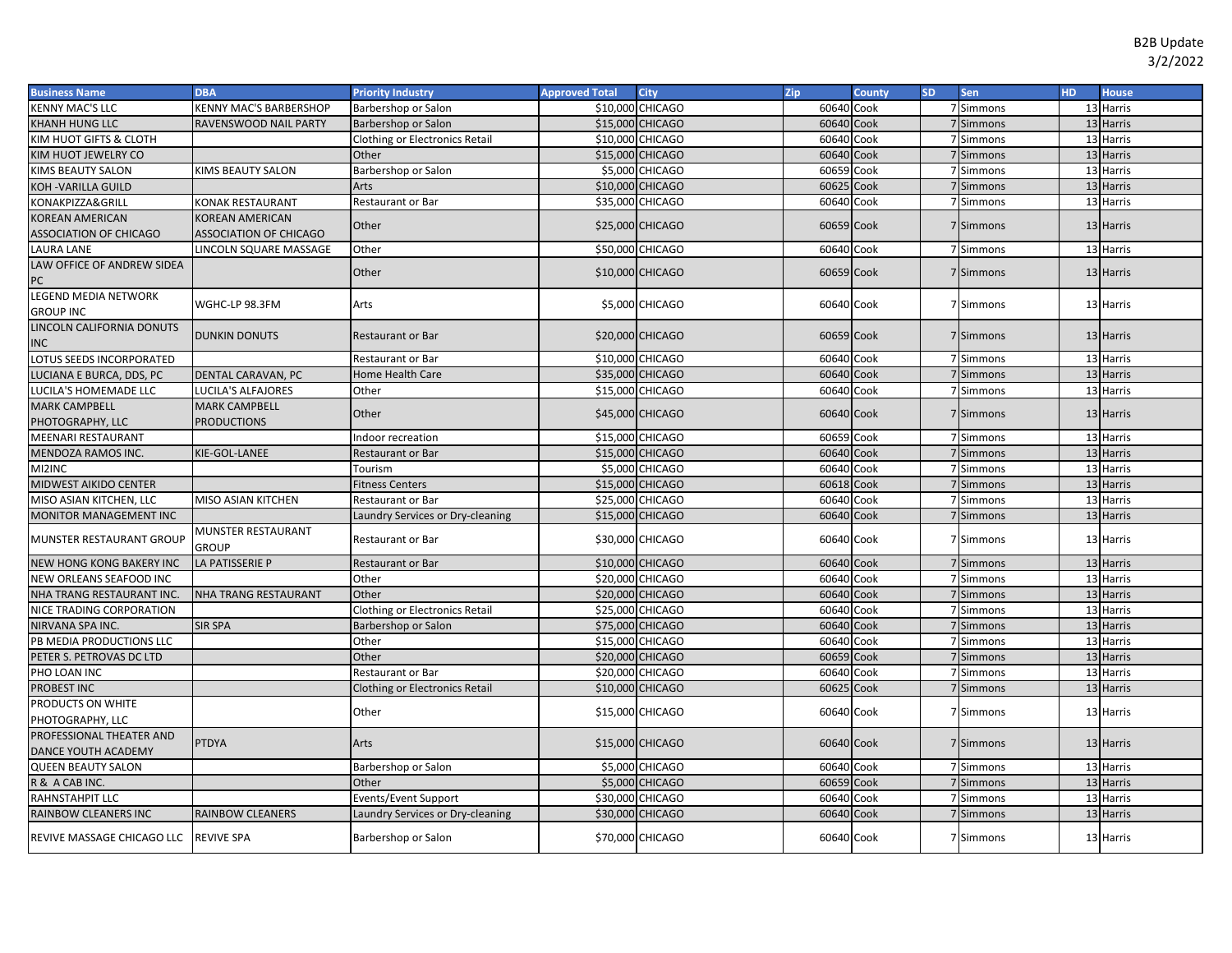| <b>Business Name</b>                            | <b>DBA</b>                                    | <b>Priority Industry</b>         | <b>Approved Total</b> | <b>City</b>            | Zip        | <b>County</b> | <b>SD</b> | Sen       | HD. | <b>House</b> |
|-------------------------------------------------|-----------------------------------------------|----------------------------------|-----------------------|------------------------|------------|---------------|-----------|-----------|-----|--------------|
| ROSE YUEN PHOTOGRAPHY                           | <b>ROSE BOUTIQUE</b><br>PHOTOGRAPHY           | Events/Event Support             |                       | \$5,000 CHICAGO        | 60640 Cook |               |           | 7 Simmons |     | 13 Harris    |
| SEID HABIBD                                     |                                               | Other                            |                       | \$10,000 CHICAGO       | 60640      | Cook          |           | 7 Simmons |     | 13 Harris    |
| <b>SHAIK AHMED</b>                              |                                               | Other                            |                       | \$5,000 CHICAGO        | 60640 Cook |               |           | 7 Simmons |     | 13 Harris    |
| SILVER'S T.L.D.L. INC.                          | SILVER'S SEAFOOD<br>RESTAURANT                | Other                            |                       | \$55,000 CHICAGO       | 60640 Cook |               |           | 7 Simmons |     | 13 Harris    |
| <b>SK SHISO LLC</b>                             | POLYGON CAFE                                  | Other                            |                       | \$10,000 CHICAGO       | 60640 Cook |               |           | 7 Simmons |     | 13 Harris    |
| SKETCHPAD INC                                   |                                               | Arts                             |                       | \$10,000 CHICAGO       | 60640      | Cook          |           | 7 Simmons |     | 13 Harris    |
| SKY CITY TRANSPORTATION INC                     | <b>SKY CITY TRANSPORTATION INC</b>            | Tourism                          |                       | \$25,000 CHICAGO       | 60640 Cook |               |           | 7 Simmons |     | 13 Harris    |
| SOMBOON AUTO SERVICE, INC.                      |                                               | Other                            |                       | \$5,000 CHICAGO        | 60640 Cook |               |           | 7 Simmons |     | 13 Harris    |
| <b>SOUL JAM LIMITED</b>                         | <b>FARRAGUTS</b>                              | Other                            |                       | \$45,000 CHICAGO       | 60640 Cook |               |           | 7 Simmons |     | 13 Harris    |
| SPOIL ME HAIR SALON                             | SPOIL ME HAIR SALON & SPA                     | Barbershop or Salon              |                       | \$5,000 CHICAGO        | 60640      | Cook          |           | 7 Simmons |     | 13 Harris    |
| <b>STELLAR CLEANERS</b>                         |                                               | Laundry Services or Dry-cleaning |                       | \$15,000 CHICAGO       | 60640 Cook |               |           | 7 Simmons |     | 13 Harris    |
| STRANGE CARGO, LTD.                             | <b>STRANGE CARGO TEES</b>                     | Clothing or Electronics Retail   | \$150,000 CHICAGO     |                        | 60640 Cook |               |           | 7 Simmons |     | 13 Harris    |
| SU QUON BAKERY INC                              | <b>CHIU QUON BAKERY</b>                       | Other                            |                       | \$10,000 CHICAGO       | 60640 Cook |               |           | 7 Simmons |     | 13 Harris    |
| TAN THANH BOOK & GIFT CO                        |                                               | Other                            |                       | \$5,000 CHICAGO        | 60640      | Cook          |           | 7 Simmons |     | 13 Harris    |
| THE BURGER PHILOSOPHY LLC                       | LITTLE BAD WOLF                               | Restaurant or Bar                | \$150,000 CHICAGO     |                        | 60660      | Cook          |           | 7 Simmons |     | 13 Harris    |
| THE GOOD SHEPHARD AFRICAN<br>FASHION            |                                               | Clothing or Electronics Retail   |                       | \$5,000 CHICAGO        | 60640 Cook |               |           | 7 Simmons |     | 13 Harris    |
| THE PASSAGE THEATRE<br><b>COMPANY</b>           |                                               | Arts                             |                       | \$5,000 CHICAGO        | 60625 Cook |               |           | 7 Simmons |     | 13 Harris    |
| TOP TIP TOP NAILS 2                             |                                               | Barbershop or Salon              |                       | \$10,000 CHICAGO       | 60619 Cook |               |           | 7 Simmons |     | 13 Harris    |
| TTT PROEXPERT, INC                              |                                               | Other                            |                       | <b>\$5,000 CHICAGO</b> | 60640 Cook |               |           | 7 Simmons |     | 13 Harris    |
| UPTOWN CHAMBER OF<br>COMMERCE                   | <b>UPTOWN CHAMBER OF</b><br><b>COMMERCE</b>   | Other                            |                       | \$5,000 CHICAGO        | 60640 Cook |               |           | 7 Simmons |     | 13 Harris    |
| URBAN POOCH INC.                                | URBAN POOCH CANINE LIFE<br><b>CENTER</b>      | Other                            | \$150,000 CHICAGO     |                        | 60640 Cook |               |           | 7 Simmons |     | 13 Harris    |
| VANOLTTA CONSULTING, INC                        | VANOLTTA CONSULTING, INC                      | Other                            |                       | \$15,000 CHICAGO       | 60640 Cook |               |           | 7 Simmons |     | 13 Harris    |
| <b>VIETNAM RESTAURANT</b>                       |                                               | Restaurant or Bar                |                       | \$35,000 CHICAGO       | 60640 Cook |               |           | 7 Simmons |     | 13 Harris    |
| WAB INC                                         | BIG JOE'S TWO AND SIX PENCE                   | <b>Restaurant or Bar</b>         |                       | \$15,000 CHICAGO       | 60640 Cook |               |           | 7 Simmons |     | 13 Harris    |
| XIU ZHEN LEI                                    | THREE HARMONY RESTURANT                       | Restaurant or Bar                |                       | \$15,000 CHICAGO       | 60640 Cook |               |           | 7 Simmons |     | 13 Harris    |
| YOUNG SANG HERBS                                |                                               | Other                            |                       | \$5,000 CHICAGO        | 60659 Cook |               |           | 7 Simmons |     | 13 Harris    |
| YOUNGS LINCOLN CURRENCY<br><b>EXCHANGE, INC</b> | LINCOLN AVE. CURRENCY<br><b>EXCHANGE, INC</b> | Other                            |                       | \$10,000 CHICAGO       | 60659 Cook |               |           | 7 Simmons |     | 13 Harris    |
| 6322 INC                                        | THE PIZZA CORNER                              | Restaurant or Bar                |                       | \$35,000 CHICAGO       | 60660      | Cook          |           | 7 Simmons |     | 14 Cassidy   |
| 6651 INC.                                       | EXPERANCA                                     | Restaurant or Bar                |                       | \$5,000 CHICAGO        | 60626 Cook |               |           | 7 Simmons |     | 14 Cassidy   |
| A A A BUSINESS INC                              |                                               | Barbershop or Salon              |                       | \$10,000 CHICAGO       | 60626 Cook |               |           | 7 Simmons |     | 14 Cassidy   |
| <b>ABOUT FACE THEATRE</b><br><b>COLLECTIVE</b>  | <b>ABOUT FACE THEATRE</b>                     | Other                            |                       | \$35,000 CHICAGO       | 60640 Cook |               |           | 7 Simmons |     | 14 Cassidy   |
| <b>AMORSERV LLC</b>                             |                                               | Other                            |                       | \$35,000 CHICAGO       | 60645 Cook |               |           | 7 Simmons |     | 14 Cassidy   |
| BENNAMARK DENTAL PC                             |                                               | <b>Home Health Care</b>          |                       | \$15,000 CHICAGO       | 60645      | Cook          |           | 7 Simmons |     | 14 Cassidy   |
| <b>BIBIM TOWN INC</b>                           | <b>BIBIM TOWN</b>                             | Restaurant or Bar                |                       | \$5,000 CHICAGO        | 60640 Cook |               |           | 7 Simmons |     | 14 Cassidy   |
| <b>BOGOCOL SERVICE INC</b>                      | <b>MINI PRINT</b>                             | Other                            |                       | \$5,000 CHICAGO        | 60626 Cook |               |           | 7 Simmons |     | 14 Cassidy   |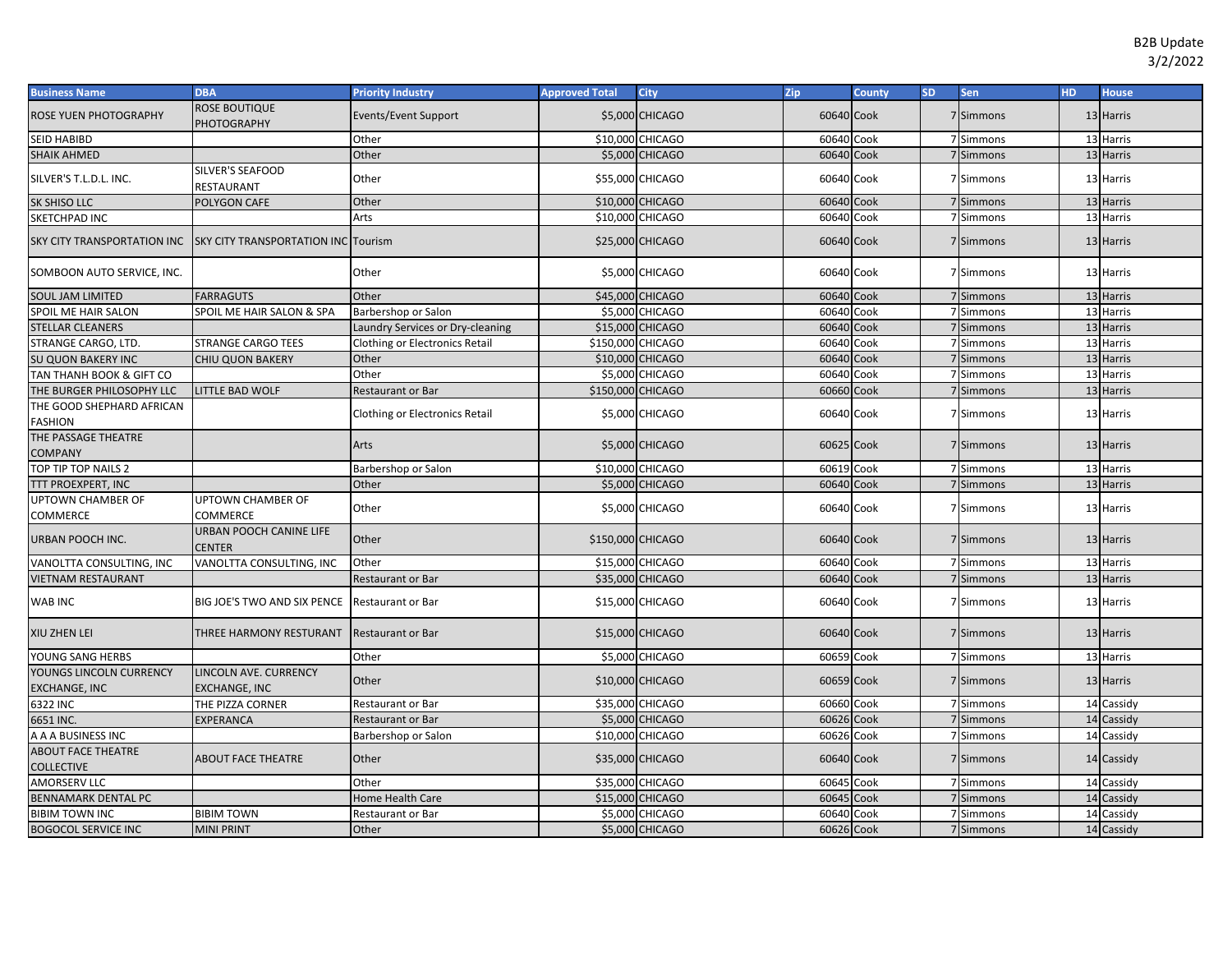| <b>Business Name</b>              | <b>DBA</b>                             | <b>Priority Industry</b>              | <b>Approved Total</b> | <b>City</b>      | Zip        | <b>County</b> | <b>SD</b> | <b>Sen</b> | <b>HD</b> | <b>House</b> |
|-----------------------------------|----------------------------------------|---------------------------------------|-----------------------|------------------|------------|---------------|-----------|------------|-----------|--------------|
| <b>BRIAN BARBER PROFESSIONAL</b>  |                                        | Other                                 |                       | \$5,000 CHICAGO  | 60626 Cook |               |           | 7 Simmons  |           | 14 Cassidy   |
| <b>SERVICES</b>                   |                                        |                                       |                       |                  |            |               |           |            |           |              |
| CELLSTAR WIRELESS INC             |                                        | Other                                 |                       | \$10,000 CHICAGO | 60626 Cook |               |           | 7 Simmons  |           | 14 Cassidy   |
| CHASE-WESTERN, INC                | MULLEN'S SPORTS BAR & GRILI<br>CHICAGO | <b>Restaurant or Bar</b>              |                       | \$50,000 CHICAGO | 60645 Cook |               |           | 7 Simmons  |           | 14 Cassidy   |
| CHICAGO DANCE SUPPLY, LLC         |                                        | <b>Clothing or Electronics Retail</b> |                       | \$30,000 CHICAGO | 60640 Cook |               |           | 7 Simmons  |           | 14 Cassidy   |
| CHICAGO GAY MEN'S CHORUS          |                                        | Arts                                  |                       | \$15,000 CHICAGO | 60660      | Cook          |           | 7 Simmons  |           | 14 Cassidy   |
| <b>CHICAGO TAP THEATRE NFP</b>    |                                        | Other                                 |                       | \$15,000 CHICAGO | 60626 Cook |               |           | 7 Simmons  |           | 14 Cassidy   |
| CHITOWN MAGPIE                    |                                        | Other                                 |                       | \$5,000 CHICAGO  | 60626 Cook |               |           | 7 Simmons  |           | 14 Cassidy   |
| <b>CLARK FURNITURE INC</b>        |                                        | Other                                 |                       | \$10,000 CHICAGO | 60626 Cook |               |           | 7 Simmons  |           | 14 Cassidy   |
| COZ, SQUARED, INC                 | <b>BURKE'S PUBLIC HOUSE</b>            | Restaurant or Bar                     | \$105,000 CHICAGO     |                  | 60640 Cook |               |           | 7 Simmons  |           | 14 Cassidy   |
| DHAKA GULSHAN INC                 | <b>SUBWAY</b>                          | <b>Restaurant or Bar</b>              |                       | \$30,000 CHICAGO | 60626 Cook |               |           | 7 Simmons  |           | 14 Cassidy   |
| EDGEWATER FITNESS CENTER,<br>INC. | <b>EDGEWATER FITNESS CENTER</b>        | <b>Fitness Centers</b>                |                       | \$35,000 CHICAGO | 60660 Cook |               |           | 7 Simmons  |           | 14 Cassidy   |
| EFFECTIVE ACCESS SOLUTIONS<br>INC |                                        | Other                                 |                       | \$10,000 CHICAGO | 60626 Cook |               |           | 7 Simmons  |           | 14 Cassidy   |
| EL CHORRITO INC                   |                                        | Restaurant or Bar                     |                       | \$25,000 CHICAGO | 60626 Cook |               |           | 7 Simmons  |           | 14 Cassidy   |
| <b>EMILY G JURGENS</b>            |                                        | Other                                 |                       | \$10,000 CHICAGO | 60640 Cook |               |           | 7 Simmons  |           | 14 Cassidy   |
| EUGENE NEMIROVSKY                 | JOY OF AUDIO                           | Events/Event Support                  |                       | \$5,000 CHICAGO  | 60626 Cook |               |           | 7 Simmons  |           | 14 Cassidy   |
| <b>EXPOSITION MANAGEMENT</b>      | <b>EXPOSITION MANAGEMENT</b>           | Events/Event Support                  |                       | \$10,000 CHICAGO | 60626 Cook |               |           | 7 Simmons  |           | 14 Cassidy   |
| INTERNATIONAL                     | INTERNATIONAL                          |                                       |                       |                  |            |               |           |            |           |              |
| <b>FJASHW INC</b>                 | FRANK EVENT DESIGN                     | Events/Event Support                  |                       | \$10,000 CHICAGO | 60640 Cook |               |           | 7 Simmons  |           | 14 Cassidy   |
| GALLERY 2052, INC.                |                                        | Arts                                  |                       | \$10,000 CHICAGO | 60626 Cook |               |           | 7 Simmons  |           | 14 Cassidy   |
| <b>GLEN LUSBY INTERIORS</b>       |                                        | Other                                 |                       | \$50,000 CHICAGO | 60645      | Cook          |           | 7 Simmons  |           | 14 Cassidy   |
| <b>GOPICNIC INC.</b>              | <b>GPCONCEPT LABS</b>                  | Other                                 | \$130,000 CHICAGO     |                  | 60626 Cook |               |           | 7 Simmons  |           | 14 Cassidy   |
| <b>GYRENE INC</b>                 | <b>JIMMY'S ON CLARK</b>                | <b>Restaurant or Bar</b>              |                       | \$10,000 CHICAGO | 60626      | Cook          |           | 7 Simmons  |           | 14 Cassidy   |
| HOUSE 5863, INC.                  |                                        | Hotel                                 |                       | \$25,000 CHICAGO | 60660 Cook |               |           | 7 Simmons  |           | 14 Cassidy   |
| <b>HYPERION STRATEGIES LTD</b>    | <b>ACACIA CONSULTING GROUP</b><br>TD   | Other                                 |                       | \$10,000 CHICAGO | 60626 Cook |               |           | 7 Simmons  |           | 14 Cassidy   |
| <b>MAGINATION THEATRE, INC.</b>   | <b>IMAGINATION THEATER</b>             | Arts                                  |                       | \$10,000 CHICAGO | 60640 Cook |               |           | 7 Simmons  |           | 14 Cassidy   |
| & X NAIL SPA LTD                  |                                        | Barbershop or Salon                   |                       | \$10,000 CHICAGO | 60640 Cook |               |           | 7 Simmons  |           | 14 Cassidy   |
| <b>JARVIS COIN LAUNDRY, INC</b>   |                                        | Laundry Services or Dry-cleaning      |                       | \$5,000 CHICAGO  | 60626 Cook |               |           | 7 Simmons  |           | 14 Cassidy   |
| <b>IASON LYNCH</b>                |                                        | Arts                                  |                       | \$5,000 CHICAGO  | 60660 Cook |               |           | 7 Simmons  |           | 14 Cassidy   |
| <b>JIN THAI EATERY, LLC</b>       | <b>JIN THAI CUISINE</b>                | Restaurant or Bar                     |                       | \$10,000 CHICAGO | 60640 Cook |               |           | 7 Simmons  |           | 14 Cassidy   |
| JUMP CUT FILMS, LLC               |                                        | Other                                 |                       | \$10,000 CHICAGO | 60626 Cook |               |           | 7 Simmons  |           | 14 Cassidy   |
| K-9 TO 5, INC.                    | <b>CHICAGO PUPPETEERS</b>              | Other                                 |                       | \$5,000 CHICAGO  | 60626 Cook |               |           | 7 Simmons  |           | 14 Cassidy   |
| KANELA V LLC                      | KANELA BREAKFAST CLUB                  | <b>Restaurant or Bar</b>              |                       | \$30,000 CHICAGO | 60640 Cook |               |           | 7 Simmons  |           | 14 Cassidy   |
| KAPS, INC.                        | <b>EDGEWATER BEACH CAFE</b>            | <b>Restaurant or Bar</b>              |                       | \$5,000 CHICAGO  | 60640 Cook |               |           | 7 Simmons  |           | 14 Cassidy   |
| LEATHER64TEN, LLC                 | LEATHER64TEN, LLC                      | <b>Clothing or Electronics Retail</b> |                       | \$55,000 CHICAGO | 60626 Cook |               |           | 7 Simmons  |           | 14 Cassidy   |
| LEE NAILS HOWARD LLC              |                                        | Barbershop or Salon                   |                       | \$30,000 CHICAGO | 60626      | Cook          |           | 7 Simmons  |           | 14 Cassidy   |
| LIFELINE PRODUCTIONS INC.         | LIFELINE THEATRE                       | Other                                 |                       | \$25,000 CHICAGO | 60626 Cook |               |           | 7 Simmons  |           | 14 Cassidy   |
| MASTER WIRELESS CLARK INC         | <b>BOOST MOBILE</b>                    | <b>Clothing or Electronics Retail</b> |                       | \$15,000 CHICAGO | 60626      | Cook          |           | 7 Simmons  |           | 14 Cassidy   |
| MASTER WIRELESS TEAM INC          | <b>BOOST MOBILE</b>                    | Clothing or Electronics Retail        |                       | \$5,000 CHICAGO  | 60645      | Cook          |           | 7 Simmons  |           | 14 Cassidy   |
| <b>MBM BEAUTY SALON</b>           | <b>MBM BEAUTY SALON</b>                | Barbershop or Salon                   |                       | \$5,000 CHICAGO  | 60626 Cook |               |           | 7 Simmons  |           | 14 Cassidy   |
| MENA TOURS AND TRAVEL, INC.       | MENA TOURS & TRAVEL, INC.              | Tourism                               | \$150,000 CHICAGO     |                  | 60640 Cook |               |           | 7 Simmons  |           | 14 Cassidy   |
| <b>MES CORPORATION</b>            | <b>AMERICAN ALE HOUSE</b>              | Restaurant or Bar                     |                       | \$10,000 CHICAGO | 60645 Cook |               |           | 7 Simmons  |           | 14 Cassidy   |
| MIDWEST RIDE INC                  |                                        | Other                                 |                       | \$5,000 CHICAGO  | 60640 Cook |               |           | 7 Simmons  |           | 14 Cassidy   |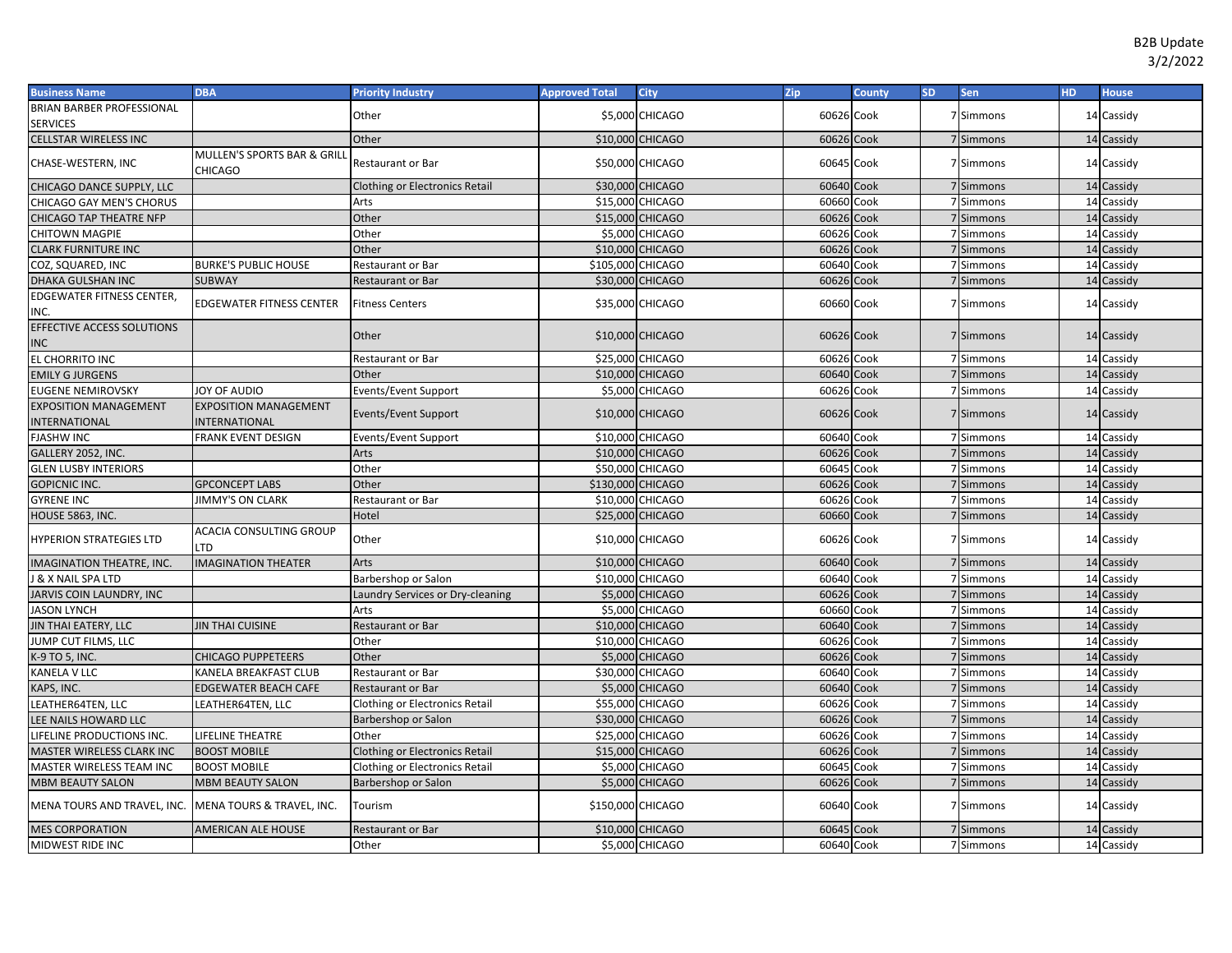## B2B Update 3/2/2022

| <b>Business Name</b>                               | <b>DBA</b>                                         | <b>Priority Industry</b>              | <b>Approved Total</b> | City                   | Zip        | <b>County</b> | <b>SD</b> | Sen          | <b>HD</b> | <b>House</b> |
|----------------------------------------------------|----------------------------------------------------|---------------------------------------|-----------------------|------------------------|------------|---------------|-----------|--------------|-----------|--------------|
| MOSES IZUORGU                                      | MOSES IZUORGU                                      | Other                                 |                       | \$10,000 CHICAGO       | 60626 Cook |               |           | 7 Simmons    |           | 14 Cassidy   |
| NINE POINT EIGHT CORP                              | RICE THAI CAFE                                     | Other                                 |                       | \$15,000 CHICAGO       | 60626 Cook |               |           | 7 Simmons    |           | 14 Cassidy   |
| <b>NUMIDIA CO</b>                                  |                                                    | Other                                 |                       | \$10,000 CHICAGO       | 60640 Cook |               |           | 7 Simmons    |           | 14 Cassidy   |
| NUR SKINCARE, INC.                                 |                                                    | Barbershop or Salon                   |                       | \$10,000 CHICAGO       | 60640 Cook |               |           | 7 Simmons    |           | 14 Cassidy   |
| <b>O&amp;E FOREVER INC</b>                         | <b>FOREVER YOGURT</b>                              | <b>Restaurant or Bar</b>              |                       | \$10,000 CHICAGO       | 60640 Cook |               |           | 7 Simmons    |           | 14 Cassidy   |
| <b>ORCA GRAPHICS</b>                               | <b>GREENLEAF ART CENTER</b>                        | Museum or Movie Theater               |                       | \$5,000 CHICAGO        | 60626 Cook |               |           | 7 Simmons    |           | 14 Cassidy   |
| PANJWANI NETWORK                                   | <b>DUNKIN</b>                                      | <b>Restaurant or Bar</b>              |                       | \$25,000 CHICAGO       | 60626 Cook |               |           | 7 Simmons    |           | 14 Cassidy   |
| <b>RESTAURANTS</b>                                 |                                                    |                                       |                       |                        |            |               |           |              |           |              |
| PASSIONATE NAIL & TAN LLC                          |                                                    | Barbershop or Salon                   |                       | \$40,000 CHICAGO       | 60626 Cook |               |           | 7 Simmons    |           | 14 Cassidy   |
| PH SUBS INC                                        | <b>SUBWAY</b>                                      | <b>Restaurant or Bar</b>              |                       | \$10,000 CHICAGO       | 60626 Cook |               |           | 7 Simmons    |           | 14 Cassidy   |
| PIVOT ARTS INC.                                    |                                                    | Arts                                  |                       | \$10,000 CHICAGO       | 60660 Cook |               |           | 7 Simmons    |           | 14 Cassidy   |
| POWERED BY MOVEMENT<br><b>CROSSFIT, LLC</b>        | <b>PXM CROSSFIT</b>                                | <b>Fitness Centers</b>                |                       | \$5,000 CHICAGO        | 60660 Cook |               |           | 7 Simmons    |           | 14 Cassidy   |
| RANDY JAMES OPIEKUN                                |                                                    | Events/Event Support                  |                       | \$10,000 CHICAGO       | 60626 Cook |               |           | 7 Simmons    |           | 14 Cassidy   |
| RAPHAEL OKAFOR                                     | <b>RAPHAEL OKAFOR</b>                              | Other                                 |                       | \$10,000 CHICAGO       | 60626 Cook |               |           | 7 Simmons    |           | 14 Cassidy   |
| <b>REMORE LLC</b>                                  | ANDERSONVILLE GALLERIA                             | <b>Clothing or Electronics Retail</b> |                       | \$25,000 CHICAGO       | 60640 Cook |               |           | 7 Simmons    |           | 14 Cassidy   |
| ROGERS PARK SOCIAL, LLC                            | <b>ROGERS PARK SOCIAL</b>                          | <b>Restaurant or Bar</b>              |                       | \$55,000 CHICAGO       | 60626 Cook |               |           | 7 Simmons    |           | 14 Cassidy   |
| ROYAL 2 SUB INC                                    | SUBWAY                                             | Restaurant or Bar                     |                       | \$15,000 CHICAGO       | 60645      | Cook          |           | 7 Simmons    |           | 14 Cassidy   |
| SAIMA ENTERPRISE INC.                              | SK FOODMART1                                       | Other                                 |                       | \$5,000 CHICAGO        | 60626 Cook |               |           | 7 Simmons    |           | 14 Cassidy   |
| SHERIDAN CHASE MOTEL, INC                          | <b>SUPER 8</b>                                     | Hotel                                 |                       | \$75,000 CHICAGO       | 60626 Cook |               |           | 7 Simmons    |           | 14 Cassidy   |
| SOUTH OF THE BORDER                                | <b>SOUTH OF THE BORDER</b>                         |                                       |                       |                        |            |               |           |              |           |              |
| RESTAURANT & BAR INC.                              | RESTAURANT & BAR INC.                              | <b>Restaurant or Bar</b>              |                       | \$25,000 CHICAGO       | 60626 Cook |               |           | 7 Simmons    |           | 14 Cassidy   |
| STEFANOS PIZZA ON SHERIDAN                         |                                                    |                                       |                       |                        |            |               |           |              |           |              |
| INC                                                | <b>GIORDANO'S</b>                                  | <b>Restaurant or Bar</b>              |                       | \$65,000 CHICAGO       | 60626 Cook |               |           | 7 Simmons    |           | 14 Cassidy   |
| <b>STEPHANIE BESSE</b>                             |                                                    | Other                                 |                       | \$5,000 CHICAGO        | 60626 Cook |               |           | 7 Simmons    |           | 14 Cassidy   |
| <b>SUSAN ABELSON</b>                               | *SUSAN*HAT*                                        | <b>Clothing or Electronics Retail</b> |                       | \$5,000 CHICAGO        | 60626 Cook |               |           | 7 Simmons    |           | 14 Cassidy   |
| THE CHICAGO MOSAIC SCHOOL                          | THE CHICAGO MOSAIC SCHOOL Museum or Movie Theater  |                                       |                       | \$20,000 CHICAGO       | 60660 Cook |               |           | 7 Simmons    |           | 14 Cassidy   |
| TKW INVESTMENTS, INC                               | <b>SUBWAY</b>                                      | Other                                 |                       | \$20,000 CHICAGO       | 60626 Cook |               |           | 7 Simmons    |           | 14 Cassidy   |
| <b>VICARIOUS THEATRE COMPANY</b>                   | <b>BABES WITH BLADES THEATRE</b><br><b>COMPANY</b> | Other                                 |                       | <b>\$5,000 CHICAGO</b> | 60626 Cook |               |           | 7 Simmons    |           | 14 Cassidy   |
| WHITLOCK HANDY MAN                                 |                                                    | Other                                 |                       | \$45,000 CHICAGO       | 60626 Cook |               |           | 7 Simmons    |           | 14 Cassidy   |
| SERVICES INC.<br><b>WHOLLY BASIL, LLC</b>          | <b>HERB RESTAURANT</b>                             | Other                                 |                       | \$60,000 CHICAGO       | 60640 Cook |               |           | 7 Simmons    |           | 14 Cassidy   |
|                                                    |                                                    |                                       |                       | \$15,000 CHICAGO       | 60626 Cook |               |           | 7 Simmons    |           | 14 Cassidy   |
| WOOLEE, INC.<br>YAMON JERK INTERNATIONAL           |                                                    | Laundry Services or Dry-cleaning      |                       |                        |            |               |           |              |           |              |
| <b>INC</b>                                         |                                                    | <b>Restaurant or Bar</b>              |                       | \$10,000 CHICAGO       | 60626 Cook |               |           | 7 Simmons    |           | 14 Cassidy   |
| ZIP'S EXPRESS FAST FOOD                            | ZIP'S EXPRESS FAST FOOD                            | <b>Restaurant or Bar</b>              |                       | \$5,000 CHICAGO        | 60626 Cook |               |           | 7 Simmons    |           | 14 Cassidy   |
| 1.8.7 BOXING CLUB                                  |                                                    | <b>Fitness Centers</b>                |                       | \$15,000 CHICAGO       | 60646 Cook |               |           | 8 Villivalam |           | 15 D'Amico   |
| A-ALERT SECURITY SERVICES INC. AASI, PUBLIC SAFETY |                                                    | Other                                 |                       | \$10,000 CHICAGO       | 60646 Cook |               |           | 8 Villivalam |           | 15 D'Amico   |
| <b>AFFINITY SMILES INC.</b>                        |                                                    | Other                                 | \$15,000 SKOKIE       |                        | 60077 Cook |               |           | 8 Villivalam |           | 15 D'Amico   |
| <b>AGIT BAR AND GRILL</b>                          | <b>AGIT RESTAURANT CORP</b>                        | Other                                 | \$60,000 NILES        |                        | 60714 Cook |               |           | 8 Villivalam |           | 15 D'Amico   |
| <b>ALLIANCE PRINTERS AND</b>                       |                                                    |                                       |                       |                        |            |               |           |              |           |              |
| <b>PUBLISHERS</b>                                  | POLISH DAILY NEWS                                  | Other                                 |                       | \$60,000 CHICAGO       | 60646 Cook |               |           | 8 Villivalam |           | 15 D'Amico   |
| ALLIANCE RADIO, LLC                                |                                                    | Other                                 |                       | \$65,000 CHICAGO       | 60646 Cook |               |           | 8 Villivalam |           | 15 D'Amico   |
| <b>ALPHA MEDICAL</b>                               | <b>ALPHA MEDICAL</b>                               |                                       |                       |                        |            |               |           |              |           |              |
| <b>TRANSPORTATION</b>                              | <b>TRANSPORTATION</b>                              | Tourism                               |                       | \$35,000 CHICAGO       | 60659 Cook |               |           | 8 Villivalam |           | 15 D'Amico   |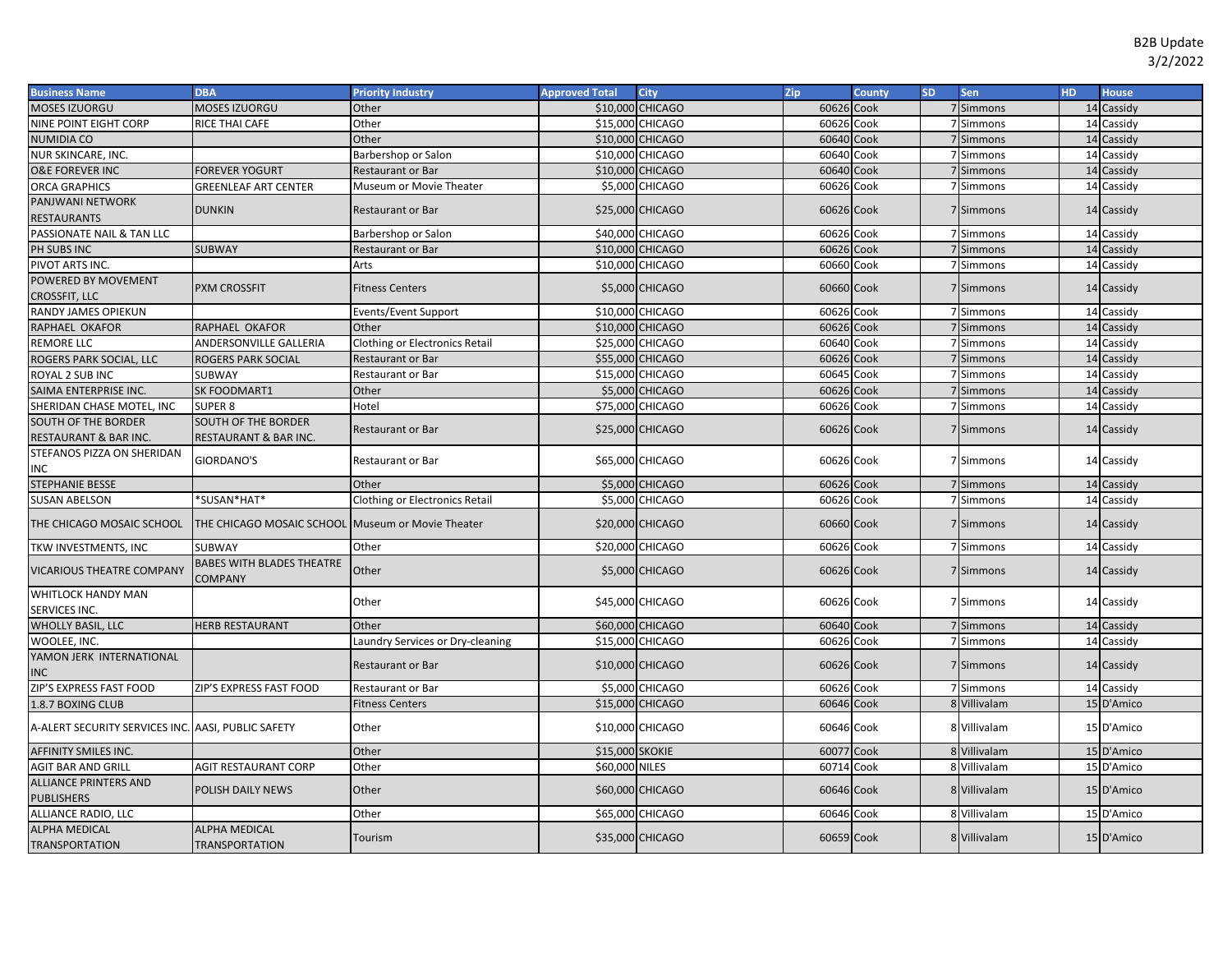| <b>Business Name</b>                           | <b>DBA</b>                                      | <b>Priority Industry</b>              | <b>Approved Total</b> | <b>City</b>            | <b>Zip</b> | <b>County</b> | <b>SD</b> | Sen          | HD. | <b>House</b> |
|------------------------------------------------|-------------------------------------------------|---------------------------------------|-----------------------|------------------------|------------|---------------|-----------|--------------|-----|--------------|
| AMERICAN HOTLINE LIMO INC.                     |                                                 | Tourism                               |                       | \$15,000 CHICAGO       | 60659 Cook |               |           | 8 Villivalam |     | 15 D'Amico   |
| ANGELHEART CARE INC                            |                                                 | Home Health Care                      |                       | \$5,000 CHICAGO        | 60646 Cook |               |           | 8 Villivalam |     | 15 D'Amico   |
| ANWAR TRUCKING INC                             |                                                 | Other                                 |                       | \$20,000 CHICAGO       | 60659 Cook |               |           | 8 Villivalam |     | 15 D'Amico   |
| <b>ARCOR ELECTRONICS CO., INC</b>              |                                                 | Other                                 | \$10,000 NILES        |                        | 60714 Cook |               |           | 8 Villivalam |     | 15 D'Amico   |
| ARIRANG JEWELRY, INC                           |                                                 | Other                                 | \$5,000 NILES         |                        | 60714 Cook |               |           | 8 Villivalam |     | 15 D'Amico   |
| <b>ARNIKO LLC</b>                              | <b>HIMALAYAN RESTAURANT</b>                     | Other                                 | \$35,000 NILES        |                        | 60714      | Cook          |           | 8 Villivalam |     | 15 D'Amico   |
| BIG BUZZ IDEA GROUP                            |                                                 | Events/Event Support                  |                       | \$20,000 CHICAGO       | 60646 Cook |               |           | 8 Villivalam |     | 15 D'Amico   |
| <b>BIG HELLO INC.</b>                          |                                                 | Arts                                  |                       | \$5,000 CHICAGO        | 60625 Cook |               |           | 8 Villivalam |     | 15 D'Amico   |
| <b>BRANDYS ELECTRIC INC</b>                    |                                                 | Other                                 | \$15,000 NILES        |                        | 60714 Cook |               |           | 8 Villivalam |     | 15 D'Amico   |
| <b>CHANG CORPORATION</b>                       | <b>CHANG CORPORATION DBA</b><br>HAIRSISTERS.COM | Other                                 | \$35,000 NILES        |                        | 60714 Cook |               |           | 8 Villivalam |     | 15 D'Amico   |
| CHICAGO EXECUTIVE LIMOUSINE<br>SERVICE, INC.   |                                                 | Other                                 |                       | \$25,000 CHICAGO       | 60659 Cook |               |           | 8 Villivalam |     | 15 D'Amico   |
| CHICAGO TOP PHYSICAL<br>THERAPY INC.           |                                                 | Other                                 |                       | \$50,000 CHICAGO       | 60646 Cook |               |           | 8 Villivalam |     | 15 D'Amico   |
| CHICAGO WINDS<br>INCORPORATED                  |                                                 | Other                                 |                       | \$10,000 CHICAGO       | 60659 Cook |               |           | 8 Villivalam |     | 15 D'Amico   |
| CLASSIC BOWL, LP                               | <b>CLASSIC BOWL</b>                             | Indoor recreation                     |                       | \$150,000 MORTON GROVE | 60053 Cook |               |           | 8 Villivalam |     | 15 D'Amico   |
| CLEARVIEW RESEARCH, INC.                       |                                                 | Other                                 |                       | \$70,000 CHICAGO       | 60646 COOK |               |           | 8 Villivalam |     | 15 D'Amico   |
| COMPLETE TRAVEL AND                            |                                                 | Tourism                               | \$30,000 NILES        |                        | 60714 Cook |               |           | 8 Villivalam |     | 15 D'Amico   |
| CRUISES, INC.                                  |                                                 |                                       |                       |                        |            |               |           |              |     |              |
| <b>CONSTRUCTION SYSTEM CORP</b><br>OF ILLINOIS |                                                 | Other                                 | \$30,000 NILES        |                        | 60714 Cook |               |           | 8 Villivalam |     | 15 D'Amico   |
| DAY & NIGHT FOOD AND<br>CIGARETTES, INC.       | DAY & NIGHT FOOD AND<br>CIGARETTES, INC.        | Other                                 |                       | \$10,000 CHICAGO       | 60659 Cook |               |           | 8 Villivalam |     | 15 D'Amico   |
| <b>EAZYPOWER CORPORATION</b>                   |                                                 | Other                                 | \$45,000 SKOKIE       |                        | 60077 Cook |               |           | 8 Villivalam |     | 15 D'Amico   |
| ELIZABETH K CHUNG, M.D. SC.                    | <b>OASIS HEALTH</b>                             | Other                                 | \$10,000 SKOKIE       |                        | 60077      | Cook          |           | 8 Villivalam |     | 15 D'Amico   |
| FAMILY PHYSICIANS INC                          | FAMILY PHYSICIANS INC                           | Other                                 |                       | \$25,000 CHICAGO       | 60646 Cook |               |           | 8 Villivalam |     | 15 D'Amico   |
| FBTK, LLC                                      | CITY'S EDGE BAR & GRILL                         | Other                                 |                       | \$60,000 CHICAGO       | 60646 Cook |               |           | 8 Villivalam |     | 15 D'Amico   |
| FOOD ON THE WAY INC.                           |                                                 | Restaurant or Bar                     |                       | \$25,000 MORTON GROVE  | 60053 Cook |               |           | 8 Villivalam |     | 15 D'Amico   |
| <b>GLAD CLEANERS NORTHWEST,</b><br>INC.        | <b>GLAD CLEANERS, INC.</b>                      | Laundry Services or Dry-cleaning      |                       | \$50,000 CHICAGO       | 60646 Cook |               |           | 8 Villivalam |     | 15 D'Amico   |
| GLENVIEW DONUTS, INC.                          | <b>DUNKIN DONUTS</b>                            | Restaurant or Bar                     |                       | \$25,000 GLENVIEW      | 60025      | Cook          |           | 8 Villivalam |     | 15 D'Amico   |
| <b>GOLDEN SUNBIRD INC</b>                      |                                                 | ndoor recreation                      | \$10,000 NILES        |                        | 60714      | Cook          |           | 8 Villivalam |     | 15 D'Amico   |
| <b>GT INDUSTRIES INC</b>                       |                                                 | Other                                 | \$35,000 NILES        |                        | 60714      | Cook          |           | 8 Villivalam |     | 15 D'Amico   |
| H. EDELSON CORP                                | <b>ORAL ENGINEERS</b>                           | Other                                 | \$5,000 NILES         |                        | 60714      | Cook          |           | 8 Villivalam |     | 15 D'Amico   |
| <b>ITALIANA FASHION INC</b>                    |                                                 | <b>Clothing or Electronics Retail</b> | \$10,000 NILES        |                        | 60714 Cook |               |           | 8 Villivalam |     | 15 D'Amico   |
| <b>JANGCHOONGDONG</b>                          |                                                 | <b>Restaurant or Bar</b>              | \$85,000 NILES        |                        | 60714 Cook |               |           | 8 Villivalam |     | 15 D'Amico   |
| WANGJOKBAL INC                                 |                                                 |                                       |                       |                        |            |               |           |              |     |              |
| JEEUN CORP                                     | KOREAN BEEF SOUP                                | Other                                 | \$15,000 NILES        |                        | 60714 Cook |               |           | 8 Villivalam |     | 15 D'Amico   |
| JOHN OH MDSC                                   |                                                 | Other                                 | \$10,000 NILES        |                        | 60714      | Cook          |           | 8 Villivalam |     | 15 D'Amico   |
| KARIM, INC. #2                                 | <b>DUNKIN</b>                                   | Restaurant or Bar                     | \$30,000 SKOKIE       |                        | 60077 Cook |               |           | 8 Villivalam |     | 15 D'Amico   |
| KICKIN BURGERS & WINGS, INC                    |                                                 | Other                                 | \$5,000 NILES         |                        | 60714 Cook |               |           | 8 Villivalam |     | 15 D'Amico   |
| KIDS CLUB DAYCARE                              | THE KIDS CLUB DAYCARE                           | Child Care                            | \$5,000 SKOKIE        |                        | 60077      | Cook          |           | 8 Villivalam |     | 15 D'Amico   |
| KIM'S MANNA RESTAURANT                         |                                                 | Restaurant or Bar                     | \$5,000 NILES         |                        | 60714 Cook |               |           | 8 Villivalam |     | 15 D'Amico   |
| L & T INVESTMENTS INC.                         | AL'S BEEF                                       | Restaurant or Bar                     | \$15,000 NILES        |                        | 60714 Cook |               |           | 8 Villivalam |     | 15 D'Amico   |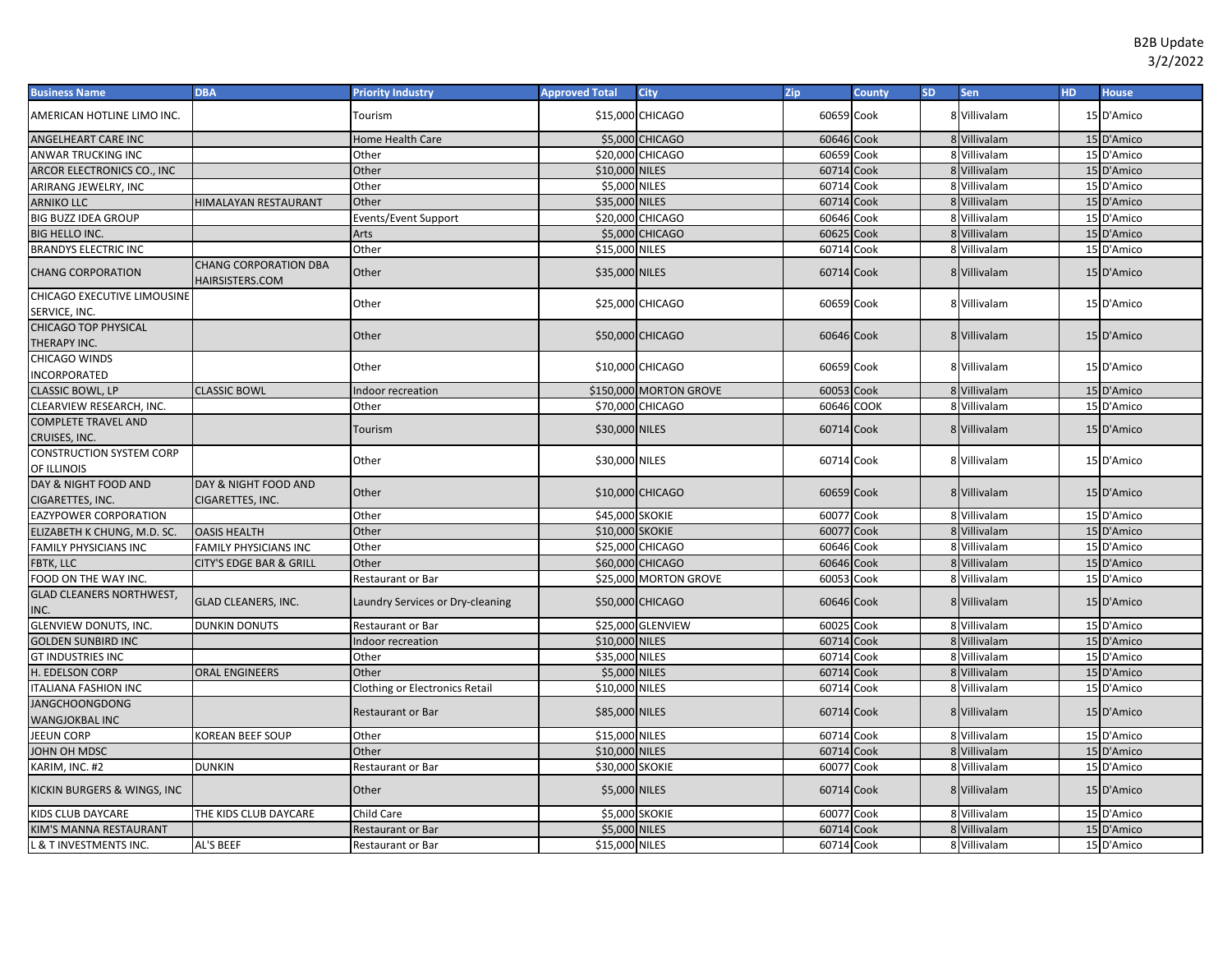| <b>Business Name</b>                                | <b>DBA</b>                                    | <b>Priority Industry</b>              | <b>Approved Total</b> | <b>City</b>            | <b>Zip</b> | <b>County</b> | <b>SD</b> | <b>Sen</b>   | HD. | <b>House</b> |
|-----------------------------------------------------|-----------------------------------------------|---------------------------------------|-----------------------|------------------------|------------|---------------|-----------|--------------|-----|--------------|
| LEE NAILS TOUHY, INC                                | <b>VENEZIA NAIL SPA</b>                       | Barbershop or Salon                   | \$40,000 NILES        |                        | 60714 Cook |               |           | 8 Villivalam |     | 15 D'Amico   |
| LITTLE HILL PSYCHOLOGY CLINIC,                      |                                               | Other                                 | \$10,000 NILES        |                        | 60714 Cook |               |           | 8 Villivalam |     | 15 D'Amico   |
| INC.                                                |                                               |                                       |                       |                        |            |               |           |              |     |              |
| LOGOS GROUP, INC.                                   |                                               | <b>Clothing or Electronics Retail</b> | \$20,000 NILES        |                        | 60714 Cook |               |           | 8 Villivalam |     | 15 D'Amico   |
| LUXURY LINE TAXICAB INC                             |                                               | Tourism                               |                       | <b>\$5,000 CHICAGO</b> | 60659 Cook |               |           | 8 Villivalam |     | 15 D'Amico   |
| MAHA INC.                                           | <b>MIDORI JAPANESE</b><br>RESTAURANT          | <b>Restaurant or Bar</b>              |                       | \$25,000 CHICAGO       | 60659 Cook |               |           | 8 Villivalam |     | 15 D'Amico   |
| MAJED HAIR STUDIO INC                               |                                               | Barbershop or Salon                   | \$5,000 NILES         |                        | 60714 Cook |               |           | 8 Villivalam |     | 15 D'Amico   |
| MEHRAN INVESTMENT INC                               | <b>SUBWAY</b>                                 | <b>Restaurant or Bar</b>              | \$15,000 NILES        |                        | 60714      | Cook          |           | 8 Villivalam |     | 15 D'Amico   |
| METRO KLEENERS, LLC                                 | <b>ECODIRECT LAUNDRY &amp;</b><br>CLEANERS    | Laundry Services or Dry-cleaning      | \$150,000 NILES       |                        | 60714 Cook |               |           | 8 Villivalam |     | 15 D'Amico   |
| MILLENNIUM CONTRACTING CO                           |                                               | Other                                 | \$150,000 CHICAGO     |                        | 60646 Cook |               |           | 8 Villivalam |     | 15 D'Amico   |
| MOHAMAD DARWICHE                                    |                                               | Other                                 |                       | \$10,000 CHICAGO       | 60641      | Cook          |           | 8 Villivalam |     | 15 D'Amico   |
| NEW 4 SEASONS NAILS & SPA II<br>LLC                 |                                               | Barbershop or Salon                   | \$40,000 NILES        |                        | 60714 Cook |               |           | 8 Villivalam |     | 15 D'Amico   |
| NICHOLSON CREATIVE LLC                              |                                               | Other                                 |                       | \$15,000 CHICAGO       | 60659 Cook |               |           | 8 Villivalam |     | 15 D'Amico   |
| NILES CLEANERS 22 INC                               | CD ONE PRICE CLEANERS                         | Laundry Services or Dry-cleaning      | \$65,000 NILES        |                        | 60714      | Cook          |           | 8 Villivalam |     | 15 D'Amico   |
| NILES DELI, INC.                                    | MCALISTERS'S DELI                             | <b>Restaurant or Bar</b>              | \$25,000 NILES        |                        | 60714 Cook |               |           | 8 Villivalam |     | 15 D'Amico   |
| NOKO.INC                                            | NOKO.INC                                      | <b>Clothing or Electronics Retail</b> | \$5,000 NILES         |                        | 60714      | Cook          |           | 8 Villivalam |     | 15 D'Amico   |
| NORTOWN CLEANERS, LLC                               | <b>NORTOWN CLEANERS</b>                       | Laundry Services or Dry-cleaning      | \$5,000               | <b>CHICAGO</b>         | 60646      | Cook          |           | 8 Villivalam |     | 15 D'Amico   |
| OLYMPIA EXPRESS, INC.                               |                                               | Tourism                               | \$150,000 SKOKIE      |                        | 60077      | Cook          |           | 8 Villivalam |     | 15 D'Amico   |
| OTOMATO INC.                                        | SABROSO CATERING                              | Restaurant or Bar                     | \$10,000              | <b>MORTON GROVE</b>    | 60053      | Cook          |           | 8 Villivalam |     | 15 D'Amico   |
| PAL-ROSE ENTERPRISES, INC                           | NANCYS HOME OF THE<br><b>STUFFED PIZZA</b>    | <b>Restaurant or Bar</b>              | \$35,000 NILES        |                        | 60714 Cook |               |           | 8 Villivalam |     | 15 D'Amico   |
| PAPAGALINO BAKERY INC.                              |                                               | <b>Restaurant or Bar</b>              | \$60,000 NILES        |                        | 60714 Cook |               |           | 8 Villivalam |     | 15 D'Amico   |
| PETERSON BEAUTY SALON                               | PETERSON BEAUTY SALON                         | Barbershop or Salon                   |                       | \$10,000 CHICAGO       | 60659 Cook |               |           | 8 Villivalam |     | 15 D'Amico   |
| PLATEIA INC                                         |                                               | <b>Restaurant or Bar</b>              |                       | \$110,000 DES PLAINES  | 60016 Cook |               |           | 8 Villivalam |     | 15 D'Amico   |
| PLUS DENTAL INC                                     |                                               | Other                                 |                       | \$10,000 CHICAGO       | 60646 Cook |               |           | 8 Villivalam |     | 15 D'Amico   |
| RB SYSTEMS, INC                                     | <b>R&amp;G CONSULTANTS</b>                    | Other                                 | \$85,000 SKOKIE       |                        | 60077      | Cook          |           | 8 Villivalam |     | 15 D'Amico   |
| REDBOX WORKSHOP LTD                                 | REDBOX WORKSHOP LTD                           | Museum or Movie Theater               |                       | \$80,000 CHICAGO       | 60646 Cook |               |           | 8 Villivalam |     | 15 D'Amico   |
| RYE INK                                             | <b>GRYEND HOUSE</b>                           | Other                                 |                       | \$5,000 CHICAGO        | 60659      | Cook          |           | 8 Villivalam |     | 15 D'Amico   |
| S K CHIROPRACTIC AND REHAB                          |                                               | Other                                 | \$15,000 NILES        |                        | 60714      | Cook          |           | 8 Villivalam |     | 15 D'Amico   |
| SAPNA CORPORATION                                   |                                               | Other                                 |                       | \$5,000 CHICAGO        | 60646      | Cook          |           | 8 Villivalam |     | 15 D'Amico   |
| SHARQUELA DAVIS                                     | <b>BRAIDS BEAUTY &amp; BEYOND</b>             | Barbershop or Salon                   | \$20,000 NILES        |                        | 60714      | Cook          |           | 8 Villivalam |     | 15 D'Amico   |
| SHEEPSKIN DEPOT INC                                 |                                               | Clothing or Electronics Retail        | \$5,000 NILES         |                        | 60714      | Cook          |           | 8 Villivalam |     | 15 D'Amico   |
| STAR PACKAGING INC.                                 |                                               | Laundry Services or Dry-cleaning      | \$5,000               | <b>NILES</b>           | 60714      | Cook          |           | 8 Villivalam |     | 15 D'Amico   |
| TARIQ HABIB                                         |                                               | Other                                 | \$20,000              | <b>NILES</b>           | 60714 Cook |               |           | 8 Villivalam |     | 15 D'Amico   |
| TAYLOR CHIROPRACTIC, S.C.                           | <b>TAYLOR REHAB AND DISC</b><br><b>INJURY</b> | Other                                 | \$5,000 SKOKIE        |                        | 60077 Cook |               |           | 8 Villivalam |     | 15 D'Amico   |
| TOUHY FAMILY PHARMACY LLC                           |                                               | Other                                 | \$50,000              | <b>CHICAGO</b>         | 60646 Cook |               |           | 8 Villivalam |     | 15 D'Amico   |
| TOUHY WINGS AND FRIES INC                           | <b>WINGSTOP</b>                               | <b>Restaurant or Bar</b>              | \$10,000 NILES        |                        | 60714 Cook |               |           | 8 Villivalam |     | 15 D'Amico   |
| TSD, INC                                            | OMEGA RESTAURANT &<br><b>BAKERY</b>           | Other                                 | \$150,000 NILES       |                        | 60714 Cook |               |           | 8 Villivalam |     | 15 D'Amico   |
| TWIN DRAGON OF ILLINOIS, INC TWIN DRAGON RESTAURANT |                                               | Other                                 | \$20,000 NILES        |                        | 60714 Cook |               |           | 8 Villivalam |     | 15 D'Amico   |
| <b>VIJAYA FOODS INC</b>                             |                                               | Other                                 | \$40,000 SKOKIE       |                        | 60077 Cook |               |           | 8 Villivalam |     | 15 D'Amico   |
| WE GOT GAME, LLC                                    | WE GOT GAME, LLC                              | Other                                 |                       | \$85,000 CHICAGO       | 60659 Cook |               |           | 8 Villivalam |     | 15 D'Amico   |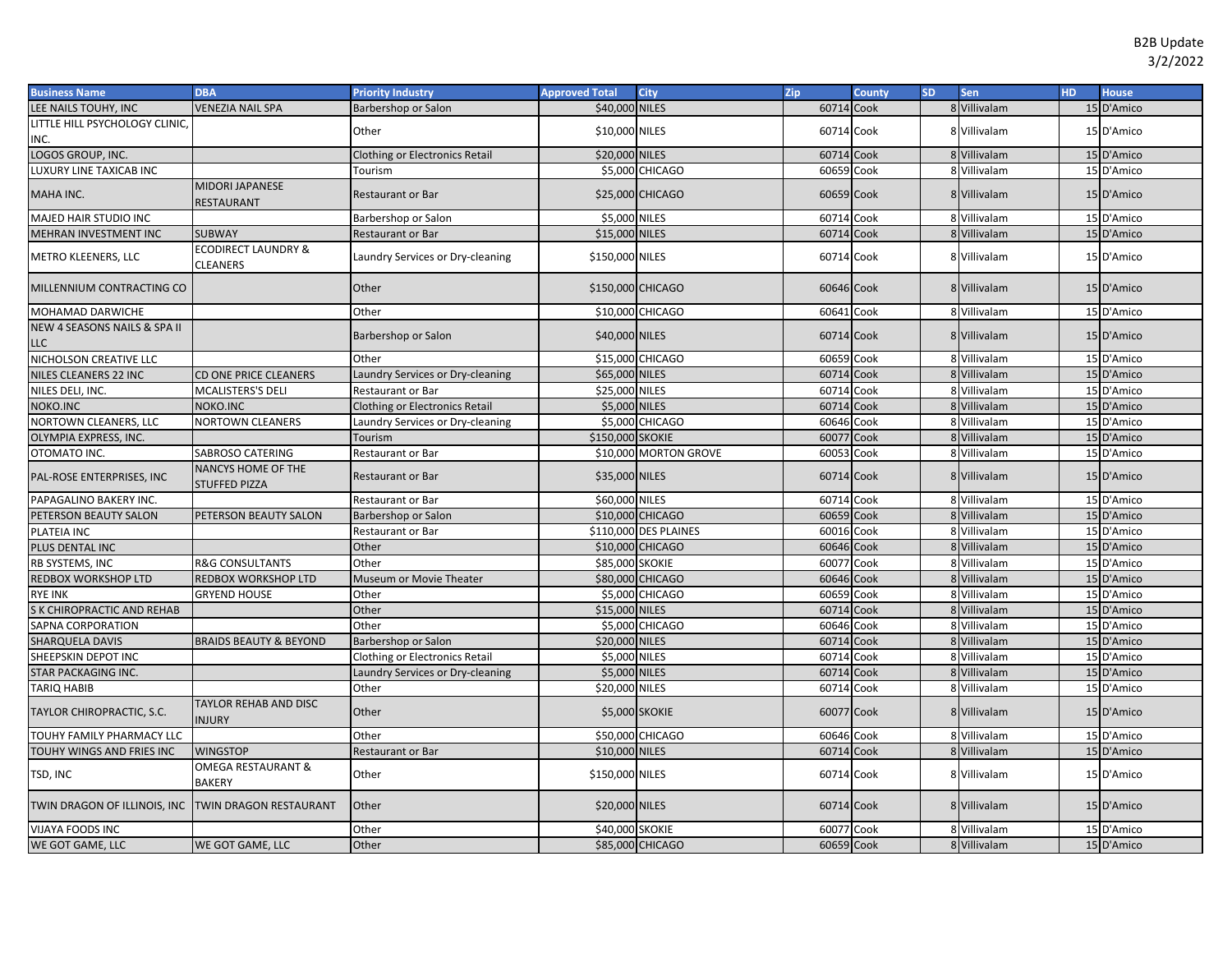| \$60,000 NILES<br>6071<br>8 Villivalam<br>15 D'Amico<br>WILDWOOD TAVERN, LLC<br>Other<br>Cook<br>60714<br>\$100,000 NILES<br>Cook<br>8 Villivalam<br>15 D'Amico<br>WOO RI VILLAGE INC<br><b>WOORI VILLAGE</b><br>Restaurant or Bar<br>OLYMPIACOS SOCCER CLUB<br><b>WORLD SPORTS GROUP LLC</b><br>Other<br>\$25,000 NILES<br>60714<br>Cook<br>8 Villivalam<br>15 D'Amico<br>CHICAGO<br>A & S TRADING SYSTEM INC<br>\$15,000 CHICAGO<br>Other<br>60659<br>Cook<br>8 Villivalam<br>16 Stoneback<br>\$35,000 CHICAGO<br>60659<br>Cook<br>8 Villivalam<br>16 Stoneback<br>A AND O PIZZA INC<br>Restaurant or Bar<br>16 Stoneback<br>\$150,000 CHICAGO<br>60659 Cook<br>8 Villivalam<br><b>DUNKIN DONUTS</b><br><b>Restaurant or Bar</b><br>16 Stoneback<br>A&S BREAKFAST INC<br>ANNIES PANCAKE HOUSE<br>\$90,000 SKOKIE<br>60077<br>Cook<br>8 Villivalam<br>Restaurant or Bar<br>ADVANTAGE DENTAL CARE, LLC<br>Other<br>\$150,000 CHICAGO<br>60645 Cook<br>8 Villivalam<br>16 Stoneback<br>\$150,000 SKOKIE<br>60077<br>Cook<br>8 Villivalam<br>16 Stoneback<br>AERO TRAVEL AND TOURS INC.<br>Tourism<br><b>AJWAAH SWEETS INC</b><br>Other<br>\$30,000 CHICAGO<br>60659<br>Cook<br>8 Villivalam<br><b>AJWAAH SWEETS</b><br>16 Stoneback<br>Cook<br>8 Villivalam<br>ALFA ENERGY LLC<br><b>ALFA ENERGY</b><br>Other<br>\$5,000 CHICAGO<br>60659<br>16 Stoneback<br>\$10,000 CHICAGO<br>Cook<br>AMERICAN VENTURES, LTD.<br>Other<br>60645<br>8 Villivalam<br>16 Stoneback<br>AMERICAN VENTURES, LTD.<br>\$45,000 CHICAGO<br>60659<br>Cook<br>8 Villivalam<br>16 Stoneback<br>AMJED & MAJED INC<br>Restaurant or Bar<br>60659<br>Cook<br>16 Stoneback<br>Other<br>\$35,000 CHICAGO<br>8 Villivalam<br>AR RAZZAQ INC<br><b>ARKAD CORPORATION</b><br>\$10,000 CHICAGO<br>60659<br>Cook<br>16 Stoneback<br>NINEVEH GROCERY & MEAT<br>Restaurant or Bar<br>8 Villivalam<br>Other<br>\$35,000 CHICAGO<br>60659<br>Cook<br>8 Villivalam<br>16 Stoneback<br><b>ASB TRANSPORTATION</b><br>ASK UNITED CRICKET<br>\$5,000 CHICAGO<br>60659 Cook<br>8 Villivalam<br>16 Stoneback<br>Other<br>TOURNAMENT INC<br>AT HOMEHEALTH, INC<br>\$25,000 CHICAGO<br>60659<br>Cook<br>8 Villivalam<br>16 Stoneback<br>Home Health Care<br>60659<br>Cook<br>8 Villivalam<br>\$15,000 CHICAGO<br>16 Stoneback<br>Barbershop or Salon<br><b>BELOS HAIR STYLE INC</b><br>Other<br>\$5,000 CHICAGO<br>60659<br>Cook<br>8 Villivalam<br>16 Stoneback<br>\$20,000 CHICAGO<br>60659<br>Cook<br>8 Villivalam<br>16 Stoneback<br>BLUE LINE TOURS & CHARTERS<br>Tourism<br>60077<br>16 Stoneback<br><b>BOLLYWOOD SALON INC</b><br>Barbershop or Salon<br>\$25,000 SKOKIE<br>Cook<br>8 Villivalam<br><b>BOMBAY HAIR AND BEAUTY</b><br>Barbershop or Salon<br>\$10,000 CHICAGO<br>60659 Cook<br>8 Villivalam<br>16 Stoneback<br><b>SALON INC</b><br><b>CAG GROUP LLC</b><br>\$150,000 CHICAGO<br>60659<br>Cook<br>8 Villivalam<br>16 Stoneback<br>Other<br>CARY'S LOUNGE,<br><b>CARY'S LOUNGE</b><br>Other<br>\$30,000 CHICAGO<br>60659 Cook<br>8 Villivalam<br>16 Stoneback<br><b>INCORPORATED</b><br>\$70,000 SKOKIE<br>60077 Cook<br>8 Villivalam<br>CHILL BUBBLE TEA COMPANY<br>Other<br>16 Stoneback<br>\$5,000 MORTON GROVE<br>60053<br>Cook<br>8 Villivalam<br>16 Stoneback<br>Barbershop or Salon<br>CHOAH HAIR COORDI, INC.<br><b>\$5,000 SKOKIE</b><br>60077<br>Cook<br>8 Villivalam<br>16 Stoneback<br><b>CK STUDIO INC</b><br><b>CK STUDIO SALON</b><br>Barbershop or Salon<br><b>DARJI BROTHERS</b><br>Cook<br>Other<br>\$15,000 CHICAGO<br>60659<br>8 Villivalam<br>16 Stoneback<br>INCORPORATED<br><b>\$5,000 SKOKIE</b><br>DART CUSTOM CLEANERS<br>60077<br>Cook<br>8 Villivalam<br>16 Stoneback<br>Laundry Services or Dry-cleaning<br>8 Villivalam<br>16 Stoneback<br><b>DAVIS RESEARCH</b><br>\$5,000 CHICAGO<br>60659<br>Cook<br>Events/Event Support<br>16 Stoneback<br>DEVON ROCKWELL INC.<br>\$90,000 CHICAGO<br>60659<br>Cook<br>8 Villivalam<br><b>STUDIO ELITE</b><br>Clothing or Electronics Retail<br>Cook<br>\$25,000 CHICAGO<br>60659<br>8 Villivalam<br>16 Stoneback<br>DIRECT LIMO SERVICE INC<br>Tourism<br>60077<br>Cook<br>\$65,000 SKOKIE<br>8 Villivalam<br>16 Stoneback<br>DMS FITNESS LLC<br>ANYTIME FITNESS SKOKIE<br><b>Fitness Centers</b><br>Cook<br>Other<br>\$30,000 CHICAGO<br>60659<br>8 Villivalam<br>16 Stoneback<br>DOLLAR INN PLUS INC<br>Cook<br>\$5,000 CHICAGO<br>60659<br>8 Villivalam<br>16 Stoneback<br>DOVE 1 CLEANERS<br>Laundry Services or Dry-cleaning<br>DREAM CREATIONS INC<br>\$10,000<br><b>CHICAGO</b><br>60659<br>Cook<br>8 Villivalam<br>16 Stoneback<br><b>Clothing or Electronics Retail</b><br>60077<br>ECKERLING AND SON, INC.<br><b>PRINT XPRESS</b><br>Other<br>\$20,000 SKOKIE<br>Cook<br>8 Villivalam<br>16 Stoneback<br><b>ELBADAWI TRANS</b><br>Other<br>\$5,000 CHICAGO<br>60659<br><b>ELBADAWI TRANS INC</b><br>Cook<br>8 Villivalam<br>16 Stoneback<br><b>EMERGING DESIGNS INC</b><br>60659<br>Cook<br>8 Villivalam<br>16 Stoneback<br>\$40,000 CHICAGO<br>Events/Event Support<br>\$15,000 CHICAGO<br>8 Villivalam<br>16 Stoneback<br><b>ESSAAR CORPORATION</b><br>Other<br>60659 Cook | <b>Business Name</b>        | <b>DBA</b> | <b>Priority Industry</b> | <b>Approved Total</b> | City | Zip | <b>County</b> | <b>SD</b> | Sen | <b>HD</b> | <b>House</b> |
|------------------------------------------------------------------------------------------------------------------------------------------------------------------------------------------------------------------------------------------------------------------------------------------------------------------------------------------------------------------------------------------------------------------------------------------------------------------------------------------------------------------------------------------------------------------------------------------------------------------------------------------------------------------------------------------------------------------------------------------------------------------------------------------------------------------------------------------------------------------------------------------------------------------------------------------------------------------------------------------------------------------------------------------------------------------------------------------------------------------------------------------------------------------------------------------------------------------------------------------------------------------------------------------------------------------------------------------------------------------------------------------------------------------------------------------------------------------------------------------------------------------------------------------------------------------------------------------------------------------------------------------------------------------------------------------------------------------------------------------------------------------------------------------------------------------------------------------------------------------------------------------------------------------------------------------------------------------------------------------------------------------------------------------------------------------------------------------------------------------------------------------------------------------------------------------------------------------------------------------------------------------------------------------------------------------------------------------------------------------------------------------------------------------------------------------------------------------------------------------------------------------------------------------------------------------------------------------------------------------------------------------------------------------------------------------------------------------------------------------------------------------------------------------------------------------------------------------------------------------------------------------------------------------------------------------------------------------------------------------------------------------------------------------------------------------------------------------------------------------------------------------------------------------------------------------------------------------------------------------------------------------------------------------------------------------------------------------------------------------------------------------------------------------------------------------------------------------------------------------------------------------------------------------------------------------------------------------------------------------------------------------------------------------------------------------------------------------------------------------------------------------------------------------------------------------------------------------------------------------------------------------------------------------------------------------------------------------------------------------------------------------------------------------------------------------------------------------------------------------------------------------------------------------------------------------------------------------------------------------------------------------------------------------------------------------------------------------------------------------------------------------------------------------------------------------------------------------------------------------------------------------------------------------------------------------------------------------------------------------------------------------------------------------------------------------------------------------------------------------------------------------------------------------------------------------------------------------------------------------------------------------------------------------------------------------------------------------------------------------------------------------------------------------------------------------------------------------------------------------------------|-----------------------------|------------|--------------------------|-----------------------|------|-----|---------------|-----------|-----|-----------|--------------|
|                                                                                                                                                                                                                                                                                                                                                                                                                                                                                                                                                                                                                                                                                                                                                                                                                                                                                                                                                                                                                                                                                                                                                                                                                                                                                                                                                                                                                                                                                                                                                                                                                                                                                                                                                                                                                                                                                                                                                                                                                                                                                                                                                                                                                                                                                                                                                                                                                                                                                                                                                                                                                                                                                                                                                                                                                                                                                                                                                                                                                                                                                                                                                                                                                                                                                                                                                                                                                                                                                                                                                                                                                                                                                                                                                                                                                                                                                                                                                                                                                                                                                                                                                                                                                                                                                                                                                                                                                                                                                                                                                                                                                                                                                                                                                                                                                                                                                                                                                                                                                                                                                                                              | WILDWOOD TAVERN, LLC        |            |                          |                       |      |     |               |           |     |           |              |
|                                                                                                                                                                                                                                                                                                                                                                                                                                                                                                                                                                                                                                                                                                                                                                                                                                                                                                                                                                                                                                                                                                                                                                                                                                                                                                                                                                                                                                                                                                                                                                                                                                                                                                                                                                                                                                                                                                                                                                                                                                                                                                                                                                                                                                                                                                                                                                                                                                                                                                                                                                                                                                                                                                                                                                                                                                                                                                                                                                                                                                                                                                                                                                                                                                                                                                                                                                                                                                                                                                                                                                                                                                                                                                                                                                                                                                                                                                                                                                                                                                                                                                                                                                                                                                                                                                                                                                                                                                                                                                                                                                                                                                                                                                                                                                                                                                                                                                                                                                                                                                                                                                                              |                             |            |                          |                       |      |     |               |           |     |           |              |
|                                                                                                                                                                                                                                                                                                                                                                                                                                                                                                                                                                                                                                                                                                                                                                                                                                                                                                                                                                                                                                                                                                                                                                                                                                                                                                                                                                                                                                                                                                                                                                                                                                                                                                                                                                                                                                                                                                                                                                                                                                                                                                                                                                                                                                                                                                                                                                                                                                                                                                                                                                                                                                                                                                                                                                                                                                                                                                                                                                                                                                                                                                                                                                                                                                                                                                                                                                                                                                                                                                                                                                                                                                                                                                                                                                                                                                                                                                                                                                                                                                                                                                                                                                                                                                                                                                                                                                                                                                                                                                                                                                                                                                                                                                                                                                                                                                                                                                                                                                                                                                                                                                                              |                             |            |                          |                       |      |     |               |           |     |           |              |
|                                                                                                                                                                                                                                                                                                                                                                                                                                                                                                                                                                                                                                                                                                                                                                                                                                                                                                                                                                                                                                                                                                                                                                                                                                                                                                                                                                                                                                                                                                                                                                                                                                                                                                                                                                                                                                                                                                                                                                                                                                                                                                                                                                                                                                                                                                                                                                                                                                                                                                                                                                                                                                                                                                                                                                                                                                                                                                                                                                                                                                                                                                                                                                                                                                                                                                                                                                                                                                                                                                                                                                                                                                                                                                                                                                                                                                                                                                                                                                                                                                                                                                                                                                                                                                                                                                                                                                                                                                                                                                                                                                                                                                                                                                                                                                                                                                                                                                                                                                                                                                                                                                                              |                             |            |                          |                       |      |     |               |           |     |           |              |
|                                                                                                                                                                                                                                                                                                                                                                                                                                                                                                                                                                                                                                                                                                                                                                                                                                                                                                                                                                                                                                                                                                                                                                                                                                                                                                                                                                                                                                                                                                                                                                                                                                                                                                                                                                                                                                                                                                                                                                                                                                                                                                                                                                                                                                                                                                                                                                                                                                                                                                                                                                                                                                                                                                                                                                                                                                                                                                                                                                                                                                                                                                                                                                                                                                                                                                                                                                                                                                                                                                                                                                                                                                                                                                                                                                                                                                                                                                                                                                                                                                                                                                                                                                                                                                                                                                                                                                                                                                                                                                                                                                                                                                                                                                                                                                                                                                                                                                                                                                                                                                                                                                                              |                             |            |                          |                       |      |     |               |           |     |           |              |
|                                                                                                                                                                                                                                                                                                                                                                                                                                                                                                                                                                                                                                                                                                                                                                                                                                                                                                                                                                                                                                                                                                                                                                                                                                                                                                                                                                                                                                                                                                                                                                                                                                                                                                                                                                                                                                                                                                                                                                                                                                                                                                                                                                                                                                                                                                                                                                                                                                                                                                                                                                                                                                                                                                                                                                                                                                                                                                                                                                                                                                                                                                                                                                                                                                                                                                                                                                                                                                                                                                                                                                                                                                                                                                                                                                                                                                                                                                                                                                                                                                                                                                                                                                                                                                                                                                                                                                                                                                                                                                                                                                                                                                                                                                                                                                                                                                                                                                                                                                                                                                                                                                                              | A J PATEL FOOD SERVICES INC |            |                          |                       |      |     |               |           |     |           |              |
|                                                                                                                                                                                                                                                                                                                                                                                                                                                                                                                                                                                                                                                                                                                                                                                                                                                                                                                                                                                                                                                                                                                                                                                                                                                                                                                                                                                                                                                                                                                                                                                                                                                                                                                                                                                                                                                                                                                                                                                                                                                                                                                                                                                                                                                                                                                                                                                                                                                                                                                                                                                                                                                                                                                                                                                                                                                                                                                                                                                                                                                                                                                                                                                                                                                                                                                                                                                                                                                                                                                                                                                                                                                                                                                                                                                                                                                                                                                                                                                                                                                                                                                                                                                                                                                                                                                                                                                                                                                                                                                                                                                                                                                                                                                                                                                                                                                                                                                                                                                                                                                                                                                              |                             |            |                          |                       |      |     |               |           |     |           |              |
|                                                                                                                                                                                                                                                                                                                                                                                                                                                                                                                                                                                                                                                                                                                                                                                                                                                                                                                                                                                                                                                                                                                                                                                                                                                                                                                                                                                                                                                                                                                                                                                                                                                                                                                                                                                                                                                                                                                                                                                                                                                                                                                                                                                                                                                                                                                                                                                                                                                                                                                                                                                                                                                                                                                                                                                                                                                                                                                                                                                                                                                                                                                                                                                                                                                                                                                                                                                                                                                                                                                                                                                                                                                                                                                                                                                                                                                                                                                                                                                                                                                                                                                                                                                                                                                                                                                                                                                                                                                                                                                                                                                                                                                                                                                                                                                                                                                                                                                                                                                                                                                                                                                              |                             |            |                          |                       |      |     |               |           |     |           |              |
|                                                                                                                                                                                                                                                                                                                                                                                                                                                                                                                                                                                                                                                                                                                                                                                                                                                                                                                                                                                                                                                                                                                                                                                                                                                                                                                                                                                                                                                                                                                                                                                                                                                                                                                                                                                                                                                                                                                                                                                                                                                                                                                                                                                                                                                                                                                                                                                                                                                                                                                                                                                                                                                                                                                                                                                                                                                                                                                                                                                                                                                                                                                                                                                                                                                                                                                                                                                                                                                                                                                                                                                                                                                                                                                                                                                                                                                                                                                                                                                                                                                                                                                                                                                                                                                                                                                                                                                                                                                                                                                                                                                                                                                                                                                                                                                                                                                                                                                                                                                                                                                                                                                              |                             |            |                          |                       |      |     |               |           |     |           |              |
|                                                                                                                                                                                                                                                                                                                                                                                                                                                                                                                                                                                                                                                                                                                                                                                                                                                                                                                                                                                                                                                                                                                                                                                                                                                                                                                                                                                                                                                                                                                                                                                                                                                                                                                                                                                                                                                                                                                                                                                                                                                                                                                                                                                                                                                                                                                                                                                                                                                                                                                                                                                                                                                                                                                                                                                                                                                                                                                                                                                                                                                                                                                                                                                                                                                                                                                                                                                                                                                                                                                                                                                                                                                                                                                                                                                                                                                                                                                                                                                                                                                                                                                                                                                                                                                                                                                                                                                                                                                                                                                                                                                                                                                                                                                                                                                                                                                                                                                                                                                                                                                                                                                              |                             |            |                          |                       |      |     |               |           |     |           |              |
|                                                                                                                                                                                                                                                                                                                                                                                                                                                                                                                                                                                                                                                                                                                                                                                                                                                                                                                                                                                                                                                                                                                                                                                                                                                                                                                                                                                                                                                                                                                                                                                                                                                                                                                                                                                                                                                                                                                                                                                                                                                                                                                                                                                                                                                                                                                                                                                                                                                                                                                                                                                                                                                                                                                                                                                                                                                                                                                                                                                                                                                                                                                                                                                                                                                                                                                                                                                                                                                                                                                                                                                                                                                                                                                                                                                                                                                                                                                                                                                                                                                                                                                                                                                                                                                                                                                                                                                                                                                                                                                                                                                                                                                                                                                                                                                                                                                                                                                                                                                                                                                                                                                              |                             |            |                          |                       |      |     |               |           |     |           |              |
|                                                                                                                                                                                                                                                                                                                                                                                                                                                                                                                                                                                                                                                                                                                                                                                                                                                                                                                                                                                                                                                                                                                                                                                                                                                                                                                                                                                                                                                                                                                                                                                                                                                                                                                                                                                                                                                                                                                                                                                                                                                                                                                                                                                                                                                                                                                                                                                                                                                                                                                                                                                                                                                                                                                                                                                                                                                                                                                                                                                                                                                                                                                                                                                                                                                                                                                                                                                                                                                                                                                                                                                                                                                                                                                                                                                                                                                                                                                                                                                                                                                                                                                                                                                                                                                                                                                                                                                                                                                                                                                                                                                                                                                                                                                                                                                                                                                                                                                                                                                                                                                                                                                              |                             |            |                          |                       |      |     |               |           |     |           |              |
|                                                                                                                                                                                                                                                                                                                                                                                                                                                                                                                                                                                                                                                                                                                                                                                                                                                                                                                                                                                                                                                                                                                                                                                                                                                                                                                                                                                                                                                                                                                                                                                                                                                                                                                                                                                                                                                                                                                                                                                                                                                                                                                                                                                                                                                                                                                                                                                                                                                                                                                                                                                                                                                                                                                                                                                                                                                                                                                                                                                                                                                                                                                                                                                                                                                                                                                                                                                                                                                                                                                                                                                                                                                                                                                                                                                                                                                                                                                                                                                                                                                                                                                                                                                                                                                                                                                                                                                                                                                                                                                                                                                                                                                                                                                                                                                                                                                                                                                                                                                                                                                                                                                              |                             |            |                          |                       |      |     |               |           |     |           |              |
|                                                                                                                                                                                                                                                                                                                                                                                                                                                                                                                                                                                                                                                                                                                                                                                                                                                                                                                                                                                                                                                                                                                                                                                                                                                                                                                                                                                                                                                                                                                                                                                                                                                                                                                                                                                                                                                                                                                                                                                                                                                                                                                                                                                                                                                                                                                                                                                                                                                                                                                                                                                                                                                                                                                                                                                                                                                                                                                                                                                                                                                                                                                                                                                                                                                                                                                                                                                                                                                                                                                                                                                                                                                                                                                                                                                                                                                                                                                                                                                                                                                                                                                                                                                                                                                                                                                                                                                                                                                                                                                                                                                                                                                                                                                                                                                                                                                                                                                                                                                                                                                                                                                              |                             |            |                          |                       |      |     |               |           |     |           |              |
|                                                                                                                                                                                                                                                                                                                                                                                                                                                                                                                                                                                                                                                                                                                                                                                                                                                                                                                                                                                                                                                                                                                                                                                                                                                                                                                                                                                                                                                                                                                                                                                                                                                                                                                                                                                                                                                                                                                                                                                                                                                                                                                                                                                                                                                                                                                                                                                                                                                                                                                                                                                                                                                                                                                                                                                                                                                                                                                                                                                                                                                                                                                                                                                                                                                                                                                                                                                                                                                                                                                                                                                                                                                                                                                                                                                                                                                                                                                                                                                                                                                                                                                                                                                                                                                                                                                                                                                                                                                                                                                                                                                                                                                                                                                                                                                                                                                                                                                                                                                                                                                                                                                              |                             |            |                          |                       |      |     |               |           |     |           |              |
|                                                                                                                                                                                                                                                                                                                                                                                                                                                                                                                                                                                                                                                                                                                                                                                                                                                                                                                                                                                                                                                                                                                                                                                                                                                                                                                                                                                                                                                                                                                                                                                                                                                                                                                                                                                                                                                                                                                                                                                                                                                                                                                                                                                                                                                                                                                                                                                                                                                                                                                                                                                                                                                                                                                                                                                                                                                                                                                                                                                                                                                                                                                                                                                                                                                                                                                                                                                                                                                                                                                                                                                                                                                                                                                                                                                                                                                                                                                                                                                                                                                                                                                                                                                                                                                                                                                                                                                                                                                                                                                                                                                                                                                                                                                                                                                                                                                                                                                                                                                                                                                                                                                              |                             |            |                          |                       |      |     |               |           |     |           |              |
|                                                                                                                                                                                                                                                                                                                                                                                                                                                                                                                                                                                                                                                                                                                                                                                                                                                                                                                                                                                                                                                                                                                                                                                                                                                                                                                                                                                                                                                                                                                                                                                                                                                                                                                                                                                                                                                                                                                                                                                                                                                                                                                                                                                                                                                                                                                                                                                                                                                                                                                                                                                                                                                                                                                                                                                                                                                                                                                                                                                                                                                                                                                                                                                                                                                                                                                                                                                                                                                                                                                                                                                                                                                                                                                                                                                                                                                                                                                                                                                                                                                                                                                                                                                                                                                                                                                                                                                                                                                                                                                                                                                                                                                                                                                                                                                                                                                                                                                                                                                                                                                                                                                              |                             |            |                          |                       |      |     |               |           |     |           |              |
|                                                                                                                                                                                                                                                                                                                                                                                                                                                                                                                                                                                                                                                                                                                                                                                                                                                                                                                                                                                                                                                                                                                                                                                                                                                                                                                                                                                                                                                                                                                                                                                                                                                                                                                                                                                                                                                                                                                                                                                                                                                                                                                                                                                                                                                                                                                                                                                                                                                                                                                                                                                                                                                                                                                                                                                                                                                                                                                                                                                                                                                                                                                                                                                                                                                                                                                                                                                                                                                                                                                                                                                                                                                                                                                                                                                                                                                                                                                                                                                                                                                                                                                                                                                                                                                                                                                                                                                                                                                                                                                                                                                                                                                                                                                                                                                                                                                                                                                                                                                                                                                                                                                              |                             |            |                          |                       |      |     |               |           |     |           |              |
|                                                                                                                                                                                                                                                                                                                                                                                                                                                                                                                                                                                                                                                                                                                                                                                                                                                                                                                                                                                                                                                                                                                                                                                                                                                                                                                                                                                                                                                                                                                                                                                                                                                                                                                                                                                                                                                                                                                                                                                                                                                                                                                                                                                                                                                                                                                                                                                                                                                                                                                                                                                                                                                                                                                                                                                                                                                                                                                                                                                                                                                                                                                                                                                                                                                                                                                                                                                                                                                                                                                                                                                                                                                                                                                                                                                                                                                                                                                                                                                                                                                                                                                                                                                                                                                                                                                                                                                                                                                                                                                                                                                                                                                                                                                                                                                                                                                                                                                                                                                                                                                                                                                              |                             |            |                          |                       |      |     |               |           |     |           |              |
|                                                                                                                                                                                                                                                                                                                                                                                                                                                                                                                                                                                                                                                                                                                                                                                                                                                                                                                                                                                                                                                                                                                                                                                                                                                                                                                                                                                                                                                                                                                                                                                                                                                                                                                                                                                                                                                                                                                                                                                                                                                                                                                                                                                                                                                                                                                                                                                                                                                                                                                                                                                                                                                                                                                                                                                                                                                                                                                                                                                                                                                                                                                                                                                                                                                                                                                                                                                                                                                                                                                                                                                                                                                                                                                                                                                                                                                                                                                                                                                                                                                                                                                                                                                                                                                                                                                                                                                                                                                                                                                                                                                                                                                                                                                                                                                                                                                                                                                                                                                                                                                                                                                              |                             |            |                          |                       |      |     |               |           |     |           |              |
|                                                                                                                                                                                                                                                                                                                                                                                                                                                                                                                                                                                                                                                                                                                                                                                                                                                                                                                                                                                                                                                                                                                                                                                                                                                                                                                                                                                                                                                                                                                                                                                                                                                                                                                                                                                                                                                                                                                                                                                                                                                                                                                                                                                                                                                                                                                                                                                                                                                                                                                                                                                                                                                                                                                                                                                                                                                                                                                                                                                                                                                                                                                                                                                                                                                                                                                                                                                                                                                                                                                                                                                                                                                                                                                                                                                                                                                                                                                                                                                                                                                                                                                                                                                                                                                                                                                                                                                                                                                                                                                                                                                                                                                                                                                                                                                                                                                                                                                                                                                                                                                                                                                              | <b>BEST TAX SERVICES</b>    |            |                          |                       |      |     |               |           |     |           |              |
|                                                                                                                                                                                                                                                                                                                                                                                                                                                                                                                                                                                                                                                                                                                                                                                                                                                                                                                                                                                                                                                                                                                                                                                                                                                                                                                                                                                                                                                                                                                                                                                                                                                                                                                                                                                                                                                                                                                                                                                                                                                                                                                                                                                                                                                                                                                                                                                                                                                                                                                                                                                                                                                                                                                                                                                                                                                                                                                                                                                                                                                                                                                                                                                                                                                                                                                                                                                                                                                                                                                                                                                                                                                                                                                                                                                                                                                                                                                                                                                                                                                                                                                                                                                                                                                                                                                                                                                                                                                                                                                                                                                                                                                                                                                                                                                                                                                                                                                                                                                                                                                                                                                              |                             |            |                          |                       |      |     |               |           |     |           |              |
|                                                                                                                                                                                                                                                                                                                                                                                                                                                                                                                                                                                                                                                                                                                                                                                                                                                                                                                                                                                                                                                                                                                                                                                                                                                                                                                                                                                                                                                                                                                                                                                                                                                                                                                                                                                                                                                                                                                                                                                                                                                                                                                                                                                                                                                                                                                                                                                                                                                                                                                                                                                                                                                                                                                                                                                                                                                                                                                                                                                                                                                                                                                                                                                                                                                                                                                                                                                                                                                                                                                                                                                                                                                                                                                                                                                                                                                                                                                                                                                                                                                                                                                                                                                                                                                                                                                                                                                                                                                                                                                                                                                                                                                                                                                                                                                                                                                                                                                                                                                                                                                                                                                              |                             |            |                          |                       |      |     |               |           |     |           |              |
|                                                                                                                                                                                                                                                                                                                                                                                                                                                                                                                                                                                                                                                                                                                                                                                                                                                                                                                                                                                                                                                                                                                                                                                                                                                                                                                                                                                                                                                                                                                                                                                                                                                                                                                                                                                                                                                                                                                                                                                                                                                                                                                                                                                                                                                                                                                                                                                                                                                                                                                                                                                                                                                                                                                                                                                                                                                                                                                                                                                                                                                                                                                                                                                                                                                                                                                                                                                                                                                                                                                                                                                                                                                                                                                                                                                                                                                                                                                                                                                                                                                                                                                                                                                                                                                                                                                                                                                                                                                                                                                                                                                                                                                                                                                                                                                                                                                                                                                                                                                                                                                                                                                              |                             |            |                          |                       |      |     |               |           |     |           |              |
|                                                                                                                                                                                                                                                                                                                                                                                                                                                                                                                                                                                                                                                                                                                                                                                                                                                                                                                                                                                                                                                                                                                                                                                                                                                                                                                                                                                                                                                                                                                                                                                                                                                                                                                                                                                                                                                                                                                                                                                                                                                                                                                                                                                                                                                                                                                                                                                                                                                                                                                                                                                                                                                                                                                                                                                                                                                                                                                                                                                                                                                                                                                                                                                                                                                                                                                                                                                                                                                                                                                                                                                                                                                                                                                                                                                                                                                                                                                                                                                                                                                                                                                                                                                                                                                                                                                                                                                                                                                                                                                                                                                                                                                                                                                                                                                                                                                                                                                                                                                                                                                                                                                              |                             |            |                          |                       |      |     |               |           |     |           |              |
|                                                                                                                                                                                                                                                                                                                                                                                                                                                                                                                                                                                                                                                                                                                                                                                                                                                                                                                                                                                                                                                                                                                                                                                                                                                                                                                                                                                                                                                                                                                                                                                                                                                                                                                                                                                                                                                                                                                                                                                                                                                                                                                                                                                                                                                                                                                                                                                                                                                                                                                                                                                                                                                                                                                                                                                                                                                                                                                                                                                                                                                                                                                                                                                                                                                                                                                                                                                                                                                                                                                                                                                                                                                                                                                                                                                                                                                                                                                                                                                                                                                                                                                                                                                                                                                                                                                                                                                                                                                                                                                                                                                                                                                                                                                                                                                                                                                                                                                                                                                                                                                                                                                              |                             |            |                          |                       |      |     |               |           |     |           |              |
|                                                                                                                                                                                                                                                                                                                                                                                                                                                                                                                                                                                                                                                                                                                                                                                                                                                                                                                                                                                                                                                                                                                                                                                                                                                                                                                                                                                                                                                                                                                                                                                                                                                                                                                                                                                                                                                                                                                                                                                                                                                                                                                                                                                                                                                                                                                                                                                                                                                                                                                                                                                                                                                                                                                                                                                                                                                                                                                                                                                                                                                                                                                                                                                                                                                                                                                                                                                                                                                                                                                                                                                                                                                                                                                                                                                                                                                                                                                                                                                                                                                                                                                                                                                                                                                                                                                                                                                                                                                                                                                                                                                                                                                                                                                                                                                                                                                                                                                                                                                                                                                                                                                              |                             |            |                          |                       |      |     |               |           |     |           |              |
|                                                                                                                                                                                                                                                                                                                                                                                                                                                                                                                                                                                                                                                                                                                                                                                                                                                                                                                                                                                                                                                                                                                                                                                                                                                                                                                                                                                                                                                                                                                                                                                                                                                                                                                                                                                                                                                                                                                                                                                                                                                                                                                                                                                                                                                                                                                                                                                                                                                                                                                                                                                                                                                                                                                                                                                                                                                                                                                                                                                                                                                                                                                                                                                                                                                                                                                                                                                                                                                                                                                                                                                                                                                                                                                                                                                                                                                                                                                                                                                                                                                                                                                                                                                                                                                                                                                                                                                                                                                                                                                                                                                                                                                                                                                                                                                                                                                                                                                                                                                                                                                                                                                              |                             |            |                          |                       |      |     |               |           |     |           |              |
|                                                                                                                                                                                                                                                                                                                                                                                                                                                                                                                                                                                                                                                                                                                                                                                                                                                                                                                                                                                                                                                                                                                                                                                                                                                                                                                                                                                                                                                                                                                                                                                                                                                                                                                                                                                                                                                                                                                                                                                                                                                                                                                                                                                                                                                                                                                                                                                                                                                                                                                                                                                                                                                                                                                                                                                                                                                                                                                                                                                                                                                                                                                                                                                                                                                                                                                                                                                                                                                                                                                                                                                                                                                                                                                                                                                                                                                                                                                                                                                                                                                                                                                                                                                                                                                                                                                                                                                                                                                                                                                                                                                                                                                                                                                                                                                                                                                                                                                                                                                                                                                                                                                              |                             |            |                          |                       |      |     |               |           |     |           |              |
|                                                                                                                                                                                                                                                                                                                                                                                                                                                                                                                                                                                                                                                                                                                                                                                                                                                                                                                                                                                                                                                                                                                                                                                                                                                                                                                                                                                                                                                                                                                                                                                                                                                                                                                                                                                                                                                                                                                                                                                                                                                                                                                                                                                                                                                                                                                                                                                                                                                                                                                                                                                                                                                                                                                                                                                                                                                                                                                                                                                                                                                                                                                                                                                                                                                                                                                                                                                                                                                                                                                                                                                                                                                                                                                                                                                                                                                                                                                                                                                                                                                                                                                                                                                                                                                                                                                                                                                                                                                                                                                                                                                                                                                                                                                                                                                                                                                                                                                                                                                                                                                                                                                              |                             |            |                          |                       |      |     |               |           |     |           |              |
|                                                                                                                                                                                                                                                                                                                                                                                                                                                                                                                                                                                                                                                                                                                                                                                                                                                                                                                                                                                                                                                                                                                                                                                                                                                                                                                                                                                                                                                                                                                                                                                                                                                                                                                                                                                                                                                                                                                                                                                                                                                                                                                                                                                                                                                                                                                                                                                                                                                                                                                                                                                                                                                                                                                                                                                                                                                                                                                                                                                                                                                                                                                                                                                                                                                                                                                                                                                                                                                                                                                                                                                                                                                                                                                                                                                                                                                                                                                                                                                                                                                                                                                                                                                                                                                                                                                                                                                                                                                                                                                                                                                                                                                                                                                                                                                                                                                                                                                                                                                                                                                                                                                              |                             |            |                          |                       |      |     |               |           |     |           |              |
|                                                                                                                                                                                                                                                                                                                                                                                                                                                                                                                                                                                                                                                                                                                                                                                                                                                                                                                                                                                                                                                                                                                                                                                                                                                                                                                                                                                                                                                                                                                                                                                                                                                                                                                                                                                                                                                                                                                                                                                                                                                                                                                                                                                                                                                                                                                                                                                                                                                                                                                                                                                                                                                                                                                                                                                                                                                                                                                                                                                                                                                                                                                                                                                                                                                                                                                                                                                                                                                                                                                                                                                                                                                                                                                                                                                                                                                                                                                                                                                                                                                                                                                                                                                                                                                                                                                                                                                                                                                                                                                                                                                                                                                                                                                                                                                                                                                                                                                                                                                                                                                                                                                              |                             |            |                          |                       |      |     |               |           |     |           |              |
|                                                                                                                                                                                                                                                                                                                                                                                                                                                                                                                                                                                                                                                                                                                                                                                                                                                                                                                                                                                                                                                                                                                                                                                                                                                                                                                                                                                                                                                                                                                                                                                                                                                                                                                                                                                                                                                                                                                                                                                                                                                                                                                                                                                                                                                                                                                                                                                                                                                                                                                                                                                                                                                                                                                                                                                                                                                                                                                                                                                                                                                                                                                                                                                                                                                                                                                                                                                                                                                                                                                                                                                                                                                                                                                                                                                                                                                                                                                                                                                                                                                                                                                                                                                                                                                                                                                                                                                                                                                                                                                                                                                                                                                                                                                                                                                                                                                                                                                                                                                                                                                                                                                              |                             |            |                          |                       |      |     |               |           |     |           |              |
|                                                                                                                                                                                                                                                                                                                                                                                                                                                                                                                                                                                                                                                                                                                                                                                                                                                                                                                                                                                                                                                                                                                                                                                                                                                                                                                                                                                                                                                                                                                                                                                                                                                                                                                                                                                                                                                                                                                                                                                                                                                                                                                                                                                                                                                                                                                                                                                                                                                                                                                                                                                                                                                                                                                                                                                                                                                                                                                                                                                                                                                                                                                                                                                                                                                                                                                                                                                                                                                                                                                                                                                                                                                                                                                                                                                                                                                                                                                                                                                                                                                                                                                                                                                                                                                                                                                                                                                                                                                                                                                                                                                                                                                                                                                                                                                                                                                                                                                                                                                                                                                                                                                              |                             |            |                          |                       |      |     |               |           |     |           |              |
|                                                                                                                                                                                                                                                                                                                                                                                                                                                                                                                                                                                                                                                                                                                                                                                                                                                                                                                                                                                                                                                                                                                                                                                                                                                                                                                                                                                                                                                                                                                                                                                                                                                                                                                                                                                                                                                                                                                                                                                                                                                                                                                                                                                                                                                                                                                                                                                                                                                                                                                                                                                                                                                                                                                                                                                                                                                                                                                                                                                                                                                                                                                                                                                                                                                                                                                                                                                                                                                                                                                                                                                                                                                                                                                                                                                                                                                                                                                                                                                                                                                                                                                                                                                                                                                                                                                                                                                                                                                                                                                                                                                                                                                                                                                                                                                                                                                                                                                                                                                                                                                                                                                              |                             |            |                          |                       |      |     |               |           |     |           |              |
|                                                                                                                                                                                                                                                                                                                                                                                                                                                                                                                                                                                                                                                                                                                                                                                                                                                                                                                                                                                                                                                                                                                                                                                                                                                                                                                                                                                                                                                                                                                                                                                                                                                                                                                                                                                                                                                                                                                                                                                                                                                                                                                                                                                                                                                                                                                                                                                                                                                                                                                                                                                                                                                                                                                                                                                                                                                                                                                                                                                                                                                                                                                                                                                                                                                                                                                                                                                                                                                                                                                                                                                                                                                                                                                                                                                                                                                                                                                                                                                                                                                                                                                                                                                                                                                                                                                                                                                                                                                                                                                                                                                                                                                                                                                                                                                                                                                                                                                                                                                                                                                                                                                              |                             |            |                          |                       |      |     |               |           |     |           |              |
|                                                                                                                                                                                                                                                                                                                                                                                                                                                                                                                                                                                                                                                                                                                                                                                                                                                                                                                                                                                                                                                                                                                                                                                                                                                                                                                                                                                                                                                                                                                                                                                                                                                                                                                                                                                                                                                                                                                                                                                                                                                                                                                                                                                                                                                                                                                                                                                                                                                                                                                                                                                                                                                                                                                                                                                                                                                                                                                                                                                                                                                                                                                                                                                                                                                                                                                                                                                                                                                                                                                                                                                                                                                                                                                                                                                                                                                                                                                                                                                                                                                                                                                                                                                                                                                                                                                                                                                                                                                                                                                                                                                                                                                                                                                                                                                                                                                                                                                                                                                                                                                                                                                              |                             |            |                          |                       |      |     |               |           |     |           |              |
|                                                                                                                                                                                                                                                                                                                                                                                                                                                                                                                                                                                                                                                                                                                                                                                                                                                                                                                                                                                                                                                                                                                                                                                                                                                                                                                                                                                                                                                                                                                                                                                                                                                                                                                                                                                                                                                                                                                                                                                                                                                                                                                                                                                                                                                                                                                                                                                                                                                                                                                                                                                                                                                                                                                                                                                                                                                                                                                                                                                                                                                                                                                                                                                                                                                                                                                                                                                                                                                                                                                                                                                                                                                                                                                                                                                                                                                                                                                                                                                                                                                                                                                                                                                                                                                                                                                                                                                                                                                                                                                                                                                                                                                                                                                                                                                                                                                                                                                                                                                                                                                                                                                              |                             |            |                          |                       |      |     |               |           |     |           |              |
|                                                                                                                                                                                                                                                                                                                                                                                                                                                                                                                                                                                                                                                                                                                                                                                                                                                                                                                                                                                                                                                                                                                                                                                                                                                                                                                                                                                                                                                                                                                                                                                                                                                                                                                                                                                                                                                                                                                                                                                                                                                                                                                                                                                                                                                                                                                                                                                                                                                                                                                                                                                                                                                                                                                                                                                                                                                                                                                                                                                                                                                                                                                                                                                                                                                                                                                                                                                                                                                                                                                                                                                                                                                                                                                                                                                                                                                                                                                                                                                                                                                                                                                                                                                                                                                                                                                                                                                                                                                                                                                                                                                                                                                                                                                                                                                                                                                                                                                                                                                                                                                                                                                              |                             |            |                          |                       |      |     |               |           |     |           |              |
|                                                                                                                                                                                                                                                                                                                                                                                                                                                                                                                                                                                                                                                                                                                                                                                                                                                                                                                                                                                                                                                                                                                                                                                                                                                                                                                                                                                                                                                                                                                                                                                                                                                                                                                                                                                                                                                                                                                                                                                                                                                                                                                                                                                                                                                                                                                                                                                                                                                                                                                                                                                                                                                                                                                                                                                                                                                                                                                                                                                                                                                                                                                                                                                                                                                                                                                                                                                                                                                                                                                                                                                                                                                                                                                                                                                                                                                                                                                                                                                                                                                                                                                                                                                                                                                                                                                                                                                                                                                                                                                                                                                                                                                                                                                                                                                                                                                                                                                                                                                                                                                                                                                              |                             |            |                          |                       |      |     |               |           |     |           |              |
|                                                                                                                                                                                                                                                                                                                                                                                                                                                                                                                                                                                                                                                                                                                                                                                                                                                                                                                                                                                                                                                                                                                                                                                                                                                                                                                                                                                                                                                                                                                                                                                                                                                                                                                                                                                                                                                                                                                                                                                                                                                                                                                                                                                                                                                                                                                                                                                                                                                                                                                                                                                                                                                                                                                                                                                                                                                                                                                                                                                                                                                                                                                                                                                                                                                                                                                                                                                                                                                                                                                                                                                                                                                                                                                                                                                                                                                                                                                                                                                                                                                                                                                                                                                                                                                                                                                                                                                                                                                                                                                                                                                                                                                                                                                                                                                                                                                                                                                                                                                                                                                                                                                              |                             |            |                          |                       |      |     |               |           |     |           |              |
|                                                                                                                                                                                                                                                                                                                                                                                                                                                                                                                                                                                                                                                                                                                                                                                                                                                                                                                                                                                                                                                                                                                                                                                                                                                                                                                                                                                                                                                                                                                                                                                                                                                                                                                                                                                                                                                                                                                                                                                                                                                                                                                                                                                                                                                                                                                                                                                                                                                                                                                                                                                                                                                                                                                                                                                                                                                                                                                                                                                                                                                                                                                                                                                                                                                                                                                                                                                                                                                                                                                                                                                                                                                                                                                                                                                                                                                                                                                                                                                                                                                                                                                                                                                                                                                                                                                                                                                                                                                                                                                                                                                                                                                                                                                                                                                                                                                                                                                                                                                                                                                                                                                              |                             |            |                          |                       |      |     |               |           |     |           |              |
|                                                                                                                                                                                                                                                                                                                                                                                                                                                                                                                                                                                                                                                                                                                                                                                                                                                                                                                                                                                                                                                                                                                                                                                                                                                                                                                                                                                                                                                                                                                                                                                                                                                                                                                                                                                                                                                                                                                                                                                                                                                                                                                                                                                                                                                                                                                                                                                                                                                                                                                                                                                                                                                                                                                                                                                                                                                                                                                                                                                                                                                                                                                                                                                                                                                                                                                                                                                                                                                                                                                                                                                                                                                                                                                                                                                                                                                                                                                                                                                                                                                                                                                                                                                                                                                                                                                                                                                                                                                                                                                                                                                                                                                                                                                                                                                                                                                                                                                                                                                                                                                                                                                              |                             |            |                          |                       |      |     |               |           |     |           |              |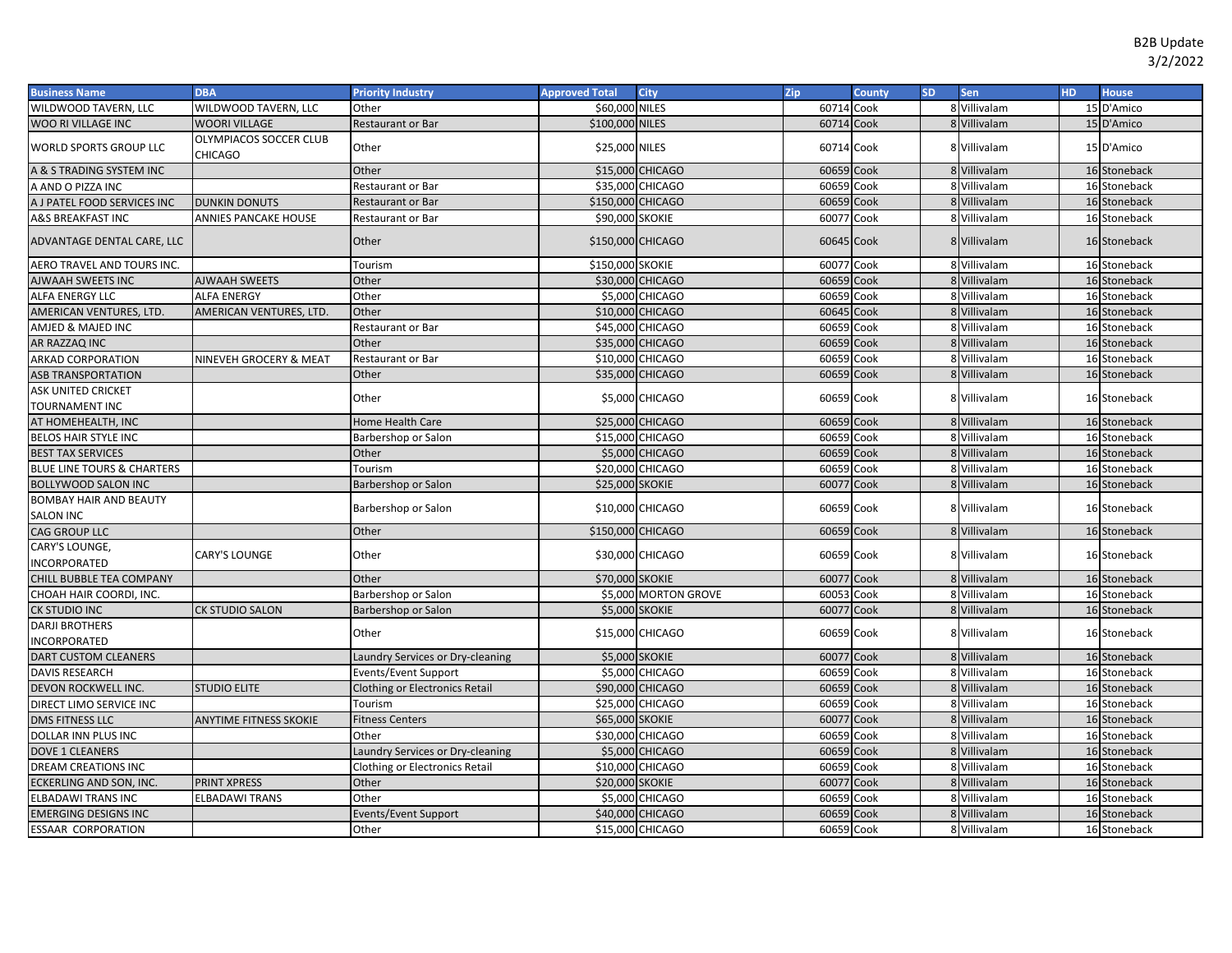| <b>Business Name</b>                                         | <b>DBA</b>                                        | Priority Industry                     | <b>Approved Total</b> | <b>City</b>             | Zip        | <b>County</b> | <b>SD</b> | Sen          | HD. | <b>House</b> |
|--------------------------------------------------------------|---------------------------------------------------|---------------------------------------|-----------------------|-------------------------|------------|---------------|-----------|--------------|-----|--------------|
| <b>ETEK REFRIGERATION HEATING</b>                            |                                                   | Other                                 |                       | \$10,000 CHICAGO        | 60645 Cook |               |           | 8 Villivalam |     | 16 Stoneback |
| AND COOLING                                                  |                                                   |                                       |                       |                         |            |               |           |              |     |              |
| FAYHA LIMOUSINE CORP                                         | <b>FAYHA LIMOUSINE CORP</b>                       | Tourism                               |                       | \$15,000 CHICAGO        | 60645 Cook |               |           | 8 Villivalam |     | 16 Stoneback |
| <b>FISH MART INC</b>                                         | <b>SAFA MARKET</b>                                | Other                                 |                       | \$30,000 CHICAGO        | 60659 Cook |               |           | 8 Villivalam |     | 16 Stoneback |
| FRUIT CHILL, INC.                                            |                                                   | Restaurant or Bar                     |                       | \$20,000 CHICAGO        | 60659 Cook |               |           | 8 Villivalam |     | 16 Stoneback |
| <b>GLOBE CHICAGO INC</b>                                     | <b>GLOBE CHICAGO INC</b>                          | Other                                 |                       | \$30,000 CHICAGO        | 60659 Cook |               |           | 8 Villivalam |     | 16 Stoneback |
| GOOD QUALITY GARAGE DOORS                                    |                                                   | Other                                 |                       | \$20,000 CHICAGO        | 60659 Cook |               |           | 8 Villivalam |     | 16 Stoneback |
| INC                                                          |                                                   |                                       |                       |                         |            |               |           |              |     |              |
| <b>GULLIVERS INC</b>                                         | <b>GULLIVERS PIZZA AND PUB</b>                    | Restaurant or Bar                     |                       | \$35,000 CHICAGO        | 60645 Cook |               |           | 8 Villivalam |     | 16 Stoneback |
| HAMID SYED                                                   |                                                   | Other                                 |                       | \$10,000 CHICAGO        | 60645 Cook |               |           | 8 Villivalam |     | 16 Stoneback |
| HOWARD L BLIVAISS DDS AND<br><b>ASSOCIATES PC</b>            | HOWARD L BLIVAISS DDS AND<br><b>ASSOCIATES PC</b> | Other                                 |                       | \$35,000 CHICAGO        | 60659 Cook |               |           | 8 Villivalam |     | 16 Stoneback |
| HYDERABAD HOUSE FAMILY                                       |                                                   |                                       |                       |                         |            |               |           |              |     |              |
| <b>DINING</b>                                                |                                                   | Restaurant or Bar                     |                       | \$40,000 CHICAGO        | 60659 Cook |               |           | 8 Villivalam |     | 16 Stoneback |
| <b>I &amp; F CAB CO.</b>                                     | <b>I &amp; F CAB CO</b>                           | Other                                 | \$5,000               | <b>CHICAGO</b>          | 60659 Cook |               |           | 8 Villivalam |     | 16 Stoneback |
| <b>IBAN TECH INC</b>                                         | <b>IBAN TECH INC</b>                              | <b>Clothing or Electronics Retail</b> | \$105,000 CHICAGO     |                         | 60659 Cook |               |           | 8 Villivalam |     | 16 Stoneback |
| <b>IGOCARE, INC</b>                                          | RIGHT AT HOME NORTH<br>SHORE/CHICAGO METRO        | Home Health Care                      | \$10,000 SKOKIE       |                         | 60077 Cook |               |           | 8 Villivalam |     | 16 Stoneback |
| <b>ILLINOIS THERAPEUTIC &amp;</b><br><b>NURSING SERVICES</b> |                                                   | Home Health Care                      | \$150,000 CHICAGO     |                         | 60659 Cook |               |           | 8 Villivalam |     | 16 Stoneback |
| INFINITY HOME CARE INC.                                      | INFINITY HOME CARE INC.                           | <b>Home Health Care</b>               | <b>\$5,000 SKOKIE</b> |                         | 60077 Cook |               |           | 8 Villivalam |     | 16 Stoneback |
| <b>INSPIRE MB INC</b>                                        |                                                   | Clothing or Electronics Retail        |                       | \$15,000 CHICAGO        | 60659 Cook |               |           | 8 Villivalam |     | 16 Stoneback |
| <b>ITOHAN ODIASE</b>                                         |                                                   | Other                                 |                       | \$15,000 CHICAGO        | 60659 Cook |               |           | 8 Villivalam |     | 16 Stoneback |
| JACOB'S CERAMIC STUDIO, INC                                  | JACOB'S CERAMIC STUDIO INC                        | Other                                 | \$20,000 SKOKIE       |                         | 60077 Cook |               |           | 8 Villivalam |     | 16 Stoneback |
| JF ANSARI INC                                                |                                                   | Other                                 |                       | \$20,000 CHICAGO        | 60659 Cook |               |           | 8 Villivalam |     | 16 Stoneback |
| K K TRADING INC                                              | <b>K K CONVENIENCE STORE</b>                      | Other                                 |                       | \$25,000 CHICAGO        | 60659 Cook |               |           | 8 Villivalam |     | 16 Stoneback |
| KARACHI CHAT HOUSE                                           |                                                   | Restaurant or Bar                     |                       | \$20,000 CHICAGO        | 60659 Cook |               |           | 8 Villivalam |     | 16 Stoneback |
| KARAOKE RESTAURANT & BAR<br>INC                              | <b>U STAR KARAOKE</b>                             | Arts                                  |                       | \$25,000 CHICAGO        | 60659 Cook |               |           | 8 Villivalam |     | 16 Stoneback |
| KATDOR ENTERPRISE LLC                                        | <b>TONDEO TRADERS</b>                             | Barbershop or Salon                   | <b>\$5,000 SKOKIE</b> |                         | 60077 Cook |               |           | 8 Villivalam |     | 16 Stoneback |
| KGN BUSINESS INC                                             | ROOPKALA BEAUTY SALON                             | Barbershop or Salon                   |                       | \$10,000 CHICAGO        | 60659 Cook |               |           | 8 Villivalam |     | 16 Stoneback |
| LAKHA ENTERPRISES INC                                        | <b>USMANIA FINE DINING</b>                        | Restaurant or Bar                     |                       | \$5,000 CHICAGO         | 60659 Cook |               |           | 8 Villivalam |     | 16 Stoneback |
| LEE FINANCE SOLUTIONS INC.                                   | LEE FINANCE SOLUTIONS                             | Other                                 |                       | \$5.000 CHICAGO         | 60659 Cook |               |           | 8 Villivalam |     | 16 Stoneback |
| LSH CONCEPTS CORPORATION                                     |                                                   | Other                                 |                       | \$25,000 LINCOLNWOOD    | 60712      | Cook          |           | 8 Villivalam |     | 16 Stoneback |
| MAHAL CAB CO.                                                |                                                   | Other                                 | \$5,000               | <b>CHICAGO</b>          | 60659 Cook |               |           | 8 Villivalam |     | 16 Stoneback |
| <b>MAJOR TRADERS INC</b>                                     |                                                   | Other                                 |                       | \$50,000 CHICAGO        | 60645      | Cook          |           | 8 Villivalam |     | 16 Stoneback |
| MANYA'S SALON INC.                                           |                                                   | Barbershop or Salon                   | <b>\$5,000 SKOKIE</b> |                         | 60077 Cook |               |           | 8 Villivalam |     | 16 Stoneback |
| <b>MARBAR INC</b>                                            | <b>WOLFY'S</b>                                    | Restaurant or Bar                     |                       | \$15,000 CHICAGO        | 60659 Cook |               |           | 8 Villivalam |     | 16 Stoneback |
| MIND EXCHANGE MUSIC LLC                                      | MIND EXCHANGE MUSIC                               | Other                                 |                       | \$5,000 CHICAGO         | 60645      | Cook          |           | 8 Villivalam |     | 16 Stoneback |
| MO MO HOUSE CORP                                             | <b>NEPAL HOUSE</b>                                | <b>Restaurant or Bar</b>              |                       | \$25,000 CHICAGO        | 60659      | Cook          |           | 8 Villivalam |     | 16 Stoneback |
| MOHAMED JALOUANE                                             | MOHAMED JALOUANE                                  | Other                                 |                       | \$10,000 CHICAGO        | 60645 Cook |               |           | 8 Villivalam |     | 16 Stoneback |
| MONEY VENDING SOLUTION LLC                                   |                                                   | Other                                 |                       | <b>\$25,000 CHICAGO</b> | 60659 Cook |               |           | 8 Villivalam |     | 16 Stoneback |
| MOTI INTERNATIONAL INC.                                      | <b>MOTI MOVERS</b>                                | Other                                 | \$5,000               | <b>CHICAGO</b>          | 60659 Cook |               |           | 8 Villivalam |     | 16 Stoneback |
| MSK SYSTEMS INC                                              |                                                   | Other                                 |                       | \$10,000 CHICAGO        | 60659 Cook |               |           | 8 Villivalam |     | 16 Stoneback |
| MUGHAL BAKERY CHICAGO INC                                    |                                                   | Restaurant or Bar                     |                       | \$5,000 CHICAGO         | 60659 Cook |               |           | 8 Villivalam |     | 16 Stoneback |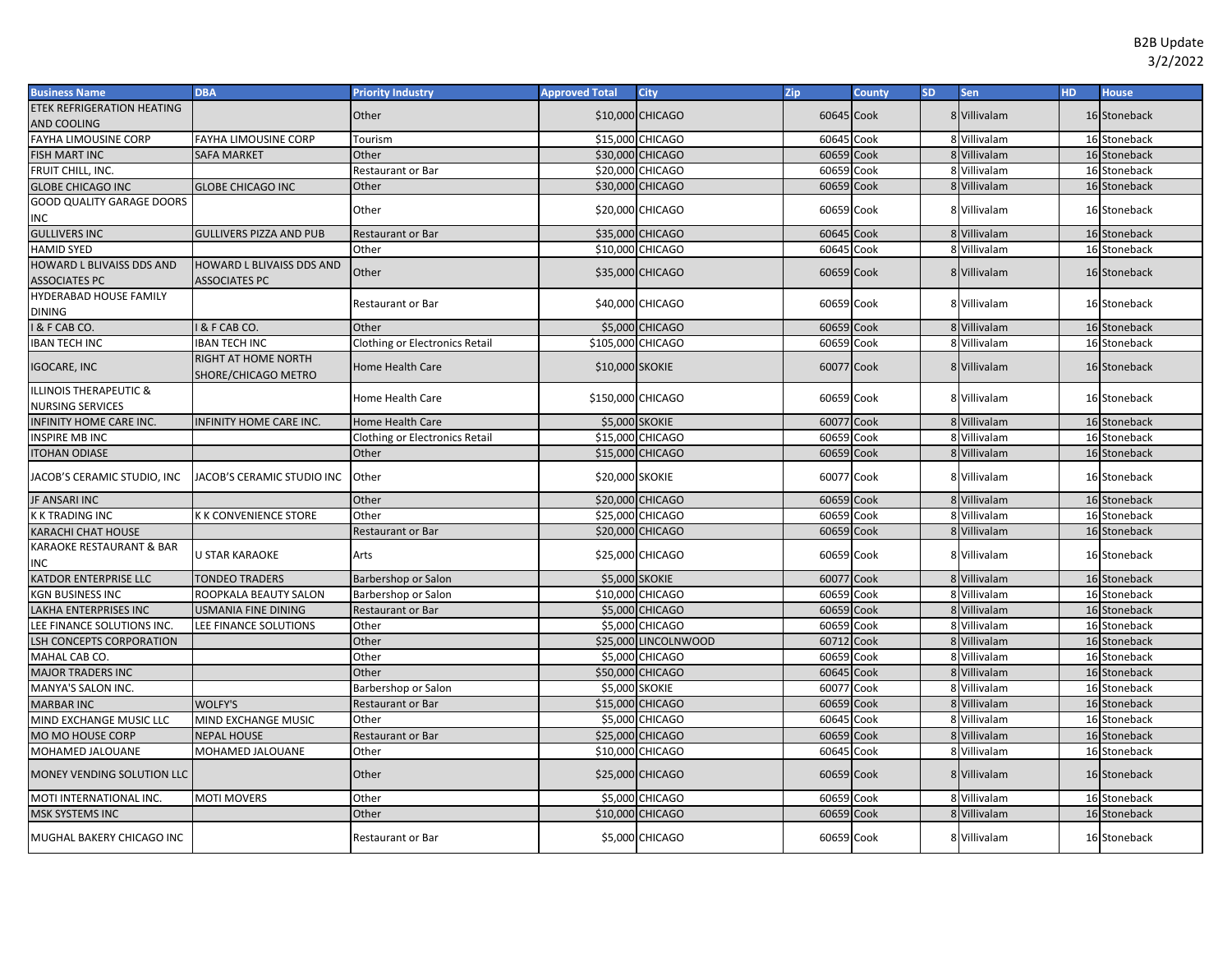| <b>Business Name</b>                           | <b>DBA</b>                    | <b>Priority Industry</b>              | <b>Approved Total</b> | <b>City</b>            | Zip        | <b>County</b> | <b>SD</b> | Sen          | HD. | <b>House</b> |
|------------------------------------------------|-------------------------------|---------------------------------------|-----------------------|------------------------|------------|---------------|-----------|--------------|-----|--------------|
| <b>NATALIE J ABDULLAH</b>                      |                               | Other                                 |                       | \$5,000 CHICAGO        | 60659 Cook |               |           | 8 Villivalam |     | 16 Stoneback |
| NEW CHICAGO PAK SWEETS INC                     | <b>NEW CHICAGO PAK SWEETS</b> | Restaurant or Bar                     |                       | \$10,000 CHICAGO       | 60659 Cook |               |           | 8 Villivalam |     | 16 Stoneback |
| <b>NEW TAZA BAKERY</b>                         | <b>TAZA BAKERY</b>            | Restaurant or Bar                     |                       | \$10,000 CHICAGO       | 60659 Cook |               |           | 8 Villivalam |     | 16 Stoneback |
| NORTH STAR RESTAURANT INC                      |                               | Restaurant or Bar                     |                       | \$20,000 CHICAGO       | 60659      | Cook          |           | 8 Villivalam |     | 16 Stoneback |
| <b>P &amp; E CORP</b>                          | SMILIN' JIM'S SALOON          | Restaurant or Bar                     |                       | \$15,000 CHICAGO       | 60659 Cook |               |           | 8 Villivalam |     | 16 Stoneback |
| P & E CORP.                                    | SMILIN' JIM'S SALOON          | Restaurant or Bar                     |                       | \$15,000 CHICAGO       | 60659      | Cook          |           | 8 Villivalam |     | 16 Stoneback |
| PHYSICIANS AT WORK, INC.                       |                               | Home Health Care                      | \$35,000 SKOKIE       |                        | 60077      | Cook          |           | 8 Villivalam |     | 16 Stoneback |
| RABIA'S COLLECTIONS INC                        |                               | <b>Clothing or Electronics Retail</b> |                       | \$40,000 CHICAGO       | 60659 Cook |               |           | 8 Villivalam |     | 16 Stoneback |
| RABIN RESEARCH COMPANY                         |                               | Other                                 |                       | \$40,000 CHICAGO       | 60659 Cook |               |           | 8 Villivalam |     | 16 Stoneback |
| RAHIM SHEKONI                                  | <b>RAHIM SHEKONI</b>          | Other                                 |                       | \$15,000 CHICAGO       | 60645      | Cook          |           | 8 Villivalam |     | 16 Stoneback |
| RESHAM'S                                       | RESHAM'S                      | <b>Clothing or Electronics Retail</b> |                       | \$20,000 CHICAGO       | 60659 Cook |               |           | 8 Villivalam |     | 16 Stoneback |
| RIVER PARK MOTEL & SUITES,<br>INC              |                               | Hotel                                 |                       | \$10,000 CHICAGO       | 60659 Cook |               |           | 8 Villivalam |     | 16 Stoneback |
| RZA CORPORATION INC                            | RZA CORPORATION INC           | Tourism                               |                       | \$5,000 CHICAGO        | 60645 Cook |               |           | 8 Villivalam |     | 16 Stoneback |
| SAAAB INCORPORATED                             | SAAAB TECH                    | Tourism                               |                       | \$15,000 CHICAGO       | 60659 Cook |               |           | 8 Villivalam |     | 16 Stoneback |
| SAHELI INC                                     | SAHIL EXCLUSIVE               | <b>Clothing or Electronics Retail</b> | \$75,000 CHICAGO      |                        | 60659 Cook |               |           | 8 Villivalam |     | 16 Stoneback |
| SAMA TECH INC.                                 |                               | Other                                 |                       | \$45,000 CHICAGO       | 60659 Cook |               |           | 8 Villivalam |     | 16 Stoneback |
| SHAMA ONE INC.                                 | <b>ANMOL PAN</b>              | Other                                 | \$15,000 CHICAGO      |                        | 60659 Cook |               |           | 8 Villivalam |     | 16 Stoneback |
| SHIVAM ENTERPRISES INC                         | <b>GENUINE TIME</b>           | Other                                 |                       | \$10,000 CHICAGO       | 60659      | Cook          |           | 8 Villivalam |     | 16 Stoneback |
| SHUMAILA'S FASHION HUB INC.                    | <b>DESTINY STUDIO</b>         | <b>Clothing or Electronics Retail</b> |                       | \$15,000 CHICAGO       | 60659 Cook |               |           | 8 Villivalam |     | 16 Stoneback |
| <b>SKOKIE HOUSE LTD</b>                        |                               | Restaurant or Bar                     | \$20,000 SKOKIE       |                        | 60077 Cook |               |           | 8 Villivalam |     | 16 Stoneback |
| SMART WORLD IT SOLUTIONS<br>NC.                |                               | Other                                 |                       | \$5,000 CHICAGO        | 60645 Cook |               |           | 8 Villivalam |     | 16 Stoneback |
| SONA GROUP INC                                 |                               | Other                                 | \$5,000               | <b>CHICAGO</b>         | 60659 Cook |               |           | 8 Villivalam |     | 16 Stoneback |
| SPINZER RESTAURANT, INC                        | SPINZER RESTAURANT            | Restaurant or Bar                     |                       | \$10,000 CHICAGO       | 60659 Cook |               |           | 8 Villivalam |     | 16 Stoneback |
| SUKHADIA SWEETS AND SNACKS                     |                               | Restaurant or Bar                     |                       | \$70,000 CHICAGO       | 60659 Cook |               |           | 8 Villivalam |     | 16 Stoneback |
| SUNNY & MOON SPA, INC.                         |                               | Barbershop or Salon                   | \$10,000 SKOKIE       |                        | 60077 Cook |               |           | 8 Villivalam |     | 16 Stoneback |
| TAJ SARI PALACE INTL INC                       |                               | <b>Clothing or Electronics Retail</b> |                       | \$20,000 CHICAGO       | 60659 Cook |               |           | 8 Villivalam |     | 16 Stoneback |
| <b>TEXTILE CRAFTS, INC.</b>                    |                               | <b>Clothing or Electronics Retail</b> |                       | \$30,000 CHICAGO       | 60659 Cook |               |           | 8 Villivalam |     | 16 Stoneback |
| THE FRESHLER INC                               | THE PORT OF PERI PERI         | Restaurant or Bar                     | \$15,000 SKOKIE       |                        | 60077 Cook |               |           | 8 Villivalam |     | 16 Stoneback |
| THE NRS GROUP, LTD.                            |                               | Other                                 |                       | <b>\$5,000 CHICAGO</b> | 60659 Cook |               |           | 8 Villivalam |     | 16 Stoneback |
| TOP NOTE PERFORMING ARTS<br><b>ACADEMY LLC</b> |                               | Arts                                  |                       | \$5,000 LINCOLNWOOD    | 60712 Cook |               |           | 8 Villivalam |     | 16 Stoneback |
| UNITED BUS INC.                                | UNITED BUS                    | Tourism                               |                       | \$50,000 CHICAGO       | 60645 Cook |               |           | 8 Villivalam |     | 16 Stoneback |
| URMILA ARORA                                   | UMA SAREES UMA TRAVEL         | <b>Clothing or Electronics Retail</b> |                       | \$10,000 CHICAGO       | 60659 Cook |               |           | 8 Villivalam |     | 16 Stoneback |
| USMANIA RESTAURANT INC                         |                               | Other                                 | \$15,000 CHICAGO      |                        | 60659 Cook |               |           | 8 Villivalam |     | 16 Stoneback |
| VAPECITY CHICAGO LLC                           | <b>VAPECITY CHICAGO</b>       | Other                                 | \$15,000 SKOKIE       |                        | 60077 Cook |               |           | 8 Villivalam |     | 16 Stoneback |
| <b>VYADOM INC</b>                              |                               | <b>Clothing or Electronics Retail</b> | \$135,000 CHICAGO     |                        | 60645      | Cook          |           | 8 Villivalam |     | 16 Stoneback |
| WASIM ONE INC                                  | <b>AR COLLECTIONS</b>         | <b>Clothing or Electronics Retail</b> |                       | \$5,000 CHICAGO        | 60659 Cook |               |           | 8 Villivalam |     | 16 Stoneback |
| YBM SALES AND SERVICES INC                     | YBM SALES AND SERVICES INC    | <b>Clothing or Electronics Retail</b> |                       | \$5,000 CHICAGO        | 60659 Cook |               |           | 8 Villivalam |     | 16 Stoneback |
| YOKAI FILMS INC                                | YOKAI FILMS                   | Events/Event Support                  |                       | \$20,000 CHICAGO       | 60659 Cook |               |           | 8 Villivalam |     | 16 Stoneback |
| Z SQUARED INC                                  | <b>EL CARRITO</b>             | Restaurant or Bar                     |                       | \$25,000 CHICAGO       | 60659 Cook |               |           | 8 Villivalam |     | 16 Stoneback |
| ZUHAIR ZARAR                                   | ZUHAIR ZARAR GROUP            | Other                                 |                       | \$10,000 CHICAGO       | 60659 Cook |               |           | 8 Villivalam |     | 16 Stoneback |
| <b>ZURI INC</b>                                | <b>DUNKIN DONUTS</b>          | Restaurant or Bar                     |                       | \$95,000 CHICAGO       | 60645 Cook |               |           | 8 Villivalam |     | 16 Stoneback |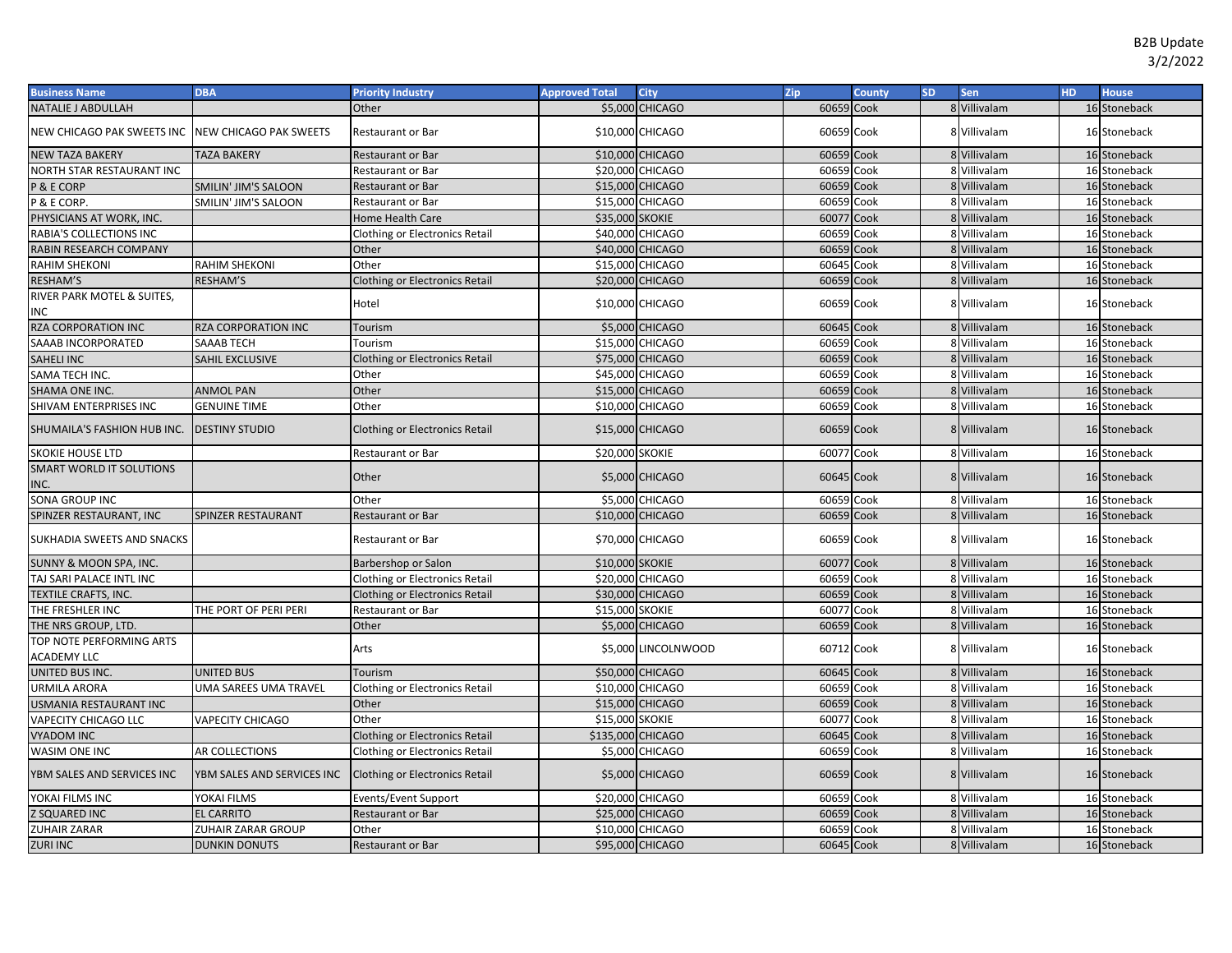| <b>Business Name</b>              | <b>DBA</b>                                    | <b>Priority Industry</b>              | <b>Approved Total</b>  | <b>City</b>        | Zip        | <b>County</b> | <b>SD</b> | Sen                | HD. | <b>House</b>       |
|-----------------------------------|-----------------------------------------------|---------------------------------------|------------------------|--------------------|------------|---------------|-----------|--------------------|-----|--------------------|
| ARIFI INC.                        | CAFE LUCCI                                    | Restaurant or Bar                     |                        | \$110,000 GLENVIEW | 60025      | Cook          |           | 9 Fine             |     | 17 Gong-Gershowitz |
| <b>B.H.G. GROUP INC</b>           | <b>BHG GROUP</b>                              | Other                                 |                        | \$5,000 SKOKIE     | 60076 Cook |               |           | 9Fine              |     | 17 Gong-Gershowitz |
| <b>BODY BY KHOSHAL</b>            |                                               | itness Centers                        |                        | \$5,000 NORTHBROOK | 60025      | Cook          |           | 9 Fine             |     | 17 Gong-Gershowitz |
| <b>CHICAGO'S NORTH SHORE</b>      |                                               |                                       |                        |                    |            |               |           |                    |     |                    |
| <b>CONVENTION &amp; VISITORS</b>  |                                               | Tourism                               | \$25,000 SKOKIE        |                    | 60077 Cook |               |           | 9 Fine             |     | 17 Gong-Gershowitz |
| <b>BUREAU</b>                     |                                               |                                       |                        |                    |            |               |           |                    |     |                    |
| <b>GLENVIEW INVESTORS - HOTEL</b> | RENAISSANCE CHICAGO                           | Hotel                                 |                        | \$250,000 GLENVIEW | 60018 Cook |               |           | 9 Fine             |     | 17 Gong-Gershowitz |
| LLC                               | <b>GLENVIEW SUITES</b>                        |                                       |                        |                    |            |               |           |                    |     |                    |
| <b>HFZ INC</b>                    |                                               | <b>Clothing or Electronics Retail</b> | \$55,000 SKOKIE        |                    | 60077      | Cook          |           | 9 Fine             |     | 17 Gong-Gershowitz |
| HILARY'S COOKIES INC.             | <b>HILARY'S COOKIES</b>                       | Restaurant or Bar                     | \$20,000 SKOKIE        |                    | 60077      | Cook          |           | 9 Fine             |     | 17 Gong-Gershowitz |
| HOLLYWOOD TRENDZ HAIR AND         | <b>HOLLYWOOD TRENDZ HAIR</b>                  | Barbershop or Salon                   | \$30,000 SKOKIE        |                    | 60077 Cook |               |           | 9 Fine             |     | 17 Gong-Gershowitz |
| <b>SPA INC</b>                    | <b>AND SPA</b>                                |                                       |                        |                    |            |               |           |                    |     |                    |
| INSIEME A CHICAGO LLC             |                                               | Arts                                  | \$10,000               | <b>GLENVIEW</b>    | 60025      | Cook          |           | 9 Fine             |     | 17 Gong-Gershowitz |
| JAMESON'S SKOKIE, INC             | <b>JAMESON'S CHARHOUSE</b>                    | Restaurant or Bar                     | \$150,000 SKOKIE       |                    | 60077      | Cook          |           | 9 Fine             |     | 17 Gong-Gershowitz |
| JTS, INC                          | <b>BLUESTONE</b>                              | Restaurant or Bar                     |                        | \$150,000 EVANSTON | 60201      | Cook          |           | 9 Fine             |     | 17 Gong-Gershowitz |
| KARDO 3, INC                      | DUNKIN DONUTS/BASKIN<br><b>ROBBINS</b>        | <b>Restaurant or Bar</b>              |                        | \$15,000 EVANSTON  | 60201 Cook |               |           | 9 Fine             |     | 17 Gong-Gershowitz |
| KUNNEL DENTAL CENTER, P.C.        | KUNNEL DENTAL CENTER P.C.                     | Other                                 | \$15,000 SKOKIE        |                    | 60077      | Cook          |           | 9 Fine             |     | 17 Gong-Gershowitz |
| L STAR 7 INC                      | <b>RELAX CENTER</b>                           | Barbershop or Salon                   | \$40,000 SKOKIE        |                    | 60077      | Cook          |           | 9 Fine             |     | 17 Gong-Gershowitz |
| LOCK CHICAGO LLC                  |                                               | ndoor recreation                      |                        | \$40,000 EVANSTON  | 60201      | Cook          |           | 9 Fine             |     | 17 Gong-Gershowitz |
| M ALI INC                         | <b>SONIA SALON</b>                            | Barbershop or Salon                   | \$5,000 SKOKIE         |                    | 60077      | Cook          |           | 9 Fine             |     | 17 Gong-Gershowitz |
| <b>MASSVR LLC</b>                 |                                               | Other                                 | \$65,000 SKOKIE        |                    | 60077      | Cook          |           | 9 Fine             |     | 17 Gong-Gershowitz |
| MOSHMAN PRODUCTIONS, INC.         |                                               | Arts                                  |                        | \$30,000 EVANSTON  | 60201 Cook |               |           | 9 Fine             |     | 17 Gong-Gershowitz |
| OLD ORCHARD SHOE REPAIR           |                                               | Other                                 | \$10,000 SKOKIE        |                    | 60077      | Cook          |           | 9 Fine             |     | 17 Gong-Gershowitz |
| PK FASHION INC.                   | PK FASHION INC.                               | Clothing or Electronics Retail        | \$25,000 SKOKIE        |                    | 60077      | Cook          |           | 9 Fine             |     | 17 Gong-Gershowitz |
| <b>REHAN MOHSIN</b>               |                                               | Other                                 | \$10,000 SKOKIE        |                    | 60077      | Cook          |           | 9 Fine             |     | 17 Gong-Gershowitz |
| RIVAAN SKOKIE INC                 | <b>MRS FIELDS</b>                             | Restaurant or Bar                     | \$25,000 SKOKIE        |                    | 60077      | Cook          |           | 9 Fine             |     | 17 Gong-Gershowitz |
| ROYAL COFFEE CORPORATION          | <b>ROYAL COFFEE</b>                           | Restaurant or Bar                     | \$5,000 SKOKIE         |                    | 60076      | Cook          |           | 9 Fine             |     | 17 Gong-Gershowitz |
| ROYALE COSMETICS M INC            | ROYALE COSMETICS M INC                        | Other                                 | <b>\$20,000 SKOKIE</b> |                    | 60077      | Cook          |           | 9 Fine             |     | 17 Gong-Gershowitz |
| SBS GLENVIEW, LLC                 | <b>STAYBRIDGE SUITES -</b>                    | Hotel                                 |                        | \$250,000 GLENVIEW | 60026 Cook |               |           | 9 Fine             |     | 17 Gong-Gershowitz |
|                                   | <b>GLENVIEW</b>                               |                                       |                        |                    |            |               |           |                    |     |                    |
| <b>SKB CORPORATION</b>            | <b>KOCHIJIB</b>                               | Restaurant or Bar                     |                        | \$30,000 GLENVIEW  | 60025 Cook |               |           | 9 Fine             |     | 17 Gong-Gershowitz |
| SPA TREE LOUNGE, INC.             | ZEN NAIL LOUNGE II                            | Barbershop or Salon                   | \$40,000 SKOKIE        |                    | 60077      | Cook          |           | 9 Fine             |     | 17 Gong-Gershowitz |
| <b>SUBWAY</b>                     | <b>S&amp;SP ENTERPRISE INC</b>                | Other                                 | \$10,000 SKOKIE        |                    | 60077      | Cook          |           | 9 Fine             |     | 17 Gong-Gershowitz |
| <b>SUZANNE REED</b>               | SISAI/ANGUAYA DESIGNS                         | Arts                                  | \$5,000                | <b>EVANSTON</b>    | 60203      | Cook          |           | 9 Fine             |     | 17 Gong-Gershowitz |
| TEN NINETY BEER CO                |                                               | Restaurant or Bar                     |                        | \$25,000 GLENVIEW  | 60025      | Cook          |           | 9 Fine             |     | 17 Gong-Gershowitz |
| <b>VCIL INC</b>                   | RED MANGO FROZEN YOGURT<br>& SMOOTHIES        | Other                                 | \$20,000 SKOKIE        |                    | 60077 Cook |               |           | 9 Fine             |     | 17 Gong-Gershowitz |
| WILRI, LLC                        | RESIDENCE INN CHICAGO<br>NORTH SHORE/WILMETTE | Hotel                                 |                        | \$250,000 WILMETTE | 60091 Cook |               |           | 9 Fine             |     | 17 Gong-Gershowitz |
| <b>WMCM LLC</b>                   | <b>EJS PIZZERIA</b>                           | Restaurant or Bar                     | \$15,000 SKOKIE        |                    | 60077      | Cook          |           | 9 Fine             |     | 17 Gong-Gershowitz |
| <b>WOODS CLEANERS</b>             |                                               | aundry Services or Dry-cleaning       | \$5,000 SKOKIE         |                    | 60077      | Cook          |           | 9 <sup></sup> Fine |     | 17 Gong-Gershowitz |
| YOUTH CHORUS OF THE NORTH         |                                               | Arts                                  |                        | \$5,000 EVANSTON   | 60201      | Cook          |           | 9 Fine             |     |                    |
| SHORE                             |                                               |                                       |                        |                    |            |               |           |                    |     | 17 Gong-Gershowitz |
| <b>ZEESHAN BAIG</b>               |                                               | Other                                 | \$15,000 SKOKIE        |                    | 60077      | Cook          |           | 9 Fine             |     | 17 Gong-Gershowitz |
| ACTORS TRAINING CENTER INC        | <b>ACTORS TRAINING CENTER INC Arts</b>        |                                       |                        | \$25,000 WILMETTE  | 60091 Cook |               |           | 9 Fine             |     | 18 Gabel           |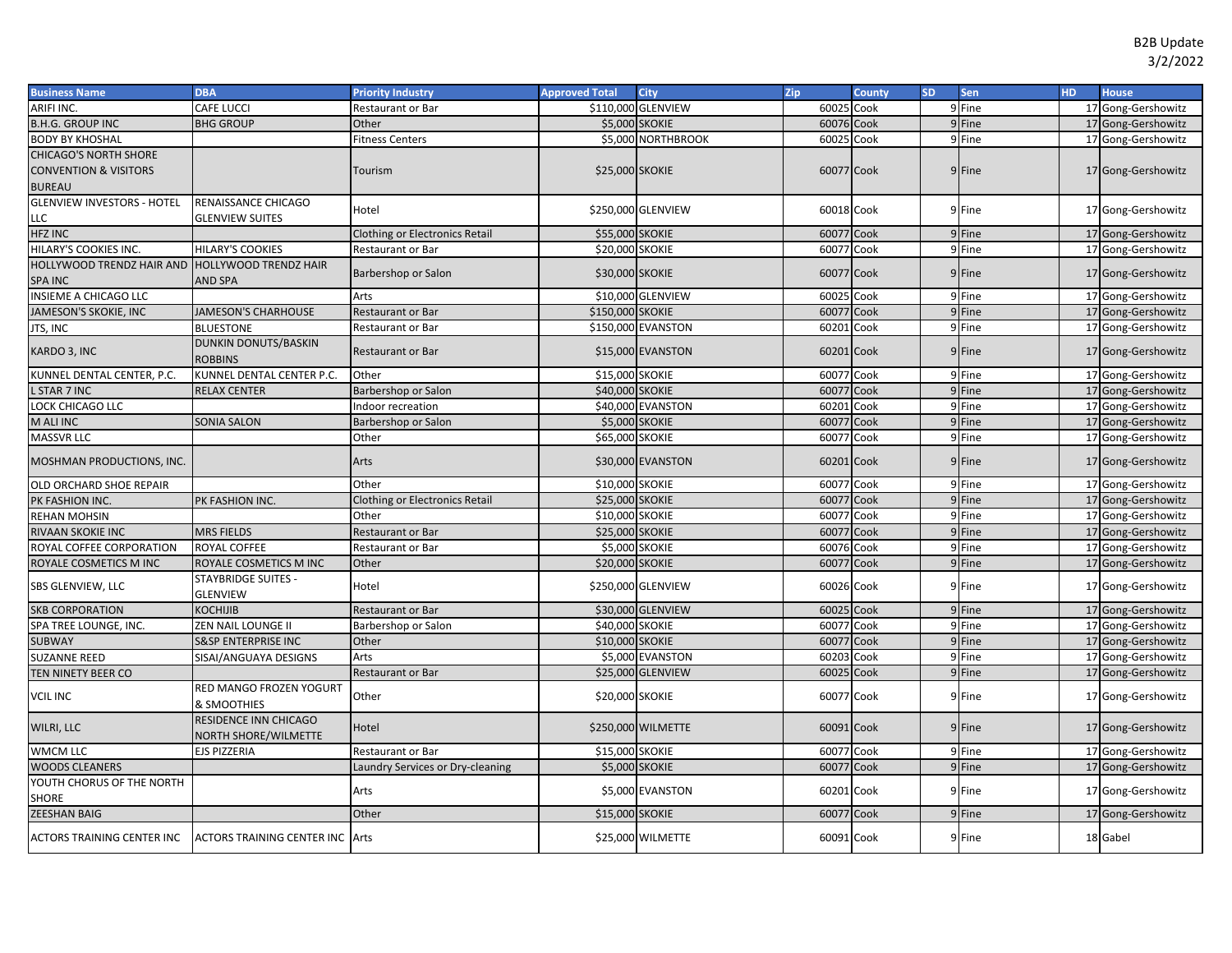| <b>Business Name</b>                    | <b>DBA</b>                                 | <b>Priority Industry</b>              | <b>Approved Total</b> | City                    | Zip        | County | <b>SD</b> | Sen         | <b>HD</b> | <b>House</b> |
|-----------------------------------------|--------------------------------------------|---------------------------------------|-----------------------|-------------------------|------------|--------|-----------|-------------|-----------|--------------|
| <b>ASH LUNA</b>                         |                                            | Arts                                  | \$10,000              | <b>EVANSTON</b>         | 60202 Cook |        |           | 9 Fine      |           | 18 Gabel     |
| <b>AUTOMATIC BURGER &amp; DOG,</b>      |                                            |                                       |                       |                         |            |        |           |             |           |              |
| INC.                                    | EDZO'S BURGER SHOP                         | <b>Restaurant or Bar</b>              |                       | \$25,000 EVANSTON       | 60201 Cook |        |           | 9 Fine      |           | 18 Gabel     |
| <b>AVLI RESTAURANT INC</b>              |                                            | <b>Restaurant or Bar</b>              |                       | \$35,000 WINNETKA       | 60093 Cook |        |           | 9 Fine      |           | 18 Gabel     |
| <b>BALLROOM DANCE CENTER INC</b>        | <b>BALLROOM DANCE CENTER</b>               | Indoor recreation                     |                       | \$25,000 NORTHFIELD     | 60093 Cook |        |           | 9 Fine      |           | 18 Gabel     |
| <b>CHICAGO BALLET ARTS</b>              |                                            | Arts                                  |                       | \$15,000 EVANSTON       | 60201 Cook |        |           | 9 Fine      |           | 18 Gabel     |
| <b>EVANSTON WOMAN MAGAZINE</b>          |                                            | Arts                                  |                       | \$10,000 EVANSTON       | 60201 Cook |        |           | 9 Fine      |           | 18 Gabel     |
| <b>GIANT SCREEN FILMS LLC</b>           |                                            | Arts                                  |                       | \$150,000 EVANSTON      | 60201      | Cook   |           | 9 Fine      |           | 18 Gabel     |
| HHC LLC                                 | HANNAH HANDMADE                            | Events/Event Support                  |                       | \$70,000 EVANSTON       | 60201      | Cook   |           | 9 Fine      |           | 18 Gabel     |
| IN THE REALM OF SENSES                  |                                            | Arts                                  |                       | \$5,000 EVANSTON        | 60201 Cook |        |           | 9 Fine      |           | 18 Gabel     |
| JEFF STITELY MUSIC<br>PRODUCTIONS, INC. | STITELY ENTERTAINMENT                      | Events/Event Support                  |                       | \$50,000 EVANSTON       | 60202 Cook |        |           | 9 Fine      |           | 18 Gabel     |
| <b>JMA PILATES 2 INC</b>                | <b>CLUB PILATES GLENVIEW</b>               | <b>Fitness Centers</b>                |                       | \$40,000 GLENVIEW       | 60025 Cook |        |           | 9 Fine      |           | 18 Gabel     |
| <b>JOE'S HAIR SALON</b>                 |                                            | Barbershop or Salon                   |                       | \$10,000 EVANSTON       | 60201 Cook |        |           | 9 Fine      |           | 18 Gabel     |
| KARDO 6, INC                            | <b>DUNKIN DONUTS</b>                       | <b>Restaurant or Bar</b>              |                       | \$15,000 EVANSTON       | 60202 Cook |        |           | 9 Fine      |           | 18 Gabel     |
| <b>MENTZ LLC</b>                        |                                            | <b>Clothing or Electronics Retail</b> |                       | \$5,000 NORTHBROOK      | 60062 Cook |        |           | 9 Fine      |           | 18 Gabel     |
| <b>MIDWEST CONCERTS</b>                 |                                            | Arts                                  |                       | \$15,000 EVANSTON       | 60202 Cook |        |           | 9 Fine      |           | 18 Gabel     |
| NORTH SHORE ART LEAGUE                  | NORTH SHORE ART LEAGUE                     | Arts                                  |                       | \$10,000 WINNETKA       | 60093 Cook |        |           | 9 Fine      |           | 18 Gabel     |
| NORTH SHORE EVENTS, LLC                 | NORTH SHORE WEDDINGS AND<br><b>EVENTS</b>  | Events/Event Support                  |                       | \$15,000 WINNETKA       | 60093 Cook |        |           | 9 Fine      |           | 18 Gabel     |
| <b>NORTHSHORE CRUISE</b>                | <b>EXPEDIA CRUISES</b>                     |                                       |                       | \$25,000 GLENVIEW       | 60025 Cook |        |           | 9 Fine      |           | 18 Gabel     |
| SPECIALISTS INC                         | NORTHSHORE                                 | Tourism                               |                       |                         |            |        |           |             |           |              |
| <b>OPEN LAKE &amp; LANDSCAPE</b>        |                                            |                                       |                       |                         |            |        |           |             |           |              |
| STUDIO, LTD.                            |                                            | Arts                                  |                       | \$5,000 EVANSTON        | 60201 Cook |        |           | 9 Fine      |           | 18 Gabel     |
| OPEN STUDIO PROJECT INC                 | <b>OPEN STUDIO PROJECT</b>                 | Arts                                  |                       | \$10,000 EVANSTON       | 60202 Cook |        |           | 9 Fine      |           | 18 Gabel     |
| PRAIRIE GRASS LLC                       | PRAIRIE GRASS CAFE                         | <b>Restaurant or Bar</b>              |                       | \$150,000 NORTHBROOK    | 60062 Cook |        |           | 9 Fine      |           | 18 Gabel     |
| <b>SA GALLERY</b>                       | ZIA GALLERY                                | Arts                                  |                       | \$20,000 WINNETKA       | 60093 Cook |        |           | 9 Fine      |           | 18 Gabel     |
| <b>SARA'S IK LTD</b>                    | <b>DAVE'S ITALIAN KITCHEN</b>              | <b>Restaurant or Bar</b>              |                       | \$25,000 EVANSTON       | 60201      | Cook   |           | 9 Fine      |           | 18 Gabel     |
| SONIC SOUP COMPANY                      |                                            | <b>Events/Event Support</b>           |                       | \$15,000 EVANSTON       | 60202      | Cook   |           | 9 Fine      |           | 18 Gabel     |
| TERENEO 3634 LLC                        | <b>BAT 17</b>                              | <b>Restaurant or Bar</b>              |                       | \$150,000 EVANSTON      | 60201      | Cook   |           | 9 Fine      |           | 18 Gabel     |
| THE BARN INVESTMENT, LLC                | THE BARN STEAKHOUSE                        | Restaurant or Bar                     |                       | \$110,000 EVANSTON      | 60201      | Cook   |           | 9 Fine      |           | 18 Gabel     |
| 1876 CLARK LLC                          | <b>MCDONALDS</b>                           | <b>Restaurant or Bar</b>              |                       | \$105,000 NORRIDGE      | 60706 Cook |        |           | 10 Martwick |           | 19 LaPointe  |
| 4359-61 N. MILWAUKEE, INC.              | <b>HOPS &amp; BARLEY</b>                   | Restaurant or Bar                     |                       | \$40,000 CHICAGO        | 60641      | Cook   |           | 10 Martwick |           | 19 LaPointe  |
| A-1 PROFESSIONAL                        |                                            | Other                                 |                       | \$5,000 HARWOOD HEIGHTS | 60706 Cook |        |           | 10 Martwick |           | 19 LaPointe  |
| <b>AUTOMOTIVE INC</b>                   |                                            |                                       |                       |                         |            |        |           |             |           |              |
| ABC BUSINESS FORMS INC                  | ABC PRINTING COPMANY                       | Other                                 | \$150,000 CHICAGO     |                         | 60646 Cook |        |           | 10 Martwick |           | 19 LaPointe  |
| ABC DANCE ACADEMY, INC                  | ABC DANCE ACADEMY                          | Indoor recreation                     |                       | \$5,000 CHICAGO         | 60630 Cook |        |           | 10 Martwick |           | 19 LaPointe  |
| ADVANCE HOME HEALTH CARE<br>LTD.        | ADVANCE HOME HEALTH CARE Home Health Care  |                                       |                       | \$65,000 CHICAGO        | 60646 Cook |        |           | 10 Martwick |           | 19 LaPointe  |
| A-MI-THA INC                            | <b>AMITABUL</b>                            | Restaurant or Bar                     |                       | \$5,000 CHICAGO         | 60646 Cook |        |           | 10 Martwick |           | 19 LaPointe  |
| ARTORIUM INC.                           |                                            | Indoor recreation                     |                       | \$10,000 CHICAGO        | 60646 Cook |        |           | 10 Martwick |           | 19 LaPointe  |
| <b>BENCHMARK HEALTH CORP</b>            | <b>BENCHMARK HOME HEALTH</b><br>CARE, INC. | Home Health Care                      |                       | \$60,000 CHICAGO        | 60646 Cook |        |           | 10 Martwick |           | 19 LaPointe  |
| C & C PUBS INC.                         | THE JAMES JOYCE IRISH PUB                  | Other                                 |                       | \$40,000 BERWYN         | 60402      | Cook   |           | 10 Martwick |           | 19 LaPointe  |
| CAFE STOA INC.                          | <b>MOM'S OLD RECIPE</b>                    | Other                                 |                       | \$45,000 CHICAGO        | 60646 Cook |        |           | 10 Martwick |           | 19 LaPointe  |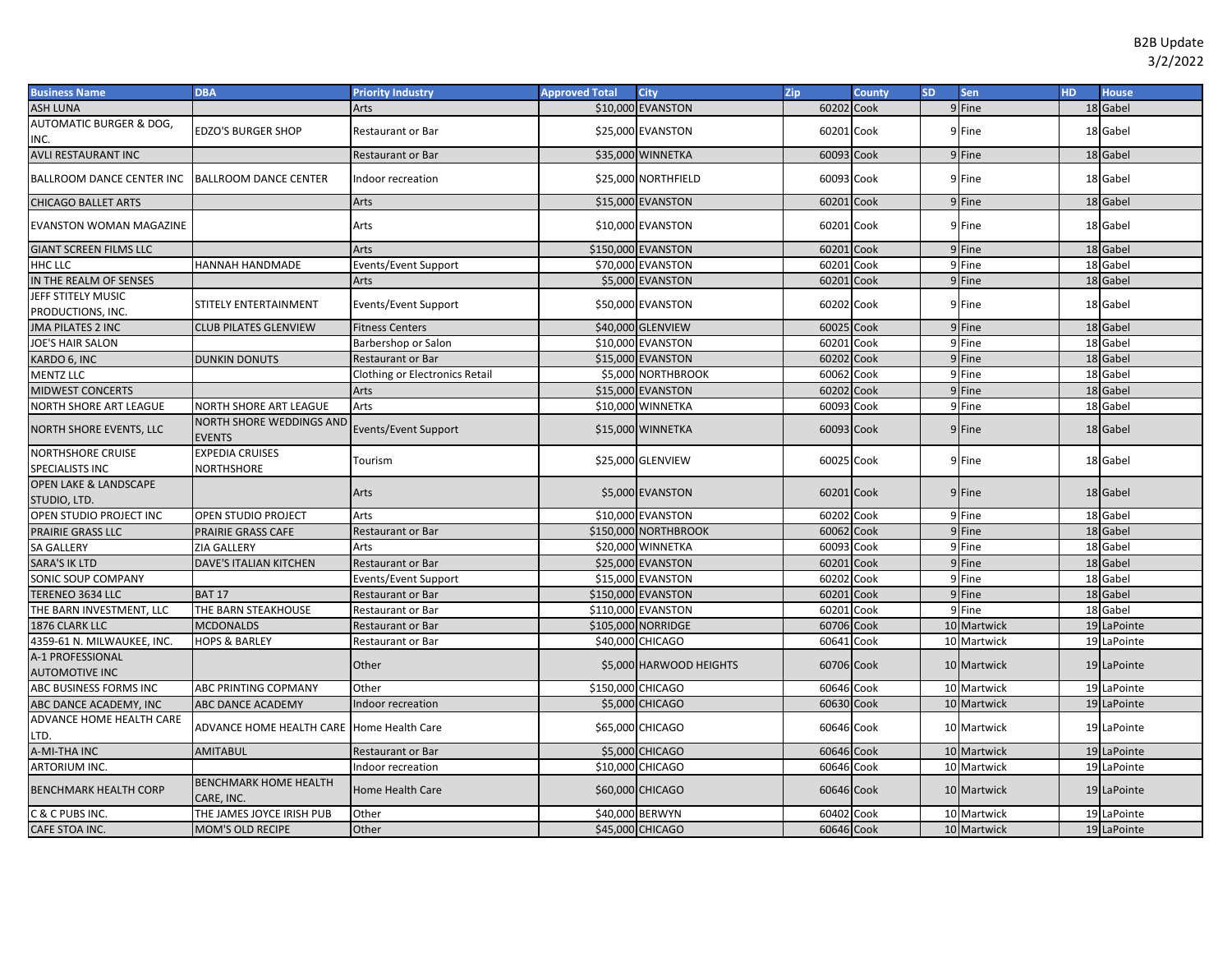| <b>CHARLEYS STEAK OF NORRIDGE</b><br><b>CHARLEYS STEAK OF NORRIDGE</b><br>\$40,000 NORRIDGE<br>60706 Cook<br>10 Martwick<br>Other<br>19 LaPointe<br>INC.<br>INC.<br>CHICAGO TRADE ENTERPRISE,<br>10 Martwick<br>Other<br>\$5,000 ELMWOOD PARK<br>60707 Cook<br>19 LaPointe<br>INC.<br>\$10,000 CHICAGO<br>10 Martwick<br>CITY SUBURBAN AUTO SERVICE<br>Other<br>60646 Cook<br>19 LaPointe<br>CORNELL'S FLOOR SANDING,<br>Other<br>\$20,000 CHICAGO<br>10 Martwick<br>CORNELL'S FLOOR SANDING, INC<br>60641 Cook<br>19 LaPointe<br><b>NC</b><br>\$150,000 NORRIDGE<br>DACY, LLC<br><b>MCDONALDS</b><br>60706 Cook<br>10 Martwick<br>19 LaPointe<br>Restaurant or Bar<br>DE LA ROSA JEWELERS INC<br>\$5,000 CHICAGO<br>60646 Cook<br>10 Martwick<br>Other<br>19 LaPointe<br>\$150,000 CHICAGO<br>FLASH LIMOUSINE INC.<br>FLASH LIMOUSINE AND BUSES<br>60630 Cook<br>10 Martwick<br>19 LaPointe<br>Tourism<br>\$10,000 CHICAGO<br>60646 Cook<br>10 Martwick<br>19 LaPointe<br>FOCUS HOME HEALTH CARE INC<br>Home Health Care<br>Other<br>\$30,000 NORRIDGE<br>60706 Cook<br>10 Martwick<br>19 LaPointe<br><b>GRP ENTERPRISES INC.</b><br>POPEYES CHICKEN<br><b>Events/Event Support</b><br>60656 Cook<br>10 Martwick<br>19 LaPointe<br>JAMIE BOTON, INC<br>\$40,000 CHICAGO<br>AMERICAN SPEEDY PRINTING<br>JOSCO INC.<br>Other<br>\$25,000 HARWOOD HEIGHTS<br>60706 Cook<br>19 LaPointe<br>10 Martwick<br>CENTER<br><b>KOULA KARAGIANNAKOS</b><br>PERFUME CENTER<br>Other<br>\$5,000 NORRIDGE<br>60706 Cook<br>10 Martwick<br>19 LaPointe<br>LITTLE RAINBOW DAYCARE, LLC.<br>Child Care<br>\$5,000 HARWOOD HEIGHTS<br>60706 Cook<br>10 Martwick<br>19 LaPointe<br>MAGIC TOUCH CLEANERS<br>\$30,000 RIVER GROVE<br>Laundry Services or Dry-cleaning<br>60171 Cook<br>10 Martwick<br>19 LaPointe<br><b>NORRIDGE INC</b><br>\$50,000 CHICAGO<br>60630 Cook<br>10 Martwick<br>19 LaPointe<br>MAY I HAVE THIS DANCE INC<br>Indoor recreation<br>\$15,000 CHICAGO<br>60646 Cook<br>10 Martwick<br>19 LaPointe<br>MINI CITY ON 21<br>MINI CITY ON 21<br>Indoor recreation<br>\$15,000 CHICAGO<br>10 Martwick<br>MR. VO AUTO CLINIC LLC<br>MR. VO AUTO CLINIC LLC<br>Other<br>60646 Cook<br>19 LaPointe<br>\$10,000 HARWOOD HEIGHTS<br>60706 Cook<br>10 Martwick<br>NARLOCH, INC.<br><b>BALTIC RESTAURANT</b><br>Restaurant or Bar<br>19 LaPointe<br>\$10,000 CHICAGO<br>10 Martwick<br>NIEDOREZO DESIGN GROUP INC<br>60646 Cook<br>19 LaPointe<br>Arts<br>10 Martwick<br><b>RUAA TRUCKING INC</b><br>\$10,000 HARWOOD HEIGHTS<br>60706 Cook<br>19 LaPointe<br>Other<br>10 Martwick<br>\$15,000 CHICAGO<br>60646 Cook<br>19 LaPointe<br><b>SHANTAM LLC</b><br>SUBWAY<br>Restaurant or Bar<br>\$15,000 CHICAGO<br>60646 Cook<br>10 Martwick<br>19 LaPointe<br><b>SHMONI INC</b><br>THREE COUNTIES<br>Restaurant or Bar<br>SMILE DESIGN DENTAL<br>SMILE DESIGN DENTAL<br>\$15,000 CHICAGO<br>60646 Cook<br>10 Martwick<br>19 LaPointe<br>Other<br>SPORTS AWARDS / PACESETTER<br>Other<br>\$45,000 CHICAGO<br>60646 Cook<br>10 Martwick<br>19 LaPointe<br>STELLAR RECOGNITION<br>AWARDS<br><b>CHICAGO</b><br>STUDIO NIGRO LLC<br>\$15,000<br>60641<br>Cook<br>10 Martwick<br>19 LaPointe<br>Other<br>\$5,000 CHICAGO<br>60641<br>10 Martwick<br><b>TETKA CORPORATION</b><br>Tourism<br>Cook<br>19 LaPointe<br>\$20,000 CHICAGO<br>UNLIMITED MARKETING LLC<br>Events/Event Support<br>60630<br>Cook<br>10 Martwick<br>19 LaPointe<br>\$5,000 CHICAGO<br>60646 Cook<br>10 Martwick<br><b>VOYAGER CORP</b><br>Other<br>19 LaPointe<br>WHITE STAR PREMIER CLEANERS<br>\$20,000 CHICAGO<br>60641 Cook<br>10 Martwick<br>19 LaPointe<br>Laundry Services or Dry-cleaning<br>INC<br>WOORI TAEKWONDO &<br>HAPKIDO ACADEMY CHICAGO,<br>\$5,000 CHICAGO<br>60641 Cook<br>10 Martwick<br>19 LaPointe<br><b>Fitness Centers</b><br><b>INC</b><br>59154 CORPORATION<br>SUBWAY<br>Other<br>\$35,000 ROSEMONT<br>60018 Cook<br>10 Martwick<br>20 Stephens<br><b>AMERICAN STAR BUSINESS</b><br>AMERICAN STAR BUSINESS<br>Other<br>\$5,000 DES PLAINES<br>60018 Cook<br>10 Martwick<br>20 Stephens<br><b>BROKERS LLC</b><br><b>BROKERS LLC</b><br>\$25,000 SCHILLER PARK<br>60176 Cook<br>10 Martwick<br>20 Stephens<br>ASHA SUB INC<br>Restaurant or Bar | <b>Business Name</b> | <b>DBA</b> | <b>Priority Industry</b> | <b>Approved Total</b> | <b>City</b> | Zip | <b>County</b> | <b>SD</b> | <b>Sen</b> | HD. | <b>House</b> |
|----------------------------------------------------------------------------------------------------------------------------------------------------------------------------------------------------------------------------------------------------------------------------------------------------------------------------------------------------------------------------------------------------------------------------------------------------------------------------------------------------------------------------------------------------------------------------------------------------------------------------------------------------------------------------------------------------------------------------------------------------------------------------------------------------------------------------------------------------------------------------------------------------------------------------------------------------------------------------------------------------------------------------------------------------------------------------------------------------------------------------------------------------------------------------------------------------------------------------------------------------------------------------------------------------------------------------------------------------------------------------------------------------------------------------------------------------------------------------------------------------------------------------------------------------------------------------------------------------------------------------------------------------------------------------------------------------------------------------------------------------------------------------------------------------------------------------------------------------------------------------------------------------------------------------------------------------------------------------------------------------------------------------------------------------------------------------------------------------------------------------------------------------------------------------------------------------------------------------------------------------------------------------------------------------------------------------------------------------------------------------------------------------------------------------------------------------------------------------------------------------------------------------------------------------------------------------------------------------------------------------------------------------------------------------------------------------------------------------------------------------------------------------------------------------------------------------------------------------------------------------------------------------------------------------------------------------------------------------------------------------------------------------------------------------------------------------------------------------------------------------------------------------------------------------------------------------------------------------------------------------------------------------------------------------------------------------------------------------------------------------------------------------------------------------------------------------------------------------------------------------------------------------------------------------------------------------------------------------------------------------------------------------------------------------------------------------------------------------------------------------------------------------------------------------------------------------------------------------------------------------------------------------------------------------------------------------------------------------------------------------------------------------------------------------------------------------------------------------------------------------------------------------------------------------------------------------------------------------|----------------------|------------|--------------------------|-----------------------|-------------|-----|---------------|-----------|------------|-----|--------------|
|                                                                                                                                                                                                                                                                                                                                                                                                                                                                                                                                                                                                                                                                                                                                                                                                                                                                                                                                                                                                                                                                                                                                                                                                                                                                                                                                                                                                                                                                                                                                                                                                                                                                                                                                                                                                                                                                                                                                                                                                                                                                                                                                                                                                                                                                                                                                                                                                                                                                                                                                                                                                                                                                                                                                                                                                                                                                                                                                                                                                                                                                                                                                                                                                                                                                                                                                                                                                                                                                                                                                                                                                                                                                                                                                                                                                                                                                                                                                                                                                                                                                                                                                                                                                                            |                      |            |                          |                       |             |     |               |           |            |     |              |
|                                                                                                                                                                                                                                                                                                                                                                                                                                                                                                                                                                                                                                                                                                                                                                                                                                                                                                                                                                                                                                                                                                                                                                                                                                                                                                                                                                                                                                                                                                                                                                                                                                                                                                                                                                                                                                                                                                                                                                                                                                                                                                                                                                                                                                                                                                                                                                                                                                                                                                                                                                                                                                                                                                                                                                                                                                                                                                                                                                                                                                                                                                                                                                                                                                                                                                                                                                                                                                                                                                                                                                                                                                                                                                                                                                                                                                                                                                                                                                                                                                                                                                                                                                                                                            |                      |            |                          |                       |             |     |               |           |            |     |              |
|                                                                                                                                                                                                                                                                                                                                                                                                                                                                                                                                                                                                                                                                                                                                                                                                                                                                                                                                                                                                                                                                                                                                                                                                                                                                                                                                                                                                                                                                                                                                                                                                                                                                                                                                                                                                                                                                                                                                                                                                                                                                                                                                                                                                                                                                                                                                                                                                                                                                                                                                                                                                                                                                                                                                                                                                                                                                                                                                                                                                                                                                                                                                                                                                                                                                                                                                                                                                                                                                                                                                                                                                                                                                                                                                                                                                                                                                                                                                                                                                                                                                                                                                                                                                                            |                      |            |                          |                       |             |     |               |           |            |     |              |
|                                                                                                                                                                                                                                                                                                                                                                                                                                                                                                                                                                                                                                                                                                                                                                                                                                                                                                                                                                                                                                                                                                                                                                                                                                                                                                                                                                                                                                                                                                                                                                                                                                                                                                                                                                                                                                                                                                                                                                                                                                                                                                                                                                                                                                                                                                                                                                                                                                                                                                                                                                                                                                                                                                                                                                                                                                                                                                                                                                                                                                                                                                                                                                                                                                                                                                                                                                                                                                                                                                                                                                                                                                                                                                                                                                                                                                                                                                                                                                                                                                                                                                                                                                                                                            |                      |            |                          |                       |             |     |               |           |            |     |              |
|                                                                                                                                                                                                                                                                                                                                                                                                                                                                                                                                                                                                                                                                                                                                                                                                                                                                                                                                                                                                                                                                                                                                                                                                                                                                                                                                                                                                                                                                                                                                                                                                                                                                                                                                                                                                                                                                                                                                                                                                                                                                                                                                                                                                                                                                                                                                                                                                                                                                                                                                                                                                                                                                                                                                                                                                                                                                                                                                                                                                                                                                                                                                                                                                                                                                                                                                                                                                                                                                                                                                                                                                                                                                                                                                                                                                                                                                                                                                                                                                                                                                                                                                                                                                                            |                      |            |                          |                       |             |     |               |           |            |     |              |
|                                                                                                                                                                                                                                                                                                                                                                                                                                                                                                                                                                                                                                                                                                                                                                                                                                                                                                                                                                                                                                                                                                                                                                                                                                                                                                                                                                                                                                                                                                                                                                                                                                                                                                                                                                                                                                                                                                                                                                                                                                                                                                                                                                                                                                                                                                                                                                                                                                                                                                                                                                                                                                                                                                                                                                                                                                                                                                                                                                                                                                                                                                                                                                                                                                                                                                                                                                                                                                                                                                                                                                                                                                                                                                                                                                                                                                                                                                                                                                                                                                                                                                                                                                                                                            |                      |            |                          |                       |             |     |               |           |            |     |              |
|                                                                                                                                                                                                                                                                                                                                                                                                                                                                                                                                                                                                                                                                                                                                                                                                                                                                                                                                                                                                                                                                                                                                                                                                                                                                                                                                                                                                                                                                                                                                                                                                                                                                                                                                                                                                                                                                                                                                                                                                                                                                                                                                                                                                                                                                                                                                                                                                                                                                                                                                                                                                                                                                                                                                                                                                                                                                                                                                                                                                                                                                                                                                                                                                                                                                                                                                                                                                                                                                                                                                                                                                                                                                                                                                                                                                                                                                                                                                                                                                                                                                                                                                                                                                                            |                      |            |                          |                       |             |     |               |           |            |     |              |
|                                                                                                                                                                                                                                                                                                                                                                                                                                                                                                                                                                                                                                                                                                                                                                                                                                                                                                                                                                                                                                                                                                                                                                                                                                                                                                                                                                                                                                                                                                                                                                                                                                                                                                                                                                                                                                                                                                                                                                                                                                                                                                                                                                                                                                                                                                                                                                                                                                                                                                                                                                                                                                                                                                                                                                                                                                                                                                                                                                                                                                                                                                                                                                                                                                                                                                                                                                                                                                                                                                                                                                                                                                                                                                                                                                                                                                                                                                                                                                                                                                                                                                                                                                                                                            |                      |            |                          |                       |             |     |               |           |            |     |              |
|                                                                                                                                                                                                                                                                                                                                                                                                                                                                                                                                                                                                                                                                                                                                                                                                                                                                                                                                                                                                                                                                                                                                                                                                                                                                                                                                                                                                                                                                                                                                                                                                                                                                                                                                                                                                                                                                                                                                                                                                                                                                                                                                                                                                                                                                                                                                                                                                                                                                                                                                                                                                                                                                                                                                                                                                                                                                                                                                                                                                                                                                                                                                                                                                                                                                                                                                                                                                                                                                                                                                                                                                                                                                                                                                                                                                                                                                                                                                                                                                                                                                                                                                                                                                                            |                      |            |                          |                       |             |     |               |           |            |     |              |
|                                                                                                                                                                                                                                                                                                                                                                                                                                                                                                                                                                                                                                                                                                                                                                                                                                                                                                                                                                                                                                                                                                                                                                                                                                                                                                                                                                                                                                                                                                                                                                                                                                                                                                                                                                                                                                                                                                                                                                                                                                                                                                                                                                                                                                                                                                                                                                                                                                                                                                                                                                                                                                                                                                                                                                                                                                                                                                                                                                                                                                                                                                                                                                                                                                                                                                                                                                                                                                                                                                                                                                                                                                                                                                                                                                                                                                                                                                                                                                                                                                                                                                                                                                                                                            |                      |            |                          |                       |             |     |               |           |            |     |              |
|                                                                                                                                                                                                                                                                                                                                                                                                                                                                                                                                                                                                                                                                                                                                                                                                                                                                                                                                                                                                                                                                                                                                                                                                                                                                                                                                                                                                                                                                                                                                                                                                                                                                                                                                                                                                                                                                                                                                                                                                                                                                                                                                                                                                                                                                                                                                                                                                                                                                                                                                                                                                                                                                                                                                                                                                                                                                                                                                                                                                                                                                                                                                                                                                                                                                                                                                                                                                                                                                                                                                                                                                                                                                                                                                                                                                                                                                                                                                                                                                                                                                                                                                                                                                                            |                      |            |                          |                       |             |     |               |           |            |     |              |
|                                                                                                                                                                                                                                                                                                                                                                                                                                                                                                                                                                                                                                                                                                                                                                                                                                                                                                                                                                                                                                                                                                                                                                                                                                                                                                                                                                                                                                                                                                                                                                                                                                                                                                                                                                                                                                                                                                                                                                                                                                                                                                                                                                                                                                                                                                                                                                                                                                                                                                                                                                                                                                                                                                                                                                                                                                                                                                                                                                                                                                                                                                                                                                                                                                                                                                                                                                                                                                                                                                                                                                                                                                                                                                                                                                                                                                                                                                                                                                                                                                                                                                                                                                                                                            |                      |            |                          |                       |             |     |               |           |            |     |              |
|                                                                                                                                                                                                                                                                                                                                                                                                                                                                                                                                                                                                                                                                                                                                                                                                                                                                                                                                                                                                                                                                                                                                                                                                                                                                                                                                                                                                                                                                                                                                                                                                                                                                                                                                                                                                                                                                                                                                                                                                                                                                                                                                                                                                                                                                                                                                                                                                                                                                                                                                                                                                                                                                                                                                                                                                                                                                                                                                                                                                                                                                                                                                                                                                                                                                                                                                                                                                                                                                                                                                                                                                                                                                                                                                                                                                                                                                                                                                                                                                                                                                                                                                                                                                                            |                      |            |                          |                       |             |     |               |           |            |     |              |
|                                                                                                                                                                                                                                                                                                                                                                                                                                                                                                                                                                                                                                                                                                                                                                                                                                                                                                                                                                                                                                                                                                                                                                                                                                                                                                                                                                                                                                                                                                                                                                                                                                                                                                                                                                                                                                                                                                                                                                                                                                                                                                                                                                                                                                                                                                                                                                                                                                                                                                                                                                                                                                                                                                                                                                                                                                                                                                                                                                                                                                                                                                                                                                                                                                                                                                                                                                                                                                                                                                                                                                                                                                                                                                                                                                                                                                                                                                                                                                                                                                                                                                                                                                                                                            |                      |            |                          |                       |             |     |               |           |            |     |              |
|                                                                                                                                                                                                                                                                                                                                                                                                                                                                                                                                                                                                                                                                                                                                                                                                                                                                                                                                                                                                                                                                                                                                                                                                                                                                                                                                                                                                                                                                                                                                                                                                                                                                                                                                                                                                                                                                                                                                                                                                                                                                                                                                                                                                                                                                                                                                                                                                                                                                                                                                                                                                                                                                                                                                                                                                                                                                                                                                                                                                                                                                                                                                                                                                                                                                                                                                                                                                                                                                                                                                                                                                                                                                                                                                                                                                                                                                                                                                                                                                                                                                                                                                                                                                                            |                      |            |                          |                       |             |     |               |           |            |     |              |
|                                                                                                                                                                                                                                                                                                                                                                                                                                                                                                                                                                                                                                                                                                                                                                                                                                                                                                                                                                                                                                                                                                                                                                                                                                                                                                                                                                                                                                                                                                                                                                                                                                                                                                                                                                                                                                                                                                                                                                                                                                                                                                                                                                                                                                                                                                                                                                                                                                                                                                                                                                                                                                                                                                                                                                                                                                                                                                                                                                                                                                                                                                                                                                                                                                                                                                                                                                                                                                                                                                                                                                                                                                                                                                                                                                                                                                                                                                                                                                                                                                                                                                                                                                                                                            |                      |            |                          |                       |             |     |               |           |            |     |              |
|                                                                                                                                                                                                                                                                                                                                                                                                                                                                                                                                                                                                                                                                                                                                                                                                                                                                                                                                                                                                                                                                                                                                                                                                                                                                                                                                                                                                                                                                                                                                                                                                                                                                                                                                                                                                                                                                                                                                                                                                                                                                                                                                                                                                                                                                                                                                                                                                                                                                                                                                                                                                                                                                                                                                                                                                                                                                                                                                                                                                                                                                                                                                                                                                                                                                                                                                                                                                                                                                                                                                                                                                                                                                                                                                                                                                                                                                                                                                                                                                                                                                                                                                                                                                                            |                      |            |                          |                       |             |     |               |           |            |     |              |
|                                                                                                                                                                                                                                                                                                                                                                                                                                                                                                                                                                                                                                                                                                                                                                                                                                                                                                                                                                                                                                                                                                                                                                                                                                                                                                                                                                                                                                                                                                                                                                                                                                                                                                                                                                                                                                                                                                                                                                                                                                                                                                                                                                                                                                                                                                                                                                                                                                                                                                                                                                                                                                                                                                                                                                                                                                                                                                                                                                                                                                                                                                                                                                                                                                                                                                                                                                                                                                                                                                                                                                                                                                                                                                                                                                                                                                                                                                                                                                                                                                                                                                                                                                                                                            |                      |            |                          |                       |             |     |               |           |            |     |              |
|                                                                                                                                                                                                                                                                                                                                                                                                                                                                                                                                                                                                                                                                                                                                                                                                                                                                                                                                                                                                                                                                                                                                                                                                                                                                                                                                                                                                                                                                                                                                                                                                                                                                                                                                                                                                                                                                                                                                                                                                                                                                                                                                                                                                                                                                                                                                                                                                                                                                                                                                                                                                                                                                                                                                                                                                                                                                                                                                                                                                                                                                                                                                                                                                                                                                                                                                                                                                                                                                                                                                                                                                                                                                                                                                                                                                                                                                                                                                                                                                                                                                                                                                                                                                                            |                      |            |                          |                       |             |     |               |           |            |     |              |
|                                                                                                                                                                                                                                                                                                                                                                                                                                                                                                                                                                                                                                                                                                                                                                                                                                                                                                                                                                                                                                                                                                                                                                                                                                                                                                                                                                                                                                                                                                                                                                                                                                                                                                                                                                                                                                                                                                                                                                                                                                                                                                                                                                                                                                                                                                                                                                                                                                                                                                                                                                                                                                                                                                                                                                                                                                                                                                                                                                                                                                                                                                                                                                                                                                                                                                                                                                                                                                                                                                                                                                                                                                                                                                                                                                                                                                                                                                                                                                                                                                                                                                                                                                                                                            |                      |            |                          |                       |             |     |               |           |            |     |              |
|                                                                                                                                                                                                                                                                                                                                                                                                                                                                                                                                                                                                                                                                                                                                                                                                                                                                                                                                                                                                                                                                                                                                                                                                                                                                                                                                                                                                                                                                                                                                                                                                                                                                                                                                                                                                                                                                                                                                                                                                                                                                                                                                                                                                                                                                                                                                                                                                                                                                                                                                                                                                                                                                                                                                                                                                                                                                                                                                                                                                                                                                                                                                                                                                                                                                                                                                                                                                                                                                                                                                                                                                                                                                                                                                                                                                                                                                                                                                                                                                                                                                                                                                                                                                                            |                      |            |                          |                       |             |     |               |           |            |     |              |
|                                                                                                                                                                                                                                                                                                                                                                                                                                                                                                                                                                                                                                                                                                                                                                                                                                                                                                                                                                                                                                                                                                                                                                                                                                                                                                                                                                                                                                                                                                                                                                                                                                                                                                                                                                                                                                                                                                                                                                                                                                                                                                                                                                                                                                                                                                                                                                                                                                                                                                                                                                                                                                                                                                                                                                                                                                                                                                                                                                                                                                                                                                                                                                                                                                                                                                                                                                                                                                                                                                                                                                                                                                                                                                                                                                                                                                                                                                                                                                                                                                                                                                                                                                                                                            |                      |            |                          |                       |             |     |               |           |            |     |              |
|                                                                                                                                                                                                                                                                                                                                                                                                                                                                                                                                                                                                                                                                                                                                                                                                                                                                                                                                                                                                                                                                                                                                                                                                                                                                                                                                                                                                                                                                                                                                                                                                                                                                                                                                                                                                                                                                                                                                                                                                                                                                                                                                                                                                                                                                                                                                                                                                                                                                                                                                                                                                                                                                                                                                                                                                                                                                                                                                                                                                                                                                                                                                                                                                                                                                                                                                                                                                                                                                                                                                                                                                                                                                                                                                                                                                                                                                                                                                                                                                                                                                                                                                                                                                                            |                      |            |                          |                       |             |     |               |           |            |     |              |
|                                                                                                                                                                                                                                                                                                                                                                                                                                                                                                                                                                                                                                                                                                                                                                                                                                                                                                                                                                                                                                                                                                                                                                                                                                                                                                                                                                                                                                                                                                                                                                                                                                                                                                                                                                                                                                                                                                                                                                                                                                                                                                                                                                                                                                                                                                                                                                                                                                                                                                                                                                                                                                                                                                                                                                                                                                                                                                                                                                                                                                                                                                                                                                                                                                                                                                                                                                                                                                                                                                                                                                                                                                                                                                                                                                                                                                                                                                                                                                                                                                                                                                                                                                                                                            |                      |            |                          |                       |             |     |               |           |            |     |              |
|                                                                                                                                                                                                                                                                                                                                                                                                                                                                                                                                                                                                                                                                                                                                                                                                                                                                                                                                                                                                                                                                                                                                                                                                                                                                                                                                                                                                                                                                                                                                                                                                                                                                                                                                                                                                                                                                                                                                                                                                                                                                                                                                                                                                                                                                                                                                                                                                                                                                                                                                                                                                                                                                                                                                                                                                                                                                                                                                                                                                                                                                                                                                                                                                                                                                                                                                                                                                                                                                                                                                                                                                                                                                                                                                                                                                                                                                                                                                                                                                                                                                                                                                                                                                                            |                      |            |                          |                       |             |     |               |           |            |     |              |
|                                                                                                                                                                                                                                                                                                                                                                                                                                                                                                                                                                                                                                                                                                                                                                                                                                                                                                                                                                                                                                                                                                                                                                                                                                                                                                                                                                                                                                                                                                                                                                                                                                                                                                                                                                                                                                                                                                                                                                                                                                                                                                                                                                                                                                                                                                                                                                                                                                                                                                                                                                                                                                                                                                                                                                                                                                                                                                                                                                                                                                                                                                                                                                                                                                                                                                                                                                                                                                                                                                                                                                                                                                                                                                                                                                                                                                                                                                                                                                                                                                                                                                                                                                                                                            |                      |            |                          |                       |             |     |               |           |            |     |              |
|                                                                                                                                                                                                                                                                                                                                                                                                                                                                                                                                                                                                                                                                                                                                                                                                                                                                                                                                                                                                                                                                                                                                                                                                                                                                                                                                                                                                                                                                                                                                                                                                                                                                                                                                                                                                                                                                                                                                                                                                                                                                                                                                                                                                                                                                                                                                                                                                                                                                                                                                                                                                                                                                                                                                                                                                                                                                                                                                                                                                                                                                                                                                                                                                                                                                                                                                                                                                                                                                                                                                                                                                                                                                                                                                                                                                                                                                                                                                                                                                                                                                                                                                                                                                                            |                      |            |                          |                       |             |     |               |           |            |     |              |
|                                                                                                                                                                                                                                                                                                                                                                                                                                                                                                                                                                                                                                                                                                                                                                                                                                                                                                                                                                                                                                                                                                                                                                                                                                                                                                                                                                                                                                                                                                                                                                                                                                                                                                                                                                                                                                                                                                                                                                                                                                                                                                                                                                                                                                                                                                                                                                                                                                                                                                                                                                                                                                                                                                                                                                                                                                                                                                                                                                                                                                                                                                                                                                                                                                                                                                                                                                                                                                                                                                                                                                                                                                                                                                                                                                                                                                                                                                                                                                                                                                                                                                                                                                                                                            |                      |            |                          |                       |             |     |               |           |            |     |              |
|                                                                                                                                                                                                                                                                                                                                                                                                                                                                                                                                                                                                                                                                                                                                                                                                                                                                                                                                                                                                                                                                                                                                                                                                                                                                                                                                                                                                                                                                                                                                                                                                                                                                                                                                                                                                                                                                                                                                                                                                                                                                                                                                                                                                                                                                                                                                                                                                                                                                                                                                                                                                                                                                                                                                                                                                                                                                                                                                                                                                                                                                                                                                                                                                                                                                                                                                                                                                                                                                                                                                                                                                                                                                                                                                                                                                                                                                                                                                                                                                                                                                                                                                                                                                                            |                      |            |                          |                       |             |     |               |           |            |     |              |
|                                                                                                                                                                                                                                                                                                                                                                                                                                                                                                                                                                                                                                                                                                                                                                                                                                                                                                                                                                                                                                                                                                                                                                                                                                                                                                                                                                                                                                                                                                                                                                                                                                                                                                                                                                                                                                                                                                                                                                                                                                                                                                                                                                                                                                                                                                                                                                                                                                                                                                                                                                                                                                                                                                                                                                                                                                                                                                                                                                                                                                                                                                                                                                                                                                                                                                                                                                                                                                                                                                                                                                                                                                                                                                                                                                                                                                                                                                                                                                                                                                                                                                                                                                                                                            |                      |            |                          |                       |             |     |               |           |            |     |              |
|                                                                                                                                                                                                                                                                                                                                                                                                                                                                                                                                                                                                                                                                                                                                                                                                                                                                                                                                                                                                                                                                                                                                                                                                                                                                                                                                                                                                                                                                                                                                                                                                                                                                                                                                                                                                                                                                                                                                                                                                                                                                                                                                                                                                                                                                                                                                                                                                                                                                                                                                                                                                                                                                                                                                                                                                                                                                                                                                                                                                                                                                                                                                                                                                                                                                                                                                                                                                                                                                                                                                                                                                                                                                                                                                                                                                                                                                                                                                                                                                                                                                                                                                                                                                                            |                      |            |                          |                       |             |     |               |           |            |     |              |
|                                                                                                                                                                                                                                                                                                                                                                                                                                                                                                                                                                                                                                                                                                                                                                                                                                                                                                                                                                                                                                                                                                                                                                                                                                                                                                                                                                                                                                                                                                                                                                                                                                                                                                                                                                                                                                                                                                                                                                                                                                                                                                                                                                                                                                                                                                                                                                                                                                                                                                                                                                                                                                                                                                                                                                                                                                                                                                                                                                                                                                                                                                                                                                                                                                                                                                                                                                                                                                                                                                                                                                                                                                                                                                                                                                                                                                                                                                                                                                                                                                                                                                                                                                                                                            |                      |            |                          |                       |             |     |               |           |            |     |              |
|                                                                                                                                                                                                                                                                                                                                                                                                                                                                                                                                                                                                                                                                                                                                                                                                                                                                                                                                                                                                                                                                                                                                                                                                                                                                                                                                                                                                                                                                                                                                                                                                                                                                                                                                                                                                                                                                                                                                                                                                                                                                                                                                                                                                                                                                                                                                                                                                                                                                                                                                                                                                                                                                                                                                                                                                                                                                                                                                                                                                                                                                                                                                                                                                                                                                                                                                                                                                                                                                                                                                                                                                                                                                                                                                                                                                                                                                                                                                                                                                                                                                                                                                                                                                                            |                      |            |                          |                       |             |     |               |           |            |     |              |
|                                                                                                                                                                                                                                                                                                                                                                                                                                                                                                                                                                                                                                                                                                                                                                                                                                                                                                                                                                                                                                                                                                                                                                                                                                                                                                                                                                                                                                                                                                                                                                                                                                                                                                                                                                                                                                                                                                                                                                                                                                                                                                                                                                                                                                                                                                                                                                                                                                                                                                                                                                                                                                                                                                                                                                                                                                                                                                                                                                                                                                                                                                                                                                                                                                                                                                                                                                                                                                                                                                                                                                                                                                                                                                                                                                                                                                                                                                                                                                                                                                                                                                                                                                                                                            |                      |            |                          |                       |             |     |               |           |            |     |              |
|                                                                                                                                                                                                                                                                                                                                                                                                                                                                                                                                                                                                                                                                                                                                                                                                                                                                                                                                                                                                                                                                                                                                                                                                                                                                                                                                                                                                                                                                                                                                                                                                                                                                                                                                                                                                                                                                                                                                                                                                                                                                                                                                                                                                                                                                                                                                                                                                                                                                                                                                                                                                                                                                                                                                                                                                                                                                                                                                                                                                                                                                                                                                                                                                                                                                                                                                                                                                                                                                                                                                                                                                                                                                                                                                                                                                                                                                                                                                                                                                                                                                                                                                                                                                                            |                      |            |                          |                       |             |     |               |           |            |     |              |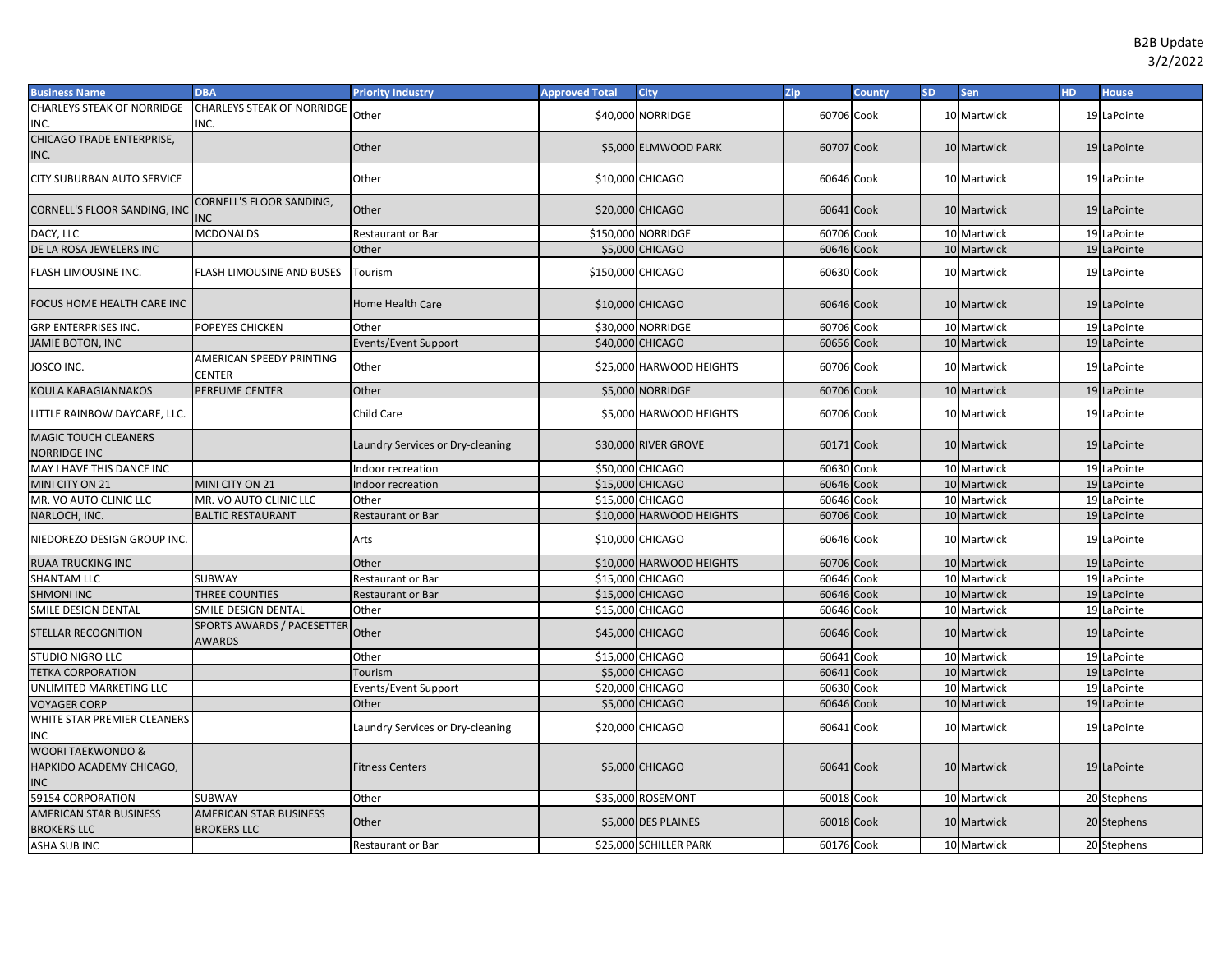| <b>Business Name</b>                                 | <b>DBA</b>                              | <b>Priority Industry</b>              | <b>Approved Total</b> | <b>City</b>              | Zip        | County | <b>SD</b> | Sen         | <b>HD</b> | <b>House</b> |
|------------------------------------------------------|-----------------------------------------|---------------------------------------|-----------------------|--------------------------|------------|--------|-----------|-------------|-----------|--------------|
| <b>AUDIO VISUAL ONE LTD</b>                          |                                         | Events/Event Support                  |                       | \$150,000 SCHILLER PARK  | 60176 Cook |        |           | 10 Martwick |           | 20 Stephens  |
| BEAUTY CORNER, INC.                                  | <b>BEAUTY CORNER</b>                    | Barbershop or Salon                   | \$5,000 NILES         |                          | 60714 Cook |        |           | 10 Martwick |           | 20 Stephens  |
| BRAVO 4200 LLC                                       | <b>COMFORT SUITES CHICAGO</b><br>O'HARE | Hotel                                 |                       | \$35,000 SCHILLER PARK   | 60176 Cook |        |           | 10 Martwick |           | 20 Stephens  |
| <b>BTX TRAVEL INC</b>                                |                                         | Other                                 |                       | \$70,000 HARWOOD HEIGHTS | 60706      | Cook   |           | 10 Martwick |           | 20 Stephens  |
| <b>CAMBRIDGE EDUCATIONAL</b>                         | <b>CAMBRIDGE EDUCATIONAL</b>            | Other                                 |                       |                          | 60018 Cook |        |           |             |           |              |
| <b>SERVICES</b>                                      | <b>SERVICES</b>                         |                                       |                       | \$150,000 DES PLAINES    |            |        |           | 10 Martwick |           | 20 Stephens  |
| CHRISTINE PUSATERI SOLUTIONS                         |                                         | Barbershop or Salon                   | \$30,000 NILES        |                          | 60714 Cook |        |           | 10 Martwick |           | 20 Stephens  |
| CRESCENT BEACH BELVIDERE LLC DOC POPCORN - BELVIDERE |                                         | <b>Restaurant or Bar</b>              |                       | \$25,000 CHICAGO         | 60631 Cook |        |           | 10 Martwick |           | 20 Stephens  |
| CROWN GLOBAL INVESTMENTS,<br>INC.                    | <b>AVENUES GIFTS #31</b>                | Restaurant or Bar                     |                       | \$150,000 ROSEMONT       | 60018 Cook |        |           | 10 Martwick |           | 20 Stephens  |
| <b>CUENCA LLC</b>                                    | NORWOOD RESTAURANT                      | <b>Restaurant or Bar</b>              |                       | \$30,000 CHICAGO         | 60631 Cook |        |           | 10 Martwick |           | 20 Stephens  |
| <b>CUSTOMIZED TEEZ</b>                               | <b>CUSTOMIZED TEEZ</b>                  | Clothing or Electronics Retail        |                       | \$20,000 NORRIDGE        | 60706 Cook |        |           | 10 Martwick |           | 20 Stephens  |
| DHRUV DISHA DARSHAN INC.                             | <b>SUBWAY</b>                           | <b>Restaurant or Bar</b>              |                       | \$20,000 CHICAGO         | 60631      | Cook   |           | 10 Martwick |           | 20 Stephens  |
| DI & PING INC.                                       | LINS MANDARIN CHINESE<br>RESTAURANT     | Restaurant or Bar                     |                       | \$25,000 NORRIDGE        | 60706 Cook |        |           | 10 Martwick |           | 20 Stephens  |
| <b>EBCF ENTERPRISES INC</b>                          | <b>ANDREWS OPEN PIT &amp; SPIRIT</b>    | <b>Restaurant or Bar</b>              |                       | \$150,000 PARK RIDGE     | 60068 Cook |        |           | 10 Martwick |           | 20 Stephens  |
| ELLY'S ON CUMBERLAND, INC.                           | <b>ELLY'S PANCAKE HOUSE</b>             | Restaurant or Bar                     |                       | \$5,000 NORRIDGE         | 60706      | Cook   |           | 10 Martwick |           | 20 Stephens  |
| FAT ROSIE'S NAPERVILLE, LLC                          | FAT ROSIE'S NAPERVILLE                  | Other                                 |                       | \$130,000 DES PLAINES    | 60018      | Cook   |           | 10 Martwick |           | 20 Stephens  |
| <b>GNL DINING CONCEPTS LLC</b>                       | THE BLOSSOM CAFE                        | Restaurant or Bar                     |                       | \$150,000 NORRIDGE       | 60706      | Cook   |           | 10 Martwick | 20        | Stephens     |
| HERMES ACCESSORIES, INC.                             |                                         | <b>Clothing or Electronics Retail</b> |                       | \$15,000 DES PLAINES     | 60018 Cook |        |           | 10 Martwick |           | 20 Stephens  |
| <b>INDIA PALACE INC</b>                              | MAHARAJA INDIAN CUISINE                 | Restaurant or Bar                     |                       | \$75,000 ROSEMONT        | 60018      | Cook   |           | 10 Martwick |           | 20 Stephens  |
| <b>INFINITY TRANSPORTATION</b><br>MANAGEMENT, LLC    |                                         | Tourism                               |                       | \$150,000 DES PLAINES    | 60018 Cook |        |           | 10 Martwick |           | 20 Stephens  |
| <b>INSPIRE ONE INC</b>                               | <b>BOTTLE &amp; BOTTEGA</b>             | Arts                                  |                       | \$10,000 PARK RIDGE      | 60068 Cook |        |           | 10 Martwick |           | 20 Stephens  |
| <b>KUM OK JUNG</b>                                   | <b>HAIR BY TINA</b>                     | Barbershop or Salon                   | \$5,000 NILES         |                          | 60714 Cook |        |           | 10 Martwick |           | 20 Stephens  |
| KWIK MAINTENANCE CO INC                              |                                         | Other                                 |                       | \$10,000 CHICAGO         | 60646      | Cook   |           | 10 Martwick |           | 20 Stephens  |
| <b>KYUNG SOOK CHOI</b>                               | <b>S&amp;S HAIR</b>                     | Barbershop or Salon                   | \$5,000 NILES         |                          | 60714      | Cook   |           | 10 Martwick |           | 20 Stephens  |
| LA BODYWORKS, LLC                                    | <b>STUDIO LAGREE</b>                    | <b>Fitness Centers</b>                |                       | \$150,000 NORRIDGE       | 60706      | Cook   |           | 10 Martwick |           | 20 Stephens  |
| <b>MAP CORPORATION</b>                               | <b>DUNKIN DONUTS</b>                    | Restaurant or Bar                     |                       | \$15,000 NORRIDGE        | 60656      | Cook   |           | 10 Martwick |           | 20 Stephens  |
| MASK INCORPORATED                                    | SUBWAY                                  | Other                                 |                       | \$25,000 NORRIDGE        | 60706      | Cook   |           | 10 Martwick |           | 20 Stephens  |
| MASTER OF LIMO INC                                   |                                         | Tourism                               |                       | \$10,000 DES PLAINES     | 60018      | Cook   |           | 10 Martwick | 20        | Stephens     |
| MILTON TRADING ENT INC.                              | <b>MONA'S STUDIO</b>                    | Barbershop or Salon                   | \$5,000 NILES         |                          | 60714      | Cook   |           | 10 Martwick |           | 20 Stephens  |
| MIRAGE RESTAURANT INC                                |                                         | <b>Restaurant or Bar</b>              |                       | \$150,000 SCHILLER PARK  | 60176      | Cook   |           | 10 Martwick | 20        | Stephens     |
| NISSI CLEANERS, INC                                  | NILES DISCOUNT CLEANERS                 | Laundry Services or Dry-cleaning      | \$35,000 NILES        |                          | 60714      | Cook   |           | 10 Martwick | 20        | Stephens     |
| NORRIDGE CORPORATION                                 | <b>DUNKIN DONUTS</b>                    | <b>Restaurant or Bar</b>              |                       | \$20,000 NORRIDGE        | 60656      | Cook   |           | 10 Martwick |           | 20 Stephens  |
| OLIVE MEDITERRANEAN GRILL,<br>INC.                   |                                         | Restaurant or Bar                     |                       | \$150,000 ROSEMONT       | 60018 Cook |        |           | 10 Martwick |           | 20 Stephens  |
| OTA USA INC.                                         | OTA USA INC.                            | Indoor recreation                     |                       | \$10,000 HARWOOD HEIGHTS | 60706 Cook |        |           | 10 Martwick |           | 20 Stephens  |
| PALM BEACH TAN INC                                   | L.A. TAN                                | Barbershop or Salon                   |                       | \$35,000 NORRIDGE        | 60706      | Cook   |           | 10 Martwick |           | 20 Stephens  |
| PARK RIDGE DANCE INC                                 | FRED ASTAIRE PARK RIDGE                 | Indoor recreation                     |                       | \$60,000 PARK RIDGE      | 60068 Cook |        |           | 10 Martwick |           | 20 Stephens  |
| PARTNERS' TAP, INC                                   | MORRISON ROADHOUSE                      | <b>Restaurant or Bar</b>              | \$85,000 NILES        |                          | 60714 Cook |        |           | 10 Martwick |           | 20 Stephens  |
| PILORUM SALON AND SPA INC.                           | PILORUM SALON AND SPA INC.              | Barbershop or Salon                   | \$10,000 NILES        |                          | 60714 Cook |        |           | 10 Martwick |           | 20 Stephens  |
| RENAISSANCE REALTY LLC                               | RE/MAX RENAISSANCE                      | Other                                 |                       | \$10,000 DES PLAINES     | 60018 Cook |        |           | 10 Martwick |           | 20 Stephens  |
| <b>ROB FINISH CARPENTRY</b>                          |                                         | Other                                 |                       | \$10,000 NORRIDGE        | 60706 Cook |        |           | 10 Martwick |           | 20 Stephens  |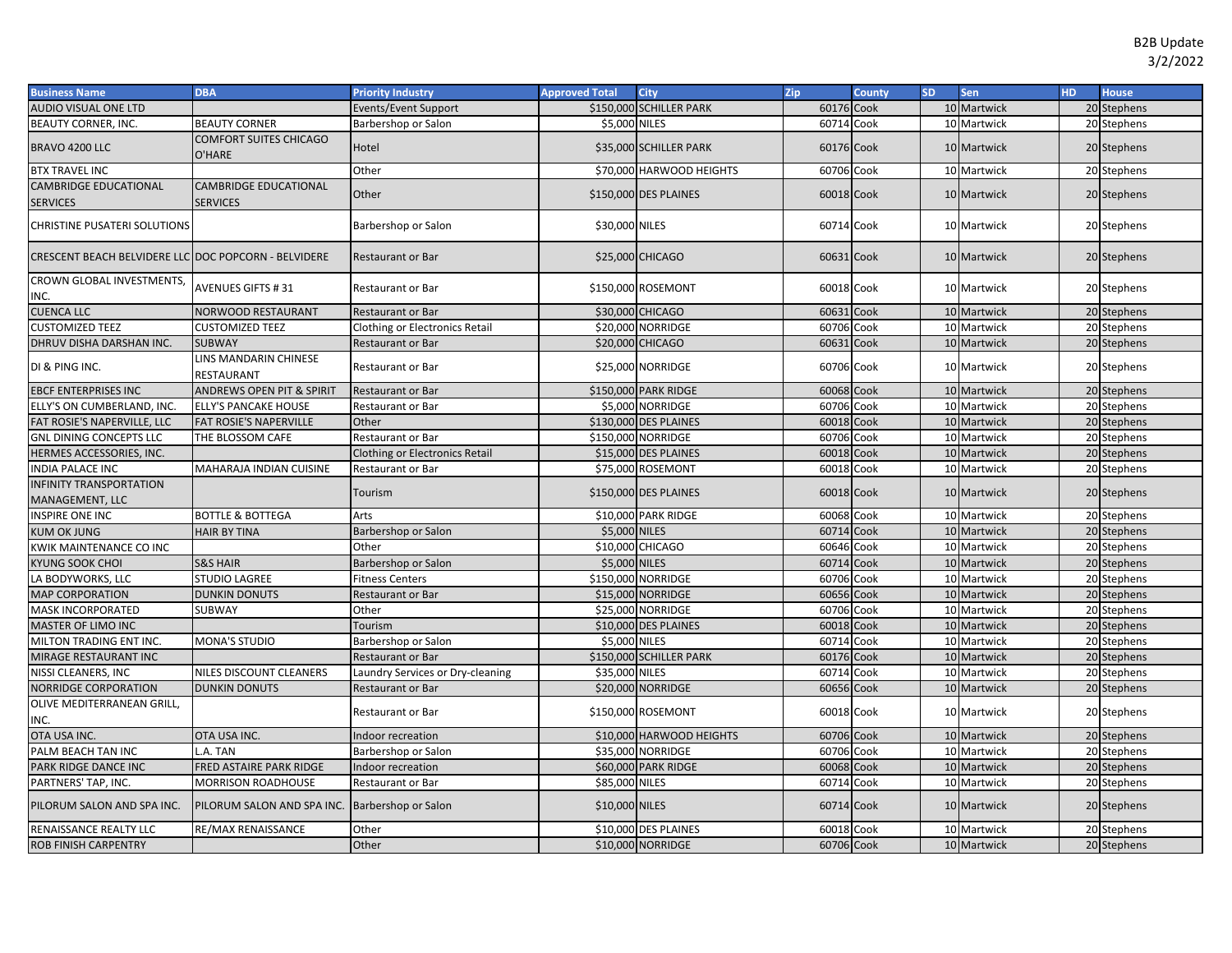| <b>Business Name</b>                               | <b>DBA</b>                                   | <b>Priority Industry</b>              | <b>Approved Total</b> | City                                  | Zip                 | County | <b>SD</b>       | <b>Sen</b>                 | HD. | <b>House</b>               |
|----------------------------------------------------|----------------------------------------------|---------------------------------------|-----------------------|---------------------------------------|---------------------|--------|-----------------|----------------------------|-----|----------------------------|
| ROSEMONT FLORIST OF ILLINOIS                       | ROSEMONT FLORIST                             | Other                                 |                       | \$20,000 ROSEMONT                     | 60018 Cook          |        |                 | 10 Martwick                |     | 20 Stephens                |
| LLC.                                               |                                              |                                       |                       |                                       |                     |        |                 |                            |     |                            |
| ROSEMONT MAGIC TOUCH                               | <b>MAGIC TOUCH CLEANERS</b>                  | Laundry Services or Dry-cleaning      |                       | \$10,000 ROSEMONT                     | 60018 Cook          |        |                 | 10 Martwick                |     | 20 Stephens                |
| CLEANERS, INC.                                     |                                              |                                       |                       |                                       |                     |        |                 |                            |     |                            |
| ROSEMONT MASONRY CORP.                             | ROSEMONT MASONRY CORP.                       | Other                                 |                       | \$150,000 ROSEMONT                    | 60018               | Cook   |                 | 10 Martwick                |     | 20 Stephens                |
| ROSSI HAIR STUDIO INC                              |                                              | Barbershop or Salon                   |                       | \$5,000 NORRIDGE<br>\$10,000 NORRIDGE | 60706 Cook<br>60706 | Cook   |                 | 10 Martwick<br>10 Martwick |     | 20 Stephens<br>20 Stephens |
| SKYLINE ATHLETES LLC                               |                                              | Indoor recreation                     |                       |                                       |                     |        | 10 <sup>1</sup> |                            |     |                            |
| <b>STARC INC</b>                                   |                                              | <b>Clothing or Electronics Retail</b> |                       | \$40,000 CHICAGO                      | 60659               | Cook   |                 | Martwick                   |     | 20 Stephens                |
| SUGAR FACTORY ROSEMONT LLC SUGAR FACTORY ROSEMONT  |                                              | <b>Restaurant or Bar</b>              |                       | \$150,000 ROSEMONT                    | 60018 Cook          |        |                 | 10 Martwick                |     | 20 Stephens                |
| TOPLINE GROUP LLC                                  |                                              | Other                                 |                       | \$25,000 NORRIDGE                     | 60706 Cook          |        |                 | 10 Martwick                |     | 20 Stephens                |
| VAHRAHI INC.                                       |                                              | Restaurant or Bar                     | \$15,000 NILES        |                                       | 60714 Cook          |        |                 | 10 Martwick                |     | 20 Stephens                |
| AA PLUS PROPERTY<br>MANAGEMENT LLC                 |                                              | Other                                 |                       | \$10,000 CHICAGO                      | 60623 Cook          |        |                 | 11 Villanueva              |     | 21 Gonzalez                |
| ACROSS INSURANCE AGENCY INC MAXIMO AUTO INSURANCE  |                                              | Other                                 |                       | \$5,000 CHICAGO                       | 60632 Cook          |        |                 | 11 Villanueva              |     | 21 Gonzalez                |
| <b>ADNAN AYYAD</b>                                 |                                              | Other                                 | \$5,000               | <b>LYONS</b>                          | 60534 Cook          |        |                 | 11 Villanueva              |     | 21 Gonzalez                |
| AIROS ELECTRONICS                                  | AIROS ELECTRONICS                            | Other                                 | \$5,000               | <b>CHICAGO</b>                        | 60623               | Cook   |                 | 11 Villanueva              |     | 21 Gonzalez                |
| <b>ALEX CAFE INC</b>                               |                                              | <b>Restaurant or Bar</b>              |                       | \$10,000 CHICAGO                      | 60623 Cook          |        |                 | 11 Villanueva              |     | 21 Gonzalez                |
| <b>AUTO TRONICS</b>                                | <b>AUTO TRONICS</b>                          | <b>Clothing or Electronics Retail</b> | \$35,000              | <b>CHICAGO</b>                        | 60623               | Cook   |                 | 11 Villanueva              |     | 21 Gonzalez                |
| AZTEC DAVES FOOD TRUCK INC.                        | <b>AZTEC DAVE'S</b>                          | Other                                 | \$70,000 CICERO       |                                       | 60804 Cook          |        |                 | 11 Villanueva              |     | 21 Gonzalez                |
| <b>BASAVE CORPORATION</b>                          |                                              | Other                                 |                       | \$20,000 CHICAGO                      | 60623 Cook          |        |                 | 11 Villanueva              |     | 21 Gonzalez                |
| BELL-AIRE VENDING, INC.                            |                                              | Restaurant or Bar                     |                       | \$15,000 CHICAGO                      | 60608 Cook          |        |                 | 11 Villanueva              |     | 21 Gonzalez                |
| CANNELLA SCHOOL OF HAIR<br>DESIGN, INC.            |                                              | Barbershop or Salon                   |                       | \$30,000 CHICAGO                      | 60632 Cook          |        |                 | 11 Villanueva              |     | 21 Gonzalez                |
| CARNITAS LA CHILANGUITA INC. LA CHILANGUITA        |                                              | <b>Restaurant or Bar</b>              | \$5,000 LYONS         |                                       | 60534 Cook          |        |                 | 11 Villanueva              |     | 21 Gonzalez                |
| CAROLE P CHOI                                      | MACHO MAN'S WEAR                             | <b>Clothing or Electronics Retail</b> |                       | \$15,000 CHICAGO                      | 60623 Cook          |        |                 | 11 Villanueva              |     | 21 Gonzalez                |
| CERMAK DONUTS, INC                                 | <b>DUNKIN DONUTS</b>                         | Other                                 |                       | \$20,000 CHICAGO                      | 60623               | Cook   |                 | 11 Villanueva              |     | 21 Gonzalez                |
| COCULA, INC                                        | COCULA RESTAURANT                            | Restaurant or Bar                     | \$125,000 CHICAGO     |                                       | 60608 Cook          |        |                 | 11 Villanueva              |     | 21 Gonzalez                |
| <b>DINAS GREAT CUTS</b>                            | <b>DINAS GREAT CUTS</b>                      | Barbershop or Salon                   | \$35,000 LYONS        |                                       | 60534 Cook          |        |                 | 11 Villanueva              |     | 21 Gonzalez                |
| DORA'S ADVENTURES & MORE,<br>INC                   |                                              | Other                                 |                       | \$5,000 SUMMIT ARGO                   | 60501 Cook          |        |                 | 11 Villanueva              |     | 21 Gonzalez                |
| EAT AT DONALD'S, INC                               |                                              | Restaurant or Bar                     |                       | \$10,000 CHICAGO                      | 60632 Cook          |        |                 | 11 Villanueva              |     | 21 Gonzalez                |
| EL BURRITO FELIZ CORP                              |                                              | <b>Restaurant or Bar</b>              |                       | \$20,000 CHICAGO                      | 60623               | Cook   |                 | 11 Villanueva              |     | 21 Gonzalez                |
| EVANGELIST CHARLETTE LIMITED CHARLETTE JONES MUSIC |                                              | Indoor recreation                     |                       | \$5,000 SUMMIT                        | 60501 Cook          |        |                 | 11 Villanueva              |     | 21 Gonzalez                |
| <b>FALCON REPAIR INC</b>                           | <b>NOT APPLICABLE</b>                        | Other                                 |                       | \$30,000 CHICAGO                      | 60623 Cook          |        |                 | 11 Villanueva              |     | 21 Gonzalez                |
| <b>FLOATING ON A MELODY</b>                        |                                              |                                       |                       |                                       |                     |        |                 |                            |     |                            |
| <b>BALLROOM INC</b>                                |                                              | Indoor recreation                     | \$5,000 LYONS         |                                       | 60534 Cook          |        |                 | 11 Villanueva              |     | 21 Gonzalez                |
| <b>FRANHER BAKERY</b>                              | <b>FRANHER BAKERY</b>                        | Restaurant or Bar                     |                       | \$5,000 CHICAGO                       | 60632 Cook          |        |                 | 11 Villanueva              |     | 21 Gonzalez                |
| <b>FUENTES FAMILY INC</b>                          | MI TIERRA SOUTH MEXICAN<br><b>RESTAURANT</b> | <b>Restaurant or Bar</b>              | \$150,000 CHICAGO     |                                       | 60623 Cook          |        |                 | 11 Villanueva              |     | 21 Gonzalez                |
| <b>GANPATIDADA INC</b>                             | <b>SUBWAY SHOP</b>                           | Other                                 |                       | \$20,000 CHICAGO                      | 60632               | Cook   |                 | 11 Villanueva              |     | 21 Gonzalez                |
| GARCIA & ZAVALAS, INC.                             | FIESTA TAPATIA RESTAURANT                    | <b>Restaurant or Bar</b>              |                       | \$15,000 CHICAGO                      | 60608 Cook          |        |                 | 11 Villanueva              |     | 21 Gonzalez                |
| <b>GOMEZ MARTIAL ARTS</b><br>TRAINING CENTER       |                                              | <b>Fitness Centers</b>                |                       | \$5,000 CHICAGO                       | 60632 Cook          |        |                 | 11 Villanueva              |     | 21 Gonzalez                |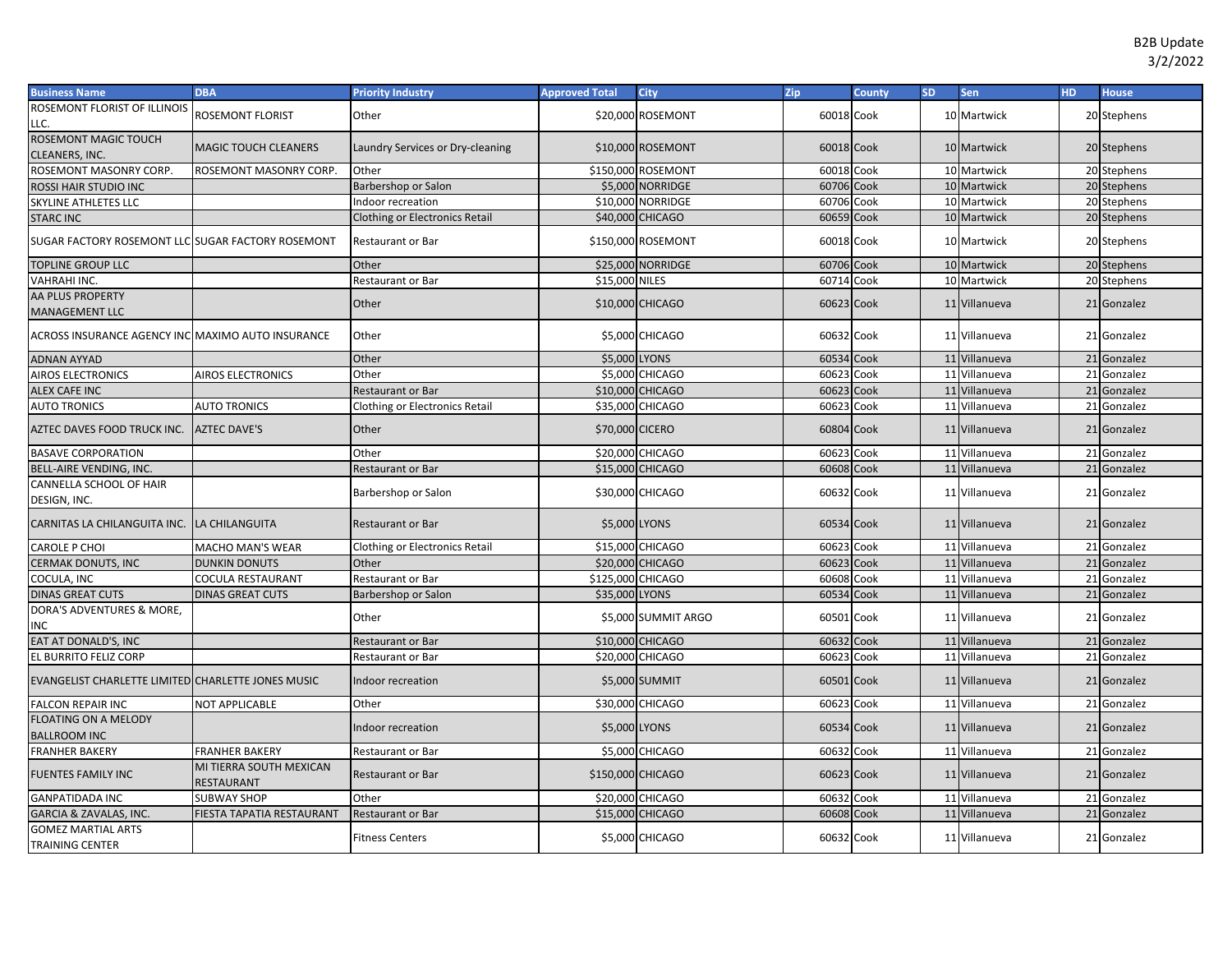| <b>Business Name</b>                              | <b>DBA</b>                                   | <b>Priority Industry</b>              | <b>Approved Total</b> | <b>City</b>           | Zip        | County | <b>SD</b> | Sen           | <b>HD</b> | <b>House</b>        |
|---------------------------------------------------|----------------------------------------------|---------------------------------------|-----------------------|-----------------------|------------|--------|-----------|---------------|-----------|---------------------|
| <b>HORIZON SUBWAY INC</b>                         | <b>SUBWAY SANDWICHES</b>                     | <b>Restaurant or Bar</b>              | \$20,000              | <b>CICERO</b>         | 60804      | Cook   |           | 11 Villanueva |           | 21 Gonzalez         |
| J MENA INC                                        | CALIFORNIA MUFFLER & AUTO<br><b>SERVICES</b> | Other                                 | \$10,000              | <b>LYONS</b>          | 60534 Cook |        |           | 11 Villanueva |           | 21 Gonzalez         |
| <b>JEYMARIE LLC</b>                               | BEYOND BASIC NAIL ACADEMY                    | <b>Barbershop or Salon</b>            |                       | \$10,000 CHICAGO      | 60632 Cook |        |           | 11 Villanueva |           | 21 Gonzalez         |
| LA CATEDRAL CAFE &                                |                                              | Other                                 |                       | \$75,000 CHICAGO      | 60623 Cook |        |           | 11 Villanueva |           | 21 Gonzalez         |
| RESTAURANT INC                                    |                                              |                                       |                       |                       |            |        |           |               |           |                     |
| LA CHAPARRITA INC                                 | LA CHAPARRITA                                | <b>Restaurant or Bar</b>              |                       | \$20,000 CHICAGO      | 60623 Cook |        |           | 11 Villanueva |           | 21 Gonzalez         |
| LA FIESTA RESTAURANT                              | LA FIESTA RESTAURANT                         | Restaurant or Bar                     |                       | \$5,000 CHICAGO       | 60632 Cook |        |           | 11 Villanueva |           | 21 Gonzalez         |
| LA VILLITA CLEANERS & TAILOR<br>SHOP <sub>1</sub> |                                              | Laundry Services or Dry-cleaning      |                       | \$5,000 CHICAGO       | 60623 Cook |        |           | 11 Villanueva |           | 21 Gonzalez         |
| LECHUGA ENTERPRISES INC                           |                                              | Other                                 |                       | \$65,000 CHICAGO      | 60623 Cook |        |           | 11 Villanueva |           | 21 Gonzalez         |
| LOU'S TOWING INC                                  |                                              | Other                                 |                       | \$30,000 STICKNEY     | 60402      | Cook   |           | 11 Villanueva |           | 21 Gonzalez         |
| <b>LUIS PRINTING</b>                              | LUIS PRINTING                                | Other                                 |                       | \$5,000 CHICAGO       | 60623      | Cook   |           | 11 Villanueva |           | 21 Gonzalez         |
| M&G GRAPHICS, INC.                                |                                              | Other                                 | \$150,000 CHICAGO     |                       | 60632      | Cook   |           | 11 Villanueva |           | 21 Gonzalez         |
| MAGIC CAR WASH, INC                               | MAGIC CAR WASH, INC                          | Other                                 | \$5,000               | <b>CHICAGO</b>        | 60623      | Cook   |           | 11 Villanueva |           | 21 Gonzalez         |
| <b>MANITAS CREATIVAS LLC</b>                      |                                              | Other                                 |                       | \$10,000 CHICAGO      | 60632 Cook |        |           | 11 Villanueva |           | 21 Gonzalez         |
| MASTERWIRELESS HALSTED INC                        | <b>BOOSTMOBILE</b>                           | Clothing or Electronics Retail        |                       | \$30,000 CHICAGO      | 60623 Cook |        |           | 11 Villanueva |           | 21 Gonzalez         |
| <b>MAY EXPRESSIONS CORP</b>                       |                                              | <b>Clothing or Electronics Retail</b> |                       | \$10,000 CHICAGO      | 60623 Cook |        |           | 11 Villanueva |           | 21 Gonzalez         |
| <b>MJP HAULING</b>                                |                                              | Other                                 |                       | \$5,000 CHICAGO       | 60623 Cook |        |           | 11 Villanueva |           | 21 Gonzalez         |
| MULTICARE HEALTH CENTER<br>LTD.                   |                                              | Other                                 | \$25,000 LYONS        |                       | 60534 Cook |        |           | 11 Villanueva |           | 21 Gonzalez         |
| P.J. KLEM'S RESTAURANT CORP.                      |                                              | Restaurant or Bar                     | \$30,000 LYONS        |                       | 60534 Cook |        |           | 11 Villanueva |           | 21 Gonzalez         |
| <b>PAPIROS GRAPHICS</b>                           | <b>PAPIROS GRAPHICS</b>                      | Other                                 |                       | \$15,000 CHICAGO      | 60633 Cook |        |           | 11 Villanueva |           | 21 Gonzalez         |
| PENA SHOES INC.                                   |                                              | <b>Clothing or Electronics Retail</b> |                       | \$10,000 CHICAGO      | 60623 Cook |        |           | 11 Villanueva |           | 21 Gonzalez         |
| PRABHU & MENA INC                                 | <b>SUBWAY</b>                                | Other                                 |                       | \$35,000 CHICAGO      | 60608 Cook |        |           | 11 Villanueva |           | 21 Gonzalez         |
| <b>REYNA'S FASHION</b><br>CORPORATION             | <b>REYNA'S FASHION</b>                       | Clothing or Electronics Retail        |                       | \$5,000 CHICAGO       | 60623 Cook |        |           | 11 Villanueva |           | 21 Gonzalez         |
| SAN MIGUEL INCORPORATED                           | APOLLO'S 2000                                | Events/Event Support                  |                       | \$55,000 CHICAGO      | 60623 Cook |        |           | 11 Villanueva |           | 21 Gonzalez         |
| SMILIN GOAT INC                                   | <b>SMILIN GOAT</b>                           | Other                                 | \$20,000 LYONS        |                       | 60534      | Cook   |           | 11 Villanueva |           | 21 Gonzalez         |
| US TIREX, INC.                                    | CASUMINA EXPRESS                             | Other                                 |                       | \$55,000 CHICAGO      | 60632 Cook |        |           | 11 Villanueva |           | 21 Gonzalez         |
| A W ENTERPRISES INC                               | A W ENTERPRISES INC                          | Other                                 |                       | \$35,000 BEDFORD PARK | 60638      | Cook   |           | 11 Villanueva |           | 22 Guerrero-Cuellar |
| AAHA MANAGMENT INC                                | FORD CITY NEWSTAND                           | Other                                 |                       | \$20,000 CHICAGO      | 60652      | Cook   |           | 11 Villanueva |           | 22 Guerrero-Cuellar |
| <b>AEAUJO GENERAL</b><br>MERCHANDISE INC.         | KIKIS IMPORTS                                | Clothing or Electronics Retail        |                       | \$20,000 CHICAGO      | 60629 Cook |        |           | 11 Villanueva |           | 22 Guerrero-Cuellar |
| ANDY'S BOWLING PRO SHOP,<br>INC.                  |                                              | Other                                 |                       | \$35,000 CHICAGO      | 60629 Cook |        |           | 11 Villanueva |           | 22 Guerrero-Cuellar |
| <b>BPG HOSPITALITY, INC.</b>                      | RAINBOW MOTEL                                | Hotel                                 |                       | \$10,000 CHICAGO      | 60638 Cook |        |           | 11 Villanueva |           | 22 Guerrero-Cuellar |
| <b>CHICAGO'S OUTFITTERS</b>                       |                                              | <b>Clothing or Electronics Retail</b> |                       | \$5,000 CHICAGO       | 60632 Cook |        |           | 11 Villanueva |           | 22 Guerrero-Cuellar |
| <b>CHUN LAN YANG</b>                              | <b>USA NAIL</b>                              | Other                                 |                       | \$20,000 CHICAGO      | 60629 Cook |        |           | 11 Villanueva |           | 22 Guerrero-Cuellar |
| <b>CITY GARDEN HOUSE INC</b>                      | <b>BUFFET CITY</b>                           | Restaurant or Bar                     | \$150,000 CHICAGO     |                       | 60629      | Cook   |           | 11 Villanueva |           | 22 Guerrero-Cuellar |
| COCULA RESTAURANT INC                             | COCULA RESTAURANT                            | Restaurant or Bar                     | \$125,000 CHICAGO     |                       | 60632      | Cook   |           | 11 Villanueva |           | 22 Guerrero-Cuellar |
| <b>CORE JUICE BAR LLC</b>                         |                                              | Other                                 |                       | \$20,000 CHICAGO      | 60629      | Cook   |           | 11 Villanueva |           | 22 Guerrero-Cuellar |
| CORE SUPPLEMENTS INC                              |                                              | <b>Clothing or Electronics Retail</b> |                       | \$25,000 CHICAGO      | 60629      | Cook   |           | 11 Villanueva |           | 22 Guerrero-Cuellar |
| <b>DADDYS DAYCARE INC</b>                         | DADDYS DAYCARE INC                           | <b>Child Care</b>                     |                       | \$25,000 CHICAGO      | 60629      | Cook   |           | 11 Villanueva |           | 22 Guerrero-Cuellar |
| DENTAL IMPRESSION SC                              |                                              | Other                                 |                       | \$25,000 CHICAGO      | 60632 Cook |        |           | 11 Villanueva |           | 22 Guerrero-Cuellar |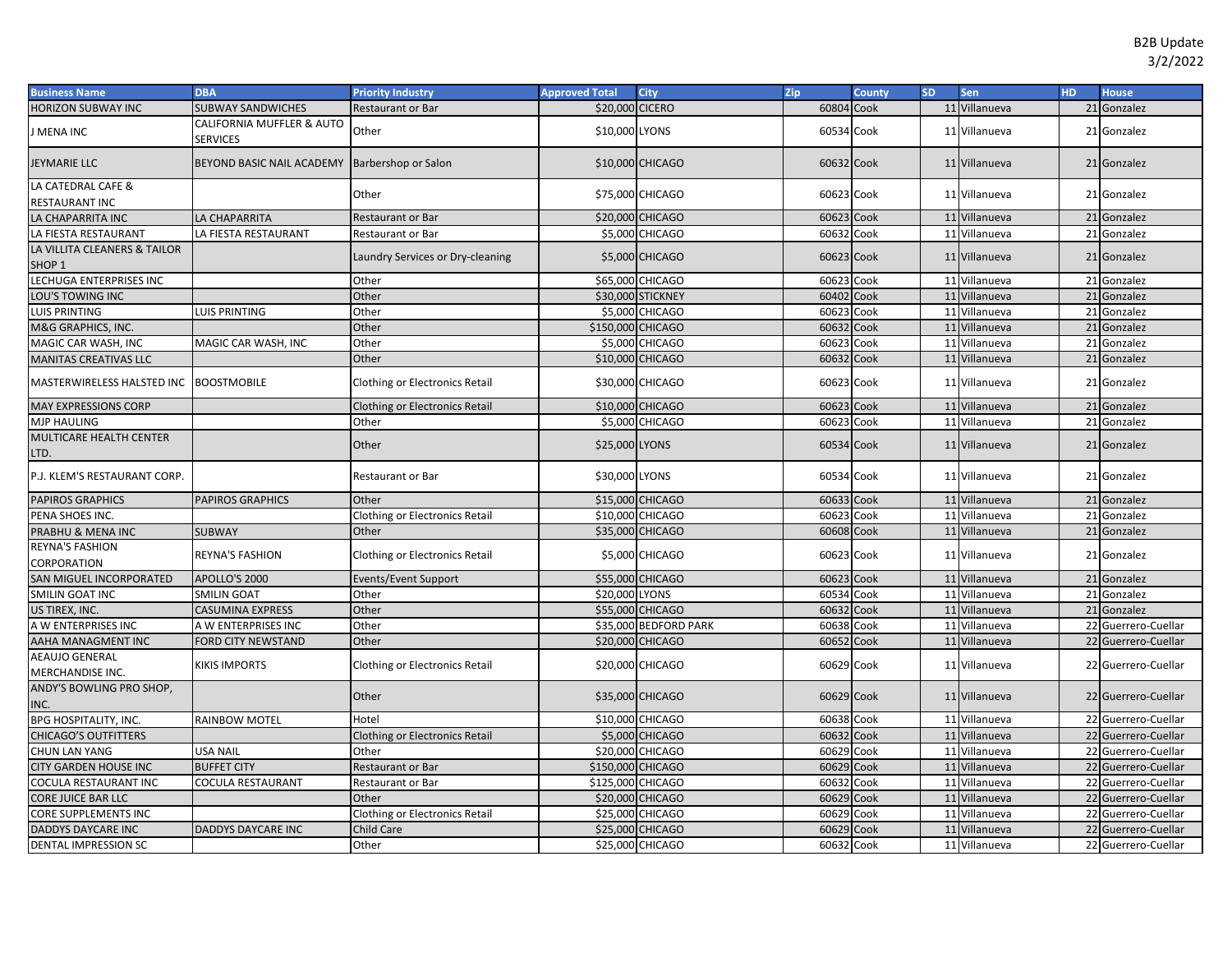| <b>Business Name</b>                                            | <b>DBA</b>                                    | <b>Priority Industry</b>              | <b>Approved Total</b> | <b>City</b>       | Zip        | <b>County</b> | <b>SD</b> | Sen           | <b>HD</b> | <b>House</b>        |
|-----------------------------------------------------------------|-----------------------------------------------|---------------------------------------|-----------------------|-------------------|------------|---------------|-----------|---------------|-----------|---------------------|
| <b>E &amp; E TRAILER REPAIR INC</b>                             |                                               | Other                                 |                       | \$35,000 CHICAGO  | 60629      | Cook          |           | 11 Villanueva |           | 22 Guerrero-Cuellar |
| EL BURRITO                                                      | LA VALENTINA                                  | Restaurant or Bar                     |                       | \$40,000 CHICAGO  | 60629      | Cook          |           | 11 Villanueva |           | 22 Guerrero-Cuellar |
| <b>EL PASTOR CORPORATION</b>                                    |                                               | Restaurant or Bar                     |                       | \$10,000 CHICAGO  | 60629      | Cook          |           | 11 Villanueva |           | 22 Guerrero-Cuellar |
| <b>FLORES &amp; ASSOCIATES LTD</b>                              |                                               | Other                                 |                       | \$10,000 CHICAGO  | 60629      | Cook          |           | 11 Villanueva |           | 22 Guerrero-Cuellar |
| <b>FRAGRANCE CRAFTERS</b>                                       |                                               | Other                                 |                       | \$5,000 CHICAGO   | 60632      | Cook          |           | 11 Villanueva |           | 22 Guerrero-Cuellar |
| FUNFLATABLES FUN CENTERS,                                       |                                               | Indoor recreation                     | \$150,000 CHICAGO     |                   | 60652 Cook |               |           | 11 Villanueva |           | 22 Guerrero-Cuellar |
| INC.                                                            |                                               |                                       |                       |                   |            |               |           |               |           |                     |
| <b>GOC INC</b>                                                  | TOP VIEW RESTAURANT                           | Other                                 |                       | \$60,000 CHICAGO  | 60629 Cook |               |           | 11 Villanueva |           | 22 Guerrero-Cuellar |
| HAYDEE'S FLOWERS & GIFTS                                        | HAYDEE'S FLOWERS & GIFTS                      | Events/Event Support                  |                       | \$5,000 CHICAGO   | 60629 Cook |               |           | 11 Villanueva |           | 22 Guerrero-Cuellar |
| HIOTIKOS LTD                                                    | HUCK FINN DONUTS AND<br>RESTAURANT            | <b>Restaurant or Bar</b>              | \$150,000 CHICAGO     |                   | 60629 Cook |               |           | 11 Villanueva |           | 22 Guerrero-Cuellar |
| <b>J&amp;C EL SENOR SOMBRERO INC</b>                            |                                               | Restaurant or Bar                     |                       | \$25,000 CHICAGO  | 60632 Cook |               |           | 11 Villanueva |           | 22 Guerrero-Cuellar |
| I.R.L. ENTERPRISES                                              | NEW MARTINIQUE BANQUET<br>COMPLEX             | Other                                 |                       | \$150,000 BURBANK | 60459 Cook |               |           | 11 Villanueva |           | 22 Guerrero-Cuellar |
| JAVIER'S LAWN PRO SERVICE<br>CORP                               |                                               | Other                                 |                       | \$5,000 CHICAGO   | 60629 Cook |               |           | 11 Villanueva |           | 22 Guerrero-Cuellar |
| IUAN DANIEL HAIR DESIGN INC                                     |                                               | Barbershop or Salon                   |                       | \$5,000 CHICAGO   | 60629      | Cook          |           | 11 Villanueva |           | 22 Guerrero-Cuellar |
| LA MICHOACANA INC                                               |                                               | Restaurant or Bar                     |                       | \$5,000 CHICAGO   | 60629      | Cook          |           | 11 Villanueva |           | 22 Guerrero-Cuellar |
| LOS PANCHOS RESTAURANT &<br>TAQUERIA INC                        |                                               | Restaurant or Bar                     |                       | \$25,000 CHICAGO  | 60629 Cook |               |           | 11 Villanueva |           | 22 Guerrero-Cuellar |
| OS PEKES ICE CREAM AND<br>COFFEE SHOP                           |                                               | Restaurant or Bar                     |                       | \$5,000 CHICAGO   | 60629 Cook |               |           | 11 Villanueva |           | 22 Guerrero-Cuellar |
| <b>MASTERS PANCAKE HOUSE</b>                                    | MAPLEBERRY PANCAKE HOUSE Restaurant or Bar    |                                       |                       | \$40,000 CHICAGO  | 60632 Cook |               |           | 11 Villanueva |           | 22 Guerrero-Cuellar |
| MERAKI NAIL TECH SCHOOL                                         |                                               | Barbershop or Salon                   |                       | \$5,000 CHICAGO   | 60629      | Cook          |           | 11 Villanueva |           | 22 Guerrero-Cuellar |
| MIDWAY AIRPORT INN INC                                          | MIDWAY AIRPORT INN INC                        | Hotel                                 |                       | \$130,000 BURBANK | 60459      | Cook          |           | 11 Villanueva |           | 22 Guerrero-Cuellar |
| MR EDWARD HEATING AND<br>COOLING INC                            |                                               | Other                                 |                       | \$15,000 CHICAGO  | 60629 Cook |               |           | 11 Villanueva |           | 22 Guerrero-Cuellar |
| NEW A & N, INC                                                  | <b>DUNKIN DONUTS</b>                          | Restaurant or Bar                     |                       | \$25,000 CHICAGO  | 60632 Cook |               |           | 11 Villanueva |           | 22 Guerrero-Cuellar |
| NEW LAVANDERIA BLANCA INC                                       |                                               | Laundry Services or Dry-cleaning      |                       | \$30,000 CHICAGO  | 60629 Cook |               |           | 11 Villanueva |           | 22 Guerrero-Cuellar |
| <b>ODYSSEY TRANSPORT INC.</b>                                   |                                               | Other                                 |                       | \$20,000 CHICAGO  | 60629 Cook |               |           | 11 Villanueva |           | 22 Guerrero-Cuellar |
| OMAR G CARPETS INC                                              |                                               | Other                                 |                       | \$5,000 CHICAGO   | 60632      | Cook          |           | 11 Villanueva |           | 22 Guerrero-Cuellar |
| PANCHA TRUCKING INC                                             |                                               | Other                                 |                       | \$5,000 CHICAGO   | 60629      | Cook          |           | 11 Villanueva |           | 22 Guerrero-Cuellar |
| PARAISO TRAVEL AND SERVICES PARAISO TRAVEL AND SERVICES<br>CORP | <b>CORP</b>                                   | Other                                 |                       | \$25,000 CHICAGO  | 60629 Cook |               |           | 11 Villanueva |           | 22 Guerrero-Cuellar |
| PRIYA & DARSH INC                                               | <b>RESTAURANT</b>                             | Restaurant or Bar                     |                       | \$15,000 CHICAGO  | 60629 Cook |               |           | 11 Villanueva |           | 22 Guerrero-Cuellar |
| SMOKEHOUSE OF FORD CITY,<br>INC.                                | SMOKEHOUSE OF FORD CITY,<br>INC.              | Restaurant or Bar                     |                       | \$10,000 CHICAGO  | 60652 Cook |               |           | 11 Villanueva |           | 22 Guerrero-Cuellar |
| <b>SN SURVEILLANCE</b>                                          | SN TECH PROFESSIONALS                         | <b>Clothing or Electronics Retail</b> |                       | \$5,000 CHICAGO   | 60629      | Cook          |           | 11 Villanueva |           | 22 Guerrero-Cuellar |
| TAQUERIA LA HACIENDITA, INC                                     | LA HACIENDITA                                 | Other                                 |                       | \$50,000 CHICAGO  | 60629      | Cook          |           | 11 Villanueva |           | 22 Guerrero-Cuellar |
| THE HOUSE THAT HOPES CORP.                                      |                                               | <b>Clothing or Electronics Retail</b> |                       | \$50,000 CHICAGO  | 60652 Cook |               |           | 11 Villanueva |           | 22 Guerrero-Cuellar |
| TWO LEGENDS BARBER &<br><b>BEAUTY SHOP CORP</b>                 |                                               | Barbershop or Salon                   |                       | \$5,000 CHICAGO   | 60629 Cook |               |           | 11 Villanueva |           | 22 Guerrero-Cuellar |
| TWO VOLCANO SEAFOOD BOIL<br><b>BUFFET INC</b>                   | TWO VOLCANO SEAFOOD BOIL<br><b>BUFFET INC</b> | Restaurant or Bar                     |                       | \$80,000 BURBANK  | 60459 Cook |               |           | 11 Villanueva |           | 22 Guerrero-Cuellar |
| YING MASSAGE INC                                                | HAIBING RELAX CENTER                          | Other                                 |                       | \$20,000 CHICAGO  | 60652 Cook |               |           | 11 Villanueva |           | 22 Guerrero-Cuellar |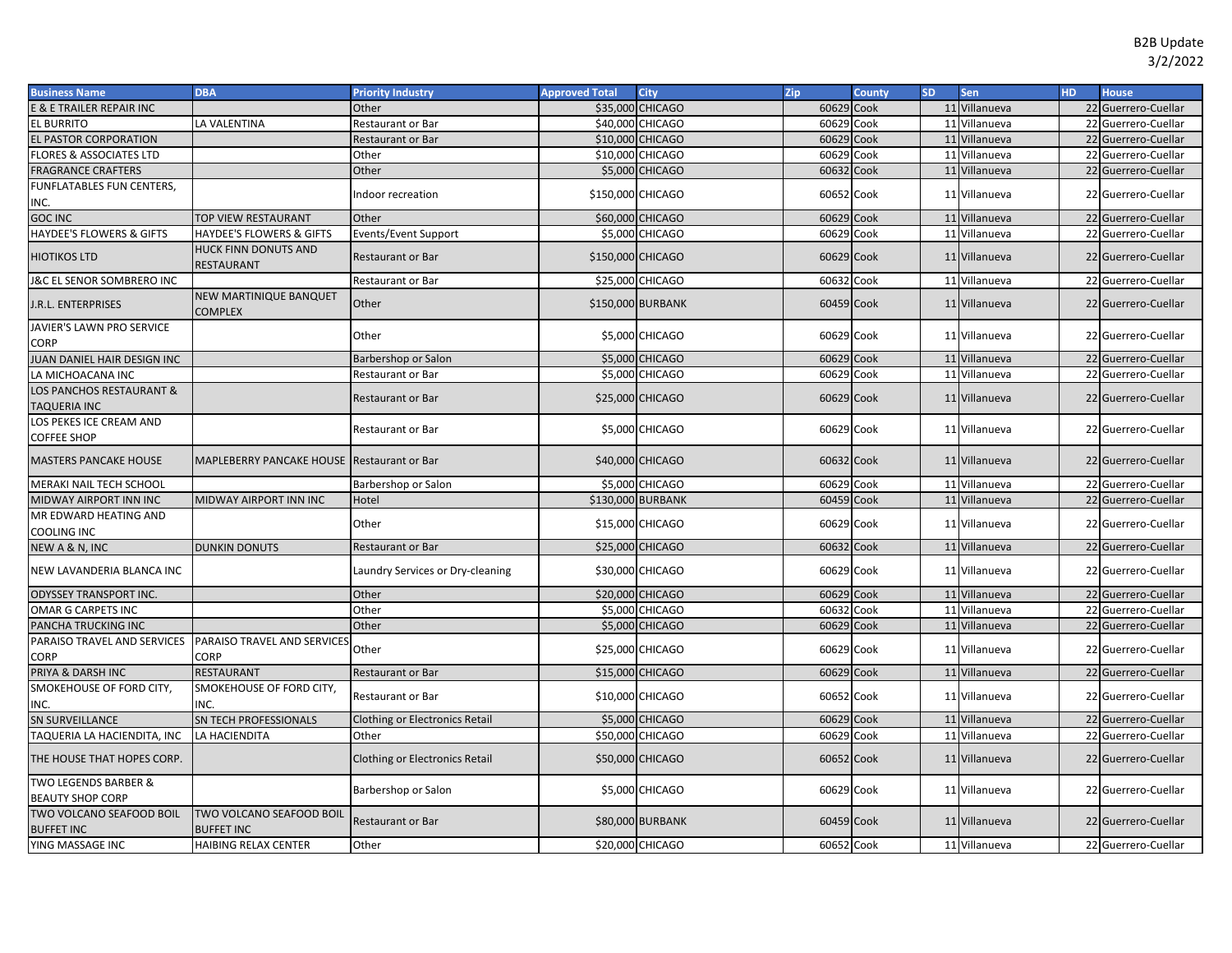| <b>Business Name</b>                             | <b>DBA</b>                                   | <b>Priority Industry</b>              | <b>Approved Total</b> | <b>City</b>             | Zip        | <b>County</b> | <b>SD</b> | Sen       | HD. | <b>House</b> |
|--------------------------------------------------|----------------------------------------------|---------------------------------------|-----------------------|-------------------------|------------|---------------|-----------|-----------|-----|--------------|
| AC GENERAL REMODELING                            |                                              | Other                                 | \$10,000 BERWYN       |                         | 60402      | Cook          |           | 12 Landek |     | 23 Zalewski  |
| AE COMPUTERS LTD                                 |                                              | <b>Clothing or Electronics Retail</b> | \$85,000 BERWYN       |                         | 60402 Cook |               |           | 12 Landek |     | 23 Zalewski  |
| AIR WOLF TRANSPORT LLC                           |                                              | Other                                 |                       | \$15,000 BRIDGEVIEW     | 60455 Cook |               |           | 12 Landek |     | 23 Zalewski  |
| AV HAULING CORP                                  |                                              | Other                                 | \$35,000 CICERO       |                         | 60804      | Cook          |           | 12 Landek |     | 23 Zalewski  |
| <b>B.A.B GROUP INC.</b>                          | <b>CINDY'S SUBWAY</b>                        | <b>Restaurant or Bar</b>              | \$10,000 JUSTICE      |                         | 60458      | Cook          |           | 12 Landek |     | 23 Zalewski  |
| CARRANZA LAW GROUP, INC.                         | CARRANZA LAW GROUP, INC.                     | Other                                 | \$15,000 CICERO       |                         | 60804      | Cook          |           | 12 Landek |     | 23 Zalewski  |
| <b>CERMAK SUBWAY INC</b>                         | <b>SUBWAY</b>                                | Other                                 | \$20,000 CICERO       |                         | 60804      | Cook          |           | 12 Landek |     | 23 Zalewski  |
| <b>CICERO ONE HOUR CLEANERS,</b><br>INC          | CICERO ONE HOUR CLEANERS                     | Laundry Services or Dry-cleaning      | \$20,000 CICERO       |                         | 60804      | Cook          |           | 12 Landek |     | 23 Zalewski  |
| <b>CLAUDIA OSORIO DDS PC</b>                     | ALLDENTAL                                    | Other                                 | \$20,000 BERWYN       |                         | 60402      | Cook          |           | 12 Landek |     | 23 Zalewski  |
| CON HUEVOS INC                                   |                                              | Restaurant or Bar                     | \$15,000 CICERO       |                         | 60804      | Cook          |           | 12 Landek |     | 23 Zalewski  |
| CONSTANT MOTION SERVICE LLC OIL DELUX            |                                              | Other                                 | \$15,000 JUSTICE      |                         | 60458 Cook |               |           | 12 Landek |     | 23 Zalewski  |
| DAN THE HANDYMAN                                 |                                              | Other                                 |                       | \$10,000 BERWYN         | 60402      | Cook          |           | 12 Landek |     | 23 Zalewski  |
| <b>DIANA CASTANEDA-TORRES</b>                    |                                              | Other                                 |                       | \$5,000 BERWYN          | 60402 Cook |               |           | 12 Landek |     | 23 Zalewski  |
| DJD CONSULTING GROUP CORP.                       |                                              | Other                                 |                       | \$35,000 BRIDGEVIEW     | 60455 Cook |               |           | 12 Landek |     | 23 Zalewski  |
| DOBEK-MOTO-SPORT, INC                            | <b>DMS AUTO REPAIR</b>                       | Other                                 |                       | \$5,000 JUSTICE         | 60458 Cook |               |           | 12 Landek |     | 23 Zalewski  |
| <b>ELKHORN INN INC</b>                           |                                              | Restaurant or Bar                     | \$15,000 CICERO       |                         | 60804 Cook |               |           | 12 Landek |     | 23 Zalewski  |
| <b>ENTIRE MARKETING GROUP LLC</b>                |                                              | <b>Restaurant or Bar</b>              |                       | \$10,000 BERWYN         | 60402 Cook |               |           | 12 Landek |     | 23 Zalewski  |
| ERIBERTO CAMPOS                                  |                                              | Restaurant or Bar                     | \$10,000 CICERO       |                         | 60804      | Cook          |           | 12 Landek |     | 23 Zalewski  |
| EURO MAX POLEXPORT, LTD                          |                                              | Tourism                               |                       | <b>\$15,000 BURBANK</b> | 60459 Cook |               |           | 12 Landek |     | 23 Zalewski  |
| <b>GERALD WARD DDS PC</b>                        | <b>BURBANK FAMILY DENTISTRY</b>              | Other                                 |                       | <b>\$25,000 BURBANK</b> | 60459      | Cook          |           | 12 Landek |     | 23 Zalewski  |
| <b>GLOW IN OAK PARK LLC</b>                      |                                              | Barbershop or Salon                   |                       | \$5,000 BERWYN          | 60402      | Cook          |           | 12 Landek |     | 23 Zalewski  |
| HANI LOGISTICS INC.                              |                                              | Other                                 |                       | \$10,000 BRIDGEVIEW     | 60455      | Cook          |           | 12 Landek |     | 23 Zalewski  |
| <b>HODYS GRILL LLC</b>                           |                                              | Restaurant or Bar                     | \$20,000 CICERO       |                         | 60804      | Cook          |           | 12 Landek |     | 23 Zalewski  |
| INTERNATIONAL DENTAL OF<br><b>BRIDGEVIEW LLC</b> | INTERNATIONAL DENTAL OF<br><b>BRIDGEVIEW</b> | Other                                 |                       | \$25,000 BRIDGEVIEW     | 60455 Cook |               |           | 12 Landek |     | 23 Zalewski  |
| JAI JALARAM BAPA INC                             | <b>NEW RELAX INN</b>                         | Hotel                                 |                       | \$10,000 BRIDGEVIEW     | 60455      | Cook          |           | 12 Landek |     | 23 Zalewski  |
| JARG ENTERPRISES INC                             | TAQUERIA CASA GRANDE                         | Restaurant or Bar                     | \$45,000 CICERO       |                         | 60804      | Cook          |           | 12 Landek |     | 23 Zalewski  |
| JG COFFEE TRADING CO. INC                        |                                              | Other                                 |                       | \$10,000 BRIDGEVIEW     | 60455      | Cook          |           | 12 Landek |     | 23 Zalewski  |
| JIMARE WELLNESS, INC.                            | <b>JIMARE WELLNESS</b><br>COUNSELING CENTER  | Other                                 | \$10,000 CICERO       |                         | 60804      | Cook          |           | 12 Landek |     | 23 Zalewski  |
| KARLA NOVIAS & CEREMONIAS<br><b>INC</b>          |                                              | <b>Clothing or Electronics Retail</b> | \$10,000 CICERO       |                         | 60804 Cook |               |           | 12 Landek |     | 23 Zalewski  |
| LA SAGRADA FAMILIA MEDICAL<br><b>CLINIC</b>      |                                              | Other                                 | \$5,000 CICERO        |                         | 60804 Cook |               |           | 12 Landek |     | 23 Zalewski  |
| LEYLA HOME FURNITURE                             | N/A                                          | <b>Clothing or Electronics Retail</b> | \$10,000 BERWYN       |                         | 60402      | Cook          |           | 12 Landek |     | 23 Zalewski  |
| <b>LILY'S HAIR STUDIO</b>                        | LILY'S HAIR STUDIO                           | Barbershop or Salon                   | \$5,000 CICERO        |                         | 60804 Cook |               |           | 12 Landek |     | 23 Zalewski  |
| M J NAILS SALON INC                              |                                              | Barbershop or Salon                   | \$15,000 BERWYN       |                         | 60402      | Cook          |           | 12 Landek |     | 23 Zalewski  |
| <b>MAMA LUIGIS</b>                               |                                              | Restaurant or Bar                     |                       | \$95,000 BRIDGEVIEW     | 60455      | Cook          |           | 12 Landek |     | 23 Zalewski  |
| NASA ONE, INC                                    | <b>DUNKIN DONUTS</b>                         | Restaurant or Bar                     |                       | <b>\$5,000 BURBANK</b>  | 60459      | Cook          |           | 12 Landek |     | 23 Zalewski  |
| NEW SALON IMPRESSIONS INC                        |                                              | Barbershop or Salon                   | \$35,000 CICERO       |                         | 60804      | Cook          |           | 12 Landek |     | 23 Zalewski  |
| OHANA KITCHEN AND BATH INC                       |                                              | Other                                 |                       | \$10,000 BERWYN         | 60402 Cook |               |           | 12 Landek |     | 23 Zalewski  |
| R & R BROTHERS INC                               | COCULA RESTAURANT                            | Restaurant or Bar                     | \$25,000 CICERO       |                         | 60804 Cook |               |           | 12 Landek |     | 23 Zalewski  |
| R B P ENTERPISES, INC.                           | <b>JUSTICE CITGO</b>                         | Other                                 | \$150,000 JUSTICE     |                         | 60458 Cook |               |           | 12 Landek |     | 23 Zalewski  |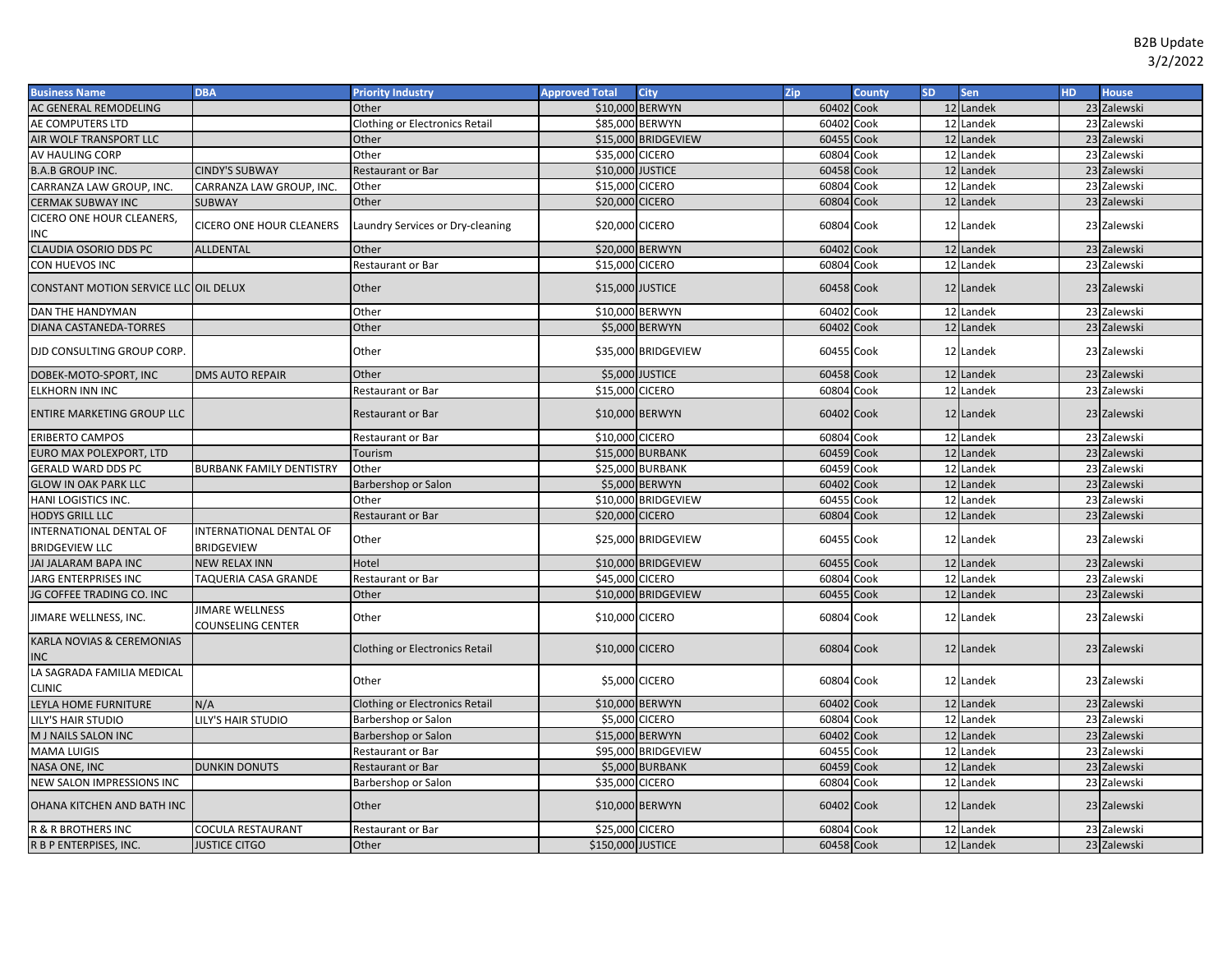| <b>Business Name</b>                               | <b>DBA</b>                                                | <b>Priority Industry</b>              | <b>Approved Total</b> | City                    | Zip        | <b>County</b> | <b>SD</b> | Sen       | <b>HD</b> | <b>House</b>    |
|----------------------------------------------------|-----------------------------------------------------------|---------------------------------------|-----------------------|-------------------------|------------|---------------|-----------|-----------|-----------|-----------------|
| RASHID A. ABU-SHANAB PC                            | <b>BRIDGEVIEW CHIROPRACTIC</b><br>CENTER                  | Other                                 |                       | \$30,000 BRIDGEVIEW     | 60455 Cook |               |           | 12 Landek |           | 23 Zalewski     |
| RELATIVE CLEANERS INC                              | <b>ROSICKY'S</b>                                          | aundry Services or Dry-cleaning       | \$10,000 CICERO       |                         | 60804 Cook |               |           | 12 Landek |           | 23 Zalewski     |
| ROCIO'S BEAUTY SALON LTD                           |                                                           | Barbershop or Salon                   | \$5,000 CICERO        |                         | 60804 Cook |               |           | 12 Landek |           | 23 Zalewski     |
| ROLA SALOURA                                       |                                                           | Restaurant or Bar                     |                       | \$5,000 BRIDGEVIEW      | 60455 Cook |               |           | 12 Landek |           | 23 Zalewski     |
| SAFE PASSAGE TRANSIT                               | SAFE PASSAGE TRANSIT                                      | Home Health Care                      | \$20,000 CICERO       |                         | 60804 Cook |               |           | 12 Landek |           | 23 Zalewski     |
| SIDDHI VINAYAK INC                                 | <b>SUPER 8 BRIDGEVIEW</b>                                 | Hotel                                 |                       | \$60,000 BRIDGEVIEW     | 60455 Cook |               |           | 12 Landek |           | 23 Zalewski     |
| TAQUERIA LA GUADALUPANA<br>INC                     |                                                           | Restaurant or Bar                     | \$10,000 CICERO       |                         | 60804      | Cook          |           | 12 Landek |           | 23 Zalewski     |
| TOVIAS TITLE & TRUST, INC.                         |                                                           | Other                                 | \$15,000 CICERO       |                         | 60804 Cook |               |           | 12 Landek |           | 23 Zalewski     |
| VALLE, INC.                                        |                                                           | Other                                 |                       | <b>\$10,000 BURBANK</b> | 60459      | Cook          |           | 12 Landek |           | 23 Zalewski     |
| <b>VPV INC.</b>                                    | <b>NIKOS RESTAURANT</b>                                   | Restaurant or Bar                     |                       | \$150,000 BRIDGEVIEW    | 60455      | Cook          |           | 12 Landek |           | 23 Zalewski     |
| ZANGARZY INC.                                      | PALACE REGENCY                                            | Events/Event Support                  | \$15,000 CICERO       |                         | 60608      | Cook          |           | 12 Landek |           | 23 Zalewski     |
| ALBORADA BRIDES, INC.                              |                                                           | <b>Clothing or Electronics Retail</b> |                       | \$65,000 CHICAGO        | 60623      | Cook          |           | 12 Landek |           | 24 Hernandez, I |
| ANGIES GAMING INC                                  | <b>ANGIES</b>                                             | Restaurant or Bar                     |                       | \$5,000 BERWYN          | 60402      | Cook          |           | 12 Landek |           | 24 Hernandez, L |
| <b>ARIELLA SANTOYO</b>                             | MY 15 WORLD                                               | <b>Clothing or Electronics Retail</b> |                       | \$5,000 CHICAGO         | 60623      | Cook          |           | 12 Landek |           | 24 Hernandez, I |
| AUDIO VISUAL SHOW INC.                             |                                                           | Events/Event Support                  | \$15,000 BERWYN       |                         | 60402 Cook |               |           | 12 Landek |           | 24 Hernandez, I |
| BARBARA J MAJCHROWSKI, OD<br>РC                    | DR. BARBARA MAJCHROWSKI,<br>OD PC                         | Other                                 | \$25,000 CICERO       |                         | 60804 Cook |               |           | 12 Landek |           | 24 Hernandez, L |
| <b>BC TAPPERS INC</b>                              | IT'S ABOUT TIME                                           | Other                                 | \$10,000 CICERO       |                         | 60804      | Cook          |           | 12 Landek |           | 24 Hernandez, I |
| <b>BIG TEASE SALON</b>                             |                                                           | Barbershop or Salon                   |                       | \$5,000 BERWYN          | 60402      | Cook          |           | 12 Landek |           | 24 Hernandez, L |
| BILLAR EL CARRIZO, INC.                            |                                                           | Other                                 |                       | \$5,000 CHICAGO         | 60623      | Cook          |           | 12 Landek |           | 24 Hernandez, L |
| <b>BLUE SEA LAUNDRY CORP.</b>                      |                                                           | Laundry Services or Dry-cleaning      |                       | \$5,000 BERWYN          | 60402      | Cook          |           | 12 Landek |           | 24 Hernandez, L |
| <b>BONDED BEVERAGE SOLUTIONS</b><br>ΝC             | <b>BONDED BEVERAGE</b>                                    | Events/Event Support                  |                       | \$30,000 BERWYN         | 60402 Cook |               |           | 12 Landek |           | 24 Hernandez, L |
| CARIBBEAN TRAVEL                                   | SALVALCOP                                                 | Tourism                               | \$40,000 BERWYN       |                         | 60402      | Cook          |           | 12 Landek |           | 24 Hernandez, L |
| CERMAK TBS LTD.                                    | <b>JILL'S BROW STUDIO</b>                                 | Barbershop or Salon                   | \$5,000 CICERO        |                         | 60804 Cook |               |           | 12 Landek |           | 24 Hernandez, L |
| <b>CONNIES &amp; GIANNIS</b>                       | CONNIE'S FAMILY RESTAURANT Other                          |                                       | \$95,000 BERWYN       |                         | 60402 Cook |               |           | 12 Landek |           | 24 Hernandez, L |
| <b>CUT ABOVE CATERING INC</b>                      | <b>CUT ABOVE CATERING</b>                                 | Events/Event Support                  | \$65,000 BERWYN       |                         | 60402      | Cook          |           | 12 Landek |           | 24 Hernandez, L |
| DAVILA MANAGEMENT LIMITED   DAVILA MANAGEMENT      |                                                           | <b>Home Health Care</b>               | \$5,000 CICERO        |                         | 60804 Cook |               |           | 12 Landek |           | 24 Hernandez, L |
| DENTISTRY NOW, PC                                  | 34TH STREET DENTAL CARE                                   | Other                                 | \$20,000 BERWYN       |                         | 60402      | Cook          |           | 12 Landek |           | 24 Hernandez, L |
| <b>DIAMOND GRAPHICS OF</b><br>BERWYN, INC.         |                                                           | Other                                 | \$55,000 BERWYN       |                         | 60402 Cook |               |           | 12 Landek |           | 24 Hernandez, L |
| <b>DUCHI SALON &amp; SPA</b>                       |                                                           | Barbershop or Salon                   |                       | \$5,000 BERWYN          | 60402      | Cook          |           | 12 Landek |           | 24 Hernandez, L |
| DWELLINGS REAL ESTATE INC                          |                                                           | Other                                 |                       | \$5,000 BERWYN          | 60402      | Cook          |           | 12 Landek |           | 24 Hernandez, I |
| EL MESON EXPRESS, INC.                             |                                                           | Restaurant or Bar                     |                       | \$5,000 BERWYN          | 60402      | Cook          |           | 12 Landek |           | 24 Hernandez, L |
| ERICK 18 INC                                       | <b>BOMBON CAKER GALLERY AND</b><br><b>DESIGN</b>          | Other                                 |                       | \$20,000 CHICAGO        | 60623 Cook |               |           | 12 Landek |           | 24 Hernandez, L |
| ESTEFANIA VELAZQUEZ                                | YOU & ME BEAUTY SALON                                     | Barbershop or Salon                   |                       | \$5,000 CHICAGO         | 60623 Cook |               |           | 12 Landek |           | 24 Hernandez, L |
| <b>EXTREME SOCCER INC</b>                          |                                                           | <b>Clothing or Electronics Retail</b> | \$45,000 BERWYN       |                         | 60402 Cook |               |           | 12 Landek |           | 24 Hernandez, I |
| <b>F &amp; V ESPANA CORP</b>                       | SABORES DE MEXICO EN<br>CHICAGO                           | Restaurant or Bar                     |                       | \$5,000 CHICAGO         | 60623 Cook |               |           | 12 Landek |           | 24 Hernandez, L |
| FLORERÍA LA ORQUÍDEA AND<br>CREACIONES LA ORQUÍDEA | FLORERÍA LA ORQUÍDEA AND<br><b>CREACIONES LA ORQUIDEA</b> | ndoor recreation                      |                       | <b>\$5,000 CHICAGO</b>  | 60623 Cook |               |           | 12 Landek |           | 24 Hernandez, L |
| FRESH CLEANING SERVICES                            |                                                           | Other                                 | \$10,000 BERWYN       |                         | 60402      | Cook          |           | 12 Landek |           | 24 Hernandez, L |
| GCA INC.                                           |                                                           | <b>Clothing or Electronics Retail</b> | \$5,000 CICERO        |                         | 60804 Cook |               |           | 12 Landek |           | 24 Hernandez, L |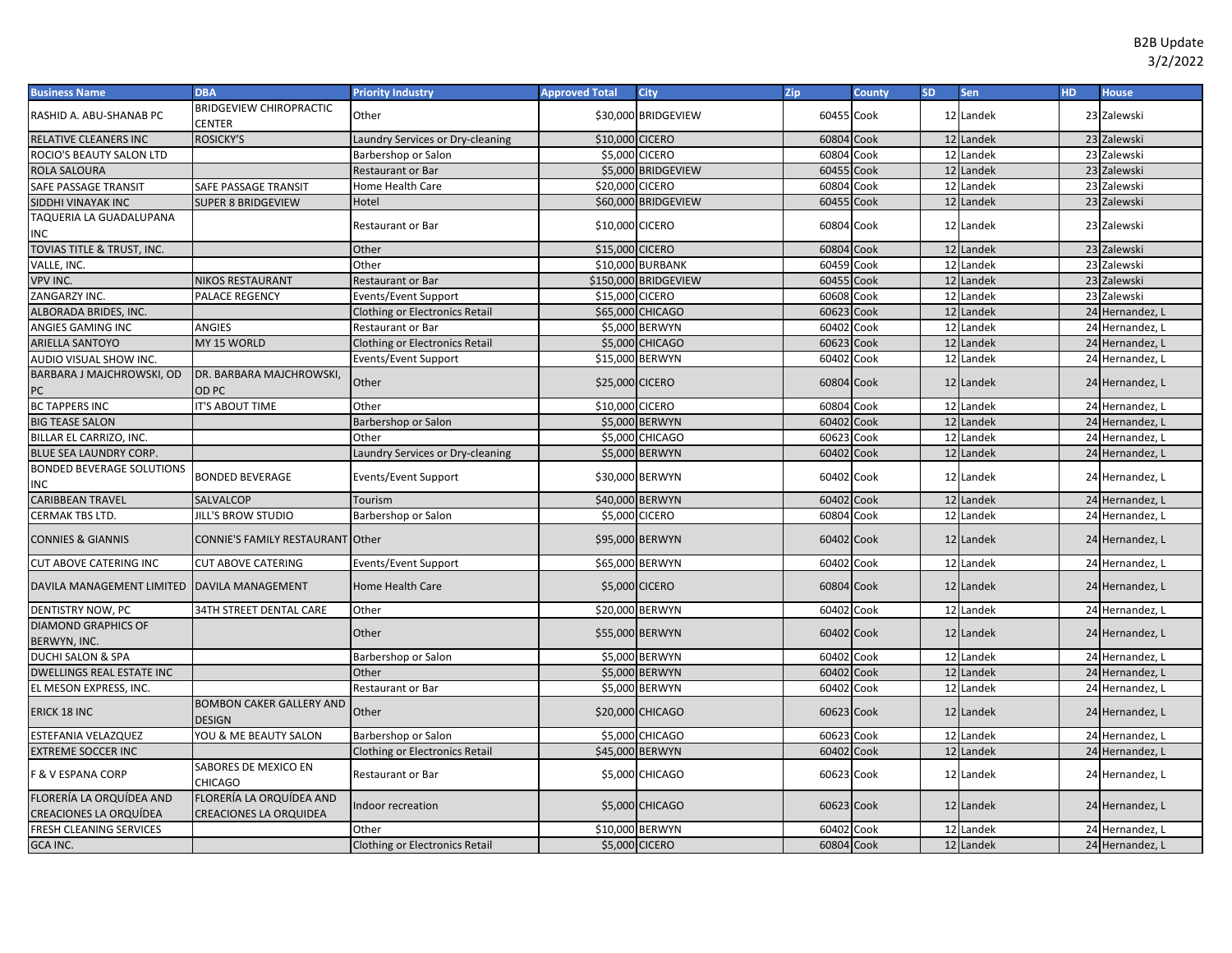| <b>Business Name</b>                            | <b>DBA</b>                                  | <b>Priority Industry</b>         | <b>Approved Total</b> | <b>City</b>          | <b>Zip</b> | <b>County</b> | SD. | Sen       | HD. | <b>House</b>    |
|-------------------------------------------------|---------------------------------------------|----------------------------------|-----------------------|----------------------|------------|---------------|-----|-----------|-----|-----------------|
| <b>GHANAELLE ATCHOZE</b>                        | <b>GHANAELLE ATCHOZE</b>                    | Barbershop or Salon              |                       | \$10,000 BERWYN      | 60402 Cook |               |     | 12 Landek |     | 24 Hernandez, L |
| <b>TCHATCHOU</b>                                | TCHATCHOU                                   |                                  |                       |                      |            |               |     |           |     |                 |
| <b>GILLANI AND GILLANI INC</b>                  | <b>SUBWAY</b>                               | Other                            | \$25,000 CICERO       |                      | 60804      | Cook          |     | 12 Landek |     | 24 Hernandez, L |
| <b>GOMEZ RESTARAUNT LLC</b>                     | DON PEPE                                    | Other                            |                       | \$15,000 CHICAGO     | 60623      | Cook          |     | 12 Landek |     | 24 Hernandez, L |
| <b>GRANJA &amp; SONS PRINTING INC.</b>          |                                             | Other                            |                       | \$20,000 CHICAGO     | 60623 Cook |               |     | 12 Landek |     | 24 Hernandez, L |
| <b>GROUP MARTINEZ TAX CORP</b>                  | <b>GROUP MARTINEZ TAX CORP</b>              | Other                            |                       | \$5,000 CICERO       | 60804      | Cook          |     | 12 Landek |     | 24 Hernandez, L |
| <b>IBAZA ENTERTAINMENT GROUP</b><br><b>INC</b>  | CANTO <sub>8</sub>                          | <b>Restaurant or Bar</b>         |                       | \$15,000 BERWYN      | 60402 Cook |               |     | 12 Landek |     | 24 Hernandez, L |
| IRISH TIMES PUB INC.                            |                                             | Indoor recreation                |                       | \$130,000 BROOKFIELD | 60513      | Cook          |     | 12 Landek |     | 24 Hernandez, L |
| J RENTERIA INC                                  |                                             | Other                            |                       | \$65,000 BERWYN      | 60402      | Cook          |     | 12 Landek |     | 24 Hernandez, I |
| J.V. DISCIPIO, D.D.S. & ASSOC.,<br>LT.D         |                                             | Other                            |                       | \$40,000 BERWYN      | 60402 Cook |               |     | 12 Landek |     | 24 Hernandez, L |
| JAY JOG MAYA INC                                | JAY JOG MAYA INC                            | <b>Restaurant or Bar</b>         |                       | \$30,000 BERWYN      | 60402      | Cook          |     | 12 Landek |     | 24 Hernandez, L |
| <b>JUNE CHOY</b>                                | SI BON WIG FASHION                          | Clothing or Electronics Retail   |                       | \$5,000 BERWYN       | 60402      | Cook          |     | 12 Landek |     | 24 Hernandez, I |
| KOCH & ASSOCIATES PC                            |                                             | Other                            | \$50,000 CICERO       |                      | 60804      | Cook          |     | 12 Landek |     | 24 Hernandez, L |
| LA FLEUR SPA INC.                               |                                             | Barbershop or Salon              |                       | \$5,000 BERWYN       | 60402      | Cook          |     | 12 Landek |     | 24 Hernandez, L |
| LA NUEVA MICHOACANA #1,<br>INC.                 |                                             | <b>Restaurant or Bar</b>         | \$15,000 CICERO       |                      | 60804 Cook |               |     | 12 Landek |     | 24 Hernandez, L |
| LAS QUECAS OF BERWYN 2 INC                      |                                             | Restaurant or Bar                |                       | \$10,000 BERWYN      | 60402 Cook |               |     | 12 Landek |     | 24 Hernandez, L |
| <b>LAS TRES CAMPANITAS 2</b>                    |                                             | Restaurant or Bar                |                       | \$15,000 CHICAGO     | 60623      | Cook          |     | 12 Landek |     | 24 Hernandez, L |
| LAVANDERIA SANJUDAS LLC                         |                                             | Laundry Services or Dry-cleaning |                       | \$5,000 CHICAGO      | 60623      | Cook          |     | 12 Landek |     | 24 Hernandez, L |
| LE TRUONG CORPORATION                           | LT NAILS SALON                              | Barbershop or Salon              | \$35,000 CICERO       |                      | 60804      | Cook          |     | 12 Landek |     | 24 Hernandez, L |
| <b>LOS TARRITOS INC</b>                         |                                             | Restaurant or Bar                |                       | \$5,000 BERWYN       | 60402      | Cook          |     | 12 Landek |     | 24 Hernandez, L |
| LOS VASOS LOKOS CORP                            | LOS VASOS LOKOS                             | <b>Restaurant or Bar</b>         |                       | \$10,000 CHICAGO     | 60623      | Cook          |     | 12 Landek |     | 24 Hernandez, I |
| LYDIA VILLANUEVA                                | <b>TAN TRAVEL</b>                           | Tourism                          |                       | \$10,000 BERWYN      | 60402      | Cook          |     | 12 Landek |     | 24 Hernandez, I |
| <b>MALIKG INC</b>                               | <b>SUBWAY</b>                               | Other                            | \$20,000 CICERO       |                      | 60804      | Cook          |     | 12 Landek |     | 24 Hernandez, L |
| MARIO & GISELA SAUCEDA                          | <b>NUEVO LEON BAKERY</b>                    | <b>Restaurant or Bar</b>         |                       | \$5,000 CHICAGO      | 60623      | Cook          |     | 12 Landek |     | 24 Hernandez, L |
| <b>MARTIN-AIRE HEATING &amp;</b><br>COOLING INC | <b>MARTIN-AIRE HEATING &amp;</b><br>COOLING | Other                            |                       | \$35,000 BERWYN      | 60402 Cook |               |     | 12 Landek |     | 24 Hernandez, L |
| MASA UNO INC                                    | MASA UNO INC                                | Restaurant or Bar                |                       | \$25,000 BERWYN      | 60402      | Cook          |     | 12 Landek |     | 24 Hernandez, I |
| MIKE & SONS AUTO REPAIR INC                     |                                             | Other                            |                       | \$20,000 BERWYN      | 60402 Cook |               |     | 12 Landek |     | 24 Hernandez, L |
| MR CUTZ LLC                                     | MR CUTZ LLC                                 | Barbershop or Salon              |                       | \$5,000 CICERO       | 60804      | Cook          |     | 12 Landek |     | 24 Hernandez, L |
| N.A.C.D., INC.                                  | PALACE REGENCY BERWYN                       | Events/Event Support             |                       | \$75,000 BERWYN      | 60402      | Cook          |     | 12 Landek |     | 24 Hernandez, L |
| <b>NAIL DESIGNER 2 LTD</b>                      |                                             | Barbershop or Salon              |                       | \$15,000 BERWYN      | 60402      | Cook          |     | 12 Landek |     | 24 Hernandez, L |
| NEREIDA'S HAIR STUDIO, INC.                     |                                             | Barbershop or Salon              |                       | \$5,000 CHICAGO      | 60623      | Cook          |     | 12 Landek |     | 24 Hernandez, L |
| NEVERIA NARANJA DULCE                           |                                             | Restaurant or Bar                |                       | \$15,000 BERWYN      | 60402      | Cook          |     | 12 Landek |     | 24 Hernandez, L |
| <b>NOVIAS DAVILA</b>                            |                                             | Clothing or Electronics Retail   |                       | \$10,000 CHICAGO     | 60623      | Cook          |     | 12 Landek |     | 24 Hernandez, L |
| <b>OLYMPIC CLEANERS</b>                         |                                             | Laundry Services or Dry-cleaning |                       | \$15,000 BERWYN      | 60402      | Cook          |     | 12 Landek |     | 24 Hernandez, L |
| ORAL KARE NETWORK LOCATION<br>#2, LTD.          |                                             | Other                            | \$10,000 CICERO       |                      | 60804 Cook |               |     | 12 Landek |     | 24 Hernandez, L |
| PANADERIA CORAL INC.                            | PANADERIA CORAL INC.                        | Restaurant or Bar                |                       | \$10,000 CHICAGO     | 60623      | Cook          |     | 12 Landek |     | 24 Hernandez, L |
| PEGGY ROSE ACADEMY OF<br>DANCE AND ACROBATICS   |                                             | Indoor recreation                |                       | \$10,000 BERWYN      | 60402 Cook |               |     | 12 Landek |     | 24 Hernandez, L |
| POCKET CIRCUS INC.                              |                                             | Indoor recreation                |                       | \$10,000 BERWYN      | 60402      | Cook          |     | 12 Landek |     | 24 Hernandez, I |
| <b>SALON NUEVA VISTA</b>                        |                                             | Barbershop or Salon              |                       | \$5,000 CHICAGO      | 60623 Cook |               |     | 12 Landek |     | 24 Hernandez, I |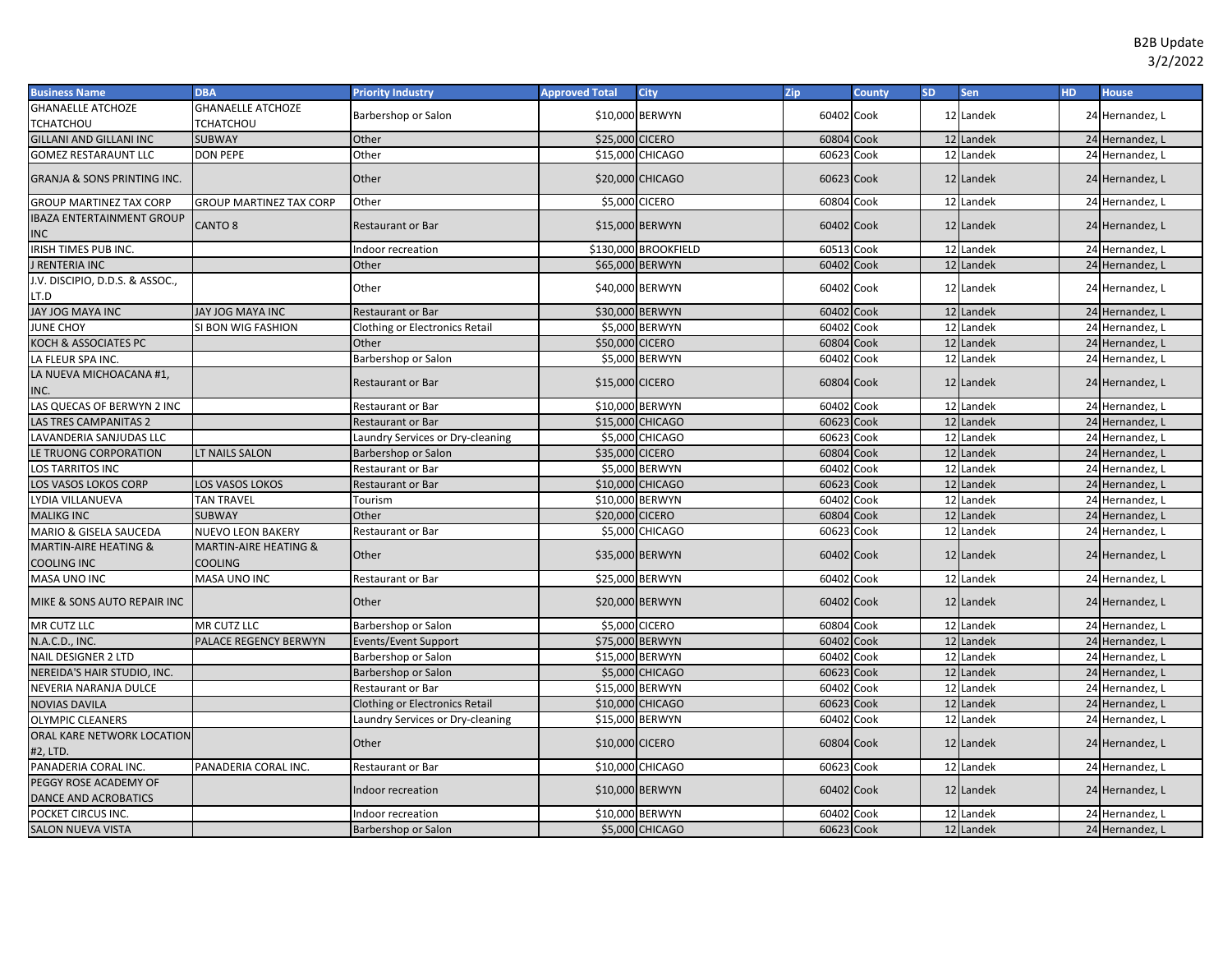| <b>Business Name</b>                                                  | <b>DBA</b>                                             | <b>Priority Industry</b>              | <b>Approved Total</b> | City             | <b>Zip</b> | <b>County</b> | <b>SD</b> | Sen       | <b>HD</b> | <b>House</b>    |
|-----------------------------------------------------------------------|--------------------------------------------------------|---------------------------------------|-----------------------|------------------|------------|---------------|-----------|-----------|-----------|-----------------|
| SANDRA DIVERCIONES                                                    |                                                        | Events/Event Support                  |                       | \$10,000 BERWYN  | 60402 Cook |               |           | 12 Landek |           | 24 Hernandez, L |
| <b>INFLATABLES INC</b>                                                |                                                        |                                       |                       |                  |            |               |           |           |           |                 |
| SARAH F INC                                                           | <b>SUBWAY SANDWICHES</b>                               | Other                                 |                       | \$10,000 BERWYN  | 60402 Cook |               |           | 12 Landek |           | 24 Hernandez, L |
| SHARI BERWYN INC                                                      | WOMEN'S WORKOUT WORLD                                  | <b>Fitness Centers</b>                |                       | \$35,000 BERWYN  | 60402 Cook |               |           | 12 Landek |           | 24 Hernandez, L |
| SIMMONS DENTAL ASSOCIATES                                             |                                                        | Other                                 | \$20,000 CICERO       |                  | 60804 Cook |               |           | 12 Landek |           | 24 Hernandez, L |
| SIMON AND SIMON P.C.                                                  | <b>CITY SMILES AND SONRISA</b><br><b>JRBANA</b>        | Other                                 | \$110,000 CHICAGO     |                  | 60623 Cook |               |           | 12 Landek |           | 24 Hernandez, L |
| SOMETHING SPECIAL BEAUTY<br>SALON                                     | SOMETHING SPECIAL BEAUTY<br><b>SALON</b>               | Barbershop or Salon                   |                       | \$5,000 BERWYN   | 60402 Cook |               |           | 12 Landek |           | 24 Hernandez, L |
| SPLASH GROOMING PET SALON                                             |                                                        | Barbershop or Salon                   |                       | \$5,000 STICKNEY | 60402 Cook |               |           | 12 Landek |           | 24 Hernandez, L |
| SPORTS 'N FASHION INC.                                                |                                                        | <b>Clothing or Electronics Retail</b> | \$55,000 CICERO       |                  | 60804 Cook |               |           | 12 Landek |           | 24 Hernandez, L |
| STOFFEL & TOMAZIN DENTAL<br><b>ASSOCIATES, LTD</b>                    | <b>STOFFEL &amp; TOMAZIN DENTAL</b><br>ASSOCIATES, LTD | Other                                 | \$30,000 CICERO       |                  | 60804 Cook |               |           | 12 Landek |           | 24 Hernandez, L |
| <b>SUPERIOR AWARDS AND</b><br><b>PROMOTIONS LTD</b>                   |                                                        | Other                                 |                       | \$10,000 BERWYN  | 60402 Cook |               |           | 12 Landek |           | 24 Hernandez, L |
| TACOS Y SALSA INC                                                     |                                                        | Restaurant or Bar                     |                       | \$5,000 BERWYN   | 60402 Cook |               |           | 12 Landek |           | 24 Hernandez, L |
| TACOS Y TAMALES, EL POLLO,<br>INC.                                    |                                                        | <b>Restaurant or Bar</b>              |                       | \$10,000 CHICAGO | 60623 Cook |               |           | 12 Landek |           | 24 Hernandez, L |
| TB/MH INC.                                                            | <b>WORLD'S LARGEST</b><br>LAUNDROMAT                   | Laundry Services or Dry-cleaning      |                       | \$25,000 BERWYN  | 60402 Cook |               |           | 12 Landek |           | 24 Hernandez, L |
| THE ALLEY FITNESS BOXING GYM                                          |                                                        | <b>Fitness Centers</b>                |                       | \$10,000 BERWYN  | 60402 Cook |               |           | 12 Landek |           | 24 Hernandez, L |
| TIME AFTER TIME<br><b>INCORPORATED</b>                                | TIME AFTER TIME SPORTS PUB                             | <b>Restaurant or Bar</b>              | \$15,000 CICERO       |                  | 60804 Cook |               |           | 12 Landek |           | 24 Hernandez, L |
| <b>TONNY'S FASHIONS</b>                                               | TONNY'S FASHIONS                                       | <b>Clothing or Electronics Retail</b> |                       | \$30,000 CHICAGO | 60623 Cook |               |           | 12 Landek |           | 24 Hernandez, L |
| UNIFIED CONSTRUCTION LLC                                              | UNIFIED CONSTRUCTION                                   | Other                                 |                       | \$5,000 CHICAGO  | 60609 Cook |               |           | 12 Landek |           | 24 Hernandez, L |
| UNIQUE GROUP INC.                                                     | <b>DUNKIN DONUTS</b>                                   | Restaurant or Bar                     |                       | \$5,000 BERWYN   | 60402 Cook |               |           | 12 Landek |           | 24 Hernandez, L |
| UNIVERSAL TRAVEL SERVICE, INC                                         | JNIVERSAL TRAVEL SERVICE,<br>INC                       | Tourism                               | \$105,000 CHICAGO     |                  | 60623 Cook |               |           | 12 Landek |           | 24 Hernandez, L |
| YOUNG MENS CHRISTIAN<br><b>ASSOCIATION OF BERWYN-</b><br>CICERO, INC. | YMCA OF BERWYN-CICERO,<br>INC., PAV YMCA               | <b>Fitness Centers</b>                | \$115,000 BERWYN      |                  | 60402 Cook |               |           | 12 Landek |           | 24 Hernandez, L |
| #3 ZIMMIES, INC.                                                      | THE ORIGINAL PANCAKE HOUSE Restaurant or Bar           |                                       | \$150,000 CHICAGO     |                  | 60653 Cook |               |           | 13 Peters |           | 25 Tarver       |
| A PLUS INC                                                            | <b>NOODLES ETC</b>                                     | <b>Restaurant or Bar</b>              | \$130,000 CHICAGO     |                  | 60637 Cook |               |           | 13 Peters |           | 25 Tarver       |
| AFI BADAKOU                                                           | NASSI AFRICAN HAIR BRAIDING Barbershop or Salon        |                                       |                       | \$10,000 CHICAGO | 60649 Cook |               |           | 13 Peters |           | 25 Tarver       |
| <b>AGAPEVIBES ENTERTAINMENT</b><br>LLC                                | <b>AGAPEVIBES ENTERTAINMENT</b><br>AND SUPPER CLUB     | <b>Events/Event Support</b>           |                       | \$15,000 CHICAGO | 60649 Cook |               |           | 13 Peters |           | 25 Tarver       |
| AMI SUB INC                                                           | SUBWAY                                                 | Restaurant or Bar                     |                       | \$15,000 CHICAGO | 60617 Cook |               |           | 13 Peters |           | 25 Tarver       |
| ANGIES HAIR SALON<br>PROFESSIONAL CORPORATION                         | <b>ANGIES HAIR SALON</b><br>PROFESSIONAL CORPORATION   | Barbershop or Salon                   |                       | \$10,000 CHICAGO | 60649 Cook |               |           | 13 Peters |           | 25 Tarver       |
| <b>BALANOFF &amp; ASSOCIATES, LTD</b>                                 |                                                        | Other                                 |                       | \$10,000 CHICAGO | 60617 Cook |               |           | 13 Peters |           | 25 Tarver       |
| BEAUTY OVER BEAST LLC                                                 |                                                        | <b>Barbershop or Salon</b>            |                       | \$15,000 CHICAGO | 60649 Cook |               |           | 13 Peters |           | 25 Tarver       |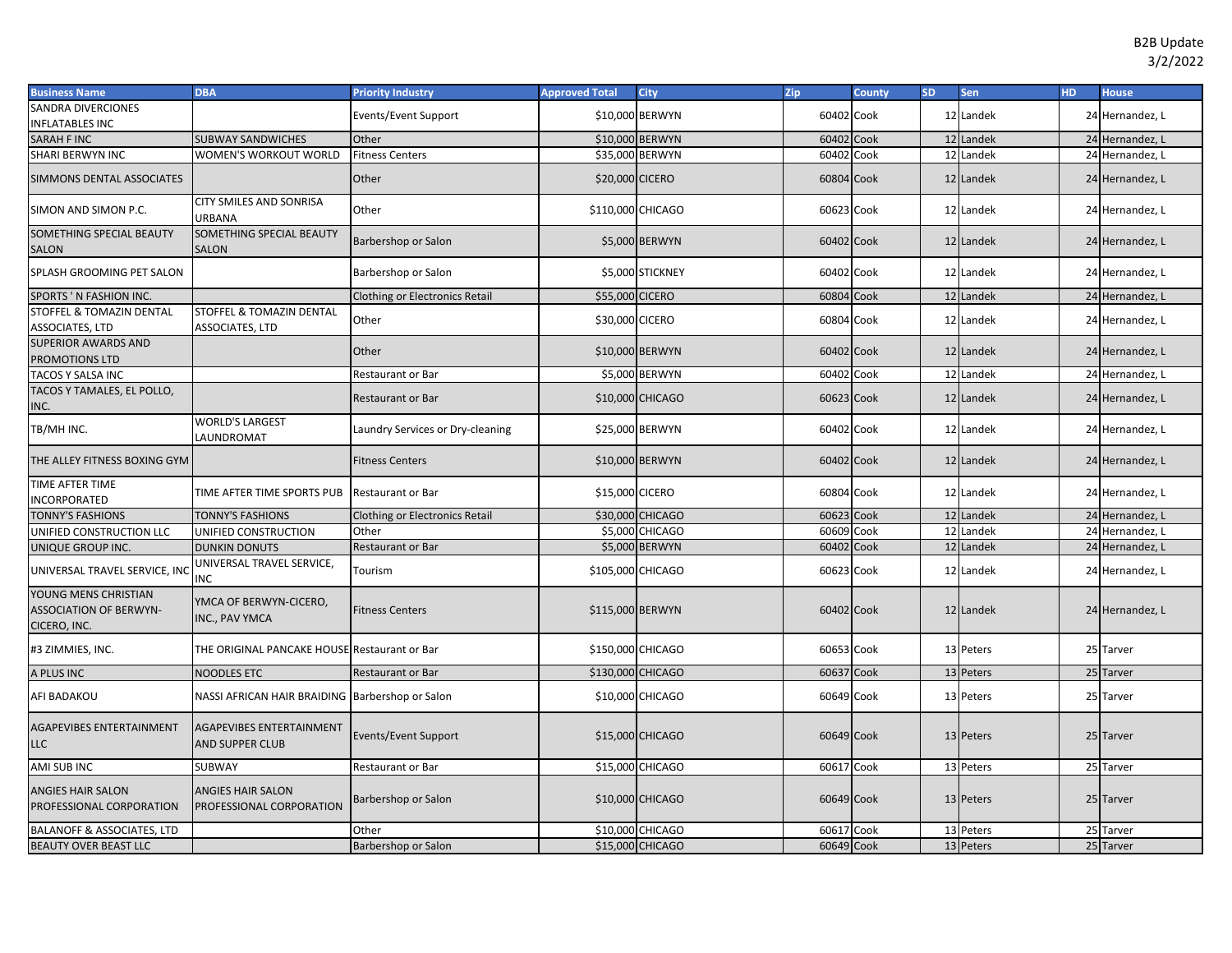| <b>Business Name</b>                      | <b>DBA</b>                              | <b>Priority Industry</b>         | <b>Approved Total</b> | <b>City</b>      | Zip        | <b>County</b> | <b>SD</b> | <b>Sen</b> | HD. | <b>House</b> |
|-------------------------------------------|-----------------------------------------|----------------------------------|-----------------------|------------------|------------|---------------|-----------|------------|-----|--------------|
| <b>BRILLANCE REALTY LLC</b>               | <b>BRILLANCE REALTY LLC</b>             | Other                            |                       | \$10,000 CHICAGO | 60649 Cook |               |           | 13 Peters  |     | 25 Tarver    |
| <b>BUILD COFFEE, LLC</b>                  |                                         | Other                            |                       | \$25,000 CHICAGO | 60637 Cook |               |           | 13 Peters  |     | 25 Tarver    |
| C R MARKET SURVEYS INC.                   |                                         | Other                            |                       | \$40,000 CHICAGO | 60649 Cook |               |           | 13 Peters  |     | 25 Tarver    |
| CAROL MOORE LCMT                          | ART OF HEALING TOUCH                    | Barbershop or Salon              |                       | \$5,000 CHICAGO  | 60649 Cook |               |           | 13 Peters  |     | 25 Tarver    |
| CHRISTIAN CUTRONE                         |                                         | Other                            |                       | \$20,000 CHICAGO | 60617 Cook |               |           | 13 Peters  |     | 25 Tarver    |
| CJ COIN LAUNDRY AND TAILOR                | NEW SUDZ COIN LAUNDRY                   | Laundry Services or Dry-cleaning |                       | \$25,000 CHICAGO | 60649 Cook |               |           | 13 Peters  |     | 25 Tarver    |
| INC.                                      |                                         |                                  |                       |                  |            |               |           |            |     |              |
| CLEOPATRA HAIR DESIGN OF<br>CHICAGO LTD   |                                         | Barbershop or Salon              |                       | \$10,000 CHICAGO | 60615 Cook |               |           | 13 Peters  |     | 25 Tarver    |
| CMM FOOD SERVICES INC                     |                                         | <b>Restaurant or Bar</b>         |                       | \$55,000 CHICAGO | 60617 Cook |               |           | 13 Peters  |     | 25 Tarver    |
| CORNERSTONE PHARMACY, INC.                | <b>CORNERSTONE PHARMACY</b>             | Home Health Care                 |                       | \$15,000 CHICAGO | 60617 Cook |               |           | 13 Peters  |     | 25 Tarver    |
| DERICE ASIAN CUISINE INC                  |                                         | <b>Restaurant or Bar</b>         |                       | \$15,000 CHICAGO | 60653      | Cook          |           | 13 Peters  |     | 25 Tarver    |
| EAST SIDE DENTAL CARE, P.C                | <b>FAMILY DENTAL CARE</b>               | Other                            |                       | \$30,000 CHICAGO | 60617      | Cook          |           | 13 Peters  |     | 25 Tarver    |
| ELO LLC                                   | LIT VEGAN CHICAGO                       | <b>Restaurant or Bar</b>         |                       | \$5,000 CHICAGO  | 60649 Cook |               |           | 13 Peters  |     | 25 Tarver    |
| <b>EMEKA JOHNSON</b>                      | <b>EMEKA JOHNSON</b>                    | Other                            |                       | \$10,000 CHICAGO | 60617 Cook |               |           | 13 Peters  |     | 25 Tarver    |
| <b>FLYING PAN LLC</b>                     | <b>CHANT</b>                            | <b>Restaurant or Bar</b>         | \$145,000 CHICAGO     |                  | 60615 Cook |               |           | 13 Peters  |     | 25 Tarver    |
| FULL VIDEO PRODUCTION<br>SERVICES, INC.   | FULL VIDEO PRODUCTION<br>SERVICES, INC. | Indoor recreation                |                       | \$5,000 CHICAGO  | 60649 Cook |               |           | 13 Peters  |     | 25 Tarver    |
| <b>GIANT BEAUTY CONNECTION,</b><br>NC.    |                                         | Other                            |                       | \$15,000 CHICAGO | 60649 Cook |               |           | 13 Peters  |     | 25 Tarver    |
| <b>GOOD ESSENTIALS</b>                    |                                         | Other                            |                       | \$10,000 CHICAGO | 60649 Cook |               |           | 13 Peters  |     | 25 Tarver    |
| <b>GORDITAS LOLI'S INC</b>                |                                         | Restaurant or Bar                |                       | \$20,000 CHICAGO | 60617 Cook |               |           | 13 Peters  |     | 25 Tarver    |
| INNER VISION INTERNATIONAL,<br>INC.       |                                         | Other                            |                       | \$15,000 CHICAGO | 60653 Cook |               |           | 13 Peters  |     | 25 Tarver    |
| <b>JOKES AND NOTES</b>                    | RENAISSANCE BRONZEVILLE                 | Events/Event Support             |                       | \$55,000 CHICAGO | 60653 Cook |               |           | 13 Peters  |     | 25 Tarver    |
| <b>JOVIAL CLUB INC</b>                    | <b>JOVIAL CLUB</b>                      | Restaurant or Bar                |                       | \$20,000 CHICAGO | 60617 Cook |               |           | 13 Peters  |     | 25 Tarver    |
| K-JAZZ BEAUTY SUPPLY CORP.                |                                         | Other                            |                       | \$35,000 CHICAGO | 60649 Cook |               |           | 13 Peters  |     | 25 Tarver    |
| LODS ENTERPRISE                           | CARIBBEAN JERK JOINT                    | <b>Restaurant or Bar</b>         | \$150,000 CHICAGO     |                  | 60653 Cook |               |           | 13 Peters  |     | 25 Tarver    |
| MAJANI FOOD EMPORIUM INC.                 | <b>MAJANI</b>                           | Restaurant or Bar                |                       | \$20,000 CHICAGO | 60649 Cook |               |           | 13 Peters  |     | 25 Tarver    |
| <b>MBMD STRATEGIC</b><br>CONSULTANTS LLC  |                                         | Other                            |                       | \$10,000 CHICAGO | 60649 Cook |               |           | 13 Peters  |     | 25 Tarver    |
| OM INVESTMENT INC                         | <b>SUBWAY</b>                           | <b>Restaurant or Bar</b>         |                       | \$20,000 CHICAGO | 60617 Cook |               |           | 13 Peters  |     | 25 Tarver    |
| OM PRODUCTIONS                            | JAZZ IN THE ALLEY                       | Events/Event Support             |                       | \$5,000 CHICAGO  | 60637 Cook |               |           | 13 Peters  |     | 25 Tarver    |
| INTERNATIONAL                             | FOUNDATION                              |                                  |                       |                  |            |               |           |            |     |              |
| PIGMENT INTERNATIONAL LLC                 | PIGMENT INTERNATIONAL LLC Arts          |                                  |                       | \$20,000 CHICAGO | 60615 Cook |               |           | 13 Peters  |     | 25 Tarver    |
| PLEIN AIR CAFE LLC                        | PLEIN AIR                               | Restaurant or Bar                | \$130,000 CHICAGO     |                  | 60637 Cook |               |           | 13 Peters  |     | 25 Tarver    |
| R & D #1 INC.                             |                                         | Other                            | \$150,000 CHICAGO     |                  | 60649 Cook |               |           | 13 Peters  |     | 25 Tarver    |
| R & D 6, INC.                             | <b>DUNKIN DONUTS</b>                    | Restaurant or Bar                |                       | \$20,000 CHICAGO | 60649 Cook |               |           | 13 Peters  |     | 25 Tarver    |
| RADHE FOODS INC.                          | <b>SUBWAY</b>                           | Other                            |                       | \$20,000 CHICAGO | 60617 Cook |               |           | 13 Peters  |     | 25 Tarver    |
| RENWAY CORPORATION                        | <b>RENWAY BEAUTY</b>                    | Other                            |                       | \$10,000 CHICAGO | 60649      | Cook          |           | 13 Peters  |     | 25 Tarver    |
| ROCNSTYLES BEAUTY LOFT                    |                                         | Barbershop or Salon              |                       | \$10,000 CHICAGO | 60653      | Cook          |           | 13 Peters  |     | 25 Tarver    |
| ROMEO'S HAIR DESIGN INC                   |                                         | Barbershop or Salon              |                       | \$5,000 CHICAGO  | 60653      | Cook          |           | 13 Peters  |     | 25 Tarver    |
| RUDU ENTERPRISES INC                      | <b>SUBWAY</b>                           | Other                            |                       | \$30,000 CHICAGO | 60653 Cook |               | 13        | Peters     |     | 25 Tarver    |
| SALON SPICE BEAUTY BAR<br><b>BOUTIQUE</b> |                                         | Barbershop or Salon              |                       | \$10,000 CHICAGO | 60649 Cook |               |           | 13 Peters  |     | 25 Tarver    |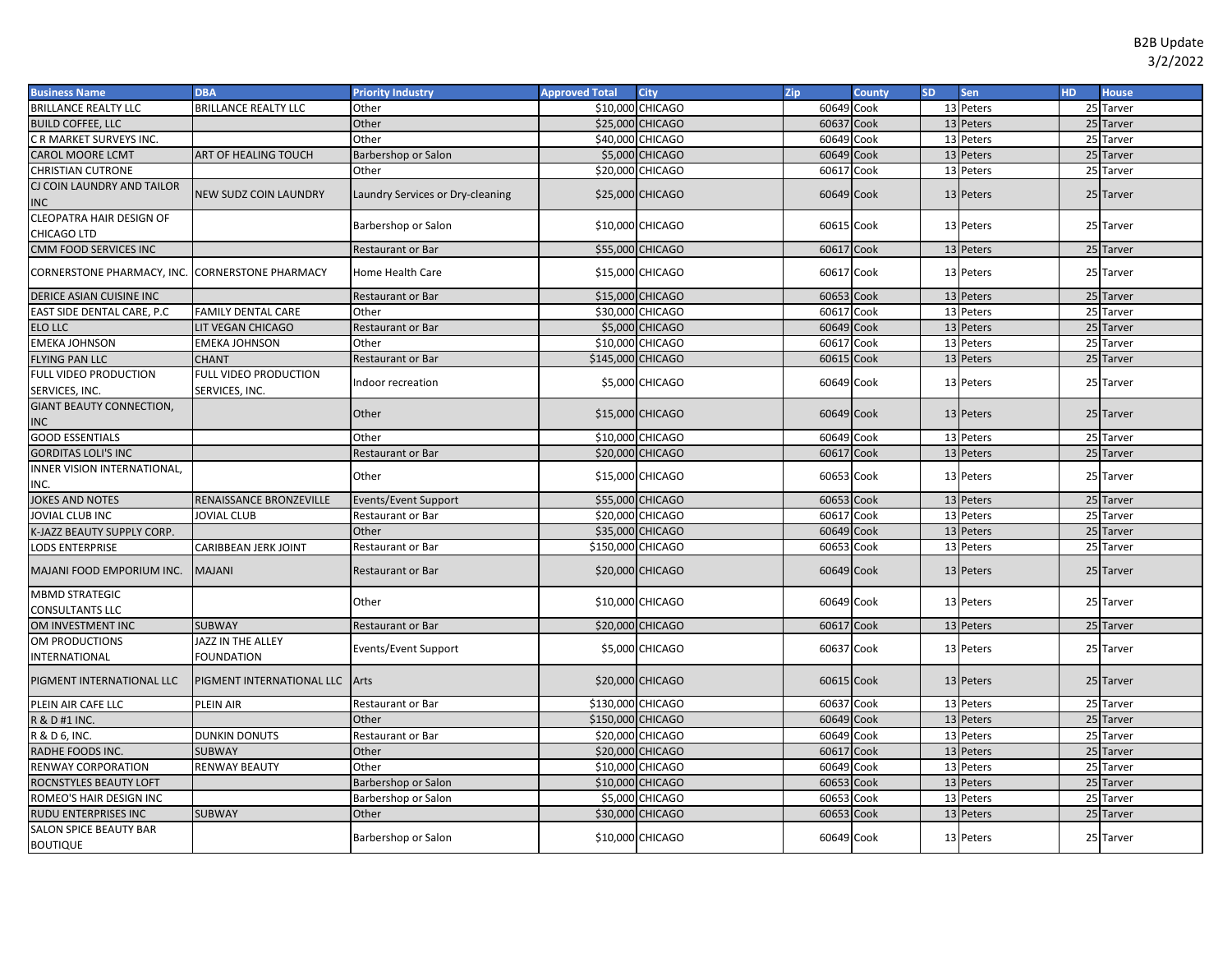| <b>Business Name</b>                          | <b>DBA</b>                                                | <b>Priority Industry</b>              | <b>Approved Total</b>    | <b>City</b>            | Zip        | <b>County</b> | <b>SD</b> | Sen       | HD. | <b>House</b> |
|-----------------------------------------------|-----------------------------------------------------------|---------------------------------------|--------------------------|------------------------|------------|---------------|-----------|-----------|-----|--------------|
| SHOEHEALS, INC.                               | SHOEHEALS, INC.                                           | Other                                 |                          | \$5,000 CHICAGO        | 60617 Cook |               |           | 13 Peters |     | 25 Tarver    |
| SISTERS IN CINEMA, NFP                        | <b>SISTERS IN CINEMA</b>                                  | Arts                                  | \$25,000 CHICAGO         |                        | 60649 Cook |               |           | 13 Peters |     | 25 Tarver    |
| SIT DOWN INC                                  | THE SIT DOWN CAFE                                         | Restaurant or Bar                     | \$45,000 CHICAGO         |                        | 60615 Cook |               |           | 13 Peters |     | 25 Tarver    |
| <b>SKYART NFP</b>                             | <b>SKYART NFP</b>                                         | <b>Child Care</b>                     | \$45,000 CHICAGO         |                        | 60617 Cook |               |           | 13 Peters |     | 25 Tarver    |
| <b>SOK CHAN HONG</b>                          | <b>WILSON COMMUNICATIONS</b>                              | <b>Clothing or Electronics Retail</b> |                          | <b>\$5,000 CHICAGO</b> | 60649 Cook |               |           | 13 Peters |     | 25 Tarver    |
| <b>STRIKE TWO LIMITED</b><br>PARTNERSHIP      | <b>SEVEN TEN HYDE PARK</b>                                | Restaurant or Bar                     | <b>\$150,000 CHICAGO</b> |                        | 60615 Cook |               |           | 13 Peters |     | 25 Tarver    |
| SURF'S UP SOUTH SHORE LLC                     | <b>SURF'S UP SOUTH SHORE</b>                              | Other                                 |                          | \$10,000 CHICAGO       | 60649 Cook |               |           | 13 Peters |     | 25 Tarver    |
| THE REVIVAL LLC                               | THE REVIVAL                                               | Arts                                  |                          | \$50,000 CHICAGO       | 60637 Cook |               |           | 13 Peters |     | 25 Tarver    |
| THE SOUTH SIDE JAZZ COALITION                 | THE SOUTH SIDE JAZZ<br>COALITION                          | Arts                                  |                          | <b>\$5,000 CHICAGO</b> | 60617 Cook |               |           | 13 Peters |     | 25 Tarver    |
| UNITED PROFESSIONAL TRAVEL<br>INCORPORATED    | J.P. TRAVEL INC.                                          | Tourism                               | \$30,000 CHICAGO         |                        | 60617 Cook |               |           | 13 Peters |     | 25 Tarver    |
| <b>8TIV LABS CORPORATION</b>                  |                                                           | Arts                                  | \$25,000 CHICAGO         |                        | 60611 Cook |               |           | 13 Peters |     | 26 Buckner   |
| A1 SUPREME                                    | A1 SUPREME                                                | Other                                 | \$15,000 CHICAGO         |                        | 60649 Cook |               |           | 13 Peters |     | 26 Buckner   |
| <b>ABSOLUTE ATHLETICS, LLC</b>                |                                                           | Indoor recreation                     | \$20,000 CHICAGO         |                        | 60616 Cook |               |           | 13 Peters |     | 26 Buckner   |
| ABSOLUTELY ANYTHING<br><b>ESSENTIAL, LLC</b>  | ABSOLUTELY ANYTHING<br><b>ESSENTIAL GIFT SHOP</b>         | <b>Clothing or Electronics Retail</b> |                          | \$5,000 CHICAGO        | 60653 Cook |               |           | 13 Peters |     | 26 Buckner   |
| <b>AFROZONS INC</b>                           | MEDIA COMPANY, EVENTS AND<br><b>TALENT BOOKING AGENCY</b> | <b>Events/Event Support</b>           |                          | \$5,000 CHICAGO        | 60653 Cook |               |           | 13 Peters |     | 26 Buckner   |
| ALEXIS-BIVENS, LTD                            | <b>ALEXIS-BIVENS, LTD</b>                                 | Other                                 |                          | \$55,000 CHICAGO       | 60637 Cook |               |           | 13 Peters |     | 26 Buckner   |
| <b>AMBER SMITH</b>                            | AMBER SMITH-ROBINSON                                      | <b>Child Care</b>                     |                          | <b>\$5,000 CHICAGO</b> | 60637 Cook |               |           | 13 Peters |     | 26 Buckner   |
| AMIR FOOD MART 1 INC                          | AMIR FOOD MART #1 INC                                     | Other                                 |                          | \$5,000 CHICAGO        | 60649 Cook |               |           | 13 Peters |     | 26 Buckner   |
| ANNA ANGELA NGUYEN                            |                                                           | <b>Child Care</b>                     | \$15,000 CHICAGO         |                        | 60616 Cook |               |           | 13 Peters |     | 26 Buckner   |
| ARIHANT KRUPA INC                             | ARIHANT KRUPA INC                                         | Restaurant or Bar                     | \$20,000 CHICAGO         |                        | 60615 Cook |               |           | 13 Peters |     | 26 Buckner   |
| BETTER HOMES FOR AMERICA<br><b>LLC</b>        | BETTER HOMES FOR AMERICA<br><b>LLC</b>                    | Other                                 | \$10,000 CHICAGO         |                        | 60653 Cook |               |           | 13 Peters |     | 26 Buckner   |
| <b>BOSS TRANSPORTATION LLC</b>                |                                                           | Other                                 | <b>\$30,000 CHICAGO</b>  |                        | 60653 Cook |               |           | 13 Peters |     | 26 Buckner   |
| <b>BRONZEVILLE PETSITTERS, LLC</b>            | <b>BRONZEVILLE PETSITTERS</b>                             | Other                                 |                          | \$10,000 CHICAGO       | 60653 Cook |               |           | 13 Peters |     | 26 Buckner   |
| <b>BROOKE LANG DESIGN</b>                     | <b>BROOKE LANG DESIGN</b>                                 | Other                                 | \$15,000 CHICAGO         |                        | 60649 Cook |               |           | 13 Peters |     | 26 Buckner   |
| CAFE MICHELLE, INC.                           |                                                           | <b>Restaurant or Bar</b>              | \$95,000 CHICAGO         |                        | 60601 Cook |               |           | 13 Peters |     | 26 Buckner   |
| CAR WASH KI SAWAARI, INC                      | STONEY HAND CAR WASH                                      | Other                                 | \$10,000 CHICAGO         |                        | 60649 Cook |               |           | 13 Peters |     | 26 Buckner   |
| CBQ FACIAL BEAUTY BAR LLC                     | <b>CBQ FACIAL BEAUTY BAR</b>                              | Barbershop or Salon                   |                          | \$5,000 CHICAGO        | 60653 Cook |               |           | 13 Peters |     | 26 Buckner   |
| CHICAGO HOTEL HOLDINGS, INC                   | MILLENNIUM KNICKERBOCKER<br>HOTEL CHICAGO                 | Hotel                                 | \$250,000 CHICAGO        |                        | 60611 Cook |               |           | 13 Peters |     | 26 Buckner   |
| <b>COMMERCIAL EASY WIRELESS</b><br><b>INC</b> |                                                           | Other                                 |                          | \$20,000 CHICAGO       | 60617 Cook |               |           | 13 Peters |     | 26 Buckner   |
| <b>COMPASS CREATIVE DRAMATICS</b>             |                                                           | Arts                                  | \$30,000 CHICAGO         |                        | 60611 Cook |               |           | 13 Peters |     | 26 Buckner   |
| DAVIS SHOE STORES INC.                        | DAVIS SHOE STORES INC.                                    | <b>Clothing or Electronics Retail</b> |                          | \$5,000 CHICAGO        | 60617 Cook |               |           | 13 Peters |     | 26 Buckner   |
| <b>DELOS THERAPY</b>                          |                                                           | Other                                 |                          | \$55,000 CHICAGO       | 60611 Cook |               |           | 13 Peters |     | 26 Buckner   |
| DOS AMIGAS HSH, INC.                          | <b>SUBWAY #65029</b>                                      | Other                                 |                          | \$20,000 CHICAGO       | 60637 Cook |               |           | 13 Peters |     | 26 Buckner   |
| EF DESIGN GROUP, INC.                         |                                                           | Other                                 | \$25,000 CHICAGO         |                        | 60653 Cook |               |           | 13 Peters |     | 26 Buckner   |
| <b>ERIK CALDWELL</b>                          |                                                           | Other                                 | \$20,000 CHICAGO         |                        | 60653 Cook |               |           | 13 Peters |     | 26 Buckner   |
| FADIS HAIR DESIGN INC                         |                                                           | Barbershop or Salon                   | \$15,000 CHICAGO         |                        | 60653 Cook |               |           | 13 Peters |     | 26 Buckner   |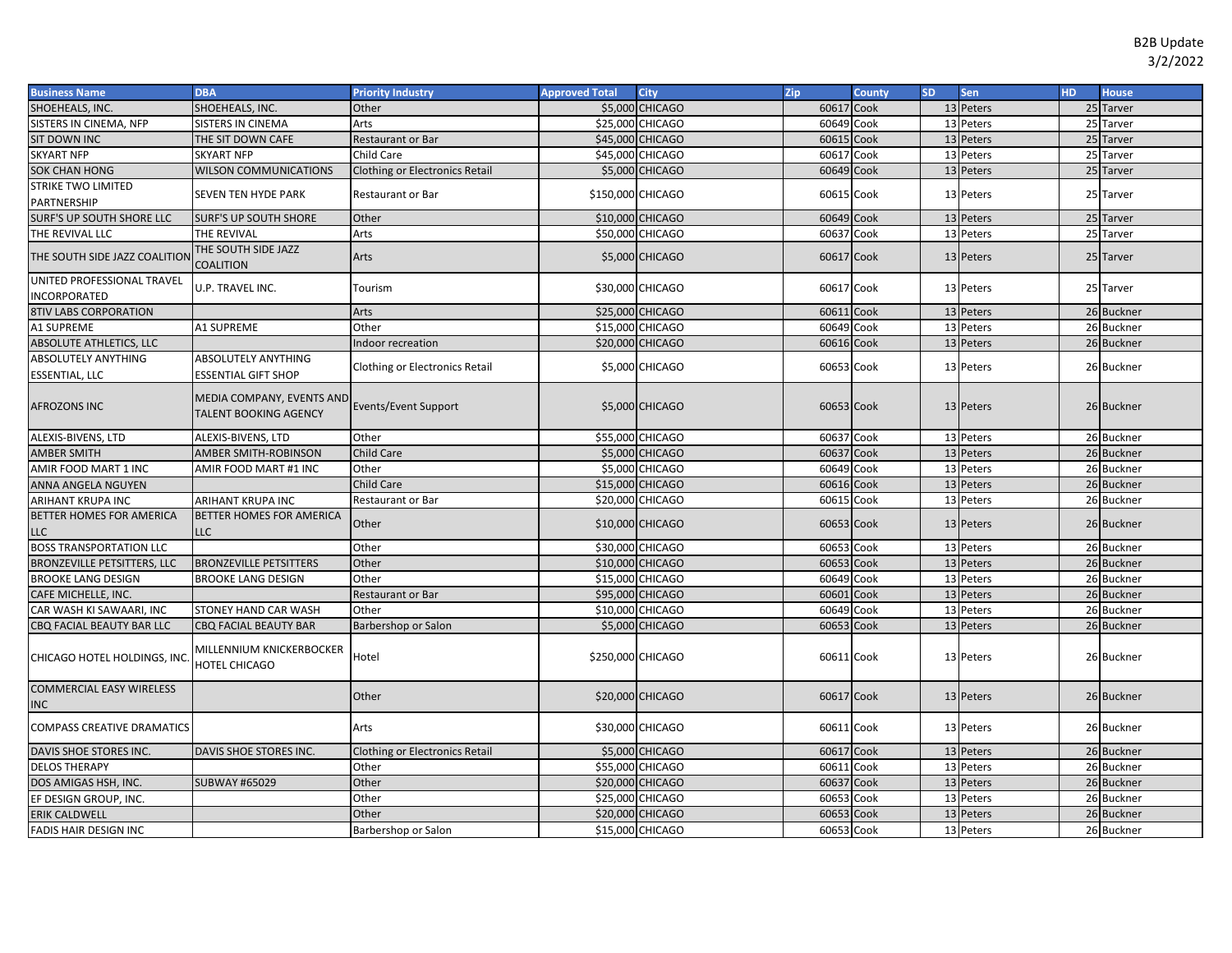| <b>Business Name</b>                                                         | <b>DBA</b>                          | <b>Priority Industry</b>              | <b>Approved Total</b> | <b>City</b>      | <b>Zip</b> | <b>County</b> | <b>SD</b> | <b>Sen</b> | HD. | <b>House</b> |
|------------------------------------------------------------------------------|-------------------------------------|---------------------------------------|-----------------------|------------------|------------|---------------|-----------|------------|-----|--------------|
| G.T. LEWIS & ASSOCIATES, INC.                                                | G.T. LEWIS & ASSOCIATES, INC. Other |                                       |                       | \$5,000 CHICAGO  | 60649 Cook |               |           | 13 Peters  |     | 26 Buckner   |
| <b>GLC WELLNESS CENTER ILLINOIS</b>                                          |                                     | Other                                 |                       | \$5,000 CHICAGO  | 60649 Cook |               |           | 13 Peters  |     | 26 Buckner   |
| LLC                                                                          |                                     |                                       |                       |                  |            |               |           |            |     |              |
| HAYWIL, LLC                                                                  | <b>PIER 31</b>                      | <b>Restaurant or Bar</b>              |                       | \$60,000 CHICAGO | 60616 Cook |               |           | 13 Peters  |     | 26 Buckner   |
| HEALTHFINITY & BEYOND, LLC                                                   | M & R PRESCRIPTION CENTER           | Other                                 |                       | \$35,000 CHICAGO | 60649 Cook |               |           | 13 Peters  |     | 26 Buckner   |
| HJP FOODS INC                                                                | <b>SUBWAY</b>                       | Other                                 |                       | \$15,000 CHICAGO | 60623 Cook |               |           | 13 Peters  |     | 26 Buckner   |
| II BULLS MECHANICAL SERVICES<br>INC                                          |                                     | Other                                 |                       | \$15,000 CHICAGO | 60653 Cook |               |           | 13 Peters  |     | 26 Buckner   |
| JAMES FELDMAN ASSOCIATES,<br>INC.                                            | <b>SYNECTICS OPEN SOLUTIONS</b>     | Tourism                               |                       | \$30,000 CHICAGO | 60611 Cook |               |           | 13 Peters  |     | 26 Buckner   |
| <b>KAEPRODUCTIONS ART &amp;</b><br>PHOTOGRAPHY                               | KAEPRODUCTIONS ART &<br>PHOTOGRAPHY | Arts                                  |                       | \$5,000 CHICAGO  | 60649 Cook |               |           | 13 Peters  |     | 26 Buckner   |
| <b>KAMAL SINNOKROT</b>                                                       | <b>LIMO SERVICE</b>                 | Other                                 |                       | \$15,000 CHICAGO | 60653 Cook |               |           | 13 Peters  |     | 26 Buckner   |
| KANELA III LLC                                                               | KANELA BREAKFAST CLUB               | <b>Restaurant or Bar</b>              | \$125,000 CHICAGO     |                  | 60611      | Cook          |           | 13 Peters  |     | 26 Buckner   |
| LEVEL 1 RESTAURANT CG LLC                                                    | <b>BURGER KING</b>                  | <b>Restaurant or Bar</b>              | \$145,000 CHICAGO     |                  | 60653 Cook |               |           | 13 Peters  |     | 26 Buckner   |
| <b>MARBLE FOODS ENTERPRISES</b><br>LLC                                       | <b>DUNKIN DONUTS</b>                | <b>Restaurant or Bar</b>              |                       | \$85,000 CHICAGO | 60611 Cook |               |           | 13 Peters  |     | 26 Buckner   |
| MARVEL MARKETING GROUP,<br>INC                                               |                                     | Other                                 |                       | \$15,000 CHICAGO | 60637 Cook |               |           | 13 Peters  |     | 26 Buckner   |
| MATRIX EMERGENCY ROADSIDE<br>ASSISTANCE                                      |                                     | Other                                 |                       | \$15,000 CHICAGO | 60617 Cook |               |           | 13 Peters  |     | 26 Buckner   |
| <b>MAXIM NAILS LTD</b>                                                       | <b>MAXIM NAILS</b>                  | Barbershop or Salon                   |                       | \$75,000 CHICAGO | 60616 Cook |               |           | 13 Peters  |     | 26 Buckner   |
| MIDWEST SALON IN                                                             | ROSATI'S PIZZA CHICAGO 1            | Barbershop or Salon                   |                       | \$10,000 CHICAGO | 60616 Cook |               | 13        | Peters     |     | 26 Buckner   |
| MIKKEY'S 47 EXPRESS, LLC.                                                    |                                     | Restaurant or Bar                     |                       | \$70,000 CHICAGO | 60653 Cook |               | 13        | Peters     |     | 26 Buckner   |
| MS. JETSETTER LLC                                                            |                                     | Tourism                               |                       | \$5,000 CHICAGO  | 60616 Cook |               |           | 13 Peters  |     | 26 Buckner   |
| <b>NEW GENERATION FANCY DRILL</b><br>AND PERFORMANCE ARTS<br><b>ENSEMBLE</b> |                                     | Arts                                  |                       | \$10,000 CHICAGO | 60653 Cook |               |           | 13 Peters  |     | 26 Buckner   |
| OH BEHAVE STUDIOS INC.                                                       |                                     | Barbershop or Salon                   |                       | \$10,000 CHICAGO | 60649 Cook |               |           | 13 Peters  |     | 26 Buckner   |
| OHIO ACQUISITION LLC                                                         | COCO PAZZO CAFE                     | <b>Restaurant or Bar</b>              | \$150,000 CHICAGO     |                  | 60611 Cook |               |           | 13 Peters  |     | 26 Buckner   |
| OOH LA LA COSMETICS                                                          |                                     | Other                                 |                       | \$10,000 CHICAGO | 60649 Cook |               |           | 13 Peters  |     | 26 Buckner   |
| OPTIMA BEAUTY INC                                                            |                                     | <b>Clothing or Electronics Retail</b> |                       | \$90,000 CHICAGO | 60616 Cook |               |           | 13 Peters  |     | 26 Buckner   |
| PARKER & PARKER INVESTMENT<br><b>GROUP LLC</b>                               |                                     | Other                                 |                       | \$5,000 CHICAGO  | 60637 Cook |               |           | 13 Peters  |     | 26 Buckner   |
| PEACH'S ON 47TH, INC.                                                        |                                     | Other                                 |                       | \$85,000 CHICAGO | 60653 Cook |               |           | 13 Peters  |     | 26 Buckner   |
| PINK GIRAFFE LLC                                                             | PINK GIRAFFE LLC                    | Arts                                  |                       | \$5,000 CHICAGO  | 60649 Cook |               |           | 13 Peters  |     | 26 Buckner   |
| PRAIZE PRODUCTIONS INC.                                                      |                                     | Arts                                  |                       | \$5,000 CHICAGO  | 60637 Cook |               |           | 13 Peters  |     | 26 Buckner   |
| PROGRESSIVE FUNERAL PARLOR<br>LLC                                            |                                     | Other                                 |                       | \$60,000 CHICAGO | 60649 Cook |               |           | 13 Peters  |     | 26 Buckner   |
| PT CLEANERS, INC                                                             |                                     | Laundry Services or Dry-cleaning      |                       | \$20,000 CHICAGO | 60653 Cook |               |           | 13 Peters  |     | 26 Buckner   |
| RADHA FOODS INC.                                                             | SUBWAY                              | Other                                 |                       | \$5,000 CHICAGO  | 60649 Cook |               |           | 13 Peters  |     | 26 Buckner   |
| RBLESSED HANDS HAIR STUDIO                                                   |                                     | Barbershop or Salon                   |                       | \$10,000 CHICAGO | 60653 Cook |               |           | 13 Peters  |     | 26 Buckner   |
| REGINALD BETHEA                                                              |                                     | Restaurant or Bar                     |                       | \$10,000 CHICAGO | 60653 Cook |               |           | 13 Peters  |     | 26 Buckner   |
| ROME'S JOY CATERING, INC                                                     |                                     | Other                                 |                       | \$55,000 CHICAGO | 60653      | Cook          |           | 13 Peters  |     | 26 Buckner   |
| SHAJIN ENTERPRISES INC.                                                      | <b>SUBWAY</b>                       | Other                                 |                       | \$40,000 CHICAGO | 60649 Cook |               |           | 13 Peters  |     | 26 Buckner   |
| SHL&SEL, INC                                                                 | <b>AVANDERIA RIO GRANDE</b>         | Laundry Services or Dry-cleaning      |                       | \$10,000 CHICAGO | 60609      | Cook          |           | 13 Peters  |     | 26 Buckner   |
| SHREEJI BROTHERS INC                                                         |                                     | Restaurant or Bar                     |                       | \$5,000 CHICAGO  | 60649 Cook |               |           | 13 Peters  |     | 26 Buckner   |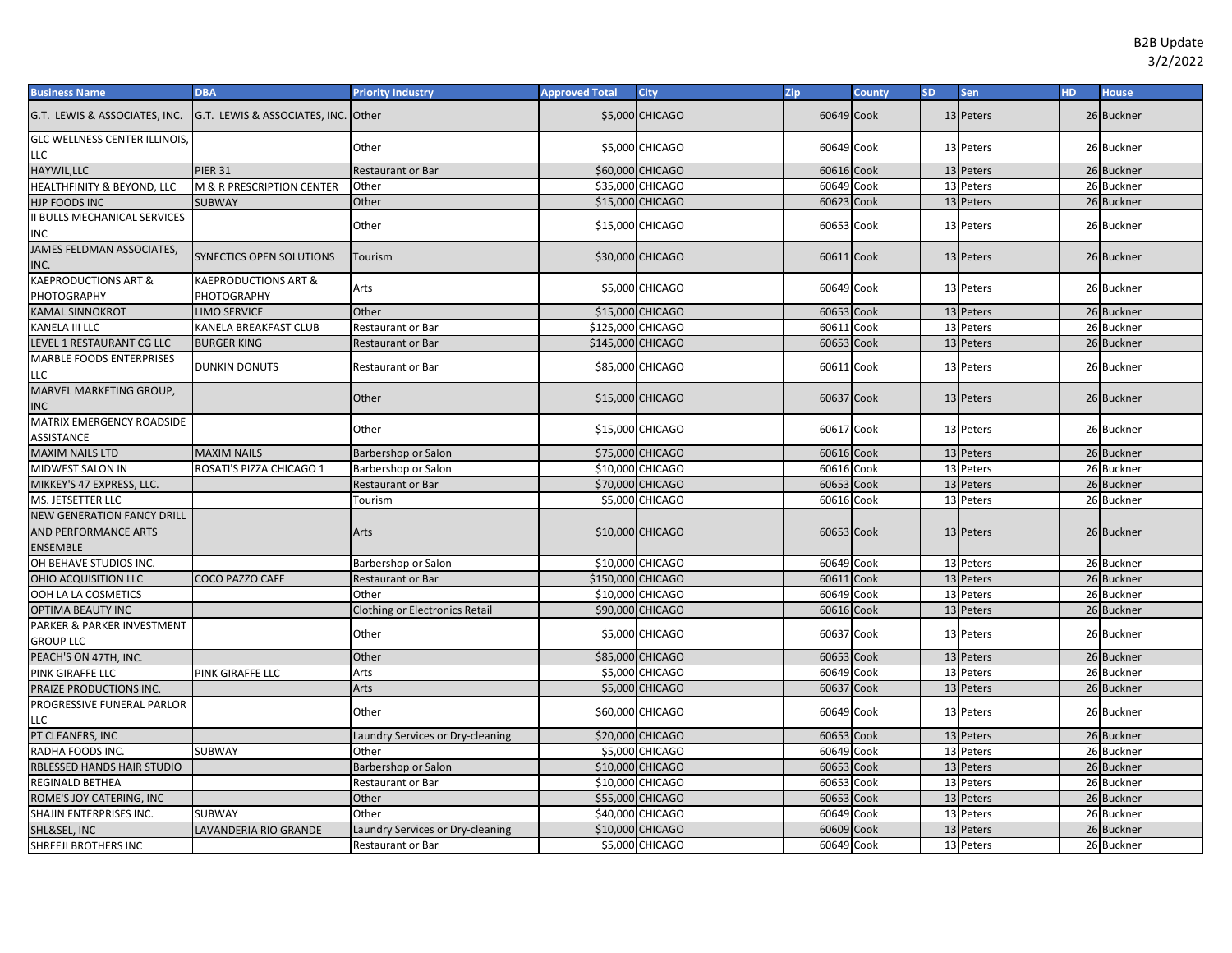| <b>Business Name</b>                                      | <b>DBA</b>                           | <b>Priority Industry</b>       | <b>Approved Total</b> | City                   | Zip        | <b>County</b> | <b>SD</b> | Sen       | <b>HD</b> | <b>House</b> |
|-----------------------------------------------------------|--------------------------------------|--------------------------------|-----------------------|------------------------|------------|---------------|-----------|-----------|-----------|--------------|
| SOME LIKE IT BLACK CREATIVE                               | THEE BEAUTY BAR                      | Arts                           |                       | \$15,000 CHICAGO       | 60653 Cook |               |           | 13 Peters |           | 26 Buckner   |
| ARTS BAR                                                  |                                      |                                |                       |                        |            |               |           |           |           |              |
| <b>TERESA MASON</b>                                       | <b>TERESA J MASON</b>                | Other                          |                       | \$10,000 CHICAGO       | 60653 Cook |               |           | 13 Peters |           | 26 Buckner   |
| THE BESTOW FOUNDATION                                     | THE BESTOW FOUNDATION                | ndoor recreation               |                       | \$10,000 CHICAGO       | 60637 Cook |               |           | 13 Peters |           | 26 Buckner   |
| THE NIRVANA INSTITUTE INC                                 |                                      | Home Health Care               |                       | \$10,000 CHICAGO       | 60653      | Cook          |           | 13 Peters |           | 26 Buckner   |
| THE REIGNING HOUSEKEEPER                                  |                                      | Other                          |                       | \$10,000 CHICAGO       | 60649 Cook |               |           | 13 Peters |           | 26 Buckner   |
| TWO FISH CRAB SHACK CO                                    | <b>TWO FISH</b>                      | Restaurant or Bar              | \$150,000 CHICAGO     |                        | 60653      | Cook          |           | 13 Peters |           | 26 Buckner   |
| URBAN HABITATS, INC.                                      | O'NEALS TRANSPORTATION<br><b>SVC</b> | Tourism                        | \$140,000 CHICAGO     |                        | 60649 Cook |               |           | 13 Peters |           | 26 Buckner   |
| <b>VARITAS LLC</b>                                        | TAQUERIA VARITAS                     | Other                          |                       | \$20,000 CHICAGO       | 60653 Cook |               |           | 13 Peters |           | 26 Buckner   |
| YASSA AFRICAN RESTAURANT<br>INC                           | YASSA AFRICAN RESTAURANT             | <b>Restaurant or Bar</b>       |                       | \$25,000 CHICAGO       | 60653 Cook |               |           | 13 Peters |           | 26 Buckner   |
| A@A CLOTHING @ CELLULAR<br>INC                            | THE SOURCE                           | Clothing or Electronics Retail |                       | \$15,000 CHICAGO       | 60628 Cook |               |           | 14 Jones  |           | 27 Slaughter |
| <b>ALSIP HOSPITALITY INC</b>                              | <b>MOTEL 6 ALSIP</b>                 | Hotel                          | \$10,000 ALSIP        |                        | 60803 Cook |               |           | 14 Jones  |           | 27 Slaughter |
| BEARDOWN CONSTRUCTION,<br>INC.                            |                                      | Other                          |                       | \$5,000 CHICAGO        | 60643 Cook |               |           | 14 Jones  |           | 27 Slaughter |
| <b>BEAUTY &amp; BEYOND AESTHETICS</b><br>LLC              |                                      | Other                          |                       | \$5,000 CHICAGO        | 60628 Cook |               |           | 14 Jones  |           | 27 Slaughter |
| BEVERLY MOTEL & SUITES INC                                |                                      | Hotel                          |                       | <b>\$5,000 CHICAGO</b> | 60643      | Cook          |           | 14 Jones  |           | 27 Slaughter |
| <b>BRAHMANI MA INC</b>                                    | <b>SUBWAY</b>                        | Restaurant or Bar              |                       | \$10,000 CHICAGO       | 60628      | Cook          |           | 14 Jones  |           | 27 Slaughter |
| <b>BRAND AND KO</b>                                       |                                      | Clothing or Electronics Retail |                       | \$5,000 CHICAGO        | 60643      | Cook          |           | 14 Jones  |           | 27 Slaughter |
| <b>BRIAN FRIEND</b>                                       |                                      | Barbershop or Salon            |                       | \$15,000 CHICAGO       | 60643      | Cook          |           | 14 Jones  |           | 27 Slaughter |
| <b>BURR OAK BOWL, INC</b>                                 | <b>BURR OAK BOWL</b>                 | ndoor recreation               |                       | \$45,000 BLUE ISLAND   | 60406      | Cook          |           | 14 Jones  |           | 27 Slaughter |
| CASINO TOURS AND CHARTERS,<br>INC.                        |                                      | Tourism                        |                       | \$150,000 CRESTWOOD    | 60418 Cook |               |           | 14 Jones  |           | 27 Slaughter |
| CDK LOGISTICS LLC                                         | <b>CDK LOGISTICS LLC</b>             | Other                          |                       | \$5,000 CHICAGO        | 60643 Cook |               |           | 14 Jones  |           | 27 Slaughter |
| CHILDREN AND FAMILIES<br><b>SUPPORT SERVICES</b>          |                                      | Home Health Care               |                       | \$5,000 CHICAGO        | 60620 Cook |               |           | 14 Jones  |           | 27 Slaughter |
| COMPLETE TAX SERVICE                                      |                                      | Other                          |                       | \$5,000 CHICAGO        | 60643      | Cook          |           | 14 Jones  |           | 27 Slaughter |
| CREATIVE TOUCH BEAUTY AND                                 |                                      | Barbershop or Salon            |                       | \$5,000 CHICAGO        | 60643 Cook |               |           | 14 Jones  |           | 27 Slaughter |
| <b>NAIL SALON</b><br>CROSSROADS HOSPITALITY INC           | <b>CROSSROADS HOSPITALITY INC</b>    | Hotel                          |                       | \$35,000 ORLAND PARK   | 60462 Cook |               |           | 14 Jones  |           | 27 Slaughter |
| <b>CULTIVATING CATERING BY CHEF</b><br><b>CHRISSY LLC</b> |                                      | Restaurant or Bar              |                       | \$35,000 BLUE ISLAND   | 60406 Cook |               |           | 14 Jones  |           | 27 Slaughter |
| DEVIN & DAXA INC                                          | SUBWAY                               | Restaurant or Bar              |                       | \$10,000 BLUE ISLAND   | 60406 Cook |               |           | 14 Jones  |           | 27 Slaughter |
| DIDI AFRICAN HAIR BRAIDING &<br><b>BEAUTY</b>             |                                      | Barbershop or Salon            |                       | \$5,000 CHICAGO        | 60628 Cook |               |           | 14 Jones  |           | 27 Slaughter |
| <b>EL'S BARBER &amp; BEAUTY</b>                           | EL'S BARBER & BEAUTY                 | Barbershop or Salon            |                       | \$5,000 CHICAGO        | 60643 Cook |               |           | 14 Jones  |           | 27 Slaughter |
| <b>EXPRESS VIRTUE OPERATION -</b><br><b>EVO LLC</b>       | <b>EVO DELIVERY</b>                  | <b>Restaurant or Bar</b>       |                       | \$30,000 CHICAGO       | 60643 Cook |               |           | 14 Jones  |           | 27 Slaughter |
| <b>FEDELMA'S LLC</b>                                      | FEDELMA'S LLC                        | Events/Event Support           |                       | \$5,000 CHICAGO        | 60620 Cook |               |           | 14 Jones  |           | 27 Slaughter |
| <b>GRAND MOTEL, INC.</b>                                  |                                      | Hotel                          |                       | \$5,000 CHICAGO        | 60628 Cook |               |           | 14 Jones  |           | 27 Slaughter |
| <b>HOUSE OF SHOES INC</b>                                 | <b>SHOE TIME</b>                     | Other                          |                       | \$30,000 CHICAGO       | 60643      | Cook          |           | 14 Jones  |           | 27 Slaughter |
| 'M HUNGRY NOW LLC                                         | I'M HUNGRY NOW LLC                   | Restaurant or Bar              |                       | \$5,000 CHICAGO        | 60620      | Cook          |           | 14 Jones  |           | 27 Slaughter |
| <b>INFINITI HAIR SALON</b>                                |                                      | Barbershop or Salon            |                       | \$5,000 CHICAGO        | 60643      | Cook          |           | 14 Jones  |           | 27 Slaughter |
| JANICE VISION HOMES , INC.                                | JANICE VISION HOMES, INC.            | Other                          |                       | \$5,000 BLUE ISLAND    | 60406 Cook |               |           | 14 Jones  |           | 27 Slaughter |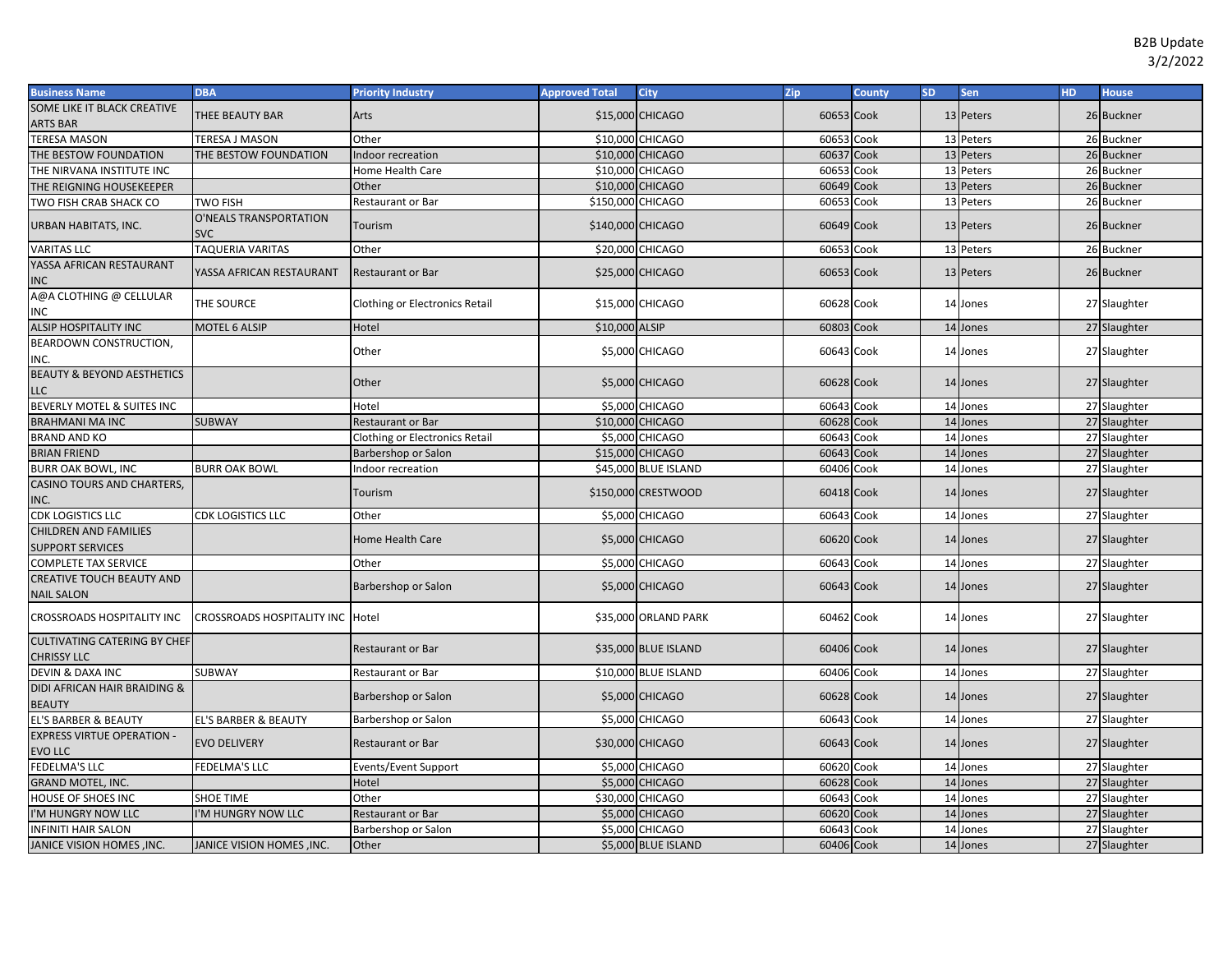| <b>Business Name</b>                              | <b>DBA</b>                                                                        | <b>Priority Industry</b>              | <b>Approved Total</b> | <b>City</b>          | Zip        | <b>County</b> | <b>SD</b> | <b>Sen</b> | HD. | <b>House</b> |
|---------------------------------------------------|-----------------------------------------------------------------------------------|---------------------------------------|-----------------------|----------------------|------------|---------------|-----------|------------|-----|--------------|
| JAY SHREE MELDI INC                               | JAY SHREE MELDI INC                                                               | Restaurant or Bar                     | \$20,000 ALSIP        |                      | 60803 Cook |               |           | 14 Jones   |     | 27 Slaughter |
| <b>IIMMYS BEST MIXED GRILL</b><br>CORP.           | <b>JIMMYS BEST</b>                                                                | <b>Restaurant or Bar</b>              |                       | \$10,000 CHICAGO     | 60628 Cook |               |           | 14 Jones   |     | 27 Slaughter |
| <b>JUSTUS CARPOOLING NFP</b>                      |                                                                                   | Other                                 |                       | \$15,000 CHICAGO     | 60628      | Cook          |           | 14 Jones   |     | 27 Slaughter |
| KAI B VOCALS ENTERTAINMENT<br>LLC                 | <b>KREATIVE HEARTS KAI'FE</b>                                                     | Other                                 |                       | \$5,000 CHICAGO      | 60620 Cook |               |           | 14 Jones   |     | 27 Slaughter |
| KRAM COMMUNICATIONS INC.                          |                                                                                   | Other                                 |                       | \$5,000 CHICAGO      | 60620 Cook |               |           | 14 Jones   |     | 27 Slaughter |
| LENORE'S KITCHEN CATERING                         |                                                                                   | Other                                 |                       | \$70,000 CHICAGO     | 60643 Cook |               |           | 14 Jones   |     | 27 Slaughter |
| INC                                               |                                                                                   |                                       |                       |                      |            |               |           |            |     |              |
| LONGWOOD CLEANERS                                 | LONGWOOD CLEANERS INC                                                             | Laundry Services or Dry-cleaning      |                       | \$5,000 CHICAGO      | 60643      | Cook          |           | 14 Jones   |     | 27 Slaughter |
| LUCBENE                                           | LUCBENE                                                                           | Other                                 |                       | \$5,000 BLUE ISLAND  | 60406      | Cook          |           | 14 Jones   |     | 27 Slaughter |
| <b>MANZOS'S BURGER LLC</b>                        | <b>MANZOS BURGER</b>                                                              | Restaurant or Bar                     |                       | \$10,000 CHICAGO     | 60643      | Cook          |           | 14 Jones   |     | 27 Slaughter |
| MKD FINANCIAL INC                                 |                                                                                   | Other                                 |                       | \$25,000 CHICAGO     | 60628      | Cook          |           | 14 Jones   |     | 27 Slaughter |
| NICOLE'S SANDWICH SHOP                            | NICOLE'S SANDWICH SHOP                                                            | Restaurant or Bar                     |                       | \$15,000 CHICAGO     | 60620      | Cook          |           | 14 Jones   |     | 27 Slaughter |
| PENN MOBILE INC.                                  | <b>METRO BY T-MOBILE</b>                                                          | <b>Clothing or Electronics Retail</b> | \$150,000 CHICAGO     |                      | 60643      | Cook          |           | 14 Jones   |     | 27 Slaughter |
| POPPIN DOUGH LLC                                  |                                                                                   | Other                                 |                       | \$10,000 CHICAGO     | 60643      | Cook          |           | 14 Jones   |     | 27 Slaughter |
| PRECISE CONSULTING CORP                           |                                                                                   | Other                                 |                       | \$5,000 CHICAGO      | 60628      | Cook          |           | 14 Jones   |     | 27 Slaughter |
| PRETTY COUNTS LLC                                 |                                                                                   | Other                                 |                       | \$5,000 CHICAGO      | 60643      | Cook          |           | 14 Jones   |     | 27 Slaughter |
| <b>SAROOR LLC</b>                                 | <b>BAYMONT INN</b>                                                                | Hotel                                 | \$110,000 ALSIP       |                      | 60803      | Cook          |           | 14 Jones   |     | 27 Slaughter |
| SOMANG INC.                                       |                                                                                   | aundry Services or Dry-cleaning       |                       | \$45,000 BLUE ISLAND | 60406      | Cook          |           | 14 Jones   |     | 27 Slaughter |
| <b>TAX PLUS FINANCIAL SERVICE</b><br>LLC          |                                                                                   | Museum or Movie Theater               |                       | \$10,000 CHICAGO     | 60628 Cook |               |           | 14 Jones   |     | 27 Slaughter |
| THE REINVINTAGE COLLECTION                        |                                                                                   | Clothing or Electronics Retail        |                       | \$10,000 CHICAGO     | 60628 Cook |               |           | 14 Jones   |     | 27 Slaughter |
| THE TEACHER OASIS LLC.                            |                                                                                   | Other                                 |                       | \$15,000 BLUE ISLAND | 60406 Cook |               |           | 14 Jones   |     | 27 Slaughter |
| THE VISION SALON, LTD                             | VISION SALON EYE CARE<br><b>ASSOCIATES</b>                                        | Other                                 |                       | \$25,000 BLUE ISLAND | 60406 Cook |               |           | 14 Jones   |     | 27 Slaughter |
| <b>TOTAL PERFECTIONS LLC</b>                      | <b>TOTAL PERFECTIONS NAIL</b><br><b>SALON</b>                                     | Barbershop or Salon                   |                       | \$15,000 CHICAGO     | 60643 Cook |               |           | 14 Jones   |     | 27 Slaughter |
| TRANSPORTATION FOR ALL, INC.                      |                                                                                   | Tourism                               | \$150,000 CHICAGO     |                      | 60643 Cook |               |           | 14 Jones   |     | 27 Slaughter |
| <b>VICTORIA LESTER</b>                            |                                                                                   | Other                                 |                       | \$40,000 CHICAGO     | 60643 Cook |               |           | 14 Jones   |     | 27 Slaughter |
| WE CARE CLEANERS                                  |                                                                                   | aundry Services or Dry-cleaning       |                       | \$10,000 BLUE ISLAND | 60406      | Cook          |           | 14 Jones   |     | 27 Slaughter |
| WINDY CITY ENTERTAINMENT<br>BACKSTAGE LEASING LLC |                                                                                   | Other                                 |                       | \$10,000 CHICAGO     | 60643 Cook |               |           | 14 Jones   |     | 27 Slaughter |
| WINSTON AUTO INC                                  |                                                                                   | Other                                 |                       | \$10,000 CHICAGO     | 60643 Cook |               |           | 14 Jones   |     | 27 Slaughter |
| 2RD ENTERPRISES, INC                              | <b>2RD ENTERPRISES, INC</b>                                                       | Arts                                  |                       | \$95,000 BLUE ISLAND | 60406      | Cook          |           | 14 Jones   |     | 28 Rita      |
| A LITTLE BIT OF HEAVEN                            |                                                                                   |                                       |                       |                      |            |               |           |            |     |              |
| HOMELESS SHELTER FOR MEN                          |                                                                                   | Other                                 |                       | \$10,000 CHICAGO     | 60628 Cook |               |           | 14 Jones   |     | 28 Rita      |
| BERNICE'S BEAUTY & BOUTIQUE<br>LTD                | BERNICE'S BEAUTY &<br>BOUTIQUE OR BERNICE'S<br><b>BEAUTY BOUTIQUE &amp; SALON</b> | <b>Clothing or Electronics Retail</b> |                       | \$10,000 ROBBINS     | 60472 Cook |               |           | 14 Jones   |     | 28 Rita      |
| <b>BOLLING PRESCRIPTION LAB,</b><br>INC.          | ROSELAND PHARMACY                                                                 | Other                                 |                       | \$5,000 CHICAGO      | 60628 Cook |               |           | 14 Jones   |     | 28 Rita      |
| <b>BRAZEN HEAD INC</b>                            | THE BRAZEN HEAD                                                                   | <b>Restaurant or Bar</b>              |                       | \$35,000 CRESTWOOD   | 60418 Cook |               |           | 14 Jones   |     | 28 Rita      |
| <b>BUD'S TOWING AND</b>                           | <b>BUD'S TOWING AND</b>                                                           |                                       |                       |                      |            |               |           |            |     |              |
| TRANSPORTATION, LLC                               | <b>TRANSPORTATION, LLC</b>                                                        | Tourism                               |                       | \$10,000 BLUE ISLAND | 60406 Cook |               |           | 14 Jones   |     | 28 Rita      |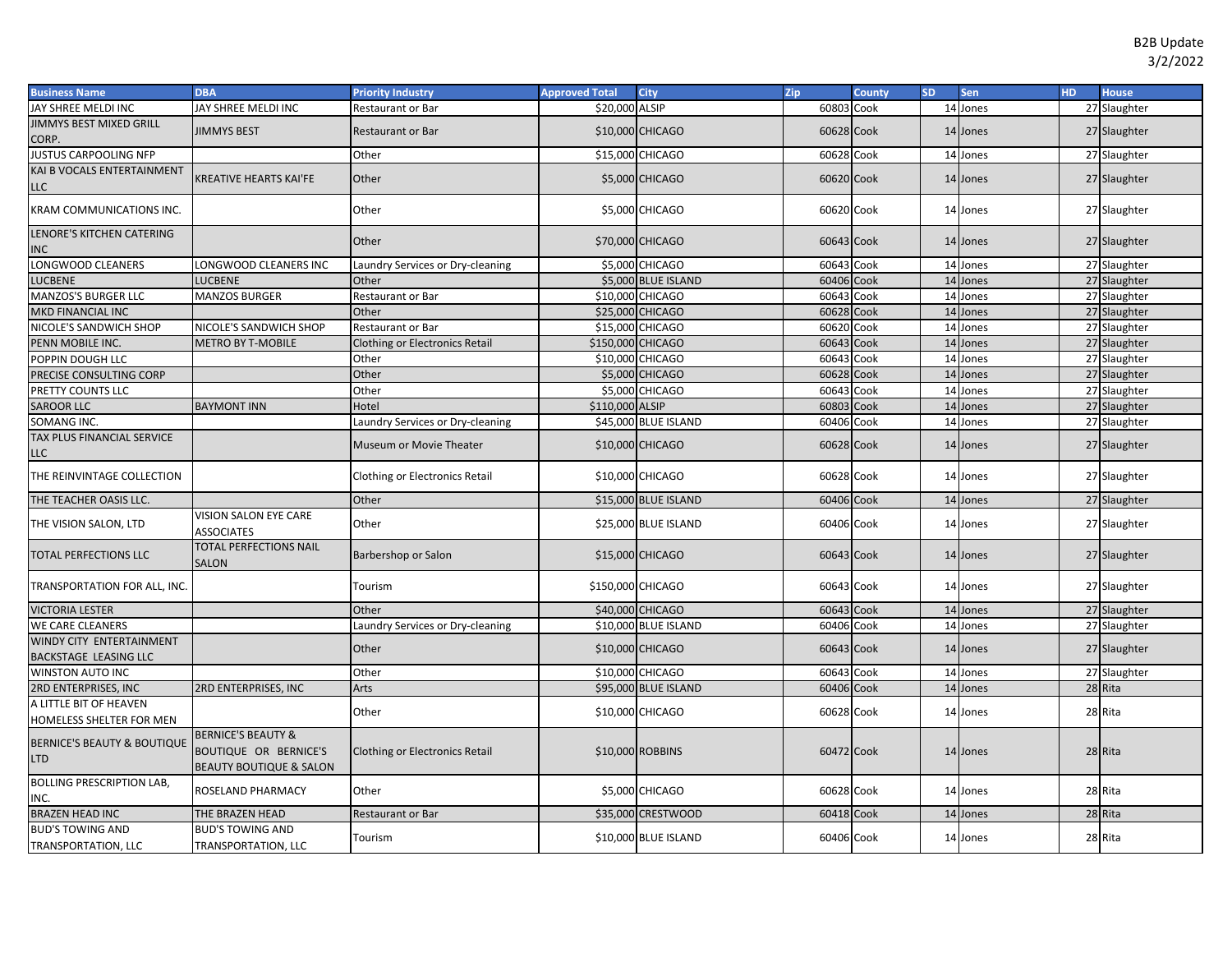| <b>Business Name</b>                                     | <b>DBA</b>                                              | <b>Priority Industry</b>              | <b>Approved Total</b> | <b>City</b>            | Zip        | County | <b>SD</b> | Sen       | HD. | <b>House</b> |
|----------------------------------------------------------|---------------------------------------------------------|---------------------------------------|-----------------------|------------------------|------------|--------|-----------|-----------|-----|--------------|
| CALUMET POINT EDUCATIONAL                                |                                                         | Other                                 |                       | \$5,000 CHICAGO        | 60643 Cook |        |           | 14 Jones  |     | 28 Rita      |
| <b>CENTER</b>                                            |                                                         |                                       |                       |                        |            |        |           |           |     |              |
| CJS TOWING & RECOVERY LLC                                |                                                         | Other                                 |                       | \$25,000 CALUMET PARK  | 60827      | Cook   |           | 14 Jones  |     | 28 Rita      |
| <b>CONSORTIUM 1 LLC</b>                                  |                                                         | <b>Events/Event Support</b>           |                       | \$10,000 CHICAGO       | 60628      | Cook   |           | 14 Jones  |     | 28 Rita      |
| DOWN TO THE GROUND                                       | DOWN TO THE GROUND                                      | Other                                 |                       | \$55,000 CHICAGO       | 60628 Cook |        |           | 14 Jones  |     | 28 Rita      |
| <b>COMPLETE INC</b>                                      | COMPLETE INC                                            |                                       |                       |                        |            |        |           |           |     |              |
| <b>FASHION GEAR INC</b>                                  |                                                         | <b>Clothing or Electronics Retail</b> |                       | \$5,000 CHICAGO        | 60628 Cook |        |           | 14 Jones  |     | 28 Rita      |
| <b>FASHION JUNKIE INC</b>                                |                                                         | <b>Clothing or Electronics Retail</b> |                       | \$80,000 BLUE ISLAND   | 60406      | Cook   |           | 14 Jones  |     | 28 Rita      |
| FULL NELSON INC.                                         | ROCK ISLAND PUBLIC HOUSE                                | Other                                 |                       | \$15,000 BLUE ISLAND   | 60406      | Cook   |           | 14 Jones  |     | 28 Rita      |
| <b>GEMUTLICHKEIT, LLC</b>                                | BLUE ISLAND BEER CO                                     | Other                                 |                       | \$10,000 BLUE ISLAND   | 60406      | Cook   |           | 14 Jones  |     | 28 Rita      |
| <b>GERALD BANKS</b>                                      |                                                         | Arts                                  |                       | \$10,000 CHICAGO       | 60609 Cook |        |           | 14 Jones  |     | 28 Rita      |
| JAI AMBE INVESTMENT INC                                  |                                                         | Restaurant or Bar                     |                       | \$10,000 CHICAGO       | 60628      | Cook   |           | 14 Jones  |     | 28 Rita      |
| JAMILAHS CREATIVE CATERING                               |                                                         | Events/Event Support                  |                       | \$5,000 CHICAGO        | 60628 Cook |        |           | 14 Jones  |     | 28 Rita      |
| <b>SERVICES LLC</b>                                      |                                                         |                                       |                       |                        |            |        |           |           |     |              |
| JUANITA HALL TRUCKING INC.                               |                                                         | Other                                 |                       | \$10,000 RIVERDALE     | 60827      | Cook   |           | 14 Jones  |     | 28 Rita      |
| <b>KAYE SHERI CARTHAGE</b>                               |                                                         | Other                                 |                       | \$10,000 CHICAGO       | 60628 Cook |        |           | 14 Jones  |     | 28 Rita      |
| LOLITA A. WILBURN DCPC                                   | <b>BACK TO HEALTH</b><br>CHIROPRACTIC-MEDICAL<br>CENTER | Other                                 |                       | \$5,000 CALUMET PARK   | 60827 Cook |        |           | 14 Jones  |     | 28 Rita      |
| <b>LOS KITCHEN</b>                                       |                                                         | <b>Restaurant or Bar</b>              |                       | \$10,000 CHICAGO       | 60628 Cook |        |           | 14 Jones  |     | 28 Rita      |
| OL' GIRL'Z INCORPORATED                                  | OL' GIRLZ SPORTS BAR                                    | Restaurant or Bar                     |                       | \$5,000 ROBBINS        | 60472      | Cook   |           | 14 Jones  |     | 28 Rita      |
| OLIVER'S BAR & GRILL INC.                                | <b>OLIVER'S BAR &amp; GRILL</b>                         | <b>Restaurant or Bar</b>              |                       | \$35,000 OAK FOREST    | 60452      | Cook   |           | 14 Jones  |     | 28 Rita      |
| POWER FITNESS LLC                                        |                                                         | <b>Fitness Centers</b>                |                       | \$5,000 CHICAGO        | 60628      | Cook   |           | 14 Jones  |     | 28 Rita      |
| SANAIKO EXPRESS INC.                                     |                                                         | <b>Clothing or Electronics Retail</b> |                       | \$35,000 CHICAGO       | 60628      | Cook   |           | 14 Jones  |     | 28 Rita      |
| SHREE AMBE 103RD INC                                     |                                                         | Restaurant or Bar                     |                       | \$5,000 CHICAGO        | 60628 Cook |        |           | 14 Jones  |     | 28 Rita      |
| SKY HIGH INTERNATIONAL INC.                              |                                                         | <b>Clothing or Electronics Retail</b> |                       | \$35,000 CHICAGO       | 60628 Cook |        |           | 14 Jones  |     | 28 Rita      |
| <b>SKYS DIAMOND FINANCIAL</b>                            |                                                         | Other                                 |                       | \$5,000 CHICAGO        | 60628      | Cook   |           | 14 Jones  |     | 28 Rita      |
| <b>STOP &amp; BUY SPORTS INC</b>                         |                                                         | <b>Clothing or Electronics Retail</b> |                       | <b>\$5,000 CHICAGO</b> | 60628 Cook |        |           | 14 Jones  |     | 28 Rita      |
| SUNSHYNE INVESTMENT<br><b>ENTERPRISES INC.</b>           |                                                         | Other                                 |                       | \$20,000 CALUMET PARK  | 60827 Cook |        |           | 14 Jones  |     | 28 Rita      |
| SUNSHYNE VENDING COMPANY<br><b>LLC</b>                   | <b>SUNSHYNE REALTY GROUP</b>                            | Other                                 |                       | \$15,000 CALUMET PARK  | 60827 Cook |        |           | 14 Jones  |     | 28 Rita      |
| SWEET VICTORY BAKED GOODS                                | SWEET VICTORY BAKED GOODS Other                         |                                       |                       | \$10,000 CHICAGO       | 60628 Cook |        |           | 14 Jones  |     | 28 Rita      |
| <b>T &amp; G GYROS, INC</b>                              |                                                         | Restaurant or Bar                     |                       | \$30,000 BLUE ISLAND   | 60406 Cook |        |           | 14 Jones  |     | 28 Rita      |
| <b>TADROS ENTERPRISES</b>                                | <b>ABC CELLULARS</b>                                    | <b>Clothing or Electronics Retail</b> |                       | \$15,000 CHICAGO       | 60628      | Cook   |           | 14 Jones  |     | 28 Rita      |
| THE SPOT SOCIAL HOUR INC                                 |                                                         | Restaurant or Bar                     |                       | \$15,000 CHICAGO       | 60628 Cook |        |           | 14 Jones  |     | 28 Rita      |
| TINLEY PARK PLAZA CEANERS,<br>INC                        |                                                         | Laundry Services or Dry-cleaning      |                       | \$10,000 TINLEY PARK   | 60477 Cook |        |           | 14 Jones  |     | 28 Rita      |
| <b>VISION PAINTING &amp;</b><br>DECORATING SERVICES, INC |                                                         | Other                                 |                       | \$15,000 CALUMET PARK  | 60827 Cook |        |           | 14 Jones  |     | 28 Rita      |
| <b>WWC TRAVELS LLC</b>                                   |                                                         | Tourism                               |                       | <b>\$5,000 CHICAGO</b> | 60628      | Cook   |           | 14 Jones  |     | 28 Rita      |
| ACCEPTED ADMISSIONS LLC                                  |                                                         | Other                                 |                       | \$5,000 CHICAGO        | 60628      | Cook   |           | 15 Harris |     | 29 Jones     |
| ADVOCATES OF CHANGE                                      | ADVOCATES OF CHANGE                                     | Other                                 |                       | \$5,000 DOLTON         | 60419      | Cook   |           | 15 Harris |     | 29 Jones     |
| AMPS DISTRIBUTORS INC                                    | <b>CAMERON'S ICE CREAM &amp;</b><br><b>GRILL</b>        | Indoor recreation                     |                       | \$5,000 GLENWOOD       | 60425 Cook |        |           | 15 Harris |     | 29 Jones     |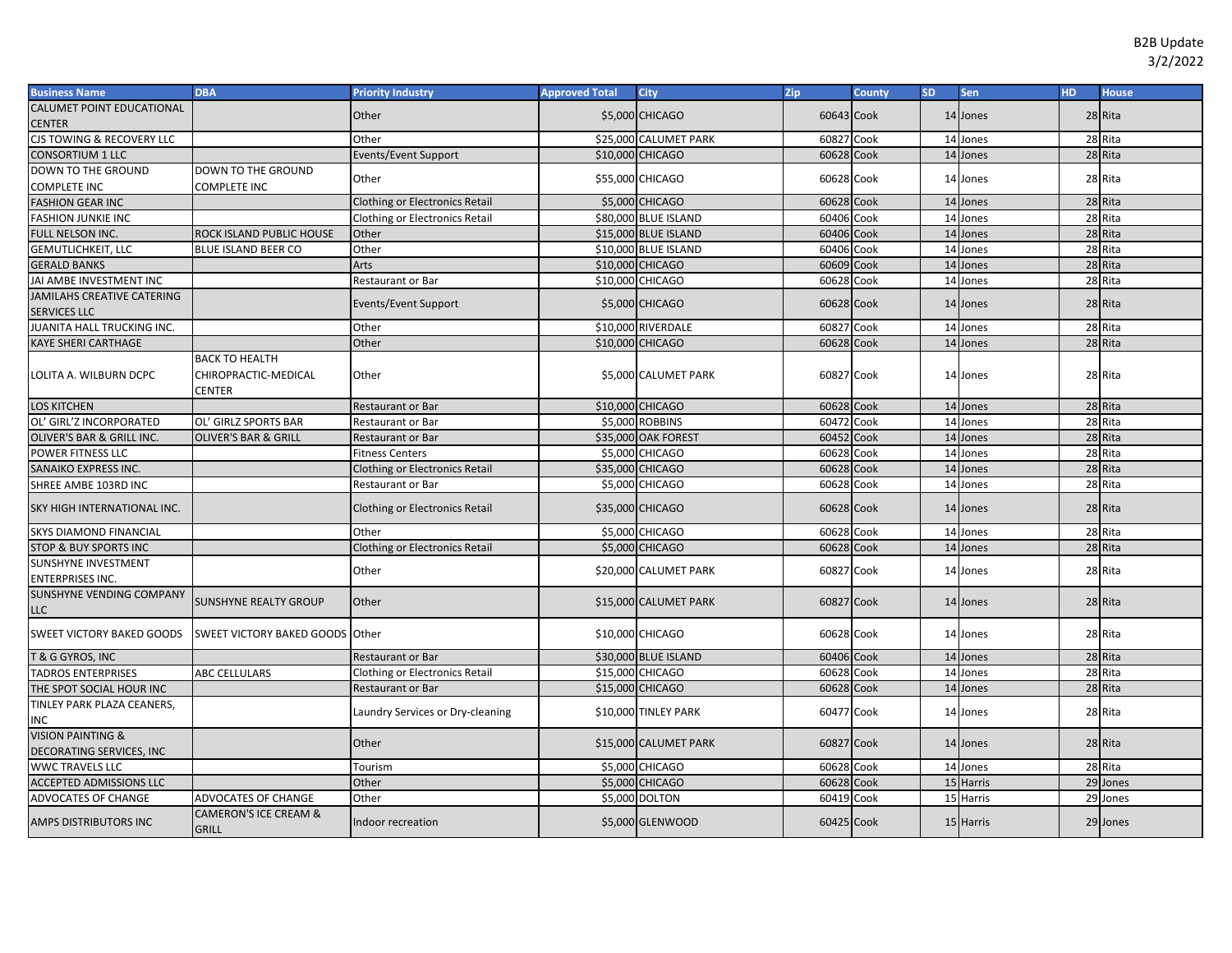| <b>ANGEL'S TRANSPORTATION</b><br>ANGEL'S TRANSPORTATION<br>\$5,000 DOLTON<br>60419 Cook<br>15 Harris<br>Tourism<br>29 Jones<br><b>SERVICES</b><br><b>SERVICES</b><br><b>APPLIED CONTROLS &amp;</b><br>Other<br>\$20,000 SOUTH HOLLAND<br>60473 Cook<br>15 Harris<br>29 Jones<br>CONTRACTING SERVICES, INC.<br>AWESOME STAR ENTERPRISE INC<br>Other<br>\$60,000 SOUTH HOLLAND<br>60473 Cook<br>15 Harris<br>29 Jones<br>AY'RENEE SPA LLC<br>\$25,000 SOUTH HOLLAND<br>60473<br>15 Harris<br>29 Jones<br>Cook<br><b>AY'RENEE SPA</b><br>Barbershop or Salon<br>60411<br>Cook<br>15 Harris<br>29 Jones<br><b>BEN-TA COULTER</b><br>\$45,000 FORD HEIGHTS<br>Arts<br>15 Harris<br>29 Jones<br><b>BIG WOODS BBQ LLC</b><br>Restaurant or Bar<br>\$20,000 DOLTON<br>60419<br>Cook<br>15 Harris<br>29 Jones<br>BLISSFUL ESCAPES, INC.<br>Tourism<br>\$5,000 CHICAGO<br>60628 Cook<br><b>BLUEBERRY FIELD PANCAKE</b><br>\$15,000 SOUTH HOLLAND<br>60473 Cook<br>Restaurant or Bar<br>15 Harris<br>29 Jones<br>HOUSE, INC.<br><b>BOWTIE ENT. LLC</b><br><b>BOWTIE ENT. LLC</b><br>Arts<br>\$20,000 FORD HEIGHTS<br>60411<br>Cook<br>15 Harris<br>29 Jones<br>60473 Cook<br>15 Harris<br>29 Jones<br><b>CHARM CLEANERS INC</b><br>Laundry Services or Dry-cleaning<br>\$20,000 SOUTH HOLLAND<br>CHICAGO PROFESSIONAL<br>\$35,000 CALUMET CITY<br>60409 Cook<br>29 Jones<br>Home Health Care<br>15 Harris<br>HEALTHCARE SERVICES INC.<br>CHICAGOLAND FAT LOSS CAMPS, TRAVIS GARZA FAT LOSS<br>60473 Cook<br>\$55,000 SOUTH HOLLAND<br>15 Harris<br>29 Jones | <b>Business Name</b> | <b>DBA</b> | <b>Priority Industry</b> | <b>Approved Total</b> | <b>City</b> | Zip | <b>County</b> | <b>SD</b> | <b>Sen</b> | HD. | <b>House</b> |
|--------------------------------------------------------------------------------------------------------------------------------------------------------------------------------------------------------------------------------------------------------------------------------------------------------------------------------------------------------------------------------------------------------------------------------------------------------------------------------------------------------------------------------------------------------------------------------------------------------------------------------------------------------------------------------------------------------------------------------------------------------------------------------------------------------------------------------------------------------------------------------------------------------------------------------------------------------------------------------------------------------------------------------------------------------------------------------------------------------------------------------------------------------------------------------------------------------------------------------------------------------------------------------------------------------------------------------------------------------------------------------------------------------------------------------------------------------------------------------------------------------------------------------------------------|----------------------|------------|--------------------------|-----------------------|-------------|-----|---------------|-----------|------------|-----|--------------|
|                                                                                                                                                                                                                                                                                                                                                                                                                                                                                                                                                                                                                                                                                                                                                                                                                                                                                                                                                                                                                                                                                                                                                                                                                                                                                                                                                                                                                                                                                                                                                  |                      |            |                          |                       |             |     |               |           |            |     |              |
|                                                                                                                                                                                                                                                                                                                                                                                                                                                                                                                                                                                                                                                                                                                                                                                                                                                                                                                                                                                                                                                                                                                                                                                                                                                                                                                                                                                                                                                                                                                                                  |                      |            |                          |                       |             |     |               |           |            |     |              |
|                                                                                                                                                                                                                                                                                                                                                                                                                                                                                                                                                                                                                                                                                                                                                                                                                                                                                                                                                                                                                                                                                                                                                                                                                                                                                                                                                                                                                                                                                                                                                  |                      |            |                          |                       |             |     |               |           |            |     |              |
|                                                                                                                                                                                                                                                                                                                                                                                                                                                                                                                                                                                                                                                                                                                                                                                                                                                                                                                                                                                                                                                                                                                                                                                                                                                                                                                                                                                                                                                                                                                                                  |                      |            |                          |                       |             |     |               |           |            |     |              |
|                                                                                                                                                                                                                                                                                                                                                                                                                                                                                                                                                                                                                                                                                                                                                                                                                                                                                                                                                                                                                                                                                                                                                                                                                                                                                                                                                                                                                                                                                                                                                  |                      |            |                          |                       |             |     |               |           |            |     |              |
|                                                                                                                                                                                                                                                                                                                                                                                                                                                                                                                                                                                                                                                                                                                                                                                                                                                                                                                                                                                                                                                                                                                                                                                                                                                                                                                                                                                                                                                                                                                                                  |                      |            |                          |                       |             |     |               |           |            |     |              |
|                                                                                                                                                                                                                                                                                                                                                                                                                                                                                                                                                                                                                                                                                                                                                                                                                                                                                                                                                                                                                                                                                                                                                                                                                                                                                                                                                                                                                                                                                                                                                  |                      |            |                          |                       |             |     |               |           |            |     |              |
|                                                                                                                                                                                                                                                                                                                                                                                                                                                                                                                                                                                                                                                                                                                                                                                                                                                                                                                                                                                                                                                                                                                                                                                                                                                                                                                                                                                                                                                                                                                                                  |                      |            |                          |                       |             |     |               |           |            |     |              |
|                                                                                                                                                                                                                                                                                                                                                                                                                                                                                                                                                                                                                                                                                                                                                                                                                                                                                                                                                                                                                                                                                                                                                                                                                                                                                                                                                                                                                                                                                                                                                  |                      |            |                          |                       |             |     |               |           |            |     |              |
|                                                                                                                                                                                                                                                                                                                                                                                                                                                                                                                                                                                                                                                                                                                                                                                                                                                                                                                                                                                                                                                                                                                                                                                                                                                                                                                                                                                                                                                                                                                                                  |                      |            |                          |                       |             |     |               |           |            |     |              |
|                                                                                                                                                                                                                                                                                                                                                                                                                                                                                                                                                                                                                                                                                                                                                                                                                                                                                                                                                                                                                                                                                                                                                                                                                                                                                                                                                                                                                                                                                                                                                  |                      |            |                          |                       |             |     |               |           |            |     |              |
|                                                                                                                                                                                                                                                                                                                                                                                                                                                                                                                                                                                                                                                                                                                                                                                                                                                                                                                                                                                                                                                                                                                                                                                                                                                                                                                                                                                                                                                                                                                                                  |                      |            |                          |                       |             |     |               |           |            |     |              |
|                                                                                                                                                                                                                                                                                                                                                                                                                                                                                                                                                                                                                                                                                                                                                                                                                                                                                                                                                                                                                                                                                                                                                                                                                                                                                                                                                                                                                                                                                                                                                  |                      |            |                          |                       |             |     |               |           |            |     |              |
|                                                                                                                                                                                                                                                                                                                                                                                                                                                                                                                                                                                                                                                                                                                                                                                                                                                                                                                                                                                                                                                                                                                                                                                                                                                                                                                                                                                                                                                                                                                                                  |                      |            |                          |                       |             |     |               |           |            |     |              |
|                                                                                                                                                                                                                                                                                                                                                                                                                                                                                                                                                                                                                                                                                                                                                                                                                                                                                                                                                                                                                                                                                                                                                                                                                                                                                                                                                                                                                                                                                                                                                  |                      |            |                          |                       |             |     |               |           |            |     |              |
|                                                                                                                                                                                                                                                                                                                                                                                                                                                                                                                                                                                                                                                                                                                                                                                                                                                                                                                                                                                                                                                                                                                                                                                                                                                                                                                                                                                                                                                                                                                                                  |                      |            | <b>Fitness Centers</b>   |                       |             |     |               |           |            |     |              |
| <b>CAMPS SOUTH HOLLAND</b><br>INC.                                                                                                                                                                                                                                                                                                                                                                                                                                                                                                                                                                                                                                                                                                                                                                                                                                                                                                                                                                                                                                                                                                                                                                                                                                                                                                                                                                                                                                                                                                               |                      |            |                          |                       |             |     |               |           |            |     |              |
| CHOCOLATE C'S BBQ SAUCE, INC.<br>Other<br>\$5,000 DOLTON<br>60419 Cook<br>15 Harris<br>29 Jones                                                                                                                                                                                                                                                                                                                                                                                                                                                                                                                                                                                                                                                                                                                                                                                                                                                                                                                                                                                                                                                                                                                                                                                                                                                                                                                                                                                                                                                  |                      |            |                          |                       |             |     |               |           |            |     |              |
| 15 Harris<br><b>CLEOPATRA HAIR DESIGN INC.</b><br>\$10,000 SOUTH HOLLAND<br>60473 Cook<br>29 Jones<br>Barbershop or Salon                                                                                                                                                                                                                                                                                                                                                                                                                                                                                                                                                                                                                                                                                                                                                                                                                                                                                                                                                                                                                                                                                                                                                                                                                                                                                                                                                                                                                        |                      |            |                          |                       |             |     |               |           |            |     |              |
| 29 Jones<br>Other<br>\$10,000 CALUMET CITY<br>60409<br>Cook<br>15 Harris<br><b>COPIOUS MANAGEMENT LLC</b>                                                                                                                                                                                                                                                                                                                                                                                                                                                                                                                                                                                                                                                                                                                                                                                                                                                                                                                                                                                                                                                                                                                                                                                                                                                                                                                                                                                                                                        |                      |            |                          |                       |             |     |               |           |            |     |              |
| \$10,000 SOUTH HOLLAND<br>15 Harris<br>29 Jones<br>Other<br>60473 Cook<br>DA BOOK JOINT LLC                                                                                                                                                                                                                                                                                                                                                                                                                                                                                                                                                                                                                                                                                                                                                                                                                                                                                                                                                                                                                                                                                                                                                                                                                                                                                                                                                                                                                                                      |                      |            |                          |                       |             |     |               |           |            |     |              |
| <b>DARLENE FORD</b><br>XPRESS MOBILE SOLUTIONS LLC Other<br>\$15,000 CALUMET CITY<br>60409 Cook<br>15 Harris<br>29 Jones                                                                                                                                                                                                                                                                                                                                                                                                                                                                                                                                                                                                                                                                                                                                                                                                                                                                                                                                                                                                                                                                                                                                                                                                                                                                                                                                                                                                                         |                      |            |                          |                       |             |     |               |           |            |     |              |
| <b>DEVILS SOCCER CLUB CHICAGO</b><br><b>Fitness Centers</b><br>\$5,000 CALUMET CITY<br>60409 Cook<br>15 Harris<br>29 Jones<br>INC.                                                                                                                                                                                                                                                                                                                                                                                                                                                                                                                                                                                                                                                                                                                                                                                                                                                                                                                                                                                                                                                                                                                                                                                                                                                                                                                                                                                                               |                      |            |                          |                       |             |     |               |           |            |     |              |
| <b>DIVERSITY SOURCING</b>                                                                                                                                                                                                                                                                                                                                                                                                                                                                                                                                                                                                                                                                                                                                                                                                                                                                                                                                                                                                                                                                                                                                                                                                                                                                                                                                                                                                                                                                                                                        |                      |            |                          |                       |             |     |               |           |            |     |              |
| \$145,000 CHICAGO<br>60628 Cook<br>15 Harris<br>Other<br>29 Jones<br>SOLUTIONS LLC                                                                                                                                                                                                                                                                                                                                                                                                                                                                                                                                                                                                                                                                                                                                                                                                                                                                                                                                                                                                                                                                                                                                                                                                                                                                                                                                                                                                                                                               |                      |            |                          |                       |             |     |               |           |            |     |              |
| DR DAVID E MILLER &                                                                                                                                                                                                                                                                                                                                                                                                                                                                                                                                                                                                                                                                                                                                                                                                                                                                                                                                                                                                                                                                                                                                                                                                                                                                                                                                                                                                                                                                                                                              |                      |            |                          |                       |             |     |               |           |            |     |              |
| \$5,000 DOLTON<br>60419 Cook<br>15 Harris<br>29 Jones<br>Other<br><b>ASSOCIATES PC</b>                                                                                                                                                                                                                                                                                                                                                                                                                                                                                                                                                                                                                                                                                                                                                                                                                                                                                                                                                                                                                                                                                                                                                                                                                                                                                                                                                                                                                                                           |                      |            |                          |                       |             |     |               |           |            |     |              |
| \$90,000 DOLTON<br>29 Jones<br><b>EURO LANES INC</b><br>60419<br>Cook<br>15 Harris<br><b>DOLTON BOWL</b><br>Indoor recreation                                                                                                                                                                                                                                                                                                                                                                                                                                                                                                                                                                                                                                                                                                                                                                                                                                                                                                                                                                                                                                                                                                                                                                                                                                                                                                                                                                                                                    |                      |            |                          |                       |             |     |               |           |            |     |              |
| <b>EXCEL TEAM LLC</b><br>\$40,000 SOUTH HOLLAND<br>60473<br>Cook<br>15 Harris<br>29 Jones<br>Other                                                                                                                                                                                                                                                                                                                                                                                                                                                                                                                                                                                                                                                                                                                                                                                                                                                                                                                                                                                                                                                                                                                                                                                                                                                                                                                                                                                                                                               |                      |            |                          |                       |             |     |               |           |            |     |              |
| Other<br>FRANK'S AUTO SALES III INC<br>\$150,000 SOUTH HOLLAND<br>60473<br>Cook<br>15 Harris<br>29 Jones                                                                                                                                                                                                                                                                                                                                                                                                                                                                                                                                                                                                                                                                                                                                                                                                                                                                                                                                                                                                                                                                                                                                                                                                                                                                                                                                                                                                                                         |                      |            |                          |                       |             |     |               |           |            |     |              |
| 60409<br>15 Harris<br>29 Jones<br><b>G &amp; C GYROS INC</b><br><b>NICKY'S GYROS</b><br>Restaurant or Bar<br>\$60,000 CALUMET CITY<br>Cook                                                                                                                                                                                                                                                                                                                                                                                                                                                                                                                                                                                                                                                                                                                                                                                                                                                                                                                                                                                                                                                                                                                                                                                                                                                                                                                                                                                                       |                      |            |                          |                       |             |     |               |           |            |     |              |
| <b>GREEN INNOVATION AND</b><br><b>GREEN INNOVATION AND</b>                                                                                                                                                                                                                                                                                                                                                                                                                                                                                                                                                                                                                                                                                                                                                                                                                                                                                                                                                                                                                                                                                                                                                                                                                                                                                                                                                                                                                                                                                       |                      |            |                          |                       |             |     |               |           |            |     |              |
| \$5,000 SOUTH HOLLAND<br>60473 Cook<br>15 Harris<br>29 Jones<br>Other<br><b>TECHNOLOGY INC</b><br>TECHNOLOGY INC                                                                                                                                                                                                                                                                                                                                                                                                                                                                                                                                                                                                                                                                                                                                                                                                                                                                                                                                                                                                                                                                                                                                                                                                                                                                                                                                                                                                                                 |                      |            |                          |                       |             |     |               |           |            |     |              |
| \$5,000 SOUTH HOLLAND<br><b>HOTCOMB</b><br>Barbershop or Salon<br>60473 Cook<br>15 Harris<br>29 Jones                                                                                                                                                                                                                                                                                                                                                                                                                                                                                                                                                                                                                                                                                                                                                                                                                                                                                                                                                                                                                                                                                                                                                                                                                                                                                                                                                                                                                                            |                      |            |                          |                       |             |     |               |           |            |     |              |
| I.H.U.S.T.L.E BASKETBALL<br>I.H.U.S.T.L.E BASKETBALL                                                                                                                                                                                                                                                                                                                                                                                                                                                                                                                                                                                                                                                                                                                                                                                                                                                                                                                                                                                                                                                                                                                                                                                                                                                                                                                                                                                                                                                                                             |                      |            |                          |                       |             |     |               |           |            |     |              |
| \$10,000 DOLTON<br>60419 Cook<br>15 Harris<br>29 Jones<br>Indoor recreation<br><b>ACADEMY</b><br>ACADEMY                                                                                                                                                                                                                                                                                                                                                                                                                                                                                                                                                                                                                                                                                                                                                                                                                                                                                                                                                                                                                                                                                                                                                                                                                                                                                                                                                                                                                                         |                      |            |                          |                       |             |     |               |           |            |     |              |
| 60409 Cook<br>15 Harris<br>29 Jones<br><b>ICOORDINATE INC.</b><br>\$5,000 CALUMET CITY<br>Events/Event Support                                                                                                                                                                                                                                                                                                                                                                                                                                                                                                                                                                                                                                                                                                                                                                                                                                                                                                                                                                                                                                                                                                                                                                                                                                                                                                                                                                                                                                   |                      |            |                          |                       |             |     |               |           |            |     |              |
| \$10,000 SOUTH HOLLAND<br>15 Harris<br>ILL STATE KUSTOM INC<br>Other<br>60473 Cook<br>29 Jones                                                                                                                                                                                                                                                                                                                                                                                                                                                                                                                                                                                                                                                                                                                                                                                                                                                                                                                                                                                                                                                                                                                                                                                                                                                                                                                                                                                                                                                   |                      |            |                          |                       |             |     |               |           |            |     |              |
| J WOK RESTAURANT INC<br><b>JWOK</b><br>\$20,000 DOLTON<br>60419 Cook<br>15 Harris<br>29 Jones<br>Restaurant or Bar                                                                                                                                                                                                                                                                                                                                                                                                                                                                                                                                                                                                                                                                                                                                                                                                                                                                                                                                                                                                                                                                                                                                                                                                                                                                                                                                                                                                                               |                      |            |                          |                       |             |     |               |           |            |     |              |
| \$10,000 FORD HEIGHTS<br>29 Jones<br><b>JAMSON COULTER</b><br>Arts<br>60411 Cook<br>15 Harris                                                                                                                                                                                                                                                                                                                                                                                                                                                                                                                                                                                                                                                                                                                                                                                                                                                                                                                                                                                                                                                                                                                                                                                                                                                                                                                                                                                                                                                    |                      |            |                          |                       |             |     |               |           |            |     |              |
| JANDJ LINEN RENTAL AND EVENT<br>\$10,000 SOUTH HOLLAND<br>60473 Cook<br>29 Jones<br>Other<br>15 Harris<br><b>BOOKING LL</b>                                                                                                                                                                                                                                                                                                                                                                                                                                                                                                                                                                                                                                                                                                                                                                                                                                                                                                                                                                                                                                                                                                                                                                                                                                                                                                                                                                                                                      |                      |            |                          |                       |             |     |               |           |            |     |              |
| JARS BY JASIMAN LLC<br>\$25,000 CHICAGO<br>60628 Cook<br>15 Harris<br>29 Jones<br><b>Restaurant or Bar</b>                                                                                                                                                                                                                                                                                                                                                                                                                                                                                                                                                                                                                                                                                                                                                                                                                                                                                                                                                                                                                                                                                                                                                                                                                                                                                                                                                                                                                                       |                      |            |                          |                       |             |     |               |           |            |     |              |
| <b>JAVA SIP CAFE INC</b><br>\$10,000 CHICAGO HEIGHTS<br>60411 Cook<br>15 Harris<br>29 Jones<br>Restaurant or Bar                                                                                                                                                                                                                                                                                                                                                                                                                                                                                                                                                                                                                                                                                                                                                                                                                                                                                                                                                                                                                                                                                                                                                                                                                                                                                                                                                                                                                                 |                      |            |                          |                       |             |     |               |           |            |     |              |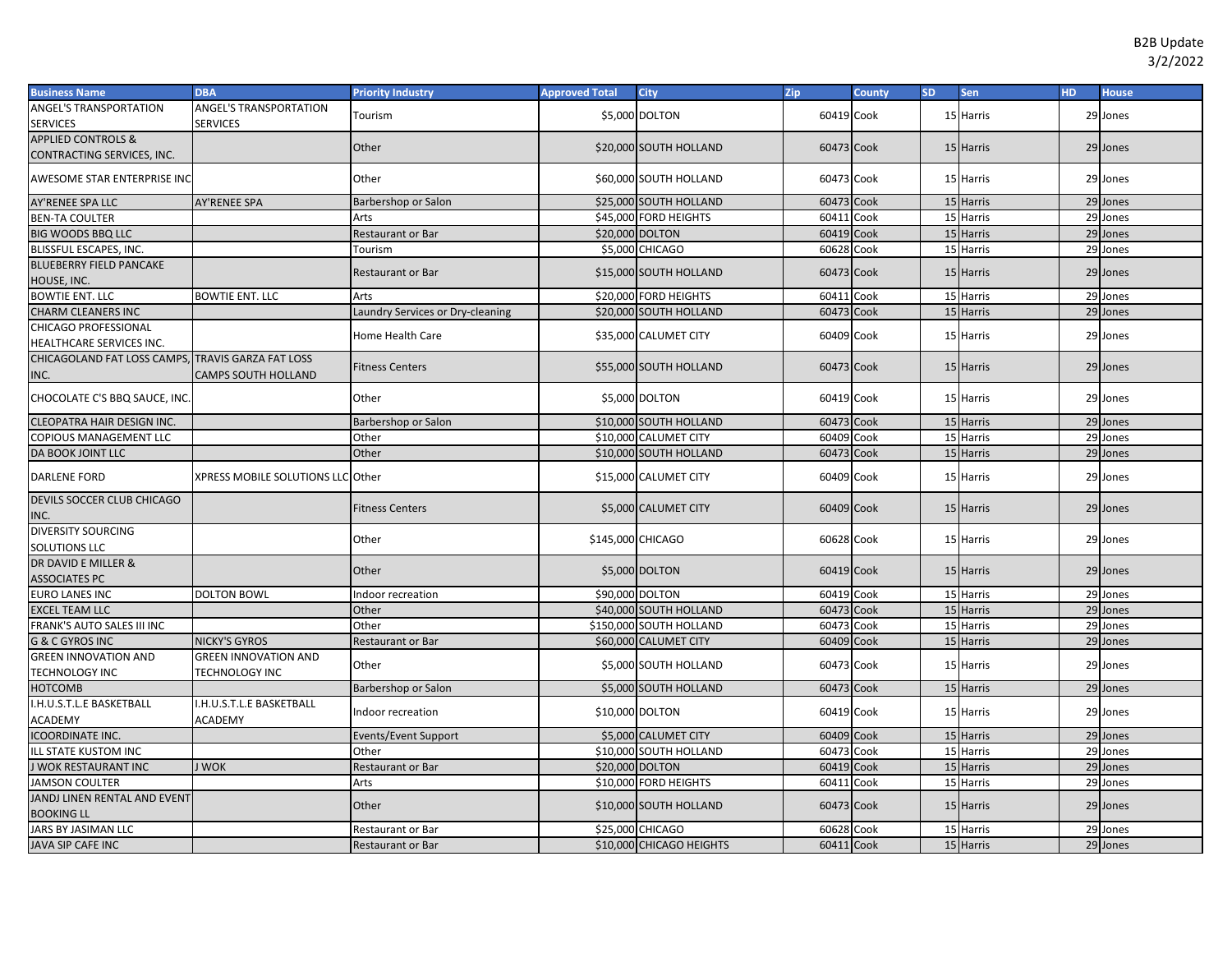| \$5,000 SAUK VILLAGE<br>JOHNELLE DANIELS<br><b>ALLURING</b><br>60411<br>15 Harris<br>29 Jones<br>Barbershop or Salon<br>Cook<br>60473<br>15 Harris<br>29 Jones<br>K B PUBLISHING, INC<br>Other<br>\$45,000 SOUTH HOLLAND<br>Cook<br>Other<br>KENNETH DRAINE<br>\$5,000 DOLTON<br>60419<br>Cook<br>15 Harris<br>29 Jones<br><b>LES JENKINS</b><br>Other<br>\$15,000 DOLTON<br>60419<br>Cook<br>15 Harris<br>29 Jones<br>LITTLE FANNIE'S HEAVENLY<br>LITTLE FANNIE'S HEAVENLY<br>\$5,000 DOLTON<br>60419 Cook<br>Other<br>15 Harris<br>29 Jones<br><b>HOUSING</b><br>HOUSING<br>Other<br>\$30,000 SOUTH HOLLAND<br>60473<br>15 Harris<br>Cook<br>29 Jones<br><b>LNL TRANSPORTATION</b><br>Other<br>\$5,000 GLENWOOD<br>60425<br>Cook<br>15 Harris<br>29 Jones<br>LULAS FLORAL AND GIFTS LLC<br>LULAS FLORAL AND GIFTS<br>60473 Cook<br>15 Harris<br>29 Jones<br>MANED OWL EVENTS, LLC<br>\$40,000 SOUTH HOLLAND<br>Events/Event Support<br>MILKY BEAUTY INC<br><b>MILKY BEAUTY</b><br>Other<br>\$50,000 CALUMET CITY<br>60409<br>Cook<br>15 Harris<br>29 Jones<br>60475<br>15 Harris<br>29 Jones<br>MOVE & GROOVE INC<br>\$5,000 STEGER<br>Will<br>Indoor recreation<br>MY DENTIST<br>Other<br>\$20,000 CALUMET CITY<br>60409<br>Cook<br>15 Harris<br>29 Jones<br>MY DENTIST INC<br>15 Harris<br><b>NESHA'S EDIBLES</b><br>\$10,000 SOUTH HOLLAND<br>60473<br>Cook<br>29 Jones<br>Restaurant or Bar<br>Will<br>\$25,000 CRETE<br>60417<br>15 Harris<br>29 Jones<br>NEW LIFE FINANCIAL 15 LLC<br>Restaurant or Bar<br>THE LOFT RESTAURANT<br><b>NEXT LEVEL ATHLETIC</b><br><b>NEXT LEVEL ATHLETIC</b><br>\$10,000 SOUTH HOLLAND<br>60473 Cook<br>15 Harris<br><b>Fitness Centers</b><br>29 Jones<br>PERFORMANCE GROUP, LLC<br>PERFORMANCE<br>ORIGINAL OSSAMA'S INC<br>\$15,000 SOUTH HOLLAND<br>15 Harris<br>OSSAMA'S HAIR DESIGN<br>60473<br>Cook<br>29 Jones<br>Barbershop or Salon<br>15 Harris<br>PINIKI LLC<br>60411<br>Cook<br>29 Jones<br>\$10,000 SOUTH CHICAGO HEIGHTS<br>Restaurant or Bar<br>PROPERTYBALLERS GROUP LLC<br>15 Harris<br>R & G INSPECTORS<br>Other<br>\$5,000 CALUMET CITY<br>60409<br>Cook<br>29 Jones<br>ROOT SOLUTIONS EDUCATIONAL<br><b>CHERYL POUGH</b><br>Other<br>60409 Cook<br>\$5,000 CALUMET CITY<br>15 Harris<br>29 Jones<br>SERVICES, LLC<br>\$5,000 DOLTON<br>60419 Cook<br>15 Harris<br>29 Jones<br>ROYAL T HAIR BOUTIQUE, LLC<br>Other<br>ROYAL T HAIR BOUTIQUE, LLC<br>\$15,000 SOUTH HOLLAND<br>60473<br>Cook<br>15 Harris<br>29 Jones<br>RRB ENTERPRISES LLC<br>Other<br>Clothing or Electronics Retail<br>60827<br>15 Harris<br>29 Jones<br>SELF PRO MOTIONS<br>\$5,000 CHICAGO<br>Cook<br>SELF PRO MOTIONS<br>SHEAR DESIGNS II SALON &<br>SHEAR DESIGNS II<br>\$5,000 SOUTH HOLLAND<br>60473 Cook<br>Barbershop or Salon<br>15 Harris<br>29 Jones<br><b>HAIR RESTORATION</b><br>60449 Will<br>SHREEJI SHREE LLC<br><b>RED ROOF INN &amp; SUITES</b><br>Hotel<br>\$35,000 MONEE<br>15 Harris<br>29 Jones<br>60419<br>15 Harris<br>29 Jones<br><b>S-LION CLEANERS, INC</b><br><b>JON CLEANERS</b><br>\$15,000 DOLTON<br>Cook<br>Laundry Services or Dry-cleaning<br>SOUTHHOLLAND CLEANERS INC<br><b>CDONEPRICE CLEANERS</b><br>\$40,000 SOUTH HOLLAND<br>60473 Cook<br>15 Harris<br>Laundry Services or Dry-cleaning<br>29 Jones<br>STA PHOCUSED MEDIA GROUP,<br>60473 Cook<br>\$10,000 SOUTH HOLLAND<br>15 Harris<br>Arts<br>29 Jones<br>LLC<br>\$75,000 SOUTH HOLLAND<br>60473<br>Cook<br>SUNNY'S BAR B QUE LLC<br>SUNNY'S BAR B QUE<br>15 Harris<br>29 Jones<br>Restaurant or Bar<br>\$15,000 SOUTH HOLLAND<br>60473<br>15 Harris<br>29 Jones<br>T & S CLEANING INC.<br>Other<br>Cook<br><b>TANESHA NIXON</b><br>Child Care<br>\$5,000 CALUMET CITY<br>60409<br>15 Harris<br>29 Jones<br>Cook<br>60419<br>15 Harris<br>29 Jones<br>TAU INC.<br><b>TROPHYS ARE US</b><br>\$45,000 DOLTON<br>Cook<br>Events/Event Support<br>THE GROWING PATCH DAYCARE<br>\$5,000 DOLTON<br>60419 Cook<br>Child Care<br>15 Harris<br>29 Jones<br>INCORPORATED<br>THE ORIGINAL DEBOS CUSTOMS<br>Other<br>\$25,000 SOUTH HOLLAND<br>60473 Cook<br>15 Harris<br>29 Jones<br>\$10,000 CALUMET CITY<br>60409<br>Cook<br>29 Jones<br>TIP TOP NAILS 4 LLC<br>Barbershop or Salon<br>15 Harris<br>60827<br>Cook<br>15 Harris<br>29 Jones<br>TOP DOGG TRUCKING, INC.<br>Other<br>\$10,000 CHICAGO<br>\$10,000 SOUTH HOLLAND<br>UNICHO MANAGEMENT LLC<br>Other<br>60473<br>Cook<br>15 Harris<br>29 Jones<br>60409<br>15 Harris<br>29 Jones<br>USA PANCAKE HOUSE<br><b>USA PANCAKE HOUSE</b><br>\$10,000 CALUMET CITY<br>Restaurant or Bar<br>Cook<br>VAL'S INTERNATIONAL HAIR<br>\$10,000 SOUTH HOLLAND<br>60473 Cook<br>Barbershop or Salon<br>15 Harris<br>29 Jones<br><b>DESIGNS &amp; DAY SPA</b><br>\$40,000 SOUTH HOLLAND<br>15 Harris<br><b>Fitness Centers</b><br>60473 Cook<br>29 Jones<br>VILLAGE FITNESS, LLC | <b>Business Name</b> | <b>DBA</b> | <b>Priority Industry</b> | <b>Approved Total</b> | <b>City</b> | Zip | <b>County</b> | <b>SD</b> | Sen | <b>HD</b> | <b>House</b> |
|-----------------------------------------------------------------------------------------------------------------------------------------------------------------------------------------------------------------------------------------------------------------------------------------------------------------------------------------------------------------------------------------------------------------------------------------------------------------------------------------------------------------------------------------------------------------------------------------------------------------------------------------------------------------------------------------------------------------------------------------------------------------------------------------------------------------------------------------------------------------------------------------------------------------------------------------------------------------------------------------------------------------------------------------------------------------------------------------------------------------------------------------------------------------------------------------------------------------------------------------------------------------------------------------------------------------------------------------------------------------------------------------------------------------------------------------------------------------------------------------------------------------------------------------------------------------------------------------------------------------------------------------------------------------------------------------------------------------------------------------------------------------------------------------------------------------------------------------------------------------------------------------------------------------------------------------------------------------------------------------------------------------------------------------------------------------------------------------------------------------------------------------------------------------------------------------------------------------------------------------------------------------------------------------------------------------------------------------------------------------------------------------------------------------------------------------------------------------------------------------------------------------------------------------------------------------------------------------------------------------------------------------------------------------------------------------------------------------------------------------------------------------------------------------------------------------------------------------------------------------------------------------------------------------------------------------------------------------------------------------------------------------------------------------------------------------------------------------------------------------------------------------------------------------------------------------------------------------------------------------------------------------------------------------------------------------------------------------------------------------------------------------------------------------------------------------------------------------------------------------------------------------------------------------------------------------------------------------------------------------------------------------------------------------------------------------------------------------------------------------------------------------------------------------------------------------------------------------------------------------------------------------------------------------------------------------------------------------------------------------------------------------------------------------------------------------------------------------------------------------------------------------------------------------------------------------------------------------------------------------------------------------------------------------------------------------------------------------------------------------------------------------------------------------------------------------------------------------------------------------------------------------------------------------------------------------------------------------------------------------------------------------------------------------------------------------------------------------------------------------------------------------------------------------------------------------------------------------|----------------------|------------|--------------------------|-----------------------|-------------|-----|---------------|-----------|-----|-----------|--------------|
|                                                                                                                                                                                                                                                                                                                                                                                                                                                                                                                                                                                                                                                                                                                                                                                                                                                                                                                                                                                                                                                                                                                                                                                                                                                                                                                                                                                                                                                                                                                                                                                                                                                                                                                                                                                                                                                                                                                                                                                                                                                                                                                                                                                                                                                                                                                                                                                                                                                                                                                                                                                                                                                                                                                                                                                                                                                                                                                                                                                                                                                                                                                                                                                                                                                                                                                                                                                                                                                                                                                                                                                                                                                                                                                                                                                                                                                                                                                                                                                                                                                                                                                                                                                                                                                                                                                                                                                                                                                                                                                                                                                                                                                                                                                                                                                                                                         |                      |            |                          |                       |             |     |               |           |     |           |              |
|                                                                                                                                                                                                                                                                                                                                                                                                                                                                                                                                                                                                                                                                                                                                                                                                                                                                                                                                                                                                                                                                                                                                                                                                                                                                                                                                                                                                                                                                                                                                                                                                                                                                                                                                                                                                                                                                                                                                                                                                                                                                                                                                                                                                                                                                                                                                                                                                                                                                                                                                                                                                                                                                                                                                                                                                                                                                                                                                                                                                                                                                                                                                                                                                                                                                                                                                                                                                                                                                                                                                                                                                                                                                                                                                                                                                                                                                                                                                                                                                                                                                                                                                                                                                                                                                                                                                                                                                                                                                                                                                                                                                                                                                                                                                                                                                                                         |                      |            |                          |                       |             |     |               |           |     |           |              |
|                                                                                                                                                                                                                                                                                                                                                                                                                                                                                                                                                                                                                                                                                                                                                                                                                                                                                                                                                                                                                                                                                                                                                                                                                                                                                                                                                                                                                                                                                                                                                                                                                                                                                                                                                                                                                                                                                                                                                                                                                                                                                                                                                                                                                                                                                                                                                                                                                                                                                                                                                                                                                                                                                                                                                                                                                                                                                                                                                                                                                                                                                                                                                                                                                                                                                                                                                                                                                                                                                                                                                                                                                                                                                                                                                                                                                                                                                                                                                                                                                                                                                                                                                                                                                                                                                                                                                                                                                                                                                                                                                                                                                                                                                                                                                                                                                                         |                      |            |                          |                       |             |     |               |           |     |           |              |
|                                                                                                                                                                                                                                                                                                                                                                                                                                                                                                                                                                                                                                                                                                                                                                                                                                                                                                                                                                                                                                                                                                                                                                                                                                                                                                                                                                                                                                                                                                                                                                                                                                                                                                                                                                                                                                                                                                                                                                                                                                                                                                                                                                                                                                                                                                                                                                                                                                                                                                                                                                                                                                                                                                                                                                                                                                                                                                                                                                                                                                                                                                                                                                                                                                                                                                                                                                                                                                                                                                                                                                                                                                                                                                                                                                                                                                                                                                                                                                                                                                                                                                                                                                                                                                                                                                                                                                                                                                                                                                                                                                                                                                                                                                                                                                                                                                         |                      |            |                          |                       |             |     |               |           |     |           |              |
|                                                                                                                                                                                                                                                                                                                                                                                                                                                                                                                                                                                                                                                                                                                                                                                                                                                                                                                                                                                                                                                                                                                                                                                                                                                                                                                                                                                                                                                                                                                                                                                                                                                                                                                                                                                                                                                                                                                                                                                                                                                                                                                                                                                                                                                                                                                                                                                                                                                                                                                                                                                                                                                                                                                                                                                                                                                                                                                                                                                                                                                                                                                                                                                                                                                                                                                                                                                                                                                                                                                                                                                                                                                                                                                                                                                                                                                                                                                                                                                                                                                                                                                                                                                                                                                                                                                                                                                                                                                                                                                                                                                                                                                                                                                                                                                                                                         |                      |            |                          |                       |             |     |               |           |     |           |              |
|                                                                                                                                                                                                                                                                                                                                                                                                                                                                                                                                                                                                                                                                                                                                                                                                                                                                                                                                                                                                                                                                                                                                                                                                                                                                                                                                                                                                                                                                                                                                                                                                                                                                                                                                                                                                                                                                                                                                                                                                                                                                                                                                                                                                                                                                                                                                                                                                                                                                                                                                                                                                                                                                                                                                                                                                                                                                                                                                                                                                                                                                                                                                                                                                                                                                                                                                                                                                                                                                                                                                                                                                                                                                                                                                                                                                                                                                                                                                                                                                                                                                                                                                                                                                                                                                                                                                                                                                                                                                                                                                                                                                                                                                                                                                                                                                                                         |                      |            |                          |                       |             |     |               |           |     |           |              |
|                                                                                                                                                                                                                                                                                                                                                                                                                                                                                                                                                                                                                                                                                                                                                                                                                                                                                                                                                                                                                                                                                                                                                                                                                                                                                                                                                                                                                                                                                                                                                                                                                                                                                                                                                                                                                                                                                                                                                                                                                                                                                                                                                                                                                                                                                                                                                                                                                                                                                                                                                                                                                                                                                                                                                                                                                                                                                                                                                                                                                                                                                                                                                                                                                                                                                                                                                                                                                                                                                                                                                                                                                                                                                                                                                                                                                                                                                                                                                                                                                                                                                                                                                                                                                                                                                                                                                                                                                                                                                                                                                                                                                                                                                                                                                                                                                                         |                      |            |                          |                       |             |     |               |           |     |           |              |
|                                                                                                                                                                                                                                                                                                                                                                                                                                                                                                                                                                                                                                                                                                                                                                                                                                                                                                                                                                                                                                                                                                                                                                                                                                                                                                                                                                                                                                                                                                                                                                                                                                                                                                                                                                                                                                                                                                                                                                                                                                                                                                                                                                                                                                                                                                                                                                                                                                                                                                                                                                                                                                                                                                                                                                                                                                                                                                                                                                                                                                                                                                                                                                                                                                                                                                                                                                                                                                                                                                                                                                                                                                                                                                                                                                                                                                                                                                                                                                                                                                                                                                                                                                                                                                                                                                                                                                                                                                                                                                                                                                                                                                                                                                                                                                                                                                         |                      |            |                          |                       |             |     |               |           |     |           |              |
|                                                                                                                                                                                                                                                                                                                                                                                                                                                                                                                                                                                                                                                                                                                                                                                                                                                                                                                                                                                                                                                                                                                                                                                                                                                                                                                                                                                                                                                                                                                                                                                                                                                                                                                                                                                                                                                                                                                                                                                                                                                                                                                                                                                                                                                                                                                                                                                                                                                                                                                                                                                                                                                                                                                                                                                                                                                                                                                                                                                                                                                                                                                                                                                                                                                                                                                                                                                                                                                                                                                                                                                                                                                                                                                                                                                                                                                                                                                                                                                                                                                                                                                                                                                                                                                                                                                                                                                                                                                                                                                                                                                                                                                                                                                                                                                                                                         |                      |            |                          |                       |             |     |               |           |     |           |              |
|                                                                                                                                                                                                                                                                                                                                                                                                                                                                                                                                                                                                                                                                                                                                                                                                                                                                                                                                                                                                                                                                                                                                                                                                                                                                                                                                                                                                                                                                                                                                                                                                                                                                                                                                                                                                                                                                                                                                                                                                                                                                                                                                                                                                                                                                                                                                                                                                                                                                                                                                                                                                                                                                                                                                                                                                                                                                                                                                                                                                                                                                                                                                                                                                                                                                                                                                                                                                                                                                                                                                                                                                                                                                                                                                                                                                                                                                                                                                                                                                                                                                                                                                                                                                                                                                                                                                                                                                                                                                                                                                                                                                                                                                                                                                                                                                                                         |                      |            |                          |                       |             |     |               |           |     |           |              |
|                                                                                                                                                                                                                                                                                                                                                                                                                                                                                                                                                                                                                                                                                                                                                                                                                                                                                                                                                                                                                                                                                                                                                                                                                                                                                                                                                                                                                                                                                                                                                                                                                                                                                                                                                                                                                                                                                                                                                                                                                                                                                                                                                                                                                                                                                                                                                                                                                                                                                                                                                                                                                                                                                                                                                                                                                                                                                                                                                                                                                                                                                                                                                                                                                                                                                                                                                                                                                                                                                                                                                                                                                                                                                                                                                                                                                                                                                                                                                                                                                                                                                                                                                                                                                                                                                                                                                                                                                                                                                                                                                                                                                                                                                                                                                                                                                                         |                      |            |                          |                       |             |     |               |           |     |           |              |
|                                                                                                                                                                                                                                                                                                                                                                                                                                                                                                                                                                                                                                                                                                                                                                                                                                                                                                                                                                                                                                                                                                                                                                                                                                                                                                                                                                                                                                                                                                                                                                                                                                                                                                                                                                                                                                                                                                                                                                                                                                                                                                                                                                                                                                                                                                                                                                                                                                                                                                                                                                                                                                                                                                                                                                                                                                                                                                                                                                                                                                                                                                                                                                                                                                                                                                                                                                                                                                                                                                                                                                                                                                                                                                                                                                                                                                                                                                                                                                                                                                                                                                                                                                                                                                                                                                                                                                                                                                                                                                                                                                                                                                                                                                                                                                                                                                         |                      |            |                          |                       |             |     |               |           |     |           |              |
|                                                                                                                                                                                                                                                                                                                                                                                                                                                                                                                                                                                                                                                                                                                                                                                                                                                                                                                                                                                                                                                                                                                                                                                                                                                                                                                                                                                                                                                                                                                                                                                                                                                                                                                                                                                                                                                                                                                                                                                                                                                                                                                                                                                                                                                                                                                                                                                                                                                                                                                                                                                                                                                                                                                                                                                                                                                                                                                                                                                                                                                                                                                                                                                                                                                                                                                                                                                                                                                                                                                                                                                                                                                                                                                                                                                                                                                                                                                                                                                                                                                                                                                                                                                                                                                                                                                                                                                                                                                                                                                                                                                                                                                                                                                                                                                                                                         |                      |            |                          |                       |             |     |               |           |     |           |              |
|                                                                                                                                                                                                                                                                                                                                                                                                                                                                                                                                                                                                                                                                                                                                                                                                                                                                                                                                                                                                                                                                                                                                                                                                                                                                                                                                                                                                                                                                                                                                                                                                                                                                                                                                                                                                                                                                                                                                                                                                                                                                                                                                                                                                                                                                                                                                                                                                                                                                                                                                                                                                                                                                                                                                                                                                                                                                                                                                                                                                                                                                                                                                                                                                                                                                                                                                                                                                                                                                                                                                                                                                                                                                                                                                                                                                                                                                                                                                                                                                                                                                                                                                                                                                                                                                                                                                                                                                                                                                                                                                                                                                                                                                                                                                                                                                                                         |                      |            |                          |                       |             |     |               |           |     |           |              |
|                                                                                                                                                                                                                                                                                                                                                                                                                                                                                                                                                                                                                                                                                                                                                                                                                                                                                                                                                                                                                                                                                                                                                                                                                                                                                                                                                                                                                                                                                                                                                                                                                                                                                                                                                                                                                                                                                                                                                                                                                                                                                                                                                                                                                                                                                                                                                                                                                                                                                                                                                                                                                                                                                                                                                                                                                                                                                                                                                                                                                                                                                                                                                                                                                                                                                                                                                                                                                                                                                                                                                                                                                                                                                                                                                                                                                                                                                                                                                                                                                                                                                                                                                                                                                                                                                                                                                                                                                                                                                                                                                                                                                                                                                                                                                                                                                                         |                      |            |                          |                       |             |     |               |           |     |           |              |
|                                                                                                                                                                                                                                                                                                                                                                                                                                                                                                                                                                                                                                                                                                                                                                                                                                                                                                                                                                                                                                                                                                                                                                                                                                                                                                                                                                                                                                                                                                                                                                                                                                                                                                                                                                                                                                                                                                                                                                                                                                                                                                                                                                                                                                                                                                                                                                                                                                                                                                                                                                                                                                                                                                                                                                                                                                                                                                                                                                                                                                                                                                                                                                                                                                                                                                                                                                                                                                                                                                                                                                                                                                                                                                                                                                                                                                                                                                                                                                                                                                                                                                                                                                                                                                                                                                                                                                                                                                                                                                                                                                                                                                                                                                                                                                                                                                         |                      |            |                          |                       |             |     |               |           |     |           |              |
|                                                                                                                                                                                                                                                                                                                                                                                                                                                                                                                                                                                                                                                                                                                                                                                                                                                                                                                                                                                                                                                                                                                                                                                                                                                                                                                                                                                                                                                                                                                                                                                                                                                                                                                                                                                                                                                                                                                                                                                                                                                                                                                                                                                                                                                                                                                                                                                                                                                                                                                                                                                                                                                                                                                                                                                                                                                                                                                                                                                                                                                                                                                                                                                                                                                                                                                                                                                                                                                                                                                                                                                                                                                                                                                                                                                                                                                                                                                                                                                                                                                                                                                                                                                                                                                                                                                                                                                                                                                                                                                                                                                                                                                                                                                                                                                                                                         |                      |            |                          |                       |             |     |               |           |     |           |              |
|                                                                                                                                                                                                                                                                                                                                                                                                                                                                                                                                                                                                                                                                                                                                                                                                                                                                                                                                                                                                                                                                                                                                                                                                                                                                                                                                                                                                                                                                                                                                                                                                                                                                                                                                                                                                                                                                                                                                                                                                                                                                                                                                                                                                                                                                                                                                                                                                                                                                                                                                                                                                                                                                                                                                                                                                                                                                                                                                                                                                                                                                                                                                                                                                                                                                                                                                                                                                                                                                                                                                                                                                                                                                                                                                                                                                                                                                                                                                                                                                                                                                                                                                                                                                                                                                                                                                                                                                                                                                                                                                                                                                                                                                                                                                                                                                                                         |                      |            |                          |                       |             |     |               |           |     |           |              |
|                                                                                                                                                                                                                                                                                                                                                                                                                                                                                                                                                                                                                                                                                                                                                                                                                                                                                                                                                                                                                                                                                                                                                                                                                                                                                                                                                                                                                                                                                                                                                                                                                                                                                                                                                                                                                                                                                                                                                                                                                                                                                                                                                                                                                                                                                                                                                                                                                                                                                                                                                                                                                                                                                                                                                                                                                                                                                                                                                                                                                                                                                                                                                                                                                                                                                                                                                                                                                                                                                                                                                                                                                                                                                                                                                                                                                                                                                                                                                                                                                                                                                                                                                                                                                                                                                                                                                                                                                                                                                                                                                                                                                                                                                                                                                                                                                                         |                      |            |                          |                       |             |     |               |           |     |           |              |
|                                                                                                                                                                                                                                                                                                                                                                                                                                                                                                                                                                                                                                                                                                                                                                                                                                                                                                                                                                                                                                                                                                                                                                                                                                                                                                                                                                                                                                                                                                                                                                                                                                                                                                                                                                                                                                                                                                                                                                                                                                                                                                                                                                                                                                                                                                                                                                                                                                                                                                                                                                                                                                                                                                                                                                                                                                                                                                                                                                                                                                                                                                                                                                                                                                                                                                                                                                                                                                                                                                                                                                                                                                                                                                                                                                                                                                                                                                                                                                                                                                                                                                                                                                                                                                                                                                                                                                                                                                                                                                                                                                                                                                                                                                                                                                                                                                         |                      |            |                          |                       |             |     |               |           |     |           |              |
|                                                                                                                                                                                                                                                                                                                                                                                                                                                                                                                                                                                                                                                                                                                                                                                                                                                                                                                                                                                                                                                                                                                                                                                                                                                                                                                                                                                                                                                                                                                                                                                                                                                                                                                                                                                                                                                                                                                                                                                                                                                                                                                                                                                                                                                                                                                                                                                                                                                                                                                                                                                                                                                                                                                                                                                                                                                                                                                                                                                                                                                                                                                                                                                                                                                                                                                                                                                                                                                                                                                                                                                                                                                                                                                                                                                                                                                                                                                                                                                                                                                                                                                                                                                                                                                                                                                                                                                                                                                                                                                                                                                                                                                                                                                                                                                                                                         |                      |            |                          |                       |             |     |               |           |     |           |              |
|                                                                                                                                                                                                                                                                                                                                                                                                                                                                                                                                                                                                                                                                                                                                                                                                                                                                                                                                                                                                                                                                                                                                                                                                                                                                                                                                                                                                                                                                                                                                                                                                                                                                                                                                                                                                                                                                                                                                                                                                                                                                                                                                                                                                                                                                                                                                                                                                                                                                                                                                                                                                                                                                                                                                                                                                                                                                                                                                                                                                                                                                                                                                                                                                                                                                                                                                                                                                                                                                                                                                                                                                                                                                                                                                                                                                                                                                                                                                                                                                                                                                                                                                                                                                                                                                                                                                                                                                                                                                                                                                                                                                                                                                                                                                                                                                                                         |                      |            |                          |                       |             |     |               |           |     |           |              |
|                                                                                                                                                                                                                                                                                                                                                                                                                                                                                                                                                                                                                                                                                                                                                                                                                                                                                                                                                                                                                                                                                                                                                                                                                                                                                                                                                                                                                                                                                                                                                                                                                                                                                                                                                                                                                                                                                                                                                                                                                                                                                                                                                                                                                                                                                                                                                                                                                                                                                                                                                                                                                                                                                                                                                                                                                                                                                                                                                                                                                                                                                                                                                                                                                                                                                                                                                                                                                                                                                                                                                                                                                                                                                                                                                                                                                                                                                                                                                                                                                                                                                                                                                                                                                                                                                                                                                                                                                                                                                                                                                                                                                                                                                                                                                                                                                                         |                      |            |                          |                       |             |     |               |           |     |           |              |
|                                                                                                                                                                                                                                                                                                                                                                                                                                                                                                                                                                                                                                                                                                                                                                                                                                                                                                                                                                                                                                                                                                                                                                                                                                                                                                                                                                                                                                                                                                                                                                                                                                                                                                                                                                                                                                                                                                                                                                                                                                                                                                                                                                                                                                                                                                                                                                                                                                                                                                                                                                                                                                                                                                                                                                                                                                                                                                                                                                                                                                                                                                                                                                                                                                                                                                                                                                                                                                                                                                                                                                                                                                                                                                                                                                                                                                                                                                                                                                                                                                                                                                                                                                                                                                                                                                                                                                                                                                                                                                                                                                                                                                                                                                                                                                                                                                         |                      |            |                          |                       |             |     |               |           |     |           |              |
|                                                                                                                                                                                                                                                                                                                                                                                                                                                                                                                                                                                                                                                                                                                                                                                                                                                                                                                                                                                                                                                                                                                                                                                                                                                                                                                                                                                                                                                                                                                                                                                                                                                                                                                                                                                                                                                                                                                                                                                                                                                                                                                                                                                                                                                                                                                                                                                                                                                                                                                                                                                                                                                                                                                                                                                                                                                                                                                                                                                                                                                                                                                                                                                                                                                                                                                                                                                                                                                                                                                                                                                                                                                                                                                                                                                                                                                                                                                                                                                                                                                                                                                                                                                                                                                                                                                                                                                                                                                                                                                                                                                                                                                                                                                                                                                                                                         |                      |            |                          |                       |             |     |               |           |     |           |              |
|                                                                                                                                                                                                                                                                                                                                                                                                                                                                                                                                                                                                                                                                                                                                                                                                                                                                                                                                                                                                                                                                                                                                                                                                                                                                                                                                                                                                                                                                                                                                                                                                                                                                                                                                                                                                                                                                                                                                                                                                                                                                                                                                                                                                                                                                                                                                                                                                                                                                                                                                                                                                                                                                                                                                                                                                                                                                                                                                                                                                                                                                                                                                                                                                                                                                                                                                                                                                                                                                                                                                                                                                                                                                                                                                                                                                                                                                                                                                                                                                                                                                                                                                                                                                                                                                                                                                                                                                                                                                                                                                                                                                                                                                                                                                                                                                                                         |                      |            |                          |                       |             |     |               |           |     |           |              |
|                                                                                                                                                                                                                                                                                                                                                                                                                                                                                                                                                                                                                                                                                                                                                                                                                                                                                                                                                                                                                                                                                                                                                                                                                                                                                                                                                                                                                                                                                                                                                                                                                                                                                                                                                                                                                                                                                                                                                                                                                                                                                                                                                                                                                                                                                                                                                                                                                                                                                                                                                                                                                                                                                                                                                                                                                                                                                                                                                                                                                                                                                                                                                                                                                                                                                                                                                                                                                                                                                                                                                                                                                                                                                                                                                                                                                                                                                                                                                                                                                                                                                                                                                                                                                                                                                                                                                                                                                                                                                                                                                                                                                                                                                                                                                                                                                                         |                      |            |                          |                       |             |     |               |           |     |           |              |
|                                                                                                                                                                                                                                                                                                                                                                                                                                                                                                                                                                                                                                                                                                                                                                                                                                                                                                                                                                                                                                                                                                                                                                                                                                                                                                                                                                                                                                                                                                                                                                                                                                                                                                                                                                                                                                                                                                                                                                                                                                                                                                                                                                                                                                                                                                                                                                                                                                                                                                                                                                                                                                                                                                                                                                                                                                                                                                                                                                                                                                                                                                                                                                                                                                                                                                                                                                                                                                                                                                                                                                                                                                                                                                                                                                                                                                                                                                                                                                                                                                                                                                                                                                                                                                                                                                                                                                                                                                                                                                                                                                                                                                                                                                                                                                                                                                         |                      |            |                          |                       |             |     |               |           |     |           |              |
|                                                                                                                                                                                                                                                                                                                                                                                                                                                                                                                                                                                                                                                                                                                                                                                                                                                                                                                                                                                                                                                                                                                                                                                                                                                                                                                                                                                                                                                                                                                                                                                                                                                                                                                                                                                                                                                                                                                                                                                                                                                                                                                                                                                                                                                                                                                                                                                                                                                                                                                                                                                                                                                                                                                                                                                                                                                                                                                                                                                                                                                                                                                                                                                                                                                                                                                                                                                                                                                                                                                                                                                                                                                                                                                                                                                                                                                                                                                                                                                                                                                                                                                                                                                                                                                                                                                                                                                                                                                                                                                                                                                                                                                                                                                                                                                                                                         |                      |            |                          |                       |             |     |               |           |     |           |              |
|                                                                                                                                                                                                                                                                                                                                                                                                                                                                                                                                                                                                                                                                                                                                                                                                                                                                                                                                                                                                                                                                                                                                                                                                                                                                                                                                                                                                                                                                                                                                                                                                                                                                                                                                                                                                                                                                                                                                                                                                                                                                                                                                                                                                                                                                                                                                                                                                                                                                                                                                                                                                                                                                                                                                                                                                                                                                                                                                                                                                                                                                                                                                                                                                                                                                                                                                                                                                                                                                                                                                                                                                                                                                                                                                                                                                                                                                                                                                                                                                                                                                                                                                                                                                                                                                                                                                                                                                                                                                                                                                                                                                                                                                                                                                                                                                                                         |                      |            |                          |                       |             |     |               |           |     |           |              |
|                                                                                                                                                                                                                                                                                                                                                                                                                                                                                                                                                                                                                                                                                                                                                                                                                                                                                                                                                                                                                                                                                                                                                                                                                                                                                                                                                                                                                                                                                                                                                                                                                                                                                                                                                                                                                                                                                                                                                                                                                                                                                                                                                                                                                                                                                                                                                                                                                                                                                                                                                                                                                                                                                                                                                                                                                                                                                                                                                                                                                                                                                                                                                                                                                                                                                                                                                                                                                                                                                                                                                                                                                                                                                                                                                                                                                                                                                                                                                                                                                                                                                                                                                                                                                                                                                                                                                                                                                                                                                                                                                                                                                                                                                                                                                                                                                                         |                      |            |                          |                       |             |     |               |           |     |           |              |
|                                                                                                                                                                                                                                                                                                                                                                                                                                                                                                                                                                                                                                                                                                                                                                                                                                                                                                                                                                                                                                                                                                                                                                                                                                                                                                                                                                                                                                                                                                                                                                                                                                                                                                                                                                                                                                                                                                                                                                                                                                                                                                                                                                                                                                                                                                                                                                                                                                                                                                                                                                                                                                                                                                                                                                                                                                                                                                                                                                                                                                                                                                                                                                                                                                                                                                                                                                                                                                                                                                                                                                                                                                                                                                                                                                                                                                                                                                                                                                                                                                                                                                                                                                                                                                                                                                                                                                                                                                                                                                                                                                                                                                                                                                                                                                                                                                         |                      |            |                          |                       |             |     |               |           |     |           |              |
|                                                                                                                                                                                                                                                                                                                                                                                                                                                                                                                                                                                                                                                                                                                                                                                                                                                                                                                                                                                                                                                                                                                                                                                                                                                                                                                                                                                                                                                                                                                                                                                                                                                                                                                                                                                                                                                                                                                                                                                                                                                                                                                                                                                                                                                                                                                                                                                                                                                                                                                                                                                                                                                                                                                                                                                                                                                                                                                                                                                                                                                                                                                                                                                                                                                                                                                                                                                                                                                                                                                                                                                                                                                                                                                                                                                                                                                                                                                                                                                                                                                                                                                                                                                                                                                                                                                                                                                                                                                                                                                                                                                                                                                                                                                                                                                                                                         |                      |            |                          |                       |             |     |               |           |     |           |              |
|                                                                                                                                                                                                                                                                                                                                                                                                                                                                                                                                                                                                                                                                                                                                                                                                                                                                                                                                                                                                                                                                                                                                                                                                                                                                                                                                                                                                                                                                                                                                                                                                                                                                                                                                                                                                                                                                                                                                                                                                                                                                                                                                                                                                                                                                                                                                                                                                                                                                                                                                                                                                                                                                                                                                                                                                                                                                                                                                                                                                                                                                                                                                                                                                                                                                                                                                                                                                                                                                                                                                                                                                                                                                                                                                                                                                                                                                                                                                                                                                                                                                                                                                                                                                                                                                                                                                                                                                                                                                                                                                                                                                                                                                                                                                                                                                                                         |                      |            |                          |                       |             |     |               |           |     |           |              |
|                                                                                                                                                                                                                                                                                                                                                                                                                                                                                                                                                                                                                                                                                                                                                                                                                                                                                                                                                                                                                                                                                                                                                                                                                                                                                                                                                                                                                                                                                                                                                                                                                                                                                                                                                                                                                                                                                                                                                                                                                                                                                                                                                                                                                                                                                                                                                                                                                                                                                                                                                                                                                                                                                                                                                                                                                                                                                                                                                                                                                                                                                                                                                                                                                                                                                                                                                                                                                                                                                                                                                                                                                                                                                                                                                                                                                                                                                                                                                                                                                                                                                                                                                                                                                                                                                                                                                                                                                                                                                                                                                                                                                                                                                                                                                                                                                                         |                      |            |                          |                       |             |     |               |           |     |           |              |
|                                                                                                                                                                                                                                                                                                                                                                                                                                                                                                                                                                                                                                                                                                                                                                                                                                                                                                                                                                                                                                                                                                                                                                                                                                                                                                                                                                                                                                                                                                                                                                                                                                                                                                                                                                                                                                                                                                                                                                                                                                                                                                                                                                                                                                                                                                                                                                                                                                                                                                                                                                                                                                                                                                                                                                                                                                                                                                                                                                                                                                                                                                                                                                                                                                                                                                                                                                                                                                                                                                                                                                                                                                                                                                                                                                                                                                                                                                                                                                                                                                                                                                                                                                                                                                                                                                                                                                                                                                                                                                                                                                                                                                                                                                                                                                                                                                         |                      |            |                          |                       |             |     |               |           |     |           |              |
|                                                                                                                                                                                                                                                                                                                                                                                                                                                                                                                                                                                                                                                                                                                                                                                                                                                                                                                                                                                                                                                                                                                                                                                                                                                                                                                                                                                                                                                                                                                                                                                                                                                                                                                                                                                                                                                                                                                                                                                                                                                                                                                                                                                                                                                                                                                                                                                                                                                                                                                                                                                                                                                                                                                                                                                                                                                                                                                                                                                                                                                                                                                                                                                                                                                                                                                                                                                                                                                                                                                                                                                                                                                                                                                                                                                                                                                                                                                                                                                                                                                                                                                                                                                                                                                                                                                                                                                                                                                                                                                                                                                                                                                                                                                                                                                                                                         |                      |            |                          |                       |             |     |               |           |     |           |              |
|                                                                                                                                                                                                                                                                                                                                                                                                                                                                                                                                                                                                                                                                                                                                                                                                                                                                                                                                                                                                                                                                                                                                                                                                                                                                                                                                                                                                                                                                                                                                                                                                                                                                                                                                                                                                                                                                                                                                                                                                                                                                                                                                                                                                                                                                                                                                                                                                                                                                                                                                                                                                                                                                                                                                                                                                                                                                                                                                                                                                                                                                                                                                                                                                                                                                                                                                                                                                                                                                                                                                                                                                                                                                                                                                                                                                                                                                                                                                                                                                                                                                                                                                                                                                                                                                                                                                                                                                                                                                                                                                                                                                                                                                                                                                                                                                                                         |                      |            |                          |                       |             |     |               |           |     |           |              |
|                                                                                                                                                                                                                                                                                                                                                                                                                                                                                                                                                                                                                                                                                                                                                                                                                                                                                                                                                                                                                                                                                                                                                                                                                                                                                                                                                                                                                                                                                                                                                                                                                                                                                                                                                                                                                                                                                                                                                                                                                                                                                                                                                                                                                                                                                                                                                                                                                                                                                                                                                                                                                                                                                                                                                                                                                                                                                                                                                                                                                                                                                                                                                                                                                                                                                                                                                                                                                                                                                                                                                                                                                                                                                                                                                                                                                                                                                                                                                                                                                                                                                                                                                                                                                                                                                                                                                                                                                                                                                                                                                                                                                                                                                                                                                                                                                                         |                      |            |                          |                       |             |     |               |           |     |           |              |
|                                                                                                                                                                                                                                                                                                                                                                                                                                                                                                                                                                                                                                                                                                                                                                                                                                                                                                                                                                                                                                                                                                                                                                                                                                                                                                                                                                                                                                                                                                                                                                                                                                                                                                                                                                                                                                                                                                                                                                                                                                                                                                                                                                                                                                                                                                                                                                                                                                                                                                                                                                                                                                                                                                                                                                                                                                                                                                                                                                                                                                                                                                                                                                                                                                                                                                                                                                                                                                                                                                                                                                                                                                                                                                                                                                                                                                                                                                                                                                                                                                                                                                                                                                                                                                                                                                                                                                                                                                                                                                                                                                                                                                                                                                                                                                                                                                         |                      |            |                          |                       |             |     |               |           |     |           |              |
|                                                                                                                                                                                                                                                                                                                                                                                                                                                                                                                                                                                                                                                                                                                                                                                                                                                                                                                                                                                                                                                                                                                                                                                                                                                                                                                                                                                                                                                                                                                                                                                                                                                                                                                                                                                                                                                                                                                                                                                                                                                                                                                                                                                                                                                                                                                                                                                                                                                                                                                                                                                                                                                                                                                                                                                                                                                                                                                                                                                                                                                                                                                                                                                                                                                                                                                                                                                                                                                                                                                                                                                                                                                                                                                                                                                                                                                                                                                                                                                                                                                                                                                                                                                                                                                                                                                                                                                                                                                                                                                                                                                                                                                                                                                                                                                                                                         |                      |            |                          |                       |             |     |               |           |     |           |              |
|                                                                                                                                                                                                                                                                                                                                                                                                                                                                                                                                                                                                                                                                                                                                                                                                                                                                                                                                                                                                                                                                                                                                                                                                                                                                                                                                                                                                                                                                                                                                                                                                                                                                                                                                                                                                                                                                                                                                                                                                                                                                                                                                                                                                                                                                                                                                                                                                                                                                                                                                                                                                                                                                                                                                                                                                                                                                                                                                                                                                                                                                                                                                                                                                                                                                                                                                                                                                                                                                                                                                                                                                                                                                                                                                                                                                                                                                                                                                                                                                                                                                                                                                                                                                                                                                                                                                                                                                                                                                                                                                                                                                                                                                                                                                                                                                                                         |                      |            |                          |                       |             |     |               |           |     |           |              |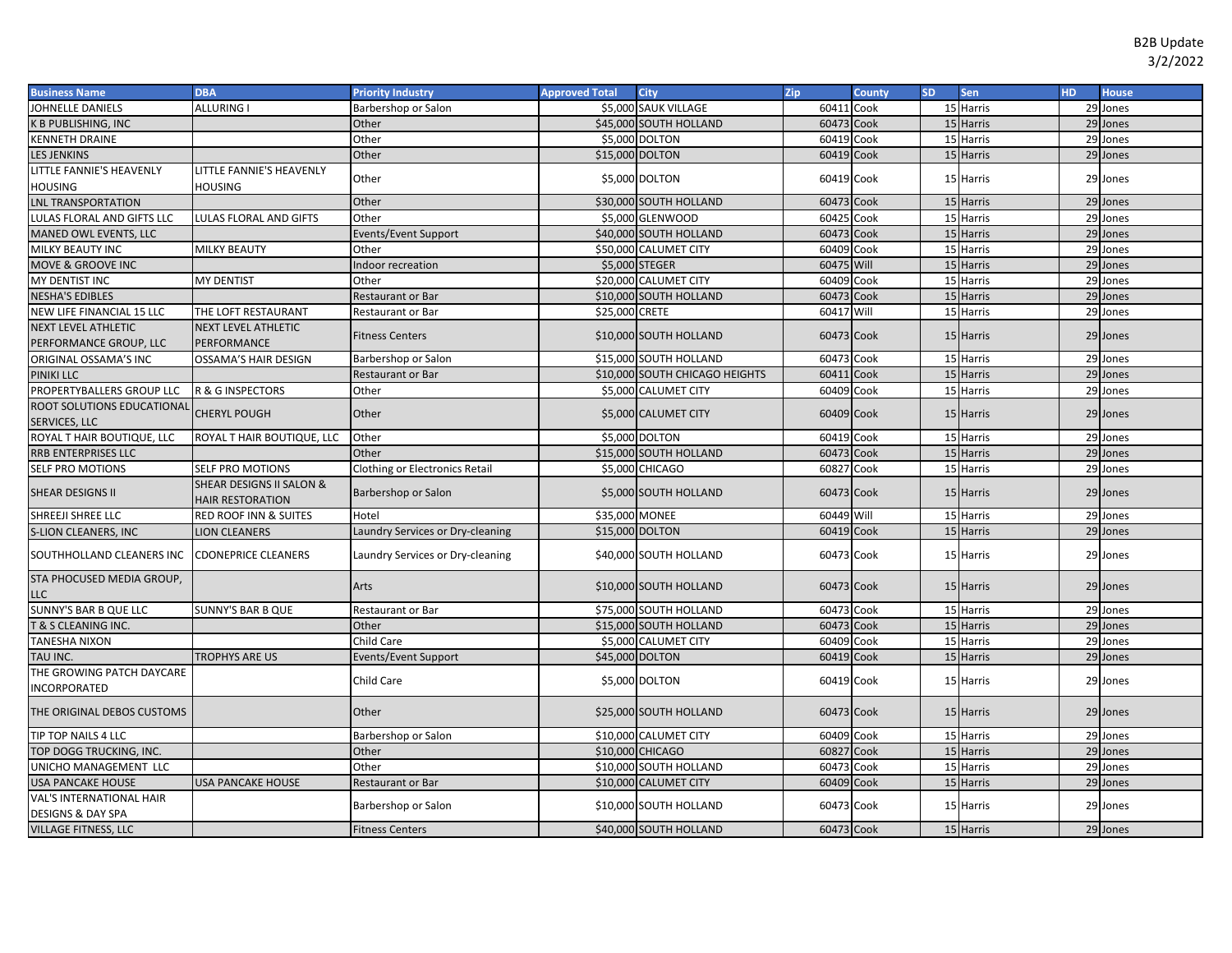| <b>Business Name</b>                        | <b>DBA</b>                                    | <b>Priority Industry</b>              | <b>Approved Total</b> | <b>City</b>            | <b>Zip</b> | <b>County</b> | <b>SD</b> | Sen       | HD. | <b>House</b> |
|---------------------------------------------|-----------------------------------------------|---------------------------------------|-----------------------|------------------------|------------|---------------|-----------|-----------|-----|--------------|
| WHITE WILSON & ASSOCIATES                   |                                               | Other                                 |                       | \$10,000 SOUTH HOLLAND | 60473 Cook |               |           | 15 Harris |     | 29 Jones     |
| LLC                                         |                                               |                                       |                       |                        |            |               |           |           |     |              |
| WILLY ROY'S DOLTON SOCCER<br><b>DOME</b>    | <b>WILLY ROY'S SOCCER DOME</b>                | Indoor recreation                     |                       | \$30,000 DOLTON        | 60419 Cook |               |           | 15 Harris |     | 29 Jones     |
| YESTERDAY1858 PRODUCTIONS                   |                                               |                                       |                       |                        |            |               |           |           |     |              |
| LLC                                         |                                               | Other                                 |                       | \$15,000 SOUTH HOLLAND | 60473 Cook |               |           | 15 Harris |     | 29 Jones     |
| 10 W 147 INC                                |                                               | Other                                 | \$20,000 HARVEY       |                        | 60426 Cook |               |           | 15 Harris |     | 30 Davis     |
| A&A STEEL FABRICATING CO.                   |                                               |                                       |                       |                        |            |               |           |           |     |              |
| INC.                                        |                                               | Other                                 | \$40,000 POSEN        |                        | 60469 Cook |               |           | 15 Harris |     | 30 Davis     |
| <b>ALTERNATIVE ACADEMIC</b>                 | <b>ALTERNATIVE ACADEMIC</b>                   | Other                                 |                       | \$5,000 BLUE ISLAND    | 60406 Cook |               |           | 15 Harris |     | 30 Davis     |
| <b>ACHIEVEMENT ACADEMY</b>                  | <b>ACHIEVEMENT ACADEMY</b>                    |                                       |                       |                        |            |               |           |           |     |              |
| <b>ANTHONY WINSTON</b>                      |                                               | Other                                 |                       | \$30,000 MARKHAM       | 60428 Cook |               |           | 15 Harris |     | 30 Davis     |
| C. DUGGAN INTERIORS, LLC                    |                                               | Other                                 | \$75,000 POSEN        |                        | 60469      | Cook          |           | 15 Harris |     | 30 Davis     |
| CARPET FAIR INC.                            | <b>FLOORING AMERICA</b>                       | Other                                 | \$30,000 POSEN        |                        | 60469      | Cook          |           | 15 Harris |     | 30 Davis     |
| CATRINA TRANSPORT INC                       |                                               | Other                                 | \$10,000 POSEN        |                        | 60469      | Cook          |           | 15 Harris |     | 30 Davis     |
| CAW GROUP INC                               |                                               | Other                                 |                       | \$40,000 BLUE ISLAND   | 60406 Cook |               |           | 15 Harris |     | 30 Davis     |
| <b>CIRCLE OF LIFE CENTER 4 HOPE</b>         |                                               | Other                                 |                       | \$5,000 RIVERDALE      | 60827 Cook |               |           | 15 Harris |     | 30 Davis     |
| <b>CRYSTAL J NUBY</b>                       |                                               | Barbershop or Salon                   |                       | \$5,000 RIVERDALE      | 60827      | Cook          |           | 15 Harris |     | 30 Davis     |
| <b>CUTZBYCRAIG</b>                          |                                               | Barbershop or Salon                   |                       | \$15,000 HAZEL CREST   | 60429      | Cook          |           | 15 Harris |     | 30 Davis     |
| DAN'S PRINTING & OFFICE                     | DANIELS PRINTING & OFFICE                     | Events/Event Support                  |                       | \$55,000 OAK FOREST    | 60452 Cook |               |           | 15 Harris |     | 30 Davis     |
| SUPPLIES, INC.                              | SUPPLY, INC.                                  |                                       |                       |                        |            |               |           |           |     |              |
| DUNLAP CONSTRUCTION INC.                    |                                               | Other                                 | \$15,000 HARVEY       |                        | 60426 Cook |               |           | 15 Harris |     | 30 Davis     |
| EIGHT 23 THE BARBERSHOP                     | EIGHT 23 THE BARBERSHOP                       | Barbershop or Salon                   | \$5,000 POSEN         |                        | 60469 Cook |               | 15        | Harris    |     | 30 Davis     |
| <b>ELITE CLEANERS</b>                       | <b>ELITE CLEANERS</b>                         | Laundry Services or Dry-cleaning      | \$10,000 HARVEY       |                        | 60426 Cook |               |           | 15 Harris |     | 30 Davis     |
| ELITE FINANCIAL SVCS.COM LLC                |                                               | Other                                 |                       | \$10,000 RIVERDALE     | 60827 Cook |               |           | 15 Harris |     | 30 Davis     |
| <b>FLAWLESS BLENDS LLC</b>                  | <b>FLAWLESS BLENDS</b>                        | Other                                 |                       | \$10,000 HAZEL CREST   | 60429 Cook |               |           | 15 Harris |     | 30 Davis     |
| FRANPO INC.                                 | <b>FRANK'S PIZZA</b>                          | Restaurant or Bar                     |                       | \$20,000 DIXMOOR       | 60406 Cook |               |           | 15 Harris |     | 30 Davis     |
| GIFTED HANDS CONSTRUCTION<br><b>COMPANY</b> |                                               | Other                                 |                       | \$10,000 RIVERDALE     | 60827 Cook |               |           | 15 Harris |     | 30 Davis     |
| HD HOSPITALITY INC                          | BEST WESTERN - OAK FOREST                     | Hotel                                 |                       | \$90,000 OAK FOREST    | 60452      | Cook          |           | 15 Harris |     | 30 Davis     |
| JEETHARSH LLC                               |                                               | Restaurant or Bar                     | \$25,000 HARVEY       |                        | 60426 Cook |               |           | 15 Harris |     | 30 Davis     |
| JIF AND JAF TAX SERVICE                     | JIF AND JAF TAX SERVICE                       | Other                                 |                       | \$5,000 PHOENIX        | 60426 Cook |               |           | 15 Harris |     | 30 Davis     |
| K & P CHINA PALACE                          | CHINA PALACE                                  | Restaurant or Bar                     |                       | \$5,000 RIVERDALE      | 60827      | Cook          |           | 15 Harris |     | 30 Davis     |
| KALOUR & KO. LLC                            | KALOUR & KO.                                  | <b>Clothing or Electronics Retail</b> |                       | \$5,000 HARVEY         | 60426 Cook |               |           | 15 Harris |     | 30 Davis     |
| <b>KANE SALON GROUP</b>                     | JONATHAN KANE SALON & SPA Barbershop or Salon |                                       |                       | \$60,000 HOMEWOOD      | 60430 Cook |               |           | 15 Harris |     | 30 Davis     |
| KELLER KUSTOMS INC.                         | KELLER KUSTOMS INC.                           | <b>Clothing or Electronics Retail</b> |                       | \$10,000 MARKHAM       | 60428 Cook |               |           | 15 Harris |     | 30 Davis     |
| LOS SARAPES INC                             |                                               | <b>Restaurant or Bar</b>              |                       | \$5,000 MIDLOTHIAN     | 60445 Cook |               |           | 15 Harris |     | 30 Davis     |
| MENTORING YOUTH THROUGH                     |                                               |                                       |                       |                        |            |               |           |           |     |              |
| <b>TECHNOLOGY</b>                           |                                               | Other                                 | \$15,000 HARVEY       |                        | 60426 Cook |               |           | 15 Harris |     | 30 Davis     |
| <b>NATION SUPREME PROPERTY</b>              | <b>NATION SUPREME PROPERTY</b>                | Other                                 |                       | \$10,000 HARVEY        | 60426 Cook |               |           | 15 Harris |     | 30 Davis     |
| PRESERVATION SERVICES INC                   | PRESERVATION SERVICES INC                     |                                       |                       |                        |            |               |           |           |     |              |
| NEFERTITI HAIR DESIGN, LLC                  |                                               | Barbershop or Salon                   |                       | \$5,000 HARVEY         | 60426 Cook |               |           | 15 Harris |     | 30 Davis     |
| ON DEMAND CHILDRENS<br><b>BOUTIQUE LLC</b>  |                                               | Clothing or Electronics Retail        |                       | \$5,000 RIVERDALE      | 60827 Cook |               |           | 15 Harris |     | 30 Davis     |
| PANGAR, INC                                 | PEPE'S TACOS                                  | <b>Restaurant or Bar</b>              |                       | \$15,000 DOLTON        | 60419 Cook |               |           | 15 Harris |     | 30 Davis     |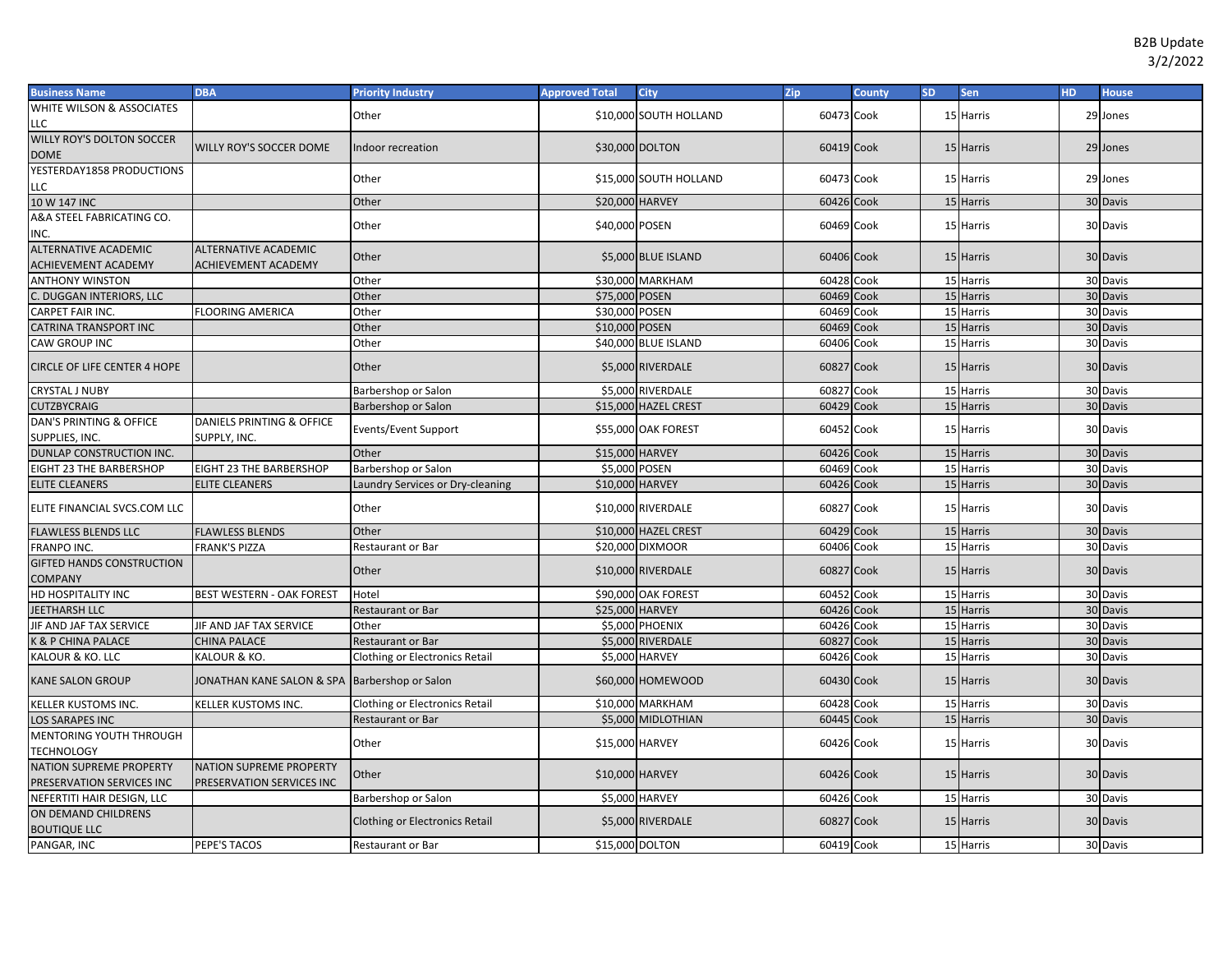| <b>Business Name</b>                                  | <b>DBA</b>                                      | <b>Priority Industry</b>              | <b>Approved Total</b> | <b>City</b>            | Zip        | <b>County</b> | <b>SD</b> | <b>Sen</b> | HD. | <b>House</b> |
|-------------------------------------------------------|-------------------------------------------------|---------------------------------------|-----------------------|------------------------|------------|---------------|-----------|------------|-----|--------------|
| PARK VIEW MOTEL, INC.                                 | PARK VIEW MOTEL                                 | Hotel                                 | \$10,000 HARVEY       |                        | 60426 Cook |               |           | 15 Harris  |     | 30 Davis     |
| PDJD INC                                              | SUBWAY                                          | Restaurant or Bar                     |                       | \$10,000 DIXMOOR       | 60426 Cook |               |           | 15 Harris  |     | 30 Davis     |
| PJ'S FOOD, INC                                        |                                                 | Other                                 |                       | \$5,000 HARVEY         | 60426 Cook |               |           | 15 Harris  |     | 30 Davis     |
| RELENTLESS CONSTRUCTION LLC                           |                                                 | Other                                 |                       | \$50,000 RIVERDALE     | 60827 Cook |               |           | 15 Harris  |     | 30 Davis     |
| RM CONSULTANT & TAX LLC                               | RM CONSULTANT                                   | Other                                 |                       | \$10,000 RIVERDALE     | 60827 Cook |               |           | 15 Harris  |     | 30 Davis     |
| SDA CONSULTING                                        |                                                 | Home Health Care                      |                       | \$5,000 HARVEY         | 60426 Cook |               |           | 15 Harris  |     | 30 Davis     |
| SHAWNTINA ENTERPRISES                                 | SHAWNTINA ENTERPRISES                           | Other                                 |                       | \$5,000 BLUE ISLAND    | 60406 Cook |               |           | 15 Harris  |     | 30 Davis     |
| SIMON SEZ THERAPY SERVICES                            | SIMON SEZ THERAPY SERVICES                      | Home Health Care                      |                       | \$5,000 HAZEL CREST    | 60429 Cook |               |           | 15 Harris  |     | 30 Davis     |
| TACO TACO FOOD INC                                    | <b>TACO TACO</b>                                | <b>Restaurant or Bar</b>              |                       | \$5,000 HARVEY         | 60426 Cook |               |           | 15 Harris  |     | 30 Davis     |
| TEQUIILA JALISCO MEXICAN<br>RESTAURANT INC            | CABO SAN LUCAS GRILL                            | Other                                 | \$10,000 HARVEY       |                        | 60426 Cook |               |           | 15 Harris  |     | 30 Davis     |
| THE HAYWOOD GROUP INC                                 |                                                 | Other                                 |                       | \$5,000 DOLTON         | 60419 Cook |               |           | 15 Harris  |     | 30 Davis     |
| TOUCH OF BEAUTY SUPPLY, INC                           |                                                 | Other                                 | \$55,000 HARVEY       |                        | 60426 Cook |               |           | 15 Harris  |     | 30 Davis     |
| US HOSPITALITY LLC                                    | <b>QUALITY INN &amp; SUITES, HARVEY</b>         | Hotel                                 | \$30,000 HARVEY       |                        | 60426 Cook |               |           | 15 Harris  |     | 30 Davis     |
| <b>VINTAGE IRON OF YESTERYEAR</b><br>INC              | <b>VINTAGE IRON OF YESTERYEAR</b><br><b>INC</b> | Other                                 |                       | \$25,000 OAK FOREST    | 60452 Cook |               |           | 15 Harris  |     | 30 Davis     |
| <b>ABIRA INC</b>                                      | <b>SCORE TENNIS &amp; FITNESS</b>               | <b>Fitness Centers</b>                |                       | \$55,000 COUNTRYSIDE   | 60525 Cook |               |           | 16 Collins |     | 31 Flowers   |
| <b>ACT PREP CHICAGO</b>                               |                                                 | Other                                 |                       | \$5,000 CHICAGO        | 60620 Cook |               |           | 16 Collins |     | 31 Flowers   |
| AHV CLASSY NAILS INC                                  |                                                 | Barbershop or Salon                   |                       | \$20,000 CHICAGO RIDGE | 60415 Cook |               |           | 16 Collins |     | 31 Flowers   |
| AJC GEORGES, INC.                                     | <b>JC GEORGES RESTAURANT</b>                    | Restaurant or Bar                     |                       | \$70,000 COUNTRYSIDE   | 60525 Cook |               |           | 16 Collins |     | 31 Flowers   |
| AL AWAD MEDICAL CENTER                                | AL AWAD MEDICAL CENTER                          | Other                                 |                       | \$30,000 CHICAGO RIDGE | 60415 Cook |               |           | 16 Collins |     | 31 Flowers   |
| <b>ANN MURRY</b>                                      |                                                 | Barbershop or Salon                   |                       | \$5,000 CHICAGO        | 60620 Cook |               |           | 16 Collins |     | 31 Flowers   |
| <b>ANNETTE'S DAY CARE</b>                             |                                                 | Child Care                            |                       | \$5,000 CHICAGO        | 60620 Cook |               |           | 16 Collins |     | 31 Flowers   |
| AUDIO VISUAL PRODUCTIONS<br>INC.                      | AUDIO VISUAL PRODUCTIONS<br>INC.                | Hotel                                 |                       | \$150,000 BRIDGEVIEW   | 60455 Cook |               |           | 16 Collins |     | 31 Flowers   |
| <b>BLUE BIRD BOWL, INC.</b>                           | <b>BLUEBIRD LANES</b>                           | ndoor recreation                      |                       | \$70,000 CHICAGO       | 60652 Cook |               |           | 16 Collins |     | 31 Flowers   |
| <b>BRIDGEVIEW HOTEL LLC</b>                           | MOTEL 6 BRIDGEVIEW                              | Hotel                                 |                       | \$15,000 BRIDGEVIEW    | 60455 Cook |               |           | 16 Collins |     | 31 Flowers   |
| <b>BUSINESS LINK INTERNATIONAL</b><br>LTD             | <b>BLI MEDICAL SUPPLY</b>                       | Home Health Care                      |                       | \$20,000 CHICAGO       | 60620 Cook |               |           | 16 Collins |     | 31 Flowers   |
| CELLULAR TALK, INC.                                   |                                                 | <b>Clothing or Electronics Retail</b> |                       | \$5,000 CHICAGO        | 60621      | Cook          |           | 16 Collins |     | 31 Flowers   |
| CH. RIDGE INC                                         | <b>DUNKIN DONUTS</b>                            | <b>Restaurant or Bar</b>              |                       | \$35,000 CHICAGO RIDGE | 60415 Cook |               |           | 16 Collins |     | 31 Flowers   |
| CHECKPOINT AUTO ELECTRIC &<br>REPAIR                  |                                                 | Other                                 |                       | \$5,000 CHICAGO RIDGE  | 60415 Cook |               |           | 16 Collins |     | 31 Flowers   |
| CHICAGO DROPCLOTH SERVICE<br>INC.                     |                                                 | Laundry Services or Dry-cleaning      |                       | \$10,000 CHICAGO       | 60620 Cook |               |           | 16 Collins |     | 31 Flowers   |
| CHICAGO GREEN INSULATION,<br>INC.                     |                                                 | Other                                 |                       | \$20,000 CHICAGO       | 60620 Cook |               |           | 16 Collins |     | 31 Flowers   |
| <b>CITY WIDE EXPRESS</b><br>TRANSPORTATION            |                                                 | Other                                 |                       | \$15,000 CHICAGO       | 60620 Cook |               |           | 16 Collins |     | 31 Flowers   |
| COOKIE'S COCKTAIL LOUNGE INC COOKIE'S COCKTAIL LOUNGE |                                                 | Other                                 |                       | \$20,000 CHICAGO       | 60620 Cook |               |           | 16 Collins |     | 31 Flowers   |
| CV10 & MANAGEMENT INC.                                |                                                 | Other                                 | \$140,000 CHICAGO     |                        | 60652 Cook |               |           | 16 Collins |     | 31 Flowers   |
| DOROTHY AFRICAN HAIR<br>BRAIDING                      |                                                 | Barbershop or Salon                   |                       | \$10,000 CHICAGO       | 60620 Cook |               |           | 16 Collins |     | 31 Flowers   |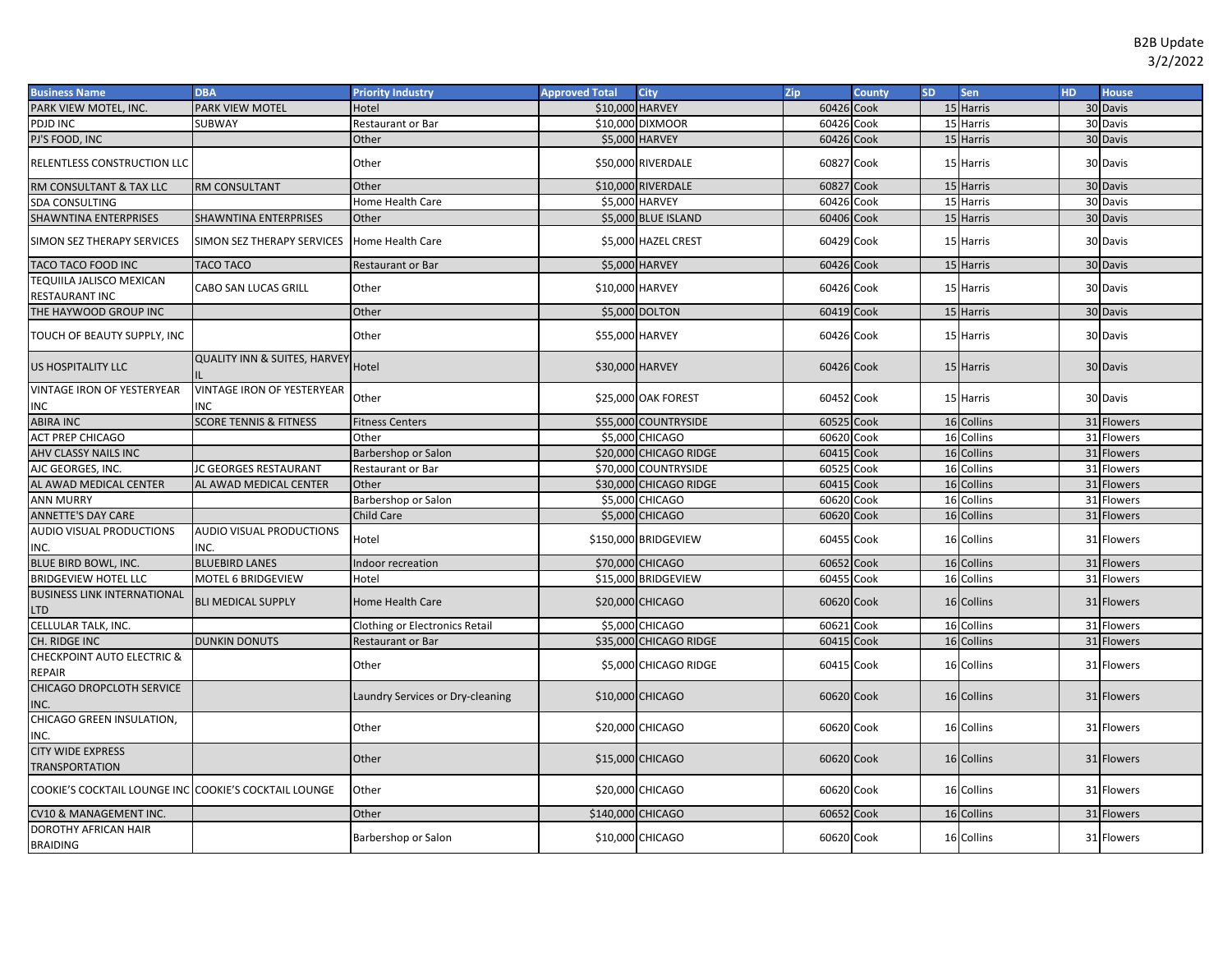| <b>Business Name</b>                                                                               | <b>DBA</b>                              | <b>Priority Industry</b>    | <b>Approved Total</b> | <b>City</b>               | Zip        | <b>County</b> | <b>SD</b> | <b>Sen</b> | HD. | <b>House</b> |
|----------------------------------------------------------------------------------------------------|-----------------------------------------|-----------------------------|-----------------------|---------------------------|------------|---------------|-----------|------------|-----|--------------|
| <b>FADI HAFEZ</b>                                                                                  |                                         | Restaurant or Bar           |                       | \$5,000 CHICAGO RIDGE     | 60415 Cook |               |           | 16 Collins |     | 31 Flowers   |
| FOCUS RIDGE INC.                                                                                   | <b>CINNABON</b>                         | Other                       |                       | \$25,000 CHICAGO RIDGE    | 60415 Cook |               |           | 16 Collins |     | 31 Flowers   |
| <b>GEORGIAS SOUL FOOD LLC</b>                                                                      |                                         | Restaurant or Bar           |                       | \$10,000 CHICAGO          | 60621      | Cook          |           | 16 Collins |     | 31 Flowers   |
| HAIRE'S GULF SHRIMP                                                                                |                                         | Restaurant or Bar           |                       | \$20,000 CHICAGO          | 60621      | Cook          |           | 16 Collins |     | 31 Flowers   |
| <b>HANDS OFF FACILITIES</b>                                                                        |                                         |                             |                       |                           |            |               |           |            |     |              |
| MANAGEMENT SOLUTIONS INC.                                                                          |                                         | Other                       |                       | \$45,000 CHICAGO          | 60620 Cook |               |           | 16 Collins |     | 31 Flowers   |
| HESHAM DISTRIBUTION INC                                                                            |                                         | Other                       |                       | \$10,000 CHICAGO RIDGE    | 60415 Cook |               |           | 16 Collins |     | 31 Flowers   |
| <b>HOLISTIC COMMUNITY</b>                                                                          |                                         |                             |                       |                           |            |               |           |            |     |              |
| OUTREACH CENTER INC.                                                                               |                                         | Other                       |                       | \$20,000 CHICAGO          | 60620 Cook |               |           | 16 Collins |     | 31 Flowers   |
| IN THE GAME EVENTS LLC                                                                             | KNOCKERBALL CHICAGO                     | Indoor recreation           |                       | \$10,000 INDIAN HEAD PARK | 60525 Cook |               |           | 16 Collins |     | 31 Flowers   |
| <b>INNOVATIVE ASSET SECURITY</b>                                                                   |                                         | Other                       |                       | \$60,000 CHICAGO          | 60620 Cook |               |           | 16 Collins |     | 31 Flowers   |
| <b>INC</b>                                                                                         |                                         |                             |                       |                           |            |               |           |            |     |              |
| <b>JKAK TRINI BROTHERS INC.</b>                                                                    |                                         | Tourism                     |                       | \$55,000 CHICAGO          | 60620 Cook |               |           | 16 Collins |     | 31 Flowers   |
| K.E.D. TRANSPORTATION, INC.                                                                        |                                         | <b>Events/Event Support</b> |                       | \$55,000 CHICAGO          | 60620 Cook |               |           | 16 Collins |     | 31 Flowers   |
| LA MICHOACANA TRES                                                                                 | LA MICHOACANA TRES                      | <b>Restaurant or Bar</b>    |                       | \$5,000 CHICAGO RIDGE     | 60415 Cook |               |           | 16 Collins |     | 31 Flowers   |
| HERMANOS, LLC                                                                                      | <b>HERMANOS</b>                         |                             |                       |                           |            |               |           |            |     |              |
| <b>LATAIRA BROOKS</b>                                                                              |                                         | Other                       |                       | \$5,000 CHICAGO           | 60652 Cook |               |           | 16 Collins |     | 31 Flowers   |
| LE EMMIGRANTE, INC.                                                                                | <b>ROSA'S PIZZA</b>                     | Other                       |                       | \$20,000 CHICAGO RIDGE    | 60415 Cook |               |           | 16 Collins |     | 31 Flowers   |
| MADTACTICS TECHNOLOGY &<br><b>MEDIA</b>                                                            |                                         | <b>Events/Event Support</b> |                       | \$20,000 CHICAGO          | 60620 Cook |               |           | 16 Collins |     | 31 Flowers   |
| MIAMI INN AND SUITES                                                                               | RADHE ENTERPRICES INC                   | Hotel                       |                       | \$30,000 OAK LAWN         | 60453 Cook |               |           | 16 Collins |     | 31 Flowers   |
| MILES DEVELOPMENT INC                                                                              |                                         | Other                       |                       | <b>\$25,000 CHICAGO</b>   | 60620 Cook |               |           | 16 Collins |     | 31 Flowers   |
| NAIL ONE-CHICAGO INC                                                                               | <b>NAIL ONE</b>                         | Barbershop or Salon         |                       | \$10,000 CHICAGO          | 60620 Cook |               |           | 16 Collins |     | 31 Flowers   |
| <b>NAVARRO'S HEATING &amp;</b>                                                                     |                                         | Other                       |                       | \$25,000 CHICAGO          | 60652 Cook |               |           | 16 Collins |     | 31 Flowers   |
| COOLING, CORP                                                                                      |                                         |                             |                       |                           |            |               |           |            |     |              |
| NEWTECH ESCRAP RECYCLING<br>INC.                                                                   | NEWTECH ESCRAP RECYCLING<br>INC.        | Other                       |                       | \$5,000 CHICAGO           | 60620 Cook |               |           | 16 Collins |     | 31 Flowers   |
| NICKYS RESTAURANT INC                                                                              | <b>NICKYS GRILL</b>                     | <b>Restaurant or Bar</b>    |                       | \$15,000 CHICAGO          | 60620 Cook |               |           | 16 Collins |     | 31 Flowers   |
| NICOLE JOHNSON                                                                                     | YES LOVE PRODUCTS                       | <b>Restaurant or Bar</b>    |                       | \$5,000 CHICAGO           | 60620      | Cook          |           | 16 Collins |     | 31 Flowers   |
| ONE ENTERPRISE LLC                                                                                 | THE DOG STAND                           | Restaurant or Bar           |                       | \$30,000 CHICAGO RIDGE    | 60415 Cook |               |           | 16 Collins |     | 31 Flowers   |
| PARADIGM URBAN RESOURCES<br><b>STAFFING &amp; WORKFORCE</b><br>DEVELOPMENT TRAINING<br>CENTER, LLC | FIT FORCE-CHICAGO                       | <b>Fitness Centers</b>      |                       | \$15,000 CHICAGO          | 60620 Cook |               |           | 16 Collins |     | 31 Flowers   |
| PENNY'S PLAYHOUSE HOME DAY<br>CARE                                                                 | PENNY'S PLAYHOUSE                       | <b>Child Care</b>           |                       | \$10,000 CHICAGO          | 60620 Cook |               |           | 16 Collins |     | 31 Flowers   |
| PHYSICIANS PREFERRED HOME<br>CARE, INC.                                                            | PHYSICIANS PREFERRED HOME<br>CARE, INC. | <b>Home Health Care</b>     |                       | \$60,000 CHICAGO          | 60652 Cook |               |           | 16 Collins |     | 31 Flowers   |
| RAPID REFUNDS INCOME TAX<br><b>SERVICE</b>                                                         |                                         | Other                       |                       | \$15,000 CHICAGO          | 60652 Cook |               |           | 16 Collins |     | 31 Flowers   |
| ROSLYN TRAVIS-STRATTON,<br>DDS,PC                                                                  | MY DENTISTS AND ASSOCIATES Other        |                             |                       | \$20,000 CHICAGO          | 60652 Cook |               |           | 16 Collins |     | 31 Flowers   |
| <b>S N A LOGISTICS INC</b>                                                                         | S N A LOGISTICS INC                     | Other                       |                       | \$5,000 CHICAGO RIDGE     | 60415 Cook |               |           | 16 Collins |     | 31 Flowers   |
| SHIKA & CO. EXTENSIONS                                                                             |                                         | Barbershop or Salon         |                       | \$20,000 CHICAGO          | 60620      | Cook          |           | 16 Collins |     | 31 Flowers   |
| SKOKIE VALLEY LIMOUSINE CO                                                                         |                                         | Other                       |                       | \$10,000 CHICAGO RIDGE    | 60415 Cook |               |           | 16 Collins |     | 31 Flowers   |
| SMOKEHOUSE AT CHICAGO<br>RIDGE, INC.                                                               | SMOKEHOUSE                              | Restaurant or Bar           |                       | \$35,000 CHICAGO RIDGE    | 60415 Cook |               |           | 16 Collins |     | 31 Flowers   |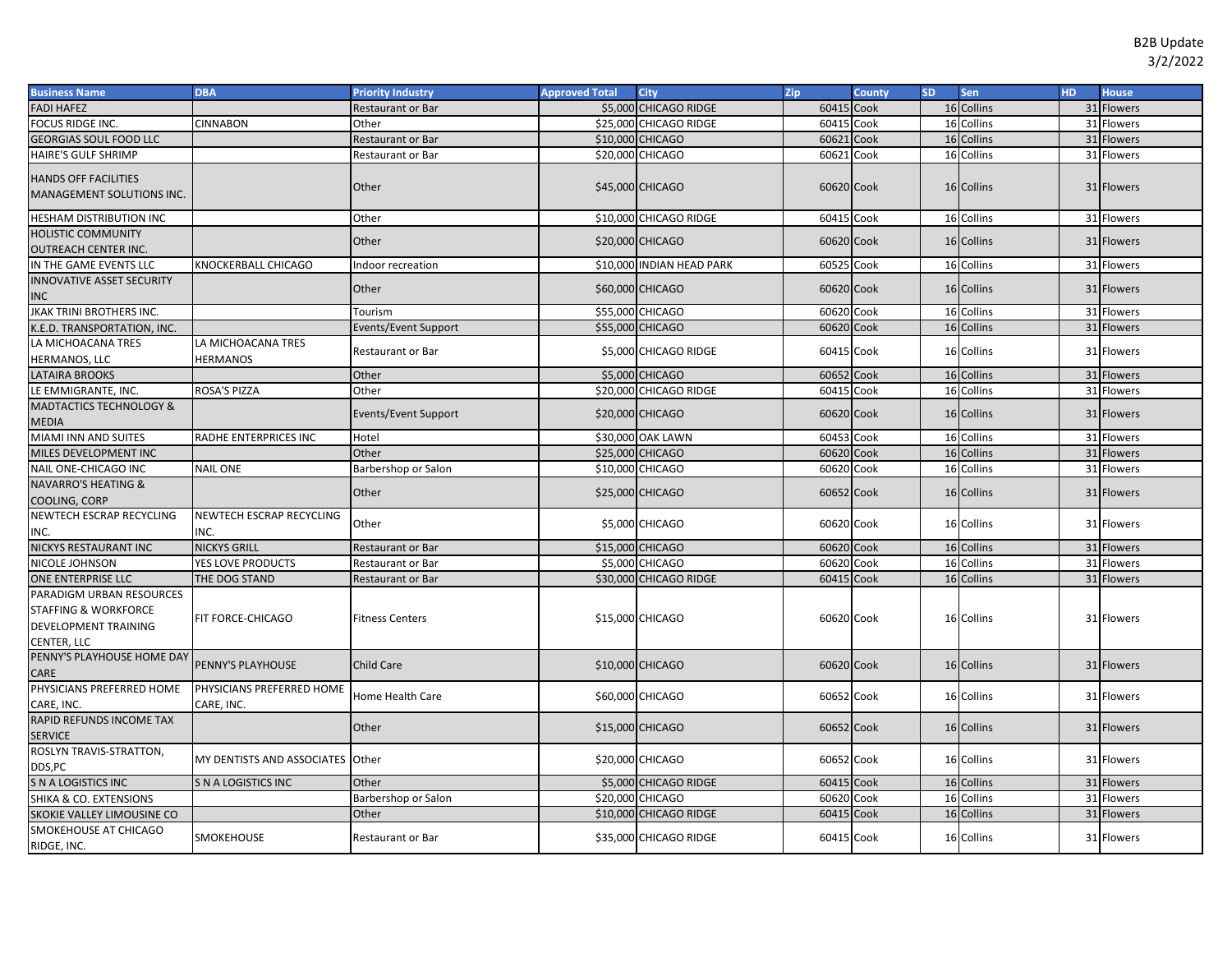| <b>Business Name</b>             | <b>DBA</b>                             | <b>Priority Industry</b>              | <b>Approved Total</b> | <b>City</b>             | Zip        | <b>County</b> | <b>SD</b> | Sen        | <b>HD</b> | <b>House</b> |
|----------------------------------|----------------------------------------|---------------------------------------|-----------------------|-------------------------|------------|---------------|-----------|------------|-----------|--------------|
| <b>T SMILEY'S CONSTRUCTION</b>   |                                        | Other                                 |                       | \$5,000 CHICAGO         | 60620 Cook |               |           | 16 Collins |           | 31 Flowers   |
| T. MERRILLS EVENTS               | T. MERRILLS EVENTS                     | Other                                 |                       | \$10,000 CHICAGO        | 60620      | Cook          |           | 16 Collins |           | 31 Flowers   |
| <b>TAMISHA WILLIAMS</b>          |                                        | Home Health Care                      |                       | \$5,000 CHICAGO         | 60620 Cook |               |           | 16 Collins |           | 31 Flowers   |
| TATTIANA K LUMPKINS              | SUNS FLOWER CREATIONS                  | Clothing or Electronics Retail        |                       | \$5,000 CHICAGO         | 60620      | Cook          |           | 16 Collins |           | 31 Flowers   |
| THE BLUE SAPPHIRE                |                                        | Arts                                  |                       | \$5,000 CHICAGO         | 60620 Cook |               |           | 16 Collins |           | 31 Flowers   |
| <b>EXPERIENCE, LTD</b>           |                                        |                                       |                       |                         |            |               |           |            |           |              |
| THREADS MENS WEAR INC            |                                        | <b>Clothing or Electronics Retail</b> |                       | \$30,000 CHICAGO RIDGE  | 60415 Cook |               |           | 16 Collins |           | 31 Flowers   |
| URBAN EXCELLENCE INC             |                                        | Other                                 |                       | <b>\$5,000 CHICAGO</b>  | 60652 Cook |               |           | 16 Collins |           | 31 Flowers   |
| <b>VINCENT STORE INC</b>         |                                        | <b>Clothing or Electronics Retail</b> |                       | \$10,000 CHICAGO        | 60620 Cook |               |           | 16 Collins |           | 31 Flowers   |
| <b>VONFARI NAILS, LLC</b>        |                                        | Barbershop or Salon                   |                       | \$15,000 CHICAGO        | 60621 Cook |               |           | 16 Collins |           | 31 Flowers   |
| <b>WHITEWATER 24 HOURS</b>       |                                        | Laundry Services or Dry-cleaning      |                       | \$10,000 CHICAGO        | 60652 Cook |               |           | 16 Collins |           | 31 Flowers   |
| LAUNDRY, INC.                    |                                        |                                       |                       |                         |            |               |           |            |           |              |
| ZUBER 1, INC.                    | ZUBER 1, INC.                          | <b>Clothing or Electronics Retail</b> |                       | \$10,000 CHICAGO        | 60620 Cook |               |           | 16 Collins |           | 31 Flowers   |
| 3:16 MAGAZINE, INC.              | 3:16 MAGAZINE, INC.                    | Events/Event Support                  |                       | \$5,000 CHICAGO         | 60637      | Cook          |           | 16 Collins |           | 32 Nichols   |
| A O LANDSCAPING                  |                                        | Other                                 |                       | \$5,000 CHICAGO         | 60652 Cook |               |           | 16 Collins |           | 32 Nichols   |
| AB TAXI COMPANY                  | AB TAXI COMPANY                        | Other                                 |                       | \$5,000 BRIDGEVIEW      | 60455 Cook |               |           | 16 Collins |           | 32 Nichols   |
| <b>ALBAWADI INC</b>              | AL BAWADI GRILL                        | Restaurant or Bar                     |                       | \$120,000 BRIDGEVIEW    | 60455      | Cook          |           | 16 Collins |           | 32 Nichols   |
| <b>ARBUDA CORP</b>               | SUBWAY                                 | Restaurant or Bar                     |                       | \$15,000 BURBANK        | 60459      | Cook          |           | 16 Collins |           | 32 Nichols   |
| <b>BRIDGE VIEW MOTEL LLC</b>     |                                        | Hotel                                 |                       | \$10,000 BRIDGEVIEW     | 60455 Cook |               |           | 16 Collins |           | 32 Nichols   |
| C L J LEASING CO                 |                                        | Museum or Movie Theater               |                       | \$10,000 CHICAGO        | 60629 Cook |               |           | 16 Collins |           | 32 Nichols   |
| <b>CASABLANCA TRUCKING INC</b>   |                                        | Other                                 |                       | \$5,000 BRIDGEVIEW      | 60455      | Cook          |           | 16 Collins |           | 32 Nichols   |
| <b>CREATIVE COVERS INC.</b>      | CREATIVE COVERS INC.                   | Other                                 |                       | \$50,000 BRIDGEVIEW     | 60455      | Cook          |           | 16 Collins |           | 32 Nichols   |
| <b>CUTS FADE INC</b>             |                                        | Barbershop or Salon                   |                       | <b>\$15,000 BURBANK</b> | 60459      | Cook          |           | 16 Collins |           | 32 Nichols   |
| <b>DELI KING INC</b>             | <b>DELI KING INC</b>                   | <b>Restaurant or Bar</b>              |                       | \$15,000 CHICAGO        | 60621      | Cook          |           | 16 Collins |           | 32 Nichols   |
| <b>EAGLE CLEANERS USA INC</b>    |                                        | Laundry Services or Dry-cleaning      |                       | \$15,000 CHICAGO        | 60652 Cook |               |           | 16 Collins |           | 32 Nichols   |
| ED SIGNS INC                     |                                        | Other                                 |                       | \$10,000 CHICAGO        | 60652      | Cook          |           | 16 Collins |           | 32 Nichols   |
| EG INSURANCE AGENCY INC          |                                        | Other                                 |                       | \$25,000 CHICAGO        | 60629 Cook |               |           | 16 Collins |           | 32 Nichols   |
| <b>EPIC GAMES</b>                | <b>BACK IN THE GAME</b>                | Other                                 |                       | \$30,000 CHICAGO        | 60652      | Cook          |           | 16 Collins |           | 32 Nichols   |
| FAMILY LOUNGE INC.               |                                        | Restaurant or Bar                     |                       | \$15,000 CHICAGO        | 60636 Cook |               |           | 16 Collins |           | 32 Nichols   |
| <b>FATIMEH ABDEL GHANI</b>       |                                        | Other                                 |                       | \$5,000 BURBANK         | 60459      | Cook          |           | 16 Collins |           | 32 Nichols   |
| FORWARD PLANNING, INC.           |                                        | Events/Event Support                  |                       | \$5,000 CHICAGO         | 60637 Cook |               |           | 16 Collins |           | 32 Nichols   |
| <b>FURNITURE N MORE LLC</b>      |                                        | Other                                 |                       | \$35,000 CHICAGO        | 60619      | Cook          |           | 16 Collins |           | 32 Nichols   |
| <b>G &amp; Y RESTAURANT CORP</b> | JUST US SPORTS BAR                     | Restaurant or Bar                     | \$10,000 JUSTICE      |                         | 60458 Cook |               |           | 16 Collins |           | 32 Nichols   |
| <b>GORGES CATERING LLC</b>       |                                        | Other                                 |                       | \$15,000 CHICAGO        | 60636      | Cook          |           | 16 Collins |           | 32 Nichols   |
| HI TECH CAR REPAIR INC           |                                        | Other                                 |                       | \$5,000 BRIDGEVIEW      | 60455      | Cook          |           | 16 Collins |           | 32 Nichols   |
| <b>HICHAM MORABIT</b>            |                                        | Other                                 | \$10,000 JUSTICE      |                         | 60458      | Cook          |           | 16 Collins |           | 32 Nichols   |
| HOME CLEANERS, LLC.              |                                        | Other                                 |                       | \$10,000 BRIDGEVIEW     | 60455 Cook |               |           | 16 Collins |           | 32 Nichols   |
| <b>HOWARD FRANCES</b>            | <b>L&amp;L CONVENIENCE &amp; STORE</b> | Other                                 |                       | \$5,000 CHICAGO         | 60619 Cook |               |           | 16 Collins |           | 32 Nichols   |
| <b>MANAGEMENT GROUP</b>          | INC                                    |                                       |                       |                         |            |               |           |            |           |              |
| <b>I HART CORPORATION</b>        | <b>BROWN SUGAR BAKERY</b>              | <b>Restaurant or Bar</b>              |                       | \$10,000 CHICAGO        | 60619 Cook |               |           | 16 Collins |           | 32 Nichols   |
| <b>IZ TRANSPORT INC</b>          |                                        | Other                                 |                       | \$15,000 BURBANK        | 60459      | Cook          |           | 16 Collins |           | 32 Nichols   |
| <b>ILLANOISE PRODUCTIONS LLC</b> | <b>DENZEL HENDERSON</b>                | Other                                 |                       | \$5,000 CHICAGO         | 60636 Cook |               |           | 16 Collins |           | 32 Nichols   |
| J & S RESTAURANT GROUP INC.      | MAPLE N JAMS                           | Restaurant or Bar                     |                       | \$35,000 BURBANK        | 60459 Cook |               |           | 16 Collins |           | 32 Nichols   |
| <b>JENNY'S HAIR CREATIONS</b>    |                                        | Barbershop or Salon                   |                       | \$5,000 BURBANK         | 60459 Cook |               |           | 16 Collins |           | 32 Nichols   |
| JUST A DREAM L.L.C               |                                        | Home Health Care                      |                       | \$5,000 CHICAGO         | 60621      | Cook          |           | 16 Collins |           | 32 Nichols   |
| <b>KHALIL DINA</b>               |                                        | Other                                 |                       | \$5,000 BRIDGEVIEW      | 60455 Cook |               |           | 16 Collins |           | 32 Nichols   |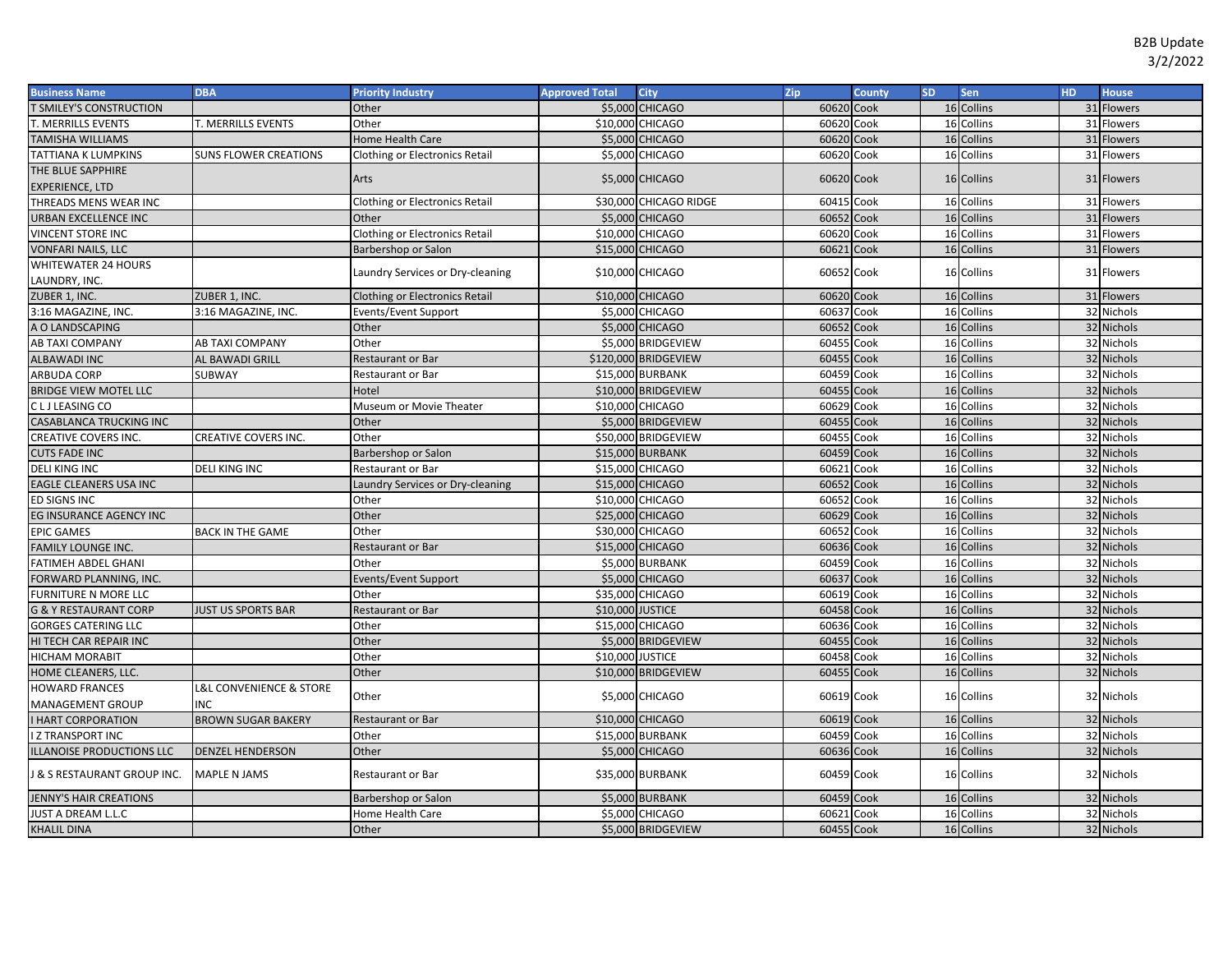| <b>Business Name</b>                       | <b>DBA</b>                      | <b>Priority Industry</b>              | <b>Approved Total</b> | City                    | Zip        | County | <b>SD</b> | Sen        | HD. | <b>House</b> |
|--------------------------------------------|---------------------------------|---------------------------------------|-----------------------|-------------------------|------------|--------|-----------|------------|-----|--------------|
| KYMYARDA CLEANING SERVICE,                 | KYMYARDA CLEANING SERVICE,      | Other                                 |                       | \$10,000 CHICAGO        | 60652 Cook |        |           | 16 Collins |     | 32 Nichols   |
| LLC                                        | LLC                             |                                       |                       |                         |            |        |           |            |     |              |
| LIONHEARTTAL LLC                           |                                 | Other                                 |                       | \$5,000 BURBANK         | 60459 Cook |        |           | 16 Collins |     | 32 Nichols   |
| <b>LUNAR EXCURSIONS LLC</b>                | THE VIEW RESTAURANT             | Restaurant or Bar                     |                       | \$150,000 BRIDGEVIEW    | 60455 Cook |        |           | 16 Collins |     | 32 Nichols   |
| MAGANAVA TRUCKING INC                      |                                 | Other                                 |                       | \$5,000 CHICAGO         | 60652 Cook |        |           | 16 Collins |     | 32 Nichols   |
| <b>MARS BARBER SALON</b>                   |                                 | Barbershop or Salon                   |                       | \$5,000 CHICAGO         | 60619 Cook |        |           | 16 Collins |     | 32 Nichols   |
| <b>MARY'S SALON</b>                        |                                 | Barbershop or Salon                   |                       | \$10,000 BRIDGEVIEW     | 60455 Cook |        |           | 16 Collins |     | 32 Nichols   |
| <b>MCCONTRACTING</b>                       |                                 | Other                                 |                       | \$5,000 CHICAGO         | 60636 Cook |        |           | 16 Collins |     | 32 Nichols   |
| <b>CORPORATION IL INC</b>                  |                                 |                                       |                       |                         |            |        |           |            |     |              |
| MOHAMMED AWADALLAH                         |                                 | Other                                 |                       | \$5,000 BRIDGEVIEW      | 60455 Cook |        |           | 16 Collins |     | 32 Nichols   |
| <b>MTM MONEY MATTERS</b>                   |                                 | Home Health Care                      |                       | \$5,000 CHICAGO         | 60619      | Cook   | 16        | Collins    |     | 32 Nichols   |
| <b>N3EMAN INC</b>                          | <b>NAEMAN HAIR SALON</b>        | Barbershop or Salon                   |                       | \$5,000 BRIDGEVIEW      | 60455 Cook |        |           | 16 Collins |     | 32 Nichols   |
| NAIL BLISS AND SPA INC                     |                                 | Barbershop or Salon                   |                       | \$5,000 BRIDGEVIEW      | 60455 Cook |        |           | 16 Collins |     | 32 Nichols   |
| <b>NELLIES VILLAGE HOME DAY</b>            | <b>NELLIES VILLAGE HOME DAY</b> | Child Care                            |                       | \$10,000 CHICAGO        | 60629 Cook |        |           | 16 Collins |     | 32 Nichols   |
| CARE                                       | CARE                            |                                       |                       |                         |            |        |           |            |     |              |
| NEW SUNNY SUB & FISH INC.                  |                                 | Restaurant or Bar                     |                       | \$5,000 CHICAGO         | 60619 Cook |        |           | 16 Collins |     | 32 Nichols   |
| OASIS ENTERPRISES TRAVEL INC. OASIS TRAVEL |                                 | Tourism                               |                       | \$5,000 CHICAGO         | 60652 Cook |        |           | 16 Collins |     | 32 Nichols   |
| OHM SHIV SHAKTI INC                        | SUBWAY                          | Restaurant or Bar                     |                       | <b>\$20,000 BURBANK</b> | 60459 Cook |        |           | 16 Collins |     | 32 Nichols   |
| <b>OSV LLLP</b>                            | SOUL VEG CITY                   | Restaurant or Bar                     | \$100,000 CHICAGO     |                         | 60619 Cook |        | 16        | Collins    |     | 32 Nichols   |
| PREMIERE IMAGING AND OPEN<br>MRI           |                                 | Home Health Care                      |                       | \$5,000 BURBANK         | 60459 Cook |        |           | 16 Collins |     | 32 Nichols   |
| PRO AUTO REPAIR INC.                       |                                 | Other                                 |                       | \$15,000 BRIDGEVIEW     | 60455 Cook |        |           | 16 Collins |     | 32 Nichols   |
| <b>RAHMAT ALI</b>                          |                                 | Other                                 |                       | \$10,000 BRIDGEVIEW     | 60455      | Cook   |           | 16 Collins |     | 32 Nichols   |
| REDLINE ONE TOWING INC                     |                                 | Other                                 |                       | \$10,000 BRIDGEVIEW     | 60455 Cook |        |           | 16 Collins |     | 32 Nichols   |
| RHONDA I. KHOURI D.D.S., P.C.              |                                 | Other                                 |                       | \$20,000 BRIDGEVIEW     | 60455      | Cook   |           | 16 Collins |     | 32 Nichols   |
| ROYAL ICE CREAM INC.                       | ROYAL ICE CREAM INC.            | Other                                 |                       | \$15,000 BRIDGEVIEW     | 60455 Cook |        |           | 16 Collins |     | 32 Nichols   |
| RROA FOOD INC                              |                                 | Restaurant or Bar                     |                       | \$60,000 BRIDGEVIEW     | 60455      | Cook   |           | 16 Collins |     | 32 Nichols   |
| <b>SAFWAN ALI</b>                          |                                 | Other                                 |                       | \$5,000 BRIDGEVIEW      | 60455      | Cook   | 16        | Collins    |     | 32 Nichols   |
| SHREEHARI SUB INC                          | SUBWAY                          | Restaurant or Bar                     |                       | \$25,000 CHICAGO        | 60636      | Cook   | 16        | Collins    |     | 32 Nichols   |
| SPECIAL EVENTS STAFFING INC                |                                 | Other                                 |                       | \$25,000 CHICAGO        | 60652      | Cook   | 16        | Collins    |     | 32 Nichols   |
| SUN RISE TRUCKING INC                      |                                 | Other                                 |                       | \$10,000 BRIDGEVIEW     | 60455      | Cook   | 16        | Collins    |     | 32 Nichols   |
| TAISHA BEAUTY WORLD LLC                    |                                 | Barbershop or Salon                   |                       | \$5,000 CHICAGO         | 60621      | Cook   | 16        | Collins    |     | 32 Nichols   |
| TASTEFULSTRANDZ BEAUTY BAR                 |                                 | Barbershop or Salon                   |                       | \$10,000 CHICAGO        | 60619 Cook |        |           | 16 Collins |     | 32 Nichols   |
| THE WRIGHT TOUCH LLC                       | THE WRIGHT TOUCH LLC            | Other                                 |                       | \$5,000 CHICAGO         | 60621 Cook |        |           | 16 Collins |     | 32 Nichols   |
| <b>TOTALLY POSITIVE</b>                    |                                 | Arts                                  |                       | \$20,000 CHICAGO        | 60621 Cook |        |           | 16 Collins |     | 32 Nichols   |
| <b>PRODUCTIONS</b>                         |                                 |                                       |                       |                         |            |        |           |            |     |              |
| <b>TURMUSAYA JEWELRY INC</b>               |                                 | Other                                 |                       | \$30,000 BURBANK        | 60459 Cook |        |           | 16 Collins |     | 32 Nichols   |
| <b>UGOTMAILPLUS</b>                        |                                 | Other                                 |                       | \$5,000 CHICAGO         | 60619 Cook |        |           | 16 Collins |     | 32 Nichols   |
| UPPER DOLL COLLECTIONS INC                 |                                 | <b>Clothing or Electronics Retail</b> |                       | \$5,000 CHICAGO         | 60621      | Cook   | 16        | Collins    |     | 32 Nichols   |
| URBAN WIGS INC                             |                                 | Clothing or Electronics Retail        |                       | \$15,000 CHICAGO        | 60636 Cook |        |           | 16 Collins |     | 32 Nichols   |
| WJK CLEANING COMPANY LLC                   |                                 | Other                                 |                       | \$5,000 CHICAGO         | 60652 Cook |        |           | 16 Collins |     | 32 Nichols   |
| YATTA INC                                  | YATTA INC                       | Other                                 |                       | \$20,000 BURBANK        | 60459 Cook |        |           | 16 Collins |     | 32 Nichols   |
| YOUR DAY, INC.                             | YOUR DAY CHAIR RENTALS          | Events/Event Support                  |                       | \$40,000 BRIDGEVIEW     | 60455 Cook |        |           | 16 Collins |     | 32 Nichols   |
| A NEW WAY TO GO DME SUPPLY<br>INC.         |                                 | Home Health Care                      |                       | \$5,000 CALUMET CITY    | 60409 Cook |        |           | 17 Sims    |     | 33 Evans     |
| A STEP ABOVE INC.                          | A STEP ABOVE                    | <b>Clothing or Electronics Retail</b> |                       | \$10,000 CHICAGO        | 60619 Cook |        |           | 17 Sims    |     | 33 Evans     |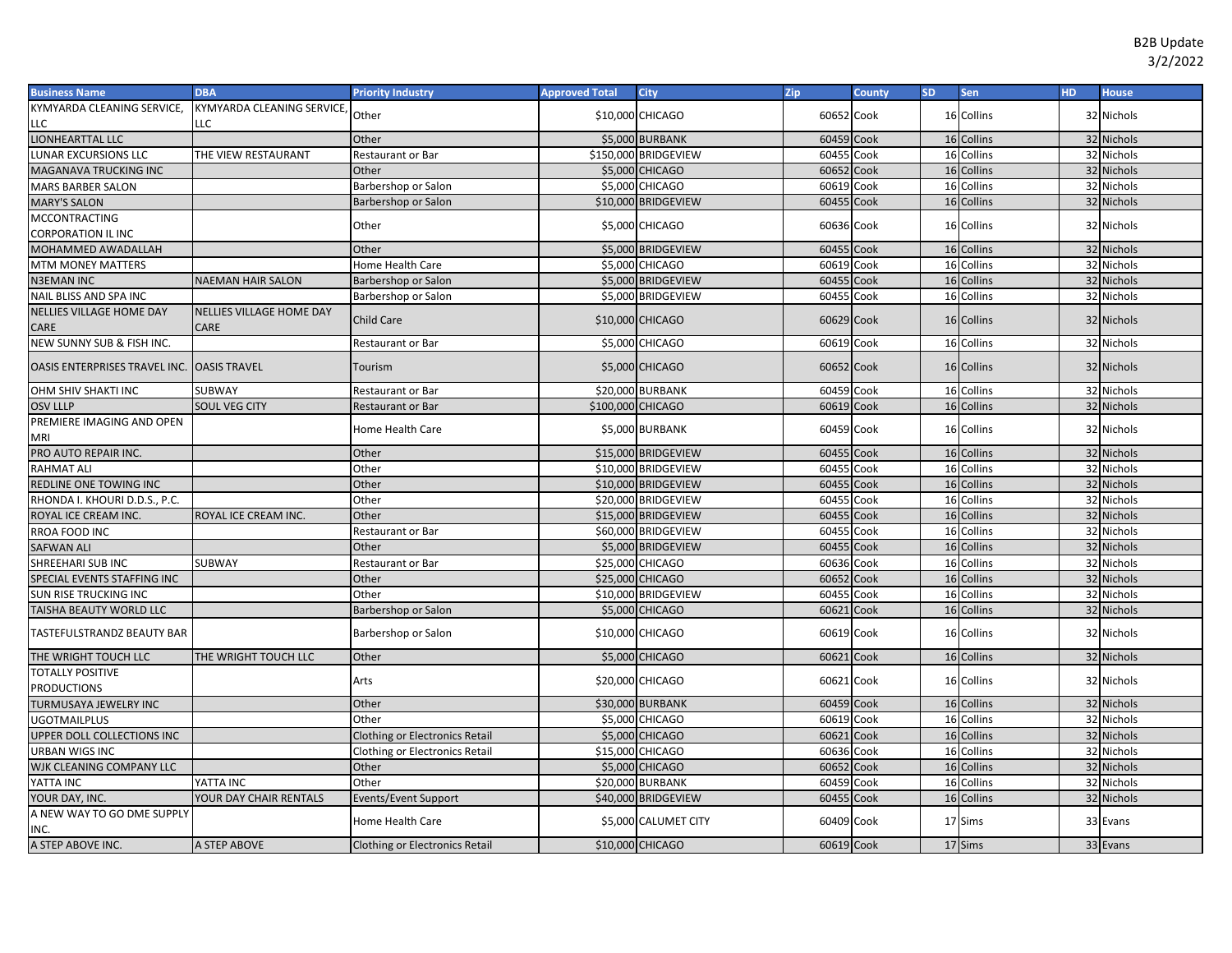| <b>Business Name</b>                                 | <b>DBA</b>                                                                   | <b>Priority Industry</b>              | <b>Approved Total</b> | <b>City</b>           | Zip        | County | <b>SD</b> | Sen     | H <sub>D</sub> | <b>House</b> |
|------------------------------------------------------|------------------------------------------------------------------------------|---------------------------------------|-----------------------|-----------------------|------------|--------|-----------|---------|----------------|--------------|
| ARLICIA'S POSH FASHIONS                              | <b>ARLICIA'S POSH FASHIONS</b>                                               | Clothing or Electronics Retail        |                       | \$10,000 LANSING      | 60438      | Cook   |           | 17 Sims |                | 33 Evans     |
| <b>AROUND THE CLOCK</b><br><b>TRANSPORTATION LLC</b> |                                                                              | Tourism                               |                       | \$20,000 CHICAGO      | 60617 Cook |        |           | 17 Sims |                | 33 Evans     |
| BEACHIE TRANSPORTATION, INC                          |                                                                              | Other                                 |                       | \$5,000 CALUMET CITY  | 60409 Cook |        |           | 17 Sims |                | 33 Evans     |
| <b>BENFORD PROTECTION GROUP</b>                      | <b>BENFORD PROTECTION GROUP Other</b>                                        |                                       |                       | \$25,000 CHICAGO      | 60617 Cook |        |           | 17 Sims |                | 33 Evans     |
| <b>BENNY'S PLACE SPORTSBAR &amp;</b><br>GRILL, INC.  | <b>BENNY'S PLACE</b>                                                         | <b>Restaurant or Bar</b>              |                       | \$15,000 LYNWOOD      | 60411 Cook |        |           | 17 Sims |                | 33 Evans     |
| <b>BIG BOI'S TRUCKING CO</b>                         |                                                                              | Other                                 |                       | \$35,000 LANSING      | 60438 Cook |        |           | 17 Sims |                | 33 Evans     |
| <b>BIG SPLASH PUBLIC RELATIONS.</b><br>LLC           | <b>BIG SPLASH PUBLIC RELATIONS,</b><br>LLC                                   | Events/Event Support                  |                       | \$15,000 LANSING      | 60438 Cook |        |           | 17 Sims |                | 33 Evans     |
| BJ'S MARKET INC.                                     | <b>BJ'S MARKET &amp; BAKERY</b>                                              | Other                                 |                       | \$80,000 CHICAGO      | 60617 Cook |        |           | 17 Sims |                | 33 Evans     |
| BOOKSMART ACCOUNTING INC                             | JULIE A BUTLER & ASSOCIATES<br><b>CERTIFIED PUBLIC</b><br><b>ACCOUNTANTS</b> | Other                                 |                       | \$20,000 LANSING      | 60438 Cook |        |           | 17 Sims |                | 33 Evans     |
| CALUMET CITY DENTAL CARE,<br>P.C                     | <b>FAMILY DENTAL CARE</b>                                                    | Other                                 |                       | \$15,000 CALUMET CITY | 60409 Cook |        |           | 17 Sims |                | 33 Evans     |
| CAPLES-EL TRANSPORT INC                              |                                                                              | Other                                 |                       | \$15,000 CALUMET CITY | 60409 Cook |        |           | 17 Sims |                | 33 Evans     |
| CARIBBEAN SPICE RESTAURANT                           | <b>CLIVE BLAKE</b>                                                           | Other                                 |                       | \$5,000 CHICAGO       | 60619 Cook |        |           | 17 Sims |                | 33 Evans     |
| <b>CHICAGO HAIRCUTS &amp; SHAVES</b><br>LLC          |                                                                              | Barbershop or Salon                   |                       | \$10,000 CHICAGO      | 60619 Cook |        |           | 17 Sims |                | 33 Evans     |
| CHICAGO HUMAN RHYTHM<br><b>PROJECT</b>               | <b>MAYFAIR ARTS CENTER</b>                                                   | Indoor recreation                     |                       | \$65,000 CHICAGO      | 60617 Cook |        |           | 17 Sims |                | 33 Evans     |
| CHICAGO PITA KITCHEN INC                             | CHICAGO PITA KITCHEN                                                         | <b>Restaurant or Bar</b>              |                       | \$80,000 CHICAGO      | 60633      | Cook   |           | 17 Sims |                | 33 Evans     |
| CLUB 81 TOO LLC                                      |                                                                              | <b>Restaurant or Bar</b>              |                       | \$20,000 CHICAGO      | 60633      | Cook   |           | 17 Sims |                | 33 Evans     |
| <b>COMMUNITY CAPITAL</b><br><b>INVESTMENT LLC</b>    | <b>AVALON REGAL THEATER</b>                                                  | Museum or Movie Theater               | \$150,000 CHICAGO     |                       | 60649 Cook |        |           | 17 Sims |                | 33 Evans     |
| <b>COSMO SUPERSTORE INC</b>                          | <b>COSMO BEAUTY</b>                                                          | <b>Clothing or Electronics Retail</b> |                       | \$15,000 CHICAGO      | 60617 Cook |        |           | 17 Sims |                | 33 Evans     |
| <b>DEAN R CANTAVE</b>                                |                                                                              | Other                                 |                       | \$5,000 CHICAGO       | 60617 Cook |        |           | 17 Sims |                | 33 Evans     |
| <b>DEMETRIA BENDER</b>                               |                                                                              | Home Health Care                      |                       | \$5,000 LANSING       | 60438      | Cook   |           | 17 Sims |                | 33 Evans     |
| DO WELL BRANDS LLC                                   |                                                                              | Other                                 |                       | \$5,000 CHICAGO       | 60617      | Cook   |           | 17 Sims |                | 33 Evans     |
| <b>EATING TO LIVE, LLC</b>                           | <b>EATING TO LIVE, LLC</b>                                                   | Tourism                               |                       | \$70,000 CHICAGO      | 60619 Cook |        |           | 17 Sims |                | 33 Evans     |
| <b>EMINENT AUTO REBUILDERS,</b><br>INC               |                                                                              | Other                                 |                       | \$10,000 CHICAGO      | 60617 Cook |        |           | 17 Sims |                | 33 Evans     |
| <b>EPIC CATERING INC</b>                             | <b>EPIC CATERING INC</b>                                                     | Other                                 |                       | \$65,000 CHICAGO      | 60633      | COOK   |           | 17 Sims |                | 33 Evans     |
| <b>FAY LEWIS ARTS</b>                                |                                                                              | Arts                                  |                       | \$5,000 CHICAGO       | 60617 Cook |        |           | 17 Sims |                | 33 Evans     |
| <b>FLOWERS UNLIMITED &amp; GIFTS</b><br><b>INC</b>   |                                                                              | <b>Clothing or Electronics Retail</b> |                       | \$55,000 CHICAGO      | 60617 Cook |        |           | 17 Sims |                | 33 Evans     |
| <b>FRAME BY FRAME</b><br>PHOTOGRAPHY                 |                                                                              | Events/Event Support                  |                       | \$5,000 CHICAGO       | 60619 Cook |        |           | 17 Sims |                | 33 Evans     |
| <b>GABY'S BEAUTY SALON INC</b>                       |                                                                              | Barbershop or Salon                   |                       | \$5,000 CALUMET CITY  | 60409 Cook |        |           | 17 Sims |                | 33 Evans     |
| <b>HAPPY NAILS BROWS &amp;</b><br>EYELASHED BAR INC  | <b>HAPPY NAILS</b>                                                           | Barbershop or Salon                   | \$110,000 CHICAGO     |                       | 60617 Cook |        |           | 17 Sims |                | 33 Evans     |
| JORDANS BEAUTY DISTRIBUTOR<br><b>INC</b>             | JORDANS BEAUTY SUPPLY                                                        | Other                                 |                       | \$5,000 CHICAGO       | 60649 Cook |        |           | 17 Sims |                | 33 Evans     |
| <b>JT PAINTING COMPANY</b>                           |                                                                              | Other                                 |                       | \$20,000 CHICAGO      | 60619 Cook |        |           | 17 Sims |                | 33 Evans     |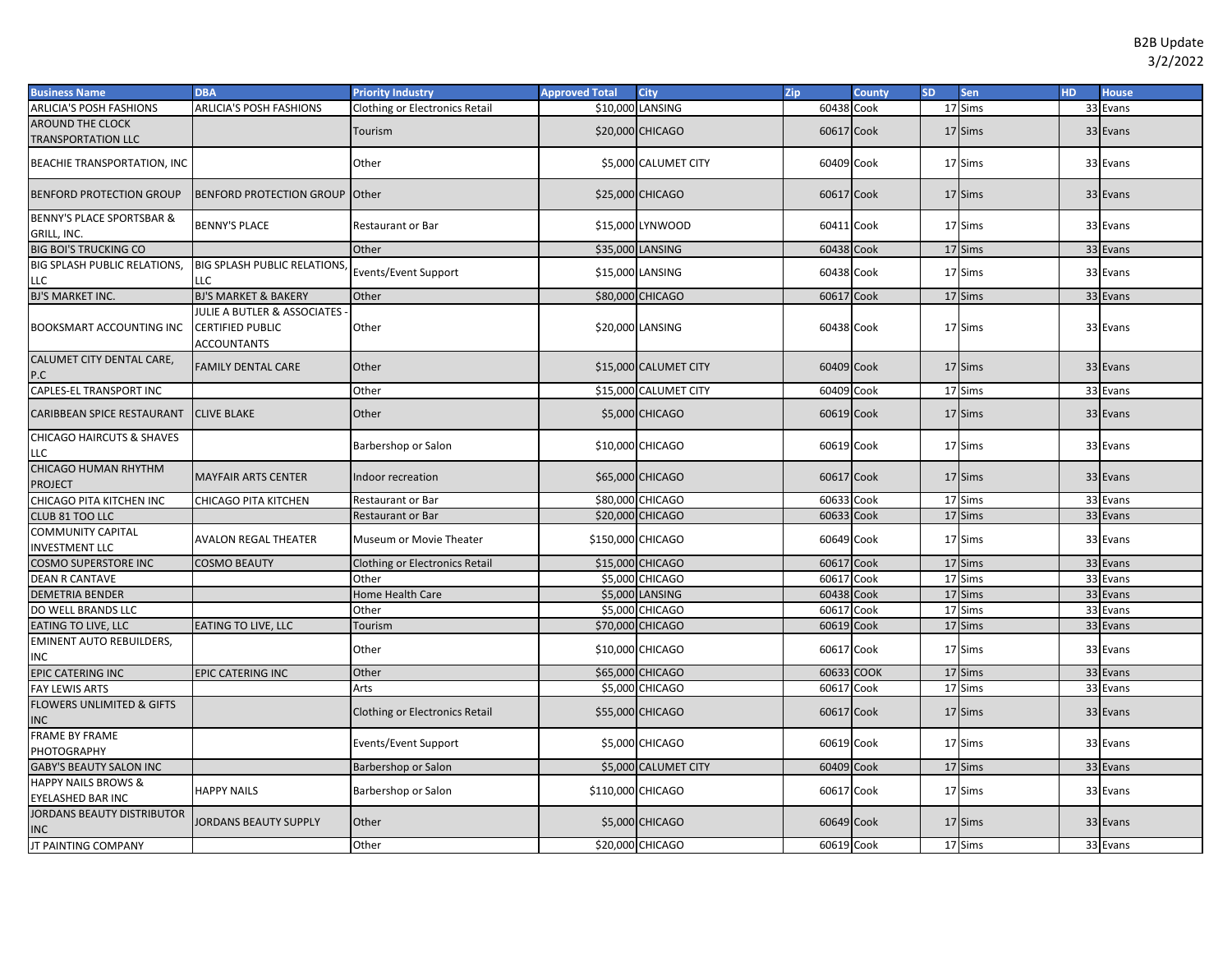| <b>Business Name</b>                      | <b>DBA</b>                                 | <b>Priority Industry</b>         | <b>Approved Total</b> | <b>City</b>            | Zip        | <b>County</b> | <b>SD</b> | <b>Sen</b> | HD. | <b>House</b> |
|-------------------------------------------|--------------------------------------------|----------------------------------|-----------------------|------------------------|------------|---------------|-----------|------------|-----|--------------|
| <b>JUSTIN JOHNSON</b>                     |                                            | Other                            |                       | \$10,000 CHICAGO       | 60619 Cook |               |           | 17 Sims    |     | 33 Evans     |
| KUSH KIDZ LLC                             | KUSH KIDZ LLC                              | Clothing or Electronics Retail   |                       | \$5,000 CHICAGO        | 60617 Cook |               |           | 17 Sims    |     | 33 Evans     |
| LAUDERDALE PRODUCTIONS LLC                | AUDERDALE PRODUCTIONS<br>LC.               | Events/Event Support             |                       | \$10,000 CALUMET CITY  | 60409 Cook |               |           | 17 Sims    |     | 33 Evans     |
| LEROY LAMAR ELLIS                         |                                            | <b>Restaurant or Bar</b>         |                       | <b>\$5,000 CHICAGO</b> | 60617 Cook |               |           | 17 Sims    |     | 33 Evans     |
| LINCOLN HIGHWAY AUTO<br>REPAIR, LTD.      | YNWOOD FIRESTONE                           | Other                            |                       | \$60,000 LYNWOOD       | 60411 Cook |               |           | 17 Sims    |     | 33 Evans     |
| <b>MARIAH SANDERS</b>                     | STYLE'S BY MARIAH                          | Barbershop or Salon              |                       | \$5,000 CALUMET CITY   | 60409 Cook |               |           | 17 Sims    |     | 33 Evans     |
| <b>MARKET WALKER PRODUCTIONS</b>          | <b>MARKET WALKER</b><br><b>PRODUCTIONS</b> | Other                            |                       | \$5,000 CHICAGO        | 60617 Cook |               |           | 17 Sims    |     | 33 Evans     |
| <b>MAX TAX REFUNDS</b>                    |                                            | Events/Event Support             | \$15,000              | <b>CHICAGO</b>         | 60617 Cook |               |           | 17 Sims    |     | 33 Evans     |
| MD WHITE ENTERPRISE LLC                   |                                            | Other                            |                       | \$10,000 CALUMET CITY  | 60409 Cook |               |           | 17 Sims    |     | 33 Evans     |
| MFIT CONSTRUCTION AND<br>PAINTING LLC     | MFIT CONSTRUCTION AND<br>PAINTING LLC      | Other                            |                       | \$15,000 LANSING       | 60438 Cook |               |           | 17 Sims    |     | 33 Evans     |
| MI2G LLC                                  | <b>ESOR CUSTOM CARPENTRY</b>               | Other                            | \$10,000 LANSING      |                        | 60438 Cook |               |           | 17 Sims    |     | 33 Evans     |
| MIDWEST CONSULTANTS GROUP<br>INC          |                                            | Other                            |                       | \$15,000 CHICAGO       | 60617 Cook |               |           | 17 Sims    |     | 33 Evans     |
| NICOLE CARES FOUNDATION<br>INC.           |                                            | Other                            |                       | \$5,000 LANSING        | 60438 Cook |               |           | 17 Sims    |     | 33 Evans     |
| <b>OM 87 INC</b>                          |                                            | Restaurant or Bar                |                       | \$10,000 CHICAGO       | 60617 Cook |               |           | 17 Sims    |     | 33 Evans     |
| ORIGINAL J&J FISH AND CHICKEN<br>INC      |                                            | <b>Restaurant or Bar</b>         |                       | \$25,000 CHICAGO       | 60617 Cook |               |           | 17 Sims    |     | 33 Evans     |
| PRAMUKH AUTO SERVICES INC                 |                                            | Other                            |                       | \$5,000 CHICAGO        | 60617 Cook |               |           | 17 Sims    |     | 33 Evans     |
| RAPID REHAB CONTRACTORS LLC               |                                            | Other                            |                       | \$10,000 BURNHAM       | 60633 Cook |               |           | 17 Sims    |     | 33 Evans     |
| S & M PLOW CORP.                          |                                            | Other                            |                       | \$10,000 CHICAGO       | 60617 Cook |               |           | 17 Sims    |     | 33 Evans     |
| SANJIE LIMITED                            | <b>DAVIDS NAIL</b>                         | Barbershop or Salon              |                       | \$5,000 LANSING        | 60438 Cook |               |           | 17 Sims    |     | 33 Evans     |
| <b>SHAWN JONES</b>                        | PET SALON                                  | Barbershop or Salon              |                       | \$15,000 CHICAGO       | 60617 Cook |               |           | 17 Sims    |     | 33 Evans     |
| SHOE TIME 87 INC                          | <b>SHOE TIME</b>                           | Other                            | \$110,000 CHICAGO     |                        | 60619 Cook |               |           | 17 Sims    |     | 33 Evans     |
| SIMSHIV LLC                               | CD ONE PRICE CLEANERS #30                  | Laundry Services or Dry-cleaning |                       | \$45,000 LANSING       | 60438 Cook |               |           | 17 Sims    |     | 33 Evans     |
| SITCO SYSTEMS, INC.                       |                                            | Other                            |                       | \$5,000 CHICAGO        | 60617 Cook |               |           | 17 Sims    |     | 33 Evans     |
| STONY ISLAND COMMUNITY<br><b>SERVICES</b> | MCCANN'S DAY CARE CENTER                   | Child Care                       |                       | \$5,000 CHICAGO        | 60617 Cook |               |           | 17 Sims    |     | 33 Evans     |
| <b>STROKES &amp; TOAST, LLC</b>           |                                            | Other                            |                       | \$5,000 LANSING        | 60438 Cook |               |           | 17 Sims    |     | 33 Evans     |
| THE LAW OFFICE OF BRITTANY                |                                            | Other                            |                       | \$25,000 CHICAGO       | 60617 Cook |               |           | 17 Sims    |     | 33 Evans     |
| KIMBLE,LTD<br>THE OCCASIONAL DESSERT      |                                            | Other                            |                       | \$5,000 LANSING        | 60438 Cook |               |           | 17 Sims    |     | 33 Evans     |
| TRACIE BRADFORD-JONES                     |                                            | Child Care                       |                       | \$15,000 CALUMET CITY  | 60409 Cook |               |           | 17 Sims    |     | 33 Evans     |
| TRUE TO LIFE FOUNDATION                   |                                            | Arts                             |                       | \$10,000 CHICAGO       | 60617      | Cook          |           | 17 Sims    |     | 33 Evans     |
| WELL WITH MY SOUL HOLISTIC                | WELL WITH MY SOUL HOLISTIC                 |                                  |                       |                        |            |               |           |            |     |              |
| <b>HEALTH CENTER</b>                      | <b>HEALTH CENTER</b>                       | Home Health Care                 |                       | \$10,000 CHICAGO       | 60628 Cook |               |           | 17 Sims    |     | 33 Evans     |
| XTRA TAX SERVICES, INC.                   |                                            | Other                            |                       | \$5,000 CHICAGO        | 60617 Cook |               |           | 17 Sims    |     | 33 Evans     |
| ZERO SOUTH HOLDINGS LLC                   | <b>MEETOPS LLC</b>                         | Other                            |                       | <b>\$5,000 CHICAGO</b> | 60617 Cook |               |           | 17 Sims    |     | 33 Evans     |
| 87TH ST INC                               | <b>SUBWAY SANDWICHES</b>                   | Other                            |                       | \$20,000 CHICAGO       | 60620      | Cook          |           | 17 Sims    |     | 34 Smith     |
| A & D SUBS INC                            | SUBWAY                                     | Other                            |                       | \$30,000 CHICAGO       | 60620      | Cook          |           | 17 Sims    |     | 34 Smith     |
| <b>AAKET LLC</b>                          | <b>STARWAY INN</b>                         | Hotel                            |                       | \$5,000 LANSING        | 60438      | Cook          |           | 17 Sims    |     | 34 Smith     |
| AJEEBA HAIR DESIGN INC.                   |                                            | Barbershop or Salon              |                       | \$10,000 CALUMET CITY  | 60409 Cook |               |           | 17 Sims    |     | 34 Smith     |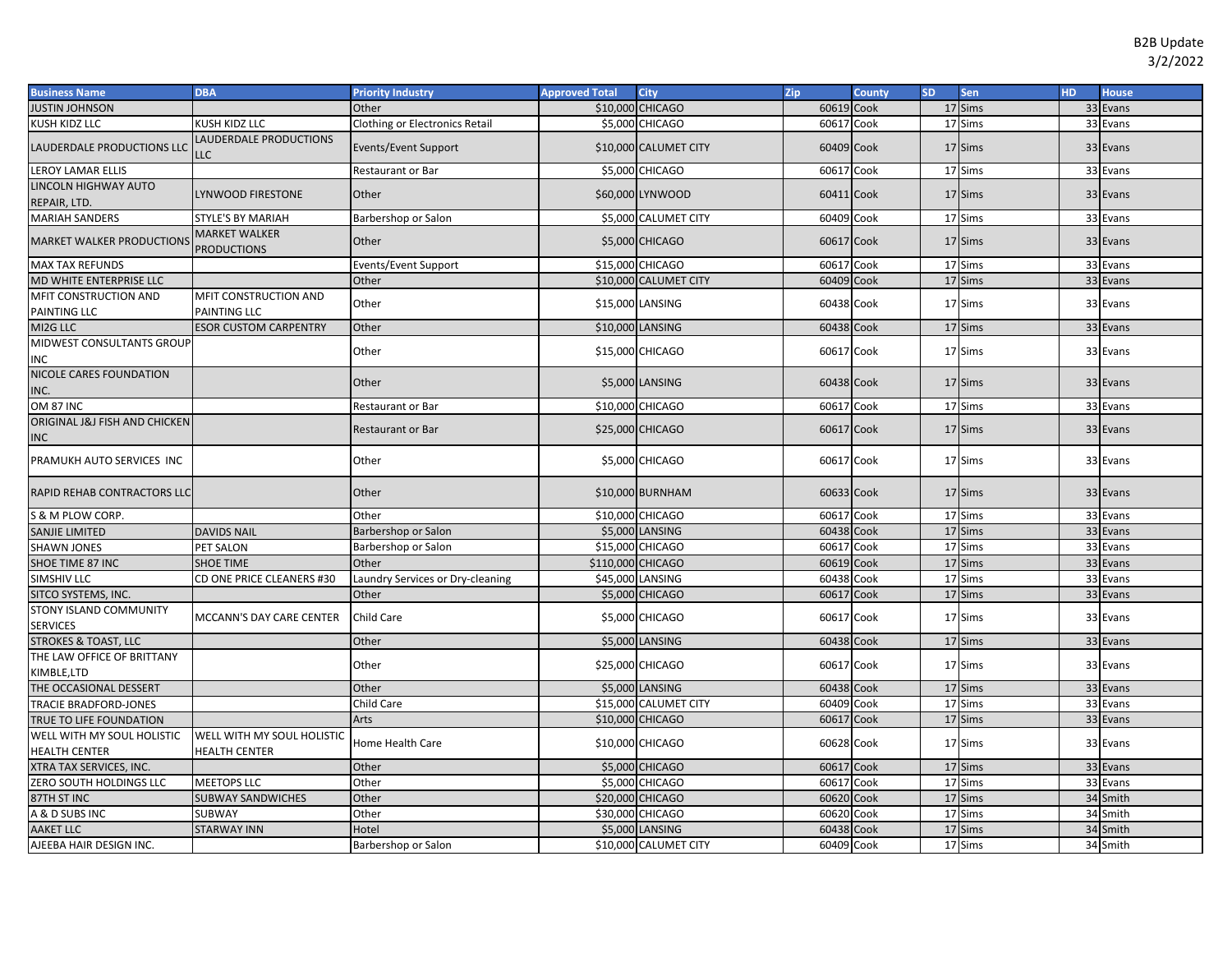| <b>Business Name</b>                              | <b>DBA</b>                                                                       | <b>Priority Industry</b>              | <b>Approved Total</b> | <b>City</b>             | Zip        | <b>County</b>  | <b>SD</b> | Sen     | <b>HD</b> | <b>House</b> |
|---------------------------------------------------|----------------------------------------------------------------------------------|---------------------------------------|-----------------------|-------------------------|------------|----------------|-----------|---------|-----------|--------------|
| AMBAJI I INC                                      | AMBAJI I INC                                                                     | Other                                 |                       | \$10,000 CHICAGO        | 60620 Cook |                |           | 17 Sims |           | 34 Smith     |
| AMC INVESTMENTS LLC                               | <b>AMC TAX PROS</b>                                                              | Other                                 |                       | \$10,000 CHICAGO        | 60619 Cook |                |           | 17 Sims |           | 34 Smith     |
| AN ALKYMARI PRODUCTION, LLC                       |                                                                                  | Other                                 |                       | \$100,000 SOUTH HOLLAND | 60473 Cook |                |           | 17 Sims |           | 34 Smith     |
| AP ALL HOME IMPROVEMENT                           |                                                                                  | Other                                 |                       | \$5,000 CALUMET CITY    | 60409 Cook |                |           | 17 Sims |           | 34 Smith     |
| LLC<br>AR NAILS CORP.                             |                                                                                  | Barbershop or Salon                   |                       | \$15,000 CALUMET CITY   | 60409 Cook |                |           | 17 Sims |           | 34 Smith     |
| <b>ARETHA'S PANTRY EXPRESS</b>                    | <b>PANTRY EXPRESS</b>                                                            | Restaurant or Bar                     |                       | \$15,000 CHICAGO        | 60619 Cook |                |           | 17 Sims |           | 34 Smith     |
| ARJU CORPORATION                                  | <b>SUBWAY</b>                                                                    | Other                                 |                       | \$10,000 CHICAGO        | 60619 Cook |                |           | 17 Sims |           | 34 Smith     |
| <b>BARNES WALTON DENTAL</b>                       |                                                                                  |                                       |                       |                         |            |                |           |         |           |              |
| ASSOCIATES, LTD                                   |                                                                                  | Home Health Care                      |                       | \$25,000 CHICAGO        | 60619 Cook |                |           | 17 Sims |           | 34 Smith     |
| <b>BENVIC</b>                                     | <b>JOSEPHINE COOKING</b>                                                         | Events/Event Support                  |                       | \$45,000 CHICAGO        | 60619 Cook |                |           | 17 Sims |           | 34 Smith     |
| <b>BESSE SHIRT LETTERING &amp;</b>                |                                                                                  | <b>Clothing or Electronics Retail</b> |                       | \$55,000 LANSING        | 60438 Cook |                |           | 17 Sims |           | 34 Smith     |
| ATHLETIC APPAREL, INC                             |                                                                                  |                                       |                       |                         |            |                |           |         |           |              |
| <b>BLACK TIE LIMOUSINE SERVICE</b>                |                                                                                  | Other                                 |                       | \$5,000 CHICAGO         | 60619 Cook |                |           | 17 Sims |           | 34 Smith     |
| <b>BLOSSOMS BABIES DAYCARE</b>                    |                                                                                  | Child Care                            |                       | \$10,000 CHICAGO        | 60619 Cook |                |           | 17 Sims |           | 34 Smith     |
| <b>BRILLIANT DBS CLOTHING</b>                     |                                                                                  | <b>Clothing or Electronics Retail</b> |                       | \$5,000 CHICAGO         | 60619 Cook |                |           | 17 Sims |           | 34 Smith     |
| C & C MADAN PROPERTIES LLC                        | <b>BOWARD JOHNSON INN &amp;</b><br>SUITES(HOWARD JOHNSON BY<br>WYNDHAM)204203161 | Hotel                                 |                       | \$35,000 MANTENO        |            | 60950 Kankakee |           | 17 Sims |           | 34 Smith     |
| C. K. CLEANING SPECIALISTS, INC.                  |                                                                                  | Other                                 |                       | \$5,000 BURNHAM         | 60633 Cook |                |           | 17 Sims |           | 34 Smith     |
| CARTER'S EXCAVATING AND                           |                                                                                  | Other                                 |                       | \$5,000 CHICAGO         | 60628 Cook |                |           | 17 Sims |           | 34 Smith     |
| <b>GRADING COMPANY</b>                            |                                                                                  |                                       |                       |                         |            |                |           |         |           |              |
| <b>CARTMAN'S ELECTRICAL</b>                       | <b>CARTMAN'S ELECTRICAL</b>                                                      | Other                                 |                       | \$5,000 CHICAGO         | 60628 Cook |                |           | 17 Sims |           | 34 Smith     |
| CONTRACTING, LLC                                  | CONTRACTING, LLC                                                                 |                                       |                       |                         |            |                |           |         |           |              |
| <b>CASTAWAYS RECREATION LLC</b>                   | <b>CASTAWAYS BOWL</b>                                                            | Indoor recreation                     |                       | \$75,000 CALUMET CITY   | 60409 Cook |                |           | 17 Sims |           | 34 Smith     |
| <b>CORNERSTONE RECOVERING</b><br><b>COMMUNITY</b> |                                                                                  | Other                                 |                       | \$25,000 CHICAGO        | 60628 Cook |                |           | 17 Sims |           | 34 Smith     |
| COSMO WIGS INC                                    | <b>COSMO BEAUTY</b>                                                              | <b>Clothing or Electronics Retail</b> |                       | \$65,000 CHICAGO        | 60619 Cook |                |           | 17 Sims |           | 34 Smith     |
| D & M MECHANICAL SERVICE LLC                      |                                                                                  | Other                                 |                       | \$15,000 SAUK VILLAGE   | 60411 Cook |                |           | 17 Sims |           | 34 Smith     |
| DENT TRANSPORT LLC                                | <b>DENT TRANSPORT LLC</b>                                                        | Other                                 |                       | \$15,000 CHICAGO        | 60619 Cook |                |           | 17 Sims |           | 34 Smith     |
| DLG SERVICES LLC                                  | DLG SERVICES LLC                                                                 | Other                                 |                       | \$30,000 CHICAGO        | 60628      | Cook           |           | 17 Sims |           | 34 Smith     |
| <b>ELANA DESIGNS LLC</b>                          |                                                                                  | <b>Clothing or Electronics Retail</b> |                       | \$10,000 CHICAGO        | 60619      | Cook           |           | 17 Sims |           | 34 Smith     |
| FAITHWORKS ENTERPRISE, LLC                        |                                                                                  | Other                                 |                       | \$10,000 LANSING        | 60438 Cook |                |           | 17 Sims |           | 34 Smith     |
| FAMILY SKATE CENTER II, INC.                      | LYNWOOD SPORT CENTER                                                             | Indoor recreation                     |                       | \$70,000 LYNWOOD        | 60411      | Cook           |           | 17 Sims |           | 34 Smith     |
| FANFARES CATERING SERVICES,<br><b>INC</b>         |                                                                                  | <b>Restaurant or Bar</b>              |                       | \$20,000 CHICAGO        | 60619 Cook |                |           | 17 Sims |           | 34 Smith     |
| <b>FIREHOUSE BAKERY LLC</b>                       | FIREHOUSE BAKERY & GRILL                                                         | Restaurant or Bar                     |                       | \$5,000 CHICAGO         | 60619 Cook |                |           | 17 Sims |           | 34 Smith     |
| <b>FLAVORS &amp; SHAKERS</b>                      | WINGZ IT IZ                                                                      | Restaurant or Bar                     |                       | \$5,000 CALUMET CITY    | 60409 Cook |                |           | 17 Sims |           | 34 Smith     |
| <b>FLAWLESS HAIR EXTENSIONS</b>                   |                                                                                  | Other                                 |                       | \$20,000 CHICAGO        | 60653 Cook |                |           | 17 Sims |           | 34 Smith     |
| <b>GROWING AND GOING INC</b>                      | <b>NO COBBS</b>                                                                  | <b>Restaurant or Bar</b>              |                       | \$5,000 CALUMET CITY    | 60409      | Cook           |           | 17 Sims |           | 34 Smith     |
| <b>HARDTIMES CATERING</b>                         | JOSPEHINE COOKING                                                                | <b>Restaurant or Bar</b>              |                       | \$20,000 CHICAGO        | 60619      | Cook           |           | 17 Sims |           | 34 Smith     |
| HOLLAND FISH & CHICKEN INC                        | <b>JJ FISH HOLLAND</b>                                                           | Restaurant or Bar                     |                       | \$10,000 CHICAGO        | 60620      | Cook           |           | 17 Sims |           | 34 Smith     |
| ICY LUXE HAIR BOUTIQUE LLC                        |                                                                                  | <b>Clothing or Electronics Retail</b> |                       | \$10,000 CHICAGO        | 60619      | Cook           |           | 17 Sims |           | 34 Smith     |
| ILLINOIS HOME HEALTH INC                          |                                                                                  | Home Health Care                      | \$125,000 CHICAGO     |                         | 60619 Cook |                |           | 17 Sims |           | 34 Smith     |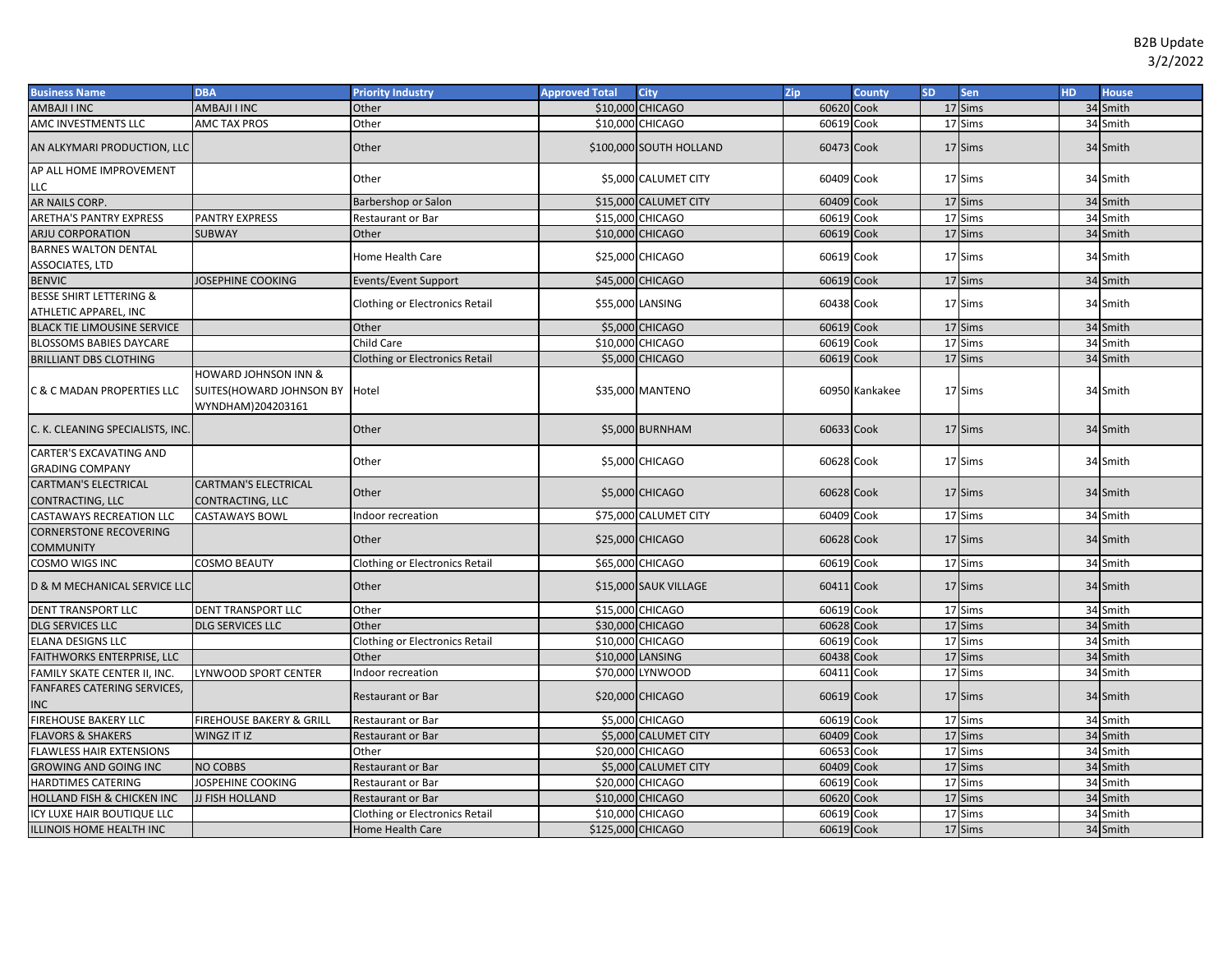| <b>Business Name</b>                                                       | <b>DBA</b>                                                                                | <b>Priority Industry</b>              | <b>Approved Total</b> | <b>City</b>            | Zip        | County         | <b>SD</b> | Sen     | <b>HD</b> | <b>House</b> |
|----------------------------------------------------------------------------|-------------------------------------------------------------------------------------------|---------------------------------------|-----------------------|------------------------|------------|----------------|-----------|---------|-----------|--------------|
| IMAN AFRICAN HAIR BRAIDING                                                 |                                                                                           | Barbershop or Salon                   |                       | \$5,000 CHICAGO        | 60619 Cook |                |           | 17 Sims |           | 34 Smith     |
| <b>INC</b>                                                                 |                                                                                           |                                       |                       |                        |            |                |           |         |           |              |
| IRIE JERK HUT, INC.                                                        | <b>IRIE JERK HUT</b>                                                                      | Restaurant or Bar                     |                       | \$60,000 BURNHAM       | 60633 Cook |                |           | 17 Sims |           | 34 Smith     |
| <b>JACKSON NUCKOLLS GROUP</b>                                              | TILLY'S PIT & PUB                                                                         | Restaurant or Bar                     |                       | \$80,000 CALUMET CITY  | 60409 Cook |                |           | 17 Sims |           | 34 Smith     |
| <b>JKO GROUP, INC</b>                                                      | <b>RHODES CLEANERS</b>                                                                    | Laundry Services or Dry-cleaning      |                       | \$10,000 CHICAGO       | 60619      | Cook           |           | 17 Sims |           | 34 Smith     |
| <b>JUAN WATSON</b>                                                         |                                                                                           | Other                                 |                       | \$10,000 CHICAGO       | 60619      | Cook           |           | 17 Sims |           | 34 Smith     |
| JUMP N' JAM PLAYLAND, INC.                                                 |                                                                                           | Indoor recreation                     |                       | \$35,000 LANSING       | 60438      | Cook           |           | 17 Sims |           | 34 Smith     |
| <b>KIM NAILS SALON INC</b>                                                 |                                                                                           | Barbershop or Salon                   |                       | \$20,000 CALUMET CITY  | 60409      | Cook           |           | 17 Sims |           | 34 Smith     |
| L.R. BULT & ASSOCIATES, LTD.                                               | L.R. BULT & ASSOCIATES, LTD.                                                              | Other                                 |                       | \$5,000 CALUMET CITY   | 60409 Cook |                |           | 17 Sims |           | 34 Smith     |
| LEMONS ENTERPRISE, INC.                                                    | LEM'S BAR-B-Q                                                                             | Restaurant or Bar                     |                       | \$5,000 CHICAGO        | 60619      | Cook           |           | 17 Sims |           | 34 Smith     |
| <b>LOTUS RESTAURANT</b>                                                    | LOTUS RESTAURANT                                                                          | Restaurant or Bar                     |                       | \$5,000 CHICAGO        | 60619 Cook |                |           | 17 Sims |           | 34 Smith     |
| <b>LSD INC</b>                                                             | ST. REST COUNTRY KITCHEN                                                                  | Restaurant or Bar                     |                       | \$35,000 CHICAGO       | 60619 Cook |                |           | 17 Sims |           | 34 Smith     |
| <b>MARK COOPER</b>                                                         |                                                                                           | Restaurant or Bar                     |                       | \$15,000 CHICAGO       | 60633 Cook |                |           | 17 Sims |           | 34 Smith     |
| MV HOSPITALITY INC                                                         | THE SHACK SHRIMP AND<br><b>CHICKEN</b>                                                    | Restaurant or Bar                     |                       | \$25,000 CALUMET CITY  | 60409 Cook |                |           | 17 Sims |           | 34 Smith     |
| <b>NA TASHA ABBEY</b>                                                      | KIDS R PEOPLE TOO                                                                         | Child Care                            |                       | \$15,000 CHICAGO       | 60619      | Cook           |           | 17 Sims |           | 34 Smith     |
| NACI CONSULTING INC                                                        |                                                                                           | Other                                 |                       | \$15,000 CHICAGO       | 60619 Cook |                |           | 17 Sims |           | 34 Smith     |
| <b>NAM CAP</b>                                                             | YOUNGS NATURAL LOOK                                                                       | Barbershop or Salon                   |                       | \$5,000 CALUMET CITY   | 60409 Cook |                |           | 17 Sims |           | 34 Smith     |
| NNDYM IL, INC.                                                             | <b>COUNTRY INN &amp; SUITES</b>                                                           | Hotel                                 |                       | \$110,000 MANTENO      |            | 60950 Kankakee |           | 17 Sims |           | 34 Smith     |
| OHM SUBS, INC                                                              |                                                                                           | Other                                 |                       | \$45,000 CHICAGO       | 60619 Cook |                |           | 17 Sims |           | 34 Smith     |
| OPTIMA MART CORPORATION                                                    | <b>COSMO BEAUTY</b>                                                                       | Clothing or Electronics Retail        | \$115,000 CHICAGO     |                        | 60620 Cook |                |           | 17 Sims |           | 34 Smith     |
| OUT FOR DELIVERY DOMESTIC<br>AND INTERNATIONAL LOGISTIC<br><b>SERVICES</b> | <b>OUT FOR DELIVERY DOMESTIC</b><br>AND INTERNATIONAL LOGISTIC Tourism<br><b>SERVICES</b> |                                       |                       | \$20,000 SAUK VILLAGE  | 60411 Cook |                |           | 17 Sims |           | 34 Smith     |
| PRESTIGE PROPERTIES REAL<br><b>ESTATE PROS, INC</b>                        |                                                                                           | Other                                 |                       | \$10,000 LANSING       | 60438 Cook |                |           | 17 Sims |           | 34 Smith     |
| ROYAL CREST REALTY, INC.                                                   | ROYAL CREST REALTY, INC.                                                                  | Other                                 |                       | \$15,000 CHICAGO       | 60619 Cook |                |           | 17 Sims |           | 34 Smith     |
| <b>SAANVI SUB INC</b>                                                      | <b>SUBWAY</b>                                                                             | Restaurant or Bar                     |                       | \$15,000 CHICAGO       | 60617 Cook |                |           | 17 Sims |           | 34 Smith     |
| STAR DETECTIVE & SECURITY<br>AGENCY, INC.                                  |                                                                                           | Other                                 | \$150,000 CHICAGO     |                        | 60619 Cook |                |           | 17 Sims |           | 34 Smith     |
| <b>STARLING SERVICES</b><br><b>ENTERPRISES INC</b>                         | <b>HAROLD'S CHICKEN</b>                                                                   | Restaurant or Bar                     |                       | \$5,000 CHICAGO        | 60619 Cook |                |           | 17 Sims |           | 34 Smith     |
| STEPHA AFRICAN HAIR BRAIDING                                               |                                                                                           | Barbershop or Salon                   |                       | \$5,000 CHICAGO        | 60619 Cook |                |           | 17 Sims |           | 34 Smith     |
| <b>STRONG TITAN REAL ESTATE</b><br><b>CORP</b>                             |                                                                                           | Other                                 |                       | \$20,000 LYNWOOD       | 60411 Cook |                |           | 17 Sims |           | 34 Smith     |
| <b>TANKSON EXPRESS LLC</b>                                                 |                                                                                           | Other                                 |                       | \$15,000 LYNWOOD       | 60411 Cook |                |           | 17 Sims |           | 34 Smith     |
| <b>TBM GROUP LLC</b>                                                       | THE BLACK MALL                                                                            | <b>Clothing or Electronics Retail</b> |                       | \$5,000 CHICAGO        | 60619 Cook |                |           | 17 Sims |           | 34 Smith     |
| <b>TECHNOTRIX INC</b>                                                      |                                                                                           | Events/Event Support                  |                       | \$150,000 CALUMET CITY | 60409 Cook |                |           | 17 Sims |           | 34 Smith     |
| <b>TEQUILA SPORTS BAR &amp; GRILL</b><br>LLC                               |                                                                                           | Restaurant or Bar                     |                       | \$5,000 SAUK VILLAGE   | 60411 Cook |                |           | 17 Sims |           | 34 Smith     |
| THE ROBBINS INSURANCE<br>AGENCY, INC.                                      | THE ROBBINS INSURANCE<br>AGENCY, INC.                                                     | Other                                 |                       | \$10,000 CHICAGO       | 60619 Cook |                |           | 17 Sims |           | 34 Smith     |
| TISHLOR INSURANCE AGENCY,<br>LLC                                           | TISHIEKA HOLLINGSWORTH                                                                    | Other                                 |                       | \$15,000 LYNWOOD       | 60411 Cook |                |           | 17 Sims |           | 34 Smith     |
| TOP SPA NAILS-LANSING INC                                                  |                                                                                           | Barbershop or Salon                   |                       | \$5,000 LANSING        | 60438 Cook |                |           | 17 Sims |           | 34 Smith     |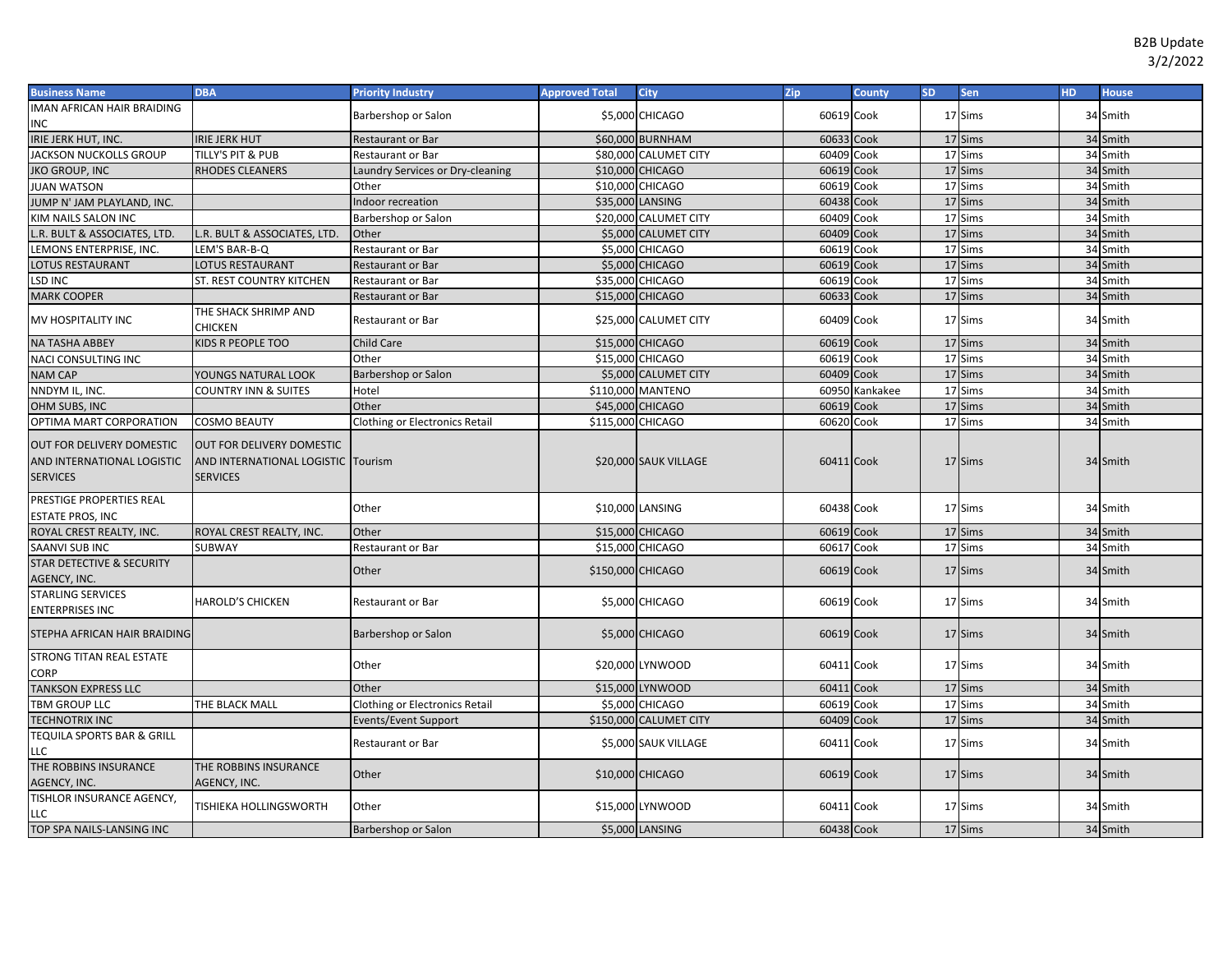| <b>Business Name</b>                     | <b>DBA</b>                                                | <b>Priority Industry</b>              | <b>Approved Total</b> | <b>City</b>            | Zip        | <b>County</b> | SD. | <b>Sen</b>    | HD. | <b>House</b> |
|------------------------------------------|-----------------------------------------------------------|---------------------------------------|-----------------------|------------------------|------------|---------------|-----|---------------|-----|--------------|
| <b>VINSON PROPERTY</b>                   | <b>VINSON PROPERTY</b>                                    | Other                                 |                       | \$10,000 CHICAGO       | 60619 Cook |               |     | 17 Sims       |     | 34 Smith     |
| MAINTENANCE COMPANY                      | <b>MAINTENANCE COMPANY</b>                                |                                       |                       |                        |            |               |     |               |     |              |
| YELLOW MUSIC LLC                         |                                                           | <b>Events/Event Support</b>           |                       | \$5,000 BEECHER        | 60401 Will |               |     | 17 Sims       |     | 34 Smith     |
| <b>ABC TAILORS</b>                       | <b>ABC TAILORS</b>                                        | <b>Clothing or Electronics Retail</b> |                       | \$10,000 CHICAGO       | 60643 Cook |               |     | 18 Cunningham |     | 35 Hurley    |
| <b>BARPIZZAQUE INC</b>                   | <b>BARPIZZAQUE</b>                                        | Restaurant or Bar                     |                       | \$5,000 WORTH          | 60482 Cook |               |     | 18 Cunningham |     | 35 Hurley    |
| BEVERLY AREA STRENGTH AND                | <b>CROSSFIT BEVERLY</b>                                   | <b>Fitness Centers</b>                |                       | \$10,000 CHICAGO       | 60655 Cook |               |     | 18 Cunningham |     | 35 Hurley    |
| CONDITIONING LLC                         |                                                           |                                       |                       |                        |            |               |     |               |     |              |
| <b>BEVERLY BAKERY INC.</b>               | <b>BEVERLY BAKERY INC.</b>                                | Clothing or Electronics Retail        |                       | \$35,000 CHICAGO       | 60643 Cook |               |     | 18 Cunningham |     | 35 Hurley    |
| BEVERLY BODYWORKS INC                    |                                                           | <b>Fitness Centers</b>                |                       | \$5,000 CHICAGO        | 60643 Cook |               |     | 18 Cunningham |     | 35 Hurley    |
| CRAZY CREATIVE BOUTIQUE LLC              |                                                           | <b>Clothing or Electronics Retail</b> |                       | \$10,000 CHICAGO       | 60643 Cook |               |     | 18 Cunningham |     | 35 Hurley    |
| DAVSHA LLC                               | THE IRISH PATRIOT                                         | Restaurant or Bar                     |                       | \$25,000 ORLAND PARK   | 60462 Cook |               |     | 18 Cunningham |     | 35 Hurley    |
| <b>DEJA HUE ART</b>                      | <b>DEJA HUE ART</b>                                       | Arts                                  |                       | \$5,000 CHICAGO        | 60643 Cook |               |     | 18 Cunningham |     | 35 Hurley    |
| DESI'S FULL SERVICE SALON                | DESI'S FULL SERVICE SALON                                 | Barbershop or Salon                   |                       | \$10,000 CHICAGO       | 60643      | Cook          |     | 18 Cunningham |     | 35 Hurley    |
| DIRECTORS KUTZ & STYLEZ                  | LOUIS J. HILL                                             | Barbershop or Salon                   |                       | \$5,000 CHICAGO        | 60643 Cook |               |     | 18 Cunningham |     | 35 Hurley    |
| ENTERPRISE INTEGRATED                    | <b>ENTERPRISE INTEGRATED</b>                              | Other                                 |                       | \$10,000 ORLAND PARK   | 60462 Cook |               |     | 18 Cunningham |     | 35 Hurley    |
| SOLUTIONS INC                            | <b>SOLUTIONS INC</b>                                      |                                       |                       |                        |            |               |     |               |     |              |
| <b>ENVIRONMENT DESIGN</b><br>CORPORATION |                                                           | Other                                 |                       | <b>\$5,000 CHICAGO</b> | 60655 Cook |               |     | 18 Cunningham |     | 35 Hurley    |
| FULL SERVICE MUSIC, INC.                 |                                                           | Events/Event Support                  |                       | \$5,000 ORLAND PARK    | 60462      | Cook          |     | 18 Cunningham |     | 35 Hurley    |
| <b>HARVEST CHRISTIAN</b>                 |                                                           | Other                                 |                       | \$55,000 CHICAGO       | 60643 Cook |               |     | 18 Cunningham |     | 35 Hurley    |
| <b>BOOKSTORE INC</b>                     |                                                           |                                       |                       |                        |            |               |     |               |     |              |
| HORSE THIEF HOLLOW                       |                                                           | Restaurant or Bar                     |                       | \$75,000 CHICAGO       | 60643 Cook |               |     | 18 Cunningham |     | 35 Hurley    |
| .Q. GAS & FOOD CORPORATION               |                                                           | Other                                 |                       | \$80,000 CHICAGO       | 60643 Cook |               |     | 18 Cunningham |     | 35 Hurley    |
| JAI JALARAM BAPA HOSPITALITY<br>LLC      | <b>BUDGET LODGE MOTEL</b>                                 | Hotel                                 | \$5,000 ALSIP         |                        | 60803 Cook |               |     | 18 Cunningham |     | 35 Hurley    |
| JAS ENTERPRISE INC                       |                                                           | Other                                 |                       | \$10,000 CHICAGO       | 60643 Cook |               |     | 18 Cunningham |     | 35 Hurley    |
| <b>KEYSTYLIST LLC</b>                    | <b>KEYSTYLIST SALON</b>                                   | Barbershop or Salon                   |                       | \$5,000 CHICAGO        | 60643 Cook |               |     | 18 Cunningham |     | 35 Hurley    |
| KIMMYKAKES CO                            | <b>KIMMYKAKES</b>                                         | Restaurant or Bar                     |                       | <b>\$5,000 CHICAGO</b> | 60643 Cook |               |     | 18 Cunningham |     | 35 Hurley    |
| LUCKY PROFESSIONALLY HAIR                |                                                           |                                       |                       |                        |            |               |     |               |     |              |
| <b>BRAIDING</b>                          |                                                           | Barbershop or Salon                   |                       | \$5,000 CHICAGO        | 60620 Cook |               |     | 18 Cunningham |     | 35 Hurley    |
| <b>MERCER AGENCY CORP</b>                |                                                           | Other                                 |                       | \$15,000 CHICAGO       | 60643 Cook |               |     | 18 Cunningham |     | 35 Hurley    |
| MORGAN ECHOLS                            | ELIZABETH MORGAN BEAUTY<br><b>AND HAIR</b>                | Barbershop or Salon                   |                       | \$15,000 CHICAGO       | 60643 Cook |               |     | 18 Cunningham |     | 35 Hurley    |
| <b>NAIL KEY LTD</b>                      | <b>NAILKEY</b>                                            | Barbershop or Salon                   |                       | \$10,000 CHICAGO       | 60620 Cook |               |     | 18 Cunningham |     | 35 Hurley    |
| <b>NEDRA DOKES</b>                       | <b>SOLO BEAUTY SUPPLY</b>                                 | <b>Clothing or Electronics Retail</b> |                       | \$25,000 CHICAGO       | 60620      | Cook          |     | 18 Cunningham |     | 35 Hurley    |
| <b>NITESH LLC</b>                        | <b>SUBWAY</b>                                             | Restaurant or Bar                     |                       | \$10,000 CHICAGO       | 60643      | Cook          |     | 18 Cunningham |     | 35 Hurley    |
| PELAR CONSTRUCTION INC                   | PELAR CONSTRUCTION INC                                    | Home Health Care                      | \$150,000 CHICAGO     |                        | 60643 Cook |               |     | 18 Cunningham |     | 35 Hurley    |
| PLAQUES TROPHIES AND GIFTS               |                                                           |                                       |                       |                        |            |               |     |               |     |              |
| <b>BY PERCI</b>                          | <b>BEVERLY</b>                                            | Other                                 |                       | \$5,000 CHICAGO        | 60643 Cook |               |     | 18 Cunningham |     | 35 Hurley    |
| PROMISE IMPORT EXPORT INC                | LA CHIC BOUTIQUE                                          | <b>Clothing or Electronics Retail</b> |                       | \$15,000 CHICAGO       | 60643 Cook |               |     | 18 Cunningham |     | 35 Hurley    |
| TOP NOTCH BEEFBURGERS, INC               |                                                           | Restaurant or Bar                     |                       | \$55,000 CHICAGO       | 60643 Cook |               |     | 18 Cunningham |     | 35 Hurley    |
| TRANQUILITY SALON COMPANY<br>LLC         | <b>TRANQUILITY SALON COMPANY</b><br>TRANQUILITY SALON CO. | Barbershop or Salon                   |                       | \$50,000 CHICAGO       | 60643 Cook |               |     | 18 Cunningham |     | 35 Hurley    |
| TREADFIT INC.                            | <b>TREADFIT BEVERLY</b>                                   | <b>Fitness Centers</b>                |                       | \$30,000 CHICAGO       | 60643 Cook |               |     | 18 Cunningham |     | 35 Hurley    |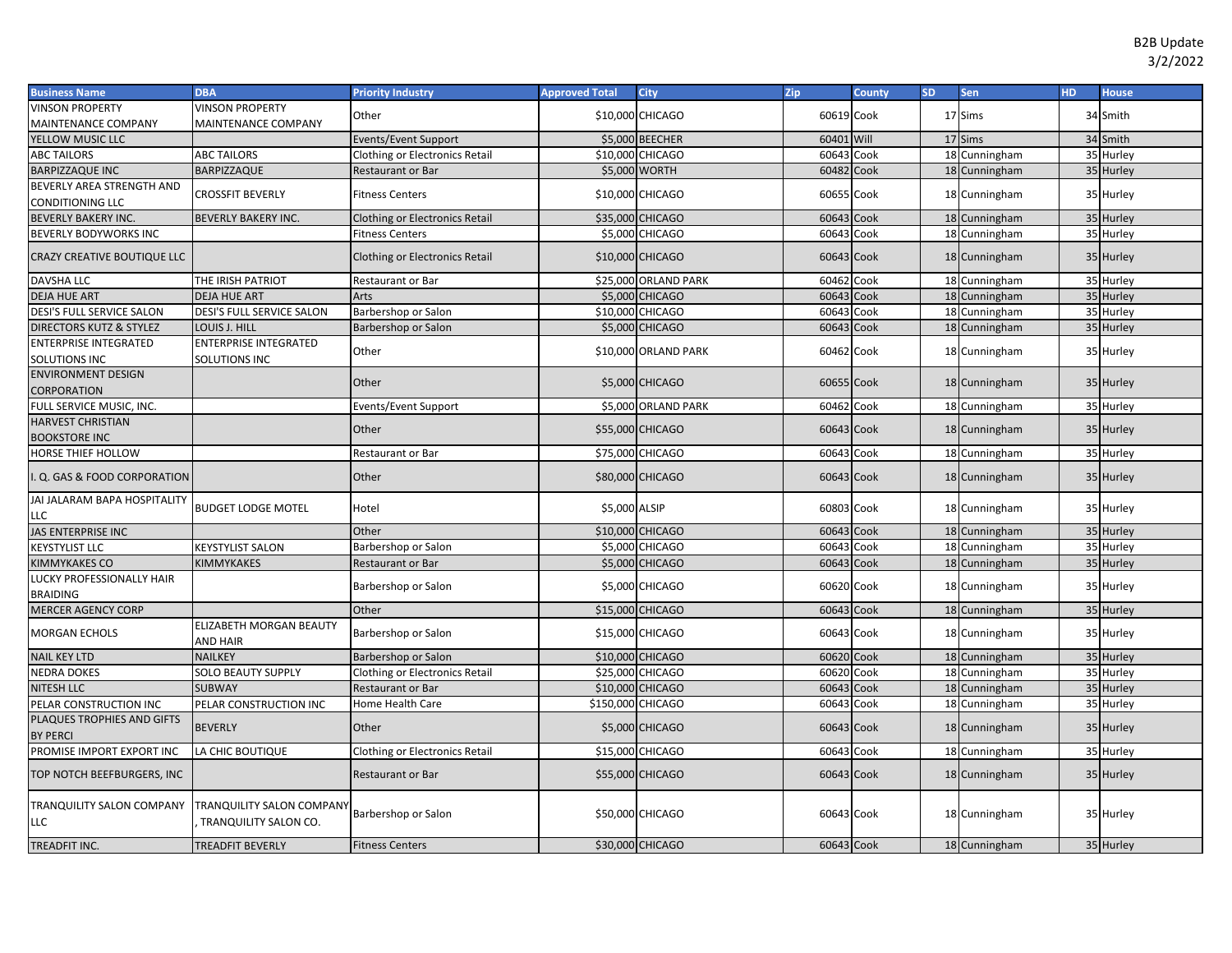| <b>Business Name</b>                                         | <b>DBA</b>                               | <b>Priority Industry</b>         | <b>Approved Total</b> | City                        | Zip        | County | <b>SD</b> | <b>Sen</b>    | HD. | <b>House</b>     |
|--------------------------------------------------------------|------------------------------------------|----------------------------------|-----------------------|-----------------------------|------------|--------|-----------|---------------|-----|------------------|
| VEOLA'S DAY SPA AND                                          |                                          | Barbershop or Salon              |                       | \$10,000 CHICAGO            | 60643 Cook |        |           | 18 Cunningham |     | 35 Hurley        |
| WELLNESS CENTER INC.                                         |                                          |                                  |                       |                             |            |        |           |               |     |                  |
| <b>VIRASI INC</b>                                            | <b>SUBWAY</b>                            | <b>Restaurant or Bar</b>         |                       | \$5,000 CHICAGO             | 60643 Cook |        |           | 18 Cunningham |     | 35 Hurley        |
| WB4INC.                                                      | WONDERBURGER                             | Restaurant or Bar                |                       | \$115,000 CHICAGO           | 60655      | Cook   |           | 18 Cunningham |     | 35 Hurley        |
| ADEN GULF TRUCKING INC                                       |                                          | Other                            |                       | \$5,000 CHICAGO RIDGE       | 60415      | Cook   |           | 18 Cunningham |     | 36 Burke         |
| ALBARON TRUCKING INC                                         |                                          | Other                            |                       | \$10,000 CHICAGO RIDGE      | 60415      | Cook   |           | 18 Cunningham |     | 36 Burke         |
| AM & AJ TRANSPORTATION INC 【AM & AJ TRANSPORTATION INC Other |                                          |                                  |                       | \$10,000 CHICAGO RIDGE      | 60415 Cook |        |           | 18 Cunningham |     | 36 Burke         |
| ART CLAY WORLD USA INC.                                      | <b>GREATER CHICAGO ARTISAN</b><br>CENTRE | Indoor recreation                |                       | \$20,000 OAK LAWN           | 60453 Cook |        |           | 18 Cunningham |     | 36 Burke         |
| <b>AYMAN EXPRESS INC</b>                                     |                                          | Other                            |                       | \$5,000 CHICAGO RIDGE       | 60415      | Cook   |           | 18 Cunningham |     | 36 Burke         |
| <b>BESTRIDE TRANSPORTATION</b><br>INC.                       |                                          | Home Health Care                 |                       | \$5,000 CHICAGO RIDGE       | 60415 Cook |        |           | 18 Cunningham |     | 36 Burke         |
| <b>BHZ LLC</b>                                               | THE BLACK OAK GROVE                      | <b>Restaurant or Bar</b>         |                       | \$45,000 OAK LAWN           | 60453 Cook |        |           | 18 Cunningham |     | 36 Burke         |
| <b>COLE GRAPHIKS INC.</b>                                    |                                          | Events/Event Support             |                       | \$40,000 CHICAGO            | 60652      | Cook   |           | 18 Cunningham |     | 36 Burke         |
| FM MUSIC MANAGEMENT                                          |                                          | Arts                             |                       | \$15,000 CHICAGO RIDGE      | 60415      | Cook   |           | 18 Cunningham |     | 36 Burke         |
| HI STYLE HAIR SALON INC                                      | HI-STYLE WOMEN'S SALON                   | Barbershop or Salon              |                       | \$10,000 OAK LAWN           | 60453      | Cook   |           | 18 Cunningham |     | 36 Burke         |
| JAD TRANSPORTATIONS INC                                      |                                          | Other                            |                       | \$5,000 CHICAGO RIDGE       | 60415      | Cook   |           | 18 Cunningham |     | 36 Burke         |
| JMAM, INC                                                    | <b>DEJA BREW BAR &amp; GRILLE</b>        | <b>Restaurant or Bar</b>         |                       | \$90,000 OAK LAWN           | 60453      | Cook   |           | 18 Cunningham |     | 36 Burke         |
| JORDAN LINE INC                                              |                                          | Other                            |                       | \$5,000 CHICAGO RIDGE       | 60415      | Cook   |           | 18 Cunningham |     | 36 Burke         |
| LOW RAE LIMOUSINE INC                                        |                                          | Other                            |                       | \$5,000 CHICAGO RIDGE       | 60415      | Cook   |           | 18 Cunningham |     | 36 Burke         |
| MIGHTY SPEECHWORKS, INC                                      |                                          | Home Health Care                 |                       | \$5,000 CHICAGO RIDGE       | 60415      | Cook   |           | 18 Cunningham |     | 36 Burke         |
| MONTEZ & ASSOCIATES                                          |                                          | Other                            |                       | \$10,000 CHICAGO RIDGE      | 60415      | Cook   |           | 18 Cunningham |     | 36 Burke         |
| NAIL TEK, INC.                                               |                                          | Barbershop or Salon              |                       | \$20,000 CHICAGO RIDGE      | 60415      | Cook   |           | 18 Cunningham |     | 36 Burke         |
| NAP LODGING CORP                                             |                                          | Hotel                            |                       | \$65,000 OAK LAWN           | 60453      | Cook   |           | 18 Cunningham |     | 36 Burke         |
| <b>NEW GARDEN CLEANERS INC</b>                               |                                          | Laundry Services or Dry-cleaning |                       | \$20,000 EVERGREEN PARK     | 60805      | Cook   |           | 18 Cunningham |     | 36 Burke         |
| NIZAR JUBRAN                                                 |                                          | Other                            |                       | \$5,000 CHICAGO RIDGE       | 60415      | Cook   |           | 18 Cunningham |     | 36 Burke         |
| PALOS DINER INC                                              |                                          | <b>Restaurant or Bar</b>         |                       | \$35,000 PALOS HILLS        | 60465      | Cook   |           | 18 Cunningham |     | 36 Burke         |
| RAED ALNASER                                                 |                                          | Hotel                            |                       | \$10,000 WORTH              | 60482      | Cook   |           | 18 Cunningham |     | 36 Burke         |
| RAFATY TRUCKING INC,                                         |                                          | Other                            |                       | \$5,000 CHICAGO RIDGE       | 60415      | Cook   |           | 18 Cunningham |     | 36 Burke         |
| RIVIERA HAIR DESIGN INC.                                     |                                          | Barbershop or Salon              |                       | \$15,000 OAK LAWN           | 60453      | Cook   |           | 18 Cunningham |     | 36 Burke         |
| SHORTSTOPS, INC                                              | <b>SHORTSTOPS GRILL &amp; BAR</b>        | Other                            |                       | \$25,000 CHICAGO RIDGE      | 60415      | Cook   |           | 18 Cunningham |     | 36 Burke         |
| SOUTHWEST CUTS INC                                           |                                          | Barbershop or Salon              |                       | \$5,000 OAK LAWN            | 60453      | Cook   |           | 18 Cunningham |     | 36 Burke         |
| SUSU'S DREAM CAKES INC.                                      | <b>SUSU'S DREAM CAKES</b>                | <b>Restaurant or Bar</b>         |                       | \$5,000 CHICAGO RIDGE       | 60415      | Cook   |           | 18 Cunningham |     | 36 Burke         |
| T'MARI' LLC                                                  |                                          | Indoor recreation                |                       | \$15,000 EVERGREEN PARK     | 60805      | Cook   |           | 18 Cunningham |     | 36 Burke         |
| US VIP RIDE INC.                                             | US VIP RIDE INC.                         | Tourism                          |                       | \$15,000 CHICAGO RIDGE      | 60415      | Cook   |           | 18 Cunningham |     | 36 Burke         |
| ADVANCED EYE CARE, SC                                        |                                          | Other                            |                       | \$35,000 NEW LENOX          | 60451      | Will   |           | 19 Hastings   |     | 37 Ozinga        |
| CHERRIES CAFE, INC.                                          | <b>CHERRY HILL CAFE</b>                  | <b>Restaurant or Bar</b>         | \$15,000 JOLIET       |                             | 60432      | Will   |           | 19 Hastings   |     | 37 Ozinga        |
| FRANKIE'S RISTORANTE INC                                     | <b>FRANKIE'S RISTORANTE</b>              | Restaurant or Bar                |                       | \$15,000 TINLEY PARK        | 60487      | Cook   |           | 19 Hastings   |     | 37 Ozinga        |
| FRIEND HOSPITALITY INC                                       | <b>SUPER 8 MOTEL</b>                     | Hotel                            |                       | \$85,000 MOKENA             | 60448      | Will   |           | 19 Hastings   |     | 37 Ozinga        |
| MB TRANSPORT GROUP INC.                                      | MB TRANSPORT GROUP INC.                  | Other                            | \$150,000 JOLIET      |                             | 60433      | Will   |           | 19 Hastings   |     | 37 Ozinga        |
| PREMIUM WRAPS INC                                            | <b>GREAT WRAPS</b>                       | Indoor recreation                |                       | \$30,000 ORLAND PARK        | 60467      | Cook   |           | 19 Hastings   |     | 37 Ozinga        |
| SFB AND ASSOCIATES                                           | ANJEE'S SALON                            | Barbershop or Salon              | \$10,000 JOLIET       |                             | 60432      | Will   |           | 19 Hastings   |     | 37 Ozinga        |
| SOUNDGROWLER BREWING CO.                                     |                                          | <b>Restaurant or Bar</b>         |                       | \$35,000 TINLEY PARK        | 60487 Will |        |           | 19 Hastings   |     | 37 Ozinga        |
| USA SPIRIT MARTIAL ARTS<br>ACADEMY INC.                      |                                          | <b>Fitness Centers</b>           |                       | \$5,000 LOCKPORT            | 60441 Will |        |           | 19 Hastings   |     | 37 Ozinga        |
| <b>3D RESTAURANT GROUP</b>                                   | <b>BABY'S CHEESE STEAK</b>               | <b>Restaurant or Bar</b>         |                       | \$10,000 COUNTRY CLUB HILLS | 60478 Cook |        |           | 19 Hastings   |     | 38 Meyers-Martin |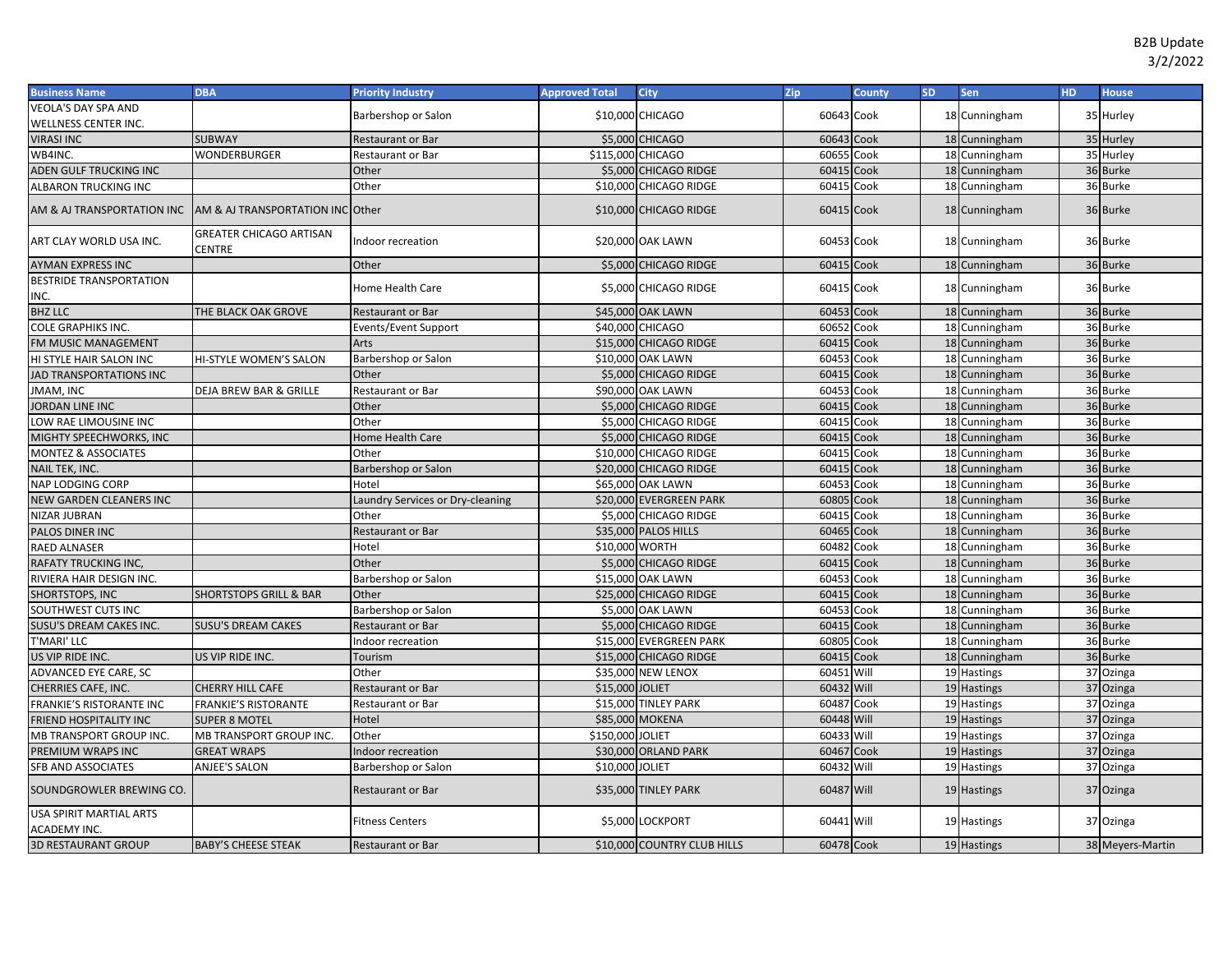| <b>Business Name</b>                                         | <b>DBA</b>                                 | <b>Priority Industry</b>              | <b>Approved Total</b> | <b>City</b>                 | Zip        | <b>County</b> | <b>SD</b> | Sen         | HD. | <b>House</b>     |
|--------------------------------------------------------------|--------------------------------------------|---------------------------------------|-----------------------|-----------------------------|------------|---------------|-----------|-------------|-----|------------------|
| <b>ACES CAFE INC</b>                                         | <b>ACES CAFE</b>                           | Restaurant or Bar                     |                       | \$5,000 COUNTRY CLUB HILLS  | 60478 Cook |               |           | 19 Hastings |     | 38 Meyers-Martin |
| <b>AGAPE SERVICES STAFFING &amp;</b><br>BUSINESS DEVELOPMENT |                                            | Other                                 |                       | \$10,000 HAZEL CREST        | 60429 Cook |               |           | 19 Hastings |     | 38 Meyers-Martin |
| ALEESIA JACKSON, LLC                                         |                                            | Other                                 |                       | \$5,000 RICHTON PARK        | 60471 Cook |               |           | 19 Hastings |     | 38 Meyers-Martin |
| AMERICAN DANCE CENTER, INC.                                  |                                            | <b>Fitness Centers</b>                |                       | \$30,000 OLYMPIA FIELDS     | 60461 Cook |               |           | 19 Hastings |     | 38 Meyers-Martin |
| <b>ANGELICA'S BAKERY INC</b>                                 |                                            | Other                                 |                       | \$140,000 HAZEL CREST       | 60429 Cook |               |           | 19 Hastings |     | 38 Meyers-Martin |
| ATLAS & ASSOCIATES, INC                                      | ATLAS & ASSOCIATES, INC                    | Other                                 |                       | \$25,000 COUNTRY CLUB HILLS | 60478 Cook |               |           | 19 Hastings |     | 38 Meyers-Martin |
| <b>CAMERON REAVES</b>                                        |                                            | Arts                                  |                       | \$5,000 RICHTON PARK        | 60471      | Cook          |           | 19 Hastings |     | 38 Meyers-Martin |
| CAVALLINI'S IN THE PARK                                      |                                            | <b>Restaurant or Bar</b>              |                       | \$15,000 TINLEY PARK        | 60477 Cook |               |           | 19 Hastings |     | 38 Meyers-Martin |
| CHRISTO SOLUTIONS, INC                                       | CHRISTO SOLUTIONS, INC.                    | Events/Event Support                  |                       | \$10,000 COUNTRY CLUB HILLS | 60478 Cook |               |           | 19 Hastings |     | 38 Meyers-Martin |
| <b>CLIFF'S BARBERSHOP</b>                                    | <b>CLIFF'S BARBERSHOP</b>                  | Barbershop or Salon                   |                       | \$10,000 HAZEL CREST        | 60429      | Cook          |           | 19 Hastings |     | 38 Meyers-Martin |
| <b>CLIFF'S BARBERSHOP</b>                                    |                                            | Barbershop or Salon                   |                       | \$10,000 HAZEL CREST        | 60429 Cook |               |           | 19 Hastings |     | 38 Meyers-Martin |
| COACHING FOR EXCELLENCE, LLC TRAINERS AND INSIDEOUT          | <b>ALLIANCE OF CHICAGO</b><br><b>PRESS</b> | Other                                 |                       | \$15,000 COUNTRY CLUB HILLS | 60478 Cook |               |           | 19 Hastings |     | 38 Meyers-Martin |
| COMMUNITY INTERFACE,<br><b>INCORPORATED</b>                  | COMMUNITY INTERFACE, INC.                  | Other                                 |                       | \$5,000 HAZEL CREST         | 60429 Cook |               |           | 19 Hastings |     | 38 Meyers-Martin |
| DEELEGANCE OF LACE & BOWS                                    |                                            | Tourism                               |                       | \$20,000 COUNTRY CLUB HILLS | 60478 Cook |               |           | 19 Hastings |     | 38 Meyers-Martin |
| LIMOUSINE, INC                                               |                                            |                                       |                       |                             |            |               |           |             |     |                  |
| ENR ENTERPRISES INC                                          |                                            | <b>Restaurant or Bar</b>              |                       | \$25,000 HAZEL CREST        | 60429 Cook |               |           | 19 Hastings |     | 38 Meyers-Martin |
| EXTRITY, LLC                                                 | <b>EXTRITY SERVICES</b>                    | Events/Event Support                  |                       | \$95,000 RICHTON PARK       | 60471      | Cook          |           | 19 Hastings |     | 38 Meyers-Martin |
| <b>FLAVOR BRUNCH LLC</b>                                     | <b>FLAVOR BRUNCH</b>                       | Restaurant or Bar                     |                       | \$10,000 HAZEL CREST        | 60429      | Cook          |           | 19 Hastings |     | 38 Meyers-Martin |
| <b>FREDDY LIMO &amp; MORE INC</b>                            |                                            | Other                                 |                       | \$35,000 CHICAGO            | 60629      | <b>COOK</b>   |           | 19 Hastings |     | 38 Meyers-Martin |
| <b>HAIRFEENZ</b>                                             | <b>HAIRFEENZ</b>                           | Other                                 |                       | \$15,000 HAZEL CREST        | 60429 Cook |               |           | 19 Hastings |     | 38 Meyers-Martin |
| HARBOR HOSPITALITY INC                                       | <b>COMFORT INN &amp; SUITES</b>            | Hotel                                 |                       | \$115,000 TINLEY PARK       | 60477 Will |               |           | 19 Hastings |     | 38 Meyers-Martin |
| HARDY'S TRANSPORT LLC                                        |                                            | Other                                 |                       | \$35,000 PARK FOREST        | 60466      | Cook          |           | 19 Hastings |     | 38 Meyers-Martin |
| HAZEL CREST FITNESS INC.                                     | <b>ANYTIME FITNESS</b>                     | <b>Fitness Centers</b>                |                       | \$5,000 HAZEL CREST         | 60429      | Cook          |           | 19 Hastings |     | 38 Meyers-Martin |
| HOMEWISE INVESTMENTS                                         | HOMEWISE INSPECTIONS                       | Other                                 |                       | \$5,000 HAZEL CREST         | 60429 Cook |               |           | 19 Hastings |     | 38 Meyers-Martin |
| <b>IC PROPERTY MANAGEMENT</b><br>SERVICES INC                |                                            | Other                                 |                       | \$20,000 RICHTON PARK       | 60471 Cook |               |           | 19 Hastings |     | 38 Meyers-Martin |
| JENNIFER YANCEY                                              | <b>MAXX REFUNDS</b>                        | Other                                 |                       | \$15,000 RICHTON PARK       | 60471      | Cook          |           | 19 Hastings |     | 38 Meyers-Martin |
| JOHN MCCLAIN                                                 |                                            | Barbershop or Salon                   |                       | \$5,000 COUNTRY CLUB HILLS  | 60478 Cook |               |           | 19 Hastings |     | 38 Meyers-Martin |
| JRLX, INC.                                                   | JRLX, INC.                                 | Events/Event Support                  | \$150,000             | <b>TINLEY PARK</b>          | 60477      | Will          |           | 19 Hastings |     | 38 Meyers-Martin |
| K & V STUDIOS, LLC                                           | K & V SPA                                  | <b>Fitness Centers</b>                | \$5,000               | <b>COUNTRY CLUB HILLS</b>   | 60478      | Cook          |           | 19 Hastings |     | 38 Meyers-Martin |
| K H S MOBILE, INC.                                           |                                            | Clothing or Electronics Retail        |                       | \$20,000 HAZEL CREST        | 60429 Cook |               |           | 19 Hastings |     | 38 Meyers-Martin |
| KANDASCE HAIR PROFESSIONALS<br>NC.                           | HAIR SAUCE BEAUTY LOUNGE                   | Barbershop or Salon                   |                       | \$5,000 HAZEL CREST         | 60429 Cook |               |           | 19 Hastings |     | 38 Meyers-Martin |
| KI'S PET PALACE LLC                                          |                                            | Other                                 |                       | \$5,000 PARK FOREST         | 60466 Cook |               |           | 19 Hastings |     | 38 Meyers-Martin |
| KNL TRUCKING                                                 |                                            | Other                                 |                       | \$70,000 RICHTON PARK       | 60471 Cook |               |           | 19 Hastings |     | 38 Meyers-Martin |
| LA KEYS CONSTRUCTION &<br>REHAB                              | LA KEYS CONSTRUCTION &<br>REHAB            | Other                                 |                       | \$40,000 HAZEL CREST        | 60429 Cook |               |           | 19 Hastings |     | 38 Meyers-Martin |
| <b>E CLUB FASHION INC</b>                                    | LE CLUB BOUTIQUE                           | <b>Clothing or Electronics Retail</b> |                       | \$85,000 COUNTRY CLUB HILLS | 60478 Cook |               |           | 19 Hastings |     | 38 Meyers-Martin |
| MATTESON HOTEL PARTNERS,<br>LLC                              |                                            | Hotel                                 |                       | \$250,000 MATTESON          | 60443 Cook |               |           | 19 Hastings |     | 38 Meyers-Martin |
| MIC CHECK STUDIO AND<br>APPAREL                              |                                            | <b>Clothing or Electronics Retail</b> |                       | \$15,000 COUNTRY CLUB HILLS | 60478 Cook |               |           | 19 Hastings |     | 38 Meyers-Martin |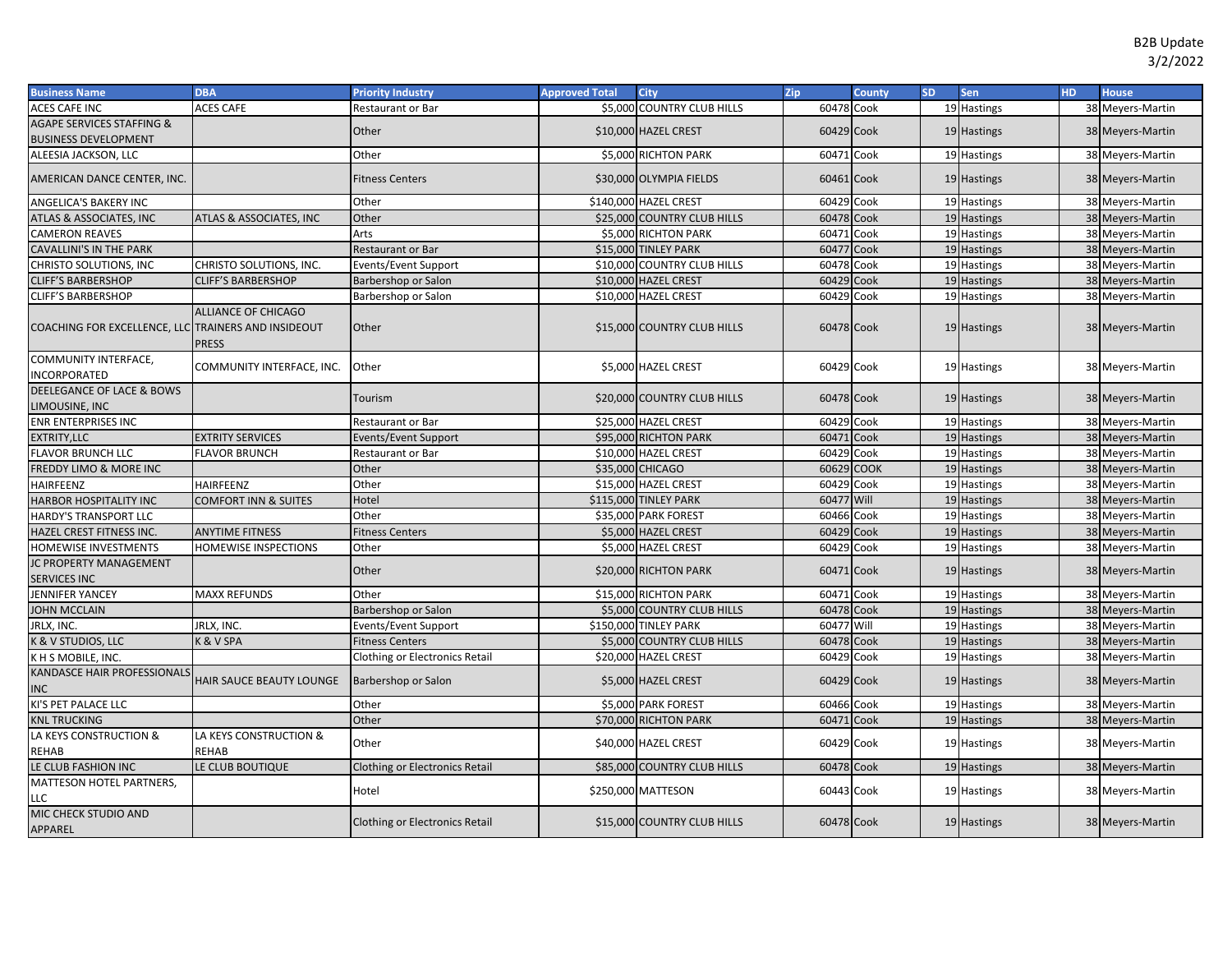| <b>Business Name</b>                                       | <b>DBA</b>                                                 | <b>Priority Industry</b>         | <b>Approved Total</b> | <b>City</b>                 | <b>Zip</b> | <b>County</b> | <b>SD</b> | <b>Sen</b>       | HD. | <b>House</b>     |
|------------------------------------------------------------|------------------------------------------------------------|----------------------------------|-----------------------|-----------------------------|------------|---------------|-----------|------------------|-----|------------------|
| MIDWEST FAMILY AND                                         | MIDWEST FAMILY AND                                         | Other                            |                       | \$10,000 HAZEL CREST        | 60429 Cook |               |           | 19 Hastings      |     | 38 Meyers-Martin |
| COMMUNITY RESOURCES                                        | COMMUNITY RESOURCES                                        |                                  |                       |                             |            |               |           |                  |     |                  |
| MUCCI WORLD MANAGEMENT                                     | <b>MUCCI WORLD</b>                                         | Arts                             |                       | \$5,000 TINLEY PARK         | 60477 Cook |               |           | 19 Hastings      |     | 38 Meyers-Martin |
| INC.                                                       |                                                            |                                  |                       |                             |            |               |           |                  |     |                  |
| NANCY'S NAILS & SPA INC.                                   |                                                            | Barbershop or Salon              |                       | \$20,000 COUNTRY CLUB HILLS | 60478 Cook |               |           | 19 Hastings      |     | 38 Meyers-Martin |
| NAP HOSPITALITY CORP.                                      | <b>SLEEP INN TP</b>                                        | Hotel                            |                       | \$115,000 TINLEY PARK       | 60477 Will |               |           | 19 Hastings      |     | 38 Meyers-Martin |
| NILEEMA ENTERPRISES, LLC                                   | NILEEMA ENTERPRISES, LLC<br>DBA SUBWAY #33239              | Restaurant or Bar                |                       | \$10,000 MARKHAM            | 60428 Cook |               |           | 19 Hastings      |     | 38 Meyers-Martin |
| NILEEMA, LLC                                               |                                                            | Other                            |                       | \$20,000 PARK FOREST        | 60466 Cook |               |           | 19 Hastings      |     | 38 Meyers-Martin |
| NO ADDED SALT INC                                          | NOADDEDSALTGUY                                             | Restaurant or Bar                |                       | \$5,000 RICHTON PARK        | 60471      | Cook          |           | 19 Hastings      |     | 38 Meyers-Martin |
| PATHWAY ELITE PROPERTIES                                   |                                                            | Other                            |                       | \$5,000 HAZEL CREST         | 60429      | Cook          |           | 19 Hastings      |     | 38 Meyers-Martin |
| PAULETTE GRESHAM                                           |                                                            | Barbershop or Salon              |                       | \$10,000 COUNTRY CLUB HILLS | 60478 Cook |               |           | 19 Hastings      |     | 38 Meyers-Martin |
| PHOENIX TRANSPORTATION<br>SERVICES INC.                    |                                                            | Other                            |                       | \$25,000 COUNTRY CLUB HILLS | 60478 Cook |               |           | 19 Hastings      |     | 38 Meyers-Martin |
| PRECIOUS STEPS TO A NEW<br><b>BEGINNING FOUNDATION INC</b> | PRECIOUS STEPS TO A NEW<br><b>BEGINNING FOUNDATION INC</b> | Other                            |                       | \$5,000 HAZEL CREST         | 60429 Cook |               |           | 19 Hastings      |     | 38 Meyers-Martin |
| PRO'S SPORTS BAR AND GRILL<br>NC                           | <b>BR STEAK BAR AND STEAK</b><br>HOUSE                     | <b>Restaurant or Bar</b>         |                       | \$25,000 COUNTRY CLUB HILLS | 60478 Cook |               |           | 19 Hastings      |     | 38 Meyers-Martin |
| RAMA HOSPITALITY CORP                                      | <b>QUALITY INN &amp; SUITES</b><br>MATTESON                | Hotel                            |                       | \$40,000 MATTESON           | 60443 Cook |               |           | 19 Hastings      |     | 38 Meyers-Martin |
| RHONDA'S GENTLE CARE<br><b>TRANSPORTATION INC</b>          |                                                            | Tourism                          |                       | \$5,000 COUNTRY CLUB HILLS  | 60478 Cook |               |           | 19 Hastings      |     | 38 Meyers-Martin |
| RONALD DIXON                                               | <b>DIXONS CLEANING</b>                                     | Other                            |                       | \$5,000 RICHTON PARK        | 60471 Cook |               |           | 19 Hastings      |     | 38 Meyers-Martin |
| <b>SB MATTESON LLC</b>                                     | COMFORT INN MATTESON                                       | Hotel                            |                       | \$70,000 MATTESON           | 60443 Cook |               |           | 19 Hastings      |     | 38 Meyers-Martin |
| SHAKTI CLEANERS LLC                                        | CD ONE PRICE CLEANERS #25                                  | Laundry Services or Dry-cleaning |                       | \$55,000 COUNTRY CLUB HILLS | 60478 Cook |               |           | 19 Hastings      |     | 38 Meyers-Martin |
| SHOREWOOD CORPORATION                                      | <b>RED STAR</b>                                            | Restaurant or Bar                |                       | \$25,000 MATTESON           | 60443 Cook |               |           | 19 Hastings      |     | 38 Meyers-Martin |
| SWEETIE POP LLC                                            |                                                            | Restaurant or Bar                |                       | \$10,000 COUNTRY CLUB HILLS | 60478 Cook |               |           | 19 Hastings      |     | 38 Meyers-Martin |
| THE CARMEN GROUP CORP                                      |                                                            | Other                            |                       | \$10,000 COUNTRY CLUB HILLS | 60478 Cook |               |           | 19 Hastings      |     | 38 Meyers-Martin |
| THIEU VAN LUU                                              |                                                            | Barbershop or Salon              |                       | \$5,000 COUNTRY CLUB HILLS  | 60478 Cook |               |           | 19 Hastings      |     | 38 Meyers-Martin |
| TRU VISION PRODUCTIONS, NFP                                |                                                            | Arts                             |                       | \$5,000 COUNTRY CLUB HILLS  | 60478 Cook |               |           | 19 Hastings      |     | 38 Meyers-Martin |
| VARGAS REMODELING AND<br><b>MANAGEMENT INC</b>             |                                                            | Other                            |                       | \$40,000 HAZEL CREST        | 60429 Cook |               |           | 19 Hastings      |     | 38 Meyers-Martin |
| WHIP IT LUXURY EVENTS VENUE                                |                                                            | Events/Event Support             |                       | \$115,000 HAZEL CREST       | 60429 Cook |               |           | 19 Hastings      |     | 38 Meyers-Martin |
| WINGATE INN                                                | WINGATE INN                                                | Hotel                            |                       | \$250,000 TINLEY PARK       | 60477 Will |               |           | 19 Hastings      |     | 38 Meyers-Martin |
| 3394 N MILWAUKEE INC                                       | LIVEWIRE LOUNGE                                            | <b>Restaurant or Bar</b>         |                       | \$25,000 CHICAGO            | 60641      | Cook          |           | 20 Pacione-Zayas |     | 39 Guzzardi      |
| 5353 PORTAGE LLC                                           | SUTHERLAND'S FOOD AND<br><b>SPIRITS</b>                    | Restaurant or Bar                |                       | \$95,000 CHICAGO            | 60641 Cook |               |           | 20 Pacione-Zayas |     | 39 Guzzardi      |
| <b>ALANIS DEVELOPMENT</b><br>CORPORATION                   | <b>ALANIS DEVELOPMENT</b><br>CORPORATION                   | Other                            |                       | \$20,000 CHICAGO            | 60639 Cook |               |           | 20 Pacione-Zayas |     | 39 Guzzardi      |
| <b>ALEXIS GONZALEZ</b>                                     | NAUGHTYNAILZ                                               | Barbershop or Salon              |                       | \$10,000 CHICAGO            | 60651      | Cook          |           | 20 Pacione-Zayas |     | 39 Guzzardi      |
| <b>ALOFT DANCE LLC</b>                                     |                                                            | <b>Fitness Centers</b>           |                       | \$55,000 CHICAGO            | 60647 Cook |               |           | 20 Pacione-Zayas |     | 39 Guzzardi      |
| AMERICAN MAIDS OF CHICAGO,<br>NC.                          | AMERICAN MAIDS                                             | Other                            |                       | \$40,000 CHICAGO            | 60641 Cook |               |           | 20 Pacione-Zayas |     | 39 Guzzardi      |
| <b>ANAS CAB CORP</b>                                       |                                                            | Tourism                          |                       | \$5,000 CHICAGO             | 60641      | Cook          |           | 20 Pacione-Zayas |     | 39 Guzzardi      |
| ANTIGUA, INC.                                              | ANTIGUA CONSTRUCTION                                       | Other                            |                       | \$85,000 CHICAGO            | 60641 Cook |               |           | 20 Pacione-Zayas |     | 39 Guzzardi      |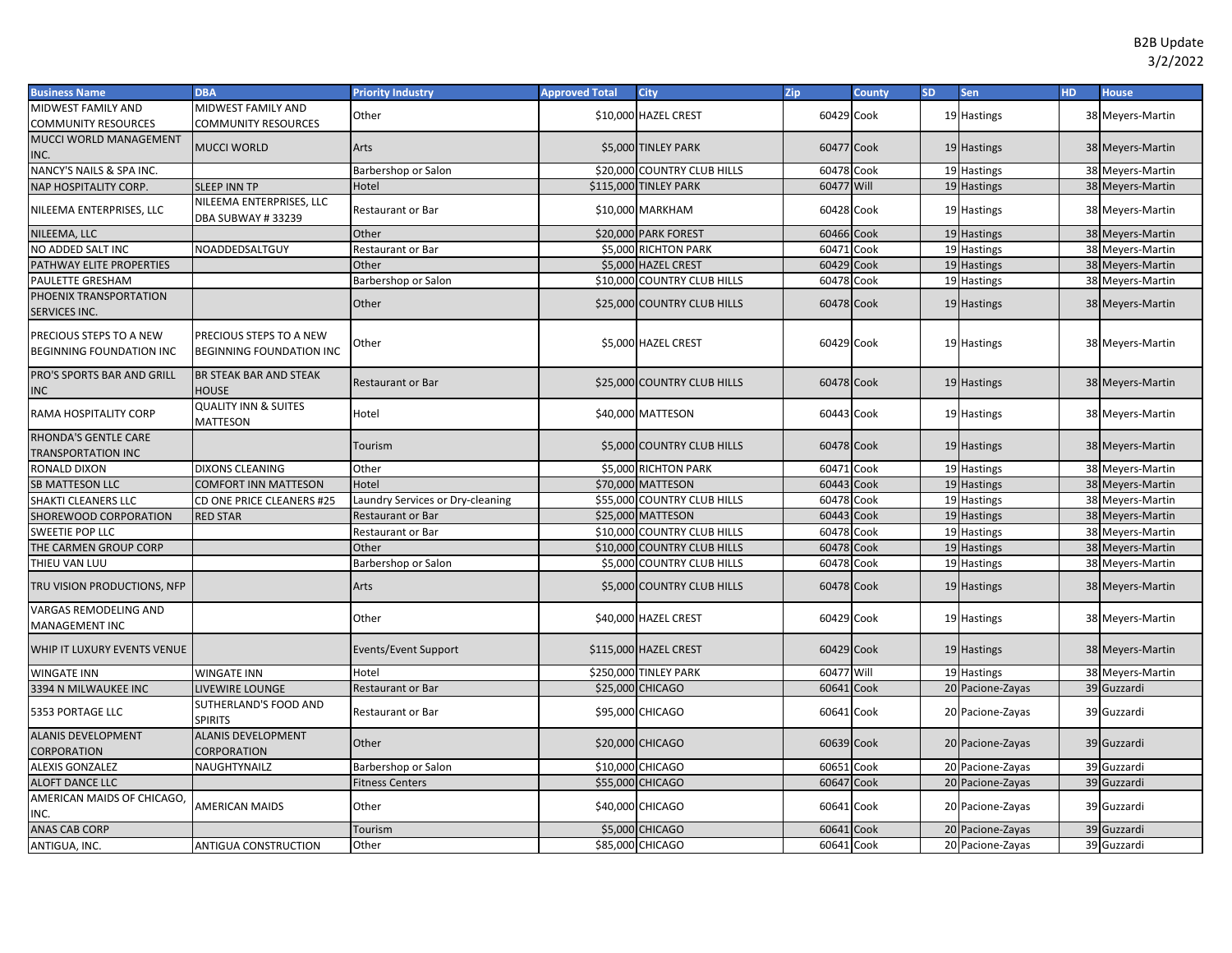| <b>Business Name</b>                         | <b>DBA</b>                                       | <b>Priority Industry</b>              | <b>Approved Total</b> | <b>City</b>            | Zip        | <b>County</b> | <b>SD</b> | Sen              | H <sub>D</sub> | <b>House</b> |
|----------------------------------------------|--------------------------------------------------|---------------------------------------|-----------------------|------------------------|------------|---------------|-----------|------------------|----------------|--------------|
| <b>AUJLA CAB COMPANY</b>                     |                                                  | Tourism                               |                       | <b>\$5,000 CHICAGO</b> | 60641      | Cook          |           | 20 Pacione-Zayas |                | 39 Guzzardi  |
| AV MAXX CORP                                 |                                                  | <b>Clothing or Electronics Retail</b> | \$135,000 CHICAGO     |                        | 60641      | Cook          |           | 20 Pacione-Zayas |                | 39 Guzzardi  |
| <b>BREW BREW COFFEE LOUNGE</b>               |                                                  | <b>Restaurant or Bar</b>              |                       | \$35,000 CHICAGO       | 60608 Cook |               |           | 20 Pacione-Zayas |                | 39 Guzzardi  |
| LLC                                          |                                                  |                                       |                       |                        |            |               |           |                  |                |              |
| <b>BRIGHT BRIGHT GREAT</b>                   |                                                  | Other                                 | \$100,000 CHICAGO     |                        | 60641      | Cook          |           | 20 Pacione-Zayas |                | 39 Guzzardi  |
| <b>BUTTERCLAW LLC</b>                        | <b>BUTTER &amp; VINE</b>                         | Events/Event Support                  |                       | \$20,000 CHICAGO       | 60639      | Cook          |           | 20 Pacione-Zayas |                | 39 Guzzardi  |
| CEMIREX TRADING INC                          | CEMIREX TRADING INC                              | Other                                 |                       | \$5,000 CHICAGO        | 60641      | Cook          |           | 20 Pacione-Zayas |                | 39 Guzzardi  |
| CHICAGO EXPRESS INC.                         |                                                  | <b>Tourism</b>                        |                       | \$5,000 CHICAGO        | 60641      | Cook          |           | 20 Pacione-Zayas |                | 39 Guzzardi  |
| CHICAGO PROJECTION LABS LLC                  |                                                  | Arts                                  |                       | \$45,000 CHICAGO       | 60647 Cook |               |           | 20 Pacione-Zayas |                | 39 Guzzardi  |
| CHICAGO ZUMBA AND COMBAT                     |                                                  | <b>Fitness Centers</b>                |                       | \$5,000 CHICAGO        | 60639 Cook |               |           | 20 Pacione-Zayas |                | 39 Guzzardi  |
| <b>CITY NEWS INC</b>                         | <b>CITY NEWS CAFE</b>                            | <b>Restaurant or Bar</b>              |                       | \$40,000 CHICAGO       | 60641      | Cook          |           | 20 Pacione-Zayas |                | 39 Guzzardi  |
| <b>D&amp;A MOTOR SALES LLC</b>               |                                                  | Other                                 |                       | \$20,000 CHICAGO       | 60641      | Cook          |           | 20 Pacione-Zayas |                | 39 Guzzardi  |
| <b>DAHAB INC</b>                             | <b>VIVA ICECRAM</b>                              | Restaurant or Bar                     | \$150,000 CHICAGO     |                        | 60641      | Cook          |           | 20 Pacione-Zayas |                | 39 Guzzardi  |
| DIDDIS TRAVEL AND INCOME<br>TAX, CORP        |                                                  | Other                                 |                       | \$5,000 CHICAGO        | 60641 Cook |               |           | 20 Pacione-Zayas |                | 39 Guzzardi  |
| DOLLOP MADISON LLC                           | NEW WAVE COFFEE                                  | Restaurant or Bar                     |                       | \$80,000 CHICAGO       | 60647 Cook |               |           | 20 Pacione-Zayas |                | 39 Guzzardi  |
| EASY CLEAN COIN LAUNDRY INC                  |                                                  | Laundry Services or Dry-cleaning      |                       | \$25,000 CHICAGO       | 60639 Cook |               |           | 20 Pacione-Zayas |                | 39 Guzzardi  |
| ELPA INC.                                    | CHICAGO BY NIGHT                                 | Indoor recreation                     |                       | \$10,000 CHICAGO       | 60634 Cook |               |           | 20 Pacione-Zayas |                | 39 Guzzardi  |
| <b>EMIR SALGADO</b>                          | <b>FABULOUS HAIR SALON</b>                       | Barbershop or Salon                   |                       | \$10,000 CHICAGO       | 60639 Cook |               |           | 20 Pacione-Zayas |                | 39 Guzzardi  |
| <b>GET PAMPERED INC</b>                      | FM HAIR STUDIO                                   | Barbershop or Salon                   |                       | \$20,000 CHICAGO       | 60641 Cook |               |           | 20 Pacione-Zayas |                | 39 Guzzardi  |
| GOOD TASTE, INC.                             | COZY CORNER RESTAURANT &<br><b>PANCAKE HOUSE</b> | <b>Restaurant or Bar</b>              | \$130,000 CHICAGO     |                        | 60639 Cook |               |           | 20 Pacione-Zayas |                | 39 Guzzardi  |
| <b>GRAND LUCK, INC</b>                       | SPARKLE CAR WASH                                 | Other                                 |                       | \$10,000 CHICAGO       | 60639 Cook |               |           | 20 Pacione-Zayas |                | 39 Guzzardi  |
| <b>GUSTO MEXICANO INC</b>                    |                                                  | <b>Restaurant or Bar</b>              |                       | \$50,000 CHICAGO       | 60647 Cook |               |           | 20 Pacione-Zayas |                | 39 Guzzardi  |
| <b>HAIL SAEED</b>                            |                                                  | Other                                 |                       | \$15,000 CHICAGO       | 60641      | Cook          |           | 20 Pacione-Zayas |                | 39 Guzzardi  |
| HALA IN LAKEVIEW INC.                        |                                                  | Restaurant or Bar                     |                       | \$5,000 CHICAGO        | 60641      | Cook          |           | 20 Pacione-Zayas |                | 39 Guzzardi  |
| <b>HOGAR FURNITURE INC</b>                   | <b>HOGAR FURNITURE</b>                           | Other                                 |                       | \$15,000 CHICAGO       | 60641      | Cook          |           | 20 Pacione-Zayas |                | 39 Guzzardi  |
| <b>SSALMA</b>                                |                                                  | <b>Clothing or Electronics Retail</b> |                       | \$5,000 CHICAGO        | 60639 Cook |               |           | 20 Pacione-Zayas |                | 39 Guzzardi  |
| <b>&amp;B LAUNDROMAT AND DRY</b><br>CLEANERS | <b>J&amp;B LAUNDROMAT AND DRY</b><br>CLEANERS    | Laundry Services or Dry-cleaning      |                       | \$5,000 CHICAGO        | 60641 Cook |               |           | 20 Pacione-Zayas |                | 39 Guzzardi  |
| JBL EXPRESS, INC.                            |                                                  | Other                                 |                       | \$5,000 CHICAGO        | 60641      | Cook          |           | 20 Pacione-Zayas |                | 39 Guzzardi  |
| JEFFS DRIVE IN INC                           | JEFFS RED HOTS                                   | Restaurant or Bar                     |                       | \$15,000 CHICAGO       | 60641      | Cook          |           | 20 Pacione-Zayas |                | 39 Guzzardi  |
| <b>JIMENEZ FENCE CORP.</b>                   |                                                  | Other                                 |                       | \$5,000 CHICAGO        | 60641      | Cook          |           | 20 Pacione-Zayas |                | 39 Guzzardi  |
| JIN CAB CORP. I                              |                                                  | Other                                 |                       | \$5,000 CHICAGO        | 60641      | Cook          |           | 20 Pacione-Zayas |                | 39 Guzzardi  |
| <b>JOSE M RIOS JAVIER</b>                    | SAMANTHA NEW AND USED                            | Other                                 |                       | \$5,000 CHICAGO        | 60639      | Cook          |           | 20 Pacione-Zayas |                | 39 Guzzardi  |
| JUSTINE BAYOD ESPOZ                          |                                                  | Events/Event Support                  |                       | \$5,000 CHICAGO        | 60647      | Cook          |           | 20 Pacione-Zayas |                | 39 Guzzardi  |
| KRINA FOODS INC                              |                                                  | Restaurant or Bar                     |                       | \$5,000 CHICAGO        | 60641      | Cook          |           | 20 Pacione-Zayas |                | 39 Guzzardi  |
| LA GUARACHITA INC                            | LA GUARACHITA INC                                | Restaurant or Bar                     |                       | \$10,000 CHICAGO       | 60641      | Cook          |           | 20 Pacione-Zayas |                | 39 Guzzardi  |
| LARAMIE & IRVING                             |                                                  | Other                                 | \$130,000 CHICAGO     |                        | 60641      | Cook          |           | 20 Pacione-Zayas |                | 39 Guzzardi  |
| LAS TABLAS ON IRVING, LLC                    | LAS TABLAS ON IRVING, LLC                        | Other                                 |                       | \$75,000 CHICAGO       | 60641      | Cook          |           | 20 Pacione-Zayas |                | 39 Guzzardi  |
| <b>LIQUID NSB LLC</b>                        | CAR CARE AUTO SPA                                | Other                                 |                       | \$15,000 CHICAGO       | 60641      | Cook          |           | 20 Pacione-Zayas |                | 39 Guzzardi  |
| LOGAN SQUARE DENTAL<br>CENTER, LTD.          | CICERO IRVING PARK DENTAL<br><b>GROUP</b>        | Other                                 |                       | \$5,000 CHICAGO        | 60641 Cook |               |           | 20 Pacione-Zayas |                | 39 Guzzardi  |
| <b>LUPITAS BEAUTY SALON</b>                  |                                                  | Barbershop or Salon                   |                       | \$5,000 CHICAGO        | 60639 Cook |               |           | 20 Pacione-Zayas |                | 39 Guzzardi  |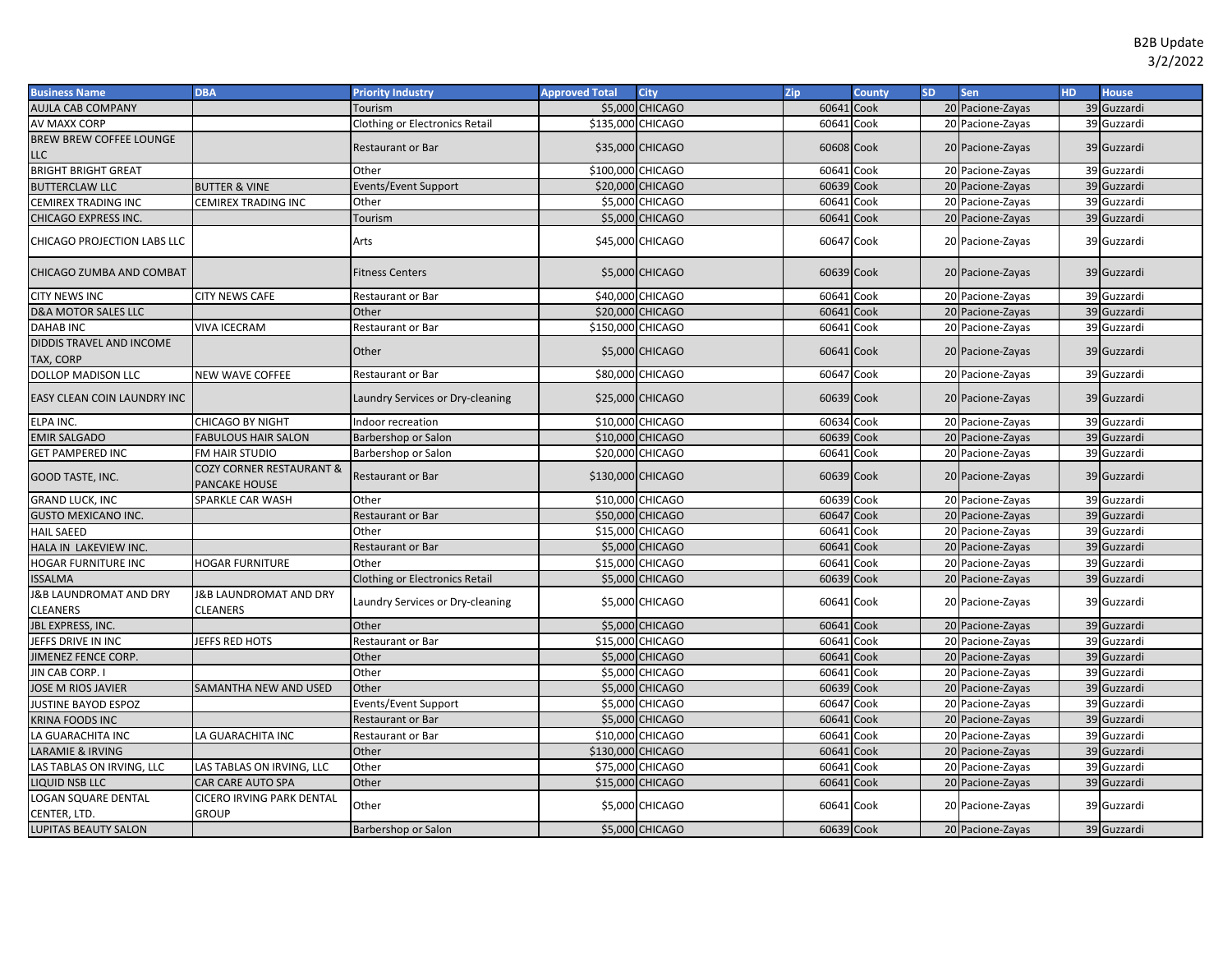| <b>Business Name</b>                               | <b>DBA</b>                                 | <b>Priority Industry</b>              | <b>Approved Total</b> | <b>City</b>                        | Zip        | <b>County</b> | SD. | <b>Sen</b>       | <b>HD</b> | <b>House</b> |
|----------------------------------------------------|--------------------------------------------|---------------------------------------|-----------------------|------------------------------------|------------|---------------|-----|------------------|-----------|--------------|
| NATIONAL VIETNAM VETERANS                          | NATIONAL VETERANS ART                      | Museum or Movie Theater               |                       | \$10,000 CHICAGO                   | 60641      | Cook          |     | 20 Pacione-Zayas |           | 39 Guzzardi  |
| ART MUSEUM                                         | <b>MUSEUM</b>                              |                                       |                       |                                    |            |               |     |                  |           |              |
| NITE CAP., INC.                                    | <b>FOUNDATION</b>                          | Restaurant or Bar                     |                       | \$45,000 CHICAGO                   | 60641      | Cook          |     | 20 Pacione-Zayas |           | 39 Guzzardi  |
| OHARE-MIDWAY INC.                                  |                                            | Other                                 |                       | \$5,000 CHICAGO                    | 60641      | Cook          |     | 20 Pacione-Zayas |           | 39 Guzzardi  |
| PASSION HOUSE CAFE 1 LLC                           |                                            | Restaurant or Bar                     |                       | \$35,000 CHICAGO                   | 60647      | Cook          |     | 20 Pacione-Zayas |           | 39 Guzzardi  |
| PORCHLIGHT MUSIC THEATRE<br>CHICAGO                | PORCHLIGHT MUSIC THEATRE                   | Other                                 | \$110,000 CHICAGO     |                                    | 60639      | Cook          |     | 20 Pacione-Zayas |           | 39 Guzzardi  |
| PORTAGE GENTLEMEN SHOP                             |                                            | Barbershop or Salon                   |                       | \$20,000 CHICAGO                   | 60641      | Cook          |     | 20 Pacione-Zayas |           | 39 Guzzardi  |
| PRETTY COOL HOLDINGS LLC                           | PRETTY COOL ICE CREAM                      | Restaurant or Bar                     |                       | \$15,000 CHICAGO                   | 60647      | Cook          |     | 20 Pacione-Zayas |           | 39 Guzzardi  |
| PRINCES BEAUTY SALON LTD                           |                                            | Barbershop or Salon                   |                       | \$5,000 CHICAGO                    | 60641      | Cook          |     | 20 Pacione-Zayas |           | 39 Guzzardi  |
| RAFAT KANAN                                        | <b>RAFAEL SALES</b>                        | <b>Clothing or Electronics Retail</b> |                       | \$15,000 CHICAGO                   | 60641      | Cook          |     | 20 Pacione-Zayas |           | 39 Guzzardi  |
| RAM MOTORS INC                                     |                                            | Other                                 |                       | \$30,000 CHICAGO                   | 60641      | Cook          |     | 20 Pacione-Zayas |           | 39 Guzzardi  |
| <b>REGENCY INN INC</b>                             |                                            | Restaurant or Bar                     |                       | \$80,000 CHICAGO                   | 60639      | Cook          |     | 20 Pacione-Zayas |           | 39 Guzzardi  |
| SHREE SHIV INC                                     |                                            | Restaurant or Bar                     |                       | \$10,000 CHICAGO                   | 60639      | Cook          |     | 20 Pacione-Zayas |           | 39 Guzzardi  |
| SIX4 CREATIVE LLC                                  | <b>SIX4 CREATIVE LLC</b>                   | Events/Event Support                  |                       | \$15,000 CHICAGO                   | 60639      | Cook          |     | 20 Pacione-Zayas |           | 39 Guzzardi  |
| SKURA.INC                                          | S@KURA FUSION JAPANESE<br><b>AND SUSHI</b> | <b>Restaurant or Bar</b>              |                       | <b>\$5,000 CHICAGO</b>             | 60647 Cook |               |     | 20 Pacione-Zayas |           | 39 Guzzardi  |
| SUN AUTO WERKS INC                                 | <b>SUN AUTO WERKS INC.</b>                 | Other                                 |                       | \$65,000 CHICAGO                   | 6064       | Cook          |     | 20 Pacione-Zayas |           | 39 Guzzardi  |
| SUN TAXI ASSOCIATION, INC.                         | SUN TAXI ASSOCIATION, INC.                 | Other                                 | \$150,000 CHICAGO     |                                    | 60641      | Cook          |     | 20 Pacione-Zayas |           | 39 Guzzardi  |
| <b>T &amp; E CHICAGO LLC</b>                       | <b>NAVIGATOR TAPROOM</b>                   | Indoor recreation                     |                       | \$60,000 CHICAGO                   | 60647      | Cook          |     | 20 Pacione-Zayas |           | 39 Guzzardi  |
| TAMARINDO LOCO INC                                 |                                            | Other                                 |                       | \$5,000 CHICAGO                    | 60641      | Cook          |     | 20 Pacione-Zayas |           | 39 Guzzardi  |
| TAO ENTERTAINMENT, INC.                            | <b>COMMUNITY TAVERN</b>                    | Restaurant or Bar                     |                       | \$45,000 CHICAGO                   | 60643      | Cook          |     | 20 Pacione-Zayas |           | 39 Guzzardi  |
| TELLOBERNAL.INC                                    | SOL DE MEXICO                              | Restaurant or Bar                     |                       | \$20,000 CHICAGO                   | 60641      | Cook          |     | 20 Pacione-Zayas |           | 39 Guzzardi  |
| THE CHICAGO TOUR COMPANY                           | THE CHICAGO TOUR COMPANY                   | Tourism                               |                       | \$25,000 CHICAGO                   | 60641 Cook |               |     | 20 Pacione-Zayas |           | 39 Guzzardi  |
| THE KNOX PROJECT                                   |                                            | Other                                 |                       | \$15,000 CHICAGO                   | 60647      | Cook          |     | 20 Pacione-Zayas |           | 39 Guzzardi  |
| THE MUSIC TRUST LLC                                | THE MUSIC TRUST LLC                        | Events/Event Support                  | \$150,000 CHICAGO     |                                    | 60641      | Cook          |     | 20 Pacione-Zayas |           | 39 Guzzardi  |
| THIRD COAST INTERNATIONAL<br><b>AUDIO FESTIVAL</b> | THIRD COAST                                | Arts                                  |                       | \$30,000 CHICAGO                   | 60641 Cook |               |     | 20 Pacione-Zayas |           | 39 Guzzardi  |
| TOAST & JAM DJ'S                                   |                                            | Arts                                  | \$145,000 CHICAGO     |                                    | 60647      | Cook          |     | 20 Pacione-Zayas |           | 39 Guzzardi  |
| UNIVERSAL AWNINGS & SIGN<br><b>CORP</b>            |                                            | Other                                 |                       | \$10,000 CHICAGO                   | 60641      | Cook          |     | 20 Pacione-Zayas |           | 39 Guzzardi  |
| URBAN ZOO LLC                                      | URBAN ZOO                                  | Other                                 |                       | \$5,000 CHICAGO                    | 60641      | Cook          |     | 20 Pacione-Zayas |           | 39 Guzzardi  |
| <b>WEST SUPPLY LLC</b>                             |                                            | Other                                 | \$150,000 CHICAGO     |                                    | 60639      | Cook          |     | 20 Pacione-Zayas |           | 39 Guzzardi  |
| WONRAG CHOI                                        | <b>FINESS CLEANERS</b>                     | Laundry Services or Dry-cleaning      |                       | \$20,000 CHICAGO                   | 60639      | Cook          |     | 20 Pacione-Zayas |           | 39 Guzzardi  |
| 3254 WEST LAWRENCE INC.                            | <b>TACCOS MONTANAS</b>                     | Restaurant or Bar                     |                       | \$20,000 CHICAGO                   | 60625      | Cook          |     | 20 Pacione-Zayas |           | 40 Andrade   |
| 3808 WEST BELMONT<br>CORPORATION                   | <b>EDELWEISS TAVERN</b>                    | Other                                 |                       | \$15,000 CHICAGO                   | 60618 Cook |               |     | 20 Pacione-Zayas |           | 40 Andrade   |
| 540 AUTO REPAIR INC                                | 540 AUTO SALES                             | Other                                 |                       | \$60,000 CHICAGO                   | 60641      | Cook          |     | 20 Pacione-Zayas |           | 40 Andrade   |
| <b>ACTIVE! DOG DAYCARE AND</b>                     |                                            | Other                                 |                       | \$20,000 CHICAGO                   | 60647      | Cook          |     | 20 Pacione-Zayas |           | 40 Andrade   |
| BOARDING, INC.<br>AIS PRODUCTIONS                  |                                            | <b>Events/Event Support</b>           | \$130,000 CHICAGO     |                                    | 60641      | Cook          |     | 20 Pacione-Zayas |           | 40 Andrade   |
|                                                    |                                            | Other                                 |                       |                                    | 60641      | Cook          |     |                  |           | 40 Andrade   |
| ALI BAYOU INC                                      |                                            |                                       |                       | \$5,000 CHICAGO<br>\$5,000 CHICAGO | 6064       |               |     | 20 Pacione-Zayas |           | 40 Andrade   |
| <b>AOTMID CORP</b>                                 |                                            | Other                                 |                       |                                    |            | Cook          |     | 20 Pacione-Zayas |           |              |
| BRUDDERS BAR & GRILL LLC                           | <b>BRUDDERS</b>                            | Restaurant or Bar                     |                       | \$45,000 CHICAGO                   | 6064       | Cook          |     | 20 Pacione-Zayas |           | 40 Andrade   |
| <b>CAFE CRISP INC</b>                              | <b>FELAFEL GRILL</b>                       | Restaurant or Bar                     |                       | \$30,000 CHICAGO                   | 60643      | Cook          |     | 20 Pacione-Zayas |           | 40 Andrade   |
| <b>CHEER DESTINY LLC</b>                           |                                            | Indoor recreation                     |                       | \$15,000 CHICAGO                   | 6064       | Cook          |     | 20 Pacione-Zayas |           | 40 Andrade   |
| CHICAGO CATZ LLC                                   |                                            | Other                                 |                       | \$80,000 CHICAGO                   | 60641      | Cook          |     | 20 Pacione-Zayas |           | 40 Andrade   |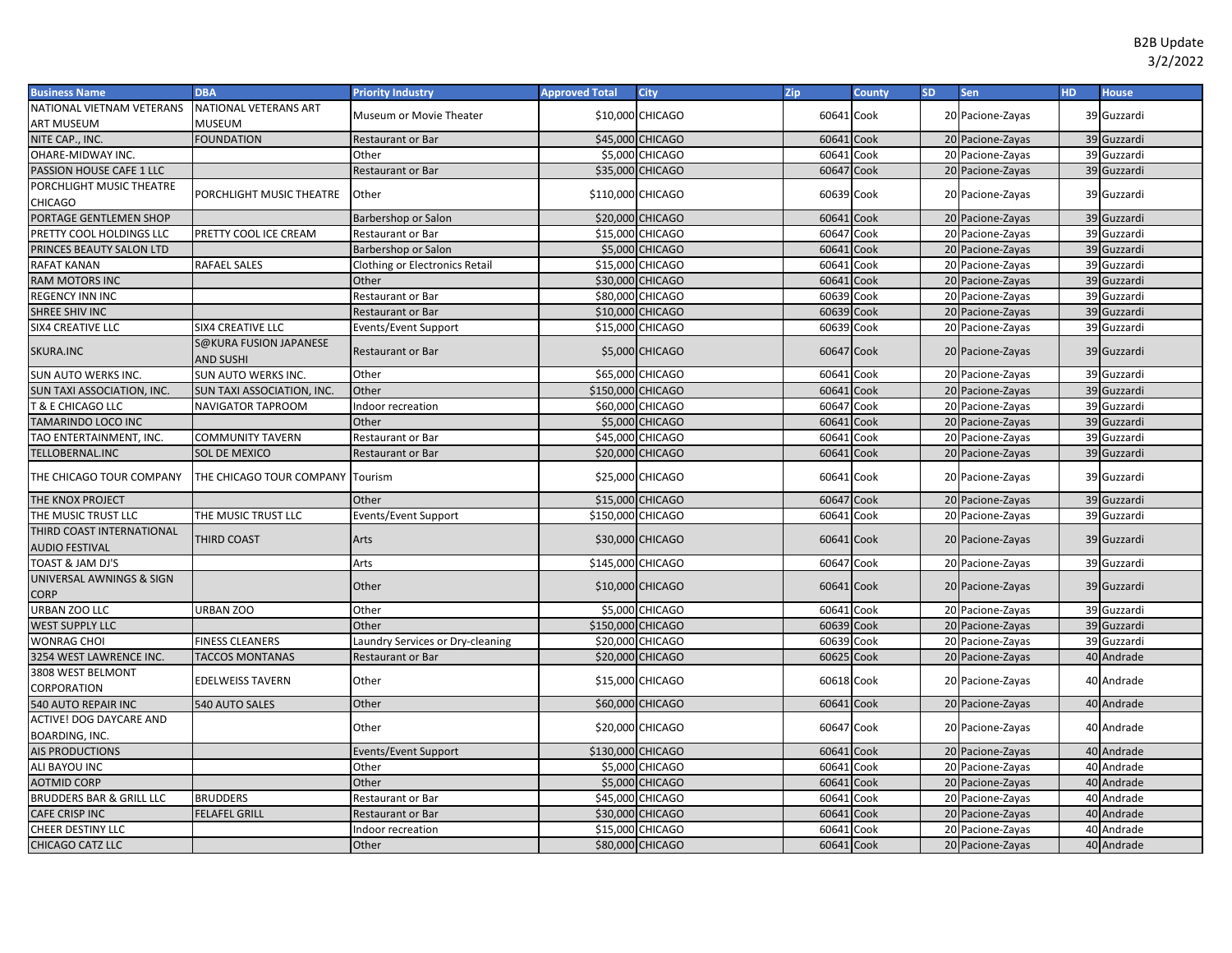| <b>Business Name</b>            | <b>DBA</b>                          | <b>Priority Industry</b>         | <b>Approved Total</b> | <b>City</b>            | Zip        | <b>County</b> | <b>SD</b> | Sen              | <b>HD</b> | <b>House</b> |
|---------------------------------|-------------------------------------|----------------------------------|-----------------------|------------------------|------------|---------------|-----------|------------------|-----------|--------------|
| GIDLEY MANAGEMENT GROUP,        |                                     | Events/Event Support             |                       | \$10,000 CHICAGO       | 60641 Cook |               |           |                  |           | 40 Andrade   |
| NC.                             |                                     |                                  |                       |                        |            |               |           | 20 Pacione-Zayas |           |              |
| <b>GIOVANNYS RESTAURANT INC</b> | SALSA'S GRILL                       | Restaurant or Bar                |                       | \$15,000 CHICAGO       | 60625 Cook |               |           | 20 Pacione-Zayas |           | 40 Andrade   |
| <b>GOOD-1 INCORPORATED</b>      |                                     | Other                            |                       | \$55,000 CHICAGO       | 60618 Cook |               |           | 20 Pacione-Zayas |           | 40 Andrade   |
| <b>GRAYLAND PUB INC</b>         | <b>GRAYLAND PUB</b>                 | Other                            |                       | \$30,000 CHICAGO       | 60641      | Cook          |           | 20 Pacione-Zayas |           | 40 Andrade   |
| IC MOON CO                      |                                     | aundry Services or Dry-cleaning  |                       | \$5,000 CHICAGO        | 60641      | Cook          |           | 20 Pacione-Zayas |           | 40 Andrade   |
| KNOX AVE REHEARSALS LLC         | <b>FORT KNOX STUDIOS</b>            | Arts                             |                       | \$75,000 CHICAGO       | 60641      | Cook          |           | 20 Pacione-Zayas |           | 40 Andrade   |
| KNS ENTERPRISES INC             | <b>BLUE LINE GRILL &amp; BAKERY</b> | Restaurant or Bar                |                       | \$10,000 CHICAGO       | 60641 Cook |               |           | 20 Pacione-Zayas |           | 40 Andrade   |
| LAW OFFICE OF MICHAEL MOYSE     |                                     | Other                            |                       | \$5,000 CHICAGO        | 60641 Cook |               |           | 20 Pacione-Zayas |           | 40 Andrade   |
| INC                             |                                     |                                  |                       |                        |            |               |           |                  |           |              |
| LONDON TAXI INC                 |                                     | Other                            |                       | \$5,000 CHICAGO        | 60641      | Cook          |           | 20 Pacione-Zayas |           | 40 Andrade   |
| MARGARITA'S HAIR DESIGN         |                                     | Barbershop or Salon              |                       | \$5,000 CHICAGO        | 60618      | Cook          |           | 20 Pacione-Zayas |           | 40 Andrade   |
| MONTROSE EXPRESS INC            |                                     | Other                            |                       | \$25,000 CHICAGO       | 60641      | Cook          |           | 20 Pacione-Zayas |           | 40 Andrade   |
| NEW LIFE DRY CLEANERS AND       | <b>GIBSON CLEANERS</b>              | Laundry Services or Dry-cleaning |                       | \$45,000 CHICAGO       | 60618 Cook |               |           | 20 Pacione-Zayas |           | 40 Andrade   |
| <b>LAUNDRY INC</b>              |                                     |                                  |                       |                        |            |               |           |                  |           |              |
| OLD IRVING SALON INC            |                                     | Barbershop or Salon              |                       | \$5,000 CHICAGO        | 60641      | Cook          |           | 20 Pacione-Zayas |           | 40 Andrade   |
| PLUCOM LLC                      | LETUSCATER                          | Other                            | \$150,000 CHICAGO     |                        | 60641      | Cook          |           | 20 Pacione-Zayas |           | 40 Andrade   |
| PULASKI DRY CLEANERS            |                                     | Laundry Services or Dry-cleaning |                       | \$5,000 CHICAGO        | 60641      | Cook          |           | 20 Pacione-Zayas |           | 40 Andrade   |
| ROOSEVELT EATERY, LLC           | <b>DUNKIN'/BASKIN ROBBINS</b>       | Other                            |                       | \$45,000 CHICAGO       | 60608      | Cook          |           | 20 Pacione-Zayas |           | 40 Andrade   |
| SCOOPED COOKIE DOUGH BAR        | SCOOPED COOKIE DOUGH BAR            | <b>Restaurant or Bar</b>         |                       | \$70,000 CHICAGO       | 60618 Cook |               |           | 20 Pacione-Zayas |           | 40 Andrade   |
| LLC                             |                                     |                                  |                       |                        |            |               |           |                  |           |              |
| <b>SHADOW DANCE PRODUCTIONS</b> |                                     | Arts                             |                       | \$10,000 CHICAGO       | 60618 Cook |               |           | 20 Pacione-Zayas |           | 40 Andrade   |
|                                 |                                     |                                  |                       |                        |            |               |           |                  |           |              |
| SHAHZAIB & ALI INC.             |                                     | Tourism                          |                       | \$5,000 CHICAGO        | 60641      | Cook          |           | 20 Pacione-Zayas |           | 40 Andrade   |
| SHIRALEAH, LLC                  | SHIRALEAH                           | Clothing or Electronics Retail   |                       | \$55,000 CHICAGO       | 60641      | Cook          |           | 20 Pacione-Zayas |           | 40 Andrade   |
| SO MIDWEST, INC.                |                                     | Events/Event Support             |                       | \$50,000 CHICAGO       | 60618      | Cook          |           | 20 Pacione-Zayas |           | 40 Andrade   |
| TEAMS AUTO BODY AND REPAIR      |                                     | Other                            |                       | \$5,000 CHICAGO        | 60625 Cook |               |           | 20 Pacione-Zayas |           | 40 Andrade   |
| VISCERAL DANCE CENTER INC.      |                                     | ndoor recreation                 |                       | \$35,000 CHICAGO       | 60618 Cook |               |           | 20 Pacione-Zayas |           | 40 Andrade   |
| <b>JOYRE LLC</b>                |                                     | Events/Event Support             |                       | \$5,000 CHICAGO        | 60641      | Cook          |           | 20 Pacione-Zayas |           | 40 Andrade   |
| YOU ARE BEAUTIFUL, INC.         |                                     | Museum or Movie Theater          |                       | \$20,000 CHICAGO       | 60618 Cook |               |           | 20 Pacione-Zayas |           | 40 Andrade   |
| <b>AESHANAY INC</b>             | <b>SUBWAY #47312</b>                | Other                            |                       | \$15,000 NAPERVILLE    | 60563      | Dupage        |           | 21 Ellman        |           | 41 Yang Rohr |
| CORE DESIGN GROUP LLC           | CORE DESIGN GROUP                   | Events/Event Support             |                       | \$130,000 WARRENVILLE  |            | 60555 Dupage  |           | 21 Ellman        |           | 41 Yang Rohr |
| <b>IANEE HOTEL CORPORATION</b>  | JANEE HOTEL CORPORATION             | Hotel                            |                       | \$215,000 NAPERVILLE   |            | 60563 Dupage  |           | 21 Ellman        |           | 41 Yang Rohr |
| MULTI-CHANNEL-INC               |                                     | Events/Event Support             |                       | \$10,000 NAPERVILLE    |            | 60565 Dupage  |           | 21 Ellman        |           | 41 Yang Rohr |
| NAPERVILLE ART LEAGUE           |                                     | Arts                             |                       | \$10,000 NAPERVILLE    |            | 60563 Dupage  |           | 21 Ellman        |           | 41 Yang Rohr |
| <b>NAPERVILLE HOTEL LLC</b>     | <b>MOTEL 6 NAPERVILLE</b>           | Hotel                            |                       | \$25,000 NAPERVILLE    |            | 60563 Dupage  |           | 21 Ellman        |           | 41 Yang Rohr |
| PRESS PHOTOGRAPHY NETWORK       | <b>VISUAL OF LIFE</b>               | Arts                             |                       | \$5,000 NAPERVILLE     | 60564 Will |               |           | 21 Ellman        |           | 41 Yang Rohr |
| INC                             |                                     |                                  |                       |                        |            |               |           |                  |           |              |
| SEANA'S BREAKAWAY BAR &         | <b>DANNY'S PUB &amp; GRILL</b>      |                                  |                       | \$50,000 NAPERVILLE    |            |               |           | 21 Ellman        |           |              |
| GRILL, LLC                      |                                     | Restaurant or Bar                |                       |                        |            | 60563 Dupage  |           |                  |           | 41 Yang Rohr |
| THE UMSALON CORP                | UPSCALE MALE NAPERVILLE             | Barbershop or Salon              |                       | \$85,000 NAPERVILLE    | 60564 Will |               |           | 21 Ellman        |           | 41 Yang Rohr |
| TWO BROTHERS RESTAURANT         | <b>TWO BROTHERS BARREL</b>          | Restaurant or Bar                |                       | \$120,000 NAPERVILLE   |            | 60540 Dupage  |           | 21 Ellman        |           | 41 Yang Rohr |
| <b>GROUP LLC CN SERIES</b>      | HOUSE                               |                                  |                       |                        |            |               |           |                  |           |              |
| YOUR NEIGHBORS INC              | YOUR NEIGHBORS                      | Restaurant or Bar                |                       | \$95,000 NAPERVILLE    |            | 60565 Dupage  |           | 21 Ellman        |           | 41 Yang Rohr |
| CAROL STREAM STRATFORD INN,     | HOLIDAY INN & SUITES CAROL          | Hotel                            |                       | \$250,000 CAROL STREAM |            | 60188 Dupage  |           | 21 Ellman        |           | 42 Grant     |
| LTD.                            | STREAM                              |                                  |                       |                        |            |               |           |                  |           |              |
| <b>CBR INDUSTRIES</b>           | <b>CHEF BY REQUEST</b>              | Restaurant or Bar                | \$150,000 LISLE       |                        |            | 60532 Dupage  |           | 21 Ellman        |           | 42 Grant     |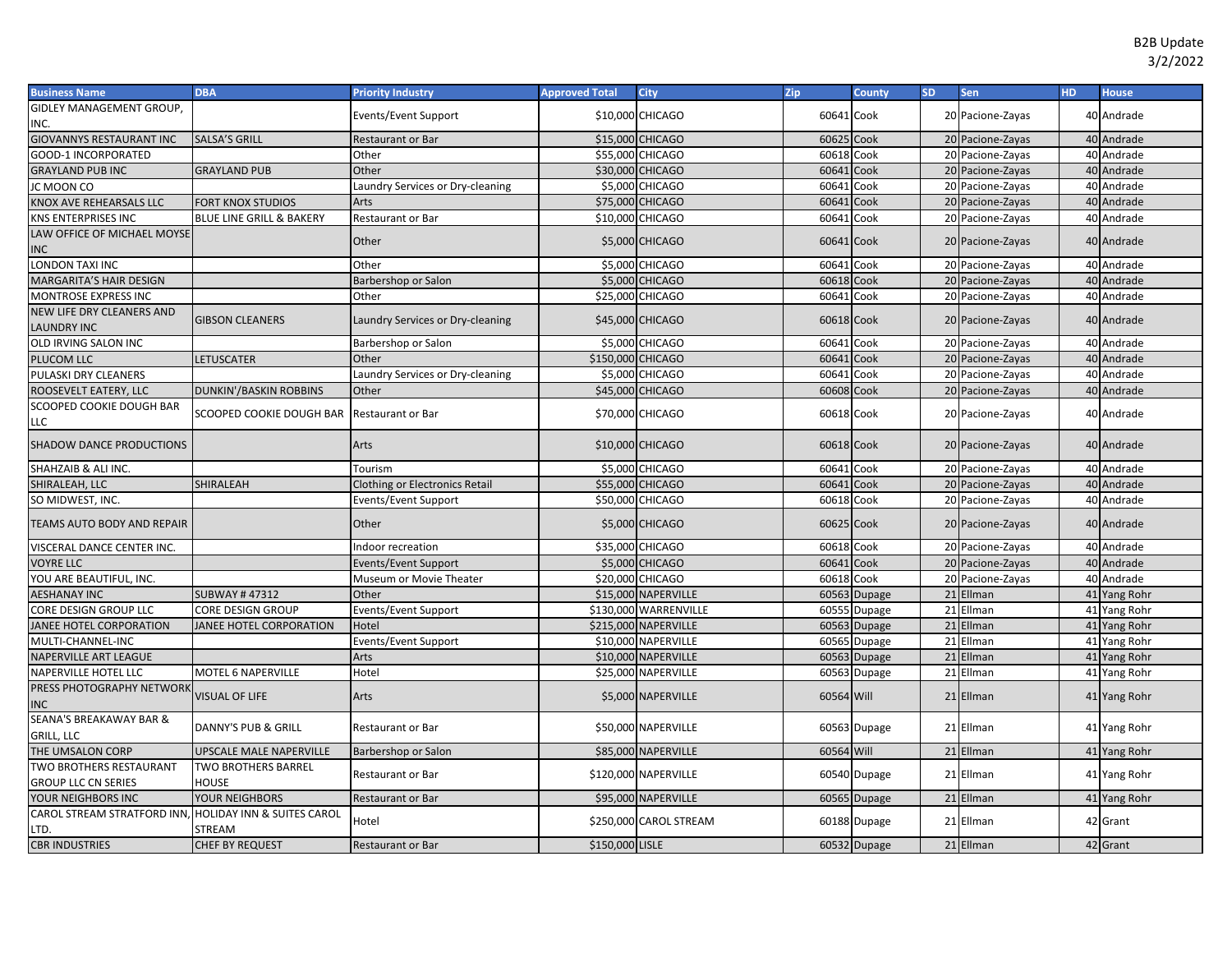| <b>Business Name</b>                                        | <b>DBA</b>                                          | <b>Priority Industry</b>    | <b>Approved Total</b> | <b>City</b>              | Zip        | County        | <b>SD</b> | Sen       | HD. | <b>House</b> |
|-------------------------------------------------------------|-----------------------------------------------------|-----------------------------|-----------------------|--------------------------|------------|---------------|-----------|-----------|-----|--------------|
| <b>CHARHOUSE LLC</b>                                        | JOHN & TONY'S                                       | Restaurant or Bar           |                       | \$135,000 WEST CHICAGO   |            | 60185 Dupage  |           | 21 Ellman |     | 42 Grant     |
| DANADA SQUARE SALON INC                                     | LA TAN                                              | Barbershop or Salon         |                       | \$30,000 WHEATON         |            | 60189 Dupage  |           | 21 Ellman |     | 42 Grant     |
| DUPAGE ART LEAGUE                                           |                                                     | Arts                        |                       | \$5,000 WHEATON          | 60187      | Dupage        |           | 21 Ellman |     | 42 Grant     |
| EGGS 4U INC                                                 | <b>EGG'LECTIC CAFE'</b>                             | Restaurant or Bar           |                       | \$135,000 WHEATON        |            | 60189 Dupage  |           | 21 Ellman |     | 42 Grant     |
| EGGS R US INC                                               | <b>EGG'LECTIC CAFE'</b>                             | Restaurant or Bar           |                       | \$30,000 WHEATON         | 60187      | <b>Dupage</b> |           | 21 Ellman |     | 42 Grant     |
| <b>GTP 258, INC.</b>                                        | <b>GAMETIME PUB</b>                                 | Restaurant or Bar           |                       | \$35,000 WEST CHICAGO    |            | 60185 Dupage  |           | 21 Ellman |     | 42 Grant     |
| HOPE PUBLISHING COMPANY                                     |                                                     | Arts                        |                       | \$150,000 CAROL STREAM   |            | 60188 Dupage  |           | 21 Ellman |     | 42 Grant     |
| <b>INBOX MEDIA</b>                                          |                                                     | Arts                        |                       | \$5,000 WHEATON          |            | 60189 Dupage  |           | 21 Ellman |     | 42 Grant     |
| J.J. JONES & COMPANY, LTD.                                  | I.J. JONES ELECTRIC                                 | Other                       |                       | \$150,000 CAROL STREAM   |            | 60188 Dupage  |           | 21 Ellman |     | 42 Grant     |
| JERRY EVANS SCHOOL OF MUSIC                                 |                                                     | Arts                        |                       | \$10,000 WHEATON         |            | 60187 Dupage  |           | 21 Ellman |     | 42 Grant     |
| <b>INC</b>                                                  |                                                     |                             |                       |                          |            |               |           |           |     |              |
| MANNY'S CAFE INC.                                           |                                                     | <b>Restaurant or Bar</b>    |                       | \$5,000 CAROL STREAM     |            | 60188 Dupage  |           | 21 Ellman |     | 42 Grant     |
| NAPERGOLD HOSPITALITY LLC                                   | <b>BEST WESTERN NAPERVILLE</b><br>NN.               | Hotel                       |                       | \$175,000 NAPERVILLE     |            | 60563 Dupage  |           | 21 Ellman |     | 42 Grant     |
| SHREE GAYATRIKRUPA INC                                      | PAPA SAVERIOS OF CAROL<br>STREAM                    | Restaurant or Bar           |                       | \$5,000 WEST CHICAGO     |            | 60185 Dupage  |           | 21 Ellman |     | 42 Grant     |
| STARDUST MOTEL PARTNERSHIP                                  |                                                     | Hotel                       |                       | \$10,000 NAPERVILLE      |            | 60563 Dupage  |           | 21 Ellman |     | 42 Grant     |
| <b>TACO FACTORY</b>                                         |                                                     | Other                       |                       | \$5,000 WEST CHICAGO     |            | 60185 Dupage  |           | 21 Ellman |     | 42 Grant     |
| THE IRISH DORES GROUP LLC                                   | <b>GINO'S EAST PIZZA</b>                            | <b>Restaurant or Bar</b>    |                       | \$40,000 WHEATON         |            | 60187 Dupage  |           | 21 Ellman |     | 42 Grant     |
| THE RESTAURANT GROUP LLC                                    | THE SLICE SPOT                                      | <b>Restaurant or Bar</b>    |                       | \$55,000 WEST CHICAGO    |            | 60185 Dupage  |           | 21 Ellman |     | 42 Grant     |
| TWIN EAGLES RESTAURANT AND TWIN EAGLES RESTAURANT<br>LOUNGE | <b>AND</b>                                          | <b>Restaurant or Bar</b>    |                       | \$30,000 WEST CHICAGO    |            | 60185 Dupage  |           | 21 Ellman |     | 42 Grant     |
| WILLIAM J. BRUCE ENTERPRISES<br>INC.                        |                                                     | Other                       |                       | \$10,000 WEST CHICAGO    |            | 60185 Dupage  |           | 21 Ellman |     | 42 Grant     |
| ANDY THE HANDYMAN                                           |                                                     | Other                       | \$5,000 ELGIN         |                          | 60120 Cook |               |           | 22 Castro |     | 43 Moeller   |
| D HANGOUT BAR & GRILL. INC.                                 |                                                     | Restaurant or Bar           | \$45,000 ELGIN        |                          | 60123      | Kane          |           | 22 Castro |     | 43 Moeller   |
| DEMI & COOPER, INC.                                         |                                                     | Other                       | \$35,000 ELGIN        |                          | 60120      | Kane          |           | 22 Castro |     | 43 Moeller   |
| DILON SORO                                                  |                                                     | Other                       | \$5,000 ELGIN         |                          | 60120      | Cook          |           | 22 Castro |     | 43 Moeller   |
| ESCAPADE360 LLC.                                            |                                                     | Indoor recreation           | \$15,000 ELGIN        |                          | 60120      | Kane          |           | 22 Castro |     | 43 Moeller   |
| <b>IBALL ENTERTAINMENT INC</b>                              | CATERING MADE SIMPLE                                | Events/Event Support        | \$45,000 ELGIN        |                          | 60120      | Cook          |           | 22 Castro |     | 43 Moeller   |
| J & L CASTILLO TRUCKING INC                                 | <b>JGC TRUCKING INC</b>                             | Other                       | \$5,000 ELGIN         |                          | 60120      | Cook          |           | 22 Castro |     | 43 Moeller   |
| KEG ENTERPRISES, INC.                                       | ARBOR, EARTH & SNOW, INC.                           | <b>Fitness Centers</b>      | \$10,000 ELGIN        |                          | 60120 Cook |               |           | 22 Castro |     | 43 Moeller   |
| <b>MAMA LEE'S GOURMET</b><br>POPCORN, INC                   |                                                     | Restaurant or Bar           | \$10,000 ELGIN        |                          | 60120 Kane |               |           | 22 Castro |     | 43 Moeller   |
| MORANO INVESTMENTS, INC                                     | <b>LIBERTY LANES</b>                                | Other                       |                       | \$35,000 CARPENTERSVILLE | 60110      | Kane          |           | 22 Castro |     | 43 Moeller   |
| MRA COMFORT SOLUTIONS INC                                   | <b>THE BATON SHOW LOUNGE</b>                        | Other                       | \$10,000 ELGIN        |                          | 60123 Kane |               |           | 22 Castro |     | 43 Moeller   |
| PAISANO VIAJES                                              | PAISANO TRAVEL                                      | Tourism                     | \$15,000 ELGIN        |                          | 60120 Kane |               |           | 22 Castro |     | 43 Moeller   |
| PBM GROUP, LLC                                              | <b>HLJ COMPANIES</b>                                | Other                       | \$30,000 ELGIN        |                          | 60120      | Kane          |           | 22 Castro |     | 43 Moeller   |
| PRO BOXING FITNESS INC                                      | PRO BOXING FITNESS                                  | <b>Fitness Centers</b>      | \$5,000 ELGIN         |                          | 60120      | Kane          |           | 22 Castro |     | 43 Moeller   |
| <b>REEVA INC</b>                                            | REVIVAL HAIR LOSS CLINIC &<br><b>SALON SERVICES</b> | Barbershop or Salon         |                       | \$10,000 CARPENTERSVILLE | 60110 Kane |               |           | 22 Castro |     | 43 Moeller   |
| SAVI AUTO DEALER INC.                                       | CK MOTOR CARS                                       | Other                       | \$45,000 ELGIN        |                          | 60120 Cook |               |           | 22 Castro |     | 43 Moeller   |
| <b>SCHALZ ENTERPRISES LTD</b>                               |                                                     | <b>Events/Event Support</b> |                       | \$85,000 SOUTH ELGIN     | 60177      | Kane          |           | 22 Castro |     | 43 Moeller   |
| SHREE ASHOK INC.                                            | <b>DUNKIN DONUTS</b>                                | Restaurant or Bar           | \$30,000 ELGIN        |                          | 60120      | Cook          |           | 22 Castro |     | 43 Moeller   |
| STREAMLINE UNIVERSAL, INC.                                  |                                                     | <b>Events/Event Support</b> | \$70,000 ELGIN        |                          | 60120      | Kane          |           | 22 Castro |     | 43 Moeller   |
| TERRI'S HOME DAYCARE                                        |                                                     | Child Care                  | \$5,000 ELGIN         |                          | 60120 Cook |               |           | 22 Castro |     | 43 Moeller   |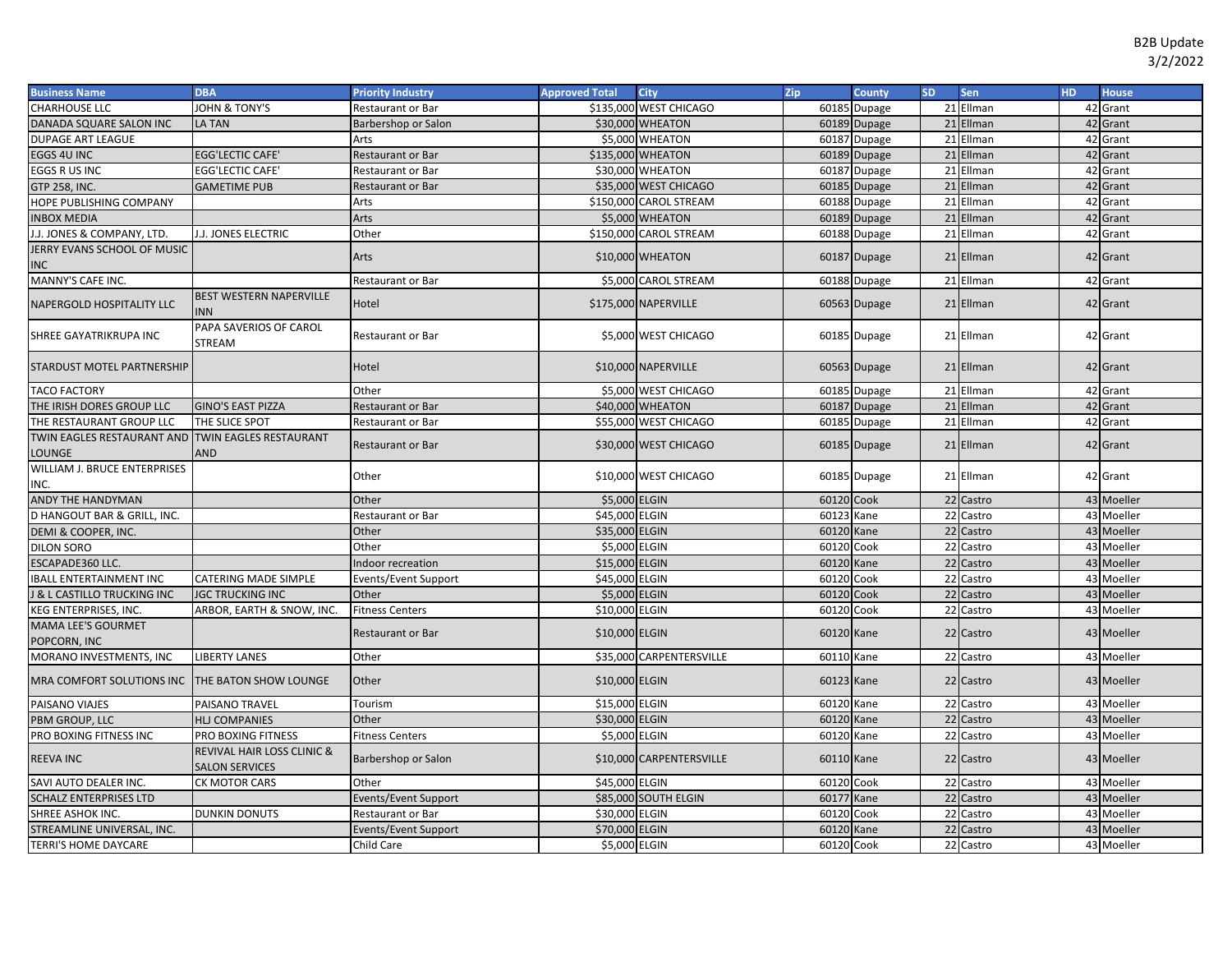| <b>Business Name</b>                                        | <b>DBA</b>                                               | <b>Priority Industry</b>         | <b>Approved Total</b> | <b>City</b>               | Zip        | County       | <b>SD</b> | Sen           | HD. | <b>House</b> |
|-------------------------------------------------------------|----------------------------------------------------------|----------------------------------|-----------------------|---------------------------|------------|--------------|-----------|---------------|-----|--------------|
| UNIVERSAL REAL ESTATE, LLC                                  |                                                          | Other                            |                       | \$5,000 CARPENTERSVILLE   | 60110 Kane |              |           | 22 Castro     |     | 43 Moeller   |
| <b>VEGA'S HAIR SALON</b><br>INCORPORATED                    | <b>VEGAS HAIR SALON INC</b>                              | Barbershop or Salon              | \$5,000 ELGIN         |                           | 60120 Cook |              |           | 22 Castro     |     | 43 Moeller   |
| WON SUNG, DDS, LLC                                          |                                                          | Other                            | \$30,000 ELGIN        |                           | 60120 Kane |              |           | 22 Castro     |     | 43 Moeller   |
| <b>3LA HOSPITALITY INC</b>                                  | COMFORT INN                                              | Hotel                            |                       | \$135,000 HOFFMAN ESTATES | 60169 Cook |              | 22        | Castro        | 44  | Crespo       |
| A2Z FAMILY DENTAL, P.C.                                     | A2Z FAMILY DENTAL, P.C.                                  | Other                            |                       | \$15,000 HANOVER PARK     | 60133 Cook |              | 22        | Castro        | 44  | Crespo       |
| <b>ACROSS THE GLOBE INC</b>                                 | <b>ACROSS THE GLOBE TOURS INC.</b>                       | Tourism                          |                       | \$150,000 HOFFMAN ESTATES | 60169 Cook |              |           | 22 Castro     | 44  | Crespo       |
| <b>ARJAV CORPORATION</b>                                    | <b>CHIROCENTER</b>                                       | Other                            |                       | \$20,000 HANOVER PARK     | 60133 Cook |              |           | 22 Castro     |     | 44 Crespo    |
| ART CD INC.                                                 | CD ONE PRICE CLEANERS                                    | Laundry Services or Dry-cleaning |                       | \$85,000 HANOVER PARK     | 60133 Cook |              | 22        | Castro        | 44  | Crespo       |
| <b>BARRINGTON DONUTS, INC.</b>                              | DUNKIN DONUTS/BASKIN<br>ROBBINS                          | <b>Restaurant or Bar</b>         |                       | \$45,000 HANOVER PARK     | 60133 Cook |              |           | 22 Castro     | 44  | Crespo       |
| <b>BHARTI'S TAILOR</b>                                      |                                                          | Laundry Services or Dry-cleaning |                       | \$10,000 HANOVER PARK     |            | 60133 Dupage |           | 22 Castro     |     | 44 Crespo    |
| CANTARITTO'S TAQUERIA & BAR CANTARITTO'S TAQUERIA &<br>INC. | <b>BAR INC.</b>                                          | <b>Restaurant or Bar</b>         |                       | \$10,000 HOFFMAN ESTATES  | 60169 Cook |              |           | 22 Castro     |     | 44 Crespo    |
| CYMY INC NEW LAUNDRY LANE                                   |                                                          | Laundry Services or Dry-cleaning |                       | \$25,000 HANOVER PARK     | 60133 Cook |              |           | 22 Castro     |     | 44 Crespo    |
| <b>EAGLE CLEANERS</b>                                       |                                                          | Laundry Services or Dry-cleaning |                       | \$5,000 HANOVER PARK      |            | 60133 Dupage |           | 22 Castro     |     | 44 Crespo    |
| <b>GYMKHANA GYMNASTICS CLUB</b><br>INC                      | <b>GYMKHANA GYMNASTICS CLUB</b><br>AND DANCE STUDIO36248 | <b>Fitness Centers</b>           |                       | \$90,000 HANOVER PARK     | 60133 Cook |              |           | 22 Castro     |     | 44 Crespo    |
| HOFFMAN DONUTS, INC.                                        | <b>DUNKIN DONUTS/BASKIN</b><br><b>ROBBINS</b>            | <b>Restaurant or Bar</b>         |                       | \$20,000 HOFFMAN ESTATES  | 60169 Cook |              |           | 22 Castro     |     | 44 Crespo    |
| INDIA HOUSE CATERING LLC                                    | NDIA HOUSE CATERING LLC                                  | Other                            |                       | \$150,000 HOFFMAN ESTATES | 60169 Cook |              |           | 22 Castro     | 44  | Crespo       |
| J & S GLAMOUR HAIR SALON<br>INC.                            |                                                          | Barbershop or Salon              |                       | \$5,000 HANOVER PARK      | 60133 Cook |              |           | 22 Castro     | 44  | Crespo       |
| K&D CLEANING SERVICE                                        | K&D CLEANING SERVICE                                     | Other                            |                       | \$5,000 HANOVER PARK      | 60133 Cook |              |           | 22 Castro     | 44  | Crespo       |
| LA MICHOACANA AZTECA INC.                                   | LA MICHOACANA AZTECA INC.                                | Other                            |                       | \$5,000 HANOVER PARK      | 60133 Cook |              |           | 22 Castro     |     | 44 Crespo    |
| MAGICLIPPERS BEAUTY SALON                                   | MAGICLIPPERS BEAUTY SALON Barbershop or Salon            |                                  |                       | \$10,000 HANOVER PARK     | 60133 Cook |              |           | 22 Castro     |     | 44 Crespo    |
| MARY CHAY HAIR SALON INC                                    |                                                          | Barbershop or Salon              |                       | \$5,000 HANOVER PARK      | 60133 Cook |              |           | 22 Castro     |     | 44 Crespo    |
| MILI'S HAIR SALON                                           |                                                          | Barbershop or Salon              |                       | \$10,000 HANOVER PARK     | 60133 Cook |              | 22        | Castro        | 44  | Crespo       |
| NORTHERN FRAME & AUTO INC.                                  |                                                          | Other                            |                       | \$20,000 HANOVER PARK     | 60133 Cook |              |           | 22 Castro     | 44  | Crespo       |
| PRIMARY DENTAL LTD                                          | PRIMARY DENTAL                                           | Other                            |                       | \$25,000 HANOVER PARK     | 60133 Cook |              |           | 22 Castro     |     | 44 Crespo    |
| REVENTON PROMOTIONS INC.                                    |                                                          | Events/Event Support             |                       | \$150,000 STREAMWOOD      | 60107 Cook |              |           | 22 Castro     | 44  | Crespo       |
| SIMRAZ INC                                                  | SIMRAZ INC                                               | Tourism                          |                       | \$15,000 HANOVER PARK     | 60133 Cook |              |           | 22 Castro     | 44  | Crespo       |
| SPEEDY CLEANING SERVICE INC                                 |                                                          | Other                            |                       | \$5,000 HANOVER PARK      | 60133 Cook |              |           | 22 Castro     | 44  | Crespo       |
| <b>SUNSTAR HOFFMAN INC</b>                                  | <b>RED ROOF PLUS</b>                                     | Hotel                            |                       | \$65,000 HOFFMAN ESTATES  | 60169 Cook |              |           | 22 Castro     | 44  | Crespo       |
| TPACTOOLS, INC.                                             |                                                          | Other                            |                       | \$20,000 HANOVER PARK     | 60133      | Cook         | 22        | Castro        | 44  | Crespo       |
| 980 LAKE CORP.                                              | <b>DAPPERS</b>                                           | <b>Restaurant or Bar</b>         |                       | \$40,000 ADDISON          |            | 60101 Dupage | 23        | <b>VACANT</b> | 45  | Lewis        |
| <b>ACOUSTIC SOUND PANELS CORP</b>                           | <b>ACOUSTIC SOUND PANELS</b><br><b>CORP</b>              | Events/Event Support             |                       | \$10,000 BLOOMINGDALE     |            | 60108 Dupage |           | 23 VACANT     |     | 45 Lewis     |
| AJIT SINGH                                                  |                                                          | Tourism                          |                       | \$10,000 ADDISON          |            | 60101 Dupage |           | 23 VACANT     | 45  | Lewis        |
| <b>ALKA SUB CORP</b>                                        | <b>SUBWAY</b>                                            | Other                            |                       | \$25,000 ADDISON          |            | 60101 Dupage |           | 23 VACANT     | 45  | Lewis        |
| ANNA KRISTINA ROGERS                                        |                                                          | Other                            |                       | \$10,000 ADDISON          |            | 60101 Dupage |           | 23 VACANT     |     | 45 Lewis     |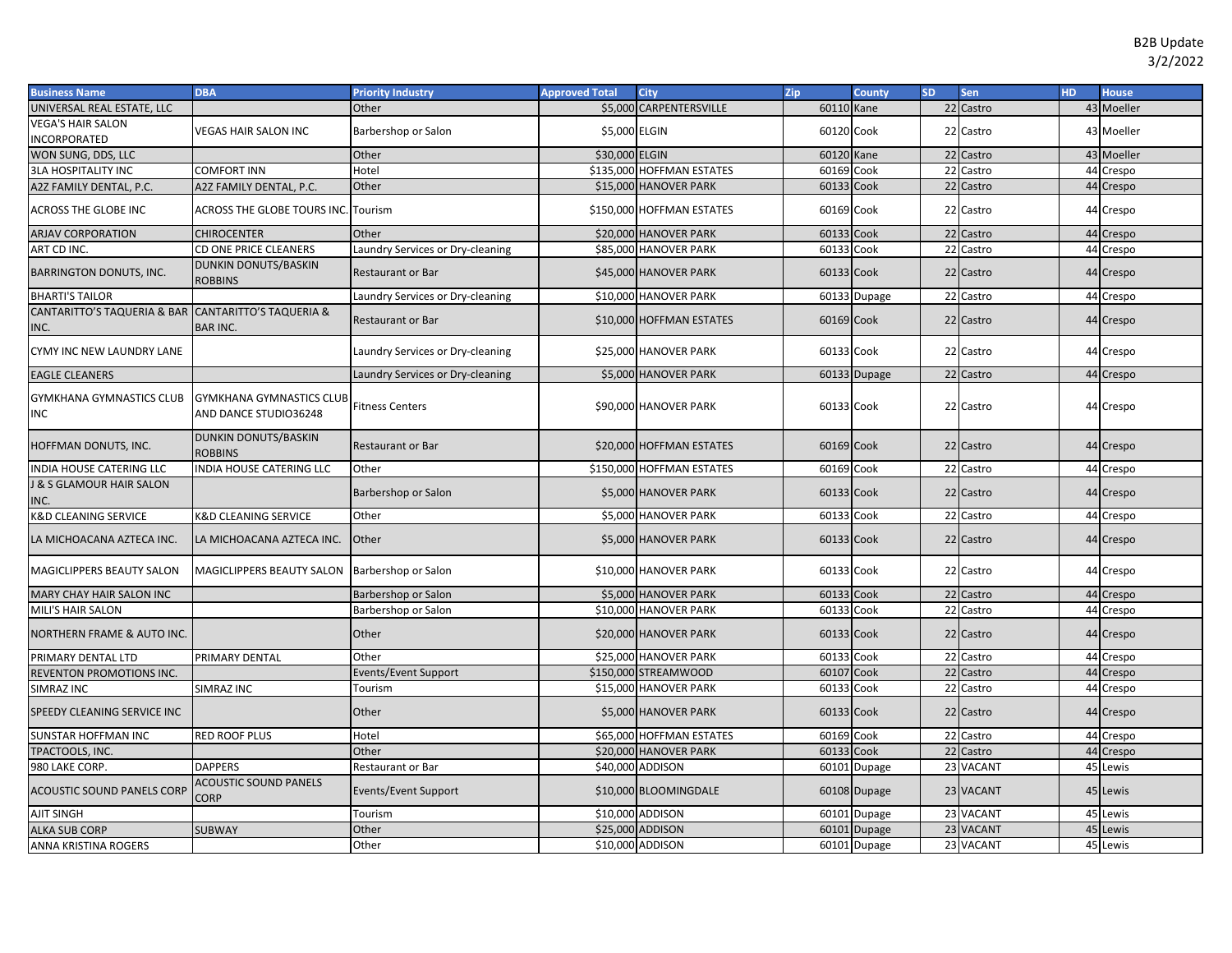| <b>Business Name</b>                             | <b>DBA</b>                                   | <b>Priority Industry</b>         | <b>Approved Total</b> | <b>City</b>               | Zip | <b>County</b>             | <b>SD</b> | <b>Sen</b> | HD. | <b>House</b> |
|--------------------------------------------------|----------------------------------------------|----------------------------------|-----------------------|---------------------------|-----|---------------------------|-----------|------------|-----|--------------|
| ARELI SPORTSWEAR LLC                             | ARELI SPORTSWEAR LLC                         | Other                            |                       | \$20,000 WEST CHICAGO     |     | 60185 Dupage              |           | 23 VACANT  |     | 45 Lewis     |
| <b>BLACKDUCK, INC.</b>                           | <b>MONEY MAILER OF</b><br>NAPERVILLE         | Other                            |                       | \$15,000 BLOOMINGDALE     |     | 60108 Dupage              |           | 23 VACANT  |     | 45 Lewis     |
| <b>BLOOMINGDALE DONUTS</b>                       | <b>DUNKIN DONUTS</b>                         | <b>Restaurant or Bar</b>         |                       | \$25,000 BLOOMINGDALE     |     | 60108 Dupage              |           | 23 VACANT  |     | 45 Lewis     |
| DIAMOND TOOL & MOLD, INC.                        | DIAMOND TOOL & MOLD, INC.                    | Other                            |                       | \$20,000 ADDISON          |     | 60101 Dupage              |           | 23 VACANT  | 45  | Lewis        |
| DOJO, INC.                                       |                                              | Other                            |                       | \$15,000 ADDISON          |     | 60101 Dupage              |           | 23 VACANT  |     | 45 Lewis     |
| FETT ENTERPRISES INC                             | <b>ION EXHIBITS</b>                          | <b>Events/Event Support</b>      | \$150,000 ITASCA      |                           |     | 60143 Dupage              |           | 23 VACANT  |     | 45 Lewis     |
| GORDITAS DON COCO INC.                           |                                              | <b>Restaurant or Bar</b>         |                       | \$15,000 ADDISON          |     | 60101 Dupage              |           | 23 VACANT  |     | 45 Lewis     |
| JAD TRANSPORTATION 1 INC                         |                                              | Tourism                          |                       | \$10,000 ADDISON          |     | 60101 Dupage              |           | 23 VACANT  |     | 45 Lewis     |
| K. S. HOSPITALITY, INC.                          | <b>HAMPTON INN AND SUITES</b>                | Hotel                            |                       | \$50,000 ADDISON          |     | 60101 Dupage              |           | 23 VACANT  |     | 45 Lewis     |
| MANGY DAWG LLC                                   | <b>MANGY DAWG PUB</b>                        | Restaurant or Bar                |                       | \$60,000 HANOVER PARK     |     | $\overline{601}33$ Dupage |           | 23 VACANT  |     | 45 Lewis     |
| MILLIE'S PANCAKE SHOPPE II,<br>INC.              | THE MILLIES MARKET ADDISON                   | Other                            |                       | \$40,000 ADDISON          |     | 60101 Dupage              |           | 23 VACANT  |     | 45 Lewis     |
| <b>NAXOS GREEK ISLAND</b><br>RESTAURANT INC      | NAXOS GREEK ISLAND<br>RESTAURANT             | Other                            | \$30,000 ITASCA       |                           |     | 60143 Dupage              |           | 23 VACANT  |     | 45 Lewis     |
| NILKANTH INVESTMENT INC                          | CD ONE PRICE CLEANERS #12                    | Laundry Services or Dry-cleaning | \$150,000 CHICAGO     |                           |     | 60185 Dupage              |           | 23 VACANT  |     | 45 Lewis     |
| PERK UP INC                                      | DA PIZZA DUDE                                | <b>Events/Event Support</b>      |                       | \$30,000 ADDISON          |     | 60101 Dupage              |           | 23 VACANT  |     | 45 Lewis     |
| ROCKSTAR SALON AND SPA LTD                       |                                              | <b>Barbershop or Salon</b>       |                       | \$40,000 ROSELLE          |     | 60172 Dupage              |           | 23 VACANT  |     | 45 Lewis     |
| SCOOBY'S RED HOTS INC III                        | SCOOBY'S                                     | Restaurant or Bar                |                       | \$20,000 WEST CHICAGO     |     | 60185 Dupage              |           | 23 VACANT  |     | 45 Lewis     |
| <b>SKULL &amp; THRONES INC</b>                   |                                              | Barbershop or Salon              |                       | \$5,000 ADDISON           |     | 60101 Dupage              |           | 23 VACANT  |     | 45 Lewis     |
| SMOOTH PRRODUCTIONS LLC                          |                                              | Events/Event Support             |                       | \$70,000 WEST CHICAGO     |     | 60185 Dupage              |           | 23 VACANT  |     | 45 Lewis     |
| SPORTSKIDS INC.                                  |                                              | Other                            |                       | \$35,000 ADDISON          |     | 60101 Dupage              |           | 23 VACANT  |     | 45 Lewis     |
| STEVEN NORMAN BALLET LLC                         | THE CHICAGO SCHOOL OF<br><b>BALLET</b>       | Arts                             |                       | \$5,000 BLOOMINGDALE      |     | 60108 Dupage              |           | 23 VACANT  |     | 45 Lewis     |
| SUN DENTAL LAB, INC.                             |                                              | Other                            |                       | \$10,000 ADDISON          |     | 60101 Dupage              |           | 23 VACANT  |     | 45 Lewis     |
| T & C GYMNASTICS, LLC                            | <b>GYM STARS ETC</b>                         | <b>Fitness Centers</b>           |                       | \$50,000 ADDISON          |     | 60101 Dupage              |           | 23 VACANT  |     | 45 Lewis     |
| THAT ITALIAN PLACE, INC.                         | <b>AURELIOS PIZZA ADDISON</b>                | <b>Restaurant or Bar</b>         |                       | \$30,000 ADDISON          |     | 60101 Dupage              |           | 23 VACANT  | 45  | Lewis        |
| TOES IN THE SAND, LLC                            | CLUB PILATES BLOOMINGDALE                    | <b>Fitness Centers</b>           |                       | \$35,000 BLOOMINGDALE     |     | 60108 Dupage              |           | 23 VACANT  |     | 45 Lewis     |
| UNDERSCORE INC.                                  | <b>BRIKI CAFE</b>                            | <b>Restaurant or Bar</b>         |                       | \$15,000 ADDISON          |     | 60101 Dupage              |           | 23 VACANT  |     | 45 Lewis     |
| WOOD DALE EXPRESS, INC.                          | THORNWOOD RESTAURANT<br>AND LOUNGE           | Events/Event Support             |                       | \$60,000 WOOD DALE        |     | 60191 Dupage              |           | 23 VACANT  |     | 45 Lewis     |
| <b>ADDISON ALL SPORTS</b><br>COMPANY, INC.       | FOUR SEASONS AMUSEMENTS Events/Event Support |                                  |                       | \$75,000 ADDISON          |     | 60101 Dupage              |           | 23 VACANT  |     | 46 Conroy    |
| <b>ADDISON HOTELS LLC</b>                        | HILTON GARDEN INN ADDISON Hotel              |                                  | \$250,000 ADDISON     |                           |     | 60101 Dupage              |           | 23 VACANT  |     | 46 Conroy    |
| ALL FLOW SERVICES, INC.                          |                                              | Other                            |                       | \$35,000 ADDISON          |     | 60101 Dupage              |           | 23 VACANT  |     | 46 Conroy    |
| ARWA HOLDINGS LLC                                | <b>IDOF FRESH MEDITERRANEAN</b>              | Restaurant or Bar                |                       | \$10,000 OAKBROOK TERRACE |     | 60181 Dupage              |           | 23 VACANT  |     | 46 Conroy    |
| AURELIO'S OF OAKBROOK INC.                       |                                              | <b>Restaurant or Bar</b>         |                       | \$15,000 VILLA PARK       |     | 60181 Dupage              |           | 23 VACANT  | 46  | Conroy       |
| <b>BRIAN PAUL STUDIOS INC</b>                    |                                              | Other                            |                       | \$15,000 ADDISON          |     | 60101 Dupage              |           | 23 VACANT  |     | 46 Conroy    |
| <b>C.I. COIFFURES OAK BROOK</b><br>TERRACE, INC. |                                              | Barbershop or Salon              |                       | \$65,000 OAKBROOK TERRACE |     | 60181 Dupage              |           | 23 VACANT  |     | 46 Conroy    |
| CATERING ENTERPRISES LTD                         |                                              | Restaurant or Bar                | \$150,000 ADDISON     |                           |     | 60101 Dupage              |           | 23 VACANT  |     | 46 Conroy    |
| <b>CCN TRANSPORT INC</b>                         |                                              | Other                            |                       | \$5,000 GLENDALE HEIGHTS  |     | 60139 Dupage              |           | 23 VACANT  |     | 46 Conroy    |
| CHICAGO EMPIRE LIMOUSINE                         |                                              |                                  |                       |                           |     |                           |           |            |     |              |
| INC                                              |                                              | Other                            |                       | \$60,000 GLENDALE HEIGHTS |     | 60139 Dupage              |           | 23 VACANT  |     | 46 Conroy    |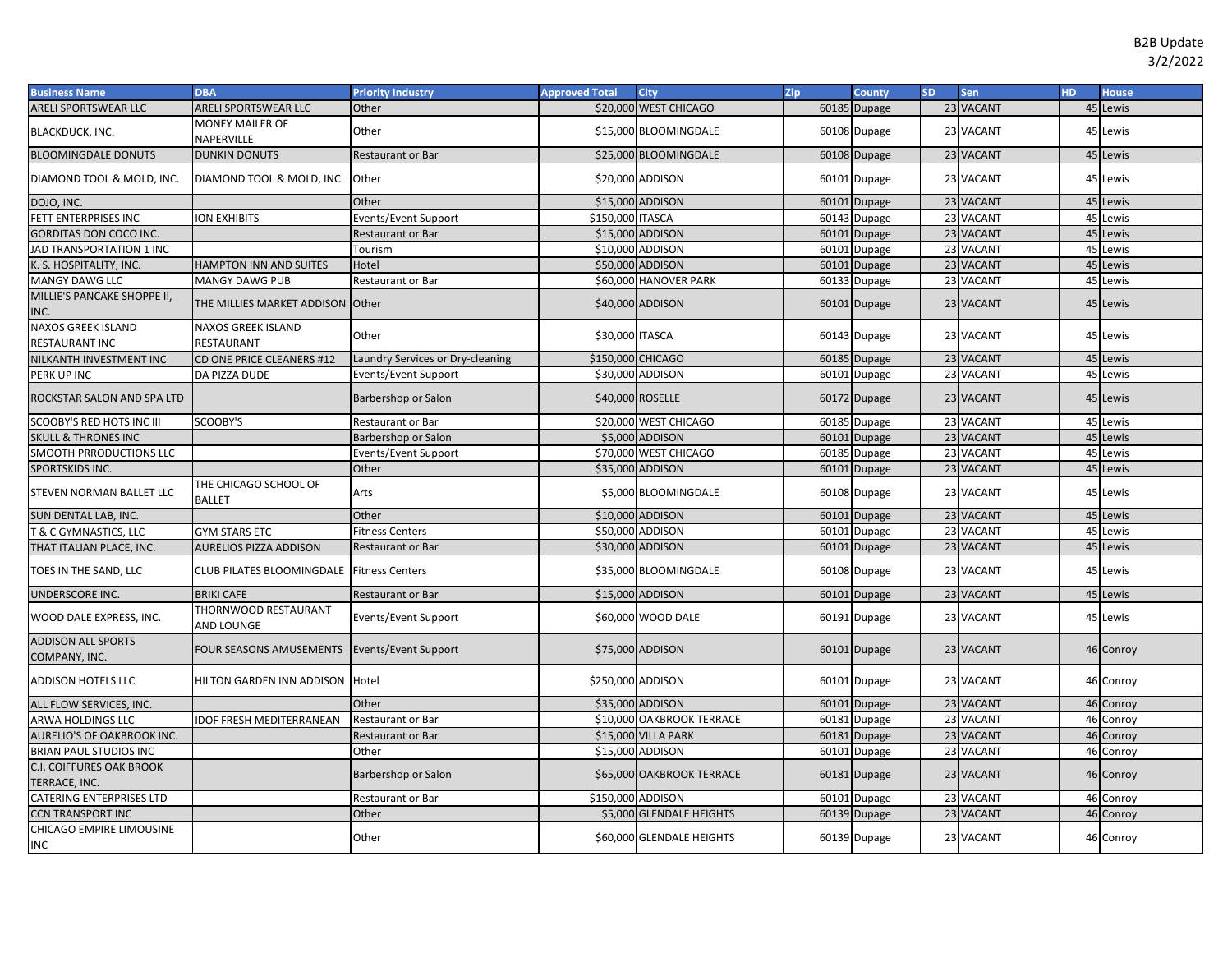| <b>Business Name</b>                           | <b>DBA</b>                                        | <b>Priority Industry</b>        | <b>Approved Total</b> | <b>City</b>                | Zip | <b>County</b> | <b>SD</b> | Sen       | HD. | <b>House</b> |
|------------------------------------------------|---------------------------------------------------|---------------------------------|-----------------------|----------------------------|-----|---------------|-----------|-----------|-----|--------------|
| CORKY'S CATERING INC.                          | CORKY'S CATERING                                  | Other                           | \$150,000 ADDISON     |                            |     | 60101 Dupage  |           | 23 VACANT |     | 46 Conroy    |
| CUNNINGHAM CIRCUIT<br>ETCHING, LLC             |                                                   | Other                           |                       | \$10,000 ADDISON           |     | 60101 Dupage  |           | 23 VACANT |     | 46 Conroy    |
| DANCE VILLA, INC                               | DBA CHICAGO DANCE FACTORY Indoor recreation       |                                 |                       | \$5,000 VILLA PARK         |     | 60181 Dupage  |           | 23 VACANT |     | 46 Conroy    |
| DJ EXECUTIVE LIMO INC.                         |                                                   | Other                           |                       | \$20,000 GLENDALE HEIGHTS  |     | 60139 Dupage  |           | 23 VACANT |     | 46 Conroy    |
| EL TESORO RESTAURANT 2 INC                     |                                                   | <b>Restaurant or Bar</b>        |                       | \$35,000 GLENDALE HEIGHTS  |     | 60139 Dupage  |           | 23 VACANT |     | 46 Conroy    |
| EPIC NAILS, INC                                |                                                   | Barbershop or Salon             |                       | \$25,000 ADDISON           |     | 60101 Dupage  |           | 23 VACANT |     | 46 Conroy    |
| FREIRE CINEMA STUDIO                           | FREIRE CINEMA STUDIO                              | Events/Event Support            |                       | \$15,000 GLENDALE HEIGHTS  |     | 60139 Dupage  |           | 23 VACANT |     | 46 Conroy    |
| FROZEN SMILES INCORPORATED                     | <b>MENCHIE'S FROZEN YOGURT</b>                    | Restaurant or Bar               |                       | \$35,000 ADDISON           |     | 60101 Dupage  |           | 23 VACANT |     | 46 Conroy    |
| <b>GLOBAL IMMIGRATION AND</b><br>TRAVELS, LLC  | <b>GLOBAL IMMIGRATION AND</b><br>TRAVELS          | Tourism                         |                       | \$10,000 GLENDALE HEIGHTS  |     | 60139 Dupage  |           | 23 VACANT |     | 46 Conroy    |
| <b>GTS TRUCK AND TRAILER INC</b>               |                                                   | Other                           | \$135,000 ADDISON     |                            |     | 60101 Dupage  |           | 23 VACANT |     | 46 Conroy    |
| HAMMERHEAD<br>ENTERTAINMENT INC                | MUGGS N MANOR                                     | <b>Restaurant or Bar</b>        |                       | \$20,000 ADDISON           |     | 60101 Dupage  |           | 23 VACANT |     | 46 Conroy    |
| <b>JAMES STAHELIN ENTERPRISES</b>              |                                                   | Other                           |                       | \$35,000 ADDISON           |     | 60101 Dupage  |           | 23 VACANT |     | 46 Conroy    |
| JAY DIPAMAA EYEBROW INC                        |                                                   | Barbershop or Salon             |                       | \$10,000 ADDISON           |     | 60101 DuPage  |           | 23 VACANT |     | 46 Conroy    |
| JENESIS SOFTWARE CONSULTING<br>LLC             | <b>JENESIS SOFTWARE LLC</b>                       | Other                           |                       | \$10,000 GLENDALE HEIGHTS  |     | 60139 Dupage  |           | 23 VACANT |     | 46 Conroy    |
| KI'S RESTAURANT INC                            |                                                   | <b>Restaurant or Bar</b>        |                       | \$110,000 GLENDALE HEIGHTS |     | 60139 Dupage  |           | 23 VACANT |     | 46 Conroy    |
| LA CAMPANA RESTAURANT INC                      | LA CAMPANA RESTAURANT                             | <b>Restaurant or Bar</b>        |                       | \$105,000 BLOOMINGDALE     |     | 60108 Dupage  |           | 23 VACANT |     | 46 Conroy    |
| LITRONICX LTD.                                 |                                                   | Events/Event Support            |                       | \$40,000 ADDISON           |     | 60101 Dupage  |           | 23 VACANT |     | 46 Conroy    |
| M DANCE CENTER LLC                             | FLOURISH DANCE ACADEMY                            | <b>Fitness Centers</b>          |                       | \$5,000 CAROL STREAM       |     | 60188 Dupage  |           | 23 VACANT |     | 46 Conroy    |
| MIDWEST PHYSICAL MEDICINE &<br>REHAB CENTER    |                                                   | Other                           |                       | \$10,000 GLENDALE HEIGHTS  |     | 60139 Dupage  |           | 23 VACANT |     | 46 Conroy    |
| MNG BLECKE CORP                                | MNG AUTO BODY SHOP                                | Other                           |                       | \$5,000 ADDISON            |     | 60101 Dupage  |           | 23 VACANT |     | 46 Conroy    |
| MONTECASINO MEXICAN GRILL<br>AND BAR           | MONTECASINO MEXICAN GRILL<br><b>AND BAR</b>       | <b>Restaurant or Bar</b>        |                       | \$30,000 VILLA PARK        |     | 60181 Dupage  |           | 23 VACANT |     | 46 Conroy    |
| NAILA HAIR AND BEAUTY SALON                    | <b>NAILA HAIR AND BEAUTY</b><br>SALON             | Barbershop or Salon             |                       | \$15,000 GLENDALE HEIGHTS  |     | 60139 Dupage  |           | 23 VACANT |     | 46 Conroy    |
| <b>ORCHESTRA 33</b><br>ENTERTAINMENT, INC.     | <b>ORCHESTRA 33</b>                               | Arts                            |                       | \$45,000 CAROL STREAM      |     | 60188 Dupage  |           | 23 VACANT |     | 46 Conroy    |
| PAPADATOS RESTAURANT CORP                      | <b>MANNY'S ALE HOUSE</b>                          | <b>Restaurant or Bar</b>        |                       | \$15,000 ELMHURST          |     | 60126 Dupage  |           | 23 VACANT |     | 46 Conroy    |
| PILALIS ENTERPRISES INC.                       | CENTER STAGE DANCE STUDIO Indoor recreation       |                                 |                       | \$70,000 BLOOMINGDALE      |     | 60108 Dupage  |           | 23 VACANT |     | 46 Conroy    |
| PROTO PRODUCTIONS, INC.                        |                                                   | Other                           |                       | \$50,000 ADDISON           |     | 60101 Dupage  |           | 23 VACANT |     | 46 Conroy    |
| <b>QUALITY FIRST CLEANERS</b>                  |                                                   | aundry Services or Dry-cleaning |                       | \$10,000 ADDISON           |     | 60101 Dupage  |           | 23 VACANT |     | 46 Conroy    |
| R FUTURE CORP                                  | <b>FUN SERVICES</b>                               | Events/Event Support            |                       | \$50,000 ADDISON           |     | 60101 Dupage  |           | 23 VACANT |     | 46 Conroy    |
| REGAL MANUFACTURING<br>COMPANY, INC.           | REGAL SEATING COMPANY                             | Other                           | \$150,000 ADDISON     |                            |     | 60101 Dupage  |           | 23 VACANT |     | 46 Conroy    |
| RFUTURE TOO CORP                               | <b>BAM AUTO SUPPLY</b>                            | Other                           |                       | \$65,000 ADDISON           |     | 60101 Dupage  |           | 23 VACANT |     | 46 Conroy    |
| SHAADI CREATIONS IL INC                        |                                                   | Other                           |                       | \$90,000 GLENDALE HEIGHTS  |     | 60139 Dupage  |           | 23 VACANT |     | 46 Conroy    |
| SHALIMAR BANQUETS AND<br>CONVENTION CENTER LLC | SHALIMAR BANQUETS AND<br><b>CONVENTION CENTER</b> | Other                           | \$150,000 ADDISON     |                            |     | 60101 Dupage  |           | 23 VACANT |     | 46 Conroy    |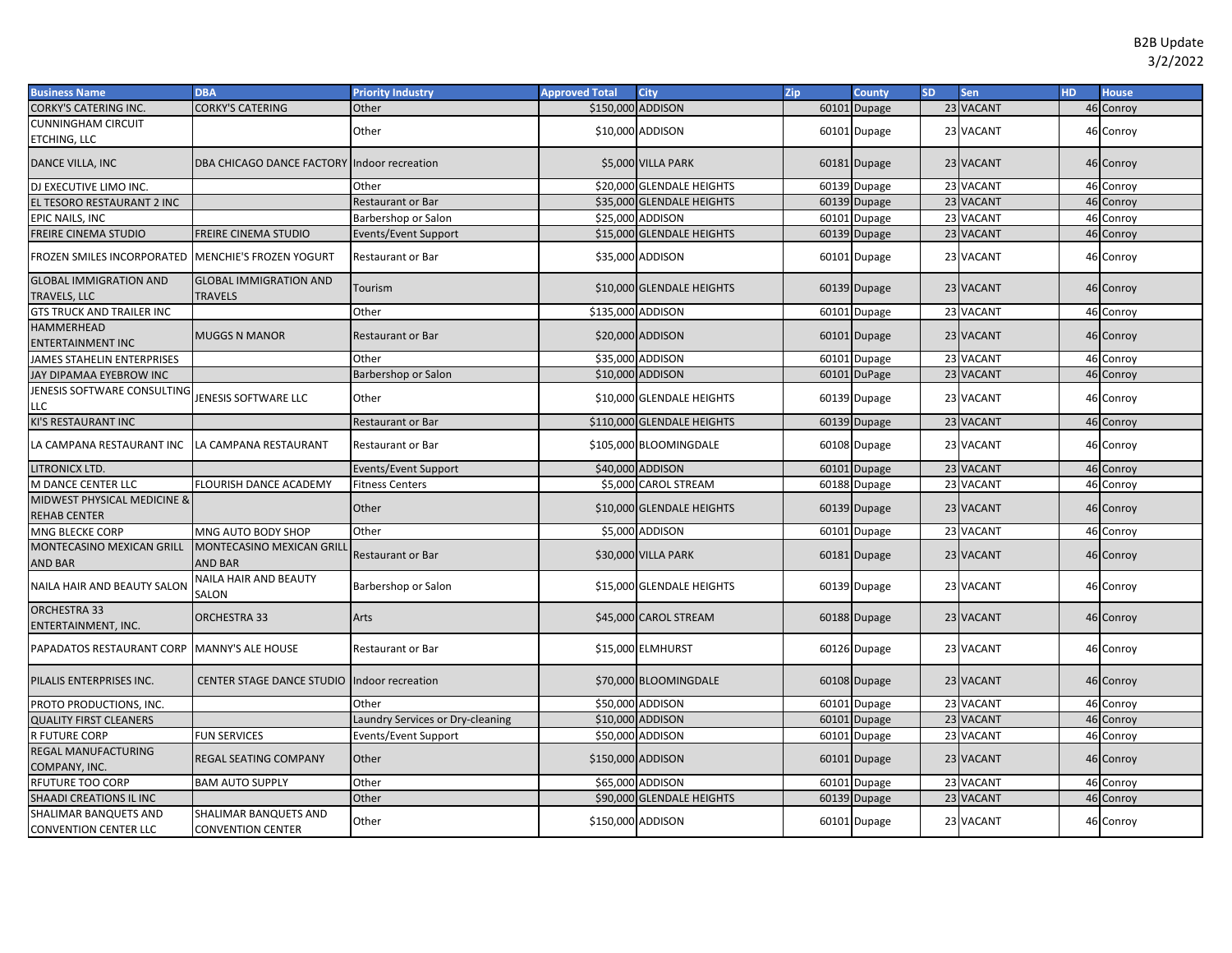| <b>Business Name</b>                                          | <b>DBA</b>                                        | <b>Priority Industry</b>         | <b>Approved Total</b> | <b>City</b>               | Zip        | <b>County</b> | <b>SD</b> | Sen               | <b>HD</b> | <b>House</b>    |
|---------------------------------------------------------------|---------------------------------------------------|----------------------------------|-----------------------|---------------------------|------------|---------------|-----------|-------------------|-----------|-----------------|
| STARDUST BOWL OF ADDISON,                                     | STARDUST BOWL OF ADDISON,                         | Indoor recreation                | \$145,000 ADDISON     |                           |            | 60101 Dupage  |           | 23 VACANT         |           | 46 Conroy       |
| TCHTCHE CIGAR SHOP INC                                        |                                                   | Restaurant or Bar                |                       | \$10,000 GLENDALE HEIGHTS |            | 60139 Dupage  |           | 23 VACANT         |           | 46 Conroy       |
| THOMAS N GRIECO                                               | TOMMY'S RED HOTS                                  | Restaurant or Bar                |                       | \$30,000 GLENDALE HEIGHTS |            | 60139 Dupage  |           | 23 VACANT         |           | 46 Conroy       |
| <b>TOSEEF HASAN OD LTD</b>                                    |                                                   | Other                            |                       | \$10,000 ADDISON          |            | 60101 Dupage  |           | 23 VACANT         |           | 46 Conroy       |
| <b>TRADEMARK HOSPITALITY</b><br><b>GROUP INC</b>              | RAMADA                                            | Hotel                            |                       | \$90,000 GLENDALE HEIGHTS |            | 60139 Dupage  |           | 23 VACANT         |           | 46 Conroy       |
| WHITE EAGLE INC                                               |                                                   | Tourism                          |                       | \$15,000 ADDISON          |            | 60101 Dupage  |           | 23 VACANT         |           | 46 Conroy       |
| <b>WORRY FREE INSURANCE INC</b>                               | <b>ALLSTATE</b>                                   | Other                            |                       | \$25,000 GLENDALE HEIGHTS |            | 60139 Dupage  |           | 23 VACANT         |           | 46 Conroy       |
| YOUNG TECHNOLOGY INC.                                         |                                                   | Other                            | \$150,000 ADDISON     |                           |            | 60101 Dupage  |           | 23 VACANT         |           | 46 Conroy       |
| <b>ARA NAILS INC</b>                                          | <b>BIEN ASSORTI</b>                               | Barbershop or Salon              |                       | \$25,000 HINSDALE         |            | 60521 Dupage  |           | 24 Glowiak Hilton |           | 47 Mazzochi     |
| <b>COMMUNITY HOUSE</b>                                        | THE COMMUNITY HOUSE                               | Arts                             |                       | \$65,000 HINSDALE         |            | 60521 Dupage  |           | 24 Glowiak Hilton |           | 47 Mazzochi     |
| DAVANTIS WESTERN SPRINGS<br>LLC                               | DAVANTI'S WESTERN SPRINGS                         | <b>Restaurant or Bar</b>         |                       | \$90,000 WESTERN SPRING   | 60558 Cook |               |           | 24 Glowiak Hilton |           | 47 Mazzochi     |
| DEK VENTURE, INC.                                             | <b>BURN BOOT CAMP WESTMONT Fitness Centers</b>    |                                  |                       | \$5,000 WESTMONT          |            | 60559 Dupage  |           | 24 Glowiak Hilton |           | 47 Mazzochi     |
| <b>ELMHURST ART MUSEUM</b>                                    |                                                   | Museum or Movie Theater          |                       | \$50,000 ELMHURST         |            | 60126 Dupage  |           | 24 Glowiak Hilton |           | 47 Mazzochi     |
| <b>GIA MIA ELMHURST LLC</b>                                   |                                                   | Restaurant or Bar                |                       | \$35,000 ELMHURST         |            | 60126 Dupage  |           | 24 Glowiak Hilton |           | 47 Mazzochi     |
| JEFFREY W. CHANDLER, DDS, MD<br>PC                            |                                                   | Other                            |                       | \$30,000 ELMHURST         |            | 60126 Dupage  |           | 24 Glowiak Hilton |           | 47 Mazzochi     |
| KELLY CRUISES AND TOURS INC.                                  |                                                   | Tourism                          |                       | \$105,000 CLARENDON HILLS |            | 60514 Dupage  |           | 24 Glowiak Hilton |           | 47 Mazzochi     |
| <b>KOHANA CORP</b>                                            |                                                   | <b>Fitness Centers</b>           |                       | \$55,000 HINSDALE         |            | 60521 Dupage  |           | 24 Glowiak Hilton |           | 47 Mazzochi     |
| LAS PALMAS OF WESTMONT<br>INC.                                |                                                   | Restaurant or Bar                |                       | \$75,000 WESTMONT         |            | 60559 Dupage  |           | 24 Glowiak Hilton |           | 47 Mazzochi     |
| <b>MBR SOLUTIONS LLC</b>                                      | <b>BRICKS 4 KIDZ OAK BROOK</b>                    | Indoor recreation                |                       | \$20,000 WESTMONT         |            | 60559 Dupage  |           | 24 Glowiak Hilton |           | 47 Mazzochi     |
| NU-OAKBROOK, LLC                                              | <b>LICENSED OPERATOR OF THE</b><br>TABLE AT CRATE | Restaurant or Bar                |                       | \$5,000 OAK BROOK         |            | 60523 Dupage  |           | 24 Glowiak Hilton |           | 47 Mazzochi     |
| <b>OAKBROOK HOTEL LLC</b>                                     | SLEEP INN/MAINSTAY SUITES                         | Hotel                            |                       | \$10,000 OAKBROOK TERRACE |            | 60181 Dupage  |           | 24 Glowiak Hilton |           | 47 Mazzochi     |
| <b>OBTPONY EXPRESS LLC</b>                                    |                                                   | Restaurant or Bar                |                       | \$30,000 OAKBROOK TERRACE |            | 60181 Dupage  |           | 24 Glowiak Hilton |           | 47 Mazzochi     |
| <b>PAMKEL INC</b>                                             | RAINBOW CAFE                                      | Restaurant or Bar                |                       | \$90,000 ELMHURST         |            | 60126 Dupage  |           | 24 Glowiak Hilton |           | 47 Mazzochi     |
| PILOT PETES COFFEE & TREATS,<br>LLC                           | PILOT PETES COFFEE & TREATS                       | Other                            |                       | \$15,000 ELMHURST         |            | 60126 Dupage  |           | 24 Glowiak Hilton |           | 47 Mazzochi     |
| PIZZA BAR - OAK BROOK, LLC                                    | LABARRA                                           | Restaurant or Bar                |                       | \$30,000 OAK BROOK        |            | 60523 Dupage  |           | 24 Glowiak Hilton |           | 47 Mazzochi     |
| PURE VIBE DANCE CENTER LLC                                    |                                                   | <b>Fitness Centers</b>           |                       | \$25,000 WESTMONT         |            | 60559 Dupage  |           | 24 Glowiak Hilton |           | 47 Mazzochi     |
| RISING GODDESS FITNESS, INC.                                  |                                                   | <b>Fitness Centers</b>           |                       | \$15,000 WESTMONT         |            | 60559 Dupage  |           | 24 Glowiak Hilton |           | 47 Mazzochi     |
| SHREE NAM INC                                                 | BESTWESTERN PLUS<br><b>OAKBROOK INN</b>           | Hotel                            |                       | \$115,000 WESTMONT        |            | 60559 Dupage  |           | 24 Glowiak Hilton |           | 47 Mazzochi     |
| <b>SUB SHOP 12274, INC</b>                                    | <b>SUBWAY</b>                                     | Restaurant or Bar                |                       | \$10,000 WESTMONT         |            | 60559 Dupage  |           | 24 Glowiak Hilton |           | 47 Mazzochi     |
| <b>VIESTRO LLC</b>                                            | <b>VISTRO PRIME</b>                               | Restaurant or Bar                |                       | \$70,000 HINSDALE         |            | 60521 Dupage  |           | 24 Glowiak Hilton |           | 47 Mazzochi     |
| <b>ABRIDGED GROUP LLC</b>                                     |                                                   | Other                            |                       | \$5,000 GLEN ELLYN        |            | 60137 Dupage  |           | 24 Glowiak Hilton |           | 48 Costa Howard |
| AL RAFAY CONSULTING, LLC                                      |                                                   | Arts                             |                       | \$85,000 DOWNERS GROVE    |            | 60515 Dupage  |           | 24 Glowiak Hilton |           | 48 Costa Howard |
| ANIMA GLEN ELLYN CHILDREN'S ANIMA GLEN ELLYN<br><b>CHORUS</b> | <b>CHILDREN'S CHORUS</b>                          | Arts                             |                       | \$20,000 GLEN ELLYN       |            | 60137 Dupage  |           | 24 Glowiak Hilton |           | 48 Costa Howard |
| <b>B&amp;R GLEN ELLYN LLC</b>                                 | MAIZE AND MASH                                    | Restaurant or Bar                |                       | \$80,000 GLEN ELLYN       |            | 60137 Dupage  |           | 24 Glowiak Hilton |           | 48 Costa Howard |
| <b>BAKER HILL CLEANERS</b>                                    |                                                   | Laundry Services or Dry-cleaning |                       | \$35,000 GLEN ELLYN       |            | 60137 Dupage  |           | 24 Glowiak Hilton |           | 48 Costa Howard |
| CHICAGO UNLIMITED, INC.                                       | ON THE SCENE                                      | Tourism                          |                       | \$150,000 GLEN ELLYN      |            | 60137 Dupage  |           | 24 Glowiak Hilton |           | 48 Costa Howard |
| <b>CLUEDIN ESCAPE ROOMS</b>                                   | <b>CLUEDIN ESCAPE ROOMS</b>                       | Indoor recreation                |                       | \$15,000 GLEN ELLYN       |            | 60137 Dupage  |           | 24 Glowiak Hilton |           | 48 Costa Howard |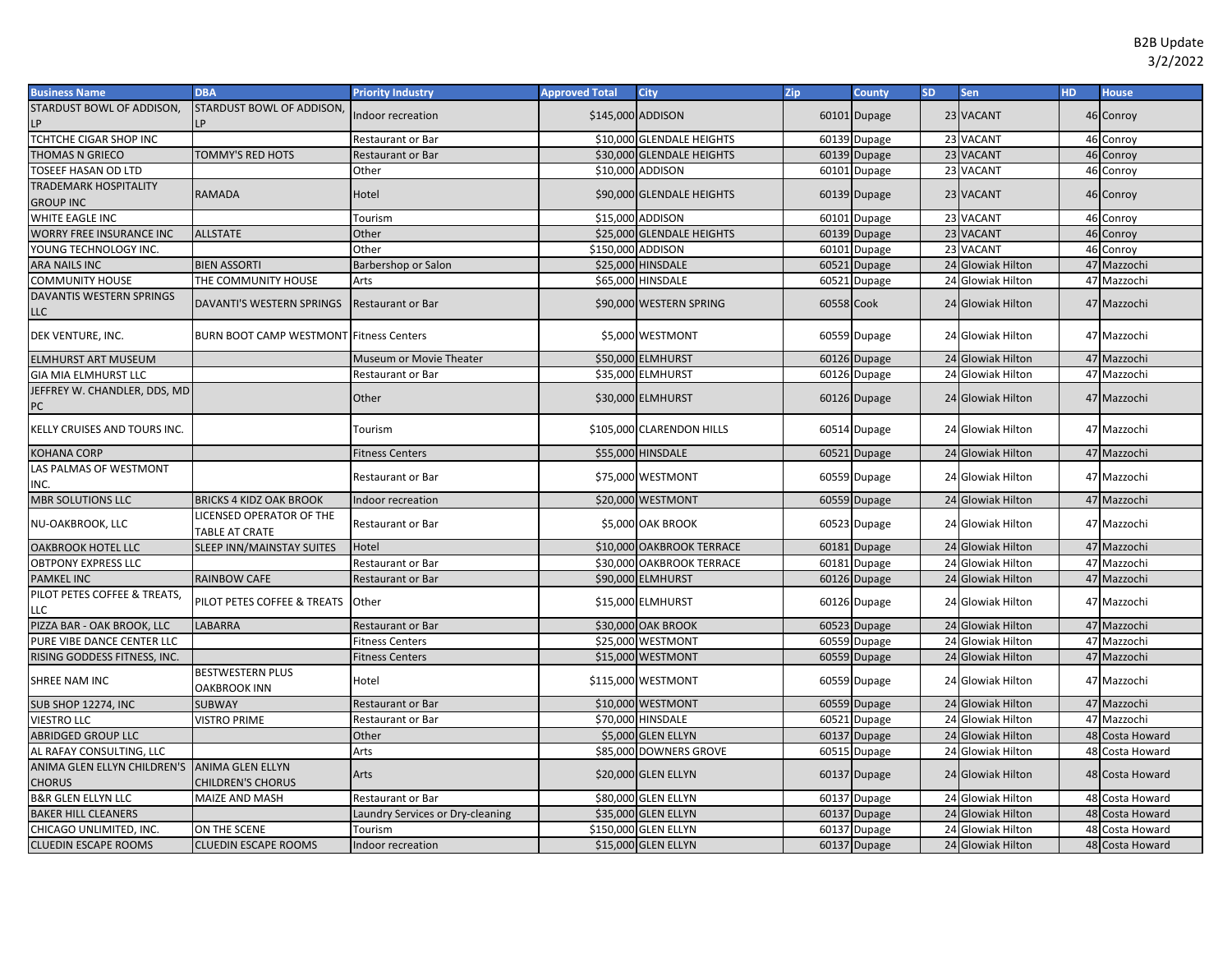| <b>Business Name</b>                              | <b>DBA</b>                                        | <b>Priority Industry</b>              | <b>Approved Total</b> | <b>City</b>             | Zip        | <b>County</b> | <b>SD</b> | Sen               | <b>HD</b> | <b>House</b>    |
|---------------------------------------------------|---------------------------------------------------|---------------------------------------|-----------------------|-------------------------|------------|---------------|-----------|-------------------|-----------|-----------------|
| <b>GLEN ELLYN BREWING</b><br><b>COMPANY LLC</b>   | TWO HOUND RED                                     | Other                                 |                       | \$5,000 GLEN ELLYN      |            | 60137 Dupage  |           | 24 Glowiak Hilton |           | 48 Costa Howard |
| <b>GLENGOLD HOSITALITY LLC</b>                    | <b>BUDGETEL INN &amp; SUITES</b>                  | Hotel                                 |                       | \$25,000 GLEN ELLYN     |            | 60137 Dupage  |           | 24 Glowiak Hilton |           | 48 Costa Howard |
| <b>GROVE HOTEL LLC</b>                            | <b>HOLIDAY INN EXPRESS</b><br>DOWNERS GROVE, IL   | Hotel                                 |                       | \$250,000 DOWNERS GROVE |            | 60515 Dupage  |           | 24 Glowiak Hilton |           | 48 Costa Howard |
| JUMPCUT PICTURES, INC                             |                                                   | Arts                                  |                       | \$5,000 GLEN ELLYN      |            | 60137 DuPage  |           | 24 Glowiak Hilton |           | 48 Costa Howard |
| KANCHANA LLC                                      | CD ONE PRICE CLEANERS #16                         | Laundry Services or Dry-cleaning      | \$85,000 LISLE        |                         |            | 60532 Dupage  |           | 24 Glowiak Hilton |           | 48 Costa Howard |
| LOMBARDGOLD HOSPITALITY<br>LLC                    | <b>SURESTAY PLUS HOTEL</b>                        | Hotel                                 |                       | \$110,000 LOMBARD       |            | 60148 Dupage  |           | 24 Glowiak Hilton |           | 48 Costa Howard |
| MOCAT2 INC.                                       | NOBEL HOUSE                                       | <b>Restaurant or Bar</b>              |                       | \$150,000 GLEN ELLYN    |            | 60137 Dupage  |           | 24 Glowiak Hilton |           | 48 Costa Howard |
| <b>SBY DOWNERS GROVE LLC</b>                      | COMFORT INN DOWNERS<br><b>GROVE</b>               | Hotel                                 |                       | \$110,000 DOWNERS GROVE |            | 60515 Dupage  |           | 24 Glowiak Hilton |           | 48 Costa Howard |
| SHAWIRMA EXPRESS INC                              |                                                   | Restaurant or Bar                     |                       | \$5,000 LOMBARD         |            | 60148 Dupage  |           | 24 Glowiak Hilton |           | 48 Costa Howard |
| <b>WICKEDBALL INCORPORATED</b>                    | <b>WICKEDBALL CHICAGO</b>                         | Indoor recreation                     |                       | \$25,000 LOMBARD        |            | 60148 Dupage  |           | 24 Glowiak Hilton |           | 48 Costa Howard |
| YORKTOWN SUBS, INC                                | SUBWAY                                            | Restaurant or Bar                     |                       | \$40,000 LOMBARD        |            | 60148 DuPage  |           | 24 Glowiak Hilton |           | 48 Costa Howard |
| 59 NORTH THE OASIS CAFE<br><b>CORPORATION</b>     | <b>CAIRO ALE HOUSE</b>                            | Events/Event Support                  |                       | \$20,000 WEST CHICAGO   |            | 60185 Dupage  |           | 25 Villa          |           | 49 Hirschauer   |
| A & A EXPORT INC                                  |                                                   | Other                                 |                       | \$10,000 WEST CHICAGO   |            | 60185 Dupage  |           | 25 Villa          |           | 49 Hirschauer   |
| AHI SERVICES INC                                  | <b>AHI SERVICES</b>                               | Other                                 |                       | \$20,000 WEST CHICAGO   |            | 60185 Dupage  |           | 25 Villa          |           | 49 Hirschauer   |
| AMERICAS FINEST PIZZA INC                         | <b>GIORDANO'S ST CHARLES</b>                      | <b>Restaurant or Bar</b>              |                       | \$70,000 ST. CHARLES    | 60174      | Kane          |           | 25 Villa          |           | 49 Hirschauer   |
| <b>ANSELMO GONZALEZ</b>                           | <b>MONARCA GIFTS</b>                              | <b>Clothing or Electronics Retail</b> |                       | \$5,000 WEST CHICAGO    |            | 60185 Dupage  |           | 25 Villa          |           | 49 Hirschauer   |
| APPLE VILLA, INC.                                 | <b>APPLE VILLA</b>                                | Restaurant or Bar                     |                       | \$85,000 BATAVIA        | 60510      | Kane          |           | 25 Villa          |           | 49 Hirschauer   |
| <b>B&amp;B NETWORKS, INC.</b>                     | <b>B2B TECHNOLOGIES</b>                           | Other                                 |                       | \$105,000 WEST CHICAGO  |            | 60185 Dupage  |           | 25 Villa          |           | 49 Hirschauer   |
| <b>B.N.K INC</b>                                  | <b>DUNKIN DONUTS</b>                              | Other                                 |                       | \$10,000 WEST CHICAGO   | 60185      | <b>Dupage</b> |           | 25 Villa          | 49        | Hirschauer      |
| <b>BUCK SERVICES, INC.</b>                        | <b>BUCK SERVICES, INC.</b>                        | Other                                 |                       | \$85,000 WEST CHICAGO   |            | 60185 Dupage  |           | 25 Villa          |           | 49 Hirschauer   |
| CAROL ANN MARKETING CO INC. CAROL ANN MARKETING   |                                                   | Other                                 |                       | \$60,000 WEST CHICAGO   |            | 60185 Dupage  |           | 25 Villa          |           | 49 Hirschauer   |
| <b>COLLINWOOD TECHNOLOGY</b><br>PARTNERS, LLC     |                                                   | Other                                 |                       | \$150,000 WEST CHICAGO  |            | 60185 Dupage  |           | 25 Villa          |           | 49 Hirschauer   |
| DERRICK B. HAGER, P.C.                            |                                                   | Other                                 |                       | \$10,000 WEST CHICAGO   | 60185      | Dupage        |           | 25 Villa          |           | 49 Hirschauer   |
| DF WIRELESS - WC                                  | <b>METRO BY T-MOBILE</b>                          | Other                                 |                       | \$25,000 WEST CHICAGO   |            | 60185 Dupage  |           | 25 Villa          |           | 49 Hirschauer   |
| EGG YOLK CAFE INC.                                | EGG YOLK CAFE                                     | Other                                 |                       | \$85,000 WEST CHICAGO   | 60185      | Dupage        |           | 25 Villa          |           | 49 Hirschauer   |
| EL COCO LOCO MEXICAN GRILL<br><b>INC</b>          |                                                   | <b>Restaurant or Bar</b>              |                       | \$30,000 WEST CHICAGO   |            | 60185 Dupage  |           | 25 Villa          |           | 49 Hirschauer   |
| <b>ENTICING CUISINE, LTD</b>                      | <b>ENTICING CUISINE</b>                           | Restaurant or Bar                     |                       | \$35,000 BATAVIA        | 60510 Kane |               |           | 25 Villa          |           | 49 Hirschauer   |
| EYEZONE EYECARE INC                               |                                                   | Other                                 |                       | \$15,000 AURORA         | 60502      | Dupage        |           | 25 Villa          |           | 49 Hirschauer   |
| FOX RIVER HOSPITALITY, INC                        | <b>HAMPTON INN &amp; SUITES</b>                   | Hotel                                 |                       | \$250,000 ST. CHARLES   | 60174 Kane |               |           | 25 Villa          |           | 49 Hirschauer   |
| <b>FRANK AND LOUS</b><br><b>ENTERTAINMENT INC</b> | <b>HAWTHORNE'S BACKYARD</b>                       | <b>Restaurant or Bar</b>              |                       | \$55,000 WEST CHICAGO   |            | 60185 Dupage  |           | 25 Villa          |           | 49 Hirschauer   |
| <b>GANESH SUBS CORP</b>                           | SUBWAY                                            | Restaurant or Bar                     |                       | \$5,000 WEST CHICAGO    |            | 60185 Dupage  |           | 25 Villa          |           | 49 Hirschauer   |
| GARY SPIELMAN PLUMBING,<br>INC.                   | <b>GARY SPIELMAN PLUMBING,</b><br>INC.            | Other                                 |                       | \$30,000 WEST CHICAGO   |            | 60185 Dupage  |           | 25 Villa          |           | 49 Hirschauer   |
| GUERREROS LANDSCAPING INC                         |                                                   | Other                                 |                       | \$5,000 WEST CHICAGO    |            | 60185 Dupage  |           | 25 Villa          |           | 49 Hirschauer   |
| HOSPITALITY AT ST.CHARLES, INC SUPER 8 BY WYNDHAM |                                                   | Hotel                                 |                       | \$25,000 ST. CHARLES    | 60174 Kane |               |           | 25 Villa          |           | 49 Hirschauer   |
| <b>IJORERE THE INVITATION, INC.</b>               | IJORERE THE INVITATION, INC. Events/Event Support |                                       |                       | \$15,000 NAPERVILLE     |            | 60563 Dupage  |           | 25 Villa          |           | 49 Hirschauer   |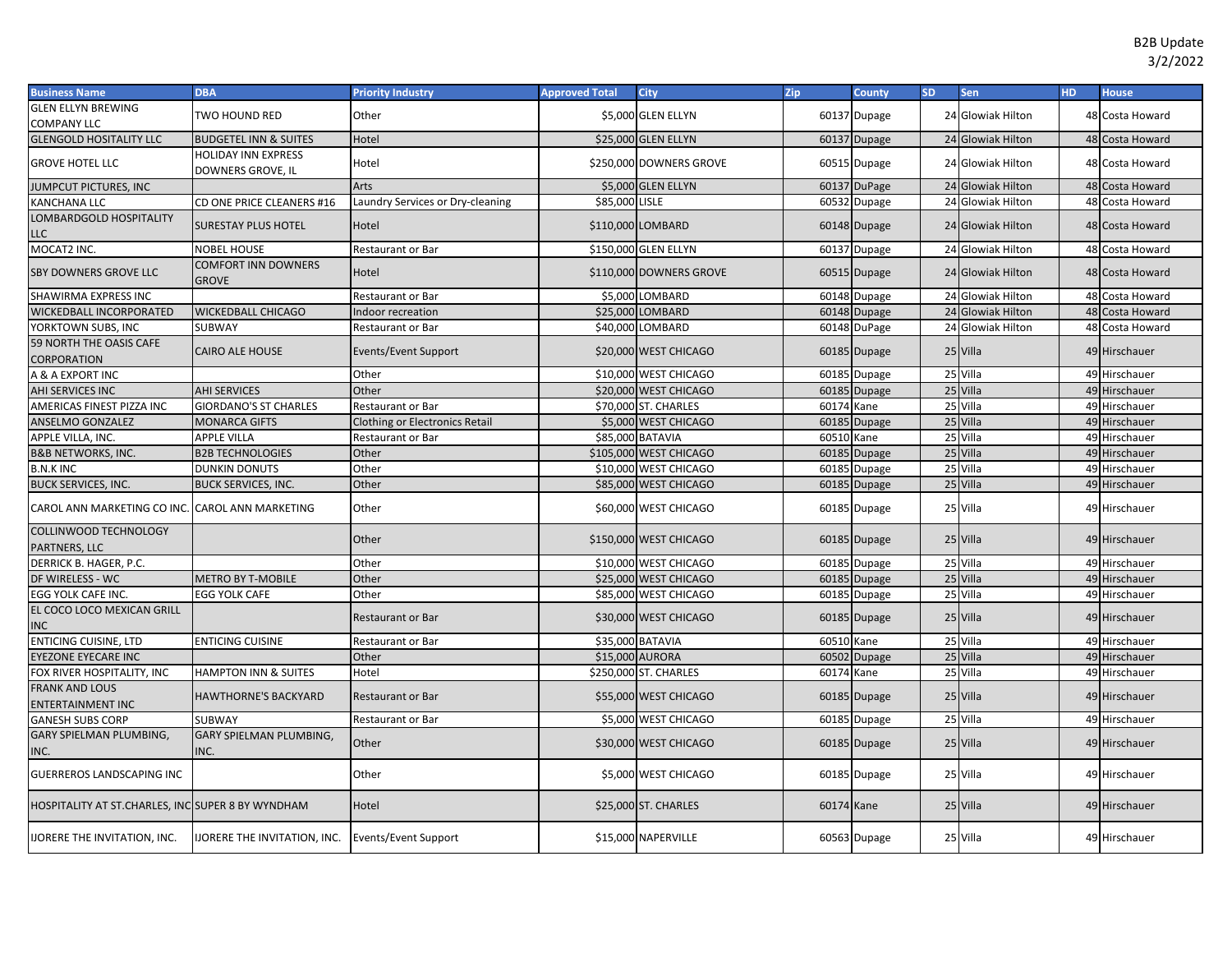| <b>Business Name</b>                              | <b>DBA</b>                                        | <b>Priority Industry</b>         | <b>Approved Total</b> | <b>City</b>            | Zip        | <b>County</b> | <b>SD</b> | Sen          | <b>HD</b> | <b>House</b>  |
|---------------------------------------------------|---------------------------------------------------|----------------------------------|-----------------------|------------------------|------------|---------------|-----------|--------------|-----------|---------------|
| <b>&amp; L RESTAURANT</b>                         | <b>AL'S CAFE AND CREAMERY</b>                     | Other                            | \$30,000 ELGIN        |                        | 60120 Kane |               |           | 25 Villa     |           | 49 Hirschauer |
| CORPORATION                                       |                                                   |                                  |                       |                        |            |               |           |              |           |               |
| KASTRI NJ LTD                                     |                                                   | Restaurant or Bar                | \$35,000 GENEVA       |                        | 60134      | Kane          |           | 25 Villa     |           | 49 Hirschauer |
| KC CONCESSIONS, INC.                              | <b>KANE COUNTY COUGARS</b>                        | <b>Events/Event Support</b>      | \$150,000 GENEVA      |                        | 60134      | Kane          |           | 25 Villa     |           | 49 Hirschauer |
| LA COCINA DE MARIA INC                            |                                                   | Restaurant or Bar                |                       | \$10,000 WEST CHICAGO  | 60185      | Dupage        |           | 25 Villa     |           | 49 Hirschauer |
| LB AND SON LLC                                    |                                                   | Other                            |                       | \$10,000 WEST CHICAGO  | 60185      | Cook          |           | 25 Villa     |           | 49 Hirschauer |
| LOS GIRASOLES                                     |                                                   | Restaurant or Bar                |                       | \$5,000 WEST CHICAGO   | 60185      | Dupage        |           | 25 Villa     |           | 49 Hirschauer |
| LUXON PRINTING INC                                | <b>LUXON PRINTING INC</b>                         | Other                            |                       | \$5,000 WEST CHICAGO   |            | 60185 Dupage  |           | 25 Villa     |           | 49 Hirschauer |
| <b>MENSCH INC</b>                                 | FULL MOON BAR AND GRILL                           | Restaurant or Bar                | \$25,000 BATAVIA      |                        | 60510 Kane |               |           | 25 Villa     |           | 49 Hirschauer |
| <b>NAIL DE ANGEL</b>                              | <b>NAIL DE ANGEL</b>                              | Barbershop or Salon              |                       | \$5,000 WEST CHICAGO   |            | 60185 Dupage  |           | 25 Villa     |           | 49 Hirschauer |
| NEW GENEVA HOTEL LLC                              | COMFORT INN & SUITES                              | Hotel                            | \$205,000 GENEVA      |                        | 60134      | Kane          |           | 25 Villa     |           | 49 Hirschauer |
| NORTHERN ILLINOIS BACKFLOW,                       |                                                   |                                  |                       |                        |            |               |           |              |           |               |
| INC                                               |                                                   | Other                            |                       | \$5,000 WEST CHICAGO   |            | 60185 Dupage  |           | 25 Villa     |           | 49 Hirschauer |
|                                                   | <b>OFFICE EQUIPMENT</b>                           |                                  |                       |                        |            |               |           |              |           |               |
| O.E.S., INC.                                      | <b>SPECIALISTS</b>                                | Other                            |                       | \$15,000 WEST CHICAGO  |            | 60185 Dupage  |           | 25 Villa     |           | 49 Hirschauer |
| PINHEAD PIANO TUNING INC.                         | PINHEAD PIANO                                     | Other                            |                       | \$5,000 WEST CHICAGO   |            | 60185 Dupage  |           | 25 Villa     |           | 49 Hirschauer |
| RAUL SANCHEZ DJ SERVICES                          |                                                   | Restaurant or Bar                |                       | \$5,000 WEST CHICAGO   |            | 60185 Dupage  |           | 25 Villa     |           | 49 Hirschauer |
| <b>SALUD DENTAL LLC</b>                           | <b>SALUD DENTAL</b>                               | Other                            |                       | \$15,000 WEST CHICAGO  |            | 60185 Dupage  |           | 25 Villa     |           | 49 Hirschauer |
| TOMENSON MACHINE WORKS,                           |                                                   |                                  |                       |                        |            |               |           |              |           |               |
| INC.                                              |                                                   | Other                            |                       | \$150,000 WEST CHICAGO |            | 60185 Dupage  |           | 25 Villa     |           | 49 Hirschauer |
| TRIBESTER LLC                                     |                                                   | Events/Event Support             |                       | \$5,000 ST. CHARLES    | 60174      | Kane          |           | 25 Villa     |           | 49 Hirschauer |
| VANITY HAIR SALON PC                              |                                                   | Barbershop or Salon              |                       | \$5,000 WEST CHICAGO   |            | 60185 Dupage  |           | 25 Villa     |           | 49 Hirschauer |
| YOGA BY DEGREES, INC.                             |                                                   | <b>Fitness Centers</b>           |                       | \$150,000 WEST CHICAGO |            | 60185 Dupage  |           | 25 Villa     |           | 49 Hirschauer |
| YUKTA INC                                         | <b>HOLIDAY INN EXPRESS &amp;</b><br><b>SUITES</b> | Hotel                            |                       | \$230,000 ST. CHARLES  | 60174 Kane |               |           | 25 Villa     |           | 49 Hirschauer |
| AURORA HOTELS LLC                                 | <b>CANDLEWOOD SUITES AURORA</b><br>NAPERVILLE     | Hotel                            | \$60,000 AURORA       |                        | 60506 Kane |               |           | 25 Villa     |           | 50 Wheeler    |
| <b>BARKER ENTERPRISES</b><br>INCORPORATED         |                                                   | Other                            |                       | \$30,000 MONTGOMERY    |            | 60538 Kendall |           | 25 Villa     |           | 50 Wheeler    |
| <b>CONNECTIONS THROUGH</b><br>MOBILE HORIZONS INC | <b>CONNECTIONS THROUGH</b><br>MOBILE HORIZONS INC | Tourism                          | \$15,000 PLANO        |                        |            | 60545 Kendall |           | 25 Villa     |           | 50 Wheeler    |
| KENDALL COUNTY FAIR<br><b>ASSOCIATION</b>         | <b>KENDALL COUNTY FAIR</b><br><b>ASSOCIATION</b>  | Arts                             |                       | \$35,000 YORKVILLE     |            | 60560 Kendall |           | 25 Villa     |           | 50 Wheeler    |
| <b>KEYSTROKE GRAPHICS INC.</b>                    | <b>KEYSTROKE GRAPHICS INC.</b>                    | Other                            |                       | \$10,000 MONTGOMERY    | 60538 Kane |               |           | 25 Villa     |           | 50 Wheeler    |
| MIDWEST MANAGEMENT, INC                           | <b>HAMPTON INN AND SUITES</b>                     | Hotel                            | \$60,000 AURORA       |                        | 60506 Kane |               |           | 25 Villa     |           | 50 Wheeler    |
| MTLT, INC.                                        |                                                   | Indoor recreation                |                       | \$20,000 MONTGOMERY    | 60538      | Kane          |           | 25 Villa     |           | 50 Wheeler    |
| NA LODGING                                        | <b>MY PLACE HOTEL</b>                             | Hotel                            |                       | \$50,000 NORTH AURORA  | 60542      | Kane          |           | 25 Villa     |           | 50 Wheeler    |
| <b>NEW FASHIONS INC</b>                           | <b>MOTHER'S PANCAKE HOUSE</b>                     | <b>Restaurant or Bar</b>         | \$115,000 AURORA      |                        | 60506      | Kane          |           | 25 Villa     |           | 50 Wheeler    |
| <b>OUI TRAVEL LTD</b>                             |                                                   | Tourism                          | \$20,000 BATAVIA      |                        | 60510      | Kane          |           | 25 Villa     |           | 50 Wheeler    |
| SIGNATURE DRY CLEANERS, INC.                      |                                                   | Laundry Services or Dry-cleaning | \$20,000 AURORA       |                        | 60506 Kane |               |           | 25 Villa     |           | 50 Wheeler    |
| YORK SUPER INC                                    | <b>SUPER 8 MOTEL</b>                              | Hotel                            |                       | \$45,000 YORKVILLE     |            | 60560 Kendall |           | 25 Villa     |           | 50 Wheeler    |
| YORKVILLE HOSPITALITY LLC                         | <b>HAMPTON INN</b>                                | Hotel                            |                       | \$200,000 YORKVILLE    |            | 60560 Kendall |           | 25 Villa     |           | 50 Wheeler    |
| 2S HOSPITALITY INC                                | <b>HOLIDAY INN EXPRESS</b><br><b>IBERTYVILLE</b>  | Hotel                            |                       | \$245,000 LIBERTYVILLE | 60048 Lake |               |           | 26 McConchie |           | 51 Bos        |
| <b>GANPATI INC</b>                                | <b>QUIZNOS SUB</b>                                | Other                            |                       | \$10,000 MUNDELEIN     | 60060 Lake |               |           | 26 McConchie |           | 51 Bos        |
| <b>KPD MANAGEMENT LLC</b>                         | <b>MAIN STREET SOCIAL</b>                         | Restaurant or Bar                |                       | \$100,000 LIBERTYVILLE | 60048 Lake |               |           | 26 McConchie |           | 51 Bos        |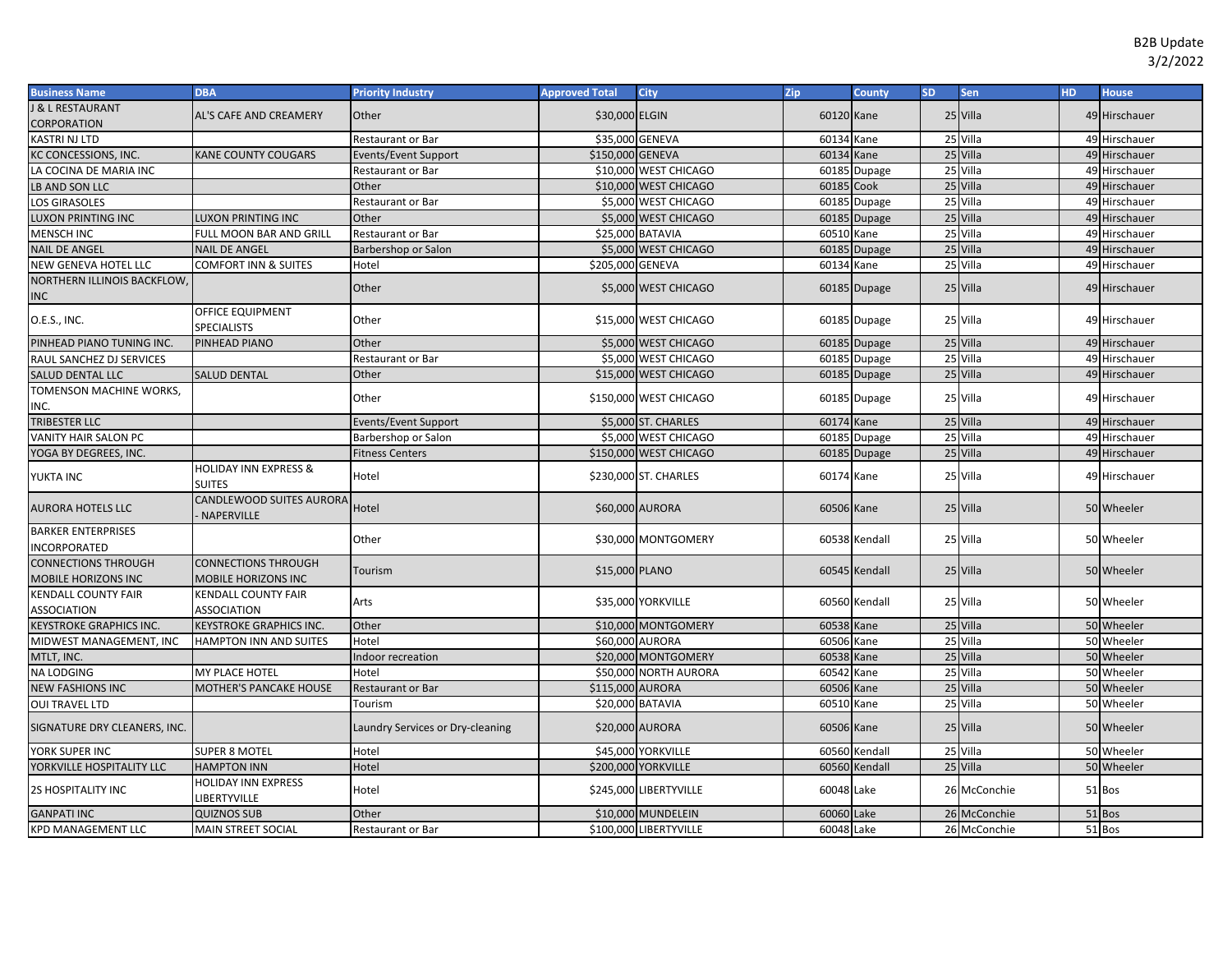| <b>Business Name</b>                                 | <b>DBA</b>                                               | <b>Priority Industry</b>    | <b>Approved Total</b> | <b>City</b>                | Zip        | <b>County</b>  | SD. | Sen          | <b>HD</b> | <b>House</b>  |
|------------------------------------------------------|----------------------------------------------------------|-----------------------------|-----------------------|----------------------------|------------|----------------|-----|--------------|-----------|---------------|
| LAKE ZURICH FAMILY MARTIAL                           |                                                          | Indoor recreation           |                       | \$20,000 LAKE ZURICH       | 60047 Lake |                |     | 26 McConchie |           | 51 Bos        |
| ARTS                                                 |                                                          |                             |                       |                            |            |                |     |              |           |               |
| METRO NORTH INC.                                     | FRED ASTAIRE DANCE STUDIO                                | Indoor recreation           |                       | \$65,000 LONG GROVE        | 60047      | Lake           |     | 26 McConchie |           | 51 Bos        |
| R PROFESSIONAL GROUP, INC                            | R PROFESSIONAL GROUP, INC                                | Other                       |                       | \$50,000 DEER PARK         | 60010      | Lake           |     | 26 McConchie |           | 51 Bos        |
| ROARING TABLE BREWING LLC                            | ROARING TABLE BREWING                                    | Restaurant or Bar           |                       | \$10,000 LAKE ZURICH       | 60047      | Lake           |     | 26 McConchie |           | 51 Bos        |
| SHREEJI HOTEL INC.                                   | <b>HOLIDAY INN EXPRESS &amp;</b><br><b>SUITES</b>        | Hotel                       |                       | \$240,000 LAKE ZURICH      | 60047      | Lake           |     | 26 McConchie |           | 51 Bos        |
| SHRI GAJANANA LLC                                    | HOLIDAY INN EXPRESS                                      | Hotel                       |                       | \$250,000 VERNON HILLS     | 60061      | Lake           |     | 26 McConchie |           | 51 Bos        |
| SUN HUI CHONG                                        | <b>AFC SUSHI</b>                                         | Other                       |                       | \$10,000 LIBERTYVILLE      | 60048      | Lake           |     | 26 McConchie |           | 51 Bos        |
| <b>SUNNYU ARTS NFP</b>                               |                                                          | Indoor recreation           |                       | \$5,000 KILDEER            | 60047      | Lake           |     | 26 McConchie |           | 51 Bos        |
| WILD INVESTMENT COMPANY                              | LIFESPORT ATHLETIC CLUB                                  | <b>Fitness Centers</b>      |                       | \$150,000 LIBERTYVILLE     | 60048 Lake |                |     | 26 McConchie |           | 51 Bos        |
| YAZZ JAZZ LLC                                        |                                                          | Events/Event Support        |                       | \$30,000 DEER PARK         | 60010 Lake |                |     | 26 McConchie |           | 51 Bos        |
| <b>ANITEJ HOTEL CORP</b>                             |                                                          | Hotel                       |                       | \$155,000 HOFFMAN ESTATES  | 60169      | Cook           |     | 26 McConchie |           | 52 McLaughlin |
| <b>CINNAMON'S DANCEWORKS</b>                         |                                                          | Arts                        |                       | \$5,000 ALGONQUIN          |            | 60102 McHenry  |     | 26 McConchie |           | 52 McLaughlin |
| DOUBLE D BOOKING, INC                                |                                                          | <b>Events/Event Support</b> |                       | \$150,000 FOX RIVER GROVE  | 60021      | McHenry        |     | 26 McConchie |           | 52 McLaughlin |
| DOUBLE K & A INC                                     | ROOKIES 4 ALL AMERICAN<br><b>SPORTS BAR &amp; GRILL</b>  | Restaurant or Bar           |                       | \$65,000 HOFFMAN ESTATES   | 60192 Cook |                |     | 26 McConchie |           | 52 McLaughlin |
| <b>GOAL LINE SPORTS BAR AND</b><br><b>GRILL INC.</b> | <b>GOAL LINE SPORTS BAR AND</b><br><b>GRILL</b>          | Restaurant or Bar           |                       | \$90,000 CRYSTAL LAKE      |            | 60014 McHenry  |     | 26 McConchie |           | 52 McLaughlin |
| <b>HAIR BY RACHEL</b>                                | <b>HAIR BY RACHEL</b>                                    | Barbershop or Salon         |                       | \$5,000 BARRINGTON         | 60010      | Lake           |     | 26 McConchie |           | 52 McLaughlin |
| <b>HBJ CORP</b>                                      | <b>IWISTED ROSE</b>                                      | Restaurant or Bar           |                       | \$10,000 ALGONQUIN         | 60102      | <b>McHenry</b> |     | 26 McConchie |           | 52 McLaughlin |
| JAI JAI SHIVA INC.                                   | WHICH WICH SUPERIOR<br>SANDWICHES                        | Restaurant or Bar           |                       | \$30,000 HOFFMAN ESTATES   | 60192 Cook |                |     | 26 McConchie |           | 52 McLaughlin |
| LUMIERE HOSPITALITY GROUP<br>LLC                     | ROSATIS PIZZA                                            | Restaurant or Bar           |                       | \$45,000 HOFFMAN ESTATES   | 60192 Cook |                |     | 26 McConchie |           | 52 McLaughlin |
| LVLK RESTAURANT GROUP, LLC                           |                                                          | Restaurant or Bar           |                       | \$125,000 SOUTH BARRINGTON | 60010      | Cook           |     | 26 McConchie |           | 52 McLaughlin |
| <b>MARQUIS HOTELS LLC</b>                            | <b>HOLIDAY INN CRYSTALLAKE</b>                           | Restaurant or Bar           |                       | \$150,000 CRYSTAL LAKE     |            | 60014 McHenry  |     | 26 McConchie |           | 52 McLaughlin |
| METRO BOWL INC.                                      | <b>METRO BOWL</b>                                        | Indoor recreation           |                       | \$5,000 CRYSTAL LAKE       | 60014      | McHenry        |     | 26 McConchie |           | 52 McLaughlin |
| MM HOFFMAN, INC.                                     | <b>JERSEY MIKE'S SUBS</b>                                | Restaurant or Bar           |                       | \$15,000 HOFFMAN ESTATES   | 60192      | Cook           |     | 26 McConchie |           | 52 McLaughlin |
| PMZ EVERGREEN CO                                     | PL8 SIMPLY ASAIN<br>RESTAURANT                           | Restaurant or Bar           |                       | \$15,000 BARRINGTON        | 60010 Lake |                |     | 26 McConchie |           | 52 McLaughlin |
| SABER4 CORPORATION                                   | <b>CRYSTAL LAKE GYMNASTICS</b><br><b>TRAINING CENTER</b> | Indoor recreation           |                       | \$40,000 CRYSTAL LAKE      |            | 60014 McHenry  |     | 26 McConchie |           | 52 McLaughlin |
| SHIRLEY'S PIANO BAR LLC                              |                                                          | Restaurant or Bar           |                       | \$25,000 BARRINGTON        | 60010      | Lake           |     | 26 McConchie |           | 52 McLaughlin |
| SOUTHERN BELLE'S OF<br><b>BARRINGTON LLC</b>         |                                                          | Restaurant or Bar           |                       | \$30,000 BARRINGTON        | 60101 Cook |                |     | 26 McConchie |           | 52 McLaughlin |
| SWING DANCE AMERICA, INC.                            |                                                          | <b>Events/Event Support</b> |                       | \$10,000 BARRINGTON        | 60010 Cook |                |     | 26 McConchie |           | 52 McLaughlin |
| 57749 CORPORATION DBA<br><b>SUBWAY</b>               | <b>SUBWAY</b>                                            | Restaurant or Bar           |                       | \$10,000 ARLINGTON HEIGHTS | 60005 Cook |                |     | 27 Gillespie |           | 53 Walker     |
| <b>GTNL GROUP LLC</b>                                | <b>EMERSON'S ALE HOUSE</b>                               | Other                       |                       | \$85,000 MOUNT PROSPECT    | 60056 Cook |                |     | 27 Gillespie |           | 53 Walker     |
| <b>HRP CHICAGO</b>                                   | <b>HRP CHICAGO</b>                                       | <b>Events/Event Support</b> |                       | \$120,000 MOUNT PROSPECT   | 60056      | Cook           |     | 27 Gillespie |           | 53 Walker     |
| KINASTHETICS, INC.                                   |                                                          | Indoor recreation           |                       | \$40,000 ARLINGTON HEIGHTS | 60005      | Cook           |     | 27 Gillespie |           | 53 Walker     |
| REAL WORLD LIGHTING, INC.                            |                                                          | <b>Events/Event Support</b> |                       | \$5,000 MOUNT PROSPECT     | 60056      | Cook           |     | 27 Gillespie |           | 53 Walker     |
| RED, WHITE & BLUE<br>RESTAURANT CORP., INC           | <b>VILLAGE GRILL ARLINGTON</b>                           | Restaurant or Bar           |                       | \$15,000 ARLINGTON HEIGHTS | 60004      | Cook           |     | 27 Gillespie |           | 53 Walker     |
| SHAWN SOMMER, INC                                    |                                                          | Arts                        |                       | \$25,000 ARLINGTON HEIGHTS | 60004      | Cook           |     | 27 Gillespie |           | 53 Walker     |
| THE DANCEXPRESS DANCE<br>STUDIO, INC.                |                                                          | Indoor recreation           |                       | \$5,000 ARLINGTON HEIGHTS  | 60005 Cook |                |     | 27 Gillespie |           | 53 Walker     |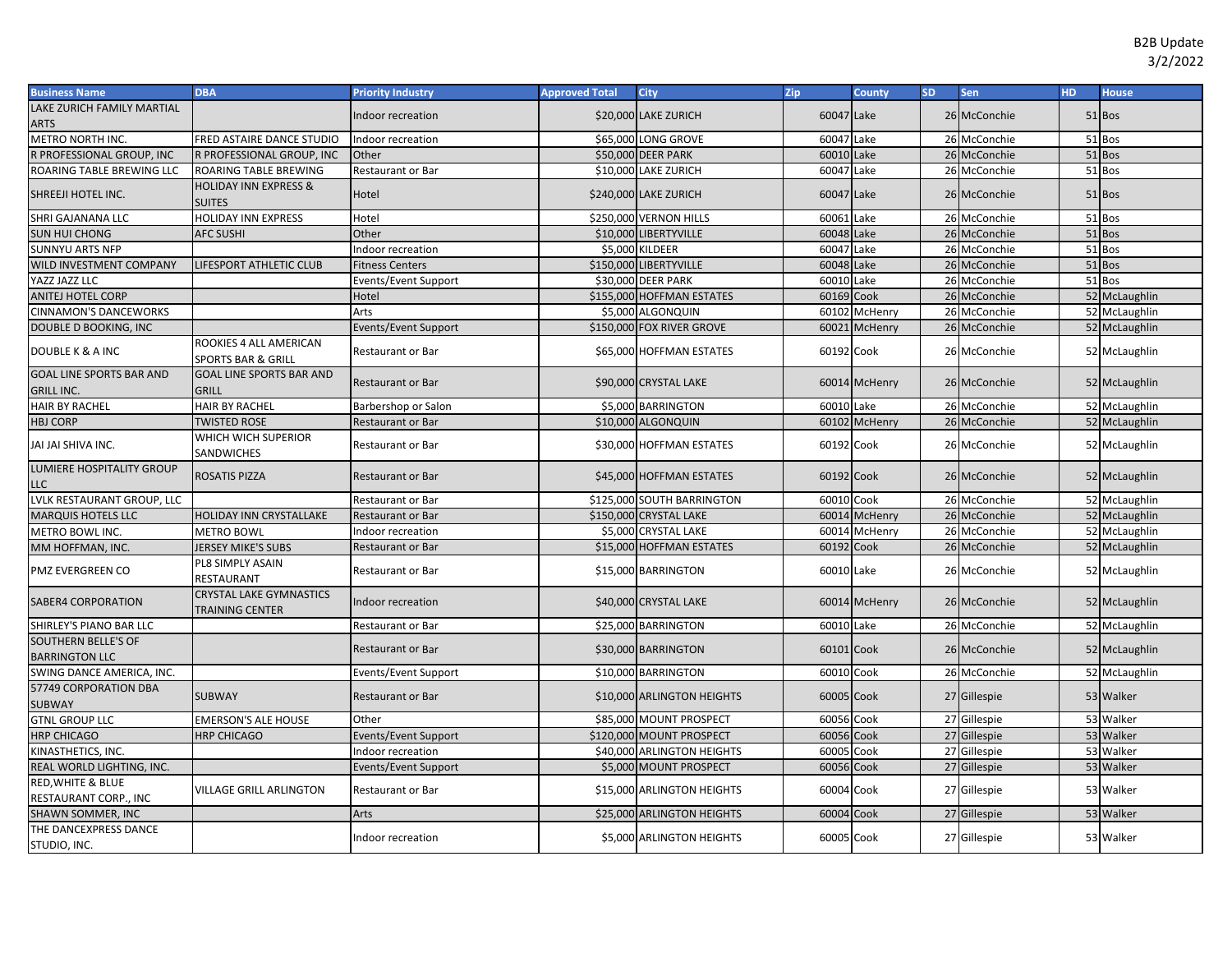| <b>Business Name</b>                                            | <b>DBA</b>                                               | <b>Priority Industry</b>         | <b>Approved Total</b> | <b>City</b>                 | Zip        | <b>County</b> | <b>SD</b> | Sen          | HD. | <b>House</b> |
|-----------------------------------------------------------------|----------------------------------------------------------|----------------------------------|-----------------------|-----------------------------|------------|---------------|-----------|--------------|-----|--------------|
| <b>THROWN ELEMENTS POTTERY</b>                                  | THROWN ELEMENTS POTTERY                                  | Arts                             |                       | \$25,000 ARLINGTON HEIGHTS  | 60004 Cook |               |           | 27 Gillespie |     | 53 Walker    |
| LLC                                                             |                                                          |                                  |                       |                             |            |               |           |              |     |              |
| <b>TNL RESTAURANT, INC</b>                                      |                                                          | Restaurant or Bar                |                       | \$15,000 ARLINGTON HEIGHTS  | 60005 Cook |               |           | 27 Gillespie |     | 53 Walker    |
| ADRENALINE SPECIAL EVENTS<br>LLC                                |                                                          | Other                            |                       | \$65,000 PALATINE           | 60067 Cook |               |           | 27 Gillespie |     | 54 Morrison  |
| BILLY'S HOT DOGS & BEEF<br><b>EXPRESS</b>                       |                                                          | Restaurant or Bar                |                       | \$10,000 PALATINE           | 60067 Cook |               |           | 27 Gillespie |     | 54 Morrison  |
| <b>BTO PRODUCTIONS, INC.</b>                                    |                                                          | Events/Event Support             |                       | \$15,000 HOFFMAN ESTATES    | 60192 Cook |               |           | 27 Gillespie |     | 54 Morrison  |
| <b>CHICAGO PRIME STEAKHOUSE</b><br><b>CORP</b>                  | CHICAGO PRIME STEAKHOUSE                                 | Restaurant or Bar                |                       | \$150,000 SCHAUMBURG        | 60173 Cook |               |           | 27 Gillespie |     | 54 Morrison  |
| FIX THIS! MUSICAL INSTRUMENT<br>REPAIR, INC.                    | <b>HORN STASH</b>                                        | Arts                             |                       | \$35,000 PALATINE           | 60074 Cook |               |           | 27 Gillespie |     | 54 Morrison  |
| <b>FLOMMA LLC</b>                                               | FLO FITNESS AND MARTIAL<br>ARTS                          | <b>Fitness Centers</b>           |                       | \$20,000 PALATINE           | 60067 Cook |               |           | 27 Gillespie |     | 54 Morrison  |
| MCKLEEN CLEANERS INC.                                           |                                                          | Laundry Services or Dry-cleaning |                       | \$20,000 ROLLING MEADOWS    | 60008 Cook |               |           | 27 Gillespie |     | 54 Morrison  |
| MILE ZERO, INC.                                                 |                                                          | Events/Event Support             |                       | \$10,000 ROLLING MEADOWS    | 60008 Cook |               |           | 27 Gillespie |     | 54 Morrison  |
| MIREYA'S DANCE FIT STUDIO                                       |                                                          | <b>Fitness Centers</b>           |                       | \$10,000 PALATINE           | 60067      | Cook          |           | 27 Gillespie |     | 54 Morrison  |
| NEW GO GOO MA INC                                               |                                                          | Restaurant or Bar                |                       | \$10,000 HOFFMAN ESTATES    | 60192      | Cook          |           | 27 Gillespie |     | 54 Morrison  |
| THE SWEATSHOP, LLC                                              | THE SWEATSHOP, LLC                                       | <b>Fitness Centers</b>           |                       | \$120,000 PALATINE          | 60074 Cook |               |           | 27 Gillespie |     | 54 Morrison  |
| A. ANTIQUE COFFEE SERVICE,<br>INC.                              | <b>BREWSMART BEVERAGE</b>                                | Other                            |                       | \$100,000 ELK GROVE VILLAGE | 60007 Cook |               |           | 28 Murphy    |     | 55 Moylan    |
| <b>AFSHAR TAXICAB CORP</b>                                      |                                                          | Other                            |                       | \$5,000 DES PLAINES         | 60018 Cook |               |           | 28 Murphy    |     | 55 Moylan    |
| AMA DANCERS & CO., INC.                                         | AMA DANCERS & CO., INC.                                  | Indoor recreation                |                       | \$15,000 DES PLAINES        | 60016 Cook |               |           | 28 Murphy    |     | 55 Moylan    |
| <b>AMG PARTNERS INC</b>                                         | <b>SUBWAY</b>                                            | Other                            |                       | \$25,000 DES PLAINES        | 60018 Cook |               |           | 28 Murphy    |     | 55 Moylan    |
| AMS HOSPITALITY CORP                                            | LA QUINTA INN ELK GROVE                                  | Hotel                            |                       | \$205,000 ELK GROVE VILLAGE | 60007 Cook |               |           | 28 Murphy    |     | 55 Moylan    |
| <b>ARTREACH EDUCATIONAL</b><br>THEATRE                          |                                                          | <b>Child Care</b>                |                       | \$5,000 DES PLAINES         | 60016 Cook |               |           | 28 Murphy    |     | 55 Moylan    |
| AUTOMATED LIGHTING DESIGN,<br>INC                               |                                                          | Events/Event Support             |                       | \$65,000 ELK GROVE VILLAGE  | 60007 Cook |               |           | 28 Murphy    |     | 55 Moylan    |
| AZ COMMUNICATION INC                                            |                                                          | Other                            |                       | \$15,000 DES PLAINES        | 60018 Cook |               |           | 28 Murphy    |     | 55 Moylan    |
| <b>B NAILS</b>                                                  |                                                          | Barbershop or Salon              |                       | \$10,000 DES PLAINES        | 60018 Cook |               |           | 28 Murphy    |     | 55 Moylan    |
| <b>BESTWAY CHARTER</b><br>TRANSPORTATION, INC.                  |                                                          | Tourism                          |                       | \$150,000 DES PLAINES       | 60018 Cook |               |           | 28 Murphy    |     | 55 Moylan    |
| CLASS HAIR STUDIO INC.                                          | <b>CLASS HAIR STUDIO INC.</b>                            | Barbershop or Salon              |                       | \$5,000 DES PLAINES         | 60016 Cook |               |           | 28 Murphy    |     | 55 Moylan    |
| <b>CUISINE OF INDIA MP LLC</b>                                  | <b>CUISINE OF INDIA</b>                                  | <b>Restaurant or Bar</b>         |                       | \$20,000 MOUNT PROSPECT     | 60056 Cook |               |           | 28 Murphy    |     | 55 Moylan    |
| DEACON REVIVAL, INC                                             | <b>BEACON TAP</b>                                        | Restaurant or Bar                |                       | \$35,000 DES PLAINES        | 60018 Cook |               |           | 28 Murphy    |     | 55 Moylan    |
| <b>DES PLAINES CHAMBER OF</b><br><b>COMMERCE &amp; INDUSTRY</b> | DES PLAINES CHAMBER OF<br><b>COMMERCE &amp; INDUSTRY</b> | Other                            |                       | \$10,000 DES PLAINES        | 60018 Cook |               |           | 28 Murphy    |     | 55 Moylan    |
| DESPLAINES CLEANERS INC                                         | <b>CD ONE PRICE CLEANERS</b>                             | Laundry Services or Dry-cleaning |                       | \$60,000 DES PLAINES        | 60018 Cook |               |           | 28 Murphy    |     | 55 Moylan    |
| <b>GLOBAL HOTEL LLC</b>                                         |                                                          | Hotel                            |                       | \$40,000 ELK GROVE VILLAGE  | 60007      | Cook          |           | 28 Murphy    |     | 55 Moylan    |
| HEALING TOUCH HOME HEALTH<br>SERVICES INC                       |                                                          | Home Health Care                 |                       | \$100,000 DES PLAINES       | 60018 Cook |               |           | 28 Murphy    |     | 55 Moylan    |
| <b>JRA HASAKAH LTD</b>                                          |                                                          | Other                            |                       | \$20,000 DES PLAINES        | 60018 Cook |               |           | 28 Murphy    |     | 55 Moylan    |
| KD POS INC.                                                     | <b>MODUS TECHNOLOGIES</b>                                | Other                            |                       | \$30,000 DES PLAINES        | 60018 Cook |               |           | 28 Murphy    |     | 55 Moylan    |
| LA MARCHE MFG CO                                                | LA MARCHE                                                | Other                            |                       | \$150,000 DES PLAINES       | 60018      | Cook          |           | 28 Murphy    |     | 55 Moylan    |
| LOUIES CRAB HOUSE LLC                                           |                                                          | Restaurant or Bar                |                       | \$25,000 DES PLAINES        | 60018 Cook |               |           | 28 Murphy    |     | 55 Moylan    |
| <b>MAHARISHI HOSPITALITY INC</b>                                | BEST WESTERN DES PLAINES<br><b>INN</b>                   | Hotel                            |                       | \$10,000 DES PLAINES        | 60018 Cook |               |           | 28 Murphy    |     | 55 Moylan    |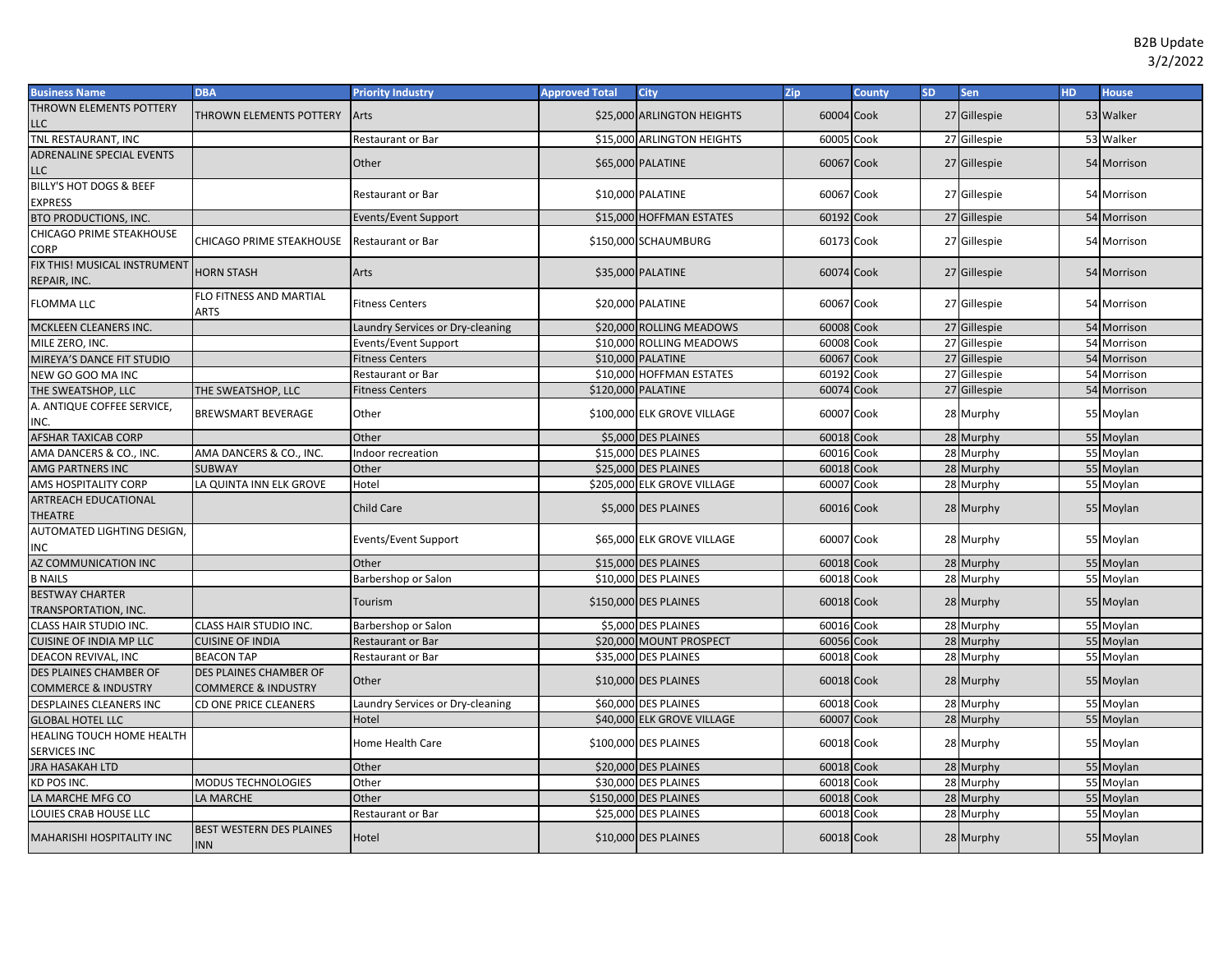| <b>Business Name</b>                                 | <b>DBA</b>                                           | <b>Priority Industry</b>              | <b>Approved Total</b> | <b>City</b>                 | Zip        | <b>County</b> | SD. | <b>Sen</b>  | <b>HD</b> | <b>House</b> |
|------------------------------------------------------|------------------------------------------------------|---------------------------------------|-----------------------|-----------------------------|------------|---------------|-----|-------------|-----------|--------------|
| <b>MPSTACH LLC</b>                                   | <b>MANZOS BANQUETS</b>                               | Other                                 |                       | \$150,000 DES PLAINES       | 60018 Cook |               |     | 28 Murphy   |           | 55 Moylan    |
| <b>MR PUP INC</b>                                    |                                                      | Other                                 |                       | \$20,000 DES PLAINES        | 60018      | Cook          |     | 28 Murphy   |           | 55 Moylan    |
| NAIL BLISS SALON, INC                                | <b>NAIL BLISS SALON</b>                              | Barbershop or Salon                   |                       | \$40,000 DES PLAINES        | 60018      | Cook          |     | 28 Murphy   |           | 55 Moylan    |
| <b>NEW ROYAL CLEANERS</b>                            | LIN I SUH                                            | Laundry Services or Dry-cleaning      |                       | \$5,000 DES PLAINES         | 60018      | Cook          |     | 28 Murphy   |           | 55 Moylan    |
| <b>NORTH VILLAGE SNOW</b><br>MANAGEMENT CORP         | NORTH VILLAGE GROUP                                  | Other                                 |                       | \$150,000 MOUNT PROSPECT    | 60056 Cook |               |     | 28 Murphy   |           | 55 Moylan    |
| OAK-ELM DONUTS, INC.                                 | <b>DUNKIN DONUTS/BASKIN</b><br><b>ROBBINS</b>        | Restaurant or Bar                     |                       | \$15,000 DES PLAINES        | 60018 Cook |               |     | 28 Murphy   |           | 55 Moylan    |
| O'HARE AIRPORT HOTEL LLC                             | MOTEL 6 O'HARE AIRPORT                               | Hotel                                 |                       | \$75,000 ELK GROVE VILLAGE  | 60007      | Cook          |     | 28 Murphy   |           | 55 Moylan    |
| PERFORMANCE LIGHTING, INC.                           | PERFORMANCE LIGHTING<br><b>CHICAGO</b>               | Events/Event Support                  |                       | \$150,000 ELK GROVE VILLAGE | 60007 Cook |               |     | 28 Murphy   |           | 55 Moylan    |
| RIVER DONUTS, INC.                                   | <b>DUNKIN DONUTS</b>                                 | Restaurant or Bar                     |                       | \$25,000 DES PLAINES        | 60018 Cook |               |     | 28 Murphy   |           | 55 Moylan    |
| S.E.B ENTERPRISES, INC                               | <b>HOUSE OF BLONDE</b>                               | Barbershop or Salon                   |                       | \$35,000 ARLINGTON HEIGHTS  | 60018 Cook |               |     | 28 Murphy   |           | 55 Moylan    |
| SNP3 INC                                             | BEST WESTERN ELK GROVE<br><b>VILLAGE/OHARE NORTH</b> | Hotel                                 |                       | \$250,000 ELK GROVE VILLAGE | 60007 Cook |               |     | 28 Murphy   |           | 55 Moylan    |
| SOUTHERN EXPOSURE, LP                                | WYNDHAM CHICAGO O'HARE                               | Hotel                                 |                       | \$250,000 DES PLAINES       | 60018      | Cook          |     | 28 Murphy   |           | 55 Moylan    |
| STONEWOLF STUDIOS, INC.                              |                                                      | Events/Event Support                  |                       | \$20,000 DES PLAINES        | 60018 Cook |               |     | 28 Murphy   |           | 55 Moylan    |
| SUNRISE GRILL AND CATERING<br>INC                    |                                                      | Restaurant or Bar                     |                       | \$35,000 DES PLAINES        | 60018 Cook |               |     | 28 Murphy   |           | 55 Moylan    |
| WESLITE, INC.                                        | <b>DURAY LIGHTING</b>                                | Other                                 |                       | \$150,000 DES PLAINES       | 60018      | Cook          |     | 28 Murphy   |           | 55 Moylan    |
| AAA HOSPITALITY LLC                                  | <b>HOMEWOOD SUITES</b><br>SCHAUMBURG                 | Hotel                                 |                       | \$250,000 SCHAUMBURG        | 60173 Cook |               |     | 28 Murphy   |           | 56 Mussman   |
| AHI POKE WOODFIELD LLC                               |                                                      | Restaurant or Bar                     |                       | \$20,000 SCHAUMBURG         | 60173 Cook |               |     | 28 Murphy   |           | 56 Mussman   |
| ANAST FOOD SERVICE INC                               | <b>TEDDYS DINER</b>                                  | Restaurant or Bar                     |                       | \$50,000 ELK GROVE VILLAGE  | 60007      | Cook          |     | 28 Murphy   |           | 56 Mussman   |
| ANETAART INC                                         | ANETAARTCLASSES                                      | <b>Fitness Centers</b>                |                       | \$10,000 SCHAUMBURG         | 60173 Cook |               |     | 28 Murphy   |           | 56 Mussman   |
| CRS BUSINESS CONSULTING                              | <b>CRS AUTO GROUP</b>                                | Other                                 |                       | \$150,000 SCHAUMBURG        | 60173      | Cook          |     | 28 Murphy   |           | 56 Mussman   |
| ELLY'S OF ELK GROVE VILLAGE,<br>INC.                 | <b>ELLY'S PANCAKE HOUSE</b>                          | Restaurant or Bar                     |                       | \$95,000 ELK GROVE VILLAGE  | 60007      | Cook          |     | 28 Murphy   |           | 56 Mussman   |
| <b>FARMGATE CLEANERS &amp;</b><br><b>TAILORS INC</b> | <b>FARMGATE CLEANERS &amp;</b><br><b>TAILORS INC</b> | Laundry Services or Dry-cleaning      |                       | \$35,000 SCHAUMBURG         | 60193 Cook |               |     | 28 Murphy   |           | 56 Mussman   |
| JEEVAN SATHI LLC                                     | JEEVAN SATHI LLC                                     | Arts                                  |                       | \$150,000 SCHAUMBURG        | 60173      | Cook          |     | 28 Murphy   |           | 56 Mussman   |
| KAINE STRENGTH &<br>PERFORMANCE INC.                 | THE EXERCISE COACH<br>SCHAUMBURG                     | <b>Fitness Centers</b>                |                       | \$10,000 SCHAUMBURG         | 60194 Cook |               |     | 28 Murphy   |           | 56 Mussman   |
| KFA SERVICES LLC                                     |                                                      | <b>Clothing or Electronics Retail</b> |                       | \$35,000 HANOVER PARK       |            | 60133 Dupage  |     | 28 Murphy   |           | 56 Mussman   |
| LITTLE GREEK OF SCHAUMBURG<br>LLC                    | LITTLE GREEK FRESH GRILL                             | <b>Restaurant or Bar</b>              |                       | \$5,000 SCHAUMBURG          | 60173 Cook |               |     | 28 Murphy   |           | 56 Mussman   |
| LJ RETAIL, INC.                                      | THE ATRIUM SHOP                                      | Other                                 |                       | \$30,000 SCHAUMBURG         | 60173 Cook |               |     | 28 Murphy   |           | 56 Mussman   |
| NOTES 88 MUSIC STUDIO                                |                                                      | Arts                                  |                       | \$5,000 HOFFMAN ESTATES     | 60169      | Cook          |     | 28 Murphy   |           | 56 Mussman   |
| PHIL DA PLUMBER INC                                  |                                                      | Other                                 |                       | \$5,000 HANOVER PARK        | 60133      | Dupage        |     | 28 Murphy   |           | 56 Mussman   |
| ROOKIES 5-ROSELLE INC                                | ROOKIES 5 ALL AMERICAN PUB<br>& GRILL                | <b>Restaurant or Bar</b>              |                       | \$45,000 ROSELLE            |            | 60172 Dupage  |     | 28 Murphy   |           | 56 Mussman   |
| SUSHIYA INC.                                         | 261 SOUTH ROSELLE RD<br>SCHAUMBURG IL 60193          | Restaurant or Bar                     |                       | \$15,000 SCHAUMBURG         | 60193 Cook |               |     | 28 Murphy   |           | 56 Mussman   |
| TRIVEDI HOSPITALITY LLC                              | FAIRFIELD INN AND SUITES                             | Hotel                                 |                       | \$250,000 SCHAUMBURG        | 60173 Cook |               |     | 28 Murphy   |           | 56 Mussman   |
| <b>VINAYAKA HOSPITALITY</b><br>SCHAUMBURG LLC        |                                                      | Hotel                                 |                       | \$170,000 SCHAUMBURG        | 60173 Cook |               |     | 28 Murphy   |           | 56 Mussman   |
| 199 RANDHURST, LLC                                   | <b>BLACKFINN RANDHURST GRILL</b>                     | <b>Restaurant or Bar</b>              |                       | \$150,000 MOUNT PROSPECT    | 60056 Cook |               |     | 29 Morrison |           | 57 Carroll   |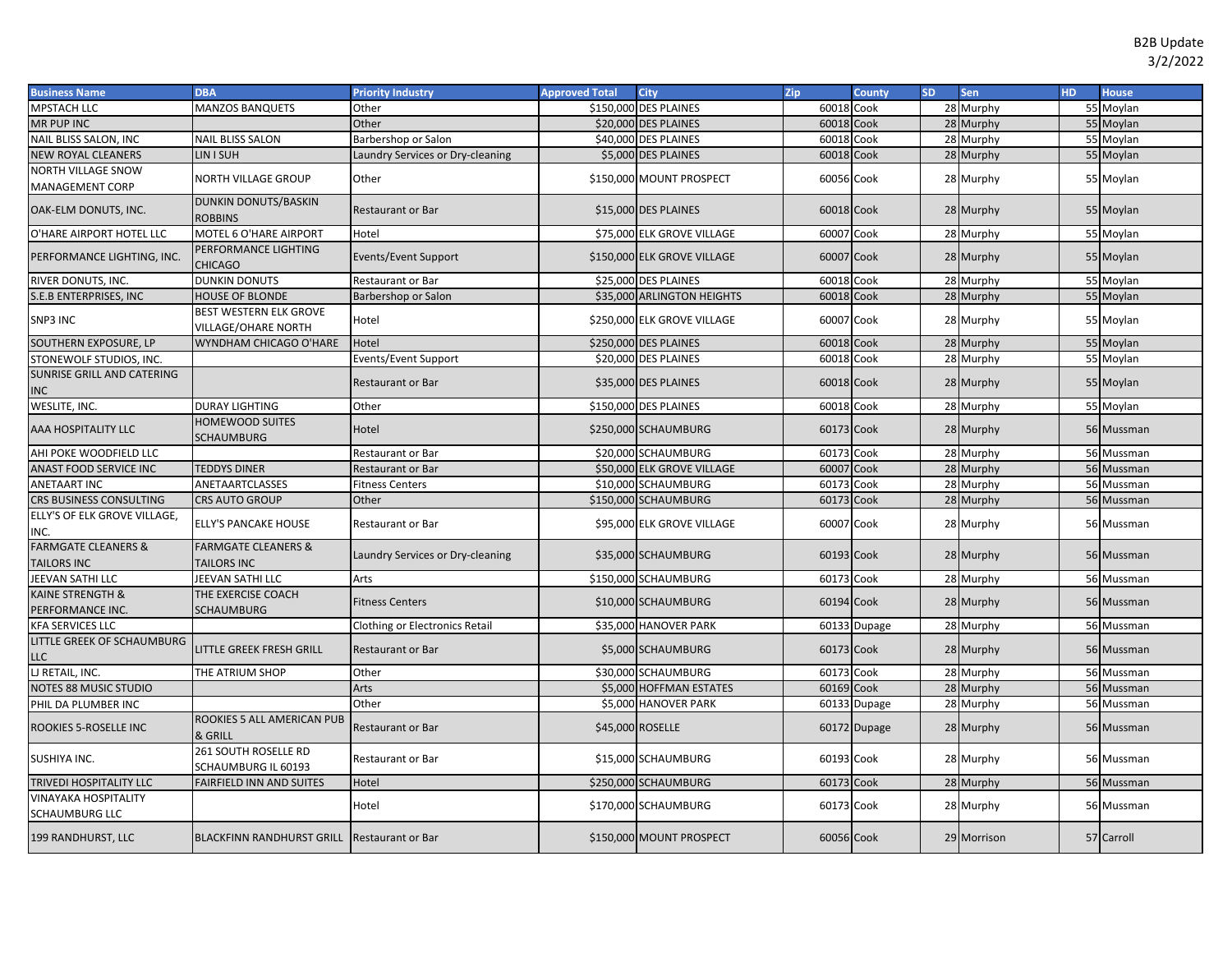| <b>Business Name</b>                                          | <b>DBA</b>                                                                                                                                           | <b>Priority Industry</b>         | <b>Approved Total</b> | <b>City</b>                 | Zip        | <b>County</b> | <b>SD</b> | Sen         | <b>HD</b> | <b>House</b> |
|---------------------------------------------------------------|------------------------------------------------------------------------------------------------------------------------------------------------------|----------------------------------|-----------------------|-----------------------------|------------|---------------|-----------|-------------|-----------|--------------|
| <b>ABLE ART STUDIO</b>                                        |                                                                                                                                                      | Other                            |                       | \$5,000 WHEELING            | 60090      | Cook          |           | 29 Morrison |           | 57 Carroll   |
| AH LODGING LLC                                                | DAYS INN AND SUITES                                                                                                                                  | Hotel                            |                       | \$115,000 ARLINGTON HEIGHTS | 60004      | Cook          |           | 29 Morrison |           | 57 Carroll   |
| <b>ALTANBULAG CORP</b>                                        | <b>ROKBONKI JAPANESE</b><br>STEAKHOUSE SUSHI                                                                                                         | <b>Restaurant or Bar</b>         |                       | \$85,000 ARLINGTON HEIGHTS  | 60004      | Cook          |           | 29 Morrison |           | 57 Carroll   |
| <b>BG CINEMA, INC</b>                                         | <b>BUFFALO GROVE THEATER</b>                                                                                                                         | Museum or Movie Theater          |                       | \$35,000 BUFFALO GROVE      | 60089      | Lake          |           | 29 Morrison |           | 57 Carroll   |
| <b>BHK NAIL &amp; SPA LLC</b>                                 | DAISY NAIL & SPA                                                                                                                                     | Barbershop or Salon              |                       | \$10,000 WHEELING           | 60090 Cook |               |           | 29 Morrison |           | 57 Carroll   |
| <b>CHICAGO KOREAN DANCE</b><br><b>COMPANY</b>                 |                                                                                                                                                      | Indoor recreation                |                       | \$20,000 WHEELING           | 60090 Cook |               |           | 29 Morrison |           | 57 Carroll   |
| DISU CORPORATION                                              | <b>DISU CORPORATION- SUBWAY</b>                                                                                                                      | Other                            |                       | \$15,000 WHEELING           | 60090 Cook |               |           | 29 Morrison |           | 57 Carroll   |
| FIRST GLV, LLC                                                | <b>COURTYARD CHICAGO</b><br><b>GLENVIEW/NORTHBROOK</b>                                                                                               | Hotel                            |                       | \$50,000 GLENVIEW           | 60025 Cook |               |           | 29 Morrison |           | 57 Carroll   |
| <b>GLENVIEW ELLY'S INC</b>                                    | <b>ELLYS PANCAKE HOUSE</b>                                                                                                                           | Restaurant or Bar                |                       | \$75,000 GLENVIEW           | 60025 Cook |               |           | 29 Morrison |           | 57 Carroll   |
| <b>GLENVIEW HOTELS, INC.</b>                                  |                                                                                                                                                      | Hotel                            |                       | \$175,000 GLENVIEW          | 60025      | Cook          |           | 29 Morrison |           | 57 Carroll   |
| HIT 180 LLC                                                   |                                                                                                                                                      | <b>Fitness Centers</b>           |                       | \$15,000 WHEELING           | 60090 Cook |               |           | 29 Morrison |           | 57 Carroll   |
| <b>IMAGE CLEANERS</b>                                         |                                                                                                                                                      | Laundry Services or Dry-cleaning |                       | \$15,000 MOUNT PROSPECT     | 60056      | Cook          |           | 29 Morrison |           | 57 Carroll   |
| JS &S CORP                                                    | <b>UNION ALE HOUSE</b>                                                                                                                               | Restaurant or Bar                |                       | \$20,000 PROSPECT HEIGHTS   | 60070 Cook |               |           | 29 Morrison |           | 57 Carroll   |
| KOREAN CULTURAL CENTER OF<br><b>CHICAGO</b>                   | <b>KOREAN CULTURAL CENTER OF</b><br><b>CHICAGO</b>                                                                                                   | Other                            |                       | \$60,000 WHEELING           | 60090 Cook |               |           | 29 Morrison |           | 57 Carroll   |
| LUX SALONG & SPA INC                                          |                                                                                                                                                      | Barbershop or Salon              |                       | \$15,000 GLENVIEW           | 60025      | Cook          |           | 29 Morrison |           | 57 Carroll   |
| MARK-TRANS EXPRESS INC.                                       |                                                                                                                                                      | Other                            |                       | \$5,000 MOUNT PROSPECT      | 60056      | Cook          |           | 29 Morrison |           | 57 Carroll   |
| MERCHANT FOODS INC                                            | <b>DUNKIN DONUTS</b>                                                                                                                                 | Restaurant or Bar                |                       | \$25,000 PROSPECT HEIGHTS   | 60070 Cook |               |           | 29 Morrison |           | 57 Carroll   |
| MOBILE MUSIC DISC JOCKEY<br>SERVICE, INC.                     | <b>MOBILE MUSIC INTERACTIVE</b><br><b>ENTERTAINMENT, CAREY</b><br><b>SMOLENSKY PRODUCTIONS,</b><br>CSP WORLDWIDE, STORM<br>INTERACTIVE ENTERTAINMENT | Arts                             |                       | \$55,000 BUFFALO GROVE      | 60089 Lake |               |           | 29 Morrison |           | 57 Carroll   |
| MOTR GRAFX, LLC                                               |                                                                                                                                                      | Other                            |                       | \$10,000 WHEELING           | 60090 Cook |               |           | 29 Morrison |           | 57 Carroll   |
| <b>MTOURUS CORP</b>                                           |                                                                                                                                                      | Tourism                          |                       | \$105,000 PROSPECT HEIGHTS  | 60070 Cook |               |           | 29 Morrison |           | 57 Carroll   |
| PETALS OF JOY INC.                                            |                                                                                                                                                      | Other                            |                       | \$10,000 WHEELING           | 60090 Cook |               |           | 29 Morrison |           | 57 Carroll   |
| PROSPECT HOSPITALITY INC                                      | <b>RAMADA PLAZA</b>                                                                                                                                  | Hotel                            |                       | \$115,000 WHEELING          | 60090      | Cook          |           | 29 Morrison |           | 57 Carroll   |
| RENEE`S ENTERPRISES LLC                                       |                                                                                                                                                      | Other                            |                       | \$5,000 WHEELING            | 60090      | Cook          |           | 29 Morrison |           | 57 Carroll   |
| RISE N SHINE CAFE LLC                                         | <b>EGGSPERIENCE</b>                                                                                                                                  | Indoor recreation                |                       | \$65,000 MOUNT PROSPECT     | 60056      | Cook          |           | 29 Morrison |           | 57 Carroll   |
| SHREE JAY SAI SUBS INC.                                       | SUBWAY                                                                                                                                               | Restaurant or Bar                |                       | \$15,000 PROSPECT HEIGHTS   | 60070      | Cook          |           | 29 Morrison |           | 57 Carroll   |
| SIXGOLD HOSPITALITY LLC                                       | MOTEL 6                                                                                                                                              | Hotel                            |                       | \$75,000 PALATINE           | 60074      | Cook          |           | 29 Morrison |           | 57 Carroll   |
| SM PAL-HURST CLEANERS, INC                                    | PAL-HURST CLEANERS                                                                                                                                   | Laundry Services or Dry-cleaning |                       | \$10,000 PROSPECT HEIGHTS   | 60070      | Cook          |           | 29 Morrison |           | 57 Carroll   |
| THE KOREAN AMERICAN<br>SCHOOL OF HERITAGE &<br><b>CULTURE</b> |                                                                                                                                                      | Arts                             |                       | \$20,000 NORTHBROOK         | 60062 Cook |               |           | 29 Morrison |           | 57 Carroll   |
| THERAPEUTIC SOLUTIONS OF<br>ILLINOIS, LLC.                    | THERAPEUTIC SOLUTIONS OF<br>ILLINOIS, LLC.                                                                                                           | Home Health Care                 |                       | \$25,000 WHEELING           | 60090 Cook |               |           | 29 Morrison |           | 57 Carroll   |
| WHITE TIGER MARTIAL ARTS<br><b>CENTER LLC</b>                 | WHITE TIGER MARTIAL ARTS<br><b>CENTER</b>                                                                                                            | <b>Fitness Centers</b>           |                       | \$30,000 WHEELING           | 60090 Cook |               |           | 29 Morrison |           | 57 Carroll   |
| A & A TOYO INC                                                | SUSHI KUSHI TOYO                                                                                                                                     | Restaurant or Bar                |                       | \$140,000 LAKE FOREST       | 60045      | Lake          |           | 29 Morrison |           | 58 Morgan    |
| <b>BELLAMANI NAIL SALON AND</b><br><b>SPA INC</b>             |                                                                                                                                                      | Barbershop or Salon              |                       | \$10,000 HIGHWOOD           | 60040 Lake |               |           | 29 Morrison |           | 58 Morgan    |
| <b>CELESTE BEAUTY SALON</b>                                   |                                                                                                                                                      | Barbershop or Salon              |                       | \$20,000 HIGHWOOD           | 60040 Lake |               |           | 29 Morrison |           | 58 Morgan    |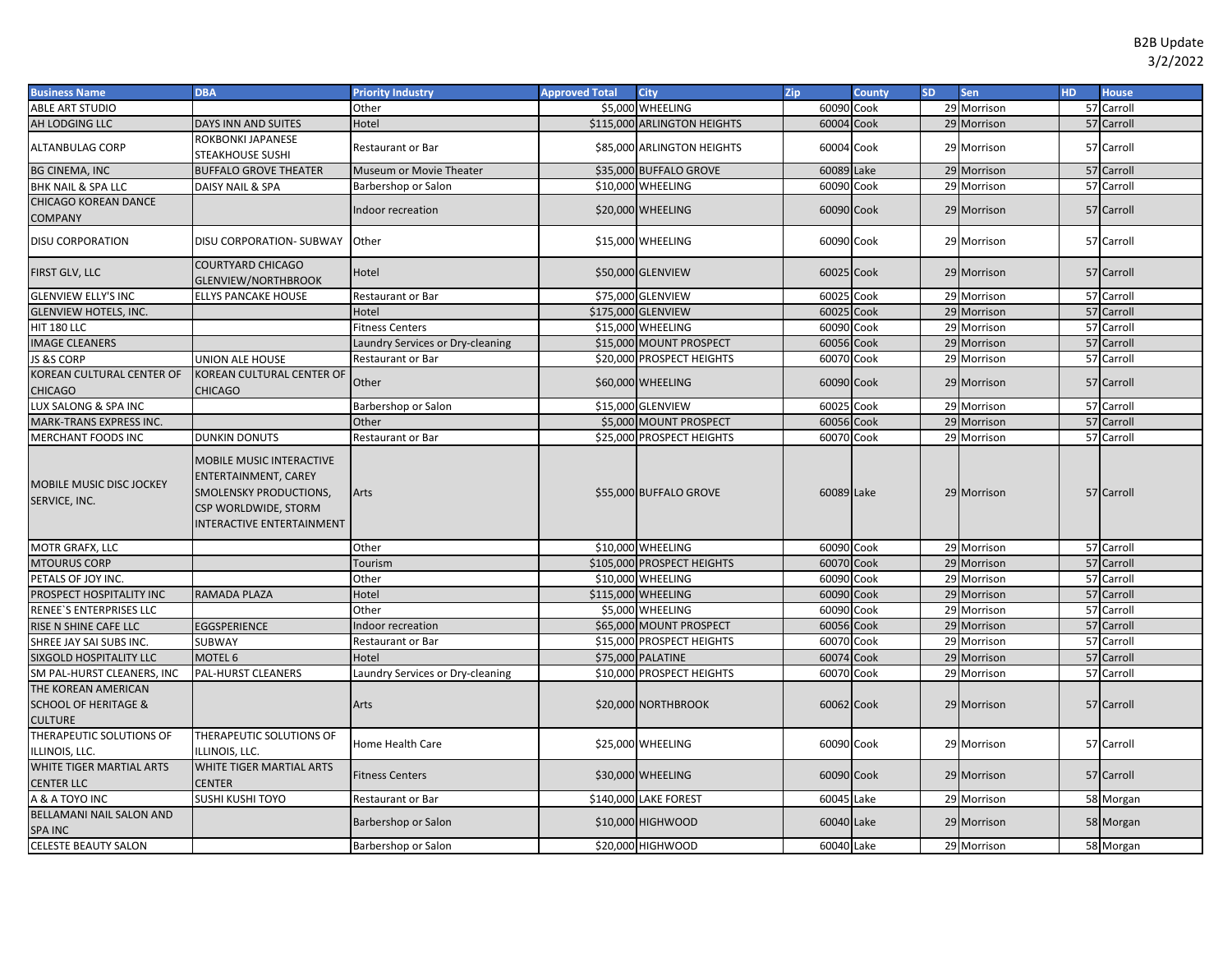| <b>Business Name</b>                                     | <b>DBA</b>                                               | <b>Priority Industry</b>         | <b>Approved Total</b> | City                   | Zip        | <b>County</b> | <b>SD</b> | Sen         | HD. | <b>House</b> |
|----------------------------------------------------------|----------------------------------------------------------|----------------------------------|-----------------------|------------------------|------------|---------------|-----------|-------------|-----|--------------|
| <b>CHICAGO PARTY EVENTS LLC</b>                          | PHOTO BOOTH TIME                                         | Indoor recreation                | \$35,000              | <b>NORTHBROOK</b>      | 60062 Cook |               |           | 29 Morrison |     | 58 Morgan    |
| <b>CHILDRENS THEATRE COMPANY</b>                         | CHILDRENS THEATRE<br>COMPANY                             | Museum or Movie Theater          |                       | \$5,000 HIGHLAND PARK  | 60035 Lake |               |           | 29 Morrison |     | 58 Morgan    |
| DEMETRIS GREEK RESTAURANT                                |                                                          | <b>Restaurant or Bar</b>         |                       | \$150,000 DEERFIELD    | 60015 Lake |               |           | 29 Morrison |     | 58 Morgan    |
| DOM GALLO ENTERPRISES INC                                | HOLE IN THE WALL<br>RESTAURANT                           | Restaurant or Bar                |                       | \$125,000 NORTHBROOK   | 60062 Cook |               |           | 29 Morrison |     | 58 Morgan    |
| <b>DRACMAN LLC</b>                                       | <b>MARCO'S NORTHSIDE GRILL</b>                           | <b>Restaurant or Bar</b>         |                       | \$20,000 HIGHWOOD      | 60040 Lake |               |           | 29 Morrison |     | 58 Morgan    |
| <b>EXECUTIVE LANGUAGE</b><br>TRAINING, LLC               |                                                          | Arts                             |                       | \$70,000 LAKE BLUFF    | 60044 Lake |               |           | 29 Morrison |     | 58 Morgan    |
| FIT BOUTIQUE LLC                                         | <b>FIT BOUTIQUE</b>                                      | <b>Fitness Centers</b>           |                       | \$20,000 DEERFIELD     | 60015 Lake |               |           | 29 Morrison |     | 58 Morgan    |
| <b>GOURMET FROG, INC.</b>                                |                                                          | Other                            |                       | \$10,000 HIGHWOOD      | 60040 Lake |               |           | 29 Morrison |     | 58 Morgan    |
| H2O POOL SERVICES INC                                    |                                                          | Other                            |                       | \$5,000 HIGHWOOD       | 60040 Lake |               |           | 29 Morrison |     | 58 Morgan    |
| K2PARK, INC.                                             | LAKEWOOD CLEANERS                                        | Laundry Services or Dry-cleaning |                       | \$10,000 HIGHWOOD      | 60040 Lake |               |           | 29 Morrison |     | 58 Morgan    |
| <b>KATHY'S ALTERATIONS AND</b><br><b>TAILORING</b>       | <b>KATHY'S ALTERATIONS AND</b><br><b>TAILORING</b>       | Laundry Services or Dry-cleaning |                       | \$10,000 LAKE FOREST   | 60045 Lake |               |           | 29 Morrison |     | 58 Morgan    |
| <b>KELCEY'S PUB INC</b>                                  | <b>SANTI'S GARDENS</b>                                   | Restaurant or Bar                |                       | \$15,000 HIGHWOOD      | 60040 Lake |               |           | 29 Morrison |     | 58 Morgan    |
| LUCCI RESTAURANT GROUP, LLC. BOBBY'S DEERFIELD           |                                                          | <b>Restaurant or Bar</b>         |                       | \$150,000 DEERFIELD    | 60015 Lake |               |           | 29 Morrison |     | 58 Morgan    |
| MH HOSPITALITY                                           |                                                          | Hotel                            |                       | \$65,000 NORTH CHICAGO | 60064 Lake |               |           | 29 Morrison |     | 58 Morgan    |
| NEW VISION ATHLETICS, INC                                |                                                          | Child Care                       |                       | \$25,000 LAKE BLUFF    | 60044 Lake |               |           | 29 Morrison |     | 58 Morgan    |
| <b>NORTH CHICAGO</b><br>DEVELOPMENT, LTD.                | <b>SLEEP INN LAKE BLUFF</b>                              | Hotel                            |                       | \$130,000 LAKE BLUFF   | 60044 Lake |               |           | 29 Morrison |     | 58 Morgan    |
| <b>OPERNFEST PRAGUE</b>                                  | <b>OPERNFEST PRAGUE</b>                                  | Arts                             |                       | \$10,000 GLENCOE       | 60022 Cook |               |           | 29 Morrison |     | 58 Morgan    |
| PEG CHICAGO DEERFIELD<br>PROPERTY, LLC                   | RESIDENCE INN CHICAGO<br><b>DEERFIELD</b>                | Hotel                            |                       | \$250,000 DEERFIELD    | 60015 Lake |               |           | 29 Morrison |     | 58 Morgan    |
| PERFORMANCE FACTORY<br><b>TRAINING LLC</b>               | PERFORMANCE FACTORY<br><b>TRAINING</b>                   | <b>Fitness Centers</b>           |                       | \$10,000 HIGHWOOD      | 60040 Lake |               |           | 29 Morrison |     | 58 Morgan    |
| SARLAS MUSIC, INC.                                       |                                                          | Arts                             |                       | \$35,000 HIGHLAND PARK | 60035 Lake |               |           | 29 Morrison |     | 58 Morgan    |
| <b>SLYCE COAL FIRED PIZZA</b><br><b>COMPANY HIGHWOOD</b> | <b>SLYCE COAL FIRED PIZZA</b><br><b>COMPANY HIGHWOOD</b> | <b>Restaurant or Bar</b>         |                       | \$35,000 HIGHWOOD      | 60040 Lake |               |           | 29 Morrison |     | 58 Morgan    |
| ACE HOME CONSTRUCTION INC                                |                                                          | Other                            |                       | \$40,000 WHEELING      | 60090 Cook |               |           | 30 Johnson  |     | 59 Didech    |
| <b>B AND B PROMOTIONS</b><br><b>CORPORATION</b>          | <b>B AND B PROMOTIONS</b><br><b>CORPORATION</b>          | Indoor recreation                |                       | \$110,000 WHEELING     | 60090 Cook |               |           | 30 Johnson  |     | 59 Didech    |
| <b>BANYAN TWO CORPORATION</b>                            |                                                          | Restaurant or Bar                |                       | \$150,000 LINCOLNSHIRE | 60069 Lake |               |           | 30 Johnson  |     | 59 Didech    |
| CHANG'S TKD, LLC                                         | <b>MARTIAL ARTS (TAEKWONDO)</b>                          | <b>Fitness Centers</b>           |                       | \$5,000 WHEELING       | 60090 Cook |               |           | 30 Johnson  |     | 59 Didech    |
| <b>CLOWNING AROUND</b><br><b>ENTERTAINMENT, INC</b>      |                                                          | Events/Event Support             |                       | \$150,000 MUNDELEIN    | 60060 Lake |               |           | 30 Johnson  |     | 59 Didech    |
| EL ALAMO MEXICAN GRILL                                   | <b>MEXCAL</b>                                            | <b>Restaurant or Bar</b>         |                       | \$55,000 WHEELING      | 60090 Cook |               |           | 30 Johnson  |     | 59 Didech    |
| ELLY'S PANCAKE HOUSE, INC.                               | <b>ELLY'S PANCAKE HOUSE</b>                              | Restaurant or Bar                |                       | \$130,000 MUNDELEIN    | 60060 Lake |               |           | 30 Johnson  |     | 59 Didech    |
| <b>EXCEL PHOTO SERVICE, INC</b>                          | <b>JOLIE IMAGES</b>                                      | Events/Event Support             |                       | \$150,000 WHEELING     | 60090 Cook |               |           | 30 Johnson  |     | 59 Didech    |
| <b>GALAN FITNESS CORP</b>                                | <b>GALAN FITNESS</b>                                     | <b>Fitness Centers</b>           |                       | \$5,000 WHEELING       | 60090 Cook |               |           | 30 Johnson  |     | 59 Didech    |
| <b>GRACE HOTELS LLC</b>                                  | <b>HOLIDAY INN EXPRESS &amp;</b><br>SUITES, WAUKEGAN, IL | Hotel                            |                       | \$175,000 WAUKEGAN     | 60085 Lake |               |           | 30 Johnson  |     | 59 Didech    |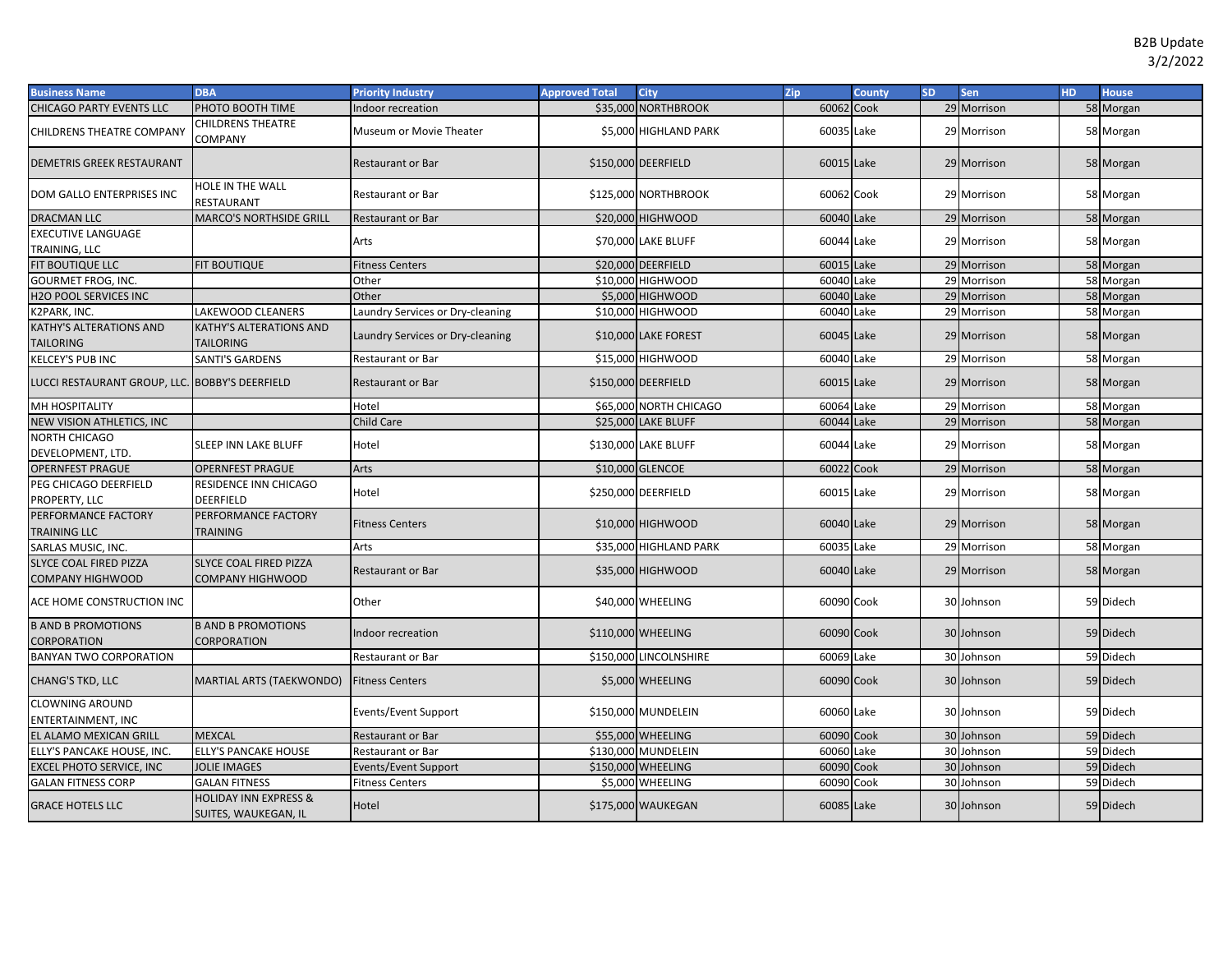| <b>Business Name</b>              | <b>DBA</b>                                       | <b>Priority Industry</b>         | <b>Approved Total</b> | <b>City</b>            | Zip        | <b>County</b> | <b>SD</b> | Sen        | HD. | <b>House</b> |
|-----------------------------------|--------------------------------------------------|----------------------------------|-----------------------|------------------------|------------|---------------|-----------|------------|-----|--------------|
| <b>GREATER WHEELING AREA</b>      |                                                  |                                  |                       |                        |            |               |           |            |     |              |
| CHAMBER OF COMMERCE AND           |                                                  | Other                            |                       | \$15,000 WHEELING      | 60090 Cook |               |           | 30 Johnson |     | 59 Didech    |
| <b>NDUSTRY</b>                    |                                                  |                                  |                       |                        |            |               |           |            |     |              |
| <b>J LEE'S DECORATING CORP</b>    |                                                  | Other                            |                       | \$10,000 WHEELING      | 60090 Cook |               |           | 30 Johnson |     | 59 Didech    |
| <b>LAKEHURST EVENTS AND</b>       |                                                  | ndoor recreation                 |                       | \$150,000 WAUKEGAN     | 60085 Lake |               |           | 30 Johnson |     | 59 Didech    |
| <b>ENTERTAINMENT CO</b>           |                                                  |                                  |                       |                        |            |               |           |            |     |              |
| <b>LIBERTY CLEANERS</b>           |                                                  | Laundry Services or Dry-cleaning |                       | \$10,000 WHEELING      | 60090 Cook |               |           | 30 Johnson |     | 59 Didech    |
| LOUIES BOSTON FISH MARKET         |                                                  | <b>Restaurant or Bar</b>         |                       | \$150,000 WHEELING     | 60090 Cook |               |           | 30 Johnson |     | 59 Didech    |
| LLC                               |                                                  |                                  |                       |                        |            |               |           |            |     |              |
| <b>NEELKANTH ABAJEE</b>           | SUPER 8 MOTEL, MUNDELEIN IL Hotel                |                                  |                       | \$30,000 MUNDELEIN     | 60060 Lake |               |           | 30 Johnson |     | 59 Didech    |
| <b>MANAGEMENT INC</b>             |                                                  |                                  |                       |                        |            |               |           |            |     |              |
| PC CUSTOM WOODWORK LLC            |                                                  | Other                            |                       | \$5,000 WAUKEGAN       | 60085 Lake |               |           | 30 Johnson |     | 59 Didech    |
| R. C. MILLER EVENTS &             | <b>PLAYGROUND GAMES</b>                          | Events/Event Support             |                       | \$30,000 WHEELING      | 60090 Cook |               |           | 30 Johnson |     | 59 Didech    |
| <b>ENTERTAINMENT INC.</b>         |                                                  |                                  |                       |                        |            |               |           |            |     |              |
| <b>RAIMA RIMKUS</b>               |                                                  | <b>Restaurant or Bar</b>         |                       | \$10,000 WHEELING      | 60090 Cook |               |           | 30 Johnson |     | 59 Didech    |
| RENE & SONS LANDSCAPING,          |                                                  | Other                            |                       | \$5,000 WHEELING       | 60090 Cook |               |           | 30 Johnson |     | 59 Didech    |
| INC.                              |                                                  |                                  |                       |                        |            |               |           |            |     |              |
| SAM MARTIRANO SALON INC           |                                                  | Barbershop or Salon              |                       | \$115,000 VERNON HILLS | 60061 Lake |               |           | 30 Johnson |     | 59 Didech    |
| <b>SLAVONIC CRAFT, LLC</b>        |                                                  | Events/Event Support             |                       | \$10,000 WHEELING      | 60090 Cook |               |           | 30 Johnson |     | 59 Didech    |
| T.C. FURLONG, INC.                |                                                  | Events/Event Support             |                       | \$150,000 LAKE FOREST  | 60045 Lake |               |           | 30 Johnson |     | 59 Didech    |
| THE ART ROOM                      | THE ART ROOM                                     | Child Care                       |                       | \$5,000 MUNDELEIN      | 60060 Lake |               |           | 30 Johnson |     | 59 Didech    |
| TICKETS CONFIRMED INC             |                                                  | Tourism                          |                       | \$60,000 WHEELING      | 60090 Cook |               |           | 30 Johnson |     | 59 Didech    |
| ULTIMATE CLEANING SERVICES        |                                                  | Other                            |                       | \$10,000 WHEELING      | 60090 Cook |               |           | 30 Johnson |     | 59 Didech    |
| LTD                               |                                                  |                                  |                       |                        |            |               |           |            |     |              |
| UNIVERSAL UPHOLSTERING INC        |                                                  | Other                            |                       | \$20,000 WHEELING      | 60090 Cook |               |           | 30 Johnson |     | 59 Didech    |
| <b>VERNON HILLS COFFEE INC</b>    | <b>DUNKIN DONUTS</b>                             | <b>Restaurant or Bar</b>         |                       | \$30,000 VERNON HILLS  | 60061 Lake |               |           | 30 Johnson |     | 59 Didech    |
| <b>VNB CORPORATION</b>            |                                                  | Restaurant or Bar                |                       | \$20,000 BUFFALO GROVE | 60089 Lake |               |           | 30 Johnson |     | 59 Didech    |
| <b>VOGUE PRINTERS</b>             |                                                  | Other                            |                       | \$135,000 WAUKEGAN     | 60085 Lake |               |           | 30 Johnson |     | 59 Didech    |
| WAJO CORP                         |                                                  | Other                            |                       | \$25,000 WHEELING      | 60090      | Cook          |           | 30 Johnson |     | 59 Didech    |
| WH SPEARS, LLC                    | <b>SPEARS BOURBON BURGERS</b><br><b>AND BEER</b> | Other                            |                       | \$150,000 WHEELING     | 60090 Cook |               |           | 30 Johnson |     | 59 Didech    |
| WHEELING COFFEE & DONUTS,         |                                                  |                                  |                       |                        |            |               |           |            |     |              |
| NC.                               | <b>DUNKIN DONUTS</b>                             | <b>Restaurant or Bar</b>         |                       | \$10,000 WHEELING      | 60090 Cook |               |           | 30 Johnson |     | 59 Didech    |
| YOUNG'S TIPS TO TOES, INC         | YOUNG'S TIPS TO TOES, INC                        | <b>Barbershop or Salon</b>       |                       | \$20,000 WHEELING      | 60090 Cook |               |           | 30 Johnson |     | 59 Didech    |
| 1750 N SHERIDAN, INC.             |                                                  | Other                            |                       | \$120,000 WAUKEGAN     | 60087 Lake |               |           | 30 Johnson |     | 60 Mayfield  |
| 219 SPORTS BAR LLC                | TR'S FRONT ROW ON<br><b>GREENWOOD</b>            | <b>Restaurant or Bar</b>         |                       | \$20,000 WAUKEGAN      | 60087 Lake |               |           | 30 Johnson |     | 60 Mayfield  |
| 36 N GENESEE LLC                  | THE TAPROOM                                      | Restaurant or Bar                |                       | \$10,000 WAUKEGAN      | 60085 Lake |               |           | 30 Johnson |     | 60 Mayfield  |
| <b>ABC CLEANERS</b>               |                                                  | Laundry Services or Dry-cleaning |                       | \$10,000 WAUKEGAN      | 60087 Lake |               | 30        | Johnson    |     | 60 Mayfield  |
| ADAMS A1 INSTALLATION INC         |                                                  | Other                            |                       | \$20,000 NORTH CHICAGO | 60064 Lake |               |           | 30 Johnson |     | 60 Mayfield  |
| ADOLFOS INC.                      | <b>TACOS EL NORTE</b>                            | Other                            |                       | \$30,000 WAUKEGAN      | 60085 Lake |               |           | 30 Johnson |     | 60 Mayfield  |
| AL-MAI INC                        |                                                  | Other                            |                       | \$35,000 WAUKEGAN      | 60085 Lake |               |           | 30 Johnson |     | 60 Mayfield  |
| AMITA CORP.                       | <b>AMERICA'S BEST VALUE INN</b>                  | Hotel                            |                       | \$50,000 WAUKEGAN      | 60085 Lake |               |           | 30 Johnson |     | 60 Mayfield  |
| ASHLEY FAMILY DENTAL, LTD         |                                                  | Other                            |                       | \$15,000 WAUKEGAN      | 60085 Lake |               |           | 30 Johnson |     | 60 Mayfield  |
| <b>BERTRAND BOWLING LANES INC</b> |                                                  | Indoor recreation                |                       | \$45,000 WAUKEGAN      | 60085 Lake |               |           | 30 Johnson |     | 60 Mayfield  |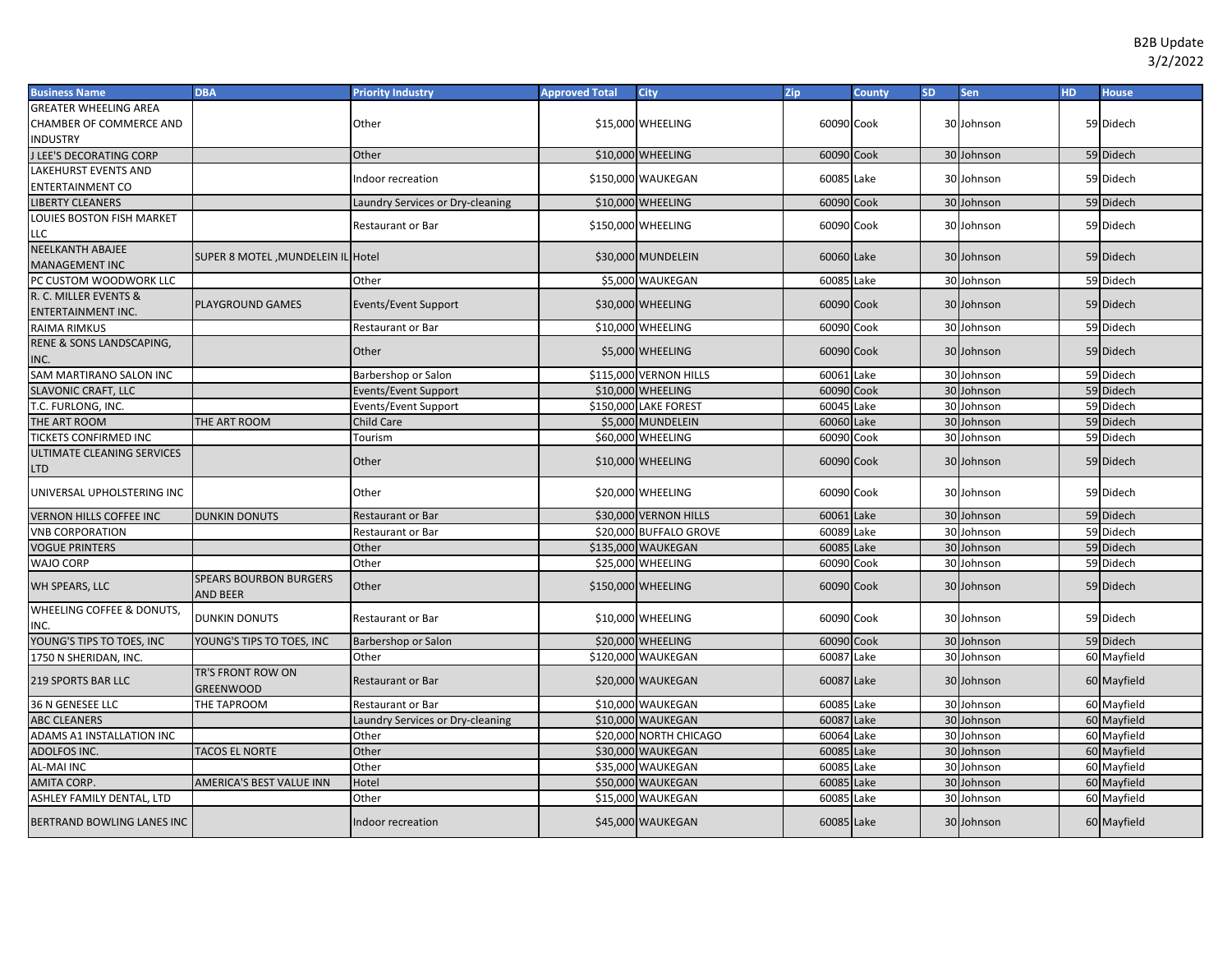| <b>Business Name</b>                      | <b>DBA</b>                                     | <b>Priority Industry</b>              | <b>Approved Total</b> | <b>City</b>            | Zip        | <b>County</b> | <b>SD</b> | Sen        | H <sub>D</sub> | <b>House</b> |
|-------------------------------------------|------------------------------------------------|---------------------------------------|-----------------------|------------------------|------------|---------------|-----------|------------|----------------|--------------|
| <b>CHEERFUL AFRICAN HAIR</b>              |                                                | Barbershop or Salon                   |                       | \$5,000 WAUKEGAN       | 60085 Lake |               |           | 30 Johnson |                | 60 Mayfield  |
| <b>BRAIDING SALON</b>                     |                                                |                                       |                       |                        |            |               |           |            |                |              |
| DARB, INC                                 | <b>BOONER'S PLACE</b>                          | <b>Restaurant or Bar</b>              |                       | \$35,000 WAUKEGAN      | 60085      | Lake          |           | 30 Johnson |                | 60 Mayfield  |
| <b>GIANNI'S TRAVEL INC</b>                | <b>AGENCIA DE VIAJES MEXICO</b>                | Tourism                               |                       | \$55,000 WAUKEGAN      | 60085      | Lake          |           | 30 Johnson |                | 60 Mayfield  |
| <b>GOUNTANIS ENTERPRISES, INC</b>         | GOJO'S CAFE                                    | Other                                 |                       | \$80,000 WAUKEGAN      | 60085      | Lake          |           | 30 Johnson |                | 60 Mayfield  |
| <b>GRAND SLAM LAUNDRY, INC</b>            |                                                | Laundry Services or Dry-cleaning      |                       | \$15,000 WAUKEGAN      | 60085      | Lake          |           | 30 Johnson |                | 60 Mayfield  |
| <b>GREEN TOWN LLC</b>                     | <b>GREEN TOWN TAVERN</b>                       | Restaurant or Bar                     |                       | \$40,000 WAUKEGAN      | 60085      | Lake          |           | 30 Johnson |                | 60 Mayfield  |
| <b>GULF INDUSTRIAL SOLUTIONS</b>          |                                                | Other                                 |                       |                        |            |               |           |            |                |              |
| INC                                       |                                                |                                       |                       | \$150,000 WAUKEGAN     | 60087      | Lake          |           | 30 Johnson |                | 60 Mayfield  |
| <b>HAIR GALLERY</b>                       |                                                | Barbershop or Salon                   |                       | \$10,000 NORTH CHICAGO | 60064 Lake |               |           | 30 Johnson |                | 60 Mayfield  |
| <b>HANK'S CLEANERS</b>                    |                                                | Laundry Services or Dry-cleaning      |                       | \$20,000 WAUKEGAN      | 60087      | Lake          |           | 30 Johnson |                | 60 Mayfield  |
| HEAVY DOUGH INC.                          | <b>QUONSET PIZZA</b>                           | Restaurant or Bar                     |                       | \$15,000 WAUKEGAN      | 60085      | Lake          |           | 30 Johnson |                | 60 Mayfield  |
| HOLY FAMILY DENTAL CLINIC PC              |                                                | Other                                 |                       | \$45,000 WAUKEGAN      | 60085 Lake |               |           | 30 Johnson |                | 60 Mayfield  |
| <b>INDEPENDENCE FISHING</b>               |                                                |                                       |                       |                        |            |               |           |            |                |              |
| <b>CHARTERS LLC</b>                       |                                                | Other                                 |                       | \$5,000 WAUKEGAN       | 60087 Lake |               |           | 30 Johnson |                | 60 Mayfield  |
| INTEGRITY DEVELOPER'S INC                 | NTEGRITY DEVELOPER'S INC.                      | Other                                 |                       | \$105,000 WAUKEGAN     | 60085      | Lake          |           | 30 Johnson |                | 60 Mayfield  |
| <b>INTERVENTION ARMS MEDICAL</b>          |                                                |                                       |                       |                        |            |               |           |            |                |              |
| CENTER                                    |                                                | Other                                 |                       | \$5,000 NORTH CHICAGO  | 60064 Lake |               |           | 30 Johnson |                | 60 Mayfield  |
| JUAN'S CHUCK WAGON, INC                   |                                                | Events/Event Support                  |                       | \$15,000 WAUKEGAN      | 60085      | Lake          |           | 30 Johnson |                | 60 Mayfield  |
| <b>KENNETH COBBS PHOTOGRAPHY</b>          |                                                | Events/Event Support                  |                       | \$5,000 NORTH CHICAGO  | 60064 Lake |               |           | 30 Johnson |                | 60 Mayfield  |
| LA OPERA INC                              |                                                | Restaurant or Bar                     |                       | \$5,000 WAUKEGAN       | 60085      | Lake          |           | 30 Johnson |                | 60 Mayfield  |
| <b>LOS CABOS INC</b>                      | LA CASA DE SAMUEL                              | <b>Restaurant or Bar</b>              |                       | \$30,000 WAUKEGAN      | 60085      | Lake          |           | 30 Johnson |                | 60 Mayfield  |
| MIRA'S TRAVELS, INC                       | MIRA'S TRAVELS, INC                            | Tourism                               |                       | \$10,000 WAUKEGAN      | 60087      | Lake          |           | 30 Johnson |                | 60 Mayfield  |
| NATURAL BALANCE MASSAGE<br><b>THERAPY</b> |                                                | Barbershop or Salon                   |                       | \$5,000 WAUKEGAN       | 60085 Lake |               |           | 30 Johnson |                | 60 Mayfield  |
| OM SHIVAYA LLC                            | <b>EXECUTIVE INN &amp; SUITES</b>              | Hotel                                 |                       | \$10,000 WAUKEGAN      | 60085      | Lake          |           | 30 Johnson |                | 60 Mayfield  |
| PFIT GROUP II, LLC                        | PLANET FITNESS WAUKEGAN                        | <b>Fitness Centers</b>                |                       | \$90,000 WAUKEGAN      | 60087      | Lake          |           | 30 Johnson |                | 60 Mayfield  |
| PREM KRUPA INC                            |                                                | Other                                 |                       | \$40,000 WAUKEGAN      | 60085      | Lake          |           | 30 Johnson |                | 60 Mayfield  |
| RACHEL CLADY-MCCLURE                      | CHEVEUX BY CHEL HAIR &<br><b>BRAID BAR LLC</b> | Barbershop or Salon                   |                       | \$5,000 WAUKEGAN       | 60085 Lake |               |           | 30 Johnson |                | 60 Mayfield  |
| <b>STACY WILCOX</b>                       |                                                | Other                                 |                       | \$5,000 NORTH CHICAGO  | 60064 Lake |               |           | 30 Johnson |                | 60 Mayfield  |
| <b>SUN CLEANERS</b>                       | <b>SUN CLEANERS</b>                            | Laundry Services or Dry-cleaning      |                       | \$10,000 WAUKEGAN      | 60085      | Lake          |           | 30 Johnson |                | 60 Mayfield  |
| <b>SUNG HO HONG</b>                       | <b>BAY RIDGE CLEANERS</b>                      | Laundry Services or Dry-cleaning      |                       | \$10,000 WAUKEGAN      | 60085      | Lake          |           | 30 Johnson |                | 60 Mayfield  |
| TAQUERIA GUADALAJARA LLC                  | TAQUERIA GUADALAJARA LLC                       | Other                                 |                       | \$35,000 WAUKEGAN      | 60085      | Lake          |           | 30 Johnson |                | 60 Mayfield  |
| TAQUERIA TOLUCA II INC                    |                                                | Other                                 |                       | \$120,000 WAUKEGAN     | 60085      | Lake          |           | 30 Johnson |                | 60 Mayfield  |
| TAXES 4 US INC.                           |                                                | Other                                 |                       | \$10,000 WAUKEGAN      | 60085      | Lake          |           | 30 Johnson |                | 60 Mayfield  |
| <b>TAYLOR'S TOOLBOX</b>                   |                                                | Other                                 |                       | \$5,000 NORTH CHICAGO  | 60064      | Lake          |           | 30 Johnson |                | 60 Mayfield  |
| THE FROLIC INC                            | THE FROLIC INC                                 | <b>Restaurant or Bar</b>              |                       | \$40,000 WAUKEGAN      | 60085      | Lake          |           | 30 Johnson |                | 60 Mayfield  |
| THE PEOPLE'S CHOICE                       | THE PEOPLE'S CHOICE FAMILY                     |                                       |                       |                        |            |               |           |            |                |              |
| ENTERTAINMENT INC                         | <b>FUN CENTER</b>                              | Indoor recreation                     |                       | \$130,000 WAUKEGAN     | 60085      | Lake          |           | 30 Johnson |                | 60 Mayfield  |
| <b>TONY JOHNSON</b>                       |                                                | Barbershop or Salon                   |                       | \$10,000 WAUKEGAN      | 60085      | Lake          |           | 30 Johnson |                | 60 Mayfield  |
| TRAVEL INNS OF AMERICA INC                | HOWARD JOHNSON HOTEL                           | Hotel                                 |                       | \$80,000 WAUKEGAN      | 60085      | Lake          |           | 30 Johnson |                | 60 Mayfield  |
| TRAVEL ON PARK, INC                       | <b>TRAVEL ON PARK</b>                          | Tourism                               |                       | \$5,000 WAUKEGAN       | 60085      | Lake          |           | 30 Johnson |                | 60 Mayfield  |
| VAQUERO FASHION, CORP                     |                                                | <b>Clothing or Electronics Retail</b> |                       | \$10,000 WAUKEGAN      | 60085      | Lake          |           | 30 Johnson |                | 60 Mayfield  |
| <b>WASHINGTON ST COFFEE INC</b>           | <b>DUNKIN DONUTS</b>                           | Restaurant or Bar                     |                       | \$25,000 WAUKEGAN      | 60085      | Lake          |           | 30 Johnson |                | 60 Mayfield  |
| <b>31ST NIGHT PRODUCTIONS</b>             | <b>60 TO ESCAPE</b>                            | Indoor recreation                     | \$110,000 GURNEE      |                        | 60073 Lake |               |           | 31 Bush    |                | 61 Mason     |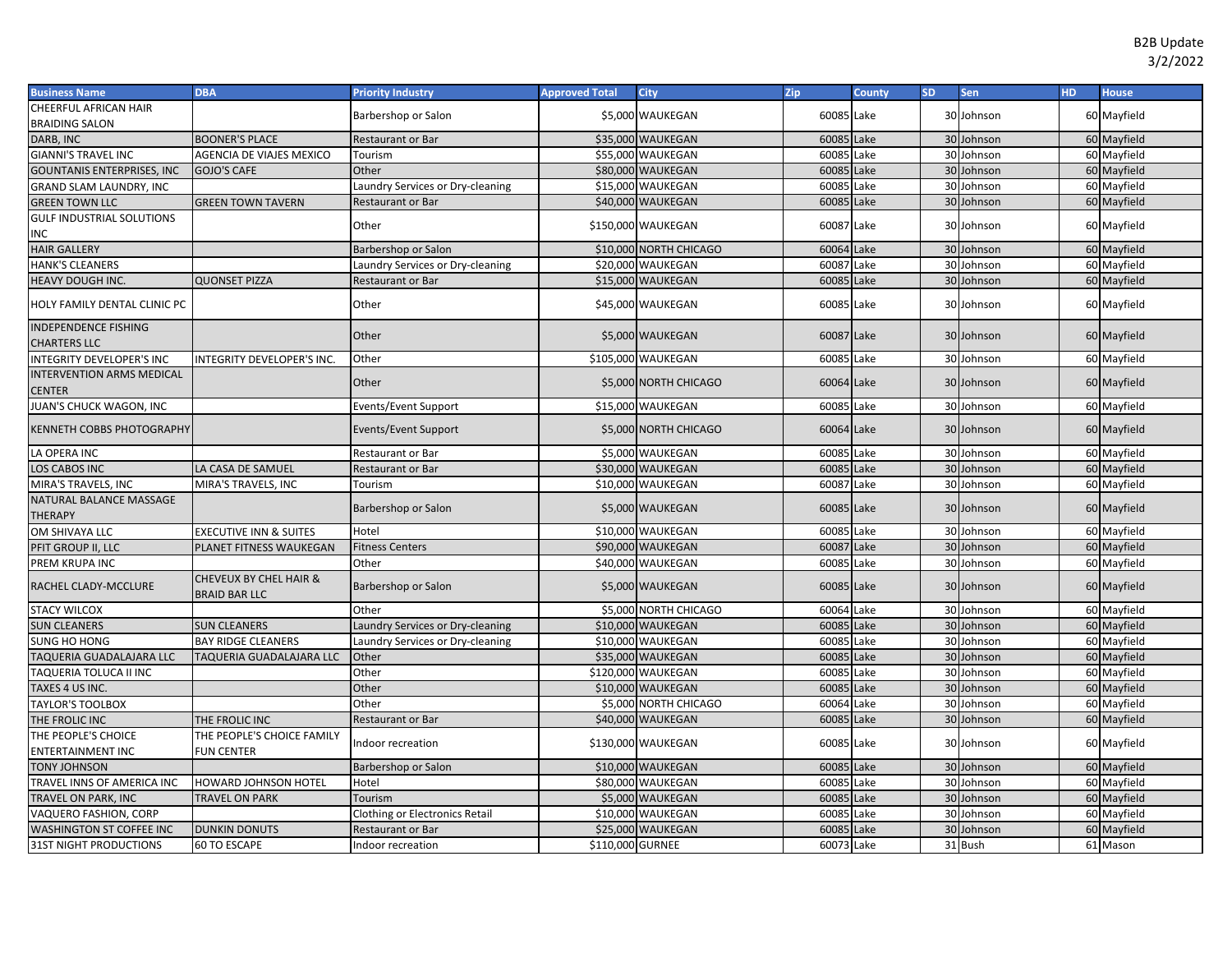| <b>Business Name</b>                                 | <b>DBA</b>                          | <b>Priority Industry</b>              | <b>Approved Total</b> | <b>City</b>              | Zip        | <b>County</b> | SD. | <b>Sen</b> | <b>HD</b> | <b>House</b> |
|------------------------------------------------------|-------------------------------------|---------------------------------------|-----------------------|--------------------------|------------|---------------|-----|------------|-----------|--------------|
| <b>ABC CLEANERS</b>                                  | <b>ABC CLEANERS</b>                 | Laundry Services or Dry-cleaning      | \$5,000 ZION          |                          | 60099 Lake |               |     | 31 Bush    |           | 61 Mason     |
| ALL 4U BEAUTY SUPPLY                                 | ALL 4U BEAUTY SUPPLY                | Other                                 |                       | \$10,000 BEACH PARK      | 60087 Lake |               |     | 31 Bush    |           | 61 Mason     |
| <b>ANTIOCH FINE ARTS</b>                             | <b>ANTIOCH FINE ARTS</b>            | Arts                                  |                       | \$5,000 ANTIOCH          | 60002 Lake |               |     | 31 Bush    |           | 61 Mason     |
| <b>FOUNDATION</b>                                    | <b>FOUNDATION</b>                   |                                       |                       |                          |            |               |     |            |           |              |
| CLASSIC IMAGE PHOTOGRAPHY                            | COBALT PHOTOGRAPHY                  | Arts                                  |                       | \$20,000 BEACH PARK      | 60083      | Lake          |     | 31 Bush    |           | 61 Mason     |
| INC.                                                 |                                     |                                       |                       |                          |            |               |     |            |           |              |
| <b>D&amp;M TOOL LLC</b>                              | <b>D&amp;M TOOL LLC</b>             | Other                                 | \$20,000 ZION         |                          | 60099 Lake |               |     | 31 Bush    |           | 61 Mason     |
| <b>FREEMAN BROWN CORP</b>                            | <b>B &amp; G MEN'S SUITS</b>        | <b>Clothing or Electronics Retail</b> | \$5,000 ZION          |                          | 60099      | Lake          |     | 31 Bush    |           | 61 Mason     |
| GOODFELLAS BARBERSHOP                                | <b>GOODFELLAS BARBERSHOP</b>        | Barbershop or Salon                   |                       | \$5,000 BEACH PARK       | 60087      | Lake          |     | 31 Bush    |           | 61 Mason     |
| GRAND WEST, INC.                                     | <b>GIORDANO'S OF GURNEE</b>         | Restaurant or Bar                     | \$105,000 GURNEE      |                          | 6003:      | Lake          |     | 31 Bush    |           | 61 Mason     |
| <b>GREENWOOD DENTAL CARE LLC</b>                     |                                     | Other                                 |                       | \$60,000 WAUKEGAN        | 60087      | Lake          |     | 31 Bush    |           | 61 Mason     |
| <b>GURNEE HOSPITALITY LLC</b>                        | <b>WINGATE BY WYNDHAM</b>           | Hotel                                 | \$80,000 GURNEE       |                          | 6003       | Lake          |     | 31 Bush    |           | 61 Mason     |
| <b>HGH BROTHERS LLC</b>                              | <b>AUNTIE ANNE'S PRETZEL</b>        | <b>Restaurant or Bar</b>              | \$20,000 GURNEE       |                          | 60031      | Lake          |     | 31 Bush    |           | 61 Mason     |
| HORIZON STAR HOTELS LLC                              | <b>BAYMONT INN AND SUITES</b>       | Hotel                                 |                       | \$5,000 GURNEE           | 6003:      | Lake          |     | 31 Bush    |           | 61 Mason     |
| KAMAL MED PARTNERS                                   |                                     | Home Health Care                      |                       | \$5,000 WAUKEGAN         | 60087      | Lake          |     | 31 Bush    |           | 61 Mason     |
| <b>KIMS CLEANERS</b>                                 |                                     | Laundry Services or Dry-cleaning      |                       | \$10,000 BEACH PARK      | 60099      | Lake          |     | 31 Bush    |           | 61 Mason     |
| <b>MSD HOTEL LLC</b>                                 | <b>COUNTRY INN &amp; SUITES</b>     | Hotel                                 | \$35,000 ZION         |                          | 60099      | Lake          |     | 31 Bush    |           | 61 Mason     |
| NORTH WADSWORTH COFFEE<br>INC                        | <b>DUNKIN DONUTS</b>                | Restaurant or Bar                     |                       | \$15,000 WADSWORTH       | 60083 Lake |               |     | 31 Bush    |           | 61 Mason     |
| PFC OF GURNEE, INC                                   | DENNYS 6754                         | Restaurant or Bar                     | \$150,000 GURNEE      |                          | 60031      | Lake          |     | 31 Bush    |           | 61 Mason     |
| PROFESSIONAL BEVERAGE                                | PROFESSIONAL BEVERAGE               |                                       |                       |                          | 60099 Lake |               |     |            |           |              |
| <b>SERVICE</b>                                       | <b>SERVICE</b>                      | Other                                 |                       | \$15,000 BEACH PARK      |            |               |     | 31 Bush    |           | 61 Mason     |
| SHREE TULJA CORPORATION                              | <b>SUPER8 GURNEE</b>                | Hotel                                 | \$45,000 GURNEE       |                          | 60031      | Lake          |     | 31 Bush    |           | 61 Mason     |
| SOHAM ILLINOIS INC                                   | AMERICAN INN MOTEL                  | Hotel                                 |                       | \$10,000 BEACH PARK      | 60099 Lake |               |     | 31 Bush    |           | 61 Mason     |
| THE TROPICS NORTHPOINT                               | THE TROPICS                         | Restaurant or Bar                     |                       | \$15,000 WINTHROP HARBOR | 60096 Lake |               |     | 31 Bush    |           | 61 Mason     |
| ZION SUB, INC                                        |                                     | Restaurant or Bar                     | \$25,000 ZION         |                          | 60099      | Lake          |     | 31 Bush    |           | 61 Mason     |
| CENTER STREET GROUP                                  | <b>CENTER STREET GROUP</b>          | Restaurant or Bar                     |                       | \$150,000 GRAYSLAKE      | 60030      | Lake          |     | 31 Bush    |           | 62 Yingling  |
| <b>DEBBY &amp; COMPANY HAIR</b><br><b>STUDIO LTD</b> |                                     | Barbershop or Salon                   |                       | \$10,000 GRAYSLAKE       | 60030 Lake |               |     | 31 Bush    |           | 62 Yingling  |
| <b>GREEN FIELDS MEDIA LLC</b>                        |                                     | Events/Event Support                  |                       | \$40,000 WAUCONDA        | 60084 Lake |               |     | 31 Bush    |           | 62 Yingling  |
| LIBERTY CLASSICS, INC                                |                                     | Other                                 | \$20,000 GURNEE       |                          | 60031      | Lake          |     | 31 Bush    |           | 62 Yingling  |
| 11508 BIGFOOT INN CORP                               | <b>BIGFOOTINN</b>                   | Restaurant or Bar                     |                       | \$35,000 HARVARD         |            | 60033 Mchenry |     | 32 Wilcox  |           | 63 Reick     |
| A PLACE TO SHINE MUSIC                               |                                     | Arts                                  |                       | \$5,000 WOODSTOCK        |            | 60098 McHenry |     | 32 Wilcox  |           | 63 Reick     |
| DARK PHOENIX PRODUCTIONS,<br>INC.                    |                                     | Events/Event Support                  |                       | \$20,000 WOODSTOCK       |            | 60098 McHenry |     | 32 Wilcox  |           | 63 Reick     |
| FIREHOUSE DEPOT LTD                                  | <b>FIREHOUSE DEPOT</b>              | Restaurant or Bar                     |                       | \$5,000 HARVARD          |            | 60033 McHenry |     | 32 Wilcox  |           | 63 Reick     |
| <b>HARTS SALLON LLC</b>                              | <b>HARTS SALOON</b>                 | <b>Restaurant or Bar</b>              | \$15,000 HEBRON       |                          |            | 60034 McHenry |     | 32 Wilcox  |           | 63 Reick     |
| JAG RESTAURANT GRP                                   | RICHMOND BRATHAUS                   | Restaurant or Bar                     |                       | \$55,000 RICHMOND        |            | 60071 McHenry |     | 32 Wilcox  |           | 63 Reick     |
| KATLO INC                                            | PUBLIC HOUSE OF<br><b>WOODSTOCK</b> | <b>Restaurant or Bar</b>              |                       | \$150,000 WOODSTOCK      |            | 60098 McHenry |     | 32 Wilcox  |           | 63 Reick     |
| KEVIN J MILLER CPA PC                                | <b>KEVIN J MILLER CPA PC</b>        | Other                                 |                       | \$10,000 RICHMOND        | 60071      | McHenry       |     | 32 Wilcox  |           | 63 Reick     |
| MARENGO VISION CENTER, P.C.                          | <b>HARVARD FAMILY EYE CARE</b>      | Home Health Care                      |                       | \$5,000 HARVARD          |            | 60033 McHenry |     | 32 Wilcox  |           | 63 Reick     |
| MCHENRY COBBS INC                                    | DC COBBS MCHENRY                    | Restaurant or Bar                     |                       | \$35,000 MCHENRY         | 6005C      | McHenry       |     | 32 Wilcox  |           | 63 Reick     |
| <b>MENTORING GARDENS KITCHEN</b><br>& MARKET         |                                     | Events/Event Support                  |                       | \$5,000 HARVARD          |            | 60033 McHenry |     | 32 Wilcox  |           | 63 Reick     |
| <b>MIXIN MINGLE INC</b>                              |                                     | Indoor recreation                     |                       | \$20,000 WOODSTOCK       |            | 60098 McHenry |     | 32 Wilcox  |           | 63 Reick     |
|                                                      |                                     |                                       |                       |                          |            |               |     |            |           |              |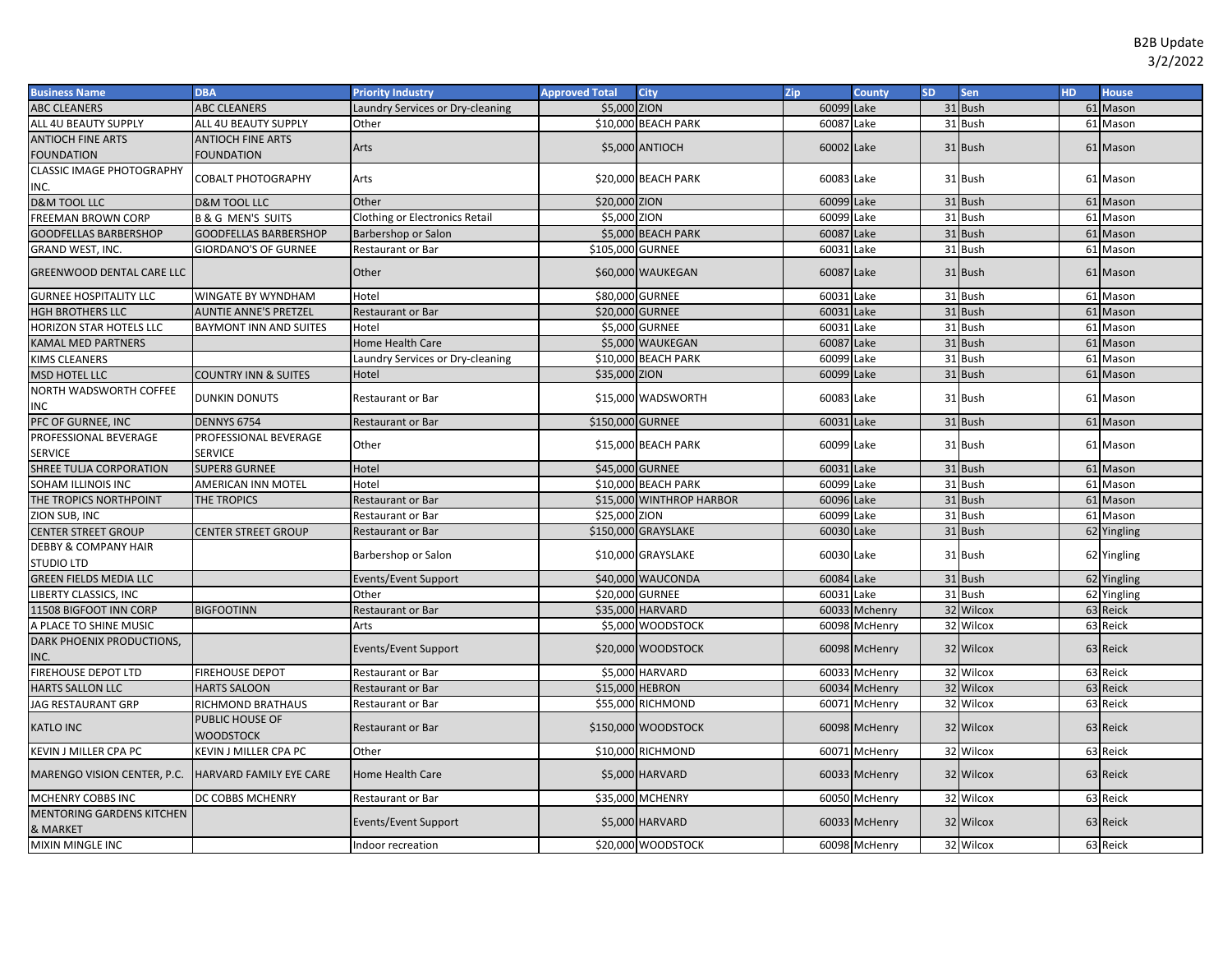| <b>Business Name</b>                            | <b>DBA</b>                                          | <b>Priority Industry</b>              | <b>Approved Total</b> | <b>City</b>              | <b>Zip</b> | <b>County</b> | <b>SD</b> | Sen        | <b>HD</b> | <b>House</b> |
|-------------------------------------------------|-----------------------------------------------------|---------------------------------------|-----------------------|--------------------------|------------|---------------|-----------|------------|-----------|--------------|
| <b>NURTURE YOGA &amp; MASSAGE</b>               | <b>NURTURE YOGA AND MASSAGE Fitness Centers</b>     |                                       |                       | \$5,000 RICHMOND         |            | 60071 McHenry |           | 32 Wilcox  |           | 63 Reick     |
| THE TROPHY STORE INC.                           | FIRST PLACE PROMOTIONS AND<br><b>AWARDS</b>         | Other                                 |                       | \$20,000 HARVARD         |            | 60033 McHenry |           | 32 Wilcox  |           | 63 Reick     |
| TIMOTHY CHRAPKIEWICZ DDS,<br>PC                 |                                                     | Home Health Care                      |                       | \$20,000 HARVARD         |            | 60033 McHenry |           | 32 Wilcox  |           | 63 Reick     |
| TIYA HOSPITALITY INC                            |                                                     | Hotel                                 |                       | \$30,000 HARVARD         |            | 60033 McHenry |           | 32 Wilcox  |           | 63 Reick     |
| TSSA, INC.                                      | THE DOUBLE YOLK CAFE                                | <b>Restaurant or Bar</b>              |                       | \$50,000 WOODSTOCK       |            | 60098 McHenry |           | 32 Wilcox  |           | 63 Reick     |
| <b>TWISTED LIMITS ESCAPE ROOMS</b>              |                                                     | Indoor recreation                     |                       | \$15,000 MCHENRY         |            | 60050 McHenry |           | 32 Wilcox  |           | 63 Reick     |
| <b>ULMER JEWELERS</b>                           | <b>ULMER JEWELERS</b>                               | Other                                 |                       | \$5,000 HARVARD          |            | 60033 McHenry |           | 32 Wilcox  |           | 63 Reick     |
| <b>VILLAGE SQUIRE OF MCHENRY</b><br>INC.        | <b>VILLAGE SQUIRE OF MCHENRY</b><br><b>INC</b>      | Restaurant or Bar                     |                       | \$55,000 MCHENRY         |            | 60050 McHenry |           | 32 Wilcox  |           | 63 Reick     |
| WD ENTERTAINMENT, INC                           | <b>OLIVE BLACK MARTINI LOUNGE Restaurant or Bar</b> |                                       |                       | \$10,000 RICHMOND        |            | 60071 McHenry |           | 32 Wilcox  |           | 63 Reick     |
| <b>DANCE PARTY DJS INC</b>                      |                                                     | Events/Event Support                  |                       | \$85,000 WAUCONDA        | 60084 Lake |               |           | 32 Wilcox  |           | 64 Weber     |
| DENALI BUSINESS CONSULTING<br>CORPORATION       | SOCIAL INDOOR OF NW<br><b>CHICAGO</b>               | Other                                 |                       | \$15,000 CRYSTAL LAKE    |            | 60014 McHenry |           | 32 Wilcox  |           | 64 Weber     |
| <b>GUNATIT MOTEL, INC</b>                       | <b>SUPER 8 MOTEL</b>                                | Hotel                                 |                       | \$25,000 MCHENRY         |            | 60050 McHenry |           | 32 Wilcox  |           | 64 Weber     |
| M & M BROTHERS OF LAKE<br>COUNTY, INC           |                                                     | Restaurant or Bar                     |                       | \$30,000 FOX LAKE        | 60020 Lake |               |           | 32 Wilcox  |           | 64 Weber     |
| RAILROAD GROUP LLC                              | MATT'S TAVERN                                       | Restaurant or Bar                     |                       | \$30,000 CRYSTAL LAKE    |            | 60014 McHenry |           | 32 Wilcox  |           | 64 Weber     |
| ALEXANDER'S CAFE 64, INC                        | <b>ALEXANDERS CAFE</b>                              | Restaurant or Bar                     |                       | \$70,000 ST. CHARLES     | 60174 Kane |               |           | 33 DeWitte |           | 65 Ugaste    |
| <b>BARE MOXIE, LLC</b>                          | <b>BARE MOXIE</b>                                   | <b>Clothing or Electronics Retail</b> | \$10,000 GENEVA       |                          | 60134 Kane |               |           | 33 DeWitte |           | 65 Ugaste    |
| <b>BARREL &amp; RYE LLC</b>                     | <b>BARREL AND RYE</b>                               | Restaurant or Bar                     | \$105,000 GENEVA      |                          | 60134 Kane |               |           | 33 DeWitte |           | 65 Ugaste    |
| <b>BG HOSPITALITY GROUP, LLC</b>                |                                                     | Restaurant or Bar                     |                       | \$10,000 GENEVA          | 60134 Kane |               |           | 33 DeWitte |           | 65 Ugaste    |
| FINE LINE CREATIVE ARTS<br><b>CENTER</b>        |                                                     | Indoor recreation                     |                       | \$50,000 ST. CHARLES     | 60175 Kane |               |           | 33 DeWitte |           | 65 Ugaste    |
| FOX RIVER TROLLEY<br>ASSOCIATION, INC.          | FOX RIVER TROLLEY MUSEUM                            | Museum or Movie Theater               |                       | \$30,000 SOUTH ELGIN     | 60177 Kane |               |           | 33 DeWitte |           | 65 Ugaste    |
| <b>HARRY CHOIN</b>                              | THE INSTRUMENT BARN                                 | Arts                                  |                       | \$5,000 HUNTLEY          |            | 60142 McHenry |           | 33 DeWitte |           | 65 Ugaste    |
| IMAGE DISPLAY, INC                              |                                                     | Arts                                  |                       | \$55,000 ST. CHARLES     | 60174 Kane |               |           | 33 DeWitte |           | 65 Ugaste    |
| LIVIA-ITALIAN EATERY LLC                        |                                                     | <b>Restaurant or Bar</b>              | \$40,000 GENEVA       |                          | 60134 Kane |               |           | 33 DeWitte |           | 65 Ugaste    |
| LUMES RANDALL ROAD INC.                         |                                                     | Restaurant or Bar                     | \$125,000 BATAVIA     |                          | 60510 Kane |               |           | 33 DeWitte |           | 65 Ugaste    |
| <b>MARQUEE YOUTH STAGE</b>                      | MYSTAGE, MYS, OR MARQUEE Indoor recreation          |                                       |                       | \$10,000 ST. CHARLES     | 60174 Kane |               |           | 33 DeWitte |           | 65 Ugaste    |
| <b>MCNALLY GROUP LLC</b>                        |                                                     | <b>Restaurant or Bar</b>              |                       | \$65,000 ST. CHARLES     | 60174 Kane |               |           | 33 DeWitte |           | 65 Ugaste    |
| NUOVA ITALIA WEST CORP                          | <b>NUOVA ITALIA WEST</b>                            | <b>Restaurant or Bar</b>              |                       | \$60,000 ST. CHARLES     | 60174      | Kane          |           | 33 DeWitte | 65        | Ugaste       |
| RICHARD J. PECK                                 | RJ RECORDING                                        | Events/Event Support                  | \$20,000 GENEVA       |                          | 60134 Kane |               |           | 33 DeWitte | 65        | Ugaste       |
| <b>S&amp;T MUSIC, LLC</b>                       | <b>FULL STAFF MUSIC</b>                             | Arts                                  |                       | \$10,000 ST. CHARLES     | 60174      | Kane          |           | 33 DeWitte | 65        | Ugaste       |
| STAY AND PLAY LOCAL, LLC                        |                                                     | Other                                 |                       | \$5,000 GENEVA           | 60134 Kane |               |           | 33 DeWitte | 65        | Ugaste       |
| TAP HOUSE GRILL ST CHARLES,<br>LLC              | TAP HOUSE GRILL                                     | Restaurant or Bar                     |                       | \$70,000 ST. CHARLES     | 60175 Kane |               |           | 33 DeWitte |           | 65 Ugaste    |
| THE VILLAGE SQUIRE SOUTH INC THE VILLAGE SQUIRE |                                                     | Restaurant or Bar                     |                       | \$25,000 SOUTH ELGIN     | 60177 Kane |               |           | 33 DeWitte |           | 65 Ugaste    |
| <b>VARGO'S DANCE LLC</b>                        |                                                     | Indoor recreation                     | \$10,000 GENEVA       |                          | 60134 Kane |               |           | 33 DeWitte |           | 65 Ugaste    |
| <b>BIG KAHUNA</b>                               | <b>BANDITO BARNEYS</b>                              | <b>Restaurant or Bar</b>              |                       | \$95,000 EAST DUNDEE     | 60118 Kane |               |           | 33 DeWitte |           | 66 Ness      |
| BRIX ON THE FOX, INC.                           |                                                     | Events/Event Support                  |                       | \$50,000 CARPENTERSVILLE | 60110 Kane |               |           | 33 DeWitte |           | 66 Ness      |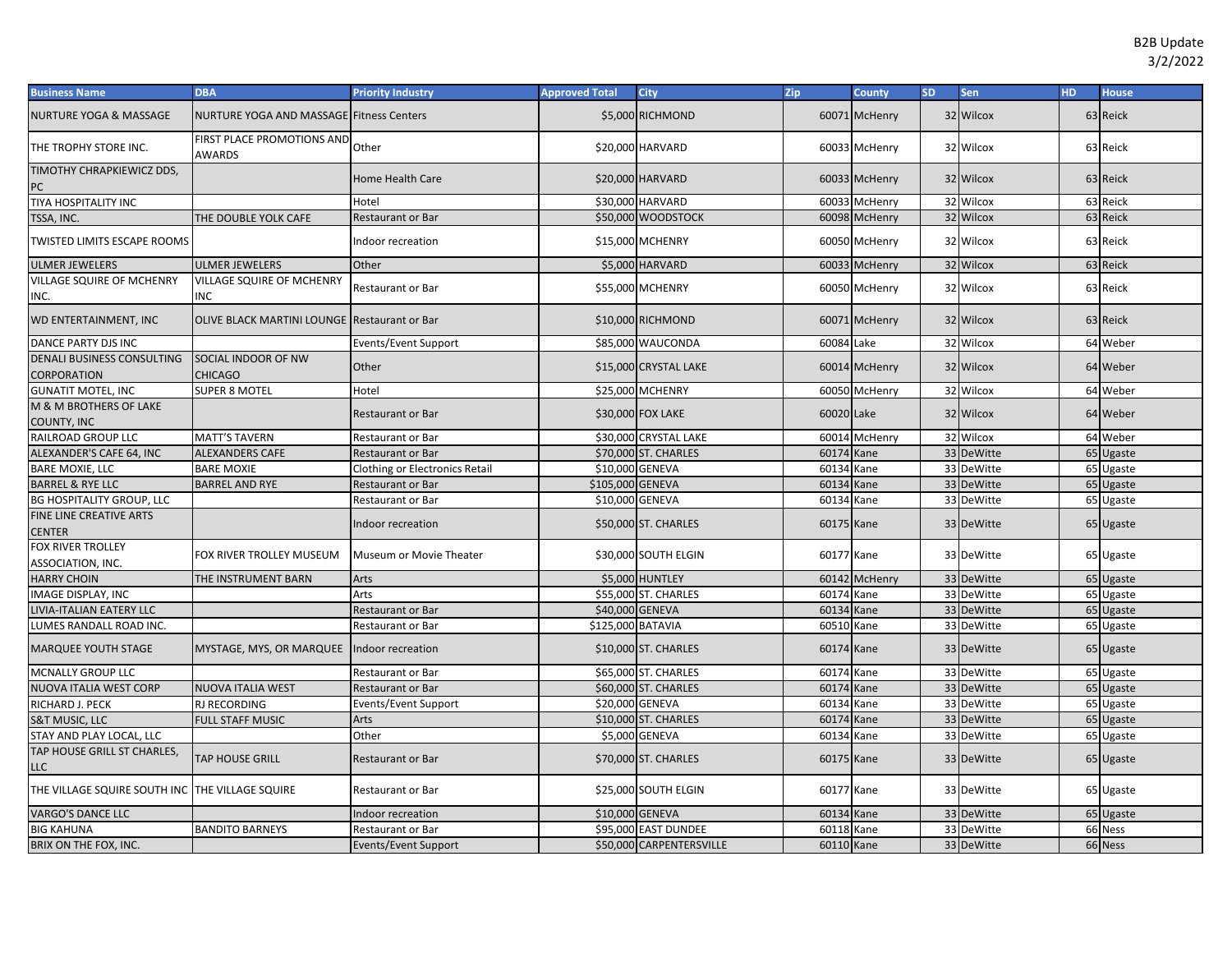| <b>Business Name</b>                                                              | <b>DBA</b>                                         | <b>Priority Industry</b>              | <b>Approved Total</b> | <b>City</b>                   | Zip        | <b>County</b>   | <b>SD</b> | <b>Sen</b>   | HD. | <b>House</b> |
|-----------------------------------------------------------------------------------|----------------------------------------------------|---------------------------------------|-----------------------|-------------------------------|------------|-----------------|-----------|--------------|-----|--------------|
| CARPE DIEM TRIPS, LLC                                                             |                                                    | Hotel                                 |                       | \$5,000 LAKE IN THE HILLS     |            | 60156 McHenry   |           | 33 DeWitte   |     | 66 Ness      |
| ELGIN HOSPITALITY GROUP, LLC                                                      |                                                    | Hotel                                 | \$250,000 ELGIN       |                               | 60123 Kane |                 |           | 33 DeWitte   |     | 66 Ness      |
| <b>EXHIBIVENT LLC</b>                                                             |                                                    | Events/Event Support                  |                       | \$115,000 VILLAGE OF LAKEWOOD |            | 60014 McHenry   |           | 33 DeWitte   |     | 66 Ness      |
| <b>GALLANT INVESTMENTS LLC -</b><br><b>ROCHAUS ENTERTAINMENT</b><br><b>SERIES</b> | <b>ROCHAUS</b>                                     | Arts                                  |                       | \$45,000 WEST DUNDEE          | 60118 Kane |                 |           | 33 DeWitte   |     | 66 Ness      |
| GRUPPO F4 INC.                                                                    | <b>CAFE ROMA</b>                                   | Restaurant or Bar                     | \$50,000 ELGIN        |                               | 60123 Kane |                 |           | 33 DeWitte   |     | 66 Ness      |
| <b>IDEAL AMUSEMENTS INC</b>                                                       | <b>IDEAL AMUSEMENTS</b>                            | Indoor recreation                     |                       | \$150,000 EAST DUNDEE         | 60118 Kane |                 |           | 33 DeWitte   |     | 66 Ness      |
| KNB HOSPITALITY - ELGIN, INC                                                      | <b>COMFORT SUITES ELGIN</b>                        | Hotel                                 | \$175,000 ELGIN       |                               | 60124 Kane |                 |           | 33 DeWitte   |     | 66 Ness      |
| LCSI, INC                                                                         | LIQUOR CONTROL SYSTEMS OF<br><b>ILLINOIS</b>       | Restaurant or Bar                     |                       | \$60,000 EAST DUNDEE          | 60118 Kane |                 |           | 33 DeWitte   |     | 66 Ness      |
| NEW VISION ELGIN HOTEL LLC                                                        | <b>CANDLEWOOD SUITES</b>                           | Hotel                                 | \$95,000 ELGIN        |                               | 60124 Kane |                 |           | 33 DeWitte   |     | 66 Ness      |
| <b>NEXDRY CLEANERS</b>                                                            | <b>NEXDRY CLEANERS</b>                             | Laundry Services or Dry-cleaning      |                       | \$20,000 CARPENTERSVILLE      | 60110 Kane |                 |           | 33 DeWitte   |     | 66 Ness      |
| <b>NORTHERN KANE COUNTY</b><br><b>CHAMBER OF COMMERCE</b>                         | <b>NORTHERN KANE COUNTY</b><br>CHAMBER OF COMMERCE | Other                                 |                       | \$10,000 CARPENTERSVILLE      | 60110 Kane |                 |           | 33 DeWitte   |     | 66 Ness      |
| <b>SALON ANOVIN INC.</b>                                                          | <b>SALON ANOVIN</b>                                | Barbershop or Salon                   |                       | \$10,000 CARPENTERSVILLE      | 60110 Kane |                 |           | 33 DeWitte   |     | 66 Ness      |
| <b>SOUTHERN BELLES OF</b><br>CARPENTERSVILLE                                      |                                                    | Other                                 |                       | \$50,000 CARPENTERSVILLE      | 60110 Kane |                 |           | 33 DeWitte   |     | 66 Ness      |
| THE VILLAGE SQUIRE INC                                                            | THE VILLAGE SQUIRE                                 | Restaurant or Bar                     |                       | \$50,000 WEST DUNDEE          | 60177 Kane |                 |           | 33 DeWitte   |     | 66 Ness      |
| <b>TKMA</b>                                                                       | TIGER KOO'S MARTIAL ARTS                           | <b>Fitness Centers</b>                |                       | \$15,000 ALGONQUIN            |            | 60102 McHenry   |           | 33 DeWitte   |     | 66 Ness      |
| <b>VEER HOSPITALITY-ALGONQUIN,</b><br>INC.                                        |                                                    | Hotel                                 |                       | \$180,000 ALGONQUIN           |            | 60102 McHenry   |           | 33 DeWitte   |     | 66 Ness      |
| VV NAILS 2 LTD                                                                    |                                                    | Barbershop or Salon                   |                       | \$25,000 CARPENTERSVILLE      | 60110 Kane |                 |           | 33 DeWitte   |     | 66 Ness      |
| <b>WELTZIN MEDIA</b>                                                              |                                                    | <b>Events/Event Support</b>           |                       | \$10,000 HUNTLEY              |            | 60142 McHenry   |           | 33 DeWitte   |     | 66 Ness      |
| A&M BOUTIQUE                                                                      |                                                    | Clothing or Electronics Retail        |                       | \$5,000 ROCKFORD              |            | 61104 Winnebago |           | 34 Stadelman |     | 67 West      |
| <b>ABREO LLC</b>                                                                  | SOCIAL URBAN BAR AND<br>RESTAURANT                 | Other                                 |                       | \$150,000 ROCKFORD            |            | 61104 Winnebago |           | 34 Stadelman | 67  | West         |
| ALBERTA WALKER                                                                    | A W MCCALL SECRETARIAL<br><b>SERVICES</b>          | Other                                 |                       | \$5,000 ROCKFORD              |            | 61101 Winnebago |           | 34 Stadelman | 67  | West         |
| <b>AQUAL SOCKWELL</b>                                                             | <b>CHRISSY'S BARBERSHOP</b>                        | Barbershop or Salon                   |                       | \$15,000 ROCKFORD             |            | 61109 Winnebago |           | 34 Stadelman |     | 67 West      |
| ARCO MACHINERY MOVERS LLC                                                         | <b>ARCO MACHINERY MOVERS LLC Other</b>             |                                       |                       | \$60,000 ROCKFORD             |            | 61104 Winnebago |           | 34 Stadelman |     | 67 West      |
| <b>BMB MOTORS, INC</b>                                                            |                                                    | Other                                 |                       | \$10,000 ROCKFORD             |            | 61104 Winnebago |           | 34 Stadelman |     | 67 West      |
| C. TYSON PHOTOGRAPHY                                                              |                                                    | Events/Event Support                  |                       | \$10,000 ROCKFORD             |            | 61104 Winnebago |           | 34 Stadelman | 67  | West         |
| CASA LOPEZ GROUP, INC.                                                            | <b>SWEDISH PANCAKE HOUSE</b>                       | Restaurant or Bar                     |                       | \$15,000 ROCKFORD             |            | 61103 Winnebago |           | 34 Stadelman | 67  | West         |
| DISCOVERY CENTER MUSEUM<br>OF ROCKFORD INC                                        | DISCOVERY CENTER MUSEUM                            | Other                                 |                       | \$150,000 ROCKFORD            |            | 61103 Winnebago |           | 34 Stadelman |     | 67 West      |
| DLM MANUFACTURING INC                                                             | <b>DLM MANUFACTURING INC</b>                       | <b>Fitness Centers</b>                |                       | \$60,000 ROCKFORD             |            | 61101 Winnebago |           | 34 Stadelman |     | 67 West      |
| <b>DOWNTOWN ROCKFORD</b><br>RESTAURANT LLC                                        | <b>DISTRICT BAR AND GRILL</b>                      | Restaurant or Bar                     |                       | \$150,000 ROCKFORD            |            | 61101 Winnebago |           | 34 Stadelman |     | 67 West      |
| <b>ECO PLASTICS INC</b>                                                           |                                                    | Other                                 |                       | \$65,000 ROCKFORD             |            | 61103 Winnebago |           | 34 Stadelman |     | 67 West      |
| FIESTA TEQUILA OF ROCKFORD,<br>INC.                                               |                                                    | Indoor recreation                     |                       | \$25,000 ROCKFORD             |            | 61103 Winnebago |           | 34 Stadelman |     | 67 West      |
| <b>FLICKIN DESIGNS</b>                                                            |                                                    | <b>Clothing or Electronics Retail</b> |                       | \$5,000 ROCKFORD              |            | 61104 Winnebago |           | 34 Stadelman |     | 67 West      |
| FRIENDS OF THE CORONADO<br><b>FOUNDATION</b>                                      | FRIENDS OF THE CORONADO<br>FOUNDATION              | Arts                                  |                       | \$5,000 ROCKFORD              |            | 61110 Winnebago |           | 34 Stadelman |     | 67 West      |
| G. P. PETROLEUM INC.                                                              |                                                    | Other                                 |                       | \$35,000 ROCKFORD             |            | 61103 Winnebago |           | 34 Stadelman |     | 67 West      |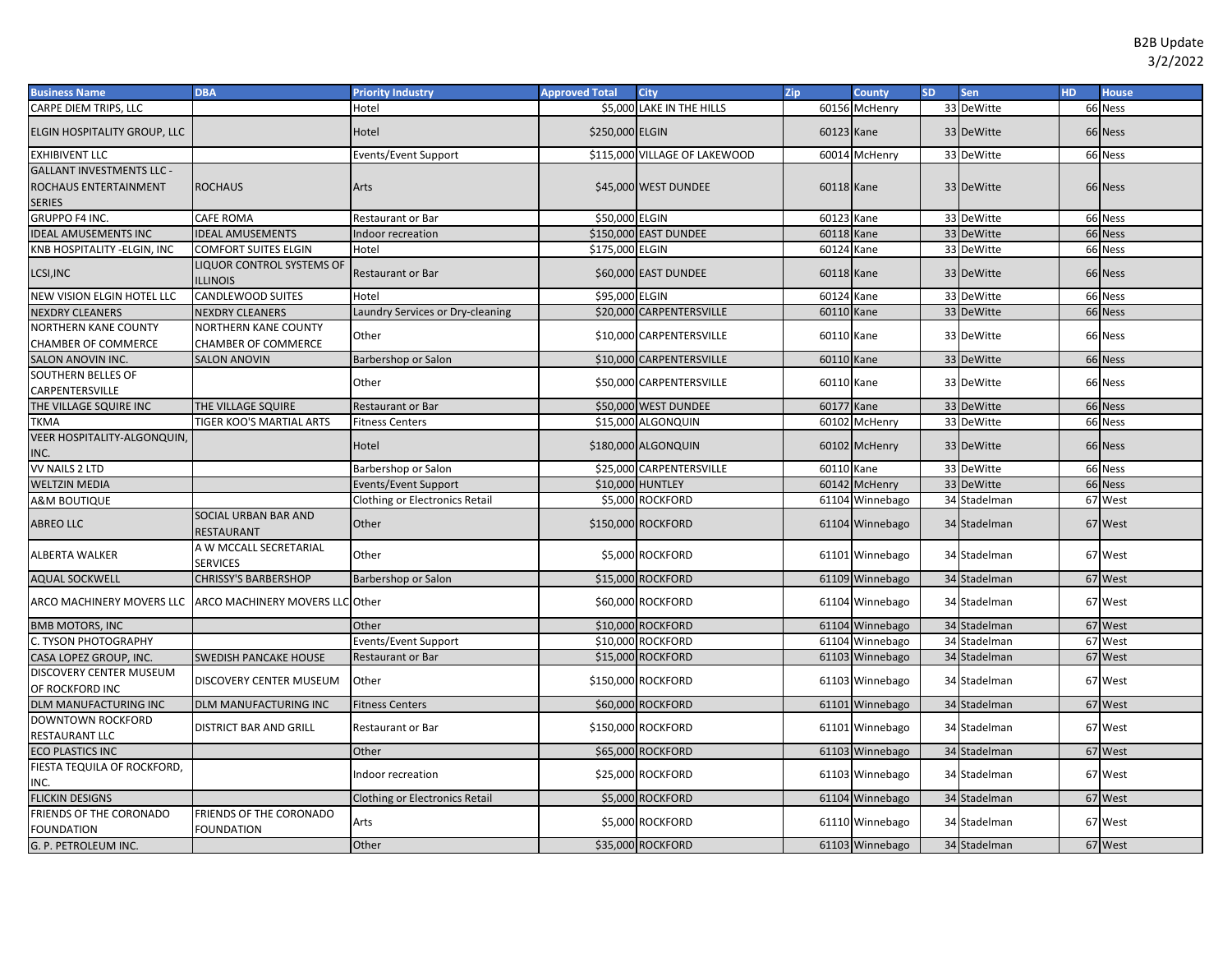| <b>Business Name</b>                                     | <b>DBA</b>                       | <b>Priority Industry</b>         | <b>Approved Total</b> | <b>City</b>        | Zip | County          | <b>SD</b> | Sen          | <b>HD</b> | <b>House</b> |
|----------------------------------------------------------|----------------------------------|----------------------------------|-----------------------|--------------------|-----|-----------------|-----------|--------------|-----------|--------------|
| <b>HOMETOWN BARBER</b>                                   |                                  | Barbershop or Salon              |                       | \$5,000 ROCKFORD   |     | 61103 Winnebago |           | 34 Stadelman |           | 67 West      |
| IDA MOTION INC.                                          |                                  | Other                            |                       | \$5,000 ROCKFORD   |     | 61104 Winnebago |           | 34 Stadelman |           | 67 West      |
| IRISH ROSE, INC.                                         | IRISH ROSE, INC.                 | Restaurant or Bar                |                       | \$60,000 ROCKFORD  |     | 61104 Winnebago |           | 34 Stadelman |           | 67 West      |
| <b>ISLA DEL MAR, INC</b>                                 |                                  | Restaurant or Bar                |                       | \$20,000 ROCKFORD  |     | 61104 Winnebago |           | 34 Stadelman |           | 67 West      |
| J.W. MARC'S FUSION CAFE, INC                             |                                  | Restaurant or Bar                |                       | \$35,000 ROCKFORD  |     | 61108 Winnebago |           | 34 Stadelman |           | 67 West      |
| LATHAM TAP INC                                           |                                  | Restaurant or Bar                |                       | \$80,000 ROCKFORD  |     | 61103 Winnebago |           | 34 Stadelman |           | 67 West      |
| MAXIMUM PERFORMANCE                                      |                                  | <b>Fitness Centers</b>           |                       | \$45,000 ROCKFORD  |     | 61104 Winnebago |           | 34 Stadelman |           | 67 West      |
| FITNESS TRAINING INC                                     |                                  |                                  |                       |                    |     |                 |           |              |           |              |
| <b>MCCLEANERS</b>                                        | <b>MCCLEANERS</b>                | Laundry Services or Dry-cleaning |                       | \$10,000 ROCKFORD  |     | 61109 Winnebago |           | 34 Stadelman |           | 67 West      |
| <b>MIDWEST MAILWORKS</b>                                 | <b>MIDWEST MAILWORKS</b>         | Other                            |                       | \$45,000 ROCKFORD  |     | 61104 Winnebago |           | 34 Stadelman |           | 67 West      |
| NAILS DESIGN OF ROCKFORD                                 |                                  | Barbershop or Salon              |                       | \$5,000 ROCKFORD   |     | 61103 Winnebago |           | 34 Stadelman |           | 67 West      |
| NINETEEN FIFTY FOUR<br>CORPORATION                       | SUBWAY                           | Restaurant or Bar                |                       | \$25,000 ROCKFORD  |     | 61104 Winnebago |           | 34 Stadelman |           | 67 West      |
| NORTHTOWN RESTAURANT LLC STOCKYARD ROCK BURGER BAR Other |                                  |                                  |                       | \$80,000 ROCKFORD  |     | 61103 Winnebago |           | 34 Stadelman |           | 67 West      |
| <b>ROCKFORD ART MUSEUM</b>                               |                                  | Museum or Movie Theater          |                       | \$45,000 ROCKFORD  |     | 61103 Winnebago |           | 34 Stadelman |           | 67 West      |
| <b>ROCKFORD FOUNDRIES</b>                                | <b>ROCKFORD FOUNDRIES</b>        | Other                            |                       | \$40,000 ROCKFORD  |     | 61101 Winnebago |           | 34 Stadelman |           | 67 West      |
| <b>RUBY COLUNGA</b>                                      | <b>RC SERVICES</b>               | Other                            |                       | \$10,000 ROCKFORD  |     | 61103 Winnebago |           | 34 Stadelman |           | 67 West      |
| S & H TOBACCO INC.                                       |                                  | Other                            |                       | \$10,000 ROCKFORD  |     | 61109 Winnebago |           | 34 Stadelman |           | 67 West      |
| S A F E ROCKFORD INC.                                    |                                  | Events/Event Support             |                       | \$5,000 ROCKFORD   |     | 61101 Winnebago |           | 34 Stadelman |           | 67 West      |
| <b>SEVENTH STREET COFFEE</b>                             | <b>KATIES CUP</b>                | Restaurant or Bar                |                       | \$35,000 ROCKFORD  |     | 61104 Winnebago |           | 34 Stadelman | 67        | West         |
| SHAYS HAIR BRAIDING                                      | <b>GLORIA HAYNIE</b>             | Barbershop or Salon              |                       | \$5,000 ROCKFORD   |     | 61109 Winnebago |           | 34 Stadelman |           | 67 West      |
| SHRI RAJ CORPORATION                                     | DOUGHBOYS DONUT SHOP             | Other                            |                       | \$20,000 ROCKFORD  |     | 61103 Winnebago |           | 34 Stadelman |           | 67 West      |
| SIMPLICITY SCALE INC                                     | MIDWEST SCALE COMPANY            | Other                            |                       | \$35,000 ROCKFORD  |     | 61109 Winnebago |           | 34 Stadelman |           | 67 West      |
| SPOTLIGHT FITNESS, LTD.                                  | <b>FOREST CITY FLOAT</b>         | <b>Fitness Centers</b>           |                       | \$5,000 ROCKFORD   |     | 61104 Winnebago |           | 34 Stadelman |           | 67 West      |
| SWAMIN SHREE INC                                         | SUBWAY                           | Other                            |                       | \$15,000 ROCKFORD  |     | 61101 Winnebago |           | 34 Stadelman |           | 67 West      |
| <b>SWAR 2 CORPORATION</b>                                | <b>SUBWAY</b>                    | Restaurant or Bar                |                       | \$15,000 ROCKFORD  |     | 61101 Winnebago |           | 34 Stadelman |           | 67 West      |
| <b>SWAR CORPORATION</b>                                  | SUBWAY                           | Restaurant or Bar                |                       | \$15,000 ROCKFORD  |     | 61103 Winnebago |           | 34 Stadelman |           | 67 West      |
| TACO BETTYS LLC                                          | TACO BETTYS LLC                  | Restaurant or Bar                |                       | \$105,000 ROCKFORD |     | 61104 Winnebago |           | 34 Stadelman |           | 67 West      |
| THEATRICAL ELECTRIC SERVICES,<br>INC.                    | CREATIVE AUDIO                   | Arts                             |                       | \$150,000 ROCKFORD |     | 61109 Winnebago |           | 34 Stadelman |           | 67 West      |
| <b>TINKER SWISS COTTAGE</b><br>MUSEUM                    |                                  | Museum or Movie Theater          |                       | \$20,000 ROCKFORD  |     | 61102 Winnebago |           | 34 Stadelman |           | 67 West      |
| TQ'S MOBILE CAR DETAILING LLC                            | TQ'S MOBILE CAR DETAILING<br>LLC | Other                            |                       | \$15,000 ROCKFORD  |     | 61104 Winnebago |           | 34 Stadelman |           | 67 West      |
| <b>VECCHIO LAW OFFICES</b>                               |                                  | Other                            |                       | \$5,000 ROCKFORD   |     | 61101 Winnebago |           | 34 Stadelman |           | 67 West      |
| WHEELS IN MOTION, INC                                    | SKATELAND                        | Indoor recreation                |                       | \$30,000 ROCKFORD  |     | 61109 Winnebago |           | 34 Stadelman |           | 67 West      |
| Y.M.A INC                                                | <b>AIRPORT SHELL</b>             | Other                            |                       | \$65,000 ROCKFORD  |     | 61109 Winnebago |           | 34 Stadelman |           | 67 West      |
| <b>ANDERSON GARDENS</b>                                  | ANDERSON JAPANESE<br>GARDENS     | Tourism                          |                       | \$60,000 ROCKFORD  |     | 61107 Winnebago |           | 34 Stadelman |           | 68 Vella     |
| <b>CAPTAIN'S CABIN</b>                                   | <b>ALPINE INN</b>                | Hotel                            |                       | \$15,000 ROCKFORD  |     | 61108 Winnebago |           | 34 Stadelman |           | 68 Vella     |
| <b>CCS LOUNGE INC</b>                                    | <b>SCANLAN'S</b>                 | Restaurant or Bar                |                       | \$15,000 ROCKFORD  |     | 61103 Winnebago |           | 34 Stadelman |           | 68 Vella     |
| <b>CHAMPION COMBUSTION</b>                               |                                  | Other                            |                       | \$90,000 ROCKFORD  |     | 61103 Winnebago |           | 34 Stadelman |           | 68 Vella     |
| SERVICES, INC                                            |                                  |                                  |                       |                    |     |                 |           |              |           |              |
| <b>GLOBAL HOSPITALITY LLC</b>                            | <b>SLEEP INN</b>                 | Hotel                            |                       | \$120,000 ROCKFORD |     | 61107 Winnebago |           | 34 Stadelman |           | 68 Vella     |
| <b>GYMNASTIC ACADEMY OF</b><br>ROCKFORD, LTD.            |                                  | <b>Fitness Centers</b>           |                       | \$150,000 ROCKFORD |     | 61114 Winnebago |           | 34 Stadelman |           | 68 Vella     |
| M & M MOTEL INC                                          | SUPER 8 BY WYNDHAM               | Hotel                            |                       | \$25,000 ROCKFORD  |     | 61107 Winnebago |           | 34 Stadelman |           | 68 Vella     |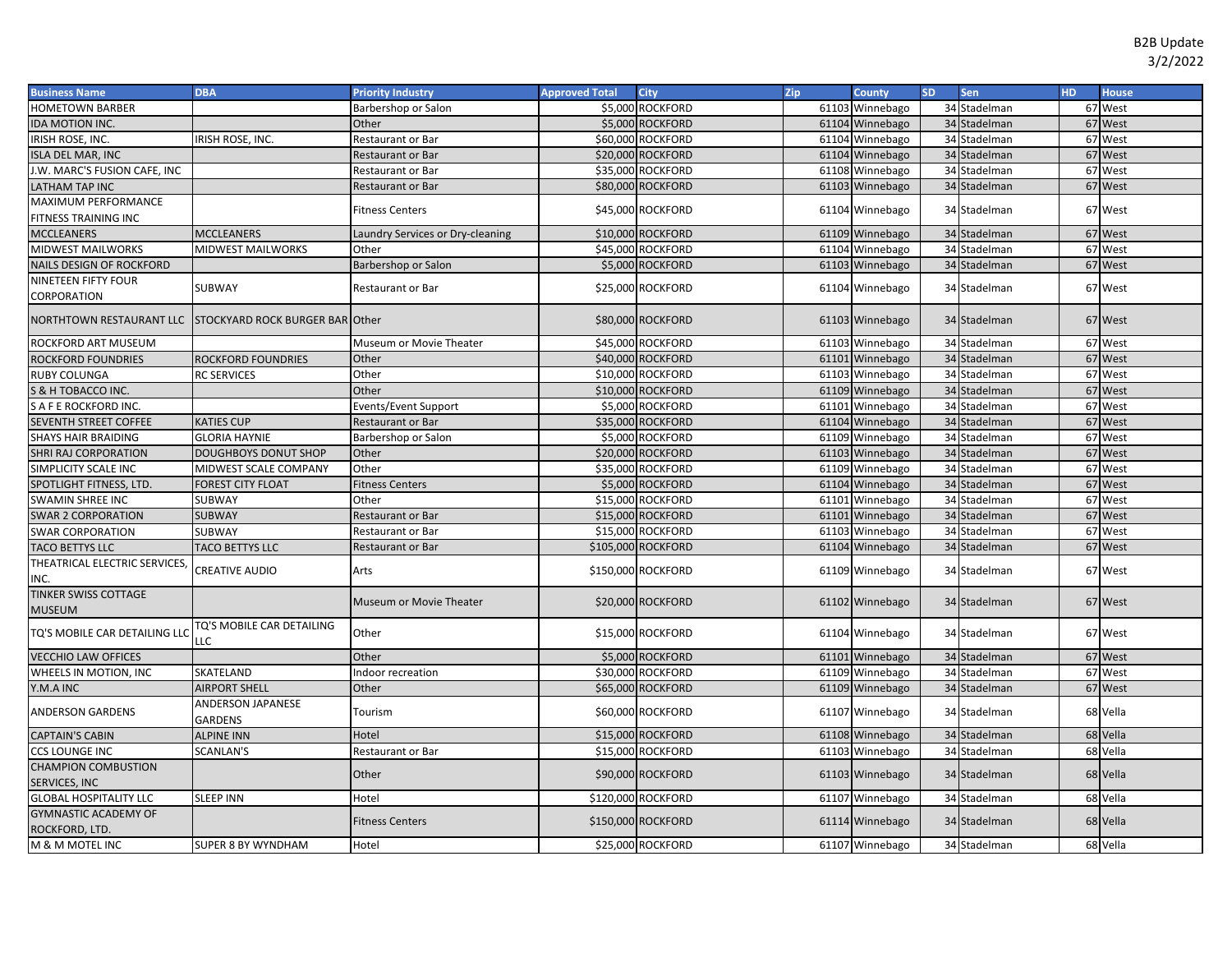| <b>Business Name</b>                             | <b>DBA</b>                                        | <b>Priority Industry</b>              | <b>Approved Total</b> | <b>City</b>             | Zip          | <b>County</b>   | SD. | Sen          | <b>HD</b> | <b>House</b> |
|--------------------------------------------------|---------------------------------------------------|---------------------------------------|-----------------------|-------------------------|--------------|-----------------|-----|--------------|-----------|--------------|
| MIDWAY VILLAGE AND MUSEUM                        | MIDWAY VILLAGE MUSEUM                             | Museum or Movie Theater               |                       | \$15,000 ROCKFORD       |              | 61107 Winnebago |     | 34 Stadelman |           | 68 Vella     |
| CENTER                                           |                                                   |                                       |                       |                         |              |                 |     |              |           |              |
| MOHOP, INC.                                      | <b>MOHOP</b>                                      | <b>Clothing or Electronics Retail</b> |                       | \$5,000 ROCKFORD        |              | 61104 Winnebago |     | 34 Stadelman |           | 68 Vella     |
| PRO ARC, INC                                     | PRO ARC, INC                                      | Other                                 |                       | \$150,000 LOVES PARK    |              | 61111 Winnebago |     | 34 Stadelman |           | 68 Vella     |
| SKI BRONCS INC.                                  |                                                   | Arts                                  |                       | \$5,000 LOVES PARK      |              | 61132 Winnebago |     | 34 Stadelman |           | 68 Vella     |
| <b>STOCKHOLM INN LP</b>                          | <b>STOCKHOLM INN</b>                              | Restaurant or Bar                     |                       | \$150,000 ROCKFORD      |              | 61108 Winnebago |     | 34 Stadelman |           | 68 Vella     |
| <b>VILLAGE INN MOTEL</b>                         | <b>VILLAGE INN MOTEL</b>                          | Hotel                                 |                       | \$5,000 MACHESNEY PARK  |              | 61115 Winnebago |     | 34 Stadelman |           | 68 Vella     |
| WESTLANE RESTAURANT LLC                          | <b>ONYX BAR &amp; GRILL</b>                       | Restaurant or Bar                     |                       | \$50,000 MACHESNEY PARK |              | 61115 Winnebago |     | 34 Stadelman |           | 68 Vella     |
| <b>AVAS LLC</b>                                  | <b>DAYS INN ROCKFORD</b>                          | Hotel                                 |                       | \$30,000 ROCKFORD       |              | 61108 Winnebago |     | 35 Syverson  |           | 69 Sosnowski |
| FRED'S BREAKROOM, INC.                           |                                                   | Other                                 |                       | \$15,000 ROCKFORD       |              | 61109 Winnebago |     | 35 Syverson  |           | 69 Sosnowski |
| MEXICO CLASICO GRILL LLC                         | MEXICO CLASICO GRILL LLC                          | Restaurant or Bar                     |                       | \$90,000 ROCKFORD       |              | 61114 Winnebago |     | 35 Syverson  |           | 69 Sosnowski |
| RYBO VENTURES INC.                               | POISON IVY PUB                                    | Restaurant or Bar                     | \$70,000 ROSCOE       |                         |              | 61073 Winnebago |     | 35 Syverson  |           | 69 Sosnowski |
| SHREEJI BAPA MOTEL INC                           | <b>QUALITY INN AND SUITES</b>                     | Hotel                                 |                       | \$85,000 LOVES PARK     |              | 61111 Winnebago |     | 35 Syverson  |           | 69 Sosnowski |
| THE FILLING STATION NEW                          |                                                   | Restaurant or Bar                     |                       | \$40,000 ROCKFORD       |              | 61109 Winnebago |     | 35 Syverson  |           | 69 Sosnowski |
| <b>MILFORD INC</b>                               |                                                   |                                       |                       |                         |              |                 |     |              |           |              |
| <b>BILL TSAGALIS INC</b>                         | JUNCTION EATING PLACE                             | Restaurant or Bar                     | \$95,000 DEKALB       |                         | 60115 DeKalb |                 |     | 35 Syverson  |           | 70 Keicher   |
| <b>DANA BAARS</b>                                | <b>DANA'S DAY SPA</b>                             | Barbershop or Salon                   | \$5,000 DEKALB        |                         |              | 60115 DeKalb    |     | 35 Syverson  |           | 70 Keicher   |
| DIMENSIONS DANCE ACADEMY                         | DIMENSIONS DANCE ACADEMY                          | Indoor recreation                     | \$10,000 DEKALB       |                         |              | 60115 DeKalb    |     | 35 Syverson  |           | 70 Keicher   |
| DOLCE VITA LTD                                   |                                                   | Barbershop or Salon                   |                       | \$65,000 SYCAMORE       |              | 60178 DeKalb    |     | 35 Syverson  |           | 70 Keicher   |
| FRENCH TOAST INC                                 | <b>FRENCH TOAST PANCAKE</b><br>HOUSE              | Restaurant or Bar                     | \$20,000 DEKALB       |                         |              | 60115 DeKalb    |     | 35 Syverson  |           | 70 Keicher   |
| <b>GRACE DEKALB INC</b>                          | <b>GURUKRUPA INDIAN GROCERY</b><br>& COPYSERVICES | Other                                 |                       | \$5,000 DEKALB          |              | 60115 DeKalb    |     | 35 Syverson  |           | 70 Keicher   |
| HAYMAKER ENTERPRISES INC                         | <b>FATTYS PUB AND GRILL</b>                       | Restaurant or Bar                     | \$150,000 DEKALB      |                         | 60115        | DeKalb          |     | 35 Syverson  |           | 70 Keicher   |
| JAY KESAR DEKLAB INC                             | <b>SUBWAY</b>                                     | Other                                 | \$20,000 DEKALB       |                         |              | 60115 DeKalb    |     | 35 Syverson  |           | 70 Keicher   |
| <b>KNOWLTON &amp; DRURY</b>                      | KJ'S TAP                                          | Restaurant or Bar                     | \$35,000 DEKALB       |                         |              | 60115 DeKalb    |     | 35 Syverson  |           | 70 Keicher   |
| LEZA NAIL SPA ENTERPRISE INC                     |                                                   | Barbershop or Salon                   | \$65,000 DEKALB       |                         | 60115        | <b>DeKalb</b>   |     | 35 Syverson  |           | 70 Keicher   |
| LITTLE WILLIAM LLC                               | <b>LITTLE CAESARS</b>                             | Other                                 | \$90,000 DEKALB       |                         | 60115        | DeKalb          |     | 35 Syverson  |           | 70 Keicher   |
| LUIS BALLI INC.                                  | ROSITA'S MEXICAN<br>RESTAURANT                    | Restaurant or Bar                     | \$30,000 DEKALB       |                         |              | 60115 DeKalb    |     | 35 Syverson  |           | 70 Keicher   |
| MARDI GRAS LANES, INC.                           | <b>MARDI GRAS LANES</b>                           | ndoor recreation                      | \$55,000 DEKALB       |                         |              | 60115 DeKalb    |     | 35 Syverson  |           | 70 Keicher   |
| METROPOLITAN SERVICES AND<br><b>SUPPLIES INC</b> |                                                   | Other                                 | \$10,000 DEKALB       |                         |              | 60115 DeKalb    |     | 35 Syverson  |           | 70 Keicher   |
| MIRIARB INC                                      | UNCLE JOHN'S RESTAURANT                           | Restaurant or Bar                     |                       | \$15,000 BELVIDERE      | 61008 Boone  |                 |     | 35 Syverson  |           | 70 Keicher   |
| MT NEST LLC                                      | <b>HOMETOWN SPORTS BAR &amp;</b><br><b>GRILL</b>  | Other                                 | \$45,000 DEKALB       |                         |              | 60115 DeKalb    |     | 35 Syverson  |           | 70 Keicher   |
| NUNNALLY ENTERPRISES, INC.                       | <b>VERTIGO</b>                                    | Arts                                  |                       | \$100,000 CORTLAND      | 60112 DeKalb |                 |     | 35 Syverson  |           | 70 Keicher   |
| <b>OLT MARKETING</b>                             |                                                   | <b>Events/Event Support</b>           | \$40,000 DEKALB       |                         |              | 60115 DeKalb    |     | 35 Syverson  |           | 70 Keicher   |
| PHILLIP BACH                                     | PHILLY EATZ                                       | Restaurant or Bar                     | \$15,000 DEKALB       |                         | 60115        | DeKalb          |     | 35 Syverson  |           | 70 Keicher   |
| PRESERVATION OF EGYPTIAN<br>THEATRE, INC.        | <b>EGYPTIAN THEATRE</b>                           | Other                                 | \$60,000 DEKALB       |                         |              | 60115 DeKalb    |     | 35 Syverson  |           | 70 Keicher   |
| SAI GEETA INC                                    | <b>DEKALB INN</b>                                 | Hotel                                 |                       | \$5,000 DEKALB          | 60115        | DeKalb          |     | 35 Syverson  |           | 70 Keicher   |
| SLOW SMOKE BBQ INC.                              |                                                   | Restaurant or Bar                     |                       | \$15,000 SYCAMORE       |              | 60178 DeKalb    |     | 35 Syverson  |           | 70 Keicher   |
| SOUTH MOON BBQ INC                               |                                                   | Restaurant or Bar                     |                       | \$50,000 HINCKLEY       | 60520        | DeKalb          |     | 35 Syverson  |           | 70 Keicher   |
| STAR WORLDS ARCADE LLC                           |                                                   | Indoor recreation                     | \$10,000 DEKALB       |                         |              | 60115 DeKalb    |     | 35 Syverson  |           | 70 Keicher   |
| SULLIVAN'S TAVERN INC                            |                                                   | Restaurant or Bar                     | \$55,000 DEKALB       |                         |              | 60115 DeKalb    |     | 35 Syverson  |           | 70 Keicher   |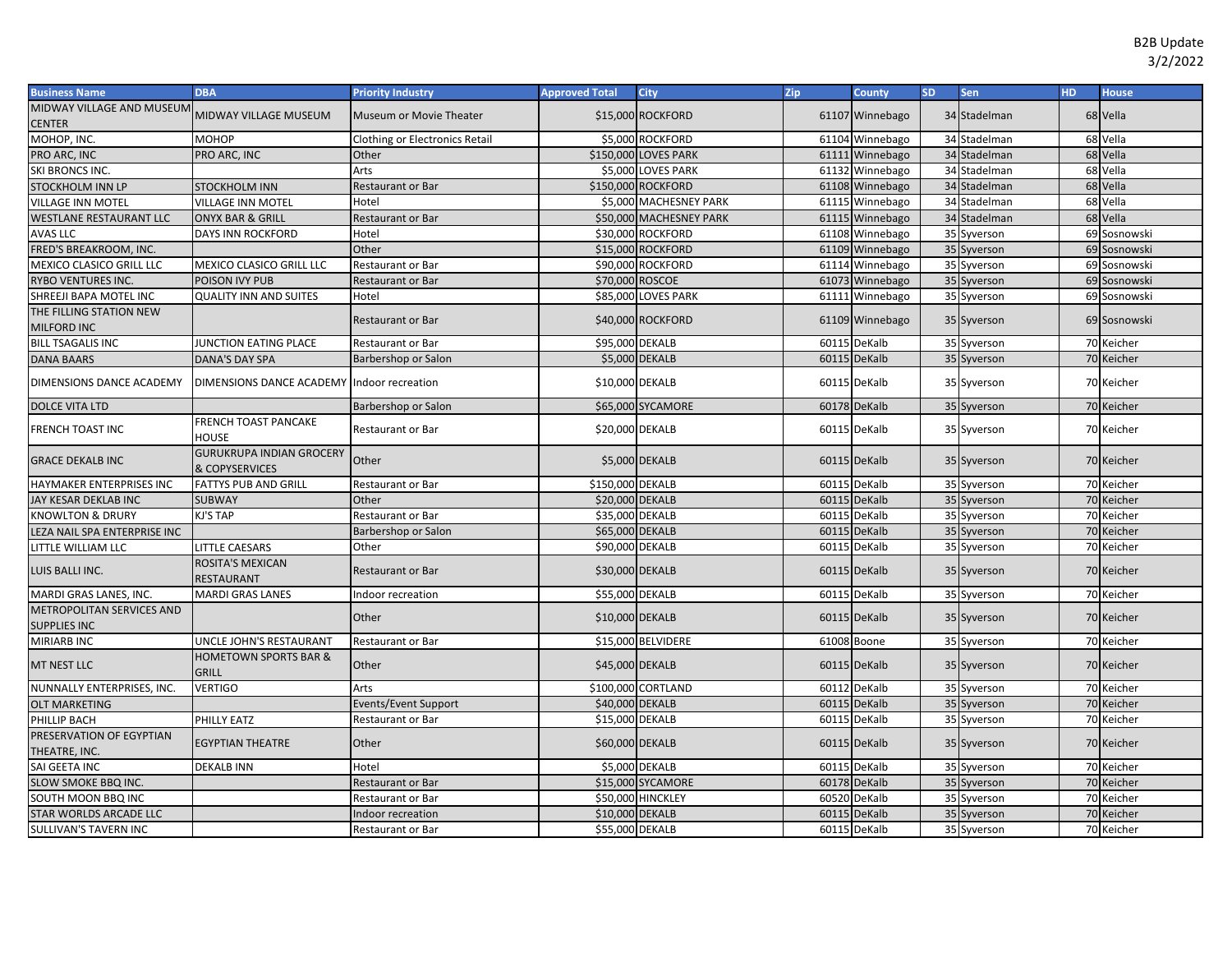| <b>Business Name</b>                                 | <b>DBA</b>                                             | <b>Priority Industry</b>              | <b>Approved Total</b> | <b>City</b>           | Zip | <b>County</b>     | <b>SD</b> | Sen         | HD. | <b>House</b> |
|------------------------------------------------------|--------------------------------------------------------|---------------------------------------|-----------------------|-----------------------|-----|-------------------|-----------|-------------|-----|--------------|
| <b>SUNRISE PANCAKES &amp; CAFE</b>                   | <b>EGG HAVEN PANCAKES &amp; CAFE Restaurant or Bar</b> |                                       | \$105,000 DEKALB      |                       |     | 60115 DeKalb      |           | 35 Syverson |     | 70 Keicher   |
| SYCAMORE HOSPITALITY LLC                             | <b>HOLIDAY INN EXPRESS</b>                             | Hotel                                 |                       | \$100,000 SYCAMORE    |     | 60178 DeKalb      |           | 35 Syverson |     | 70 Keicher   |
| THE WRITE STUFF                                      |                                                        | Other                                 | \$95,000 DEKALB       |                       |     | 60115 DeKalb      |           | 35 Syverson |     | 70 Keicher   |
| WILD PRAIRIE VENTURES LLC                            | STUNNING STRING STUDIO                                 | Other                                 | \$25,000 DEKALB       |                       |     | 60115 DeKalb      |           | 35 Syverson |     | 70 Keicher   |
| ANITEJ HOSPITALITY LLC                               | <b>COUNTRY INN &amp; SUITES</b>                        | Hotel                                 |                       | \$130,000 ROCK FALLS  |     | 61071 Whiteside   |           | 36 Anderson |     | 71 McCombie  |
| CANDLELIGHT INN INC                                  | <b>CANDLELIGHT INN</b>                                 | Restaurant or Bar                     | \$150,000 STERLING    |                       |     | 61081 Whiteside   |           | 36 Anderson |     | 71 McCombie  |
| FRONTIER HOSPITALITY GROUP<br>OF ILLINOIS, LLC       | HOLIDAY INN EXPRESS MOLINE-<br><b>QUAD CITIES</b>      | Hotel                                 | \$250,000 MOLINE      |                       |     | 61265 Rock Island |           | 36 Anderson |     | 71 McCombie  |
| J&J HOSPITALITY, LLC                                 |                                                        | Hotel                                 | \$95,000 MOLINE       |                       |     | 61265 Rock Island |           | 36 Anderson |     | 71 McCombie  |
| C. GEIGER INC.                                       | <b>JAMMERZ ROADHOUSE</b>                               | <b>Restaurant or Bar</b>              |                       | \$5,000 HILLSDALE     |     | 61257 Rock Island |           | 36 Anderson |     | 71 McCombie  |
| ROCK FALLS HOTEL MASTER<br>TENANT, LLC               | <b>HOLIDAY INN EXPRESS &amp;</b><br><b>SUITES</b>      | Hotel                                 |                       | \$95,000 ROCK FALLS   |     | 61071 Whiteside   |           | 36 Anderson |     | 71 McCombie  |
| SAUK SUBS, LLC - FROSTED<br>SPOON                    | <b>FROSTED SPOON</b>                                   | <b>Restaurant or Bar</b>              |                       | \$10,000 ROCK FALLS   |     | 61071 Whiteside   |           | 36 Anderson |     | 71 McCombie  |
| SHREE HARI KRISHNA, INC.                             | ROCK FALLS SUPER 8 MOTEL                               | Hotel                                 |                       | \$25,000 ROCK FALLS   |     | 61071 Whiteside   |           | 36 Anderson |     | 71 McCombie  |
| <b>TACOS AL VAPOR</b>                                |                                                        | <b>Restaurant or Bar</b>              | \$5,000 SILVIS        |                       |     | 61282 Rock Island |           | 36 Anderson |     | 71 McCombie  |
| THE BROTHERS FAMILY<br>RESTAURANT INC                |                                                        | Restaurant or Bar                     |                       | \$35,000 RAPIDS CITY  |     | 61282 Rock Island |           | 36 Anderson |     | 71 McCombie  |
| THE FACTORY PUB AND GRUB<br>INC                      |                                                        | Restaurant or Bar                     |                       | \$20,000 STERLING     |     | 61081 Whiteside   |           | 36 Anderson |     | 71 McCombie  |
| WOODLAWN ARTS ACADEMY                                |                                                        | Arts                                  |                       | \$25,000 STERLING     |     | 61081 Whiteside   |           | 36 Anderson |     | 71 McCombie  |
| YASHMIRA LLC                                         | <b>COMFORT INN &amp; SUITES</b>                        | Hotel                                 |                       | \$105,000 EAST MOLINE |     | 61244 Rock Island |           | 36 Anderson |     | 71 McCombie  |
| 1809 LLC                                             | <b>DAIQUIRI FACTORY</b>                                | Restaurant or Bar                     |                       | \$40,000 ROCK ISLAND  |     | 61201 Rock Island |           | 36 Anderson |     | 72 Halpin    |
| <b>BAILEY &amp; SON, INC.</b>                        | <b>RASCALS</b>                                         | <b>Arts</b>                           | \$15,000 MOLINE       |                       |     | 61265 Rock Island |           | 36 Anderson |     | 72 Halpin    |
| BENT RIVER BREWING CO.                               |                                                        | Other                                 |                       | \$145,000 ROCK ISLAND |     | 61201 Rock Island |           | 36 Anderson |     | 72 Halpin    |
| EKIM'S KARATE, KICKBOXING &<br>MMA                   |                                                        | <b>Fitness Centers</b>                | \$10,000 SILVIS       |                       |     | 61282 Rock Island |           | 36 Anderson |     | 72 Halpin    |
| FITNESS & HEALTH, INC                                | <b>ULTIMATE FITNESS</b>                                | Fitness Centers                       |                       | \$5,000 ROCK ISLAND   |     | 61201 Rock Island |           | 36 Anderson |     | 72 Halpin    |
| <b>JEANS PLATINUM STYLEZ</b><br><b>BEAUTY SUPPLY</b> |                                                        | Barbershop or Salon                   |                       | \$5,000 ROCK ISLAND   |     | 61201 Rock Island |           | 36 Anderson |     | 72 Halpin    |
| KINSETH HOSPITALITY III, LC                          | <b>HOLIDAY INN/BENNIGAN'S</b>                          | Hotel                                 |                       | \$250,000 ROCK ISLAND |     | 61201 Rock Island |           | 36 Anderson |     | 72 Halpin    |
| KOFFEE BREAK RESTAURANT,<br>INC.                     | QC COFFEE & PANCAKE HOUSE                              | Other                                 |                       | \$50,000 ROCK ISLAND  |     | 61201 Rock Island |           | 36 Anderson |     | 72 Halpin    |
| LA RANCHERITA INC                                    |                                                        | Restaurant or Bar                     |                       | \$55,000 ROCK ISLAND  |     | 61201 Rock Island |           | 36 Anderson |     | 72 Halpin    |
| MCCLENDON'S WINDOW<br><b>CLEANING SERVICE LLC</b>    | MCCLENDON'S WINDOWS                                    | Other                                 |                       | \$5,000 ROCK ISLAND   |     | 61201 Rock Island |           | 36 Anderson |     | 72 Halpin    |
| MOLINE AIRPORT HOTEL LLC                             | <b>MOTEL 6 MOLINE</b>                                  | Hotel                                 | \$10,000 MOLINE       |                       |     | 61265 Rock Island |           | 36 Anderson |     | 72 Halpin    |
| O'KEEFE'S IWISH, INC.                                | OKEEFE'S IRISH PUB & GRUB                              | Restaurant or Bar                     | \$15,000 MOLINE       |                       |     | 61265 Rock Island |           | 36 Anderson |     | 72 Halpin    |
| <b>QCSPORTSNET</b>                                   |                                                        | Events/Event Support                  |                       | \$5,000 ROCK ISLAND   |     | 61201 Rock Island |           | 36 Anderson |     | 72 Halpin    |
| <b>QUAD CITY ARTS</b>                                | <b>QUAD CITY ARTS</b>                                  | Arts                                  |                       | \$80,000 ROCK ISLAND  |     | 61201 Rock Island |           | 36 Anderson |     | 72 Halpin    |
| RED SKY SPORTS VENTURE LLC                           | <b>QUAD CITY STORM</b>                                 | Indoor recreation                     | \$135,000 MOLINE      |                       |     | 61265 Rock Island |           | 36 Anderson |     | 72 Halpin    |
| ROCK ISLAND HILLTOP TAVERN<br>INC.                   | ROCK ISLAND HILLTOP                                    | Restaurant or Bar                     |                       | \$60,000 ROCK ISLAND  |     | 61201 Rock Island |           | 36 Anderson |     | 72 Halpin    |
| SKELLINGTON MANOR, LLC                               | <b>SKELLINGTON MANOR EVENT</b><br><b>CENTER</b>        | Indoor recreation                     |                       | \$20,000 ROCK ISLAND  |     | 61201 Rock Island |           | 36 Anderson |     | 72 Halpin    |
| <b>SPORTS DEPOT INC.</b>                             |                                                        | <b>Clothing or Electronics Retail</b> |                       | \$20,000 ROCK ISLAND  |     | 61201 Rock Island |           | 36 Anderson |     | 72 Halpin    |
| <b>STAR ENTERTAINMENT</b>                            |                                                        | Events/Event Support                  |                       | \$15,000 ROCK ISLAND  |     | 61201 Rock Island |           | 36 Anderson |     | 72 Halpin    |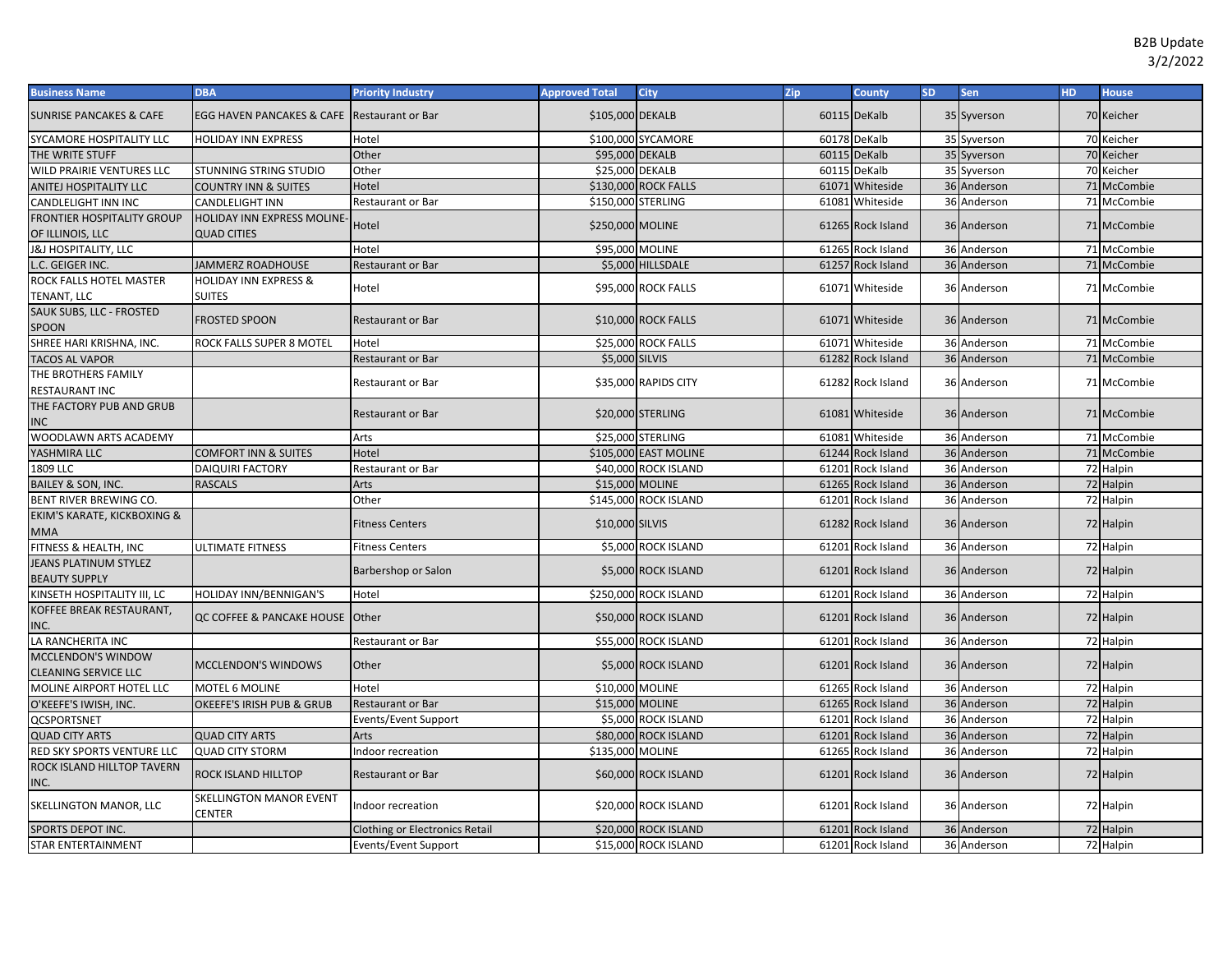| <b>Business Name</b>                                     | <b>DBA</b>                                               | <b>Priority Industry</b>              | <b>Approved Total</b> | <b>City</b>           | Zip          | <b>County</b>     | <b>SD</b> | Sen         | HD. | <b>House</b> |
|----------------------------------------------------------|----------------------------------------------------------|---------------------------------------|-----------------------|-----------------------|--------------|-------------------|-----------|-------------|-----|--------------|
| <b>SW HOSPITALITY INC</b>                                | CITY LIMITS SALOON & GRILL                               | <b>Restaurant or Bar</b>              |                       | \$105,000 ROCK ISLAND |              | 61201 Rock Island |           | 36 Anderson |     | 72 Halpin    |
| TAP 22 GRILL & BAR LLC                                   |                                                          | Restaurant or Bar                     | \$100,000 SILVIS      |                       |              | 61282 Rock Island |           | 36 Anderson |     | 72 Halpin    |
| THE ORIGINAL HUCKLEBERRY'S                               |                                                          | Other                                 |                       | \$30,000 ROCK ISLAND  |              | 61201 Rock Island |           | 36 Anderson |     |              |
| GREAT PIZZA & CALZONES, INC.                             |                                                          |                                       |                       |                       |              |                   |           |             |     | 72 Halpin    |
| <b>TWO SISTERS RESTAURANT</b>                            |                                                          | Restaurant or Bar                     | \$75,000 MILAN        |                       |              | 61264 Rock Island |           | 36 Anderson |     | 72 Halpin    |
| <b>BIG PICTURE INITIATIVE</b>                            | <b>BIG PICTURE PEORIA</b>                                | Arts                                  |                       | \$5,000 PEORIA        | 61615 Peoria |                   |           | 37 Stoller  |     | 73 Spain     |
| BLUPRINT, INC.                                           | YUMLOVEMORE                                              | Events/Event Support                  | \$120,000 PEORIA      |                       | 61615 Peoria |                   |           | 37 Stoller  |     | 73 Spain     |
| MONA'S, INC.                                             |                                                          | <b>Restaurant or Bar</b>              | \$100,000 TOLUCA      |                       |              | 61369 Marshall    |           | 37 Stoller  |     | 73 Spain     |
| OWENS DESIGN GROUP, LTD                                  |                                                          | Clothing or Electronics Retail        |                       | \$45,000 CHILLICOTHE  | 61523 Peoria |                   |           | 37 Stoller  |     | 73 Spain     |
| THE PENGUIN PROJECT                                      |                                                          |                                       |                       |                       |              |                   |           |             |     |              |
| FOUNDATION, INC                                          |                                                          | Arts                                  | \$15,000 PEORIA       |                       | 61614 Peoria |                   |           | 37 Stoller  |     | 73 Spain     |
| AZER III PC                                              | <b>AZER CLINIC</b>                                       | Other                                 |                       | \$10,000 GALESBURG    | 61401 Knox   |                   |           | 37 Stoller  |     | 74 Swanson   |
| AZER REHAB SYSTEMS                                       |                                                          | Home Health Care                      |                       | \$100,000 GALESBURG   | 61401 Knox   |                   |           | 37 Stoller  |     | 74 Swanson   |
| <b>BREEDLOVES SPORTING GOODS</b>                         | BREEDLOVES SPORTING GOODS Clothing or Electronics Retail |                                       |                       | \$150,000 KEWANEE     | 61443 Henry  |                   |           | 37 Stoller  |     | 74 Swanson   |
| <b>CHARLES JEFFRIES AND SON</b><br><b>TRUCKING INC</b>   | <b>CHARLES JEFFRIES AND SON</b><br><b>TRUCKING INC</b>   | Other                                 |                       | \$15,000 CAMBRIDGE    | 61238 Henry  |                   |           | 37 Stoller  |     | 74 Swanson   |
| <b>CRAZY BUFFET INC.</b>                                 | <b>CRAZY BUFFET</b>                                      | Restaurant or Bar                     |                       | \$60,000 GALESBURG    | 61401        | Knox              |           | 37 Stoller  |     | 74 Swanson   |
| DNG BROTHERS INC                                         | NY JAPANESE RESTAURANT                                   | Restaurant or Bar                     |                       | \$5,000 GALESBURG     | 61401 Knox   |                   |           | 37 Stoller  |     | 74 Swanson   |
| ERIN CLEMENTZ                                            | FRINGE HAIR & NAIL STUDIO                                | Barbershop or Salon                   |                       | \$5,000 KEWANEE       | 61443 Henry  |                   |           | 37 Stoller  |     | 74 Swanson   |
| <b>GALESBURG PR LLC</b>                                  | PIZZA RANCH                                              | Restaurant or Bar                     |                       | \$135,000 GALESBURG   | 61401 Knox   |                   |           | 37 Stoller  |     | 74 Swanson   |
| HUB CLOTHING JOHNSON&SONS JOHNSONS HUB                   |                                                          | <b>Clothing or Electronics Retail</b> |                       | \$10,000 KEWANEE      | 61443 Henry  |                   |           | 37 Stoller  |     | 74 Swanson   |
| HYPE, INC.                                               | <b>CERNO'S BAR &amp; GRILL</b>                           | Restaurant or Bar                     |                       | \$25,000 KEWANEE      | 61443 Henry  |                   |           | 37 Stoller  |     | 74 Swanson   |
| LA CASITA OF KNOX COUNTY LLC                             |                                                          | Restaurant or Bar                     |                       | \$5,000 GALESBURG     | 61401 Knox   |                   |           | 37 Stoller  |     | 74 Swanson   |
| MAPLE LEAF RESTAURANT INC                                |                                                          | <b>Restaurant or Bar</b>              |                       | \$25,000 GENESEO      | 61254 Henry  |                   |           | 37 Stoller  |     | 74 Swanson   |
| <b>MARK RASMUSSEN</b>                                    | LIGHTCHASE PHOTOGRAPHY                                   | Events/Event Support                  |                       | \$55,000 GALESBURG    | 61401        | Knox              |           | 37 Stoller  |     | 74 Swanson   |
| MIDLAND GOLF CLUB LLC                                    | <b>MIDLAND GOLF CLUB</b>                                 | <b>Restaurant or Bar</b>              |                       | \$30,000 KEWANEE      | 61443 Henry  |                   |           | 37 Stoller  |     | 74 Swanson   |
| <b>MORGAN THURMAN</b>                                    | <b>MIVA</b>                                              | Clothing or Electronics Retail        |                       | \$10,000 GENESEO      | 61254 Henry  |                   |           | 37 Stoller  |     | 74 Swanson   |
| <b>NUVISION ILLINOIS HOSPITALITY</b><br>MANAGEMENT, INC. | AMERIC INN BY WYNDHAM                                    | Hotel                                 |                       | \$70,000 GALESBURG    | 61401 Knox   |                   |           | 37 Stoller  |     | 74 Swanson   |
| SAGAR PATEL LLC                                          | BEST WESTERN ANNAWAN INN Hotel                           |                                       |                       | \$15,000 ANNAWAN      | 61234 Henry  |                   |           | 37 Stoller  |     | 74 Swanson   |
| SHREE HOTELS GROUP LLC                                   | <b>QUALITY INN</b>                                       | Hotel                                 |                       | \$10,000 GALESBURG    | 61401 Knox   |                   |           | 37 Stoller  |     | 74 Swanson   |
| SHREEHARI MOTEL INC                                      | <b>SUPER 8 PRINCETON</b>                                 | Hotel                                 |                       | \$10,000 PRINCETON    |              | 61068 Bureau      |           | 37 Stoller  |     | 74 Swanson   |
| STURGEON BAY HOLDINGS INC.                               | ROCKY'S STURGEON BAY INN                                 | Indoor recreation                     |                       | \$20,000 NEW BOSTON   |              | 61272 Mercer      |           | 37 Stoller  |     | 74 Swanson   |
| TAVERN ON BEACH LLC                                      |                                                          | Restaurant or Bar                     |                       | \$15,000 KEWANEE      | 61443 Henry  |                   |           | 37 Stoller  |     | 74 Swanson   |
| <b>TISHASH INC</b>                                       | <b>AMERICINN LODGE &amp; SUITES</b>                      | Hotel                                 |                       | \$55,000 KEWANEE      | 61443 Henry  |                   |           | 37 Stoller  |     | 74 Swanson   |
| TRADEMARK VACATIONS LLC                                  | <b>TRADEMARK VACATIONS</b>                               | Tourism                               | \$45,000 GALVA        |                       | 61434 Henry  |                   |           | 37 Stoller  |     | 74 Swanson   |
| WORLD BUFFET FOOD INC                                    |                                                          | Other                                 |                       | \$25,000 GALESBURG    | 61401 Knox   |                   |           | 37 Stoller  |     | 74 Swanson   |
| <b>BROADWAY DANCE CENTER</b>                             |                                                          | Arts                                  |                       | \$5,000 DIAMOND       |              | 60416 Grundy      |           | 38 Rezin    |     | 75 Welter    |
| <b>EXIBIT FINE ART CENTER AND</b>                        |                                                          |                                       |                       |                       |              |                   |           |             |     |              |
| <b>GALLERY</b>                                           |                                                          | Indoor recreation                     |                       | \$5,000 MORRIS        |              | 60450 Grundy      |           | 38 Rezin    |     | 75 Welter    |
| <b>LOS CAMPESINOS MEXICAN</b><br><b>GRILL INC.</b>       |                                                          | <b>Restaurant or Bar</b>              |                       | \$35,000 MINOOKA      |              | 60447 Grundy      |           | 38 Rezin    |     | 75 Welter    |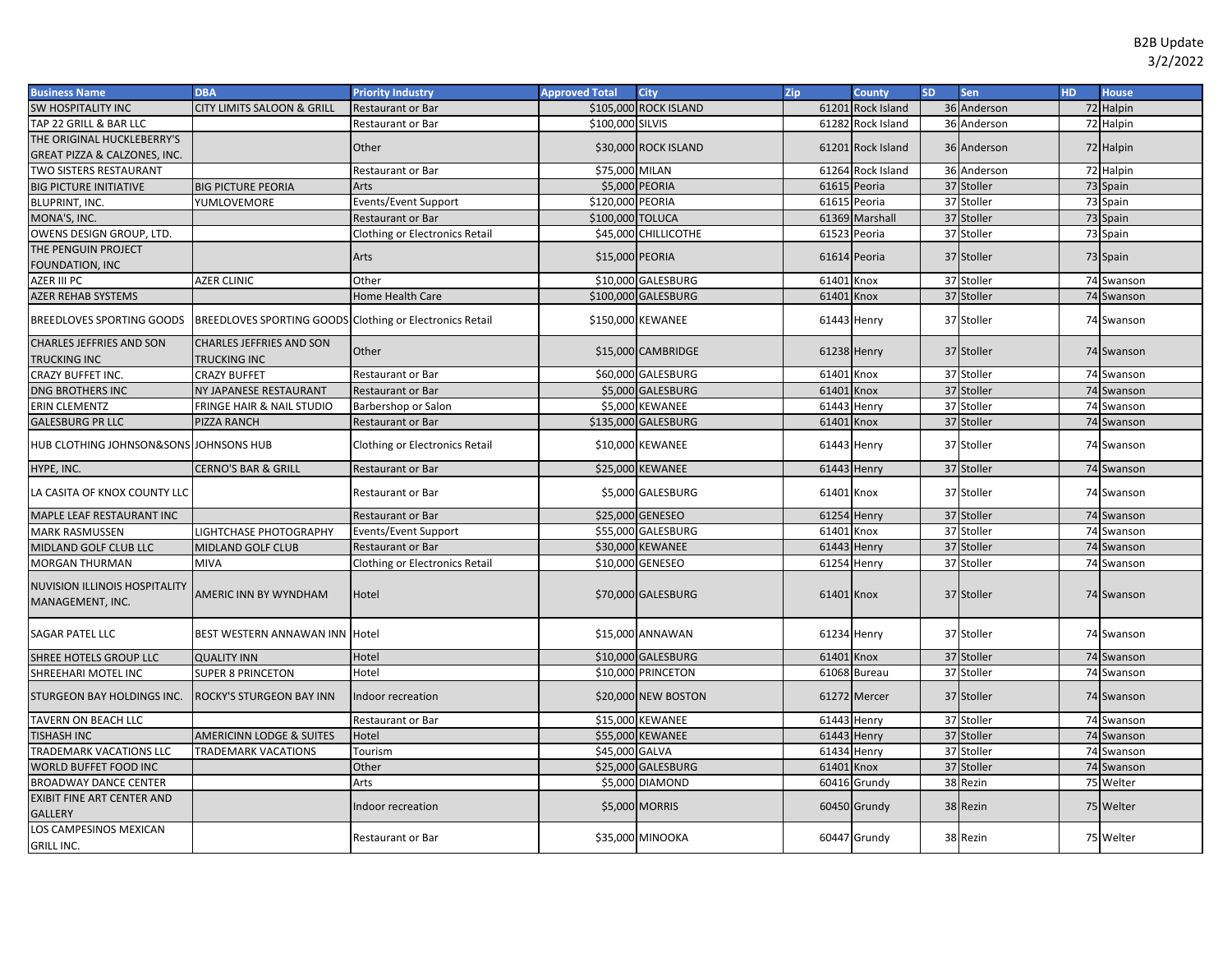| <b>Business Name</b>                               | <b>DBA</b>                      | <b>Priority Industry</b>              | <b>Approved Total</b> | <b>City</b>            | Zip        | <b>County</b>  | <b>SD</b> | <b>Sen</b> | HD. | <b>House</b> |
|----------------------------------------------------|---------------------------------|---------------------------------------|-----------------------|------------------------|------------|----------------|-----------|------------|-----|--------------|
| MCBRIDE'S AURORA INC                               | <b>MCBRIDE'S NORTH</b>          | Restaurant or Bar                     |                       | \$80,000 OSWEGO        |            | 60543 Kendall  |           | 38 Rezin   |     | 75 Welter    |
| MINOOKA HOTEL ASSOCIATES,<br>LC                    | <b>TOWNEPLACE SUITES</b>        | Hotel                                 |                       | \$50,000 MINOOKA       |            | 60447 Grundy   |           | 38 Rezin   |     | 75 Welter    |
| MORRIS HOTEL FIRM, INC.                            | <b>QUALITY INN MORRIS</b>       | Hotel                                 | \$55,000 MORRIS       |                        |            | 60450 Grundy   |           | 38 Rezin   |     | 75 Welter    |
| SHREE VARAHI MATAJI INC.                           | SUBWAY                          | Other                                 | \$15,000 PLANO        |                        |            | 60545 Kendall  |           | 38 Rezin   |     | 75 Welter    |
| THE WASH HOUSE INC.                                |                                 | Laundry Services or Dry-cleaning      | \$20,000 PLANO        |                        |            | 60545 Kendall  |           | 38 Rezin   |     | 75 Welter    |
| TIFFANY MCELRATH                                   |                                 | Other                                 | \$5,000 JOLIET        |                        |            | 60435 Kendall  |           | 38 Rezin   |     | 75 Welter    |
| <b>ADAGIO SCHOOL OF</b>                            |                                 |                                       |                       |                        |            |                |           |            |     |              |
| PERFORMANCE ARTS INC                               |                                 | Arts                                  |                       | \$15,000 OTTAWA        |            | 61350 La Salle |           | 38 Rezin   |     | 76 Yednock   |
| APR1 CORP                                          | DOCKSIDE BAR AND GRILL          | <b>Restaurant or Bar</b>              |                       | \$35,000 OTTAWA        |            | 61350 La Salle |           | 38 Rezin   |     | 76 Yednock   |
| COMJ ENTERPRISES LLC                               | <b>COURT STREET PUB</b>         | <b>Restaurant or Bar</b>              |                       | \$15,000 OTTAWA        |            | 61350 La Salle |           | 38 Rezin   |     | 76 Yednock   |
| <b>COMMUNITY PLAYERS OF</b><br><b>STREATOR INC</b> | <b>ENGLE LANE THEATRE</b>       | Arts                                  |                       | \$15,000 STREATOR      |            | 61364 La Salle |           | 38 Rezin   |     | 76 Yednock   |
| <b>GUNSMOKE GRILL LLC</b>                          |                                 | <b>Restaurant or Bar</b>              |                       | \$30,000 CEDAR POINT   |            | 61316 La Salle |           | 38 Rezin   |     | 76 Yednock   |
| <b>HERITAGE HARBOR</b><br>HOSPITALITY, LLC         | <b>RED DOG GRILL</b>            | <b>Restaurant or Bar</b>              |                       | \$25,000 OTTAWA        |            | 61350 La Salle |           | 38 Rezin   |     | 76 Yednock   |
| HR IMAGING PARTNERS INC                            | HR IMAGING PARTNERS INC         | Arts                                  | \$150,000 OTTAWA      |                        |            | 61350 La Salle |           | 38 Rezin   |     | 76 Yednock   |
| <b>ILLINI LOUNGE LLC</b>                           | <b>ILLINI LOUNGE</b>            | Restaurant or Bar                     |                       | \$55,000 MARSEILLES    |            | 61341 La Salle |           | 38 Rezin   |     | 76 Yednock   |
| KELLEY CAWLEY BOUTIQUE, INC. KELLEY CAWLEY         |                                 | Clothing or Electronics Retail        |                       | \$85,000 LA SALLE      |            | 61301 La Salle |           | 38 Rezin   |     | 76 Yednock   |
| MAGICAL ENTERTAINMENT                              | MAGICAL ENTERTAINMENT           | Other                                 |                       | \$5,000 MARSEILLES     |            | 61341 La Salle |           | 38 Rezin   |     | 76 Yednock   |
| MARSEILLES FAMILY DINER LLC                        |                                 | <b>Restaurant or Bar</b>              |                       | \$85,000 MARSEILLES    |            | 61341 La Salle |           | 38 Rezin   |     | 76 Yednock   |
| MAX'S ENTERPRISES INC                              | SUNFIELD RESTAURANT             | Restaurant or Bar                     | \$125,000 OTTAWA      |                        |            | 61350 La Salle |           | 38 Rezin   |     | 76 Yednock   |
| <b>OGLESBY HOSPITALITY INC</b>                     | <b>BEST WESTERN</b>             | Hotel                                 |                       | \$75,000 OGLESBY       |            | 61348 La Salle |           | 38 Rezin   |     | 76 Yednock   |
| OPEN SPACE ART GALLERY AND                         |                                 |                                       |                       |                        |            |                |           | 38 Rezin   |     |              |
| STUDIOS, LLC                                       |                                 | Arts                                  |                       | \$5,000 OTTAWA         |            | 61350 La Salle |           |            |     | 76 Yednock   |
| PARTRIDGES MARATHON                                |                                 | Restaurant or Bar                     |                       | \$20,000 OTTAWA        |            | 61350 La Salle |           | 38 Rezin   |     | 76 Yednock   |
| PERU INVESTMENT INC                                | <b>QUALITY INN MOTEL</b>        | Hotel                                 | \$50,000 PERU         |                        |            | 61354 La Salle |           | 38 Rezin   |     | 76 Yednock   |
| RITA'S THE OUTHOUSE                                | RITA'S THE OUTHOUSE             | Restaurant or Bar                     |                       | \$10,000 SPRING VALLEY |            | 61362 Bureau   |           | 38 Rezin   |     | 76 Yednock   |
| SAIYAM HOSPITALITY INC                             | <b>RELAX INN</b>                | Hotel                                 |                       | \$85,000 STREATOR      |            | 61364 La Salle |           | 38 Rezin   |     | 76 Yednock   |
| SBT JEPPSON, INC.                                  | <b>DICK'S TAP</b>               | Other                                 | \$5,000 LADD          |                        |            | 61329 Bureau   |           | 38 Rezin   |     | 76 Yednock   |
| SENICA'S OAK RIDGE INC.                            | SENICA'S OAK RIDGE INC.         | <b>Restaurant or Bar</b>              | \$110,000 LA SALLE    |                        |            | 61301 La Salle |           | 38 Rezin   |     | 76 Yednock   |
| SONNENSCHEIN HOSPITALITY<br><b>GROUPE, LLC</b>     |                                 | Hotel                                 | \$250,000 UTICA       |                        |            | 61373 La Salle |           | 38 Rezin   |     | 76 Yednock   |
| SPRING VALLEY MOTEL INC                            | <b>SPRING VALLEY INN</b>        | Hotel                                 |                       | \$10,000 SPRING VALLEY |            | 61362 Bureau   |           | 38 Rezin   |     | 76 Yednock   |
| <b>STARVEDROCK HOTELS LLC</b>                      | <b>DAYS INN</b>                 | Hotel                                 |                       | \$40,000 OGLESBY       |            | 61348 La Salle |           | 38 Rezin   |     | 76 Yednock   |
| <b>SUSAN M GILLIO</b>                              | MUSIC SUITE 408                 | Arts                                  | \$5,000 PERU          |                        |            | 61354 La Salle |           | 38 Rezin   |     | 76 Yednock   |
| THE HEGELER-CARUS<br><b>FOUNDATION</b>             | <b>HEGELER CARUS FOUNDATION</b> | Museum or Movie Theater               |                       | \$5,000 LA SALLE       |            | 61301 La Salle |           | 38 Rezin   |     | 76 Yednock   |
| 1013 ATHLETICS LLC                                 | CROSSFIT 1013                   | <b>Fitness Centers</b>                |                       | \$5,000 BENSENVILLE    |            | 60106 Dupage   |           | 39 Harmon  |     | 77 Willis    |
| A KELLEY'S GARAGE INC                              | KELLEY'S TRUCK CENTER           | Tourism                               |                       | \$50,000 MELROSE PARK  | 60160 Cook |                |           | 39 Harmon  |     | 77 Willis    |
| A MOON JUMP 4U, INC.                               | AMJ SPECTACULAR EVENTS          | Events/Event Support                  |                       | \$150,000 MELROSE PARK | 60160 Cook |                |           | 39 Harmon  |     | 77 Willis    |
| <b>ANDRADE &amp; SONS</b>                          | <b>SCELEBRATIONS FASHION</b>    | <b>Clothing or Electronics Retail</b> |                       | \$20,000 ADDISON       |            | 60101 Dupage   |           | 39 Harmon  |     | 77 Willis    |
| ARI FOODS, INC.                                    |                                 | Restaurant or Bar                     |                       | \$15,000 BENSENVILLE   |            | 60106 Dupage   |           | 39 Harmon  |     | 77 Willis    |
| ART TECHNOLOGIES, INC                              | ART TECHNOLOGIES, INC           | Other                                 |                       | \$10,000 BENSENVILLE   |            | 60106 Dupage   |           | 39 Harmon  |     | 77 Willis    |
| ASAI INC                                           | SUBWAY RESTAURANT               | Restaurant or Bar                     |                       | \$15,000 ADDISON       |            | 60101 Dupage   |           | 39 Harmon  |     | 77 Willis    |
| <b>ASTI IMPORTED ITALIAN FOODS</b>                 |                                 | <b>Restaurant or Bar</b>              |                       | \$150,000 BENSENVILLE  |            | 60106 Dupage   |           | 39 Harmon  |     | 77 Willis    |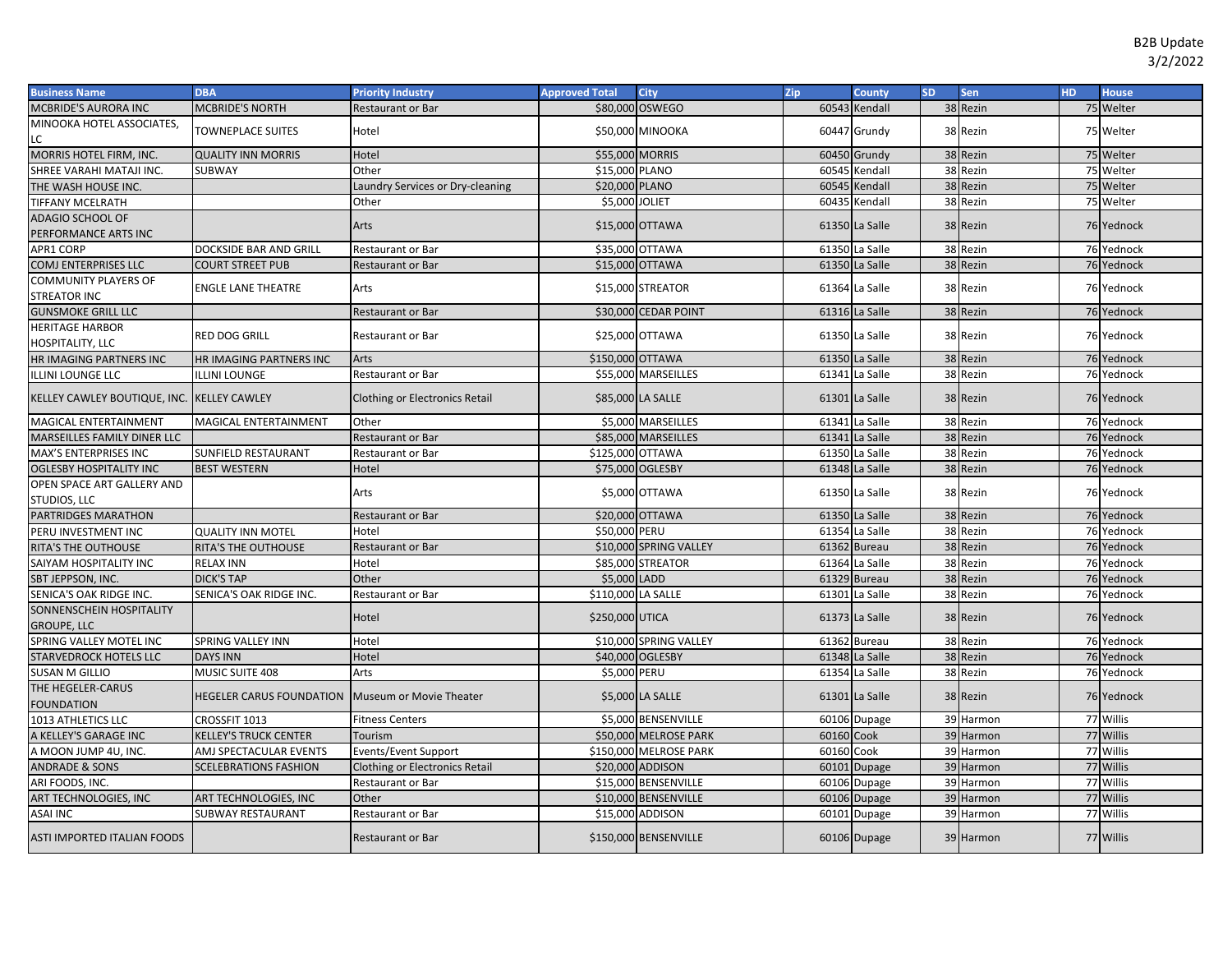| <b>Business Name</b>                              | <b>DBA</b>                                | <b>Priority Industry</b>         | <b>Approved Total</b> | <b>City</b>                | Zip        | <b>County</b> | <b>SD</b> | <b>Sen</b> | H <sub>D</sub> | <b>House</b> |
|---------------------------------------------------|-------------------------------------------|----------------------------------|-----------------------|----------------------------|------------|---------------|-----------|------------|----------------|--------------|
| <b>BARAK BUSINESS SERVICES INC</b>                |                                           | Other                            |                       | \$115,000 BENSENVILLE      |            | 60106 Dupage  |           | 39 Harmon  |                | 77 Willis    |
| <b>BUKANAS SPORT LOUNGE</b>                       | <b>VUELVE A LA VIDA</b><br>RESTAURANT INC | <b>Restaurant or Bar</b>         |                       | \$5,000 MELROSE PARK       | 60160 Cook |               |           | 39 Harmon  |                | 77 Willis    |
| <b>C&amp;K ELECTRONICS</b>                        | <b>C&amp;K ELECTRONICS</b>                | Other                            |                       | \$5,000 ADDISON            |            | 60101 Dupage  |           | 39 Harmon  |                | 77 Willis    |
| <b>CARMEN HAIR DESIGN</b>                         |                                           | Barbershop or Salon              |                       | \$5,000 MELROSE PARK       | 60160 Cook |               |           | 39 Harmon  |                | 77 Willis    |
| <b>CLASSIC EXTERIOR REPAIRS LTD</b>               |                                           | Other                            |                       | \$20,000 BENSENVILLE       |            | 60106 Dupage  |           | 39 Harmon  |                | 77 Willis    |
| CLINICAL WOUND SOLUTIONS,<br><b>LLC</b>           | CLINICAL WOUND SOLUTIONS,<br><b>LLC</b>   | Other                            |                       | \$60,000 BENSENVILLE       |            | 60106 Dupage  |           | 39 Harmon  |                | 77 Willis    |
| CNS GLOBAL USA, INC.                              | CNS GLOBAL USA, INC.                      | Other                            |                       | \$10,000 ELK GROVE VILLAGE | 60007      | Cook          |           | 39 Harmon  |                | 77 Willis    |
| COZZI TAX SERVICES, INC.                          | <b>COZZI TAX SERVICES</b>                 | Other                            |                       | \$5,000 ADDISON            | 60101      | Dupage        |           | 39 Harmon  |                | 77 Willis    |
| CP MACHINING LLC                                  |                                           | Other                            |                       | \$55,000 BENSENVILLE       | 60106      | Dupage        |           | 39 Harmon  |                | 77 Willis    |
| <b>DANIEL RHINE</b>                               | DAN RHINE AND ASSOCIATES                  | Tourism                          |                       | \$20,000 MELROSE PARK      | 60164      | Cook          |           | 39 Harmon  |                | 77 Willis    |
| DAVID L. RANSOM, JR.                              | <b>D AND R PRESS</b>                      | Other                            |                       | \$25,000 MELROSE PARK      | 60160      | Cook          |           | 39 Harmon  |                | 77 Willis    |
| DE CAMPANA RESTAURANT INC   DE CAMPANA RESTAURANT |                                           | <b>Restaurant or Bar</b>         |                       | \$70,000 BENSENVILLE       |            | 60106 Dupage  |           | 39 Harmon  |                | 77 Willis    |
| DIAMOND BLAST CORPORATION                         | <b>DIAMOND BLAST</b><br>CORPORATION       | Other                            |                       | \$25,000 MELROSE PARK      | 60160 Cook |               |           | 39 Harmon  |                | 77 Willis    |
| DIAMONDS BAR AND LOUNGE<br><b>INC</b>             |                                           | <b>Restaurant or Bar</b>         |                       | \$15,000 MELROSE PARK      | 60160 COOK |               |           | 39 Harmon  |                | 77 Willis    |
| DOBSON ENTERTAINMENT INC.                         | DOBSON ENTERTAINMENT INC.                 | Other                            |                       | \$10,000 NORTHLAKE         | 60164 Cook |               |           | 39 Harmon  |                | 77 Willis    |
| DR. PIENKOWSKI                                    |                                           | Other                            |                       | \$5,000 BENSENVILLE        |            | 60106 Dupage  |           | 39 Harmon  |                | 77 Willis    |
| <b>ENGAGE &amp; RESONATE LLC</b>                  | <b>ENGAGE &amp; RESONATE</b>              | Events/Event Support             |                       | \$25,000 DES PLAINES       | 60018      | Cook          |           | 39 Harmon  |                | 77 Willis    |
| <b>E-Z TOTAL SERVICES</b>                         | <b>GINA'S CHILD CARE</b>                  | Child Care                       |                       | \$5,000 BENSENVILLE        | 60106      | Dupage        |           | 39 Harmon  |                | 77 Willis    |
| F.W. KLINE, INC.                                  |                                           | Other                            |                       | \$65,000 MELROSE PARK      | 60160      | Cook          |           | 39 Harmon  |                | 77 Willis    |
| <b>G BELTRAN AUTONOTIVE INC</b>                   |                                           | Other                            |                       | \$5,000 STONE PARK         | 60165      | Cook          |           | 39 Harmon  |                | 77 Willis    |
| <b>G2 FURNITURE INC</b>                           | <b>REZ FURNITURE</b>                      | Other                            |                       | \$50,000 MELROSE PARK      | 60160      | Cook          |           | 39 Harmon  |                | 77 Willis    |
| <b>GEETA INTERNATIONAL, INC.</b>                  | <b>DUNKIN DONUTS</b>                      | Restaurant or Bar                |                       | \$10,000 BENSENVILLE       |            | 60106 Dupage  |           | 39 Harmon  |                | 77 Willis    |
| <b>GET SNACKS INC.</b>                            |                                           | Other                            |                       | \$10,000 MELROSE PARK      | 60160      | Cook          |           | 39 Harmon  |                | 77 Willis    |
| <b>GOL RESTAURANT, LLC</b>                        | <b>GOL RESTAURANT</b>                     | Indoor recreation                |                       | \$65,000 MELROSE PARK      | 60160      | Cook          |           | 39 Harmon  |                | 77 Willis    |
| <b>GUIDE ME PRODUCTIONS INC</b>                   |                                           | Arts                             |                       | \$5,000 ADDISON            |            | 60101 Dupage  |           | 39 Harmon  |                | 77 Willis    |
| H&N GENERAL REMODELING INC                        |                                           | Other                            |                       | \$10,000 MELROSE PARK      | 60160 Cook |               |           | 39 Harmon  |                | 77 Willis    |
| HAPPY NORTHLAKE INC.                              | <b>HAPPY TAPPER</b>                       | Restaurant or Bar                |                       | \$20,000 NORTHLAKE         | 60164      | Cook          |           | 39 Harmon  |                | 77 Willis    |
| HIGH VIEW HAIR SALON INC                          |                                           | Barbershop or Salon              |                       | \$15,000 MELROSE PARK      | 60160 Cook |               |           | 39 Harmon  |                | 77 Willis    |
| HYATT PLACE O'HARE LLC                            | <b>HYATT PLACE O'HARE AIRPORT</b>         | Hotel                            |                       | \$250,000 ROSEMONT         | 60018 Cook |               |           | 39 Harmon  |                | 77 Willis    |
| <b>IR F HOSPITALITY INC</b>                       | <b>MONTY'S BANQUET</b>                    | Other                            |                       | \$50,000 BENSENVILLE       |            | 60106 Dupage  |           | 39 Harmon  |                | 77 Willis    |
| <b>IDENTITY BEAUTY SALON</b>                      | <b>IDENTITY BEAUTY SALON</b>              | Barbershop or Salon              |                       | \$10,000 MELROSE PARK      | 60164      | Cook          |           | 39 Harmon  |                | 77 Willis    |
| JAY AMBE SUBS INC.                                | <b>SUBWAY</b>                             | Restaurant or Bar                |                       | \$20,000 NORTHLAKE         | 60164      | Cook          |           | 39 Harmon  |                | 77 Willis    |
| <b>JMS ONE INC</b>                                | CHICAGO VAN RENTALS                       | Other                            |                       | \$15,000 BENSENVILLE       |            | 60106 Dupage  |           | 39 Harmon  |                | 77 Willis    |
| JOHNNY ON THE MOVE INC                            |                                           | Other                            |                       | \$5,000 MELROSE PARK       | 60160 Cook |               |           | 39 Harmon  |                | 77 Willis    |
| JOSHUA F DEWEY                                    | JOSH DEWEY                                | Other                            |                       | \$5,000 NORTHLAKE          | 60164      | Cook          |           | 39 Harmon  |                | 77 Willis    |
| KIKI'S CLEANERS, INC                              |                                           | Laundry Services or Dry-cleaning |                       | \$5,000 ADDISON            | 60101      | <b>Dupage</b> |           | 39 Harmon  |                | 77 Willis    |
| LA FAMILIA LOMAR INC.                             | TAQUERIA LOS COCOS #2                     | Events/Event Support             |                       | \$5,000 MELROSE PARK       | 60160 Cook |               |           | 39 Harmon  |                | 77 Willis    |
| LA ORQUIDEA BANQUET HALL<br><b>LLC</b>            |                                           | Events/Event Support             |                       | \$65,000 MELROSE PARK      | 60160 Cook |               |           | 39 Harmon  |                | 77 Willis    |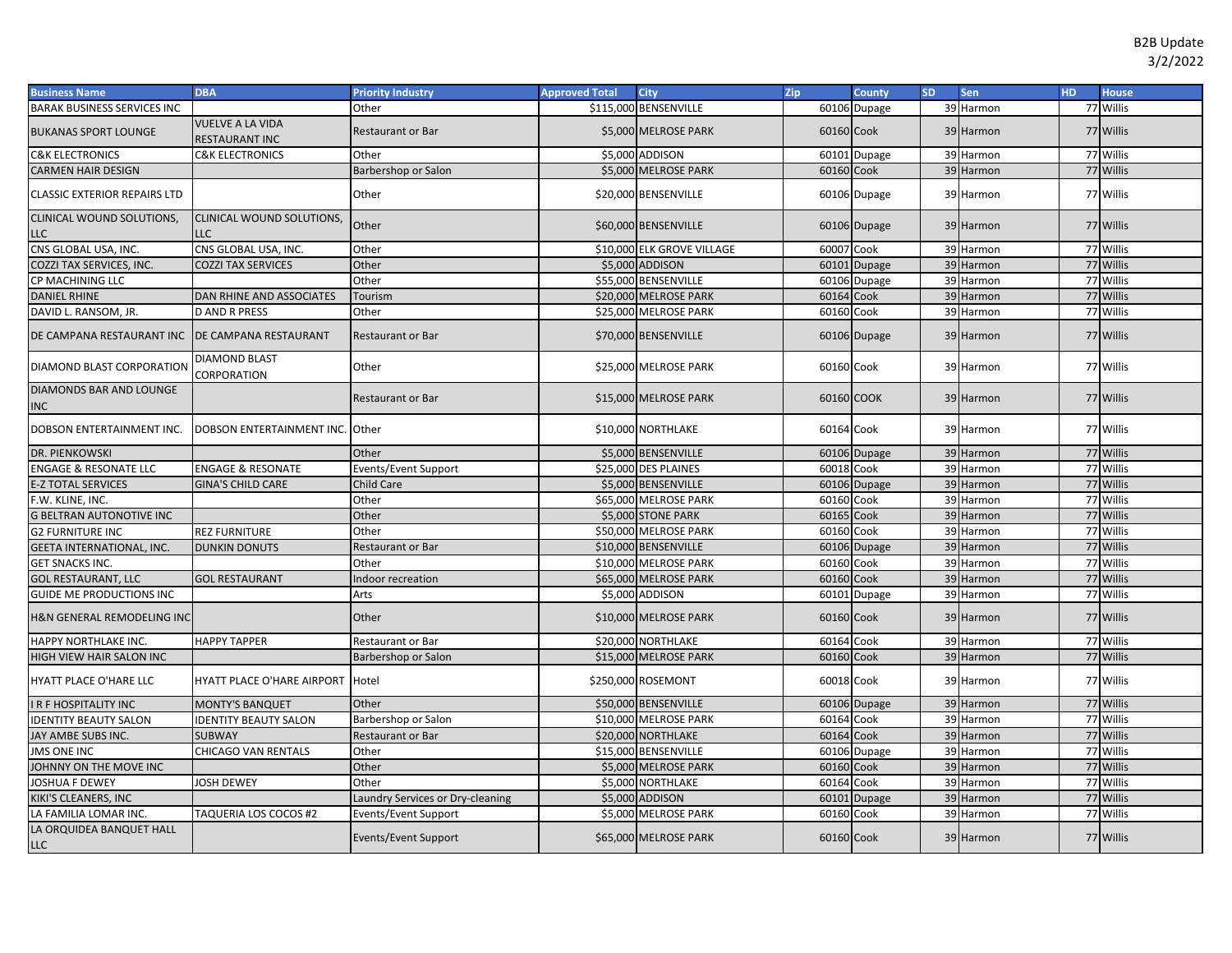| <b>Business Name</b>             | <b>DBA</b>                                   | <b>Priority Industry</b>              | <b>Approved Total</b> | <b>City</b>                 | Zip        | County       | <b>SD</b> | Sen       | <b>HD</b> | <b>House</b> |
|----------------------------------|----------------------------------------------|---------------------------------------|-----------------------|-----------------------------|------------|--------------|-----------|-----------|-----------|--------------|
| LAS QUECAS OF MELROSE PARK       |                                              | Other                                 |                       | \$15,000 MELROSE PARK       | 60160 Cook |              |           | 39 Harmon |           | 77 Willis    |
| INC                              |                                              |                                       |                       |                             |            |              |           |           |           |              |
| LC TILE & STONE INC.             |                                              | Other                                 |                       | \$25,000 FRANKLIN PARK      | 60131 Cook |              |           | 39 Harmon |           | 77 Willis    |
| LEE NAILS ROSEMONT INC           |                                              | Barbershop or Salon                   |                       | \$30,000 DES PLAINES        | 60018 Cook |              |           | 39 Harmon |           | 77 Willis    |
| <b>LEGACY LEADERS</b>            |                                              |                                       |                       |                             | 60164 Cook |              |           | 39 Harmon |           | 77 Willis    |
| <b>INTERNATIONAL, INC.</b>       | <b>LEGACY ENTERPRISES</b>                    | Events/Event Support                  |                       | \$15,000 NORTHLAKE          |            |              |           |           |           |              |
| LOREMY SPALON INC                |                                              | Barbershop or Salon                   |                       | \$20,000 NORTHLAKE          | 60164 Cook |              |           | 39 Harmon |           | 77 Willis    |
| LORENA'S BANQUETS, INC.          | <b>LORENA'S BANQUETS</b>                     | Indoor recreation                     |                       | \$50,000 ADDISON            |            | 60101 Dupage |           | 39 Harmon |           | 77 Willis    |
| LOVELY GIRL JEANS, LTD           |                                              | <b>Clothing or Electronics Retail</b> |                       | \$15,000 MELROSE PARK       | 60160 Cook |              |           | 39 Harmon |           | 77 Willis    |
| MAHIN INC.                       |                                              | Other                                 |                       | \$150,000 NORTHLAKE         | 60164 Cook |              |           | 39 Harmon |           | 77 Willis    |
| MAVERICK ENTERPRISES (USA)       |                                              | Other                                 |                       | \$10,000 BENSENVILLE        |            |              |           | 39 Harmon |           | 77 Willis    |
| LLC                              |                                              |                                       |                       |                             |            | 60106 Dupage |           |           |           |              |
| <b>MAXINFLABLES INC</b>          |                                              | Other                                 |                       | \$45,000 MELROSE PARK       | 60160 Cook |              |           | 39 Harmon |           | 77 Willis    |
| MEDINA & PELAYO ENTERPRISES      | PLAYAS NAYARITAS                             | <b>Restaurant or Bar</b>              |                       | \$60,000 MELROSE PARK       | 60160 Cook |              |           | 39 Harmon |           | 77 Willis    |
| INC                              |                                              |                                       |                       |                             |            |              |           |           |           |              |
| MELISSA GUTIERREZ INC            | MULTIVIAJES GUTIERREZ                        | Tourism                               |                       | \$25,000 ADDISON            |            | 60101 Dupage |           | 39 Harmon |           | 77 Willis    |
| MELROSE PARK IMMEDIATE           |                                              | Home Health Care                      |                       | \$10,000 MELROSE PARK       | 60160 Cook |              |           | 39 Harmon |           | 77 Willis    |
| CARE                             |                                              |                                       |                       |                             |            |              |           |           |           |              |
| MIDWEST CARGO EQUIPMENT          | MIDWEST CARGO EQUIPMENT                      | Other                                 |                       | \$30,000 MELROSE PARK       | 60160 Cook |              |           | 39 Harmon |           | 77 Willis    |
|                                  |                                              |                                       |                       |                             |            |              |           |           |           |              |
| <b>NAIL PARADISE INC</b>         |                                              | Barbershop or Salon                   |                       | \$55,000 MELROSE PARK       | 60160 Cook |              |           | 39 Harmon |           | 77 Willis    |
| <b>NORI KORDVANI'S INSURANCE</b> |                                              | Other                                 |                       | \$10,000 STONE PARK         | 60165 Cook |              |           | 39 Harmon |           | 77 Willis    |
| AGENCY, INC.                     |                                              |                                       |                       |                             |            |              |           |           |           |              |
| ODEUM, INC.                      |                                              | Arts                                  |                       | \$35,000 VILLA PARK         |            | 60181 Dupage |           | 39 Harmon |           | 77 Willis    |
| OMEGA MANUFACTURING LLC          |                                              | Other                                 |                       | \$10,000 MELROSE PARK       | 60160 Cook |              |           | 39 Harmon |           | 77 Willis    |
| PK & G INVESTORS INC             | <b>DUNKIN DONUTS</b>                         | Restaurant or Bar                     |                       | \$5,000 ADDISON             |            | 60101 Dupage |           | 39 Harmon |           | 77 Willis    |
| PAC INDUSTRIES INC.              | <b>CARLS BAR AND GRILL</b>                   | <b>Restaurant or Bar</b>              |                       | \$45,000 STONE PARK         | 60165 Cook |              |           | 39 Harmon |           | 77 Willis    |
| PIXEL VISUAL STUDIOS LLC         | PIXEL VISUAL STUDIOS LLC                     | Other                                 |                       | \$10,000 MELROSE PARK       | 60160 Cook |              |           | 39 Harmon |           | 77 Willis    |
| PRAYMAN INC                      | <b>ALPHA TRAVEL</b>                          | Tourism                               | \$150,000 ADDISON     |                             |            | 60101 Dupage |           | 39 Harmon |           | 77 Willis    |
| PROTOTYPES DESIGN &              |                                              | Other                                 |                       | \$15,000 BENSENVILLE        |            | 60106 Dupage |           | 39 Harmon |           | 77 Willis    |
| PRODUCTION, INC.                 |                                              |                                       |                       |                             |            |              |           |           |           |              |
| <b>READII LLC</b>                |                                              | Other                                 |                       | \$20,000 NORTHLAKE          | 60164 Cook |              |           | 39 Harmon |           | 77 Willis    |
| REAL GRAPHIX INC.                |                                              | Events/Event Support                  |                       | \$20,000 BENSENVILLE        |            | 60106 Dupage |           | 39 Harmon |           | 77 Willis    |
| REMARKABLE EVENTS INC            | <b>NORTHERN GREENHOUSES</b>                  | Other                                 |                       | \$45,000 MELROSE PARK       | 60160 Cook |              |           | 39 Harmon |           | 77 Willis    |
| RESTAURANTE NUEVO                |                                              | <b>Restaurant or Bar</b>              |                       | \$5,000 MELROSE PARK        | 60160 Cook |              |           | 39 Harmon |           | 77 Willis    |
| AMANECER                         |                                              |                                       |                       |                             |            |              |           |           |           |              |
| RIMCA SALES, INC.                | RIMCA SALES, INC.                            | Other                                 |                       | \$20,000 MELROSE PARK       | 60160 Cook |              |           | 39 Harmon |           | 77 Willis    |
| ROYAL AMERICAN HVAC, INC.        |                                              | Other                                 |                       | \$70,000 MELROSE PARK       | 60160 Cook |              |           | 39 Harmon |           | 77 Willis    |
| RYS UNDERGROUND                  |                                              | Other                                 |                       | \$5,000 MELROSE PARK        | 60160 Cook |              |           | 39 Harmon |           | 77 Willis    |
| CORPORATION                      |                                              |                                       |                       |                             |            |              |           |           |           |              |
| SCHRIMSHER TRUCKING INC.         |                                              | Other                                 |                       | \$15,000 BENSENVILLE        |            | 60106 Dupage |           | 39 Harmon |           | 77 Willis    |
| SELECT SERV INC.                 |                                              | Events/Event Support                  |                       | \$135,000 BENSENVILLE       |            | 60106 Dupage |           | 39 Harmon |           | 77 Willis    |
| SEMEO INC                        | SUPER 8 MOTEL                                | Hotel                                 |                       | \$185,000 ELK GROVE VILLAGE | 60007 Cook |              |           | 39 Harmon |           | 77 Willis    |
| SHIVA HOSPITALITY CORP           | <b>FAIRBRIDGE INN MELROSE</b><br><b>PARK</b> | Hotel                                 |                       | \$45,000 MELROSE PARK       | 60160 Cook |              |           | 39 Harmon |           | 77 Willis    |
| SHIVAAY-3 INC                    | SUBWAY                                       | Other                                 |                       | \$15,000 MELROSE PARK       | 60160 Cook |              |           | 39 Harmon |           | 77 Willis    |
| SHRIN HOSPITALITY LLC            | <b>COMFORT INN O'HARE</b>                    | Hotel                                 |                       | \$150,000 DES PLAINES       | 60018      | Cook         |           | 39 Harmon |           | 77 Willis    |
| SIGNCO INCORPORATED              |                                              | Events/Event Support                  |                       | \$30,000 MELROSE PARK       | 60160 Cook |              |           | 39 Harmon |           | 77 Willis    |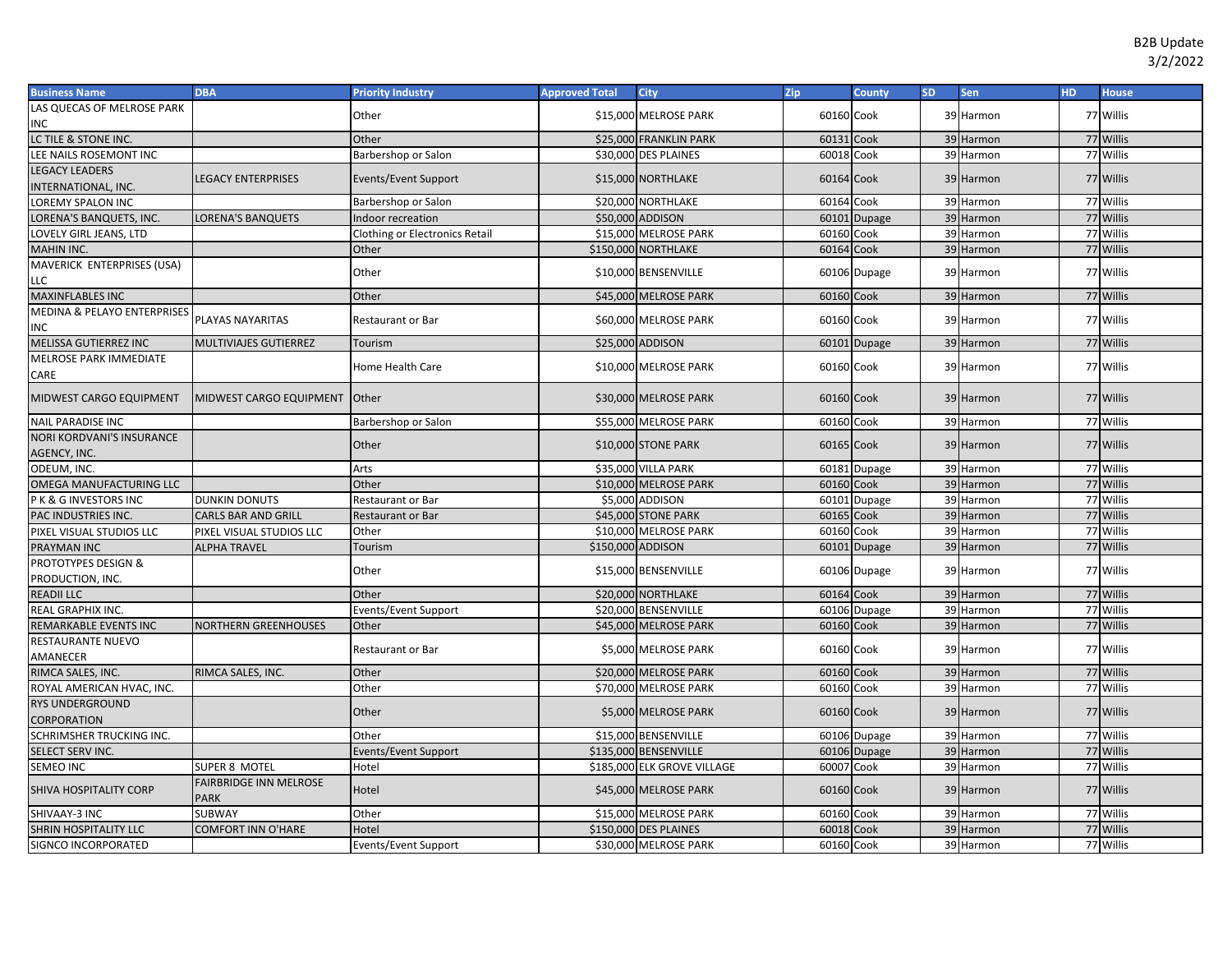| 77 Willis<br>SOUNDLIGHT AV<br>SOUNDLIGHT AV<br>\$5,000 WOOD DALE<br>60191 Dupage<br>39 Harmon<br>Events/Event Support<br>STAR FIVE FINANCIAL SERVICES<br>STAR INSURANCE AGENCY<br>Other<br>\$30,000 NORTHLAKE<br>60164 Cook<br>77 Willis<br>39 Harmon<br>INC<br><b>TAVERNA INC</b><br>60160 Cook<br>77 Willis<br><b>TAVERNA ON DIVISION</b><br><b>Restaurant or Bar</b><br>\$15,000 MELROSE PARK<br>39 Harmon<br><b>TELESIS ASSOCIATES</b><br><b>TELESIS ASSOCIATES</b><br>77 Willis<br>\$115,000 BENSENVILLE<br>60106 Dupage<br>39 Harmon<br>Events/Event Support<br>CONSULTING, INC.<br>CONSULTING, INC.<br>\$15,000 BENSENVILLE<br>77 Willis<br>60106 Dupage<br>39 Harmon<br>THE GSH GROUP CORP.<br><b>Events/Event Support</b><br>77 Willis<br>THEATRE ON SKATES ACADEMY Indoor recreation<br>THEATRE ON SKATES ACADEMY<br>\$5,000 VILLA PARK<br>60181 Dupage<br>39 Harmon<br>60160 Cook<br>39 Harmon<br>77 Willis<br>TINY TOTS TABERNACLE, INC.<br><b>Child Care</b><br>\$5,000 MELROSE PARK<br>77 Willis<br>TRIPLE M EXPRESS INC<br>\$20,000 BENSENVILLE<br>60106 Dupage<br>39 Harmon<br>Other<br>TROPICAL TIME CARIBBEAN<br>TROPICAL TIME CARIBBEAN<br>\$20,000 NORTHLAKE<br>60164 Cook<br>77 Willis<br>39 Harmon<br><b>Restaurant or Bar</b><br><b>CUISINE INC</b><br><b>CUISINE INC</b><br>VAUGHN INDUSTRIAL SALES,<br>\$80,000 BENSENVILLE<br>77 Willis<br>Other<br>60106 Dupage<br>39 Harmon<br>INC.<br>\$15,000 NORTHLAKE<br>60164 Cook<br>WHIRLWIN MARTIAL ARTS<br>39 Harmon<br>77 Willis<br><b>Fitness Centers</b><br>77 Willis<br>WIN HOSPITALITY LLC<br>Hotel<br>\$35,000 ADDISON<br>60101 Dupage<br>39 Harmon<br>WON B. KIM'S MARTIAL ARTS<br>\$5,000 ADDISON<br>77 Willis<br>60101 Dupage<br>39 Harmon<br><b>Fitness Centers</b><br>SCHOOL, INC.<br>WRIGLEYVILLE SPORTS INC<br>\$150,000 BENSENVILLE<br>39 Harmon<br>77 Willis<br>Other<br>60106 Dupage<br>\$5,000 NORTHLAKE<br>39 Harmon<br>77 Willis<br>YAYAS HAIR SALON<br>YAYAS HAIR SALON<br>60164 Cook<br>Barbershop or Salon<br>60651<br>39 Harmon<br>78 Lilly<br>\$5,000 CHICAGO<br>Cook<br>A NEW U BEAUTY SALON<br>A NEW U BEAUTY SALON<br>Barbershop or Salon<br>78 Lilly<br>\$10,000 CHICAGO<br>60651<br>Cook<br>39 Harmon<br>Other<br>A PLUS TAX SERVICE<br>Other<br>\$5,000 RIVER GROVE<br>60171<br>Cook<br>39 Harmon<br>78 Lilly<br>A ROD TRUCKING INC<br>39 Harmon<br>78 Lilly<br><b>JIMMY JOHNS</b><br>\$10,000 ELMWOOD PARK<br>60707<br>Cook<br>ALL A'S INC<br>Restaurant or Bar<br>78 Lilly<br>\$10,000 CHICAGO<br>Cook<br>39 Harmon<br>AMARIND RESTAURANT, INC.<br><b>AMARIND RESTAURANT</b><br>60707<br><b>Restaurant or Bar</b><br>78 Lilly<br>60707 Cook<br>39 Harmon<br>AREZZO JEWELERS, LTD.<br>AREZZO JEWELERS<br>\$25,000 ELMWOOD PARK<br><b>Clothing or Electronics Retail</b><br>78 Lilly<br>AYUSHI BEAUTY LLC<br>\$10,000 CHICAGO<br>60707<br>Cook<br>39 Harmon<br><b>AYUSHI BEAUTY</b><br>Other<br>\$10,000 CHICAGO<br>60707<br>39 Harmon<br>78 Lilly<br><b>B.JAYS TRANSPORTATION INC.</b><br>Cook<br>Tourism<br>39 Harmon<br>78 Lilly<br>BLUE BIRD GROUP INC<br>Other<br>\$15,000 ELMWOOD PARK<br>60707<br>Cook<br>60707<br>Cook<br>78 Lilly<br>\$5,000 ELMWOOD PARK<br>39 Harmon<br>CAFE CUBANO INC.<br>Restaurant or Bar<br>78 Lilly<br>Other<br>\$5,000 CHICAGO<br>60707<br>Cook<br>39 Harmon<br>CHRISTOPHER VITTORIO<br><b>SPIN PRODUCTIONS</b><br>\$75,000 FRANKLIN PARK<br>60131<br>Cook<br>39 Harmon<br>78 Lilly<br><b>CHRISTOS &amp; KOSTAS INC.</b><br><b>SNEAKERS SPORTS BAR</b><br><b>Restaurant or Bar</b><br>78 Lilly<br>\$10,000 CHICAGO<br>60651<br>Cook<br>39 Harmon<br>COLEMAN'S BARBEQUE 2<br>COLEMAN'S BAR-B-QUE 2<br>Restaurant or Bar<br>DA LUCIANO PIZZA AND PASTA<br>\$55,000 RIVER GROVE<br>60171 Cook<br>78 Lilly<br>39 Harmon<br><b>Restaurant or Bar</b><br>INC<br>DARNELL SHIELDS JR.<br>\$5,000 CHICAGO<br>39 Harmon<br>78 Lilly<br>HAIRTECH THE SALON<br>60707<br>Cook<br>Barbershop or Salon<br>39 Harmon<br>78 Lilly<br>\$100,000 CHICAGO<br>60585<br>Cook<br><b>DARVILLE INC</b><br>CD ONE PRICE CLEANERS<br>Laundry Services or Dry-cleaning<br>39 Harmon<br>78 Lilly<br>\$20,000 OAK PARK<br>60304<br>Cook<br><b>EASTGATE CAFE</b><br><b>EASTGATE CAFE</b><br>Restaurant or Bar<br>39 Harmon<br>78 Lilly<br><b>EDM CAPITAL LLC</b><br>Other<br>\$10,000 ELMWOOD PARK<br>60707<br>Cook<br>78 Lilly<br>Barbershop or Salon<br>\$25,000 CHICAGO<br>60707<br>Cook<br>39 Harmon<br>ELITE NAIL & SPA INC<br><b>FALCON TOWING AND</b><br>Other<br>\$10,000 CHICAGO<br>60707 Cook<br>78 Lilly<br>39 Harmon<br><b>RECOVERY INC</b><br>\$10,000 ELMWOOD PARK<br>78 Lilly<br><b>GOLDEN CLEANER</b><br>60707<br>Cook<br>39 Harmon<br>Laundry Services or Dry-cleaning<br>39 Harmon<br>78 Lilly<br><b>GONE AGAIN TRAVEL &amp; TOURS</b><br>\$20,000 CHICAGO<br>60651<br>Cook<br>Tourism<br>78 Lilly<br>HB COLLECTION LLC<br><b>Clothing or Electronics Retail</b><br>\$20,000 CHICAGO<br>60651<br>Cook<br>39 Harmon<br>78 Lilly<br>\$5,000 CHICAGO<br>60707<br>Cook<br>39 Harmon<br><b>HEAVEN ON EARTH SALON</b><br>Barbershop or Salon<br>78 Lilly<br>\$165,000 OAK PARK<br>60301 Cook<br>39 Harmon<br>HOTELBLOX LLC<br>Hotel<br>HOTELBLOX LLC | <b>Business Name</b> | <b>DBA</b> | <b>Priority Industry</b> | <b>Approved Total</b> | <b>City</b> | Zip | County | <b>SD</b> | Sen | HD. | <b>House</b> |
|------------------------------------------------------------------------------------------------------------------------------------------------------------------------------------------------------------------------------------------------------------------------------------------------------------------------------------------------------------------------------------------------------------------------------------------------------------------------------------------------------------------------------------------------------------------------------------------------------------------------------------------------------------------------------------------------------------------------------------------------------------------------------------------------------------------------------------------------------------------------------------------------------------------------------------------------------------------------------------------------------------------------------------------------------------------------------------------------------------------------------------------------------------------------------------------------------------------------------------------------------------------------------------------------------------------------------------------------------------------------------------------------------------------------------------------------------------------------------------------------------------------------------------------------------------------------------------------------------------------------------------------------------------------------------------------------------------------------------------------------------------------------------------------------------------------------------------------------------------------------------------------------------------------------------------------------------------------------------------------------------------------------------------------------------------------------------------------------------------------------------------------------------------------------------------------------------------------------------------------------------------------------------------------------------------------------------------------------------------------------------------------------------------------------------------------------------------------------------------------------------------------------------------------------------------------------------------------------------------------------------------------------------------------------------------------------------------------------------------------------------------------------------------------------------------------------------------------------------------------------------------------------------------------------------------------------------------------------------------------------------------------------------------------------------------------------------------------------------------------------------------------------------------------------------------------------------------------------------------------------------------------------------------------------------------------------------------------------------------------------------------------------------------------------------------------------------------------------------------------------------------------------------------------------------------------------------------------------------------------------------------------------------------------------------------------------------------------------------------------------------------------------------------------------------------------------------------------------------------------------------------------------------------------------------------------------------------------------------------------------------------------------------------------------------------------------------------------------------------------------------------------------------------------------------------------------------------------------------------------------------------------------------------------------------------------------------------------------------------------------------------------------------------------------------------------------------------------------------------------------------------------------------------------------------------------------------------------------------------------------------------------------------------------------------------------------------------------------------------------------------------------------------------------------------------------------------------------------------------------------------------------------------------------------------------------------------------------------------------------------------------------------------------------------------------------------------------------------------------------------------------------------------------------------|----------------------|------------|--------------------------|-----------------------|-------------|-----|--------|-----------|-----|-----|--------------|
|                                                                                                                                                                                                                                                                                                                                                                                                                                                                                                                                                                                                                                                                                                                                                                                                                                                                                                                                                                                                                                                                                                                                                                                                                                                                                                                                                                                                                                                                                                                                                                                                                                                                                                                                                                                                                                                                                                                                                                                                                                                                                                                                                                                                                                                                                                                                                                                                                                                                                                                                                                                                                                                                                                                                                                                                                                                                                                                                                                                                                                                                                                                                                                                                                                                                                                                                                                                                                                                                                                                                                                                                                                                                                                                                                                                                                                                                                                                                                                                                                                                                                                                                                                                                                                                                                                                                                                                                                                                                                                                                                                                                                                                                                                                                                                                                                                                                                                                                                                                                                                                                                                                                                                        |                      |            |                          |                       |             |     |        |           |     |     |              |
|                                                                                                                                                                                                                                                                                                                                                                                                                                                                                                                                                                                                                                                                                                                                                                                                                                                                                                                                                                                                                                                                                                                                                                                                                                                                                                                                                                                                                                                                                                                                                                                                                                                                                                                                                                                                                                                                                                                                                                                                                                                                                                                                                                                                                                                                                                                                                                                                                                                                                                                                                                                                                                                                                                                                                                                                                                                                                                                                                                                                                                                                                                                                                                                                                                                                                                                                                                                                                                                                                                                                                                                                                                                                                                                                                                                                                                                                                                                                                                                                                                                                                                                                                                                                                                                                                                                                                                                                                                                                                                                                                                                                                                                                                                                                                                                                                                                                                                                                                                                                                                                                                                                                                                        |                      |            |                          |                       |             |     |        |           |     |     |              |
|                                                                                                                                                                                                                                                                                                                                                                                                                                                                                                                                                                                                                                                                                                                                                                                                                                                                                                                                                                                                                                                                                                                                                                                                                                                                                                                                                                                                                                                                                                                                                                                                                                                                                                                                                                                                                                                                                                                                                                                                                                                                                                                                                                                                                                                                                                                                                                                                                                                                                                                                                                                                                                                                                                                                                                                                                                                                                                                                                                                                                                                                                                                                                                                                                                                                                                                                                                                                                                                                                                                                                                                                                                                                                                                                                                                                                                                                                                                                                                                                                                                                                                                                                                                                                                                                                                                                                                                                                                                                                                                                                                                                                                                                                                                                                                                                                                                                                                                                                                                                                                                                                                                                                                        |                      |            |                          |                       |             |     |        |           |     |     |              |
|                                                                                                                                                                                                                                                                                                                                                                                                                                                                                                                                                                                                                                                                                                                                                                                                                                                                                                                                                                                                                                                                                                                                                                                                                                                                                                                                                                                                                                                                                                                                                                                                                                                                                                                                                                                                                                                                                                                                                                                                                                                                                                                                                                                                                                                                                                                                                                                                                                                                                                                                                                                                                                                                                                                                                                                                                                                                                                                                                                                                                                                                                                                                                                                                                                                                                                                                                                                                                                                                                                                                                                                                                                                                                                                                                                                                                                                                                                                                                                                                                                                                                                                                                                                                                                                                                                                                                                                                                                                                                                                                                                                                                                                                                                                                                                                                                                                                                                                                                                                                                                                                                                                                                                        |                      |            |                          |                       |             |     |        |           |     |     |              |
|                                                                                                                                                                                                                                                                                                                                                                                                                                                                                                                                                                                                                                                                                                                                                                                                                                                                                                                                                                                                                                                                                                                                                                                                                                                                                                                                                                                                                                                                                                                                                                                                                                                                                                                                                                                                                                                                                                                                                                                                                                                                                                                                                                                                                                                                                                                                                                                                                                                                                                                                                                                                                                                                                                                                                                                                                                                                                                                                                                                                                                                                                                                                                                                                                                                                                                                                                                                                                                                                                                                                                                                                                                                                                                                                                                                                                                                                                                                                                                                                                                                                                                                                                                                                                                                                                                                                                                                                                                                                                                                                                                                                                                                                                                                                                                                                                                                                                                                                                                                                                                                                                                                                                                        |                      |            |                          |                       |             |     |        |           |     |     |              |
|                                                                                                                                                                                                                                                                                                                                                                                                                                                                                                                                                                                                                                                                                                                                                                                                                                                                                                                                                                                                                                                                                                                                                                                                                                                                                                                                                                                                                                                                                                                                                                                                                                                                                                                                                                                                                                                                                                                                                                                                                                                                                                                                                                                                                                                                                                                                                                                                                                                                                                                                                                                                                                                                                                                                                                                                                                                                                                                                                                                                                                                                                                                                                                                                                                                                                                                                                                                                                                                                                                                                                                                                                                                                                                                                                                                                                                                                                                                                                                                                                                                                                                                                                                                                                                                                                                                                                                                                                                                                                                                                                                                                                                                                                                                                                                                                                                                                                                                                                                                                                                                                                                                                                                        |                      |            |                          |                       |             |     |        |           |     |     |              |
|                                                                                                                                                                                                                                                                                                                                                                                                                                                                                                                                                                                                                                                                                                                                                                                                                                                                                                                                                                                                                                                                                                                                                                                                                                                                                                                                                                                                                                                                                                                                                                                                                                                                                                                                                                                                                                                                                                                                                                                                                                                                                                                                                                                                                                                                                                                                                                                                                                                                                                                                                                                                                                                                                                                                                                                                                                                                                                                                                                                                                                                                                                                                                                                                                                                                                                                                                                                                                                                                                                                                                                                                                                                                                                                                                                                                                                                                                                                                                                                                                                                                                                                                                                                                                                                                                                                                                                                                                                                                                                                                                                                                                                                                                                                                                                                                                                                                                                                                                                                                                                                                                                                                                                        |                      |            |                          |                       |             |     |        |           |     |     |              |
|                                                                                                                                                                                                                                                                                                                                                                                                                                                                                                                                                                                                                                                                                                                                                                                                                                                                                                                                                                                                                                                                                                                                                                                                                                                                                                                                                                                                                                                                                                                                                                                                                                                                                                                                                                                                                                                                                                                                                                                                                                                                                                                                                                                                                                                                                                                                                                                                                                                                                                                                                                                                                                                                                                                                                                                                                                                                                                                                                                                                                                                                                                                                                                                                                                                                                                                                                                                                                                                                                                                                                                                                                                                                                                                                                                                                                                                                                                                                                                                                                                                                                                                                                                                                                                                                                                                                                                                                                                                                                                                                                                                                                                                                                                                                                                                                                                                                                                                                                                                                                                                                                                                                                                        |                      |            |                          |                       |             |     |        |           |     |     |              |
|                                                                                                                                                                                                                                                                                                                                                                                                                                                                                                                                                                                                                                                                                                                                                                                                                                                                                                                                                                                                                                                                                                                                                                                                                                                                                                                                                                                                                                                                                                                                                                                                                                                                                                                                                                                                                                                                                                                                                                                                                                                                                                                                                                                                                                                                                                                                                                                                                                                                                                                                                                                                                                                                                                                                                                                                                                                                                                                                                                                                                                                                                                                                                                                                                                                                                                                                                                                                                                                                                                                                                                                                                                                                                                                                                                                                                                                                                                                                                                                                                                                                                                                                                                                                                                                                                                                                                                                                                                                                                                                                                                                                                                                                                                                                                                                                                                                                                                                                                                                                                                                                                                                                                                        |                      |            |                          |                       |             |     |        |           |     |     |              |
|                                                                                                                                                                                                                                                                                                                                                                                                                                                                                                                                                                                                                                                                                                                                                                                                                                                                                                                                                                                                                                                                                                                                                                                                                                                                                                                                                                                                                                                                                                                                                                                                                                                                                                                                                                                                                                                                                                                                                                                                                                                                                                                                                                                                                                                                                                                                                                                                                                                                                                                                                                                                                                                                                                                                                                                                                                                                                                                                                                                                                                                                                                                                                                                                                                                                                                                                                                                                                                                                                                                                                                                                                                                                                                                                                                                                                                                                                                                                                                                                                                                                                                                                                                                                                                                                                                                                                                                                                                                                                                                                                                                                                                                                                                                                                                                                                                                                                                                                                                                                                                                                                                                                                                        |                      |            |                          |                       |             |     |        |           |     |     |              |
|                                                                                                                                                                                                                                                                                                                                                                                                                                                                                                                                                                                                                                                                                                                                                                                                                                                                                                                                                                                                                                                                                                                                                                                                                                                                                                                                                                                                                                                                                                                                                                                                                                                                                                                                                                                                                                                                                                                                                                                                                                                                                                                                                                                                                                                                                                                                                                                                                                                                                                                                                                                                                                                                                                                                                                                                                                                                                                                                                                                                                                                                                                                                                                                                                                                                                                                                                                                                                                                                                                                                                                                                                                                                                                                                                                                                                                                                                                                                                                                                                                                                                                                                                                                                                                                                                                                                                                                                                                                                                                                                                                                                                                                                                                                                                                                                                                                                                                                                                                                                                                                                                                                                                                        |                      |            |                          |                       |             |     |        |           |     |     |              |
|                                                                                                                                                                                                                                                                                                                                                                                                                                                                                                                                                                                                                                                                                                                                                                                                                                                                                                                                                                                                                                                                                                                                                                                                                                                                                                                                                                                                                                                                                                                                                                                                                                                                                                                                                                                                                                                                                                                                                                                                                                                                                                                                                                                                                                                                                                                                                                                                                                                                                                                                                                                                                                                                                                                                                                                                                                                                                                                                                                                                                                                                                                                                                                                                                                                                                                                                                                                                                                                                                                                                                                                                                                                                                                                                                                                                                                                                                                                                                                                                                                                                                                                                                                                                                                                                                                                                                                                                                                                                                                                                                                                                                                                                                                                                                                                                                                                                                                                                                                                                                                                                                                                                                                        |                      |            |                          |                       |             |     |        |           |     |     |              |
|                                                                                                                                                                                                                                                                                                                                                                                                                                                                                                                                                                                                                                                                                                                                                                                                                                                                                                                                                                                                                                                                                                                                                                                                                                                                                                                                                                                                                                                                                                                                                                                                                                                                                                                                                                                                                                                                                                                                                                                                                                                                                                                                                                                                                                                                                                                                                                                                                                                                                                                                                                                                                                                                                                                                                                                                                                                                                                                                                                                                                                                                                                                                                                                                                                                                                                                                                                                                                                                                                                                                                                                                                                                                                                                                                                                                                                                                                                                                                                                                                                                                                                                                                                                                                                                                                                                                                                                                                                                                                                                                                                                                                                                                                                                                                                                                                                                                                                                                                                                                                                                                                                                                                                        |                      |            |                          |                       |             |     |        |           |     |     |              |
|                                                                                                                                                                                                                                                                                                                                                                                                                                                                                                                                                                                                                                                                                                                                                                                                                                                                                                                                                                                                                                                                                                                                                                                                                                                                                                                                                                                                                                                                                                                                                                                                                                                                                                                                                                                                                                                                                                                                                                                                                                                                                                                                                                                                                                                                                                                                                                                                                                                                                                                                                                                                                                                                                                                                                                                                                                                                                                                                                                                                                                                                                                                                                                                                                                                                                                                                                                                                                                                                                                                                                                                                                                                                                                                                                                                                                                                                                                                                                                                                                                                                                                                                                                                                                                                                                                                                                                                                                                                                                                                                                                                                                                                                                                                                                                                                                                                                                                                                                                                                                                                                                                                                                                        |                      |            |                          |                       |             |     |        |           |     |     |              |
|                                                                                                                                                                                                                                                                                                                                                                                                                                                                                                                                                                                                                                                                                                                                                                                                                                                                                                                                                                                                                                                                                                                                                                                                                                                                                                                                                                                                                                                                                                                                                                                                                                                                                                                                                                                                                                                                                                                                                                                                                                                                                                                                                                                                                                                                                                                                                                                                                                                                                                                                                                                                                                                                                                                                                                                                                                                                                                                                                                                                                                                                                                                                                                                                                                                                                                                                                                                                                                                                                                                                                                                                                                                                                                                                                                                                                                                                                                                                                                                                                                                                                                                                                                                                                                                                                                                                                                                                                                                                                                                                                                                                                                                                                                                                                                                                                                                                                                                                                                                                                                                                                                                                                                        |                      |            |                          |                       |             |     |        |           |     |     |              |
|                                                                                                                                                                                                                                                                                                                                                                                                                                                                                                                                                                                                                                                                                                                                                                                                                                                                                                                                                                                                                                                                                                                                                                                                                                                                                                                                                                                                                                                                                                                                                                                                                                                                                                                                                                                                                                                                                                                                                                                                                                                                                                                                                                                                                                                                                                                                                                                                                                                                                                                                                                                                                                                                                                                                                                                                                                                                                                                                                                                                                                                                                                                                                                                                                                                                                                                                                                                                                                                                                                                                                                                                                                                                                                                                                                                                                                                                                                                                                                                                                                                                                                                                                                                                                                                                                                                                                                                                                                                                                                                                                                                                                                                                                                                                                                                                                                                                                                                                                                                                                                                                                                                                                                        |                      |            |                          |                       |             |     |        |           |     |     |              |
|                                                                                                                                                                                                                                                                                                                                                                                                                                                                                                                                                                                                                                                                                                                                                                                                                                                                                                                                                                                                                                                                                                                                                                                                                                                                                                                                                                                                                                                                                                                                                                                                                                                                                                                                                                                                                                                                                                                                                                                                                                                                                                                                                                                                                                                                                                                                                                                                                                                                                                                                                                                                                                                                                                                                                                                                                                                                                                                                                                                                                                                                                                                                                                                                                                                                                                                                                                                                                                                                                                                                                                                                                                                                                                                                                                                                                                                                                                                                                                                                                                                                                                                                                                                                                                                                                                                                                                                                                                                                                                                                                                                                                                                                                                                                                                                                                                                                                                                                                                                                                                                                                                                                                                        |                      |            |                          |                       |             |     |        |           |     |     |              |
|                                                                                                                                                                                                                                                                                                                                                                                                                                                                                                                                                                                                                                                                                                                                                                                                                                                                                                                                                                                                                                                                                                                                                                                                                                                                                                                                                                                                                                                                                                                                                                                                                                                                                                                                                                                                                                                                                                                                                                                                                                                                                                                                                                                                                                                                                                                                                                                                                                                                                                                                                                                                                                                                                                                                                                                                                                                                                                                                                                                                                                                                                                                                                                                                                                                                                                                                                                                                                                                                                                                                                                                                                                                                                                                                                                                                                                                                                                                                                                                                                                                                                                                                                                                                                                                                                                                                                                                                                                                                                                                                                                                                                                                                                                                                                                                                                                                                                                                                                                                                                                                                                                                                                                        |                      |            |                          |                       |             |     |        |           |     |     |              |
|                                                                                                                                                                                                                                                                                                                                                                                                                                                                                                                                                                                                                                                                                                                                                                                                                                                                                                                                                                                                                                                                                                                                                                                                                                                                                                                                                                                                                                                                                                                                                                                                                                                                                                                                                                                                                                                                                                                                                                                                                                                                                                                                                                                                                                                                                                                                                                                                                                                                                                                                                                                                                                                                                                                                                                                                                                                                                                                                                                                                                                                                                                                                                                                                                                                                                                                                                                                                                                                                                                                                                                                                                                                                                                                                                                                                                                                                                                                                                                                                                                                                                                                                                                                                                                                                                                                                                                                                                                                                                                                                                                                                                                                                                                                                                                                                                                                                                                                                                                                                                                                                                                                                                                        |                      |            |                          |                       |             |     |        |           |     |     |              |
|                                                                                                                                                                                                                                                                                                                                                                                                                                                                                                                                                                                                                                                                                                                                                                                                                                                                                                                                                                                                                                                                                                                                                                                                                                                                                                                                                                                                                                                                                                                                                                                                                                                                                                                                                                                                                                                                                                                                                                                                                                                                                                                                                                                                                                                                                                                                                                                                                                                                                                                                                                                                                                                                                                                                                                                                                                                                                                                                                                                                                                                                                                                                                                                                                                                                                                                                                                                                                                                                                                                                                                                                                                                                                                                                                                                                                                                                                                                                                                                                                                                                                                                                                                                                                                                                                                                                                                                                                                                                                                                                                                                                                                                                                                                                                                                                                                                                                                                                                                                                                                                                                                                                                                        |                      |            |                          |                       |             |     |        |           |     |     |              |
|                                                                                                                                                                                                                                                                                                                                                                                                                                                                                                                                                                                                                                                                                                                                                                                                                                                                                                                                                                                                                                                                                                                                                                                                                                                                                                                                                                                                                                                                                                                                                                                                                                                                                                                                                                                                                                                                                                                                                                                                                                                                                                                                                                                                                                                                                                                                                                                                                                                                                                                                                                                                                                                                                                                                                                                                                                                                                                                                                                                                                                                                                                                                                                                                                                                                                                                                                                                                                                                                                                                                                                                                                                                                                                                                                                                                                                                                                                                                                                                                                                                                                                                                                                                                                                                                                                                                                                                                                                                                                                                                                                                                                                                                                                                                                                                                                                                                                                                                                                                                                                                                                                                                                                        |                      |            |                          |                       |             |     |        |           |     |     |              |
|                                                                                                                                                                                                                                                                                                                                                                                                                                                                                                                                                                                                                                                                                                                                                                                                                                                                                                                                                                                                                                                                                                                                                                                                                                                                                                                                                                                                                                                                                                                                                                                                                                                                                                                                                                                                                                                                                                                                                                                                                                                                                                                                                                                                                                                                                                                                                                                                                                                                                                                                                                                                                                                                                                                                                                                                                                                                                                                                                                                                                                                                                                                                                                                                                                                                                                                                                                                                                                                                                                                                                                                                                                                                                                                                                                                                                                                                                                                                                                                                                                                                                                                                                                                                                                                                                                                                                                                                                                                                                                                                                                                                                                                                                                                                                                                                                                                                                                                                                                                                                                                                                                                                                                        |                      |            |                          |                       |             |     |        |           |     |     |              |
|                                                                                                                                                                                                                                                                                                                                                                                                                                                                                                                                                                                                                                                                                                                                                                                                                                                                                                                                                                                                                                                                                                                                                                                                                                                                                                                                                                                                                                                                                                                                                                                                                                                                                                                                                                                                                                                                                                                                                                                                                                                                                                                                                                                                                                                                                                                                                                                                                                                                                                                                                                                                                                                                                                                                                                                                                                                                                                                                                                                                                                                                                                                                                                                                                                                                                                                                                                                                                                                                                                                                                                                                                                                                                                                                                                                                                                                                                                                                                                                                                                                                                                                                                                                                                                                                                                                                                                                                                                                                                                                                                                                                                                                                                                                                                                                                                                                                                                                                                                                                                                                                                                                                                                        |                      |            |                          |                       |             |     |        |           |     |     |              |
|                                                                                                                                                                                                                                                                                                                                                                                                                                                                                                                                                                                                                                                                                                                                                                                                                                                                                                                                                                                                                                                                                                                                                                                                                                                                                                                                                                                                                                                                                                                                                                                                                                                                                                                                                                                                                                                                                                                                                                                                                                                                                                                                                                                                                                                                                                                                                                                                                                                                                                                                                                                                                                                                                                                                                                                                                                                                                                                                                                                                                                                                                                                                                                                                                                                                                                                                                                                                                                                                                                                                                                                                                                                                                                                                                                                                                                                                                                                                                                                                                                                                                                                                                                                                                                                                                                                                                                                                                                                                                                                                                                                                                                                                                                                                                                                                                                                                                                                                                                                                                                                                                                                                                                        |                      |            |                          |                       |             |     |        |           |     |     |              |
|                                                                                                                                                                                                                                                                                                                                                                                                                                                                                                                                                                                                                                                                                                                                                                                                                                                                                                                                                                                                                                                                                                                                                                                                                                                                                                                                                                                                                                                                                                                                                                                                                                                                                                                                                                                                                                                                                                                                                                                                                                                                                                                                                                                                                                                                                                                                                                                                                                                                                                                                                                                                                                                                                                                                                                                                                                                                                                                                                                                                                                                                                                                                                                                                                                                                                                                                                                                                                                                                                                                                                                                                                                                                                                                                                                                                                                                                                                                                                                                                                                                                                                                                                                                                                                                                                                                                                                                                                                                                                                                                                                                                                                                                                                                                                                                                                                                                                                                                                                                                                                                                                                                                                                        |                      |            |                          |                       |             |     |        |           |     |     |              |
|                                                                                                                                                                                                                                                                                                                                                                                                                                                                                                                                                                                                                                                                                                                                                                                                                                                                                                                                                                                                                                                                                                                                                                                                                                                                                                                                                                                                                                                                                                                                                                                                                                                                                                                                                                                                                                                                                                                                                                                                                                                                                                                                                                                                                                                                                                                                                                                                                                                                                                                                                                                                                                                                                                                                                                                                                                                                                                                                                                                                                                                                                                                                                                                                                                                                                                                                                                                                                                                                                                                                                                                                                                                                                                                                                                                                                                                                                                                                                                                                                                                                                                                                                                                                                                                                                                                                                                                                                                                                                                                                                                                                                                                                                                                                                                                                                                                                                                                                                                                                                                                                                                                                                                        |                      |            |                          |                       |             |     |        |           |     |     |              |
|                                                                                                                                                                                                                                                                                                                                                                                                                                                                                                                                                                                                                                                                                                                                                                                                                                                                                                                                                                                                                                                                                                                                                                                                                                                                                                                                                                                                                                                                                                                                                                                                                                                                                                                                                                                                                                                                                                                                                                                                                                                                                                                                                                                                                                                                                                                                                                                                                                                                                                                                                                                                                                                                                                                                                                                                                                                                                                                                                                                                                                                                                                                                                                                                                                                                                                                                                                                                                                                                                                                                                                                                                                                                                                                                                                                                                                                                                                                                                                                                                                                                                                                                                                                                                                                                                                                                                                                                                                                                                                                                                                                                                                                                                                                                                                                                                                                                                                                                                                                                                                                                                                                                                                        |                      |            |                          |                       |             |     |        |           |     |     |              |
|                                                                                                                                                                                                                                                                                                                                                                                                                                                                                                                                                                                                                                                                                                                                                                                                                                                                                                                                                                                                                                                                                                                                                                                                                                                                                                                                                                                                                                                                                                                                                                                                                                                                                                                                                                                                                                                                                                                                                                                                                                                                                                                                                                                                                                                                                                                                                                                                                                                                                                                                                                                                                                                                                                                                                                                                                                                                                                                                                                                                                                                                                                                                                                                                                                                                                                                                                                                                                                                                                                                                                                                                                                                                                                                                                                                                                                                                                                                                                                                                                                                                                                                                                                                                                                                                                                                                                                                                                                                                                                                                                                                                                                                                                                                                                                                                                                                                                                                                                                                                                                                                                                                                                                        |                      |            |                          |                       |             |     |        |           |     |     |              |
|                                                                                                                                                                                                                                                                                                                                                                                                                                                                                                                                                                                                                                                                                                                                                                                                                                                                                                                                                                                                                                                                                                                                                                                                                                                                                                                                                                                                                                                                                                                                                                                                                                                                                                                                                                                                                                                                                                                                                                                                                                                                                                                                                                                                                                                                                                                                                                                                                                                                                                                                                                                                                                                                                                                                                                                                                                                                                                                                                                                                                                                                                                                                                                                                                                                                                                                                                                                                                                                                                                                                                                                                                                                                                                                                                                                                                                                                                                                                                                                                                                                                                                                                                                                                                                                                                                                                                                                                                                                                                                                                                                                                                                                                                                                                                                                                                                                                                                                                                                                                                                                                                                                                                                        |                      |            |                          |                       |             |     |        |           |     |     |              |
|                                                                                                                                                                                                                                                                                                                                                                                                                                                                                                                                                                                                                                                                                                                                                                                                                                                                                                                                                                                                                                                                                                                                                                                                                                                                                                                                                                                                                                                                                                                                                                                                                                                                                                                                                                                                                                                                                                                                                                                                                                                                                                                                                                                                                                                                                                                                                                                                                                                                                                                                                                                                                                                                                                                                                                                                                                                                                                                                                                                                                                                                                                                                                                                                                                                                                                                                                                                                                                                                                                                                                                                                                                                                                                                                                                                                                                                                                                                                                                                                                                                                                                                                                                                                                                                                                                                                                                                                                                                                                                                                                                                                                                                                                                                                                                                                                                                                                                                                                                                                                                                                                                                                                                        |                      |            |                          |                       |             |     |        |           |     |     |              |
|                                                                                                                                                                                                                                                                                                                                                                                                                                                                                                                                                                                                                                                                                                                                                                                                                                                                                                                                                                                                                                                                                                                                                                                                                                                                                                                                                                                                                                                                                                                                                                                                                                                                                                                                                                                                                                                                                                                                                                                                                                                                                                                                                                                                                                                                                                                                                                                                                                                                                                                                                                                                                                                                                                                                                                                                                                                                                                                                                                                                                                                                                                                                                                                                                                                                                                                                                                                                                                                                                                                                                                                                                                                                                                                                                                                                                                                                                                                                                                                                                                                                                                                                                                                                                                                                                                                                                                                                                                                                                                                                                                                                                                                                                                                                                                                                                                                                                                                                                                                                                                                                                                                                                                        |                      |            |                          |                       |             |     |        |           |     |     |              |
|                                                                                                                                                                                                                                                                                                                                                                                                                                                                                                                                                                                                                                                                                                                                                                                                                                                                                                                                                                                                                                                                                                                                                                                                                                                                                                                                                                                                                                                                                                                                                                                                                                                                                                                                                                                                                                                                                                                                                                                                                                                                                                                                                                                                                                                                                                                                                                                                                                                                                                                                                                                                                                                                                                                                                                                                                                                                                                                                                                                                                                                                                                                                                                                                                                                                                                                                                                                                                                                                                                                                                                                                                                                                                                                                                                                                                                                                                                                                                                                                                                                                                                                                                                                                                                                                                                                                                                                                                                                                                                                                                                                                                                                                                                                                                                                                                                                                                                                                                                                                                                                                                                                                                                        |                      |            |                          |                       |             |     |        |           |     |     |              |
|                                                                                                                                                                                                                                                                                                                                                                                                                                                                                                                                                                                                                                                                                                                                                                                                                                                                                                                                                                                                                                                                                                                                                                                                                                                                                                                                                                                                                                                                                                                                                                                                                                                                                                                                                                                                                                                                                                                                                                                                                                                                                                                                                                                                                                                                                                                                                                                                                                                                                                                                                                                                                                                                                                                                                                                                                                                                                                                                                                                                                                                                                                                                                                                                                                                                                                                                                                                                                                                                                                                                                                                                                                                                                                                                                                                                                                                                                                                                                                                                                                                                                                                                                                                                                                                                                                                                                                                                                                                                                                                                                                                                                                                                                                                                                                                                                                                                                                                                                                                                                                                                                                                                                                        |                      |            |                          |                       |             |     |        |           |     |     |              |
|                                                                                                                                                                                                                                                                                                                                                                                                                                                                                                                                                                                                                                                                                                                                                                                                                                                                                                                                                                                                                                                                                                                                                                                                                                                                                                                                                                                                                                                                                                                                                                                                                                                                                                                                                                                                                                                                                                                                                                                                                                                                                                                                                                                                                                                                                                                                                                                                                                                                                                                                                                                                                                                                                                                                                                                                                                                                                                                                                                                                                                                                                                                                                                                                                                                                                                                                                                                                                                                                                                                                                                                                                                                                                                                                                                                                                                                                                                                                                                                                                                                                                                                                                                                                                                                                                                                                                                                                                                                                                                                                                                                                                                                                                                                                                                                                                                                                                                                                                                                                                                                                                                                                                                        |                      |            |                          |                       |             |     |        |           |     |     |              |
|                                                                                                                                                                                                                                                                                                                                                                                                                                                                                                                                                                                                                                                                                                                                                                                                                                                                                                                                                                                                                                                                                                                                                                                                                                                                                                                                                                                                                                                                                                                                                                                                                                                                                                                                                                                                                                                                                                                                                                                                                                                                                                                                                                                                                                                                                                                                                                                                                                                                                                                                                                                                                                                                                                                                                                                                                                                                                                                                                                                                                                                                                                                                                                                                                                                                                                                                                                                                                                                                                                                                                                                                                                                                                                                                                                                                                                                                                                                                                                                                                                                                                                                                                                                                                                                                                                                                                                                                                                                                                                                                                                                                                                                                                                                                                                                                                                                                                                                                                                                                                                                                                                                                                                        |                      |            |                          |                       |             |     |        |           |     |     |              |
|                                                                                                                                                                                                                                                                                                                                                                                                                                                                                                                                                                                                                                                                                                                                                                                                                                                                                                                                                                                                                                                                                                                                                                                                                                                                                                                                                                                                                                                                                                                                                                                                                                                                                                                                                                                                                                                                                                                                                                                                                                                                                                                                                                                                                                                                                                                                                                                                                                                                                                                                                                                                                                                                                                                                                                                                                                                                                                                                                                                                                                                                                                                                                                                                                                                                                                                                                                                                                                                                                                                                                                                                                                                                                                                                                                                                                                                                                                                                                                                                                                                                                                                                                                                                                                                                                                                                                                                                                                                                                                                                                                                                                                                                                                                                                                                                                                                                                                                                                                                                                                                                                                                                                                        |                      |            |                          |                       |             |     |        |           |     |     |              |
|                                                                                                                                                                                                                                                                                                                                                                                                                                                                                                                                                                                                                                                                                                                                                                                                                                                                                                                                                                                                                                                                                                                                                                                                                                                                                                                                                                                                                                                                                                                                                                                                                                                                                                                                                                                                                                                                                                                                                                                                                                                                                                                                                                                                                                                                                                                                                                                                                                                                                                                                                                                                                                                                                                                                                                                                                                                                                                                                                                                                                                                                                                                                                                                                                                                                                                                                                                                                                                                                                                                                                                                                                                                                                                                                                                                                                                                                                                                                                                                                                                                                                                                                                                                                                                                                                                                                                                                                                                                                                                                                                                                                                                                                                                                                                                                                                                                                                                                                                                                                                                                                                                                                                                        |                      |            |                          |                       |             |     |        |           |     |     |              |
|                                                                                                                                                                                                                                                                                                                                                                                                                                                                                                                                                                                                                                                                                                                                                                                                                                                                                                                                                                                                                                                                                                                                                                                                                                                                                                                                                                                                                                                                                                                                                                                                                                                                                                                                                                                                                                                                                                                                                                                                                                                                                                                                                                                                                                                                                                                                                                                                                                                                                                                                                                                                                                                                                                                                                                                                                                                                                                                                                                                                                                                                                                                                                                                                                                                                                                                                                                                                                                                                                                                                                                                                                                                                                                                                                                                                                                                                                                                                                                                                                                                                                                                                                                                                                                                                                                                                                                                                                                                                                                                                                                                                                                                                                                                                                                                                                                                                                                                                                                                                                                                                                                                                                                        |                      |            |                          |                       |             |     |        |           |     |     |              |
|                                                                                                                                                                                                                                                                                                                                                                                                                                                                                                                                                                                                                                                                                                                                                                                                                                                                                                                                                                                                                                                                                                                                                                                                                                                                                                                                                                                                                                                                                                                                                                                                                                                                                                                                                                                                                                                                                                                                                                                                                                                                                                                                                                                                                                                                                                                                                                                                                                                                                                                                                                                                                                                                                                                                                                                                                                                                                                                                                                                                                                                                                                                                                                                                                                                                                                                                                                                                                                                                                                                                                                                                                                                                                                                                                                                                                                                                                                                                                                                                                                                                                                                                                                                                                                                                                                                                                                                                                                                                                                                                                                                                                                                                                                                                                                                                                                                                                                                                                                                                                                                                                                                                                                        |                      |            |                          |                       |             |     |        |           |     |     |              |
|                                                                                                                                                                                                                                                                                                                                                                                                                                                                                                                                                                                                                                                                                                                                                                                                                                                                                                                                                                                                                                                                                                                                                                                                                                                                                                                                                                                                                                                                                                                                                                                                                                                                                                                                                                                                                                                                                                                                                                                                                                                                                                                                                                                                                                                                                                                                                                                                                                                                                                                                                                                                                                                                                                                                                                                                                                                                                                                                                                                                                                                                                                                                                                                                                                                                                                                                                                                                                                                                                                                                                                                                                                                                                                                                                                                                                                                                                                                                                                                                                                                                                                                                                                                                                                                                                                                                                                                                                                                                                                                                                                                                                                                                                                                                                                                                                                                                                                                                                                                                                                                                                                                                                                        |                      |            |                          |                       |             |     |        |           |     |     |              |
|                                                                                                                                                                                                                                                                                                                                                                                                                                                                                                                                                                                                                                                                                                                                                                                                                                                                                                                                                                                                                                                                                                                                                                                                                                                                                                                                                                                                                                                                                                                                                                                                                                                                                                                                                                                                                                                                                                                                                                                                                                                                                                                                                                                                                                                                                                                                                                                                                                                                                                                                                                                                                                                                                                                                                                                                                                                                                                                                                                                                                                                                                                                                                                                                                                                                                                                                                                                                                                                                                                                                                                                                                                                                                                                                                                                                                                                                                                                                                                                                                                                                                                                                                                                                                                                                                                                                                                                                                                                                                                                                                                                                                                                                                                                                                                                                                                                                                                                                                                                                                                                                                                                                                                        |                      |            |                          |                       |             |     |        |           |     |     |              |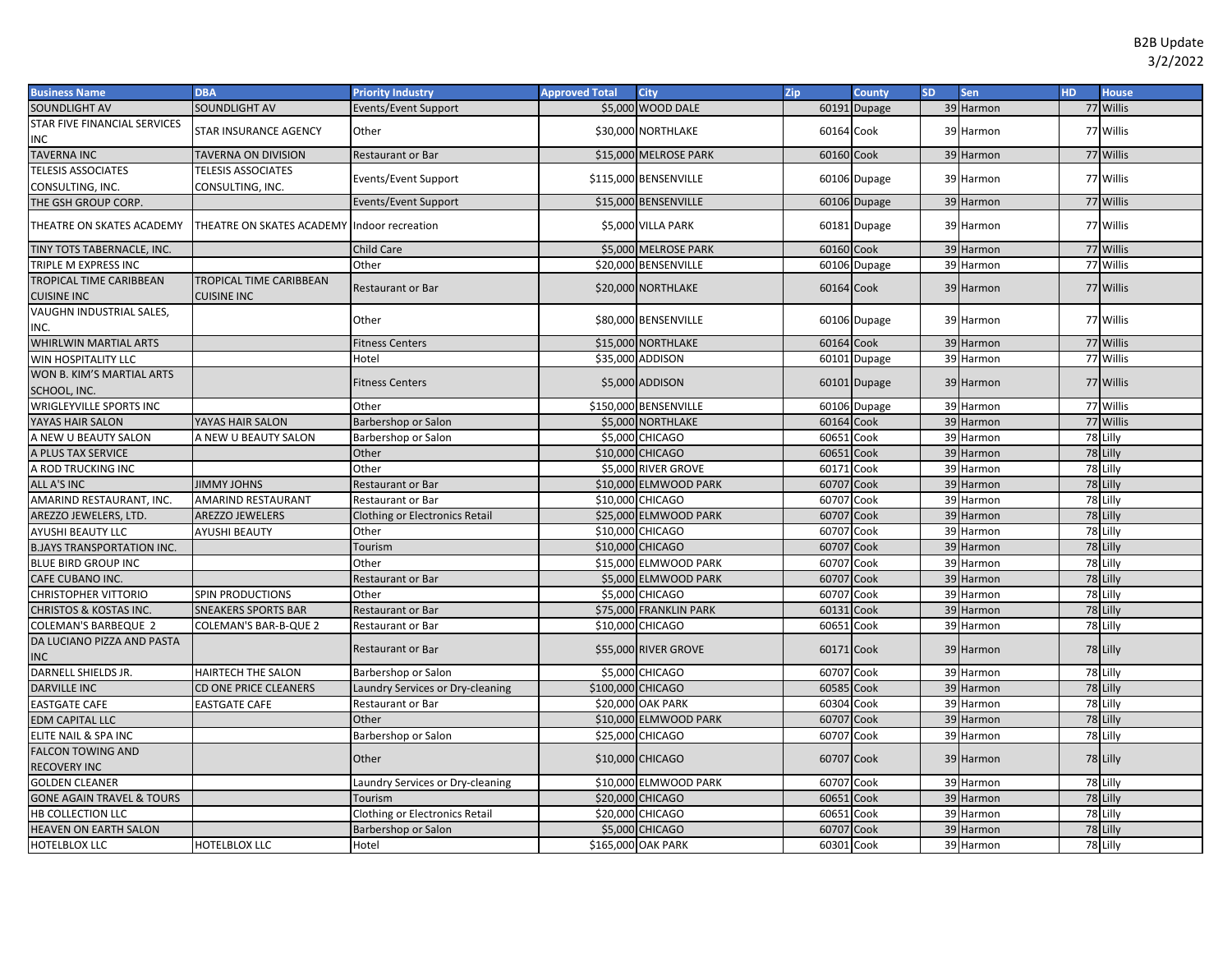| <b>Business Name</b>                           | <b>DBA</b>                                   | <b>Priority Industry</b>              | <b>Approved Total</b> | <b>City</b>           | Zip        | County         | <b>SD</b> | Sen       | <b>HD</b> | <b>House</b> |
|------------------------------------------------|----------------------------------------------|---------------------------------------|-----------------------|-----------------------|------------|----------------|-----------|-----------|-----------|--------------|
| JPO CONSULTING SERVICES, INC.                  |                                              | Other                                 |                       | \$5,000 RIVER GROVE   | 60171 Cook |                |           | 39 Harmon |           | 78 Lilly     |
| KATE & JAN CORP                                | KATE & JAN HOTDOGS                           | Restaurant or Bar                     |                       | \$45,000 ELMWOOD PARK | 60707      | Cook           |           | 39 Harmon |           | 78 Lilly     |
| KATES AND WARE LLC.                            | <b>K &amp; W TOWING</b>                      | Other                                 |                       | \$5,000 CHICAGO       | 60707      | Cook           |           | 39 Harmon |           | 78 Lilly     |
| LATOYA CULPEPPER                               | LG CONSULTANTS                               | Other                                 | \$5,000               | <b>CHICAGO</b>        | 60644      | Cook           |           | 39 Harmon |           | 78 Lilly     |
| LED AND SAFETY, INC.                           |                                              | <b>Clothing or Electronics Retail</b> |                       | \$10,000 RIVER GROVE  | 60171      | Cook           |           | 39 Harmon |           | 78 Lilly     |
| LROMO ENTERPRISES                              | <b>ELMCREST BANQUETS</b>                     | Events/Event Support                  | \$25,000              | <b>ELMWOOD PARK</b>   | 60707      | Cook           |           | 39 Harmon |           | 78 Lilly     |
| MARK J SOKOLOWSKI MD SC                        |                                              | Other                                 |                       | \$20,000 CHICAGO      | 60707      | Cook           |           | 39 Harmon |           | 78 Lilly     |
| <b>MARY DAMPIER</b>                            |                                              | Restaurant or Bar                     |                       | \$10,000 ELMWOOD PARK | 60707      | Cook           |           | 39 Harmon |           | 78 Lilly     |
| <b>MEDIATAINMENT CORP</b>                      | <b>IMPROV UNLIMITED MYSTERY</b><br>UNLIMITED | Events/Event Support                  |                       | \$10,000 OAK PARK     | 60301 Cook |                |           | 39 Harmon |           | 78 Lilly     |
| MONEY VULTURE APPAREL LLC                      |                                              | <b>Clothing or Electronics Retail</b> |                       | \$20,000 CHICAGO      | 60651 Cook |                |           | 39 Harmon |           | 78 Lilly     |
| <b>NAIL ATELIER CO</b>                         |                                              | Barbershop or Salon                   |                       | \$10,000 CHICAGO      | 60639      | Cook           |           | 39 Harmon |           | 78 Lilly     |
| <b>NEW AGE DECORATING</b>                      | NEW AGE DECORATING                           | Other                                 |                       | \$10,000 RIVER GROVE  | 60171 Cook |                |           | 39 Harmon |           | 78 Lilly     |
| PAMELA POLVERE DESIGNS, INC.                   |                                              | Other                                 |                       | \$40,000 ELMWOOD PARK | 60707 Cook |                |           | 39 Harmon |           | 78 Lilly     |
| PERFECT SCIENCE INC                            |                                              | <b>Fitness Centers</b>                |                       | \$10,000 RIVER GROVE  | 60171 Cook |                |           | 39 Harmon |           | 78 Lilly     |
| REED PROFESSIONAL SERVICES<br>LLC              |                                              | Other                                 |                       | \$25,000 CHICAGO      | 60707 Cook |                |           | 39 Harmon |           | 78 Lilly     |
| RENAISSANCE MASONRY<br><b>RESTORATION CORP</b> |                                              | Other                                 |                       | \$10,000 ELMWOOD PARK | 60707 Cook |                |           | 39 Harmon |           | 78 Lilly     |
| RENEW PAVEMENT SOLUTIONS,<br>LLC               |                                              | Other                                 |                       | \$15,000 CHICAGO      | 60651 Cook |                |           | 39 Harmon |           | 78 Lilly     |
| RNG FUELS INC                                  | RIVER & GRAND BP                             | Other                                 |                       | \$55,000 RIVER GROVE  | 60171      | Cook           |           | 39 Harmon |           | 78 Lilly     |
| SHABLAMITY, LLC                                | <b>WELLS STREET POPCORN</b>                  | Restaurant or Bar                     |                       | \$35,000 OAK PARK     | 60301 Cook |                |           | 39 Harmon |           | 78 Lilly     |
| <b>SHIV SUB INC</b>                            | SUBWAY                                       | Restaurant or Bar                     |                       | \$40,000 CHICAGO      | 60651      | Cook           |           | 39 Harmon |           | 78 Lilly     |
| SHREE DUTT BELMONT INC.                        |                                              | <b>Restaurant or Bar</b>              |                       | \$25,000 RIVER GROVE  | 60171      | Cook           |           | 39 Harmon |           | 78 Lilly     |
| SHREE JALARAM GRAND INC                        | <b>DUNKIN DONUTS</b>                         | <b>Restaurant or Bar</b>              |                       | \$5,000 ELMWOOD PARK  | 60707      | Cook           |           | 39 Harmon |           | 78 Lilly     |
| SHREE RIVER GROVE INC                          | <b>DUNKIN DONUTS</b>                         | Restaurant or Bar                     |                       | \$5,000 RIVER GROVE   | 60171      | Cook           |           | 39 Harmon |           | 78 Lilly     |
| SNOW WHITE CLEANERS DEPOT                      |                                              | Laundry Services or Dry-cleaning      |                       | \$30,000 CHICAGO      | 60651 Cook |                |           | 39 Harmon |           | 78 Lilly     |
| SO BELLA BEAUTY BAR LLC                        |                                              | Barbershop or Salon                   |                       | \$10,000 CHICAGO      | 60639      | Cook           |           | 39 Harmon |           | 78 Lilly     |
| <b>STRAPKO RESOURCES INC.</b>                  | <b>STRAPKO RECORDERS</b>                     | Other                                 |                       | \$10,000 ELMWOOD PARK | 60707      | Cook           |           | 39 Harmon |           | 78 Lilly     |
| SUPER BEEFEE INC                               |                                              | Restaurant or Bar                     | \$5,000               | <b>CHICAGO</b>        | 60639      | Cook           |           | 39 Harmon |           | 78 Lilly     |
| T VEND, INC.                                   |                                              | Other                                 |                       | \$10,000 RIVER GROVE  | 60171      | Cook           |           | 39 Harmon |           | 78 Lilly     |
| THE PHOENIX OUTREACH OF<br><b>CHICAGO</b>      | NO.                                          | Other                                 |                       | \$5,000 CHICAGO       | 60651 Cook |                |           | 39 Harmon |           | 78 Lilly     |
| <b>TIFFANY BROWN</b>                           | SMALL WONDERS HOME<br>DAYCARE                | Child Care                            |                       | \$5,000 CHICAGO       | 60707 Cook |                |           | 39 Harmon |           | 78 Lilly     |
| VINYL TOUCH GRAPHICS, INC                      |                                              | Other                                 |                       | \$70,000 RIVER GROVE  | 60171 Cook |                |           | 39 Harmon |           | 78 Lilly     |
| WIRELESS DEPOT<br>COMMUNICATIONS INC           |                                              | <b>Clothing or Electronics Retail</b> |                       | \$5,000 CHICAGO       | 60639 Cook |                |           | 39 Harmon |           | 78 Lilly     |
| WIRELESS DEPOT INC                             | <b>BOOSTMOBILE</b>                           | <b>Clothing or Electronics Retail</b> |                       | \$5,000 CHICAGO       | 60639 Cook |                |           | 39 Harmon |           | 78 Lilly     |
| YOUR FINANCIAL SERVICES INC                    |                                              | Other                                 |                       | \$20,000 CHICAGO      | 60651 Cook |                |           | 39 Harmon |           | 78 Lilly     |
| <b>BOARD MACHINE INC.</b>                      |                                              | Other                                 |                       | \$25,000 KANKAKEE     |            | 60901 Kankakee |           | 40 Joyce  |           | 79 Haas      |
| <b>BRADLEY HOTEL CORP</b>                      | <b>QUALITY INN &amp;</b><br>SUITES/OLIVER'S  | Hotel                                 | \$170,000 BRADLEY     |                       |            | 60915 Kankakee |           | 40 Joyce  |           | 79 Haas      |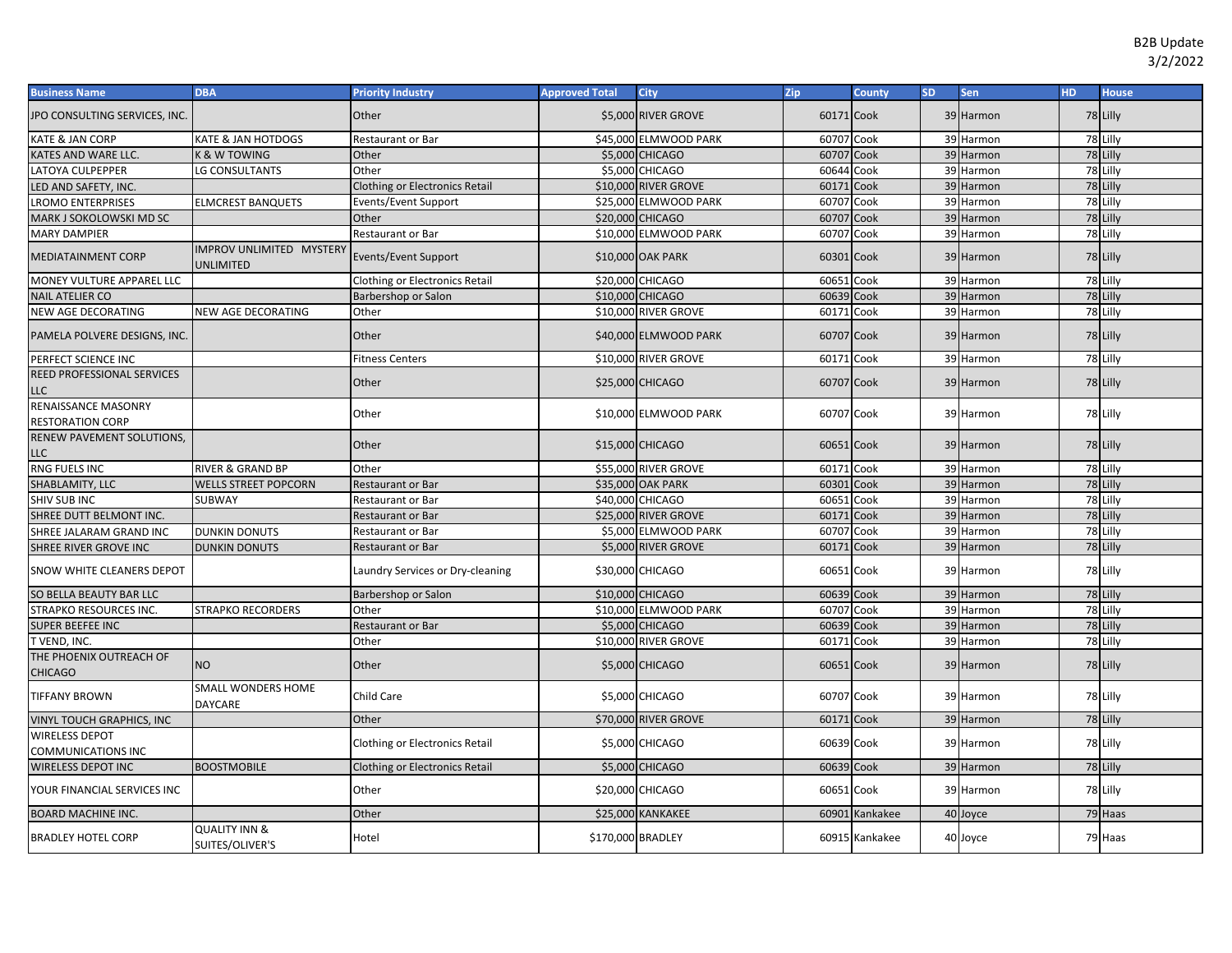| <b>Business Name</b>                                   | <b>DBA</b>                                       | <b>Priority Industry</b>              | <b>Approved Total</b> | <b>City</b>              | Zip        | <b>County</b>  | <b>SD</b> | Sen      | <b>HD</b> | <b>House</b> |
|--------------------------------------------------------|--------------------------------------------------|---------------------------------------|-----------------------|--------------------------|------------|----------------|-----------|----------|-----------|--------------|
| <b>CHATTERBOX CAFE INC</b>                             |                                                  | <b>Restaurant or Bar</b>              |                       | \$5,000 BRADLEY          |            | 60915 Kankakee |           | 40 Joyce |           | 79 Haas      |
| CLUB 30 LLC                                            | <b>JAGS BAR</b>                                  | Restaurant or Bar                     |                       | \$5,000 KANKAKEE         |            | 60901 Kankakee |           | 40 Joyce |           | 79 Haas      |
| CORE FITNESS FOR WOMEN INC                             |                                                  | <b>Fitness Centers</b>                |                       | \$5,000 KANKAKEE         |            | 60901 Kankakee |           | 40 Joyce |           | 79 Haas      |
| COUGHLAN CONSTRUCTION INC                              |                                                  | Other                                 |                       | \$35,000 KANKAKEE        |            | 60901 Kankakee |           | 40 Joyce |           | 79 Haas      |
| DJ SWOOPE                                              | <b>VANCE PRUITT</b>                              | Other                                 |                       | \$5,000 KANKAKEE         |            | 60901 Kankakee |           | 40 Joyce |           | 79 Haas      |
| DRESSWELL BOUTIQUE LLC                                 |                                                  | <b>Clothing or Electronics Retail</b> |                       | \$10,000 KANKAKEE        |            | 60901 Kankakee |           | 40 Joyce |           | 79 Haas      |
| <b>EMBRACE CONSIGNMENT</b><br><b>BOUTIQUE INC</b>      |                                                  | Clothing or Electronics Retail        |                       | \$15,000 KANKAKEE        |            | 60901 Kankakee |           | 40 Joyce |           | 79 Haas      |
| <b>EQUIPMENT SERVICE</b><br>PROFESSIONALS INC204907247 |                                                  | Other                                 |                       | \$20,000 KANKAKEE        |            | 60901 Kankakee |           | 40 Joyce |           | 79 Haas      |
| <b>GRANT AMUSEMENTS, INC</b>                           |                                                  | Indoor recreation                     |                       | \$15,000 KANKAKEE        |            | 60901 Kankakee |           | 40 Joyce |           | 79 Haas      |
| HARROW HOSPITALITY CORP.                               | <b>MAGNUSON HOTEL</b><br><b>BOURBONNAIS</b>      | Hotel                                 |                       | \$5,000 BOURBONNAIS      |            | 60914 Kankakee |           | 40 Joyce |           | 79 Haas      |
| <b>IMAGE CRAFTERS GRAPHICS INC</b>                     |                                                  | Events/Event Support                  |                       | \$5,000 BRADLEY          |            | 60915 Kankakee |           | 40 Joyce |           | 79 Haas      |
| INNOVATIVE BEVERAGE, INC.                              |                                                  | Other                                 |                       | \$15,000 BRADLEY         |            | 60915 Kankakee |           | 40 Joyce |           | 79 Haas      |
| INSTITUTE OF NATURAL HEALTH                            | <b>INSTITUTE OF NATURAL</b>                      | Other                                 |                       | \$5,000 BRADLEY          |            |                |           | 40 Joyce |           | 79 Haas      |
| AND EDUCATION                                          | <b>HEALTH AND EDUCATION</b>                      |                                       |                       |                          |            | 60915 Kankakee |           |          |           |              |
| INTERSTATE TANK SERVICE, INC                           |                                                  | Other                                 |                       | \$20,000 KANKAKEE        |            | 60901 Kankakee |           | 40 Joyce |           | 79 Haas      |
| JOES CATERING INC                                      | <b>TUCCIS</b>                                    | <b>Restaurant or Bar</b>              |                       | \$125,000 BOURBONNAIS    |            | 60914 Kankakee |           | 40 Joyce |           | 79 Haas      |
| KANKAKEE COUNTY FAIR &<br><b>EXPOSITION INC.</b>       | KANKAKEE COUNTY FAIR &<br><b>EXPOSITION INC.</b> | Other                                 |                       | \$55,000 KANKAKEE        |            | 60901 Kankakee |           | 40 Joyce |           | 79 Haas      |
| KANKAKEE COUNTY HISTORICAL<br><b>SOCIETY</b>           | KANKAKEE COUNTY MUSEUM                           | Museum or Movie Theater               |                       | \$10,000 KANKAKEE        |            | 60901 Kankakee |           | 40 Joyce |           | 79 Haas      |
| <b>KANKAKEE VALLEY SYMPHONY</b><br><b>ORCHESTRA</b>    | KANKAKEE VALLEY SYMPHONY<br>ORCHESTRA            | Arts                                  |                       | \$45,000 KANKAKEE        |            | 60901 Kankakee |           | 40 Joyce |           | 79 Haas      |
| <b>KANKAKEE VALLEY THEATRE</b><br><b>ASSOCIATION</b>   |                                                  | Arts                                  |                       | \$25,000 KANKAKEE        |            | 60901 Kankakee |           | 40 Joyce |           | 79 Haas      |
| KINTZ ENTERPRISES, INC.                                | SPINNERS TAILSPIN INN                            | Restaurant or Bar                     |                       | \$50,000 KANKAKEE        |            | 60901 Kankakee |           | 40 Joyce |           | 79 Haas      |
| .FREDERICKS INC.                                       | <b>FIREPIT BAR AND GRILL</b>                     | Restaurant or Bar                     |                       | \$20,000 PEOTONE         | 60481 Will |                |           | 40 Joyce |           | 79 Haas      |
| LANDING ZONE, INC.                                     | NINI'S BREW COFFEE SHOP &<br><b>BAR</b>          | Restaurant or Bar                     |                       | \$25,000 KANKAKEE        |            | 60901 Kankakee |           | 40 Joyce |           | 79 Haas      |
| LIMESTONE YOUTH BASEBALL<br>AND SOFTBALL LEAGUE, INC.  |                                                  | Other                                 |                       | \$5,000 KANKAKEE         |            | 60901 Kankakee |           | 40 Joyce |           | 79 Haas      |
| <b>MOON COOKIE GALLERY</b>                             |                                                  | Other                                 |                       | <b>\$20,000 KANKAKEE</b> | 60901      | Kankakee       |           | 40 Joyce |           | 79 Haas      |
| <b>MORE THAN LLC</b>                                   | <b>FASTSIGNS OF KANKAKEE</b>                     | Other                                 |                       | <b>\$30,000 KANKAKEE</b> |            | 60901 Kankakee |           | 40 Joyce |           | 79 Haas      |
| NNDYM KB, INC.                                         | <b>HAMPTON INN</b>                               | Hotel                                 |                       | \$205,000 BOURBONNAIS    |            | 60914 Kankakee |           | 40 Joyce |           | 79 Haas      |
| OLIVER'S KANKAKEE, INC                                 | <b>OLIVER'S BAR &amp; GRILL</b>                  | Other                                 |                       | \$50,000 KANKAKEE        |            | 60901 Kankakee |           | 40 Joyce |           | 79 Haas      |
| PERFECT TOUCH PRODUCTIONS<br>INC.                      |                                                  | Other                                 |                       | \$15,000 KANKAKEE        |            | 60901 Kankakee |           | 40 Joyce |           | 79 Haas      |
| PLUMBING SEWER & SUMP<br>PUMPS, INC.                   |                                                  | Other                                 |                       | \$75,000 KANKAKEE        |            | 60901 Kankakee |           | 40 Joyce |           | 79 Haas      |
| POLK ENTERTAINMENT<br>ENTERPRISES, INC.                |                                                  | Events/Event Support                  |                       | \$5,000 KANKAKEE         |            | 60901 Kankakee |           | 40 Joyce |           | 79 Haas      |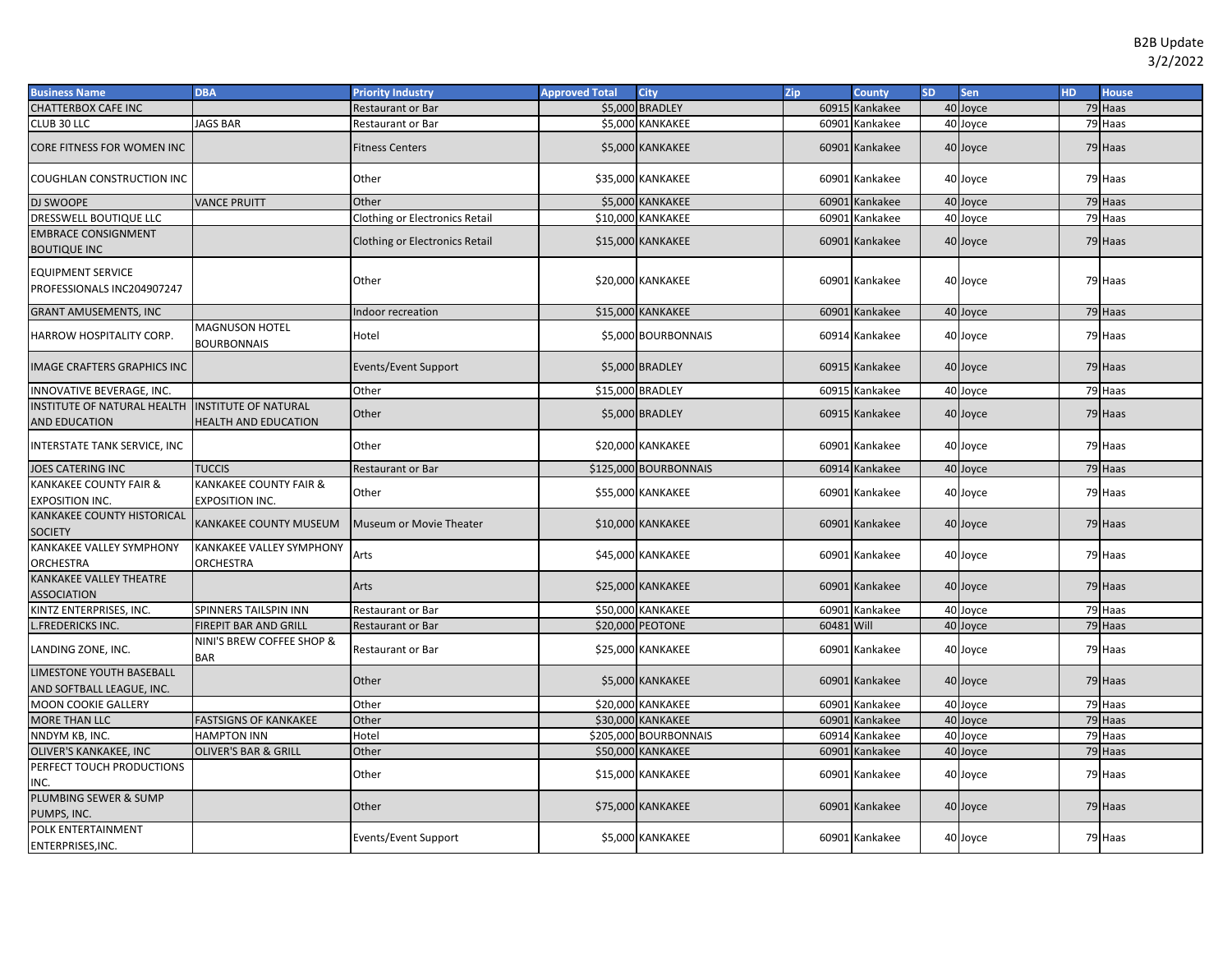| Zip<br><b>Business Name</b><br><b>DBA</b><br><b>Priority Industry</b><br><b>Approved Total</b><br><b>City</b>            | <b>County</b>  | SD. | <b>Sen</b>           | HD. | <b>House</b> |
|--------------------------------------------------------------------------------------------------------------------------|----------------|-----|----------------------|-----|--------------|
| PROUTSOS INC<br>\$25,000 BRADLEY<br>YOLKS N BERRIES<br><b>Restaurant or Bar</b>                                          | 60915 Kankakee |     | 40 Joyce             |     | 79 Haas      |
| \$5,000 BRADLEY<br>REFLECTIONS OF BEAUTY<br>Barbershop or Salon                                                          | 60915 Kankakee |     | 40 Joyce             |     | 79 Haas      |
| \$105,000 BOURBONNAIS<br>SANKET PROPERTIES LLC<br><b>COMFORT INN</b><br>Hotel                                            | 60914 Kankakee |     | 40 Joyce             |     | 79 Haas      |
| JOY'S HALLMARK<br><b>Clothing or Electronics Retail</b><br>\$60,000 KANKAKEE<br>SENTIMENTS INC                           | 60901 Kankakee |     | 40 Joyce             |     | 79 Haas      |
| \$15,000 KANKAKEE<br>SLIM'S RIVER HOUSE INC<br>THE RIVER HOUSE<br><b>Restaurant or Bar</b><br>60901                      | Kankakee       |     | 40 Joyce             |     | 79 Haas      |
| \$5,000 BRADLEY<br>Barbershop or Salon<br>TOM'S NAILS INC                                                                | 60915 Kankakee |     | 40 Joyce             |     | 79 Haas      |
| <b>\$85,000 KANKAKEE</b><br>Other<br>60901<br>TRI-STATE TRANSPORTATION                                                   | Kankakee       |     | 40 Joyce             |     | 79 Haas      |
| <b>VIERS COFFEE</b><br>Other<br>\$5,000 KANKAKEE<br>VIA CORP                                                             | 60901 Kankakee |     | 40 Joyce             |     | 79 Haas      |
| VISHNU INC.<br><b>SUPER 8 MOTEL</b><br>Hotel<br>\$15,000 BOURBONNAIS                                                     | 60914 Kankakee |     | 40 Joyce             |     | 79 Haas      |
| WILLIAM MITSOS DDS<br>Other<br>WILLIAM MITSOS DDS<br>\$25,000 KANKAKEE                                                   | 60901 Kankakee |     | 40 Joyce             |     | 79 Haas      |
| Other<br><b>\$30,000 KANKAKEE</b><br>60901<br>WLF HOLDINGS, LLC<br><b>AUTO LAB</b>                                       | Kankakee       |     | 40 Joyce             |     | 79 Haas      |
| A WARNER IDEA LLC<br>Other<br>\$5,000 HAZEL CREST                                                                        | 60429 Cook     |     | 40 Joyce             |     | 80 DeLuca    |
| ACE HOME CARE INC.<br>\$5,000 CHICAGO HEIGHTS<br>Home Health Care                                                        | 60411 Cook     |     | 40 Joyce             |     | 80 DeLuca    |
| <b>AGAVE AZUL MEXICAN</b><br>\$25,000 MANHATTAN<br>Restaurant or Bar                                                     | 60442 Will     |     |                      |     | 80 DeLuca    |
| RESTAURANT, LLC                                                                                                          |                |     | 40 Joyce             |     |              |
| \$5,000 CHICAGO HEIGHTS<br>ANGEL NAIL CITY INC<br>Barbershop or Salon                                                    | 60411 Cook     |     | 40 Joyce             |     | 80 DeLuca    |
| <b>BIG APPLE PANCAKE HOUSE</b><br><b>BIG APPLE PANCAKE HOUSE</b><br>\$50,000 CHICAGO HEIGHTS<br>Restaurant or Bar        | 60411 Cook     | 40  | Joyce                |     | 80 DeLuca    |
| <b>BODY BY MAGIC TOUCH</b><br>\$10,000 PARK FOREST<br>Other                                                              | 60466 Cook     |     | 40 Joyce             |     | 80 DeLuca    |
| <b>C&amp;A MANAGEMENT</b><br>C&A AUTO REPAIR & TOWING<br>Other<br>\$10,000 CHICAGO HEIGHTS                               | 60411 Cook     |     | 40 Joyce             |     | 80 DeLuca    |
| CAULFIELD'S RESTAURANT LTD<br>\$90,000 FLOSSMOOR<br>Restaurant or Bar                                                    | 60422 Cook     |     | 40 Joyce             |     | 80 DeLuca    |
| <b>CLAIR BEAUTYMART</b><br>CLAIR BEAUTYMART GLENWOOD                                                                     |                |     |                      |     |              |
| \$75,000 GLENWOOD<br><b>GLENWOOD INC DBA SOUTH</b><br>Other                                                              | 60425 Cook     |     | 40 Joyce             |     | 80 DeLuca    |
| INC<br>HOLLAND                                                                                                           |                |     |                      |     |              |
| <b>CORPORATE LADDER</b>                                                                                                  | 60411 Cook     |     |                      |     | 80 DeLuca    |
| Barbershop or Salon<br>\$5,000 CHICAGO<br>CONSULTING                                                                     |                |     | 40 Joyce             |     |              |
| <b>GOLDEN HEART SENIOR CARE</b><br>CTK ADVISORS INC.<br>Home Health Care                                                 | 60411 Cook     |     |                      |     | 80 DeLuca    |
| \$10,000 CHICAGO HEIGHTS<br>INC.                                                                                         |                |     | 40 Joyce             |     |              |
| \$15,000 PARK FOREST<br><b>DEONNIE CLARK</b><br><b>Clothing or Electronics Retail</b>                                    | 60466 Cook     |     | 40 Joyce             |     | 80 DeLuca    |
| DOZELI PIZZERIA INC<br>\$20,000 CHICAGO HEIGHTS<br>Restaurant or Bar                                                     | 60411 Cook     |     | 40 Joyce             |     | 80 DeLuca    |
| \$5,000 PARK FOREST<br><b>EXQUISITE POUND CAKES, LLC</b><br>Other                                                        | 60466 Cook     |     | 40 Joyce             |     | 80 DeLuca    |
| FAT ROSIE'S MEXICAN<br><b>FAT ROSIE'S FRANKFORT</b><br>\$80,000 FRANKFORT<br><b>Restaurant or Bar</b>                    | 60423 Will     |     | 40 Joyce             |     | 80 DeLuca    |
| RESTAURANT LLC                                                                                                           |                |     |                      |     |              |
| FOREVER YOUNG ENTERPRISES<br>\$40,000 PARK FOREST<br>Arts                                                                | 60466 Will     |     | 40 Joyce             |     | 80 DeLuca    |
| <b>INC</b>                                                                                                               |                |     |                      |     |              |
| <b>GAYATRI CLEANERS LLC</b><br>CD ONE PRICE CLEANERS #31<br>Laundry Services or Dry-cleaning<br>\$60,000 CHICAGO HEIGHTS | 60411 Cook     |     | 40 Joyce             |     | 80 DeLuca    |
| <b>GENOS AND FATHER AND SON</b><br>Other<br>\$10,000 SOUTH CHICAGO HEIGHTS<br>60411                                      | Cook           |     | 40 Joyce             |     | 80 DeLuca    |
| GLENWOOD OAKS BAR & GRILL<br>DOS CAMINOS<br>\$45,000 GLENWOOD<br>Restaurant or Bar                                       | 60425 Cook     |     | 40 Joyce             |     | 80 DeLuca    |
| LLC                                                                                                                      |                |     |                      |     |              |
| HOFFMAN PRODUCTIONS, INC.<br>\$150,000 FRANKFORT<br>PLUS ONE AV<br>Events/Event Support                                  | 60423 Will     |     | 40 Joyce             |     | 80 DeLuca    |
| HOMEWOOD FLOSSMOOR<br>HOMEWOOD FLOSSMOOR<br>\$5,000 FLOSSMOOR<br>Indoor recreation                                       | 60422 Cook     |     | 40 Joyce             |     | 80 DeLuca    |
| <b>SWIM CLUB</b><br>SWIM CLUB                                                                                            |                |     |                      |     |              |
| <b>IBOAYA SANDWICH COMPANY</b><br><b>IBOAYA SANDWICH COMPANY</b><br>\$20,000 CHICAGO HEIGHTS<br><b>Restaurant or Bar</b> | 60411 Cook     |     | 40 Joyce             |     | 80 DeLuca    |
| \$5,000 PARK FOREST<br><b>JEANETTE BERRY</b><br>NETTE'S HOME DAY CARE<br>Child Care                                      | 60466 Cook     |     | 40 Joyce             |     | 80 DeLuca    |
| JF3 ENTERPRISES LLC<br><b>JF3 ENTERPRISES</b><br>Other<br>\$10,000 PARK FOREST<br>60466                                  |                |     |                      |     |              |
|                                                                                                                          | Cook           |     | 40 Joyce             |     | 80 DeLuca    |
| \$20,000 CHICAGO HEIGHTS<br>60411<br>KNOWLEDGE BY NIKI LLC<br>Barbershop or Salon                                        | Cook           |     |                      |     | 80 DeLuca    |
| KOBIE TRANSPORT INC.<br><b>COBIE TRANSPORT INC.</b><br>Other<br>\$10,000 PARK FOREST                                     | 60466 Cook     |     | 40 Joyce<br>40 Joyce |     | 80 DeLuca    |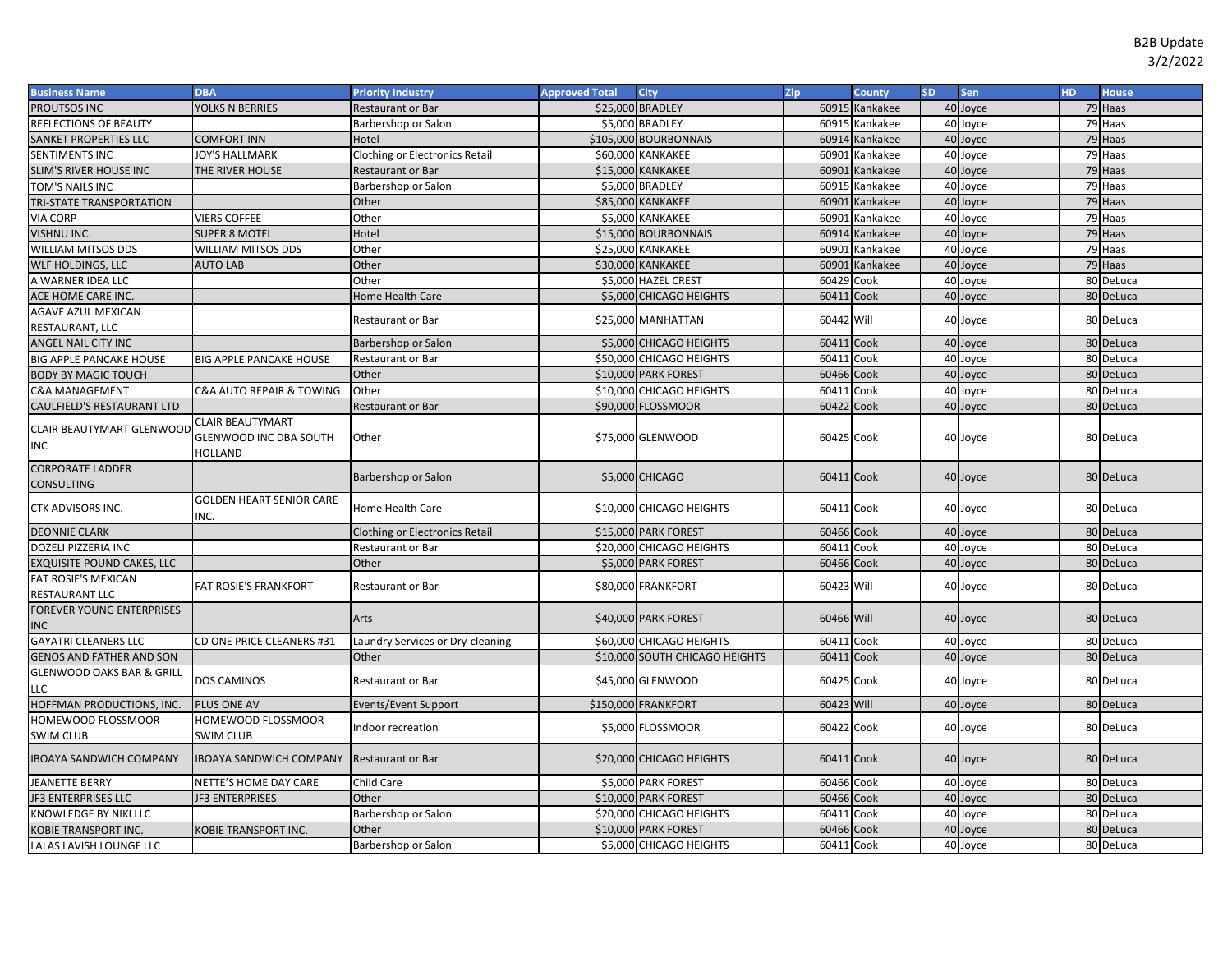| <b>Business Name</b>                                       | <b>DBA</b>                         | <b>Priority Industry</b>              | <b>Approved Total</b> | City                           | Zip        | <b>County</b> | <b>SD</b> | Sen       | HD. | <b>House</b>    |
|------------------------------------------------------------|------------------------------------|---------------------------------------|-----------------------|--------------------------------|------------|---------------|-----------|-----------|-----|-----------------|
| LEE FAMILY DENTAL, PC                                      |                                    | Other                                 |                       | \$65,000 CHICAGO HEIGHTS       | 60411      | Cook          |           | 40 Joyce  |     | 80 DeLuca       |
| MELODIOUS STYLES LLC                                       |                                    | Barbershop or Salon                   |                       | \$5,000 PARK FOREST            | 60466 Cook |               |           | 40 Joyce  |     | 80 DeLuca       |
| <b>NICK WC INC</b>                                         | <b>MPERIAL AUTOMOTIVE</b>          | Other                                 |                       | \$15,000 CHICAGO HEIGHTS       | 60411 Cook |               |           | 40 Joyce  |     | 80 DeLuca       |
| PRECISION TRANSPORTATION,<br>INC.                          |                                    | Other                                 |                       | \$10,000 CHICAGO HEIGHTS       | 60411 Cook |               |           | 40 Joyce  |     | 80 DeLuca       |
| PROSPERITY LIFE NETWORK INC PLN NETWORK                    |                                    | Other                                 |                       | \$15,000 PARK FOREST           | 60466 Cook |               |           | 40 Joyce  |     | 80 DeLuca       |
| PWJ NAILS & SPA INC                                        |                                    | Barbershop or Salon                   |                       | \$15,000 SOUTH CHICAGO HEIGHTS | 60411 Cook |               |           | 40 Joyce  |     | 80 DeLuca       |
| SERAPHIM LEATHER                                           |                                    | <b>Clothing or Electronics Retail</b> |                       | \$5,000 CHICAGO HEIGHTS        | 60411      | Cook          |           | 40 Joyce  |     | 80 DeLuca       |
| <b>SLEEK TO PERFECTION</b>                                 |                                    | Barbershop or Salon                   |                       | \$10,000 CHICAGO HEIGHTS       | 60411      | Cook          |           | 40 Joyce  |     | 80 DeLuca       |
| SOSOFT7NOLA                                                |                                    | Other                                 |                       | \$5,000 PARK FOREST            | 60466 Cook |               |           | 40 Joyce  |     | 80 DeLuca       |
| THE BOULEVARD BILLARDS HALL THE BOULEVARD BILLARDS<br>INC  | <b>HALL INC</b>                    | Indoor recreation                     |                       | \$15,000 CHICAGO HEIGHTS       | 60411 Cook |               |           | 40 Joyce  |     | 80 DeLuca       |
| THE NAJ GROUP LTD                                          | THE NAJ GROUP LTD                  | Other                                 |                       | \$5,000 FLOSSMOOR              | 60422 Cook |               |           | 40 Joyce  |     | 80 DeLuca       |
| THE NEW EAST SIDE GYM                                      | <b>CROSSFIT CHICAGO HEIGHTS</b>    | <b>Fitness Centers</b>                |                       | \$5,000 CHICAGO HEIGHTS        | 60411 Cook |               |           | 40 Joyce  |     | 80 DeLuca       |
| THE PAWMER HOUSE PET HOTEL THE PAWMER HOUSE PET<br>II, INC | <b>HOTEL II, INC</b>               | Hotel                                 |                       | \$15,000 WILTON CENTER         | 60442 Will |               |           | 40 Joyce  |     | 80 DeLuca       |
| THEATER 47 LLC                                             |                                    | Arts                                  |                       | \$5,000 PARK FOREST            | 60466 Cook |               |           | 40 Joyce  |     | 80 DeLuca       |
| TRANSCARE SERVICES INC                                     | <b>WEAVE VIRGIN</b>                | Barbershop or Salon                   |                       | \$5,000 PARK FOREST            | 60466 Will |               |           | 40 Joyce  |     | 80 DeLuca       |
| URBAN SENIOR CARE INC.                                     |                                    | Home Health Care                      |                       | \$5,000 CHICAGO HEIGHTS        | 60411      | Cook          |           | 40 Joyce  |     | 80 DeLuca       |
| VERSATILE COMPUTER SERVICES, VERSATILE COMPUTER<br>INC.    | SERVICES, INC.                     | Other                                 |                       | \$15,000 PARK FOREST           | 60466 Cook |               |           | 40 Joyce  |     | 80 DeLuca       |
| VITAL WELLNESS HEALTHCARE,<br>INC.                         | VITAL WELLNESS HEALTHCARE,<br>INC. | Home Health Care                      |                       | \$40,000 CHICAGO HEIGHTS       | 60411 Cook |               |           | 40 Joyce  |     | 80 DeLuca       |
| <b>AURELIO'S OF DOWNERS GROVE</b><br><b>INC</b>            |                                    | <b>Restaurant or Bar</b>              |                       | \$20,000 DOWNERS GROVE         |            | 60515 Dupage  |           | 41 Curran |     | 81 Stava-Murray |
| <b>DATAB CORP</b>                                          | Q PUB & GRILL                      | Indoor recreation                     |                       | \$95,000 DOWNERS GROVE         |            | 60516 Dupage  |           | 41 Curran |     | 81 Stava-Murray |
| DESTAR SALON, LLC                                          | <b>DESTAR SALON</b>                | Barbershop or Salon                   |                       | \$5,000 WOODRIDGE              |            | 60517 Dupage  | 41        | Curran    |     | 81 Stava-Murray |
| <b>DIVA LE DANCE</b>                                       | <b>DLD DANCE CENTER</b>            | Indoor recreation                     |                       | \$20,000 DOWNERS GROVE         |            | 60516 Dupage  | 41        | Curran    |     | 81 Stava-Murray |
| EDAS ICE CREAM, LLC                                        | <b>EVERY DAY'S A SUNDAE</b>        | <b>Restaurant or Bar</b>              |                       | \$10,000 DOWNERS GROVE         |            | 60515 Dupage  | 41        | Curran    |     | 81 Stava-Murray |
| <b>GRAND DUKE'S RESTAURANT</b>                             |                                    | Restaurant or Bar                     |                       | \$85,000 DOWNERS GROVE         |            | 60516 Dupage  | 41        | Curran    |     | 81 Stava-Murray |
| <b>GREEN DANCE COMPANY</b>                                 | YEQING DANCE TROUPE                | Arts                                  |                       | \$10,000 DOWNERS GROVE         |            | 60515 Dupage  | 41        | Curran    |     | 81 Stava-Murray |
| LIFESTREAM TRANSPORTATION<br>INC.                          |                                    | Other                                 |                       | \$5,000 WEST CHICAGO           |            | 60185 Dupage  |           | 41 Curran |     | 81 Stava-Murray |
| MULTI PRINT AND DIGITAL LLC                                |                                    | Other                                 | \$25,000 DARIEN       |                                |            | 60561 Dupage  |           | 41 Curran |     | 81 Stava-Murray |
| PERFECT SOLUTIONS INC.                                     |                                    | Events/Event Support                  |                       | \$10,000 DOWNERS GROVE         |            | 60516 Dupage  | 41        | Curran    |     | 81 Stava-Murray |
| POWER YOGA ON MAIN INC.                                    | POWER YOGA ON MAIN INC.            | <b>Fitness Centers</b>                |                       | \$10,000 DOWNERS GROVE         |            | 60515 Dupage  | 41        | Curran    |     | 81 Stava-Murray |
| YOUR NIGHT PRODUCTIONS INC                                 |                                    | Events/Event Support                  |                       | \$15,000 DOWNERS GROVE         |            | 60515 Dupage  | 41        | Curran    |     | 81 Stava-Murray |
| 25/8 PRODUCTION & LABOR LLC                                |                                    | Arts                                  |                       | \$90,000 HOMER GLEN            | 60491 Will |               |           | 41 Curran |     | 82 Durkin       |
| <b>ACTION BILLIARDS INC</b>                                | Q BAR                              | ndoor recreation                      | \$105,000 DARIEN      |                                |            | 60561 Dupage  | 41        | Curran    |     | 82 Durkin       |
| <b>ECLIPSE TRAVEL INC</b>                                  | <b>ECLIPSE TRAVEL</b>              | Tourism                               |                       | \$35,000 HOMER GLEN            | 60491 Will |               | 41        | Curran    |     | 82 Durkin       |
| MOMENTUM DANCE STUDIO,<br>LTD                              | MOMENTUM DANCE STUDIO              | Arts                                  |                       | \$10,000 HOMER GLEN            | 60491 Will |               |           | 41 Curran |     | 82 Durkin       |
| SPARKLES ENTERTAINMENT INC                                 |                                    | Events/Event Support                  |                       | \$70,000 LOCKPORT              | 60491 Will |               |           | 41 Curran |     | 82 Durkin       |
| <b>WILLOWBROOK SUBS INC</b>                                | SUBWAY                             | Restaurant or Bar                     |                       | \$5,000 WILLOWBROOK            |            | 60527 Dupage  |           | 41 Curran |     | 82 Durkin       |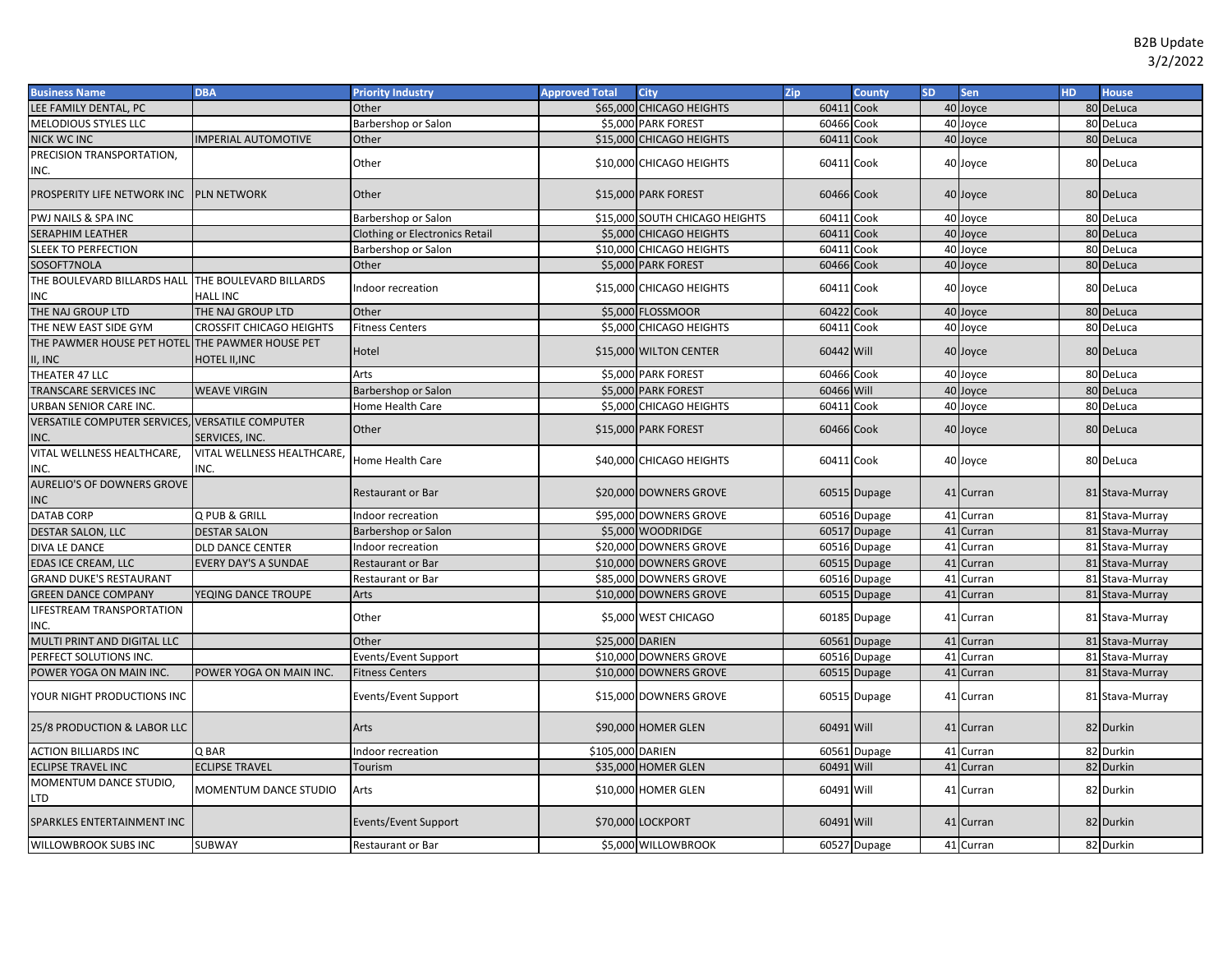| <b>Business Name</b>                            | <b>DBA</b>                                        | <b>Priority Industry</b>              | <b>Approved Total</b> | <b>City</b>           | Zip        | <b>County</b> | <b>SD</b> | <b>Sen</b> | <b>HD</b> | <b>House</b>    |
|-------------------------------------------------|---------------------------------------------------|---------------------------------------|-----------------------|-----------------------|------------|---------------|-----------|------------|-----------|-----------------|
| WINDY CITY HOSPITALITY, INC.                    | WINDY CITY HOSPITALITY, INC.                      | <b>Events/Event Support</b>           | \$150,000 DARIEN      |                       |            | 60561 Dupage  |           | 41 Curran  |           | 82 Durkin       |
| <b>APPLIED COMPUTER</b><br>TECHNOLOGY, INC.     | ACT, INC.                                         | Events/Event Support                  | \$120,000 AURORA      |                       | 60505 Kane |               |           | 42 Holmes  |           | 83 Hernandez, B |
| APS DATA TECHNOLOGIES LLC                       | APS DATA TECHNOLOGIES LLC                         | Other                                 | \$150,000 AURORA      |                       | 60505 Kane |               |           | 42 Holmes  |           | 83 Hernandez, B |
| ARCHANGELS BIORECOVERY INC                      |                                                   | Other                                 | \$40,000 AURORA       |                       | 60506 Kane |               |           | 42 Holmes  |           | 83 Hernandez, B |
| ARMANDOS LAWN CARE INC                          |                                                   | Other                                 |                       | \$5,000 AURORA        | 60505 Kane |               |           | 42 Holmes  |           | 83 Hernandez, B |
| ATTITUDES RESTAURANT & BAR<br>INC.              | MIKE & DENISE'S PIZZERIA &<br>PUB                 | Other                                 | \$150,000 AURORA      |                       | 60505      | Kane          |           | 42 Holmes  |           | 83 Hernandez, B |
| <b>BALLYDOYLE AURORA LLC</b>                    | <b>BALLYDOYLE IRISH PUB</b>                       | <b>Restaurant or Bar</b>              | \$150,000 AURORA      |                       | 60506      | Kane          |           | 42 Holmes  |           | 83 Hernandez, B |
| <b>BRENDA GOZALEZ</b>                           | <b>BRENDA PASTRIES AND GOODS Other</b>            |                                       |                       | \$5,000 AURORA        | 60505 Kane |               |           | 42 Holmes  |           | 83 Hernandez, B |
| <b>BURKE MAGIC</b>                              |                                                   | Events/Event Support                  |                       | \$5,000 AURORA        | 60505      | Kane          |           | 42 Holmes  |           | 83 Hernandez, B |
| CEMITAS NICO CORP                               | CEMITAS NICO CORP                                 | Restaurant or Bar                     |                       | \$20,000 AURORA       | 60505      | Kane          |           | 42 Holmes  |           | 83 Hernandez, B |
| <b>CHINA CHEF</b>                               | <b>CHINA CHEF</b>                                 | Restaurant or Bar                     |                       | \$5,000 AURORA        | 60506      | Kane          |           | 42 Holmes  |           | 83 Hernandez, B |
| CHUPACABRA PUERTO RICAN<br>KITCHEN8             | CHUPACABRA PUERTO RICAN<br>KITCHEN                | Other                                 |                       | \$15,000 AURORA       | 60505 Kane |               |           | 42 Holmes  |           | 83 Hernandez, B |
| <b>COMPUCELL AND MORE INC</b>                   |                                                   | <b>Clothing or Electronics Retail</b> |                       | \$5,000 AURORA        | 60505 Kane |               |           | 42 Holmes  |           | 83 Hernandez, B |
| <b>DAGOBERTO TORRES</b>                         | CASA BELLA FURNITURE                              | Other                                 | \$25,000 AURORA       |                       | 60506      | Kane          |           | 42 Holmes  |           | 83 Hernandez, B |
| <b>DEFIBRILLATORS, INC</b>                      | DEFIBRILLATORS, INC                               | <b>Clothing or Electronics Retail</b> | \$10,000 AURORA       |                       | 60505      | Kane          |           | 42 Holmes  |           | 83 Hernandez, B |
| <b>DONNELL COLLINS</b>                          |                                                   | <b>Events/Event Support</b>           |                       | \$5,000 AURORA        | 60505      | Kane          |           | 42 Holmes  |           | 83 Hernandez, B |
| ELITE ULTIMATE CREATIONS LLC                    |                                                   | Barbershop or Salon                   |                       | \$5,000 AURORA        | 60505 Kane |               |           | 42 Holmes  |           | 83 Hernandez, B |
| <b>ENDIRO COFFEE LLC</b>                        |                                                   | Restaurant or Bar                     | \$55,000 AURORA       |                       | 60506      | Kane          |           | 42 Holmes  |           | 83 Hernandez, B |
| <b>EPOINT TAX INC</b>                           |                                                   | Other                                 |                       | \$20,000 AURORA       | 60506      | Kane          |           | 42 Holmes  |           | 83 Hernandez, B |
| <b>EYELAND OPTICAL</b><br>CORPORATION           |                                                   | Other                                 | \$10,000 AURORA       |                       | 60505 Kane |               |           | 42 Holmes  |           | 83 Hernandez, B |
| <b>FAVIO'S CONSTRUCTION INC</b>                 |                                                   | Other                                 | \$25,000 AURORA       |                       | 60505 Kane |               |           | 42 Holmes  |           | 83 Hernandez, B |
| FLIP DESIGN STUDIO, INC.                        |                                                   | Other                                 |                       | \$5,000 AURORA        | 60506      | Kane          |           | 42 Holmes  |           | 83 Hernandez, B |
| <b>FROYLANS PAINTING SERVICES</b><br><b>INC</b> |                                                   | Other                                 |                       | \$10,000 AURORA       | 60506 Kane |               |           | 42 Holmes  |           | 83 Hernandez, B |
| <b>GG DRYWALL INCORPORATED</b>                  |                                                   | Other                                 | \$10,000 AURORA       |                       | 60505 Kane |               |           | 42 Holmes  |           | 83 Hernandez, B |
| <b>GILLERSON'S LLC</b>                          | <b>GILLERSONS GRUBBERY</b>                        | Other                                 |                       | \$45,000 AURORA       | 60506 Kane |               |           | 42 Holmes  |           | 83 Hernandez, B |
| <b>GUADALUPE PANTOJA</b>                        | CHICANITA PALETERIA ICE<br>CREAM                  | <b>Restaurant or Bar</b>              |                       | \$5,000 AURORA        | 60505 Kane |               |           | 42 Holmes  |           | 83 Hernandez, B |
| IJS, INC                                        | TAQUERIA LOS COMALES #13                          | <b>Restaurant or Bar</b>              | \$50,000 AURORA       |                       | 60505 Kane |               |           | 42 Holmes  |           | 83 Hernandez, B |
| <b>INSURANCE EXAMINATION</b><br><b>SERVICES</b> | <b>INSURANCE EXAMINATION</b><br><b>SERVICES</b>   | Other                                 |                       | \$5,000 AURORA        | 60505 Kane |               |           | 42 Holmes  |           | 83 Hernandez, B |
| JUST TUCK CONSTRUCTION INC                      |                                                   | Other                                 | \$25,000 AURORA       |                       | 60505 Kane |               |           | 42 Holmes  |           | 83 Hernandez, B |
| LA TUNA BANQUET HALL INC.                       |                                                   | Events/Event Support                  | \$20,000 AURORA       |                       | 60505      | Kane          |           | 42 Holmes  |           | 83 Hernandez, B |
| MIDWEST MANAGEMENT II INC                       | <b>HOLIDAY INN EXPRESS &amp;</b><br><b>SUITES</b> | Hotel                                 | \$240,000 AURORA      |                       | 60505 Kane |               |           | 42 Holmes  |           | 83 Hernandez, B |
| MILLER CARBONIC INC                             | MILLER CARBONIC INC                               | Other                                 | \$150,000 AURORA      |                       | 60506 Kane |               |           | 42 Holmes  |           | 83 Hernandez, B |
| MISS LEE'S SOCIAL CLUB INC                      | MISS LEE'S SOCIAL CLUB INC.                       | <b>Restaurant or Bar</b>              | \$15,000 AURORA       |                       | 60505      | Kane          |           | 42 Holmes  |           | 83 Hernandez, B |
| NICK GIANNAKARIS INC                            | NIKARRY'S                                         | Other                                 | \$85,000 AURORA       |                       | 60506      | Kane          |           | 42 Holmes  |           | 83 Hernandez, B |
| <b>NORTH AURORA HOTEL LLC</b>                   | <b>RODEWAY INN</b>                                | Hotel                                 |                       | \$50,000 NORTH AURORA | 60542 KANE |               |           | 42 Holmes  |           | 83 Hernandez, B |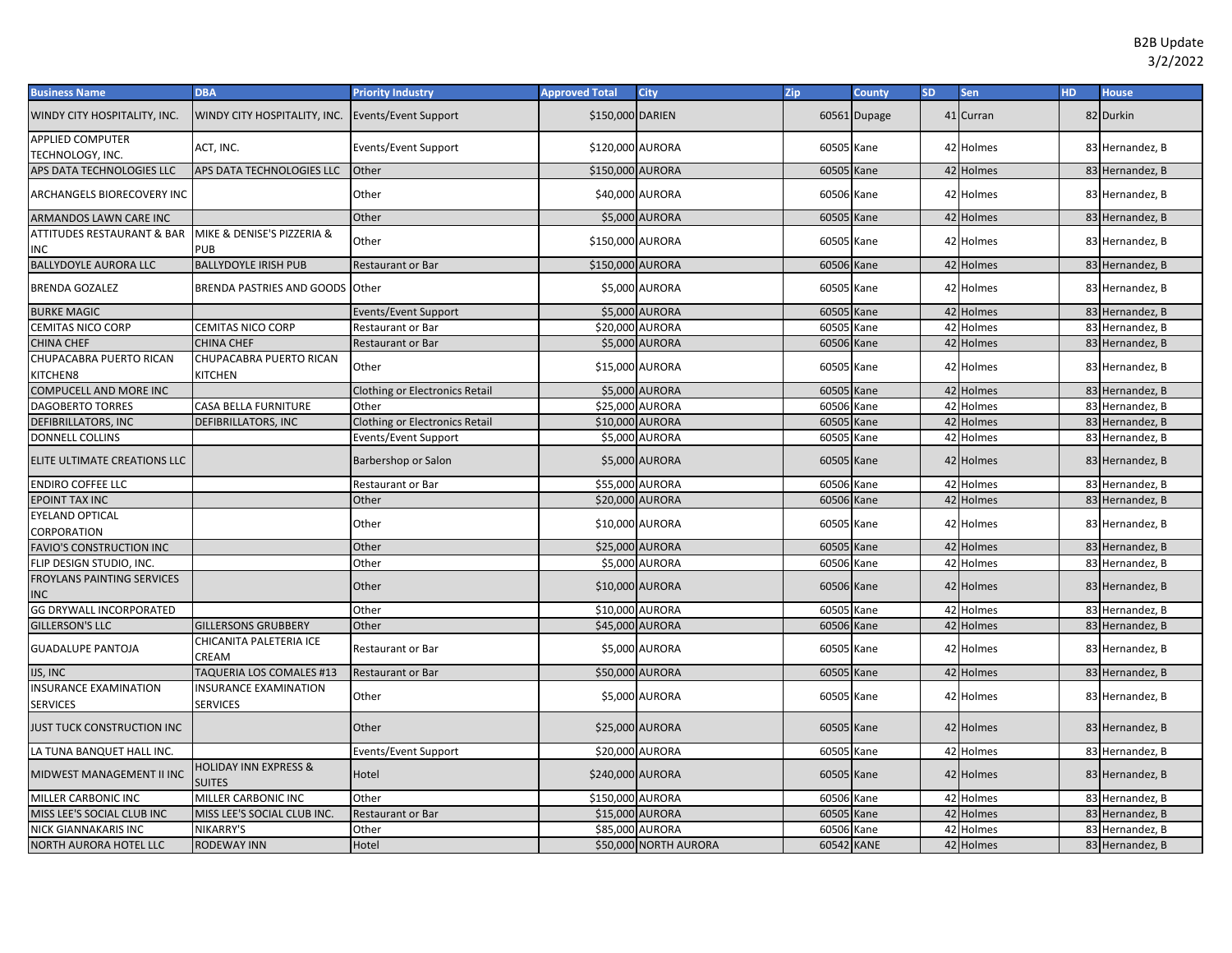| <b>Business Name</b>                             | <b>DBA</b>                                  | <b>Priority Industry</b>              | <b>Approved Total</b> | City                  | Zip        | <b>County</b> | <b>SD</b> | Sen       | <b>HD</b> | <b>House</b>    |
|--------------------------------------------------|---------------------------------------------|---------------------------------------|-----------------------|-----------------------|------------|---------------|-----------|-----------|-----------|-----------------|
| PARRAR DURANGO WESTERN                           |                                             | <b>Clothing or Electronics Retail</b> | \$15,000 AURORA       |                       | 60505 Kane |               |           | 42 Holmes |           | 83 Hernandez, B |
| WEAR INC                                         |                                             |                                       |                       |                       |            |               |           |           |           |                 |
| PATRON BOOTS INC                                 |                                             | <b>Clothing or Electronics Retail</b> | \$15,000 AURORA       |                       | 60505 Kane |               |           | 42 Holmes |           | 83 Hernandez, B |
| PAYTON'S PHOTOGRAPHY INC                         |                                             | Other                                 | \$10,000 AURORA       |                       | 60506 Kane |               |           | 42 Holmes |           | 83 Hernandez, B |
| PIEDRA AZUL INC                                  | LA QUEBRADA RESTAURANT                      | Restaurant or Bar                     | \$150,000 AURORA      |                       | 60505      | Kane          |           | 42 Holmes |           | 83 Hernandez, B |
| PROMOTIVATORS, LLC                               |                                             | Tourism                               |                       | \$5,000 AURORA        | 60505      | Kane          |           | 42 Holmes |           | 83 Hernandez, B |
| PTT SERVICES, LLC                                |                                             | Hotel                                 | \$120,000 AURORA      |                       | 60505 Kane |               |           | 42 Holmes |           | 83 Hernandez, B |
| REBUILDING TOGETHER                              |                                             | Other                                 | \$15,000 AURORA       |                       | 60506 Kane |               |           | 42 Holmes |           | 83 Hernandez, B |
| AURORA, INC.                                     |                                             |                                       |                       |                       |            |               |           |           |           |                 |
| REVIVAL CLOTHING COMPANY                         | <b>HISTORICA CLOTHIERS</b>                  | <b>Clothing or Electronics Retail</b> | \$15,000 AURORA       |                       | 60506      | Kane          |           | 42 Holmes |           | 83 Hernandez, B |
| RON L JAKIOUS INS. & REAL                        | FOX VALLEY APPRAISALS OR                    | Other                                 |                       | \$5,000 AURORA        | 60506 Kane |               |           | 42 Holmes |           | 83 Hernandez, B |
| ESTATE                                           | <b>JAKIOUS REAL ESTATE</b>                  |                                       |                       |                       |            |               |           |           |           |                 |
| <b>SHLOKISH CORP</b>                             | <b>CIGARETTE HUT</b>                        | Other                                 | \$10,000 AURORA       |                       | 60506 Kane |               |           | 42 Holmes |           | 83 Hernandez, B |
| SUREKHA SAKALA P.C.                              | NORTHGATE DENTAL CENTER                     | Other                                 | \$10,000 AURORA       |                       | 60506      | Kane          |           | 42 Holmes |           | 83 Hernandez, B |
| TANIAS BEAUTY SALON INC                          |                                             | Barbershop or Salon                   | \$10,000 AURORA       |                       | 60506 Kane |               |           | 42 Holmes |           | 83 Hernandez, B |
| TAPIA SERVICE CORP.                              |                                             | Other                                 | \$10,000 AURORA       |                       | 60505      | Kane          |           | 42 Holmes |           | 83 Hernandez, B |
| TAQUERIA ARCEO                                   |                                             | <b>Restaurant or Bar</b>              |                       | \$5,000 AURORA        | 60506 Kane |               |           | 42 Holmes |           | 83 Hernandez, B |
| TAQUERIA AURORA INC                              |                                             | Restaurant or Bar                     | \$15,000 AURORA       |                       | 60506      | Kane          |           | 42 Holmes |           | 83 Hernandez, B |
| THE IDS GROUP - AURORA INC                       | THE IDS GROUP - AURORA INC                  | Other                                 | \$20,000 AURORA       |                       | 60505      | Kane          |           | 42 Holmes |           | 83 Hernandez, B |
| <b>THREE PHASE ELECTRIC</b>                      |                                             | Other                                 | \$10,000 AURORA       |                       | 60506      | Kane          |           | 42 Holmes |           | 83 Hernandez, B |
| TORRESMANIA RESTAURANT NO                        |                                             | Restaurant or Bar                     | \$10,000 AURORA       |                       | 60505 Kane |               |           | 42 Holmes |           | 83 Hernandez, B |
| 3 INC                                            |                                             |                                       |                       |                       |            |               |           |           |           |                 |
| <b>V &amp; S GARCIA TRANSPORTATION</b>           |                                             | Other                                 |                       | \$5,000 AURORA        | 60505 Kane |               |           | 42 Holmes |           | 83 Hernandez, B |
| INC.                                             |                                             |                                       |                       |                       |            |               |           |           |           |                 |
| VIAJA CON AGENCIA DE MEXICO VIAJA CON AGENCIA DE |                                             | Tourism                               | \$110,000 AURORA      |                       | 60505 Kane |               |           | 42 Holmes |           | 83 Hernandez, B |
| CORP.                                            | <b>MEXICO CORP.</b>                         |                                       |                       |                       |            |               |           |           |           |                 |
| WAHI INC.                                        | SUBWAY                                      | Restaurant or Bar                     | \$35,000 AURORA       |                       | 60505 Kane |               |           | 42 Holmes |           | 83 Hernandez, B |
| A TOWN BOXING CLUB                               |                                             | <b>Fitness Centers</b>                |                       | \$5,000 AURORA        | 60505      | Kane          |           | 42 Holmes |           | 84 Kifowit      |
| ALLEGRO. INC.                                    | ALLEGRO PERFORMING ARTS                     | ndoor recreation                      |                       | \$5,000 OSWEGO        |            | 60543 Kendall |           | 42 Holmes |           | 84 Kifowit      |
| ANK HOSPITALITY LLC OF                           | <b>AMERIC INN &amp; SUITES</b>              | Hotel                                 | \$120,000 OSWEGO      |                       |            | 60543 Kendall |           | 42 Holmes |           | 84 Kifowit      |
| <b>ILLINOIS</b>                                  |                                             |                                       |                       |                       |            |               |           |           |           |                 |
| <b>BALLET FOLKLORICO</b>                         | <b>BALLET FOLKLORICO</b>                    | Arts                                  |                       | \$5,000 AURORA        | 60506 Kane |               |           | 42 Holmes |           | 84 Kifowit      |
| QUETZALCOATL                                     | QUETZALCOATL                                |                                       |                       |                       |            |               |           |           |           |                 |
| GHOSTLIGHT ENTERPRISES, INC.                     |                                             | Events/Event Support                  |                       | \$30,000 OSWEGO       |            | 60543 Kendall |           | 42 Holmes |           | 84 Kifowit      |
|                                                  |                                             |                                       |                       |                       |            |               |           |           |           |                 |
| HILLS BANQUET HALL LLC                           | <b>HILLS BANQUET HALL</b>                   | <b>Restaurant or Bar</b>              | \$15,000 AURORA       |                       | 60505 Kane |               |           | 42 Holmes |           | 84 Kifowit      |
| IT'S NICE INC.                                   | <b>HAROLD'S CHICKEN SHACK #83</b>           | <b>Restaurant or Bar</b>              | \$10,000 AURORA       |                       |            | 60504 Dupage  |           | 42 Holmes |           | 84 Kifowit      |
|                                                  |                                             |                                       |                       |                       |            |               |           |           |           |                 |
| JAY SHREE GANESHAI INC                           | <b>QUALITY INN AURORA</b>                   | Hotel                                 | \$65,000 AURORA       |                       |            | 60504 Dupage  |           | 42 Holmes |           | 84 Kifowit      |
| KANA INSURANCE BROKERS, LLC                      |                                             | Other                                 |                       | \$5,000 AURORA        | 60505 Kane |               |           | 42 Holmes |           | 84 Kifowit      |
|                                                  |                                             |                                       |                       |                       |            |               |           |           |           |                 |
| PARI BEAUTY SALON INC                            | PARI BEAUTY SALON                           | Barbershop or Salon                   |                       | \$20,000 NAPERVILLE   |            | 60540 Dupage  |           | 42 Holmes |           | 84 Kifowit      |
| RADINA GLASS STUDIO                              |                                             | Other                                 |                       | \$5,000 AURORA        |            | 60502 Dupage  |           | 42 Holmes |           | 84 Kifowit      |
| SUPER FOX INC                                    | <b>SUPER 8</b>                              | Hotel                                 | \$60,000 AURORA       |                       |            | 60504 Dupage  |           | 42 Holmes |           | 84 Kifowit      |
| AANYA HOSPITALITY LLC                            | RAMADA BY WYNDHAM                           | Hotel                                 |                       | \$65,000 BOLINGBROOK  | 60440 Will |               |           | 43 Connor |           | 85 Avelar       |
| <b>BOLINGBROOK MOTEL INC</b>                     | HAMPTON INN & SUITES-<br><b>BOLINGBROOK</b> | Hotel                                 |                       | \$250,000 BOLINGBROOK | 60440 Will |               |           | 43 Connor |           | 85 Avelar       |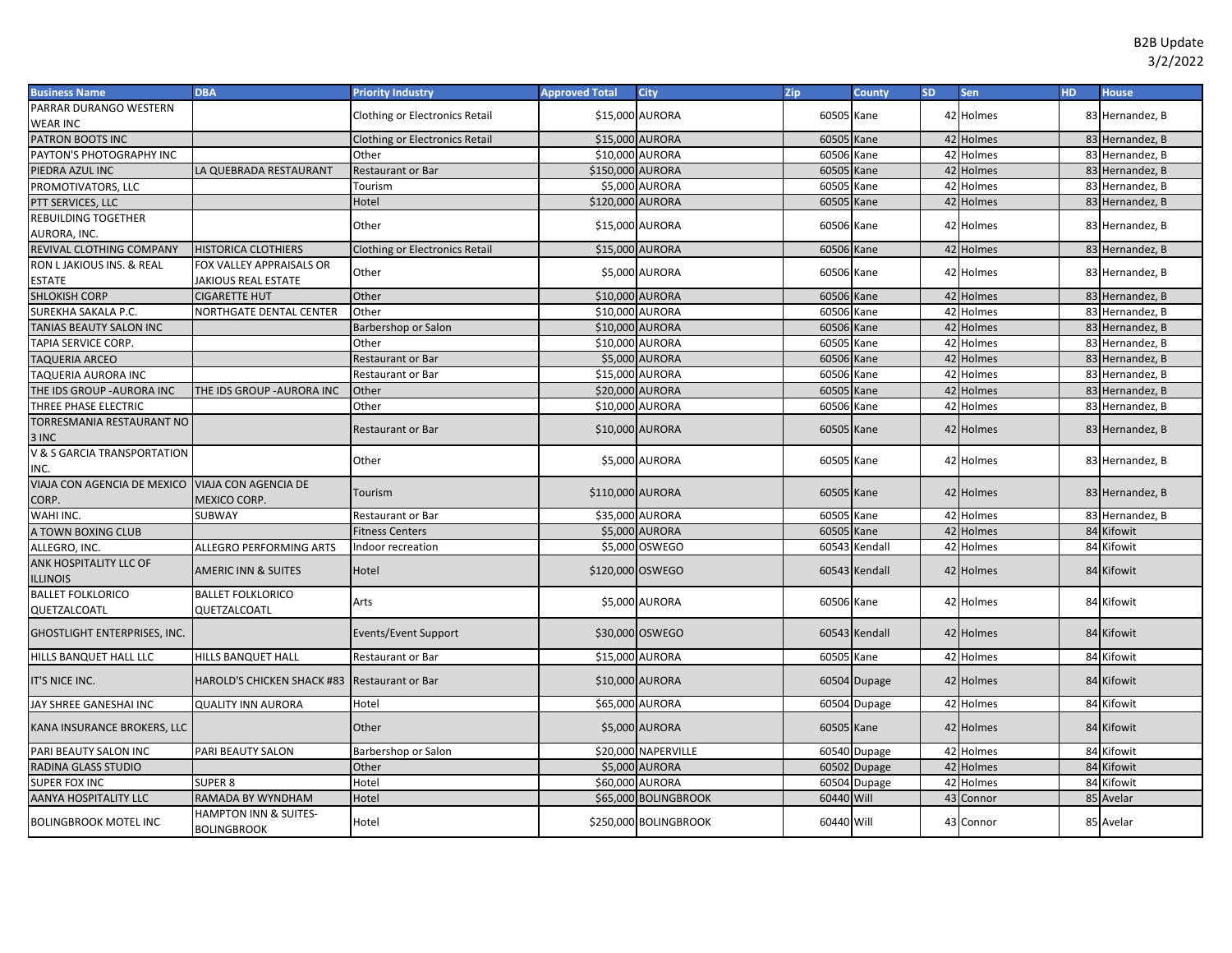| <b>Business Name</b>                                | <b>DBA</b>                                | <b>Priority Industry</b>         | <b>Approved Total</b> | <b>City</b>          | Zip        | <b>County</b> | <b>SD</b> | Sen       | HD | <b>House</b> |
|-----------------------------------------------------|-------------------------------------------|----------------------------------|-----------------------|----------------------|------------|---------------|-----------|-----------|----|--------------|
| CHESTER INVESTMENTS INC                             | <b>SUPER 8 BY WYNDHAM</b><br>ROMEOVILLE   | Hotel                            |                       | \$60,000 ROMEOVILLE  | 60446 Will |               |           | 43 Connor |    | 85 Avelar    |
| EL BALCON RESTAURANT INC.                           | EL BALCON RESTAURANT Y<br><b>MARISCOS</b> | <b>Restaurant or Bar</b>         |                       | \$5,000 BOLINGBROOK  | 60440 Will |               | 43        | Connor    |    | 85 Avelar    |
| <b>ELISKA INC</b>                                   | <b>QUALITY INN</b>                        | Hotel                            |                       | \$90,000 BOLINGBROOK | 60440 Will |               |           | 43 Connor |    | 85 Avelar    |
| <b>GEORGE'S RESTAURANT</b><br>LOCKPORT, INC.        | <b>GEORGE'S RESTAURANT</b>                | Other                            |                       | \$95,000 LOCKPORT    | 60441 Will |               |           | 43 Connor |    | 85 Avelar    |
| <b>ROBERT RYAN STUDIOS</b>                          |                                           | Arts                             |                       | \$5,000 LOCKPORT     | 60441 Will |               |           | 43 Connor |    | 85 Avelar    |
| SAACHI DONUTS INC                                   | DUNKIN DONUTS                             | Restaurant or Bar                |                       | \$10,000 BOLINGBROOK | 60440 Will |               | 43        | Connor    | 85 | Avelar       |
| SRI GROUP INC                                       |                                           | Hotel                            |                       | \$5,000 ROMEOVILLE   | 60446 Will |               |           | 43 Connor |    | 85 Avelar    |
| V & S PROPERTY MANAGEMENT HILTON GARDEN INN-<br>LLC | <b>BOLINGBROOK</b>                        | Hotel                            |                       | \$50,000 BOLINGBROOK | 60440 Will |               |           | 43 Connor | 85 | Avelar       |
| A1 CLEANING SERVICE INC                             |                                           | Other                            | \$15,000 JOLIET       |                      | 60433 Will |               |           | 43 Connor |    | 86 Walsh     |
| ABSOLUTE SUPPLY, INC.                               |                                           | Other                            |                       | \$105.000 ROCKDALE   | 60436 Will |               | 43        | Connor    |    | 86 Walsh     |
| <b>ANDRIA MARTIN</b>                                | <b>ANDRIA MARTIN</b>                      | Child Care                       | \$5,000 JOLIET        |                      | 60436 Will |               | 43        | Connor    | 86 | Walsh        |
| <b>BADY PETROLEUM INC</b>                           |                                           | Other                            | \$85,000 JOLIET       |                      | 60436 Will |               | 43        | Connor    |    | 86 Walsh     |
| <b>BIG MARC, INC.</b>                               | <b>BIG MARC</b>                           | Other                            | \$10,000              | JOLIET               | 60435 Will |               | 43        | Connor    |    | 86 Walsh     |
| <b>BPPP INC</b>                                     | RT 30 LAUNDROMAT                          | Laundry Services or Dry-cleaning | \$15,000 JOLIET       |                      | 60435 Will |               | 43        | Connor    |    | 86 Walsh     |
| <b>BPPP2 LLC</b>                                    | <b>COLLINS ST LAUNDROMAT</b>              | Laundry Services or Dry-cleaning | \$10,000 JOLIET       |                      | 60435 Will |               | 43        | Connor    |    | 86 Walsh     |
| <b>BRIAN KELTZ</b>                                  |                                           | Restaurant or Bar                | \$15,000 JOLIET       |                      | 60433 Will |               | 43        | Connor    |    | 86 Walsh     |
| CANTIGNY POST #367 VFW INC                          |                                           | Indoor recreation                | \$40,000 JOLIET       |                      | 60435 Will |               | 43        | Connor    |    | 86 Walsh     |
| CENTRAL CLEANERS INC.                               | <b>CENTRAL CLEANERS</b>                   | Laundry Services or Dry-cleaning | \$75,000 JOLIET       |                      | 60433 Will |               | 43        | Connor    |    | 86 Walsh     |
| CHERLYNNE CHATEAU                                   |                                           | <b>Events/Event Support</b>      | \$5.000 JOLIET        |                      | 60432 Will |               | 43        | Connor    |    | 86 Walsh     |
| CHICAGO TAVERN GROUP, LLC -<br>Joliet               | <b>JUDGES BAR</b>                         | Other                            | \$10,000 JOLIET       |                      | 60432 Will |               |           | 43 Connor |    | 86 Walsh     |
| <b>COUNTRY CLUB CLEANERS</b>                        |                                           | Laundry Services or Dry-cleaning | \$10,000 JOLIET       |                      | 60435 Will |               |           | 43 Connor |    | 86 Walsh     |
| DANIEL MCGUIRE DDS P.C.                             |                                           | Other                            | \$10,000 JOLIET       |                      | 60435 Will |               | 43        | Connor    |    | 86 Walsh     |
| <b>DIANE M HARRIS</b>                               | <b>ITISAMAZING</b>                        | Clothing or Electronics Retail   | \$5,000 JOLIET        |                      | 60432 Will |               | 43        | Connor    |    | 86 Walsh     |
| DIVINE CEMENT INC.                                  | <b>DIVINE CEMENT INC.</b>                 | Other                            | \$40,000 JOLIET       |                      | 60436 Will |               | 43        | Connor    |    | 86 Walsh     |
| EL RODEO SPORTS BAR AND<br><b>GRILL, INC</b>        |                                           | Restaurant or Bar                | \$20,000 JOLIET       |                      | 60432 Will |               |           | 43 Connor |    | 86 Walsh     |
| FOR THE LOVE OF SOUL, LLC                           |                                           | Other                            | \$10,000 JOLIET       |                      | 60436 Will |               |           | 43 Connor |    | 86 Walsh     |
| <b>FOREIGN TRAVEL ASSOCIATES</b>                    | THE TRAVEL HUT                            | Tourism                          | \$10,000 JOLIET       |                      | 60435 Will |               |           | 43 Connor |    | 86 Walsh     |
| <b>GANESH LAXMI INC</b>                             |                                           | Barbershop or Salon              | \$10,000 JOLIET       |                      | 60435 Will |               | 43        | Connor    |    | 86 Walsh     |
| H AND E TRUCKING LLC                                |                                           | Other                            | \$10,000 JOLIET       |                      | 60432 Will |               | 43        | Connor    |    | 86 Walsh     |
| HAMMES FAMILY DENTAL PC                             |                                           | Other                            | \$50,000              | <b>JOLIET</b>        | 60435 Will |               | 43        | Connor    |    | 86 Walsh     |
| HUGO'S TRANSPORT, INC.                              |                                           | Other                            | \$50,000 JOLIET       |                      | 60435 Will |               | 43        | Connor    |    | 86 Walsh     |
| INDEPENDENCE MATTERS, INC.                          |                                           | Home Health Care                 |                       | \$85,000 CHANNAHON   | 60410 Will |               |           | 43 Connor |    | 86 Walsh     |
| JAI MATAJI1 INC                                     | <b>BEL-AIR MOTEL</b>                      | Hotel                            | \$5,000 JOLIET        |                      | 60435 Will |               |           | 43 Connor |    | 86 Walsh     |
| JITTERS COFFEEHOUSE INC.                            |                                           | Events/Event Support             | \$20,000 JOLIET       |                      | 60432 Will |               | 43        | Connor    |    | 86 Walsh     |
| JOLIET AREA HISTORICAL<br><b>MUSUEM</b>             | <b>OLD JOLIET PRISON</b>                  | Indoor recreation                | \$80,000 JOLIET       |                      | 60432 Will |               |           | 43 Connor |    | 86 Walsh     |
| JOLIET AUTO CENTER INC                              | JOLIET AUTO CENTER INC                    | Other                            | \$110,000 JOLIET      |                      | 60432 Will |               | 43        | Connor    |    | 86 Walsh     |
| JOLIET COMMUNITY BASEBALL<br>AND ENTERTAINMENT LLC  | <b>JOLIET SLAMMERS</b>                    | Events/Event Support             | \$150,000 JOLIET      |                      | 60432 Will |               |           | 43 Connor |    | 86 Walsh     |
| JOLIET DONUTS INC                                   | <b>DUNKIN DONUTS</b>                      | Restaurant or Bar                | \$10,000 JOLIET       |                      | 60435 Will |               |           | 43 Connor |    | 86 Walsh     |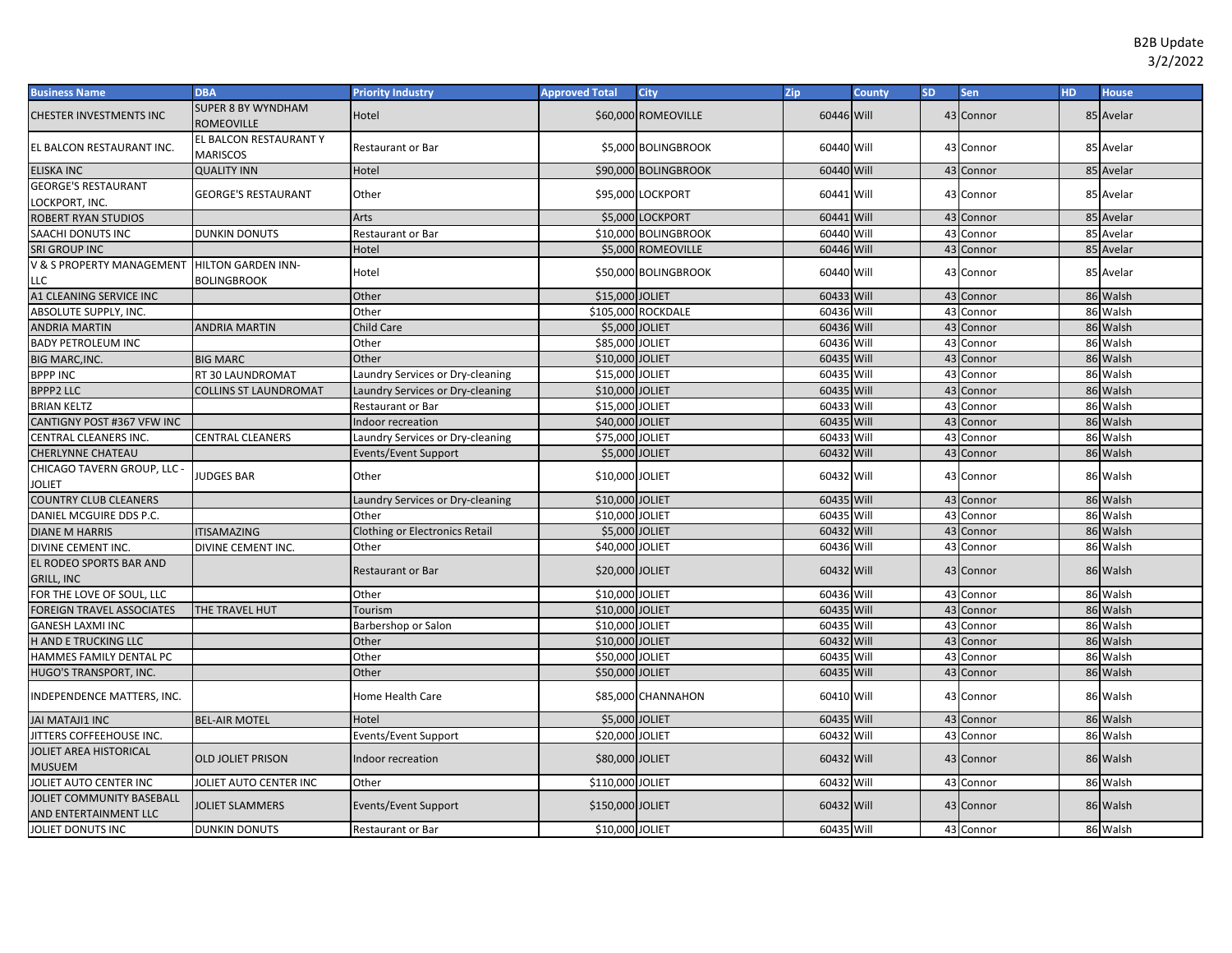| <b>Business Name</b>                                       | <b>DBA</b>                                    | <b>Priority Industry</b>         | <b>Approved Total</b> | <b>City</b> | Zip        | County | <b>SD</b> | Sen       | HD. | <b>House</b> |
|------------------------------------------------------------|-----------------------------------------------|----------------------------------|-----------------------|-------------|------------|--------|-----------|-----------|-----|--------------|
| JOLIET REGION CHAMBER OF                                   | JOLIET CHAMBER OF                             | Other                            | \$85,000 JOLIET       |             | 60432 Will |        |           | 43 Connor |     | 86 Walsh     |
| <b>COMMERCE AND INDUSTRY</b>                               | <b>COMMERCE AND INDUSTRY</b>                  |                                  |                       |             |            |        |           |           |     |              |
| JOLIET TIMES WEEKLY, INC.                                  |                                               | Other                            | \$35,000 JOLIET       |             | 60432 Will |        |           | 43 Connor |     | 86 Walsh     |
| KC LEATHER CLEANERS, INC                                   | KC LEATHER CLEANERS, INC                      | Laundry Services or Dry-cleaning | \$30,000 JOLIET       |             | 60435 Will |        |           | 43 Connor |     | 86 Walsh     |
| LATOYA MEDINA                                              | ALL ABOUT U BARBER LOUNGE Barbershop or Salon |                                  | \$20,000 JOLIET       |             | 60435 Will |        |           | 43 Connor |     | 86 Walsh     |
| <b>LISA BRYANT SALON</b>                                   | <b>LISA BRYANT SALON</b>                      | Barbershop or Salon              | \$5,000 JOLIET        |             | 60432 Will |        |           | 43 Connor |     | 86 Walsh     |
| LOUIS FAMILY RESTAURANT<br><b>INCORPORATED</b>             | LOUIS FAMILY RESTAURANT                       | Restaurant or Bar                | \$30,000 JOLIET       |             | 60435 Will |        |           | 43 Connor |     | 86 Walsh     |
| LUNA MEXICANA RESTAURANT<br><b>INC</b>                     |                                               | <b>Restaurant or Bar</b>         | \$5,000 JOLIET        |             | 60432 Will |        |           | 43 Connor |     | 86 Walsh     |
| MAHIMA HOTELS LLC                                          | BEST WESTERN JOLIET INN AND<br><b>SUITES</b>  | Hotel                            | \$100,000 JOLIET      |             | 60431 Will |        |           | 43 Connor |     | 86 Walsh     |
| MCBRIDE'S ON 52 INC                                        | MCBRIDE'S ON 52                               | Restaurant or Bar                | \$70,000 JOLIET       |             | 60435 Will |        |           | 43 Connor |     | 86 Walsh     |
| MP HOSPITALITY INC                                         | <b>STAR INN</b>                               | Hotel                            | \$40,000 JOLIET       |             | 60435 Will |        |           | 43 Connor |     | 86 Walsh     |
| MYGRAIN BREWING COMPANY<br><b>LLC</b>                      | MYGRAIN BREWING COMPANY<br>LLC                | Other                            | \$75,000 JOLIET       |             | 60432 Will |        |           | 43 Connor |     | 86 Walsh     |
| NARAYAN SWARUP LLC                                         | COMFORT INN NORTH                             | Hotel                            | \$55,000 JOLIET       |             | 60431 Will |        |           | 43 Connor |     | 86 Walsh     |
| <b>NMOTION TRANSPORTATION</b>                              |                                               |                                  |                       |             |            |        |           |           |     |              |
| LLC                                                        |                                               | Other                            | \$20,000 JOLIET       |             | 60435 Will |        |           | 43 Connor |     | 86 Walsh     |
| OLD FASHIONED PANCAKE                                      | OLD FASHIONED PANCAKE                         |                                  |                       |             | 60435 Will |        |           | 43 Connor |     | 86 Walsh     |
| <b>HOUSE</b>                                               | HOUSE                                         | Restaurant or Bar                | \$150,000 JOLIET      |             |            |        |           |           |     |              |
| PHILIP T JANASIK, CPA                                      |                                               | Other                            | \$10,000 JOLIET       |             | 60435 Will |        |           | 43 Connor |     | 86 Walsh     |
| PMP ENTERPRISE INC.                                        |                                               | Hotel                            | \$105,000 JOLIET      |             | 60431 Will |        |           | 43 Connor |     | 86 Walsh     |
| PRIME REALTY ASSOCIATES INC                                |                                               | Other                            | \$5,000 JOLIET        |             | 60432 Will |        |           | 43 Connor |     | 86 Walsh     |
| PROFESSIONAL'S CHOICE HAIR                                 |                                               |                                  |                       |             | 60435 Will |        |           |           |     | 86 Walsh     |
| DESIGN ACADEMY, LTD.                                       |                                               | Barbershop or Salon              | \$40,000 JOLIET       |             |            |        |           | 43 Connor |     |              |
| RAJ MOTEL INC.                                             | <b>BUDGET INN EXPRESS</b>                     | Hotel                            | \$35,000 JOLIET       |             | 60431 Will |        |           | 43 Connor |     | 86 Walsh     |
| RIM, INC                                                   |                                               | Other                            | \$25,000 JOLIET       |             | 60433 Will |        |           | 43 Connor |     | 86 Walsh     |
| RONALD JOHNSTON                                            | RONALD JOHNSTON                               | Other                            | \$15,000 JOLIET       |             | 60435 Will |        |           | 43 Connor |     | 86 Walsh     |
| S&B ENTERPRISES, INC.                                      | SUPER J J FISH & CHICKEN                      | Other                            | \$25,000 JOLIET       |             | 60436 Will |        |           | 43 Connor |     | 86 Walsh     |
| SALON360LTD                                                | SALON360                                      | Barbershop or Salon              | \$10,000 JOLIET       |             | 60435 Will |        |           | 43 Connor |     | 86 Walsh     |
| SEEKO STUDIO LLC                                           |                                               | Other                            | \$5,000 JOLIET        |             | 60435 Will |        |           | 43 Connor |     | 86 Walsh     |
| SHINING SMILES 4 INC                                       |                                               | Other                            | \$5,000 JOLIET        |             | 60435 Will |        |           | 43 Connor |     | 86 Walsh     |
| SJM-JOLIET, INC.                                           | SJM-JOLIET, INC.                              | Other                            | \$5,000 JOLIET        |             | 60435 Will |        |           | 43 Connor |     | 86 Walsh     |
| <b>SLR ENTERPRISES LLC</b>                                 | LLINOIS SECURITIES COMPANY Other              |                                  | \$5,000 JOLIET        |             | 60435 Will |        |           | 43 Connor |     | 86 Walsh     |
| <b>SLR OF ILLINOIS INC</b>                                 | SUBWAY                                        | Other                            | \$20,000 JOLIET       |             | 60432 Will |        |           | 43 Connor |     | 86 Walsh     |
| <b>SOUTH END FAMOUS STEAK &amp;</b><br><b>LEMONADE INC</b> |                                               | <b>Restaurant or Bar</b>         | \$5,000 JOLIET        |             | 60436 Will |        |           | 43 Connor |     | 86 Walsh     |
| SWAN CLEANERS & SERVICES,<br>INC                           |                                               | Laundry Services or Dry-cleaning | \$25,000 JOLIET       |             | 60435 Will |        |           | 43 Connor |     | 86 Walsh     |
| THAYER, INC                                                | THAYER, INC                                   | <b>Restaurant or Bar</b>         | \$5,000 JOLIET        |             | 60435 Will |        |           | 43 Connor |     | 86 Walsh     |
| UMIYA HOTEL VENTURE LLC                                    |                                               | Hotel                            | \$135,000 JOLIET      |             | 60436 Will |        |           | 43 Connor |     | 86 Walsh     |
| VICTORIAN MANOR, INC.36274                                 | VICTORIAN MANOR, INC.                         | Tourism                          | \$150,000 JOLIET      |             | 60433 Will |        |           | 43 Connor |     | 86 Walsh     |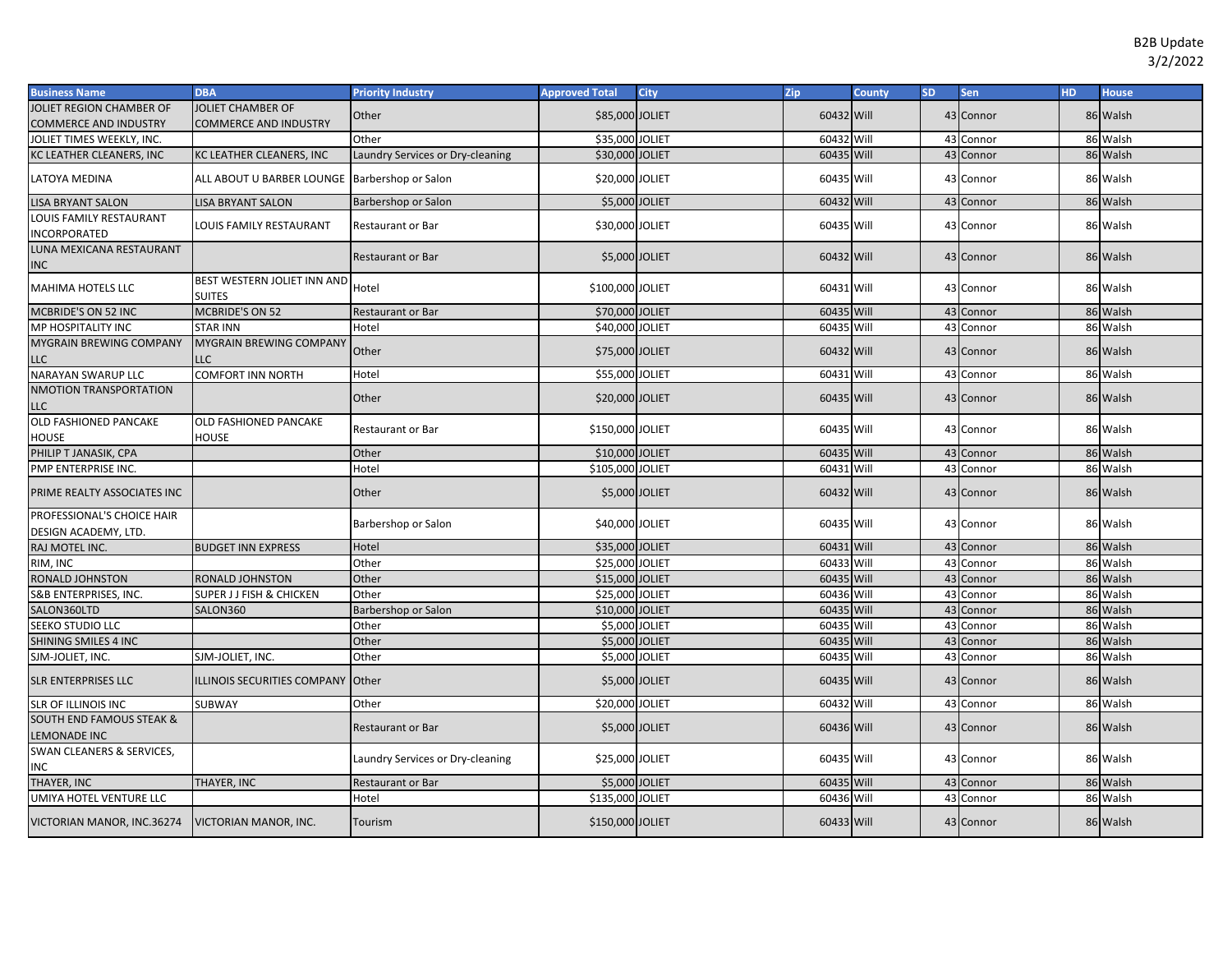| <b>Business Name</b>                                                         | <b>DBA</b>                                                                                                   | <b>Priority Industry</b> | <b>Approved Total</b> | <b>City</b>           | Zip         | <b>County</b>  | <b>SD</b> | <b>Sen</b>   | HD. | <b>House</b> |
|------------------------------------------------------------------------------|--------------------------------------------------------------------------------------------------------------|--------------------------|-----------------------|-----------------------|-------------|----------------|-----------|--------------|-----|--------------|
| WAYNE MCNAIR PHOTOGRAPHY                                                     |                                                                                                              | Other                    | \$5,000 JOLIET        |                       | 60435 Will  |                |           | 43 Connor    |     | 86 Walsh     |
| WUNDERLICH DOORS, INC                                                        |                                                                                                              | Other                    | \$90,000 JOLIET       |                       | 60436 Will  |                |           | 43 Connor    |     | 86 Walsh     |
| AARUSH HOTELS LLC                                                            | <b>QUALITY INN &amp; SUITES</b>                                                                              | Hotel                    |                       | \$10,000 LINCOLN      | 62656 Logan |                |           | 44 Turner, S |     | 87 Butler    |
| AUDIO TECHNICAL SERVICES, INC                                                |                                                                                                              | Events/Event Support     |                       | \$75,000 SPRINGFIELD  |             | 62712 Sangamon |           | 44 Turner, S |     | 87 Butler    |
| BCS PUB, INC.                                                                | <b>FIRE &amp;ALE</b>                                                                                         | Restaurant or Bar        |                       | \$95,000 SPRINGFIELD  |             | 62702 Sangamon |           | 44 Turner, S |     | 87 Butler    |
| <b>BRIGITTE AFRICAN HAIR</b><br><b>BRAIDING</b>                              |                                                                                                              | Barbershop or Salon      |                       | \$10,000 SPRINGFIELD  |             | 62702 Sangamon |           | 44 Turner, S |     | 87 Butler    |
| <b>CANAL CORPORATION</b>                                                     | <b>COONRODS TAVERN</b>                                                                                       | Restaurant or Bar        |                       | \$10,000 SPRINGFIELD  |             | 62702 Sangamon |           | 44 Turner, S |     | 87 Butler    |
| CAPITOL CITY TOWING AND<br>RECOVERY INC                                      | CAPITOL CITY TOWING AND<br><b>RECOVERY INC</b>                                                               | Other                    |                       | \$30,000 SPRINGFIELD  |             | 62702 Sangamon |           | 44 Turner, S |     | 87 Butler    |
| CHC MOTEL PARTNERS, INC.                                                     | SPRINGFIELD RAMADA LIMITED Hotel                                                                             |                          |                       | \$125,000 SPRINGFIELD |             | 62702 Sangamon |           | 44 Turner, S |     | 87 Butler    |
| DEW CHILLI PARLOR OF<br>AMERICA LLC NO 4                                     | DEW CHILLI PARLOR OF<br>AMERICA LLC NO 4                                                                     | <b>Restaurant or Bar</b> |                       | \$45,000 SPRINGFIELD  |             | 62702 Sangamon |           | 44 Turner, S |     | 87 Butler    |
| DLMMP ENTERPRISES INC                                                        | THE OLD BRICKYARD                                                                                            | <b>Restaurant or Bar</b> |                       | \$30,000 MT. PULASKI  | 62548 Logan |                |           | 44 Turner, S |     | 87 Butler    |
| DRINK-EM UP, INC                                                             | WEEBLES BAR & GRILL                                                                                          | <b>Restaurant or Bar</b> |                       | \$20,000 SPRINGFIELD  |             | 62702 Sangamon |           | 44 Turner, S |     | 87 Butler    |
| DTLCG, INC                                                                   | SPIRITED REPUBLIC                                                                                            | Restaurant or Bar        | \$15,000 LINCOLN      |                       | 62656 Logan |                |           | 44 Turner, S |     | 87 Butler    |
| FULGENZI'S PIZZA & PASTA INC.                                                |                                                                                                              | <b>Restaurant or Bar</b> |                       | \$15,000 SPRINGFIELD  |             | 62702 Sangamon |           | 44 Turner, S |     | 87 Butler    |
| JACKSON'S HANDLEBAR INC                                                      | JACKSON'S HANDLEBAR                                                                                          | Other                    |                       | \$10,000 SPRINGFIELD  |             | 62702 Sangamon |           | 44 Turner, S |     | 87 Butler    |
| <b>IAGAD AMBE CORPORATION</b>                                                | <b>SUPER 8 MOTEL</b>                                                                                         | Hotel                    | \$25,000 PEKIN        |                       |             | 61554 Tazewell | 44        | Turner, S    |     | 87 Butler    |
| JUNGLE JIM'S CAFE LLC                                                        | JUNGLE JIM'S CAFE LLC                                                                                        | Restaurant or Bar        |                       | \$20,000 SPRINGFIELD  |             | 62702 Sangamon |           | 44 Turner, S |     | 87 Butler    |
| LINCOLN SOUVENIR & GIFT SHOP                                                 |                                                                                                              | Tourism                  |                       | \$25,000 SPRINGFIELD  |             | 62702 Sangamon |           | 44 Turner, S |     | 87 Butler    |
| LIU CHINA STAR INC                                                           |                                                                                                              | Other                    |                       | \$5,000 SPRINGFIELD   |             | 62702 Sangamon |           | 44 Turner, S |     | 87 Butler    |
| PAVAN MOTEL INC                                                              | <b>SUPER 8 LINCOLN IL</b>                                                                                    | Hotel                    | \$20,000 LINCOLN      |                       | 62656 Logan |                |           | 44 Turner, S |     | 87 Butler    |
| SAM'S ITALIAN PIZZA INC                                                      | SAM'S ITALIAN PIZZA INC                                                                                      | <b>Restaurant or Bar</b> |                       | \$15,000 SPRINGFIELD  |             | 62702 Sangamon |           | 44 Turner, S |     | 87 Butler    |
| SPRINGFIELD ILLINOIS AFRICAN<br><b>AMERICAN HISTORY</b><br><b>FOUNDATION</b> | SPRINGFIELD AND CENTRAL<br><b>ILLINOIS AFRICAN AMERICAN</b><br><b>HISTORY</b><br>FOUNDATION/MUSEUM<br>(AAHM) | Museum or Movie Theater  |                       | \$10,000 SPRINGFIELD  |             | 62702 Sangamon |           | 44 Turner, S |     | 87 Butler    |
| TACO GRINGO INC                                                              | TACO GRINGO INC                                                                                              | Restaurant or Bar        |                       | \$10,000 SPRINGFIELD  |             | 62702 Sangamon |           | 44 Turner, S |     | 87 Butler    |
| TOP SET MANAGEMENT, INC.                                                     | THE COVE                                                                                                     | <b>Restaurant or Bar</b> |                       | \$5,000 SPRINGFIELD   |             | 62702 Sangamon |           | 44 Turner, S |     | 87 Butler    |
| BERNARDI'S RESTAURANTS, INC.                                                 |                                                                                                              | Restaurant or Bar        |                       | \$10,000 WASHINGTON   |             | 61571 Tazewell |           | 44 Turner, S |     | 88 Sommer    |
| <b>BLOOMINGTON NORMAL</b><br><b>BARBER COLLEGE</b>                           |                                                                                                              | Barbershop or Salon      |                       | \$5,000 BLOOMINGTON   |             | 61701 McLean   |           | 44 Turner, S |     | 88 Sommer    |
| <b>BLOOMINGTON TENT &amp;</b><br>AWNING INC,                                 | <b>BLOOMINGTON TENT &amp;</b><br>AWNING                                                                      | Events/Event Support     |                       | \$10,000 BLOOMINGTON  |             | 61701 McLean   |           | 44 Turner, S |     | 88 Sommer    |
| CJL HOTEL VENTURES LLC                                                       | <b>HOLIDAY INN EXPRESS</b>                                                                                   | Hotel                    |                       | \$75,000 BLOOMINGTON  |             | 61704 McLean   |           | 44 Turner, S |     | 88 Sommer    |
| COZMO'S HAIR STUDIO                                                          | COZMO'S HAIR STUDIO                                                                                          | Barbershop or Salon      |                       | \$5,000 BLOOMINGTON   |             | 61701 McLean   |           | 44 Turner, S |     | 88 Sommer    |
| <b>DENNY'S DOUGHNUTS AND</b><br><b>BAKERY, INC</b>                           | <b>DENNY'S DOUGHNUTS AND</b><br><b>BAKERY, INC</b>                                                           | Other                    |                       | \$90,000 BLOOMINGTON  |             | 61701 McLean   |           | 44 Turner, S |     | 88 Sommer    |
| EPIPHANY FARMS ENTERPRISE<br>INC.                                            |                                                                                                              | Other                    |                       | \$15,000 BLOOMINGTON  |             | 61701 McLean   |           | 44 Turner, S |     | 88 Sommer    |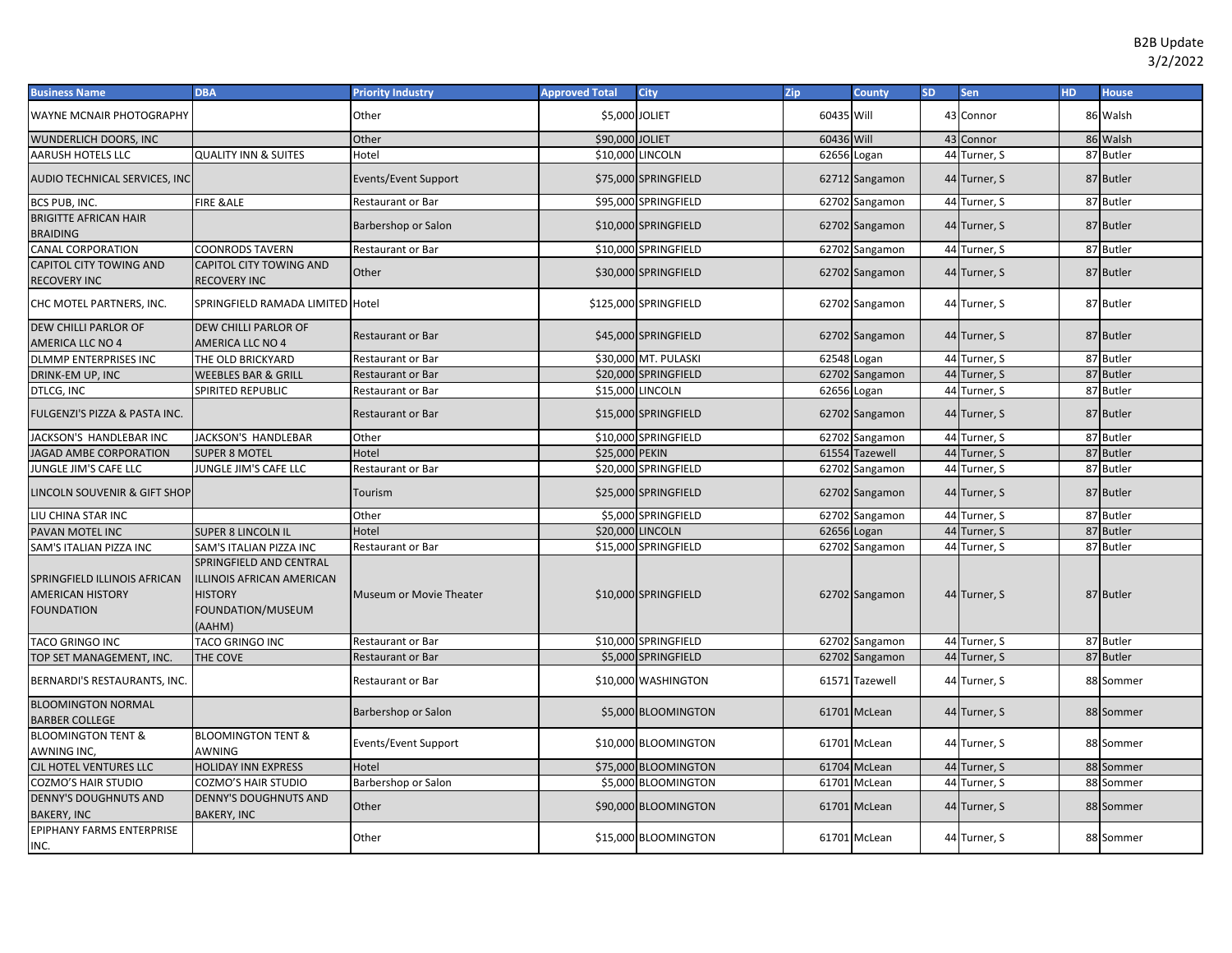| <b>Business Name</b>                      | <b>DBA</b>                                            | <b>Priority Industry</b>       | <b>Approved Total</b> | City                  | Zip   | <b>County</b>    | <b>SD</b> | Sen          | <b>HD</b> | <b>House</b> |
|-------------------------------------------|-------------------------------------------------------|--------------------------------|-----------------------|-----------------------|-------|------------------|-----------|--------------|-----------|--------------|
| FAT JACKS, INC.                           |                                                       | Restaurant or Bar              |                       | \$85,000 BLOOMINGTON  |       | 61701 McLean     |           | 44 Turner, S |           | 88 Sommer    |
| <b>HONGRUN INC</b>                        |                                                       | Other                          |                       | \$10,000 BLOOMINGTON  |       | 61701 McLean     |           | 44 Turner, S |           | 88 Sommer    |
| IC RING CORPORATION                       | THE SCHOOL SHOP                                       | Other                          |                       | \$5,000 BLOOMINGTON   |       | 61701 McLean     |           | 44 Turner, S |           | 88 Sommer    |
| LANDMARK HOSPITALITY                      | RAMADA LIMITED & SUITES                               | Hotel                          |                       | \$125,000 BLOOMINGTON |       | 61704 McLean     |           | 44 Turner, S |           | 88 Sommer    |
| GROUP, LLC                                |                                                       |                                |                       |                       |       |                  |           |              |           |              |
| LONGVIEW INC                              | <b>KELLERS IRON SKILLET</b>                           | Restaurant or Bar              |                       | \$10,000 BLOOMINGTON  |       | 61701 McLean     |           | 44 Turner, S |           | 88 Sommer    |
| <b>MCLEAN COUNTY ART</b>                  | MCLEAN COUNTY ARTS CENTER Arts                        |                                |                       | \$15,000 BLOOMINGTON  |       | 61701 McLean     |           | 44 Turner, S |           | 88 Sommer    |
| ASSOCIATION                               |                                                       |                                |                       |                       |       |                  |           |              |           |              |
| <b>MELTDOWN CREATIVE WORKS</b>            |                                                       | Clothing or Electronics Retail |                       | \$10,000 BLOOMINGTON  |       | 61701 McLean     |           | 44 Turner, S |           | 88 Sommer    |
| INC.                                      |                                                       |                                |                       |                       |       |                  |           |              |           |              |
| MIKES WORLD BLOOMINGTON                   | <b>MICHAELS RESTAURANT</b>                            | Restaurant or Bar              |                       | \$25,000 BLOOMINGTON  |       | 61701 McLean     |           | 44 Turner, S |           | 88 Sommer    |
| INC                                       |                                                       |                                |                       |                       |       |                  |           |              |           |              |
| MUGSYS PUB INC                            |                                                       | <b>Restaurant or Bar</b>       |                       | \$50,000 BLOOMINGTON  |       | 61701 McLean     |           | 44 Turner, S |           | 88 Sommer    |
| N & B RESTAURANT, INC.                    | <b>GREAT STEAK</b>                                    | Restaurant or Bar              |                       | \$20,000 BLOOMINGTON  |       | 61701 McLean     |           | 44 Turner, S |           | 88 Sommer    |
| OM GURUDEV LLC                            | <b>DAYS INN</b>                                       | Hotel                          |                       | \$35,000 MORTON       |       | 61550 Tazewell   |           | 44 Turner, S |           | 88 Sommer    |
| <b>OZARK INC</b>                          | <b>OZARK HOUSE</b>                                    | Restaurant or Bar              |                       | \$70,000 BLOOMINGTON  | 61701 | McLean           |           | 44 Turner, S |           | 88 Sommer    |
| PRAMUKH OTTAWA<br><b>HOSPITALITY INC</b>  | <b>QUALITY INN</b>                                    | Hotel                          |                       | \$45,000 BLOOMINGTON  |       | 61701 McLean     |           | 44 Turner, S |           | 88 Sommer    |
| PRECIOUS HOSPITALITY LLC                  | <b>SLEEP INN AND SUITES</b>                           | Hotel                          |                       | \$80,000 WASHINGTON   |       | 61571 Tazewel    |           | 44 Turner, S |           | 88 Sommer    |
| RALBEN INC.                               | CADILLAC JACKS                                        | Restaurant or Bar              |                       | \$15,000 BLOOMINGTON  |       | 61701 McLean     |           | 44 Turner, S |           | 88 Sommer    |
| SAINATH INVESTMENT LLC                    | SAINATH INVESTMENT LLC                                | Hotel                          |                       | \$15,000 MORTON       |       | 61550 Tazewell   |           | 44 Turner, S |           | 88 Sommer    |
| SCHEFFTECH PRODUCTIONS, LLC               |                                                       | Events/Event Support           |                       | \$60,000 MORTON       |       | 61550 Tazewell   |           | 44 Turner, S |           | 88 Sommer    |
| SHREEHARI INC                             | <b>BAYMONT INN AND SUITES</b>                         | Hotel                          |                       | \$50,000 MORTON       |       | 61550 Tazewell   |           | 44 Turner, S |           | 88 Sommer    |
| <b>TWOSTEP, INC.</b>                      | <b>ELROY'S</b>                                        | Restaurant or Bar              |                       | \$50,000 BLOOMINGTON  |       | 61701 McLean     |           | 44 Turner, S |           | 88 Sommer    |
| <b>VROOMAN MANSION BED &amp;</b>          | VROOMAN MANSION BED &                                 |                                |                       |                       |       |                  |           |              |           |              |
| <b>BREAKFAST</b>                          | <b>BREAKFAST</b>                                      | Hotel                          |                       | \$30,000 BLOOMINGTON  |       | 61701 McLean     |           | 44 Turner, S |           | 88 Sommer    |
| <b>WASHINGTON AREA</b>                    | <b>FIVE POINTS WASHINGTON</b>                         | <b>Fitness Centers</b>         |                       | \$125,000 WASHINGTON  |       | 61571 Tazewell   |           | 44 Turner, S |           | 88 Sommer    |
| COMMUNITY CENTER                          |                                                       |                                |                       |                       |       |                  |           |              |           |              |
| WATER STREET DANCE CO INC                 | <b>JUST DANCE</b>                                     | ndoor recreation               |                       | \$25,000 WASHINGTON   | 61571 | Tazewell         |           | 44 Turner, S |           | 88 Sommer    |
| AKMJ ENTERPRISES, INC.                    | <b>AMIGOS</b>                                         | Restaurant or Bar              |                       | \$25,000 FREEPORT     |       | 61032 Stephenson |           | 45 Stewart   |           | 89 Chesney   |
| ALBER ICE CREAM PARLOR                    | <b>UNION DAIRY</b>                                    | Restaurant or Bar              |                       | \$60,000 FREEPORT     |       | 61032 Stephenson |           | 45 Stewart   |           | 89 Chesney   |
| ALDRICH GUEST HOUSE, LTD                  | <b>ALDRICH GUEST HOUSE</b>                            | Hotel                          |                       | \$5,000 GALENA        |       | 61036 Jo Daviess |           | 45 Stewart   |           | 89 Chesney   |
| <b>BRIARGATE HOTEL</b>                    | <b>GREENBRIAR COUNTRY INN &amp;</b>                   | Hotel                          | \$10,000 GALENA       |                       |       | 61036 Jo Daviess |           | 45 Stewart   |           | 89 Chesney   |
| CORPORATION                               | <b>SUITES</b>                                         |                                |                       |                       |       |                  |           |              |           |              |
| <b>BUILD LITTLE CUBS FIELD</b>            | LITTLE CUBS FIELD                                     | Events/Event Support           |                       | \$5,000 FREEPORT      |       | 61032 Stephenson |           | 45 Stewart   |           | 89 Chesney   |
| DOLLAR DEPOT INC                          |                                                       | Other                          |                       | \$25,000 FREEPORT     | 61032 | Stephenson       |           | 45 Stewart   |           | 89 Chesney   |
| FCC HOLDINGS, INC                         | THE FREEPORT CLUB                                     | <b>Restaurant or Bar</b>       |                       | \$20,000 FREEPORT     |       | 61032 Stephenson |           | 45 Stewart   |           | 89 Chesney   |
| FREEPORT ARTS CENTER                      | FREEPORT ART MUSEUM                                   | Museum or Movie Theater        |                       | \$5,000 FREEPORT      |       | 61032 Stephenson |           | 45 Stewart   |           | 89 Chesney   |
| FREEPORT ASSISTED LIVING, LLC WINNPRAIRIE |                                                       | Other                          |                       | \$40,000 FREEPORT     |       | 61032 Stephenson |           | 45 Stewart   |           | 89 Chesney   |
| FREEPORT HOTEL GROUP INC                  |                                                       | Hotel                          |                       | \$20,000 FREEPORT     |       | 61032 Stephenson |           | 45 Stewart   |           | 89 Chesney   |
| FREEPORT LANES, INC.                      | 4 SEASONS BOWLING CENTER /<br>JUMPIN JOE'S / EILERT'S | ndoor recreation               |                       | \$85,000 FREEPORT     |       | 61032 Stephenson |           | 45 Stewart   |           | 89 Chesney   |
| GALENA ASSOCIATES, INC.                   | <b>DESOTO HOUSE HOTEL</b>                             | Hotel                          | \$175,000 GALENA      |                       | 61036 | Jo Daviess       |           | 45 Stewart   |           | 89 Chesney   |
| GALENA LODGING VENTURES,<br>INC.          | <b>COUNTRY INN &amp; SUITES BY</b><br><b>RADISSON</b> | Hotel                          | \$65,000 GALENA       |                       |       | 61036 Jo Daviess |           | 45 Stewart   |           | 89 Chesney   |
| <b>GALENA PRIME HOTELS</b>                | RAMADA BY WYNDHAM                                     | Hotel                          | \$110,000 GALENA      |                       |       | 61036 Jo Daviess |           | 45 Stewart   |           | 89 Chesney   |
|                                           |                                                       |                                |                       |                       |       |                  |           |              |           |              |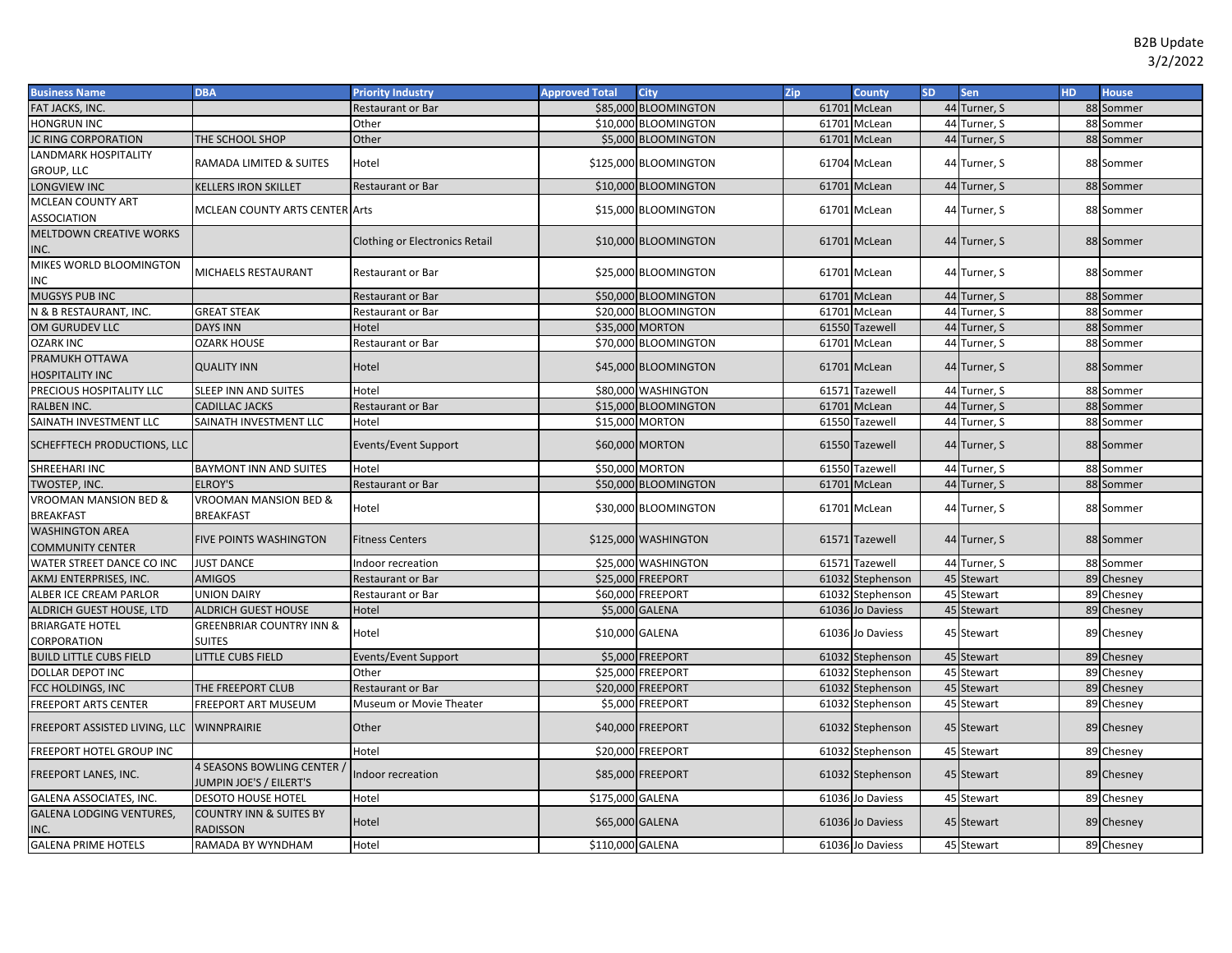| <b>Business Name</b>                                                       | <b>DBA</b>                                         | <b>Priority Industry</b>         | <b>Approved Total</b> | <b>City</b>             | Zip          | <b>County</b>    | <b>SD</b> | Sen        | HD. | <b>House</b> |
|----------------------------------------------------------------------------|----------------------------------------------------|----------------------------------|-----------------------|-------------------------|--------------|------------------|-----------|------------|-----|--------------|
| <b>GENERATIONS BREWING</b>                                                 |                                                    | Restaurant or Bar                |                       | \$35,000 FREEPORT       |              |                  |           |            |     |              |
| COMPANY, LLC                                                               |                                                    |                                  |                       |                         |              | 61032 Stephenson |           | 45 Stewart |     | 89 Chesney   |
| HI CORPORATION                                                             | <b>COUNTRY INN &amp; SUITES</b>                    | Hotel                            |                       | \$65,000 FREEPORT       |              | 61032 Stephenson |           | 45 Stewart |     | 89 Chesney   |
| HILLDALE DELI                                                              | <b>HILLDALE DELI</b>                               | <b>Restaurant or Bar</b>         |                       | \$10,000 FREEPORT       |              | 61032 Stephenson |           | 45 Stewart |     | 89 Chesney   |
| <b>HILLSIDE STUDIO</b>                                                     |                                                    | Arts                             |                       | \$5,000 FREEPORT        |              | 61032 Stephenson |           | 45 Stewart |     | 89 Chesney   |
| <b>JM HOSPITALITY LLC</b>                                                  | <b>BOURBONS ON MAIN</b>                            | <b>Restaurant or Bar</b>         |                       | \$25,000 FREEPORT       |              | 61032 Stephenson |           | 45 Stewart |     | 89 Chesney   |
| JR HOSPITALITY LLC                                                         | <b>COUNTRY INN &amp; SUITES</b>                    | Hotel                            |                       | \$50,000 STOCKTON       |              | 61085 Jo Daviess |           | 45 Stewart |     | 89 Chesney   |
| LANDMARK FAMILY                                                            |                                                    |                                  |                       |                         |              |                  |           |            |     |              |
| RESTAURANT INC                                                             |                                                    | <b>Restaurant or Bar</b>         |                       | \$15,000 FREEPORT       |              | 61032 Stephenson |           | 45 Stewart |     | 89 Chesney   |
| LUCY DEEN PARKSIDE GROCERY                                                 |                                                    | Other                            |                       | \$10,000 FREEPORT       |              | 61032 Stephenson |           | 45 Stewart |     | 89 Chesney   |
| MAGGIES IDLE HOUR LLC                                                      | THE IDLE HOUR                                      | Restaurant or Bar                |                       | \$30,000 MT. MORRIS     | 61054 Ogle   |                  |           | 45 Stewart |     | 89 Chesney   |
| NANCHIIFFUU LTD                                                            | <b>FAMILY AFFAIR CAFE</b>                          | Restaurant or Bar                |                       | \$30,000 FREEPORT       | 61032        | Stephenson       |           | 45 Stewart |     | 89 Chesney   |
| NNDYM FP, INC.                                                             | <b>BAYMONT INN &amp; SUITES</b>                    | Hotel                            |                       | \$60,000 FREEPORT       |              | 61032 Stephenson |           | 45 Stewart |     | 89 Chesney   |
| PADDLE WHEEL INN LLC                                                       |                                                    | Hotel                            | \$25,000 OREGON       |                         | 61061 Ogle   |                  |           | 45 Stewart |     | 89 Chesney   |
| SANITARY CLEANERS OF                                                       |                                                    |                                  |                       |                         |              |                  |           |            |     |              |
| FREEPORT, LLC                                                              |                                                    | Laundry Services or Dry-cleaning |                       | \$75,000 FREEPORT       |              | 61032 Stephenson |           | 45 Stewart |     | 89 Chesney   |
| SEBAH ALABADI                                                              | <b>SEBAH ALABADI</b>                               | Other                            |                       | \$5,000 FREEPORT        |              | 61032 Stephenson |           | 45 Stewart |     | 89 Chesney   |
| <b>SELIM ISMAILI</b>                                                       | <b>CAMPUS CAFE</b>                                 | Restaurant or Bar                |                       | \$5,000 MT. MORRIS      | 61054 Ogle   |                  |           | 45 Stewart |     | 89 Chesney   |
| SHIVAM HOSPITALITY LLC                                                     |                                                    | Hotel                            |                       | \$35,000 EAST DUBUQUE   | 61025        | Jo Daviess       |           | 45 Stewart |     | 89 Chesney   |
| <b>SIERRA HOFF</b>                                                         | <b>CICI'S SALON</b>                                | Barbershop or Salon              |                       | \$5,000 FREEPORT        | 61032        | Stephenson       |           | 45 Stewart |     | 89 Chesney   |
| STENES CONTRACTORS INC.                                                    |                                                    | Other                            |                       | \$10,000 FREEPORT       |              | 61032 Stephenson |           | 45 Stewart |     | 89 Chesney   |
| SWEETIE ME INC                                                             |                                                    | <b>Restaurant or Bar</b>         | \$5,000 LENA          |                         |              | 61048 Stephenson |           | 45 Stewart |     | 89 Chesney   |
| TIIE CORP                                                                  | THIS IS IT EATERY                                  | Restaurant or Bar                |                       | \$25,000 FREEPORT       |              | 61032 Stephenson |           | 45 Stewart |     | 89 Chesney   |
| YOUNG MEN'S CHRISTIAN<br><b>ASSOCIATION OF FREEPORT</b><br><b>ILLINOIS</b> | <b>FAMILY YMCA OF NORTHWEST</b><br><b>ILLINOIS</b> | <b>Fitness Centers</b>           |                       | \$60,000 FREEPORT       |              | 61032 Stephenson |           | 45 Stewart |     | 89 Chesney   |
| A&L HOLLYWOOD LIMO, LLC                                                    | HOLLYWOOD LIMO                                     | Other                            |                       | \$5,000 DAVIS JUNCTION  | 61020 Ogle   |                  |           | 45 Stewart |     | 90 Demmer    |
| <b>ASSOCIATION TO RESTORE CITY</b><br><b>HALL</b>                          | <b>SANDWICH OPERA HOUSE</b>                        | Arts                             |                       | \$15,000 SANDWICH       |              | 60548 DeKalb     |           | 45 Stewart |     | 90 Demmer    |
| AUM HOSPITALITY INC                                                        | <b>MAGNUSON HOTEL DIXON</b>                        | Hotel                            | \$15,000 DIXON        |                         | 61021 Lee    |                  |           | 45 Stewart |     | 90 Demmer    |
| COMPASS TRAVEL, LLC                                                        |                                                    | Tourism                          | \$80,000 DEKALB       |                         |              | 60115 DeKalb     |           | 45 Stewart |     | 90 Demmer    |
| FITNESS JUNCTION LLC                                                       | <b>FITNESS JUNCTION</b>                            | Fitness Centers                  |                       | \$10,000 DAVIS JUNCTION | 61020 Ogle   |                  |           | 45 Stewart |     | 90 Demmer    |
| HUNT CLUB OREGON, LLC                                                      | THE HUNT CLUB                                      | <b>Restaurant or Bar</b>         | \$35,000 OREGON       |                         | 61061 Ogle   |                  |           | 45 Stewart |     | 90 Demmer    |
| M & F BINDING CO.                                                          | THE POLO ROOM                                      | Indoor recreation                | \$5,000 POLO          |                         | 61064 Ogle   |                  |           | 45 Stewart |     | 90 Demmer    |
| <b>MANIPULATIONS TATTOOS &amp;</b>                                         | <b>MANIPULATIONS TATTOOS &amp;</b>                 | Arts                             |                       | \$5,000 SOMONAUK        |              | 60552 DeKalb     |           | 45 Stewart |     | 90 Demmer    |
| <b>PIERCINGS</b>                                                           | <b>PIERCINGS</b>                                   |                                  |                       |                         |              |                  |           |            |     |              |
| NEWGEN ASSETS LLC                                                          | <b>HAMPTON INN DEKALB</b>                          | Hotel                            | \$245,000 DEKALB      |                         |              | 60115 DeKalb     |           | 45 Stewart |     | 90 Demmer    |
| <b>NIJANAM LLC</b>                                                         | <b>QUALITYINN</b>                                  | Hotel                            |                       | \$5,000 ROCHELLE        | 61068 Ogle   |                  |           | 45 Stewart |     | 90 Demmer    |
| PALMYRA PUB & EATERY LLC                                                   | PALMYRA PUB & EATERY                               | Restaurant or Bar                | \$85,000 DIXON        |                         | 61021        | Lee              |           | 45 Stewart |     | 90 Demmer    |
| RAAHI NIVAS INC                                                            | <b>QUALITY INN &amp; SUITES</b>                    | Hotel                            |                       | \$70,000 MENDOTA        |              | 61342 La Salle   |           | 45 Stewart |     | 90 Demmer    |
| SHREEJI MOTEL INC                                                          | <b>SUPER 8 ROCHELLE</b>                            | Hotel                            |                       | \$60,000 ROCHELLE       | 61068 Ogle   |                  |           | 45 Stewart |     | 90 Demmer    |
| SHRI NEELKANTH VARNI MOTEL<br>CORP.                                        | <b>SUPER 8 MOTEL- DEKALB</b>                       | Hotel                            | \$25,000 DEKALB       |                         |              | 60115 DeKalb     |           | 45 Stewart |     | 90 Demmer    |
| AUSMUS AUTOMOTIVE & SALES MICHAEL AUSMUS                                   |                                                    | Other                            |                       | \$20,000 CREVE COEUR    |              | 61610 Tazewell   |           | 46 Koehler |     | 91 Luft      |
| <b>BRANDY MATHIS</b>                                                       | <b>BAMS CHOP SHOP</b>                              | Barbershop or Salon              |                       | \$10,000 CREVE COEUR    |              | 61610 Tazewell   |           | 46 Koehler |     | 91 Luft      |
| CATERING PEORIA, INC.                                                      |                                                    | Restaurant or Bar                |                       | \$80,000 BARTONVILLE    | 61607 Peoria |                  |           | 46 Koehler |     | 91 Luft      |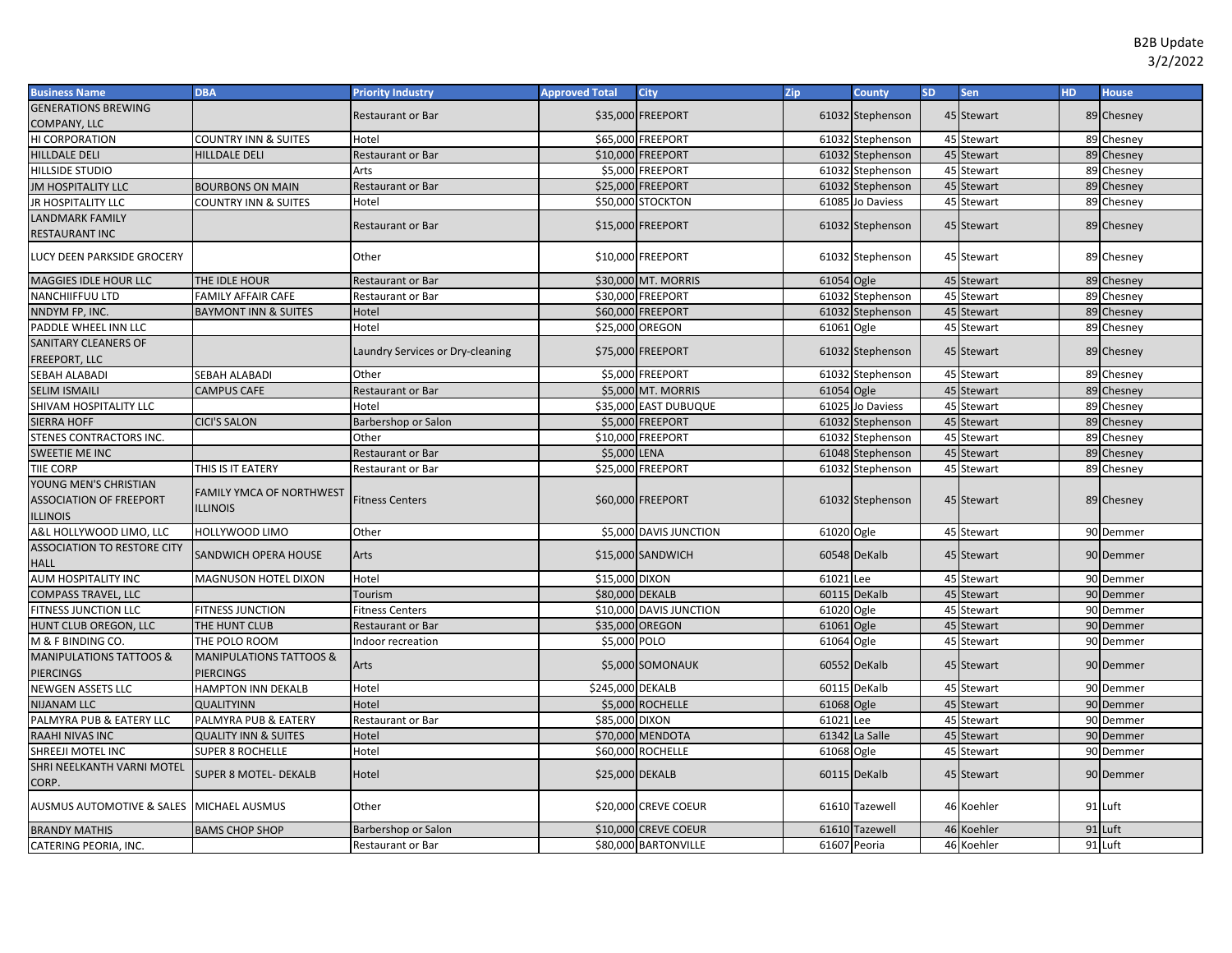| <b>Business Name</b>                        | <b>DBA</b>                                  | <b>Priority Industry</b>              | <b>Approved Total</b> | <b>City</b>             | Zip          | <b>County</b>  | <b>SD</b> | <b>Sen</b> | HD. | <b>House</b>    |
|---------------------------------------------|---------------------------------------------|---------------------------------------|-----------------------|-------------------------|--------------|----------------|-----------|------------|-----|-----------------|
| <b>COLEMAN UNLIMITED</b>                    | TAZEWELL BINGO CENTER                       | Other                                 |                       | \$150,000 CREVE COEUR   |              | 61610 Tazewell |           | 46 Koehler |     | 91 Luft         |
| <b>HILLTOP GRILL</b>                        | <b>HILLTOP GRILL</b>                        | Restaurant or Bar                     |                       | \$15,000 CREVE COEUR    |              | 61610 Tazewell |           | 46 Koehler |     | 91 Luft         |
| JESSE KIDD                                  | <b>DON &amp; NANCY'S CAFE</b>               | Restaurant or Bar                     | \$10,000 CANTON       |                         | 61520 Fulton |                |           | 46 Koehler |     | 91 Luft         |
| JOHNSON PEORIA VENTURES,<br>LLC             | <b>HAMPTON INN - EAST PEORIA</b>            | Hotel                                 |                       | \$250,000 EAST PEORIA   |              | 61611 Tazewell |           | 46 Koehler |     | 91 Luft         |
| KUK SOOL WON OF PEKIN, LLC                  |                                             | ndoor recreation                      | \$10,000 PEKIN        |                         |              | 61554 Tazewell |           | 46 Koehler |     | 91 Luft         |
| <b>MAVERICK MOTORS LLC</b>                  | <b>TAZEWELL MOTORS</b>                      | Other                                 |                       | \$15,000 CREVE COEUR    |              | 61610 Tazewell |           | 46 Koehler |     | 91 Luft         |
| MITCH WILLIAMS                              | MITCH WILLIAMS MAGIC<br><b>PRODUCTIONS</b>  | Events/Event Support                  |                       | \$5,000 CANTON          |              | 61520 Fulton   |           | 46 Koehler |     | $91$ Luft       |
| MUSE SALON, INC                             | MUSE SALON INC.                             | Barbershop or Salon                   | \$10,000 PEKIN        |                         |              | 61554 Tazewell |           | 46 Koehler |     | 91 Luft         |
| PAREDES & SCHMITT LLC                       | <b>FAMOUS CITY BILLARDS</b>                 | Restaurant or Bar                     |                       | \$5,000 CREVE COEUR     |              | 61610 Tazewell | 46        | Koehler    |     | 91 Luft         |
| TVIANSU, LLC                                | <b>HERITAGE GRAND INN</b>                   | Hotel                                 | \$10,000 CANTON       |                         | 61520 Fulton |                | 46        | Koehler    |     | 91 Luft         |
| WALKER FAMILY FARM OF<br>SORENTO, LLC       |                                             | Other                                 |                       | \$10,000 CREVE COEUR    |              | 61610 Tazewell |           | 46 Koehler |     | 91 Luft         |
| WALKER'S TOPLINE AUTOBODY<br>INC            |                                             | Other                                 |                       | \$10,000 CREVE COEUR    |              | 61610 Tazewell |           | 46 Koehler |     | 91 Luft         |
| 8 A LLC                                     | 8A'S AUTO SALES AND SERVICE Other           |                                       | \$15,000 PEORIA       |                         | 61606 Peoria |                |           | 46 Koehler |     | 92 Gordon-Booth |
| <b>AGATUCCI'S RESTAURANT, INC</b>           | AGATUCCI'S RESTAURANT, INC                  | Other                                 | \$35,000 PEORIA       |                         | 61604 Peoria |                |           | 46 Koehler |     | 92 Gordon-Booth |
| <b>ALHADI WIRELESS CORP</b>                 | <b>ALHADI WIRELESS</b>                      | <b>Clothing or Electronics Retail</b> | \$10,000 PEORIA       |                         | 61603 Peoria |                |           | 46 Koehler |     | 92 Gordon-Booth |
| <b>AMERICAN PHARMACY OF</b>                 | ALWAN PHARMACY AND                          | Other                                 | \$150,000 PEORIA      |                         | 61604 Peoria |                |           | 46 Koehler |     | 92 Gordon-Booth |
| ILLINOIS, INC                               | COMPOUNDING CENTER                          |                                       |                       |                         |              |                |           |            |     |                 |
| ANISA, INC.                                 | <b>BARTONVILLE DINER</b>                    | Restaurant or Bar                     |                       | \$20,000 BARTONVILLE    | 61607 Peoria |                |           | 46 Koehler |     | 92 Gordon-Booth |
| ARTSPARTNERS OF CENTRAL<br>ILLINOIS, INC.   |                                             | Events/Event Support                  | \$35,000 PEORIA       |                         | 61602 Peoria |                |           | 46 Koehler |     | 92 Gordon-Booth |
| CENTURY CAR & VAN RENTAL,<br>INC.           |                                             | Tourism                               | \$15,000 PEORIA       |                         | 61605 Peoria |                |           | 46 Koehler |     | 92 Gordon-Booth |
| CHAD ZIKE LLC                               | <b>HUNGRY MOOSE</b>                         | Restaurant or Bar                     | \$30,000 PEORIA       |                         | 61604 Peoria |                |           | 46 Koehler |     | 92 Gordon-Booth |
| CONNECTED, INC.                             |                                             | Restaurant or Bar                     | \$50,000 PEORIA       |                         | 61604 Peoria |                |           | 46 Koehler |     | 92 Gordon-Booth |
| <b>DEAA HOSPITALITY LLC</b>                 | <b>ECONOLODGE INN &amp; SUITES</b>          | Hotel                                 | \$30,000 PEORIA       |                         | 61614 Peoria |                |           | 46 Koehler |     | 92 Gordon-Booth |
| <b>DENNIS HAACK</b>                         | <b>HAACK'S CONCESSIONS</b>                  | Events/Event Support                  | \$30,000 PEORIA       |                         | 61603 Peoria |                |           | 46 Koehler |     | 92 Gordon-Booth |
| DJ4U CORP.                                  |                                             | Events/Event Support                  | \$15,000 PEORIA       |                         | 61606 Peoria |                |           | 46 Koehler |     | 92 Gordon-Booth |
| ELEVATED HOSPITALITY LLC                    | <b>QUALITY INN AND SUITES</b>               | Hotel                                 | \$155,000 PEORIA      |                         | 61614 Peoria |                |           | 46 Koehler |     | 92 Gordon-Booth |
| <b>EMILY'S TATTOO TAMALES</b>               | <b>EMILY'S TATTOO TAMALES</b>               | Restaurant or Bar                     |                       | \$5,000 WEST PEORIA     | 61604 Peoria |                |           | 46 Koehler |     | 92 Gordon-Booth |
| FIRED UP AGAIN LLC                          | FIRED UP AGAIN LLC                          | Arts                                  |                       | \$25,000 PEORIA HEIGHTS | 61616 Peoria |                |           | 46 Koehler |     | 92 Gordon-Booth |
| FUN ON THE RUN INC                          |                                             | Other                                 | \$55,000 PEORIA       |                         | 61603 Peoria |                |           | 46 Koehler |     | 92 Gordon-Booth |
| <b>GEO. J. ROTHAN CO.</b>                   |                                             | Other                                 | \$135,000 PEORIA      |                         | 61605 Peoria |                |           | 46 Koehler |     | 92 Gordon-Booth |
| HICK'RY CATERING COMPANY,<br>LLC            |                                             | Events/Event Support                  | \$10,000 PEORIA       |                         | 61606 Peoria |                |           | 46 Koehler |     | 92 Gordon-Booth |
| <b>JIMS AUTOBODY AND</b><br>REFINISHING INC | <b>JIMS AUTOBODY AND</b><br>REFINISHING INC | Other                                 | \$15,000 PEORIA       |                         | 61603 Peoria |                |           | 46 Koehler |     | 92 Gordon-Booth |
| JOAN'S TROPHY & PLAQUE CO                   | AWARDSNOW.COM                               | Other                                 | \$125,000 PEORIA      |                         | 61603 Peoria |                |           | 46 Koehler |     | 92 Gordon-Booth |
| LODGINGCONNECTIONS LLC                      | <b>COMFORT SUITES</b>                       | Hotel                                 | \$65,000 PEORIA       |                         | 61614 Peoria |                | 46        | Koehler    |     | 92 Gordon-Booth |
| LUCAS SUBWAY INC                            |                                             | Other                                 |                       | \$150,000 BELLEVUE      | 61604 Peoria |                | 46        | Koehler    |     | 92 Gordon-Booth |
| MICHAEL J LARGENT                           | <b>MIKE'S AUTO SERVICE</b>                  | Other                                 | \$10,000 PEORIA       |                         | 61604 Peoria |                | 46        | Koehler    |     | 92 Gordon-Booth |
| MILAN HOTELS LLC                            | <b>BAYMONT INN AND SUITES</b>               | Hotel                                 | \$55,000 PEORIA       |                         | 61614        | Peoria         | 46        | Koehler    |     | 92 Gordon-Booth |
| OMAR RESTAURANT INC                         | JERUSALEM RESTAURANT                        | Other                                 | \$10,000 PEORIA       |                         | 61604 Peoria |                |           | 46 Koehler |     | 92 Gordon-Booth |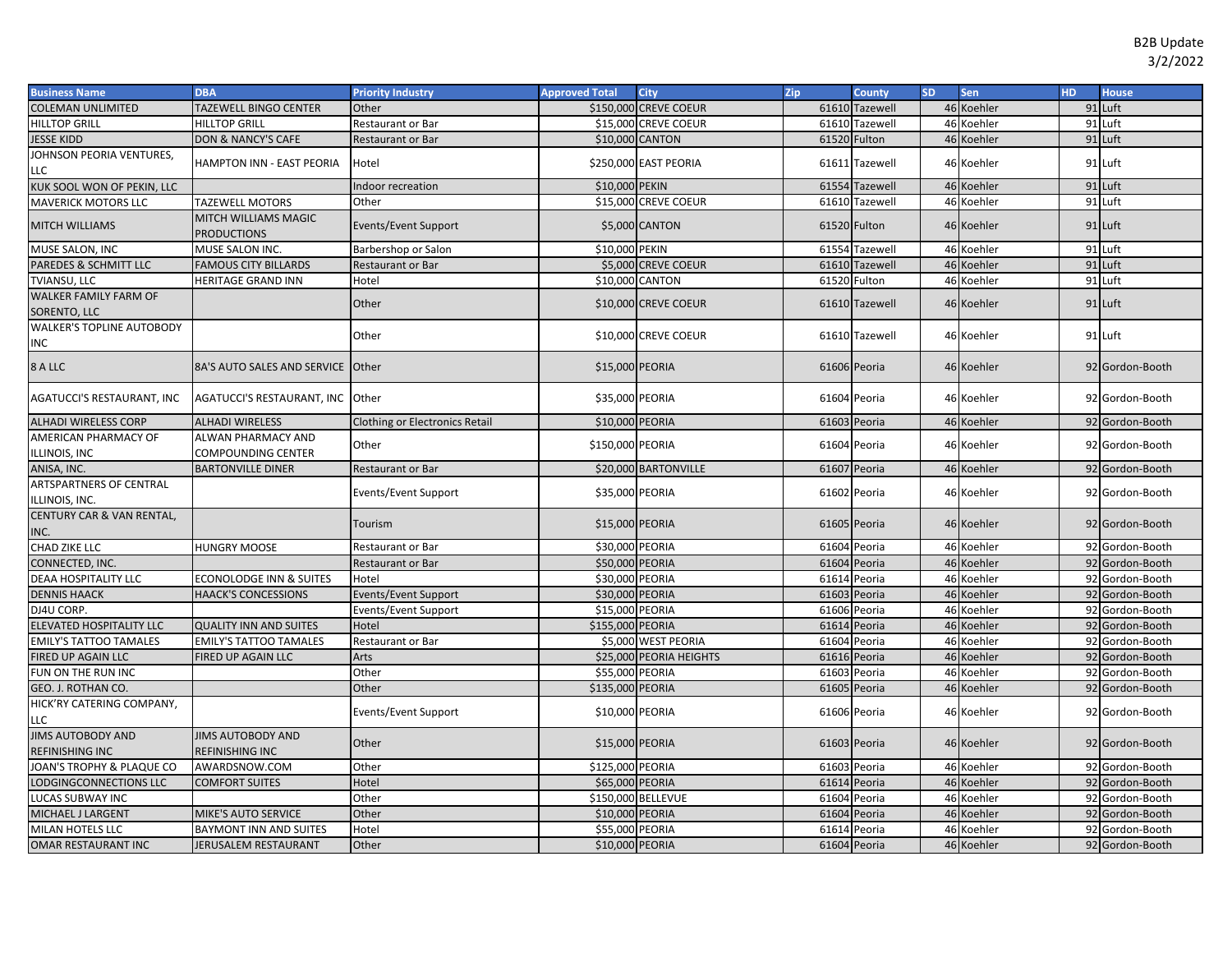| <b>Business Name</b>                                  | <b>DBA</b>                                  | <b>Priority Industry</b>              | <b>Approved Total</b> | <b>City</b>             | Zip          | County           | <b>SD</b> | Sen        | <b>HD</b> | <b>House</b>    |
|-------------------------------------------------------|---------------------------------------------|---------------------------------------|-----------------------|-------------------------|--------------|------------------|-----------|------------|-----------|-----------------|
| <b>ORTIZ AVILES LOS JIMADORES</b>                     | <b>JIMADOR</b>                              | Restaurant or Bar                     | \$15,000 PEORIA       |                         |              | 61606 Peoria     |           | 46 Koehler |           | 92 Gordon-Booth |
| PEORIA RIVERFRONT MUSEUM                              |                                             | Museum or Movie Theater               | \$150,000 PEORIA      |                         |              | 61602 Peoria     |           | 46 Koehler |           | 92 Gordon-Booth |
| PERE MARQUETTE NON-                                   | COURTYARD BY MARRIOTT                       | Hotel                                 | \$250,000 PEORIA      |                         |              | 61602 Peoria     |           | 46 Koehler |           | 92 Gordon-Booth |
| HISTORIC TENANT, LLC                                  | PEORIA DOWNTOWN                             |                                       |                       |                         |              |                  |           |            |           |                 |
| PHOTOGRAPHY BY JILL, LTD                              | JILL WAKEFIELD PORTRAITS                    | Arts                                  |                       | \$20,000 PEORIA HEIGHTS | 61616 Peoria |                  |           | 46 Koehler |           | 92 Gordon-Booth |
| PROSPECT TV & SOUND SERVICE PROSPECT SOUND & LIGHTING |                                             | Events/Event Support                  | \$20,000 PEORIA       |                         |              | 61603 Peoria     |           | 46 Koehler |           | 92 Gordon-Booth |
| RACKS ON THE ROCKS INC.                               | RACKS ON THE ROCKS                          | Indoor recreation                     | \$40,000 PEORIA       |                         | 61604 Peoria |                  |           | 46 Koehler |           | 92 Gordon-Booth |
| RUDD'S TEAM AND TROPHY INC                            |                                             | Events/Event Support                  | \$10,000 PEORIA       |                         |              | 61603 Peoria     |           | 46 Koehler |           | 92 Gordon-Booth |
| SLOW HAND BBQ LLC                                     |                                             | <b>Restaurant or Bar</b>              | \$15,000 PEORIA       |                         | 61616 Peoria |                  |           | 46 Koehler |           | 92 Gordon-Booth |
| SOO KIM MARTIAL ARTS INC.                             | SOO KIM MARTIAL ARTS INC.                   | <b>Fitness Centers</b>                | \$15,000 PEORIA       |                         | 61606 Peoria |                  | 46        | Koehler    |           | 92 Gordon-Booth |
| <b>SUGAR PEORIA INC</b>                               |                                             | <b>Restaurant or Bar</b>              | \$60,000 PEORIA       |                         | 61603        | Peoria           | 46        | Koehler    |           | 92 Gordon-Booth |
| TANNER BROWN MUSIC                                    | <b>STEADY FLOW</b>                          | Events/Event Support                  |                       | \$5,000 PEORIA          | 61602        | Peoria           | 46        | Koehler    |           | 92 Gordon-Booth |
| TEJS SPORTS CONNECTION INC                            |                                             | <b>Restaurant or Bar</b>              | \$10,000              | <b>PEORIA</b>           | 61603        | Peoria           | 46        | Koehler    |           | 92 Gordon-Booth |
| THOMAS M. MADIGAN                                     | <b>RAPID PRINT</b>                          | Other                                 | \$5,000               | <b>PEORIA</b>           | 61606        | Peoria           | 46        | Koehler    |           | 92 Gordon-Booth |
| THOMPSON CLEANING                                     | THOMPSON CLEANING                           | Other                                 |                       | \$5,000 PEORIA          | 61603        | Peoria           | 46        | Koehler    |           | 92 Gordon-Booth |
| TJM FOODS, INC.                                       | <b>LITTLE CAESARS</b>                       | Restaurant or Bar                     |                       | \$5,000 PEORIA          |              | 61604 Peoria     | 46        | Koehler    |           | 92 Gordon-Booth |
| ULRICH'S REBELLION ROOM INC                           | ULRICH'S REBELLION ROOM<br><b>NC</b>        | <b>Restaurant or Bar</b>              | \$40,000 PEORIA       |                         | 61602 Peoria |                  |           | 46 Koehler |           | 92 Gordon-Booth |
| WHITEYS TIP TOP INC                                   |                                             | <b>Restaurant or Bar</b>              | \$10,000 PEORIA       |                         | 61604 Peoria |                  |           | 46 Koehler |           | 92 Gordon-Booth |
| <b>WW VENTURES LLC</b>                                | <b>SHELTON'S BAR</b>                        | <b>Restaurant or Bar</b>              |                       | \$65,000 WEST PEORIA    | 61604        | Peoria           |           | 46 Koehler |           | 92 Gordon-Booth |
| 4D5W INC                                              | <b>MACOMB SQUARE MUSIC</b>                  | <b>Clothing or Electronics Retail</b> |                       | \$5,000 MACOMB          |              | 61455 McDonough  |           | 47 Tracy   |           | 93 Hammond      |
| AMERICAN LEGION HARRY E<br>WILES POST 381             |                                             | <b>Restaurant or Bar</b>              |                       | \$15,000 ABINGDON       |              | 61410 Washington |           | 47 Tracy   |           | 93 Hammond      |
| AMP ELECTRICAL SERVICES INC.                          |                                             | Other                                 |                       | \$100,000 GALESBURG     | 61401 Knox   |                  |           | 47 Tracy   |           | 93 Hammond      |
| <b>BAKED PIZZAS LLC</b>                               | <b>BAKED</b>                                | Other                                 |                       | \$10,000 GALESBURG      | 61401 Knox   |                  |           | 47 Tracy   |           | 93 Hammond      |
| <b>BERNARDI BROTHERS II, INC</b>                      | SIDETRAX BAR & GRILL                        | Restaurant or Bar                     |                       | \$60,000 GALESBURG      | 61401 Knox   |                  |           | 47 Tracy   |           | 93 Hammond      |
| <b>BOND CONSTRUCTION</b><br><b>COMPANY</b>            |                                             | Events/Event Support                  |                       | \$10,000 GALESBURG      | 61401 Knox   |                  |           | 47 Tracy   |           | 93 Hammond      |
| <b>BOSSMAN ENTERPRISES LLC</b>                        | THE CHANGE OF PACE                          | Other                                 |                       | \$10,000 MACOMB         |              | 61455 McDonough  |           | 47 Tracy   |           | 93 Hammond      |
| <b>CASSADY MARTIAL ARTS</b><br>ACADEMY, LLC           | CASSADY MARTIAL ARTS<br><b>ACADEMY, LLC</b> | <b>Fitness Centers</b>                |                       | \$5,000 MACOMB          |              | 61455 McDonough  |           | 47 Tracy   |           | 93 Hammond      |
| CEDAR CREEK HALL LLC                                  |                                             | Restaurant or Bar                     |                       | \$15,000 GALESBURG      | 61401 Knox   |                  |           | 47 Tracy   |           | 93 Hammond      |
| <b>CORNER CONNECTION INC.</b>                         |                                             | <b>Restaurant or Bar</b>              |                       | \$20,000 GALESBURG      | 61401        | Knox             |           | 47 Tracy   |           | 93 Hammond      |
| DAWG HAUS                                             |                                             | Other                                 |                       | \$5,000 MACOMB          |              | 61455 McDonough  |           | 47 Tracy   |           | 93 Hammond      |
| <b>ENCHANTED FLORIST</b>                              |                                             | Other                                 |                       | \$5,000 MACOMB          |              | 61455 McDonough  |           | 47 Tracy   |           | 93 Hammond      |
| <b>FASHION CLEANERS</b>                               |                                             | Laundry Services or Dry-cleaning      |                       | \$5,000 GALESBURG       | 61401 Knox   |                  |           | 47 Tracy   |           | 93 Hammond      |
| FIRST GLASS INC                                       |                                             | Other                                 |                       | \$20,000 GALESBURG      | 61401        | Knox             |           | 47 Tracy   |           | 93 Hammond      |
| FORMAL WEAR OF GALESBURG                              | DUCKYS FORMAL WEAR OF<br>GALESBURG          | <b>Clothing or Electronics Retail</b> |                       | \$40,000 GALESBURG      | 61401 Knox   |                  |           | 47 Tracy   |           | 93 Hammond      |
| FREAK, INC.                                           | THE RITZ                                    | <b>Restaurant or Bar</b>              |                       | \$35,000 MACOMB         |              | 61455 McDonough  |           | 47 Tracy   |           | 93 Hammond      |
| <b>G&amp;G PARTNERS</b>                               | THE OLD DAIRY                               | Restaurant or Bar                     |                       | \$20,000 MACOMB         |              | 61455 McDonough  |           | 47 Tracy   |           | 93 Hammond      |
| <b>GALESBURG PROPERTIES LLC</b>                       | BEST WESTERN PRAIRIE INN                    | Hotel                                 |                       | \$165,000 GALESBURG     | 61401        | Knox             |           | 47 Tracy   |           | 93 Hammond      |
| <b>GJN DEVELOPMENT LLC</b>                            | <b>GJN DEVELOPMENT LLC</b>                  | Restaurant or Bar                     |                       | \$150,000 BUSHNELL      |              | 61422 Mcdonough  |           | 47 Tracy   |           | 93 Hammond      |
| <b>GUMBARTS INC</b>                                   |                                             | Other                                 |                       | \$10,000 MACOMB         |              | 61455 McDonough  |           | 47 Tracy   |           | 93 Hammond      |
| HOI ENTERPRISES LTD                                   | SPORTS CORNER @ 124                         | Restaurant or Bar                     |                       | \$30,000 MACOMB         |              | 61455 McDonough  |           | 47 Tracy   |           | 93 Hammond      |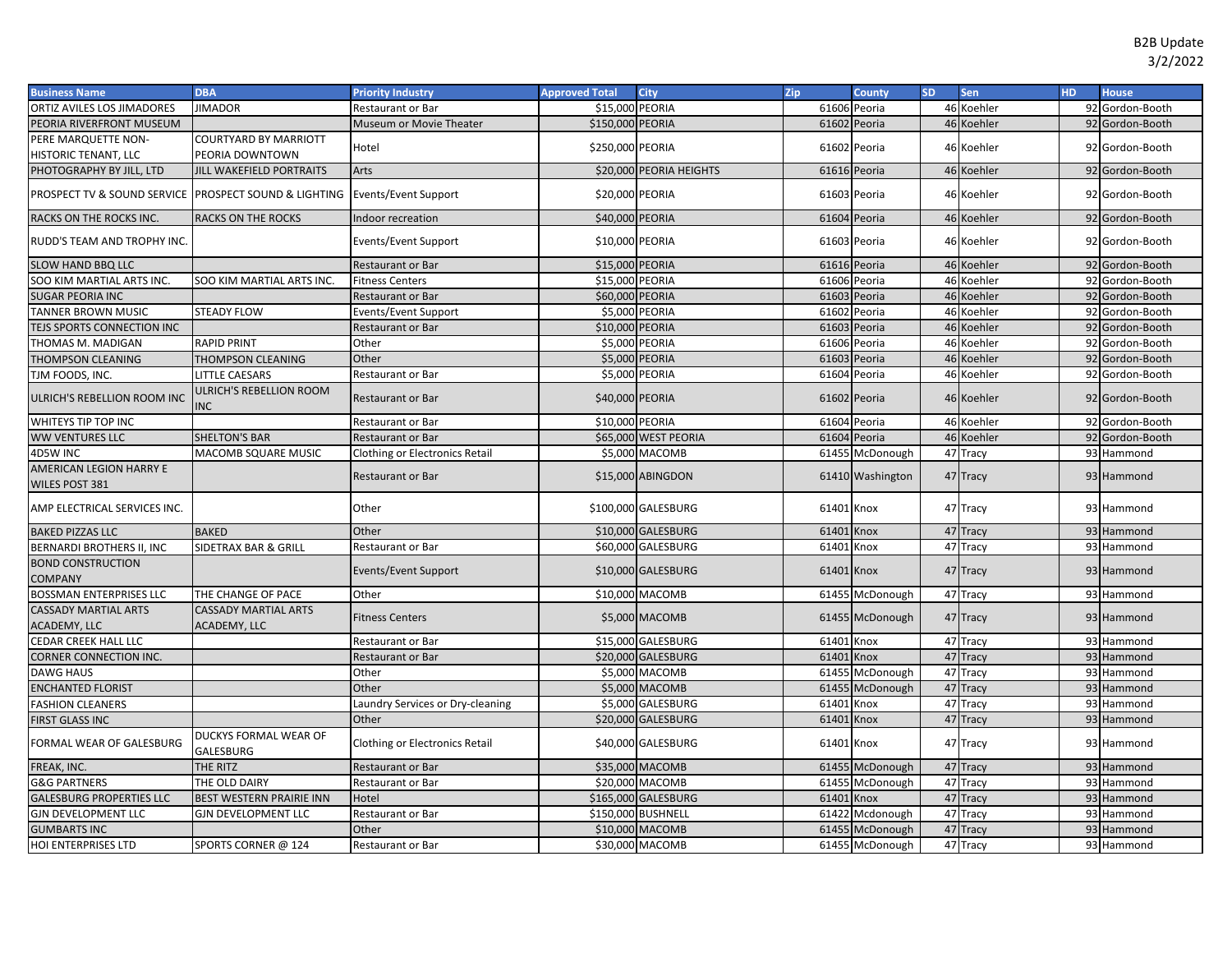| <b>Business Name</b>                                | <b>DBA</b>                                                        | <b>Priority Industry</b>         | <b>Approved Total</b> | <b>City</b>         | Zip        | <b>County</b>   | <b>SD</b> | Sen      | <b>HD</b> | <b>House</b> |
|-----------------------------------------------------|-------------------------------------------------------------------|----------------------------------|-----------------------|---------------------|------------|-----------------|-----------|----------|-----------|--------------|
| <b>RON SPIKE BREWING COMPANY</b>                    |                                                                   | Restaurant or Bar                |                       | \$115,000 GALESBURG | 61401 Knox |                 |           | 47 Tracy |           | 93 Hammond   |
| KNOX COUNTY BREWING<br>COMPANY, LLC                 | KNOX COUNTY BREWING CO.                                           | Other                            |                       | \$5,000 GALESBURG   | 61401 Knox |                 |           | 47 Tracy |           | 93 Hammond   |
| LOCKE'S ROOFING AND SIDING,<br>INC.                 |                                                                   | Other                            |                       | \$45,000 GALESBURG  | 61401 Knox |                 |           | 47 Tracy |           | 93 Hammond   |
| LOS TAPATIOS                                        |                                                                   | Restaurant or Bar                |                       | \$40,000 MACOMB     |            | 61455 McDonough |           | 47 Tracy |           | 93 Hammond   |
| MACOMB DRY CLEANERS 2.0 LLC MACOMB DRY CLEANERS 2.0 |                                                                   | Laundry Services or Dry-cleaning |                       | \$5,000 MACOMB      |            | 61455 McDonough |           | 47 Tracy |           | 93 Hammond   |
| MAGNOLIA'S CATERING<br>INC.71352169                 | MAGNOLIA'S CATERING INC                                           | Other                            |                       | \$25,000 MACOMB     |            | 61455 McDonough |           | 47 Tracy |           | 93 Hammond   |
| MAPLE LEAF ENTERPRISES II LLC                       |                                                                   | <b>Restaurant or Bar</b>         |                       | \$65,000 MACOMB     |            | 61455 McDonough |           | 47 Tracy |           | 93 Hammond   |
| MARGARET GOODING                                    | THE BOOK POST II                                                  | Other                            |                       | \$5,000 MACOMB      |            | 61455 McDonough |           | 47 Tracy |           | 93 Hammond   |
| MARY ANN'S LANDSCAPING                              |                                                                   | Other                            |                       | \$5,000 MACOMB      |            | 61455 McDonough |           | 47 Tracy |           | 93 Hammond   |
| MASA SUSHI HIBACHI<br>STEAKHOUSE INC                | MASA SUSHI HIBACHI<br><b>STEAKHOUSE</b>                           | Other                            |                       | \$15,000 GALESBURG  | 61401 Knox |                 |           | 47 Tracy |           | 93 Hammond   |
| MICHAEL ESKRIDGE NCLMT AND<br>TRACY ESKRIDGE        | MICHAEL ESKRIDGE NCLMT<br><b>AND TRACY ESKRIDGE</b>               | Barbershop or Salon              |                       | \$10,000 GALESBURG  | 61401 Knox |                 |           | 47 Tracy |           | 93 Hammond   |
| NEW COPPERFIELD'S BOOK<br>SERVICE, INC.             |                                                                   | Other                            |                       | \$5,000 MACOMB      |            | 61455 McDonough |           | 47 Tracy |           | 93 Hammond   |
| OASIS A JEANINE DUNN SALON<br>LLC                   |                                                                   | Barbershop or Salon              |                       | \$15,000 GALESBURG  | 61401 Knox |                 |           | 47 Tracy |           | 93 Hammond   |
| OK H CURTIS                                         | KOREANA                                                           | Other                            |                       | \$15,000 GALESBURG  | 61401      | Knox            |           | 47 Tracy |           | 93 Hammond   |
| PEACE OF EARTH LODGE                                | PEACE OF EARTH<br><b>ENVIRONMENTAL LEARNING</b><br>CENTER & LODGE | Hotel                            |                       | \$5,000 RUSHVILLE   |            | 62681 Schuyler  |           | 47 Tracy |           | 93 Hammond   |
| PLATINUM HAIR SALON                                 |                                                                   | Barbershop or Salon              |                       | \$5,000 MACOMB      |            | 61455 McDonough |           | 47 Tracy |           | 93 Hammond   |
| PLATINUM HAIR SALON                                 | PLATINUM HAIR SALON                                               | Barbershop or Salon              |                       | \$5,000 MACOMB      |            | 61455 McDonough |           | 47 Tracy |           | 93 Hammond   |
| PRAIRIE PLAYERS CIVIC THEATRE                       |                                                                   | Arts                             |                       | \$5,000 GALESBURG   | 61401 Knox |                 |           | 47 Tracy |           | 93 Hammond   |
| PRINCESS THEATER<br><b>FOUNDATION</b>               |                                                                   | Museum or Movie Theater          |                       | \$10,000 RUSHVILLE  |            | 62681 Schuyler  |           | 47 Tracy |           | 93 Hammond   |
| RICHARD BAUGH                                       | <b>DICK'S BARBER SHOP</b>                                         | Barbershop or Salon              |                       | \$5,000 MACOMB      |            | 61455 McDonough |           | 47 Tracy |           | 93 Hammond   |
| ROCK & FIRE, LLC                                    | PENN STATION EAST COAST<br><b>SUBS</b>                            | <b>Restaurant or Bar</b>         |                       | \$5,000 RUSHVILLE   |            | 62681 Schuyler  |           | 47 Tracy |           | 93 Hammond   |
| SHUBHANGO INC                                       | AMERICA BEST VALUE INN<br>MACOMB                                  | Hotel                            |                       | \$25,000 MACOMB     |            | 61455 McDonough |           | 47 Tracy |           | 93 Hammond   |
| <b>TACO HIDEOUT</b>                                 |                                                                   | Restaurant or Bar                |                       | \$10,000 GALESBURG  | 61401 Knox |                 |           | 47 Tracy |           | 93 Hammond   |
| <b>F-BONE INC</b>                                   | THE CAFE                                                          | Restaurant or Bar                |                       | \$35,000 MACOMB     | 61455      | McDonough       |           | 47 Tracy |           | 93 Hammond   |
| THE ATTIC OF MACOMB LLC                             | THE ATTIC OF MACOMB LLC                                           | Other                            |                       | \$10,000 MACOMB     |            | 61455 McDonough |           | 47 Tracy |           | 93 Hammond   |
| THE BAR 65 LLC                                      | THE BAR 65                                                        | Restaurant or Bar                |                       | \$30,000 GALESBURG  | 61401      | Knox            |           | 47 Tracy |           | 93 Hammond   |
| THE BARBER SHOP                                     |                                                                   | Barbershop or Salon              |                       | \$5,000 MACOMB      |            | 61455 McDonough |           | 47 Tracy |           | 93 Hammond   |
| THE NAIL SALON,LLC                                  | THE NAIL SALON                                                    | Barbershop or Salon              |                       | \$10,000 MACOMB     |            | 61455 McDonough |           | 47 Tracy |           | 93 Hammond   |
| WESTERN ILLINOIS MUSEUM                             | WESTERN ILLINOIS MUSEUM                                           | Museum or Movie Theater          |                       | \$15,000 MACOMB     |            | 61455 McDonough |           | 47 Tracy |           | 93 Hammond   |
| WFA LLC.                                            | 156 EAST BAR AND GRILL                                            | Restaurant or Bar                |                       | \$25,000 GALESBURG  | 61401      | Knox            |           | 47 Tracy |           | 93 Hammond   |
| WILBUR'S MILL, INC.                                 | THE FORUM/TWODOGS BAR                                             | <b>Restaurant or Bar</b>         |                       | \$35,000 MACOMB     |            | 61455 McDonough |           | 47 Tracy |           | 93 Hammond   |
| Z'S BREAKFAST AND LUNCH                             | Z'S BREAKFAST AND LUNCH                                           | Other                            |                       | \$20,000 MACOMB     |            | 61455 McDonough |           | 47 Tracy |           | 93 Hammond   |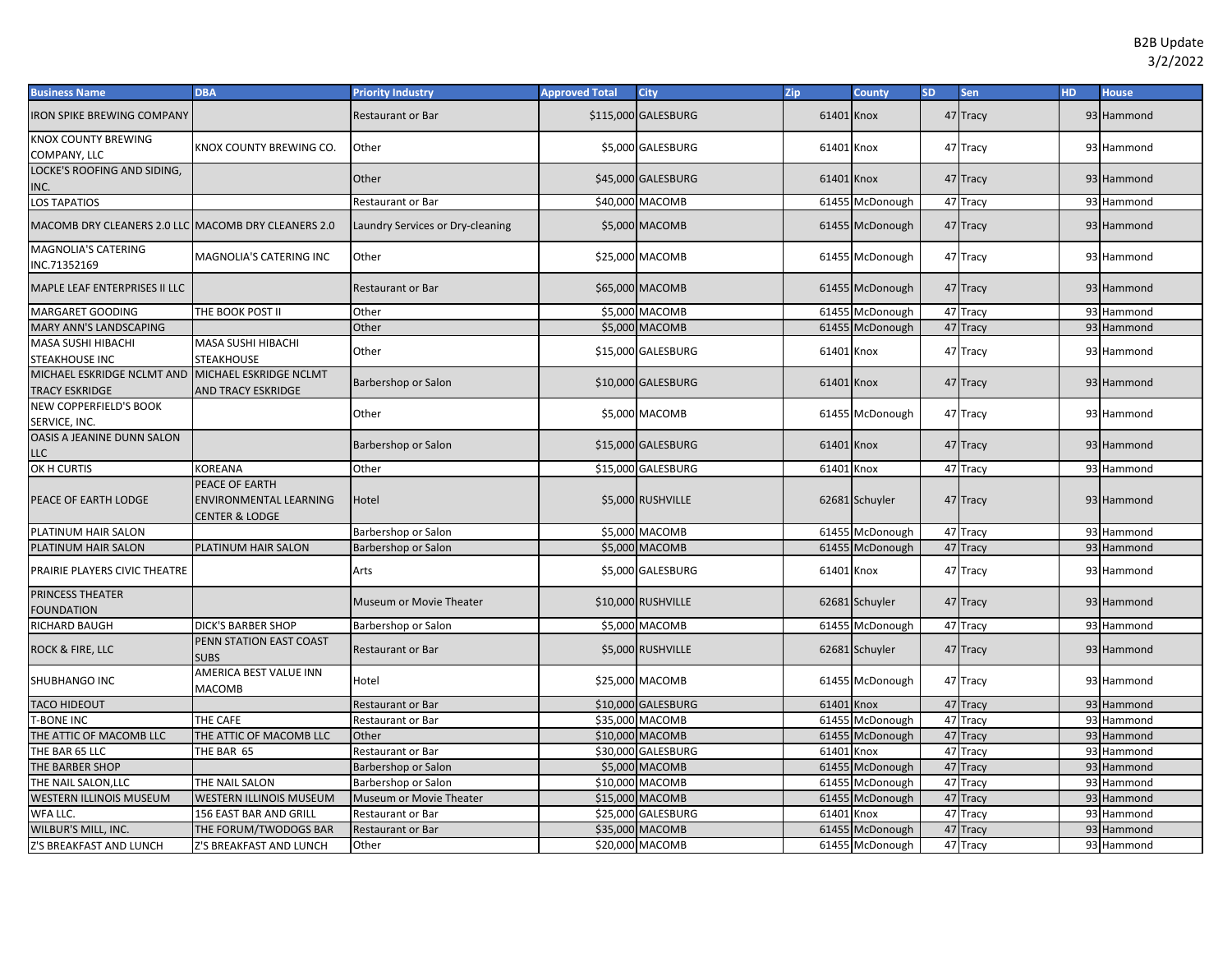| <b>Business Name</b>                                  | <b>DBA</b>                                      | <b>Priority Industry</b>              | <b>Approved Total</b> | <b>City</b>          | Zip | County           | <b>SD</b> | Sen          | <b>HD</b> | <b>House</b> |
|-------------------------------------------------------|-------------------------------------------------|---------------------------------------|-----------------------|----------------------|-----|------------------|-----------|--------------|-----------|--------------|
| <b>BUNCH FAMILY ENTERPRISES,</b>                      | <b>CHOMPZ</b>                                   | <b>Restaurant or Bar</b>              | \$80,000 QUINCY       |                      |     | 62301 Adams      |           | 47 Tracy     |           | 94 Frese     |
| NC.                                                   |                                                 |                                       |                       |                      |     |                  |           |              |           |              |
| CEG CAMP SITE INC.                                    | <b>HAMILTON FAMILY CAFE</b>                     | Restaurant or Bar                     |                       | \$10,000 HAMILTON    |     | 62341 Hancock    |           | 47 Tracy     |           | 94 Frese     |
| FOR HOME & HER, LLC                                   |                                                 | <b>Clothing or Electronics Retail</b> | \$10,000 QUINCY       |                      |     | 62301 Adams      |           | 47 Tracy     |           | 94 Frese     |
| <b>GARY DOETSCH</b>                                   |                                                 | Other                                 |                       | \$10,000 MONMOUTH    |     | 61462 Warren     |           | 47 Tracy     |           | 94 Frese     |
| GEM CITY DEVELOPERS, L.L.C.                           | MICROTEL INN AND SUITES BY<br><b>WYNDHAM</b>    | Hotel                                 | \$45,000 QUINCY       |                      |     | 62301 Adams      |           | 47 Tracy     |           | 94 Frese     |
| <b>GRANNYS DINNER BELL INC</b>                        | <b>GRANNYS DINNER BELL INC</b>                  | Other                                 |                       | \$5,000 MONMOUTH     |     | 61462 Warren     |           | 47 Tracy     |           | 94 Frese     |
| <b>HOWELL AND HART</b><br><b>ENTERPRISES LLC</b>      | <b>DRAKES STEAK &amp; ALE</b>                   | <b>Restaurant or Bar</b>              | \$135,000 QUINCY      |                      |     | 62301 Adams      |           | 47 Tracy     |           | 94 Frese     |
| KATIE STEELE                                          | THE LUNCH BOX                                   | Restaurant or Bar                     |                       | \$15,000 ROSEVILLE   |     | 61473 Warren     |           | 47 Tracy     |           | 94 Frese     |
| MAUDE SPECKLEBELLY'S                                  | <b>MAUDE SPECKLEBELLY'S</b>                     | Clothing or Electronics Retail        |                       | \$10,000 MONMOUTH    |     | 61462 Warren     |           | 47 Tracy     |           | 94 Frese     |
| MONMOUTH AREA CHAMBER<br>OF COMMERCE                  | MONMOUTH AREA CHAMBER<br>OF COMMERCE            | Other                                 |                       | \$10,000 MONMOUTH    |     | 61462 Warren     |           | 47 Tracy     |           | 94 Frese     |
| NIKO & BAKA INC                                       | MAPLE CITY RESTAURANT                           | <b>Restaurant or Bar</b>              |                       | \$35,000 MONMOUTH    |     | 61462 Warren     |           | 47 Tracy     |           | 94 Frese     |
| <b>QUINCY SYMPHONY ORCHESTRA</b>                      | <b>QUINCY SYMPHONY</b><br>ORCHESTRA ASSOCIATION | Arts                                  | \$10,000 QUINCY       |                      |     | 62301 Adams      |           | 47 Tracy     |           | 94 Frese     |
| SOUTHEASTERN STRENGTH &<br><b>FITNESS</b>             | SOUTHEASTERN STRENGTH &<br><b>FITNESS</b>       | <b>Fitness Centers</b>                |                       | \$5,000 OQUAWKA      |     | 61469 Henderson  |           | 47 Tracy     |           | 94 Frese     |
| <b>TAMMY ENGLE</b>                                    | COTTAGE CORNER                                  | Restaurant or Bar                     |                       | \$10,000 MONMOUTH    |     | 61462 Warren     |           | 47 Tracy     |           | 94 Frese     |
| 55 DEVELOPMENT, LLC                                   | <b>NANCY'S PIZZA</b>                            | <b>Restaurant or Bar</b>              |                       | \$15,000 LITCHFIELD  |     | 62056 Montgomery |           | 48 Turner, D |           | 95 Bourne    |
| ALVERSON SOUND INC                                    | ALVERSON SOUND INC.                             | Events/Event Support                  |                       | \$5,000 COFFEEN      |     | 62017 Montgomery |           | 48 Turner, D |           | 95 Bourne    |
| BRIANNA WOLF PHOTOGRAPHY,<br>LLC                      |                                                 | Arts                                  |                       | \$5,000 NOKOMIS      |     | 62075 Montgomery |           | 48 Turner, D |           | 95 Bourne    |
| BRIAR ROSE COUNTRY LLC                                | THE BRIAR ROSE                                  | <b>Clothing or Electronics Retail</b> |                       | \$10,000 LITCHFIELD  |     | 62056 Montgomery |           | 48 Turner, D |           | 95 Bourne    |
| CHANDLER BROTHERS, INC.                               | PIZZA MAN & ICE CREAM MAN                       | Other                                 |                       | \$40,000 LITCHFIELD  |     | 62056 Montgomery |           | 48 Turner, D |           | 95 Bourne    |
| E.D. INVESTMENTS, INC                                 | E.D. INVESTMENTS, INC                           | Other                                 |                       | \$150,000 LITCHFIELD |     | 62056 Montgomery |           | 48 Turner, D |           | 95 Bourne    |
| <b>FINANCIAL SERVICES OF</b><br><b>AMERICA INC</b>    |                                                 | Other                                 |                       | \$10,000 LITCHFIELD  |     | 62056 Montgomery |           | 48 Turner, D |           | 95 Bourne    |
| FLORINDA'S RISTORANTE<br><b>ITALIANO INC.</b>         | FLORINDA'S RISTORANTE<br><b>ITALIANO INC.</b>   | Restaurant or Bar                     |                       | \$45,000 TAYLORVILLE |     | 62568 Christian  |           | 48 Turner, D |           | 95 Bourne    |
| <b>HELD SALES</b>                                     | <b>HELD SALES</b>                               | Other                                 |                       | \$10,000 RAYMOND     |     | 62560 Montgomery |           | 48 Turner, D |           | 95 Bourne    |
| AND N ENTERPRISES OF IL INC.                          | <b>HOLIDAY INN EXPRESS AND</b><br>SUITES        | Hotel                                 |                       | \$120,000 LITCHFIELD |     | 62056 Montgomery |           | 48 Turner, D |           | 95 Bourne    |
| IL BRANDT LLC LITCHFIELD                              | <b>HUDDLEHOUSE</b>                              | <b>Restaurant or Bar</b>              |                       | \$10,000 LITCHFIELD  |     | 62056 Montgomery |           | 48 Turner, D |           | 95 Bourne    |
| JMJ FOODS, INC.                                       |                                                 | Restaurant or Bar                     |                       | \$45,000 LITCHFIELD  |     | 62056 Montgomery |           | 48 Turner, D |           | 95 Bourne    |
| LAXMI MEERA HOSPITALITY LLC BAYMONT BY WYNDHAM        |                                                 | Hotel                                 |                       | \$70,000 LITCHFIELD  |     | 62056 Montgomery |           | 48 Turner, D |           | 95 Bourne    |
| LIONESS INC.,                                         | <b>MYFORMALS</b>                                | Clothing or Electronics Retail        |                       | \$100,000 LITCHFIELD |     | 62056 Montgomery |           | 48 Turner, D |           | 95 Bourne    |
| LITCHFIELD HOTEL VENTURES<br>LLC                      | <b>HAMPTON INN</b>                              | Hotel                                 |                       | \$80,000 LITCHFIELD  |     | 62056 Montgomery |           | 48 Turner, D |           | 95 Bourne    |
| LITCHFIELD MUSEUM & ROUTE<br><b>66 WELCOME CENTER</b> |                                                 | Museum or Movie Theater               |                       | \$20,000 LITCHFIELD  |     | 62056 Montgomery |           | 48 Turner, D |           | 95 Bourne    |
| <b>LUXURY NAILS &amp; SPA</b>                         | LUXURY NAILS & SPA                              | Barbershop or Salon                   |                       | \$15,000 LITCHFIELD  |     | 62056 Montgomery |           | 48 Turner, D |           | 95 Bourne    |
| <b>RENEE WYNN</b>                                     | CREATIVE FLAIR                                  | <b>Clothing or Electronics Retail</b> |                       | \$20,000 LITCHFIELD  |     | 62056 Montgomery |           | 48 Turner, D |           | 95 Bourne    |
| RONCO'S CUSTOMS & AUTO<br><b>BODY</b>                 |                                                 | Other                                 |                       | \$15,000 LITCHFIELD  |     | 62056 Montgomery |           | 48 Turner, D |           | 95 Bourne    |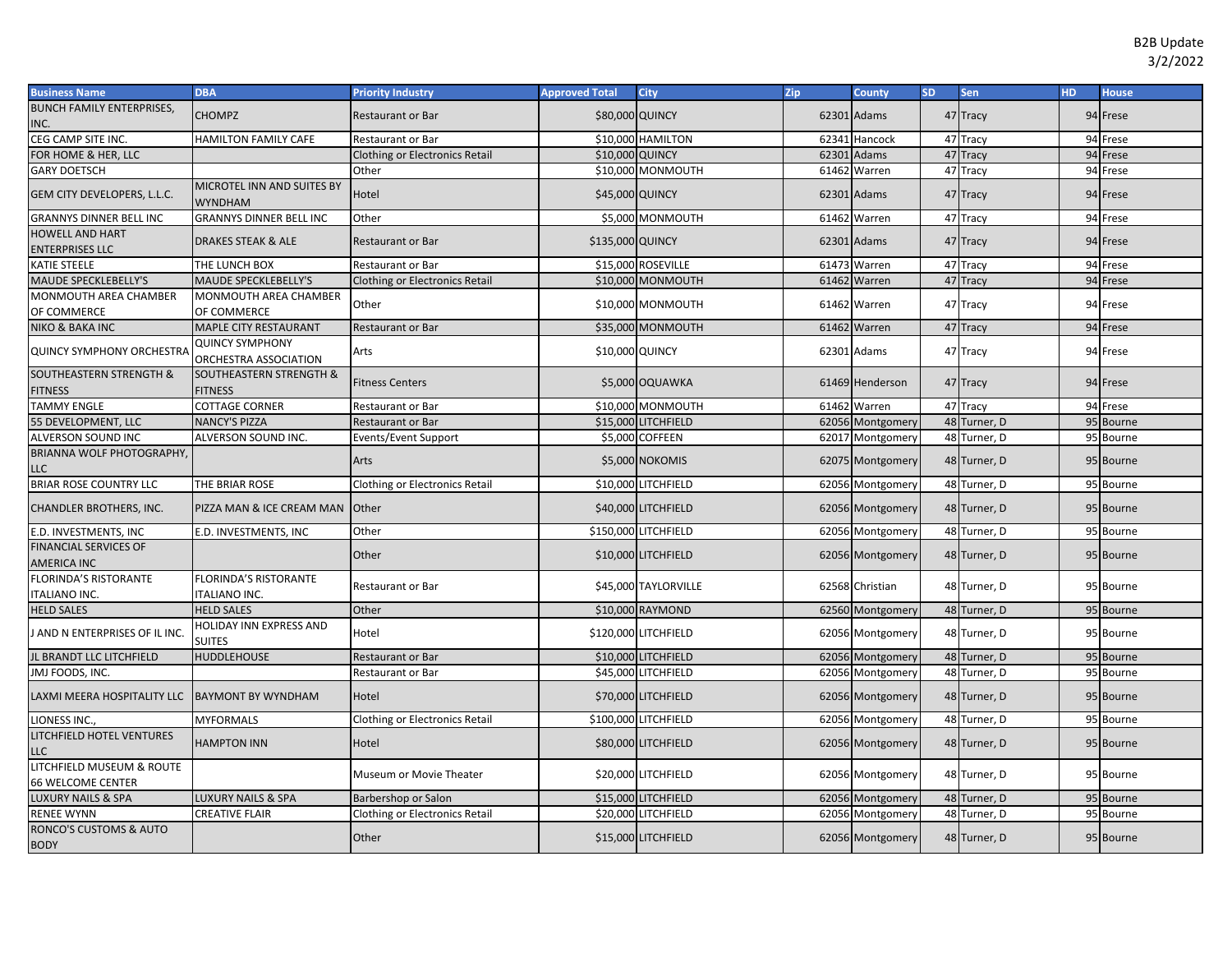| <b>Business Name</b>                               | <b>DBA</b>                                                                                                         | <b>Priority Industry</b>   | <b>Approved Total</b> | <b>City</b>            | Zip | <b>County</b>    | <b>SD</b> | <b>Sen</b>   | HD. | <b>House</b> |
|----------------------------------------------------|--------------------------------------------------------------------------------------------------------------------|----------------------------|-----------------------|------------------------|-----|------------------|-----------|--------------|-----|--------------|
| SAI RAM HOSPITALITY INC                            | <b>QUALITY INN AND SUITES</b>                                                                                      | Hotel                      |                       | \$65,000 LITCHFIELD    |     | 62056 Montgomery |           | 48 Turner, D |     | 95 Bourne    |
| SHERER HCM, LLC                                    | THE EVENT CENTER OF<br><b>MONTGOMERY COUNTY</b>                                                                    | Events/Event Support       |                       | \$5,000 TAYLOR SPRINGS |     | 62089 Montgomery |           | 48 Turner, D |     | 95 Bourne    |
| SHOOTERS RETREAT INC                               | <b>SHOOTERS RETREAT INC</b>                                                                                        | Indoor recreation          |                       | \$5,000 LITCHFIELD     |     | 62056 Montgomery |           | 48 Turner, D |     | 95 Bourne    |
| TIMOTHY L. ISHMAEL, MD, PC                         | TIMOTHY L. ISHMAEL, MD, PC                                                                                         | Other                      |                       | \$20,000 LITCHFIELD    |     | 62056 Montgomery |           | 48 Turner, D |     | 95 Bourne    |
| WHITLOCKCHIEFS, INC                                | <b>CHIEFS</b>                                                                                                      | Other                      |                       | \$25,000 LITCHFIELD    |     | 62056 Montgomery |           | 48 Turner, D |     | 95 Bourne    |
| 3000 SOUTH DIRKSEN LP                              | SPRINGFIELD CROWNE PLAZA                                                                                           | Hotel                      |                       | \$250,000 SPRINGFIELD  |     | 62703 Sangamon   |           | 48 Turner, D |     | 96 Scherer   |
| 3050 SOUTH DIRKSEN LP                              | SPRINGFIELD HOLIDAY INN<br><b>EXPRESS</b>                                                                          | Hotel                      |                       | \$250,000 SPRINGFIELD  |     | 62703 Sangamon   |           | 48 Turner, D |     | 96 Scherer   |
| <b>66 CHIROPRACTIC</b>                             |                                                                                                                    | Other                      |                       | \$5,000 SPRINGFIELD    |     | 62703 Sangamon   |           | 48 Turner, D |     | 96 Scherer   |
| AMA INVESTMENTS INC                                | <b>HOMESTYLE INN &amp; SUITES</b>                                                                                  | Hotel                      |                       | \$10,000 SPRINGFIELD   |     | 62702 Sangamon   |           | 48 Turner, D |     | 96 Scherer   |
| <b>AMY WALKER</b>                                  | AMY'S MASSAGE,<br>REFLEXOLOGY, AND SKIN CARE                                                                       | <b>Barbershop or Salon</b> |                       | \$15,000 DECATUR       |     | 62526 Macon      |           | 48 Turner, D |     | 96 Scherer   |
| ANNIES NAIL SPA INC                                |                                                                                                                    | Barbershop or Salon        |                       | \$30,000 DECATUR       |     | 62526 Macon      |           | 48 Turner, D |     | 96 Scherer   |
| <b>ARYA HOSPITALITY LLC</b>                        | MICROTEL INN AND SUITES BY<br><b>WYNDHAM</b>                                                                       | Hotel                      |                       | \$65,000 SPRINGFIELD   |     | 62703 Sangamon   |           | 48 Turner, D |     | 96 Scherer   |
| <b>ATMIYA INC</b>                                  | <b>SUPER 8</b>                                                                                                     | Hotel                      |                       | \$35,000 SPRINGFIELD   |     | 62703 Sangamon   |           | 48 Turner, D |     | 96 Scherer   |
| <b>AUTUMN STARR ENTERPRISES</b>                    | <b>JUST A LITTLE PRICK</b>                                                                                         | Barbershop or Salon        |                       | \$10,000 DECATUR       |     | 62522 Macon      |           | 48 Turner, D |     | 96 Scherer   |
| BEAUTY ESCAPE LLC                                  |                                                                                                                    | Barbershop or Salon        |                       | \$5,000 DECATUR        |     | 62526 Macon      |           | 48 Turner, D |     | 96 Scherer   |
| <b>BINK, INC</b>                                   | THIRSTY'S SPEAKEASY AND<br><b>GRILLE</b>                                                                           | <b>Restaurant or Bar</b>   |                       | \$30,000 DECATUR       |     | 62526 Macon      |           | 48 Turner, D |     | 96 Scherer   |
| <b>BSJ INCORPORATED</b>                            | <b>MARIO'S PIZZA</b>                                                                                               | Restaurant or Bar          |                       | \$30,000 SPRINGFIELD   |     | 62702 Sangamon   |           | 48 Turner, D |     | 96 Scherer   |
| <b>BUTCH'S</b>                                     | <b>BUTCH'S</b>                                                                                                     | Other                      |                       | \$10,000 SPRINGFIELD   |     | 62702 Sangamon   |           | 48 Turner, D |     | 96 Scherer   |
| <b>BUTTERNUT HUT LLC</b>                           |                                                                                                                    | Other                      |                       | \$30,000 SPRINGFIELD   |     | 62702 Sangamon   |           | 48 Turner, D |     | 96 Scherer   |
| <b>CANCUN III INC</b>                              |                                                                                                                    | <b>Restaurant or Bar</b>   |                       | \$45,000 SPRINGFIELD   |     | 62703 Sangamon   |           | 48 Turner, D |     | 96 Scherer   |
| CAPITAL HOSPITALITY, LLC                           | <b>COMFORT SUITES</b>                                                                                              | Hotel                      |                       | \$130,000 SPRINGFIELD  |     | 62703 Sangamon   |           | 48 Turner, D |     | 96 Scherer   |
| CARPENTER STREET HOTEL LLC                         |                                                                                                                    | Hotel                      |                       | \$85,000 SPRINGFIELD   |     | 62712 Sangamon   |           | 48 Turner, D |     | 96 Scherer   |
| <b>CLAY'S POPEYE'S BBQ</b>                         | <b>CLAY'S POPEYE'S BBQ</b>                                                                                         | Restaurant or Bar          |                       | \$5,000 SPRINGFIELD    |     | 62703 Sangamon   |           | 48 Turner, D |     | 96 Scherer   |
| <b>CURTIS DORSEY</b>                               | <b>GO HARD LAWN SERVICE</b>                                                                                        | Other                      |                       | \$5,000 SPRINGFIELD    |     | 62703 Sangamon   |           | 48 Turner, D |     | 96 Scherer   |
| DEW CHILLI PARLORS OF                              | DEW CHILLI PARLORS OF                                                                                              |                            |                       |                        |     |                  |           |              |     |              |
| AMERICA LLC NO 2                                   | AMERICA NO 2                                                                                                       | Restaurant or Bar          |                       | \$30,000 SPRINGFIELD   |     | 62703 Sangamon   |           | 48 Turner, D |     | 96 Scherer   |
| DIRTY SOUTH INC.                                   | <b>DIRTY SOUTH</b>                                                                                                 | Events/Event Support       |                       | \$10,000 SPRINGFIELD   |     | 62703 Sangamon   |           | 48 Turner, D |     | 96 Scherer   |
| DONNIE'S HOMESPUN PIZZA, INC                       |                                                                                                                    | Other                      |                       | \$35,000 DECATUR       |     | 62522 Macon      |           | 48 Turner, D |     | 96 Scherer   |
| DUNKER ELECTRIC SUPPLY, INC                        |                                                                                                                    | Other                      |                       | \$150,000 DECATUR      |     | 62526 Macon      |           | 48 Turner, D |     | 96 Scherer   |
| EHRHARDT HOSPITALITY, LLC                          | RESIDENCE INN - SPRINGFIELD,<br>IL / CANDLEWOOD SUITES -<br>SPRINGFIELD, IL /<br>CANDLEWOOD SUITES -<br>NORMAL, IL | Hotel                      |                       | \$245,000 SPRINGFIELD  |     | 62703 Sangamon   |           | 48 Turner, D |     | 96 Scherer   |
| FUJI DECATUR RESTAURANT INC TOKI HIBACHI AND SUSHI |                                                                                                                    | <b>Restaurant or Bar</b>   |                       | \$75,000 DECATUR       |     | 62526 Macon      |           | 48 Turner, D |     | 96 Scherer   |
| GIFTS AND MORE, INC.                               | GIFTS AND MORE, INC.                                                                                               | Other                      |                       | \$65,000 SPRINGFIELD   |     | 62702 Sangamon   |           | 48 Turner, D |     | 96 Scherer   |
| <b>GRAVES ENTERPRISE COMPANY</b>                   |                                                                                                                    | Other                      |                       | \$10,000 DECATUR       |     | 62522 Macon      |           | 48 Turner, D |     | 96 Scherer   |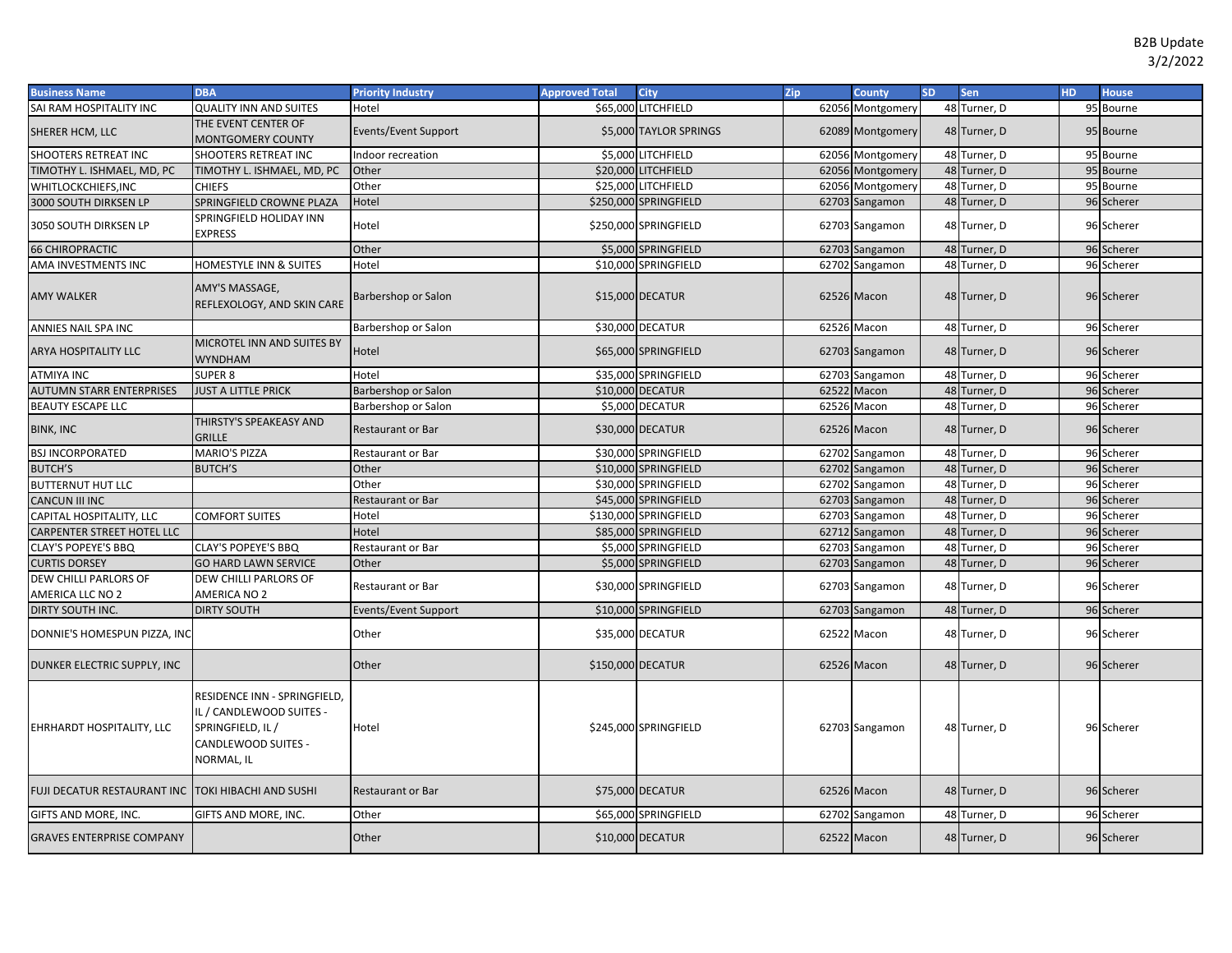| <b>Business Name</b>                            | <b>DBA</b>                                        | <b>Priority Industry</b>              | <b>Approved Total</b> | <b>City</b>           | Zip   | <b>County</b>  | SD. | Sen          | <b>HD</b> | <b>House</b> |
|-------------------------------------------------|---------------------------------------------------|---------------------------------------|-----------------------|-----------------------|-------|----------------|-----|--------------|-----------|--------------|
| HILLBILLY INC                                   | <b>DEBBIES DINER</b>                              | Restaurant or Bar                     |                       | \$30,000 DECATUR      | 62526 | Macon          |     | 48 Turner, D |           | 96 Scherer   |
| <b>KRL SERVICES INC</b>                         | <b>PRO EMP &amp; ASSOCIATES</b>                   | Other                                 | \$150,000 DECATUR     |                       |       | 62522 Macon    |     | 48 Turner, D |           | 96 Scherer   |
| LEGACY THEATRE INC. NFP                         | THE LEGACY THEATRE                                | Museum or Movie Theater               |                       | \$40,000 SPRINGFIELD  | 62704 | Sangamon       |     | 48 Turner, D |           | 96 Scherer   |
| LOS MATADORES INC                               |                                                   | Restaurant or Bar                     |                       | \$30,000 DECATUR      |       | 62522 Macon    |     | 48 Turner, D |           | 96 Scherer   |
| LULUS DINER II INC                              | <b>LULUS DINER</b>                                | Restaurant or Bar                     |                       | \$40,000 SPRINGFIELD  | 62703 | Sangamon       |     | 48 Turner, D |           | 96 Scherer   |
| LUNA NUEVA INC                                  | <b>NEW MOON CAFE</b>                              | Restaurant or Bar                     |                       | \$15,000 DECATUR      |       | 62521 Macon    |     | 48 Turner, D |           | 96 Scherer   |
| MAA INVESTMENTS INC                             | <b>MANSION VIEW INN &amp; SUITES</b>              | Hotel                                 |                       | \$20,000 SPRINGFIELD  |       | 62701 Sangamon |     | 48 Turner, D |           | 96 Scherer   |
| MAY VENTURS, INC.                               | FLEET FEET DECATUR, IL                            | <b>Clothing or Electronics Retail</b> |                       | \$30,000 DECATUR      |       | 62522 Macon    |     | 48 Turner, D |           | 96 Scherer   |
| MIKE'S                                          |                                                   | Barbershop or Salon                   |                       | \$5,000 SPRINGFIELD   |       | 62703 Sangamon |     | 48 Turner, D |           | 96 Scherer   |
| MR. AUTO ELECTRIC                               | <b>MICHAEL ATTERBERRY</b>                         | Other                                 |                       | \$5,000 SPRINGFIELD   |       | 62703 Sangamon |     | 48 Turner, D |           | 96 Scherer   |
| MS. D'S KITCHEN BAR & GRILL<br>INC.             | MS. D'S KITCHEN                                   | Restaurant or Bar                     |                       | \$10,000 SPRINGFIELD  |       | 62703 Sangamon |     | 48 Turner, D |           | 96 Scherer   |
| NEWELL'S AUTO BODY, INC.                        | NEWELL'S AUTO BODY                                | Other                                 |                       | \$45,000 DECATUR      |       | 62526 Macon    |     | 48 Turner, D |           | 96 Scherer   |
| NORTHWEST DESIGNS OF<br><b>ILLINOIS INC</b>     | <b>OCEANS APPAREL</b>                             | Events/Event Support                  |                       | \$80,000 SPRINGFIELD  |       | 62703 Sangamon |     | 48 Turner, D |           | 96 Scherer   |
| PACE HOSPITALITY LLC.                           | <b>HOLIDAY INN &amp; SUITES</b>                   | Hotel                                 | \$225,000 DECATUR     |                       |       | 62526 Macon    |     | 48 Turner, D |           | 96 Scherer   |
| PROMISE HOSPITALITY LLC                         | BAYMONT INN BY WYNDHAM<br><b>DECATUR</b>          | Hotel                                 |                       | \$65,000 DECATUR      |       | 62526 Macon    |     | 48 Turner, D |           | 96 Scherer   |
| PRT, INC.                                       | TRI MANOR MOTEL                                   | Hotel                                 |                       | \$5,000 DECATUR       |       | 62526 Macon    |     | 48 Turner, D |           | 96 Scherer   |
| REYNOLDS PUBLISHING LLC                         | <b>WHEELS AND DEALS</b>                           | Other                                 |                       | \$25,000 DECATUR      |       | 62522 Macon    |     | 48 Turner, D |           | 96 Scherer   |
| RSP ENTERTAINMENT CORP                          | SPORTSMAN'S                                       | Restaurant or Bar                     |                       | \$30,000 SPRINGFIELD  |       | 62702 Sangamon |     | 48 Turner, D |           | 96 Scherer   |
| SIGNATURE EVENT RENTAL INC                      |                                                   | <b>Events/Event Support</b>           |                       | \$80,000 SPRINGFIELD  |       | 62702 Sangamon |     | 48 Turner, D |           | 96 Scherer   |
| SPECIALIZED OFFICE SERVICES,<br>INC.            |                                                   | Other                                 |                       | \$20,000 SPRINGFIELD  |       | 62703 Sangamon |     | 48 Turner, D |           | 96 Scherer   |
| SPRINGFIELD BALLET COMPANY                      | SPRINGFIELD BALLET COMPANY                        | Arts                                  |                       | \$15,000 SPRINGFIELD  |       | 62701 Sangamon |     | 48 Turner, D |           | 96 Scherer   |
| SPRINGFIELD LODGING, LLC                        | <b>COUNTRY INN &amp; SUITES</b><br>SPRINGFIELD    | Hotel                                 |                       | \$130,000 SPRINGFIELD |       | 62703 Sangamon |     | 48 Turner, D |           | 96 Scherer   |
| SPRINGFIELD MUNICIPAL OPERA<br>ASSOCIATION      |                                                   | Arts                                  |                       | \$70,000 SPRINGFIELD  |       | 62712 Sangamon |     | 48 Turner, D |           | 96 Scherer   |
| SPRINGFIELD URBAN LEAGUE,<br><b>INC</b>         | SPRINGFIELD URBAN LEAGUE,<br><b>INC</b>           | Child Care                            |                       | \$5,000 SPRINGFIELD   |       | 62703 Sangamon |     | 48 Turner, D |           | 96 Scherer   |
| <b>SRKW INC</b>                                 | <b>BIGGENS BAR AND BILLIARDS</b>                  | Restaurant or Bar                     |                       | \$10,000 DECATUR      | 62522 | Macon          |     | 48 Turner, D |           | 96 Scherer   |
| STAFF INCORPORATED                              | THE WAGON                                         | <b>Restaurant or Bar</b>              |                       | \$45,000 DECATUR      |       | 62526 Macon    |     | 48 Turner, D |           | 96 Scherer   |
| THE BEAL'S CHILI SPICES INC                     | THE CHILI PARLOR                                  | Restaurant or Bar                     |                       | \$10,000 SPRINGFIELD  |       | 62703 Sangamon |     | 48 Turner, D |           | 96 Scherer   |
| THE PHARMACY GALLERY & ART<br><b>SPACE, INC</b> |                                                   | <b>Arts</b>                           |                       | \$5,000 SPRINGFIELD   |       | 62701 Sangamon |     | 48 Turner, D |           | 96 Scherer   |
| TONY HSIAOS INC                                 | ALOHA RESTAURANT                                  | Restaurant or Bar                     |                       | \$15,000 DECATUR      |       | 62526 Macon    |     | 48 Turner, D |           | 96 Scherer   |
| TOWER CAPITAL GROUP LP                          | WYNDHAM CITY CENTRE                               | Hotel                                 |                       | \$190,000 SPRINGFIELD |       | 62701 Sangamon |     | 48 Turner, D |           | 96 Scherer   |
| TROY PAGE EXCAVATING, INC.                      |                                                   | Other                                 |                       | \$10,000 DECATUR      |       | 62522 Macon    |     | 48 Turner, D |           | 96 Scherer   |
| UNIVERSITY DOGS<br>INCORPORATED                 |                                                   | Restaurant or Bar                     |                       | \$20,000 DECATUR      |       | 62522 Macon    |     | 48 Turner, D |           | 96 Scherer   |
| VIRGIL DAUGHERTY JR                             | <b>DAUGHERTY'S UNDERCOAT</b><br><b>SHOP</b>       | Other                                 |                       | \$5,000 SPRINGFIELD   |       | 62703 Sangamon |     | 48 Turner, D |           | 96 Scherer   |
| <b>WALKER'S ENTERPRISES</b>                     | <b>WALKERS LIMO AND SHUTTLE</b><br><b>SERVICE</b> | Other                                 |                       | \$5,000 DECATUR       |       | 62522 Macon    |     | 48 Turner, D |           | 96 Scherer   |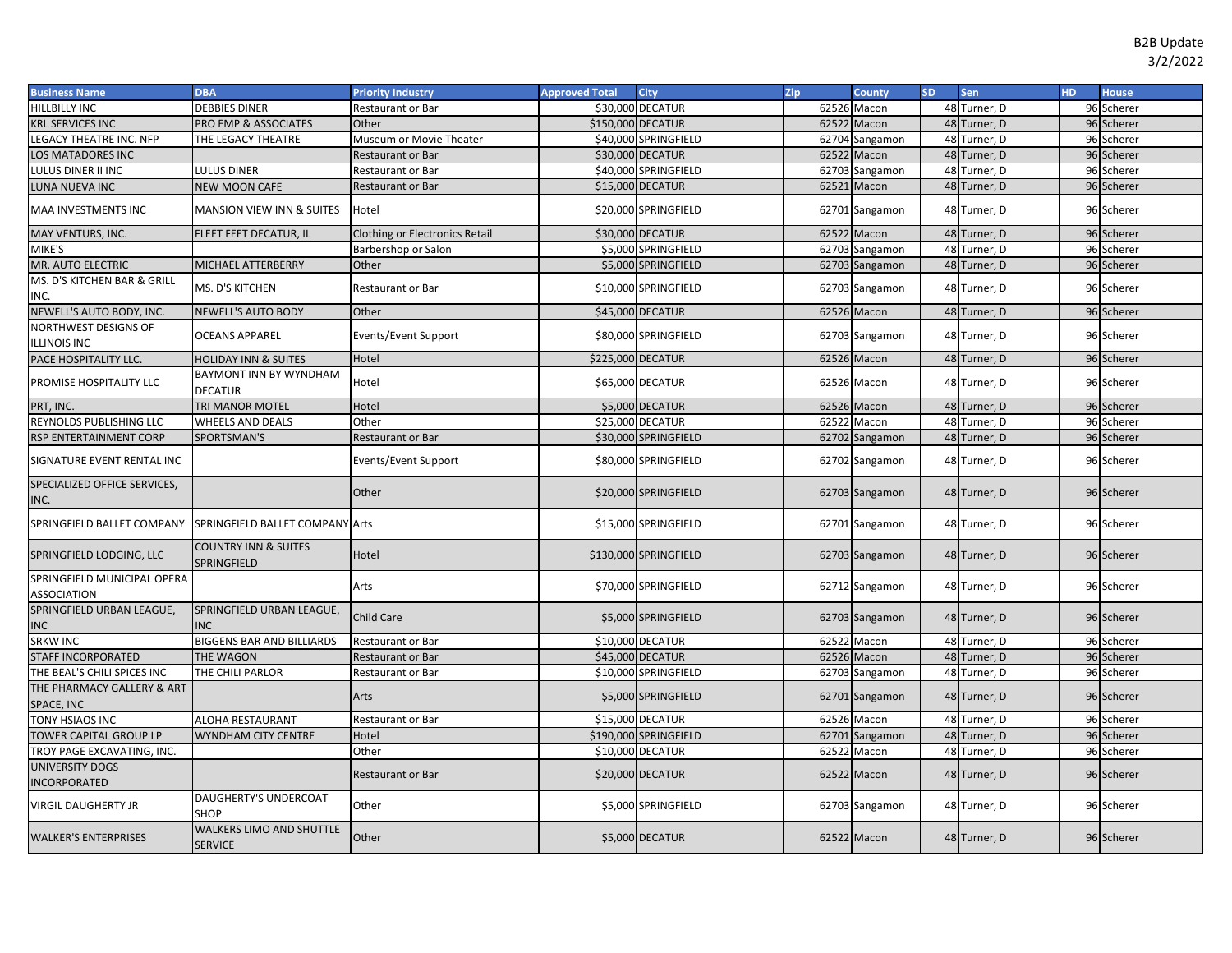| <b>Business Name</b>                       | <b>DBA</b>                               | <b>Priority Industry</b>         | <b>Approved Total</b> | <b>City</b>          | Zip        | County         | <b>SD</b> | Sen                | <b>HD</b> | <b>House</b> |
|--------------------------------------------|------------------------------------------|----------------------------------|-----------------------|----------------------|------------|----------------|-----------|--------------------|-----------|--------------|
| YDS HOSPITALITY INC                        | RED ROOF INN                             | Hotel                            |                       | \$25,000 SPRINGFIELD |            | 62703 Sangamon |           | 48 Turner, D       |           | 96 Scherer   |
| YOUR APPEARANCE SAYS                       | YASSWORLD                                | Clothing or Electronics Retail   |                       | \$10,000 DECATUR     |            | 62526 Macon    |           | 48 Turner, D       |           | 96 Scherer   |
| SOMETHING LLC (YASSWORLD)                  |                                          |                                  |                       |                      |            |                |           |                    |           |              |
| ALLUSION PHOTOGRAPHY, INC                  |                                          | Events/Event Support             |                       | \$25,000 PLAINFIELD  | 60585 Will |                |           | 49 Loughran Cappel |           | 97 Batinick  |
| CHICAGO BREW WERKS INC                     | WERK FORCE BREWING CO.                   | Restaurant or Bar                |                       | \$60,000 PLAINFIELD  | 60544 Will |                |           | 49 Loughran Cappel |           | 97 Batinick  |
| CHICAGOLAND HEALTHY                        | FRESH VENDING                            | Other                            |                       | \$15,000 PLAINFIELD  | 60544 Will |                |           | 49 Loughran Cappel |           | 97 Batinick  |
| <b>VENDING CORP</b>                        |                                          |                                  |                       |                      |            |                |           |                    |           |              |
| LOCKED IN PHOTOGRAPHY                      |                                          | <b>Events/Event Support</b>      |                       | \$5,000 OSWEGO       |            | 60543 Kendall  |           | 49 Loughran Cappel |           | 97 Batinick  |
| AMERICAN TAEKWONDO                         | AMERICAN TAEKWONDO                       | <b>Fitness Centers</b>           | \$5,000 JOLIET        |                      | 60435 WILL |                |           | 49 Loughran Cappel |           | 98 Manley    |
| FEDERATION, LLC                            | <b>ACADEMY</b>                           |                                  |                       |                      |            |                |           |                    |           |              |
| ASPIRE GYMNASTICS ACADEMY                  |                                          | <b>Fitness Centers</b>           | \$150,000 JOLIET      |                      | 60435 Will |                |           | 49 Loughran Cappel |           | 98 Manley    |
| INC                                        |                                          |                                  |                       |                      |            |                |           |                    |           |              |
| <b>BAKSAH INC</b>                          | CD ONE PRICE CLEANERS                    | Laundry Services or Dry-cleaning |                       | \$85,000 PLAINFIELD  | 60544      | Will           |           | 49 Loughran Cappel |           | 98 Manley    |
| CHARCOAL PIT BAR & GRILL, INC. METRO GRILL |                                          | Other                            | \$65,000 JOLIET       |                      | 60435 Will |                |           | 49 Loughran Cappel |           | 98 Manley    |
| <b>HERITAGE CORRIDOR</b>                   |                                          |                                  |                       |                      |            |                |           |                    |           |              |
| CONVENTION AND VISITORS                    |                                          | Tourism                          | \$150,000 JOLIET      |                      | 60435 Will |                |           | 49 Loughran Cappel |           | 98 Manley    |
| <b>BUREAU</b>                              |                                          |                                  |                       |                      |            |                |           |                    |           |              |
| <b>IMAD ABURAS</b>                         |                                          | Other                            | \$5,000 JOLIET        |                      | 60435 Will |                |           | 49 Loughran Cappel |           | 98 Manley    |
| JAYMAHADEV INC                             | SUBWAY                                   | Restaurant or Bar                | \$15,000 JOLIET       |                      | 60435      | Will           |           | 49 Loughran Cappel |           | 98 Manley    |
| JOLIET CITY TAVERN INC.                    | <b>CITY TAVERN</b>                       | Other                            | \$25,000 JOLIET       |                      | 60435 Will |                |           | 49 Loughran Cappel |           | 98 Manley    |
| JOLIET LA TAN INC                          | A.TAN                                    | Barbershop or Salon              | \$20,000 JOLIET       |                      | 60435 Will |                |           | 49 Loughran Cappel |           | 98 Manley    |
| <b>KENYATTA HALL</b>                       | <b>KENYATTA HALL</b>                     | Child Care                       | \$5,000 JOLIET        |                      | 60435 Will |                |           | 49 Loughran Cappel |           | 98 Manley    |
| KRISHIBP INC                               |                                          | Hotel                            |                       | \$45,000 ROMEOVILLE  | 60446      | Will           |           | 49 Loughran Cappel |           | 98 Manley    |
| KRP ENTERPRISES INC.                       |                                          | Hotel                            | \$70,000 JOLIET       |                      | 60431 Will |                |           | 49 Loughran Cappel |           | 98 Manley    |
| LISA'S FACE PAINTING AND                   |                                          | Arts                             |                       | \$5,000 PLAINFIELD   | 60544 Will |                |           | 49 Loughran Cappel |           | 98 Manley    |
| <b>BALLOONS LLC</b>                        |                                          |                                  |                       |                      |            |                |           |                    |           |              |
| LJ&L LOGISTICS INC.                        |                                          | Other                            | \$5,000 JOLIET        |                      | 60435 Will |                |           | 49 Loughran Cappel |           | 98 Manley    |
| MARIGOLD HOSPITALITY INC                   | BEST WESTERN PLUS NORTH<br><b>JOLIET</b> | Hotel                            | \$75,000 JOLIET       |                      | 60431 Will |                |           | 49 Loughran Cappel |           | 98 Manley    |
| PAPPAS CONTRACTING LLC                     |                                          | Other                            | \$10,000 JOLIET       |                      | 60435 Will |                |           | 49 Loughran Cappel |           | 98 Manley    |
| PINES RENTAL INC                           |                                          | Events/Event Support             | \$5,000 JOLIET        |                      | 60435 Will |                |           | 49 Loughran Cappel |           | 98 Manley    |
| RADHA SWAMI INC                            | CREST HILL INN                           | Hotel                            |                       | \$15,000 CREST HILL  | 60403 Will |                |           | 49 Loughran Cappel |           | 98 Manley    |
| RED GINGER, INC.                           | SUBWAY                                   | Other                            | \$20,000 JOLIET       |                      | 60435 Will |                |           | 49 Loughran Cappel |           | 98 Manley    |
| RME AUDIO VIDEO, INC.                      |                                          | Events/Event Support             | \$25,000 JOLIET       |                      | 60435 Will |                |           | 49 Loughran Cappel |           | 98 Manley    |
| ROSE'S HAIR SALON LLC                      |                                          | Barbershop or Salon              | \$5,000               | <b>JOLIET</b>        | 60435 Will |                |           | 49 Loughran Cappel |           | 98 Manley    |
| SARA J. GRAY, P.C.                         |                                          | Other                            | \$5,000 JOLIET        |                      | 60435 Will |                |           | 49 Loughran Cappel |           | 98 Manley    |
| <b>SENSORY PARTNERS INC</b>                |                                          | Other                            | \$5,000               | <b>JOLIET</b>        | 60435 Will |                |           | 49 Loughran Cappel |           | 98 Manley    |
| <b>STUDIO FLEX</b>                         |                                          | Barbershop or Salon              | \$10,000 JOLIET       |                      | 60435 Will |                |           | 49 Loughran Cappel |           | 98 Manley    |
| TIPS & TOES SPA LTD                        |                                          | Barbershop or Salon              | \$30,000 JOLIET       |                      | 60435 Will |                |           | 49 Loughran Cappel |           | 98 Manley    |
| ABRAHAM LINCOLN COUNCIL,                   | ABRAHAM LINCOLN COUNCIL,                 | Other                            |                       | \$30,000 SPRINGFIELD |            | 62703 Sangamon |           | 50 McClure         |           | 99 Hamilton  |
| BSA                                        | <b>BSA</b>                               |                                  |                       |                      |            |                |           |                    |           |              |
| ALWAYS AFTER 5, INC.                       | <b>ALWAYS AFTER 5</b>                    | Restaurant or Bar                |                       | \$20,000 SPRINGFIELD |            | 62703 Sangamon |           | 50 McClure         |           | 99 Hamilton  |
| <b>AMERICAN COUNCIL OF</b>                 |                                          |                                  |                       |                      |            |                |           |                    |           |              |
| <b>ENGINEERING COMPANIES OF</b>            |                                          | Other                            |                       | \$10,000 SPRINGFIELD |            | 62703 Sangamon |           | 50 McClure         |           | 99 Hamilton  |
| <b>LLINOIS</b>                             |                                          |                                  |                       |                      |            |                |           |                    |           |              |
| AMOS JEFFERSON CO INC                      | THE BIRD TAVERN                          | Other                            |                       | \$10,000 SPRINGFIELD |            | 62702 Sangamon |           | 50 McClure         |           | 99 Hamilton  |
| BAILEY HARDWOODS INC.                      |                                          | Other                            |                       | \$75,000 SPRINGFIELD |            | 62703 Sangamon |           | 50 McClure         |           | 99 Hamilton  |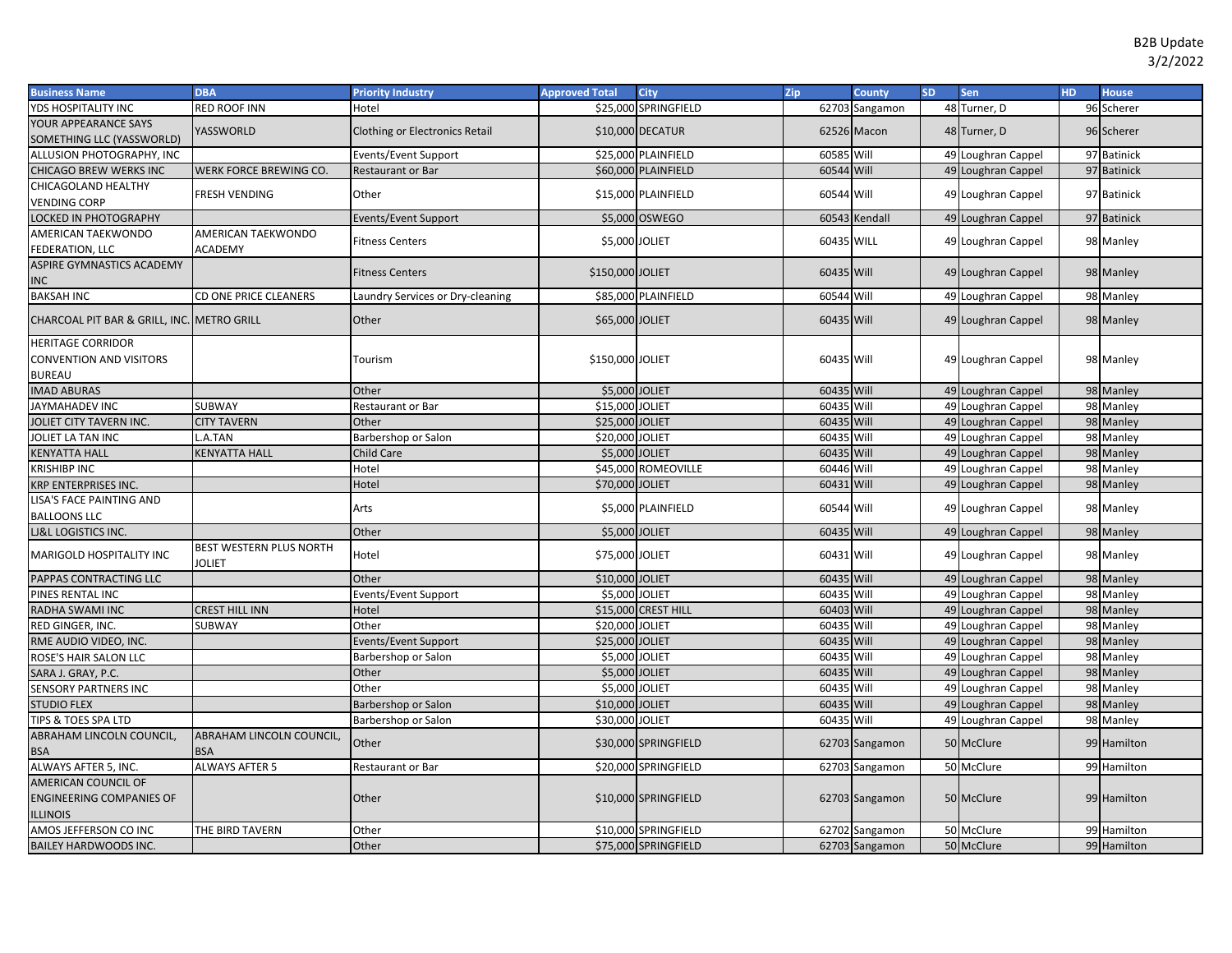| <b>Business Name</b>                               | <b>DBA</b>                                                   | <b>Priority Industry</b>              | <b>Approved Total</b> | <b>City</b>            | Zip | County         | <b>SD</b> | Sen        | <b>HD</b> | <b>House</b>    |
|----------------------------------------------------|--------------------------------------------------------------|---------------------------------------|-----------------------|------------------------|-----|----------------|-----------|------------|-----------|-----------------|
| CENTRAL ILLINOIS<br>COMMUNICATIONS                 | <b>ILLINOIS TIMES AND</b><br>SPRINGFIELD BUSINESS<br>JOURNAL | Other                                 |                       | \$65,000 SPRINGFIELD   |     | 62703 Sangamon |           | 50 McClure |           | 99 Hamilton     |
| COUSIN EDDIES INC.                                 | COUSIN EDDIES BAR & GRILL                                    | <b>Restaurant or Bar</b>              |                       | \$40,000 SPRINGFIELD   |     | 62704 Sangamon |           | 50 McClure |           | 99 Hamilton     |
| COZY DOG DRIVE IN, INC                             | COZY DOG DRIVE IN                                            | Restaurant or Bar                     |                       | \$15,000 SPRINGFIELD   |     | 62703 Sangamon |           | 50 McClure |           | 99 Hamilton     |
| DANCE ARTS STUDIO INC                              |                                                              | Indoor recreation                     |                       | \$15,000 SPRINGFIELD   |     | 62704 Sangamon |           | 50 McClure |           | 99 Hamilton     |
| DANCE CREATIONS DANCE                              | <b>DANCE CREATIONS DANCE</b>                                 |                                       |                       |                        |     |                |           |            |           |                 |
| STUDIO, INC.                                       | STUDIO, INC.                                                 | Other                                 |                       | \$10,000 SPRINGFIELD   |     | 62703 Sangamon |           | 50 McClure |           | 99 Hamilton     |
| DEW CHILLI PARLOR OF<br>AMERICA LLC NO 3           | <b>DEW CHILLI PARLOR NO 3</b>                                | <b>Restaurant or Bar</b>              |                       | \$25,000 SPRINGFIELD   |     | 62704 Sangamon |           | 50 McClure |           | 99 Hamilton     |
| E AND J BUSINESS                                   | <b>INDIGO RESTAURANT</b>                                     | Other                                 |                       | \$85,000 SPRINGFIELD   |     | 62704 Sangamon |           | 50 McClure |           | 99 Hamilton     |
| FULGENZI'S TRATTORIA, INC.                         | FULGENZI'S TRATTORIA, INC.                                   | <b>Events/Event Support</b>           |                       | \$25,000 SPRINGFIELD   |     | 62704 Sangamon |           | 50 McClure |           | 99 Hamilton     |
| <b>GORHAM'S INC.</b>                               |                                                              | Other                                 |                       | \$55,000 SPRINGFIELD   |     | 62703 Sangamon |           | 50 McClure |           | 99 Hamilton     |
| GOWNS, LLC                                         | <b>GOWNS BRIDAL AND FORMAL</b><br><b>BOUTIQUE</b>            | <b>Clothing or Electronics Retail</b> |                       | \$10,000 SPRINGFIELD   |     | 62703 Sangamon |           | 50 McClure |           | 99 Hamilton     |
| H & I FITNESS, LTD                                 | <b>FITCLUB</b>                                               | <b>Fitness Centers</b>                |                       | \$150,000 SPRINGFIELD  |     | 62703 Sangamon |           | 50 McClure |           | 99 Hamilton     |
| <b>ILLINOIS HEALTH CARE</b><br><b>ASSOCIATION</b>  |                                                              | Other                                 |                       | \$25,000 SPRINGFIELD   |     | 62703 Sangamon |           | 50 McClure |           | 99 Hamilton     |
| JAIME MILLER GIBBS INC                             | <b>JMG HAIR GALLERY</b>                                      | Barbershop or Salon                   |                       | \$5,000 SPRINGFIELD    |     | 62703 Sangamon |           | 50 McClure |           | 99 Hamilton     |
| KENTS SUNSET INN, INC.                             | <b>SUNSET</b>                                                | <b>Restaurant or Bar</b>              |                       | \$20,000 SOUTHERN VIEW |     | 62703 Sangamon |           | 50 McClure |           | 99 Hamilton     |
| KVB LODGING INC                                    | <b>SLEEP INN</b>                                             | Hotel                                 |                       | \$35,000 SPRINGFIELD   |     | 62704 Sangamon |           | 50 McClure |           | 99 Hamilton     |
| <b>LIAISON MARKETING INC</b>                       | <b>LIAISON MARKETING INC</b>                                 | <b>Clothing or Electronics Retail</b> |                       | \$20,000 SPRINGFIELD   |     | 62703 Sangamon |           | 50 McClure |           | 99 Hamilton     |
| <b>MARY HOVIS</b>                                  |                                                              | Barbershop or Salon                   |                       | \$5,000 SPRINGFIELD    |     | 62711 Sangamon |           | 50 McClure |           | 99 Hamilton     |
| <b>MRMAH CORPORATION</b>                           | <b>MAGNOLIA LANE</b>                                         | Other                                 |                       | \$10,000 SPRINGFIELD   |     | 62703 Sangamon |           | 50 McClure |           | 99 Hamilton     |
| MRU INNOVATINS INC                                 | <b>MAIDS RUS</b>                                             | Other                                 |                       | \$15,000 SPRINGFIELD   |     | 62703 Sangamon |           | 50 McClure |           | 99 Hamilton     |
| MSK FOODS INC                                      | <b>MURS MUNCHIES</b>                                         | Other                                 |                       | \$5,000 SOUTHERN VIEW  |     | 62703 Sangamon |           | 50 McClure |           | 99 Hamilton     |
| NIKRAJ LLC                                         | <b>DAYS INN</b>                                              | Hotel                                 |                       | \$40,000 SPRINGFIELD   |     | 62703 Sangamon |           | 50 McClure |           | 99 Hamilton     |
| OLD CAPITOL BLUES & BBQ LLC                        |                                                              | Events/Event Support                  |                       | \$10,000 SPRINGFIELD   |     | 62704 Sangamon |           | 50 McClure |           | 99 Hamilton     |
| PAPO & DA'S INC.                                   | PAPO'S CAFE'                                                 | Restaurant or Bar                     |                       | \$10,000 SPRINGFIELD   |     | 62711 Sangamon |           | 50 McClure |           | 99 Hamilton     |
| PPVV HOSPITALITY INC                               | <b>COMFORT INN AND SUITES</b>                                | Hotel                                 |                       | \$70,000 SPRINGFIELD   |     | 62703 Sangamon |           | 50 McClure |           | 99 Hamilton     |
| PRICE STREET PARTNERS INC                          | PRICE STREET PARTNERS INC                                    | Restaurant or Bar                     |                       | \$15,000 SPRINGFIELD   |     | 62704 Sangamon |           | 50 McClure |           | 99 Hamilton     |
| RICHARD L POTTIER                                  | <b>KNR AWARDS</b>                                            | Other                                 |                       | \$15,000 SPRINGFIELD   |     | 62703 Sangamon |           | 50 McClure |           | 99 Hamilton     |
| SANGAMON COUNTY FAIR &<br><b>AGRICULTURE ASSOC</b> | <b>SANGAMON COUNTY FAIR</b>                                  | Arts                                  |                       | \$50,000 NEW BERLIN    |     | 62670 Sangamon |           | 50 McClure |           | 99 Hamilton     |
| SIMPLY THE CLEANEST                                | <b>SIMPLY THE CLEANEST</b>                                   | Other                                 |                       | \$5,000 SPRINGFIELD    |     | 62703 Sangamon |           | 50 McClure |           | 99 Hamilton     |
| SPRINGFIELD PR LLC                                 | PIZZA RANCH SPRINGFIELD                                      | Restaurant or Bar                     |                       | \$150,000 SPRINGFIELD  |     | 62703 Sangamon |           | 50 McClure |           | 99 Hamilton     |
| SPRINGFIELD PUB INC                                | <b>DUBLIN PUB</b>                                            | <b>Restaurant or Bar</b>              |                       | \$40,000 SPRINGFIELD   |     | 62704 Sangamon |           | 50 McClure |           | 99 Hamilton     |
| TAQUERIA MOROLEON INC                              | TAQUERIA MOROLEON<br>TROPICAL MEXICAN<br>RESTAURANT          | Restaurant or Bar                     |                       | \$20,000 SPRINGFIELD   |     | 62703 Sangamon |           | 50 McClure |           | 99 Hamilton     |
| TULSI AND SIYA, INC.                               | TULSI AND SIYA, INC.                                         | Hotel                                 |                       | \$110,000 SPRINGFIELD  |     | 62703 Sangamon |           | 50 McClure |           | 99 Hamilton     |
| <b>VELE CORPORATION</b>                            |                                                              | Restaurant or Bar                     |                       | \$100,000 SPRINGFIELD  |     | 62711 Sangamon |           | 50 McClure |           | 99 Hamilton     |
| <b>VISION INC</b>                                  | <b>QUALITY INN</b>                                           | Hotel                                 |                       | \$75,000 SPRINGFIELD   |     | 62711 Sangamon |           | 50 McClure |           | 99 Hamilton     |
| BILL WADE PHOTOGRAPHY, INC                         |                                                              | <b>Events/Event Support</b>           |                       | \$5,000 JACKSONVILLE   |     | 62650 Morgan   |           | 50 McClure |           | 100 Davidsmeyer |
| <b>CENTURY HOSPITALITY LLC</b>                     | <b>HAMPTON INN</b>                                           | Hotel                                 |                       | \$85,000 JACKSONVILLE  |     | 62650 Morgan   |           | 50 McClure |           | 100 Davidsmeyer |
| CRAIG BOYD SOUND, INC.                             |                                                              | <b>Events/Event Support</b>           |                       | \$5,000 JACKSONVILLE   |     | 62650 Morgan   |           | 50 McClure |           | 100 Davidsmeyer |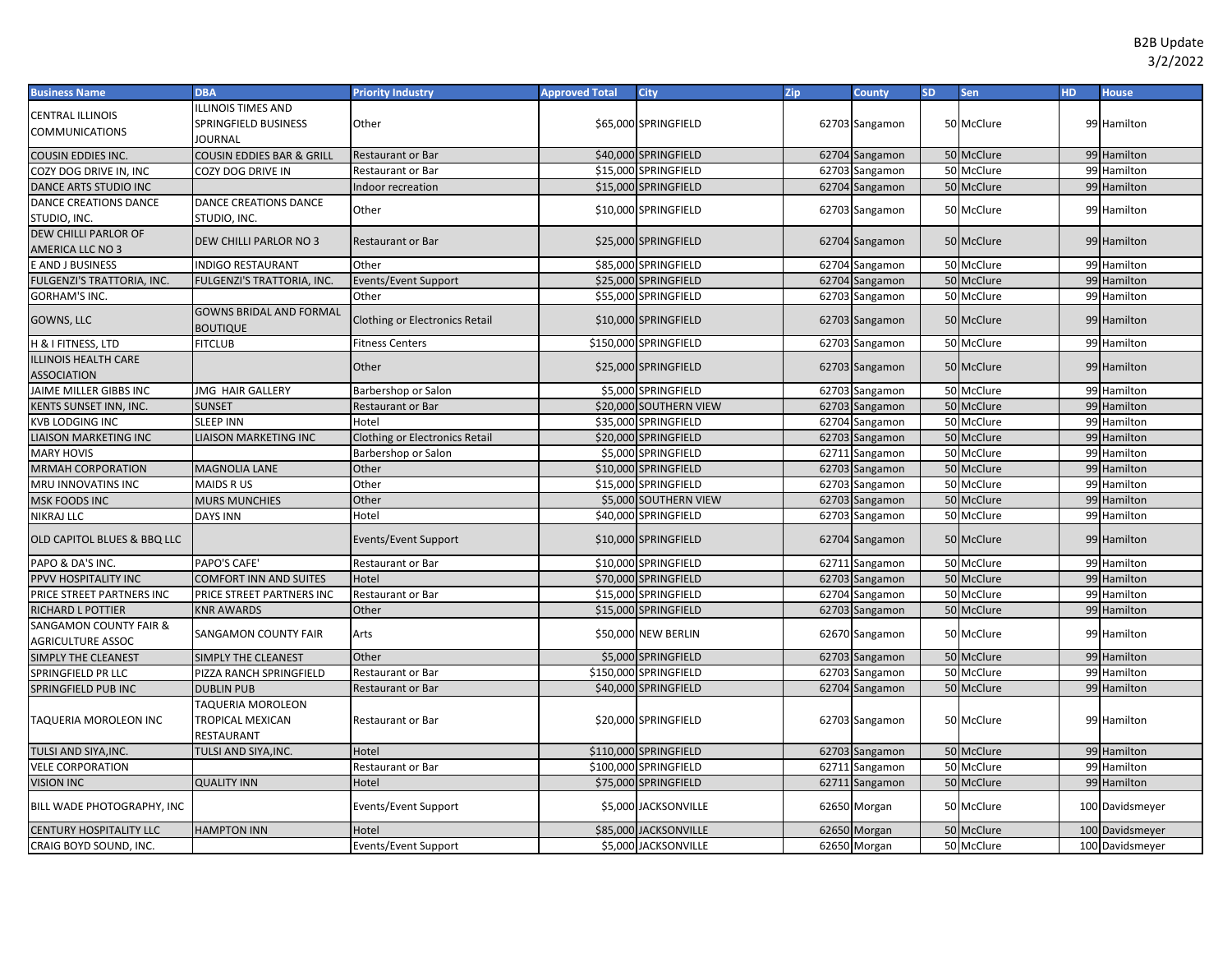| <b>Business Name</b>                                           | <b>DBA</b>                                    | <b>Priority Industry</b> | <b>Approved Total</b> | <b>City</b>           | Zip          | <b>County</b>   | <b>SD</b> | Sen        | <b>HD</b> | <b>House</b>    |
|----------------------------------------------------------------|-----------------------------------------------|--------------------------|-----------------------|-----------------------|--------------|-----------------|-----------|------------|-----------|-----------------|
| <b>DOSH INC</b>                                                | SOUTH SIDE RESTAURANT                         | Restaurant or Bar        |                       | \$5,000 MEREDOSIA     |              | 62665 Morgan    |           | 50 McClure |           | 100 Davidsmeyer |
| GOETTEN'S SIERRA MOTEL                                         |                                               | Hotel                    |                       | \$10,000 CARROLLTON   |              | 62016 Greene    |           | 50 McClure |           | 100 Davidsmeyer |
| <b>HOSPITALITY SPECIALISTS INC</b>                             |                                               | Hotel                    |                       | \$50,000 JACKSONVILLE |              | 62650 Morgan    |           | 50 McClure |           | 100 Davidsmeyer |
| <b>IONSON INC</b>                                              | <b>GREEN ACRES HOTEL</b>                      | Hotel                    |                       | \$25,000 PITTSFIELD   | 62363 Pike   |                 |           | 50 McClure |           | 100 Davidsmeyer |
| <b>MIDWEST PROPERTY</b><br>MANAGEMENT                          | PERE MARQUETTE LODGE                          | Hotel                    |                       | \$250,000 GRAFTON     | 62037 Jersey |                 |           | 50 McClure |           | 100 Davidsmeyer |
| <b>NEEL INVESTMENT</b><br>CORPORATION                          | <b>RODEWAY INN</b>                            | Hotel                    |                       | \$5,000 PITTSFIELD    | 62363 Pike   |                 |           | 50 McClure |           | 100 Davidsmeyer |
| RADHA AND PUJA, INC.                                           | <b>QUALITY INN</b>                            | Hotel                    |                       | \$35,000 JACKSONVILLE |              | 62650 Morgan    |           | 50 McClure |           | 100 Davidsmeyer |
| S & S SCHOOL OF DANCE, INC.                                    | S & S SCHOOL OF DANCE                         | Arts                     |                       | \$15,000 PITTSFIELD   | 62363 Pike   |                 |           | 50 McClure |           | 100 Davidsmeyer |
| SARA'S STUDIO OF DANCE, INC.                                   |                                               | Indoor recreation        |                       | \$15,000 JACKSONVILLE |              | 62650 Morgan    |           | 50 McClure |           | 100 Davidsmeyer |
| <b>SPRAGUE'S KINDERHOOK</b><br>LODGE, LTD.                     | <b>SPRAGUE'S KINDERHOOK</b><br>LODGE          | Hotel                    | \$20,000 BARRY        |                       | 62312 Pike   |                 |           | 50 McClure |           | 100 Davidsmeyer |
| <b>AVA NAILS LLC</b>                                           | <b>AVA NAILS</b>                              | Barbershop or Salon      |                       | \$15,000 DECATUR      |              | 62526 Macon     |           | 51 Rose    |           | 101 Caulkins    |
| BUKI & LOU LIMANI, INC.                                        | <b>DIAMONDS FAMILY</b><br>RESTAURANT          | Restaurant or Bar        |                       | \$5,000 DECATUR       |              | 62526 Macon     |           | 51 Rose    |           | 101 Caulkins    |
| CHAMPAIGN WEST HOSPITALITY, HAMPTON INN CHAMPAIGN<br>LLC       | SOUTHWEST                                     | Hotel                    | \$150,000 FORSYTH     |                       |              | 62535 Macon     |           | 51 Rose    |           | 101 Caulkins    |
| DECATUR INVESTMENTS LLC                                        | <b>HAWTHORN SUITES</b>                        | Hotel                    |                       | \$50,000 DECATUR      | 62521        | Macon           |           | 51 Rose    |           | 101 Caulkins    |
| <b>GONZALEZ &amp; SAUCEDO</b><br>CORPORATION                   | <b>CASA REAL MEXICAN</b><br><b>RESTAURANT</b> | Restaurant or Bar        |                       | \$20,000 MONTICELLO   | 61856 Piatt  |                 |           | 51 Rose    |           | 101 Caulkins    |
| J'S DANCE STUDIO                                               | J'S DANCE STUDIO                              | <b>Fitness Centers</b>   |                       | \$10,000 HEYWORTH     |              | 61745 Mclean    |           | 51 Rose    |           | 101 Caulkins    |
| <b>MAMMA D'S SMOKEHOUSE</b><br>RESTAURANT AND CATERING,<br>LLC |                                               | <b>Restaurant or Bar</b> |                       | \$5,000 WELDON        |              | 61882 Dewitt    |           | 51 Rose    |           | 101 Caulkins    |
| MC ONE INVESTMENTS, LLC                                        | PRAIRIE FIRE GRILL                            | Restaurant or Bar        |                       | \$15,000 HEYWORTH     | 61761        | McLean          |           | 51 Rose    |           | 101 Caulkins    |
| <b>MONTICELLO RAILWAY</b><br>MUSEUM                            |                                               | Museum or Movie Theater  |                       | \$150,000 MONTICELLO  | 61856 Piatt  |                 |           | 51 Rose    |           | 101 Caulkins    |
| NS INVESTMENT CORPORATION                                      | <b>DAYS INN</b>                               | Hotel                    | \$20,000 LE ROY       |                       |              | 61752 McLean    |           | 51 Rose    |           | 101 Caulkins    |
| PT NORMAN, INC.                                                | <b>MAIN ST PUB</b>                            | Restaurant or Bar        |                       | \$30,000 MONTICELLO   | 61856 Piatt  |                 |           | 51 Rose    |           | 101 Caulkins    |
| SNMP HOSPITALITY, LLC                                          | SLEEP INN BY CHOICE                           | Hotel                    |                       | \$30,000 DECATUR      | 62521        | Macon           |           | 51 Rose    |           | 101 Caulkins    |
| TAJ HOSPITALITY CORP                                           | <b>HOLIDAY INN EXPRESS</b>                    | Hotel                    | \$55,000 LE ROY       |                       |              | 61752 McLean    |           | 51 Rose    |           | 101 Caulkins    |
| ARCOLA HOTEL-MEETING LLC                                       | BEST WESTERN PLUS HOTEL<br><b>AND SUITES</b>  | Hotel                    | \$60,000 ARCOLA       |                       |              | 61910 Douglas   |           | 51 Rose    |           | 102 Halbrook    |
| <b>BJ INTERIORS</b>                                            |                                               | Other                    |                       | \$35,000 CHAMPAIGN    |              | 61820 Champaign |           | 51 Rose    |           | 102 Halbrook    |
| CERK'S LLC                                                     | OLD NO. 1                                     | Restaurant or Bar        |                       | \$5,000 WINDSOR       | 61957        | Shelby          |           | 51 Rose    |           | 102 Halbrook    |
| <b>EARTH ANALOG INC</b>                                        |                                               | Arts                     | \$20,000 TOLONO       |                       |              | 61880 Champaign |           | 51 Rose    |           | 102 Halbrook    |
| FERNANDO PAYAN                                                 |                                               | Other                    |                       | \$50,000 LONGVIEW     |              | 61852 Douglas   |           | 51 Rose    |           | 102 Halbrook    |
| <b>MAINTENANCE SERVICES</b>                                    |                                               |                          |                       |                       |              |                 |           |            |           |                 |
| <b>&amp; M REPRESENTATIVES, INC.</b>                           | <b>SIMPLY AMISH</b>                           | Other                    | \$150,000 ARCOLA      |                       |              | 61910 Douglas   |           | 51 Rose    |           | 102 Halbrook    |
| <b>JESSIE KNEAREM</b>                                          |                                               | Other                    |                       | \$5,000 SHELBYVILLE   |              | 62565 Shelby    |           | 51 Rose    |           | 102 Halbrook    |
| KAIVAL COOPER MOTEL INC                                        | <b>COOPER MOTEL</b>                           | Hotel                    |                       | \$5,000 TUSCOLA       | 61953        | Douglas         |           | 51 Rose    |           | 102 Halbrook    |
| <b>MEDIA SERVICE</b>                                           | <b>FRED J FOSTER</b>                          | Events/Event Support     | \$25,000 URBANA       |                       | 61802        | Champaign       |           | 51 Rose    |           | 102 Halbrook    |
| STA-RITE GINNIE LOU, INC.                                      | STA-RITE GINNIE LOU, INC.                     | Other                    |                       | \$35,000 SHELBYVILLE  |              | 62565 Shelby    |           | 51 Rose    |           | 102 Halbrook    |
| TUSCOLA HOSPITALITY, INC                                       | <b>BAYMONT INN &amp; SUITES</b>               | Hotel                    |                       | \$30,000 TUSCOLA      |              | 61953 Douglas   |           | 51 Rose    |           | 102 Halbrook    |
| TUSCOLA HOTEL GROUP, INC.                                      | <b>SUPER 8 MOTEL</b>                          | Hotel                    |                       | \$25,000 TUSCOLA      |              | 61953 Douglas   |           | 51 Rose    |           | 102 Halbrook    |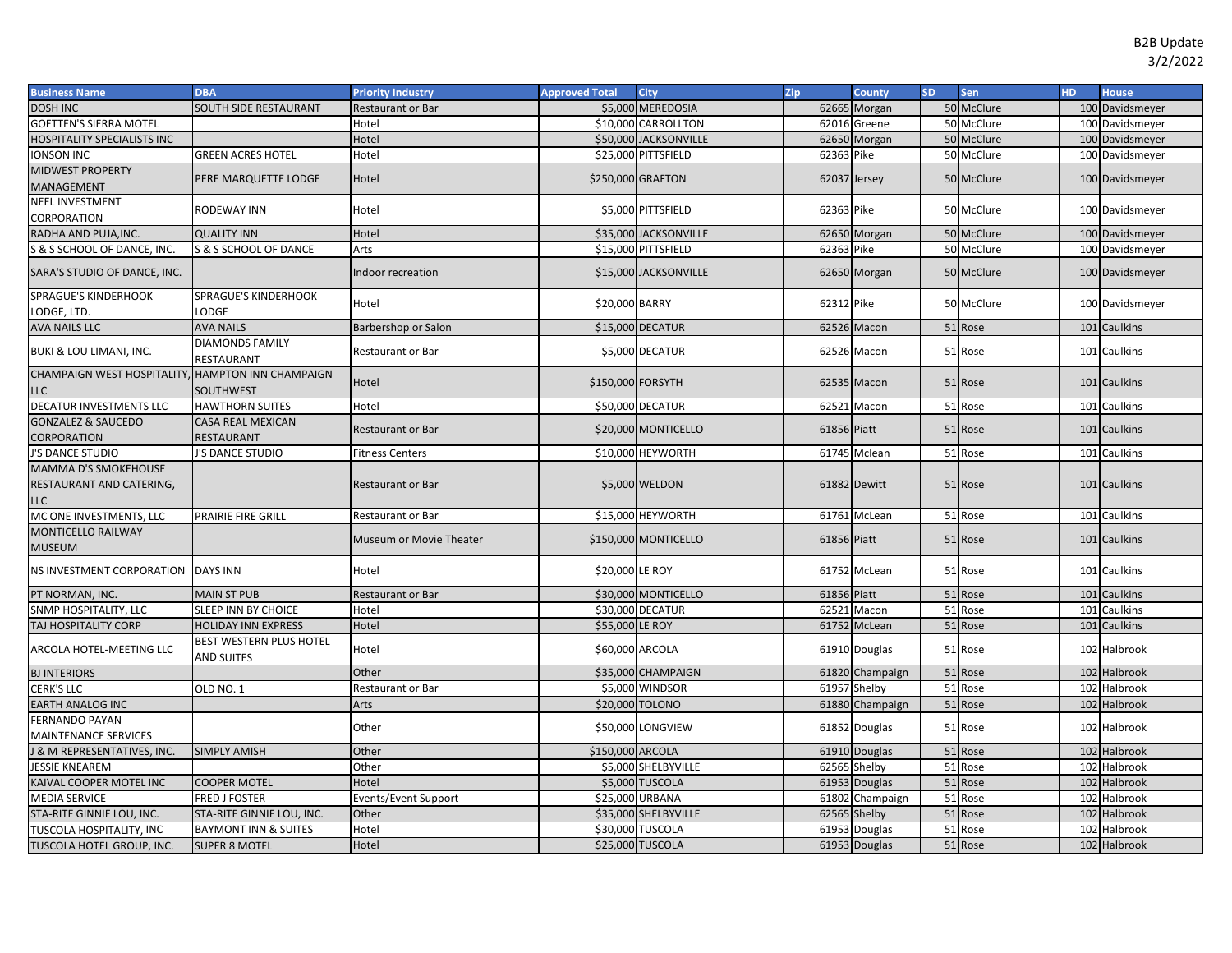| <b>Business Name</b>                                     | <b>DBA</b>                              | <b>Priority Industry</b>              | <b>Approved Total</b> | City                | Zip | County          | <b>SD</b> | Sen        | <b>HD</b> | <b>House</b> |
|----------------------------------------------------------|-----------------------------------------|---------------------------------------|-----------------------|---------------------|-----|-----------------|-----------|------------|-----------|--------------|
| TUSCOLA MANAGEMENT<br>GROUP, INC.                        | <b>HOLIDAY INN EXPRESS</b>              | Hotel                                 |                       | \$85,000 TUSCOLA    |     | 61953 Douglas   |           | 51 Rose    |           | 102 Halbrook |
| <b>25 O'CLOCK BREWING COMPANY</b>                        |                                         | <b>Restaurant or Bar</b>              | \$10,000 URBANA       |                     |     | 61801 Champaign |           | 52 Bennett |           | 103 Ammons   |
| ADVANCED FINANCIAL, INC.                                 |                                         | Other                                 |                       | \$30,000 CHAMPAIGN  |     | 61821 Champaign |           | 52 Bennett |           | 103 Ammons   |
| ALLIED MECHANICAL SERVICES,                              |                                         |                                       |                       |                     |     |                 |           |            |           |              |
| INC.                                                     |                                         | Other                                 | \$150,000 URBANA      |                     |     | 61802 Champaign |           | 52 Bennett |           | 103 Ammons   |
| AMARA YOGA LLC                                           | AMARA YOGA & ARTS                       | <b>Fitness Centers</b>                | \$30,000 URBANA       |                     |     | 61801 Champaign |           | 52 Bennett |           | 103 Ammons   |
| <b>AMKO CORPORATION</b>                                  | AMKO ORIENTAL FOODS AND<br><b>GIFTS</b> | Other                                 |                       | \$30,000 CHAMPAIGN  |     | 61820 Champaign |           | 52 Bennett |           | 103 Ammons   |
| <b>ART COOP</b>                                          |                                         | Other                                 | \$20,000 URBANA       |                     |     | 61801 Champaign |           | 52 Bennett |           | 103 Ammons   |
| <b>AUSTIN'S INC</b>                                      | <b>AUSTIN'S SPORTSWEAR</b>              | <b>Clothing or Electronics Retail</b> |                       | \$10,000 CHAMPAIGN  |     | 61820 Champaign |           | 52 Bennett |           | 103 Ammons   |
| <b>BAGET INC</b>                                         | <b>FYREFLY</b>                          | Restaurant or Bar                     | \$10,000              | <b>URBANA</b>       |     | 61801 Champaign |           | 52 Bennett |           | 103 Ammons   |
| <b>BAXLEY MEDIA GROUP</b>                                | CINEMA GALLERY                          | Other                                 | \$5,000               | <b>URBANA</b>       |     | 61801 Champaign |           | 52 Bennett |           | 103 Ammons   |
| <b>BLUE FITNESS INC</b>                                  | THE ZONE FITNESS                        | <b>Fitness Centers</b>                | \$5,000               | URBANA              |     | 61802 Champaign |           | 52 Bennett |           | 103 Ammons   |
| <b>BOAST 001 LLC</b>                                     | EINSTEIN BROS BAGELS                    | <b>Restaurant or Bar</b>              | \$130,000             | URBANA              |     | 61801 Champaign |           | 52 Bennett |           | 103 Ammons   |
| <b>BROADWAY FOOD GROUP</b>                               | <b>BROADWAY FOOD HALL</b>               | Other                                 | \$40,000              | URBANA              |     | 61801 Champaign |           | 52 Bennett |           | 103 Ammons   |
| <b>BUNNY'S OF URBANA INC.</b>                            | <b>BUNNY'S TAVERN</b>                   | <b>Restaurant or Bar</b>              | \$35,000 URBANA       |                     |     | 61801 Champaign |           | 52 Bennett |           | 103 Ammons   |
| <b>BUZARD PIPE ORGAN BUILDERS,</b><br>LLC                |                                         | Arts                                  |                       | \$85,000 CHAMPAIGN  |     | 61820 Champaign |           | 52 Bennett |           | 103 Ammons   |
| <b>BXB UCIL INC</b>                                      | YOGI KOREAN RESTAURANT                  | Other                                 |                       | \$25,000 CHAMPAIGN  |     | 61820 Champaign |           | 52 Bennett |           | 103 Ammons   |
| CAFFE BENE GREEN INC.                                    | CAFFE BENE GREEN INC.                   | Other                                 |                       | \$40,000 CHAMPAIGN  |     | 61820 Champaign |           | 52 Bennett |           | 103 Ammons   |
| <b>CAMPUS HOSPITALITY LLC</b>                            | <b>TOWNPLACE SUITES</b>                 | Hotel                                 |                       | \$250,000 CHAMPAIGN |     | 61820 Champaign |           | 52 Bennett |           | 103 Ammons   |
| CARBRI, INC.                                             | <b>FARREN'S PUB &amp; EATERY</b>        | Restaurant or Bar                     |                       | \$135,000 CHAMPAIGN |     | 61853 Champaign |           | 52 Bennett |           | 103 Ammons   |
| CELLULARLAND CO.                                         | PHONE 911                               | Other                                 | \$25,000 URBANA       |                     |     | 61802 Champaign |           | 52 Bennett |           | 103 Ammons   |
| <b>CHAMPAIGN COUNTY</b><br>CONVENTION & VISITORS         | <b>VISIT CHAMPAIGN COUNTY</b>           | Tourism                               |                       | \$5,000 CHAMPAIGN   |     | 61820 Champaign |           | 52 Bennett |           | 103 Ammons   |
| <b>BUREAU</b>                                            |                                         |                                       |                       |                     |     |                 |           |            |           |              |
| CHAMPAIGN MOTEL INC.                                     | SUPER 8 BY WYNDHAM                      | Hotel                                 |                       | \$50,000 CHAMPAIGN  |     | 61820 Champaign |           | 52 Bennett |           | 103 Ammons   |
| CHAMPAIGN SURPLUS STORE,<br>INC.                         |                                         | <b>Clothing or Electronics Retail</b> |                       | \$90,000 CHAMPAIGN  |     | 61820 Champaign |           | 52 Bennett |           | 103 Ammons   |
| <b>CHAMPAIGN URBANA THEATRE</b><br><b>COMPANY</b>        |                                         | Arts                                  |                       | \$15,000 CHAMPAIGN  |     | 61820 Champaign |           | 52 Bennett |           | 103 Ammons   |
| CHAMPAIGN-URBANA<br>ADVENTURES IN TIME AND<br>SPACE, LLC |                                         | Arts                                  | \$55,000 URBANA       |                     |     | 61801 Champaign |           | 52 Bennett |           | 103 Ammons   |
| <b>CHECKERED MOON</b>                                    |                                         | <b>Clothing or Electronics Retail</b> |                       | \$40,000 CHAMPAIGN  |     | 61820 Champaign |           | 52 Bennett |           | 103 Ammons   |
| CIRCLES INC.                                             | <b>CIRCLES BOUTIQUE</b>                 | <b>Clothing or Electronics Retail</b> |                       | \$10,000 CHAMPAIGN  |     | 61820 Champaign |           | 52 Bennett |           | 103 Ammons   |
| CLUTCH CUTS, LLC                                         | <b>CLUTCH</b>                           | Barbershop or Salon                   |                       | \$10,000 CHAMPAIGN  |     | 61820 Champaign |           | 52 Bennett |           | 103 Ammons   |
| <b>CMT VENTURES INC</b>                                  |                                         | Other                                 |                       | \$150,000 CHAMPAIGN |     | 61820 Champaign |           | 52 Bennett |           | 103 Ammons   |
| COCHRANES OF CHAMPAIGN,<br><b>INC</b>                    |                                         | <b>Restaurant or Bar</b>              |                       | \$150,000 CHAMPAIGN |     | 61820 Champaign |           | 52 Bennett |           | 103 Ammons   |
| CREATIVE THERMAL SOLUTIONS,<br>NC.                       | <b>CTS</b>                              | Other                                 | \$80,000 URBANA       |                     |     | 61802 Champaign |           | 52 Bennett |           | 103 Ammons   |
| C-U PANCAKE HOUSE INC.                                   | THE ORIGINAL PANCAKE HOUSE Other        |                                       |                       | \$150,000 CHAMPAIGN |     | 61821 Champaign |           | 52 Bennett |           | 103 Ammons   |
| <b>DELIGHTERS INC</b>                                    | MIA ZA'S                                | Restaurant or Bar                     |                       | \$20,000 CHAMPAIGN  |     | 61820 Champaign |           | 52 Bennett |           | 103 Ammons   |
| ECI INVESTMENTS, LLC                                     |                                         | <b>Restaurant or Bar</b>              |                       | \$100,000 CHAMPAIGN |     | 61820 Champaign |           | 52 Bennett |           | 103 Ammons   |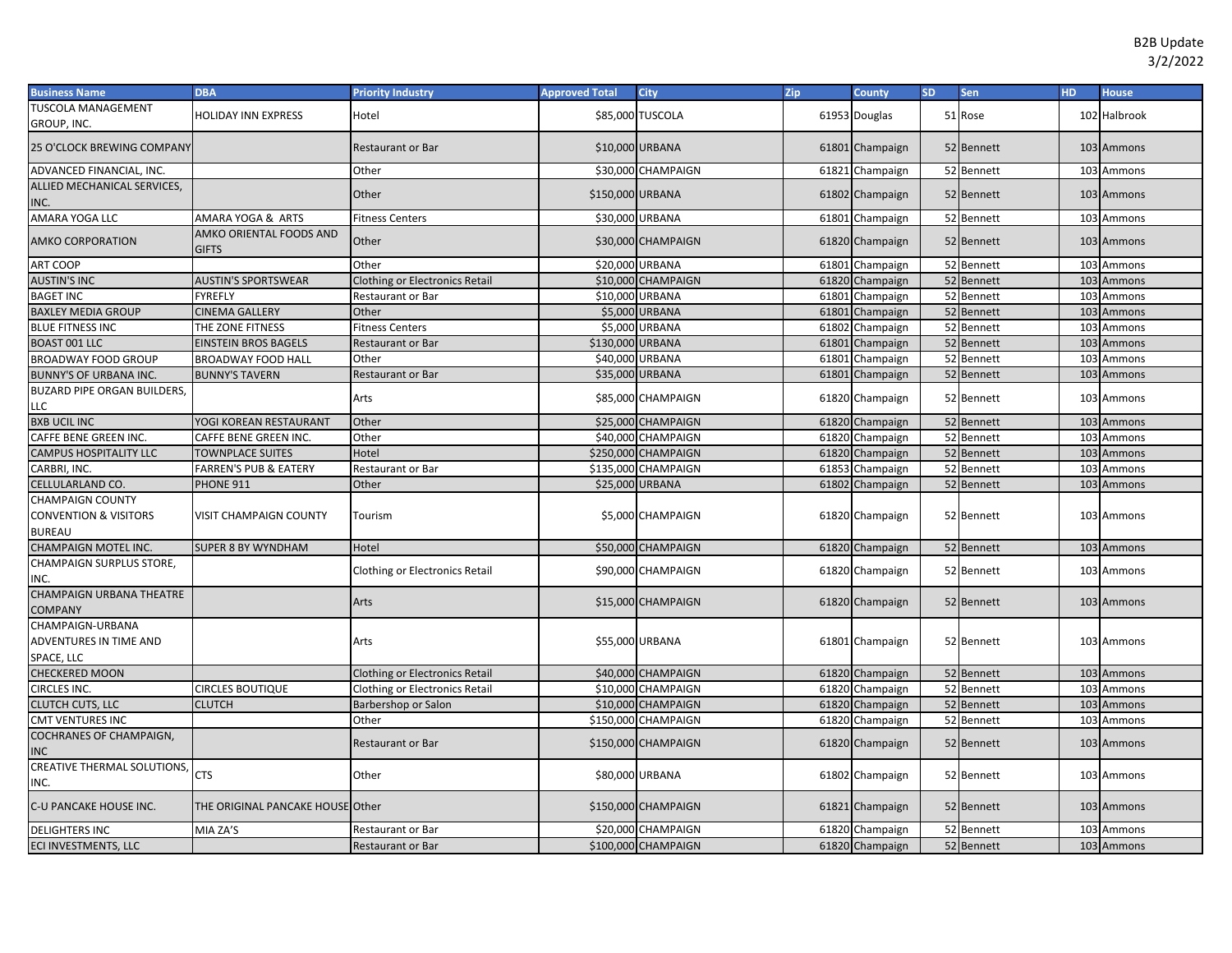| <b>Business Name</b>                       | <b>DBA</b>                                          | <b>Priority Industry</b>              | <b>Approved Total</b> | <b>City</b>         | Zip | <b>County</b>   | <b>SD</b> | <b>Sen</b> | <b>HD</b> | <b>House</b> |
|--------------------------------------------|-----------------------------------------------------|---------------------------------------|-----------------------|---------------------|-----|-----------------|-----------|------------|-----------|--------------|
| EL TORO II INC                             |                                                     | Restaurant or Bar                     | \$50,000              | <b>CHAMPAIGN</b>    |     | 61820 Champaign |           | 52 Bennett |           | 103 Ammons   |
| ELEGANT NAILS LOUNGE INC                   |                                                     | Barbershop or Salon                   |                       | \$60,000 CHAMPAIGN  |     | 61820 Champaign |           | 52 Bennett |           | 103 Ammons   |
| ESQUIRE LOUNGE, INC.                       |                                                     | Restaurant or Bar                     |                       | \$150,000 CHAMPAIGN |     | 61820 Champaign |           | 52 Bennett |           | 103 Ammons   |
| <b>GEMS LODGING INC</b>                    | BEST WESTERN UNIVERSITY<br><b>INN</b>               | Hotel                                 | \$60,000 URBANA       |                     |     | 61801 Champaign |           | 52 Bennett |           | 103 Ammons   |
| <b>GREEN FOUR COMPANY</b>                  | <b>FOUR BREAKFAST</b>                               | Restaurant or Bar                     |                       | \$15,000 CHAMPAIGN  |     | 61820 Champaign |           | 52 Bennett |           | 103 Ammons   |
| HAMILTON WALKER LLC                        | <b>HAMILTON WALKER'S</b>                            | Other                                 |                       | \$150,000 CHAMPAIGN |     | 61820 Champaign |           | 52 Bennett |           | 103 Ammons   |
| HAMMERHEAD RECORDS INC.                    | THE REAL ESTATE BOOK OF<br>CHAMPAIGN-URBANA-SAVOY,  | Other                                 |                       | \$10,000 CHAMPAIGN  |     | 61820 Champaign |           | 52 Bennett |           | 103 Ammons   |
| HANSEN CO BARBER SHOP                      |                                                     | Barbershop or Salon                   |                       | \$5,000 CHAMPAIGN   |     | 61820 Champaign |           | 52 Bennett |           | 103 Ammons   |
| HEEL TO TOE, INC                           |                                                     | <b>Clothing or Electronics Retail</b> | \$130,000 URBANA      |                     |     | 61801 Champaign |           | 52 Bennett |           | 103 Ammons   |
| <b>HENDRICK DORMS, INC</b>                 | <b>HENDRICK HOUSE; BETSY'S</b><br><b>BISTRO</b>     | Restaurant or Bar                     | \$150,000 URBANA      |                     |     | 61801 Champaign |           | 52 Bennett |           | 103 Ammons   |
| <b>HOWDY LLC</b>                           | <b>HOWDY BURGER</b>                                 | Other                                 |                       | \$10,000 CHAMPAIGN  |     | 61820 Champaign |           | 52 Bennett |           | 103 Ammons   |
| HUARACHES MOROLEON INC                     | <b>HUARACHES MOROLEON</b>                           | <b>Restaurant or Bar</b>              | \$20,000 URBANA       |                     |     | 61801 Champaign |           | 52 Bennett |           | 103 Ammons   |
| ILLINI MEDIA COMPANY                       |                                                     | Other                                 |                       | \$5,000 CHAMPAIGN   |     | 61820 Champaign |           | 52 Bennett |           | 103 Ammons   |
| ILLINOISEMINARS, INC.                      |                                                     | <b>Events/Event Support</b>           | \$15,000 URBANA       |                     |     | 61801 Champaign |           | 52 Bennett |           | 103 Ammons   |
| JAIMES J ROYER                             | <b>BENCHMARK COMPUTERS</b>                          | <b>Clothing or Electronics Retail</b> |                       | \$5,000 URBANA      |     | 61802 Champaign |           | 52 Bennett |           | 103 Ammons   |
| <b>JEFFREY TRASK</b>                       | <b>THORNTON RAVE</b><br><b>CONSTRUCTION</b>         | Other                                 |                       | \$40,000 URBANA     |     | 61801 Champaign |           | 52 Bennett |           | 103 Ammons   |
| JENNY CONVISER                             | <b>ASCEND CONSULTATION IN</b><br><b>HEALTH CARE</b> | Other                                 |                       | \$45,000 URBANA     |     | 61801 Champaign |           | 52 Bennett |           | 103 Ammons   |
| JJ URBANA HOTEL GROUP 612,<br>LLC          | RODEWAY INN                                         | Hotel                                 |                       | \$5,000 URBANA      |     | 61801 Champaign |           | 52 Bennett |           | 103 Ammons   |
| JJ URBANA HOTEL GROUP, LLC                 | <b>COMFORT SUITES</b>                               | Hotel                                 | \$195,000 URBANA      |                     |     | 61801 Champaign |           | 52 Bennett |           | 103 Ammons   |
| KAMS CHAMPAIGN LLC                         | KAMS                                                | Restaurant or Bar                     |                       | \$150,000 CHAMPAIGN |     | 61820 Champaign |           | 52 Bennett |           | 103 Ammons   |
| KNOX ARRAY                                 | <b>KNOX ARRAY</b>                                   | Museum or Movie Theater               |                       | \$110,000 CHAMPAIGN |     | 61821 Champaign |           | 52 Bennett |           | 103 Ammons   |
| KUNGFU TEA CHAMPAIGN INC                   |                                                     | Other                                 |                       | \$35,000 CHAMPAIGN  |     | 61820 Champaign |           | 52 Bennett |           | 103 Ammons   |
| KUNGFUBBQ INC                              |                                                     | Restaurant or Bar                     |                       | \$50,000 CHAMPAIGN  |     | 61820 Champaign |           | 52 Bennett |           | 103 Ammons   |
| LAILAIHUNAN INC                            | LAI LAI WOK RESTARUANT                              | <b>Restaurant or Bar</b>              |                       | \$45,000 CHAMPAIGN  |     | 61820 Champaign |           | 52 Bennett |           | 103 Ammons   |
| LATEA UIUC, LLC                            | LATEA BUBBLE TEA                                    | Restaurant or Bar                     |                       | \$20,000 CHAMPAIGN  |     | 61820 Champaign |           | 52 Bennett |           | 103 Ammons   |
| LISA KESLER STUDIO                         |                                                     | Arts                                  |                       | \$5,000 CHAMPAIGN   |     | 61821 Champaign |           | 52 Bennett |           | 103 Ammons   |
| LITTLE URBANA LLC                          | <b>LITTLE CAESARS</b>                               | Restaurant or Bar                     | \$10,000              | CHAMPAIGN           |     | 61820 Champaign |           | 52 Bennett |           | 103 Ammons   |
| <b>MAMA TRIED LLC</b>                      | THE ROSE BOWL TAVERN                                | Other                                 | \$15,000              | <b>URBANA</b>       |     | 61801 Champaign |           | 52 Bennett |           | 103 Ammons   |
| MIZU CAMPUS LLC                            | MIZU CAMPUS LLC                                     | Restaurant or Bar                     | \$45,000              | CHAMPAIGN           |     | 61820 Champaign |           | 52 Bennett |           | 103 Ammons   |
| MOMSTER LLC.                               |                                                     | Other                                 |                       | \$60,000 CHAMPAIGN  |     | 61820 Champaign |           | 52 Bennett |           | 103 Ammons   |
| MONICA HERNANDEZ DIAZ                      | INTERNATIONAL HAIR SALON                            | Barbershop or Salon                   |                       | \$5,000 URBANA      |     | 61802 Champaign |           | 52 Bennett |           | 103 Ammons   |
| <b>NAYA RESTAURANT</b><br>CORPORATION      |                                                     | <b>Restaurant or Bar</b>              |                       | \$95,000 CHAMPAIGN  |     | 61820 Champaign |           | 52 Bennett |           | 103 Ammons   |
| OKGO RESTAURANT GROUP<br><b>LLINI, LLC</b> | MOE'S SOUTHWEST GRILL<br>#100373                    | Restaurant or Bar                     |                       | \$45,000 CHAMPAIGN  |     | 61820 Champaign |           | 52 Bennett |           | 103 Ammons   |
| ON THE JOB CONSULTING, INC.                | <b>PIXO</b>                                         | Other                                 | \$15,000 URBANA       |                     |     | 61801 Champaign |           | 52 Bennett |           | 103 Ammons   |
| ONE NAILS LLC                              | ONE NAILS LLC                                       | Barbershop or Salon                   | \$15,000              | <b>CHAMPAIGN</b>    |     | 61820 Champaign |           | 52 Bennett |           | 103 Ammons   |
| PARIS SUPER CREPES INC                     |                                                     | Other                                 |                       | \$25,000 CHAMPAIGN  |     | 61820 Champaign |           | 52 Bennett |           | 103 Ammons   |
| PIERCY MANAGEMENT GROUP<br>LLC             | MOSSER'S SHOES                                      | Clothing or Electronics Retail        |                       | \$150,000 CHAMPAIGN |     | 61820 Champaign |           | 52 Bennett |           | 103 Ammons   |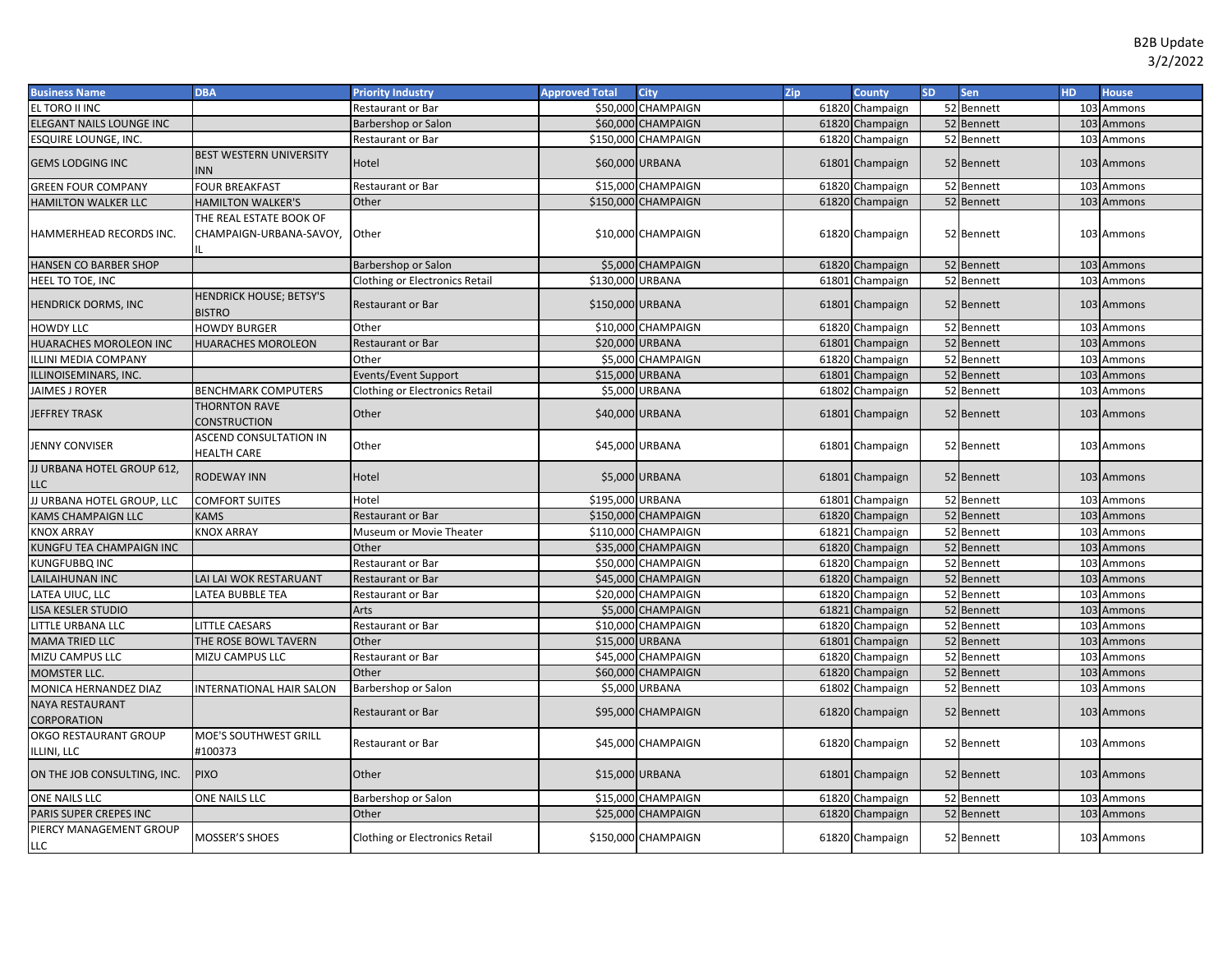| <b>Business Name</b>                             | <b>DBA</b>                                           | <b>Priority Industry</b>              | <b>Approved Total</b> | City                | Zip   | <b>County</b>   | <b>SD</b> | Sen        | <b>HD</b> | <b>House</b> |
|--------------------------------------------------|------------------------------------------------------|---------------------------------------|-----------------------|---------------------|-------|-----------------|-----------|------------|-----------|--------------|
| PURSUIT INSTITUTE, LLC                           | PURSUIT FITNESS AND<br>PERFORMANCE INSTITUTE         | <b>Fitness Centers</b>                |                       | \$10,000 CHAMPAIGN  |       | 61820 Champaign |           | 52 Bennett |           | 103 Ammons   |
| RAGLE DENTAL LABORATORY,                         |                                                      | Other                                 |                       | \$50,000 CHAMPAIGN  |       |                 |           |            |           | 103 Ammons   |
| INC.                                             |                                                      |                                       |                       |                     |       | 61820 Champaign |           | 52 Bennett |           |              |
| RAINBOW GARDEN INC                               | <b>RAINBOW GARDEN</b>                                | Other                                 |                       | \$40,000 CHAMPAIGN  |       | 61820 Champaign |           | 52 Bennett |           | 103 Ammons   |
| RAM HOTEL GROUP INC                              | ECONO LODGE - URBANA                                 | Hotel                                 | \$15,000 URBANA       |                     |       | 61801 Champaign |           | 52 Bennett |           | 103 Ammons   |
| <b>RASNER INVESTMENTS</b>                        | PO' BOYS RESTAURANT                                  | Restaurant or Bar                     | \$30,000 URBANA       |                     |       | 61801 Champaign |           | 52 Bennett |           | 103 Ammons   |
| RICK'S BAKERY INC.                               | <b>RICK'S BAKERY</b>                                 | Other                                 | \$10,000 URBANA       |                     |       | 61801 Champaign |           | 52 Bennett |           | 103 Ammons   |
| <b>ROSE SPA LLC</b>                              | LET'S RELAX SPA                                      | Other                                 |                       | \$5,000 URBANA      |       | 61801 Champaign |           | 52 Bennett |           | 103 Ammons   |
| RUGGED OUTDOORS, INC.                            |                                                      | Clothing or Electronics Retail        |                       | \$60,000 CHAMPAIGN  |       | 61820 Champaign |           | 52 Bennett |           | 103 Ammons   |
| S & P LODGING, INC.                              | <b>DAYS INN</b>                                      | Hotel                                 |                       | \$65,000 CHAMPAIGN  |       | 61821 Champaign |           | 52 Bennett |           | 103 Ammons   |
| <b>SA FITNESS LLC</b>                            |                                                      | <b>Fitness Centers</b>                |                       | \$30,000 CHAMPAIGN  |       | 61820 Champaign |           | 52 Bennett |           | 103 Ammons   |
| SALON XPRESSION INC.                             |                                                      | Barbershop or Salon                   |                       | \$60,000 CHAMPAIGN  |       | 61820 Champaign |           | 52 Bennett |           | 103 Ammons   |
| SAM'S CAFÉ                                       | SAM'S CAFÉ                                           | Restaurant or Bar                     |                       | \$15,000 CHAMPAIGN  |       | 61820 Champaign |           | 52 Bennett |           | 103 Ammons   |
| <b>SERVICE BARBER SHOP</b>                       |                                                      | Barbershop or Salon                   |                       | \$5,000 URBANA      | 61802 | Champaign       |           | 52 Bennett |           | 103 Ammons   |
| SHATTERGLASS STUDIOS, LLC                        | <b>SHATTERGLASS STUDIOS</b>                          | Other                                 |                       | \$30,000 CHAMPAIGN  |       | 61820 Champaign |           | 52 Bennett |           | 103 Ammons   |
| <b>SHREE RANGMAHAL</b><br><b>ENTERPRISES INC</b> | <b>QUALITY INN AND SUITES OF</b><br><b>CHAMPAIGN</b> | Hotel                                 |                       | \$80,000 CHAMPAIGN  |       | 61822 Champaign |           | 52 Bennett |           | 103 Ammons   |
| SHRI HARI KRUPA CP INC                           | <b>BAYMONT INN &amp; SUITES</b>                      | Hotel                                 |                       | \$100,000 CHAMPAIGN |       | 61822 Champaign |           | 52 Bennett |           | 103 Ammons   |
| <b>SIGNATURE GRILL LLC</b>                       | <b>SIGNATURE GRILL</b>                               | Other                                 |                       | \$50,000 CHAMPAIGN  |       | 61820 Champaign |           | 52 Bennett |           | 103 Ammons   |
| SINGLETON LAW FIRM, P.C.                         |                                                      | Other                                 |                       | \$5,000 CHAMPAIGN   |       | 61820 Champaign |           | 52 Bennett |           | 103 Ammons   |
| <b>SIPYARD LLC</b>                               | SIPYARD / CAFETERIA &<br><b>COMPANY</b>              | Restaurant or Bar                     | \$25,000 URBANA       |                     |       | 61801 Champaign |           | 52 Bennett |           | 103 Ammons   |
| SOMTHING YOU SALON & SPA,<br>LLC                 | SOMETHING YOU SALON & SPA Barbershop or Salon        |                                       |                       | \$10,000 CHAMPAIGN  |       | 61820 Champaign |           | 52 Bennett |           | 103 Ammons   |
| <b>SP II LLC</b>                                 | <b>SOCCER PLANET</b>                                 | Indoor recreation                     | \$60,000 URBANA       |                     |       | 61802 Champaign |           | 52 Bennett |           | 103 Ammons   |
| STARFIRE INDUSTRIES LLC                          | STARFIRE INDUSTRIES LLC                              | Other                                 |                       | \$75,000 CHAMPAIGN  |       | 61820 Champaign |           | 52 Bennett |           | 103 Ammons   |
| <b>SUMUKH LLC</b>                                | <b>CANDLEWOOD SUITES</b>                             | Hotel                                 |                       | \$10,000 CHAMPAIGN  |       | 61822 Champaign |           | 52 Bennett |           | 103 Ammons   |
| SUSHI ICHIBAN INC                                | <b>SUSHI ICHIBAN</b>                                 | Other                                 |                       | \$25,000 CHAMPAIGN  |       | 61820 Champaign |           | 52 Bennett |           | 103 Ammons   |
| <b>SYLVIAS IRISH INN</b>                         |                                                      | Tourism                               | \$10,000 URBANA       |                     |       | 61801 Champaign |           | 52 Bennett |           | 103 Ammons   |
| TC GRASSMAN LLC                                  | <b>BOOMERANGS BAR AND GRILL</b>                      | Other                                 | \$25,000 URBANA       |                     |       | 61802 Champaign |           | 52 Bennett |           | 103 Ammons   |
| <b>TCH 101 LLC</b>                               | <b>HOLIDAY INN CHAMPAIGN</b>                         | Hotel                                 |                       | \$250,000 CHAMPAIGN |       | 61820 Champaign |           | 52 Bennett |           | 103 Ammons   |
| THE BIKE PROJECT OF URBANA-<br><b>CHAMPAIGN</b>  |                                                      | Other                                 | \$10,000 URBANA       |                     |       | 61801 Champaign |           | 52 Bennett |           | 103 Ammons   |
| THE BLIND PIG COMPANY                            |                                                      | <b>Restaurant or Bar</b>              |                       | \$85,000 CHAMPAIGN  |       | 61820 Champaign |           | 52 Bennett |           | 103 Ammons   |
| THE BREAD COMPANY LLC                            |                                                      | Restaurant or Bar                     | \$105,000 URBANA      |                     |       | 61801 Champaign |           | 52 Bennett |           | 103 Ammons   |
| THE CONSERVATORY OF                              |                                                      |                                       |                       |                     |       |                 |           |            |           |              |
| <b>CENTRAL ILLINOIS</b>                          |                                                      | Arts                                  |                       | \$5,000 CHAMPAIGN   |       | 61820 Champaign |           | 52 Bennett |           | 103 Ammons   |
| THE DOG DEN LLC                                  |                                                      | Other                                 |                       | \$40,000 CHAMPAIGN  |       | 61820 Champaign |           | 52 Bennett |           | 103 Ammons   |
| THE POTTERY PLACE LLC                            |                                                      | <b>Arts</b>                           |                       | \$15,000 CHAMPAIGN  |       | 61821 Champaign |           | 52 Bennett |           | 103 Ammons   |
| TUMBLE INN, INC.                                 |                                                      | Restaurant or Bar                     |                       | \$55,000 CHAMPAIGN  |       | 61820 Champaign |           | 52 Bennett |           | 103 Ammons   |
| <b>TWILIGHT LOUNGE INC</b>                       | THE BLIND PIG BREWERY                                | <b>Restaurant or Bar</b>              |                       | \$60,000 CHAMPAIGN  |       | 61820 Champaign |           | 52 Bennett |           | 103 Ammons   |
| UNIVERSITY FITNESS LLC                           | UNIVERSITY AVE CROSSFIT                              | <b>Fitness Centers</b>                |                       | \$10,000 CHAMPAIGN  |       | 61820 Champaign |           | 52 Bennett |           | 103 Ammons   |
| <b>URBANA BOULDERS LLC</b>                       | <b>URBANA BOULDERS</b>                               | <b>Fitness Centers</b>                | \$15,000 URBANA       |                     |       | 61802 Champaign |           | 52 Bennett |           | 103 Ammons   |
| <b>URBANA MOTEL INC</b>                          | MOTEL 6                                              | Hotel                                 | \$35,000 URBANA       |                     |       | 61802 Champaign |           | 52 Bennett |           | 103 Ammons   |
| <b>URBANA PARTNERS LLC</b>                       |                                                      | Events/Event Support                  | \$10,000 URBANA       |                     |       | 61801 Champaign |           | 52 Bennett |           | 103 Ammons   |
| VID-COM SYSTEMS, INC                             | VID-COM SYSTEMS, INC                                 | <b>Clothing or Electronics Retail</b> |                       | \$15,000 CHAMPAIGN  |       | 61820 Champaign |           | 52 Bennett |           | 103 Ammons   |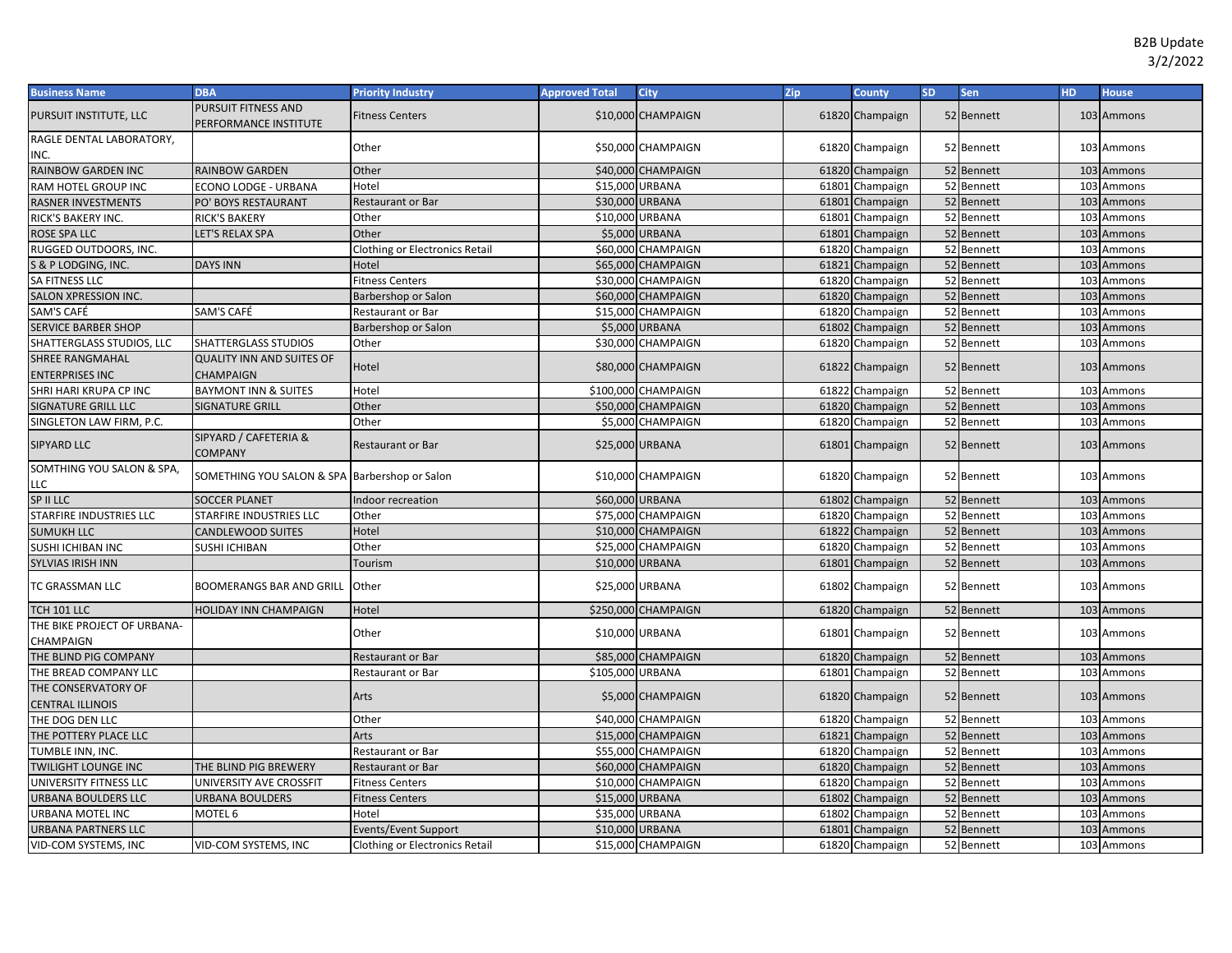| <b>Business Name</b>                                     | <b>DBA</b>                                            | <b>Priority Industry</b>         | <b>Approved Total</b> | City                    | <b>Zip</b> | <b>County</b>   | <b>SD</b> | Sen        | <b>HD</b> | <b>House</b> |
|----------------------------------------------------------|-------------------------------------------------------|----------------------------------|-----------------------|-------------------------|------------|-----------------|-----------|------------|-----------|--------------|
| VIDHI 3 LLC                                              | <b>RADISSON HOTEL &amp;</b><br>CONFERENCE CENTER      | Hotel                            | \$160,000 URBANA      |                         |            | 61801 Champaign |           | 52 Bennett |           | 103 Ammons   |
| VILLAGE II INC                                           | <b>MURPHYS PUB</b>                                    | Restaurant or Bar                | \$140,000             | CHAMPAIGN               |            | 61820 Champaign |           | 52 Bennett |           | 103 Ammons   |
| <b>WYLIE PEACOCK INC</b>                                 | H <sub>2</sub> O SALON                                | Barbershop or Salon              | \$20,000 URBANA       |                         |            | 61801 Champaign |           | 52 Bennett |           | 103 Ammons   |
| XINHXINH CAFE                                            |                                                       | Restaurant or Bar                | \$10,000 URBANA       |                         |            | 61802 Champaign |           | 52 Bennett |           | 103 Ammons   |
| <b>Y EATERY</b>                                          | Y EATERY                                              | <b>Restaurant or Bar</b>         |                       | \$10,000 CHAMPAIGN      |            | 61820 Champaign |           | 52 Bennett |           | 103 Ammons   |
| YG HOTEL INVESTORS, LLC                                  | HYATT PLACE CHAMPAIGN<br>URBANA                       | Hotel                            |                       | \$250,000 CHAMPAIGN     |            | 61820 Champaign |           | 52 Bennett |           | 103 Ammons   |
| YU GUO                                                   | C-U LA LA NOODLE                                      | <b>Restaurant or Bar</b>         |                       | \$10,000 CHAMPAIGN      |            | 61820 Champaign |           | 52 Bennett |           | 103 Ammons   |
| <b>Z&amp;W LIFE CORPORATION</b>                          |                                                       | <b>Restaurant or Bar</b>         | \$105,000             | <b>CHAMPAIGN</b>        |            | 61820 Champaign |           | 52 Bennett |           | 103 Ammons   |
| <b>ALEXZ NAILS &amp; SPA</b>                             | <b>ALEXZ NAILS &amp; SPA</b>                          | Barbershop or Salon              |                       | \$10,000 DANVILLE       |            | 61832 Vermilion |           | 52 Bennett |           | 104 Marron   |
| ANGELA A ZARN                                            | ANGELA'S THRIFT STORE                                 | Other                            |                       | \$35,000 DANVILLE       |            | 61832 Vermilion |           | 52 Bennett |           | 104 Marron   |
| <b>BOUFFANT SALON LLC</b>                                |                                                       | Barbershop or Salon              |                       | \$5,000 URBANA          |            | 61802 Champaign |           | 52 Bennett |           | 104 Marron   |
| <b>CHUCK DUCKWORTH</b>                                   | AB&C'S CLEANING SERVICE                               | Other                            |                       | \$5,000 RANTOUL         |            | 61866 Champaign |           | 52 Bennett |           | 104 Marron   |
| <b>COUNTRY TYME LANES INC</b>                            |                                                       | Indoor recreation                |                       | <b>\$15,000 RANTOUL</b> |            | 61866 Champaign |           | 52 Bennett |           | 104 Marron   |
| COUNTY ASPHALT COMPANY                                   |                                                       | Other                            | \$150,000             | <b>URBANA</b>           |            | 61802 Champaign |           | 52 Bennett |           | 104 Marron   |
| <b>CUSTOM CARE DRYCLEANERS</b><br><b>INC</b>             |                                                       | Laundry Services or Dry-cleaning |                       | \$20,000 DANVILLE       |            | 61832 Vermilion |           | 52 Bennett |           | 104 Marron   |
| <b>DES CONSTRUCTION &amp;</b><br><b>TRUCKING LLC</b>     |                                                       | Other                            |                       | \$10,000 RANTOUL        |            | 61866 Champaign |           | 52 Bennett |           | 104 Marron   |
| <b>DIRTWORKS TRUCKING &amp;</b><br><b>EXCAVATING CO.</b> |                                                       | Other                            | \$115,000 RANTOUL     |                         |            | 61866 Champaign |           | 52 Bennett |           | 104 Marron   |
| DIYA HOSPITALITY LLC                                     | BEST WESTERN RIVERSIDE INN                            | Hotel                            |                       | \$50,000 DANVILLE       |            | 61832 Vermilion |           | 52 Bennett |           | 104 Marron   |
| EL TORO OF DANVILLE INC                                  | EL TORO OF DANVILLE INC                               | Indoor recreation                |                       | \$35,000 DANVILLE       |            | 61832 Vermilion |           | 52 Bennett |           | 104 Marron   |
| EL TORO OF RANTOUL                                       |                                                       | <b>Restaurant or Bar</b>         |                       | \$25,000 RANTOUL        |            | 61866 Champaign |           | 52 Bennett |           | 104 Marron   |
| <b>FFBJJ LLC</b>                                         |                                                       | <b>Fitness Centers</b>           |                       | \$5,000 RANTOUL         |            | 61866 Champaign |           | 52 Bennett |           | 104 Marron   |
| <b>FUZZYS BAR INC</b>                                    |                                                       | Barbershop or Salon              |                       | \$10,000 DANVILLE       |            | 61832 Vermilion |           | 52 Bennett |           | 104 Marron   |
| JAI BHOLE 7 LLC                                          | <b>FIRST HERITAGE INN</b>                             | Hotel                            |                       | \$35,000 RANTOUL        |            | 61866 Champaign |           | 52 Bennett |           | 104 Marron   |
| JUDAY AUDIO LLC                                          |                                                       | Events/Event Support             |                       | \$10,000 RANTOUL        |            | 61866 CHAMPAIGN |           | 52 Bennett |           | 104 Marron   |
| <b>L &amp; H TAVERN INC</b>                              |                                                       | <b>Restaurant or Bar</b>         |                       | \$10,000 DANVILLE       |            | 61832 Vermilion |           | 52 Bennett |           | 104 Marron   |
| LIQUIDIUM CORPORATION                                    | LIQUIDIUM CORPORATION                                 | Indoor recreation                |                       | \$15,000 DANVILLE       |            | 61832 Vermilion |           | 52 Bennett |           | 104 Marron   |
| MCHMT STONEYS LLC                                        |                                                       | <b>Restaurant or Bar</b>         |                       | \$40,000 DANVILLE       |            | 61832 Vermilion |           | 52 Bennett |           | 104 Marron   |
| <b>NUWAY EDUCATIONAL</b><br>CORPORATION                  |                                                       | Other                            |                       | \$5,000 URBANA          |            | 61802 Champaign |           | 52 Bennett |           | 104 Marron   |
| PARADISE INN MOTEL OF CU INC BEST WESTERN PARADISE INN   |                                                       | Hotel                            | \$55,000 SAVOY        |                         |            | 61874 Champaign |           | 52 Bennett |           | 104 Marron   |
| PARAGON HOSPITALITY INC.                                 | <b>DAYS HOTEL</b>                                     | Hotel                            |                       | \$75,000 DANVILLE       |            | 61832 Vermilion |           | 52 Bennett |           | 104 Marron   |
| PHUNG HIEN LLC                                           | <b>SIGNATURE NAILS &amp; SPA</b>                      | Barbershop or Salon              |                       | \$80,000 DANVILLE       |            | 61832 Vermilion |           | 52 Bennett |           | 104 Marron   |
| PORTAL ENTERTAIMENT GROUP.<br>LLC                        |                                                       | Events/Event Support             |                       | \$5,000 DANVILLE        |            | 61832 Vermilion |           | 52 Bennett |           | 104 Marron   |
| PREMIER NETWORK SOLUTIONS,<br>INC.                       |                                                       | Other                            |                       | \$10,000 DANVILLE       |            | 61832 Vermilion |           | 52 Bennett |           | 104 Marron   |
| RANTOUL HOSPITALITY, INC.                                | <b>SUPER 8</b>                                        | Hotel                            |                       | \$25,000 RANTOUL        |            | 61866 Champaign |           | 52 Bennett |           | 104 Marron   |
| <b>REGENT BALLROOM INC</b>                               | <b>REGENT BALLROOM &amp;</b><br><b>BANQUET CENTER</b> | Indoor recreation                | \$55,000 SAVOY        |                         |            | 61874 Champaign |           | 52 Bennett |           | 104 Marron   |
| RSSS INC.                                                | ROD SICKLER SALON AND SPA                             | Barbershop or Salon              |                       | \$35,000 CHAMPAIGN      |            | 61822 Champaign |           | 52 Bennett |           | 104 Marron   |
| SHIMERREN, INC                                           | <b>TURTLE RUN</b>                                     | Events/Event Support             |                       | \$40,000 DANVILLE       |            | 61832 Vermilion |           | 52 Bennett |           | 104 Marron   |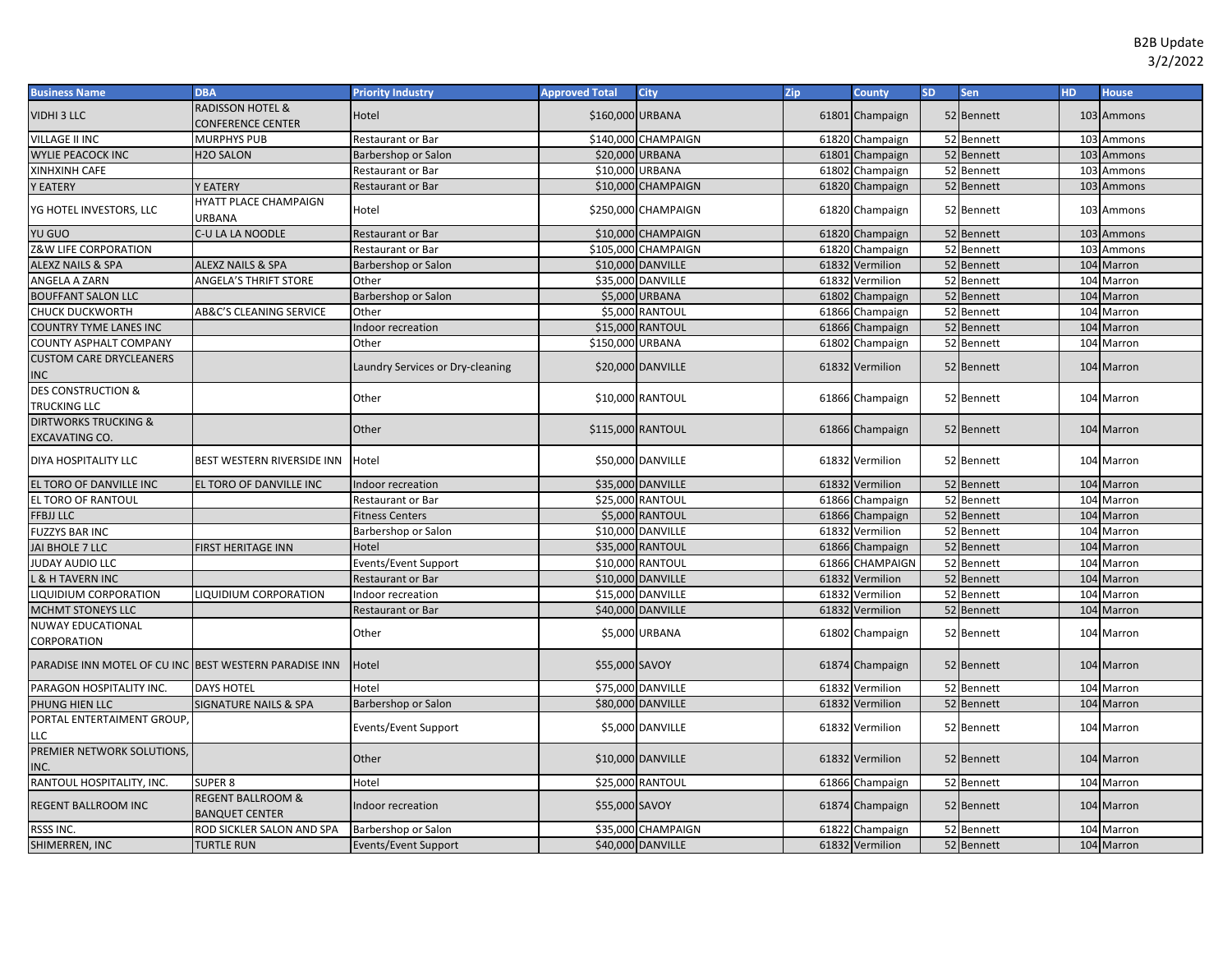| <b>Business Name</b>                                      | <b>DBA</b>                                                | <b>Priority Industry</b> | <b>Approved Total</b> | City                  | Zip | <b>County</b>    | <b>SD</b> | Sen          | HD. | <b>House</b> |
|-----------------------------------------------------------|-----------------------------------------------------------|--------------------------|-----------------------|-----------------------|-----|------------------|-----------|--------------|-----|--------------|
| SISTER TO SISTER DAY CARE INC                             |                                                           | Child Care               |                       | \$5,000 RANTOUL       |     | 61866 Champaign  |           | 52 Bennett   |     | 104 Marron   |
| SOUTH STREET SALOON INC.                                  | SOUTH STREET SALOON                                       | Restaurant or Bar        |                       | \$10,000 DANVILLE     |     | 61832 Vermilion  |           | 52 Bennett   |     | 104 Marron   |
| <b>STEVENS FAMILY FITNESS</b><br>CENTER INC.              | THE FAMILY FITNESS CENTER                                 | <b>Fitness Centers</b>   |                       | \$20,000 CHAMPAIGN    |     | 61822 Champaign  |           | 52 Bennett   |     | 104 Marron   |
| SUBWAY OF URBANA LLC                                      | <b>SUBWAY</b>                                             | Restaurant or Bar        | \$20,000 URBANA       |                       |     | 61802 Champaign  |           | 52 Bennett   |     | 104 Marron   |
| SUN SINGER WINE AND GIFTS<br>LTD.                         | SUN SINGER WINE AND SPIRITS<br>TD.                        | Restaurant or Bar        |                       | \$115,000 CHAMPAIGN   |     | 61821 Champaign  |           | 52 Bennett   |     | 104 Marron   |
| TIMOTHY-DANN'S INC.                                       | <b>DWIGHT ALAN SALON</b>                                  | Barbershop or Salon      |                       | \$5,000 DANVILLE      |     | 61832 Vermilion  |           | 52 Bennett   |     | 104 Marron   |
| TINY TOT SPORTS, LLC                                      | TINY TROOPS SOCCER                                        | Other                    |                       | \$10,000 DANVILLE     |     | 61832 Vermilion  |           | 52 Bennett   |     | 104 Marron   |
| TRIAD SHREDDING CORP                                      |                                                           | Other                    |                       | \$15,000 RANTOUL      |     | 61866 Champaign  |           | 52 Bennett   | 104 | Marron       |
| TRIDAN INTERNATIONAL INC.                                 | <b>TRIDAN INTERNATIONAL</b>                               | Other                    |                       | \$150,000 DANVILLE    |     | 61832 Vermilion  |           | 52 Bennett   |     | 104 Marron   |
| UNISYN TECHNOLOGIES LLC                                   | UNISYN TECHNOLOGIES LLC                                   | Other                    |                       | \$5,000 RANTOUL       |     | 61866 Champaign  |           | 52 Bennett   |     | 104 Marron   |
| <b>VERMILION COUNTY MUSEUM</b><br><b>SOCIETY</b>          |                                                           | Museum or Movie Theater  |                       | \$25,000 DANVILLE     |     | 61832 Vermilion  |           | 52 Bennett   |     | 104 Marron   |
| AL SAGRI GROUP LLC                                        | <b>GARDEN OF PARADISE</b>                                 | <b>Restaurant or Bar</b> |                       | \$90,000 BLOOMINGTON  |     | 61701 McLean     |           | 53 Barickman |     | 105 Brady    |
| <b>AUCTUS LLC</b>                                         | PARKE REGENCY HOTEL &<br>CONFERENCE CENTER                | Hotel                    |                       | \$135,000 BLOOMINGTON |     | 61704 McLean     |           | 53 Barickman |     | 105 Brady    |
| <b>BZ PIZZA II LLC</b>                                    |                                                           | Restaurant or Bar        |                       | \$150,000 BLOOMINGTON |     | 61704 McLean     |           | 53 Barickman |     | 105 Brady    |
| CHENOA HOLDINGS LLC                                       |                                                           | Hotel                    | \$15,000 CHENOA       |                       |     | 61726 McLean     |           | 53 Barickman |     | 105 Brady    |
| COMMUNITY PLAYERS THEATRE                                 |                                                           | Arts                     |                       | \$25,000 BLOOMINGTON  |     | 61701 McLean     |           | 53 Barickman |     | 105 Brady    |
| <b>G JAMN LLC</b>                                         | <b>BANDANA'S BAR B-Q</b>                                  | Other                    |                       | \$20,000 BLOOMINGTON  |     | 61701 McLean     |           | 53 Barickman |     | 105 Brady    |
| <b>GALAXY NAILS, LLC</b>                                  | <b>GALAXY NAILS</b>                                       | Barbershop or Salon      |                       | \$35,000 BLOOMINGTON  |     | 61701 McLean     |           | 53 Barickman |     | 105 Brady    |
| GIG'S PLACE, INC.                                         |                                                           | Restaurant or Bar        |                       | \$10,000 FAIRBURY     |     | 61739 Livingston |           | 53 Barickman |     | 105 Brady    |
| HI BLOOMINGTON LLC                                        | <b>HOLIDAY INN &amp; SUITES -</b><br><b>AIRPORT</b>       | Hotel                    |                       | \$250,000 BLOOMINGTON |     | 61704 McLean     |           | 53 Barickman |     | 105 Brady    |
| HOFFMAN TOOL, INC.                                        |                                                           | Other                    |                       | \$50,000 FAIRBURY     |     | 61739 Livingston |           | 53 Barickman |     | 105 Brady    |
| <b>KELDON INC</b>                                         | <b>TIMES PAST INN</b>                                     | Restaurant or Bar        |                       | \$80,000 BLOOMINGTON  |     | 61701 McLean     |           | 53 Barickman |     | 105 Brady    |
| <b>KELLY NORBY</b>                                        | LE MOUTON ROUGE KNITTERY                                  | Other                    |                       | \$10,000 BLOOMINGTON  |     | 61701 McLean     |           | 53 Barickman |     | 105 Brady    |
| LFC VENTURES LLC                                          | THE BROWN JUG                                             | Restaurant or Bar        |                       | \$5,000 CHENOA        |     | 61726 McLean     |           | 53 Barickman |     | 105 Brady    |
| LUCIA JANOCH                                              | <b>SEAFOOD DELIGHT</b>                                    | Restaurant or Bar        |                       | \$15,000 FAIRBURY     |     | 61739 Livingston |           | 53 Barickman |     | 105 Brady    |
| MAGNUS HOTELS LLC BAYMONT<br>INN AND SUITES               | <b>BEST WESTERN PLUS</b><br><b>BLOOMINGTON EAST HOTEL</b> | Hotel                    |                       | \$75,000 BLOOMINGTON  |     | 61701 McLean     |           | 53 Barickman |     | 105 Brady    |
| MCLEAN COUNTY DANCE<br><b>ASSOCIATION</b>                 | <b>MCLEAN COUNTY DANCE</b><br><b>ASSOCIATION</b>          | ndoor recreation         |                       | \$5,000 BLOOMINGTON   |     | 61701 McLean     |           | 53 Barickman |     | 105 Brady    |
| NORMAL LODGING, LLC                                       | HOLIDAY INN BLOOMINGTON<br><b>NORMAL</b>                  | Hotel                    | \$230,000 NORMAL      |                       |     | 61761 McLean     |           | 53 Barickman |     | 105 Brady    |
| OKGO RESTAURANT GROUP, LLC                                | OKGO RESTAURANT GROUP,<br>LLC                             | Restaurant or Bar        |                       | \$115,000 BLOOMINGTON |     | 61704 McLean     |           | 53 Barickman |     | 105 Brady    |
| PRECISION TOOLING GROUP,<br>INC.                          |                                                           | Other                    |                       | \$55,000 FAIRBURY     |     | 61739 Livingston |           | 53 Barickman |     | 105 Brady    |
| SATISFIED SYSTEM                                          |                                                           | Other                    |                       | \$5,000 BLOOMINGTON   |     | 61701 McLean     |           | 53 Barickman |     | 105 Brady    |
| <b>SLAGEL CABINETRY &amp;</b><br><b>INSTALLATION INC.</b> |                                                           | Other                    |                       | \$5,000 FAIRBURY      |     | 61739 Livingston |           | 53 Barickman |     | 105 Brady    |
| TD SUNKEN ENTERPRISES, LLC                                | THE NEXT STEP DANCE STUDIO Arts                           |                          |                       | \$50,000 BLOOMINGTON  |     | 61704 McLean     |           | 53 Barickman |     | 105 Brady    |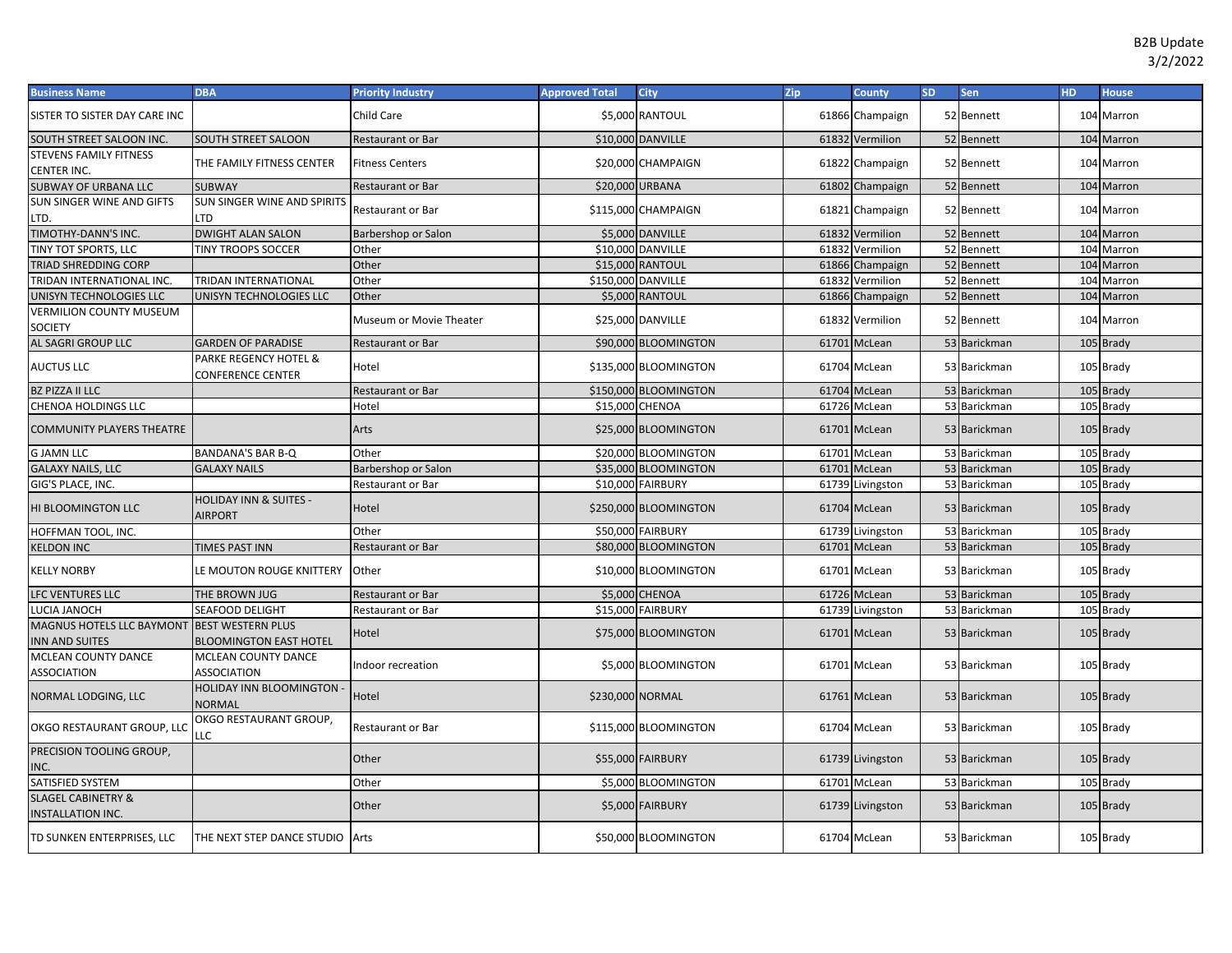| <b>Business Name</b>                                      | <b>DBA</b>                                                  | <b>Priority Industry</b> | <b>Approved Total</b> | <b>City</b>         | Zip        | <b>County</b>    | <b>SD</b> | <b>Sen</b>   | HD. | <b>House</b>   |
|-----------------------------------------------------------|-------------------------------------------------------------|--------------------------|-----------------------|---------------------|------------|------------------|-----------|--------------|-----|----------------|
| <b>BERNARDI'S II, INC.</b>                                |                                                             | Other                    |                       | \$85,000 PONTIAC    |            | 61764 Livingston |           | 53 Barickman |     | 106 Bennett    |
| <b>CARL DAVIS</b>                                         | MPERIAL HAIRSTYLING                                         | Barbershop or Salon      |                       | \$5,000 WATSEKA     |            | 60970 Iroquois   |           | 53 Barickman |     | 106 Bennett    |
| <b>CHARLES GOMEZ PRODUCTION</b><br><b>WATSEKA THEATRE</b> | <b>WATSEKA THEATRE</b>                                      | Other                    |                       | \$45,000 WATSEKA    |            | 60970 Iroquois   |           | 53 Barickman |     | 106 Bennett    |
| EL PASO DAY INC.                                          | DAYS INN - EL PASO                                          | Hotel                    |                       | \$10,000 EL PASO    |            | 61738 Woodford   |           | 53 Barickman |     | 106 Bennett    |
| <b>HEALTH CHEK - HEALTH</b>                               |                                                             | Other                    |                       | \$5,000 WATSEKA     |            | 60970 Iroquois   |           | 53 Barickman |     | 106 Bennett    |
| COACHING INC.                                             |                                                             |                          |                       |                     |            |                  |           |              |     |                |
| <b>IROQUOIS COUNTY HISTORICAL</b>                         |                                                             | Museum or Movie Theater  |                       | \$15,000 WATSEKA    |            | 60970 Iroquois   |           | 53 Barickman |     | 106 Bennett    |
| <b>SOCIETY</b>                                            |                                                             |                          |                       |                     |            |                  |           |              |     |                |
| MILFORD FAMILY RESTAURANTS                                |                                                             | <b>Restaurant or Bar</b> |                       | \$10,000 MILFORD    |            | 60955 Iroquois   |           | 53 Barickman |     | 106 Bennett    |
| OHM PNR INC                                               | ROANOKE IGA FOODLINER                                       | Other                    |                       | \$20,000 ROANOKE    |            | 61561 Woodford   |           | 53 Barickman |     | 106 Bennett    |
| PONTIAC SUB, INC.                                         | <b>SUBWAY 10823</b>                                         | <b>Restaurant or Bar</b> |                       | \$35,000 PONTIAC    |            | 61764 Livingston |           | 53 Barickman |     | 106 Bennett    |
| PUB <sub>13</sub> LLC                                     |                                                             | Restaurant or Bar        |                       | \$15,000 PONTIAC    |            | 61764 Livingston |           | 53 Barickman |     | 106 Bennett    |
| SHREEJI BUDGET INC                                        | SHREEJI BUDGET INC                                          | Hotel                    |                       | \$15,000 GILMAN     |            | 60938 Iroquois   |           | 53 Barickman | 106 | <b>Bennett</b> |
| <b>TRADITIONS BAR INC</b>                                 | <b>TRADITIONS BAR</b>                                       | Restaurant or Bar        |                       | \$10,000 WATSEKA    |            | 60970 Iroquois   |           | 53 Barickman |     | 106 Bennett    |
| <b>WATSEKA FAMILY TABLE</b>                               |                                                             |                          |                       |                     |            |                  |           |              |     |                |
| <b>RESTAURANT INC</b>                                     |                                                             | Other                    |                       | \$50,000 WATSEKA    |            | 60970 Iroquois   |           | 53 Barickman |     | 106 Bennett    |
| WEBER PLUMBING AND<br>HEATING INC.                        |                                                             | Other                    |                       | \$5,000 WATSEKA     |            | 60970 Iroquois   |           | 53 Barickman |     | 106 Bennett    |
| <b>618 SPORTS ACADEMY</b>                                 |                                                             | Indoor recreation        |                       | \$5,000 CENTRALIA   |            | 62801 Marion     |           | 54 Plummer   |     | 107 Wilhour    |
| ABKS, INC.                                                | RAMADA BY WYNDHAM<br>EFFINGHAM                              | Hotel                    |                       | \$5,000 EFFINGHAM   |            | 62401 Effingham  |           | 54 Plummer   |     | 107 Wilhour    |
| ARPIP, INC.                                               | <b>HOLIDAY INN EXPRESS &amp;</b><br><b>SUITES EFFINGHAM</b> | Hotel                    |                       | \$40,000 EFFINGHAM  |            | 62401 Effingham  |           | 54 Plummer   |     | 107 Wilhour    |
| BEHRENDS RESTAURANTS INC                                  | DENNY'S                                                     | Restaurant or Bar        |                       | \$150,000 VANDALIA  |            | 62471 Fayette    |           | 54 Plummer   |     | 107 Wilhour    |
| BLESSINGS FROM MOM AND<br>DAD INC                         | <b>ECONOMY INN</b>                                          | Hotel                    |                       | \$15,000 VANDALIA   |            | 62471 Fayette    |           | 54 Plummer   |     | 107 Wilhour    |
| CIRCLE M WELD AND FAB INC.                                | CIRCLE M WELD AND FAB INC Other                             |                          |                       | \$15,000 VANDALIA   |            | 62471 Fayette    |           | 54 Plummer   |     | 107 Wilhour    |
| <b>CULBERTSON HEATING &amp;</b><br>COOLING, INC.          |                                                             | Other                    |                       | \$45,000 VANDALIA   |            | 62471 Fayette    |           | 54 Plummer   |     | 107 Wilhour    |
| <b>FRYE POTTERY</b>                                       |                                                             | Arts                     |                       | \$5,000 SHUMWAY     |            | 62461 Effingham  |           | 54 Plummer   |     | 107 Wilhour    |
| <b>GATEEAY INN MOTEL INC</b>                              | TRAVELODGE/RAMADA LTD                                       | Hotel                    |                       | \$40,000 EFFINGHAM  |            | 62401 Effingham  |           | 54 Plummer   |     | 107 Wilhour    |
| HOLLYWOOD HAIR LLC                                        | HOLLYWOOD HAIR                                              | Barbershop or Salon      | \$40,000              | <b>CENTRALIA</b>    |            | 62801 Marion     |           | 54 Plummer   | 107 | Wilhour        |
| <b>IGNITION GRAPHIX INC</b>                               | <b>GNITION GRAPHIX INC</b>                                  | Other                    |                       | \$5,000 VANDALIA    |            | 62471 Fayette    |           | 54 Plummer   | 107 | Wilhour        |
| JERRY'S GRILL & BAR INC                                   |                                                             | Restaurant or Bar        |                       | \$15,000 CENTRALIA  |            | 62801 Marion     |           | 54 Plummer   | 107 | Wilhour        |
| JWP INC.                                                  | SUPER 8 BY WYNDHAM                                          | Hotel                    |                       | \$35,000 GREENVILLE | 62246 Bond |                  |           | 54 Plummer   | 107 | Wilhour        |
| MARILYN'S DOWNTOWN                                        |                                                             | <b>Restaurant or Bar</b> |                       | \$5,000 CENTRALIA   |            | 62801 Marion     |           | 54 Plummer   |     | 107 Wilhour    |
| LOUNGE, INC                                               |                                                             |                          |                       |                     |            |                  |           |              |     |                |
| MIDAMERICA CENTER FOR<br><b>DENTAL WELLNESS &amp;</b>     |                                                             | Other                    |                       | \$85,000 VANDALIA   |            |                  |           | 54 Plummer   |     | 107 Wilhour    |
| AESTHETICS, P.C.                                          |                                                             |                          |                       |                     |            | 62471 Fayette    |           |              |     |                |
| MJ'S KINGDOM CATERING, LLC                                |                                                             | Restaurant or Bar        |                       | \$5,000 CENTRALIA   |            | 62801 Marion     |           | 54 Plummer   |     | 107 Wilhour    |
| <b>MOMENTS IN TIME</b>                                    |                                                             |                          |                       |                     |            |                  |           |              |     |                |
| PHOTOGRAPHY STUDIO, INC.                                  |                                                             | Other                    |                       | \$10,000 CENTRALIA  |            | 62801 Marion     |           | 54 Plummer   |     | 107 Wilhour    |
| <b>NATALIA I LLC</b>                                      |                                                             | Hotel                    |                       | \$10,000 EFFINGHAM  |            | 62401 Effingham  |           | 54 Plummer   |     | 107 Wilhour    |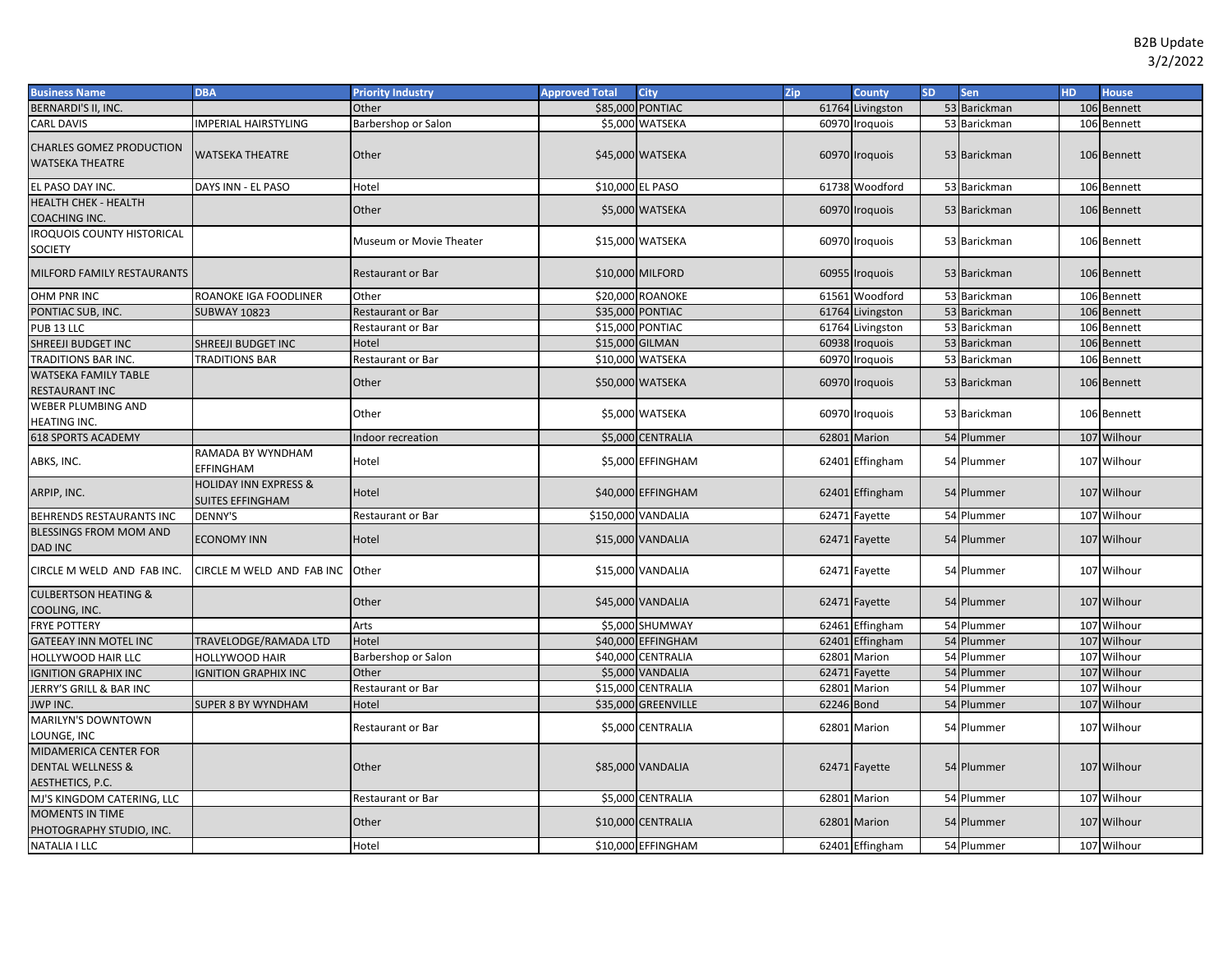| <b>Business Name</b>               | <b>DBA</b>                                              | <b>Priority Industry</b>         | <b>Approved Total</b> | <b>City</b>         | Zip         | County          | <b>SD</b> | Sen        | HD. | <b>House</b> |
|------------------------------------|---------------------------------------------------------|----------------------------------|-----------------------|---------------------|-------------|-----------------|-----------|------------|-----|--------------|
| NBHB ENTERPRISES LLC               | NBHB ENTERPRISES LLC                                    | Restaurant or Bar                |                       | \$75,000 EFFINGHAM  |             | 62401 Effingham |           | 54 Plummer |     | 107 Wilhour  |
| PINE RIDGE HOMES INC               | PINE RIDGE HOMES INC                                    | Other                            |                       | \$150,000 VANDALIA  |             | 62471 Fayette   |           | 54 Plummer |     | 107 Wilhour  |
| PROWIRE INC                        |                                                         | Other                            |                       | \$15,000 VANDALIA   | 62471       | Fayette         |           | 54 Plummer |     | 107 Wilhour  |
| PURVI HOSPITALITY, INC.            | PURVI HOSPITALITY, INC.                                 | Hotel                            | \$15,000              | <b>GREENVILLE</b>   | 62246 Bond  |                 |           | 54 Plummer |     | 107 Wilhour  |
| <b>RAJNIK INC</b>                  | <b>RAMADA INN</b>                                       | Hotel                            |                       | \$25,000 VANDALIA   |             | 62471 Fayette   |           | 54 Plummer |     | 107 Wilhour  |
| RAMSEY ENTERPRISES LLC             | COBBLESTONE INN AND SUITES Hotel                        |                                  |                       | \$25,000 ALTAMONT   |             | 62411 Effingham |           | 54 Plummer |     | 107 Wilhour  |
| REVA PROPERTIES, INC               | <b>QUALITY INN</b>                                      | Hotel                            |                       | \$60,000 EFFINGHAM  |             | 62401 Effingham |           | 54 Plummer |     | 107 Wilhour  |
| TONY WELDING SERVICE, INC.         | TONY WELDING SERVICE, INC.                              | Other                            |                       | \$25,000 CENTRALIA  |             | 62801 Marion    |           | 54 Plummer |     | 107 Wilhour  |
| TRIPLE A TUMBLING                  |                                                         | <b>Fitness Centers</b>           |                       | \$5,000 VANDALIA    |             | 62471 Fayette   |           | 54 Plummer |     | 107 Wilhour  |
| WEHRLE BROS EQ INC                 |                                                         | Other                            |                       | \$90,000 VANDALIA   |             | 62471 Fayette   |           | 54 Plummer |     | 107 Wilhour  |
| <b>BILLS TAX SERVICE OF</b>        |                                                         | Other                            |                       | \$5,000 CENTRALIA   |             | 62801 Marion    |           | 54 Plummer |     | 108 Meier    |
| CENTRALIA LLC                      |                                                         |                                  |                       |                     |             |                 |           |            |     |              |
| KUBER 909 CORP.                    | MOTEL 6                                                 | Hotel                            | \$20,000 TROY         |                     |             | 62294 Madison   |           | 54 Plummer |     | 108 Meier    |
| M AND D INC                        | <b>MARX BROS</b>                                        | Restaurant or Bar                |                       | \$10,000 HIGHLAND   | 62249       | Madison         |           | 54 Plummer |     | 108 Meier    |
| NKP HOSPITALITY, INC.              | <b>RED ROOF INN</b>                                     | Hotel                            | \$60,000 TROY         |                     | 62294       | Madison         |           | 54 Plummer |     | 108 Meier    |
| <b>OUTBACK VIDEO INC</b>           | RECEPTIONS BY ROBIN AND<br>VENUE                        | Events/Event Support             | \$40,000 BREESE       |                     |             | 62230 Clinton   |           | 54 Plummer |     | 108 Meier    |
| PINECONE HOSPITALITY LLC           | BEST WESTERN PLUS<br>MIDAMERICA HOTEL                   | Hotel                            |                       | \$90,000 MASCOUTAH  |             | 62258 St. Clair |           | 54 Plummer |     | 108 Meier    |
| SAM'S PIZZA AND PUB INC.           | SAM'S PIZZA AND PUB INC.                                | Restaurant or Bar                |                       | \$45,000 HIGHLAND   |             | 62249 Madison   |           | 54 Plummer |     | 108 Meier    |
| SHILOH, LLC                        | <b>HOLIDAY INN EXPRESS &amp;</b><br><b>SUITES #7845</b> | Hotel                            | \$150,000 SHILOH      |                     |             | 62269 St. Clair |           | 54 Plummer |     | 108 Meier    |
| TROY HOTELS, LLC.                  | <b>SUPER 8 MOTEL</b>                                    | Hotel                            | \$45,000 TROY         |                     |             | 62294 Madison   |           | 54 Plummer |     | 108 Meier    |
| 3B GENERAL CONTRACTING LLC         |                                                         | Other                            |                       | \$10,000 NEWTON     |             | 62448 Jasper    |           | 55 Bailey  |     | 109 Niemerg  |
| ALY MAE IMAGES LLC                 |                                                         | Arts                             |                       | \$5,000 MT. CARMEL  |             | 62863 Wabash    |           | 55 Bailey  |     | 109 Niemerg  |
| <b>BUDGET INN</b>                  |                                                         | Hotel                            |                       | \$5,000 FAIRFIELD   |             | 62837 Wayne     |           | 55 Bailey  |     | 109 Niemerg  |
| DLG INC.                           | <b>PARKLANES</b>                                        | Restaurant or Bar                |                       | \$35,000 NEWTON     |             | 62448 Jasper    |           | 55 Bailey  |     | 109 Niemerg  |
| ERIN KINSOLVING CLEANING           | ERIN KINSOLVING CLEANING                                | Laundry Services or Dry-cleaning |                       | \$5,000 FAIRFIELD   |             | 62837 Wayne     |           | 55 Bailey  |     | 109 Niemerg  |
| J&R FREEZE, INC.                   |                                                         | <b>Restaurant or Bar</b>         |                       | \$5,000 NEWTON      | 62448       | Jasper          |           | 55 Bailey  |     | 109 Niemerg  |
| JAMES K BRINKLEY                   | <b>CLAY COUNTY AMUSEMENTS</b>                           | Tourism                          | \$35,000 FLORA        |                     | 62839 Clay  |                 |           | 55 Bailey  |     | 109 Niemerg  |
| KALPANA, INC.                      | <b>RODEWAY INN</b>                                      | Hotel                            | \$10,000 FLORA        |                     | 62839       | Clay            |           | 55 Bailey  |     | 109 Niemerg  |
| <b>MIRROR MAGIC</b>                |                                                         | Barbershop or Salon              |                       | \$5,000 NEWTON      |             | 62448 Jasper    |           | 55 Bailey  |     | 109 Niemerg  |
| OM KRUPA INC                       | <b>SUPER 8 MOTEL</b>                                    | Hotel                            | \$10,000 OLNEY        |                     | 62450       | Richland        |           | 55 Bailey  |     | 109 Niemerg  |
| THE SOCIAL HOUSE, LLC              |                                                         | Hotel                            | \$10,000 CARMI        |                     | 62821       | White           |           | 55 Bailey  |     | 109 Niemerg  |
| <b>VICKY J. YAGER</b>              | <b>FILLER-UP BUFFET</b>                                 | Restaurant or Bar                |                       | \$15,000 NEWTON     | 62448       | Jasper          |           | 55 Bailey  |     | 109 Niemerg  |
| 24 HOUR GYM                        | 24 HOUR GYM                                             | <b>Fitness Centers</b>           |                       | \$10,000 MATTOON    | 61938       | Coles           |           | 55 Bailey  |     | 110 Miller   |
| ANGELO'S JOHNBOY, INC.             | <b>ANGELO'S PIZZA</b>                                   | <b>Restaurant or Bar</b>         |                       | \$10,000 MATTOON    | 61938 Coles |                 |           | 55 Bailey  |     | 110 Miller   |
| ARTSY CHIC STUDIO LLC              | ARTSY CHIC STUDIO LLC                                   | Indoor recreation                |                       | \$5,000 MATTOON     | 61938       | Coles           |           | 55 Bailey  |     | 110 Miller   |
| <b>ARVIN MOTEL</b>                 | ROBERT AND JAMIE ZIEGLER                                | Hotel                            |                       | \$5,000 ROBINSON    | 62454       | Crawford        |           | 55 Bailey  |     | 110 Miller   |
| BACK TO HEALTH PHYSICIAN'S         | <b>BACK TO HEALTH PHYSICIAN'S</b>                       |                                  |                       |                     |             |                 |           |            |     |              |
| GROUP, LTD                         | GROUP, LTD                                              | Other                            |                       | \$55,000 CHARLESTON | 61920 Coles |                 |           | 55 Bailey  |     | 110 Miller   |
| BYRD'S CLEANERS & LAUNDRY,<br>INC. |                                                         | Laundry Services or Dry-cleaning |                       | \$15,000 CHARLESTON | 61920 Coles |                 |           | 55 Bailey  |     | 110 Miller   |
| <b>CLASSIC AUTO BODY</b>           |                                                         | Other                            |                       | \$10,000 MATTOON    | 61938 Coles |                 |           | 55 Bailey  |     | 110 Miller   |
|                                    |                                                         |                                  |                       |                     |             |                 |           |            |     |              |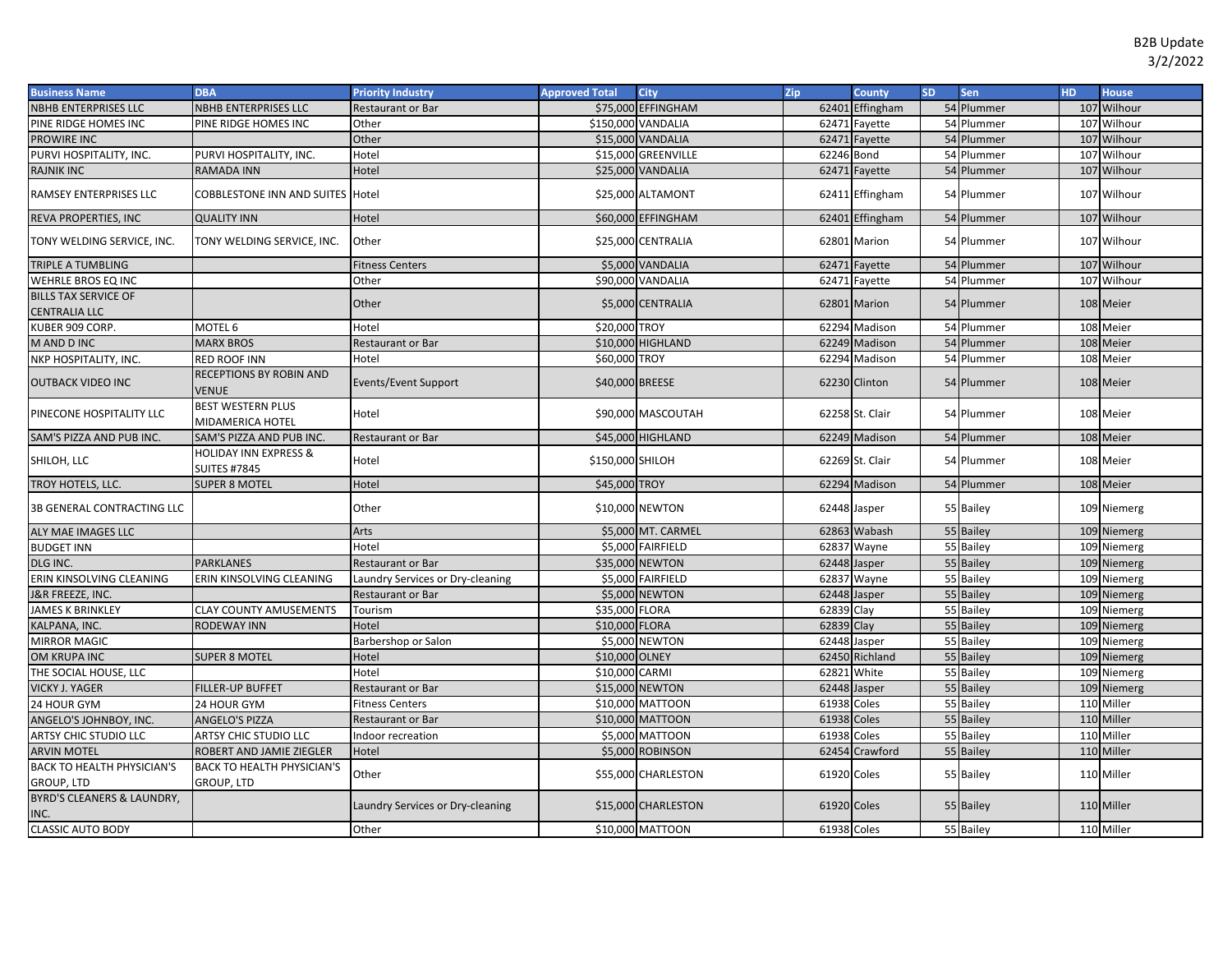| <b>Business Name</b>                                    | <b>DBA</b>                               | <b>Priority Industry</b>              | <b>Approved Total</b> | <b>City</b>            | Zip         | County        | <b>SD</b> | Sen       | <b>HD</b> | <b>House</b>    |
|---------------------------------------------------------|------------------------------------------|---------------------------------------|-----------------------|------------------------|-------------|---------------|-----------|-----------|-----------|-----------------|
| <b>COLES COUNTY VETERANS</b>                            | <b>VETERANS SUPPORT</b>                  | Other                                 |                       | \$5,000 MATTOON        | 61938 Coles |               |           | 55 Bailey |           | 110 Miller      |
| SUPPORT COALITION                                       | COALITION                                |                                       |                       |                        |             |               |           |           |           |                 |
| DETECTION SECURITY                                      |                                          | Other                                 |                       | \$30,000 MATTOON       | 61938 Coles |               |           | 55 Bailey |           | 110 Miller      |
| COMPANY, INC.                                           |                                          |                                       |                       |                        |             |               |           |           |           |                 |
| DIRTY'S BAR & GRILL, LLC                                |                                          | Restaurant or Bar                     |                       | \$10,000 CHARLESTON    | 61920 Coles |               |           | 55 Bailey |           | 110 Miller      |
| DUST INVESTMENTS, INC.                                  |                                          | Restaurant or Bar                     |                       | \$140,000 MATTOON      | 61938 Coles |               |           | 55 Bailey |           | 110 Miller      |
| <b>FEUDIN HILLBILLYS</b>                                |                                          | Events/Event Support                  |                       | \$20,000 CHARLESTON    | 61920 Coles |               |           | 55 Bailey |           | 110 Miller      |
| FRY GUYS, LLC                                           |                                          | Restaurant or Bar                     |                       | \$10,000 CHARLESTON    | 61920 Coles |               |           | 55 Bailey |           | 110 Miller      |
| HAIR FORCE ONE                                          | <b>HAIR FORCE ONE</b>                    | Barbershop or Salon                   |                       | \$5,000 MATTOON        | 61938 Coles |               |           | 55 Bailey |           | 110 Miller      |
| HOME AGAIN CONSIGNMENT                                  | HOME AGAIN CONSIGNMENT                   | Other                                 |                       | \$10,000 CHARLESTON    | 61920 Coles |               |           | 55 Bailey |           | 110 Miller      |
| SHOP                                                    | SHOP                                     |                                       |                       |                        |             |               |           |           |           |                 |
| JACK AND BILLS OF MATTOON<br><b>NC</b>                  |                                          | <b>Clothing or Electronics Retail</b> |                       | \$20,000 MATTOON       | 61938 Coles |               |           | 55 Bailey |           | 110 Miller      |
| JACKSON AVENUE COFFEE LLC                               |                                          | Other                                 |                       | \$5,000 CHARLESTON     | 61920 Coles |               |           | 55 Bailey |           | 110 Miller      |
| <b>IUANITO'S MEXICAN COCINA</b>                         |                                          | Restaurant or Bar                     |                       | \$10,000 MATTOON       | 61938 Coles |               |           | 55 Bailey |           | 110 Miller      |
| <b>KCJ CONSULTING INC</b>                               | <b>GAVINA GRAPHICS</b>                   | Clothing or Electronics Retail        |                       | \$150,000 CHARLESTON   | 61920       | Coles         |           | 55 Bailey |           | 110 Miller      |
| LINCOLN GARDEN FAMILY<br>RESTAURANT                     |                                          | <b>Restaurant or Bar</b>              |                       | \$40,000 CHARLESTON    | 61920 Coles |               |           | 55 Bailey |           | 110 Miller      |
| MAC ENTERPRISES / UPTOWN-<br>CELLAR, INC.               |                                          | <b>Restaurant or Bar</b>              |                       | \$25,000 CHARLESTON    | 61920 Coles |               |           | 55 Bailey |           | 110 Miller      |
| <b>MARK GRANT</b>                                       | <b>JOEY'S PLACE</b>                      | <b>Restaurant or Bar</b>              |                       | \$5,000 CHARLESTON     | 61920 Coles |               |           | 55 Bailey |           | 110 Miller      |
| MARSHALL MOTEL INC / SUPER 8 MARSHALL MOTEL INC / SUPER |                                          | Hotel                                 |                       | \$20,000 MARSHALL      | 62441 Clark |               |           | 55 Bailey |           | 110 Miller      |
| MOTEL                                                   | 8 MOTEL                                  |                                       |                       |                        |             |               |           |           |           |                 |
| MATTOON HOSPITALITY, INC.                               | <b>SUPER 8 MOTEL</b>                     | Hotel                                 |                       | \$20,000 MATTOON       | 61938 Coles |               |           | 55 Bailey |           | 110 Miller      |
| <b>MATTOON LANES LLC</b>                                |                                          | Indoor recreation                     |                       | \$30,000 MATTOON       | 61938 Coles |               |           | 55 Bailey |           | 110 Miller      |
| MATTOON SALINA RESTAURANT,<br>LLC                       | <b>LITTLE MEXICO</b>                     | Indoor recreation                     |                       | \$25,000 MATTOON       | 61938 Coles |               |           | 55 Bailey |           | 110 Miller      |
| MIKE & STAN'S 504 CLUB INC                              |                                          | Restaurant or Bar                     |                       | \$15,000 CHARLESTON    | 61920       | Coles         |           | 55 Bailey |           | 110 Miller      |
| MULTI - PRINT SOLUTIONS                                 | MULTI - PRINT SOLUTIONS                  | Events/Event Support                  |                       | \$10,000 MATTOON       | 61938 Coles |               |           | 55 Bailey |           | 110 Miller      |
| ROYAL GOLDEN HOSPITALITY LLC HAMPTON INN                |                                          | Hotel                                 |                       | \$135,000 MATTOON      | 61938 Coles |               |           | 55 Bailey |           | 110 Miller      |
| SHREEJI CASEY LLC                                       | DAYS INN AND SUITES                      | Hotel                                 | \$40,000 CASEY        |                        | 62420 Clark |               |           | 55 Bailey |           | 110 Miller      |
| STANDERFER CONSTRUCTION,<br>INC.                        |                                          | Other                                 |                       | \$35,000 MATTOON       | 61938 Coles |               |           | 55 Bailey |           | 110 Miller      |
| THE ICE HOUSE OF MATTOON<br><b>NC</b>                   | TRIPLE NICKEL SALOON                     | <b>Restaurant or Bar</b>              |                       | \$40,000 MATTOON       | 61938 Coles |               |           | 55 Bailey |           | 110 Miller      |
| THE WINNING STITCH, LLC                                 |                                          | Other                                 |                       | \$15,000 CHARLESTON    | 61920 Coles |               |           | 55 Bailey |           | 110 Miller      |
| UNIQUE SUITES HOTEL, LLC                                |                                          | Hotel                                 |                       | \$135,000 CHARLESTON   | 61920       | Coles         |           | 55 Bailey |           | 110 Miller      |
| <b>WALKWAY INC</b>                                      | WALKWAY                                  | Indoor recreation                     |                       | \$5,000 MATTOON        | 61938 Coles |               |           | 55 Bailey |           | 110 Miller      |
| 308 MACARTHUR, INC                                      | DOC HOLLIDAY'S SALOON &<br><b>EATERY</b> | <b>Restaurant or Bar</b>              |                       | \$15,000 COTTAGE HILLS |             | 62018 Madison |           | 56 Crowe  |           | $111$ Elik      |
| <b>ABBOTT &amp; BOND, LLC</b>                           | THE FASHION LANE                         | Clothing or Electronics Retail        | \$10,000 ALTON        |                        | 62002       | Madison       |           | 56 Crowe  |           | 111 Elik        |
| AFFIRMATION FITNESS, LLC                                |                                          | <b>Fitness Centers</b>                | \$5,000 ALTON         |                        | 62002       | Madison       |           | 56 Crowe  |           | 111 Elik        |
| ALTON SYMPHONY ORCHESTRA                                |                                          | Arts                                  | \$20,000 ALTON        |                        |             | 62002 Madison |           | 56 Crowe  |           | <b>111 Elik</b> |
| AT LAST, LLC                                            | <b>STATE STREET MARKET</b>               | Restaurant or Bar                     | \$5,000 ALTON         |                        |             | 62002 Madison |           | 56 Crowe  |           | <b>111 Elik</b> |
| <b>BEST BUFFET CORPORATION</b>                          | <b>BEST BUFFET</b>                       | Other                                 |                       | \$65,000 WOOD RIVER    |             | 62095 Madison |           | 56 Crowe  |           | <b>111 Elik</b> |
| BO JACS, INC.                                           | <b>BOJAC'S SPORTS BAR</b>                | <b>Restaurant or Bar</b>              |                       | \$10,000 WOOD RIVER    |             | 62095 Madison |           | 56 Crowe  |           | <b>111</b> Elik |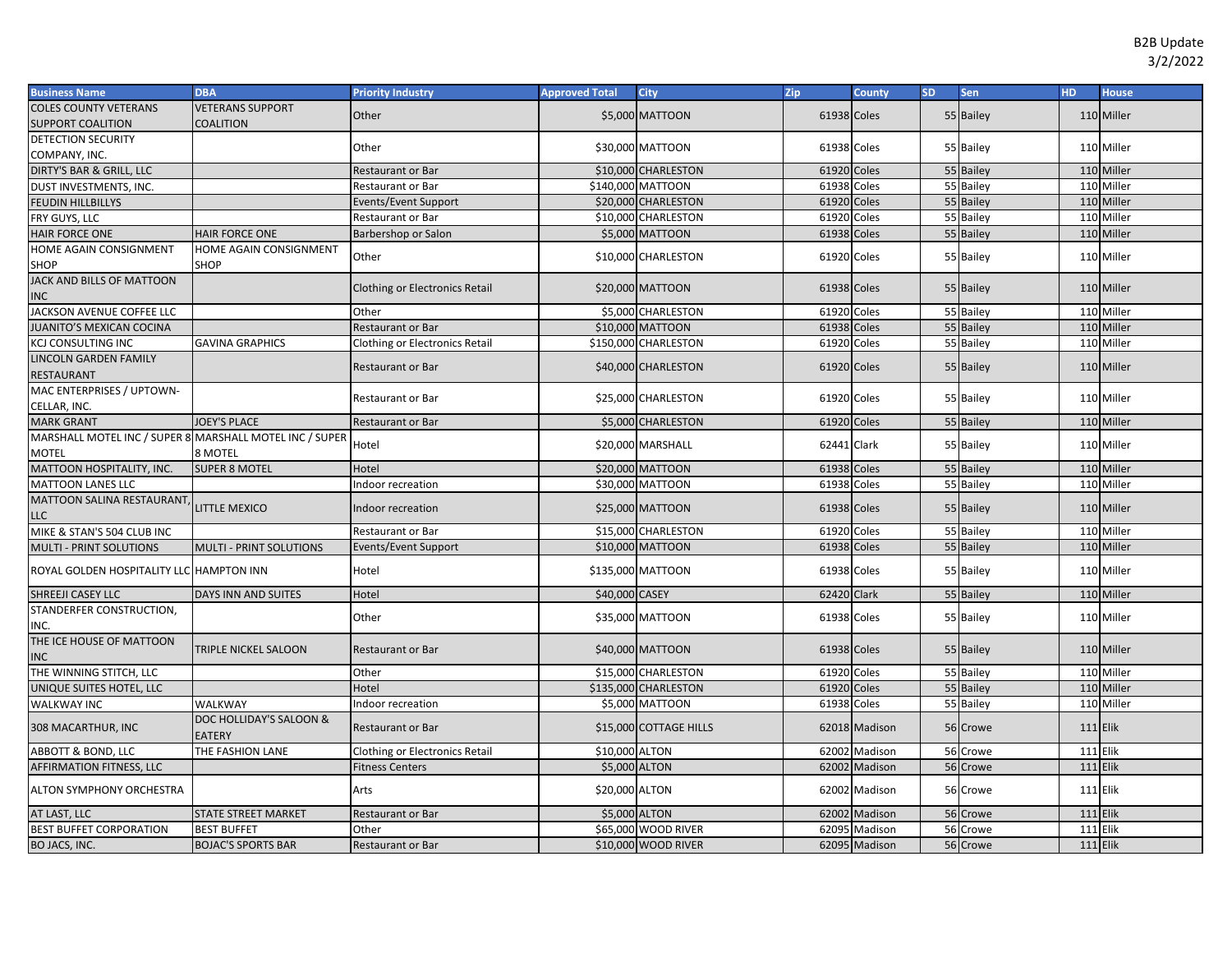| <b>Business Name</b>                                       | <b>DBA</b>                                                 | <b>Priority Industry</b>              | <b>Approved Total</b> | <b>City</b>           | Zip          | <b>County</b> | <b>SD</b> | Sen      | <b>HD</b>       | <b>House</b> |
|------------------------------------------------------------|------------------------------------------------------------|---------------------------------------|-----------------------|-----------------------|--------------|---------------|-----------|----------|-----------------|--------------|
| BOSSANOVA OF ALTON, INC.                                   | BOSSANOVA RESTAURANT AND<br>LOUNGE                         | Restaurant or Bar                     | \$30,000 ALTON        |                       |              | 62002 Madison |           | 56 Crowe | 111 Elik        |              |
| <b>BRISTOW'S INDOOR BATTING</b><br><b>CAGES &amp; GOLF</b> |                                                            | Indoor recreation                     |                       | \$5,000 ALTON         |              | 62002 Madison |           | 56 Crowe | <b>111 Elik</b> |              |
| <b>BUDGET SIGNS TROPHIES &amp;</b><br><b>PLAQUES</b>       |                                                            | Other                                 |                       | \$15,000 WOOD RIVER   |              | 62095 Madison |           | 56 Crowe | 111 Elik        |              |
| <b>CALDIERARO FAMILY DENTISTRY</b>                         |                                                            |                                       |                       |                       |              |               |           |          |                 |              |
| PC                                                         |                                                            | Other                                 |                       | \$5,000 WOOD RIVER    |              | 62095 Madison |           | 56 Crowe | <b>111 Elik</b> |              |
| CATDADDY'S INC.                                            |                                                            | Restaurant or Bar                     | \$20,000 ALTON        |                       | 62002        | Madison       |           | 56 Crowe | <b>111 Elik</b> |              |
| <b>CHEZ MARILYN INC</b>                                    | <b>CHEZ MARILYN</b>                                        | Other                                 | \$40,000 ALTON        |                       | 62002        | Madison       |           | 56 Crowe | $111$ Elik      |              |
| DONI ENTERPRISE, INC.                                      | ROUND TABLE FAMILY<br>RESTAURANT                           | Restaurant or Bar                     |                       | \$40,000 GODFREY      |              | 62002 Madison |           | 56 Crowe | <b>111 Elik</b> |              |
| FAST EDDIE'S BON AIR INC.                                  | <b>FAST EDDIE'S BON AIR</b>                                | <b>Restaurant or Bar</b>              | \$150,000 ALTON       |                       |              | 62002 Madison |           | 56 Crowe | $111$ Elik      |              |
| FB LAND & MANAGEMENT, INC.                                 |                                                            | Other                                 | \$45,000 ALTON        |                       |              | 62002 Madison |           | 56 Crowe | <b>111 Elik</b> |              |
| <b>FRAZIER'S MOTORS II</b>                                 |                                                            | Other                                 | \$5,000 ALTON         |                       | 62002        | Madison       |           | 56 Crowe | 111 Elik        |              |
| <b>GREEN TREE INN, LLC</b>                                 |                                                            | Hotel                                 | \$10,000 ELSAH        |                       | 62028 Jersey |               |           | 56 Crowe | $111$ Elik      |              |
| <b>JACOBY ARTS CENTER</b>                                  | <b>JACOBY ARTS CENTER</b>                                  | Indoor recreation                     | \$10,000 ALTON        |                       | 62002        | Madison       |           | 56 Crowe | $111$ Elik      |              |
| JAMES T AND SANDRA L BELOTE                                | BEALL MANSION AN ELEGANT<br><b>BED &amp; BREAKFAST INN</b> | Hotel                                 | \$15,000 ALTON        |                       |              | 62002 Madison |           | 56 Crowe | <b>111 Elik</b> |              |
| <b>JOSEPHINE'S COUNTRY</b><br>COLLECTIBLES, INC.           |                                                            | <b>Clothing or Electronics Retail</b> |                       | \$150,000 GODFREY     |              | 62035 Madison |           | 56 Crowe | <b>111 Elik</b> |              |
| LA PIADAD INCORPORATED                                     | LOS TRES AMIGOS                                            | Other                                 | \$105,000 ALTON       |                       | 62002        | Madison       |           | 56 Crowe | 111 Elik        |              |
| LAM & KAG INC.                                             | <b>MORRISON'S IRISH PUB</b>                                | Other                                 | \$25,000 ALTON        |                       | 62002        | Madison       |           | 56 Crowe | $111$ Elik      |              |
| LOVETT SOUL FOOD                                           |                                                            | Other                                 | \$15,000 ALTON        |                       |              | 62002 Madison |           | 56 Crowe | 111 Elik        |              |
| <b>LUCIANNA'S PASTRIES</b>                                 | LUCIANNA'S PASTRIES                                        | Other                                 | \$5,000 ALTON         |                       |              | 62002 Madison |           | 56 Crowe | $111$ Elik      |              |
| MAYAN ENTERPRISES INC                                      |                                                            | Indoor recreation                     | \$15,000 ALTON        |                       |              | 62002 Madison |           | 56 Crowe | <b>111 Elik</b> |              |
| MIHIR, LLC                                                 | <b>ECONOMY INN</b>                                         | Hotel                                 |                       | \$10,000 GRANITE CITY |              | 62040 Madison |           | 56 Crowe | $111$ Elik      |              |
| MISSISSIPPI MUD POTTERY, INC.                              |                                                            | Other                                 | \$10,000 ALTON        |                       |              | 62002 Madison |           | 56 Crowe | <b>111 Elik</b> |              |
| MY JUST DESSERTS ALTON LLC                                 |                                                            | Restaurant or Bar                     | \$35,000 ALTON        |                       |              | 62002 Madison |           | 56 Crowe | <b>111 Elik</b> |              |
| <b>NEXT LEVEL SPORTS</b><br>PERFORMANCE                    | <b>NEXT LEVEL PERFORMANCE</b><br><b>NSTITUTE</b>           | Fitness Centers                       |                       | \$20,000 EDWARDSVILLE |              | 62025 Madison |           | 56 Crowe | 111 Elik        |              |
| PIASA BODY ART                                             | PIASA BODY ART                                             | Arts                                  | \$15,000 ALTON        |                       | 62002        | Madison       |           | 56 Crowe | <b>111 Elik</b> |              |
| RAJWALA HOTEL, LLC                                         | <b>ECONOLODGE INN &amp; SUITES</b>                         | Hotel                                 |                       | \$30,000 GRANITE CITY |              | 62040 Madison |           | 56 Crowe | <b>111 Elik</b> |              |
| SANTINO'S STEAK AND PASTA<br>HOUSE, INC.                   |                                                            | Other                                 | \$30,000 ALTON        |                       |              | 62002 Madison |           | 56 Crowe | <b>111 Elik</b> |              |
| SCOTT M WOLTER DMD PC                                      |                                                            | Other                                 | \$10,000 ALTON        |                       | 62002        | Madison       |           | 56 Crowe | 111 Elik        |              |
| SGAJ, INC.                                                 | <b>SPARKYS II</b>                                          | Other                                 |                       | \$15,000 SOUTH ROXANA | 62087        | Madison       |           | 56 Crowe | 111 Elik        |              |
| SHIVAY HOTEL INC.                                          | LA QUINTA INN & SUITES                                     | Hotel                                 |                       | \$35,000 GRANITE CITY |              | 62040 Madison |           | 56 Crowe | <b>111 Elik</b> |              |
| THE GRAPEVINE OF ALTON, LLC                                |                                                            | <b>Clothing or Electronics Retail</b> |                       | \$5,000 ALTON         |              | 62002 Madison |           | 56 Crowe | <b>111 Elik</b> |              |
| THE LOVEJOY WEDDINGS &<br>EVENTS INC.                      | THE LOVEJOY WEDDINGS AND<br><b>EVENTS</b>                  | Events/Event Support                  | \$10,000 ALTON        |                       |              | 62002 Madison |           | 56 Crowe | <b>111 Elik</b> |              |
| THE OLD BAKERY BEER<br><b>COMPANY</b>                      | THE OLD BAKERY BEER<br><b>COMPANY</b>                      | <b>Restaurant or Bar</b>              | \$105,000 ALTON       |                       |              | 62002 Madison |           | 56 Crowe | 111 Elik        |              |
| TROPICAL DECOR, INC                                        |                                                            | Other                                 | \$25,000 ALTON        |                       | 62002        | Madison       |           | 56 Crowe | <b>111 Elik</b> |              |
| TUJI MGMT INC                                              | <b>SUBWAY</b>                                              | Restaurant or Bar                     |                       | \$15,000 WOOD RIVER   |              | 62095 Madison |           | 56 Crowe | <b>111 Elik</b> |              |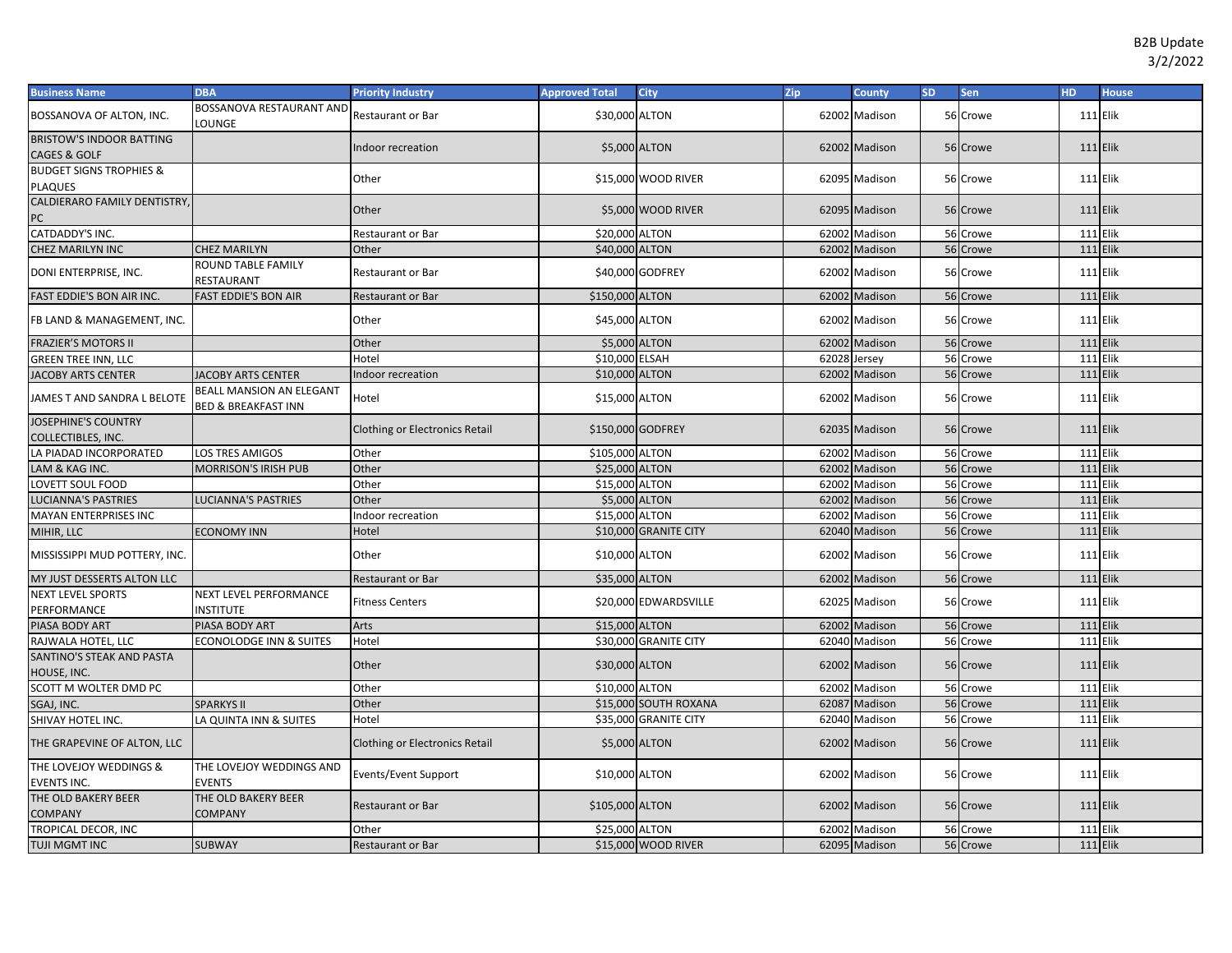| <b>Business Name</b>                                      | <b>DBA</b>                               | <b>Priority Industry</b>         | <b>Approved Total</b> | <b>City</b>                | Zip   | <b>County</b>     | <b>SD</b> | <b>Sen</b> | HD.             | <b>House</b>  |
|-----------------------------------------------------------|------------------------------------------|----------------------------------|-----------------------|----------------------------|-------|-------------------|-----------|------------|-----------------|---------------|
| VAN LENHARDT, INC.                                        | MAC'S TIME OUT LOUNGE                    | Restaurant or Bar                | \$140,000 ALTON       |                            |       | 62002 Madison     |           | 56 Crowe   | <b>111 Elik</b> |               |
| <b>157 HOSPITALITY INC</b>                                | <b>COMFORT INN</b>                       | Hotel                            |                       | \$15,000 EDWARDSVILLE      |       | 62025 Madison     |           | 56 Crowe   |                 | 112 Stuart    |
| <b>BUBBASLICEBONE, INC</b>                                | BIG DADDY'S EDWARDSVILLE                 | Other                            |                       | \$60,000 EDWARDSVILLE      |       | 62025 Madison     |           | 56 Crowe   |                 | 112 Stuart    |
| CAROLS BRIDGE INN INC                                     |                                          | Other                            |                       | \$15,000 CASEYVILLE        |       | 62232 Saint Clair |           | 56 Crowe   |                 | 112 Stuart    |
| <b>CLOUD 9 HOSPITALITY LLC</b>                            | FOUR POINTS BY SHERATON                  | Hotel                            |                       | \$150,000 FAIRVIEW HEIGHTS |       | 62208 St. Clair   |           | 56 Crowe   |                 | 112 Stuart    |
| <b>EDWARDSVILLE ARTS CENTER</b>                           |                                          | Arts                             |                       | \$30,000 EDWARDSVILLE      |       | 62025 Madison     |           | 56 Crowe   |                 | 112 Stuart    |
| EDWARDSVILLE HOSPITALITY LLC                              | <b>TOWNEPLACE SUITES</b><br>EDWARDSVILLE | Hotel                            |                       | \$120,000 EDWARDSVILLE     |       | 62025 Madison     |           | 56 Crowe   |                 | 112 Stuart    |
| FORMOSA HOSPITALITY INC                                   | HOLIDAY INN EXPRESS TROY                 | Hotel                            |                       | \$160,000 EDWARDSVILLE     |       | 64999 Madison     |           | 56 Crowe   |                 | 112 Stuart    |
| JINJAY HOSPITALITY INC                                    | <b>ECONOLODGE &amp; SUITES</b>           | Hotel                            |                       | \$20,000 FAIRVIEW HEIGHTS  |       | 62208 St. Clair   |           | 56 Crowe   |                 | 112 Stuart    |
| K & N PARTNERS, INC.                                      | <b>QUALITY INN</b>                       | Hotel                            |                       | \$50,000 O'FALLON          |       | 62269 St. Clair   | 56        | Crowe      |                 | 112 Stuart    |
| THE O BAR LLC                                             | O BAR                                    | Restaurant or Bar                |                       | \$15,000 EDWARDSVILLE      |       | 62025 Madison     | 56        | Crowe      |                 | 112 Stuart    |
| THE WOODEN NICKEL PUB &<br>GRILL, INC                     | THE WOODEN NICKEL PUB &<br><b>GRILL</b>  | <b>Restaurant or Bar</b>         |                       | \$40,000 GLEN CARBON       |       | 62034 Madison     |           | 56 Crowe   |                 | 112 Stuart    |
| <b>BALAGAMUKHI LLC</b>                                    | <b>FAIRBRIDGE INN</b>                    | Hotel                            |                       | \$20,000 CASEYVILLE        |       | 62232 St. Clair   |           | 57 Belt    |                 | 113 Hoffman   |
| CASEYVILLE HOSPITALITY LLC                                | MOTEL6                                   | Hotel                            |                       | \$40,000 CASEYVILLE        |       | 62232 St. Clair   |           | 57 Belt    |                 | 113 Hoffman   |
| <b>CASEYVILLE HOTELS LLC</b>                              | FIRST WESTERN INN                        | Hotel                            |                       | \$10,000 CASEYVILLE        |       | 62232 St. Clair   |           | 57 Belt    |                 | 113 Hoffman   |
| <b>CASEYVILLE MOTEL</b><br><b>INVESTMENTS INC</b>         | <b>QUALITY INN</b>                       | Hotel                            |                       | \$45,000 CASEYVILLE        |       | 62232 St. Clair   |           | 57 Belt    |                 | 113 Hoffman   |
| <b>JACMO'S INC</b>                                        | MOJAC'S                                  | <b>Restaurant or Bar</b>         |                       | \$25,000 BELLEVILLE        |       | 62220 St. Clair   |           | 57 Belt    |                 | 113 Hoffman   |
| SAINA INC                                                 | <b>NDIAN MOUND MOTEL</b>                 | Hotel                            |                       | \$10,000 FAIRMONT CITY     |       | 62201 St. Clair   |           | 57 Belt    |                 | 113 Hoffman   |
| SLO-JO'S BAR & GRILL LLC                                  | BIG O'S                                  | Restaurant or Bar                |                       | \$5,000 MADISON            |       | 62060 Madison     |           | 57 Belt    |                 | 113 Hoffman   |
| 218 ENTERTAINMENT LLC                                     | <b>DENESE'S PLACE</b>                    | Restaurant or Bar                |                       | \$10,000 EAST ST. LOUIS    |       | 62201 St. Clair   |           | 57 Belt    |                 | 114 Greenwood |
| AAA TRAILER SERVICES OF<br><b>LLINOIS, LLC</b>            |                                          | Other                            |                       | \$40,000 EAST ST. LOUIS    |       | 62201 Saint Clair |           | 57 Belt    |                 | 114 Greenwood |
| EDGEMONT PEDIATRICS, P.C                                  |                                          | Other                            |                       | \$25,000 EAST ST. LOUIS    |       | 62203 St. Clair   |           | 57 Belt    |                 | 114 Greenwood |
| GOOD HEAVENS BBQ, LLC                                     |                                          | Restaurant or Bar                |                       | \$10,000 EAST ST. LOUIS    |       | 62203 St. Clair   |           | 57 Belt    |                 | 114 Greenwood |
| <b>JANICE PATTERSON</b>                                   | <b>BALLOON BABY</b>                      | Other                            |                       | \$5,000 ALORTON            |       | 62207 St. Clair   |           | 57 Belt    |                 | 114 Greenwood |
| MAC INSTITUTE OF BEAUTY                                   | MAC INSTITUTE OF BEAUTY                  | Barbershop or Salon              |                       | \$5,000 EAST ST. LOUIS     |       | 62205 St. Clair   |           | 57 Belt    |                 | 114 Greenwood |
| NEW YORK CLEANERS, INC.                                   |                                          | Laundry Services or Dry-cleaning |                       | \$80,000 EAST ST. LOUIS    |       | 62207 St. Clair   |           | 57 Belt    |                 | 114 Greenwood |
| O'FALLON WEEKLY LLC                                       | O'FALLON WEEKLY LLC                      | Other                            |                       | \$5,000 LEBANON            |       | 62254 St. Clair   |           | 57 Belt    |                 | 114 Greenwood |
| PARTH CORPORATION                                         | <b>LITTLE CAESARS</b>                    | Other                            |                       | \$15,000 CAHOKIA           |       | 62206 St. Clair   |           | 57 Belt    |                 | 114 Greenwood |
| ROMEO'S LIMITED                                           |                                          | Restaurant or Bar                |                       | \$30,000 EAST ST. LOUIS    |       | 62205 St. Clair   |           | 57 Belt    |                 | 114 Greenwood |
| SAI RAMA OF CAHOKIA LLC                                   | <b>QUALITY INN &amp; SUITES</b>          | Hotel                            |                       | \$95,000 CAHOKIA           |       | 62206 St. Clair   |           | 57 Belt    |                 | 114 Greenwood |
| SWITZER'S INC.                                            |                                          | Other                            |                       | \$150,000 EAST ST. LOUIS   |       | 62205 St. Clair   |           | 57 Belt    |                 | 114 Greenwood |
| TRAVELABLE MEDICAL                                        |                                          | Tourism                          |                       | \$5,000 CAHOKIA            |       | 62206 St. Clair   |           | 57 Belt    |                 | 114 Greenwood |
| TRANSPORTATION<br><b>ALLIED PHYSICIANS &amp; REHAB OF</b> |                                          | Other                            |                       | \$15,000 CARBONDALE        |       | 62901 Jackson     |           | 58 Bryant  |                 | 115 Jacobs    |
| SOUTHERN ILLINOIS, SC                                     |                                          |                                  |                       |                            |       |                   |           |            |                 |               |
| <b>ARTISTIC EXPRESSION</b>                                |                                          | Barbershop or Salon              |                       | \$5,000 CARBONDALE         |       | 62901 Jackson     |           | 58 Bryant  |                 | 115 Jacobs    |
| ASGARD KEEP                                               |                                          | <b>Restaurant or Bar</b>         |                       | \$15,000 MOUNT VERNON      |       | 62864 Jefferson   |           | 58 Bryant  |                 | 115 Jacobs    |
| <b>ASHLEY BURKEY</b>                                      | <b>GLAM</b>                              | Barbershop or Salon              |                       | \$5,000 MURPHYSBORO        |       | 62966 Jackson     |           | 58 Bryant  |                 | 115 Jacobs    |
| ATHENEON ILLINOIS INC                                     | MOTEL 6 #4658                            | Hotel                            |                       | \$30,000 MOUNT VERNON      |       | 62864 Jefferson   |           | 58 Bryant  |                 | 115 Jacobs    |
| <b>BREWS BROTHERS TAPROOM</b>                             |                                          | Restaurant or Bar                |                       | \$25,000 MURPHYSBORO       |       | 62966 Jackson     |           | 58 Bryant  | 115             | Jacobs        |
| <b>BRUNZEEZ CAFE</b>                                      |                                          | Restaurant or Bar                | \$15,000 AVA          |                            | 62907 | Jackson           |           | 58 Bryant  | <b>115</b>      | Jacobs        |
| CHERCO SILKSCREENS INC.                                   |                                          | Other                            |                       | \$10,000 MURPHYSBORO       |       | 62966 Jackson     |           | 58 Bryant  | 115             | Jacobs        |
| CHIPSNCHEESE LLC                                          | MOE'S SOUTHWEST GRILL                    | Other                            |                       | \$25,000 MOUNT VERNON      |       | 62864 Jefferson   |           | 58 Bryant  |                 | 115 Jacobs    |
| DON SOL INC                                               | <b>DON SOL</b>                           | Other                            |                       | \$5,000 CARBONDALE         |       | 62901 Jackson     |           | 58 Bryant  |                 | 115 Jacobs    |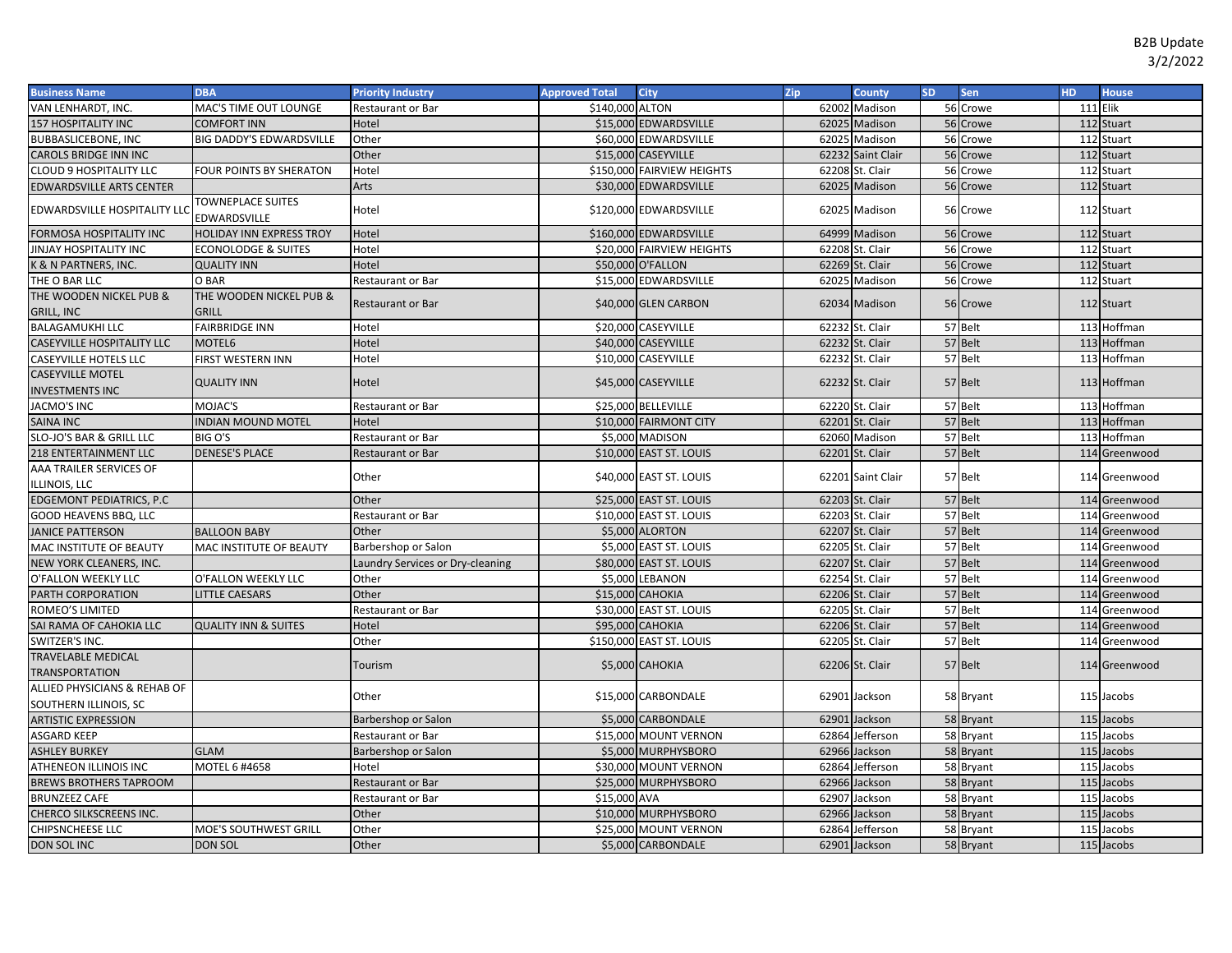| <b>Business Name</b>                                       | <b>DBA</b>                            | <b>Priority Industry</b>              | <b>Approved Total</b> | <b>City</b>            | Zip         | County          | <b>SD</b> | Sen       | <b>HD</b> | <b>House</b> |
|------------------------------------------------------------|---------------------------------------|---------------------------------------|-----------------------|------------------------|-------------|-----------------|-----------|-----------|-----------|--------------|
| DOUBLE OVERTIME GRILL LLC                                  | DOUBLE OVERTIME GRILL                 | Restaurant or Bar                     | \$100,000             | <b>MOUNT VERNON</b>    | 62864       | Jefferson       |           | 58 Bryant |           | 115 Jacobs   |
| ELIZABETH DUDECK INC.                                      | <b>LIZ DUDECK &amp; ASSOCIATES</b>    | Other                                 |                       | \$5,000 CARBONDALE     | 62901       | Jackson         |           | 58 Bryant |           | 115 Jacobs   |
| ENDLESS GLO LLC                                            | <b>ENDLESS GLO</b>                    | Barbershop or Salon                   |                       | \$10,000 MOUNT VERNON  | 62864       | Jefferson       |           | 58 Bryant |           | 115 Jacobs   |
| <b>GLODOS ORIGINAL KETTLE CORN</b>                         |                                       | Events/Event Support                  |                       | \$10,000 PINCKNEYVILLE | 62274 Perry |                 |           | 58 Bryant |           | 115 Jacobs   |
| HALE FAMILY ENTERPRISES, LLC 14TH STREET LAUNDROMAT        |                                       | <b>Restaurant or Bar</b>              |                       | \$5,000 MURPHYSBORO    |             | 62966 Jackson   |           | 58 Bryant |           | 115 Jacobs   |
| <b>IAGGERS DOGGIE DAYCARE, LLC JIAGGERS DOGGIE DAYCARE</b> |                                       | Other                                 |                       | \$20,000 MOUNT VERNON  |             | 62864 Jefferson |           | 58 Bryant |           | 115 Jacobs   |
| JAY & RIA CORPORATION                                      | <b>SUPER 8 MOTEL</b>                  | Hotel                                 |                       | \$50,000 MOUNT VERNON  |             | 62864 Jefferson |           | 58 Bryant |           | 115 Jacobs   |
| JAYAMBE, INC.                                              | THE REDCARPET                         | Hotel                                 | \$10,000 DIX          |                        | 62830       | Jefferson       |           | 58 Bryant |           | 115 Jacobs   |
| JES FIT INC II                                             | <b>GOLD'S GYM CARBONDALE</b>          | <b>Fitness Centers</b>                |                       | \$65,000 CARBONDALE    | 62901       | Jackson         |           | 58 Bryant |           | 115 Jacobs   |
| JIN YI CHENG INC                                           | <b>GREEN LIFE MASSAGE</b>             | Indoor recreation                     |                       | \$10,000 CARBONDALE    | 62901       | Jackson         |           | 58 Bryant |           | 115 Jacobs   |
| <b>KEY WEST BAR AND GRILL</b>                              | UFFELMAN CORPORATION                  | Other                                 |                       | \$10,000 CARBONDALE    | 62901       | Jackson         |           | 58 Bryant |           | 115 Jacobs   |
| KING CITY STRENGTH AND<br>PERFORMANCE LLC                  |                                       | <b>Fitness Centers</b>                |                       | \$5,000 MOUNT VERNON   |             | 62864 Jefferson |           | 58 Bryant |           | 115 Jacobs   |
| LING CHEN                                                  | ALI ASIAN CUISINE                     | Restaurant or Bar                     |                       | \$35,000 MOUNT VERNON  | 62864       | Jefferson       |           | 58 Bryant |           | 115 Jacobs   |
| MIDLAND INN INC                                            |                                       | Restaurant or Bar                     |                       | \$150,000 MURPHYSBORO  |             | 62966 Jackson   |           | 58 Bryant |           | 115 Jacobs   |
| MODERN TILE & CARPET, INC.                                 |                                       | Other                                 |                       | \$15,000 CARBONDALE    |             | 62901 Jackson   |           | 58 Bryant |           | 115 Jacobs   |
| MONIKA TRZESZCZKOWSKI                                      | HOLISTIC ALCHEMY CO.                  | Barbershop or Salon                   |                       | \$5,000 MURPHYSBORO    |             | 62966 Jackson   |           | 58 Bryant |           | 115 Jacobs   |
| MURPHYSBORO SOCCER, INC.                                   |                                       | Other                                 |                       | \$15,000 MURPHYSBORO   |             | 62966 Jackson   |           | 58 Bryant |           | 115 Jacobs   |
| MY HAT STATION                                             | <b>EMBROIDERY STATION</b>             | <b>Clothing or Electronics Retail</b> |                       | \$20,000 CARBONDALE    | 62901       | Jackson         |           | 58 Bryant |           | 115 Jacobs   |
| NILKANTH HOSPITALITY, INC.                                 | <b>SUPER 8 MOTEL</b>                  | Hotel                                 |                       | \$25,000 DU QUOIN      | 62832 Perry |                 |           | 58 Bryant |           | 115 Jacobs   |
| OASIS SKIN & WELLNESS CENTER<br>INC                        |                                       | Barbershop or Salon                   |                       | \$5,000 MURPHYSBORO    |             | 62966 Jackson   |           | 58 Bryant |           | 115 Jacobs   |
| OFF BROADWAY DRY CLEANERS                                  |                                       | Laundry Services or Dry-cleaning      |                       | \$15,000 MOUNT VERNON  |             | 62864 Jefferson |           | 58 Bryant |           | 115 Jacobs   |
| OZBOURN CHIROPRACTIC CLINIC<br>S C                         |                                       | Other                                 | \$30,000 ANNA         |                        |             | 62906 Union     |           | 58 Bryant |           | 115 Jacobs   |
| RUIZ, INC.                                                 | <b>TEQUILAS MEXICAN</b><br>RESTAURANT | Restaurant or Bar                     |                       | \$10,000 CARBONDALE    |             | 62901 Jackson   |           | 58 Bryant |           | 115 Jacobs   |
| SHERIDAN CONCRETE, INC.                                    |                                       | Other                                 |                       | \$45,000 MOUNT VERNON  |             | 62864 Jefferson |           | 58 Bryant |           | 115 Jacobs   |
| ST. NICHOLAS BREWING<br><b>COMPANY</b>                     |                                       | Tourism                               |                       | \$65,000 DU QUOIN      | 62832 Perry |                 |           | 58 Bryant |           | 115 Jacobs   |
| <b>STUDIO VIECELI</b>                                      | <b>STUDIO VIECELI</b>                 | Other                                 |                       | \$5,000 CARBONDALE     |             | 62901 Jackson   |           | 58 Bryant |           | 115 Jacobs   |
| SUN HOSPITALITY GROUP LLC                                  | <b>QUALITY INN</b>                    | Hotel                                 |                       | \$45,000 CARBONDALE    |             | 62901 Jackson   |           | 58 Bryant |           | 115 Jacobs   |
| <b>SUNRISE HOTEL LLC</b>                                   | <b>FAIRGROUNDS INN</b>                | Hotel                                 |                       | \$30,000 DU QUOIN      | 62832       | Perry           |           | 58 Bryant |           | 115 Jacobs   |
| SUNRISE MOTEL ENTERPRISES<br>INC.                          | <b>BEST WESTERN</b>                   | Hotel                                 |                       | \$85,000 CARBONDALE    |             | 62901 Jackson   |           | 58 Bryant |           | 115 Jacobs   |
| THE APPLE TREE                                             |                                       | <b>Clothing or Electronics Retail</b> |                       | \$5,000 MURPHYSBORO    |             | 62966 Jackson   |           | 58 Bryant |           | 115 Jacobs   |
| THE FROSTY MUG, INC.                                       |                                       | Restaurant or Bar                     |                       | \$75,000 MOUNT VERNON  | 62864       | Jefferson       |           | 58 Bryant |           | 115 Jacobs   |
| ULTIMATE GYMNASTICS AND<br><b>ACTIVITIES, INC</b>          |                                       | <b>Fitness Centers</b>                |                       | \$25,000 CARBONDALE    |             | 62901 Jackson   |           | 58 Bryant |           | 115 Jacobs   |
| VON JAKOB VINEYARD LTD.                                    |                                       | Restaurant or Bar                     |                       | \$15,000 MURPHYSBORO   |             | 62966 Jackson   |           | 58 Bryant |           | 115 Jacobs   |
| WILDLIFE MATERIALS INC                                     | WILDLIFE MATERIALS INC                | Other                                 |                       | \$35,000 MURPHYSBORO   |             | 62966 Jackson   |           | 58 Bryant |           | 115 Jacobs   |
| WOODRUM ENTERPRISES LLC<br>DSI                             | DAVIE SCHOOL INN                      | Hotel                                 | \$5,000 ANNA          |                        | 62906 Union |                 |           | 58 Bryant |           | 115 Jacobs   |
| <b>AMERICAN NAILS</b>                                      | <b>AMERICAN NAILS</b>                 | Barbershop or Salon                   | \$10,000 SPARTA       |                        |             | 62286 Randolph  |           | 58 Bryant |           | 116 Friess   |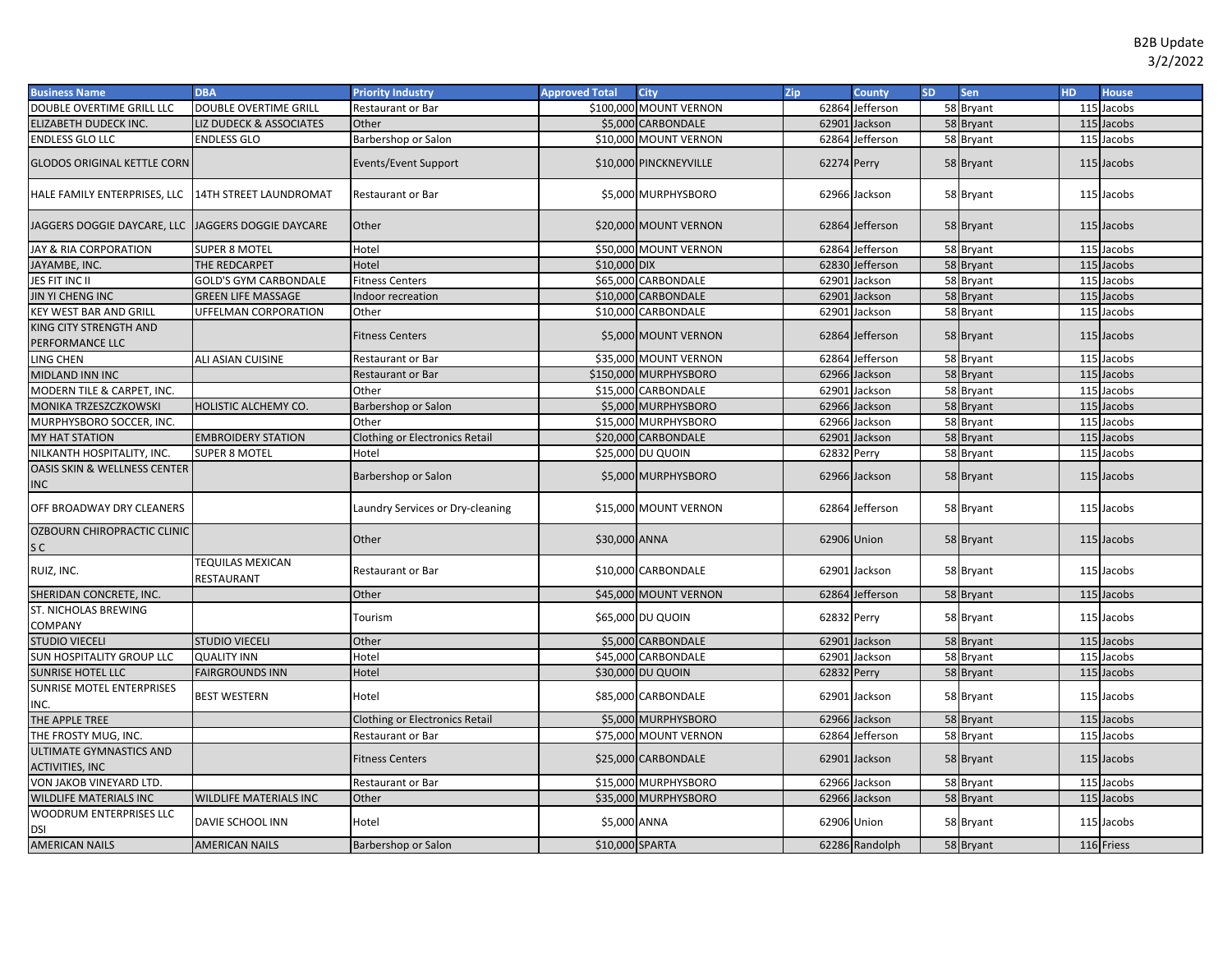| <b>Business Name</b>                               | <b>DBA</b>                                          | <b>Priority Industry</b> | <b>Approved Total</b> | <b>City</b>                | Zip         | <b>County</b>    | <b>SD</b> | Sen       | HD | <b>House</b>  |
|----------------------------------------------------|-----------------------------------------------------|--------------------------|-----------------------|----------------------------|-------------|------------------|-----------|-----------|----|---------------|
| BENSON'S WINE LOUNGE, LLC                          | <b>BENSON'S WINE BAR</b>                            | Restaurant or Bar        |                       | \$15,000 CHESTER           |             | 62233 Randolph   |           | 58 Bryant |    | 116 Friess    |
| CARLYLE INVESTMENTS INC                            | <b>BEST WESTERN CHESTER</b><br>HOTELS               | Hotel                    |                       | \$50,000 CHESTER           |             | 62233 Randolph   |           | 58 Bryant |    | 116 Friess    |
| CHATEAU LA VIN INC                                 |                                                     | Other                    |                       | \$10,000 COLUMBIA          |             | 62236 Monroe     |           | 58 Bryant |    | 116 Friess    |
| DSS AMUSEMENTS, INC.                               | SHOWTIME CINEMA                                     | Other                    | \$70,000 SPARTA       |                            |             | 62286 Randolph   |           | 58 Bryant |    | 116 Friess    |
| E & R MEDIA LLC                                    | PINCKNEYVILLE PRESS                                 | Other                    |                       | \$20,000 PINCKNEYVILLE     | 62274 Perry |                  |           | 58 Bryant |    | 116 Friess    |
| JAY ALKHADHANI LLC                                 | <b>BRIARWOOD INN</b>                                | Hotel                    | \$10,000 SPARTA       |                            |             | 62286 Randolph   |           | 58 Bryant |    | 116 Friess    |
| JOE'S PIZZA OF CHESTER INC                         |                                                     | Other                    |                       | \$5,000 CHESTER            |             | 62233 Randolph   |           | 58 Bryant |    | 116 Friess    |
| JOE'S PIZZA OF PINCKNEYVILLE<br><b>INC</b>         |                                                     | Restaurant or Bar        |                       | \$20,000 PINCKNEYVILLE     | 62274 Perry |                  |           | 58 Bryant |    | 116 Friess    |
| LDL SERVICES INC.                                  | LISA'S MARKET STREET GRILLE                         | <b>Restaurant or Bar</b> |                       | \$10,000 PRAIRIE DU ROCHER |             | 62277 Randolph   |           | 58 Bryant |    | 116 Friess    |
| MARY E. BUETTNER, P.C.                             | MARY E. BUETTNER, P.C.                              | Other                    |                       | \$25,000 WATERLOO          |             | 62298 Monroe     |           | 58 Bryant |    | 116 Friess    |
| <b>MCDANIEL'S FURNITURE AND</b><br>APPLIANCE, INC. | <b>MCDANIEL'S FURNITURE</b>                         | Other                    |                       | \$40,000 PINCKNEYVILLE     | 62274 Perry |                  |           | 58 Bryant |    | 116 Friess    |
| PISTOL CITY INC                                    | PISTOL CITY RESTAURANT                              | <b>Restaurant or Bar</b> |                       | \$45,000 COULTERVILLE      |             | 62237 Randolph   |           | 58 Bryant |    | 116 Friess    |
| RED BUD COUNTRY INN                                |                                                     | Hotel                    |                       | \$10,000 RED BUD           |             | 62278 Randolph   |           | 58 Bryant |    | 116 Friess    |
| REIDS' HARVEST HOUSE, INC.                         | <b>REIDS HARVEST HOUSE</b>                          | <b>Restaurant or Bar</b> | \$135,000 CHESTER     |                            |             | 62233 Randolph   |           | 58 Bryant |    | 116 Friess    |
| RITA SICKMEYER                                     | <b>EZ TRAVEL</b>                                    | Tourism                  | \$150,000 SPARTA      |                            |             | 62286 Randolph   |           | 58 Bryant |    | 116 Friess    |
| SPARTA HOTEL INC                                   | <b>HOLIDAY INN EXPRESS AND</b><br><b>SUITES</b>     | Hotel                    | \$95,000 SPARTA       |                            |             | 62286 Randolph   |           | 58 Bryant |    | 116 Friess    |
| <b>STINGERS INC</b>                                |                                                     | Restaurant or Bar        |                       | \$50,000 CAHOKIA           |             | 62206 St. Clair  |           | 58 Bryant |    | 116 Friess    |
| THEATRICALBULB SUPPLY                              |                                                     | Arts                     |                       | \$115,000 WATERLOO         |             | 62298 Monroe     |           | 58 Bryant |    | 116 Friess    |
| VASQUEZ FITNESS CENTER                             |                                                     | <b>Fitness Centers</b>   |                       | \$10,000 CHESTER           |             | 62233 Randolph   |           | 58 Bryant |    | 116 Friess    |
| <b>WINTER PRAIRIE INC.</b>                         |                                                     | Arts                     |                       | \$35,000 EVANSVILLE        |             | 62242 Randolph   |           | 58 Bryant |    | 116 Friess    |
| ANDRESENS CAFE                                     |                                                     | Restaurant or Bar        |                       | \$5,000 JOHNSTON CITY      |             | 62951 Williamson |           | 59 Fowler |    | 117 Severin   |
| <b>ARTSTARTS COMPANY</b>                           |                                                     | <b>Arts</b>              |                       | \$20,000 MARION            |             | 62959 Williamson |           | 59 Fowler |    | 117 Severin   |
| CAMP MANITOWA, INC                                 | CAMP MANITOWA                                       | Child Care               | \$95,000 BENTON       |                            |             | 62812 Franklin   |           | 59 Fowler |    | 117 Severin   |
| <b>CORNER DANCE HALL INC.</b>                      | CORNER DANCE HALL INC.                              | Indoor recreation        |                       | \$5,000 WHITTINGTON        |             | 62897 Franklin   |           | 59 Fowler |    | 117 Severin   |
| HN HOSPITALITY INC                                 | <b>SUPER 8</b>                                      | Hotel                    | \$25,000 MARION       |                            |             | 62959 Williamson |           | 59 Fowler |    | 117 Severin   |
| <b>MARION HILLC</b>                                |                                                     | Hotel                    |                       | \$70,000 MARION            |             | 62959 Williamson |           | 59 Fowler |    | 117 Severin   |
| MONCHINO MANAGEMENT, LLC                           |                                                     | Hotel                    | \$40,000 HERRIN       |                            |             | 62948 Williamson |           | 59 Fowler |    | 117 Severin   |
| SHREE JEE HOSPITALITY INC                          | <b>BAYMONT INN &amp; SUITES</b>                     | Hotel                    | \$40,000 MARION       |                            |             | 62959 Williamson |           | 59 Fowler |    | 117 Severin   |
| SHREE LAXMI-NARAYAN<br><b>HOSPITALITY LLC</b>      | LAKE TREE INN & SUITES                              | Hotel                    |                       | \$5,000 MARION             |             | 62959 Williamson |           | 59 Fowler |    | 117 Severin   |
| SOUTHERN ILLINOIS FAMILY FUN<br>CENTER, INC.       | SI BOWL                                             | Indoor recreation        | \$85,000 HERRIN       |                            |             | 62918 Williamson |           | 59 Fowler |    | 117 Severin   |
| A BETTER EGG LLC                                   | <b>SUNNY STREET CAFE</b>                            | Other                    |                       | \$20,000 CARBONDALE        |             | 62901 Jackson    |           | 59 Fowler |    | 118 Windhorst |
| <b>BRIDGES ITALIAN VILLAGE, INC</b>                | BRIDGES ITALIAN VILLAGE, INC Other                  |                          |                       | \$25,000 CARBONDALE        |             | 62901 Jackson    |           | 59 Fowler |    | 118 Windhorst |
| <b>BRYAN'S TREE SERVICE LLC</b>                    | BRYAN'S TREE SERVICE LLC                            | Other                    |                       | \$5,000 CARBONDALE         |             | 62901 Jackson    |           | 59 Fowler |    | 118 Windhorst |
| CLEAR VISION HOSPITALITY INC                       | <b>QUALITY INN AND SUITES,</b><br><b>METROPOLIS</b> | Hotel                    |                       | \$40,000 METROPOLIS        |             | 62960 Massac     |           | 59 Fowler |    | 118 Windhorst |
| <b>CULINARY CHAMELEON, LLC</b>                     | KEEPERS QUARTERS                                    | <b>Restaurant or Bar</b> |                       | \$80,000 CARBONDALE        |             | 62901 Jackson    |           | 59 Fowler |    | 118 Windhorst |